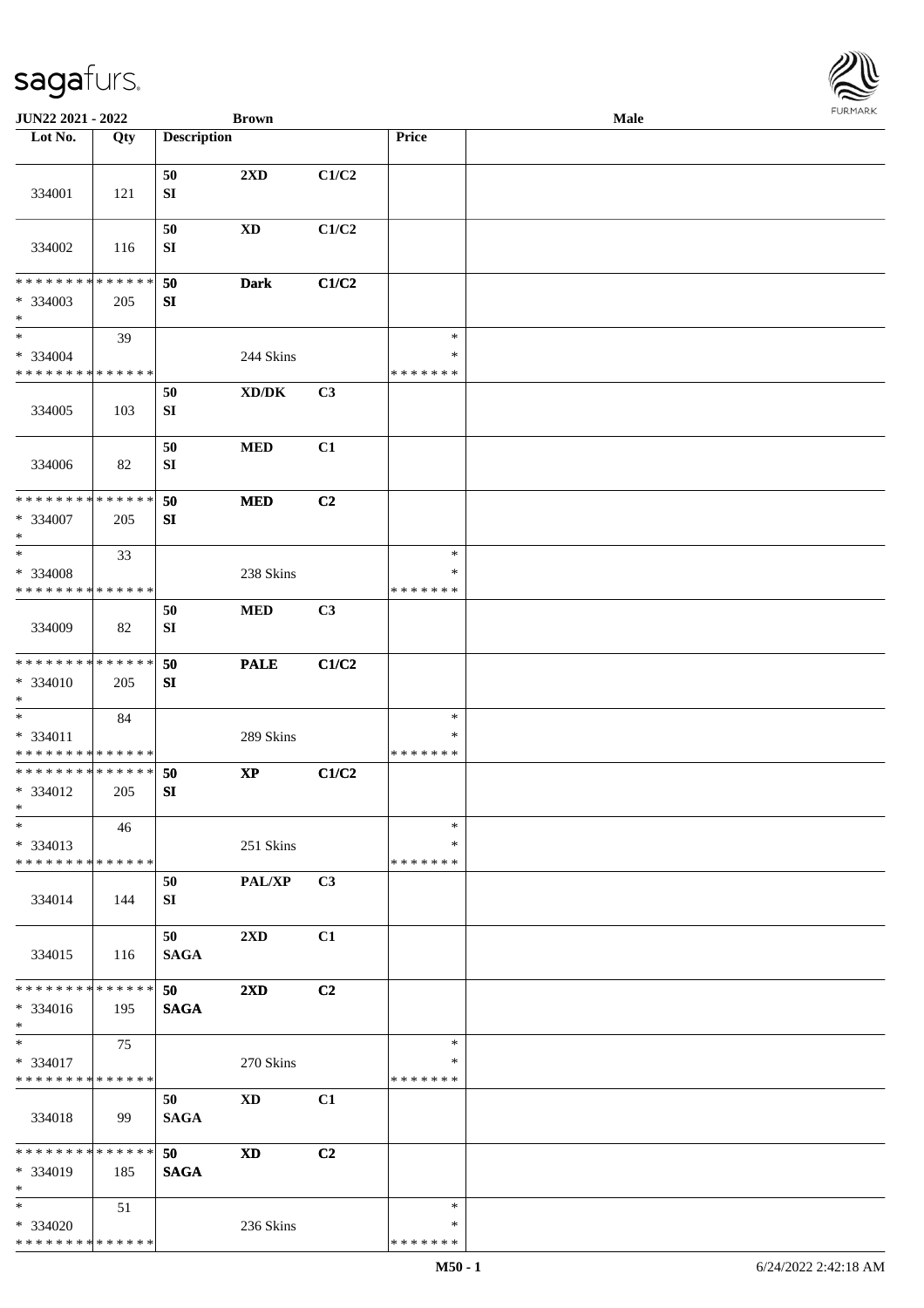| <b>JUN22 2021 - 2022</b>                                                               |             |                    | <b>Brown</b>           |       |                         | <b>Male</b> |  |
|----------------------------------------------------------------------------------------|-------------|--------------------|------------------------|-------|-------------------------|-------------|--|
| Lot No.                                                                                | Qty         | <b>Description</b> |                        |       | Price                   |             |  |
|                                                                                        |             |                    |                        |       |                         |             |  |
| 334021                                                                                 | 153         | 50<br><b>SAGA</b>  | 2XD/XD                 | C3    |                         |             |  |
| 334022                                                                                 | 135         | 50<br><b>SAGA</b>  | Dark                   | C1    |                         |             |  |
| * * * * * * * *                                                                        | * * * * * * |                    |                        |       |                         |             |  |
| * 334023<br>$\ast$                                                                     | 185         | 50<br><b>SAGA</b>  | <b>Dark</b>            | C2    |                         |             |  |
| $\ddot{x}$<br>* 334024                                                                 | 164         |                    | 349 Skins              |       | $\ast$<br>$\ast$        |             |  |
| * * * * * * * * * * * * * *                                                            |             |                    |                        |       | * * * * * * *           |             |  |
| 334025                                                                                 | 126         | 50<br><b>SAGA</b>  | <b>Dark</b>            | C3    |                         |             |  |
| 334026                                                                                 | 157         | 50<br><b>SAGA</b>  | $\bf MED$              | C1    |                         |             |  |
| * * * * * * * * * * * * * *                                                            |             | 50                 | <b>MED</b>             | C2    |                         |             |  |
| * 334027<br>$\ast$                                                                     | 185         | <b>SAGA</b>        |                        |       |                         |             |  |
|                                                                                        |             |                    |                        |       | $\ast$                  |             |  |
| $* 334028$<br>$\ast$<br>$\overline{\ast}$                                              | 150         |                    | $\sqrt{2}$             |       | $\ast$<br>$\ast$        |             |  |
|                                                                                        | 39          |                    |                        |       | $\ast$                  |             |  |
| * 334029<br>* * * * * * * *                                                            | * * * * * * |                    | 374 Skins              |       | $\ast$<br>* * * * * * * |             |  |
|                                                                                        |             | 50                 | $\bf MED$              | C3    |                         |             |  |
| 334030                                                                                 | 130         | <b>SAGA</b>        |                        |       |                         |             |  |
| 334031                                                                                 | 126         | 50<br><b>SAGA</b>  | <b>PALE</b>            | C1    |                         |             |  |
| * * * * * * * * <mark>* * * * * * *</mark><br>* 334032<br>$*$                          | 185         | 50<br><b>SAGA</b>  | <b>PALE</b>            | C2    |                         |             |  |
| $\ast$                                                                                 | 83          |                    |                        |       | $\ast$                  |             |  |
| * 334033                                                                               |             |                    | 268 Skins              |       | $\ast$                  |             |  |
| * * * * * * * * <mark>* * * * * *</mark><br>* * * * * * * * * * * * * * <mark>*</mark> |             |                    |                        |       | * * * * * * *           |             |  |
| * 334034<br>$\ast$                                                                     | 185         | 50<br><b>SAGA</b>  | $\mathbf{X}\mathbf{P}$ | C1/C2 |                         |             |  |
| $*$                                                                                    | 47          |                    |                        |       | $\ast$                  |             |  |
| * 334035                                                                               |             |                    | 232 Skins              |       | ∗                       |             |  |
| * * * * * * * * <mark>* * * * * * *</mark>                                             |             | 50                 |                        | C3    | * * * * * * *           |             |  |
| 334036                                                                                 | 153         | <b>SAGA</b>        | PAL/XP                 |       |                         |             |  |
| 334037                                                                                 | 116         | 50<br><b>SROY</b>  | <b>XD</b>              | C1/C2 |                         |             |  |
| 334038                                                                                 | 134         | 50<br><b>SROY</b>  | Dark                   | C1/C2 |                         |             |  |

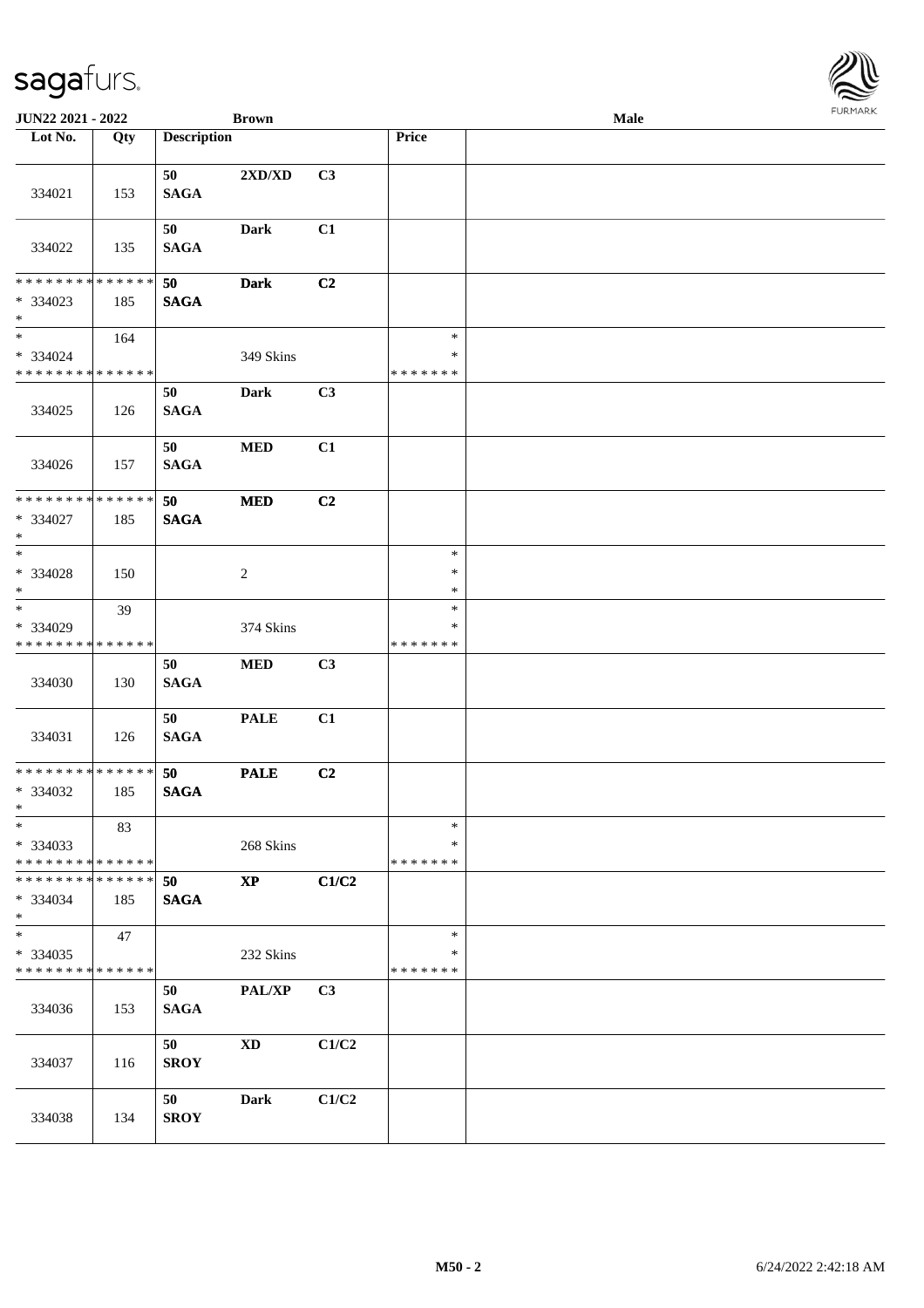\* \* \* \* \* \* \* \* \* \* \* \* \* \*

| * * * * * * * * * * * * * *<br>* 334081           | 225                | 40<br><b>SI</b>            | 2XD                     | C1/C2          |                              |  |  |
|---------------------------------------------------|--------------------|----------------------------|-------------------------|----------------|------------------------------|--|--|
| $\ast$<br>$\overline{\ast}$                       | 53                 |                            |                         |                | $\ast$                       |  |  |
| * 334082<br>* * * * * * * * * * * * * *           |                    |                            | 278 Skins               |                | $\ast$<br>* * * * * * *      |  |  |
| 334083                                            | 97                 | 40<br><b>SI</b>            | $2\mathbf{X}\mathbf{D}$ | C3             |                              |  |  |
| 334084                                            | 116                | 40<br>SI                   | <b>XD</b>               | C1             |                              |  |  |
| ******** <mark>******</mark><br>* 334085<br>$*$   | 225                | 40<br>SI                   | <b>XD</b>               | C2             |                              |  |  |
| $\ast$<br>* 334086<br>* * * * * * * * * * * * * * | 80                 |                            | 305 Skins               |                | $\ast$<br>$\ast$<br>*******  |  |  |
| * * * * * * * * * * * * * *<br>* 334087<br>$*$    | 225                | 40<br><b>SI</b>            | <b>XD</b>               | C2             |                              |  |  |
| $\ast$<br>* 334088<br>* * * * * * * * * * * * * * | 101                |                            | 326 Skins               |                | $\ast$<br>$\ast$<br>*******  |  |  |
| 334089                                            | 141                | 40<br>SI                   | <b>XD</b>               | C <sub>3</sub> |                              |  |  |
| 334090                                            | 213                | 40<br>SI                   | <b>Dark</b>             | C1             |                              |  |  |
| **************<br>* 334091<br>$*$                 | 225                | 40<br>SI                   | <b>Dark</b>             | C2             |                              |  |  |
| $*$<br>* 334092<br>**************                 | 205                |                            | 430 Skins               |                | $\ast$<br>$\ast$<br>*******  |  |  |
| ************** 40<br>* 334093<br>$\ast$           | 225                | SI                         | <b>Dark</b>             | C2             |                              |  |  |
| $\overline{\phantom{0}}$<br>* 334094<br>$\ast$    | 200                |                            | $\overline{c}$          |                | $\ast$<br>$\ast$<br>$\ast$   |  |  |
| $\ast$<br>* 334095<br>* * * * * * * * * * * * * * | 81                 |                            | 506 Skins               |                | $\ast$<br>∗<br>* * * * * * * |  |  |
| 334096                                            | 129                | 40<br>${\bf S}{\bf I}$     | <b>Dark</b>             | C3             |                              |  |  |
| 334097                                            | 128                | $40\,$<br>${\bf S}{\bf I}$ | $\bf MED$               | C1             |                              |  |  |
| 334098                                            | 155                | 40<br>${\bf S}{\bf I}$     | $\bf MED$               | C1             |                              |  |  |
| * * * * * * * *<br>* 334099<br>$\ast$             | * * * * * *<br>205 | 40<br>SI                   | $\bf MED$               | C2             |                              |  |  |
| $\ast$<br>* 334100                                | 47                 |                            | 252 Skins               |                | $\ast$<br>$\ast$             |  |  |

 $\overline{\phantom{a}}$ 

**JUN22 2021 - 2022 Brown Male**

**Lot No. Qty Description Price**

\* \* \* \* \* \* \*

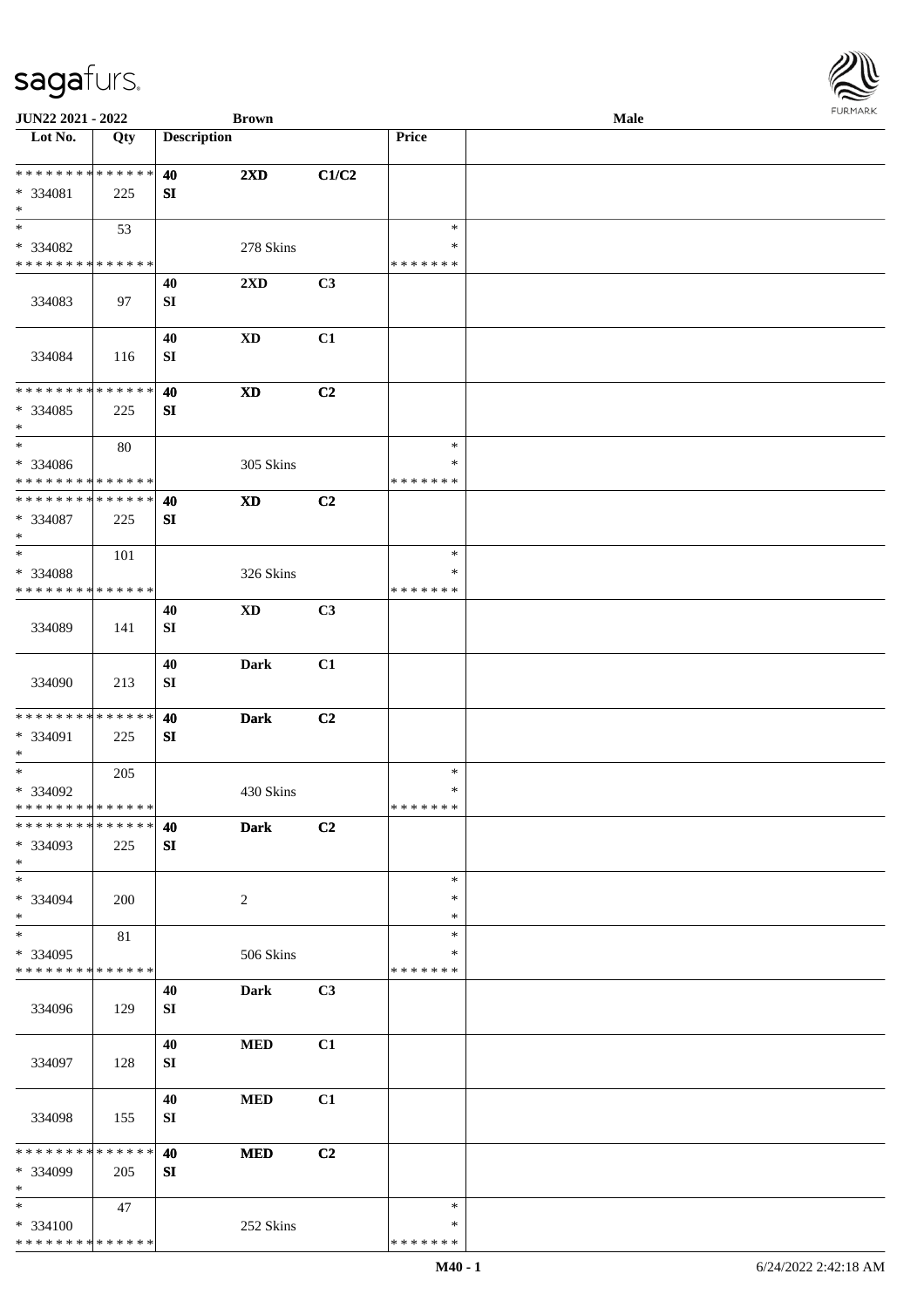| <b>JUN22 2021 - 2022</b>                               |             |                        | <b>Brown</b>                        |                |                  | Male | <b>FURPIARA</b> |
|--------------------------------------------------------|-------------|------------------------|-------------------------------------|----------------|------------------|------|-----------------|
| Lot No.                                                | Qty         | <b>Description</b>     |                                     |                | Price            |      |                 |
|                                                        |             |                        |                                     |                |                  |      |                 |
| * * * * * * * *                                        | * * * * * * | 40                     | $\bf MED$                           | C2             |                  |      |                 |
| $* 334101$                                             | 225         | SI                     |                                     |                |                  |      |                 |
| $\ast$<br>$\overline{\ast}$                            |             |                        |                                     |                |                  |      |                 |
|                                                        |             |                        |                                     |                | $\ast$           |      |                 |
| * 334102                                               | 200         |                        | $\sqrt{2}$                          |                | $\ast$           |      |                 |
| $\ast$<br>$\ast$                                       |             |                        |                                     |                | $\ast$           |      |                 |
|                                                        | 99          |                        |                                     |                | $\ast$<br>$\ast$ |      |                 |
| * 334103<br>* * * * * * * * <mark>* * * * * * *</mark> |             |                        | 524 Skins                           |                | * * * * * * *    |      |                 |
|                                                        |             |                        | $\bf MED$                           | C3             |                  |      |                 |
| 334104                                                 | 226         | 40<br>SI               |                                     |                |                  |      |                 |
|                                                        |             |                        |                                     |                |                  |      |                 |
|                                                        |             | 40                     | <b>PALE</b>                         | C1/C2          |                  |      |                 |
| 334105                                                 | 249         | SI                     |                                     |                |                  |      |                 |
|                                                        |             |                        |                                     |                |                  |      |                 |
| * * * * * * * * * * * * * *                            |             | 40                     | <b>PALE</b>                         | C1/C2          |                  |      |                 |
| * 334106                                               | 225         | ${\bf SI}$             |                                     |                |                  |      |                 |
| $\ast$                                                 |             |                        |                                     |                |                  |      |                 |
| $\ast$                                                 | 183         |                        |                                     |                | $\ast$           |      |                 |
| * 334107                                               |             |                        | 408 Skins                           |                | $\ast$           |      |                 |
| * * * * * * * * <mark>* * * * * * *</mark>             |             |                        |                                     |                | * * * * * * *    |      |                 |
|                                                        |             | 40                     | MED/PAL C3                          |                |                  |      |                 |
| 334108                                                 | 223         | SI                     |                                     |                |                  |      |                 |
|                                                        |             |                        |                                     |                |                  |      |                 |
|                                                        |             | 40                     | <b>PALE</b>                         | C3             |                  |      |                 |
| 334109                                                 | 150         | ${\bf SI}$             |                                     |                |                  |      |                 |
|                                                        |             |                        |                                     |                |                  |      |                 |
|                                                        |             | 40                     | $\mathbf{X}\mathbf{P}$              | C1/C2          |                  |      |                 |
| 334110                                                 | 142         | SI                     |                                     |                |                  |      |                 |
|                                                        |             |                        |                                     |                |                  |      |                 |
|                                                        |             | 40                     | $\mathbf{X}\mathbf{P}$              | C1/C2          |                  |      |                 |
| 334111                                                 | 193         | SI                     |                                     |                |                  |      |                 |
|                                                        |             |                        |                                     |                |                  |      |                 |
|                                                        |             | 40                     | $\bf MED$                           | C2             |                  |      |                 |
| 334112                                                 | 105         | SI                     | $\ensuremath{\text{L}N\!AP}\xspace$ |                |                  |      |                 |
|                                                        |             |                        |                                     |                |                  |      |                 |
|                                                        |             | 40                     | <b>PALE</b>                         | C <sub>2</sub> |                  |      |                 |
| 334113                                                 | 125         | SI                     | <b>LNAP</b>                         |                |                  |      |                 |
|                                                        |             |                        |                                     |                |                  |      |                 |
|                                                        |             | 40                     | $\mathbf{X}\mathbf{P}$              | C2             |                  |      |                 |
| 334114                                                 | 92          | SI                     | <b>LNAP</b>                         |                |                  |      |                 |
| * * * * * * * * <mark>* * * * * *</mark>               |             |                        |                                     |                |                  |      |                 |
|                                                        |             | 40<br>$\mathbf{I}$     | MED/PAL C2                          |                |                  |      |                 |
| $* 334115$<br>$*$                                      | 200         |                        | <b>SPAR</b>                         |                |                  |      |                 |
| $\ast$                                                 |             |                        |                                     |                | $\ast$           |      |                 |
| $* 334116$                                             | 200         |                        | 2                                   |                | $\ast$           |      |                 |
| $*$                                                    |             |                        |                                     |                | $\ast$           |      |                 |
| $*$                                                    |             |                        |                                     |                | $\ast$           |      |                 |
| $* 334117$                                             | 200         |                        | 3                                   |                | $\ast$           |      |                 |
| $*$                                                    |             |                        |                                     |                | $\ast$           |      |                 |
| $*$                                                    |             |                        |                                     |                | $\ast$           |      |                 |
| * 334118                                               | 200         |                        | $\overline{4}$                      |                | $\ast$           |      |                 |
| $*$                                                    |             |                        |                                     |                | $\ast$           |      |                 |
| $\ddot{x}$                                             | 65          |                        |                                     |                | $\ast$           |      |                 |
| * 334119                                               |             |                        | 865 Skins                           |                | $\ast$           |      |                 |
| * * * * * * * * <mark>* * * * * * *</mark>             |             |                        |                                     |                | * * * * * * *    |      |                 |
|                                                        |             | 40                     | MED/PAL C2                          |                |                  |      |                 |
| 334120                                                 | 225         | $\mathbf{I}\mathbf{B}$ | <b>CHIP</b>                         |                |                  |      |                 |

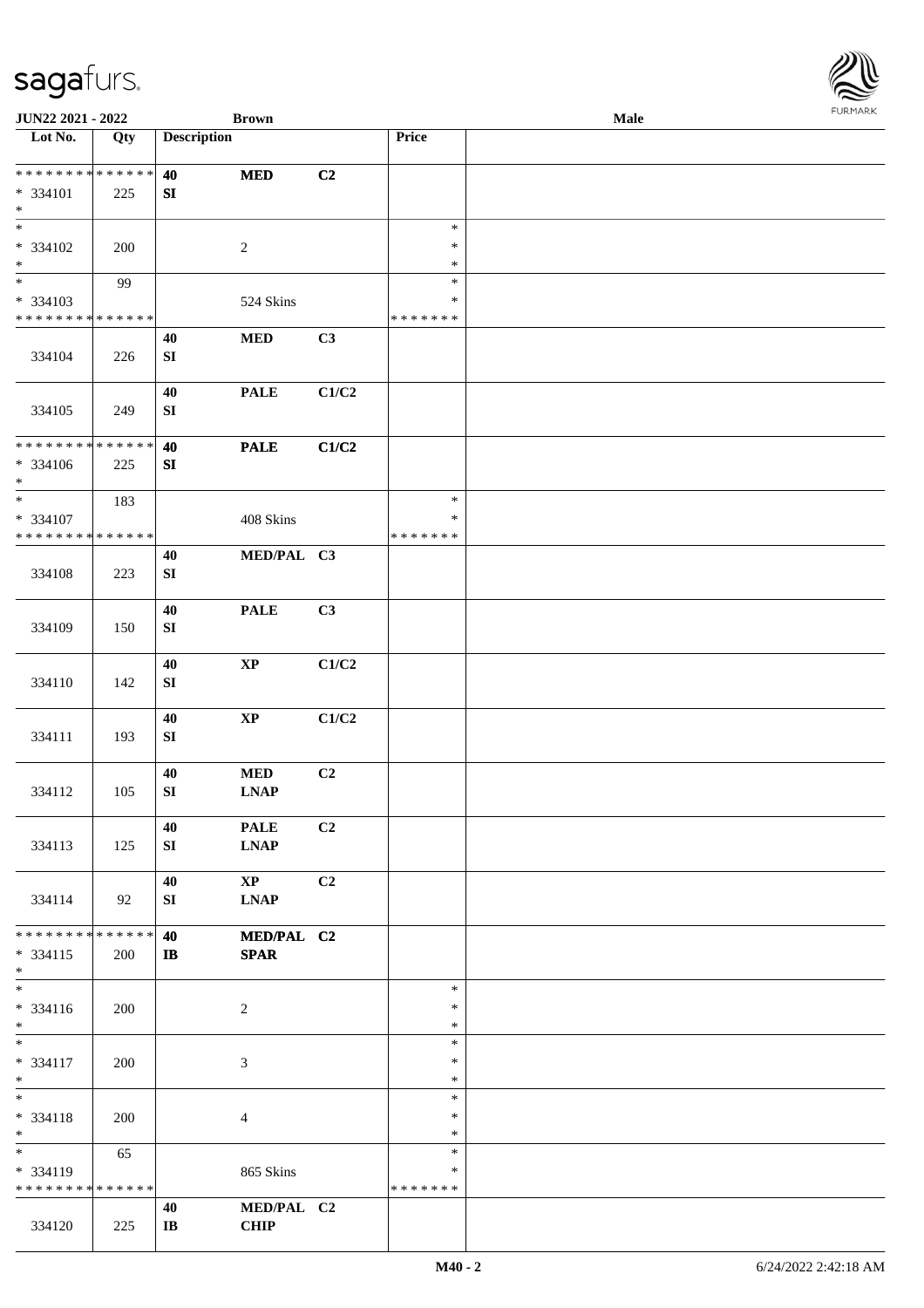| JUN22 2021 - 2022                                      |     |                    | <b>Brown</b>            |    |                         | Male | $1 \times 1$ |
|--------------------------------------------------------|-----|--------------------|-------------------------|----|-------------------------|------|--------------|
| Lot No.                                                | Qty | <b>Description</b> |                         |    | Price                   |      |              |
|                                                        |     |                    |                         |    |                         |      |              |
| 334121                                                 | 92  | 40<br><b>SAGA</b>  | 2XD                     | C1 |                         |      |              |
|                                                        |     |                    |                         |    |                         |      |              |
| * * * * * * * * * * * * * *                            |     | 40                 | $2\mathbf{X}\mathbf{D}$ | C2 |                         |      |              |
| * 334122                                               | 205 | <b>SAGA</b>        |                         |    |                         |      |              |
| $*$                                                    |     |                    |                         |    |                         |      |              |
| $\overline{\ast}$                                      | 87  |                    |                         |    | $\ast$                  |      |              |
| * 334123<br>* * * * * * * * * * * * * *                |     |                    | 292 Skins               |    | $\ast$<br>* * * * * * * |      |              |
|                                                        |     | 40                 | 2XD                     | C3 |                         |      |              |
| 334124                                                 | 165 | <b>SAGA</b>        |                         |    |                         |      |              |
|                                                        |     |                    |                         |    |                         |      |              |
|                                                        |     | 40                 | $\mathbf{X}\mathbf{D}$  | C1 |                         |      |              |
| 334125                                                 | 135 | <b>SAGA</b>        |                         |    |                         |      |              |
| * * * * * * * * * * * * * *                            |     | 40                 | <b>XD</b>               | C2 |                         |      |              |
| * 334126                                               | 205 | <b>SAGA</b>        |                         |    |                         |      |              |
| $*$                                                    |     |                    |                         |    |                         |      |              |
| $*$                                                    | 156 |                    |                         |    | $\ast$                  |      |              |
| * 334127                                               |     |                    | 361 Skins               |    | $\ast$                  |      |              |
| * * * * * * * * * * * * * *                            |     |                    |                         |    | * * * * * * *           |      |              |
| 334128                                                 |     | 40                 | $\mathbf{X}\mathbf{D}$  | C3 |                         |      |              |
|                                                        | 188 | <b>SAGA</b>        |                         |    |                         |      |              |
| * * * * * * * * * * * * * *                            |     | 40                 | <b>Dark</b>             | C1 |                         |      |              |
| * 334129                                               | 205 | <b>SAGA</b>        |                         |    |                         |      |              |
| $*$                                                    |     |                    |                         |    |                         |      |              |
|                                                        | 52  |                    |                         |    | $\ast$                  |      |              |
| * 334130<br>* * * * * * * * <mark>* * * * * * *</mark> |     |                    | 257 Skins               |    | ∗<br>* * * * * * *      |      |              |
| ******** <mark>******</mark>                           |     | 40                 | <b>Dark</b>             | C2 |                         |      |              |
| $* 334131$                                             | 205 | <b>SAGA</b>        |                         |    |                         |      |              |
| $*$                                                    |     |                    |                         |    |                         |      |              |
| $*$                                                    |     |                    |                         |    | $\ast$                  |      |              |
| $* 334132$<br>$*$ $-$                                  | 180 |                    | $\overline{c}$          |    | $\ast$<br>$\ast$        |      |              |
| $*$                                                    | 158 |                    |                         |    | $\ast$                  |      |              |
| * 334133                                               |     |                    | 543 Skins               |    | $\ast$                  |      |              |
| * * * * * * * * * * * * * *                            |     |                    |                         |    | * * * * * * *           |      |              |
| * * * * * * * * * * * * * *                            |     | 40                 | <b>Dark</b>             | C3 |                         |      |              |
| $* 334134$<br>$*$                                      | 205 | <b>SAGA</b>        |                         |    |                         |      |              |
| $*$                                                    | 38  |                    |                         |    | $\ast$                  |      |              |
| $* 334135$                                             |     |                    | 243 Skins               |    | ∗                       |      |              |
| * * * * * * * * * * * * * *                            |     |                    |                         |    | * * * * * * *           |      |              |
| * * * * * * * * * * * * * *                            |     | 40                 | <b>MED</b>              | C1 |                         |      |              |
| $* 334136$<br>$*$                                      | 205 | <b>SAGA</b>        |                         |    |                         |      |              |
| $*$                                                    | 108 |                    |                         |    | $\ast$                  |      |              |
| * 334137                                               |     |                    | 313 Skins               |    | ∗                       |      |              |
| * * * * * * * * * * * * * *                            |     |                    |                         |    | * * * * * * *           |      |              |
| * * * * * * * * * * * * * * *                          |     | 40                 | <b>MED</b>              | C1 |                         |      |              |
| * 334138<br>$*$                                        | 205 | <b>SAGA</b>        |                         |    |                         |      |              |
| $*$                                                    | 171 |                    |                         |    | $\ast$                  |      |              |
| * 334139                                               |     |                    | 376 Skins               |    | ∗                       |      |              |
| * * * * * * * * * * * * * *                            |     |                    |                         |    | * * * * * * *           |      |              |
| * * * * * * * * * * * * * *                            |     | 40                 | <b>MED</b>              | C2 |                         |      |              |
| $* 334140$                                             | 205 | <b>SAGA</b>        |                         |    |                         |      |              |

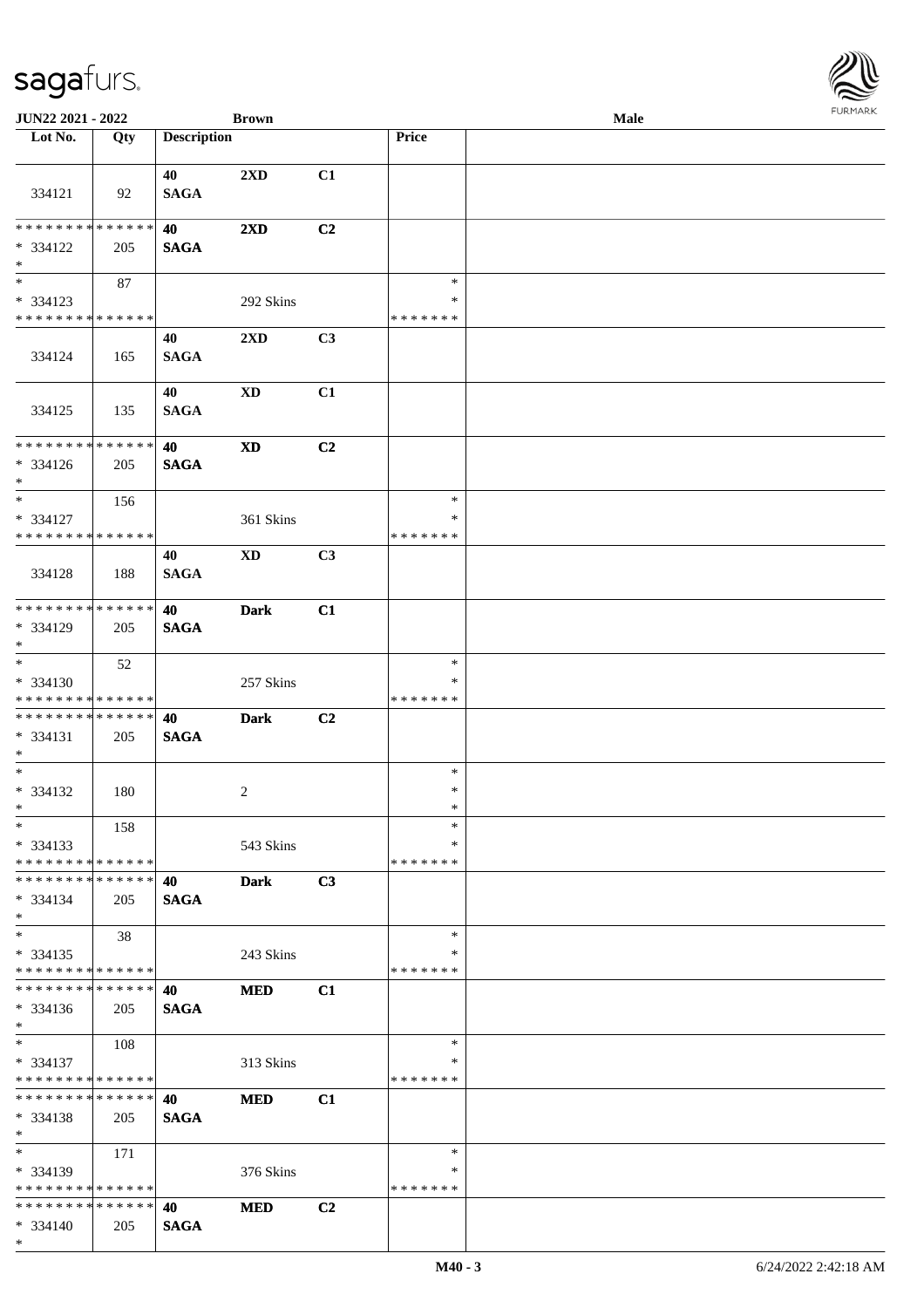| JUN22 2021 - 2022                |     |                    | <b>Brown</b>   |    |               | Male | $1 \times 1 \times 1 \times 1 \times 1$ |
|----------------------------------|-----|--------------------|----------------|----|---------------|------|-----------------------------------------|
| $\overline{\phantom{1}}$ Lot No. | Qty | <b>Description</b> |                |    | Price         |      |                                         |
|                                  |     |                    |                |    |               |      |                                         |
| $*$                              |     | 40                 | <b>MED</b>     | C2 | $\ast$        |      |                                         |
| $* 334141$                       | 180 | <b>SAGA</b>        |                |    | $\ast$        |      |                                         |
| $*$                              |     |                    |                |    | $\ast$        |      |                                         |
|                                  | 76  |                    |                |    | $\ast$        |      |                                         |
| * 334142                         |     |                    | 461 Skins      |    | $\ast$        |      |                                         |
| * * * * * * * * * * * * * *      |     |                    |                |    | * * * * * * * |      |                                         |
| * * * * * * * * * * * * * *      |     | 40                 | $\bf MED$      | C2 |               |      |                                         |
| * 334143                         | 205 | <b>SAGA</b>        |                |    |               |      |                                         |
| $*$                              |     |                    |                |    |               |      |                                         |
|                                  |     |                    |                |    | $\ast$        |      |                                         |
| * 334144                         |     |                    |                |    | $\ast$        |      |                                         |
| $*$                              | 180 |                    | $\overline{c}$ |    | $\ast$        |      |                                         |
|                                  |     |                    |                |    | $\ast$        |      |                                         |
|                                  |     |                    |                |    |               |      |                                         |
| $* 334145$                       | 180 |                    | $\mathfrak{Z}$ |    | $\ast$        |      |                                         |
| $*$                              |     |                    |                |    | $\ast$        |      |                                         |
| $*$                              |     |                    |                |    | $\ast$        |      |                                         |
| * 334146                         | 180 |                    | $\overline{4}$ |    | $\ast$        |      |                                         |
| $*$                              |     |                    |                |    | $\ast$        |      |                                         |
| $\overline{\phantom{0}}$         |     |                    |                |    | $\ast$        |      |                                         |
| $* 334147$                       | 180 |                    | $\mathfrak{S}$ |    | $\ast$        |      |                                         |
| $*$                              |     |                    |                |    | $\ast$        |      |                                         |
| $\overline{\phantom{0}}$         |     |                    |                |    | $\ast$        |      |                                         |
| $* 334148$                       | 180 |                    | 6              |    | $\ast$        |      |                                         |
| $*$                              |     |                    |                |    | $\ast$        |      |                                         |
| $\overline{\ast}$                |     |                    |                |    | $\ast$        |      |                                         |
| * 334149                         | 190 |                    | $\tau$         |    | $\ast$        |      |                                         |
| $*$                              |     |                    |                |    | $\ast$        |      |                                         |
|                                  | 46  |                    |                |    | $\ast$        |      |                                         |
| * 334150                         |     |                    | 1341 Skins     |    | $\ast$        |      |                                         |
| * * * * * * * * * * * * * *      |     |                    |                |    | * * * * * * * |      |                                         |
|                                  |     |                    |                |    |               |      |                                         |
|                                  |     | 40                 | $\bf MED$      | C3 |               |      |                                         |
| 334151                           | 202 | <b>SAGA</b>        |                |    |               |      |                                         |
|                                  |     |                    |                |    |               |      |                                         |
|                                  |     | 40                 | <b>PALE</b>    | C1 |               |      |                                         |
| 334152                           | 213 | <b>SAGA</b>        |                |    |               |      |                                         |
|                                  |     |                    |                |    |               |      |                                         |
| * * * * * * * * * * * * * * *    |     | 40                 | <b>PALE</b>    | C1 |               |      |                                         |
| $* 334153$                       | 205 | <b>SAGA</b>        |                |    |               |      |                                         |
| $*$                              |     |                    |                |    |               |      |                                         |
| $*$                              | 82  |                    |                |    | $\ast$        |      |                                         |
| * 334154                         |     |                    | 287 Skins      |    | ∗             |      |                                         |
| * * * * * * * * * * * * * *      |     |                    |                |    | * * * * * * * |      |                                         |
| * * * * * * * * * * * * * * *    |     | 40                 | <b>PALE</b>    | C2 |               |      |                                         |
| * 334155                         | 205 | <b>SAGA</b>        |                |    |               |      |                                         |
| $*$                              |     |                    |                |    |               |      |                                         |
| $*$                              | 113 |                    |                |    | $\ast$        |      |                                         |
| $* 334156$                       |     |                    | 318 Skins      |    | ∗             |      |                                         |
| * * * * * * * * * * * * * *      |     |                    |                |    | * * * * * * * |      |                                         |
| * * * * * * * * * * * * * *      |     | 40                 | <b>PALE</b>    | C2 |               |      |                                         |
| * 334157                         |     |                    |                |    |               |      |                                         |
| $*$                              | 205 | <b>SAGA</b>        |                |    |               |      |                                         |
| $*$                              |     |                    |                |    | $\ast$        |      |                                         |
|                                  |     |                    |                |    | $\ast$        |      |                                         |
| * 334158                         | 180 |                    | $\sqrt{2}$     |    |               |      |                                         |
| $*$                              |     |                    |                |    | $\ast$        |      |                                         |
| $*$                              |     |                    |                |    | $\ast$        |      |                                         |
| * 334159                         | 180 |                    | 3              |    | $\ast$        |      |                                         |
| $*$                              |     |                    |                |    | $\ast$        |      |                                         |
| $*$                              | 135 |                    |                |    | $\ast$        |      |                                         |
| $* 334160$                       |     |                    | 700 Skins      |    | ∗             |      |                                         |
| * * * * * * * * * * * * * *      |     |                    |                |    | * * * * * * * |      |                                         |

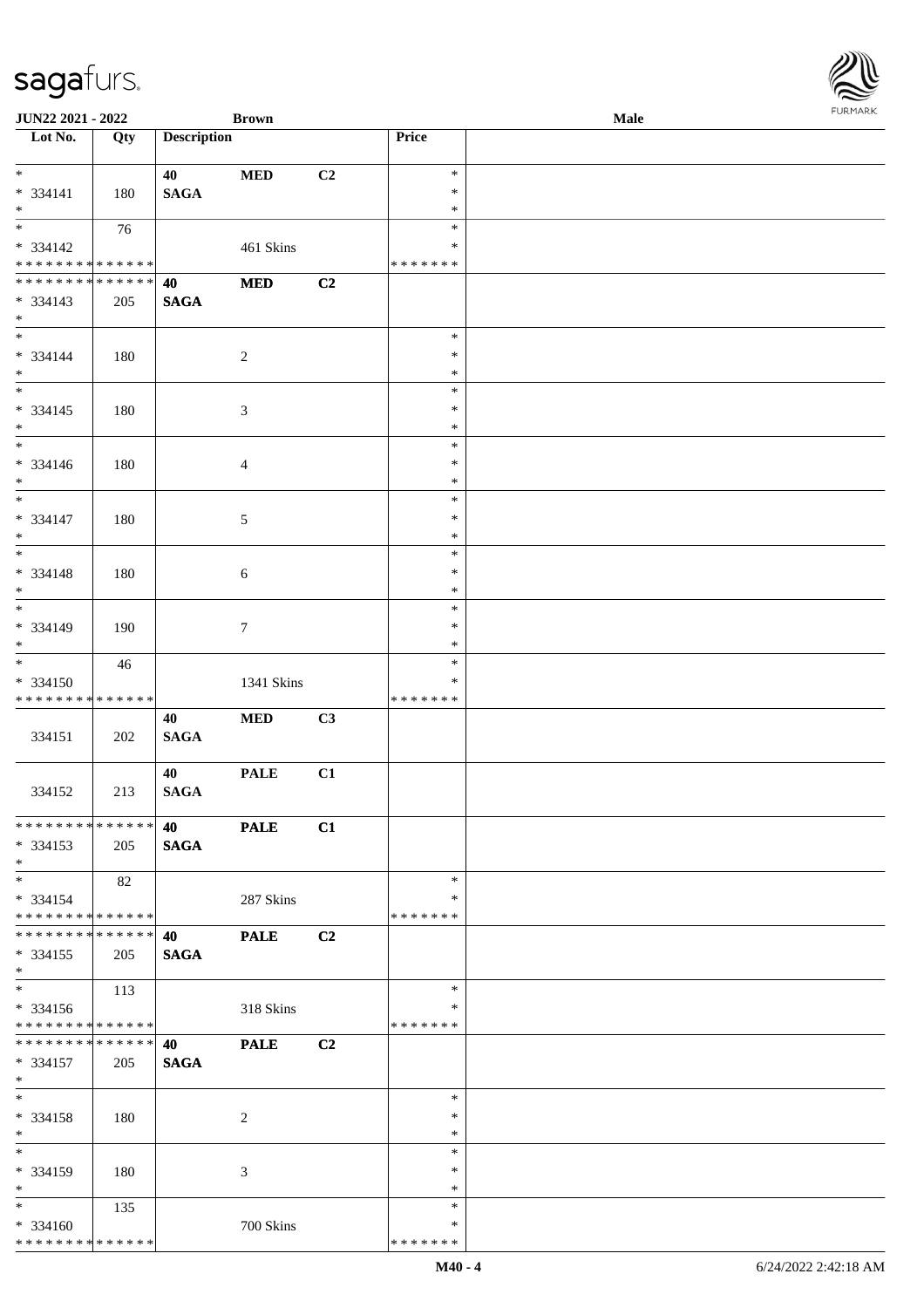| <b>JUN22 2021 - 2022</b>                                               |                      |                      | <b>Brown</b>                           |       |                                   | Male | $1 \times 1 \times 1 \times 1 \times 1$ |
|------------------------------------------------------------------------|----------------------|----------------------|----------------------------------------|-------|-----------------------------------|------|-----------------------------------------|
| Lot No.                                                                | Qty                  | <b>Description</b>   |                                        |       | Price                             |      |                                         |
| 334161                                                                 | 131                  | 40<br><b>SAGA</b>    | <b>PALE</b>                            | C3    |                                   |      |                                         |
| ******** <mark>******</mark><br>$* 334162$<br>$*$                      | 205                  | 40<br><b>SAGA</b>    | <b>PALE</b>                            | C3    |                                   |      |                                         |
| $* 334163$<br>* * * * * * * * * * * * * *                              | 53                   |                      | 258 Skins                              |       | $\ast$<br>$\ast$<br>* * * * * * * |      |                                         |
| 334164                                                                 | 104                  | 40<br><b>SAGA</b>    | $\mathbf{XP}$                          | C1    |                                   |      |                                         |
| * * * * * * * * * * * * * *<br>$* 334165$<br>$*$                       | 205                  | 40<br><b>SAGA</b>    | $\bold{XP}$                            | C1/C2 |                                   |      |                                         |
| $\ddot{x}$<br>$* 334166$<br>* * * * * * * * <mark>* * * * * * *</mark> | 200                  |                      | 405 Skins                              |       | $\ast$<br>$\ast$<br>* * * * * * * |      |                                         |
| 334167                                                                 | 195                  | 40<br><b>SAGA</b>    | $\bold{XP}$                            | C2    |                                   |      |                                         |
| 334168                                                                 | 104                  | 40<br><b>SAGA</b>    | $\mathbf{X}\mathbf{P}$                 | C3    |                                   |      |                                         |
| 334169                                                                 | 146                  | 40<br><b>SAGA</b>    | $2\mathbf{X}\mathbf{D}$<br><b>LNAP</b> | C2    |                                   |      |                                         |
| 334170                                                                 | 189                  | 40<br><b>SAGA</b>    | <b>XD</b><br><b>LNAP</b>               | C2    |                                   |      |                                         |
| * * * * * * * * <mark>*</mark><br>* 334171<br>$*$                      | * * * * * *<br>205   | 40<br><b>SAGA</b>    | <b>Dark</b><br><b>LNAP</b>             | C2    |                                   |      |                                         |
| $\overline{\ast}$<br>* 334172<br>* * * * * * * * * * * * * * *         | 134                  |                      | 339 Skins                              |       | $\ast$<br>$\ast$<br>* * * * * * * |      |                                         |
| 334173                                                                 | 238                  | 40<br><b>SAGA</b>    | <b>MED</b><br><b>LNAP</b>              | C2    |                                   |      |                                         |
| 334174                                                                 | 216                  | 40<br>SAGA           | <b>PALE</b><br><b>LNAP</b>             | C2    |                                   |      |                                         |
| 334175                                                                 | 134                  | 40<br><b>SAGA</b>    | $\mathbf{X}\mathbf{P}$<br><b>LNAP</b>  | C2    |                                   |      |                                         |
| * * * * * * * *<br>* 334176<br>$*$                                     | * * * * * * *<br>205 | 40 — 10<br><b>IA</b> | MED/PAL C2<br><b>SPAR</b>              |       |                                   |      |                                         |
| $\ast$<br>* 334177<br>$*$                                              | 180                  |                      | 2                                      |       | $\ast$<br>$\ast$<br>$\ast$        |      |                                         |
| $*$<br>* 334178<br>$*$                                                 | 180                  |                      | $\mathfrak{Z}$                         |       | $\ast$<br>$\ast$<br>$\ast$        |      |                                         |
| $*$<br>* 334179<br>$*$                                                 | 180                  |                      | $\overline{4}$                         |       | $\ast$<br>$\ast$<br>$\ast$        |      |                                         |
| * 334180<br>$\ast$                                                     | 180                  |                      | $\mathfrak{S}$                         |       | $\ast$<br>$\ast$<br>$\ast$        |      |                                         |

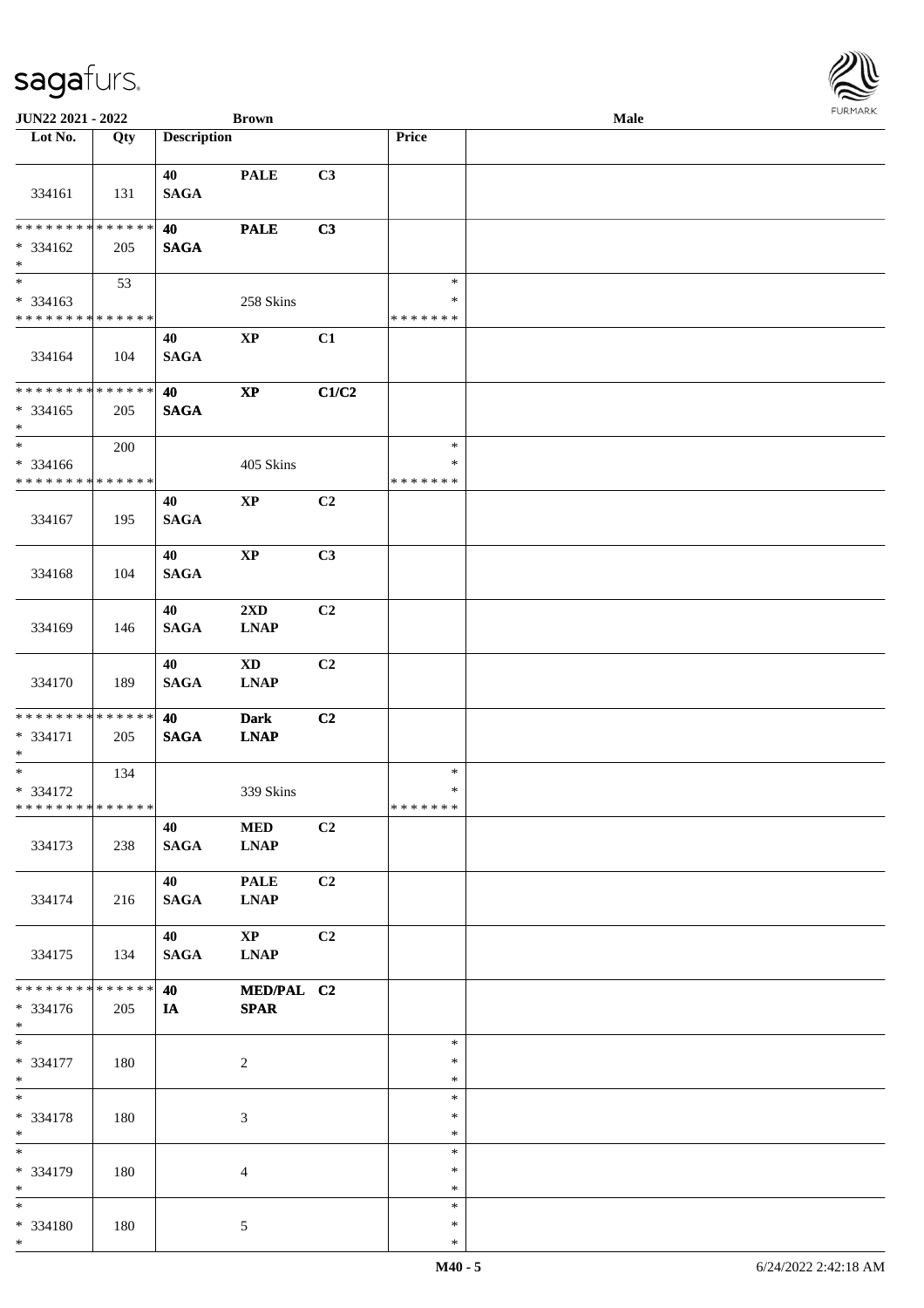| <b>JUN22 2021 - 2022</b>                 |     |                    | <b>Brown</b>            |       |                  | Male | <b>FURPIARA</b> |
|------------------------------------------|-----|--------------------|-------------------------|-------|------------------|------|-----------------|
| Lot No.                                  | Qty | <b>Description</b> |                         |       | Price            |      |                 |
|                                          |     |                    |                         |       |                  |      |                 |
| $*$                                      |     | 40                 | MED/PAL C2              |       | $\ast$           |      |                 |
| * 334181                                 | 180 | <b>IA</b>          | SPAR                    |       | $\ast$<br>$\ast$ |      |                 |
| $*$                                      |     |                    |                         |       | $\ast$           |      |                 |
| * 334182                                 | 180 |                    | $7\phantom{.0}$         |       | $\ast$           |      |                 |
| $*$                                      |     |                    |                         |       | $\ast$           |      |                 |
| $\overline{\phantom{0}}$                 |     |                    |                         |       | $\ast$           |      |                 |
| * 334183                                 | 180 |                    | $\,8\,$                 |       | $\ast$           |      |                 |
| $*$                                      |     |                    |                         |       | $\ast$           |      |                 |
| $*$                                      |     |                    |                         |       | $\ast$           |      |                 |
| * 334184                                 | 180 |                    | $\overline{9}$          |       | $\ast$           |      |                 |
| $*$<br>$*$                               |     |                    |                         |       | $\ast$           |      |                 |
|                                          |     |                    |                         |       | $\ast$           |      |                 |
| * 334185                                 | 180 |                    | 10                      |       | $\ast$           |      |                 |
| $*$                                      |     |                    |                         |       | $\ast$           |      |                 |
| $\overline{\phantom{0}}$                 |     |                    |                         |       | $\ast$           |      |                 |
| * 334186                                 | 180 |                    | 11                      |       | $\ast$           |      |                 |
| $*$<br>$*$                               |     |                    |                         |       | $\ast$           |      |                 |
|                                          |     |                    |                         |       | $\ast$<br>$\ast$ |      |                 |
| * 334187<br>$*$                          | 180 |                    | 12                      |       | $\ast$           |      |                 |
|                                          |     |                    |                         |       | $\ast$           |      |                 |
| * 334188                                 | 180 |                    | 13                      |       | $\ast$           |      |                 |
| $*$                                      |     |                    |                         |       | $\ast$           |      |                 |
|                                          |     |                    |                         |       | $\ast$           |      |                 |
| * 334189                                 | 180 |                    | 14                      |       | $\ast$           |      |                 |
| $*$                                      |     |                    |                         |       | $\ast$           |      |                 |
| $\overline{\phantom{0}}$                 |     |                    |                         |       | $\ast$           |      |                 |
| * 334190                                 | 180 |                    | 15                      |       | $\ast$           |      |                 |
| $*$                                      |     |                    |                         |       | $\ast$           |      |                 |
|                                          |     |                    |                         |       | $\ast$           |      |                 |
| * 334191                                 | 180 |                    | 16                      |       | $\ast$           |      |                 |
| $*$<br>$*$                               |     |                    |                         |       | $\ast$           |      |                 |
|                                          |     |                    |                         |       | $\ast$           |      |                 |
| * 334192                                 | 180 |                    | 17                      |       | $\ast$           |      |                 |
| $\ddot{x}$<br>$\ast$                     |     |                    |                         |       | ∗<br>$\ast$      |      |                 |
| * 334193                                 | 177 |                    | 3262 Skins              |       | $\ast$           |      |                 |
| * * * * * * * * <mark>* * * * * *</mark> |     |                    |                         |       | * * * * * * *    |      |                 |
| * * * * * * * * <mark>* * * * * *</mark> |     | 40                 | XD/DK                   | C2    |                  |      |                 |
| * 334194                                 | 205 | IA                 | <b>CHIP</b>             |       |                  |      |                 |
| $\ast$                                   |     |                    |                         |       |                  |      |                 |
| $\ast$                                   |     |                    |                         |       | $\ast$           |      |                 |
| * 334195                                 | 180 |                    | 2                       |       | $\ast$           |      |                 |
| $*$                                      |     |                    |                         |       | $\ast$           |      |                 |
| $\ddot{x}$                               |     |                    |                         |       | $\ast$           |      |                 |
| * 334196                                 | 180 |                    | 3                       |       | $\ast$           |      |                 |
| $*$<br>$*$                               |     |                    |                         |       | $\ast$           |      |                 |
|                                          |     |                    |                         |       | $\ast$           |      |                 |
| * 334197<br>$*$                          | 200 |                    | $\overline{4}$          |       | $\ast$<br>$\ast$ |      |                 |
| $*$ $*$                                  | 57  |                    |                         |       | $\ast$           |      |                 |
| * 334198                                 |     |                    | 822 Skins               |       | ∗                |      |                 |
| * * * * * * * * <mark>* * * * * *</mark> |     |                    |                         |       | * * * * * * *    |      |                 |
|                                          |     | 40                 | $2\mathbf{X}\mathbf{D}$ | C1/C2 |                  |      |                 |
| 334199                                   | 142 | <b>SROY</b>        |                         |       |                  |      |                 |
|                                          |     |                    |                         |       |                  |      |                 |
|                                          |     | 40                 | <b>XD</b>               | C1/C2 |                  |      |                 |
| 334200                                   | 171 | <b>SROY</b>        |                         |       |                  |      |                 |

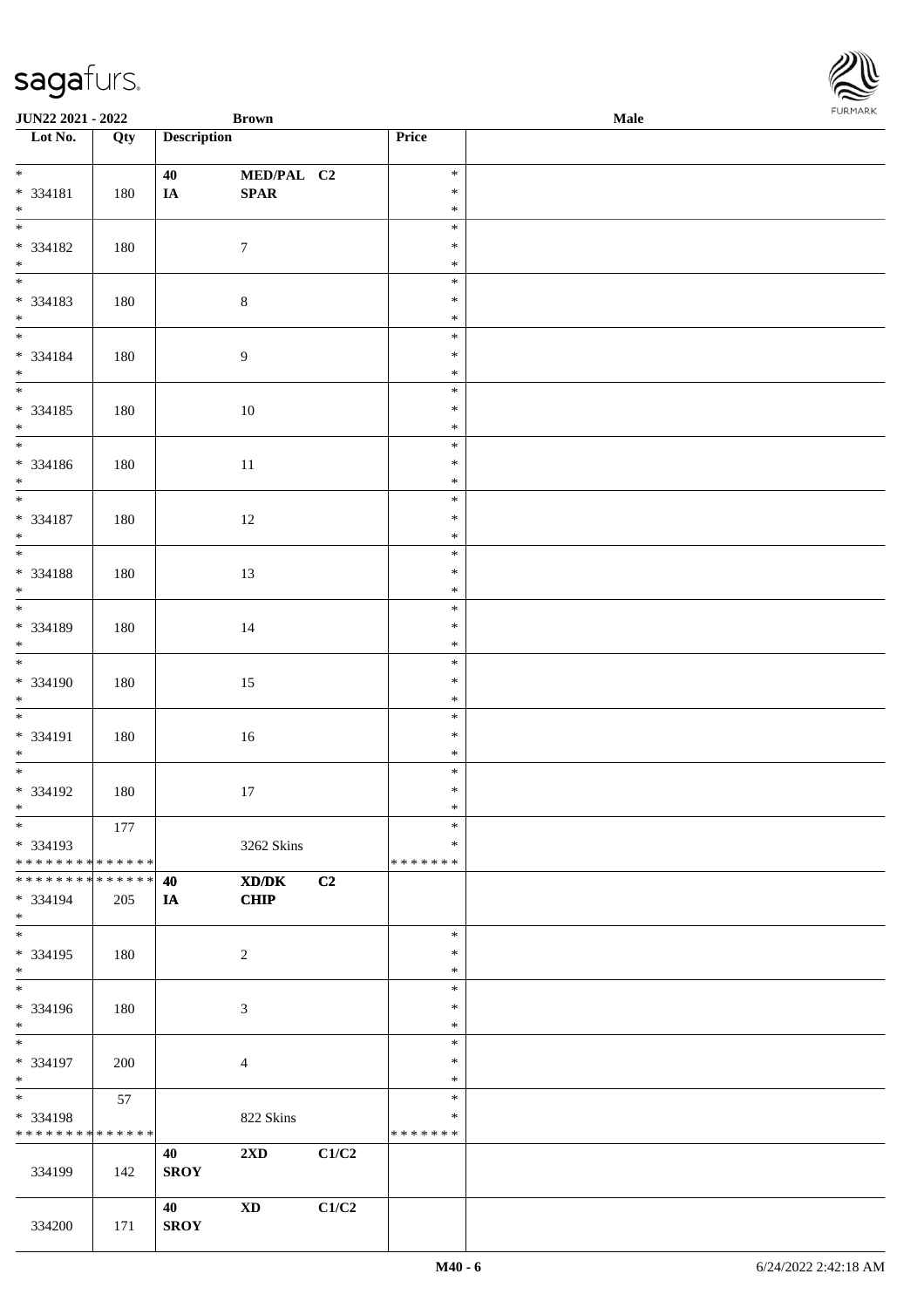| JUN22 2021 - 2022                          |     |                    | <b>Brown</b>  |                |               | Male | <b>FURMARK</b> |
|--------------------------------------------|-----|--------------------|---------------|----------------|---------------|------|----------------|
| Lot No.                                    | Qty | <b>Description</b> |               |                | <b>Price</b>  |      |                |
| * * * * * * * * * * * * * * *              |     | 40                 | <b>Dark</b>   | C1/C2          |               |      |                |
| * 334201                                   | 205 | <b>SROY</b>        |               |                |               |      |                |
| $*$                                        |     |                    |               |                |               |      |                |
| $\ast$                                     | 37  |                    |               |                | $\ast$        |      |                |
| * 334202                                   |     |                    | 242 Skins     |                | $\ast$        |      |                |
| * * * * * * * * * * * * * *                |     |                    |               |                | * * * * * * * |      |                |
| * * * * * * * * * * * * * * *              |     | 40                 | <b>MED</b>    | C1             |               |      |                |
| $* 334203$                                 | 185 | <b>SROY</b>        |               |                |               |      |                |
| $*$                                        |     |                    |               |                |               |      |                |
| $*$                                        | 92  |                    |               |                | $\ast$        |      |                |
| * 334204                                   |     |                    | 277 Skins     |                | $\ast$        |      |                |
| * * * * * * * * <mark>* * * * * * *</mark> |     |                    |               |                | * * * * * * * |      |                |
|                                            |     | 40                 | <b>MED</b>    | C1/C2          |               |      |                |
| 334205                                     | 193 | <b>SROY</b>        |               |                |               |      |                |
|                                            |     |                    |               |                |               |      |                |
|                                            |     | 40                 | <b>PALE</b>   | C1             |               |      |                |
| 334206                                     | 160 | <b>SROY</b>        |               |                |               |      |                |
|                                            |     |                    |               |                |               |      |                |
| 334207                                     | 108 | 40<br><b>SROY</b>  | <b>PALE</b>   | C1/C2          |               |      |                |
|                                            |     |                    |               |                |               |      |                |
| * * * * * * * * * * * * * * *              |     | 40                 | <b>PALE</b>   | C <sub>2</sub> |               |      |                |
| * 334208                                   | 225 | <b>SROY</b>        |               |                |               |      |                |
| $*$                                        |     |                    |               |                |               |      |                |
| $*$                                        | 78  |                    |               |                | $\ast$        |      |                |
| * 334209                                   |     |                    | 303 Skins     |                | $\ast$        |      |                |
| * * * * * * * * * * * * * *                |     |                    |               |                | * * * * * * * |      |                |
|                                            |     | 40                 | <b>PALE</b>   | C <sub>3</sub> |               |      |                |
| 334210                                     | 114 | <b>SROY</b>        |               |                |               |      |                |
|                                            |     |                    |               |                |               |      |                |
|                                            |     | 40                 | $\mathbf{XP}$ | C1/C2          |               |      |                |
| 334211                                     | 210 | <b>SROY</b>        |               |                |               |      |                |
|                                            |     |                    |               |                |               |      |                |

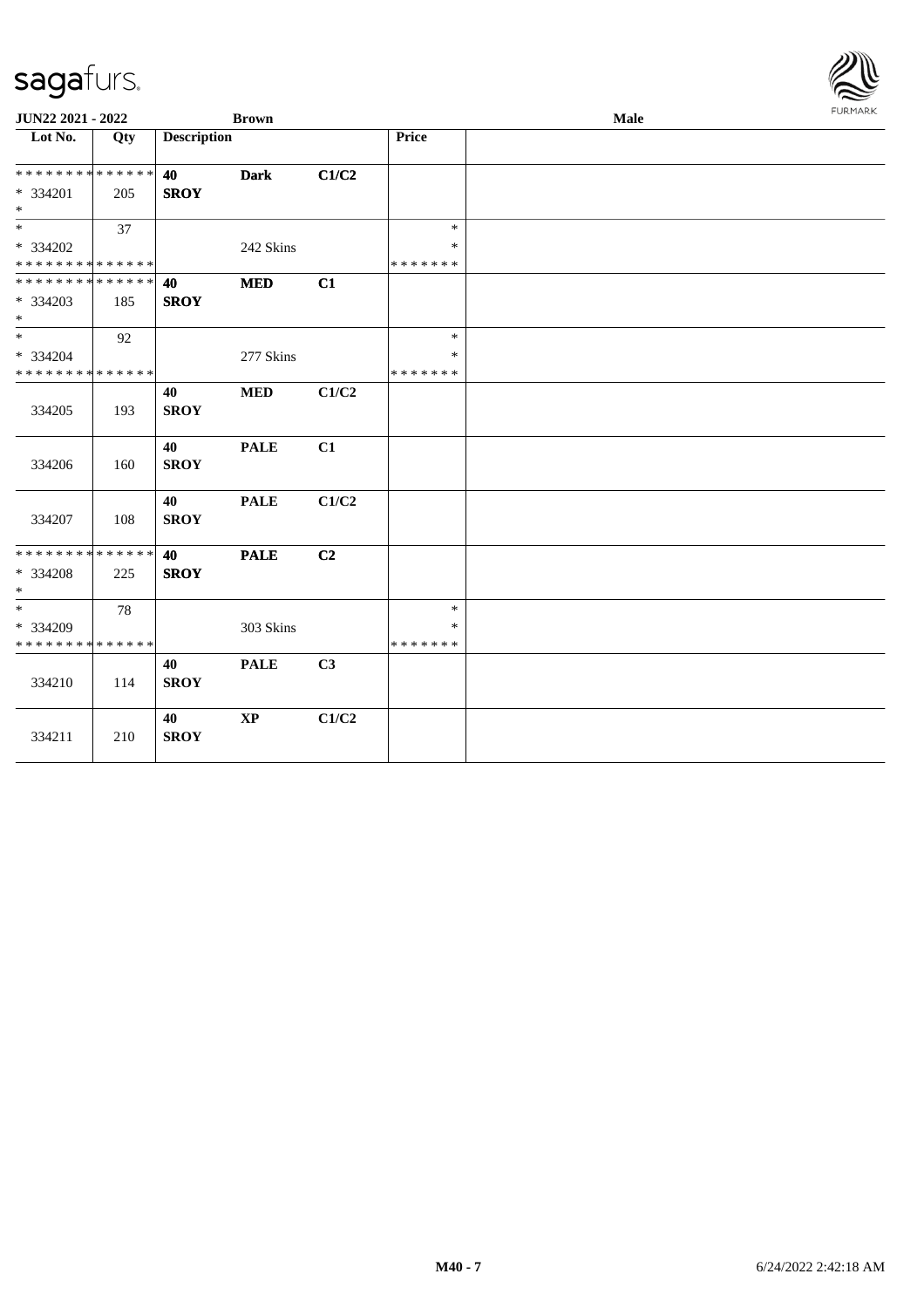| <b>JUN22 2021 - 2022</b>                                                               |             |                    | <b>Brown</b>                  |    |                  | Male | <b>FUNITANN</b> |
|----------------------------------------------------------------------------------------|-------------|--------------------|-------------------------------|----|------------------|------|-----------------|
| Lot No.                                                                                | Qty         | <b>Description</b> |                               |    | Price            |      |                 |
|                                                                                        |             |                    |                               |    |                  |      |                 |
| ******** <mark>******</mark>                                                           |             | 30 <sup>°</sup>    | $2\mathbf{X}\mathbf{D}$       | C2 |                  |      |                 |
| $* 334261$                                                                             | 245         | SI                 |                               |    |                  |      |                 |
| $*$<br>$\overline{\mathbf{r}}$                                                         |             |                    |                               |    |                  |      |                 |
|                                                                                        | 165         |                    |                               |    | $\ast$           |      |                 |
| * 334262                                                                               |             |                    | 410 Skins                     |    | $\ast$           |      |                 |
| * * * * * * * * <mark>* * * * * *</mark>                                               |             |                    |                               |    | * * * * * * *    |      |                 |
|                                                                                        |             | 30                 | 2XD                           | C3 |                  |      |                 |
| 334263                                                                                 | 170         | SI                 |                               |    |                  |      |                 |
|                                                                                        |             |                    |                               |    |                  |      |                 |
|                                                                                        |             | 30                 | XD                            | C1 |                  |      |                 |
| 334264                                                                                 | 218         | SI                 |                               |    |                  |      |                 |
| * * * * * * * *                                                                        |             |                    |                               |    |                  |      |                 |
|                                                                                        | * * * * * * | 30                 | <b>XD</b>                     | C2 |                  |      |                 |
| * 334265                                                                               | 245         | SI                 |                               |    |                  |      |                 |
| $\ast$<br>$\ddot{x}$                                                                   |             |                    |                               |    |                  |      |                 |
|                                                                                        |             |                    |                               |    | $\ast$           |      |                 |
| * 334266                                                                               | 220         |                    | $\overline{2}$                |    | $\ast$           |      |                 |
| $*$<br>$\overline{\phantom{0}}$                                                        |             |                    |                               |    | $\ast$<br>$\ast$ |      |                 |
|                                                                                        |             |                    |                               |    |                  |      |                 |
| * 334267                                                                               | 220         |                    | 3                             |    | $\ast$           |      |                 |
| $*$                                                                                    |             |                    |                               |    | $\ast$           |      |                 |
|                                                                                        | 87          |                    |                               |    | $\ast$           |      |                 |
| * 334268                                                                               |             |                    | 772 Skins                     |    | $\ast$           |      |                 |
| * * * * * * * * <mark>* * * * * *</mark><br>* * * * * * * * <mark>* * * * * * *</mark> |             |                    |                               |    | * * * * * * *    |      |                 |
|                                                                                        |             | 30                 | <b>XD</b>                     | C3 |                  |      |                 |
| * 334269                                                                               | 246         | SI                 |                               |    |                  |      |                 |
| $*$<br>$\overline{\ast}$                                                               |             |                    |                               |    | $\ast$           |      |                 |
|                                                                                        | 153         |                    |                               |    | $\ast$           |      |                 |
| * 334270<br>* * * * * * * * <mark>* * * * * * *</mark>                                 |             |                    | 399 Skins                     |    | * * * * * * *    |      |                 |
| * * * * * * * * <mark>* * * * * * *</mark>                                             |             |                    |                               |    |                  |      |                 |
| * 334271                                                                               |             | 30                 | <b>Dark</b>                   | C1 |                  |      |                 |
| $*$                                                                                    | 260         | SI                 |                               |    |                  |      |                 |
|                                                                                        | 237         |                    |                               |    | $\ast$           |      |                 |
| * 334272                                                                               |             |                    | 497 Skins                     |    | $\ast$           |      |                 |
| * * * * * * * * <mark>* * * * * *</mark>                                               |             |                    |                               |    | *******          |      |                 |
| * * * * * * * * * * * * * * *                                                          |             | 30                 | $\overline{\phantom{a}}$ Dark | C2 |                  |      |                 |
| * 334273                                                                               | 245         | SI                 |                               |    |                  |      |                 |
| $*$                                                                                    |             |                    |                               |    |                  |      |                 |
| $\overline{\ast}$                                                                      |             |                    |                               |    | $\ast$           |      |                 |
| * 334274                                                                               | 220         |                    | $\overline{2}$                |    | $\ast$           |      |                 |
| $*$ $-$                                                                                |             |                    |                               |    | $\ast$           |      |                 |
| $\overline{\phantom{0}}$                                                               |             |                    |                               |    | $\ast$           |      |                 |
| * 334275                                                                               | 220         |                    | 3                             |    | ∗                |      |                 |
| $\ast$                                                                                 |             |                    |                               |    | $\ast$           |      |                 |
| $\overline{\ast}$                                                                      |             |                    |                               |    | $\ast$           |      |                 |
| * 334276                                                                               | 220         |                    | $\overline{4}$                |    | $\ast$           |      |                 |
| $*$                                                                                    |             |                    |                               |    | $\ast$           |      |                 |
| $\overline{\mathbf{r}}$                                                                |             |                    |                               |    | $\ast$           |      |                 |
| * 334277                                                                               | 220         |                    | 5                             |    | $\ast$           |      |                 |
| $*$                                                                                    |             |                    |                               |    | $\ast$           |      |                 |
| $*$                                                                                    |             |                    |                               |    | $\ast$           |      |                 |
| * 334278                                                                               | 220         |                    | $6\phantom{.}6$               |    | $\ast$           |      |                 |
| $*$ $-$                                                                                |             |                    |                               |    | $\ast$           |      |                 |
|                                                                                        |             |                    |                               |    | $\ast$           |      |                 |
| * 334279                                                                               | 220         |                    | $7\phantom{.0}$               |    | $\ast$           |      |                 |
| $*$                                                                                    |             |                    |                               |    | $\ast$           |      |                 |
| $*$                                                                                    |             |                    |                               |    | $\ast$           |      |                 |
| * 334280                                                                               | 210         |                    | $\,8\,$                       |    | $\ast$           |      |                 |
| $*$                                                                                    |             |                    |                               |    | $\ast$           |      |                 |

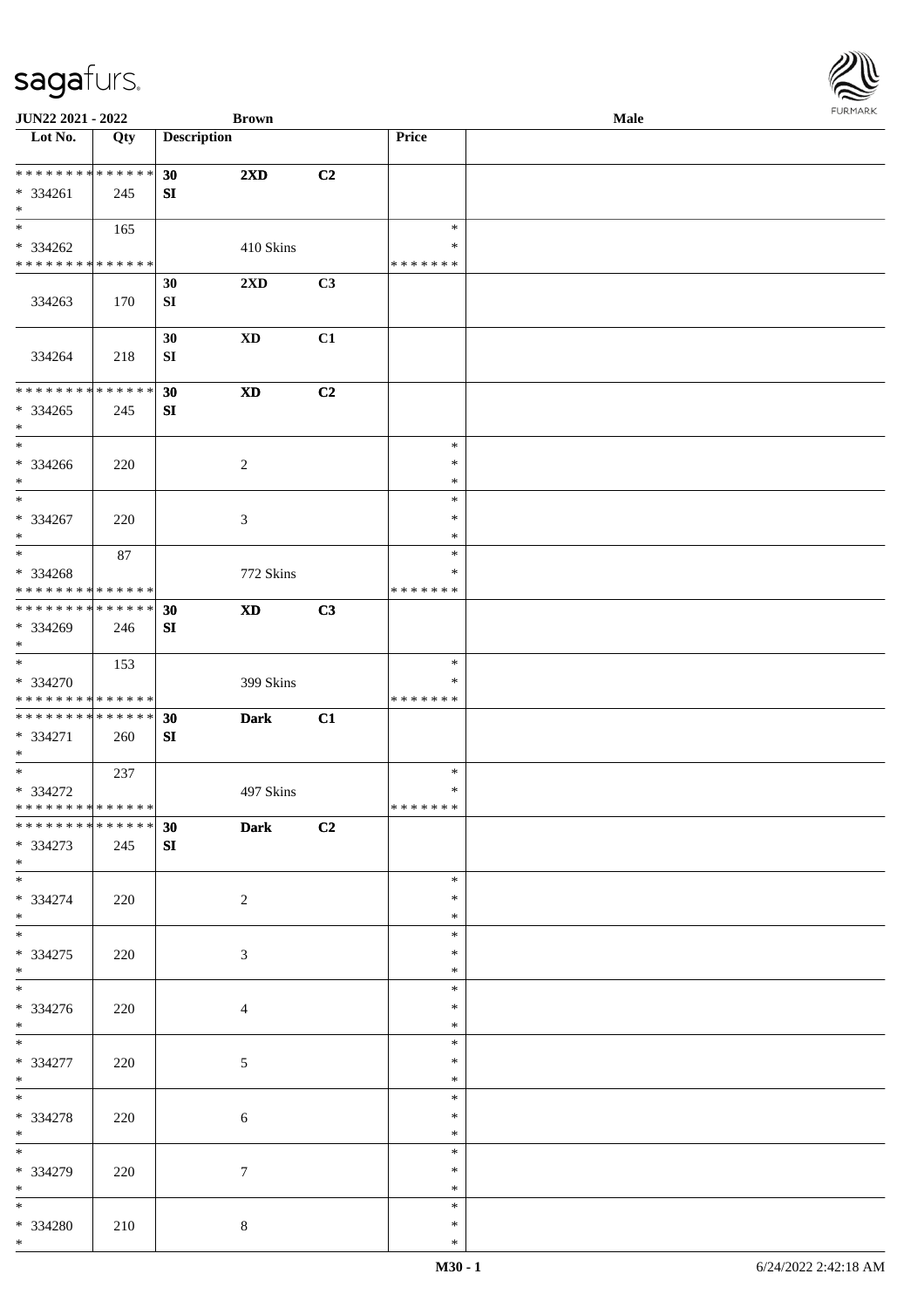| <b>JUN22 2021 - 2022</b>                   |     |                    | <b>Brown</b> |    |                  | Male |  |
|--------------------------------------------|-----|--------------------|--------------|----|------------------|------|--|
| Lot No.                                    | Qty | <b>Description</b> |              |    | Price            |      |  |
|                                            |     |                    |              |    |                  |      |  |
| $*$                                        | 50  | 30                 | <b>Dark</b>  | C2 | $\ast$           |      |  |
| * 334281                                   |     | SI                 |              |    | $\ast$           |      |  |
| * * * * * * * * * * * * * *                |     |                    |              |    | * * * * * * *    |      |  |
| * * * * * * * * * * * * * *                |     | 30                 | <b>Dark</b>  | C3 |                  |      |  |
| * 334282                                   | 245 | SI                 |              |    |                  |      |  |
| $\ast$                                     |     |                    |              |    |                  |      |  |
| $\overline{\phantom{0}}$                   |     |                    |              |    | $\ast$           |      |  |
| * 334283                                   | 220 |                    | 2            |    | $\ast$           |      |  |
| $*$                                        |     |                    |              |    | $\ast$           |      |  |
| $\ddot{x}$                                 |     |                    |              |    | $\ast$           |      |  |
| * 334284                                   | 220 |                    | 3            |    | $\ast$           |      |  |
| $*$                                        |     |                    |              |    | $\ast$           |      |  |
|                                            |     |                    |              |    | $\ast$           |      |  |
| * 334285                                   | 220 |                    | 4            |    | $\ast$           |      |  |
| $*$                                        |     |                    |              |    | $\ast$           |      |  |
| $\overline{\phantom{0}}$                   | 43  |                    |              |    | $\ast$           |      |  |
| * 334286                                   |     |                    | 948 Skins    |    | $\ast$           |      |  |
| * * * * * * * * <mark>* * * * * * *</mark> |     |                    |              |    | * * * * * * *    |      |  |
| * * * * * * * * * * * * * *                |     | 30                 | <b>MED</b>   | C1 |                  |      |  |
| * 334287                                   | 245 | SI                 |              |    |                  |      |  |
| $*$                                        |     |                    |              |    |                  |      |  |
|                                            | 148 |                    |              |    | $\ast$           |      |  |
| * 334288                                   |     |                    | 393 Skins    |    | *                |      |  |
| * * * * * * * * * * * * * *                |     |                    |              |    | * * * * * * *    |      |  |
| * * * * * * * * * * * * * * *              |     | 30                 | <b>MED</b>   | C2 |                  |      |  |
| * 334289                                   | 245 | SI                 |              |    |                  |      |  |
| $*$                                        |     |                    |              |    |                  |      |  |
|                                            |     |                    |              |    | $\ast$           |      |  |
| * 334290                                   | 220 |                    | $\sqrt{2}$   |    | $\ast$           |      |  |
| $*$                                        |     |                    |              |    | $\ast$           |      |  |
| $*$                                        |     |                    |              |    | $\ast$           |      |  |
| * 334291                                   | 220 |                    |              |    | $\ast$           |      |  |
| $*$                                        |     |                    | 3            |    | $\ast$           |      |  |
| $*$                                        |     |                    |              |    | $\ast$           |      |  |
| * 334292                                   | 220 |                    | 4            |    | $\ast$           |      |  |
| $*$ $-$                                    |     |                    |              |    | $\ast$           |      |  |
| $\ast$                                     |     |                    |              |    | $\ast$           |      |  |
| * 334293                                   | 220 |                    | 5            |    | $\ast$           |      |  |
| $*$                                        |     |                    |              |    | $\ast$           |      |  |
| $*$                                        |     |                    |              |    | $\ast$           |      |  |
| * 334294                                   |     |                    |              |    | $\ast$           |      |  |
| $\ast$                                     | 220 |                    | 6            |    | $\ast$           |      |  |
| $*$                                        |     |                    |              |    | $\ast$           |      |  |
|                                            | 114 |                    |              |    | *                |      |  |
| * 334295<br>* * * * * * * * * * * * * *    |     |                    | 1459 Skins   |    | * * * * * * *    |      |  |
| * * * * * * * * <mark>* * * * * *</mark>   |     |                    |              |    |                  |      |  |
|                                            |     | 30                 | <b>MED</b>   | C3 |                  |      |  |
| * 334296                                   | 245 | ${\bf S}{\bf I}$   |              |    |                  |      |  |
| $*$<br>$*$ $-$                             |     |                    |              |    | $\ast$           |      |  |
|                                            |     |                    |              |    |                  |      |  |
| * 334297                                   | 220 |                    | 2            |    | $\ast$<br>$\ast$ |      |  |
| $*$<br>$*$ $-$                             |     |                    |              |    | $\ast$           |      |  |
|                                            | 153 |                    |              |    |                  |      |  |
| * 334298                                   |     |                    | 618 Skins    |    | $\ast$           |      |  |
| * * * * * * * * <mark>* * * * * * *</mark> |     |                    |              |    | * * * * * * *    |      |  |
|                                            |     | 30                 | <b>PALE</b>  | C1 |                  |      |  |
| 334299                                     | 257 | SI                 |              |    |                  |      |  |
|                                            |     |                    |              |    |                  |      |  |
| * * * * * * * * * * * * * *                |     | 30                 | <b>PALE</b>  | C2 |                  |      |  |
| * 334300                                   | 265 | SI                 |              |    |                  |      |  |

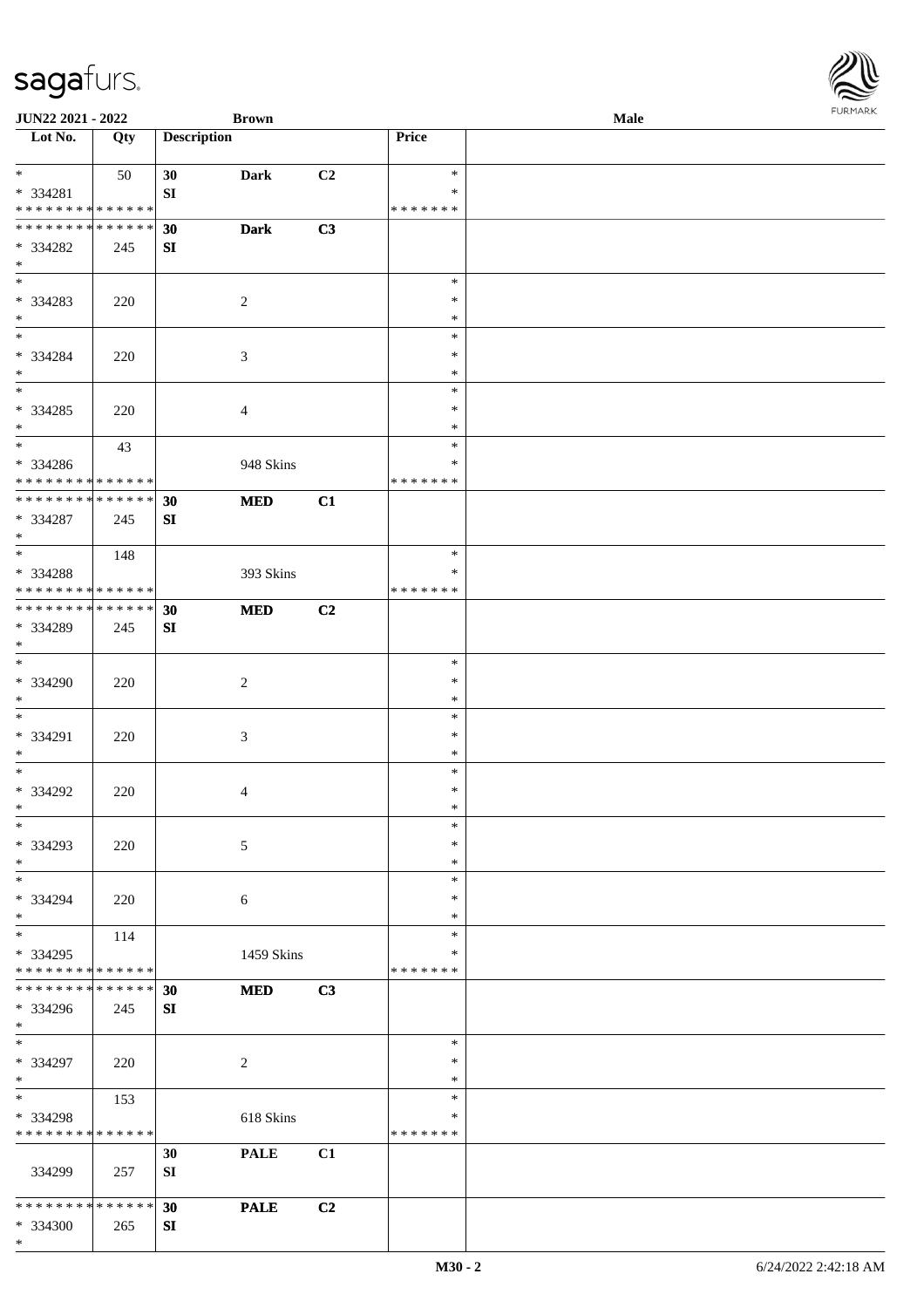| <b>JUN22 2021 - 2022</b>                               |     |                         | <b>Brown</b>               |                |                         | Male | <b>FURPIARR</b> |
|--------------------------------------------------------|-----|-------------------------|----------------------------|----------------|-------------------------|------|-----------------|
| Lot No.                                                | Qty | <b>Description</b>      |                            |                | Price                   |      |                 |
| $*$                                                    |     | 30                      | <b>PALE</b>                | C2             | $\ast$                  |      |                 |
| * 334301                                               | 220 | SI                      |                            |                | $\ast$                  |      |                 |
| $\ast$                                                 |     |                         |                            |                | $\ast$                  |      |                 |
| $\ast$                                                 |     |                         |                            |                | $\ast$                  |      |                 |
| * 334302                                               | 240 |                         | 3                          |                | $\ast$                  |      |                 |
| $*$<br>$\overline{\ast}$                               |     |                         |                            |                | $\ast$<br>$\ast$        |      |                 |
| * 334303                                               | 69  |                         | 794 Skins                  |                | ∗                       |      |                 |
| * * * * * * * * <mark>* * * * * * *</mark>             |     |                         |                            |                | * * * * * * *           |      |                 |
| * * * * * * * * <mark>* * * * * * *</mark>             |     | 30                      | <b>PALE</b>                | C3             |                         |      |                 |
| * 334304                                               | 245 | SI                      |                            |                |                         |      |                 |
| $\ast$                                                 |     |                         |                            |                |                         |      |                 |
| $\overline{\ast}$                                      | 148 |                         |                            |                | $\ast$                  |      |                 |
| * 334305<br>* * * * * * * * <mark>* * * * * * *</mark> |     |                         | 393 Skins                  |                | $\ast$<br>* * * * * * * |      |                 |
| * * * * * * * * <mark>* * * * * * *</mark>             |     | 30                      | $\boldsymbol{\mathrm{XP}}$ | C1/C2          |                         |      |                 |
| * 334306                                               | 245 | SI                      |                            |                |                         |      |                 |
| $\ast$                                                 |     |                         |                            |                |                         |      |                 |
| $*$                                                    | 126 |                         |                            |                | $\ast$                  |      |                 |
| * 334307                                               |     |                         | 371 Skins                  |                | $\ast$                  |      |                 |
| * * * * * * * * <mark>* * * * * * *</mark>             |     |                         |                            |                | * * * * * * *           |      |                 |
|                                                        |     | 30                      | $\mathbf{X}\mathbf{P}$     | C3             |                         |      |                 |
| 334308                                                 | 184 | SI                      |                            |                |                         |      |                 |
| * * * * * * * * * * * * * *                            |     | 30                      | <b>MED</b>                 | C2             |                         |      |                 |
| * 334309                                               | 265 | SI                      | <b>LNAP</b>                |                |                         |      |                 |
| $\ast$                                                 |     |                         |                            |                |                         |      |                 |
| $\ast$                                                 | 43  |                         |                            |                | $\ast$                  |      |                 |
| * 334310                                               |     |                         | 308 Skins                  |                | ∗                       |      |                 |
| * * * * * * * * * * * * * * *                          |     |                         |                            |                | * * * * * * *           |      |                 |
|                                                        |     | 30                      | <b>PALE</b>                | C <sub>2</sub> |                         |      |                 |
| 334311                                                 | 265 | SI                      | <b>LNAP</b>                |                |                         |      |                 |
|                                                        |     | 30                      | $\mathbf{X}\mathbf{P}$     | C2             |                         |      |                 |
| 334312                                                 | 161 | SI                      | <b>LNAP</b>                |                |                         |      |                 |
|                                                        |     |                         |                            |                |                         |      |                 |
| * * * * * * * * * * * * * * <mark>*</mark>             |     | 30 <sup>°</sup>         | MED/PAL C2                 |                |                         |      |                 |
| * 334313                                               | 220 | $\mathbf{I} \mathbf{B}$ | <b>SPAR</b>                |                |                         |      |                 |
| $*$<br>$\ddot{x}$                                      |     |                         |                            |                | $\ast$                  |      |                 |
| * 334314                                               | 220 |                         | 2                          |                | $\ast$                  |      |                 |
| $*$                                                    |     |                         |                            |                | $\ast$                  |      |                 |
| $\ddot{x}$                                             |     |                         |                            |                | $\ast$                  |      |                 |
| $* 334315$                                             | 220 |                         | 3                          |                | $\ast$                  |      |                 |
| $*$                                                    |     |                         |                            |                | $\ast$                  |      |                 |
| $*$                                                    |     |                         |                            |                | $\ast$                  |      |                 |
| * 334316<br>$\ast$                                     | 220 |                         | 4                          |                | $\ast$<br>$\ast$        |      |                 |
| $\overline{\ast}$                                      |     |                         |                            |                | $\ast$                  |      |                 |
| * 334317                                               | 220 |                         | 5                          |                | $\ast$                  |      |                 |
| $\ast$                                                 |     |                         |                            |                | $\ast$                  |      |                 |
| $*$ $*$                                                |     |                         |                            |                | $\ast$                  |      |                 |
| * 334318                                               | 220 |                         | 6                          |                | $\ast$                  |      |                 |
| $*$<br>$\overline{\mathbf{r}}$                         |     |                         |                            |                | $\ast$                  |      |                 |
|                                                        | 110 |                         |                            |                | $\ast$                  |      |                 |
| * 334319<br>* * * * * * * * * * * * * * *              |     |                         | 1430 Skins                 |                | ∗<br>* * * * * * *      |      |                 |
| * * * * * * * * * * * * * * <mark>*</mark>             |     | 30                      | XD/DK                      | C <sub>2</sub> |                         |      |                 |
| * 334320                                               | 245 | $\mathbf{I}$            | <b>CHIP</b>                |                |                         |      |                 |

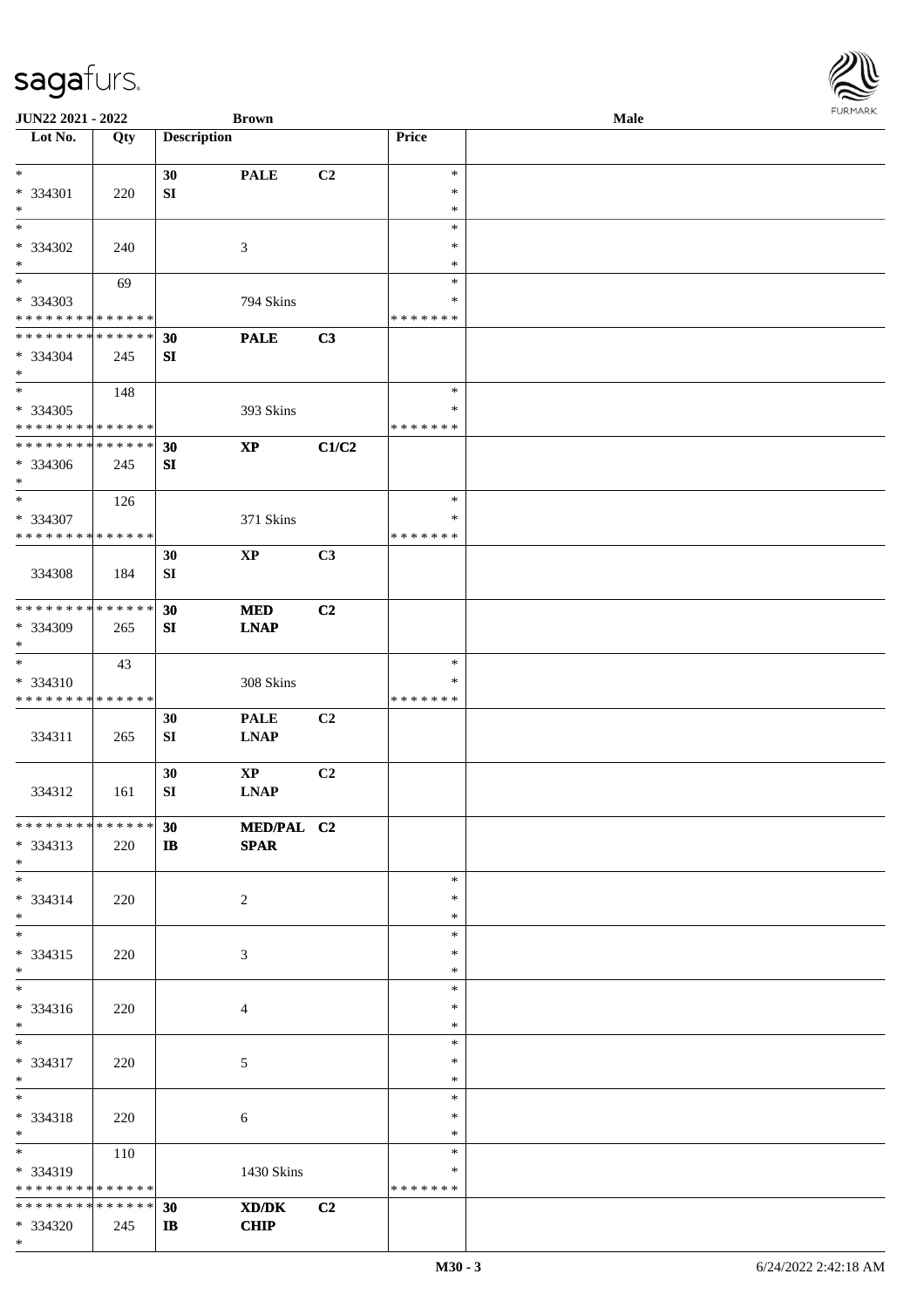| <b>JUN22 2021 - 2022</b>                   |     |                        | <b>Brown</b>            |    |               | Male | <b>FUNITANN</b> |
|--------------------------------------------|-----|------------------------|-------------------------|----|---------------|------|-----------------|
| Lot No.                                    | Qty | <b>Description</b>     |                         |    | Price         |      |                 |
|                                            |     |                        |                         |    |               |      |                 |
| $\ast$                                     |     | 30                     | XD/DK                   | C2 | $\ast$        |      |                 |
| $* 334321$                                 | 220 | $\mathbf{I}\mathbf{B}$ | <b>CHIP</b>             |    | $\ast$        |      |                 |
| $*$                                        |     |                        |                         |    | $\ast$        |      |                 |
|                                            |     |                        |                         |    | $\ast$        |      |                 |
| * 334322                                   | 220 |                        | 3                       |    | ∗             |      |                 |
| $*$                                        |     |                        |                         |    | ∗             |      |                 |
|                                            | 237 |                        |                         |    | $\ast$        |      |                 |
| * 334323                                   |     |                        | 922 Skins               |    | *             |      |                 |
| * * * * * * * * <mark>* * * * * *</mark>   |     |                        |                         |    | * * * * * * * |      |                 |
| * * * * * * * * <mark>* * * * * * *</mark> |     | 30                     | MED/PAL C2              |    |               |      |                 |
| * 334324                                   | 245 | IB                     | <b>CHIP</b>             |    |               |      |                 |
| $\ast$                                     |     |                        |                         |    |               |      |                 |
|                                            |     |                        |                         |    | $\ast$        |      |                 |
| * 334325                                   | 219 |                        | 2                       |    | $\ast$        |      |                 |
| $*$                                        |     |                        |                         |    | $\ast$        |      |                 |
| $\overline{\phantom{0}}$                   |     |                        |                         |    | $\ast$        |      |                 |
| * 334326                                   | 220 |                        | 3                       |    | $\ast$        |      |                 |
| $*$                                        |     |                        |                         |    | $\ast$        |      |                 |
| $*$                                        | 189 |                        |                         |    | $\ast$        |      |                 |
| * 334327                                   |     |                        | 873 Skins               |    | $\ast$        |      |                 |
| * * * * * * * * <mark>* * * * * * *</mark> |     |                        |                         |    | * * * * * * * |      |                 |
| * * * * * * * * <mark>* * * * * * *</mark> |     | 30                     | $2\mathbf{X}\mathbf{D}$ | C2 |               |      |                 |
| * 334328                                   | 225 | <b>SAGA</b>            |                         |    |               |      |                 |
| $*$                                        |     |                        |                         |    |               |      |                 |
|                                            |     |                        |                         |    | $\ast$        |      |                 |
| * 334329                                   |     |                        |                         |    | $\ast$        |      |                 |
| $\ast$                                     | 200 |                        | 2                       |    | $\ast$        |      |                 |
| $\overline{\ast}$                          |     |                        |                         |    | $\ast$        |      |                 |
|                                            |     |                        |                         |    | $\ast$        |      |                 |
| * 334330                                   | 200 |                        | 3                       |    |               |      |                 |
| $\ast$<br>$\ddot{x}$                       |     |                        |                         |    | $\ast$        |      |                 |
|                                            |     |                        |                         |    | $\ast$        |      |                 |
| * 334331                                   | 180 |                        | $\overline{4}$          |    | $\ast$        |      |                 |
| $*$<br>$\overline{\cdot}$                  |     |                        |                         |    | $\ast$        |      |                 |
|                                            | 51  |                        |                         |    | $\ast$        |      |                 |
| * 334332                                   |     |                        | 856 Skins               |    | $\ast$        |      |                 |
| * * * * * * * * <mark>* * * * * * *</mark> |     |                        |                         |    | *******       |      |                 |
| ************** 30 2XD                      |     |                        |                         | C3 |               |      |                 |
| $*334333$                                  | 225 | <b>SAGA</b>            |                         |    |               |      |                 |
| $*$ $-$                                    |     |                        |                         |    |               |      |                 |
| $*$ and $*$                                | 271 |                        |                         |    | $\ast$        |      |                 |
| * 334334                                   |     |                        | 496 Skins               |    | $\ast$        |      |                 |
| * * * * * * * * * * * * * * <mark>*</mark> |     |                        |                         |    | * * * * * * * |      |                 |
| * * * * * * * * <mark>* * * * * * *</mark> |     | 30                     | $XD$ $C2$               |    |               |      |                 |
| $* 334335$                                 | 200 | <b>SAGA</b>            |                         |    |               |      |                 |
| $\ast$                                     |     |                        |                         |    |               |      |                 |
|                                            |     |                        |                         |    | $\ast$        |      |                 |
| $*334336$                                  | 200 |                        | 2                       |    | $\ast$        |      |                 |
| $\ddot{x}$                                 |     |                        |                         |    | $\ast$        |      |                 |
| $\ast$                                     |     |                        |                         |    | $\ast$        |      |                 |
| * 334337                                   | 200 |                        | 3                       |    | $\ast$        |      |                 |
| $*$                                        |     |                        |                         |    | $\ast$        |      |                 |
| $*$                                        |     |                        |                         |    | $\ast$        |      |                 |
| * 334338                                   | 200 |                        | $\overline{4}$          |    | $\ast$        |      |                 |
| $*$ $-$                                    |     |                        |                         |    | $\ast$        |      |                 |
| $\ddot{x}$                                 |     |                        |                         |    | $\ast$        |      |                 |
| * 334339                                   | 200 |                        | 5                       |    | $\ast$        |      |                 |
| $*$                                        |     |                        |                         |    | $\ast$        |      |                 |
| $\ast$                                     |     |                        |                         |    | $\ast$        |      |                 |
| $* 334340$                                 | 200 |                        | 6                       |    | $\ast$        |      |                 |
| $*$                                        |     |                        |                         |    | $\ast$        |      |                 |
|                                            |     |                        |                         |    |               |      |                 |

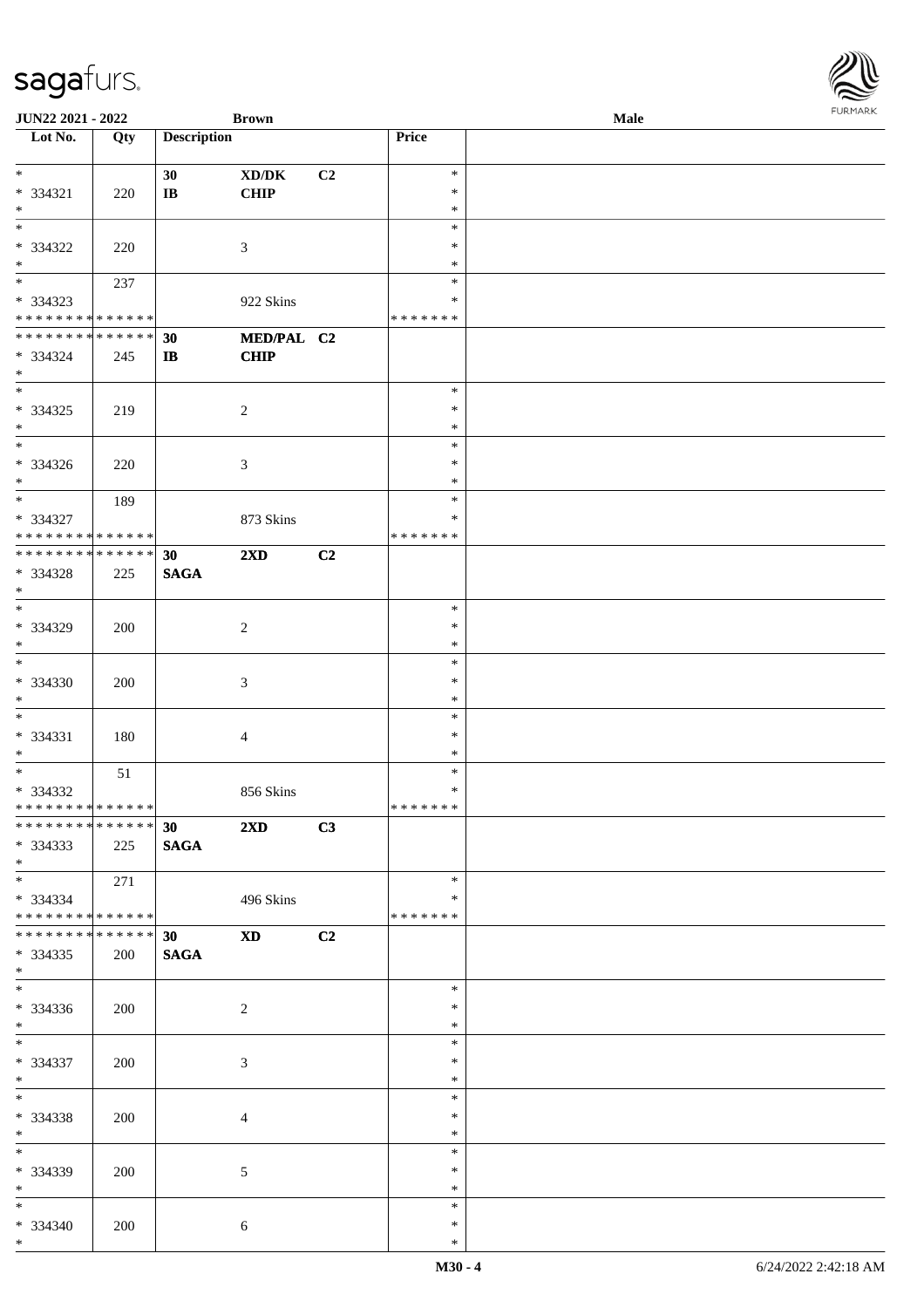| <b>JUN22 2021 - 2022</b>                   |             |                    | <b>Brown</b>               |                |                  | Male |  |
|--------------------------------------------|-------------|--------------------|----------------------------|----------------|------------------|------|--|
| Lot No.                                    | Qty         | <b>Description</b> |                            |                | Price            |      |  |
| $*$                                        |             |                    |                            |                | $\ast$           |      |  |
| $* 334341$                                 |             | 30                 | <b>XD</b>                  | C <sub>2</sub> | $\ast$           |      |  |
| $\ast$                                     | 200         | <b>SAGA</b>        |                            |                | $\ast$           |      |  |
| $\overline{\mathbf{r}}$                    | 192         |                    |                            |                | $\ast$           |      |  |
| * 334342                                   |             |                    | 1592 Skins                 |                | ∗                |      |  |
| * * * * * * * * <mark>* * * * * *</mark>   |             |                    |                            |                | * * * * * * *    |      |  |
| * * * * * * * * <mark>* * * * * * *</mark> |             | 30                 | $\boldsymbol{\mathrm{XD}}$ | C3             |                  |      |  |
| * 334343                                   | 225         | <b>SAGA</b>        |                            |                |                  |      |  |
| $\ast$                                     |             |                    |                            |                |                  |      |  |
| $*$                                        |             |                    |                            |                | $\ast$           |      |  |
| * 334344                                   | 200         |                    | $\overline{2}$             |                | $\ast$           |      |  |
| $*$                                        |             |                    |                            |                | $\ast$           |      |  |
|                                            |             |                    |                            |                | $\ast$           |      |  |
| * 334345                                   | 200         |                    | $\mathfrak{Z}$             |                | $\ast$           |      |  |
| $\ddot{x}$                                 |             |                    |                            |                | $\ast$           |      |  |
|                                            |             |                    |                            |                | $\ast$<br>$\ast$ |      |  |
| * 334346<br>$*$                            | 200         |                    | $\overline{4}$             |                | $\ast$           |      |  |
|                                            | 79          |                    |                            |                | $\ast$           |      |  |
| * 334347                                   |             |                    | 904 Skins                  |                | $\ast$           |      |  |
| * * * * * * * * <mark>* * * * * *</mark>   |             |                    |                            |                | * * * * * * *    |      |  |
| * * * * * * * * * * * * * * *              |             | 30                 | <b>Dark</b>                | C <sub>2</sub> |                  |      |  |
| * 334348                                   | 200         | <b>SAGA</b>        |                            |                |                  |      |  |
| $\ast$                                     |             |                    |                            |                |                  |      |  |
|                                            |             |                    |                            |                | $\ast$           |      |  |
| * 334349                                   | 200         |                    | $\overline{2}$             |                | $\ast$           |      |  |
| $*$                                        |             |                    |                            |                | $\ast$           |      |  |
| $\ast$                                     | 200         |                    |                            |                | $\ast$           |      |  |
| * 334350                                   |             |                    | 600 Skins                  |                | ∗                |      |  |
| * * * * * * * * <mark>* * * * * *</mark>   |             |                    |                            |                | * * * * * * *    |      |  |
| * * * * * * * * <mark>* * * * * * *</mark> |             | 30                 | <b>MED</b>                 | C1             |                  |      |  |
| $* 334351$                                 | 225         | <b>SAGA</b>        |                            |                |                  |      |  |
| $*$<br>$*$                                 |             |                    |                            |                | $\ast$           |      |  |
| * 334352                                   | 200         |                    | $\sqrt{2}$                 |                | $\ast$           |      |  |
| $\ddot{x}$                                 |             |                    |                            |                | $\ast$           |      |  |
| $\ddot{x}$                                 |             |                    |                            |                | $\ast$           |      |  |
| * 334353                                   | 200         |                    | 3                          |                | $\ast$           |      |  |
| $*$                                        |             |                    |                            |                | $\ast$           |      |  |
| $*$ $*$                                    | 43          |                    |                            |                | $\ast$           |      |  |
| * 334354                                   |             |                    | 668 Skins                  |                | ∗                |      |  |
| * * * * * * * * <mark>* * * * * *</mark>   |             |                    |                            |                | * * * * * * *    |      |  |
| * * * * * * * *                            | * * * * * * | 30 <sub>o</sub>    | <b>MED</b>                 | C2             |                  |      |  |
| * 334355                                   | 225         | <b>SAGA</b>        |                            |                |                  |      |  |
| $\ast$                                     |             |                    |                            |                |                  |      |  |
| $*$                                        |             |                    |                            |                | $\ast$           |      |  |
| $* 334356$                                 | 200         |                    | 2                          |                | $\ast$           |      |  |
| $*$<br>$\overline{\mathbf{r}^*}$           |             |                    |                            |                | $\ast$<br>$\ast$ |      |  |
| * 334357                                   |             |                    |                            |                | $\ast$           |      |  |
| $*$ $-$                                    | 200         |                    | 3                          |                | $\ast$           |      |  |
| $\ddot{x}$                                 |             |                    |                            |                | $\ast$           |      |  |
| * 334358                                   | 200         |                    | $\overline{4}$             |                | $\ast$           |      |  |
| $*$                                        |             |                    |                            |                | $\ast$           |      |  |
|                                            |             |                    |                            |                | $\ast$           |      |  |
| * 334359                                   | 200         |                    | 5                          |                | $\ast$           |      |  |
| $*$                                        |             |                    |                            |                | $\ast$           |      |  |
| $*$ $*$                                    |             |                    |                            |                | $\ast$           |      |  |
| * 334360                                   | 200         |                    | 6                          |                | $\ast$           |      |  |
| $*$                                        |             |                    |                            |                | $\ast$           |      |  |

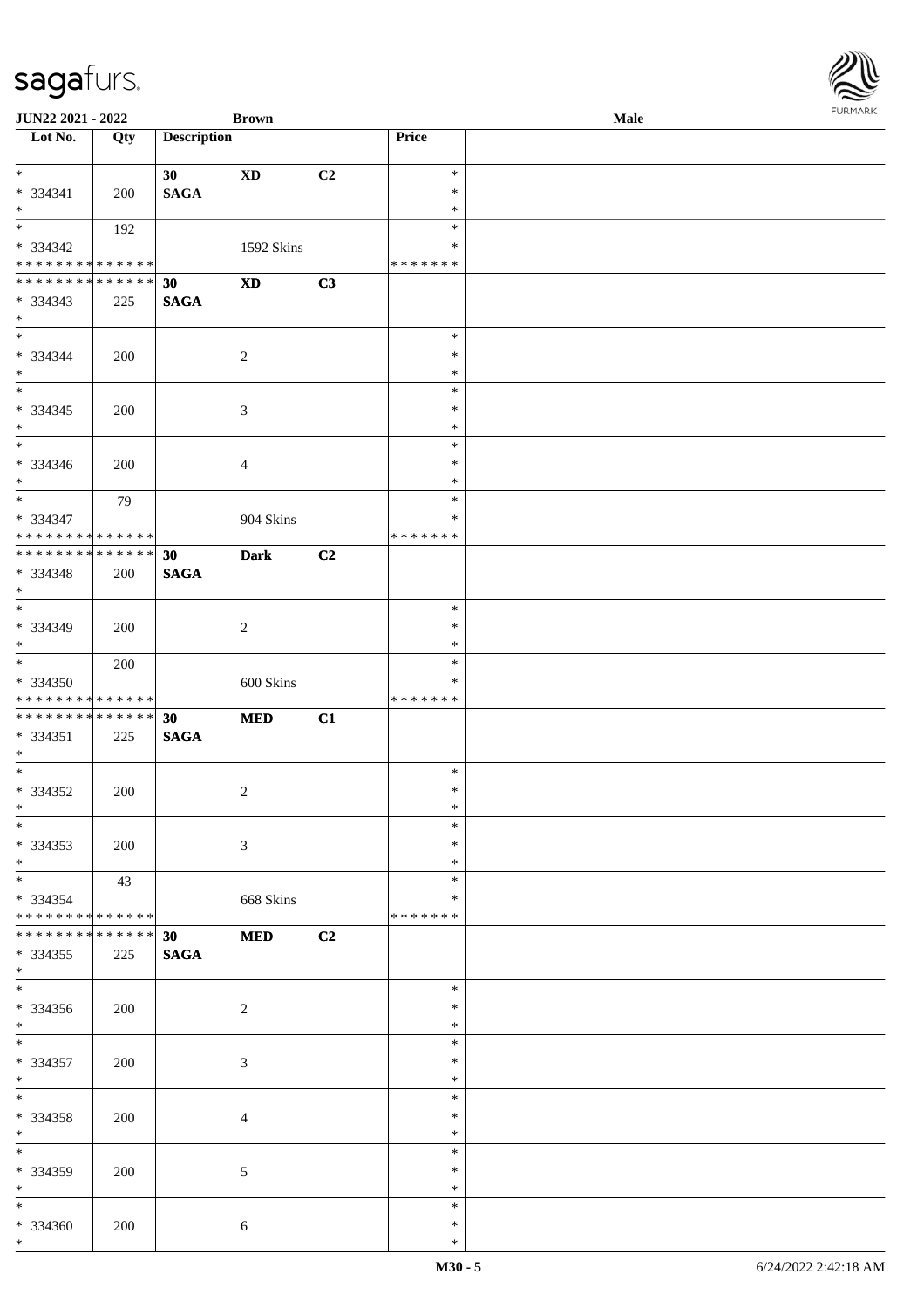| JUN22 2021 - 2022             |     |                    | <b>Brown</b>   |    |                  | Male |  |
|-------------------------------|-----|--------------------|----------------|----|------------------|------|--|
| Lot No.                       | Qty | <b>Description</b> |                |    | <b>Price</b>     |      |  |
| $*$                           |     | 30                 | <b>MED</b>     | C2 | $\ast$           |      |  |
| * 334361                      | 200 | <b>SAGA</b>        |                |    | $\ast$           |      |  |
| $*$                           |     |                    |                |    | $\ast$           |      |  |
| $\overline{\ast}$             |     |                    |                |    | $\ast$           |      |  |
| $* 334362$                    | 200 |                    | $\,8\,$        |    | $\ast$           |      |  |
| $\ast$                        |     |                    |                |    | $\ast$           |      |  |
| $\overline{\phantom{0}}$      |     |                    |                |    | $\ast$           |      |  |
| * 334363                      | 200 |                    | $\overline{9}$ |    | $\ast$           |      |  |
| $*$                           |     |                    |                |    | $\ast$           |      |  |
| $*$                           |     |                    |                |    | $\ast$           |      |  |
| * 334364                      | 200 |                    | 10             |    | $\ast$           |      |  |
| $*$                           |     |                    |                |    | $\ast$           |      |  |
|                               | 130 |                    |                |    | $\ast$           |      |  |
| $* 334365$                    |     |                    | 2155 Skins     |    | $\ast$           |      |  |
| * * * * * * * * * * * * * *   |     |                    |                |    | * * * * * * *    |      |  |
| * * * * * * * * * * * * * *   |     | 30                 | $\bf MED$      | C3 |                  |      |  |
| * 334366                      | 225 | <b>SAGA</b>        |                |    |                  |      |  |
| $*$                           |     |                    |                |    |                  |      |  |
| $\ast$                        |     |                    |                |    | $\ast$           |      |  |
| $* 334367$                    | 200 |                    | $\sqrt{2}$     |    | $\ast$           |      |  |
| $*$                           |     |                    |                |    | $\ast$           |      |  |
| $\overline{\ast}$             |     |                    |                |    | $\ast$           |      |  |
| $* 334368$                    | 200 |                    | 3              |    | $\ast$           |      |  |
| $*$<br>$*$                    |     |                    |                |    | $\ast$<br>$\ast$ |      |  |
| * 334369                      |     |                    |                |    | $\ast$           |      |  |
| $*$                           | 200 |                    | 4              |    | $\ast$           |      |  |
|                               | 213 |                    |                |    | $\ast$           |      |  |
| * 334370                      |     |                    | 1038 Skins     |    | $\ast$           |      |  |
| * * * * * * * * * * * * * *   |     |                    |                |    | * * * * * * *    |      |  |
| * * * * * * * * * * * * * * * |     | 30                 | <b>PALE</b>    | C1 |                  |      |  |
| * 334371                      | 225 | <b>SAGA</b>        |                |    |                  |      |  |
| $*$                           |     |                    |                |    |                  |      |  |
| $*$                           |     |                    |                |    | $\ast$           |      |  |
| $* 334372$                    | 220 |                    | $\overline{c}$ |    | $\ast$           |      |  |
| $*$                           |     |                    |                |    | $\ast$           |      |  |
| $*$                           | 40  |                    |                |    | $\ast$           |      |  |
| * 334373                      |     |                    | 485 Skins      |    | ∗                |      |  |
| * * * * * * * * * * * * * *   |     |                    |                |    | * * * * * * *    |      |  |
| * * * * * * * * * * * * * * * |     | 30 <sup>°</sup>    | <b>PALE</b>    | C2 |                  |      |  |
| * 334374<br>$*$               | 225 | <b>SAGA</b>        |                |    |                  |      |  |
| $*$                           |     |                    |                |    | $\ast$           |      |  |
| * 334375                      | 200 |                    | 2              |    | $\ast$           |      |  |
| $*$                           |     |                    |                |    | $\ast$           |      |  |
| $\overline{\phantom{0}}$      |     |                    |                |    | $\ast$           |      |  |
| $* 334376$                    | 200 |                    | 3              |    | $\ast$           |      |  |
| $*$                           |     |                    |                |    | $\ast$           |      |  |
| $*$                           |     |                    |                |    | $\ast$           |      |  |
| * 334377                      | 200 |                    | $\overline{4}$ |    | $\ast$           |      |  |
| $*$                           |     |                    |                |    | $\ast$           |      |  |
| $*$                           |     |                    |                |    | $\ast$           |      |  |
| * 334378                      | 200 |                    | $\mathfrak{S}$ |    | $\ast$           |      |  |
| $*$                           |     |                    |                |    | $\ast$           |      |  |
| $*$                           |     |                    |                |    | $\ast$           |      |  |
| * 334379                      | 200 |                    | 6              |    | $\ast$           |      |  |
| $*$<br>$*$                    |     |                    |                |    | $\ast$<br>$\ast$ |      |  |
| * 334380                      | 198 |                    | 1423 Skins     |    | $\ast$           |      |  |
| ******** <mark>******</mark>  |     |                    |                |    | * * * * * * *    |      |  |
|                               |     |                    |                |    |                  |      |  |

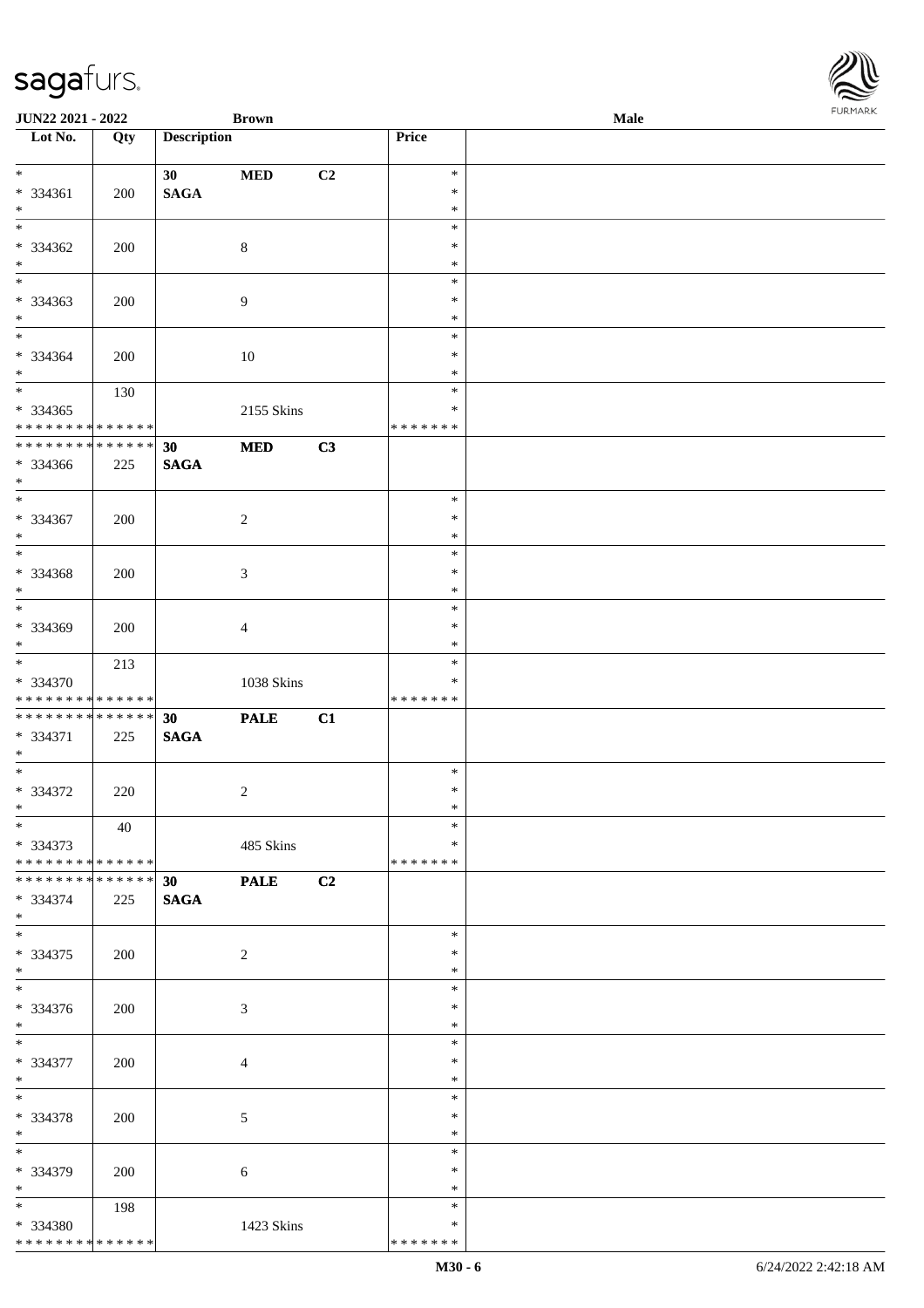| <b>JUN22 2021 - 2022</b>                             |     |                    | <b>Brown</b>               |                |                  | Male | <b>FURPIARA</b> |
|------------------------------------------------------|-----|--------------------|----------------------------|----------------|------------------|------|-----------------|
| Lot No.                                              | Qty | <b>Description</b> |                            |                | Price            |      |                 |
|                                                      |     |                    |                            |                |                  |      |                 |
| ******** <mark>******</mark>                         |     | 30                 | <b>PALE</b>                | C3             |                  |      |                 |
| * 334381                                             | 225 | <b>SAGA</b>        |                            |                |                  |      |                 |
| $\ast$                                               |     |                    |                            |                |                  |      |                 |
| $*$                                                  |     |                    |                            |                | $\ast$<br>$\ast$ |      |                 |
| * 334382                                             | 200 |                    | 2                          |                |                  |      |                 |
| $\ast$<br>$*$                                        |     |                    |                            |                | $\ast$           |      |                 |
|                                                      |     |                    |                            |                | $\ast$           |      |                 |
| * 334383<br>$*$                                      | 200 |                    | 3                          |                | $\ast$<br>$\ast$ |      |                 |
| $*$                                                  |     |                    |                            |                | $\ast$           |      |                 |
| * 334384                                             | 69  |                    |                            |                | ∗                |      |                 |
| * * * * * * * * <mark>* * * * * * *</mark>           |     |                    | 694 Skins                  |                | * * * * * * *    |      |                 |
|                                                      |     | 30                 | $\mathbf{XP}$              | C1             |                  |      |                 |
| 334385                                               | 139 | <b>SAGA</b>        |                            |                |                  |      |                 |
|                                                      |     |                    |                            |                |                  |      |                 |
| ******** <mark>******</mark>                         |     | 30                 | $\mathbf{X}\mathbf{P}$     | C2             |                  |      |                 |
| * 334386                                             | 225 | <b>SAGA</b>        |                            |                |                  |      |                 |
| $*$                                                  |     |                    |                            |                |                  |      |                 |
| $\ast$                                               |     |                    |                            |                | $\ast$           |      |                 |
| * 334387                                             | 200 |                    | $\overline{2}$             |                | $\ast$           |      |                 |
| $\ast$                                               |     |                    |                            |                | $\ast$           |      |                 |
|                                                      | 178 |                    |                            |                | $\ast$           |      |                 |
| * 334388                                             |     |                    | 603 Skins                  |                | ∗                |      |                 |
| * * * * * * * * <mark>* * * * * *</mark>             |     |                    |                            |                | * * * * * * *    |      |                 |
| * * * * * * * * <mark>* * * * * * *</mark>           |     | 30                 | $\boldsymbol{\mathrm{XP}}$ | C3             |                  |      |                 |
| * 334389                                             | 225 | <b>SAGA</b>        |                            |                |                  |      |                 |
| $\ast$                                               |     |                    |                            |                |                  |      |                 |
| $\overline{\mathbf{r}}$                              | 139 |                    |                            |                | $\ast$           |      |                 |
| * 334390                                             |     |                    | 364 Skins                  |                | ∗                |      |                 |
| * * * * * * * * <mark>* * * * * *</mark>             |     |                    |                            |                | * * * * * * *    |      |                 |
| * * * * * * * * <mark>* * * * * * *</mark>           |     | 30                 | <b>MED</b>                 | C2             |                  |      |                 |
| * 334391                                             | 200 | <b>SAGA</b>        | <b>LNAP</b>                |                |                  |      |                 |
| $*$                                                  |     |                    |                            |                |                  |      |                 |
| $\overline{\mathbf{r}}$                              | 112 |                    |                            |                | $\ast$           |      |                 |
| * 334392                                             |     |                    | 312 Skins                  |                | $\ast$           |      |                 |
| * * * * * * * * <mark>* * * * * *</mark>             |     |                    |                            |                | *******          |      |                 |
| * * * * * * * * * * * * * * <mark>*</mark>           |     | 30                 | <b>PALE</b>                | C2             |                  |      |                 |
| $* 334393$                                           | 225 | <b>SAGA</b>        | <b>LNAP</b>                |                |                  |      |                 |
| $\ast$                                               |     |                    |                            |                |                  |      |                 |
| $\ddot{x}$                                           |     |                    |                            |                | $\ast$           |      |                 |
| * 334394                                             | 200 |                    | 2                          |                | $\ast$           |      |                 |
| $\ast$                                               |     |                    |                            |                | $\ast$           |      |                 |
| $*$ $-$                                              | 141 |                    |                            |                | $\ast$           |      |                 |
| $*334395$                                            |     |                    | 566 Skins                  |                | ∗                |      |                 |
| * * * * * * * * <mark>* * * * * *</mark> *           |     |                    |                            |                | * * * * * * *    |      |                 |
| * * * * * * * * * * * * * * <mark>*</mark>           |     | 30                 | $\mathbf{X}\mathbf{P}$     | C <sub>2</sub> |                  |      |                 |
| * 334396                                             | 225 | <b>SAGA</b>        | <b>LNAP</b>                |                |                  |      |                 |
| $\ast$<br>$\overline{\mathbf{r}}$                    |     |                    |                            |                | $\ast$           |      |                 |
|                                                      | 64  |                    |                            |                | ∗                |      |                 |
| * 334397<br>* * * * * * * * <mark>* * * * * *</mark> |     |                    | 289 Skins                  |                | * * * * * * *    |      |                 |
| * * * * * * * * <mark>* * * * * * *</mark>           |     | 30                 | XD/DK                      | C <sub>2</sub> |                  |      |                 |
| * 334398                                             | 225 | IA                 | <b>SPAR</b>                |                |                  |      |                 |
| $*$                                                  |     |                    |                            |                |                  |      |                 |
| $*$ $-$                                              |     |                    |                            |                | $\ast$           |      |                 |
| * 334399                                             | 200 |                    | 2                          |                | $\ast$           |      |                 |
| $*$                                                  |     |                    |                            |                | $\ast$           |      |                 |
| $*$ $-$                                              |     |                    |                            |                | $\ast$           |      |                 |
| $* 334400$                                           | 199 |                    | 3                          |                | $\ast$           |      |                 |
| $\ast$                                               |     |                    |                            |                | $\ast$           |      |                 |

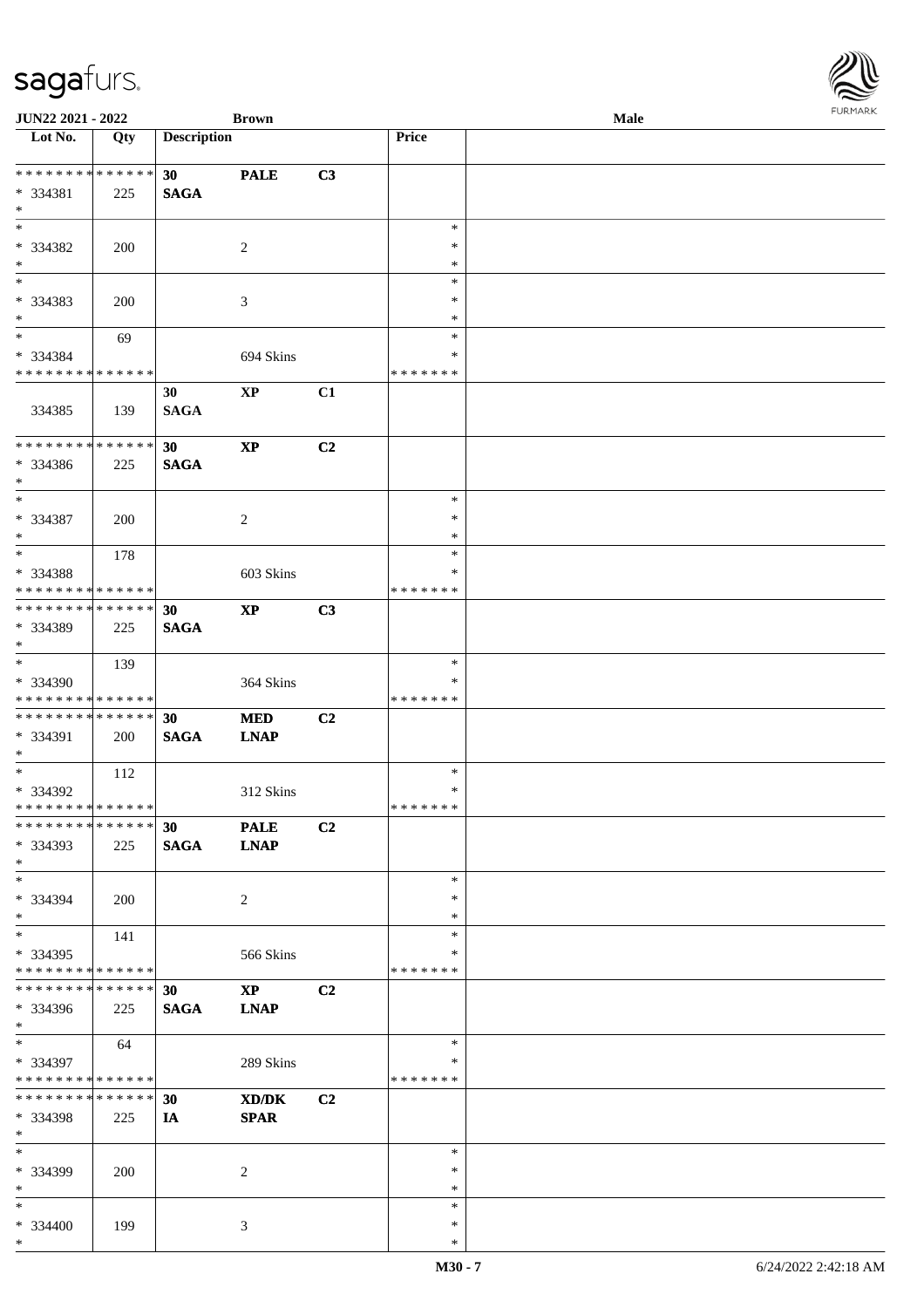| <b>JUN22 2021 - 2022</b>                                                                 |     |                    | <b>Brown</b>                                                 |    |                  | Male | <b>FUNITANN</b> |
|------------------------------------------------------------------------------------------|-----|--------------------|--------------------------------------------------------------|----|------------------|------|-----------------|
| Lot No.                                                                                  | Qty | <b>Description</b> |                                                              |    | Price            |      |                 |
| $*$                                                                                      |     | 30                 | $\boldsymbol{\text{XD}}\boldsymbol{/}\boldsymbol{\text{DK}}$ | C2 | $\ast$           |      |                 |
| $* 334401$                                                                               | 200 | IA                 | SPAR                                                         |    | $\ast$           |      |                 |
| $*$                                                                                      |     |                    |                                                              |    | $\ast$           |      |                 |
|                                                                                          |     |                    |                                                              |    | $\ast$           |      |                 |
| * 334402<br>$*$                                                                          | 200 |                    | $\mathfrak{S}$                                               |    | $\ast$<br>$\ast$ |      |                 |
|                                                                                          |     |                    |                                                              |    | $\ast$           |      |                 |
| $* 334403$                                                                               | 200 |                    | $\sqrt{6}$                                                   |    | $\ast$           |      |                 |
| $*$                                                                                      |     |                    |                                                              |    | $\ast$           |      |                 |
| $*$<br>* 334404                                                                          |     |                    |                                                              |    | $\ast$<br>$\ast$ |      |                 |
| $*$                                                                                      | 220 |                    | $\tau$                                                       |    | $\ast$           |      |                 |
| $\overline{\mathbf{r}}$                                                                  | 77  |                    |                                                              |    | $\ast$           |      |                 |
| * 334405                                                                                 |     |                    | 1521 Skins                                                   |    | $\ast$           |      |                 |
| * * * * * * * * <mark>* * * * * * *</mark><br>* * * * * * * * * * * * * * <mark>*</mark> |     | 30                 | MED/PAL C2                                                   |    | * * * * * * *    |      |                 |
| * 334406                                                                                 | 225 | IA                 | <b>SPAR</b>                                                  |    |                  |      |                 |
| $*$                                                                                      |     |                    |                                                              |    |                  |      |                 |
| $\ddot{x}$                                                                               |     |                    |                                                              |    | $\ast$           |      |                 |
| * 334407<br>$*$                                                                          | 200 |                    | $\overline{c}$                                               |    | $\ast$<br>$\ast$ |      |                 |
|                                                                                          |     |                    |                                                              |    | $\ast$           |      |                 |
| $* 334408$                                                                               | 200 |                    | $\mathfrak{Z}$                                               |    | $\ast$           |      |                 |
| $*$                                                                                      |     |                    |                                                              |    | $\ast$           |      |                 |
|                                                                                          |     |                    |                                                              |    | $\ast$<br>$\ast$ |      |                 |
| * 334409<br>$\ast$                                                                       | 200 |                    | $\overline{4}$                                               |    | $\ast$           |      |                 |
|                                                                                          |     |                    |                                                              |    | $\ast$           |      |                 |
| $* 334410$                                                                               | 200 |                    | 5                                                            |    | $\ast$           |      |                 |
| $\ast$<br>$\overline{\phantom{0}}$                                                       |     |                    |                                                              |    | $\ast$<br>$\ast$ |      |                 |
| $* 334411$                                                                               | 200 |                    | 6                                                            |    | $\ast$           |      |                 |
| $*$                                                                                      |     |                    |                                                              |    | $\ast$           |      |                 |
| $\overline{\ast}$                                                                        |     |                    |                                                              |    | $\ast$           |      |                 |
| $* 334412$<br>$*$                                                                        | 200 |                    | $\boldsymbol{7}$                                             |    | $\ast$<br>$*$    |      |                 |
| $\overline{\ast}$                                                                        |     |                    |                                                              |    | $\ast$           |      |                 |
| $* 334413$                                                                               | 200 |                    | $\,8\,$                                                      |    | $\ast$           |      |                 |
| $*$<br>*                                                                                 |     |                    |                                                              |    | $\ast$           |      |                 |
| $* 334414$                                                                               | 200 |                    | 9                                                            |    | $\ast$<br>$\ast$ |      |                 |
| $*$                                                                                      |     |                    |                                                              |    | $\ast$           |      |                 |
|                                                                                          |     |                    |                                                              |    | $\ast$           |      |                 |
| $* 334415$                                                                               | 200 |                    | 10                                                           |    | $\ast$           |      |                 |
| $*$                                                                                      |     |                    |                                                              |    | $\ast$<br>$\ast$ |      |                 |
| $* 334416$                                                                               | 200 |                    | 11                                                           |    | $\ast$           |      |                 |
| $*$                                                                                      |     |                    |                                                              |    | $\ast$           |      |                 |
| $\overline{\mathbf{r}}$                                                                  |     |                    |                                                              |    | $\ast$           |      |                 |
| $* 334417$<br>$*$                                                                        | 200 |                    | 12                                                           |    | $\ast$<br>$\ast$ |      |                 |
| $*$                                                                                      |     |                    |                                                              |    | $\ast$           |      |                 |
| * 334418                                                                                 | 200 |                    | 13                                                           |    | $\ast$           |      |                 |
| $*$<br>$\overline{\mathbf{r}}$                                                           |     |                    |                                                              |    | $\ast$           |      |                 |
| * 334419                                                                                 | 200 |                    | 14                                                           |    | $\ast$<br>$*$    |      |                 |
|                                                                                          |     |                    |                                                              |    | $\ast$           |      |                 |
| * $\overline{\hspace{1cm}}$ *                                                            |     |                    |                                                              |    | $\ast$           |      |                 |
| $* 334420$                                                                               | 200 |                    | 15                                                           |    | $\ast$           |      |                 |
| $*$ $-$                                                                                  |     |                    |                                                              |    | $\ast$           |      |                 |

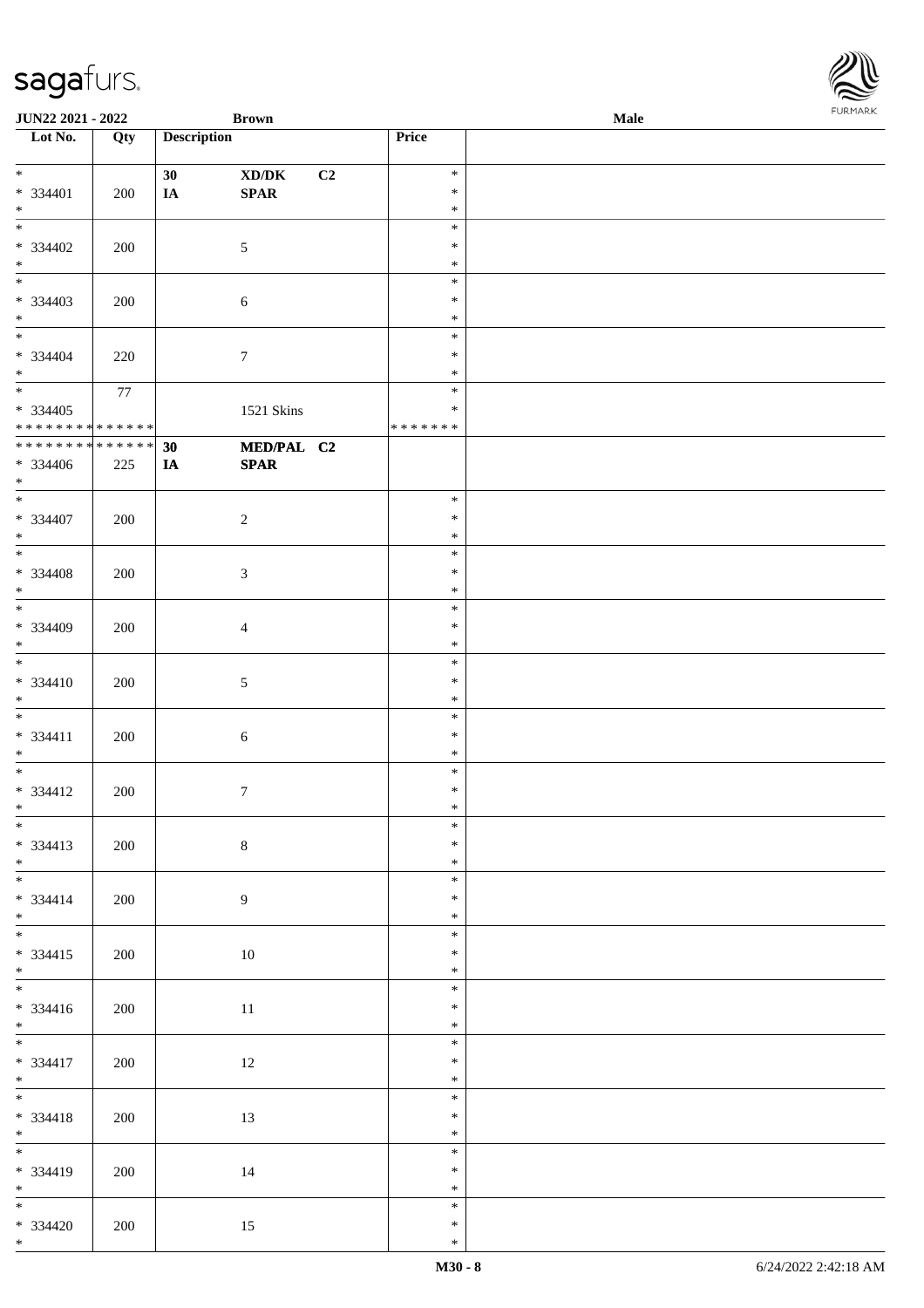| <b>JUN22 2021 - 2022</b>        |             | <b>Brown</b>       |                  | Male | <b>FUNITANN</b> |
|---------------------------------|-------------|--------------------|------------------|------|-----------------|
| Lot No.                         | Qty         | <b>Description</b> | Price            |      |                 |
|                                 |             |                    |                  |      |                 |
| $*$                             |             | 30<br>MED/PAL C2   | $\ast$<br>$\ast$ |      |                 |
| $* 334421$                      | 200         | SPAR<br>IA         | $\ast$           |      |                 |
| $*$<br>$*$                      |             |                    | $\ast$           |      |                 |
| * 334422                        | 200         | 17                 | $\ast$           |      |                 |
| $*$                             |             |                    | $\ast$           |      |                 |
|                                 |             |                    | $\ast$           |      |                 |
| * 334423                        | 200         | 18                 | $\ast$           |      |                 |
| $*$                             |             |                    | $\ast$           |      |                 |
| $*$                             |             |                    | $\ast$           |      |                 |
| * 334424                        | 200         | 19                 | $\ast$           |      |                 |
| $*$<br>$\overline{\mathbf{r}}$  |             |                    | $\ast$           |      |                 |
|                                 |             |                    | $\ast$<br>$\ast$ |      |                 |
| $* 334425$<br>$*$               | 200         | 20                 | $\ast$           |      |                 |
|                                 |             |                    | $\ast$           |      |                 |
| * 334426                        | 200         | 21                 | $\ast$           |      |                 |
| $*$                             |             |                    | $\ast$           |      |                 |
| $\overline{\ast}$               |             |                    | $\ast$           |      |                 |
| * 334427                        | 200         | 22                 | $\ast$           |      |                 |
| $*$                             |             |                    | $\ast$           |      |                 |
|                                 |             |                    | $\ast$           |      |                 |
| $* 334428$                      | 200         | 23                 | $\ast$           |      |                 |
| $*$                             | 200         |                    | $\ast$<br>$\ast$ |      |                 |
| * 334429                        |             | 4825 Skins         | $\ast$           |      |                 |
| * * * * * * * *                 | * * * * * * |                    | * * * * * * *    |      |                 |
| * * * * * * * * * * * * * *     |             | <b>IDENTICAL</b>   |                  |      |                 |
| * 334430                        | 225         |                    |                  |      |                 |
| $\ast$                          |             |                    |                  |      |                 |
|                                 |             |                    | $\ast$           |      |                 |
| $* 334431$                      | 200         | $\overline{c}$     | $\ast$           |      |                 |
| $*$<br>$\overline{\cdot}$       |             |                    | $\ast$<br>$\ast$ |      |                 |
| * 334432                        | 200         | $\sqrt{3}$         | $\ast$           |      |                 |
| $\ddot{x}$                      |             |                    | $*$              |      |                 |
| $\ast$                          |             |                    | $\ast$           |      |                 |
| $* 334433$                      | 200         | $\overline{4}$     | $\ast$           |      |                 |
| $*$                             |             |                    | $\ast$           |      |                 |
|                                 |             |                    | $\ast$           |      |                 |
| * 334434                        | 200         | 5                  | $\ast$           |      |                 |
| $*$<br>$\overline{\phantom{0}}$ |             |                    | $\ast$           |      |                 |
| * 334435                        | 200         |                    | $\ast$<br>$\ast$ |      |                 |
| $\ast$                          |             | 6                  | $\ast$           |      |                 |
|                                 |             |                    | $\ast$           |      |                 |
| * 334436                        | 200         | $\tau$             | $\ast$           |      |                 |
| $\ddot{x}$                      |             |                    | $\ast$           |      |                 |
| $*$                             |             |                    | $\ast$           |      |                 |
| * 334437                        | 200         | 8                  | $\ast$           |      |                 |
| $*$<br>$\ddot{x}$               |             |                    | $\ast$           |      |                 |
|                                 | 67          |                    | $\ast$<br>$\ast$ |      |                 |
| * 334438<br>* * * * * * * *     | * * * * * * | 1692 Skins         | * * * * * * *    |      |                 |
| * * * * * * * *                 | * * * * * * | XD/DK<br>C2<br>30  |                  |      |                 |
| * 334439                        | 225         | <b>CHIP</b><br>IA  |                  |      |                 |
| $*$ $-$                         |             |                    |                  |      |                 |
| $*$                             |             |                    | $\ast$           |      |                 |
| $* 334440$                      | 200         | 2                  | $\ast$           |      |                 |
| $\ast$                          |             |                    | $\ast$           |      |                 |

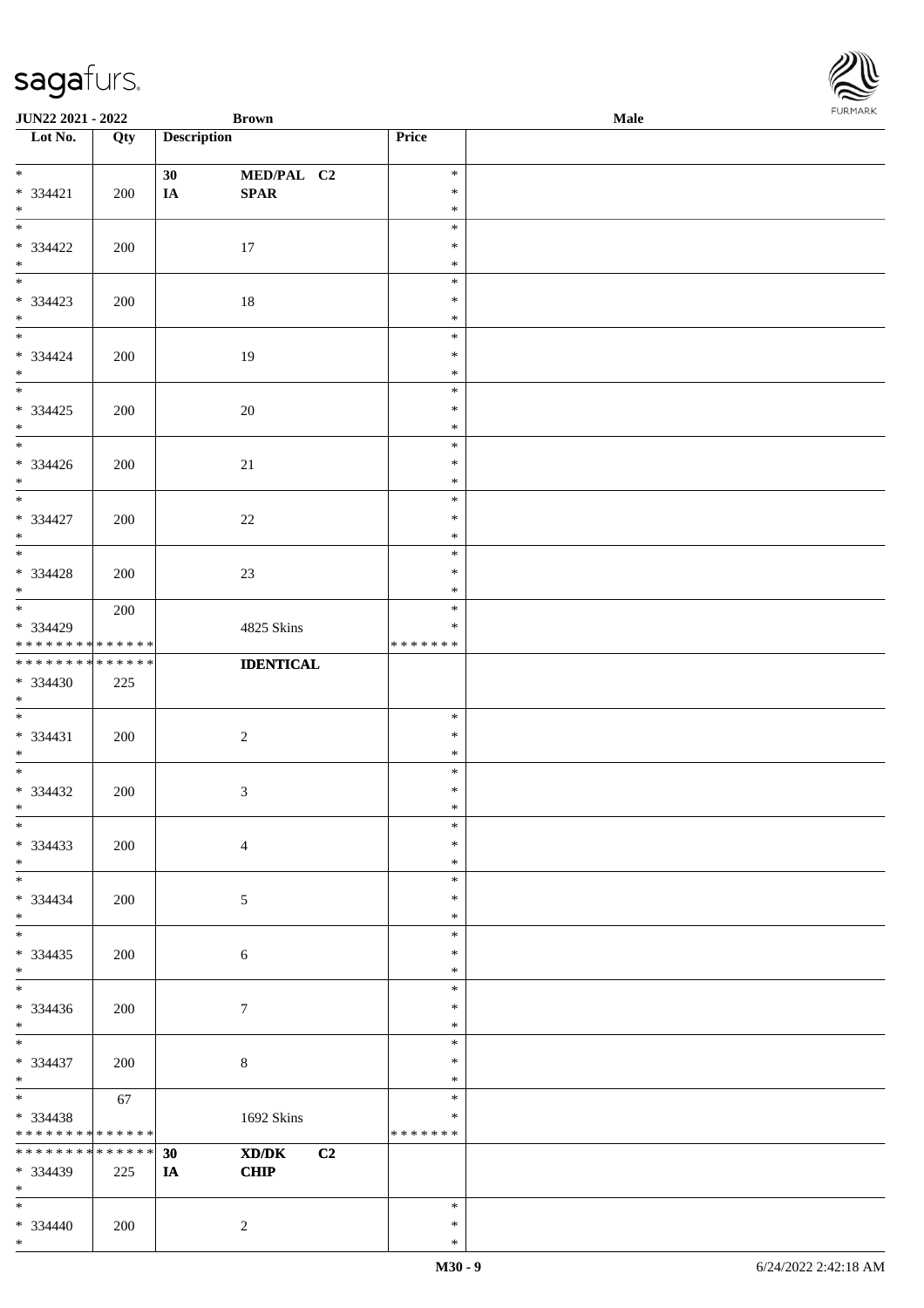| <b>JUN22 2021 - 2022</b>                                      |                      |                       | <b>Brown</b>              |    |                                   | <b>Male</b> |  |
|---------------------------------------------------------------|----------------------|-----------------------|---------------------------|----|-----------------------------------|-------------|--|
| Lot No.                                                       | Qty                  | <b>Description</b>    |                           |    | Price                             |             |  |
| $* 334441$<br>$*$                                             | 200                  | 30 <sup>1</sup><br>IA | XD/DK<br>CHIP             | C2 | $\ast$<br>$\ast$<br>$\ast$        |             |  |
| $* 334442$<br>$*$                                             | 200                  |                       | $\overline{4}$            |    | $\ast$<br>$\ast$<br>$\ast$        |             |  |
| $* 334443$<br>$*$<br>$*$                                      | 200                  |                       | $\mathfrak{S}$            |    | $\ast$<br>$\ast$<br>$\ast$        |             |  |
| $* 334444$<br>$*$                                             | 200                  |                       | $\sqrt{6}$                |    | $\ast$<br>$\ast$<br>$\ast$        |             |  |
| $* 334445$<br>$*$                                             | 200                  |                       | $\boldsymbol{7}$          |    | $\ast$<br>$\ast$<br>$\ast$        |             |  |
| $* 334446$<br>$*$<br>*                                        | 200                  |                       | $\,8\,$                   |    | $\ast$<br>$\ast$<br>$\ast$        |             |  |
| $* 334447$<br>$*$                                             | 200                  |                       | 9                         |    | $\ast$<br>$\ast$<br>$\ast$        |             |  |
| $* 334448$<br>$*$                                             | 200                  |                       | 10                        |    | $\ast$<br>$\ast$<br>$\ast$        |             |  |
| $\ast$<br>$* 334449$<br>$*$                                   | 200                  |                       | 11                        |    | $\ast$<br>$\ast$<br>$\ast$        |             |  |
| $\overline{\ast}$<br>$* 334450$<br>$*$                        | 200                  |                       | 12                        |    | $\ast$<br>$\ast$<br>$\ast$        |             |  |
| $* 334451$<br>$*$                                             | 200                  |                       | 13                        |    | $\ast$<br>$\ast$<br>$\ast$        |             |  |
| $* 334452$<br>$*$ $-$                                         | 200                  |                       | 14                        |    | $\ast$<br>$\ast$<br>$\ast$        |             |  |
| $\ast$<br>$* 334453$<br>$*$                                   | 200                  |                       | 15                        |    | $\ast$<br>$\ast$<br>$\ast$        |             |  |
| $*$<br>$* 334454$<br>* * * * * * * * <mark>* * * * * *</mark> | 157                  |                       | 3182 Skins                |    | $\ast$<br>$\ast$<br>* * * * * * * |             |  |
| * * * * * * * *<br>$* 334455$<br>$\ast$                       | * * * * * *  <br>225 | 30<br>$I$ <b>A</b>    | MED/PAL C2<br><b>CHIP</b> |    |                                   |             |  |
| $\ddot{x}$<br>$*334456$<br>$*$                                | 200                  |                       | 2                         |    | $*$<br>$\ast$<br>$\ast$           |             |  |
| $* 334457$<br>$*$                                             | 200                  |                       | $\mathfrak{Z}$            |    | $\ast$<br>$\ast$<br>$\ast$        |             |  |
| $*$<br>* 334458<br>$\ast$                                     | 200                  |                       | $\overline{4}$            |    | $\ast$<br>$\ast$<br>$\ast$        |             |  |
| $\overline{\mathbf{r}}$<br>$* 334459$<br>$*$ $-$              | 200                  |                       | 5                         |    | $\ast$<br>$\ast$<br>$\ast$        |             |  |
| $\ast$<br>* 334460<br>$*$ $-$                                 | 200                  |                       | 6                         |    | $\ast$<br>$\ast$<br>$\ast$        |             |  |

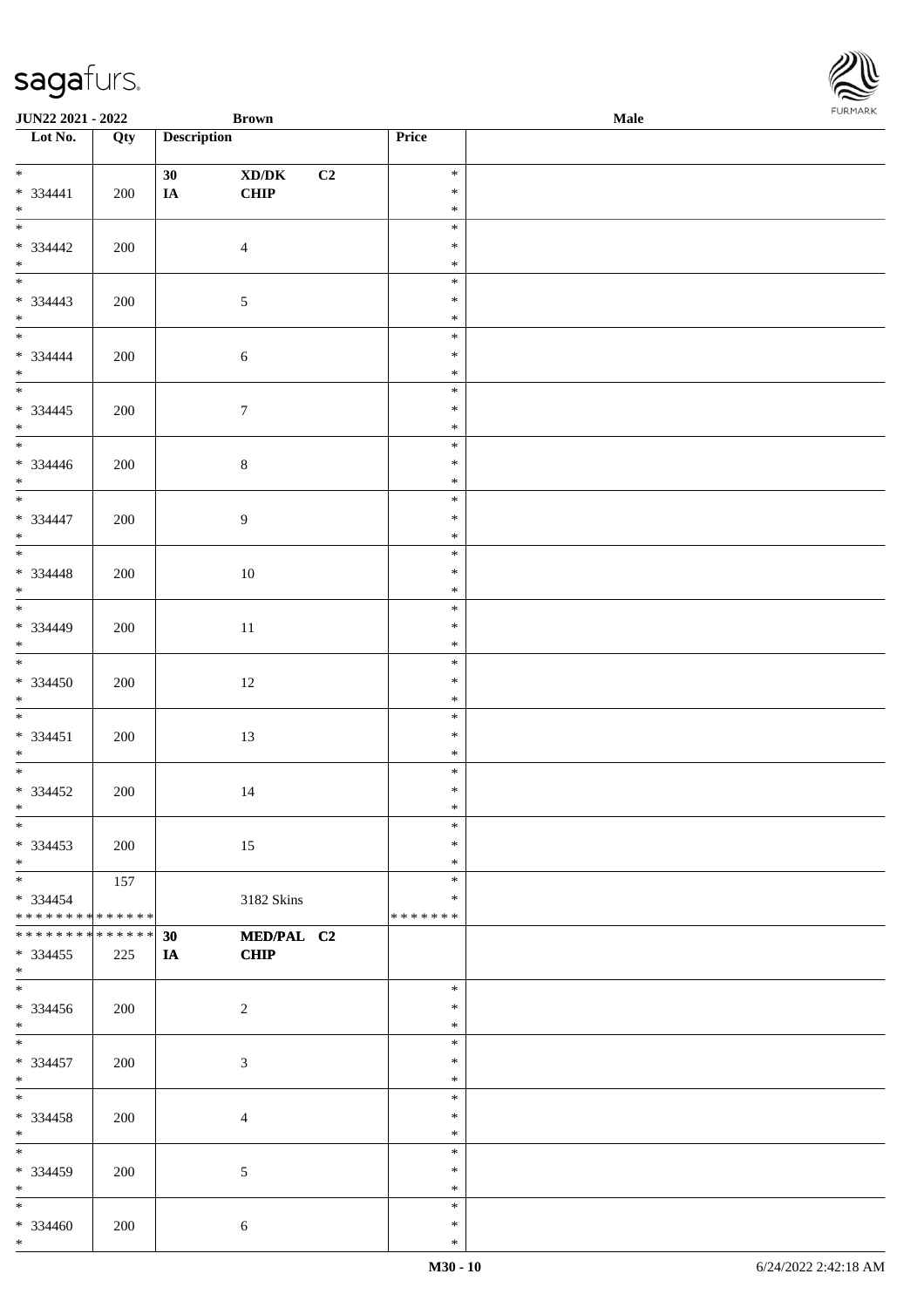| JUN22 2021 - 2022                       |     |                    | <b>Brown</b>            |    |               | Male | <b>FUNITANN</b> |
|-----------------------------------------|-----|--------------------|-------------------------|----|---------------|------|-----------------|
| $\overline{\phantom{1}}$ Lot No.        | Qty | <b>Description</b> |                         |    | Price         |      |                 |
|                                         |     |                    |                         |    |               |      |                 |
| $*$                                     |     | 30                 | MED/PAL C2              |    | $\ast$        |      |                 |
| * 334461                                | 200 | IA                 | <b>CHIP</b>             |    | $\ast$        |      |                 |
| $*$                                     |     |                    |                         |    | $\ast$        |      |                 |
| $*$                                     |     |                    |                         |    | $\ast$        |      |                 |
| * 334462                                | 200 |                    | 8                       |    | $\ast$        |      |                 |
| $*$                                     |     |                    |                         |    | $\ast$        |      |                 |
| $\ast$                                  |     |                    |                         |    | $\ast$        |      |                 |
| $* 334463$                              | 200 |                    | 9                       |    | $\ast$        |      |                 |
| $\ast$                                  |     |                    |                         |    | $\ast$        |      |                 |
| $*$                                     |     |                    |                         |    | $\ast$        |      |                 |
| * 334464                                | 200 |                    | 10                      |    | $\ast$        |      |                 |
| $*$                                     |     |                    |                         |    | $\ast$        |      |                 |
| $\overline{\phantom{0}}$                |     |                    |                         |    | $\ast$        |      |                 |
| $* 334465$                              | 200 |                    | 11                      |    | $\ast$        |      |                 |
| $*$                                     |     |                    |                         |    | $\ast$        |      |                 |
|                                         | 180 |                    |                         |    | $\ast$        |      |                 |
| * 334466                                |     |                    | 2405 Skins              |    | $\ast$        |      |                 |
| * * * * * * * * * * * * * *             |     |                    |                         |    | * * * * * * * |      |                 |
| * * * * * * * * * * * * * *             |     | 30                 | $2\mathbf{X}\mathbf{D}$ | C2 |               |      |                 |
| $* 334467$                              | 205 | <b>SROY</b>        |                         |    |               |      |                 |
| $*$                                     |     |                    |                         |    |               |      |                 |
| $\ast$                                  |     |                    |                         |    | $\ast$        |      |                 |
| * 334468                                | 180 |                    | $\overline{c}$          |    | $\ast$        |      |                 |
| $*$                                     |     |                    |                         |    | $\ast$        |      |                 |
| $*$                                     | 163 |                    |                         |    | $\ast$        |      |                 |
| * 334469                                |     |                    | 548 Skins               |    | $\ast$        |      |                 |
| * * * * * * * * * * * * * *             |     |                    |                         |    | * * * * * * * |      |                 |
| * * * * * * * * * * * * * *             |     | 30                 | <b>XD</b>               | C1 |               |      |                 |
| * 334470                                | 195 | <b>SROY</b>        |                         |    |               |      |                 |
| $*$                                     |     |                    |                         |    |               |      |                 |
| $*$                                     | 48  |                    |                         |    | $\ast$        |      |                 |
| $* 334471$                              |     |                    | 243 Skins               |    | ∗             |      |                 |
| * * * * * * * * * * * * * *             |     |                    |                         |    | * * * * * * * |      |                 |
| * * * * * * * * * * * * * *             |     | 30                 | $\bf MED$               | C1 |               |      |                 |
| * 334472                                | 205 | <b>SROY</b>        |                         |    |               |      |                 |
| $*$ $-$                                 |     |                    |                         |    |               |      |                 |
| $\ast$                                  | 48  |                    |                         |    | $\ast$        |      |                 |
| * 334473<br>* * * * * * * * * * * * * * |     |                    | 253 Skins               |    | $\ast$        |      |                 |
| * * * * * * * * * * * * * *             |     |                    |                         |    | * * * * * * * |      |                 |
|                                         |     | 30                 | <b>MED</b>              | C2 |               |      |                 |
| * 334474<br>$*$                         | 205 | <b>SROY</b>        |                         |    |               |      |                 |
| $\ast$                                  |     |                    |                         |    | $\ast$        |      |                 |
| $* 334475$                              |     |                    |                         |    | $\ast$        |      |                 |
| $*$                                     | 180 |                    | 2                       |    | $\ast$        |      |                 |
| $*$                                     | 187 |                    |                         |    | $\ast$        |      |                 |
| * 334476                                |     |                    | 572 Skins               |    | ∗             |      |                 |
| * * * * * * * * * * * * * *             |     |                    |                         |    | * * * * * * * |      |                 |
|                                         |     | 30                 | <b>MED</b>              | C3 |               |      |                 |
| 334477                                  | 189 | <b>SROY</b>        |                         |    |               |      |                 |
|                                         |     |                    |                         |    |               |      |                 |
|                                         |     | 30                 | <b>PALE</b>             | C1 |               |      |                 |
| 334478                                  | 129 | <b>SROY</b>        |                         |    |               |      |                 |
|                                         |     |                    |                         |    |               |      |                 |
| * * * * * * * * * * * * * *             |     | 30                 | <b>PALE</b>             | C2 |               |      |                 |
| * 334479                                | 205 | <b>SROY</b>        |                         |    |               |      |                 |
| $*$                                     |     |                    |                         |    |               |      |                 |
| $*$                                     | 147 |                    |                         |    | $\ast$        |      |                 |
| * 334480                                |     |                    | 352 Skins               |    | ∗             |      |                 |
| * * * * * * * * * * * * * *             |     |                    |                         |    | * * * * * * * |      |                 |
|                                         |     |                    |                         |    |               |      |                 |

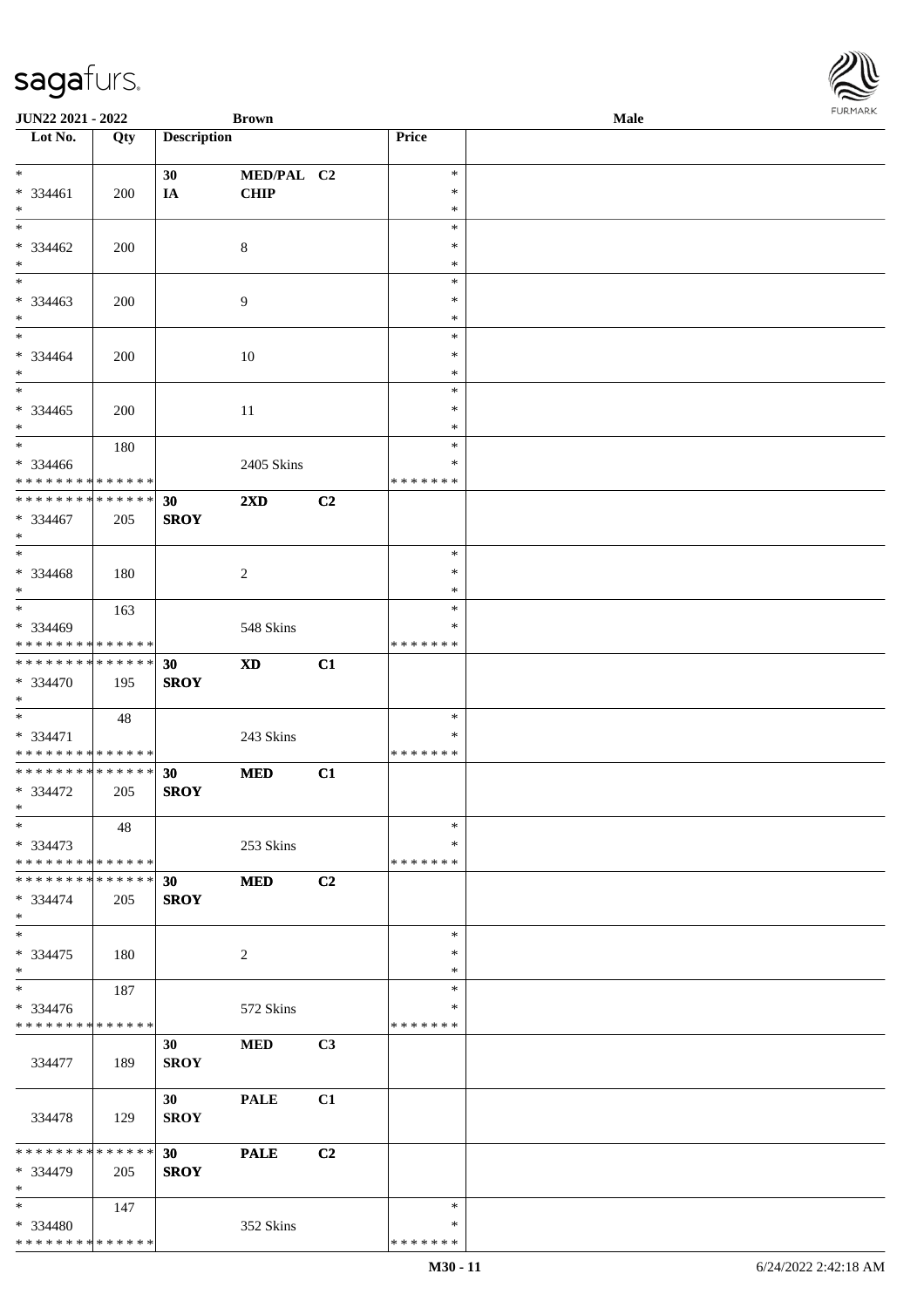

| <b>JUN22 2021 - 2022</b> |     |                    | <b>Brown</b> |                |              | Male | FURMARK |
|--------------------------|-----|--------------------|--------------|----------------|--------------|------|---------|
| Lot No.                  | Qty | <b>Description</b> |              |                | <b>Price</b> |      |         |
| 334481                   | 116 | 30<br><b>SROY</b>  | <b>PALE</b>  | C <sub>3</sub> |              |      |         |
| 334482                   | 148 | 30<br><b>SROY</b>  | XP           | C1/C2          |              |      |         |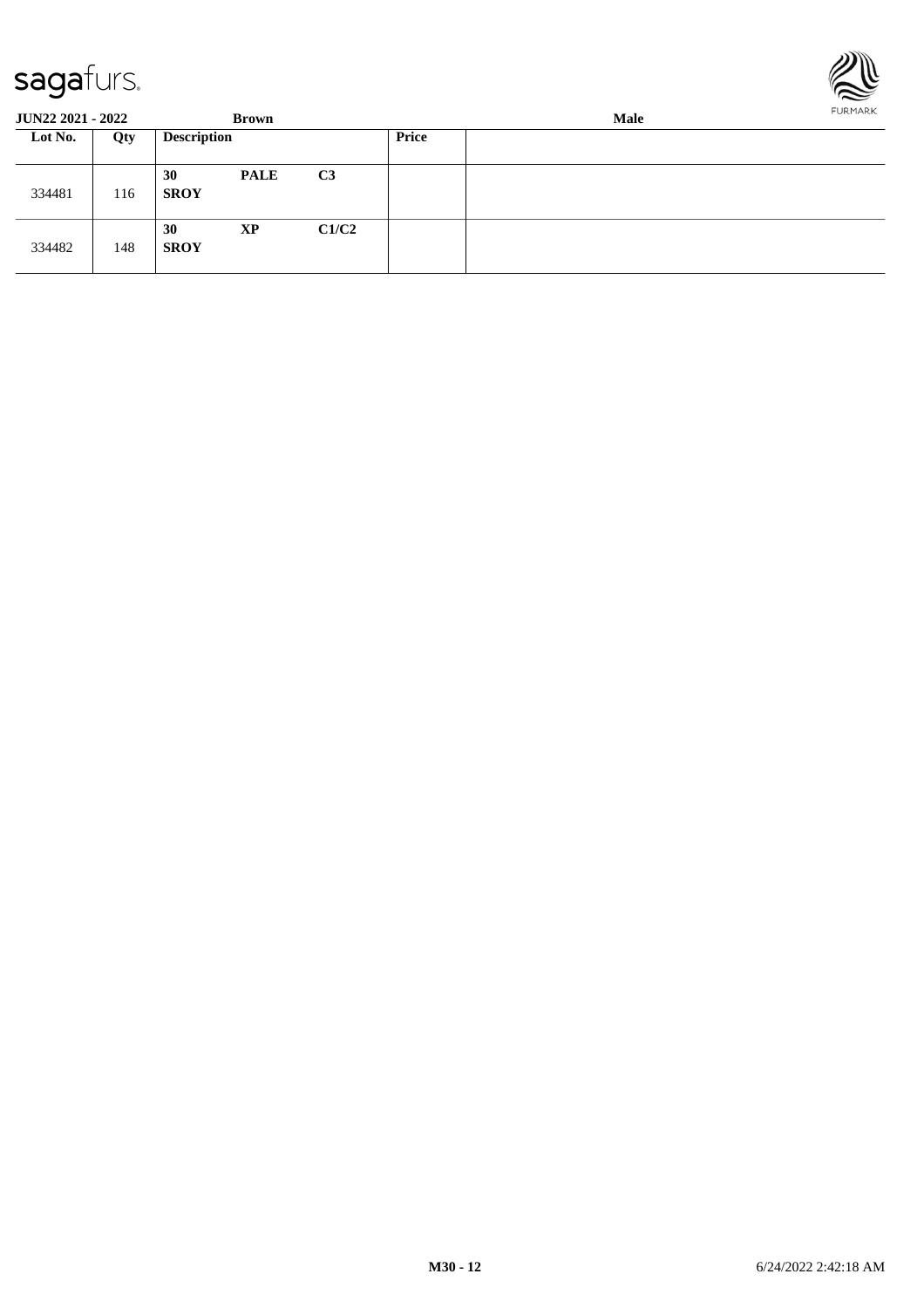| URMARK<br>F |
|-------------|

| JUN22 2021 - 2022                  |     |                    | <b>Brown</b>               |    |               | Male | 1.91111111 |
|------------------------------------|-----|--------------------|----------------------------|----|---------------|------|------------|
| $\overline{\phantom{1}}$ Lot No.   | Qty | <b>Description</b> |                            |    | Price         |      |            |
|                                    |     |                    |                            |    |               |      |            |
| ******** <mark>******</mark>       |     | 20                 | $2\mathbf{X}\mathbf{D}$    | C3 |               |      |            |
| * 334541                           | 285 | SI                 |                            |    |               |      |            |
| $\ast$                             |     |                    |                            |    |               |      |            |
| $\overline{\phantom{0}}$           | 161 |                    |                            |    | $\ast$        |      |            |
| * 334542                           |     |                    | 446 Skins                  |    | $\ast$        |      |            |
| **************                     |     |                    |                            |    | * * * * * * * |      |            |
| **************                     |     | 20                 | $\mathbf{X}\mathbf{D}$     | C2 |               |      |            |
| * 334543                           | 260 | SI                 |                            |    |               |      |            |
| $\ast$                             |     |                    |                            |    |               |      |            |
| $\overline{\phantom{a}^*}$         |     |                    |                            |    | $\ast$        |      |            |
|                                    |     |                    |                            |    | $\ast$        |      |            |
| $* 334544$<br>$\ast$               | 260 |                    | $\overline{c}$             |    | $\ast$        |      |            |
| $\frac{1}{*}$                      |     |                    |                            |    |               |      |            |
|                                    |     |                    |                            |    | $\ast$        |      |            |
| $* 334545$                         | 260 |                    | $\mathfrak{Z}$             |    | ∗             |      |            |
| $\ast$<br>$\overline{\phantom{0}}$ |     |                    |                            |    | $\ast$        |      |            |
|                                    | 68  |                    |                            |    | $\ast$        |      |            |
| $* 334546$                         |     |                    | 848 Skins                  |    | $\ast$        |      |            |
| * * * * * * * * * * * * * * *      |     |                    |                            |    | * * * * * * * |      |            |
| ******** <mark>******</mark>       |     | 20                 | $\boldsymbol{\mathrm{XD}}$ | C3 |               |      |            |
| * 334547                           | 285 | SI                 |                            |    |               |      |            |
| $\ast$                             |     |                    |                            |    |               |      |            |
| $_{\ast}^{-}$                      |     |                    |                            |    | $\ast$        |      |            |
| * 334548                           | 260 |                    | $\overline{2}$             |    | $\ast$        |      |            |
| $*$                                |     |                    |                            |    | $\ast$        |      |            |
| $\ast$                             | 250 |                    |                            |    | $\ast$        |      |            |
| * 334549                           |     |                    | 795 Skins                  |    | ∗             |      |            |
| ******** <mark>******</mark>       |     |                    |                            |    | * * * * * * * |      |            |
| ******** <mark>******</mark>       |     | 20                 | <b>Dark</b>                | C2 |               |      |            |
| * 334550                           | 285 | SI                 |                            |    |               |      |            |
| $\ast$                             |     |                    |                            |    |               |      |            |
| $\overline{\phantom{0}}$           |     |                    |                            |    | $\ast$        |      |            |
|                                    |     |                    |                            |    | $\ast$        |      |            |
| $* 334551$                         | 260 |                    | $\sqrt{2}$                 |    |               |      |            |
| $*$<br>$\ast$                      |     |                    |                            |    | $\ast$        |      |            |
|                                    |     |                    |                            |    | $\ast$        |      |            |
| $* 334552$                         | 260 |                    | $\mathfrak{Z}$             |    | $\ast$        |      |            |
| $*$ $-$                            |     |                    |                            |    | $\ast$        |      |            |
| $*$                                |     |                    |                            |    | $\ast$        |      |            |
| $*334553$                          | 260 |                    | $\overline{4}$             |    | $\ast$        |      |            |
| $\ast$<br>$\frac{1}{*}$            |     |                    |                            |    | $\ast$        |      |            |
|                                    |     |                    |                            |    | $\ast$        |      |            |
| * 334554                           | 260 |                    | 5                          |    | ∗             |      |            |
| $*$                                |     |                    |                            |    | $\ast$        |      |            |
| $\ast$                             |     |                    |                            |    | $\ast$        |      |            |
| $*334555$                          | 260 |                    | 6                          |    | ∗             |      |            |
| $*$                                |     |                    |                            |    | *             |      |            |
| $\overline{\phantom{0}}$           |     |                    |                            |    | $\ast$        |      |            |
| * 334556                           | 260 |                    | $\tau$                     |    | $\ast$        |      |            |
| $*$                                |     |                    |                            |    | $\ast$        |      |            |
| $\overline{\phantom{0}}$           |     |                    |                            |    | $\ast$        |      |            |
| * 334557                           | 260 |                    | $\,8\,$                    |    | ∗             |      |            |
| $*$                                |     |                    |                            |    | $\ast$        |      |            |
| $\ast$                             |     |                    |                            |    | $\ast$        |      |            |
| * 334558                           | 260 |                    | 9                          |    | $\ast$        |      |            |
| $*$                                |     |                    |                            |    | $\ast$        |      |            |
| $*$                                |     |                    |                            |    | $\ast$        |      |            |
|                                    | 241 |                    |                            |    |               |      |            |
| * 334559                           |     |                    | 2606 Skins                 |    | $\ast$        |      |            |
| * * * * * * * * * * * * * * *      |     |                    |                            |    | * * * * * * * |      |            |
| ******** <mark>******</mark>       |     | 20                 | <b>Dark</b>                | C3 |               |      |            |
| * 334560                           | 285 | SI                 |                            |    |               |      |            |
| $*$                                |     |                    |                            |    |               |      |            |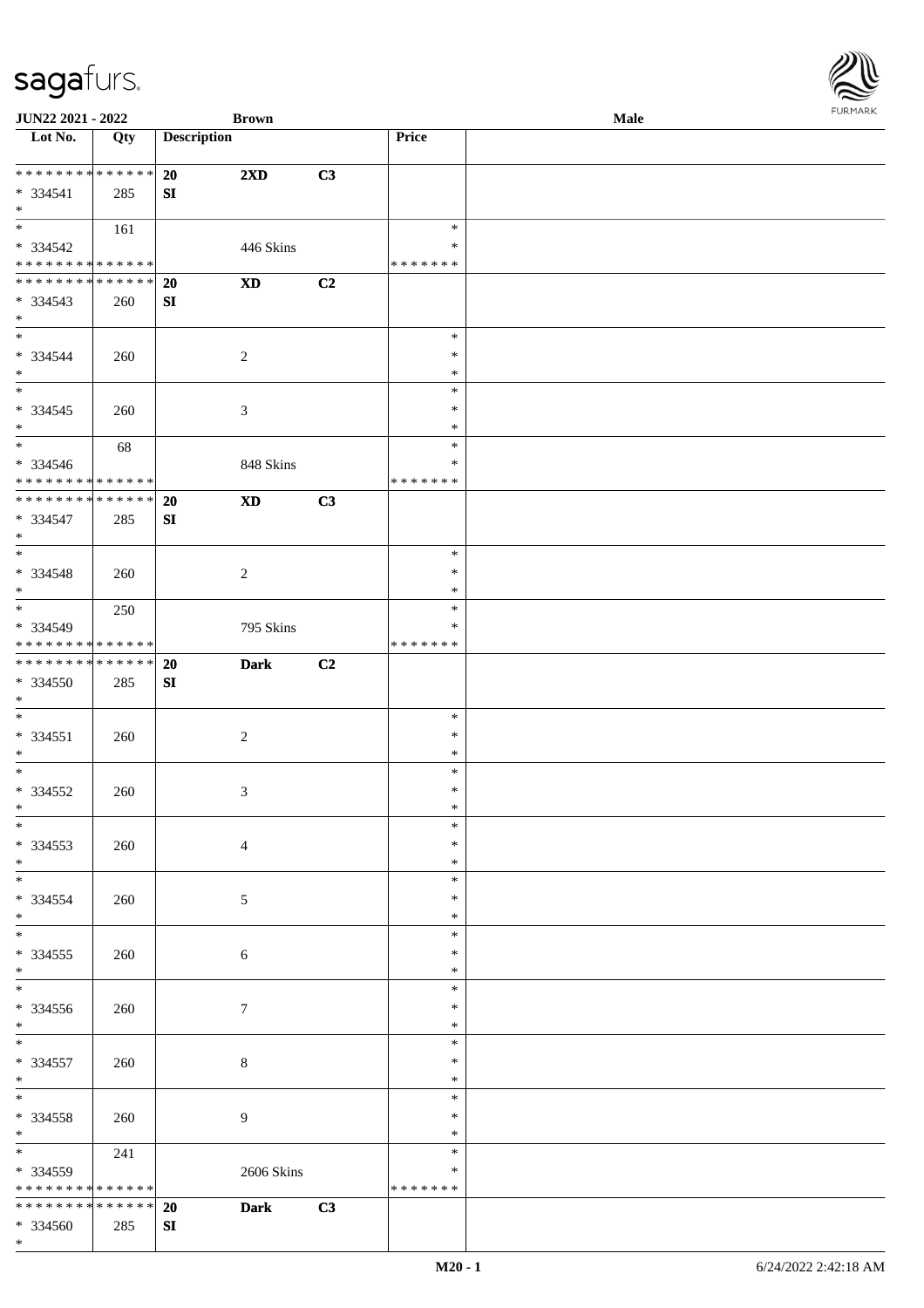| <b>JUN22 2021 - 2022</b>                   |     |                    | <b>Brown</b>   |    |               | <b>Male</b> | $1 \times 1 \times 1 \times 1 \times 1$ |
|--------------------------------------------|-----|--------------------|----------------|----|---------------|-------------|-----------------------------------------|
| Lot No.                                    | Qty | <b>Description</b> |                |    | Price         |             |                                         |
|                                            |     |                    |                |    |               |             |                                         |
| $\ddot{x}$                                 |     | 20                 | <b>Dark</b>    | C3 | $\ast$        |             |                                         |
| * 334561                                   | 260 | SI                 |                |    | $\ast$        |             |                                         |
| $*$                                        |     |                    |                |    | $\ast$        |             |                                         |
| $\overline{\ast}$                          |     |                    |                |    | $\ast$        |             |                                         |
| * 334562                                   | 260 |                    | 3              |    | $\ast$        |             |                                         |
| $*$                                        |     |                    |                |    | $\ast$        |             |                                         |
|                                            | 260 |                    |                |    | $\ast$        |             |                                         |
| * 334563                                   |     |                    | 1065 Skins     |    | $\ast$        |             |                                         |
| * * * * * * * * <mark>* * * * * * *</mark> |     |                    |                |    | * * * * * * * |             |                                         |
| * * * * * * * * * * * * * * <mark>*</mark> |     | <b>20</b>          | <b>MED</b>     | C2 |               |             |                                         |
| * 334564                                   | 285 | SI                 |                |    |               |             |                                         |
| $\ast$                                     |     |                    |                |    |               |             |                                         |
| $\overline{\mathbf{r}}$                    |     |                    |                |    | $\ast$        |             |                                         |
| * 334565                                   |     |                    | $\overline{2}$ |    | $\ast$        |             |                                         |
| $*$                                        | 260 |                    |                |    | $\ast$        |             |                                         |
| $*$                                        |     |                    |                |    | $\ast$        |             |                                         |
| * 334566                                   |     |                    |                |    | $\ast$        |             |                                         |
|                                            | 260 |                    | $\mathfrak{Z}$ |    | $\ast$        |             |                                         |
| $*$<br>$\overline{\ast}$                   |     |                    |                |    | $\ast$        |             |                                         |
|                                            |     |                    |                |    | $\ast$        |             |                                         |
| * 334567                                   | 260 |                    | $\overline{4}$ |    |               |             |                                         |
| $\ast$                                     |     |                    |                |    | $\ast$        |             |                                         |
|                                            |     |                    |                |    | $\ast$        |             |                                         |
| $* 334568$                                 | 260 |                    | 5              |    | $\ast$        |             |                                         |
| $*$<br>$\overline{\phantom{0}}$            |     |                    |                |    | $\ast$        |             |                                         |
|                                            |     |                    |                |    | $\ast$        |             |                                         |
| $* 334569$                                 | 260 |                    | $\sqrt{6}$     |    | $\ast$        |             |                                         |
| $\ast$                                     |     |                    |                |    | $\ast$        |             |                                         |
| $\overline{\ast}$                          |     |                    |                |    | $\ast$        |             |                                         |
| * 334570                                   | 260 |                    | $\tau$         |    | $\ast$        |             |                                         |
| $\ast$                                     |     |                    |                |    | $\ast$        |             |                                         |
|                                            |     |                    |                |    | $\ast$        |             |                                         |
| * 334571                                   | 260 |                    | $8\,$          |    | ∗             |             |                                         |
| $*$                                        |     |                    |                |    | $\ast$        |             |                                         |
| $*$                                        | 260 |                    |                |    | $\ast$        |             |                                         |
| $* 334572$                                 |     |                    | 2365 Skins     |    | $\ast$        |             |                                         |
| * * * * * * * * * * * * * * *              |     |                    |                |    | *******       |             |                                         |
| * * * * * * * * <mark>* * * * * * *</mark> |     | <b>20</b>          | <b>MED</b>     | C3 |               |             |                                         |
| * 334573                                   | 285 | SI                 |                |    |               |             |                                         |
| $*$                                        |     |                    |                |    |               |             |                                         |
| $\ast$                                     |     |                    |                |    | $\ast$        |             |                                         |
| * 334574                                   | 260 |                    | 2              |    | $\ast$        |             |                                         |
| $*$                                        |     |                    |                |    | $\ast$        |             |                                         |
| $*$                                        |     |                    |                |    | $\ast$        |             |                                         |
| * 334575                                   | 240 |                    | 3              |    | $\ast$        |             |                                         |
| $\ast$                                     |     |                    |                |    | $\ast$        |             |                                         |
| $\overline{\ast}$                          | 54  |                    |                |    | $\ast$        |             |                                         |
| * 334576                                   |     |                    | 839 Skins      |    | ∗             |             |                                         |
| * * * * * * * * <mark>* * * * * * *</mark> |     |                    |                |    | * * * * * * * |             |                                         |
| * * * * * * * * <mark>* * * * * * *</mark> |     | <b>20</b>          | <b>PALE</b>    | C1 |               |             |                                         |
| * 334577                                   | 295 | SI                 |                |    |               |             |                                         |
| $*$                                        |     |                    |                |    |               |             |                                         |
| $\ast$                                     | 58  |                    |                |    | $\ast$        |             |                                         |
| * 334578                                   |     |                    | 353 Skins      |    | ∗             |             |                                         |
| * * * * * * * * <mark>* * * * * *</mark> * |     |                    |                |    | *******       |             |                                         |
| * * * * * * * * <mark>* * * * * * *</mark> |     | <b>20</b>          | <b>PALE</b>    | C2 |               |             |                                         |
| * 334579                                   | 285 | SI                 |                |    |               |             |                                         |
| $\ast$                                     |     |                    |                |    |               |             |                                         |
| $\ast$                                     |     |                    |                |    | $\ast$        |             |                                         |
| * 334580                                   | 260 |                    | 2              |    | $\ast$        |             |                                         |
| $\ast$                                     |     |                    |                |    | $\ast$        |             |                                         |
|                                            |     |                    |                |    |               |             |                                         |

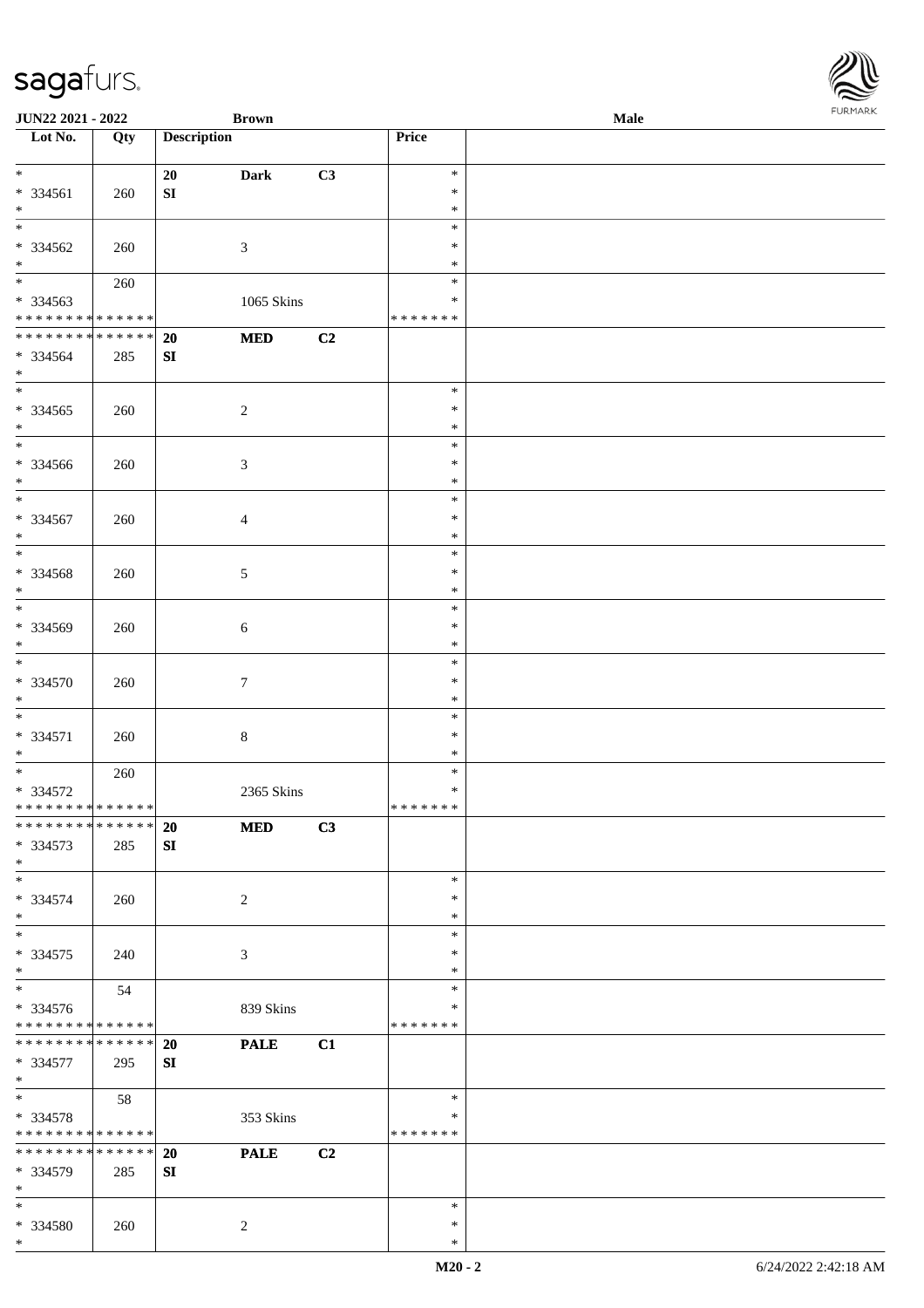| <b>JUN22 2021 - 2022</b>                               |     |                    | <b>Brown</b>                                |                |                  | Male | $\sim$ |
|--------------------------------------------------------|-----|--------------------|---------------------------------------------|----------------|------------------|------|--------|
| Lot No.                                                | Qty | <b>Description</b> |                                             |                | Price            |      |        |
|                                                        |     |                    |                                             |                |                  |      |        |
| $*$                                                    |     | 20                 | <b>PALE</b>                                 | C2             | $\ast$           |      |        |
| * 334581                                               | 260 | SI                 |                                             |                | $\ast$           |      |        |
| $\ast$                                                 |     |                    |                                             |                | $\ast$           |      |        |
|                                                        |     |                    |                                             |                | $\ast$           |      |        |
| * 334582                                               | 260 |                    | $\overline{4}$                              |                | $\ast$           |      |        |
| $*$                                                    |     |                    |                                             |                | $\ast$           |      |        |
|                                                        | 223 |                    |                                             |                | $\ast$           |      |        |
| * 334583                                               |     |                    | 1288 Skins                                  |                | $\ast$           |      |        |
| * * * * * * * * <mark>* * * * * * *</mark>             |     |                    |                                             |                | * * * * * * *    |      |        |
| * * * * * * * * <mark>* * * * * * *</mark>             |     | <b>20</b>          | <b>PALE</b>                                 | C3             |                  |      |        |
| * 334584                                               | 285 | SI                 |                                             |                |                  |      |        |
| $\ast$<br>$\overline{\ }$                              |     |                    |                                             |                |                  |      |        |
|                                                        |     |                    |                                             |                | $\ast$           |      |        |
| * 334585                                               | 260 |                    | 2                                           |                | $\ast$           |      |        |
| $*$<br>$*$                                             |     |                    |                                             |                | $\ast$<br>$\ast$ |      |        |
|                                                        | 105 |                    |                                             |                | $\ast$           |      |        |
| * 334586<br>* * * * * * * * <mark>* * * * * * *</mark> |     |                    | 650 Skins                                   |                | * * * * * * *    |      |        |
|                                                        |     |                    |                                             |                |                  |      |        |
| 334587                                                 |     | 20                 | $\mathbf{XP}$                               | C1             |                  |      |        |
|                                                        | 129 | SI                 |                                             |                |                  |      |        |
| * * * * * * * * <mark>* * * * * * *</mark>             |     | 20                 | $\bold{XP}$                                 | C2             |                  |      |        |
|                                                        |     |                    |                                             |                |                  |      |        |
| * 334588<br>$*$                                        | 285 | ${\bf SI}$         |                                             |                |                  |      |        |
| $*$                                                    | 214 |                    |                                             |                | $\ast$           |      |        |
| * 334589                                               |     |                    | 499 Skins                                   |                | ∗                |      |        |
| * * * * * * * * <mark>* * * * * *</mark>               |     |                    |                                             |                | * * * * * * *    |      |        |
|                                                        |     | 20                 | $\mathbf{X}\mathbf{P}$                      | C3             |                  |      |        |
| 334590                                                 | 280 | SI                 |                                             |                |                  |      |        |
|                                                        |     |                    |                                             |                |                  |      |        |
|                                                        |     | 20                 | <b>PALE</b>                                 | C <sub>2</sub> |                  |      |        |
| 334591                                                 | 275 | SI                 | <b>LNAP</b>                                 |                |                  |      |        |
|                                                        |     |                    |                                             |                |                  |      |        |
| * * * * * * * * <mark>* * * * * *</mark>               |     | 20                 | MED/PAL C2                                  |                |                  |      |        |
| * 334592                                               | 260 | $\mathbf{I}$       | <b>SPAR</b>                                 |                |                  |      |        |
| $\ddot{x}$                                             |     |                    |                                             |                |                  |      |        |
| $*$                                                    |     |                    |                                             |                | $\ast$           |      |        |
| * 334593                                               | 260 |                    | $\sqrt{2}$                                  |                | $\ast$           |      |        |
| $*$                                                    |     |                    |                                             |                | $\ast$           |      |        |
| $\ast$                                                 |     |                    |                                             |                | $\ast$           |      |        |
| * 334594                                               | 260 |                    | 3                                           |                | $\ast$           |      |        |
| $*$                                                    |     |                    |                                             |                | $\ast$           |      |        |
| $*$                                                    |     |                    |                                             |                | $\ast$           |      |        |
| * 334595                                               | 260 |                    | 4                                           |                | $\ast$           |      |        |
| $\ast$                                                 |     |                    |                                             |                | $\ast$           |      |        |
| $*$                                                    |     |                    |                                             |                | $\ast$           |      |        |
| * 334596                                               | 260 |                    | 5                                           |                | $\ast$           |      |        |
| $*$                                                    |     |                    |                                             |                | $\ast$           |      |        |
| $\ddot{x}$                                             | 72  |                    |                                             |                | $\ast$           |      |        |
| * 334597                                               |     |                    | 1372 Skins                                  |                | ∗                |      |        |
| * * * * * * * * <mark>* * * * * * *</mark>             |     |                    |                                             |                | * * * * * * *    |      |        |
| * * * * * * * * <mark>* * * * * *</mark>               |     | 20                 | $\mathbf{X}\mathbf{D}/\mathbf{D}\mathbf{K}$ | C2             |                  |      |        |
| * 334598                                               | 285 | $\mathbf{I}$       | <b>CHIP</b>                                 |                |                  |      |        |
| $*$<br>$*$                                             |     |                    |                                             |                |                  |      |        |
|                                                        |     |                    |                                             |                | $\ast$           |      |        |
| * 334599<br>$*$                                        | 260 |                    | 2                                           |                | $\ast$<br>$\ast$ |      |        |
| $\ast$                                                 |     |                    |                                             |                | $\ast$           |      |        |
| $* 334600$                                             | 260 |                    | 3                                           |                | $\ast$           |      |        |
| $\ast$                                                 |     |                    |                                             |                | $\ast$           |      |        |
|                                                        |     |                    |                                             |                |                  |      |        |

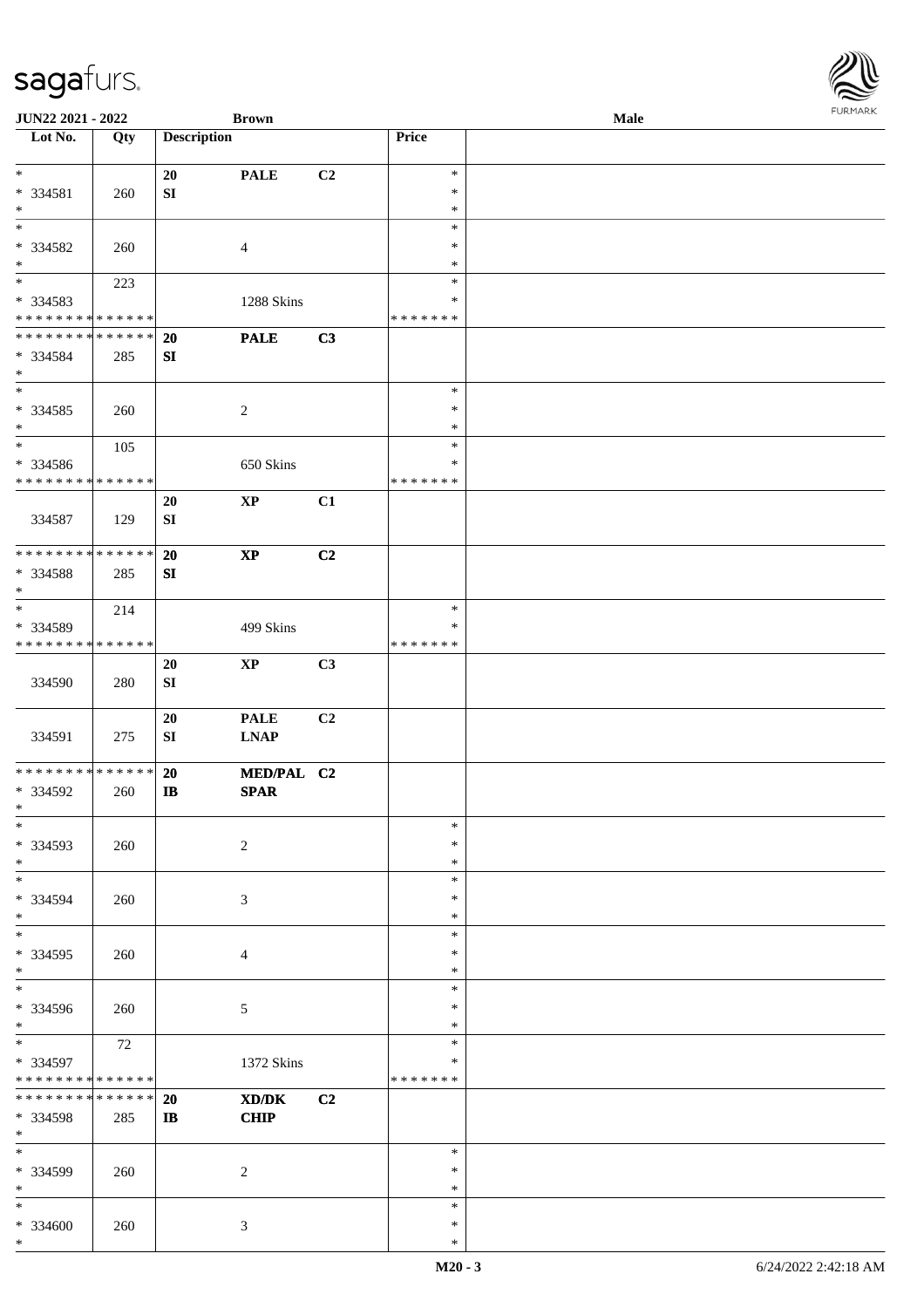| <b>JUN22 2021 - 2022</b>                                                            |                        |                              | <b>Brown</b>                          |    |                                      | <b>Male</b> | $1 \times 1 \times 1 \times 1 \times 1$ |
|-------------------------------------------------------------------------------------|------------------------|------------------------------|---------------------------------------|----|--------------------------------------|-------------|-----------------------------------------|
| Lot $No.$                                                                           | Qty                    | <b>Description</b>           |                                       |    | Price                                |             |                                         |
| $\ddot{x}$<br>$* 334601$                                                            | 68                     | 20<br>$\mathbf{I}\mathbf{B}$ | XD/DK<br><b>CHIP</b>                  | C2 | $\ast$<br>$\ast$                     |             |                                         |
| * * * * * * * * * * * * * *<br>**************<br>$* 334602$                         | 260                    | 20<br>$\mathbf{I}$           | MED/PAL C2<br><b>CHIP</b>             |    | * * * * * * *                        |             |                                         |
| $*$<br>* 334603<br>$\ast$                                                           | 260                    |                              | 2                                     |    | $\ast$<br>$\ast$<br>$\ast$           |             |                                         |
| $\overline{\phantom{0}}$<br>* 334604<br>$\ast$                                      | 260                    |                              | $\mathfrak{Z}$                        |    | $\ast$<br>$\ast$<br>$\ast$           |             |                                         |
| $\overline{\mathbf{r}}$<br>$* 334605$<br>* * * * * * * * <mark>* * * * * * *</mark> | 200                    |                              | 980 Skins                             |    | $\ast$<br>∗<br>* * * * * * *         |             |                                         |
| * * * * * * * * <mark>* * * * * * *</mark><br>* 334606<br>$\ast$                    | 265                    | 20<br><b>SAGA</b>            | $2\mathbf{X}\mathbf{D}$               | C2 |                                      |             |                                         |
| $\overline{\ast}$<br>* 334607<br>$\ast$                                             | 240                    |                              | 2                                     |    | $\ast$<br>$\ast$<br>$\ast$           |             |                                         |
| * 334608<br>$*$                                                                     | 240                    |                              | 3                                     |    | $\ast$<br>$\ast$<br>$\ast$<br>$\ast$ |             |                                         |
| $* 334609$<br>$\ast$<br>$\overline{\ast}$                                           | 240                    |                              | $\overline{4}$                        |    | $\ast$<br>$\ast$<br>$\ast$           |             |                                         |
| $* 334610$<br>$\ast$<br>$\ast$                                                      | 240                    |                              | 5                                     |    | $\ast$<br>$\ast$<br>$\ast$           |             |                                         |
| $* 334611$<br>$*$<br>$\ddot{x}$                                                     | 240                    |                              | 6                                     |    | $\ast$<br>$\ast$<br>$\ast$           |             |                                         |
| * 334612<br>$\ddot{x}$<br>$*$                                                       | 240<br>161             |                              | $\tau$                                |    | $\ast$<br>$\ast$<br>$\ast$           |             |                                         |
| * 334613<br>* * * * * * * * <mark>* * * * * *</mark><br>* * * * * * * *             | * * * * * *            | 20                           | 1866 Skins<br>$2\mathbf{X}\mathbf{D}$ | C3 | $\ast$<br>* * * * * * *              |             |                                         |
| $* 334614$<br>$*$<br>$*$                                                            | 265                    | <b>SAGA</b>                  |                                       |    | $\ast$                               |             |                                         |
| * 334615<br>$\ast$<br>$\overline{\mathbf{r}}$                                       | 240                    |                              | 2                                     |    | $\ast$<br>$\ast$<br>$\ast$           |             |                                         |
| * 334616<br>$*$<br>$*$                                                              | 240<br>211             |                              | 3                                     |    | $\ast$<br>$\ast$<br>$\ast$           |             |                                         |
| * 334617<br>* * * * * * * * <mark>* * * * * * *</mark>                              |                        | 20                           | 956 Skins<br>2XD                      | C3 | ∗<br>* * * * * * *                   |             |                                         |
| 334618<br>* * * * * * * *                                                           | 265<br>$* * * * * * *$ | <b>SAGA</b><br>20            | <b>XD</b>                             | C1 |                                      |             |                                         |
| $* 334619$<br>$*$<br>$\ast$                                                         | 265                    | <b>SAGA</b>                  |                                       |    | $\ast$                               |             |                                         |
| * 334620<br>$*$                                                                     | 240                    |                              | 2                                     |    | $\ast$<br>$\ast$                     |             |                                         |

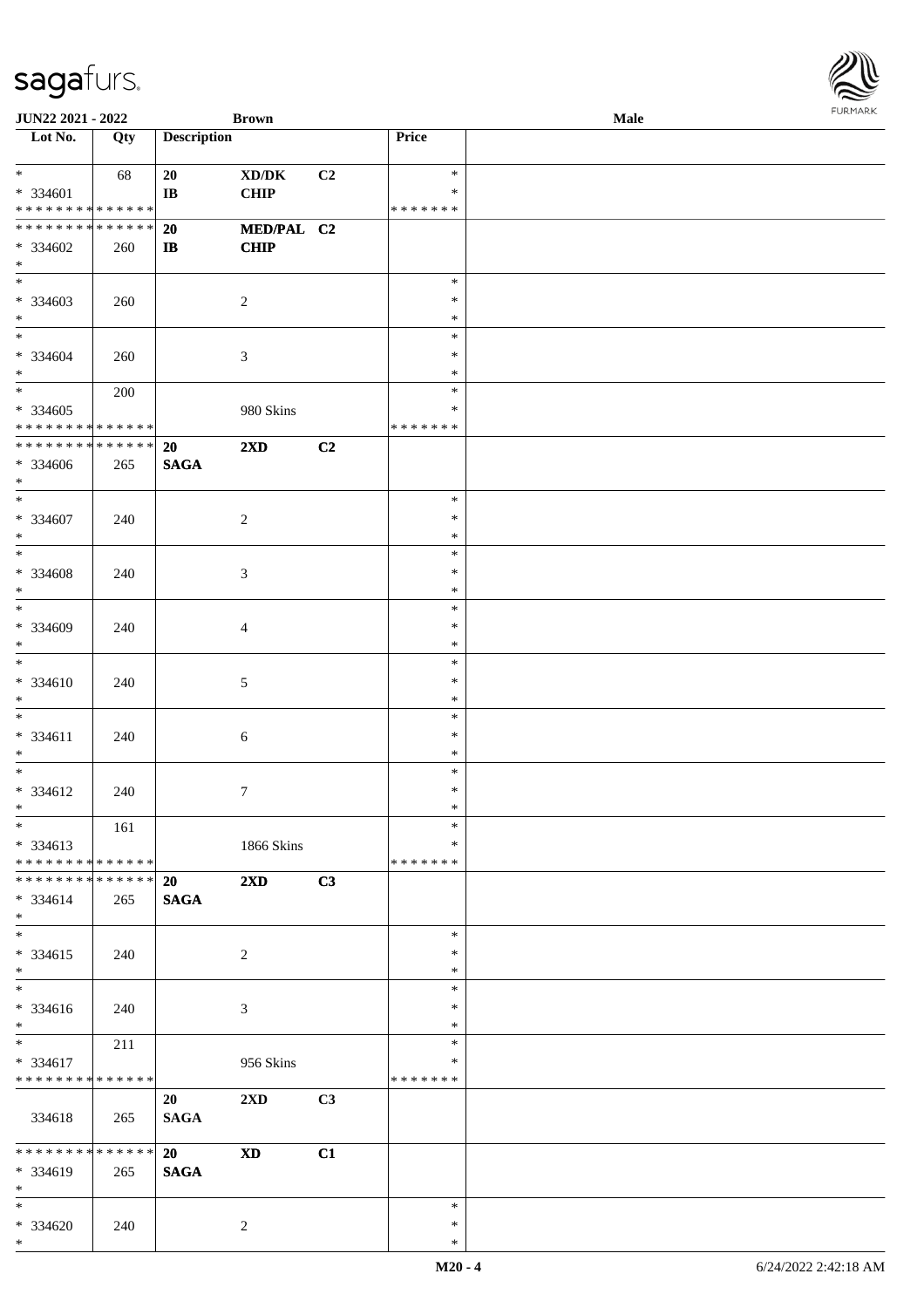| <b>JUN22 2021 - 2022</b>                                                  |                        |                    | <b>Brown</b>               |    |                                   | <b>Male</b> |  |
|---------------------------------------------------------------------------|------------------------|--------------------|----------------------------|----|-----------------------------------|-------------|--|
| Lot No.                                                                   | Qty                    | <b>Description</b> |                            |    | Price                             |             |  |
| $\ast$<br>$* 334621$<br>* * * * * * * * <mark>* * * * * *</mark>          | 163                    | 20<br><b>SAGA</b>  | <b>XD</b>                  | C1 | $\ast$<br>$\ast$<br>* * * * * * * |             |  |
| * * * * * * * * <mark>* * * * * *</mark><br>* 334622<br>$\ast$            | 265                    | 20<br><b>SAGA</b>  | $\boldsymbol{\mathrm{XD}}$ | C2 |                                   |             |  |
| * 334623<br>$*$<br>$*$                                                    | 240                    |                    | $\overline{2}$             |    | $\ast$<br>$\ast$<br>$\ast$        |             |  |
| * 334624<br>$*$<br>$\overline{\mathbf{r}}$                                | 240                    |                    | $\mathfrak{Z}$             |    | $\ast$<br>$\ast$<br>$\ast$        |             |  |
| * 334625<br>$*$                                                           | 240                    |                    | $\overline{4}$             |    | $\ast$<br>$\ast$<br>$\ast$        |             |  |
| * 334626<br>$\ddot{x}$<br>$\overline{\ast}$                               | 240                    |                    | $\sqrt{5}$                 |    | $\ast$<br>$\ast$<br>$\ast$        |             |  |
| $* 334627$<br>$*$                                                         | 240                    |                    | 6                          |    | $\ast$<br>$\ast$<br>$\ast$        |             |  |
| $* 334628$<br>$*$<br>$\overline{\ast}$                                    | 240                    |                    | $\tau$                     |    | $\ast$<br>$\ast$<br>$\ast$        |             |  |
| * 334629<br>$\ast$<br>$*$                                                 | 239                    |                    | $8\,$                      |    | $\ast$<br>$\ast$<br>$\ast$        |             |  |
| $* 334630$<br>$*$<br>$*$                                                  | 240                    |                    | 9                          |    | $\ast$<br>$\ast$<br>$\ast$        |             |  |
| $* 334631$<br>$*$                                                         | 240                    |                    | 10                         |    | $\ast$<br>$\ast$<br>$\ast$        |             |  |
| * 334632<br>$*$ $-$                                                       | 240                    |                    | 11                         |    | $\ast$<br>$\ast$<br>$\ast$        |             |  |
| $*$<br>$*334633$<br>* * * * * * * * <mark>* * * * * * *</mark>            | 50                     |                    | 2714 Skins                 |    | $\ast$<br>$\ast$<br>* * * * * * * |             |  |
| * * * * * * * * <mark>* * * * * * *</mark><br>$* 334634$<br>$\ast$<br>$*$ | 265                    | 20<br><b>SAGA</b>  | XD <sub>2</sub>            | C3 |                                   |             |  |
| $*334635$<br>$\ast$                                                       | 240                    |                    | 2                          |    | $\ast$<br>$\ast$<br>$\ast$        |             |  |
| $*$<br>$* 334636$<br>$*$                                                  | 240                    |                    | 3                          |    | $\ast$<br>$\ast$<br>$\ast$        |             |  |
| $*$ $-$<br>* 334637<br>* * * * * * * * <mark>* * * * * *</mark>           | 244                    |                    | 989 Skins                  |    | $\ast$<br>$\ast$<br>* * * * * * * |             |  |
| * * * * * * * *<br>* 334638<br>$*$                                        | $* * * * * * *$<br>240 | 20<br><b>SAGA</b>  | <b>Dark</b>                | C2 |                                   |             |  |
| $\ast$<br>* 334639<br>$\ddot{x}$                                          | 240                    |                    | 2                          |    | $\ast$<br>$\ast$<br>$\ast$        |             |  |
| $*$ $*$<br>* 334640<br>$\ast$                                             | 240                    |                    | 3                          |    | $\ast$<br>$\ast$<br>$\ast$        |             |  |

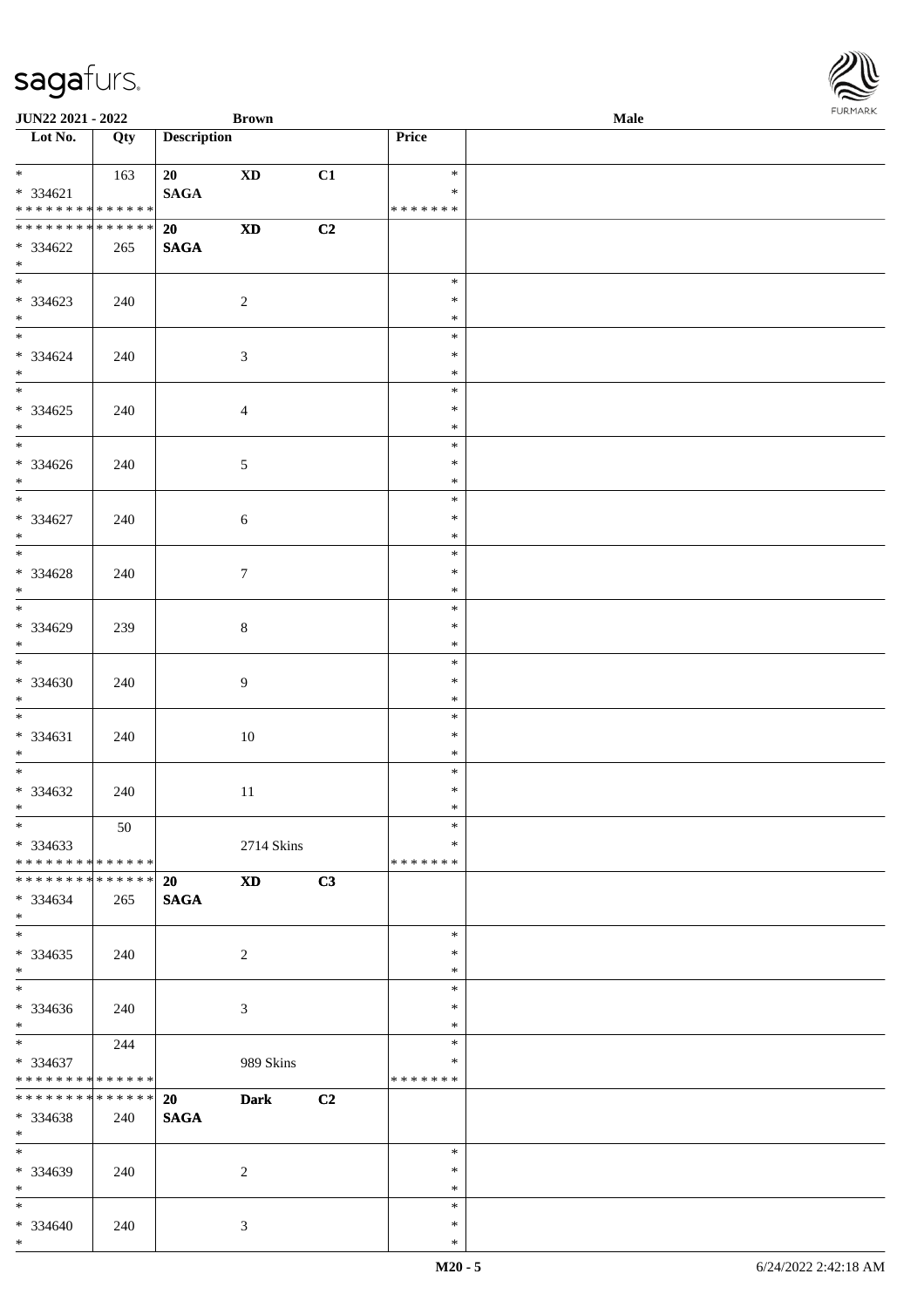| <b>JUN22 2021 - 2022</b>                                                     |             |                          | <b>Brown</b>      |                  | Male | $1.9151$ <i>W</i> $11.915$ |
|------------------------------------------------------------------------------|-------------|--------------------------|-------------------|------------------|------|----------------------------|
| Lot No.                                                                      | Qty         | <b>Description</b>       |                   | Price            |      |                            |
| $*$                                                                          |             |                          |                   | $\ast$           |      |                            |
| $* 334641$                                                                   | 240         | 20<br><b>SAGA</b>        | C2<br><b>Dark</b> | $\ast$           |      |                            |
| $*$                                                                          |             |                          |                   | $\ast$           |      |                            |
| $\overline{\ }$                                                              |             |                          |                   | $\ast$           |      |                            |
| * 334642                                                                     | 240         |                          | $\mathfrak{S}$    | $\ast$           |      |                            |
| $*$                                                                          |             |                          |                   | $\ast$           |      |                            |
|                                                                              |             |                          |                   | $\ast$           |      |                            |
| $* 334643$                                                                   | 240         |                          | 6                 | $\ast$           |      |                            |
| $*$<br>$\ast$                                                                |             |                          |                   | $\ast$<br>$\ast$ |      |                            |
| * 334644                                                                     | 240         |                          | $\tau$            | $\ast$           |      |                            |
| $*$                                                                          |             |                          |                   | $\ast$           |      |                            |
|                                                                              | 98          |                          |                   | $\ast$           |      |                            |
| $* 334645$                                                                   |             |                          | 1778 Skins        | $\ast$           |      |                            |
| * * * * * * * * <mark>* * * * * * *</mark>                                   |             |                          |                   | * * * * * * *    |      |                            |
| * * * * * * * *                                                              | * * * * * * |                          | <b>IDENTICAL</b>  |                  |      |                            |
| * 334646                                                                     | 265         |                          |                   |                  |      |                            |
| $*$<br>$\overline{\mathbf{r}}$                                               |             |                          |                   |                  |      |                            |
| $* 334647$                                                                   |             |                          |                   | $\ast$<br>$\ast$ |      |                            |
| $*$                                                                          | 240         |                          | $\overline{2}$    | $\ast$           |      |                            |
| $\overline{\phantom{0}}$                                                     |             |                          |                   | $\ast$           |      |                            |
| $* 334648$                                                                   | 240         |                          | 3                 | $\ast$           |      |                            |
| $*$                                                                          |             |                          |                   | $\ast$           |      |                            |
| $\overline{\phantom{0}}$                                                     |             |                          |                   | $\ast$           |      |                            |
| $* 334649$                                                                   | 240         |                          | $\overline{4}$    | $\ast$           |      |                            |
| $\ast$<br>$*$                                                                |             |                          |                   | $\ast$           |      |                            |
| $* 334650$                                                                   |             |                          |                   | $\ast$<br>$\ast$ |      |                            |
| $*$                                                                          | 240         |                          | 5                 | $\ast$           |      |                            |
| $\ast$                                                                       |             |                          |                   | $\ast$           |      |                            |
| $* 334651$                                                                   | 240         |                          | $\sqrt{6}$        | $\ast$           |      |                            |
| $*$                                                                          |             |                          |                   | $\ast$           |      |                            |
| $*$                                                                          |             |                          |                   | $\ast$           |      |                            |
| $* 334652$                                                                   | 240         |                          | $\tau$            | $\ast$           |      |                            |
| $\ddot{x}$<br>$\ast$                                                         |             |                          |                   | $\ast$<br>$\ast$ |      |                            |
| * 334653                                                                     | 240         |                          | $\,8\,$           | $\ast$           |      |                            |
| $\ddot{x}$                                                                   |             |                          |                   | $\ast$           |      |                            |
| $*$                                                                          |             |                          |                   | $\ast$           |      |                            |
| * 334654                                                                     | 240         |                          | 9                 | $\ast$           |      |                            |
| $*$                                                                          |             |                          |                   | $\ast$           |      |                            |
| $\ddot{x}$                                                                   | 172         |                          |                   | $\ast$           |      |                            |
| * 334655                                                                     |             |                          | 2357 Skins        | *                |      |                            |
| * * * * * * * * <mark>* * * * * * *</mark><br>* * * * * * * * <mark>*</mark> | * * * * * * |                          |                   | * * * * * * *    |      |                            |
| * 334656                                                                     | 265         | <b>20</b><br><b>SAGA</b> | C3<br><b>Dark</b> |                  |      |                            |
| $\ddot{x}$                                                                   |             |                          |                   |                  |      |                            |
| $*$                                                                          |             |                          |                   | $\ast$           |      |                            |
| * 334657                                                                     | 240         |                          | $\overline{2}$    | $\ast$           |      |                            |
| $*$                                                                          |             |                          |                   | $\ast$           |      |                            |
| $*$                                                                          |             |                          |                   | $\ast$           |      |                            |
| * 334658                                                                     | 240         |                          | $\mathbf{3}$      | $\ast$           |      |                            |
| $*$<br>$\overline{\ }$                                                       |             |                          |                   | $\ast$<br>$\ast$ |      |                            |
| * 334659                                                                     | 240         |                          | $\overline{4}$    | $\ast$           |      |                            |
| $\ast$                                                                       |             |                          |                   | $\ast$           |      |                            |
| $*$                                                                          |             |                          |                   | $\ast$           |      |                            |
| * 334660                                                                     | 240         |                          | 5                 | $\ast$           |      |                            |
| $\ast$                                                                       |             |                          |                   | $\ast$           |      |                            |

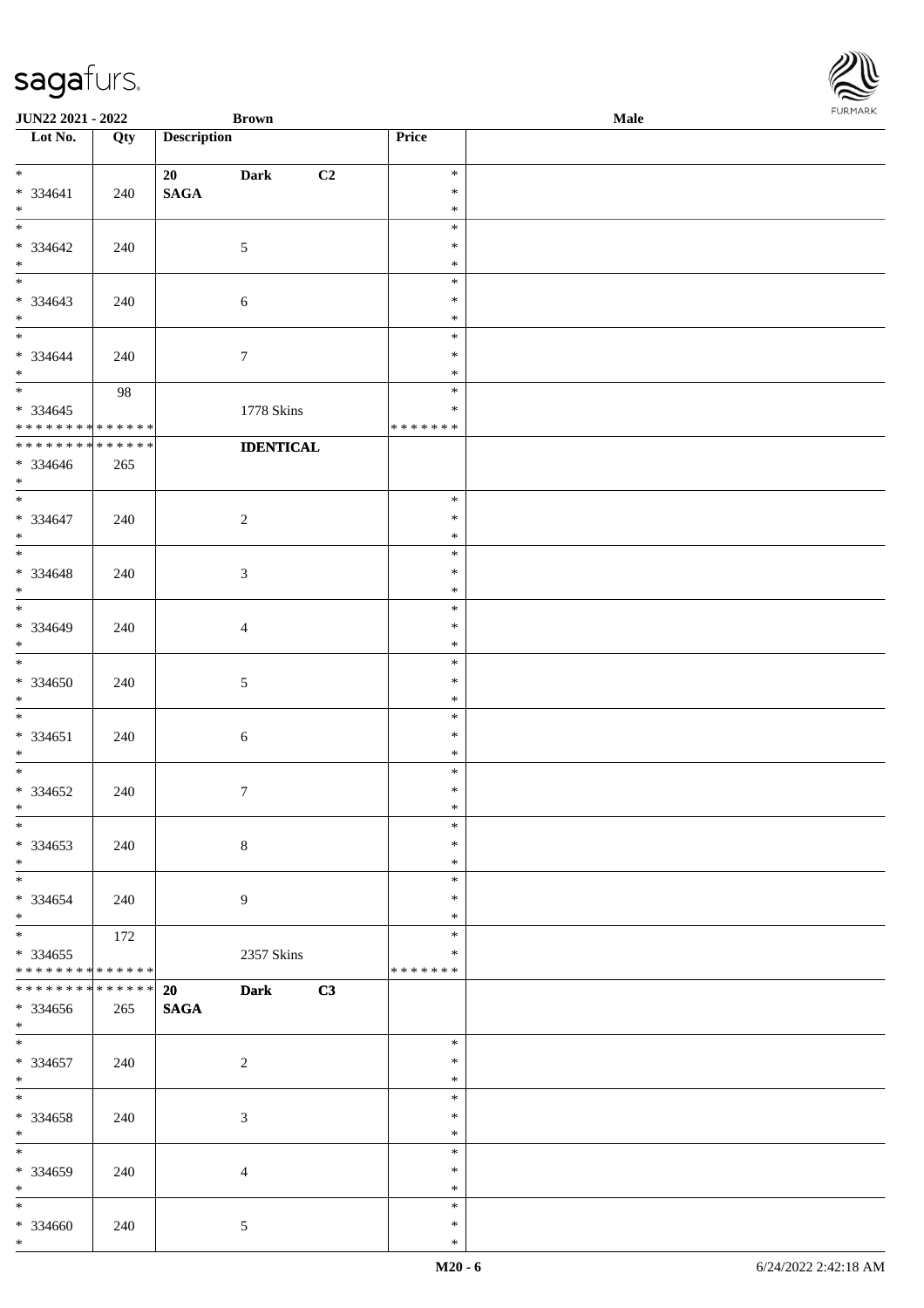| <b>JUN22 2021 - 2022</b>                                   |     |                       | <b>Brown</b>   |    |                              | Male | $1.9151$ <i>W</i> $11.915$ |
|------------------------------------------------------------|-----|-----------------------|----------------|----|------------------------------|------|----------------------------|
| Lot No.                                                    | Qty | <b>Description</b>    |                |    | Price                        |      |                            |
| $\ddot{x}$<br>* 334661<br>$*$                              | 240 | 20<br><b>SAGA</b>     | <b>Dark</b>    | C3 | $\ast$<br>$\ast$<br>$\ast$   |      |                            |
| $\overline{\ast}$<br>* 334662<br>$*$                       | 220 |                       | $\tau$         |    | $\ast$<br>$\ast$<br>$\ast$   |      |                            |
| * 334663<br>* * * * * * * * <mark>* * * * * * *</mark>     | 46  |                       | 1731 Skins     |    | $\ast$<br>∗<br>* * * * * * * |      |                            |
| **************<br>* 334664<br>$*$                          | 265 | 20<br><b>SAGA</b>     | $\bf MED$      | C1 |                              |      |                            |
| * 334665<br>$*$                                            | 240 |                       | $\overline{2}$ |    | $\ast$<br>$\ast$<br>$\ast$   |      |                            |
| * 334666<br>$*$<br>$\overline{\ast}$                       | 240 |                       | $\mathfrak{Z}$ |    | $\ast$<br>$\ast$<br>$\ast$   |      |                            |
| * 334667<br>$*$<br>$\overline{\ast}$                       | 240 |                       | $\overline{4}$ |    | $\ast$<br>$\ast$<br>$\ast$   |      |                            |
| $* 334668$<br>$*$<br>$\overline{\phantom{0}}$              | 240 |                       | 5              |    | $\ast$<br>$\ast$<br>$\ast$   |      |                            |
| $* 334669$<br>$\ast$<br>$*$                                | 240 |                       | $\sqrt{6}$     |    | $\ast$<br>$\ast$<br>$\ast$   |      |                            |
| $* 334670$<br>$\ast$                                       | 240 |                       | $\tau$         |    | $\ast$<br>$\ast$<br>$\ast$   |      |                            |
| $\ddot{x}$<br>$* 334671$<br>$*$<br>$\overline{\mathbf{r}}$ | 220 |                       | $\,8\,$        |    | $\ast$<br>$\ast$<br>$\ast$   |      |                            |
| $* 334672$<br>* * * * * * * * * * * * * * *                | 51  |                       | 1976 Skins     |    | $\ast$<br>$\ast$<br>*******  |      |                            |
| ******** <mark>******</mark><br>* 334673<br>$*$            | 265 | 20 MED<br><b>SAGA</b> |                | C2 |                              |      |                            |
| $*$<br>* 334674<br>$*$ $-$                                 | 240 |                       | 2              |    | $\ast$<br>$\ast$<br>$\ast$   |      |                            |
| $*$<br>* 334675<br>$*$                                     | 240 |                       | 3              |    | $\ast$<br>$\ast$<br>$\ast$   |      |                            |
| $*$<br>* 334676<br>$*$                                     | 240 |                       | $\overline{4}$ |    | $\ast$<br>$\ast$<br>$\ast$   |      |                            |
| $*$<br>* 334677<br>$*$                                     | 240 |                       | $\mathfrak{S}$ |    | $\ast$<br>$\ast$<br>$\ast$   |      |                            |
| $*$<br>* 334678<br>$*$                                     | 240 |                       | $\sqrt{6}$     |    | $\ast$<br>$\ast$<br>$\ast$   |      |                            |
| $\overline{\mathbf{r}}$<br>* 334679<br>$*$ $*$             | 240 |                       | $\tau$         |    | $\ast$<br>$\ast$<br>$\ast$   |      |                            |
| $*$<br>* 334680<br>$*$ $-$                                 | 240 |                       | $\,8\,$        |    | $*$<br>$\ast$<br>$\ast$      |      |                            |

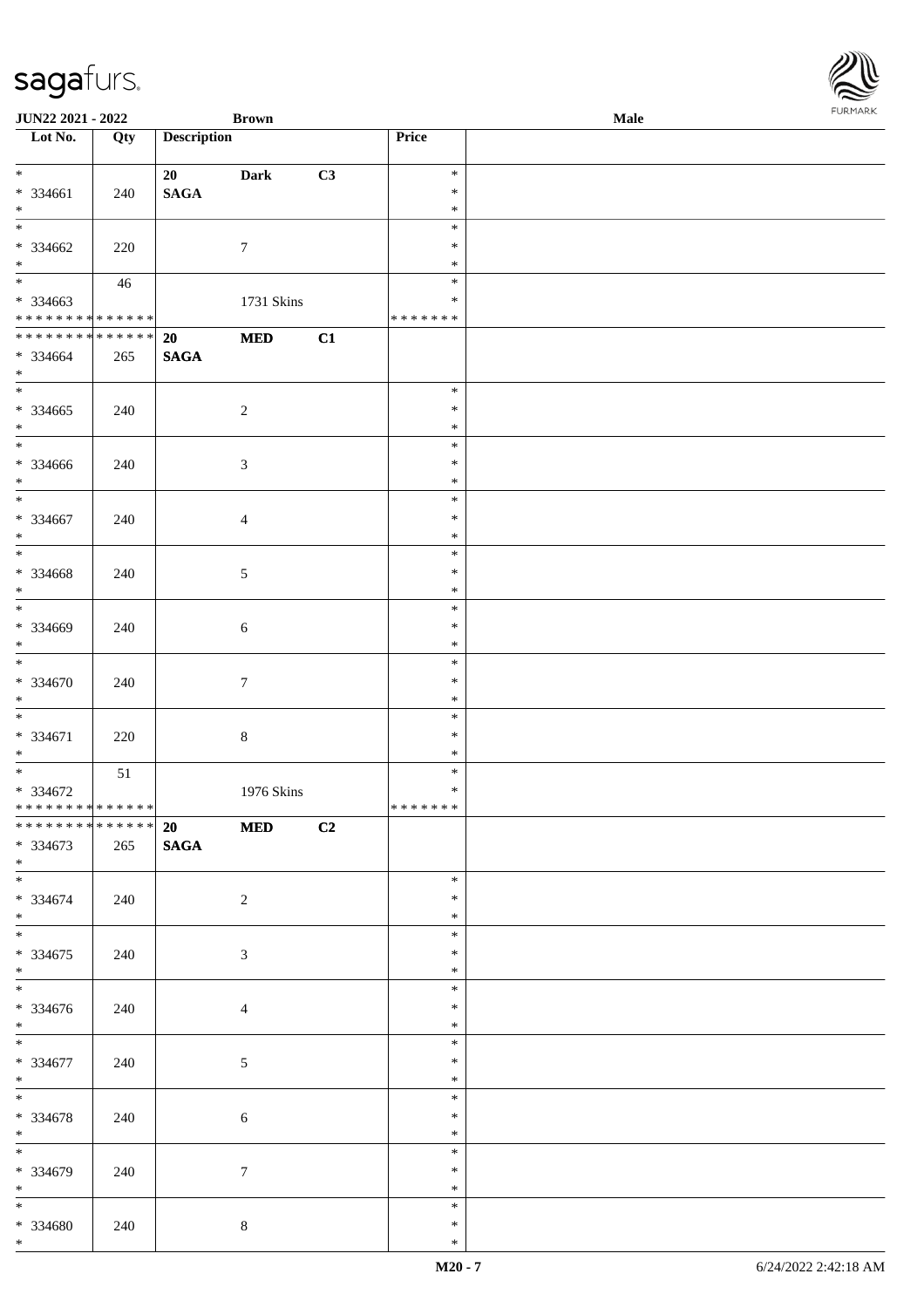| <b>JUN22 2021 - 2022</b>                                      |                    | <b>Brown</b>                       |                  |                                   | Male | $1 \times 1 \times 1 \times 1 \times 1$ |
|---------------------------------------------------------------|--------------------|------------------------------------|------------------|-----------------------------------|------|-----------------------------------------|
| Lot No.                                                       | Qty                | <b>Description</b>                 |                  | Price                             |      |                                         |
| $\ddot{x}$<br>* 334681<br>$*$                                 | 240                | 20<br>$\bf MED$<br>$\mathbf{SAGA}$ | C2               | $\ast$<br>$\ast$<br>$\ast$        |      |                                         |
| $\frac{1}{\ast}$<br>* 334682<br>$*$                           | 240                | 10                                 |                  | $\ast$<br>$\ast$<br>$\ast$        |      |                                         |
| * 334683<br>$*$                                               | 240                | 11                                 |                  | $\ast$<br>$\ast$<br>$\ast$        |      |                                         |
| $\overline{\phantom{0}}$<br>* 334684<br>$*$                   | 240                | 12                                 |                  | $\ast$<br>$\ast$<br>$\ast$        |      |                                         |
| $* 334685$<br>$*$<br>$*$                                      | 240                | 13                                 |                  | $\ast$<br>$\ast$<br>$\ast$        |      |                                         |
| * 334686<br>$*$                                               | 240                | 14                                 |                  | $\ast$<br>$\ast$<br>$\ast$        |      |                                         |
| $*$<br>* 334687<br>* * * * * * * * <mark>* * * * * * *</mark> | 201                |                                    | 3586 Skins       | $\ast$<br>$\ast$<br>* * * * * * * |      |                                         |
| * * * * * * * * <mark>* * * * * * *</mark><br>* 334688<br>$*$ | 265                |                                    | <b>IDENTICAL</b> |                                   |      |                                         |
| * 334689<br>$*$<br>$\overline{\phantom{0}}$                   | 240                | $\sqrt{2}$                         |                  | $\ast$<br>$\ast$<br>$\ast$        |      |                                         |
| * 334690<br>$\ast$                                            | 240                | $\mathfrak{Z}$                     |                  | $\ast$<br>$\ast$<br>$\ast$        |      |                                         |
| * 334691<br>$*$                                               | 240                | $\overline{4}$                     |                  | $\ast$<br>$\ast$<br>$\ast$        |      |                                         |
| $* 334692$<br>$\ddot{x}$                                      | 240                | $\sqrt{5}$                         |                  | $\ast$<br>$\ast$<br>$\ast$        |      |                                         |
| $\ast$<br>* 334693<br>$\ddot{x}$<br>$\overline{\phantom{0}}$  | 240                | $\sqrt{6}$                         |                  | $\ast$<br>$\ast$<br>$\ast$        |      |                                         |
| * 334694<br>$*$<br>$\overline{\phantom{0}}$                   | 240                | $7\phantom{.0}$                    |                  | $\ast$<br>$\ast$<br>$\ast$        |      |                                         |
| $* 334695$<br>$*$<br>$\overline{\mathbf{r}}$                  | 240                | $\,8\,$                            |                  | $\ast$<br>$\ast$<br>$\ast$        |      |                                         |
| * 334696<br>* * * * * * * * * * * * * *                       | 58                 |                                    | $2003$ Skins     | $\ast$<br>$\ast$<br>* * * * * * * |      |                                         |
| * * * * * * * *<br>* 334697<br>$\ast$                         | * * * * * *<br>265 | <b>PALE</b><br>20<br><b>SAGA</b>   | C1               |                                   |      |                                         |
| $*$<br>* 334698<br>$*$                                        | 240                | $\sqrt{2}$                         |                  | $\ast$<br>$\ast$<br>$\ast$        |      |                                         |
| * 334699<br>$*$                                               | 240                | $\mathfrak{Z}$                     |                  | $\ast$<br>$\ast$<br>$\ast$        |      |                                         |
| * 334700<br>$\ast$                                            | 240                | $\overline{4}$                     |                  | $\ast$<br>$\ast$<br>$\ast$        |      |                                         |

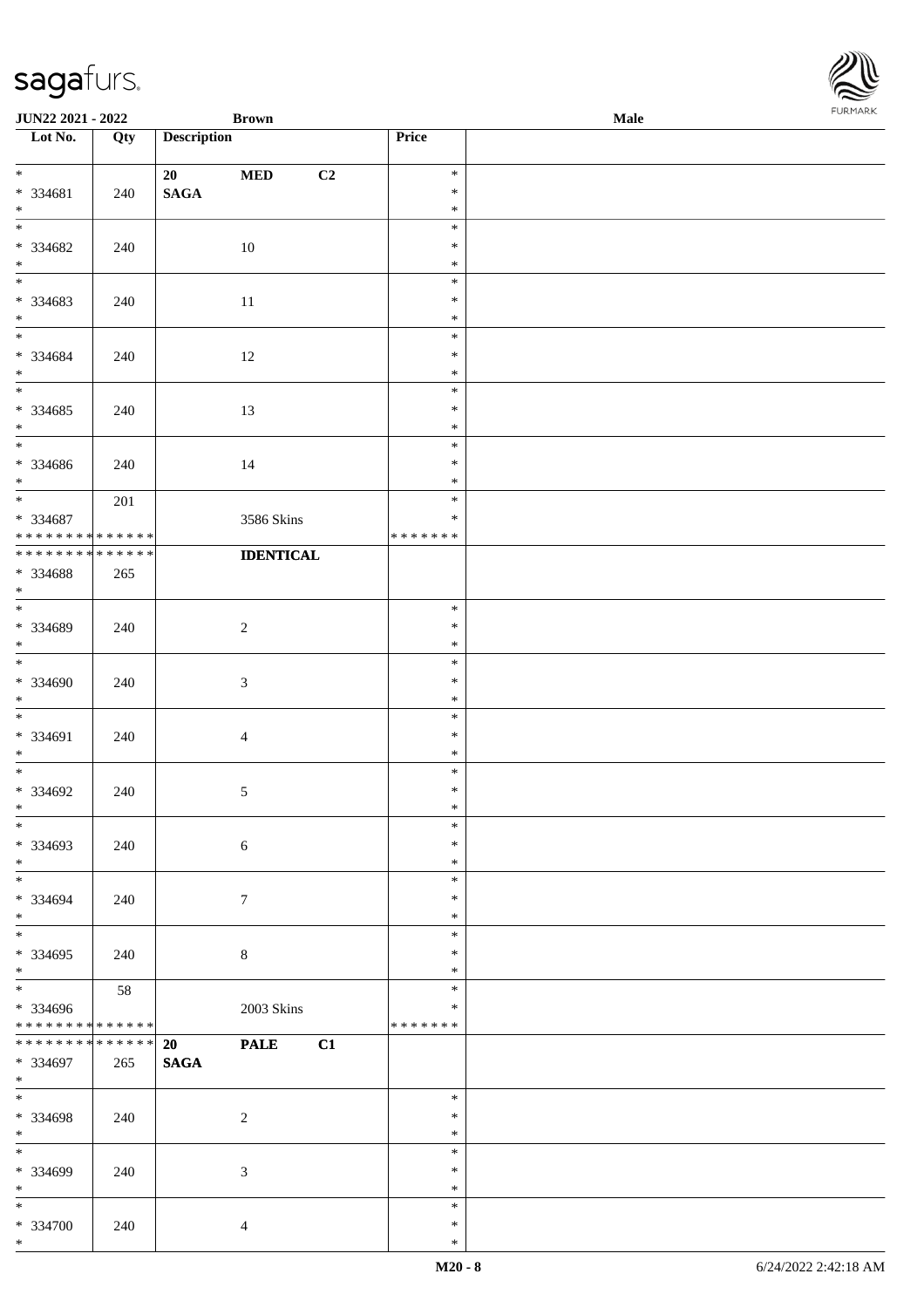| <b>JUN22 2021 - 2022</b>                                            |     |                    | <b>Brown</b>           |    |                                   | Male |  |
|---------------------------------------------------------------------|-----|--------------------|------------------------|----|-----------------------------------|------|--|
| Lot No.                                                             | Qty | <b>Description</b> |                        |    | Price                             |      |  |
| $*$<br>* 334701<br>* * * * * * * * <mark>* * * * * * *</mark>       | 86  | 20<br><b>SAGA</b>  | <b>PALE</b>            | C1 | $\ast$<br>$\ast$<br>* * * * * * * |      |  |
| * * * * * * * * <mark>* * * * * * *</mark><br>* 334702<br>$*$       | 265 | 20<br><b>SAGA</b>  | <b>PALE</b>            | C2 |                                   |      |  |
| * 334703<br>$*$                                                     | 240 |                    | $\overline{2}$         |    | $\ast$<br>$\ast$<br>$\ast$        |      |  |
| $*$<br>* 334704<br>$*$                                              | 240 |                    | $\mathfrak{Z}$         |    | $\ast$<br>$\ast$<br>$\ast$        |      |  |
| * 334705<br>$*$                                                     | 240 |                    | $\overline{4}$         |    | $\ast$<br>$\ast$<br>$\ast$        |      |  |
| * 334706<br>$\ddot{x}$                                              | 240 |                    | $\sqrt{5}$             |    | $\ast$<br>$\ast$<br>$\ast$        |      |  |
| * 334707<br>$*$                                                     | 240 |                    | 6                      |    | $\ast$<br>$\ast$<br>$\ast$        |      |  |
| $\overline{\ast}$<br>$* 334708$<br>$*$                              | 240 |                    | $\tau$                 |    | $\ast$<br>$\ast$<br>$\ast$        |      |  |
| $\overline{\phantom{0}}$<br>* 334709<br>$\ast$                      | 240 |                    | $8\,$                  |    | $\ast$<br>$\ast$<br>$\ast$        |      |  |
| $\overline{\ast}$<br>$* 334710$<br>$*$                              | 240 |                    | $\overline{9}$         |    | $\ast$<br>$\ast$<br>$\ast$        |      |  |
| $*$<br>$* 334711$<br>$*$                                            | 240 |                    | 10                     |    | $\ast$<br>$\ast$<br>$\ast$        |      |  |
| * 334712<br>$*$ $-$                                                 | 240 |                    | 11                     |    | $\ast$<br>$\ast$<br>$\ast$        |      |  |
| $\ddot{x}$<br>* 334713<br>$*$                                       | 240 |                    | 12                     |    | $\ast$<br>$\ast$<br>$\ast$        |      |  |
| $*$ $-$<br>$* 334714$<br>* * * * * * * * <mark>* * * * * * *</mark> | 247 |                    | 3152 Skins             |    | $\ast$<br>∗<br>* * * * * * *      |      |  |
| * * * * * * * * * * * * * * <mark>*</mark><br>* 334715<br>$\ast$    | 265 | 20<br><b>SAGA</b>  | <b>PALE</b>            | C3 |                                   |      |  |
| $*$<br>* 334716<br>$*$                                              | 240 |                    | 2                      |    | $*$<br>$\ast$<br>$\ast$           |      |  |
| $\overline{\ast}$<br>* 334717<br>$*$                                | 240 |                    | 3                      |    | $\ast$<br>$\ast$<br>$\ast$        |      |  |
| $\overline{\ast}$<br>* 334718<br>$\ast$                             | 240 |                    | 4                      |    | $\ast$<br>$\ast$<br>$\ast$        |      |  |
| * 334719<br>* * * * * * * * <mark>* * * * * *</mark>                | 247 |                    | 1232 Skins             |    | $\ast$<br>$\ast$<br>* * * * * * * |      |  |
| * * * * * * * * * * * * * * <mark>*</mark>                          |     | <b>20</b>          | $\mathbf{X}\mathbf{P}$ | C1 |                                   |      |  |
| * 334720                                                            | 265 | <b>SAGA</b>        |                        |    |                                   |      |  |

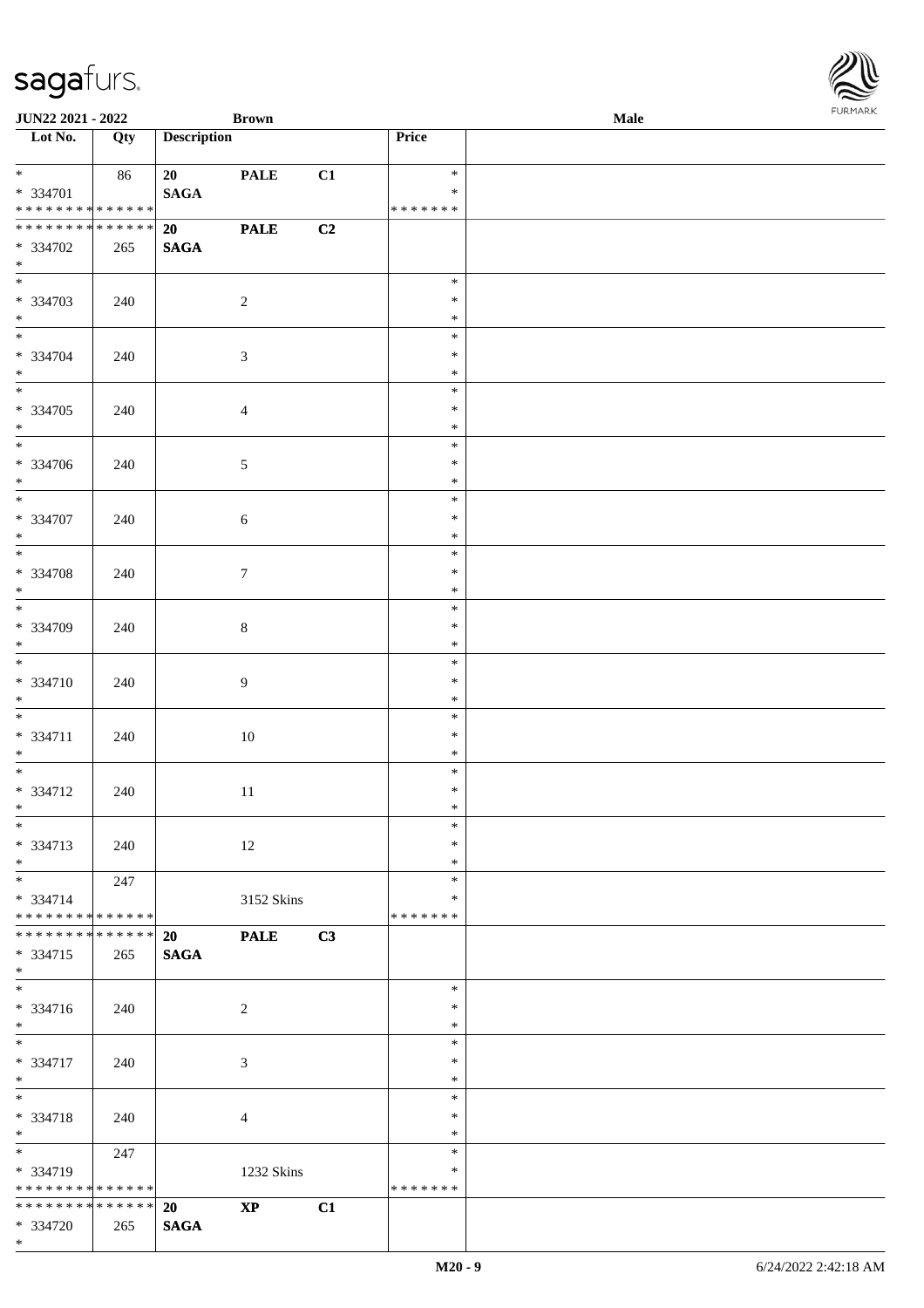| <b>JUN22 2021 - 2022</b>                                                          |                    |                          | <b>Brown</b>               |    |                                   | Male |  |
|-----------------------------------------------------------------------------------|--------------------|--------------------------|----------------------------|----|-----------------------------------|------|--|
| Lot No.                                                                           | Qty                | <b>Description</b>       |                            |    | Price                             |      |  |
| $*$<br>* 334721<br>* * * * * * * * <mark>* * * * * * *</mark>                     | 47                 | 20<br><b>SAGA</b>        | XP                         | C1 | $\ast$<br>$\ast$<br>* * * * * * * |      |  |
| * * * * * * * * <mark>* * * * * *</mark><br>* 334722<br>$\ast$                    | 265                | <b>20</b><br><b>SAGA</b> | $\mathbf{X}\mathbf{P}$     | C2 |                                   |      |  |
| * 334723<br>$\ast$                                                                | 240                |                          | 2                          |    | $\ast$<br>$\ast$<br>$\ast$        |      |  |
| $*$<br>* 334724<br>$*$                                                            | 240                |                          | 3                          |    | $\ast$<br>$\ast$<br>$\ast$        |      |  |
| $\overline{\ast}$<br>* 334725<br>$\ast$                                           | 240                |                          | $\overline{4}$             |    | $\ast$<br>$\ast$<br>$\ast$        |      |  |
| $*$<br>* 334726<br>* * * * * * * * <mark>* * * * * * *</mark>                     | 239                |                          | 1224 Skins                 |    | $\ast$<br>$\ast$<br>* * * * * * * |      |  |
| ******** <mark>******</mark><br>* 334727<br>$*$                                   | 265                | 20<br><b>SAGA</b>        | $\mathbf{XP}$              | C3 |                                   |      |  |
| $\overline{\ast}$<br>* 334728<br>* * * * * * * * <mark>* * * * * *</mark>         | 244                |                          | 509 Skins                  |    | $\ast$<br>$\ast$<br>* * * * * * * |      |  |
| * * * * * * * * <mark>* * * * * * *</mark><br>* 334729<br>$\ast$                  | 265                | <b>20</b><br><b>SAGA</b> | <b>PALE</b><br><b>LNAP</b> | C2 |                                   |      |  |
| $*$<br>* 334730<br>* * * * * * * * <mark>* * * * * *</mark>                       | 178                |                          | 443 Skins                  |    | $\ast$<br>*<br>* * * * * * *      |      |  |
| * * * * * * * * <mark>* * * * * * *</mark><br>* 334731<br>$*$                     | 265                | 20<br>IA                 | XD/DK<br><b>SPAR</b>       | C2 |                                   |      |  |
| $*$<br>* 334732<br>$*$ $-$                                                        | 240                |                          | 2                          |    | $\ast$<br>$\ast$<br>$*$           |      |  |
| $\ast$<br>* 334733<br>$\ast$                                                      | 240                |                          | 3                          |    | $\ast$<br>$\ast$<br>$\ast$        |      |  |
| $\ast$<br>* 334734<br>$\ast$                                                      | 240                |                          | 4                          |    | $\ast$<br>$\ast$<br>$\ast$        |      |  |
| $*$<br>* 334735<br>$\ast$                                                         | 240                |                          | 5                          |    | $\ast$<br>$\ast$<br>$\ast$        |      |  |
| $\overline{\phantom{0}}$<br>* 334736<br>$*$                                       | 240                |                          | 6                          |    | $\ast$<br>$\ast$<br>$\ast$        |      |  |
| $\overline{\mathbf{r}}$<br>* 334737<br>* * * * * * * * <mark>* * * * * * *</mark> | 190                |                          | 1655 Skins                 |    | $\ast$<br>∗<br>* * * * * * *      |      |  |
| * * * * * * * *<br>* 334738<br>$\ast$                                             | * * * * * *<br>265 | 20<br>IA                 | MED/PAL C2<br><b>SPAR</b>  |    |                                   |      |  |
| $\ast$<br>* 334739<br>$*$                                                         | 240                |                          | 2                          |    | $\ast$<br>$\ast$<br>$\ast$        |      |  |
| $\ddot{x}$<br>* 334740<br>$*$                                                     | 240                |                          | $\mathfrak{Z}$             |    | $\ast$<br>$\ast$<br>$\ast$        |      |  |

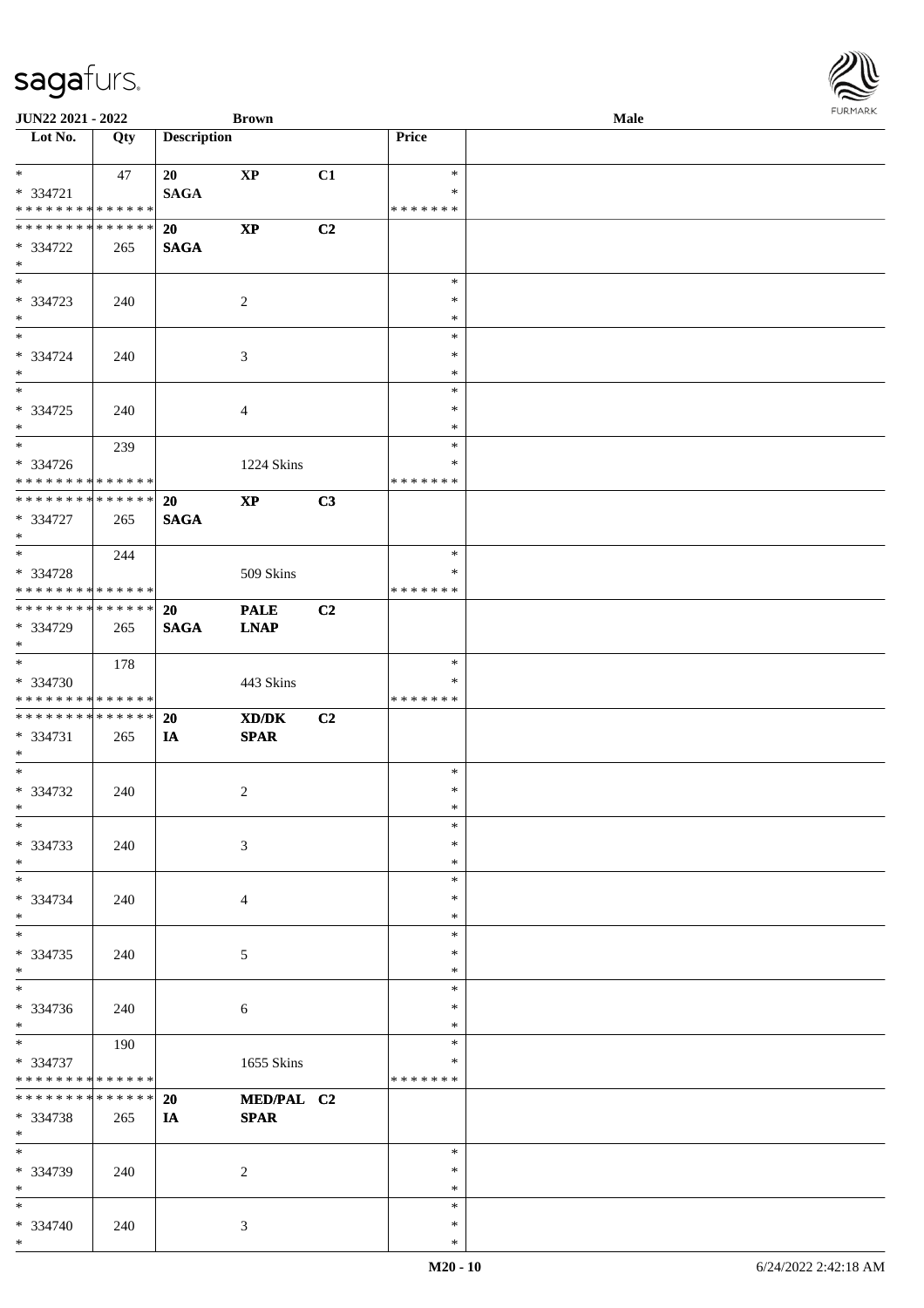| <b>JUN22 2021 - 2022</b>    |     |                    | <b>Brown</b>                    |                  | <b>Male</b> |  |
|-----------------------------|-----|--------------------|---------------------------------|------------------|-------------|--|
| Lot No.                     | Qty | <b>Description</b> |                                 | Price            |             |  |
|                             |     |                    |                                 |                  |             |  |
| $*$                         |     | 20                 | MED/PAL C2                      | $\ast$<br>$\ast$ |             |  |
| * 334741<br>$*$             | 240 | $I\!\!A$           | $\pmb{\quad \text{SPAR} \quad}$ | $\ast$           |             |  |
|                             |     |                    |                                 | $\ast$           |             |  |
| $* 334742$                  | 240 |                    | $\mathfrak{S}$                  | $\ast$           |             |  |
| $*$                         |     |                    |                                 | $\ast$           |             |  |
|                             |     |                    |                                 | $\ast$           |             |  |
| $* 334743$                  | 240 |                    | $6\,$                           | $\ast$           |             |  |
| $*$                         |     |                    |                                 | $\ast$           |             |  |
|                             |     |                    |                                 | $\ast$           |             |  |
| * 334744                    | 240 |                    | $\boldsymbol{7}$                | $\ast$           |             |  |
| $*$                         |     |                    |                                 | $\ast$           |             |  |
|                             |     |                    |                                 | $\ast$           |             |  |
| * 334745<br>$*$             | 240 |                    | $\,8\,$                         | $\ast$<br>$\ast$ |             |  |
| $\overline{\phantom{0}}$    |     |                    |                                 | $\ast$           |             |  |
| * 334746                    | 240 |                    | $\overline{9}$                  | $\ast$           |             |  |
| $*$                         |     |                    |                                 | $\ast$           |             |  |
| $\overline{\phantom{0}}$    |     |                    |                                 | $\ast$           |             |  |
| $* 334747$                  | 240 |                    | 10                              | $\ast$           |             |  |
| $*$                         |     |                    |                                 | $\ast$           |             |  |
|                             |     |                    |                                 | $\ast$           |             |  |
| $* 334748$                  | 240 |                    | 11                              | $\ast$           |             |  |
| $*$                         |     |                    |                                 | $\ast$<br>$\ast$ |             |  |
| $* 334749$                  | 240 |                    | 12                              | $\ast$           |             |  |
| $*$                         |     |                    |                                 | $\ast$           |             |  |
| $*$                         |     |                    |                                 | $\ast$           |             |  |
| * 334750                    | 240 |                    | 13                              | $\ast$           |             |  |
| $*$                         |     |                    |                                 | $\ast$           |             |  |
| $*$                         |     |                    |                                 | $\ast$           |             |  |
| $* 334751$                  | 240 |                    | 14                              | $\ast$           |             |  |
| $*$                         |     |                    |                                 | $\ast$           |             |  |
| $* 334752$                  | 240 |                    | 3625 Skins                      | $\ast$<br>$\ast$ |             |  |
| * * * * * * * * * * * * * * |     |                    |                                 | *******          |             |  |
| **************              |     |                    | <b>IDENTICAL</b>                |                  |             |  |
| * 334753                    | 265 |                    |                                 |                  |             |  |
| $*$                         |     |                    |                                 |                  |             |  |
| $*$                         |     |                    |                                 | $\ast$           |             |  |
| * 334754                    | 240 |                    | $\overline{2}$                  | $\ast$           |             |  |
| $*$                         |     |                    |                                 | $\ast$<br>$\ast$ |             |  |
| * 334755                    | 240 |                    | $\mathfrak{Z}$                  | $\ast$           |             |  |
| $*$                         |     |                    |                                 | $\ast$           |             |  |
| $\overline{\phantom{0}}$    |     |                    |                                 | $\ast$           |             |  |
| * 334756                    | 240 |                    | $\overline{4}$                  | $\ast$           |             |  |
| $*$                         |     |                    |                                 | $\ast$           |             |  |
| $*$                         |     |                    |                                 | $\ast$           |             |  |
| $* 334757$                  | 240 |                    | $\mathfrak{S}$                  | $\ast$           |             |  |
| $*$                         |     |                    |                                 | $\ast$           |             |  |
| $*$                         |     |                    |                                 | $\ast$<br>$\ast$ |             |  |
| $* 334758$<br>$*$           | 240 |                    | $\sqrt{6}$                      | $\ast$           |             |  |
| $*$                         |     |                    |                                 | $\ast$           |             |  |
| * 334759                    | 240 |                    | $\tau$                          | $\ast$           |             |  |
| $*$                         |     |                    |                                 | $\ast$           |             |  |
| $*$                         | 175 |                    |                                 | $\ast$           |             |  |
| * 334760                    |     |                    | 1880 Skins                      | $\ast$           |             |  |
| * * * * * * * * * * * * * * |     |                    |                                 | * * * * * * *    |             |  |

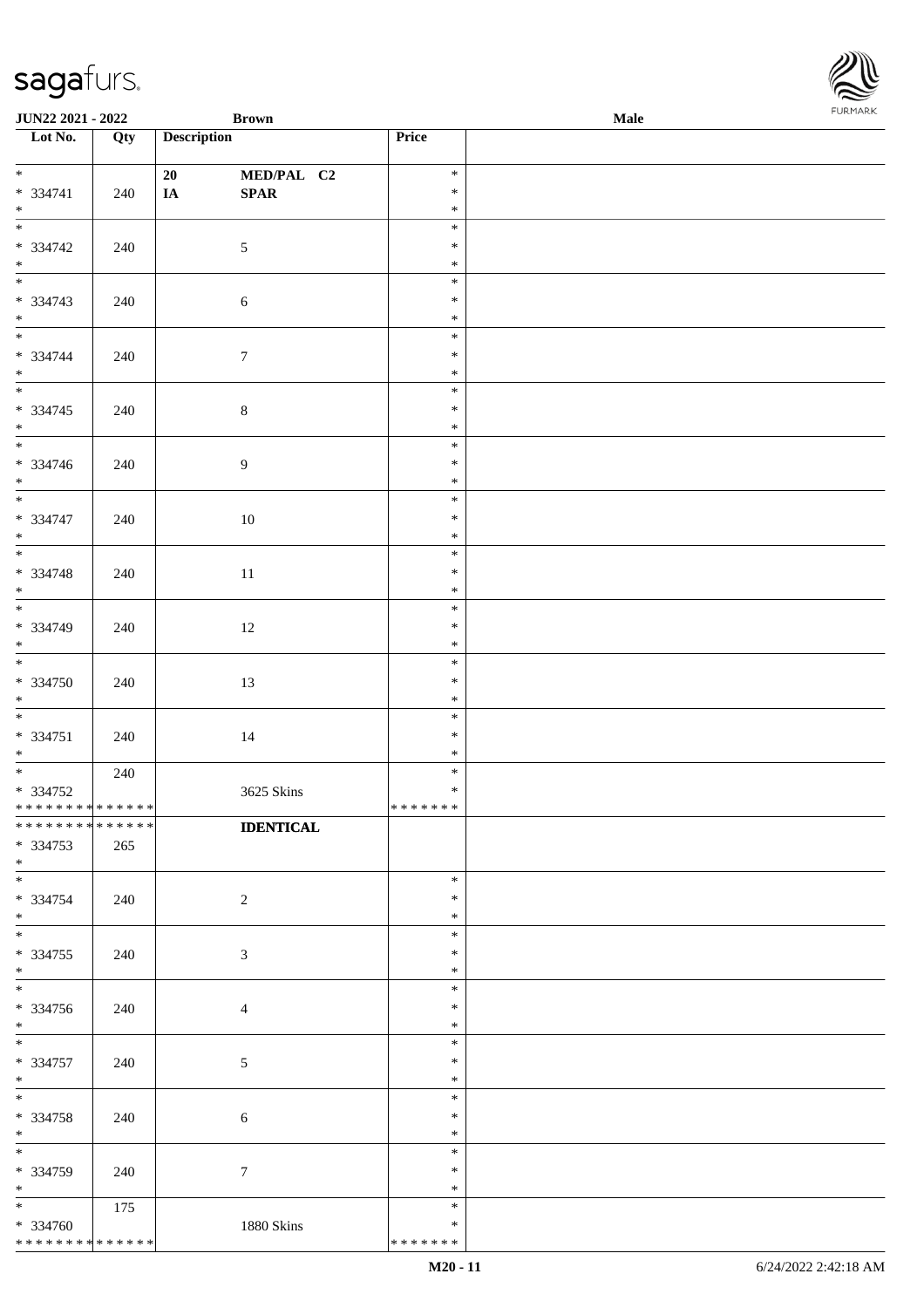| <b>JUN22 2021 - 2022</b>                                         |     |                    | <b>Brown</b>              |    |                                   | <b>Male</b> | . |
|------------------------------------------------------------------|-----|--------------------|---------------------------|----|-----------------------------------|-------------|---|
| Lot No.                                                          | Qty | <b>Description</b> |                           |    | Price                             |             |   |
| ******** <mark>******</mark><br>* 334761<br>$*$                  | 265 | 20<br><b>IA</b>    | XD/DK<br>CHIP             | C2 |                                   |             |   |
| $\overline{\mathbf{r}}$<br>* 334762<br>$*$                       | 240 |                    | $\overline{2}$            |    | $\ast$<br>$\ast$<br>$\ast$        |             |   |
| * 334763<br>$*$                                                  | 240 |                    | $\mathfrak{Z}$            |    | $\ast$<br>$\ast$<br>$\ast$        |             |   |
| $\ddot{x}$<br>* 334764<br>$*$                                    | 240 |                    | $\overline{4}$            |    | $\ast$<br>$\ast$<br>$\ast$        |             |   |
| * 334765<br>$*$                                                  | 240 |                    | $\mathfrak{S}$            |    | $\ast$<br>$\ast$<br>$\ast$        |             |   |
| * 334766<br>$*$                                                  | 240 |                    | $\sqrt{6}$                |    | $\ast$<br>$\ast$<br>$\ast$        |             |   |
| * 334767<br>$*$                                                  | 240 |                    | $\boldsymbol{7}$          |    | $\ast$<br>$\ast$<br>$\ast$        |             |   |
| $\overline{\ast}$<br>* 334768<br>$*$                             | 240 |                    | $8\,$                     |    | $\ast$<br>$\ast$<br>$\ast$        |             |   |
| * 334769<br>$\ast$                                               | 240 |                    | $\overline{9}$            |    | $\ast$<br>$\ast$<br>$\ast$        |             |   |
| $\overline{\ast}$<br>* 334770<br>$*$                             | 240 |                    | 10                        |    | $\ast$<br>$\ast$<br>$\ast$        |             |   |
| * 334771<br>$*$                                                  | 240 |                    | 11                        |    | $\ast$<br>$\ast$<br>$\ast$        |             |   |
| * 334772<br>$*$ $-$                                              | 240 |                    | 12                        |    | $\ast$<br>$\ast$<br>$\ast$        |             |   |
| $*$<br>* 334773<br>* * * * * * * * * * * * * * <mark>*</mark>    | 220 |                    | 3125 Skins                |    | $\ast$<br>$\ast$<br>* * * * * * * |             |   |
| * * * * * * * * <mark>* * * * * * *</mark><br>* 334774<br>$\ast$ | 265 | 20<br><b>IA</b>    | MED/PAL C2<br><b>CHIP</b> |    |                                   |             |   |
| $\ddot{x}$<br>* 334775<br>$*$                                    | 240 |                    | $\overline{2}$            |    | $\ast$<br>$\ast$<br>$\ast$        |             |   |
| $\overline{\mathbf{r}}$<br>* 334776<br>$*$                       | 240 |                    | 3                         |    | $\ast$<br>$\ast$<br>$\ast$        |             |   |
| $*$<br>* 334777<br>$*$                                           | 240 |                    | $\overline{4}$            |    | $\ast$<br>$\ast$<br>$\ast$        |             |   |
| $\overline{\ast}$<br>* 334778<br>$*$                             | 240 |                    | 5                         |    | $\ast$<br>$\ast$<br>$\ast$        |             |   |
| * 334779<br>$*$                                                  | 240 |                    | 6                         |    | $\ast$<br>$\ast$<br>$\ast$        |             |   |
| $*$<br>* 334780<br>$*$                                           | 240 |                    | $7\phantom{.0}$           |    | $\ast$<br>$\ast$<br>$\ast$        |             |   |

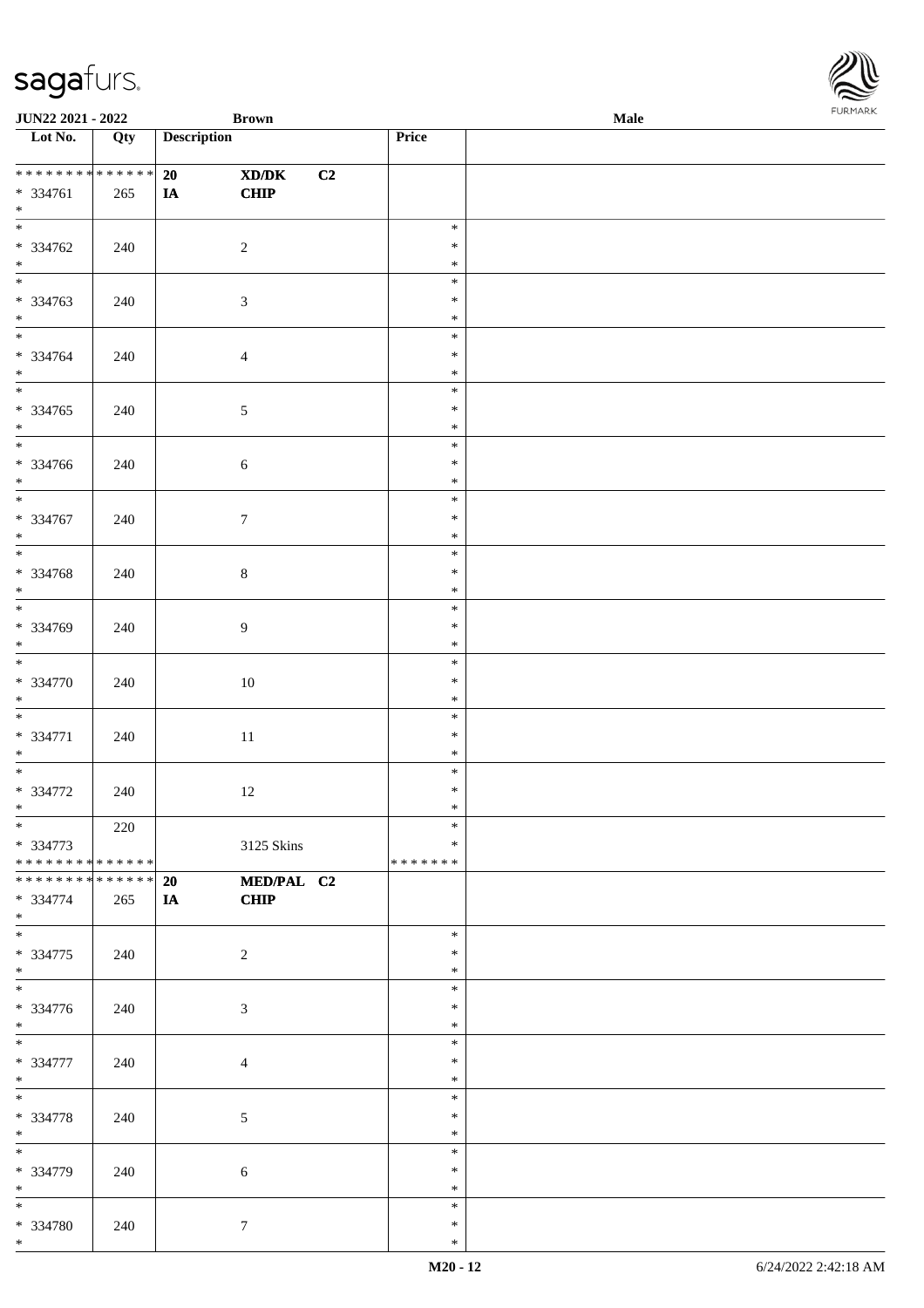| <b>JUN22 2021 - 2022</b>                               |     |                    | <b>Brown</b>            |    |                         | Male | <b>FUNITANN</b> |
|--------------------------------------------------------|-----|--------------------|-------------------------|----|-------------------------|------|-----------------|
| Lot No.                                                | Qty | <b>Description</b> |                         |    | Price                   |      |                 |
|                                                        |     |                    |                         |    |                         |      |                 |
| $*$                                                    |     | 20                 | MED/PAL C2              |    | $\ast$<br>$\ast$        |      |                 |
| * 334781                                               | 240 | IA                 | <b>CHIP</b>             |    | $\ast$                  |      |                 |
| $*$                                                    |     |                    |                         |    | $\ast$                  |      |                 |
| * 334782                                               | 240 |                    | 9                       |    | $\ast$                  |      |                 |
| $*$                                                    |     |                    |                         |    | $\ast$                  |      |                 |
|                                                        |     |                    |                         |    | $\ast$                  |      |                 |
| * 334783                                               | 240 |                    | 10                      |    | $\ast$                  |      |                 |
| $*$                                                    |     |                    |                         |    | $\ast$                  |      |                 |
| $\ddot{x}$                                             |     |                    |                         |    | $\ast$                  |      |                 |
| * 334784                                               | 240 |                    | 11                      |    | $\ast$                  |      |                 |
| $\ast$<br>$\overline{\mathbf{r}}$                      |     |                    |                         |    | $\ast$<br>$\ast$        |      |                 |
| * 334785                                               | 240 |                    | 12                      |    | $\ast$                  |      |                 |
| $*$                                                    |     |                    |                         |    | $\ast$                  |      |                 |
|                                                        |     |                    |                         |    | $\ast$                  |      |                 |
| * 334786                                               | 240 |                    | 13                      |    | $\ast$                  |      |                 |
| $*$                                                    |     |                    |                         |    | $\ast$                  |      |                 |
| $\overline{\phantom{0}}$                               |     |                    |                         |    | $\ast$                  |      |                 |
| * 334787                                               | 240 |                    | 14                      |    | $\ast$                  |      |                 |
| $*$<br>$\overline{\ast}$                               |     |                    |                         |    | $\ast$                  |      |                 |
|                                                        | 240 |                    |                         |    | $\ast$                  |      |                 |
| * 334788<br>* * * * * * * * <mark>* * * * * * *</mark> |     |                    | 3625 Skins              |    | $\ast$<br>* * * * * * * |      |                 |
| * * * * * * * * <mark>* * * * * * *</mark>             |     |                    | <b>IDENTICAL</b>        |    |                         |      |                 |
| * 334789                                               | 265 |                    |                         |    |                         |      |                 |
| $\ast$                                                 |     |                    |                         |    |                         |      |                 |
| $\overline{\phantom{0}}$                               |     |                    |                         |    | $\ast$                  |      |                 |
| * 334790                                               | 240 |                    | $\overline{2}$          |    | $\ast$                  |      |                 |
| $\ast$                                                 |     |                    |                         |    | $\ast$                  |      |                 |
| $\overline{\ast}$                                      |     |                    |                         |    | $\ast$                  |      |                 |
| * 334791                                               | 240 |                    | $\mathfrak{Z}$          |    | $\ast$                  |      |                 |
| $*$<br>$\overline{\phantom{0}}$                        |     |                    |                         |    | $\ast$<br>$\ast$        |      |                 |
| * 334792                                               | 240 |                    | $\overline{4}$          |    | $\ast$                  |      |                 |
| $\ddot{x}$                                             |     |                    |                         |    | $\ast$                  |      |                 |
| $\ast$                                                 |     |                    |                         |    | $\ast$                  |      |                 |
| * 334793                                               | 240 |                    | $\mathfrak{S}$          |    | $\ast$                  |      |                 |
| $*$                                                    |     |                    |                         |    | $\ast$                  |      |                 |
|                                                        |     |                    |                         |    | $\ast$                  |      |                 |
| * 334794                                               | 240 |                    | 6                       |    | $\ast$                  |      |                 |
| $*$<br>$\overline{\ast}$                               |     |                    |                         |    | $\ast$                  |      |                 |
| * 334795                                               | 240 |                    | $\tau$                  |    | $\ast$<br>$\ast$        |      |                 |
| $\ast$                                                 |     |                    |                         |    | $\ast$                  |      |                 |
|                                                        |     |                    |                         |    | $\ast$                  |      |                 |
| * 334796                                               | 240 |                    | 8                       |    | $\ast$                  |      |                 |
| $\ast$                                                 |     |                    |                         |    | $\ast$                  |      |                 |
| $*$                                                    |     |                    |                         |    | $\ast$                  |      |                 |
| * 334797                                               | 220 |                    | $\overline{9}$          |    | $\ast$                  |      |                 |
| $*$<br>$\ddot{x}$                                      |     |                    |                         |    | $\ast$                  |      |                 |
|                                                        | 52  |                    |                         |    | $\ast$<br>*             |      |                 |
| * 334798<br>* * * * * * * * <mark>* * * * * * *</mark> |     |                    | 2217 Skins              |    | * * * * * * *           |      |                 |
|                                                        |     | 20                 | $2\mathbf{X}\mathbf{D}$ | C2 |                         |      |                 |
| 334799                                                 | 245 | <b>SROY</b>        |                         |    |                         |      |                 |
|                                                        |     |                    |                         |    |                         |      |                 |
| * * * * * * * * * * * * * * <mark>*</mark>             |     | 20                 | <b>XD</b>               | C2 |                         |      |                 |
| * 334800                                               | 220 | <b>SROY</b>        |                         |    |                         |      |                 |

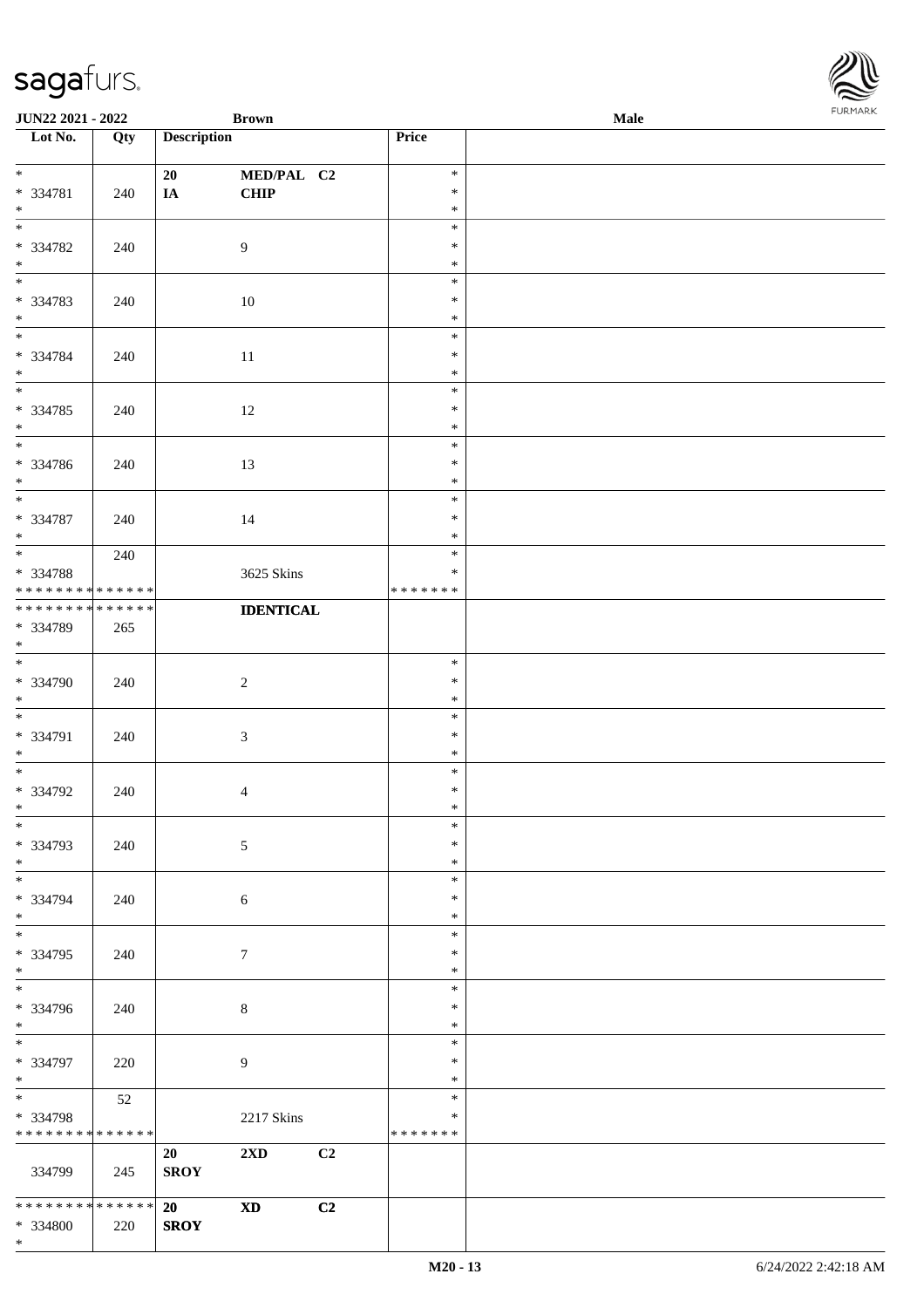| <b>JUN22 2021 - 2022</b>                             |     |                          | <b>Brown</b>   |                |                    | Male |  |
|------------------------------------------------------|-----|--------------------------|----------------|----------------|--------------------|------|--|
| Lot No.                                              | Qty | <b>Description</b>       |                |                | Price              |      |  |
| $*$ $-$                                              | 73  | 20                       | <b>XD</b>      | C2             | $\ast$             |      |  |
| * 334801                                             |     | <b>SROY</b>              |                |                | $\ast$             |      |  |
| * * * * * * * * * * * * * *                          |     |                          |                |                | * * * * * * *      |      |  |
| 334802                                               | 72  | 20<br><b>SROY</b>        | Dark           | C1             |                    |      |  |
| ******** <mark>******</mark>                         |     |                          |                |                |                    |      |  |
| * 334803<br>$*$                                      | 245 | 20<br><b>SROY</b>        | <b>Dark</b>    | C2             |                    |      |  |
| $\overline{\ast}$                                    |     |                          |                |                | $\ast$             |      |  |
| * 334804<br>$*$                                      | 220 |                          | 2              |                | $\ast$<br>$\ast$   |      |  |
| $\ast$                                               |     |                          |                |                | $\ast$             |      |  |
| * 334805<br>$*$                                      | 220 |                          | 3              |                | $\ast$<br>$\ast$   |      |  |
| $*$                                                  | 184 |                          |                |                | $\ast$             |      |  |
| * 334806<br>* * * * * * * * * * * * * *              |     |                          | 869 Skins      |                | *<br>* * * * * * * |      |  |
| * * * * * * * * * * * * * *                          |     | 20                       | <b>Dark</b>    | C3             |                    |      |  |
| * 334807<br>$*$                                      | 245 | <b>SROY</b>              |                |                |                    |      |  |
| $*$                                                  | 97  |                          |                |                | $\ast$             |      |  |
| * 334808                                             |     |                          | 342 Skins      |                | $\ast$             |      |  |
| * * * * * * * * * * * * * *                          |     |                          |                |                | * * * * * * *      |      |  |
| * * * * * * * * * * * * * * *<br>* 334809<br>$*$     | 245 | <b>20</b><br><b>SROY</b> | <b>MED</b>     | C1             |                    |      |  |
| $*$                                                  |     |                          |                |                | $\ast$             |      |  |
| * 334810<br>$*$                                      | 240 |                          | 2              |                | $\ast$<br>$\ast$   |      |  |
| $*$                                                  | 38  |                          |                |                | $\ast$             |      |  |
| * 334811<br>* * * * * * * * <mark>* * * * * *</mark> |     |                          | 523 Skins      |                | *<br>* * * * * * * |      |  |
| * * * * * * * * * * * * * * *                        |     | <b>20</b>                | <b>MED</b>     | C <sub>2</sub> |                    |      |  |
| * 334812<br>$*$ $-$                                  | 245 | <b>SROY</b>              |                |                |                    |      |  |
| $\ast$                                               |     |                          |                |                | $\ast$             |      |  |
| * 334813<br>$*$                                      | 220 |                          | $\overline{c}$ |                | $\ast$<br>$\ast$   |      |  |
| $\ast$                                               |     |                          |                |                | $\ast$             |      |  |
| * 334814<br>$*$                                      | 220 |                          | 3              |                | $\ast$<br>$\ast$   |      |  |
| $*$                                                  | 63  |                          |                |                | $\ast$             |      |  |
| * 334815<br>* * * * * * * * * * * * * *              |     |                          | 748 Skins      |                | *<br>* * * * * * * |      |  |
| 334816                                               | 158 | 20<br><b>SROY</b>        | $\bf MED$      | C3             |                    |      |  |
| 334817                                               | 217 | 20<br><b>SROY</b>        | <b>PALE</b>    | C1             |                    |      |  |
| 334818                                               | 263 | 20<br><b>SROY</b>        | <b>PALE</b>    | C <sub>2</sub> |                    |      |  |

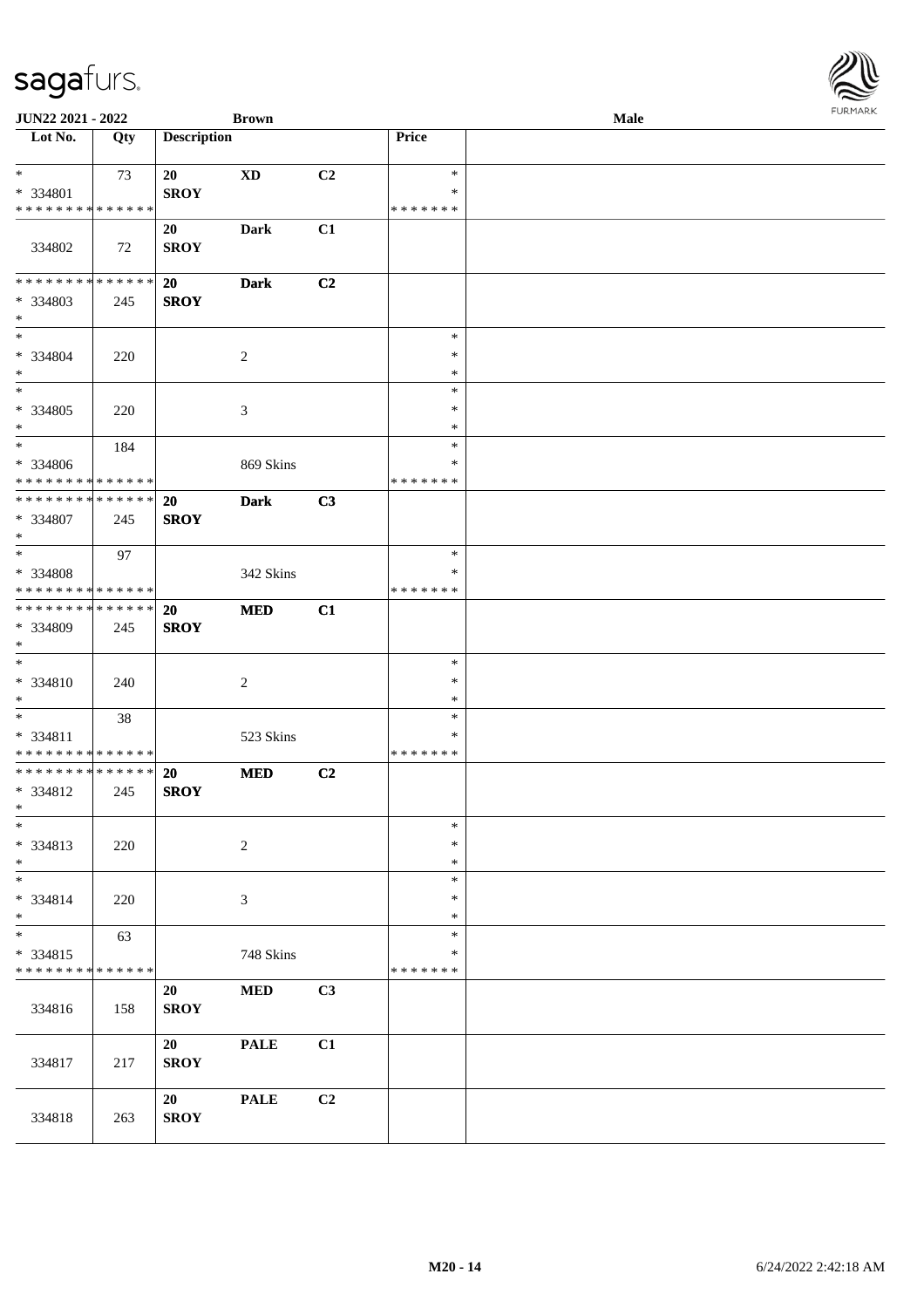



**JUN22 2021 - 2022 Brown Male**

|         |     | $-1 - 1$                                 |                | ------- |
|---------|-----|------------------------------------------|----------------|---------|
| Lot No. | Qty | <b>Description</b>                       | Price          |         |
| 334861  | 260 | <b>MED</b><br>$\mathbf 0$<br><b>SAGA</b> | C <sub>3</sub> |         |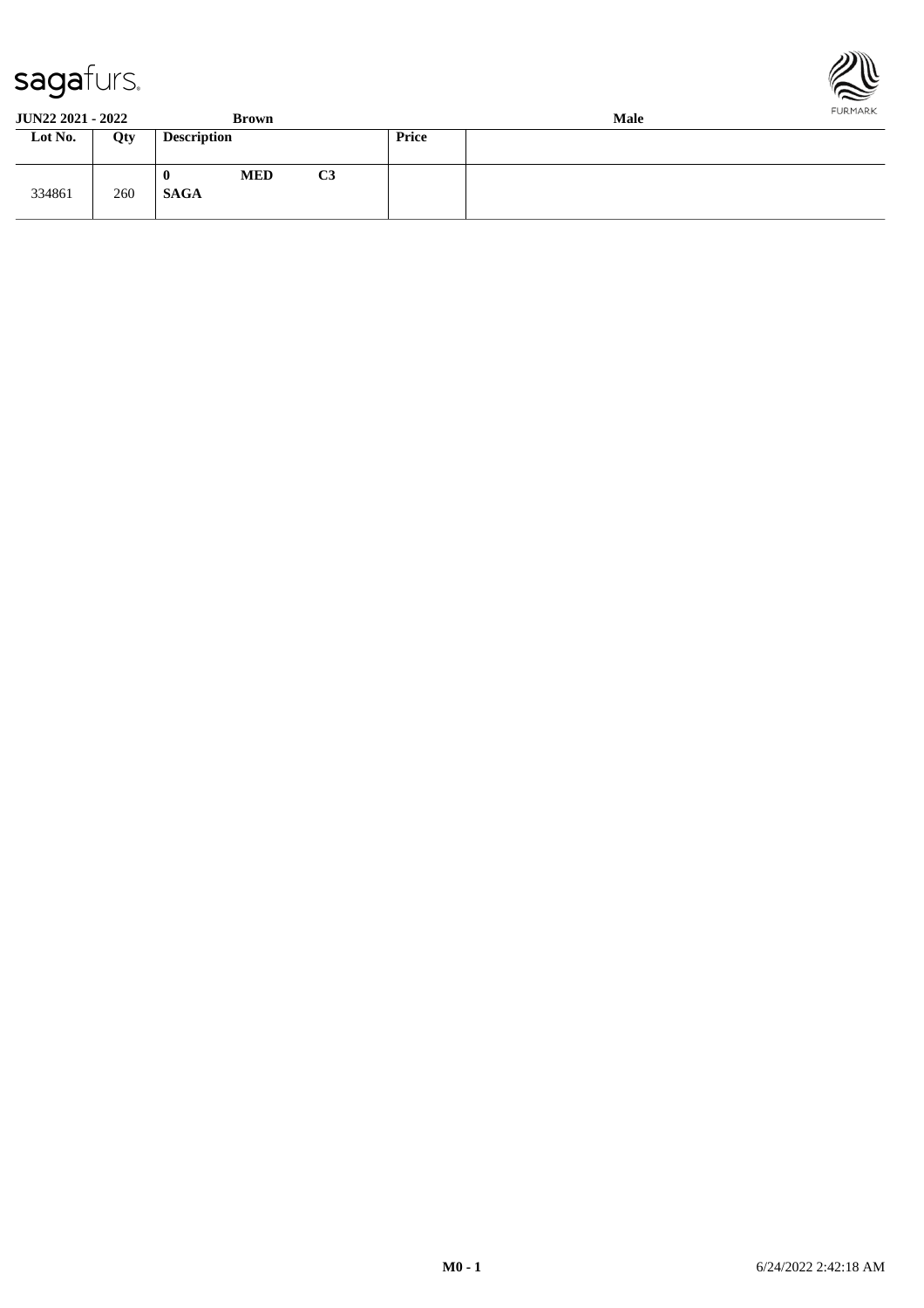

| <b>JUN22 2021 - 2022</b>                          |        |                        | <b>Brown Velvet</b>             |       |                                   | Male |  |
|---------------------------------------------------|--------|------------------------|---------------------------------|-------|-----------------------------------|------|--|
| Lot No.                                           | Qty    | <b>Description</b>     |                                 |       | Price                             |      |  |
| 334921                                            | 134    | 60<br>${\bf SI}$       | 2XD<br><b>VELV1</b>             | C1/C2 |                                   |      |  |
| 334922                                            | 169    | 60<br>${\bf S}{\bf I}$ | <b>XD</b><br>VELV1              | C1/C2 |                                   |      |  |
| 334923                                            | 80     | 60<br>${\bf S}{\bf I}$ | 2XD/XD<br>VELV1                 | C3    |                                   |      |  |
| 334924                                            | 97     | 60<br>${\bf S}{\bf I}$ | <b>Dark</b><br><b>VELV1</b>     | C1    |                                   |      |  |
| **************<br>* 334925<br>$\ast$              | 165    | 60<br>SI               | <b>Dark</b><br><b>VELV1</b>     | C2    |                                   |      |  |
| $\ast$<br>* 334926<br>* * * * * * * * * * * * * * | 57     |                        | 222 Skins                       |       | $\ast$<br>$\ast$<br>* * * * * * * |      |  |
| 334927                                            | 81     | 60<br>${\bf SI}$       | <b>Dark</b><br>VELV1            | C3    |                                   |      |  |
| * * * * * * * * * * * * * *<br>* 334928<br>$\ast$ | 145    | 60<br>SI               | <b>MED</b><br><b>VELV1</b>      | C1/C2 |                                   |      |  |
| $\ast$<br>* 334929<br>* * * * * * * * * * * * * * | 89     |                        | 234 Skins                       |       | $\ast$<br>$\ast$<br>* * * * * * * |      |  |
| 334930                                            | 154    | 60<br>${\bf S}{\bf I}$ | <b>PALE</b><br>VELV1            | C1/C2 |                                   |      |  |
| 334931                                            | 116    | 60<br>SI               | MED/PAL C3<br>VELV1             |       |                                   |      |  |
| 334932                                            | $80\,$ | 60<br>${\bf SI}$       | $\bold{XP}$<br><b>VELV1</b>     | C1/C2 |                                   |      |  |
| 334933                                            | 137    | 60<br>SI               | 2XD<br>VELV2                    | C1/C2 |                                   |      |  |
| 334934                                            | 150    | 60<br>SI               | $\mathbf{X}\mathbf{D}$<br>VELV2 | C1/C2 |                                   |      |  |
| 334935                                            | 91     | 60<br>SI               | 2XD/XD<br>VELV2                 | C3    |                                   |      |  |
| * * * * * * * * * * * * * *<br>* 334936<br>$*$    | 185    | 60<br>SI               | <b>Dark</b><br><b>VELV2</b>     | C1/C2 |                                   |      |  |
| $\ast$<br>* 334937<br>* * * * * * * * * * * * * * | 118    |                        | 303 Skins                       |       | $\ast$<br>$\ast$<br>* * * * * * * |      |  |
| 334938                                            | 97     | 60<br>SI               | <b>Dark</b><br>VELV2            | C3    |                                   |      |  |
| 334939                                            | 119    | 60<br>SI               | <b>MED</b><br>VELV2             | C1    |                                   |      |  |
| * * * * * * * * * * * * * *<br>* 334940<br>$*$    | 165    | 60<br>SI               | <b>MED</b><br><b>VELV2</b>      | C2    |                                   |      |  |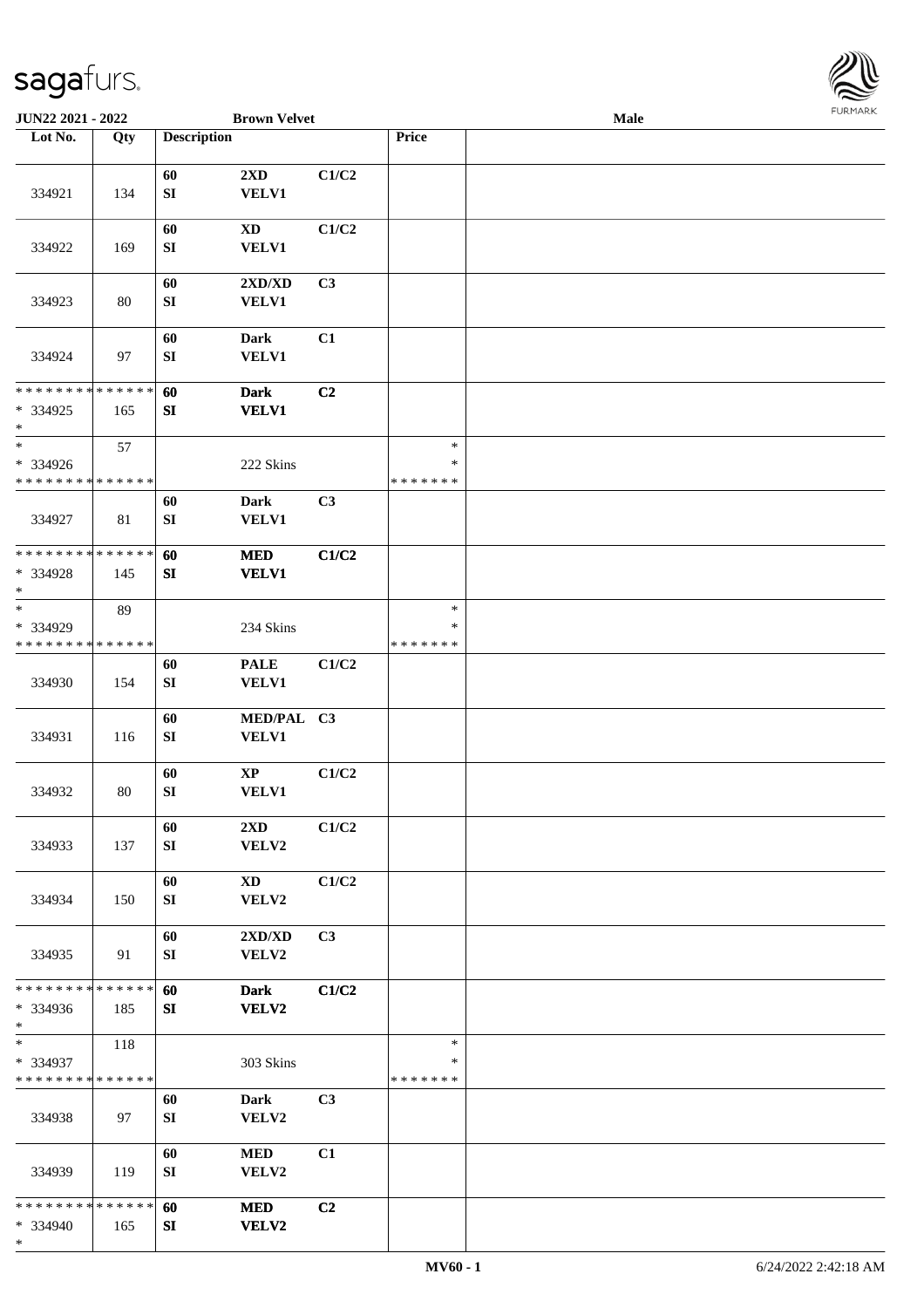

| JUN22 2021 - 2022             |     |                    | <b>Brown Velvet</b>     |       |               | <b>Male</b> |  |
|-------------------------------|-----|--------------------|-------------------------|-------|---------------|-------------|--|
| Lot No.                       | Qty | <b>Description</b> |                         |       | Price         |             |  |
|                               |     |                    |                         |       |               |             |  |
| $\ast$                        | 145 | 60                 | <b>MED</b>              | C2    | $\ast$        |             |  |
| * 334941                      |     | SI                 | VELV2                   |       | ∗             |             |  |
| * * * * * * * * * * * * * *   |     |                    |                         |       | * * * * * * * |             |  |
|                               |     | 60                 | $\bf MED$               | C3    |               |             |  |
| 334942                        | 153 | SI                 | VELV2                   |       |               |             |  |
|                               |     |                    |                         |       |               |             |  |
| * * * * * * * * * * * * * *   |     | 60                 | <b>PALE</b>             | C1/C2 |               |             |  |
| $* 334943$                    | 165 | ${\bf S}{\bf I}$   | VELV2                   |       |               |             |  |
| $\ast$                        |     |                    |                         |       |               |             |  |
| $\ast$                        |     |                    |                         |       | $\ast$        |             |  |
| * 334944                      | 140 |                    | $\overline{c}$          |       | $\ast$        |             |  |
| $\ast$                        |     |                    |                         |       | $\ast$        |             |  |
| $\ast$                        | 69  |                    |                         |       | $\ast$        |             |  |
| * 334945                      |     |                    | 374 Skins               |       | $\ast$        |             |  |
| * * * * * * * * * * * * * *   |     |                    |                         |       | * * * * * * * |             |  |
|                               |     | 60                 | $\mathbf{X}\mathbf{P}$  | C1/C2 |               |             |  |
| 334946                        | 184 | SI                 | VELV2                   |       |               |             |  |
|                               |     |                    |                         |       |               |             |  |
|                               |     | 60                 | PAL/XP                  | C3    |               |             |  |
| 334947                        | 186 | SI                 | VELV2                   |       |               |             |  |
|                               |     |                    |                         |       |               |             |  |
| * * * * * * * * * * * * * *   |     | 60                 | $2\mathbf{X}\mathbf{D}$ | C1/C2 |               |             |  |
| * 334948                      | 145 | <b>SAGA</b>        | <b>VELV1</b>            |       |               |             |  |
| $\ast$                        |     |                    |                         |       |               |             |  |
| $\ast$                        | 28  |                    |                         |       | $\ast$        |             |  |
| * 334949                      |     |                    | 173 Skins               |       | ∗             |             |  |
| * * * * * * * * * * * * * *   |     |                    |                         |       | * * * * * * * |             |  |
| **************                |     | 60                 | <b>XD</b>               | C1/C2 |               |             |  |
| * 334950                      | 155 | <b>SAGA</b>        | <b>VELV1</b>            |       |               |             |  |
| $\ast$                        |     |                    |                         |       |               |             |  |
| $\ast$                        | 119 |                    |                         |       | $\ast$        |             |  |
| * 334951                      |     |                    | 274 Skins               |       | ∗             |             |  |
| * * * * * * * * * * * * * *   |     |                    |                         |       | * * * * * * * |             |  |
|                               |     | 60                 | 2XD/XD                  | C3    |               |             |  |
| 334952                        | 104 | <b>SAGA</b>        | VELV1                   |       |               |             |  |
|                               |     |                    |                         |       |               |             |  |
|                               |     | 60                 | <b>Dark</b>             | C1    |               |             |  |
| 334953                        | 108 | <b>SAGA</b>        | <b>VELV1</b>            |       |               |             |  |
|                               |     |                    |                         |       |               |             |  |
| * * * * * * * * * * * * * * * |     | 60                 | <b>Dark</b>             | C2    |               |             |  |
| * 334954                      | 165 | <b>SAGA</b>        | <b>VELV1</b>            |       |               |             |  |
| $*$                           |     |                    |                         |       |               |             |  |
| $\ast$                        | 118 |                    |                         |       | $\ast$        |             |  |
| * 334955                      |     |                    | 283 Skins               |       | ∗             |             |  |
| * * * * * * * * * * * * * *   |     |                    |                         |       | * * * * * * * |             |  |
|                               |     | 60                 | <b>Dark</b>             | C3    |               |             |  |
| 334956                        | 77  | <b>SAGA</b>        | VELV1                   |       |               |             |  |
|                               |     |                    |                         |       |               |             |  |
|                               |     | 60                 | <b>MED</b>              | C1    |               |             |  |
| 334957                        | 114 | <b>SAGA</b>        | <b>VELV1</b>            |       |               |             |  |
|                               |     |                    |                         |       |               |             |  |
| * * * * * * * * * * * * * * * |     | 60                 | <b>MED</b>              | C2    |               |             |  |
| * 334958                      | 145 | <b>SAGA</b>        | <b>VELV1</b>            |       |               |             |  |
| $*$                           |     |                    |                         |       |               |             |  |
| $*$                           | 98  |                    |                         |       | $\ast$        |             |  |
| * 334959                      |     |                    | 243 Skins               |       | ∗             |             |  |
| * * * * * * * * * * * * * *   |     |                    |                         |       | * * * * * * * |             |  |
| * * * * * * * * * * * * * * * |     | 60                 | <b>PALE</b>             | C1/C2 |               |             |  |
| * 334960                      | 155 | <b>SAGA</b>        | <b>VELV1</b>            |       |               |             |  |
| $\ast$                        |     |                    |                         |       |               |             |  |
|                               |     |                    |                         |       |               |             |  |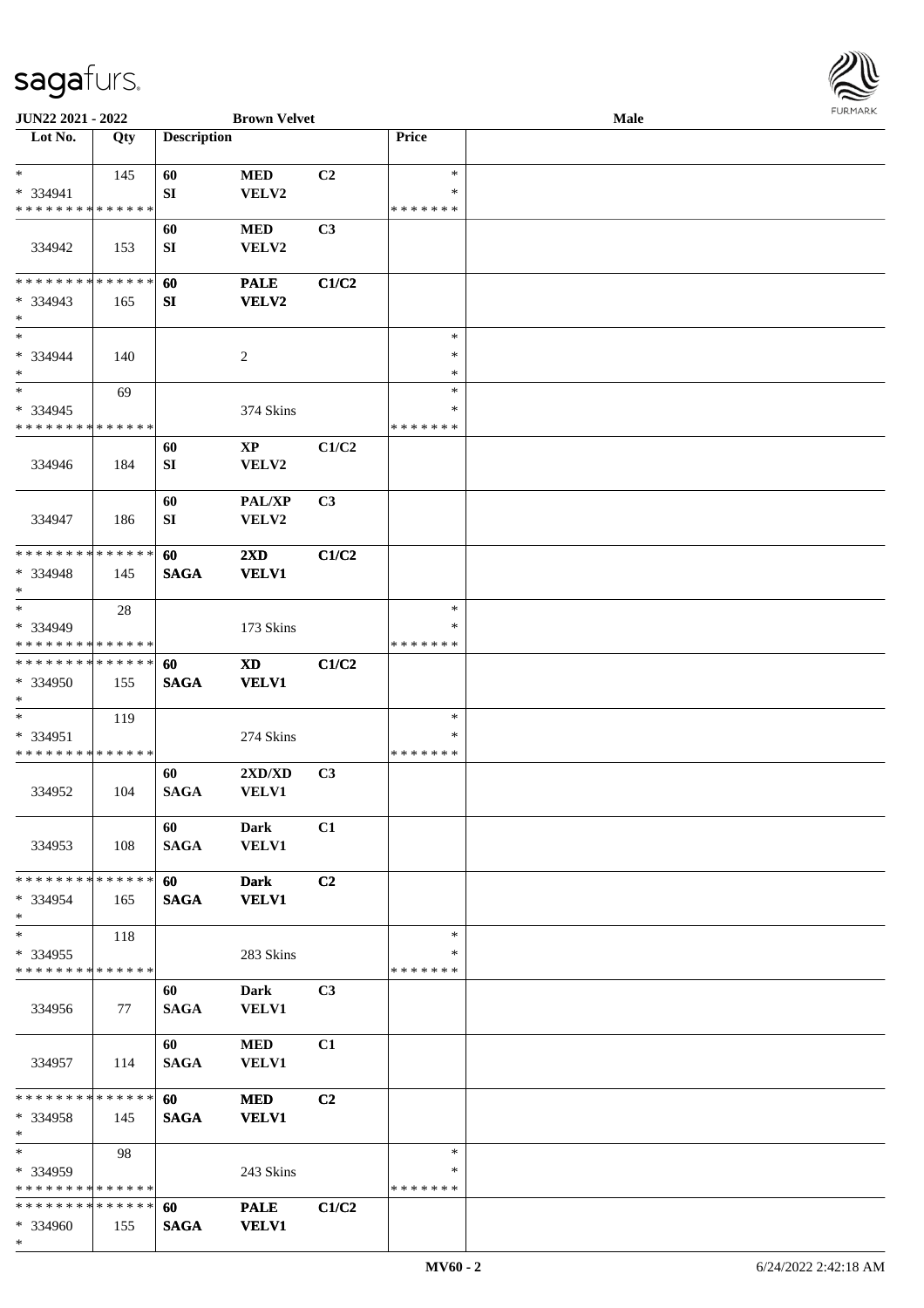

| JUN22 2021 - 2022                       |     |                    | <b>Brown Velvet</b>     |                |               | Male |  |
|-----------------------------------------|-----|--------------------|-------------------------|----------------|---------------|------|--|
| Lot No.                                 | Qty | <b>Description</b> |                         |                | Price         |      |  |
|                                         |     |                    |                         |                |               |      |  |
| $\ast$                                  | 63  | 60                 | <b>PALE</b>             | C1/C2          | $\ast$        |      |  |
| * 334961                                |     | <b>SAGA</b>        | <b>VELV1</b>            |                | $\ast$        |      |  |
| * * * * * * * * * * * * * *             |     |                    |                         |                | * * * * * * * |      |  |
|                                         |     | 60                 | MED/PAL C3              |                |               |      |  |
| 334962                                  | 141 | <b>SAGA</b>        | <b>VELV1</b>            |                |               |      |  |
|                                         |     |                    |                         |                |               |      |  |
|                                         |     | 60                 | XP                      | C1/C2          |               |      |  |
|                                         |     | <b>SAGA</b>        | <b>VELV1</b>            |                |               |      |  |
| 334963                                  | 88  |                    |                         |                |               |      |  |
|                                         |     |                    |                         |                |               |      |  |
|                                         |     | 60                 | 2XD                     | C1             |               |      |  |
| 334964                                  | 83  | <b>SAGA</b>        | VELV2                   |                |               |      |  |
|                                         |     |                    |                         |                |               |      |  |
| * * * * * * * * * * * * * *             |     | 60                 | $2\mathbf{X}\mathbf{D}$ | C2             |               |      |  |
| * 334965                                | 155 | <b>SAGA</b>        | <b>VELV2</b>            |                |               |      |  |
| $\ast$                                  |     |                    |                         |                |               |      |  |
| $\ast$                                  | 31  |                    |                         |                | $\ast$        |      |  |
| * 334966                                |     |                    | 186 Skins               |                | $\ast$        |      |  |
| * * * * * * * * * * * * * *             |     |                    |                         |                | * * * * * * * |      |  |
|                                         |     | 60                 | 2XD                     | C3             |               |      |  |
| 334967                                  | 94  | <b>SAGA</b>        | VELV2                   |                |               |      |  |
|                                         |     |                    |                         |                |               |      |  |
|                                         |     | 60                 | <b>XD</b>               | C1             |               |      |  |
| 334968                                  | 88  | <b>SAGA</b>        | VELV2                   |                |               |      |  |
|                                         |     |                    |                         |                |               |      |  |
| * * * * * * * * * * * * * *             |     | 60                 | <b>XD</b>               | C <sub>2</sub> |               |      |  |
| * 334969                                | 165 | <b>SAGA</b>        | <b>VELV2</b>            |                |               |      |  |
| $\ast$                                  |     |                    |                         |                |               |      |  |
| $\ast$                                  | 95  |                    |                         |                | $\ast$        |      |  |
| * 334970                                |     |                    | 260 Skins               |                | ∗             |      |  |
| * * * * * * * * * * * * * *             |     |                    |                         |                | * * * * * * * |      |  |
|                                         |     |                    |                         |                |               |      |  |
|                                         |     | 60                 | <b>XD</b>               | C3             |               |      |  |
| 334971                                  | 105 | <b>SAGA</b>        | VELV2                   |                |               |      |  |
|                                         |     |                    |                         |                |               |      |  |
|                                         |     | 60                 | <b>Dark</b>             | C1             |               |      |  |
| 334972                                  | 145 | <b>SAGA</b>        | VELV2                   |                |               |      |  |
|                                         |     |                    |                         |                |               |      |  |
| * * * * * * * * * * * * * *             |     | 60                 | <b>Dark</b>             | C <sub>2</sub> |               |      |  |
| * 334973                                | 165 | <b>SAGA</b>        | <b>VELV2</b>            |                |               |      |  |
| $*$                                     |     |                    |                         |                |               |      |  |
| $\ast$                                  |     |                    |                         |                | $\ast$        |      |  |
| * 334974                                | 140 |                    | 2                       |                | ∗             |      |  |
| $*$                                     |     |                    |                         |                | ∗             |      |  |
| $\ast$                                  |     |                    |                         |                | $\ast$        |      |  |
| * 334975                                | 140 |                    | 3                       |                | $\ast$        |      |  |
| $\ast$                                  |     |                    |                         |                | $\ast$        |      |  |
| $\ast$                                  | 38  |                    |                         |                | $\ast$        |      |  |
| * 334976                                |     |                    | 483 Skins               |                | ∗             |      |  |
| * * * * * * * * * * * * * *             |     |                    |                         |                | * * * * * * * |      |  |
| * * * * * * * * * * * * * *             |     | 60                 | <b>Dark</b>             | C3             |               |      |  |
| * 334977                                | 145 | <b>SAGA</b>        | <b>VELV2</b>            |                |               |      |  |
| $*$                                     |     |                    |                         |                |               |      |  |
| $\ast$                                  | 81  |                    |                         |                | $\ast$        |      |  |
| * 334978                                |     |                    | 226 Skins               |                | ∗             |      |  |
| * * * * * * * * * * * * * *             |     |                    |                         |                | * * * * * * * |      |  |
| * * * * * * * * * * * * * *             |     | 60                 | <b>MED</b>              | C1             |               |      |  |
| * 334979                                | 165 | <b>SAGA</b>        | <b>VELV2</b>            |                |               |      |  |
| $\ast$                                  |     |                    |                         |                |               |      |  |
| $*$                                     |     |                    |                         |                | $\ast$        |      |  |
|                                         | 41  |                    |                         |                | ∗             |      |  |
| * 334980<br>* * * * * * * * * * * * * * |     |                    | 206 Skins               |                | * * * * * * * |      |  |
|                                         |     |                    |                         |                |               |      |  |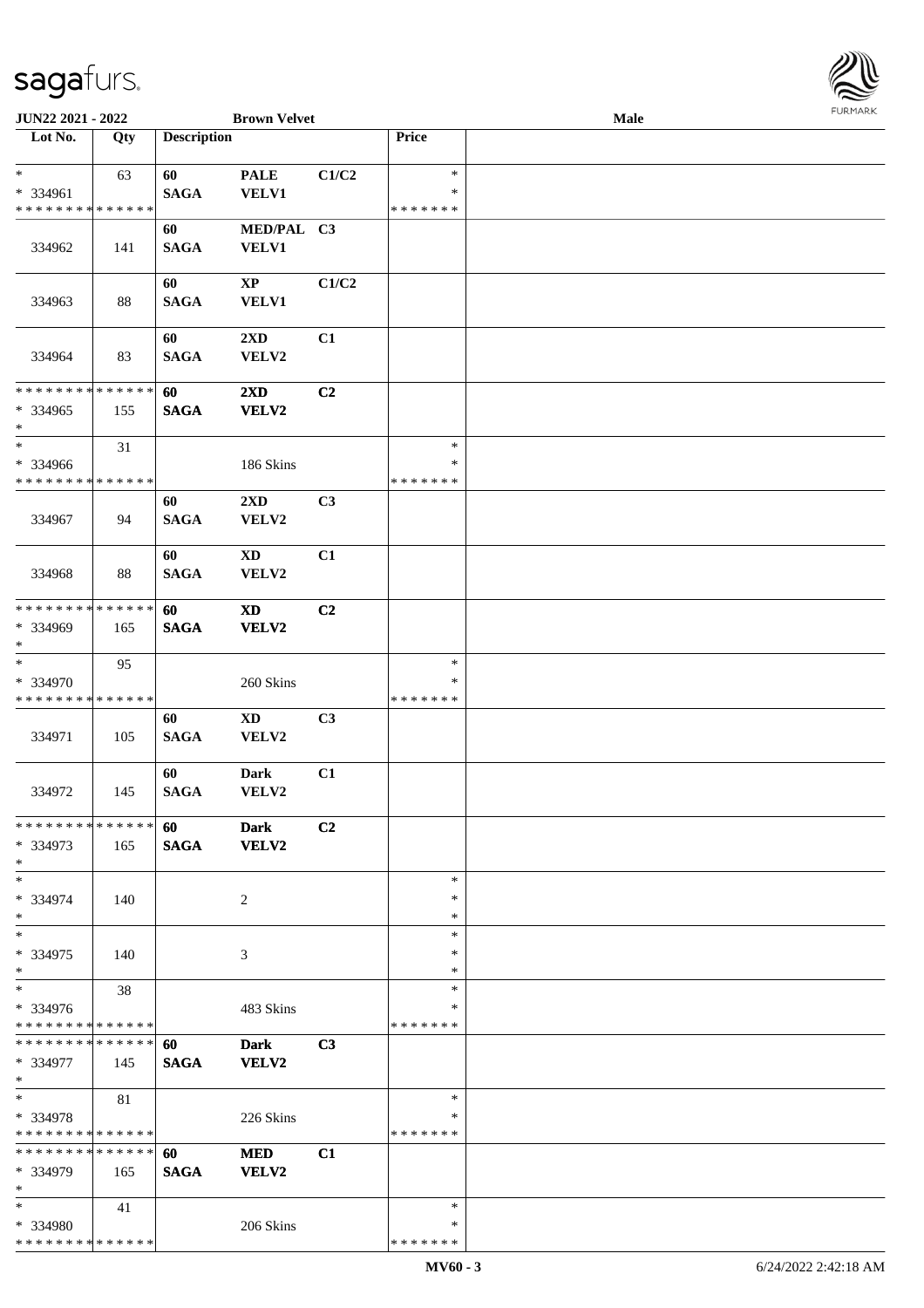

| JUN22 2021 - 2022             |     |                    | <b>Brown Velvet</b>    |                |               | Male | 1.91111111 |
|-------------------------------|-----|--------------------|------------------------|----------------|---------------|------|------------|
| Lot No.                       | Qty | <b>Description</b> |                        |                | Price         |      |            |
|                               |     |                    |                        |                |               |      |            |
| * * * * * * * * * * * * * *   |     | 60                 | $\bf MED$              | C2             |               |      |            |
| * 334981                      | 165 | <b>SAGA</b>        | <b>VELV2</b>           |                |               |      |            |
| $\ast$                        |     |                    |                        |                |               |      |            |
| $\ast$                        |     |                    |                        |                | $\ast$        |      |            |
| * 334982                      | 140 |                    | $\overline{c}$         |                | $\ast$        |      |            |
| $\ast$                        |     |                    |                        |                | $\ast$        |      |            |
| $\ast$                        |     |                    |                        |                | $\ast$        |      |            |
| * 334983                      | 140 |                    | 3                      |                | *             |      |            |
| $\ast$                        |     |                    |                        |                | ∗             |      |            |
| $\overline{\ast}$             |     |                    |                        |                | $\ast$        |      |            |
| * 334984                      | 140 |                    | 4                      |                | $\ast$        |      |            |
| $\ast$                        |     |                    |                        |                | $\ast$        |      |            |
| $\overline{\phantom{1}}$      | 103 |                    |                        |                | $\ast$        |      |            |
| * 334985                      |     |                    | 688 Skins              |                | ∗             |      |            |
| * * * * * * * * * * * * * *   |     |                    |                        |                | * * * * * * * |      |            |
| **************                |     | 60                 | <b>MED</b>             | C3             |               |      |            |
| * 334986                      | 155 | <b>SAGA</b>        | <b>VELV2</b>           |                |               |      |            |
| $\ast$                        |     |                    |                        |                |               |      |            |
| $\overline{\phantom{a}^*}$    | 130 |                    |                        |                | $\ast$        |      |            |
| * 334987                      |     |                    | 285 Skins              |                | $\ast$        |      |            |
| * * * * * * * * * * * * * *   |     |                    |                        |                | * * * * * * * |      |            |
|                               |     | 60                 | <b>PALE</b>            | C1             |               |      |            |
| 334988                        | 171 | <b>SAGA</b>        | VELV2                  |                |               |      |            |
|                               |     |                    |                        |                |               |      |            |
| **************                |     | 60                 | <b>PALE</b>            | C2             |               |      |            |
| * 334989                      | 165 | <b>SAGA</b>        | <b>VELV2</b>           |                |               |      |            |
| $\ast$                        |     |                    |                        |                |               |      |            |
| $\ast$                        |     |                    |                        |                | $\ast$        |      |            |
| * 334990                      | 140 |                    | $\overline{c}$         |                | $\ast$        |      |            |
| $\ast$                        |     |                    |                        |                | $\ast$        |      |            |
| $\overline{\phantom{a}^*}$    |     |                    |                        |                | $\ast$        |      |            |
| * 334991                      | 140 |                    | 3                      |                | *             |      |            |
| $\ast$                        |     |                    |                        |                | $\ast$        |      |            |
| $\ast$                        | 128 |                    |                        |                | $\ast$        |      |            |
| $* 334992$                    |     |                    | 573 Skins              |                | $\ast$        |      |            |
| **************                |     |                    |                        |                | *******       |      |            |
| * * * * * * * * * * * * * * * |     | 60                 | <b>PALE</b>            | C3             |               |      |            |
| * 334993                      | 165 | <b>SAGA</b>        | <b>VELV2</b>           |                |               |      |            |
| $\ast$                        |     |                    |                        |                |               |      |            |
| $\ast$                        | 71  |                    |                        |                | $\ast$        |      |            |
| $* 334994$                    |     |                    | 236 Skins              |                | ∗             |      |            |
| * * * * * * * * * * * * * *   |     |                    |                        |                | * * * * * * * |      |            |
|                               |     | 60                 | $\mathbf{X}\mathbf{P}$ | C1             |               |      |            |
| 334995                        | 111 | <b>SAGA</b>        | <b>VELV2</b>           |                |               |      |            |
|                               |     |                    |                        |                |               |      |            |
| * * * * * * * * * * * * * * * |     | 60                 | $\bold{X}\bold{P}$     | C <sub>2</sub> |               |      |            |
| * 334996                      | 165 | <b>SAGA</b>        | VELV2                  |                |               |      |            |
| $*$                           |     |                    |                        |                |               |      |            |
| $\ast$                        | 141 |                    |                        |                | $\ast$        |      |            |
| * 334997                      |     |                    | 306 Skins              |                | ∗             |      |            |
| * * * * * * * * * * * * * *   |     |                    |                        |                | * * * * * * * |      |            |
|                               |     | 60                 | $\mathbf{X}\mathbf{P}$ | C <sub>3</sub> |               |      |            |
| 334998                        | 126 | <b>SAGA</b>        | VELV2                  |                |               |      |            |
|                               |     |                    |                        |                |               |      |            |
| * * * * * * * * * * * * * * * |     | 60                 | XD/DK                  | C2             |               |      |            |
| * 334999                      | 175 | <b>SROY</b>        | <b>VELV1</b>           |                |               |      |            |
| $*$                           |     |                    |                        |                |               |      |            |
| $\ast$                        | 43  |                    |                        |                | $\ast$        |      |            |
| * 335000                      |     |                    | 218 Skins              |                | ∗             |      |            |
| * * * * * * * * * * * * * *   |     |                    |                        |                | * * * * * * * |      |            |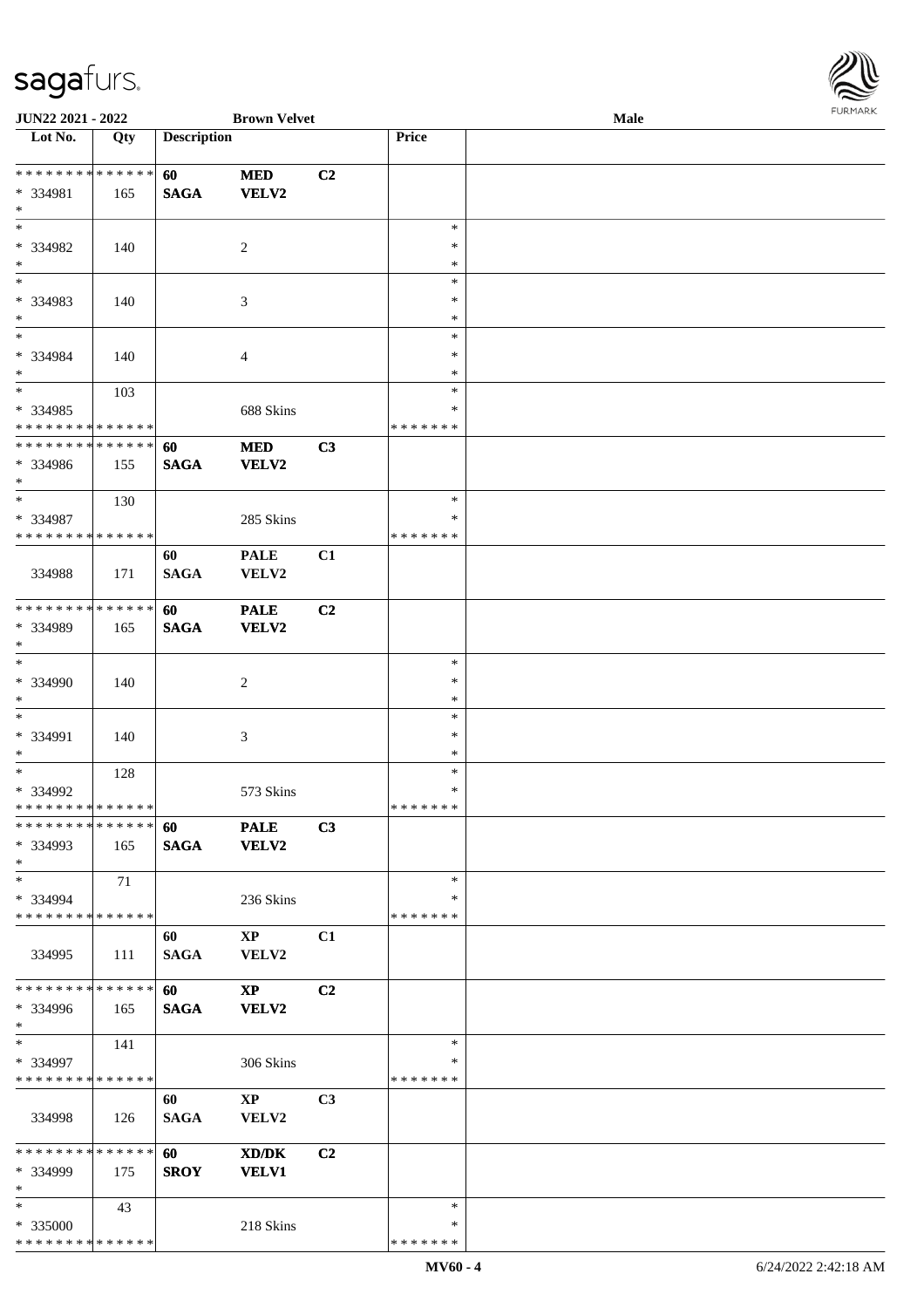

| JUN22 2021 - 2022                                  |     |                    | <b>Brown Velvet</b>                          |       |                                   | Male |  |  |  |
|----------------------------------------------------|-----|--------------------|----------------------------------------------|-------|-----------------------------------|------|--|--|--|
| Lot No.                                            | Qty | <b>Description</b> |                                              |       | Price                             |      |  |  |  |
| 335001                                             | 139 | 60<br><b>SROY</b>  | 2XD/XD<br>VELV2                              | C1/C2 |                                   |      |  |  |  |
| **************<br>* 335002<br>$\ast$               | 145 | 60<br><b>SROY</b>  | <b>Dark</b><br><b>VELV2</b>                  | C1/C2 |                                   |      |  |  |  |
| $*$<br>$* 335003$<br>* * * * * * * * * * * * * *   | 29  |                    | 174 Skins                                    |       | $\ast$<br>$\ast$<br>* * * * * * * |      |  |  |  |
| 335004                                             | 79  | 60<br><b>SROY</b>  | $\bold{X}\bold{D}/\bold{D}\bold{K}$<br>VELV2 | C3    |                                   |      |  |  |  |
| * * * * * * * * * * * * * *<br>$*335005$<br>$\ast$ | 145 | 60<br><b>SROY</b>  | <b>MED</b><br>VELV2                          | C1/C2 |                                   |      |  |  |  |
| $*$<br>* 335006<br>* * * * * * * * * * * * * *     | 56  |                    | 201 Skins                                    |       | $\ast$<br>$\ast$<br>* * * * * * * |      |  |  |  |
| 335007                                             | 164 | 60<br><b>SROY</b>  | <b>PALE</b><br>VELV2                         | C1/C2 |                                   |      |  |  |  |
| 335008                                             | 144 | 60<br><b>SROY</b>  | MED/PAL C3<br>VELV2                          |       |                                   |      |  |  |  |
| 335009                                             | 93  | 60<br><b>SROY</b>  | $\mathbf{XP}$<br>VELV2                       | C1/C2 |                                   |      |  |  |  |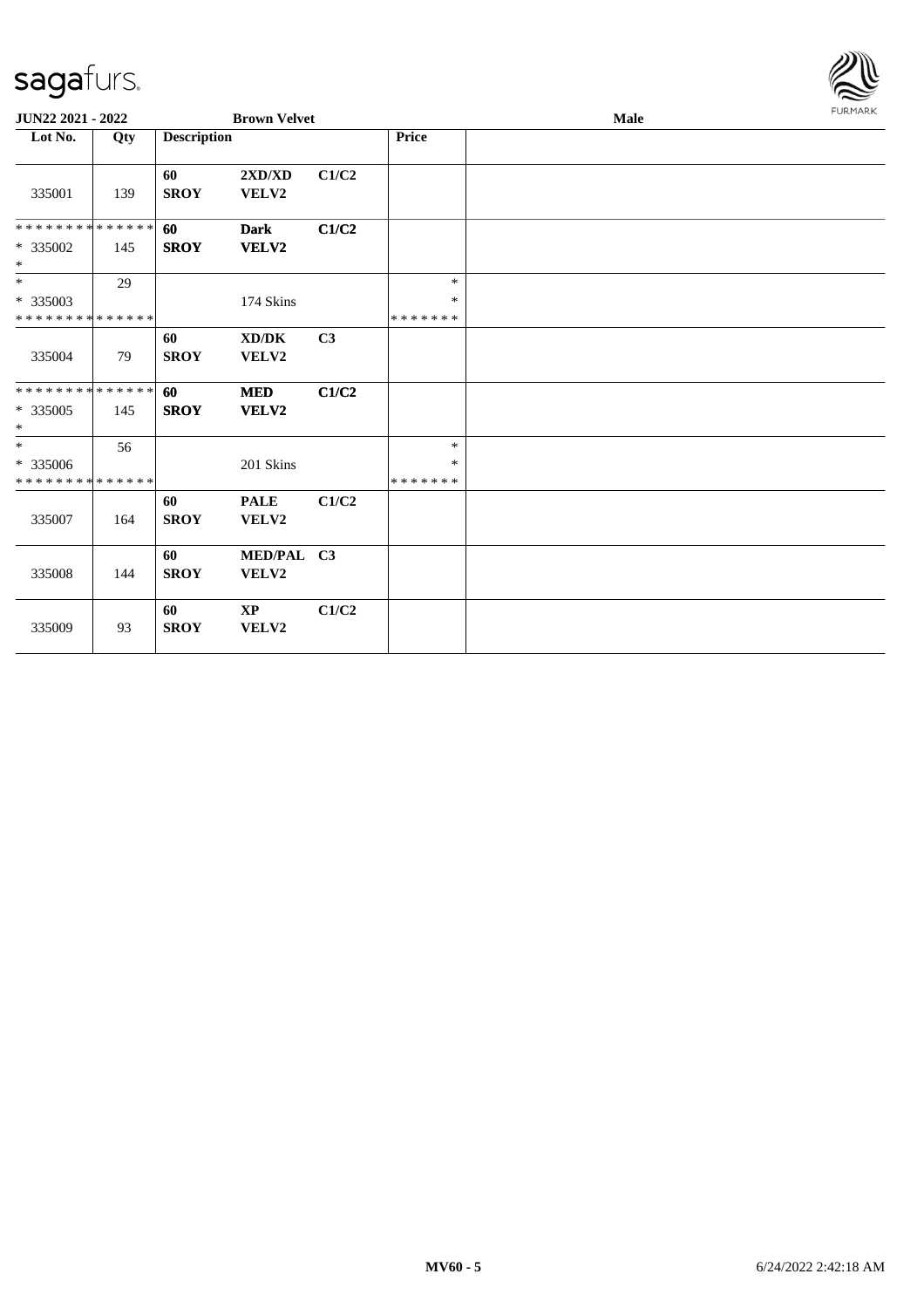

| JUN22 2021 - 2022                       |     |                    | <b>Brown Velvet</b>                 |                |               | Male |  |
|-----------------------------------------|-----|--------------------|-------------------------------------|----------------|---------------|------|--|
| Lot No.                                 | Qty | <b>Description</b> |                                     |                | Price         |      |  |
|                                         |     |                    |                                     |                |               |      |  |
|                                         |     | 50                 | 2XD                                 | C1/C2          |               |      |  |
| 335061                                  | 138 | ${\bf SI}$         | <b>VELV1</b>                        |                |               |      |  |
|                                         |     |                    |                                     |                |               |      |  |
|                                         |     | 50                 | <b>XD</b>                           | C1/C2          |               |      |  |
| 335062                                  | 204 | SI                 | <b>VELV1</b>                        |                |               |      |  |
|                                         |     |                    |                                     |                |               |      |  |
|                                         |     |                    |                                     |                |               |      |  |
| * * * * * * * * * * * * * *             |     | 50                 | <b>Dark</b>                         | C1/C2          |               |      |  |
| * 335063                                | 185 | SI                 | <b>VELV1</b>                        |                |               |      |  |
| $\ast$                                  |     |                    |                                     |                |               |      |  |
| $\ast$                                  | 93  |                    |                                     |                | $\ast$        |      |  |
| * 335064                                |     |                    | 278 Skins                           |                | $\ast$        |      |  |
| * * * * * * * * * * * * * *             |     |                    |                                     |                | * * * * * * * |      |  |
|                                         |     | $50\,$             | $\bold{X}\bold{D}/\bold{D}\bold{K}$ | C3             |               |      |  |
| 335065                                  | 156 | ${\bf SI}$         | VELV1                               |                |               |      |  |
|                                         |     |                    |                                     |                |               |      |  |
|                                         |     | $50\,$             | <b>MED</b>                          | C1/C2          |               |      |  |
| 335066                                  | 133 | ${\bf SI}$         | VELV1                               |                |               |      |  |
|                                         |     |                    |                                     |                |               |      |  |
|                                         |     | 50                 | MED/PAL C3                          |                |               |      |  |
| 335067                                  | 65  | ${\bf SI}$         | VELV1                               |                |               |      |  |
|                                         |     |                    |                                     |                |               |      |  |
|                                         |     |                    | <b>PAL/XP</b>                       |                |               |      |  |
|                                         |     | 50                 |                                     | C1/C2          |               |      |  |
| 335068                                  | 117 | SI                 | <b>VELV1</b>                        |                |               |      |  |
|                                         |     |                    |                                     |                |               |      |  |
|                                         |     | 50                 | $2\mathbf{X}\mathbf{D}$             | C1/C2          |               |      |  |
| 335069                                  | 204 | ${\bf SI}$         | VELV2                               |                |               |      |  |
|                                         |     |                    |                                     |                |               |      |  |
| * * * * * * * * * * * * * *             |     | 50                 | <b>XD</b>                           | C1/C2          |               |      |  |
| * 335070                                | 205 | SI                 | VELV2                               |                |               |      |  |
| $\ast$                                  |     |                    |                                     |                |               |      |  |
| $*$                                     | 61  |                    |                                     |                | $\ast$        |      |  |
| * 335071                                |     |                    | 266 Skins                           |                | $\ast$        |      |  |
| * * * * * * * * * * * * * *             |     |                    |                                     |                | * * * * * * * |      |  |
|                                         |     | 50                 | Dark                                | C1             |               |      |  |
| 335072                                  | 144 | ${\bf SI}$         | VELV2                               |                |               |      |  |
|                                         |     |                    |                                     |                |               |      |  |
| * * * * * * * * * * * * * * *           |     | 50                 | <b>Dark</b>                         | C2             |               |      |  |
| * 335073                                | 205 | SI                 | VELV2                               |                |               |      |  |
| $*$                                     |     |                    |                                     |                |               |      |  |
| $\ast$                                  |     |                    |                                     |                | $\ast$        |      |  |
|                                         | 76  |                    |                                     |                | ∗             |      |  |
| * 335074<br>* * * * * * * * * * * * * * |     |                    | 281 Skins                           |                | * * * * * * * |      |  |
|                                         |     |                    |                                     |                |               |      |  |
|                                         |     | 50                 | XD/DK                               | C <sub>3</sub> |               |      |  |
| 335075                                  | 188 | SI                 | VELV2                               |                |               |      |  |
|                                         |     |                    |                                     |                |               |      |  |
|                                         |     | 50                 | <b>MED</b>                          | C1             |               |      |  |
| 335076                                  | 206 | SI                 | VELV2                               |                |               |      |  |
|                                         |     |                    |                                     |                |               |      |  |
| * * * * * * * * * * * * * * *           |     | 50                 | <b>MED</b>                          | C <sub>2</sub> |               |      |  |
| * 335077                                | 220 | SI                 | VELV2                               |                |               |      |  |
| $*$                                     |     |                    |                                     |                |               |      |  |
| $*$                                     |     |                    |                                     |                | $\ast$        |      |  |
| * 335078                                | 195 |                    | $\overline{2}$                      |                | $\ast$        |      |  |
| $*$                                     |     |                    |                                     |                | $\ast$        |      |  |
| $*$                                     | 188 |                    |                                     |                | $\ast$        |      |  |
| * 335079                                |     |                    | 603 Skins                           |                | ∗             |      |  |
| * * * * * * * * * * * * * *             |     |                    |                                     |                | * * * * * * * |      |  |
|                                         |     | 50                 | <b>MED</b>                          | C3             |               |      |  |
| 335080                                  | 176 | SI                 | VELV2                               |                |               |      |  |
|                                         |     |                    |                                     |                |               |      |  |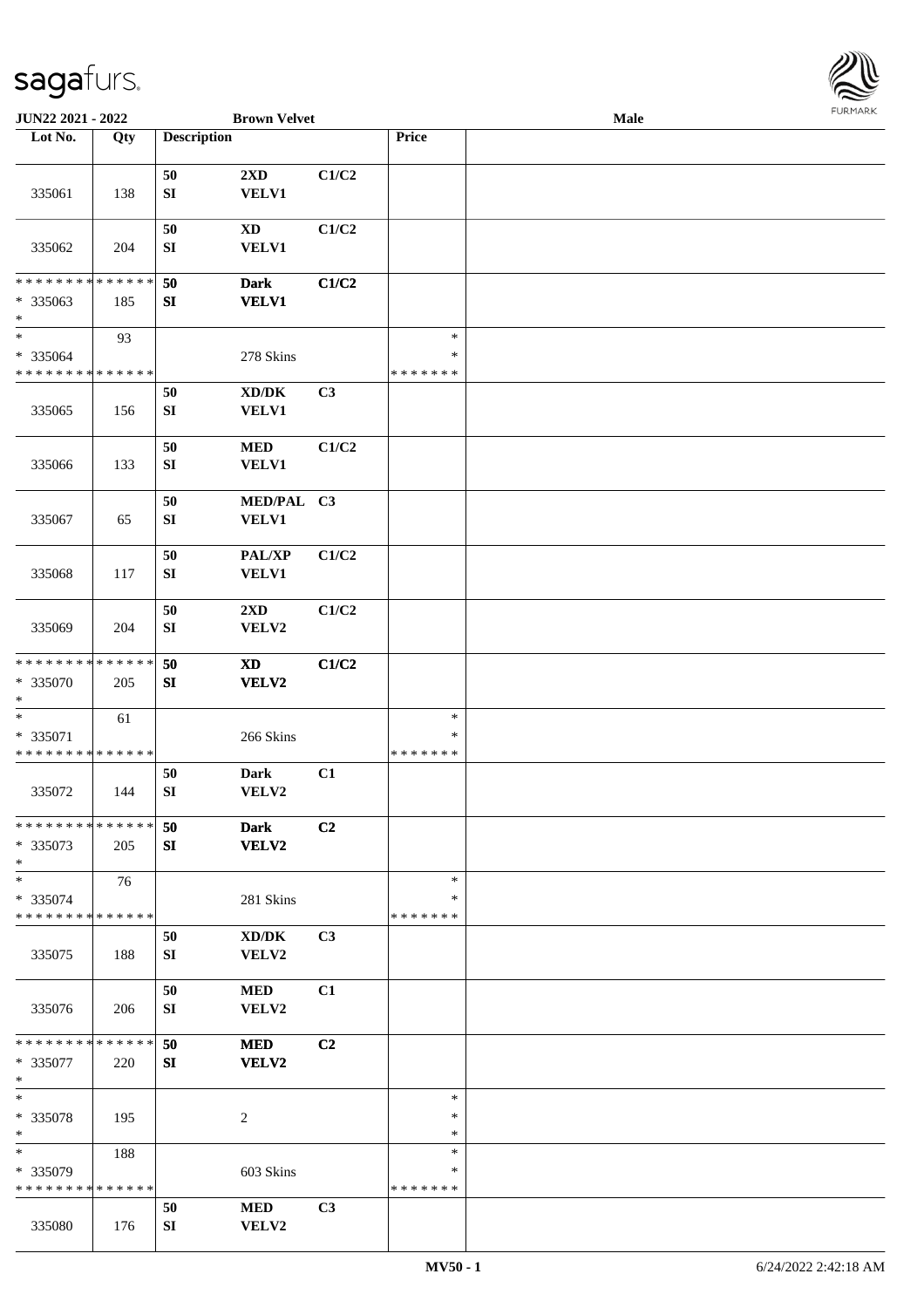

| JUN22 2021 - 2022             |     |                    | <b>Brown Velvet</b>     |                |               | Male |  |
|-------------------------------|-----|--------------------|-------------------------|----------------|---------------|------|--|
| Lot No.                       | Qty | <b>Description</b> |                         |                | Price         |      |  |
|                               |     |                    |                         |                |               |      |  |
|                               |     | 50                 | <b>PALE</b>             | C1             |               |      |  |
| 335081                        | 227 | ${\bf SI}$         | VELV2                   |                |               |      |  |
|                               |     |                    |                         |                |               |      |  |
| * * * * * * * * * * * * * *   |     | 50                 | <b>PALE</b>             | C2             |               |      |  |
| * 335082                      | 205 | SI                 | <b>VELV2</b>            |                |               |      |  |
| $\ast$                        |     |                    |                         |                |               |      |  |
| $*$                           |     |                    |                         |                | $\ast$        |      |  |
| * 335083                      | 180 |                    | $\sqrt{2}$              |                | $\ast$        |      |  |
| $*$                           |     |                    |                         |                | $\ast$        |      |  |
| $*$                           | 103 |                    |                         |                | $\ast$        |      |  |
| $* 335084$                    |     |                    | 488 Skins               |                | $\ast$        |      |  |
| * * * * * * * * * * * * * *   |     |                    |                         |                | * * * * * * * |      |  |
|                               |     | 50                 | <b>PALE</b>             | C3             |               |      |  |
| 335085                        | 136 | ${\bf SI}$         | VELV2                   |                |               |      |  |
|                               |     |                    |                         |                |               |      |  |
|                               |     | 50                 | $\mathbf{XP}$           | C1             |               |      |  |
| 335086                        | 87  | ${\bf SI}$         | VELV2                   |                |               |      |  |
|                               |     |                    |                         |                |               |      |  |
| * * * * * * * * * * * * * *   |     | 50                 | $\mathbf{XP}$           | C2             |               |      |  |
| * 335087                      | 185 | SI                 | <b>VELV2</b>            |                |               |      |  |
| $*$                           |     |                    |                         |                |               |      |  |
| $*$                           | 38  |                    |                         |                | $\ast$        |      |  |
| * 335088                      |     |                    | 223 Skins               |                | ∗             |      |  |
| * * * * * * * * * * * * * *   |     |                    |                         |                | * * * * * * * |      |  |
|                               |     | 50                 | $\mathbf{XP}$           | C <sub>3</sub> |               |      |  |
| 335089                        | 98  | ${\bf SI}$         | VELV2                   |                |               |      |  |
|                               |     |                    |                         |                |               |      |  |
|                               |     | 50                 | $2\mathbf{X}\mathbf{D}$ | C1             |               |      |  |
| 335090                        | 135 | <b>SAGA</b>        | <b>VELV1</b>            |                |               |      |  |
|                               |     |                    |                         |                |               |      |  |
| * * * * * * * * * * * * * *   |     | 50                 | 2XD                     | C2             |               |      |  |
| * 335091                      | 185 | <b>SAGA</b>        | <b>VELV1</b>            |                |               |      |  |
| $*$<br>$*$                    |     |                    |                         |                | $\ast$        |      |  |
|                               |     |                    |                         |                | $\ast$        |      |  |
| $* 335092$<br>$*$             | 160 |                    | $\overline{c}$          |                | $\ast$        |      |  |
| $\ast$                        |     |                    |                         |                | $\ast$        |      |  |
| * 335093                      | 38  |                    |                         |                | ∗             |      |  |
| * * * * * * * * * * * * * *   |     |                    | 383 Skins               |                | * * * * * * * |      |  |
|                               |     |                    |                         |                |               |      |  |
| 335094                        |     | 50                 | $2\mathbf{X}\mathbf{D}$ | C3             |               |      |  |
|                               | 193 | <b>SAGA</b>        | <b>VELV1</b>            |                |               |      |  |
|                               |     | 50                 | XD                      | C1             |               |      |  |
| 335095                        | 175 | <b>SAGA</b>        | <b>VELV1</b>            |                |               |      |  |
|                               |     |                    |                         |                |               |      |  |
| * * * * * * * * * * * * * * * |     | 50                 | <b>XD</b>               | C <sub>2</sub> |               |      |  |
| * 335096                      | 185 | $\mathbf{SAGA}$    | <b>VELV1</b>            |                |               |      |  |
| $*$                           |     |                    |                         |                |               |      |  |
| $*$                           |     |                    |                         |                | $\ast$        |      |  |
| * 335097                      | 160 |                    | $\overline{2}$          |                | $\ast$        |      |  |
| $*$                           |     |                    |                         |                | $\ast$        |      |  |
| $*$                           | 144 |                    |                         |                | $\ast$        |      |  |
| * 335098                      |     |                    | 489 Skins               |                | $\ast$        |      |  |
| * * * * * * * * * * * * * *   |     |                    |                         |                | * * * * * * * |      |  |
|                               |     | 50                 | $\mathbf{X}\mathbf{D}$  | C3             |               |      |  |
| 335099                        | 173 | <b>SAGA</b>        | <b>VELV1</b>            |                |               |      |  |
|                               |     |                    |                         |                |               |      |  |
| ******** <mark>******</mark>  |     | 50                 | <b>Dark</b>             | C1             |               |      |  |
| * 335100                      | 185 | <b>SAGA</b>        | <b>VELV1</b>            |                |               |      |  |
| $*$                           |     |                    |                         |                |               |      |  |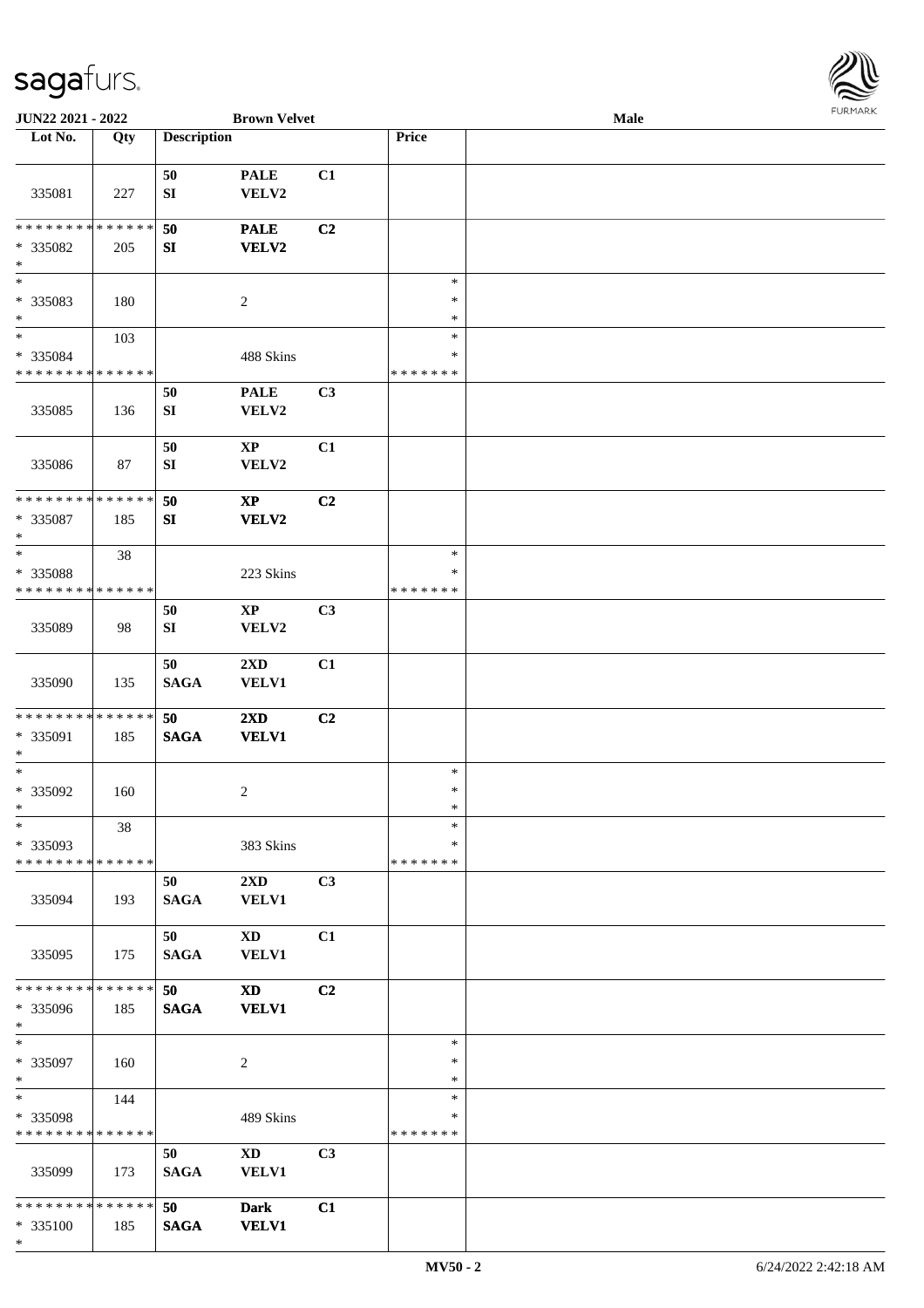

| JUN22 2021 - 2022                          |     |                    | <b>Brown Velvet</b>     |                |               | <b>Male</b> |  |
|--------------------------------------------|-----|--------------------|-------------------------|----------------|---------------|-------------|--|
| Lot No.                                    | Qty | <b>Description</b> |                         |                | Price         |             |  |
|                                            |     |                    |                         |                |               |             |  |
| $\ast$                                     | 97  | 50                 | Dark                    | C1             | $\ast$        |             |  |
| * 335101                                   |     | <b>SAGA</b>        | <b>VELV1</b>            |                | ∗             |             |  |
| * * * * * * * * * * * * * *                |     |                    |                         |                | * * * * * * * |             |  |
| * * * * * * * * * * * * * *                |     | 50                 | <b>Dark</b>             | C <sub>2</sub> |               |             |  |
| * 335102                                   | 185 | <b>SAGA</b>        | <b>VELV1</b>            |                |               |             |  |
| $\ast$                                     |     |                    |                         |                |               |             |  |
| $\overline{\phantom{0}}$                   |     |                    |                         |                | $\ast$        |             |  |
| * 335103                                   | 160 |                    | $\sqrt{2}$              |                | $\ast$        |             |  |
| $\ast$                                     |     |                    |                         |                | $\ast$        |             |  |
| $\overline{\phantom{a}^*}$                 |     |                    |                         |                | $\ast$        |             |  |
| * 335104                                   | 160 |                    | $\mathfrak{Z}$          |                | $\ast$        |             |  |
| $\ast$                                     |     |                    |                         |                | $\ast$        |             |  |
| $\ast$                                     | 168 |                    |                         |                | $\ast$        |             |  |
| $* 335105$                                 |     |                    | 673 Skins               |                | $\ast$        |             |  |
| * * * * * * * * * * * * * *                |     |                    |                         |                | * * * * * * * |             |  |
|                                            |     | 50                 | Dark                    | C3             |               |             |  |
| 335106                                     | 201 | <b>SAGA</b>        | <b>VELV1</b>            |                |               |             |  |
|                                            |     |                    |                         |                |               |             |  |
|                                            |     | 50                 | $\bf MED$               | C1             |               |             |  |
| 335107                                     | 202 | <b>SAGA</b>        | <b>VELV1</b>            |                |               |             |  |
|                                            |     |                    |                         |                |               |             |  |
| * * * * * * * * * * * * * *                |     | 50                 | <b>MED</b>              | C2             |               |             |  |
| * 335108                                   | 185 | <b>SAGA</b>        | <b>VELV1</b>            |                |               |             |  |
| $\ast$                                     |     |                    |                         |                |               |             |  |
| $\overline{\phantom{a}^*}$                 |     |                    |                         |                | $\ast$        |             |  |
| * 335109                                   | 160 |                    | $\overline{c}$          |                | $\ast$        |             |  |
| $\ast$                                     |     |                    |                         |                | $\ast$        |             |  |
| $\ast$                                     | 98  |                    |                         |                | $\ast$        |             |  |
| * 335110                                   |     |                    | 443 Skins               |                | ∗             |             |  |
| * * * * * * * * * * * * * *                |     |                    |                         |                | * * * * * * * |             |  |
|                                            |     | 50                 | $\bf MED$               | C3             |               |             |  |
| 335111                                     | 157 | <b>SAGA</b>        | <b>VELV1</b>            |                |               |             |  |
|                                            |     |                    |                         |                |               |             |  |
|                                            |     | 50                 | <b>PALE</b>             | C1             |               |             |  |
| 335112                                     | 132 | <b>SAGA</b>        | <b>VELV1</b>            |                |               |             |  |
|                                            |     |                    |                         |                |               |             |  |
| * * * * * * * * * * * * * * *              |     | 50                 | <b>PALE</b>             | C2             |               |             |  |
| $* 335113$                                 | 185 | <b>SAGA</b>        | <b>VELV1</b>            |                |               |             |  |
| $*$                                        |     |                    |                         |                |               |             |  |
| $*$                                        | 76  |                    |                         |                | $\ast$        |             |  |
| * 335114<br>* * * * * * * * * * * * * *    |     |                    | 261 Skins               |                | ∗             |             |  |
|                                            |     |                    |                         |                | * * * * * * * |             |  |
|                                            |     | 50                 | $\mathbf{X}\mathbf{P}$  | C1/C2          |               |             |  |
| 335115                                     | 160 | <b>SAGA</b>        | VELV1                   |                |               |             |  |
|                                            |     | 50                 |                         | C3             |               |             |  |
|                                            |     |                    | PAL/XP                  |                |               |             |  |
| 335116                                     | 131 | <b>SAGA</b>        | VELV1                   |                |               |             |  |
|                                            |     |                    |                         | C2             |               |             |  |
| 335117                                     |     | 60/50              | 2XP                     |                |               |             |  |
|                                            | 70  | <b>SAGA</b>        | <b>VELV1</b>            |                |               |             |  |
|                                            |     | 50                 | $2\mathbf{X}\mathbf{D}$ | C1             |               |             |  |
| 335118                                     | 129 | <b>SAGA</b>        | VELV2                   |                |               |             |  |
|                                            |     |                    |                         |                |               |             |  |
| ******** <mark>******</mark>               |     | 50                 | $2\mathbf{X}\mathbf{D}$ | C2             |               |             |  |
| * 335119                                   | 185 | <b>SAGA</b>        | <b>VELV2</b>            |                |               |             |  |
| $*$                                        |     |                    |                         |                |               |             |  |
| $*$                                        | 150 |                    |                         |                | $\ast$        |             |  |
| * 335120                                   |     |                    | 335 Skins               |                | ∗             |             |  |
| * * * * * * * * <mark>* * * * * * *</mark> |     |                    |                         |                | * * * * * * * |             |  |
|                                            |     |                    |                         |                |               |             |  |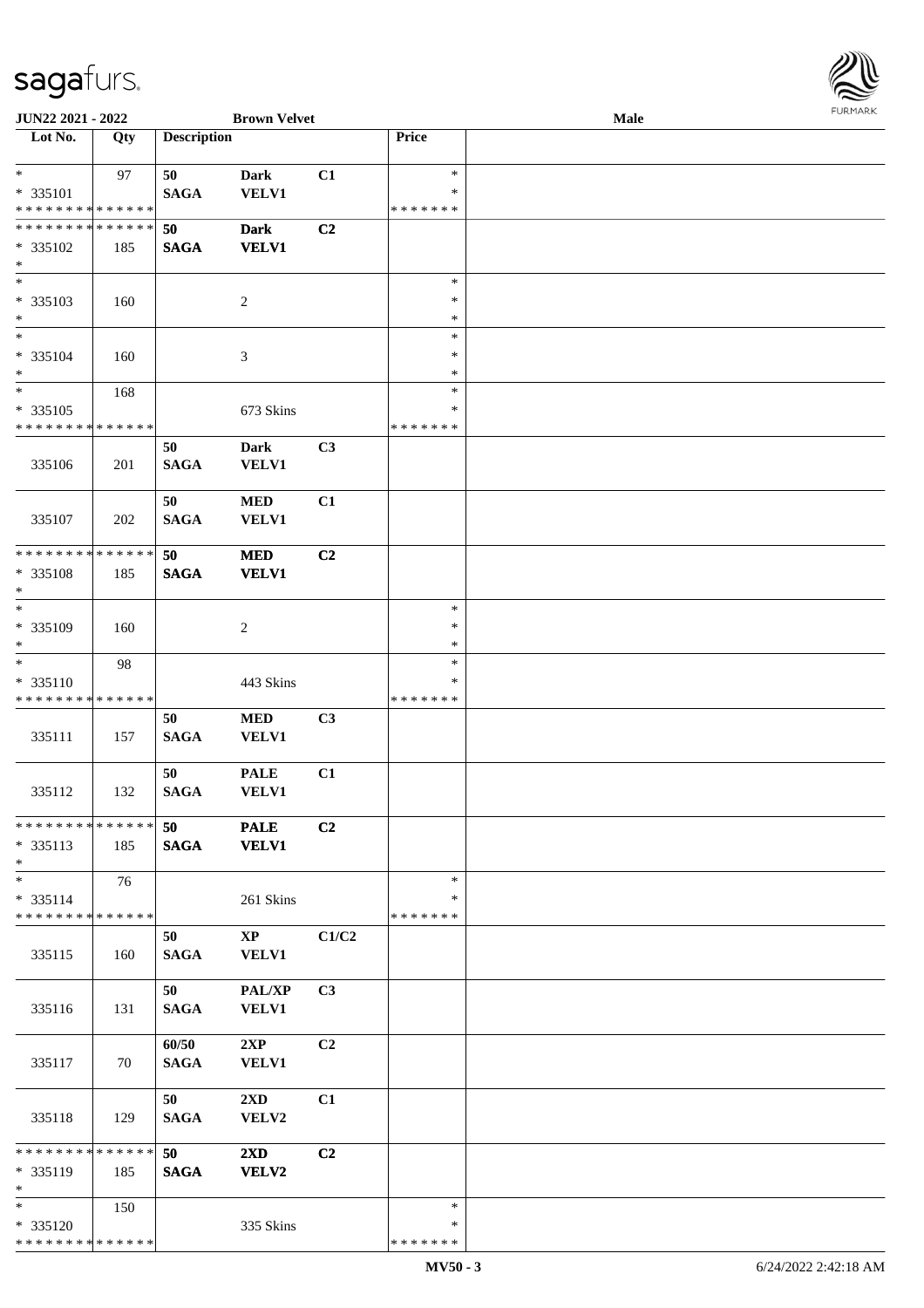

| JUN22 2021 - 2022                                          |     |                    | <b>Brown Velvet</b>        |                |                  | Male |  |
|------------------------------------------------------------|-----|--------------------|----------------------------|----------------|------------------|------|--|
| Lot No.                                                    | Qty | <b>Description</b> |                            |                | Price            |      |  |
|                                                            |     |                    |                            |                |                  |      |  |
|                                                            |     | 50                 | 2XD                        | C3             |                  |      |  |
| 335121                                                     | 85  | <b>SAGA</b>        | VELV2                      |                |                  |      |  |
|                                                            |     |                    |                            |                |                  |      |  |
|                                                            |     | 50                 | $\mathbf{X}\mathbf{D}$     | C1             |                  |      |  |
| 335122                                                     | 157 | <b>SAGA</b>        | VELV2                      |                |                  |      |  |
|                                                            |     |                    |                            |                |                  |      |  |
| * * * * * * * * * * * * * *                                |     | 50                 | $\boldsymbol{\mathrm{XD}}$ | C2             |                  |      |  |
| * 335123                                                   | 195 | <b>SAGA</b>        | <b>VELV2</b>               |                |                  |      |  |
| $\ast$<br>$\overline{\phantom{1}}$                         |     |                    |                            |                |                  |      |  |
|                                                            |     |                    |                            |                | $\ast$           |      |  |
| * 335124<br>$*$                                            | 170 |                    | 2                          |                | $\ast$<br>$\ast$ |      |  |
| $\ast$                                                     |     |                    |                            |                | $\ast$           |      |  |
|                                                            | 67  |                    |                            |                | $\ast$           |      |  |
| $* 335125$<br>* * * * * * * * * * * * * *                  |     |                    | 432 Skins                  |                | * * * * * * *    |      |  |
|                                                            |     | 50                 | $\mathbf{X}\mathbf{D}$     | C3             |                  |      |  |
| 335126                                                     | 164 | <b>SAGA</b>        | VELV2                      |                |                  |      |  |
|                                                            |     |                    |                            |                |                  |      |  |
| ******** <mark>******</mark>                               |     | 50                 | <b>Dark</b>                | C1             |                  |      |  |
| * 335127                                                   | 185 | <b>SAGA</b>        | <b>VELV2</b>               |                |                  |      |  |
| $\ast$                                                     |     |                    |                            |                |                  |      |  |
| $*$                                                        | 115 |                    |                            |                | $\ast$           |      |  |
| * 335128                                                   |     |                    | 300 Skins                  |                | *                |      |  |
| * * * * * * * * * * * * * *                                |     |                    |                            |                | * * * * * * *    |      |  |
| * * * * * * * * * * * * * *                                |     | 50                 | <b>Dark</b>                | C <sub>2</sub> |                  |      |  |
| * 335129                                                   | 185 | <b>SAGA</b>        | <b>VELV2</b>               |                |                  |      |  |
| $*$                                                        |     |                    |                            |                |                  |      |  |
| $*$                                                        |     |                    |                            |                | $\ast$           |      |  |
| $* 335130$                                                 | 160 |                    | $\sqrt{2}$                 |                | $\ast$           |      |  |
| $*$                                                        |     |                    |                            |                | $\ast$           |      |  |
| $\ast$                                                     |     |                    |                            |                | $\ast$           |      |  |
| $* 335131$                                                 | 160 |                    | $\mathfrak{Z}$             |                | $\ast$           |      |  |
| $*$                                                        |     |                    |                            |                | $\ast$           |      |  |
| $*$                                                        |     |                    |                            |                | $\ast$           |      |  |
| $* 335132$                                                 | 160 |                    | 4                          |                | $\ast$           |      |  |
| $*$                                                        |     |                    |                            |                | $\ast$           |      |  |
| $\ast$                                                     | 155 |                    |                            |                | $\ast$           |      |  |
| * 335133                                                   |     |                    | 820 Skins                  |                | ∗                |      |  |
| * * * * * * * * * * * * * *                                |     |                    |                            |                | * * * * * * *    |      |  |
| * * * * * * * * * * * * * *                                |     | 50                 | <b>Dark</b>                | C3             |                  |      |  |
| * 335134                                                   | 185 | <b>SAGA</b>        | VELV2                      |                |                  |      |  |
| $*$                                                        |     |                    |                            |                |                  |      |  |
| $\ast$                                                     | 61  |                    |                            |                | $\ast$           |      |  |
| * 335135                                                   |     |                    | 246 Skins                  |                | $\ast$           |      |  |
| * * * * * * * * * * * * * *<br>* * * * * * * * * * * * * * |     |                    |                            |                | * * * * * * *    |      |  |
|                                                            |     | 50                 | <b>MED</b>                 | C1             |                  |      |  |
| $* 335136$                                                 | 185 | <b>SAGA</b>        | VELV2                      |                |                  |      |  |
| $*$<br>$*$                                                 |     |                    |                            |                | $\ast$           |      |  |
|                                                            |     |                    |                            |                | $\ast$           |      |  |
| $* 335137$<br>$*$                                          | 160 |                    | $\overline{2}$             |                | $\ast$           |      |  |
| $*$                                                        | 50  |                    |                            |                | $\ast$           |      |  |
| * 335138                                                   |     |                    | 395 Skins                  |                | $\ast$           |      |  |
| * * * * * * * * * * * * * *                                |     |                    |                            |                | * * * * * * *    |      |  |
| * * * * * * * * * * * * * *                                |     | 50                 | <b>MED</b>                 | C <sub>2</sub> |                  |      |  |
| $* 335139$                                                 | 185 | <b>SAGA</b>        | <b>VELV2</b>               |                |                  |      |  |
| $\ast$                                                     |     |                    |                            |                |                  |      |  |
| $*$                                                        |     |                    |                            |                | $\ast$           |      |  |
| * 335140                                                   | 160 |                    | 2                          |                | $\ast$           |      |  |
| $\ast$                                                     |     |                    |                            |                | $\ast$           |      |  |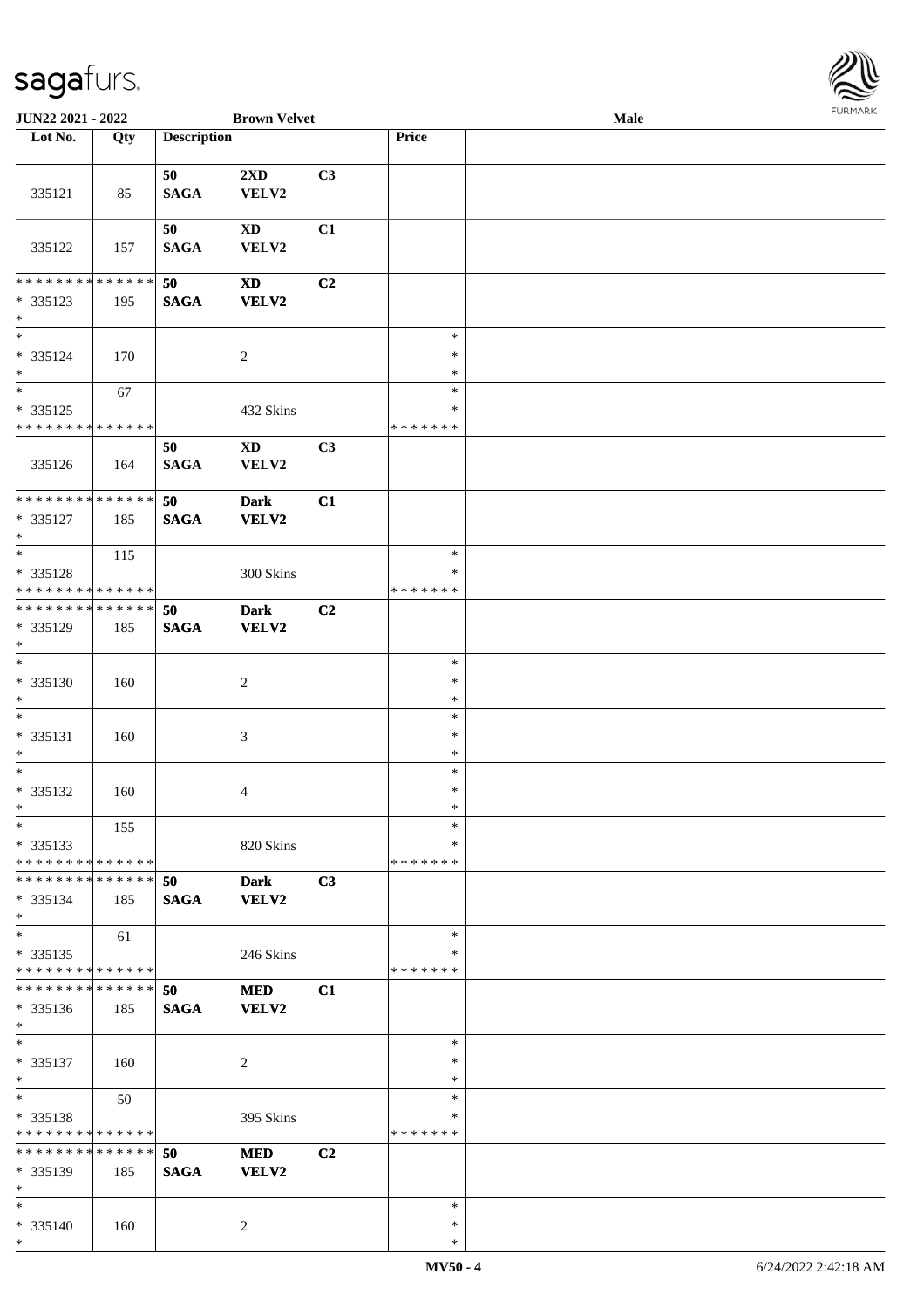

| JUN22 2021 - 2022             |     |                    | <b>Brown Velvet</b>    |                |               | <b>Male</b> |  |
|-------------------------------|-----|--------------------|------------------------|----------------|---------------|-------------|--|
| Lot No.                       | Qty | <b>Description</b> |                        |                | Price         |             |  |
|                               |     |                    |                        |                |               |             |  |
| $*$                           |     | 50                 | <b>MED</b>             | C2             | $\ast$        |             |  |
| * 335141                      | 160 | <b>SAGA</b>        | VELV2                  |                | $\ast$        |             |  |
| $\ast$                        |     |                    |                        |                | $\ast$        |             |  |
| $\overline{\ast}$             |     |                    |                        |                | $\ast$        |             |  |
| * 335142                      | 160 |                    | $\overline{4}$         |                | $\ast$        |             |  |
| $\ast$                        |     |                    |                        |                | $\ast$        |             |  |
| $\overline{\ }$               |     |                    |                        |                | $\ast$        |             |  |
| * 335143                      | 160 |                    | 5                      |                | $\ast$        |             |  |
| $*$                           |     |                    |                        |                | $\ast$        |             |  |
| $\overline{\ast}$             | 171 |                    |                        |                | $\ast$        |             |  |
| * 335144                      |     |                    | 996 Skins              |                | ∗             |             |  |
| * * * * * * * * * * * * * *   |     |                    |                        |                | *******       |             |  |
| * * * * * * * * * * * * * *   |     | 50                 | $\bf MED$              | C3             |               |             |  |
|                               |     |                    |                        |                |               |             |  |
| $* 335145$                    | 185 | <b>SAGA</b>        | <b>VELV2</b>           |                |               |             |  |
| $*$<br>$*$                    |     |                    |                        |                |               |             |  |
|                               | 132 |                    |                        |                | $\ast$        |             |  |
| $* 335146$                    |     |                    | 317 Skins              |                | $\ast$        |             |  |
| * * * * * * * * * * * * * *   |     |                    |                        |                | *******       |             |  |
| * * * * * * * * * * * * * *   |     | 50                 | <b>PALE</b>            | C1             |               |             |  |
| * 335147                      | 185 | <b>SAGA</b>        | <b>VELV2</b>           |                |               |             |  |
| $*$                           |     |                    |                        |                |               |             |  |
| $\overline{\ast}$             | 168 |                    |                        |                | $\ast$        |             |  |
| * 335148                      |     |                    | 353 Skins              |                | $\ast$        |             |  |
| * * * * * * * * * * * * * *   |     |                    |                        |                | * * * * * * * |             |  |
| * * * * * * * * * * * * * * * |     | 50                 | <b>PALE</b>            | C <sub>2</sub> |               |             |  |
| * 335149                      | 185 | <b>SAGA</b>        | VELV2                  |                |               |             |  |
| $*$                           |     |                    |                        |                |               |             |  |
| $*$                           |     |                    |                        |                | $\ast$        |             |  |
| * 335150                      | 160 |                    | $\overline{c}$         |                | $\ast$        |             |  |
| $*$                           |     |                    |                        |                | $\ast$        |             |  |
| $\ast$                        |     |                    |                        |                | $\ast$        |             |  |
| * 335151                      | 160 |                    | $\mathfrak{Z}$         |                | $\ast$        |             |  |
| $*$                           |     |                    |                        |                | $\ast$        |             |  |
| $*$                           |     |                    |                        |                | $\ast$        |             |  |
| $* 335152$                    | 180 |                    |                        |                | $\ast$        |             |  |
| $*$                           |     |                    | 4                      |                | $\ast$        |             |  |
| $*$                           |     |                    |                        |                | $\ast$        |             |  |
|                               | 92  |                    |                        |                |               |             |  |
| $* 335153$                    |     |                    | 777 Skins              |                | ∗             |             |  |
| * * * * * * * * * * * * * * * |     |                    |                        |                | *******       |             |  |
| * * * * * * * * * * * * * * * |     | 50                 | <b>PALE</b>            | C3             |               |             |  |
| $* 335154$                    | 165 | <b>SAGA</b>        | VELV2                  |                |               |             |  |
| $*$                           |     |                    |                        |                |               |             |  |
| $*$                           | 63  |                    |                        |                | $\ast$        |             |  |
| * 335155                      |     |                    | 228 Skins              |                | ∗             |             |  |
| * * * * * * * * * * * * * *   |     |                    |                        |                | *******       |             |  |
|                               |     | 50                 | $\mathbf{X}\mathbf{P}$ | C1             |               |             |  |
| 335156                        | 149 | <b>SAGA</b>        | VELV2                  |                |               |             |  |
|                               |     |                    |                        |                |               |             |  |
| * * * * * * * * * * * * * * * |     | 50                 | $\mathbf{X}\mathbf{P}$ | C <sub>2</sub> |               |             |  |
| * 335157                      | 185 | <b>SAGA</b>        | VELV2                  |                |               |             |  |
| $*$                           |     |                    |                        |                |               |             |  |
| $*$                           |     |                    |                        |                | $\ast$        |             |  |
| * 335158                      | 160 |                    | 2                      |                | $\ast$        |             |  |
| $*$                           |     |                    |                        |                | $\ast$        |             |  |
| $*$ and $*$                   | 50  |                    |                        |                | $\ast$        |             |  |
| $*335159$                     |     |                    | 395 Skins              |                | ∗             |             |  |
| * * * * * * * * * * * * * *   |     |                    |                        |                | *******       |             |  |
|                               |     |                    |                        |                |               |             |  |
|                               |     | 50                 | $\mathbf{X}\mathbf{P}$ | C <sub>3</sub> |               |             |  |
| 335160                        | 158 | <b>SAGA</b>        | VELV2                  |                |               |             |  |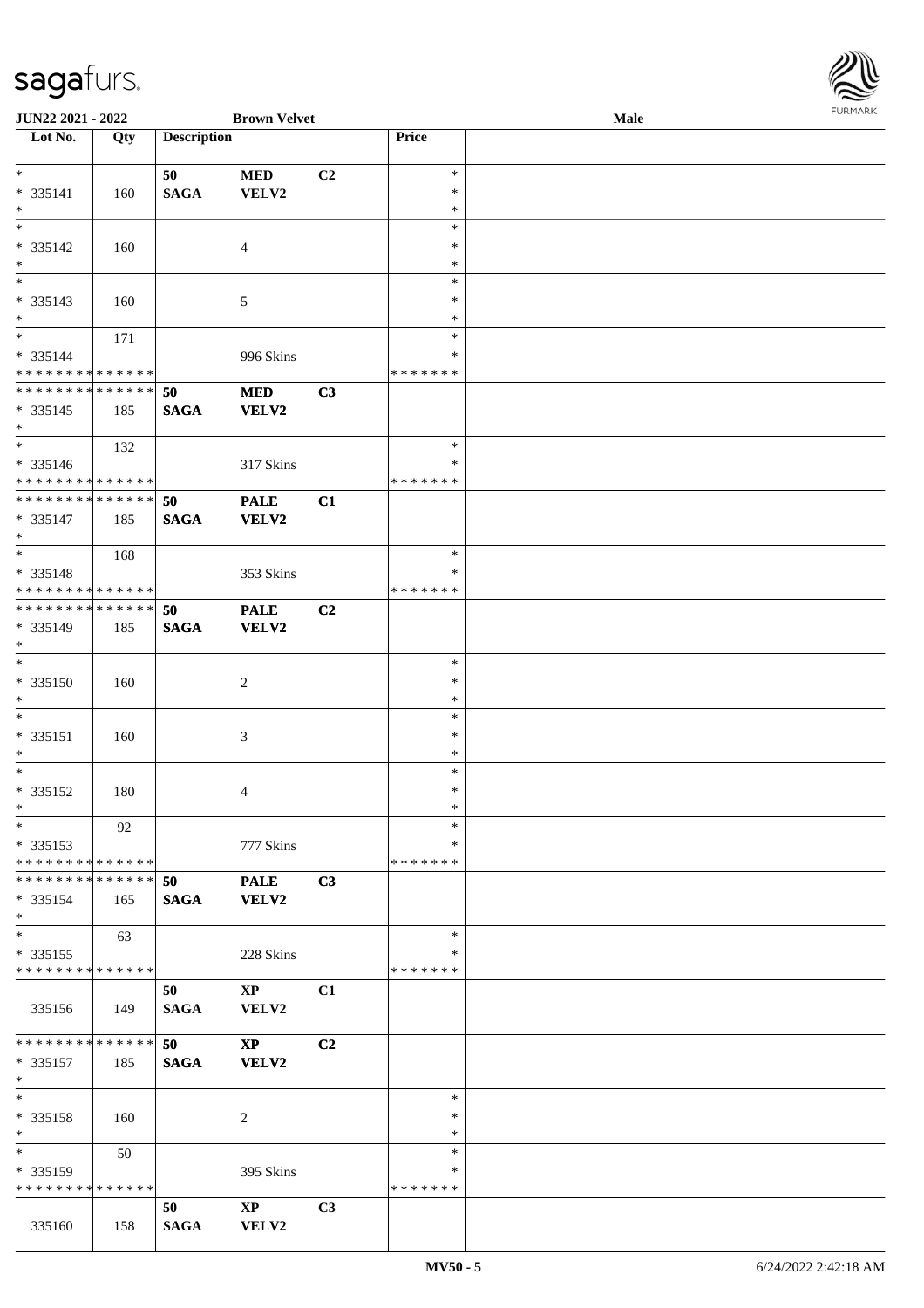

| JUN22 2021 - 2022                                                   |                   |                    | <b>Brown Velvet</b>                        |                |                                   | Male |  |
|---------------------------------------------------------------------|-------------------|--------------------|--------------------------------------------|----------------|-----------------------------------|------|--|
| Lot No.                                                             | $\overline{Q}$ ty | <b>Description</b> |                                            |                | Price                             |      |  |
| **************<br>$* 335161$<br>$\ast$                              | 205               | 50<br><b>SROY</b>  | $2\mathbf{X}\mathbf{D}$<br><b>VELV1</b>    | C1/C2          |                                   |      |  |
| $\overline{\phantom{0}}$<br>* 335162<br>* * * * * * * * * * * * * * | 42                |                    | 247 Skins                                  |                | $\ast$<br>∗<br>* * * * * * *      |      |  |
| 335163                                                              | 97                | 50<br><b>SROY</b>  | 2XD<br><b>VELV1</b>                        | C3             |                                   |      |  |
| 335164                                                              | 74                | 50<br><b>SROY</b>  | $\mathbf{X}\mathbf{D}$<br><b>VELV1</b>     | C1             |                                   |      |  |
| * * * * * * * * * * * * * *<br>$* 335165$<br>$\ast$                 | 185               | 50<br><b>SROY</b>  | $\boldsymbol{\mathrm{XD}}$<br><b>VELV1</b> | C2             |                                   |      |  |
| $\ast$<br>* 335166<br>* * * * * * * * * * * * * *                   | 38                |                    | 223 Skins                                  |                | $\ast$<br>$\ast$<br>* * * * * * * |      |  |
| 335167                                                              | 90                | 50<br><b>SROY</b>  | $\mathbf{X}\mathbf{D}$<br><b>VELV1</b>     | C3             |                                   |      |  |
| 335168                                                              | 135               | 50<br><b>SROY</b>  | <b>Dark</b><br><b>VELV1</b>                | C1             |                                   |      |  |
| * * * * * * * * * * * * * *<br>* 335169<br>$\ast$                   | 185               | 50<br><b>SROY</b>  | <b>Dark</b><br><b>VELV1</b>                | C2             |                                   |      |  |
| $\ast$<br>$* 335170$<br>$\ast$                                      | 140               |                    | $\boldsymbol{2}$                           |                | $\ast$<br>$\ast$<br>$\ast$        |      |  |
| $\ast$<br>* 335171<br>* * * * * * * * * * * * * *                   | 41                |                    | 366 Skins                                  |                | $\ast$<br>*<br>* * * * * * *      |      |  |
| 335172                                                              | 99                | 50<br><b>SROY</b>  | <b>Dark</b><br><b>VELV1</b>                | C3             |                                   |      |  |
| 335173                                                              | 96                | 50<br><b>SROY</b>  | <b>MED</b><br><b>VELV1</b>                 | C1             |                                   |      |  |
| * * * * * * * * * * * * * * *<br>$* 335174$<br>$*$                  | 185               | 50<br><b>SROY</b>  | <b>MED</b><br><b>VELV1</b>                 | C2             |                                   |      |  |
| $\ast$<br>* 335175<br>* * * * * * * * * * * * * *                   | 94                |                    | 279 Skins                                  |                | $\ast$<br>∗<br>* * * * * * *      |      |  |
| 335176                                                              | 75                | 50<br><b>SROY</b>  | <b>MED</b><br><b>VELV1</b>                 | C <sub>3</sub> |                                   |      |  |
| 335177                                                              | 193               | 50<br><b>SROY</b>  | <b>PALE</b><br><b>VELV1</b>                | C1/C2          |                                   |      |  |
| 335178                                                              | 93                | 50<br><b>SROY</b>  | $\mathbf{X}\mathbf{P}$<br><b>VELV1</b>     | C1/C2          |                                   |      |  |
| 335179                                                              | 110               | 50<br><b>SROY</b>  | PAL/XP<br><b>VELV1</b>                     | C3             |                                   |      |  |
| * * * * * * * * * * * * * * *<br>* 335180<br>$\ast$                 | 185               | 50<br><b>SROY</b>  | $2\mathbf{X}\mathbf{D}$<br><b>VELV2</b>    | C1/C2          |                                   |      |  |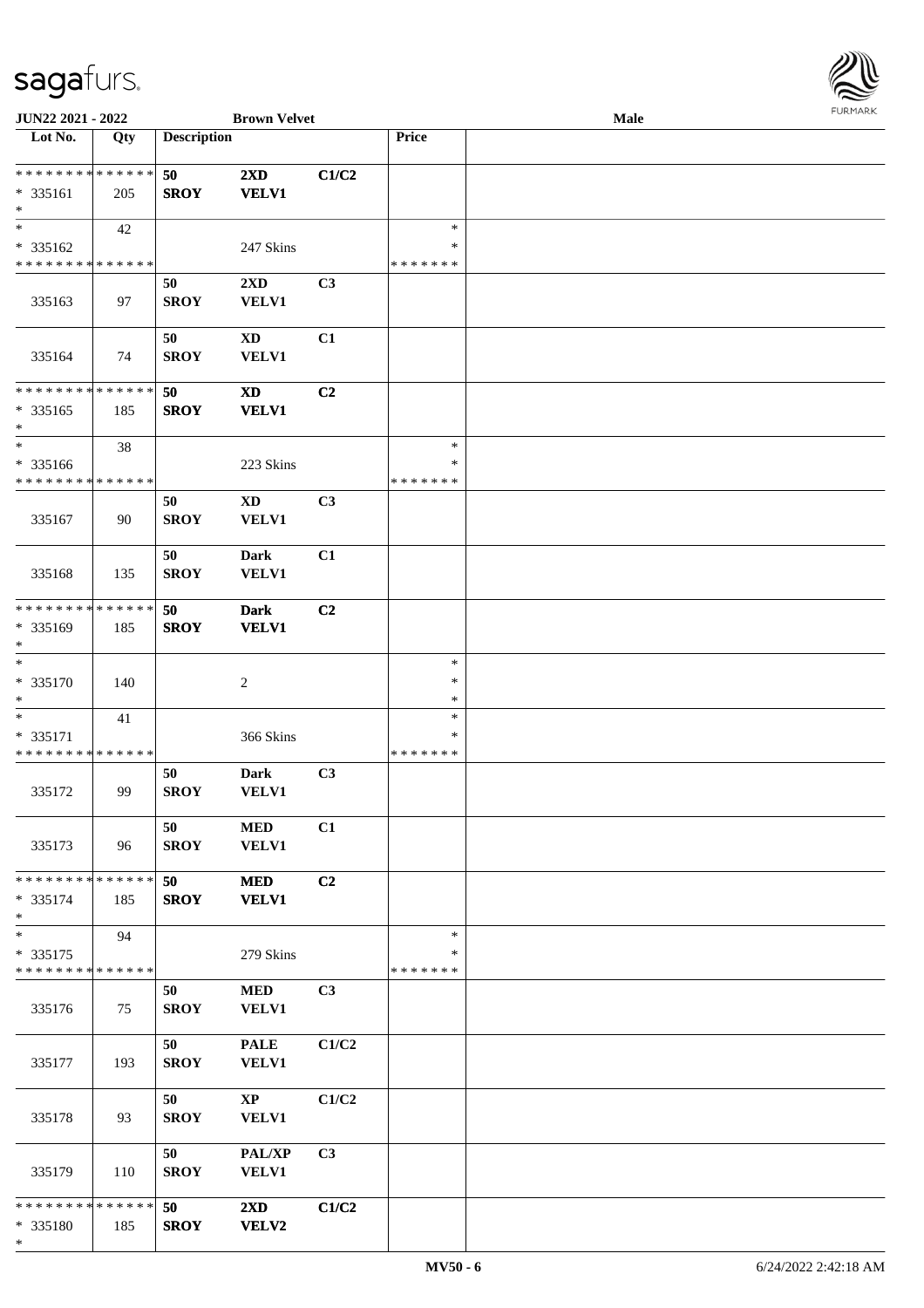

| <b>JUN22 2021 - 2022</b>                          |     |                    | <b>Brown Velvet</b>             |                |                                   | <b>Male</b> |  |
|---------------------------------------------------|-----|--------------------|---------------------------------|----------------|-----------------------------------|-------------|--|
| Lot No.                                           | Qty | <b>Description</b> |                                 |                | Price                             |             |  |
| $*$<br>* 335181<br>* * * * * * * * * * * * * *    | 37  | 50<br><b>SROY</b>  | 2XD<br>VELV2                    | C1/C2          | $\ast$<br>∗<br>* * * * * * *      |             |  |
| 335182                                            | 78  | 50<br><b>SROY</b>  | $\mathbf{X}\mathbf{D}$<br>VELV2 | C1             |                                   |             |  |
| * * * * * * * * * * * * * * *<br>* 335183<br>$*$  | 165 | 50<br><b>SROY</b>  | XD<br>VELV2                     | C2             |                                   |             |  |
| $*$<br>* 335184<br>* * * * * * * * * * * * * *    | 34  |                    | 199 Skins                       |                | $\ast$<br>$\ast$<br>* * * * * * * |             |  |
| 335185                                            | 102 | 50<br><b>SROY</b>  | 2XD/XD<br>VELV2                 | C3             |                                   |             |  |
| 335186                                            | 118 | 50<br><b>SROY</b>  | Dark<br>VELV2                   | C1             |                                   |             |  |
| * * * * * * * * * * * * * *<br>* 335187<br>$*$    | 185 | 50<br><b>SROY</b>  | <b>Dark</b><br>VELV2            | C2             |                                   |             |  |
| $\ast$<br>* 335188<br>* * * * * * * * * * * * * * | 165 |                    | 350 Skins                       |                | $\ast$<br>∗<br>* * * * * * *      |             |  |
| 335189                                            | 82  | 50<br><b>SROY</b>  | Dark<br>VELV2                   | C3             |                                   |             |  |
| 335190                                            | 108 | 50<br><b>SROY</b>  | $\bf MED$<br>VELV2              | C1             |                                   |             |  |
| * * * * * * * * * * * * * * *<br>* 335191<br>$*$  | 185 | 50<br><b>SROY</b>  | <b>MED</b><br>VELV2             | C2             |                                   |             |  |
| $*$<br>* 335192<br>* * * * * * * * * * * * * * *  | 60  |                    | 245 Skins                       |                | $\ast$<br>$\ast$<br>*******       |             |  |
| 335193                                            | 78  | 50<br><b>SROY</b>  | <b>PALE</b><br>VELV2            | C1             |                                   |             |  |
| 335194                                            | 189 | 50<br><b>SROY</b>  | <b>PALE</b><br>VELV2            | C <sub>2</sub> |                                   |             |  |
| 335195                                            | 131 | 50<br><b>SROY</b>  | MED/PAL C3<br>VELV2             |                |                                   |             |  |
| 335196                                            | 127 | 50<br>${\bf SROY}$ | $\mathbf{X}\mathbf{P}$<br>VELV2 | C1/C2          |                                   |             |  |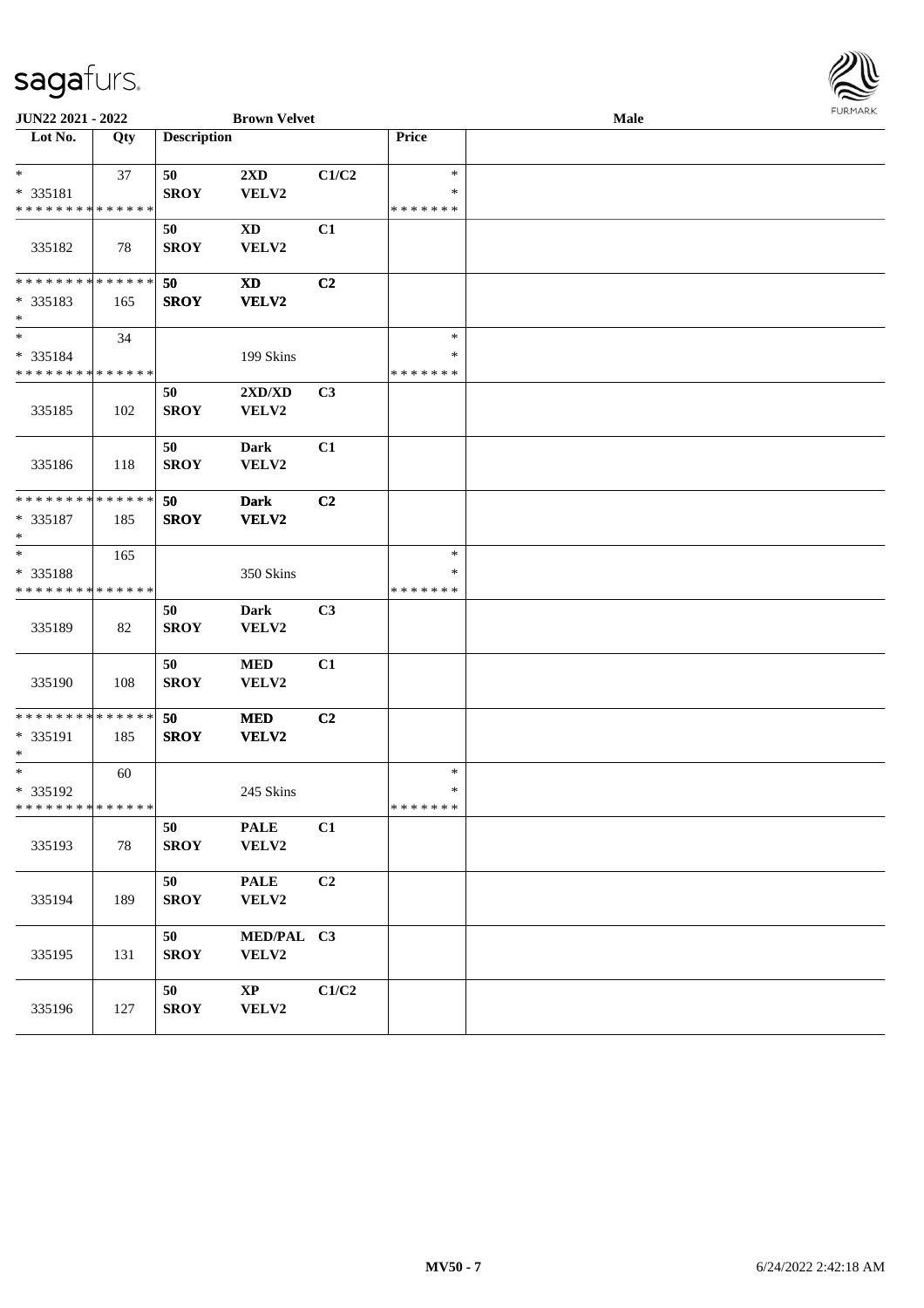

| JUN22 2021 - 2022                              |     |                        | <b>Brown Velvet</b>                    |                |                         | Male |  |
|------------------------------------------------|-----|------------------------|----------------------------------------|----------------|-------------------------|------|--|
| Lot No.                                        | Qty | <b>Description</b>     |                                        |                | Price                   |      |  |
|                                                |     |                        |                                        |                |                         |      |  |
| 335241                                         | 176 | 40<br>${\bf S}{\bf I}$ | 2XD<br><b>VELV1</b>                    | C1             |                         |      |  |
|                                                |     |                        |                                        |                |                         |      |  |
| * * * * * * * * * * * * * *<br>* 335242<br>$*$ | 225 | 40<br>SI               | 2XD<br><b>VELV1</b>                    | C <sub>2</sub> |                         |      |  |
| $\overline{\ast}$                              |     |                        |                                        |                | $\ast$                  |      |  |
| $* 335243$<br>$*$                              | 200 |                        | 2                                      |                | $\ast$<br>$\ast$        |      |  |
| $\overline{\phantom{a}^*}$                     |     |                        |                                        |                | $\ast$                  |      |  |
| $* 335244$<br>$\ast$                           | 200 |                        | $\mathfrak{Z}$                         |                | $\ast$<br>$\ast$        |      |  |
| $\ast$                                         | 136 |                        |                                        |                | $\ast$                  |      |  |
| $* 335245$<br>* * * * * * * * * * * * * *      |     |                        | 761 Skins                              |                | *<br>* * * * * * *      |      |  |
| * * * * * * * * * * * * * *                    |     | 40                     | $2\mathbf{X}\mathbf{D}$                | C3             |                         |      |  |
| * 335246<br>$*$                                | 225 | SI                     | <b>VELV1</b>                           |                |                         |      |  |
| $\ast$                                         | 75  |                        |                                        |                | $\ast$                  |      |  |
| * 335247<br>* * * * * * * * * * * * * *        |     |                        | 300 Skins                              |                | ∗<br>* * * * * * *      |      |  |
| * * * * * * * * * * * * * *                    |     | 40                     | <b>XD</b>                              | C1             |                         |      |  |
| * 335248<br>$*$                                | 225 | SI                     | <b>VELV1</b>                           |                |                         |      |  |
| $\ast$                                         | 65  |                        |                                        |                | $\ast$                  |      |  |
| * 335249<br>* * * * * * * * * * * * * *        |     |                        | 290 Skins                              |                | $\ast$<br>* * * * * * * |      |  |
| 335250                                         | 188 | 40<br>${\bf S}{\bf I}$ | $\mathbf{X}\mathbf{D}$<br><b>VELV1</b> | C1/C2          |                         |      |  |
| * * * * * * * * * * * * * *                    |     | 40                     | <b>XD</b>                              | C <sub>2</sub> |                         |      |  |
| * 335251<br>$*$                                | 225 | SI                     | <b>VELV1</b>                           |                |                         |      |  |
| $*$                                            |     |                        |                                        |                | $\ast$                  |      |  |
| $* 335252$<br>$*$                              | 200 |                        | $\overline{2}$                         |                | $\ast$<br>$\ast$        |      |  |
| $\ast$                                         |     |                        |                                        |                | $\ast$                  |      |  |
| * 335253<br>$*$                                | 200 |                        | 3                                      |                | ∗<br>$\ast$             |      |  |
| $*$                                            |     |                        |                                        |                | $\ast$                  |      |  |
| * 335254<br>$*$                                | 200 |                        | $\overline{4}$                         |                | *<br>*                  |      |  |
| $\ast$                                         | 179 |                        |                                        |                | $\ast$                  |      |  |
| * 335255<br>* * * * * * * * * * * * * *        |     |                        | 1004 Skins                             |                | *<br>* * * * * * *      |      |  |
| * * * * * * * * * * * * * *                    |     |                        |                                        |                |                         |      |  |
| * 335256<br>$*$                                | 225 | 40<br>SI               | <b>XD</b><br><b>VELV1</b>              | C3             |                         |      |  |
| $*$                                            |     |                        |                                        |                | $\ast$                  |      |  |
| * 335257<br>$*$                                | 200 |                        | $\overline{c}$                         |                | $\ast$<br>$\ast$        |      |  |
| $*$                                            | 68  |                        |                                        |                | $*$                     |      |  |
| $* 335258$<br>* * * * * * * * * * * * * *      |     |                        | 493 Skins                              |                | $\ast$<br>* * * * * * * |      |  |
| * * * * * * * * * * * * * *                    |     | 40                     | <b>Dark</b>                            | C1             |                         |      |  |
| * 335259<br>$\ast$                             | 225 | SI                     | <b>VELV1</b>                           |                |                         |      |  |
| $\ast$                                         |     |                        |                                        |                | $\ast$                  |      |  |
| * 335260<br>$\ast$                             | 200 |                        | 2                                      |                | $\ast$<br>$\ast$        |      |  |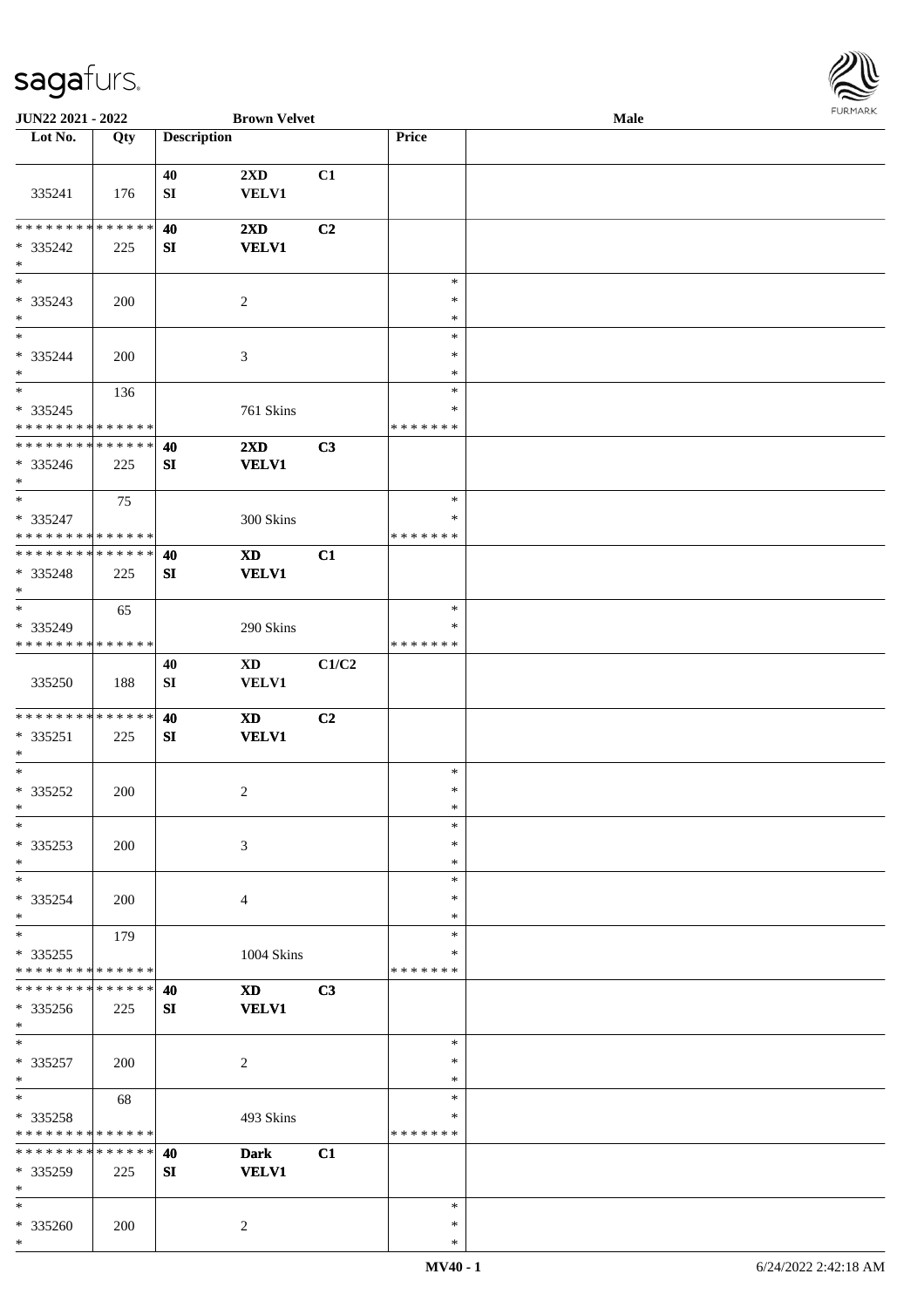\*

\* \* \* \* \* \* \* \* \* \* \* \* \* \*

**\* \* \* \* \* \* \* \* \* \* \* \* \* \*** \* 335280 225

**40 MED C1 SI VELV1**

| JUN22 2021 - 2022                        |     |                    | <b>Brown Velvet</b>         |                |                    | Male | <b>FURPIARR</b> |
|------------------------------------------|-----|--------------------|-----------------------------|----------------|--------------------|------|-----------------|
| Lot No.                                  | Qty | <b>Description</b> |                             |                | Price              |      |                 |
| $\ast$                                   | 138 | 40                 | <b>Dark</b>                 | C1             | $\ast$             |      |                 |
| * 335261                                 |     | SI                 | <b>VELV1</b>                |                | $\ast$             |      |                 |
| * * * * * * * * * * * * * *              |     |                    |                             |                | * * * * * * *      |      |                 |
| **************                           |     | 40                 | <b>Dark</b>                 | C1/C2          |                    |      |                 |
| $* 335262$                               | 225 | SI                 | <b>VELV1</b>                |                |                    |      |                 |
| $\ast$<br>$\overline{\phantom{0}}$       |     |                    |                             |                |                    |      |                 |
|                                          | 144 |                    |                             |                | $\ast$             |      |                 |
| * 335263<br>******** <mark>******</mark> |     |                    | 369 Skins                   |                | ∗<br>* * * * * * * |      |                 |
| **************                           |     |                    |                             | C <sub>2</sub> |                    |      |                 |
| * 335264                                 | 225 | 40<br>SI           | <b>Dark</b><br><b>VELV1</b> |                |                    |      |                 |
| $\ast$                                   |     |                    |                             |                |                    |      |                 |
| $\overline{\phantom{0}}$                 |     |                    |                             |                | $\ast$             |      |                 |
| $*335265$                                | 200 |                    | $\overline{c}$              |                | $\ast$             |      |                 |
| $\ast$                                   |     |                    |                             |                | $\ast$             |      |                 |
| $\overline{\phantom{0}}$                 |     |                    |                             |                | $\ast$             |      |                 |
| * 335266                                 | 200 |                    | $\mathfrak{Z}$              |                | $\ast$             |      |                 |
| $\ast$                                   |     |                    |                             |                | $\ast$             |      |                 |
| $\ast$                                   |     |                    |                             |                | $\ast$             |      |                 |
| $* 335267$                               | 200 |                    | 4                           |                | $\ast$             |      |                 |
| $\ast$                                   |     |                    |                             |                | $\ast$             |      |                 |
| $\overline{\phantom{1}}$                 |     |                    |                             |                | $\ast$             |      |                 |
| $* 335268$                               | 200 |                    | $\mathfrak{S}$              |                | $\ast$             |      |                 |
| $\ast$<br>$_{\rm *}$                     |     |                    |                             |                | $\ast$             |      |                 |
|                                          |     |                    |                             |                | $\ast$             |      |                 |
| $* 335269$<br>$\ast$                     | 200 |                    | 6                           |                | $\ast$             |      |                 |
| $\ast$                                   |     |                    |                             |                | $\ast$<br>$\ast$   |      |                 |
| * 335270                                 | 200 |                    | $\tau$                      |                | $\ast$             |      |                 |
| $\ast$                                   |     |                    |                             |                | $\ast$             |      |                 |
| $*$                                      |     |                    |                             |                | $\ast$             |      |                 |
| * 335271                                 | 200 |                    | $\,8\,$                     |                | $\ast$             |      |                 |
| $\ast$                                   |     |                    |                             |                | $\ast$             |      |                 |
| $\overline{\ast}$                        | 44  |                    |                             |                | $\ast$             |      |                 |
| $* 335272$                               |     |                    | 1669 Skins                  |                | $\ast$             |      |                 |
| ******** <mark>******</mark>             |     |                    |                             |                | *******            |      |                 |
| **************                           |     | 40                 | <b>Dark</b>                 | C3             |                    |      |                 |
| * 335273                                 | 225 | SI                 | <b>VELV1</b>                |                |                    |      |                 |
| $*$                                      |     |                    |                             |                |                    |      |                 |
| $\ast$                                   |     |                    |                             |                | $\ast$             |      |                 |
| $* 335274$                               | 200 |                    | $\overline{c}$              |                | $\ast$<br>$\ast$   |      |                 |
| $\ast$<br>$\frac{1}{*}$                  |     |                    |                             |                | $\ast$             |      |                 |
| $*335275$                                | 200 |                    | 3                           |                | ∗                  |      |                 |
| $*$                                      |     |                    |                             |                | $\ast$             |      |                 |
| $\overline{\phantom{a}^*}$               | 128 |                    |                             |                | $\ast$             |      |                 |
| * 335276                                 |     |                    | 753 Skins                   |                | ∗                  |      |                 |
| * * * * * * * * * * * * * *              |     |                    |                             |                | * * * * * * *      |      |                 |
| * * * * * * * * * * * * * * *            |     | 40                 | <b>MED</b>                  | C1             |                    |      |                 |
| * 335277                                 | 225 | SI                 | <b>VELV1</b>                |                |                    |      |                 |
| $\ast$                                   |     |                    |                             |                |                    |      |                 |
| $\ast$                                   |     |                    |                             |                | $\ast$             |      |                 |
| * 335278                                 | 200 |                    | 2                           |                | ∗                  |      |                 |
| $*$                                      |     |                    |                             |                | $\ast$             |      |                 |
| $\ast$                                   | 37  |                    |                             |                | $\ast$             |      |                 |
| * 335279                                 |     |                    | 462 Skins                   |                | $\ast$             |      |                 |

\* \* \* \* \* \* \*

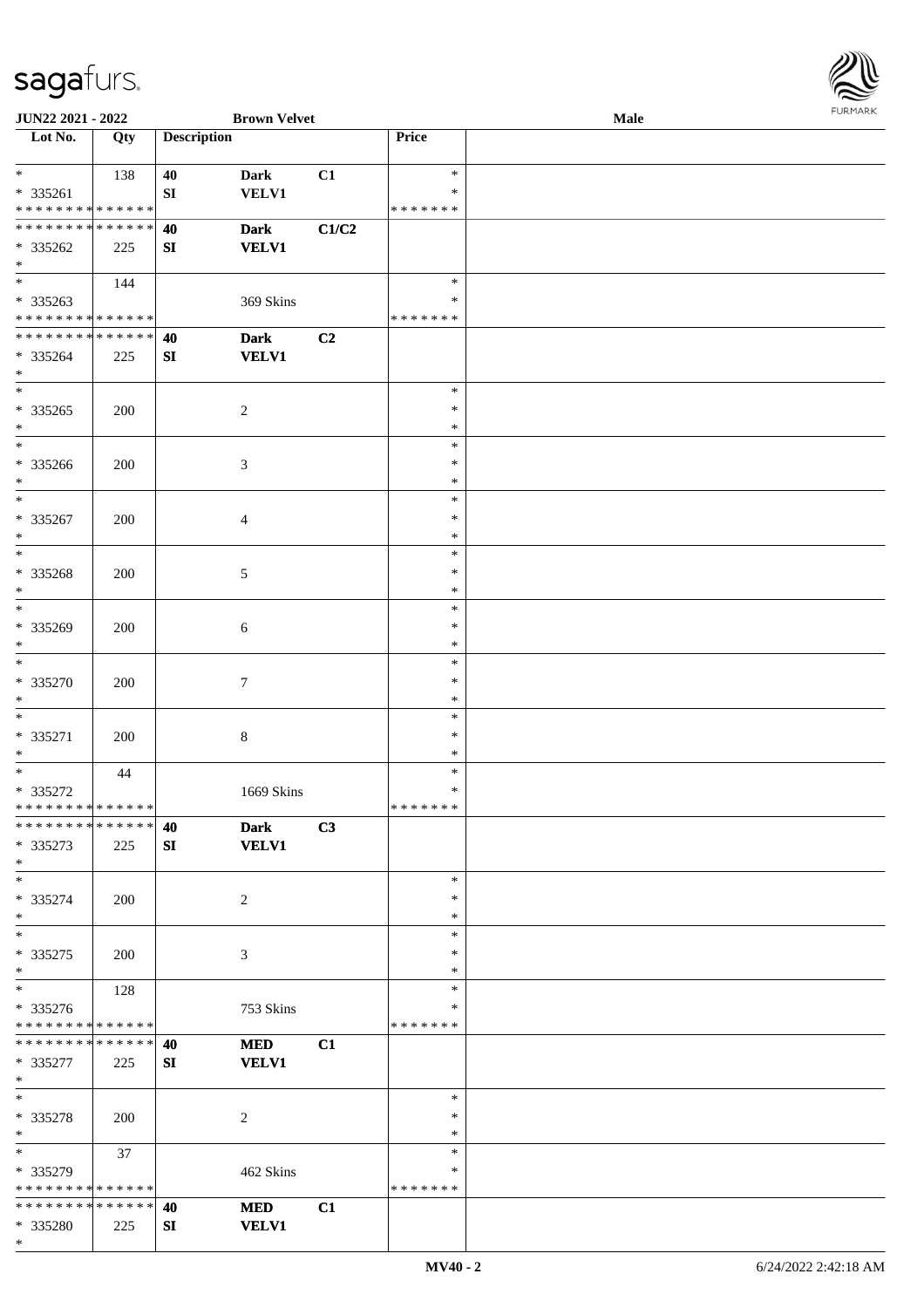

| JUN22 2021 - 2022             |     |                    | <b>Brown Velvet</b> |                |               | Male |  |
|-------------------------------|-----|--------------------|---------------------|----------------|---------------|------|--|
| Lot No.                       | Qty | <b>Description</b> |                     |                | Price         |      |  |
|                               |     |                    |                     |                |               |      |  |
| $*$                           |     | 40                 | <b>MED</b>          | C1             | $\ast$        |      |  |
| * 335281                      | 200 | SI                 | <b>VELV1</b>        |                | $\ast$        |      |  |
| $\ast$                        |     |                    |                     |                | $\ast$        |      |  |
| $\overline{\phantom{0}}$      |     |                    |                     |                | $\ast$        |      |  |
| * 335282                      | 200 |                    | 3                   |                | ∗             |      |  |
| $\ast$                        |     |                    |                     |                | $\ast$        |      |  |
|                               | 191 |                    |                     |                | $\ast$        |      |  |
| * 335283                      |     |                    |                     |                | $\ast$        |      |  |
| * * * * * * * * * * * * * *   |     |                    | 816 Skins           |                | * * * * * * * |      |  |
|                               |     |                    |                     |                |               |      |  |
| ******** <mark>******</mark>  |     | 40                 | <b>MED</b>          | C1/C2          |               |      |  |
| * 335284                      | 225 | ${\bf SI}$         | <b>VELV1</b>        |                |               |      |  |
| $*$                           |     |                    |                     |                |               |      |  |
| $\overline{\ast}$             |     |                    |                     |                | $\ast$        |      |  |
| * 335285                      | 200 |                    | $\boldsymbol{2}$    |                | $\ast$        |      |  |
| $*$                           |     |                    |                     |                | $\ast$        |      |  |
| $\overline{\ast}$             |     |                    |                     |                | $\ast$        |      |  |
| $* 335286$                    | 200 |                    | 3                   |                | $\ast$        |      |  |
| $*$                           |     |                    |                     |                | $\ast$        |      |  |
| $\ast$                        | 79  |                    |                     |                | $\ast$        |      |  |
| * 335287                      |     |                    | 704 Skins           |                | ∗             |      |  |
| * * * * * * * * * * * * * *   |     |                    |                     |                | * * * * * * * |      |  |
| * * * * * * * * * * * * * * * |     | 40                 | <b>MED</b>          | C <sub>2</sub> |               |      |  |
|                               |     |                    |                     |                |               |      |  |
| * 335288                      | 225 | SI                 | <b>VELV1</b>        |                |               |      |  |
| $*$<br>$*$                    |     |                    |                     |                |               |      |  |
|                               |     |                    |                     |                | $\ast$        |      |  |
| * 335289                      | 200 |                    | $\overline{c}$      |                | $\ast$        |      |  |
| $*$                           |     |                    |                     |                | $\ast$        |      |  |
| $\overline{\phantom{0}}$      |     |                    |                     |                | $\ast$        |      |  |
| * 335290                      | 200 |                    | $\mathfrak{Z}$      |                | $\ast$        |      |  |
| $*$                           |     |                    |                     |                | $\ast$        |      |  |
| $*$                           |     |                    |                     |                | $\ast$        |      |  |
| * 335291                      | 200 |                    | 4                   |                | $\ast$        |      |  |
| $*$                           |     |                    |                     |                | $\ast$        |      |  |
| $*$                           | 211 |                    |                     |                | $\ast$        |      |  |
| * 335292                      |     |                    | 1036 Skins          |                | $\ast$        |      |  |
| ******** <mark>******</mark>  |     |                    |                     |                | * * * * * * * |      |  |
| * * * * * * * * * * * * * * * |     |                    | <b>MED</b>          |                |               |      |  |
|                               |     | 40                 |                     | C2             |               |      |  |
| * 335293                      | 225 | SI                 | <b>VELV1</b>        |                |               |      |  |
| $*$<br>$*$                    |     |                    |                     |                |               |      |  |
|                               |     |                    |                     |                | $\ast$        |      |  |
| * 335294                      | 200 |                    | $\overline{2}$      |                | ∗             |      |  |
| $*$                           |     |                    |                     |                | $\ast$        |      |  |
|                               |     |                    |                     |                | $\ast$        |      |  |
| * 335295                      | 200 |                    | 3                   |                | $\ast$        |      |  |
| $*$                           |     |                    |                     |                | $\ast$        |      |  |
|                               |     |                    |                     |                | $\ast$        |      |  |
| * 335296                      | 200 |                    | $\overline{4}$      |                | $\ast$        |      |  |
| $*$                           |     |                    |                     |                | $\ast$        |      |  |
| $*$                           |     |                    |                     |                | $\ast$        |      |  |
| $* 335297$                    | 200 |                    | $\sqrt{5}$          |                | $\ast$        |      |  |
| $*$                           |     |                    |                     |                | $\ast$        |      |  |
| $*$                           |     |                    |                     |                | $\ast$        |      |  |
|                               |     |                    |                     |                |               |      |  |
| * 335298                      | 200 |                    | 6                   |                | $\ast$        |      |  |
| $*$                           |     |                    |                     |                | $\ast$        |      |  |
| $\ast$                        |     |                    |                     |                | $\ast$        |      |  |
| * 335299                      | 200 |                    | 7                   |                | $\ast$        |      |  |
| $*$                           |     |                    |                     |                | $\ast$        |      |  |
| $*$                           | 161 |                    |                     |                | $\ast$        |      |  |
| * 335300                      |     |                    | 1586 Skins          |                | ∗             |      |  |
| * * * * * * * * * * * * * *   |     |                    |                     |                | * * * * * * * |      |  |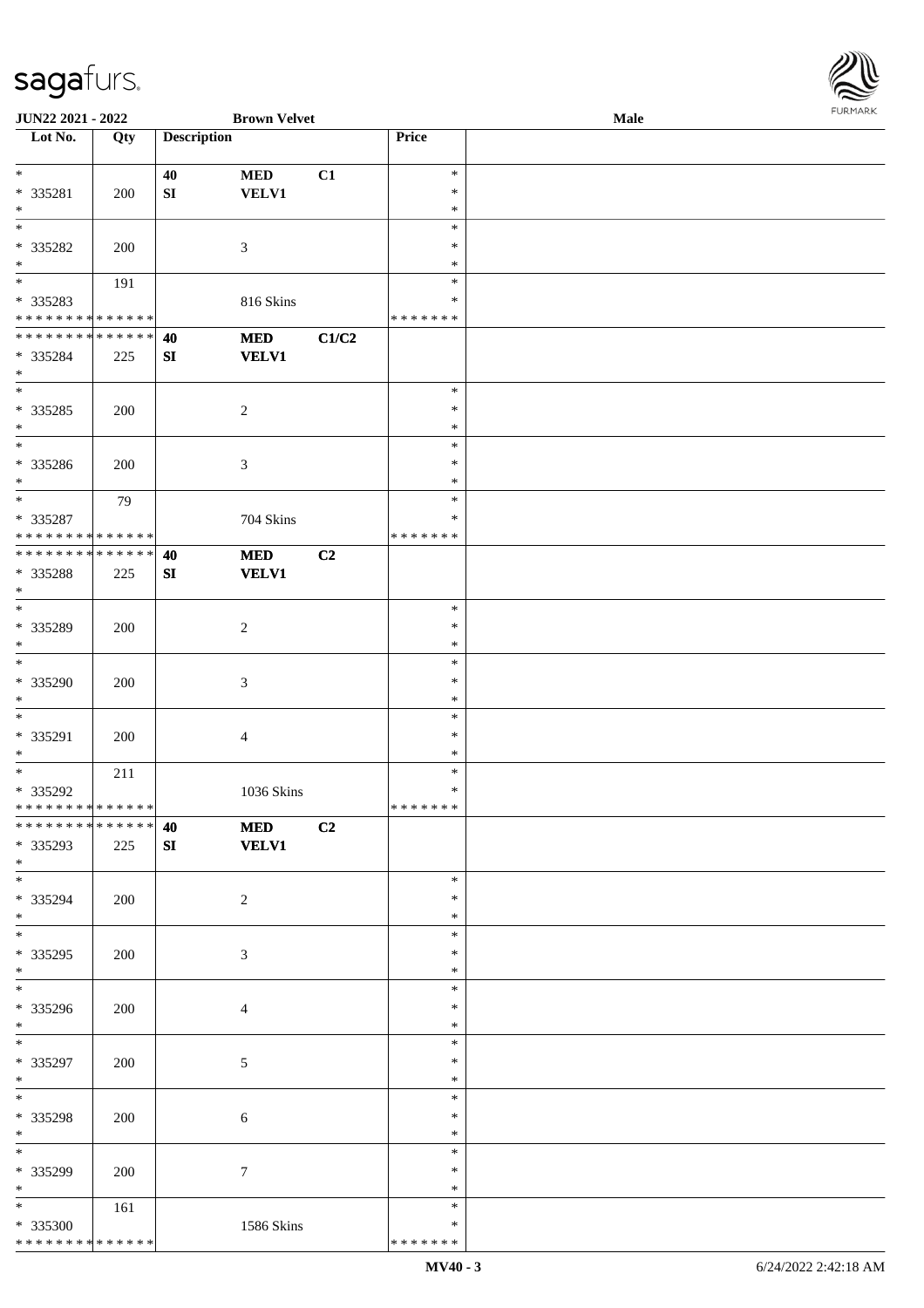

| JUN22 2021 - 2022           |     |                    | <b>Brown Velvet</b> |       |               | <b>Male</b> |
|-----------------------------|-----|--------------------|---------------------|-------|---------------|-------------|
| Lot No.                     | Qty | <b>Description</b> |                     |       | Price         |             |
|                             |     |                    |                     |       |               |             |
| * * * * * * * * * * * * * * |     | 40                 | <b>MED</b>          | C3    |               |             |
|                             |     |                    |                     |       |               |             |
| * 335301                    | 225 | SI                 | <b>VELV1</b>        |       |               |             |
| $\ast$                      |     |                    |                     |       |               |             |
| $*$                         | 181 |                    |                     |       | $\ast$        |             |
| * 335302                    |     |                    | 406 Skins           |       | ∗             |             |
| * * * * * * * * * * * * * * |     |                    |                     |       | * * * * * * * |             |
| * * * * * * * * * * * * * * |     | 40                 | <b>MED</b>          | C3    |               |             |
|                             |     |                    |                     |       |               |             |
| * 335303                    | 225 | SI                 | <b>VELV1</b>        |       |               |             |
| $*$                         |     |                    |                     |       |               |             |
| $*$                         |     |                    |                     |       | $\ast$        |             |
| * 335304                    | 200 |                    | $\overline{c}$      |       | $\ast$        |             |
| $\ast$                      |     |                    |                     |       | $\ast$        |             |
| $\ast$                      | 110 |                    |                     |       | $\ast$        |             |
|                             |     |                    |                     |       | $\ast$        |             |
| $* 335305$                  |     |                    | 535 Skins           |       |               |             |
| * * * * * * * * * * * * * * |     |                    |                     |       | *******       |             |
|                             |     | 40                 | <b>MED</b>          | C3    |               |             |
| 335306                      | 221 | SI                 | VELV1               |       |               |             |
|                             |     |                    |                     |       |               |             |
| * * * * * * * * * * * * * * |     | 40                 | <b>PALE</b>         | C1    |               |             |
|                             |     |                    |                     |       |               |             |
| * 335307                    | 225 | SI                 | <b>VELV1</b>        |       |               |             |
| $\ast$                      |     |                    |                     |       |               |             |
| $*$                         | 101 |                    |                     |       | $\ast$        |             |
| * 335308                    |     |                    | 326 Skins           |       | ∗             |             |
| * * * * * * * * * * * * * * |     |                    |                     |       | * * * * * * * |             |
| * * * * * * * * * * * * * * |     | 40                 | <b>PALE</b>         | C1    |               |             |
|                             |     |                    |                     |       |               |             |
| * 335309                    | 225 | SI                 | <b>VELV1</b>        |       |               |             |
| $\ast$                      |     |                    |                     |       |               |             |
| $\ast$                      |     |                    |                     |       | $\ast$        |             |
| $* 335310$                  | 200 |                    | $\boldsymbol{2}$    |       | $\ast$        |             |
| $*$                         |     |                    |                     |       | $\ast$        |             |
|                             |     |                    |                     |       |               |             |
| $*$                         | 84  |                    |                     |       | $\ast$        |             |
| * 335311                    |     |                    | 509 Skins           |       | $\ast$        |             |
| * * * * * * * * * * * * * * |     |                    |                     |       | *******       |             |
| * * * * * * * * * * * * * * |     | 40                 | <b>PALE</b>         | C1/C2 |               |             |
| * 335312                    | 225 | SI                 | <b>VELV1</b>        |       |               |             |
| $*$                         |     |                    |                     |       |               |             |
|                             |     |                    |                     |       |               |             |
| $\ast$                      |     |                    |                     |       | $\ast$        |             |
| * 335313                    | 200 |                    | $\overline{c}$      |       | $\ast$        |             |
| $*$                         |     |                    |                     |       | $\ast$        |             |
| $*$                         | 51  |                    |                     |       | $\ast$        |             |
| * 335314                    |     |                    | 476 Skins           |       | ∗             |             |
|                             |     |                    |                     |       |               |             |
| * * * * * * * * * * * * * * |     |                    |                     |       | * * * * * * * |             |
| * * * * * * * * * * * * * * |     | 40                 | <b>PALE</b>         | C2    |               |             |
| * 335315                    | 225 | SI                 | <b>VELV1</b>        |       |               |             |
| $*$                         |     |                    |                     |       |               |             |
| $\ast$                      |     |                    |                     |       | $\ast$        |             |
|                             |     |                    |                     |       | $\ast$        |             |
| * 335316                    | 200 |                    | 2                   |       |               |             |
| $*$                         |     |                    |                     |       | $\ast$        |             |
| $*$                         | 190 |                    |                     |       | $\ast$        |             |
| * 335317                    |     |                    | 615 Skins           |       | $\ast$        |             |
| * * * * * * * * * * * * * * |     |                    |                     |       | *******       |             |
| **************              |     | 40                 | <b>PALE</b>         | C2    |               |             |
|                             |     |                    |                     |       |               |             |
| * 335318                    | 225 | SI                 | <b>VELV1</b>        |       |               |             |
| $*$                         |     |                    |                     |       |               |             |
| $\ast$                      |     |                    |                     |       | $\ast$        |             |
| * 335319                    | 200 |                    | 2                   |       | $\ast$        |             |
| $\ast$                      |     |                    |                     |       | $\ast$        |             |
|                             |     |                    |                     |       |               |             |
| $\ast$                      |     |                    |                     |       | $\ast$        |             |
| * 335320                    | 200 |                    | 3                   |       | $\ast$        |             |
| $*$                         |     |                    |                     |       | $\ast$        |             |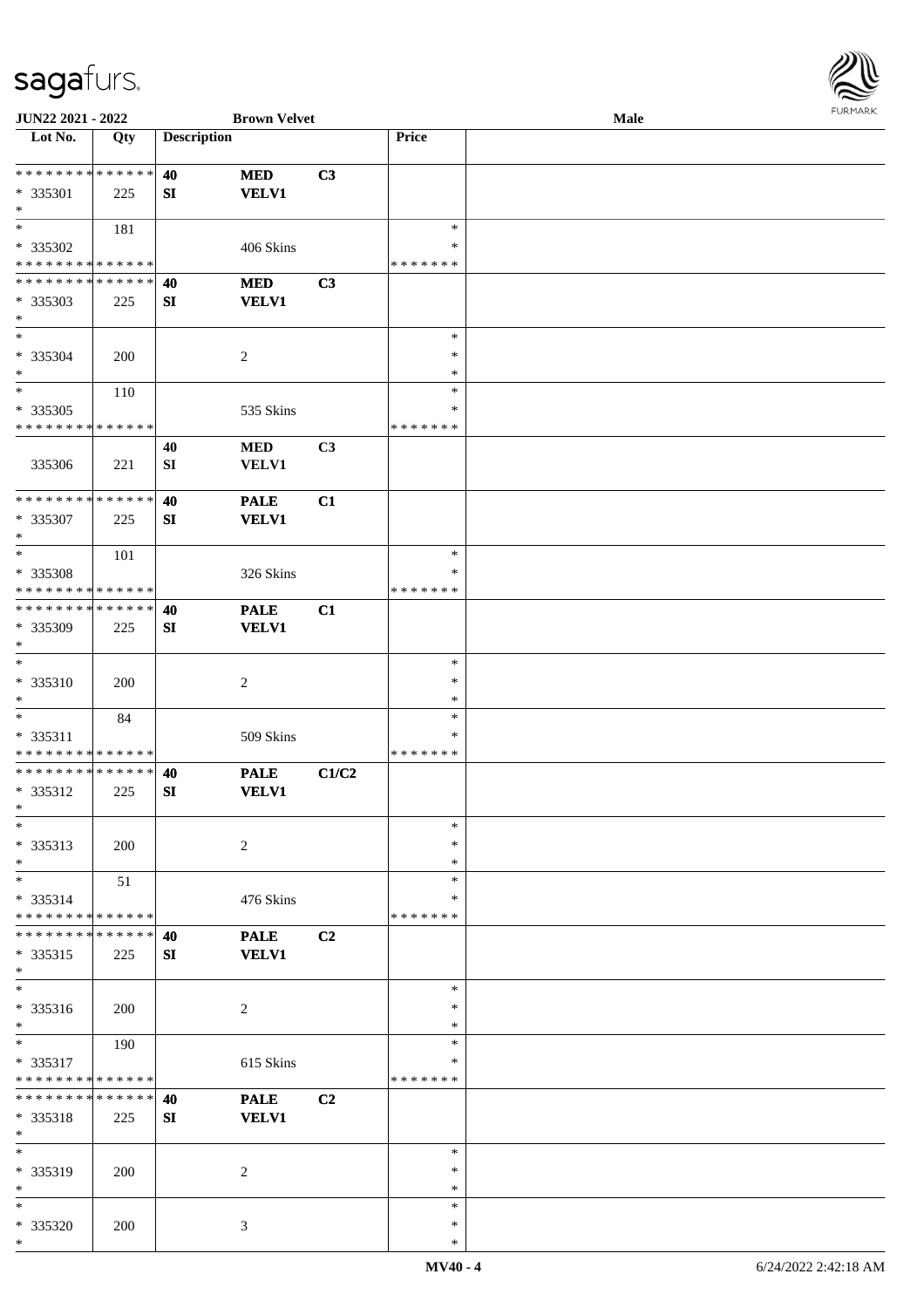

| JUN22 2021 - 2022           |     |                    | <b>Brown Velvet</b>    |                |               | Male |  |
|-----------------------------|-----|--------------------|------------------------|----------------|---------------|------|--|
| Lot No.                     | Qty | <b>Description</b> |                        |                | Price         |      |  |
|                             |     |                    |                        |                |               |      |  |
| $\ast$                      |     | 40                 | <b>PALE</b>            | C <sub>2</sub> | $\ast$        |      |  |
| * 335321                    | 200 | SI                 | <b>VELV1</b>           |                | $\ast$        |      |  |
| $\ast$                      |     |                    |                        |                | $\ast$        |      |  |
| $\ast$                      | 202 |                    |                        |                | $\ast$        |      |  |
| * 335322                    |     |                    | 1027 Skins             |                | ∗             |      |  |
| * * * * * * * * * * * * * * |     |                    |                        |                | * * * * * * * |      |  |
|                             |     | 40                 | <b>PALE</b>            | C3             |               |      |  |
| 335323                      | 245 | SI                 | VELV1                  |                |               |      |  |
|                             |     |                    |                        |                |               |      |  |
| * * * * * * * * * * * * * * |     | 40                 | <b>PALE</b>            | C3             |               |      |  |
| $* 335324$                  | 225 | SI                 | <b>VELV1</b>           |                |               |      |  |
| $\ast$                      |     |                    |                        |                |               |      |  |
| $\ast$                      | 103 |                    |                        |                | $\ast$        |      |  |
| $*335325$                   |     |                    | 328 Skins              |                | *             |      |  |
| * * * * * * * * * * * * * * |     |                    |                        |                | * * * * * * * |      |  |
|                             |     | 40                 | <b>PALE</b>            | C3             |               |      |  |
| 335326                      | 223 | SI                 | VELV1                  |                |               |      |  |
|                             |     |                    |                        |                |               |      |  |
|                             |     | 40                 | $\mathbf{X}\mathbf{P}$ | C1             |               |      |  |
| 335327                      | 119 | SI                 | <b>VELV1</b>           |                |               |      |  |
|                             |     |                    |                        |                |               |      |  |
|                             |     | 40                 | $\mathbf{X}\mathbf{P}$ | C1             |               |      |  |
| 335328                      | 201 | SI                 | <b>VELV1</b>           |                |               |      |  |
|                             |     |                    |                        |                |               |      |  |
| * * * * * * * * * * * * * * |     | 40                 | $\mathbf{X}\mathbf{P}$ | C1/C2          |               |      |  |
| * 335329                    | 245 | SI                 | <b>VELV1</b>           |                |               |      |  |
| $\ast$                      |     |                    |                        |                |               |      |  |
| $\ast$                      | 222 |                    |                        |                | $\ast$        |      |  |
| * 335330                    |     |                    | 467 Skins              |                | *             |      |  |
| * * * * * * * * * * * * * * |     |                    |                        |                | * * * * * * * |      |  |
| **************              |     | 40                 | $\mathbf{X}\mathbf{P}$ | C <sub>2</sub> |               |      |  |
| * 335331                    | 215 | SI                 | <b>VELV1</b>           |                |               |      |  |
| $*$                         |     |                    |                        |                |               |      |  |
| $*$                         | 48  |                    |                        |                | $\ast$        |      |  |
| * 335332                    |     |                    | 263 Skins              |                | $\ast$        |      |  |
| **************              |     |                    |                        |                | *******       |      |  |
| * * * * * * * * * * * * * * |     | 40                 | $\mathbf{X}\mathbf{P}$ | C <sub>2</sub> |               |      |  |
| $* 335333$                  | 225 | SI                 | <b>VELV1</b>           |                |               |      |  |
| $*$                         |     |                    |                        |                |               |      |  |
| $*$                         |     |                    |                        |                | $\ast$        |      |  |
| * 335334                    | 200 |                    | $\overline{2}$         |                | *             |      |  |
| $*$<br>$\ast$               |     |                    |                        |                | *<br>$\ast$   |      |  |
| $*335335$                   | 109 |                    |                        |                | *             |      |  |
| * * * * * * * * * * * * * * |     |                    | 534 Skins              |                | * * * * * * * |      |  |
|                             |     | 40                 | $\mathbf{XP}$          | C <sub>3</sub> |               |      |  |
| 335336                      | 93  | SI                 | <b>VELV1</b>           |                |               |      |  |
|                             |     |                    |                        |                |               |      |  |
|                             |     | 40                 | $\mathbf{X}\mathbf{P}$ | C <sub>3</sub> |               |      |  |
| 335337                      | 173 | SI                 | <b>VELV1</b>           |                |               |      |  |
|                             |     |                    |                        |                |               |      |  |
|                             |     | 40                 | 2XD                    | C1             |               |      |  |
| 335338                      | 113 | SI                 | VELV2                  |                |               |      |  |
|                             |     |                    |                        |                |               |      |  |
| * * * * * * * * * * * * * * |     | 40                 | 2XD                    | C2             |               |      |  |
| * 335339                    | 225 | SI                 | VELV2                  |                |               |      |  |
| $\ast$                      |     |                    |                        |                |               |      |  |
| $*$                         | 69  |                    |                        |                | $\ast$        |      |  |
| * 335340                    |     |                    | 294 Skins              |                | *             |      |  |
| * * * * * * * * * * * * * * |     |                    |                        |                | * * * * * * * |      |  |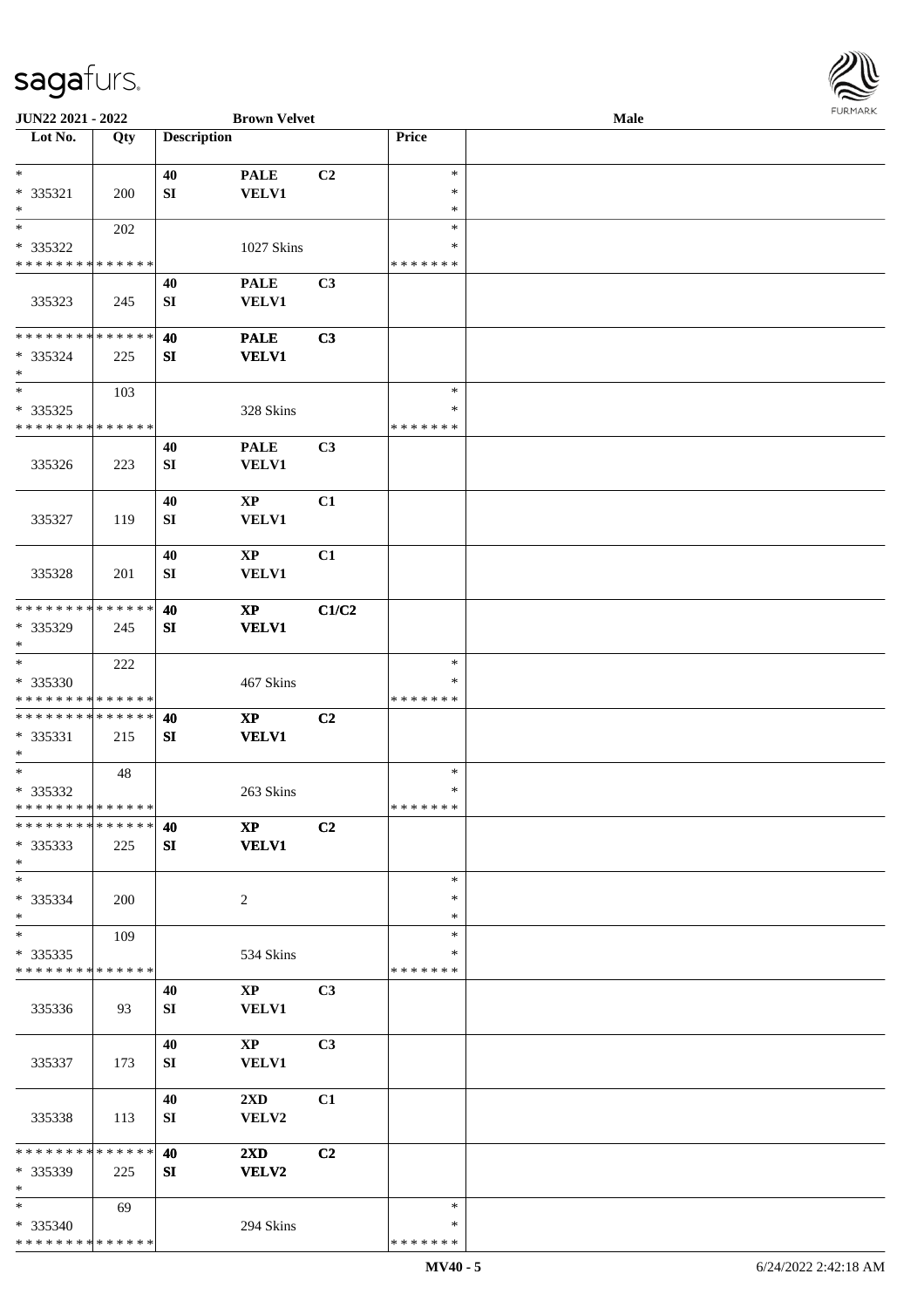

| JUN22 2021 - 2022                    |     |                    | <b>Brown Velvet</b> |                |               | <b>Male</b> |  |
|--------------------------------------|-----|--------------------|---------------------|----------------|---------------|-------------|--|
| Lot No.                              | Qty | <b>Description</b> |                     |                | Price         |             |  |
|                                      |     |                    |                     |                |               |             |  |
|                                      |     | 40                 | <b>XD</b>           | C1             |               |             |  |
| 335341                               | 118 | SI                 | VELV2               |                |               |             |  |
|                                      |     |                    |                     |                |               |             |  |
| * * * * * * * * * * * * * *          |     | 40                 | <b>XD</b>           | C <sub>2</sub> |               |             |  |
|                                      |     |                    |                     |                |               |             |  |
| * 335342                             | 225 | SI                 | <b>VELV2</b>        |                |               |             |  |
| $\ast$<br>$\overline{\phantom{a}^*}$ |     |                    |                     |                |               |             |  |
|                                      | 146 |                    |                     |                | $\ast$        |             |  |
| * 335343                             |     |                    | 371 Skins           |                | $\ast$        |             |  |
| * * * * * * * * * * * * * *          |     |                    |                     |                | * * * * * * * |             |  |
|                                      |     | 40                 | 2XD/XD              | C3             |               |             |  |
| 335344                               | 206 | ${\bf SI}$         | VELV2               |                |               |             |  |
|                                      |     |                    |                     |                |               |             |  |
|                                      |     | 40                 | <b>Dark</b>         | C1             |               |             |  |
| 335345                               | 205 | SI                 | VELV2               |                |               |             |  |
|                                      |     |                    |                     |                |               |             |  |
| * * * * * * * * * * * * * *          |     | 40                 | <b>Dark</b>         | C <sub>2</sub> |               |             |  |
| * 335346                             | 225 | SI                 | VELV2               |                |               |             |  |
| $\ast$                               |     |                    |                     |                |               |             |  |
| $\ast$                               |     |                    |                     |                | $\ast$        |             |  |
|                                      |     |                    |                     |                |               |             |  |
| * 335347                             | 200 |                    | $\overline{c}$      |                | $\ast$        |             |  |
| $\ast$                               |     |                    |                     |                | $\ast$        |             |  |
| $\ast$                               |     |                    |                     |                | $\ast$        |             |  |
| * 335348                             | 200 |                    | 3                   |                | $\ast$        |             |  |
| $\ast$                               |     |                    |                     |                | $\ast$        |             |  |
| $\ast$                               | 56  |                    |                     |                | $\ast$        |             |  |
| * 335349                             |     |                    | 681 Skins           |                | $\ast$        |             |  |
| * * * * * * * * * * * * * *          |     |                    |                     |                | * * * * * * * |             |  |
| ******** <mark>*****</mark> *        |     | 40                 | <b>Dark</b>         | C3             |               |             |  |
| * 335350                             | 225 | SI                 | VELV2               |                |               |             |  |
| $\ast$                               |     |                    |                     |                |               |             |  |
| $\ast$                               | 45  |                    |                     |                | $\ast$        |             |  |
| $* 335351$                           |     |                    | 270 Skins           |                | $\ast$        |             |  |
| * * * * * * * * * * * * * *          |     |                    |                     |                | * * * * * * * |             |  |
| **************                       |     |                    |                     |                |               |             |  |
|                                      |     | 40                 | <b>MED</b>          | C1             |               |             |  |
| * 335352<br>$\ast$                   | 225 | SI                 | <b>VELV2</b>        |                |               |             |  |
|                                      |     |                    |                     |                |               |             |  |
| $*$                                  | 109 |                    |                     |                | $\ast$        |             |  |
| $*335353$                            |     |                    | 334 Skins           |                | ∗             |             |  |
| * * * * * * * * * * * * * *          |     |                    |                     |                | * * * * * * * |             |  |
| * * * * * * * * * * * * * *          |     | 40                 | <b>MED</b>          | C1             |               |             |  |
| $* 335354$                           | 225 | SI                 | <b>VELV2</b>        |                |               |             |  |
| $\ast$                               |     |                    |                     |                |               |             |  |
| $\ast$                               |     |                    |                     |                | $\ast$        |             |  |
| $*335355$                            | 200 |                    | $\overline{c}$      |                | $\ast$        |             |  |
| $\ast$                               |     |                    |                     |                | $\ast$        |             |  |
| $\ast$                               | 97  |                    |                     |                | $\ast$        |             |  |
| * 335356                             |     |                    | 522 Skins           |                | ∗             |             |  |
| * * * * * * * * * * * * * *          |     |                    |                     |                | * * * * * * * |             |  |
| * * * * * * * * * * * * * * *        |     | 40                 | <b>MED</b>          | C1/C2          |               |             |  |
| $* 335357$                           | 205 | SI                 | <b>VELV2</b>        |                |               |             |  |
| $*$                                  |     |                    |                     |                |               |             |  |
| $\ast$                               |     |                    |                     |                | $\ast$        |             |  |
|                                      | 76  |                    |                     |                | $\ast$        |             |  |
| * 335358                             |     |                    | 281 Skins           |                | * * * * * * * |             |  |
| * * * * * * * * * * * * * *          |     |                    |                     |                |               |             |  |
| * * * * * * * * * * * * * *          |     | 40                 | <b>MED</b>          | C <sub>2</sub> |               |             |  |
| * 335359                             | 225 | SI                 | <b>VELV2</b>        |                |               |             |  |
| $\ast$                               |     |                    |                     |                |               |             |  |
| $\ast$                               |     |                    |                     |                | $\ast$        |             |  |
| * 335360                             | 199 |                    | 2                   |                | ∗             |             |  |
| $\ast$                               |     |                    |                     |                | $\ast$        |             |  |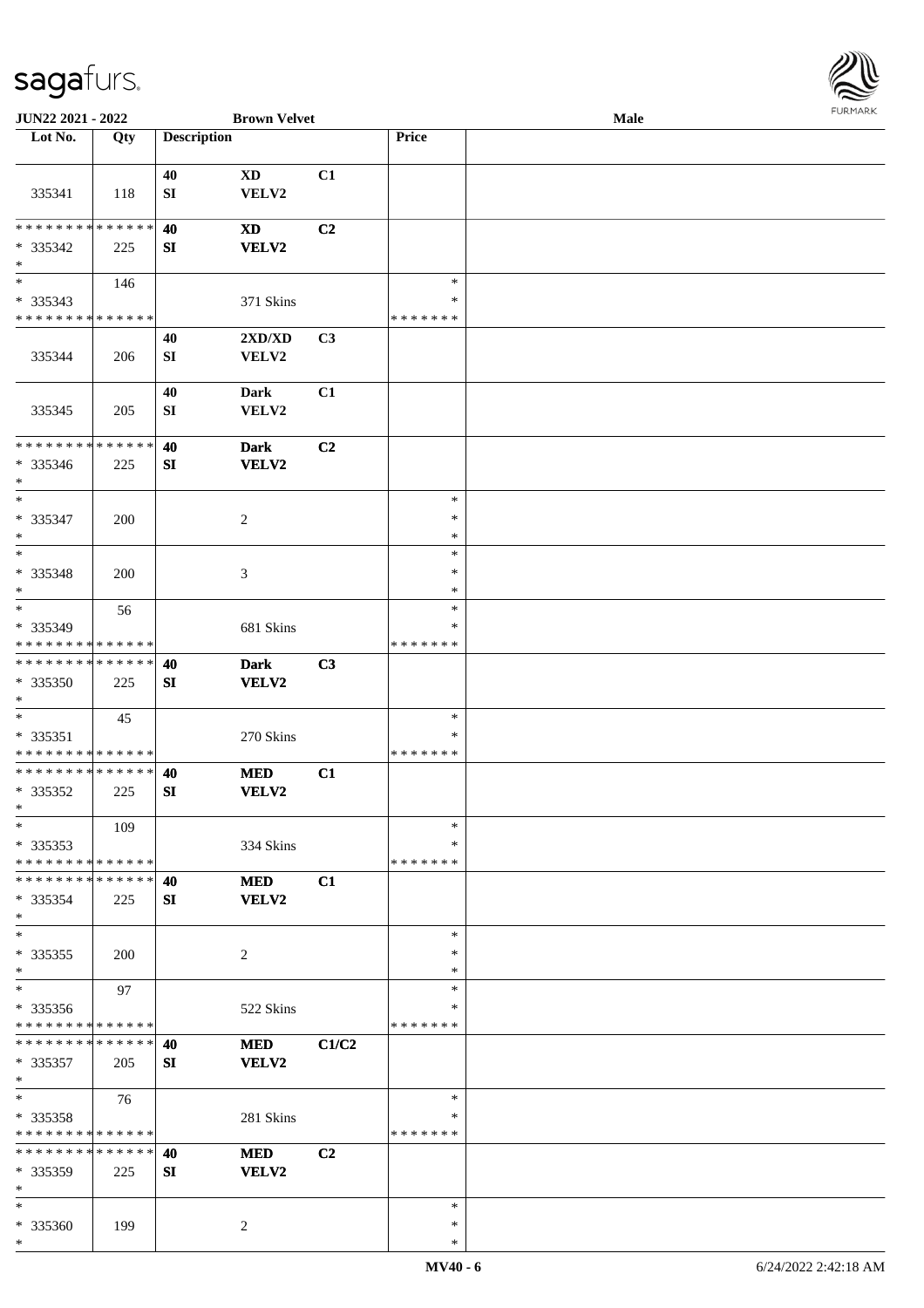

| JUN22 2021 - 2022                          |     |                    | <b>Brown Velvet</b> |       |               | <b>Male</b> |  |
|--------------------------------------------|-----|--------------------|---------------------|-------|---------------|-------------|--|
| Lot No.                                    | Qty | <b>Description</b> |                     |       | Price         |             |  |
|                                            |     |                    |                     |       |               |             |  |
| $\ast$                                     |     | 40                 | <b>MED</b>          | C2    | $\ast$        |             |  |
| * 335361                                   | 200 | SI                 | VELV2               |       | $\ast$        |             |  |
| $\ast$                                     |     |                    |                     |       | $\ast$        |             |  |
| $\ast$                                     |     |                    |                     |       | $\ast$        |             |  |
| * 335362                                   |     |                    |                     |       | ∗             |             |  |
|                                            | 200 |                    | 4                   |       |               |             |  |
| $\ast$<br>$_{\ast}^{-}$                    |     |                    |                     |       | *             |             |  |
|                                            |     |                    |                     |       | $\ast$        |             |  |
| * 335363                                   | 200 |                    | $\mathfrak{S}$      |       | $\ast$        |             |  |
| $\ast$                                     |     |                    |                     |       | $\ast$        |             |  |
| $\overline{\phantom{a}^*}$                 | 80  |                    |                     |       | $\ast$        |             |  |
| * 335364                                   |     |                    | 1104 Skins          |       | ∗             |             |  |
| * * * * * * * * * * * * * *                |     |                    |                     |       | * * * * * * * |             |  |
| **************                             |     | 40                 | <b>MED</b>          | C2    |               |             |  |
| $*335365$                                  | 225 | ${\bf SI}$         | <b>VELV2</b>        |       |               |             |  |
| $\ast$                                     |     |                    |                     |       |               |             |  |
| $\ast$                                     |     |                    |                     |       | $\ast$        |             |  |
|                                            |     |                    |                     |       | $\ast$        |             |  |
| * 335366                                   | 200 |                    | $\overline{c}$      |       |               |             |  |
| $\ast$                                     |     |                    |                     |       | $\ast$        |             |  |
| $\ast$                                     |     |                    |                     |       | $\ast$        |             |  |
| $* 335367$                                 | 200 |                    | 3                   |       | $\ast$        |             |  |
| $\ast$                                     |     |                    |                     |       | $\ast$        |             |  |
| $\ast$                                     |     |                    |                     |       | $\ast$        |             |  |
| * 335368                                   | 200 |                    | 4                   |       | $\ast$        |             |  |
| $\ast$                                     |     |                    |                     |       | ∗             |             |  |
| $\ast$                                     |     |                    |                     |       | $\ast$        |             |  |
| * 335369                                   | 220 |                    | 5                   |       | $\ast$        |             |  |
| $\ast$                                     |     |                    |                     |       | *             |             |  |
| $\ast$                                     | 193 |                    |                     |       | $\ast$        |             |  |
|                                            |     |                    |                     |       | ∗             |             |  |
| * 335370                                   |     |                    | 1238 Skins          |       |               |             |  |
| * * * * * * * * * * * * * *                |     |                    |                     |       | * * * * * * * |             |  |
| ******** <mark>******</mark>               |     | 40                 | <b>MED</b>          | C3    |               |             |  |
| * 335371                                   | 225 | SI                 | VELV2               |       |               |             |  |
| $*$                                        |     |                    |                     |       |               |             |  |
| $\ast$                                     | 204 |                    |                     |       | $\ast$        |             |  |
| * 335372                                   |     |                    | 429 Skins           |       | $\ast$        |             |  |
| **************                             |     |                    |                     |       | *******       |             |  |
| * * * * * * * * * * * * * * *              |     | 40                 | <b>MED</b>          | C3    |               |             |  |
| $* 335373$                                 | 225 | SI                 | VELV2               |       |               |             |  |
| $\ast$                                     |     |                    |                     |       |               |             |  |
| $\ast$                                     |     |                    |                     |       | $\ast$        |             |  |
|                                            | 186 |                    |                     |       | ∗             |             |  |
| $* 335374$<br>* * * * * * * * * * * * * *  |     |                    | 411 Skins           |       |               |             |  |
|                                            |     |                    |                     |       | * * * * * * * |             |  |
| * * * * * * * * * * * * * * *              |     | 40                 | <b>PALE</b>         | C1    |               |             |  |
| $*335375$                                  | 225 | SI                 | <b>VELV2</b>        |       |               |             |  |
| $\ast$                                     |     |                    |                     |       |               |             |  |
| $\ast$                                     | 66  |                    |                     |       | $\ast$        |             |  |
| * 335376                                   |     |                    | 291 Skins           |       | ∗             |             |  |
| * * * * * * * * <mark>* * * * * * *</mark> |     |                    |                     |       | * * * * * * * |             |  |
| * * * * * * * * * * * * * * *              |     | 40                 | <b>PALE</b>         | C1    |               |             |  |
| * 335377                                   | 225 | SI                 | <b>VELV2</b>        |       |               |             |  |
| $\ast$                                     |     |                    |                     |       |               |             |  |
| $\ast$                                     |     |                    |                     |       | $\ast$        |             |  |
|                                            | 143 |                    |                     |       |               |             |  |
| * 335378                                   |     |                    | 368 Skins           |       | ∗             |             |  |
| * * * * * * * * * * * * * *                |     |                    |                     |       | * * * * * * * |             |  |
| **************                             |     | 40                 | <b>PALE</b>         | C1/C2 |               |             |  |
| * 335379                                   | 205 | SI                 | <b>VELV2</b>        |       |               |             |  |
| $\ast$                                     |     |                    |                     |       |               |             |  |
| $*$                                        | 146 |                    |                     |       | $\ast$        |             |  |
| * 335380                                   |     |                    | 351 Skins           |       | ∗             |             |  |
| * * * * * * * * * * * * * *                |     |                    |                     |       | * * * * * * * |             |  |
|                                            |     |                    |                     |       |               |             |  |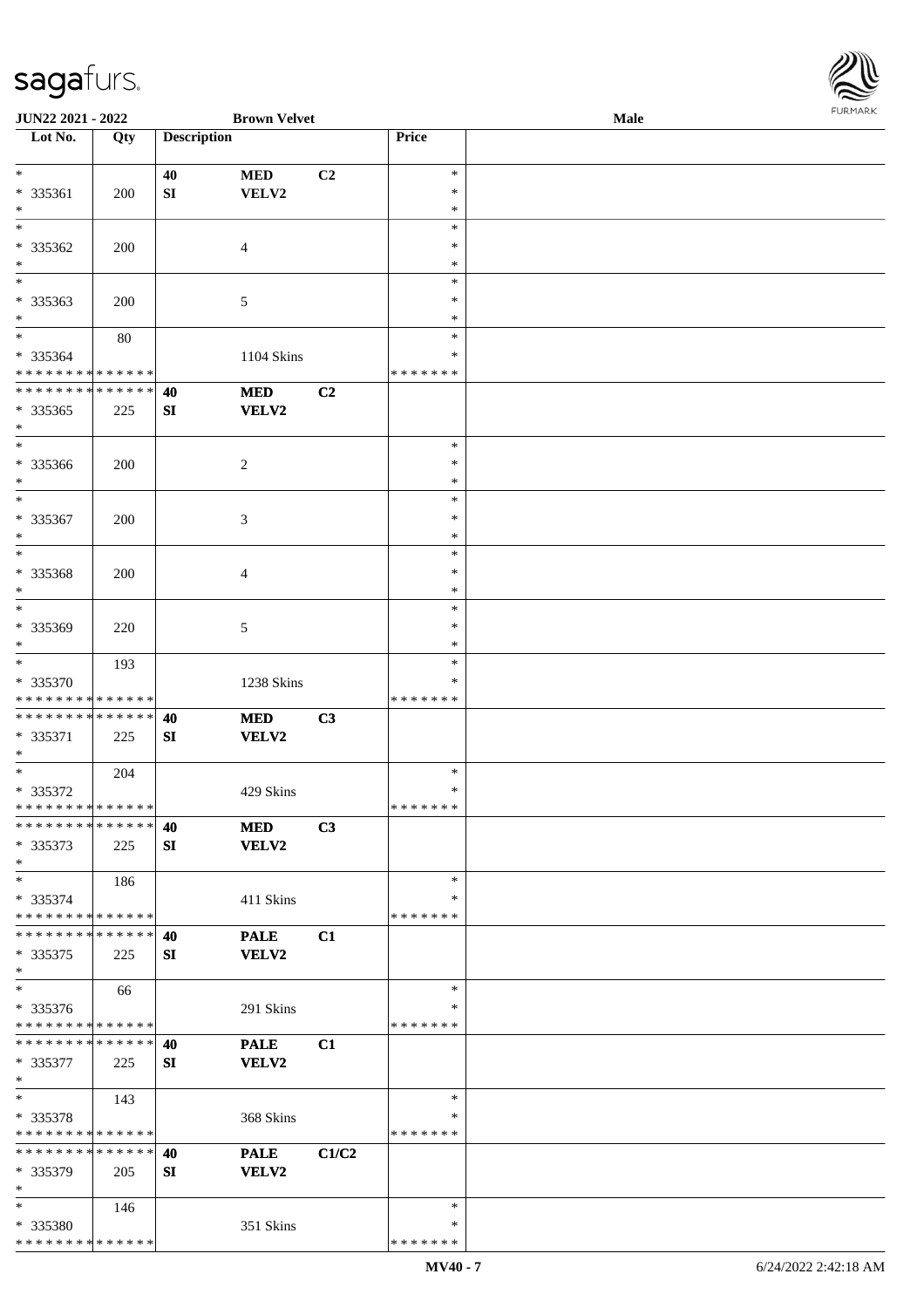

| JUN22 2021 - 2022                             |     |                    | <b>Brown Velvet</b>         |       |                  | Male |  |
|-----------------------------------------------|-----|--------------------|-----------------------------|-------|------------------|------|--|
| $\overline{\phantom{1}}$ Lot No.              | Qty | <b>Description</b> |                             |       | Price            |      |  |
| ******** <mark>******</mark>                  |     |                    |                             |       |                  |      |  |
|                                               |     | 40                 | <b>PALE</b>                 | C2    |                  |      |  |
| * 335381<br>$\ast$                            | 245 | SI                 | VELV2                       |       |                  |      |  |
| $\ast$                                        |     |                    |                             |       | $\ast$           |      |  |
|                                               |     |                    |                             |       | $\ast$           |      |  |
| * 335382                                      | 200 |                    | $\overline{2}$              |       |                  |      |  |
| $\ast$<br>$\overline{\phantom{0}}$            |     |                    |                             |       | $\ast$<br>$\ast$ |      |  |
|                                               |     |                    |                             |       |                  |      |  |
| * 335383                                      | 200 |                    | 3                           |       | *                |      |  |
| $\ast$<br>$\ast$                              |     |                    |                             |       | $\ast$<br>$\ast$ |      |  |
|                                               |     |                    |                             |       | $\ast$           |      |  |
| * 335384                                      | 200 |                    | $\overline{4}$              |       |                  |      |  |
| $\ast$<br>$\overline{\phantom{1}}$            |     |                    |                             |       | *                |      |  |
|                                               | 213 |                    |                             |       | $\ast$           |      |  |
| $* 335385$                                    |     |                    | 1058 Skins                  |       | *                |      |  |
| * * * * * * * * * * * * * *<br>************** |     |                    |                             |       | * * * * * * *    |      |  |
|                                               |     | 40                 | <b>PALE</b>                 | C2    |                  |      |  |
| $* 335386$                                    | 225 | ${\bf S}{\bf I}$   | <b>VELV2</b>                |       |                  |      |  |
| $\ast$<br>$\ast$                              |     |                    |                             |       | $\ast$           |      |  |
|                                               |     |                    |                             |       | $\ast$           |      |  |
| * 335387                                      | 200 |                    | $\overline{c}$              |       | *                |      |  |
| $\ast$<br>$\ast$                              |     |                    |                             |       | $\ast$           |      |  |
|                                               |     |                    |                             |       |                  |      |  |
| $* 335388$                                    | 200 |                    | 3                           |       | $\ast$           |      |  |
| $\ast$<br>$\ast$                              |     |                    |                             |       | $\ast$<br>$\ast$ |      |  |
|                                               |     |                    |                             |       |                  |      |  |
| * 335389<br>$\ast$                            | 220 |                    | $\overline{4}$              |       | ∗<br>$\ast$      |      |  |
| $\ast$                                        |     |                    |                             |       | $\ast$           |      |  |
| * 335390                                      | 80  |                    |                             |       | ∗                |      |  |
| * * * * * * * * * * * * * *                   |     |                    | 925 Skins                   |       | * * * * * * *    |      |  |
| **************                                |     |                    |                             |       |                  |      |  |
|                                               |     | 40                 | <b>PALE</b><br><b>VELV2</b> | C3    |                  |      |  |
| * 335391<br>$*$                               | 225 | SI                 |                             |       |                  |      |  |
| $*$                                           | 169 |                    |                             |       | $\ast$           |      |  |
| * 335392                                      |     |                    | 394 Skins                   |       | $\ast$           |      |  |
| **************                                |     |                    |                             |       | * * * * * * *    |      |  |
| * * * * * * * * * * * * * *                   |     | 40                 | <b>PALE</b>                 | C3    |                  |      |  |
| * 335393                                      | 225 | SI                 | <b>VELV2</b>                |       |                  |      |  |
| $*$                                           |     |                    |                             |       |                  |      |  |
| $\ast$                                        | 60  |                    |                             |       | ∗                |      |  |
| * 335394                                      |     |                    | 285 Skins                   |       | ∗                |      |  |
| * * * * * * * * * * * * * *                   |     |                    |                             |       | * * * * * * *    |      |  |
|                                               |     | 40                 | $\mathbf{X}\mathbf{P}$      | C1    |                  |      |  |
| 335395                                        | 186 | SI                 | VELV2                       |       |                  |      |  |
|                                               |     |                    |                             |       |                  |      |  |
|                                               |     | 40                 | $\mathbf{X}\mathbf{P}$      | C1    |                  |      |  |
| 335396                                        | 222 | SI                 | VELV2                       |       |                  |      |  |
|                                               |     |                    |                             |       |                  |      |  |
| * * * * * * * * * * * * * *                   |     | 40                 | $\mathbf{X}\mathbf{P}$      | C1/C2 |                  |      |  |
| * 335397                                      | 205 | SI                 | <b>VELV2</b>                |       |                  |      |  |
| $*$                                           |     |                    |                             |       |                  |      |  |
| $\ast$                                        | 48  |                    |                             |       | $\ast$           |      |  |
| * 335398                                      |     |                    | 253 Skins                   |       | ∗                |      |  |
| * * * * * * * * * * * * * *                   |     |                    |                             |       | * * * * * * *    |      |  |
| * * * * * * * * * * * * * * *                 |     | 40                 | $\mathbf{X}\mathbf{P}$      | C2    |                  |      |  |
| * 335399                                      | 225 | SI                 | <b>VELV2</b>                |       |                  |      |  |
| $\ast$                                        |     |                    |                             |       |                  |      |  |
| $\ast$                                        |     |                    |                             |       | $\ast$           |      |  |
| * 335400                                      | 200 |                    | $\overline{c}$              |       | $\ast$           |      |  |
| $*$                                           |     |                    |                             |       | $\ast$           |      |  |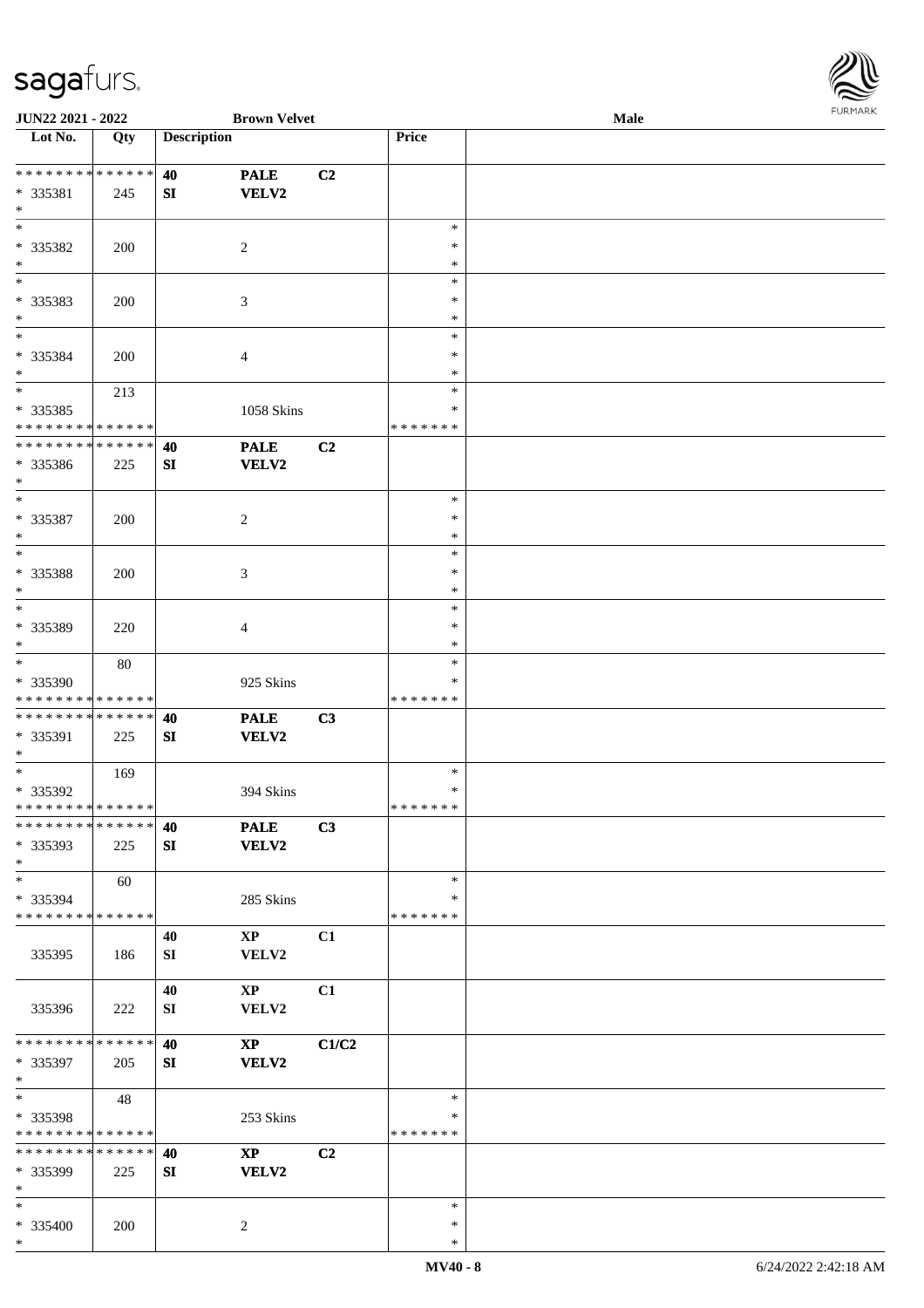

| JUN22 2021 - 2022                          |     |                    | <b>Brown Velvet</b>     |             |               | Male |  |
|--------------------------------------------|-----|--------------------|-------------------------|-------------|---------------|------|--|
| Lot No.                                    | Qty | <b>Description</b> |                         |             | Price         |      |  |
|                                            |     |                    |                         |             |               |      |  |
| $*$                                        | 199 | 40                 | $\bold{XP}$             | C2          | $\ast$        |      |  |
| * 335401                                   |     | SI                 | VELV2                   |             | ∗             |      |  |
| * * * * * * * * * * * * * *                |     |                    |                         |             | * * * * * * * |      |  |
| * * * * * * * * * * * * * *                |     | 40                 | $\mathbf{X}\mathbf{P}$  | C2          |               |      |  |
| * 335402                                   | 225 | SI                 | <b>VELV2</b>            |             |               |      |  |
| $*$                                        |     |                    |                         |             |               |      |  |
| $\overline{\ast}$                          |     |                    |                         |             | $\ast$        |      |  |
| * 335403                                   | 200 |                    | $\overline{2}$          |             | $\ast$        |      |  |
| $*$                                        |     |                    |                         |             | $\ast$        |      |  |
| $\ast$                                     |     |                    |                         |             | $\ast$        |      |  |
|                                            | 62  |                    |                         |             | ∗             |      |  |
| * 335404                                   |     |                    | 487 Skins               |             |               |      |  |
| * * * * * * * * <mark>* * * * * * *</mark> |     |                    |                         |             | * * * * * * * |      |  |
|                                            |     | 40                 | $\mathbf{X}\mathbf{P}$  | C3          |               |      |  |
| 335405                                     | 182 | SI                 | VELV2                   |             |               |      |  |
|                                            |     |                    |                         |             |               |      |  |
|                                            |     | 40                 | $\mathbf{X}\mathbf{P}$  | C3          |               |      |  |
| 335406                                     | 127 | SI                 | VELV2                   |             |               |      |  |
|                                            |     |                    |                         |             |               |      |  |
| * * * * * * * * * * * * * *                |     | 40                 | MED/PAL C2              |             |               |      |  |
| $* 335407$                                 | 225 | $\mathbf{I}$       | <b>VELV1</b>            | <b>CHIP</b> |               |      |  |
| $\ast$                                     |     |                    |                         |             |               |      |  |
| $*$                                        |     |                    |                         |             | $\ast$        |      |  |
| * 335408                                   | 200 |                    | $\sqrt{2}$              |             | $\ast$        |      |  |
| $*$                                        |     |                    |                         |             | ∗             |      |  |
| $*$                                        |     |                    |                         |             | $\ast$        |      |  |
| * 335409                                   | 200 |                    | 3                       |             | $\ast$        |      |  |
| $*$                                        |     |                    |                         |             | $\ast$        |      |  |
| $\ast$                                     |     |                    |                         |             | $\ast$        |      |  |
|                                            |     |                    |                         |             | $\ast$        |      |  |
| $* 335410$                                 | 200 |                    | $\overline{4}$          |             |               |      |  |
| $*$                                        |     |                    |                         |             | $\ast$        |      |  |
| $*$                                        |     |                    |                         |             | $\ast$        |      |  |
| * 335411                                   | 200 |                    | $\mathfrak{S}$          |             | $\ast$        |      |  |
| $*$                                        |     |                    |                         |             | $\ast$        |      |  |
| $*$                                        |     |                    |                         |             | $\ast$        |      |  |
| * 335412                                   | 200 |                    | 6                       |             | $\ast$        |      |  |
| $*$                                        |     |                    |                         |             | $\ast$        |      |  |
| $\ast$                                     | 148 |                    |                         |             | $\ast$        |      |  |
| $* 335413$                                 |     |                    | 1373 Skins              |             | ∗             |      |  |
| * * * * * * * * * * * * * *                |     |                    |                         |             | * * * * * * * |      |  |
| * * * * * * * * * * * * * *                |     | 40                 | 2XD                     | C1          |               |      |  |
| * 335414                                   | 205 | <b>SAGA</b>        | <b>VELV1</b>            |             |               |      |  |
| $*$                                        |     |                    |                         |             |               |      |  |
| $\ast$                                     | 137 |                    |                         |             | $\ast$        |      |  |
| $* 335415$                                 |     |                    | 342 Skins               |             | ∗             |      |  |
| * * * * * * * * * * * * * *                |     |                    |                         |             | * * * * * * * |      |  |
| * * * * * * * * * * * * * *                |     | 40                 | 2XD                     | C1/C2       |               |      |  |
| * 335416                                   |     |                    | <b>VELV1</b>            |             |               |      |  |
| $*$                                        | 205 | <b>SAGA</b>        |                         |             |               |      |  |
| $*$                                        |     |                    |                         |             | $\ast$        |      |  |
|                                            |     |                    |                         |             |               |      |  |
| * 335417                                   | 180 |                    | $\overline{c}$          |             | $\ast$        |      |  |
| $*$                                        |     |                    |                         |             | $\ast$        |      |  |
| $*$                                        | 151 |                    |                         |             | $\ast$        |      |  |
| * 335418                                   |     |                    | 536 Skins               |             | $\ast$        |      |  |
| * * * * * * * * * * * * * *                |     |                    |                         |             | * * * * * * * |      |  |
| * * * * * * * * * * * * * *                |     | 40                 | $2\mathbf{X}\mathbf{D}$ | C2          |               |      |  |
| * 335419                                   | 205 | <b>SAGA</b>        | <b>VELV1</b>            |             |               |      |  |
| $\ast$                                     |     |                    |                         |             |               |      |  |
| $*$                                        |     |                    |                         |             | $\ast$        |      |  |
| * 335420                                   | 180 |                    | 2                       |             | $\ast$        |      |  |
| $*$                                        |     |                    |                         |             | $\ast$        |      |  |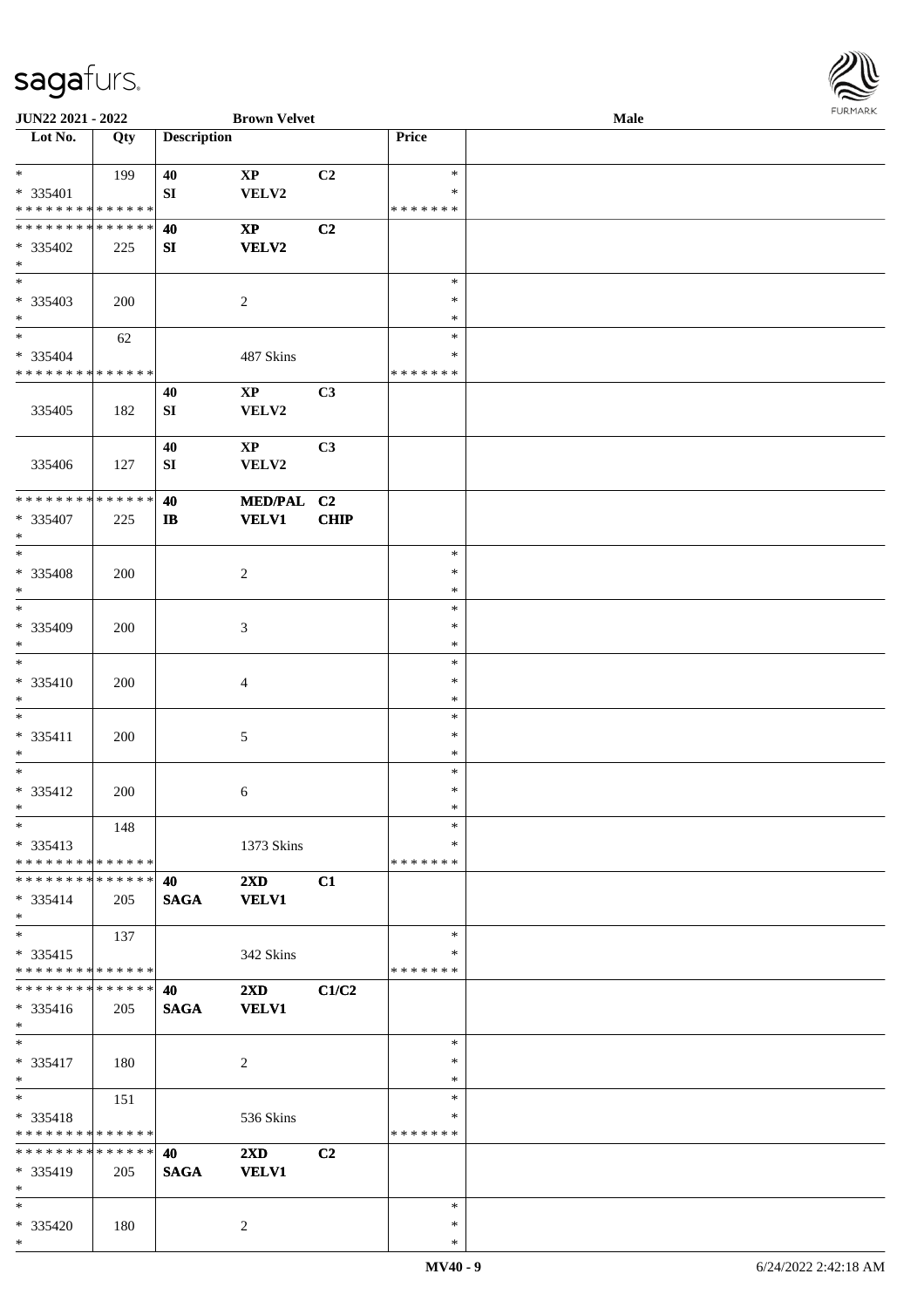

| JUN22 2021 - 2022             |             |                    | <b>Brown Velvet</b>    |    |               | Male | 101111111111 |
|-------------------------------|-------------|--------------------|------------------------|----|---------------|------|--------------|
| Lot No.                       | Qty         | <b>Description</b> |                        |    | Price         |      |              |
|                               |             |                    |                        |    |               |      |              |
| $*$                           |             | 40                 | 2XD                    | C2 | $\ast$        |      |              |
| * 335421                      | 180         | <b>SAGA</b>        | <b>VELV1</b>           |    | $\ast$        |      |              |
| $*$                           |             |                    |                        |    | $\ast$        |      |              |
| $*$                           |             |                    |                        |    | $\ast$        |      |              |
| * 335422                      | 180         |                    | $\overline{4}$         |    | $\ast$        |      |              |
| $\ast$                        |             |                    |                        |    | $\ast$        |      |              |
|                               |             |                    |                        |    | $\ast$        |      |              |
| * 335423                      | 180         |                    | 5                      |    | ∗             |      |              |
| $*$                           |             |                    |                        |    | $\ast$        |      |              |
| $*$                           | 183         |                    |                        |    | $\ast$        |      |              |
| * 335424                      |             |                    | 1108 Skins             |    | *             |      |              |
| * * * * * * * * * * * * * *   |             |                    |                        |    | * * * * * * * |      |              |
| ******** <mark>******</mark>  |             | 40                 | 2XD                    | C3 |               |      |              |
|                               |             |                    |                        |    |               |      |              |
| $* 335425$<br>$*$             | 205         | $\mathbf{SAGA}$    | <b>VELV1</b>           |    |               |      |              |
| $\overline{\phantom{0}}$      |             |                    |                        |    | $\ast$        |      |              |
|                               |             |                    |                        |    | $\ast$        |      |              |
| $* 335426$<br>$*$             | 200         |                    | $\overline{c}$         |    | $\ast$        |      |              |
| $\overline{\ast}$             |             |                    |                        |    | $\ast$        |      |              |
|                               | 51          |                    |                        |    |               |      |              |
| * 335427                      |             |                    | 456 Skins              |    | $\ast$        |      |              |
| * * * * * * * * * * * * * * * |             |                    |                        |    | * * * * * * * |      |              |
| * * * * * * * * * * * * * * * |             | 40                 | $\mathbf{X}\mathbf{D}$ | C1 |               |      |              |
| * 335428                      | 205         | <b>SAGA</b>        | <b>VELV1</b>           |    |               |      |              |
| $*$                           |             |                    |                        |    |               |      |              |
|                               | 161         |                    |                        |    | $\ast$        |      |              |
| * 335429                      |             |                    | 366 Skins              |    | ∗             |      |              |
| * * * * * * * * * * * * * *   |             |                    |                        |    | * * * * * * * |      |              |
|                               |             | 40                 | <b>XD</b>              | C1 |               |      |              |
| 335430                        | 227         | <b>SAGA</b>        | <b>VELV1</b>           |    |               |      |              |
|                               |             |                    |                        |    |               |      |              |
| ******** <mark>******</mark>  |             | 40                 | <b>XD</b>              | C2 |               |      |              |
| $* 335431$                    | 205         | $\mathbf{SAGA}$    | <b>VELV1</b>           |    |               |      |              |
| $*$                           |             |                    |                        |    |               |      |              |
| $*$                           |             |                    |                        |    | $\ast$        |      |              |
| $* 335432$                    | 180         |                    | 2                      |    | $\ast$        |      |              |
| $*$ $-$                       |             |                    |                        |    | $\ast$        |      |              |
| $*$                           |             |                    |                        |    | $\ast$        |      |              |
| $* 335433$                    | 180         |                    | 3                      |    | $\ast$        |      |              |
| $*$                           |             |                    |                        |    | $\ast$        |      |              |
| $\ast$                        |             |                    |                        |    | $\ast$        |      |              |
| * 335434                      | 180         |                    | $\overline{4}$         |    | $\ast$        |      |              |
| $*$                           |             |                    |                        |    | $\ast$        |      |              |
|                               |             |                    |                        |    | $\ast$        |      |              |
| $* 335435$                    | 180         |                    | 5                      |    | *             |      |              |
| $*$                           |             |                    |                        |    | $\ast$        |      |              |
| $\overline{\phantom{0}}$      |             |                    |                        |    | $\ast$        |      |              |
| * 335436                      | 180         |                    | 6                      |    | $\ast$        |      |              |
| $*$                           |             |                    |                        |    | $\ast$        |      |              |
| $*$                           |             |                    |                        |    | $\ast$        |      |              |
| $* 335437$                    | 180         |                    | 7                      |    | $\ast$        |      |              |
| $*$                           |             |                    |                        |    | $\ast$        |      |              |
| $*$ $*$                       | 187         |                    |                        |    | $\ast$        |      |              |
| $* 335438$                    |             |                    | 1472 Skins             |    | ∗             |      |              |
| * * * * * * * * * * * * * *   |             |                    |                        |    | * * * * * * * |      |              |
| * * * * * * * *               | * * * * * * | 40                 | $\mathbf{X}\mathbf{D}$ | C2 |               |      |              |
| * 335439                      | 205         | <b>SAGA</b>        | <b>VELV1</b>           |    |               |      |              |
| $*$                           |             |                    |                        |    |               |      |              |
| $*$                           |             |                    |                        |    | $\ast$        |      |              |
| * 335440                      | 180         |                    | 2                      |    | $\ast$        |      |              |
| $*$                           |             |                    |                        |    | $\ast$        |      |              |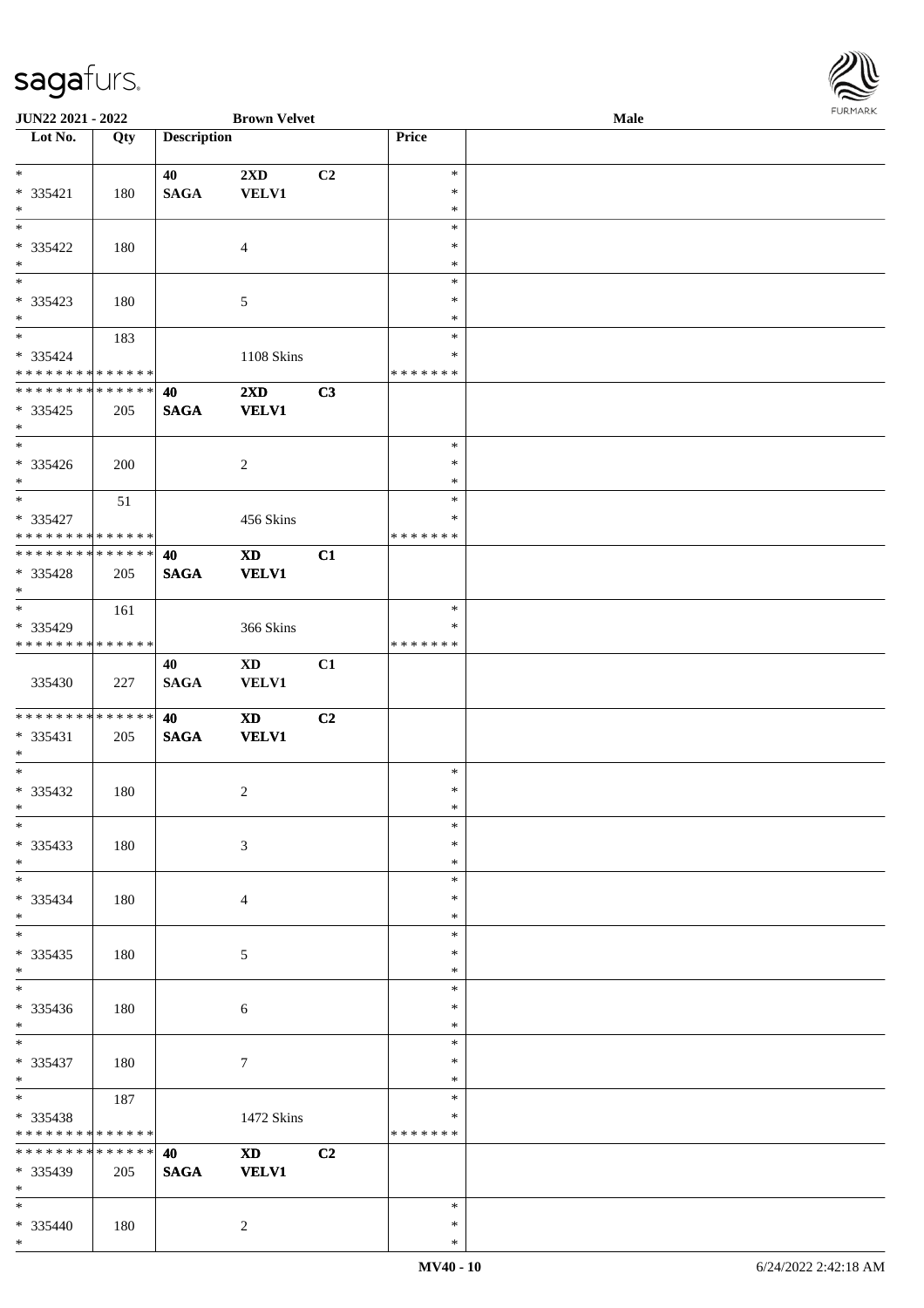

| JUN22 2021 - 2022                                          |     |                    | <b>Brown Velvet</b>        |    |               | Male |  |
|------------------------------------------------------------|-----|--------------------|----------------------------|----|---------------|------|--|
| Lot No.                                                    | Qty | <b>Description</b> |                            |    | Price         |      |  |
|                                                            |     |                    |                            |    |               |      |  |
| $*$                                                        | 201 | 40                 | <b>XD</b>                  | C2 | $\ast$        |      |  |
| * 335441                                                   |     | <b>SAGA</b>        | <b>VELV1</b>               |    | ∗             |      |  |
| * * * * * * * * * * * * * *                                |     |                    |                            |    | * * * * * * * |      |  |
| * * * * * * * * * * * * * *                                |     | 40                 | $\boldsymbol{\mathrm{XD}}$ | C3 |               |      |  |
| * 335442                                                   | 205 | <b>SAGA</b>        | <b>VELV1</b>               |    |               |      |  |
| $*$                                                        |     |                    |                            |    |               |      |  |
| $\overline{\phantom{0}}$                                   |     |                    |                            |    | $\ast$        |      |  |
| * 335443                                                   | 180 |                    | $\overline{2}$             |    | $\ast$        |      |  |
| $*$                                                        |     |                    |                            |    | $\ast$        |      |  |
| $*$                                                        | 189 |                    |                            |    | $\ast$        |      |  |
| * 335444                                                   |     |                    | 574 Skins                  |    | ∗             |      |  |
| * * * * * * * * * * * * * *                                |     |                    |                            |    | * * * * * * * |      |  |
|                                                            |     | 40                 | <b>XD</b>                  | C3 |               |      |  |
| 335445                                                     | 171 | <b>SAGA</b>        | <b>VELV1</b>               |    |               |      |  |
|                                                            |     |                    |                            |    |               |      |  |
| * * * * * * * * * * * * * *                                |     | 40                 | <b>Dark</b>                | C1 |               |      |  |
| * 335446                                                   | 205 | <b>SAGA</b>        | <b>VELV1</b>               |    |               |      |  |
| $*$                                                        |     |                    |                            |    |               |      |  |
| $\ast$                                                     |     |                    |                            |    | $\ast$        |      |  |
| $* 335447$                                                 | 180 |                    | $\overline{c}$             |    | $\ast$        |      |  |
| $*$                                                        |     |                    |                            |    | $\ast$        |      |  |
| $*$                                                        |     |                    |                            |    | $\ast$        |      |  |
| * 335448                                                   | 180 |                    | $\mathfrak{Z}$             |    | $\ast$        |      |  |
| $*$                                                        |     |                    |                            |    | ∗             |      |  |
| $*$                                                        | 68  |                    |                            |    | $\ast$        |      |  |
| * 335449                                                   |     |                    | 633 Skins                  |    | $\ast$        |      |  |
| * * * * * * * * * * * * * *                                |     |                    |                            |    | * * * * * * * |      |  |
| * * * * * * * * * * * * * *                                |     | 40                 | <b>Dark</b>                | C1 |               |      |  |
| * 335450                                                   | 205 | <b>SAGA</b>        | <b>VELV1</b>               |    |               |      |  |
| $*$                                                        |     |                    |                            |    |               |      |  |
| $*$                                                        | 185 |                    |                            |    | $\ast$        |      |  |
| $* 335451$                                                 |     |                    | 390 Skins                  |    | $\ast$        |      |  |
| * * * * * * * * * * * * * *<br>* * * * * * * * * * * * * * |     |                    |                            |    | * * * * * * * |      |  |
|                                                            |     | 40                 | <b>Dark</b>                | C2 |               |      |  |
| * 335452<br>$*$                                            | 205 | <b>SAGA</b>        | <b>VELV1</b>               |    |               |      |  |
| $*$                                                        |     |                    |                            |    | $\ast$        |      |  |
|                                                            |     |                    |                            |    | $\ast$        |      |  |
| $*335453$<br>$*$                                           | 180 |                    | $\sqrt{2}$                 |    | $\ast$        |      |  |
| $\overline{\ast}$                                          |     |                    |                            |    | $\ast$        |      |  |
|                                                            |     |                    |                            |    | ∗             |      |  |
| * 335454<br>$*$                                            | 180 |                    | 3                          |    | *             |      |  |
|                                                            |     |                    |                            |    | $\ast$        |      |  |
| $*335455$                                                  | 180 |                    |                            |    | $\ast$        |      |  |
| $*$                                                        |     |                    | $\overline{4}$             |    | $\ast$        |      |  |
|                                                            |     |                    |                            |    | $\ast$        |      |  |
| $* 335456$                                                 | 180 |                    | $5\phantom{.0}$            |    | ∗             |      |  |
| $*$                                                        |     |                    |                            |    | $\ast$        |      |  |
| $*$                                                        |     |                    |                            |    | $\ast$        |      |  |
| $* 335457$                                                 | 180 |                    | $\sqrt{6}$                 |    | $\ast$        |      |  |
| $*$                                                        |     |                    |                            |    | $\ast$        |      |  |
| $*$                                                        |     |                    |                            |    | $\ast$        |      |  |
| $* 335458$                                                 | 180 |                    | $\tau$                     |    | $\ast$        |      |  |
| $*$                                                        |     |                    |                            |    | $\ast$        |      |  |
| $\overline{\phantom{0}}$                                   |     |                    |                            |    | $\ast$        |      |  |
| $* 335459$                                                 | 180 |                    | $\,8\,$                    |    | ∗             |      |  |
| $*$                                                        |     |                    |                            |    | $\ast$        |      |  |
|                                                            |     |                    |                            |    | $\ast$        |      |  |
| $* 335460$                                                 | 180 |                    | 9                          |    | $\ast$        |      |  |
| $*$                                                        |     |                    |                            |    | $\ast$        |      |  |
|                                                            |     |                    |                            |    |               |      |  |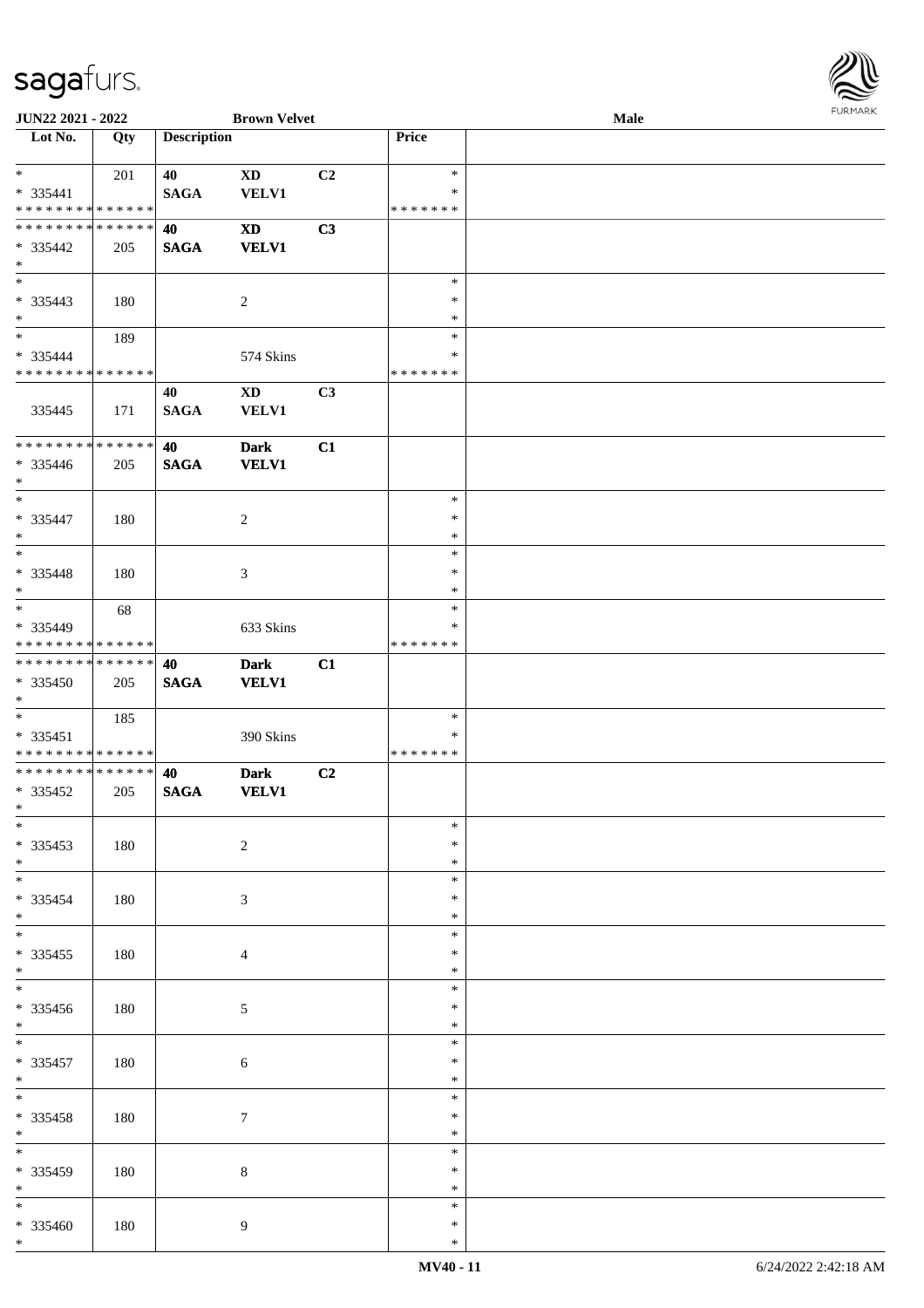\*

| JUN22 2021 - 2022             |     |                    | <b>Brown Velvet</b> |    |               | Male | FURMARK |
|-------------------------------|-----|--------------------|---------------------|----|---------------|------|---------|
| Lot No.                       | Qty | <b>Description</b> |                     |    | Price         |      |         |
| $*$                           |     | 40                 | <b>Dark</b>         | C2 | $\ast$        |      |         |
| * 335461                      | 180 | $\mathbf{SAGA}$    | VELV1               |    | ∗             |      |         |
| $*$                           |     |                    |                     |    | $\ast$        |      |         |
| $\overline{\ast}$             |     |                    |                     |    | $\ast$        |      |         |
| $* 335462$                    | 180 |                    | $11\,$              |    | $\ast$        |      |         |
| $*$                           |     |                    |                     |    | $\ast$        |      |         |
| $\ast$                        |     |                    |                     |    | $\ast$        |      |         |
| $* 335463$                    | 180 |                    | 12                  |    | $\ast$        |      |         |
| $*$                           |     |                    |                     |    | $\ast$        |      |         |
| $*$                           | 178 |                    |                     |    | $\ast$        |      |         |
| * 335464                      |     |                    | 2363 Skins          |    | $\ast$        |      |         |
| * * * * * * * * * * * * * *   |     |                    |                     |    | * * * * * * * |      |         |
| * * * * * * * * * * * * * *   |     | 40                 | <b>Dark</b>         | C2 |               |      |         |
| $* 335465$                    |     | <b>SAGA</b>        | <b>VELV1</b>        |    |               |      |         |
| $\ast$                        | 205 |                    |                     |    |               |      |         |
| $\overline{\phantom{0}}$      |     |                    |                     |    | $\ast$        |      |         |
|                               |     |                    |                     |    | $\ast$        |      |         |
| * 335466<br>$*$               | 180 |                    | $\sqrt{2}$          |    | $\ast$        |      |         |
| $\overline{\phantom{0}}$      |     |                    |                     |    |               |      |         |
|                               |     |                    |                     |    | $\ast$        |      |         |
| * 335467                      | 180 |                    | $\mathfrak{Z}$      |    | $\ast$        |      |         |
| $\ast$<br>$\overline{\ast}$   |     |                    |                     |    | $\ast$        |      |         |
|                               |     |                    |                     |    | $\ast$        |      |         |
| * 335468                      | 180 |                    | $\overline{4}$      |    | $\ast$        |      |         |
| $\ast$<br>$\overline{\ast}$   |     |                    |                     |    | $\ast$        |      |         |
|                               |     |                    |                     |    | $\ast$        |      |         |
| * 335469                      | 180 |                    | $\sqrt{5}$          |    | $\ast$        |      |         |
| $*$                           |     |                    |                     |    | $\ast$        |      |         |
| $\ast$                        | 80  |                    |                     |    | $\ast$        |      |         |
| * 335470                      |     |                    | 1005 Skins          |    | $\ast$        |      |         |
| * * * * * * * * * * * * * *   |     |                    |                     |    | * * * * * * * |      |         |
| * * * * * * * * * * * * * *   |     | 40                 | <b>Dark</b>         | C3 |               |      |         |
| $* 335471$                    | 205 | <b>SAGA</b>        | <b>VELV1</b>        |    |               |      |         |
| $\ast$                        |     |                    |                     |    |               |      |         |
| $*$                           |     |                    |                     |    | $\ast$        |      |         |
| $* 335472$                    | 180 |                    | $\sqrt{2}$          |    | $\ast$        |      |         |
| $*$                           |     |                    |                     |    | ∗             |      |         |
| $\ast$                        |     |                    |                     |    | $\ast$        |      |         |
| * 335473                      | 180 |                    | $\mathfrak{Z}$      |    | $\ast$        |      |         |
| $*$                           |     |                    |                     |    | $\ast$        |      |         |
| $\ast$                        |     |                    |                     |    | $\ast$        |      |         |
| * 335474                      | 180 |                    | $\overline{4}$      |    | $\ast$        |      |         |
| $*$                           |     |                    |                     |    | $\ast$        |      |         |
| $*$                           | 189 |                    |                     |    | $\ast$        |      |         |
| $* 335475$                    |     |                    | 934 Skins           |    | ∗             |      |         |
| * * * * * * * * * * * * * *   |     |                    |                     |    | * * * * * * * |      |         |
| * * * * * * * * * * * * * *   |     | 40                 | <b>Dark</b>         | C3 |               |      |         |
| * 335476                      | 205 | <b>SAGA</b>        | <b>VELV1</b>        |    |               |      |         |
| $*$                           |     |                    |                     |    |               |      |         |
| $\ast$                        | 188 |                    |                     |    | ∗             |      |         |
| * 335477                      |     |                    | 393 Skins           |    | ∗             |      |         |
| * * * * * * * * * * * * * *   |     |                    |                     |    | * * * * * * * |      |         |
| * * * * * * * * * * * * * * * |     | 40                 | <b>MED</b>          | C1 |               |      |         |
| * 335478                      | 205 | <b>SAGA</b>        | <b>VELV1</b>        |    |               |      |         |
| $*$                           |     |                    |                     |    |               |      |         |
| $\ast$                        |     |                    |                     |    | $\ast$        |      |         |
|                               |     |                    |                     |    | $\ast$        |      |         |
| * 335479<br>$*$               | 180 |                    | $\sqrt{2}$          |    | $\ast$        |      |         |
| $\ast$                        |     |                    |                     |    |               |      |         |
|                               |     |                    |                     |    | $\ast$        |      |         |
| * 335480                      | 180 |                    | $\mathfrak{Z}$      |    | $\ast$        |      |         |

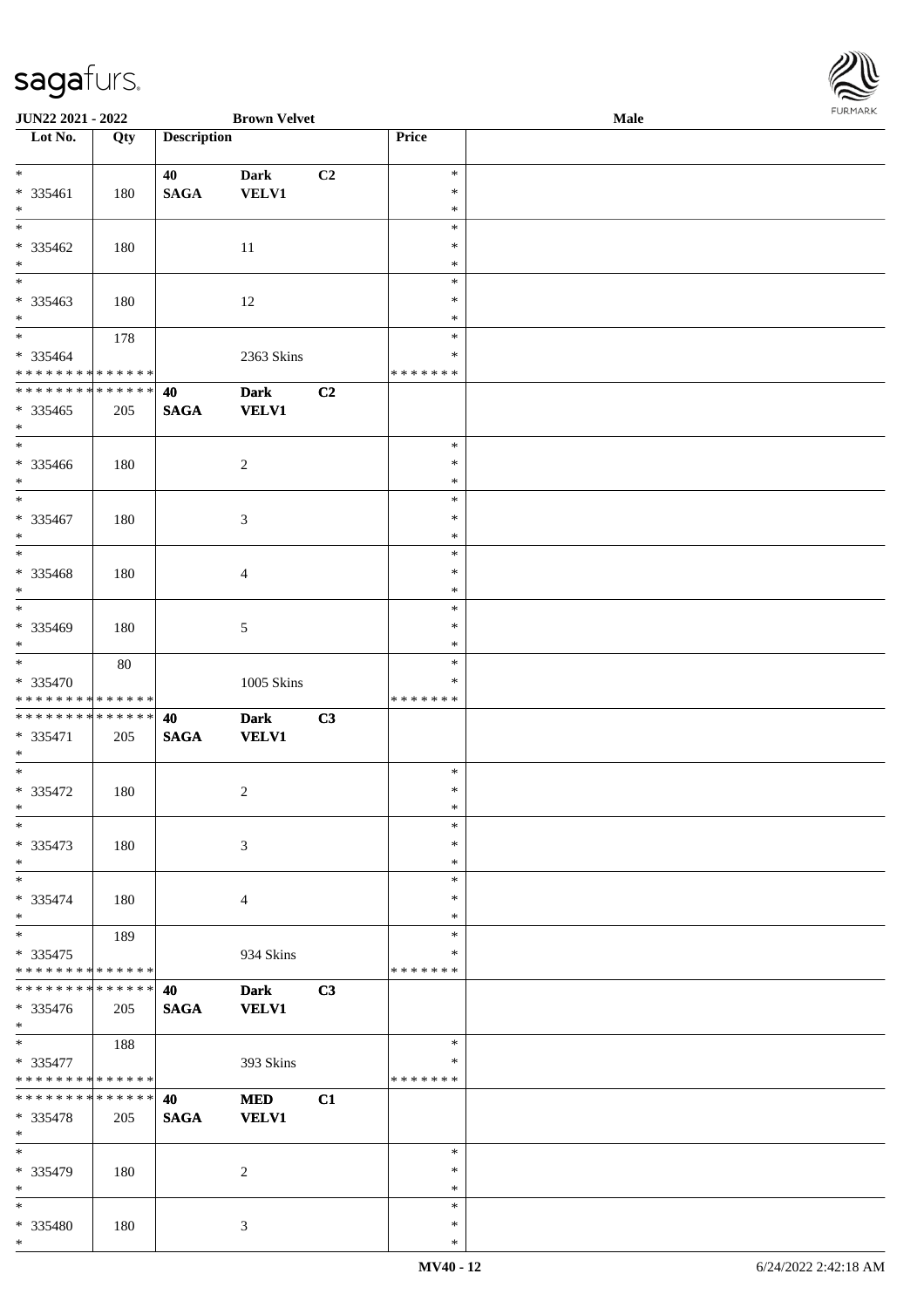| URMARK<br>P |
|-------------|

| JUN22 2021 - 2022                |             |                       | <b>Brown Velvet</b> |    |                  | Male | <b>FURMARK</b> |
|----------------------------------|-------------|-----------------------|---------------------|----|------------------|------|----------------|
| $\overline{\phantom{1}}$ Lot No. | Qty         | <b>Description</b>    |                     |    | Price            |      |                |
| $*$                              |             |                       |                     |    | $\ast$           |      |                |
| * 335481                         |             | 40<br>$\mathbf{SAGA}$ | $\bf MED$<br>VELV1  | C1 | $\ast$           |      |                |
| $*$                              | 180         |                       |                     |    | $\ast$           |      |                |
|                                  | 136         |                       |                     |    | $\ast$           |      |                |
| $* 335482$                       |             |                       | 881 Skins           |    | $\ast$           |      |                |
| * * * * * * * * * * * * * *      |             |                       |                     |    | * * * * * * *    |      |                |
| * * * * * * * * * * * * * * *    |             | 40                    | <b>MED</b>          | C1 |                  |      |                |
| * 335483                         | 205         | <b>SAGA</b>           | <b>VELV1</b>        |    |                  |      |                |
| $*$                              |             |                       |                     |    |                  |      |                |
| $*$                              |             |                       |                     |    | $\ast$<br>$\ast$ |      |                |
| * 335484<br>$\ast$               | 180         |                       | $\boldsymbol{2}$    |    | $\ast$           |      |                |
|                                  |             |                       |                     |    | $\ast$           |      |                |
| $* 335485$                       | 180         |                       | 3                   |    | $\ast$           |      |                |
| $*$                              |             |                       |                     |    | $\ast$           |      |                |
|                                  |             |                       |                     |    | $\ast$           |      |                |
| * 335486                         | 180         |                       | $\overline{4}$      |    | $\ast$           |      |                |
| $*$                              |             |                       |                     |    | $\ast$           |      |                |
| $*$                              |             |                       |                     |    | $\ast$           |      |                |
| * 335487                         | 180         |                       | 5                   |    | $\ast$           |      |                |
| $*$<br>$\overline{\phantom{0}}$  |             |                       |                     |    | $\ast$           |      |                |
|                                  |             |                       |                     |    | $\ast$           |      |                |
| $* 335488$<br>$*$                | 180         |                       | $\sqrt{6}$          |    | $\ast$<br>$\ast$ |      |                |
| $\overline{\phantom{0}}$         |             |                       |                     |    | $\ast$           |      |                |
| * 335489                         | 180         |                       | 7                   |    | $\ast$           |      |                |
| $*$                              |             |                       |                     |    | $\ast$           |      |                |
| $\overline{\phantom{0}}$         |             |                       |                     |    | $\ast$           |      |                |
| * 335490                         | 180         |                       | 8                   |    | $\ast$           |      |                |
| $*$                              |             |                       |                     |    | $\ast$           |      |                |
|                                  | 94          |                       |                     |    | $\ast$           |      |                |
| * 335491                         |             |                       | 1559 Skins          |    | *                |      |                |
| * * * * * * * * * * * * * *      |             |                       |                     |    | * * * * * * *    |      |                |
| ******** <mark>******</mark>     |             | 40                    | <b>MED</b>          | C1 |                  |      |                |
| * 335492<br>$*$                  | 215         | <b>SAGA</b>           | <b>VELV1</b>        |    |                  |      |                |
| $\overline{\phantom{1}}$         |             |                       |                     |    | $\ast$           |      |                |
| * 335493                         | 190         |                       | $\sqrt{2}$          |    | $\ast$           |      |                |
| $*$                              |             |                       |                     |    | $\ast$           |      |                |
| $*$                              | 39          |                       |                     |    | $\ast$           |      |                |
| $* 335494$                       |             |                       | 444 Skins           |    | $\ast$           |      |                |
| * * * * * * * * * * * * * *      |             |                       |                     |    | * * * * * * *    |      |                |
| * * * * * * * *                  | * * * * * * | 40                    | <b>MED</b>          | C2 |                  |      |                |
| * 335495                         | 205         | <b>SAGA</b>           | <b>VELV1</b>        |    |                  |      |                |
| $*$                              |             |                       |                     |    |                  |      |                |
| $*$                              |             |                       |                     |    | $\ast$           |      |                |
| * 335496<br>$*$                  | 180         |                       | 2                   |    | $\ast$<br>$\ast$ |      |                |
|                                  |             |                       |                     |    | $\ast$           |      |                |
| * 335497                         | 180         |                       | 3                   |    | ∗                |      |                |
| $*$                              |             |                       |                     |    | $\ast$           |      |                |
|                                  |             |                       |                     |    | $\ast$           |      |                |
| * 335498                         | 180         |                       | 4                   |    | $\ast$           |      |                |
| $*$                              |             |                       |                     |    | $\ast$           |      |                |
| $*$                              |             |                       |                     |    | $\ast$           |      |                |
| * 335499                         | 180         |                       | 5                   |    | $\ast$           |      |                |
| $*$                              |             |                       |                     |    | $\ast$           |      |                |
| $\ast$                           |             |                       |                     |    | $\ast$           |      |                |
| $* 335500$                       | 180         |                       | 6                   |    | $\ast$           |      |                |
| $*$                              |             |                       |                     |    | $\ast$           |      |                |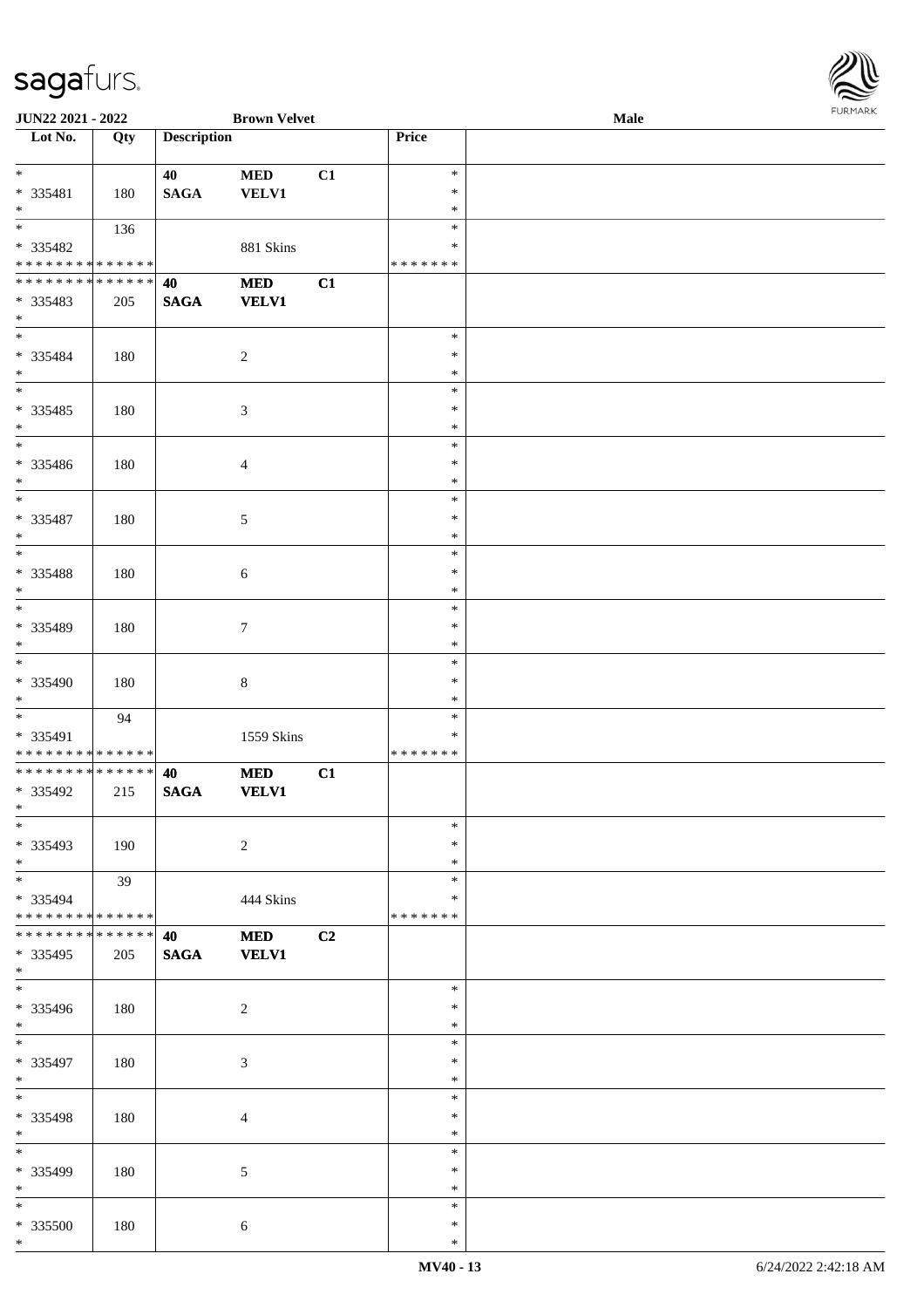

| JUN22 2021 - 2022                                               |     |                       | <b>Brown Velvet</b>        |    |                                   | Male | 1.9151 B.0515 |
|-----------------------------------------------------------------|-----|-----------------------|----------------------------|----|-----------------------------------|------|---------------|
| Lot No.                                                         | Qty | <b>Description</b>    |                            |    | Price                             |      |               |
| $*$<br>* 335501<br>$\ast$                                       | 180 | 40<br>$\mathbf{SAGA}$ | <b>MED</b><br><b>VELV1</b> | C2 | $\ast$<br>$\ast$<br>$\ast$        |      |               |
| * 335502<br>$\begin{array}{c}\n * \\ \hline\n * \\ \end{array}$ | 180 |                       | $\,8\,$                    |    | $\ast$<br>$\ast$<br>$\ast$        |      |               |
| * 335503<br>$*$                                                 | 180 |                       | $\overline{9}$             |    | $\ast$<br>$\ast$<br>$\ast$        |      |               |
| * 335504<br>$*$                                                 | 180 |                       | 10                         |    | $\ast$<br>$\ast$<br>$\ast$        |      |               |
| $\overline{\phantom{0}}$<br>$* 335505$<br>$*$                   | 180 |                       | 11                         |    | $\ast$<br>$\ast$<br>$\ast$        |      |               |
| $\overline{\phantom{0}}$<br>* 335506<br>$*$                     | 180 |                       | 12                         |    | $\ast$<br>$\ast$<br>$\ast$        |      |               |
| $* 335507$<br>$\ast$                                            | 180 |                       | 13                         |    | $\ast$<br>$\ast$<br>$\ast$        |      |               |
| $\overline{\phantom{0}}$<br>$* 335508$<br>$*$                   | 180 |                       | 14                         |    | $\ast$<br>$\ast$<br>$\ast$        |      |               |
| * 335509<br>* * * * * * * * <mark>* * * * * * *</mark>          | 106 |                       | 2651 Skins                 |    | $\ast$<br>$\ast$<br>* * * * * * * |      |               |
| ******** <mark>******</mark><br>* 335510<br>$*$                 | 205 | 40<br>$\mathbf{SAGA}$ | <b>MED</b><br><b>VELV1</b> | C2 |                                   |      |               |
| $* 335511$<br>$*$                                               | 180 |                       | $\sqrt{2}$                 |    | $\ast$<br>$\ast$<br>$\ast$        |      |               |
| $*$<br>* 335512<br>$*$ $-$                                      | 180 |                       | $\mathfrak{Z}$             |    | $\ast$<br>$\ast$<br>$\ast$        |      |               |
| $*$<br>* 335513<br>$*$                                          | 180 |                       | $\overline{4}$             |    | $\ast$<br>$\ast$<br>$\ast$        |      |               |
| * 335514<br>$*$                                                 | 180 |                       | 5                          |    | $\ast$<br>$\ast$<br>$\ast$        |      |               |
| * 335515<br>$*$                                                 | 180 |                       | $\sqrt{6}$                 |    | $\ast$<br>$\ast$<br>$\ast$        |      |               |
| * 335516<br>$*$                                                 | 180 |                       | $\tau$                     |    | $\ast$<br>$\ast$<br>$\ast$        |      |               |
| $\overline{\ }$<br>* 335517<br>$*$                              | 180 |                       | $\,8\,$                    |    | $\ast$<br>$\ast$<br>$\ast$        |      |               |
| $*$<br>* 335518<br>$*$                                          | 180 |                       | $\boldsymbol{9}$           |    | $\ast$<br>$\ast$<br>$\ast$        |      |               |
| * 335519<br>$*$                                                 | 180 |                       | 10                         |    | $\ast$<br>$\ast$<br>$\ast$        |      |               |
| $*$<br>$* 335520$<br>$*$                                        | 180 |                       | $11\,$                     |    | $\ast$<br>$\ast$<br>$\ast$        |      |               |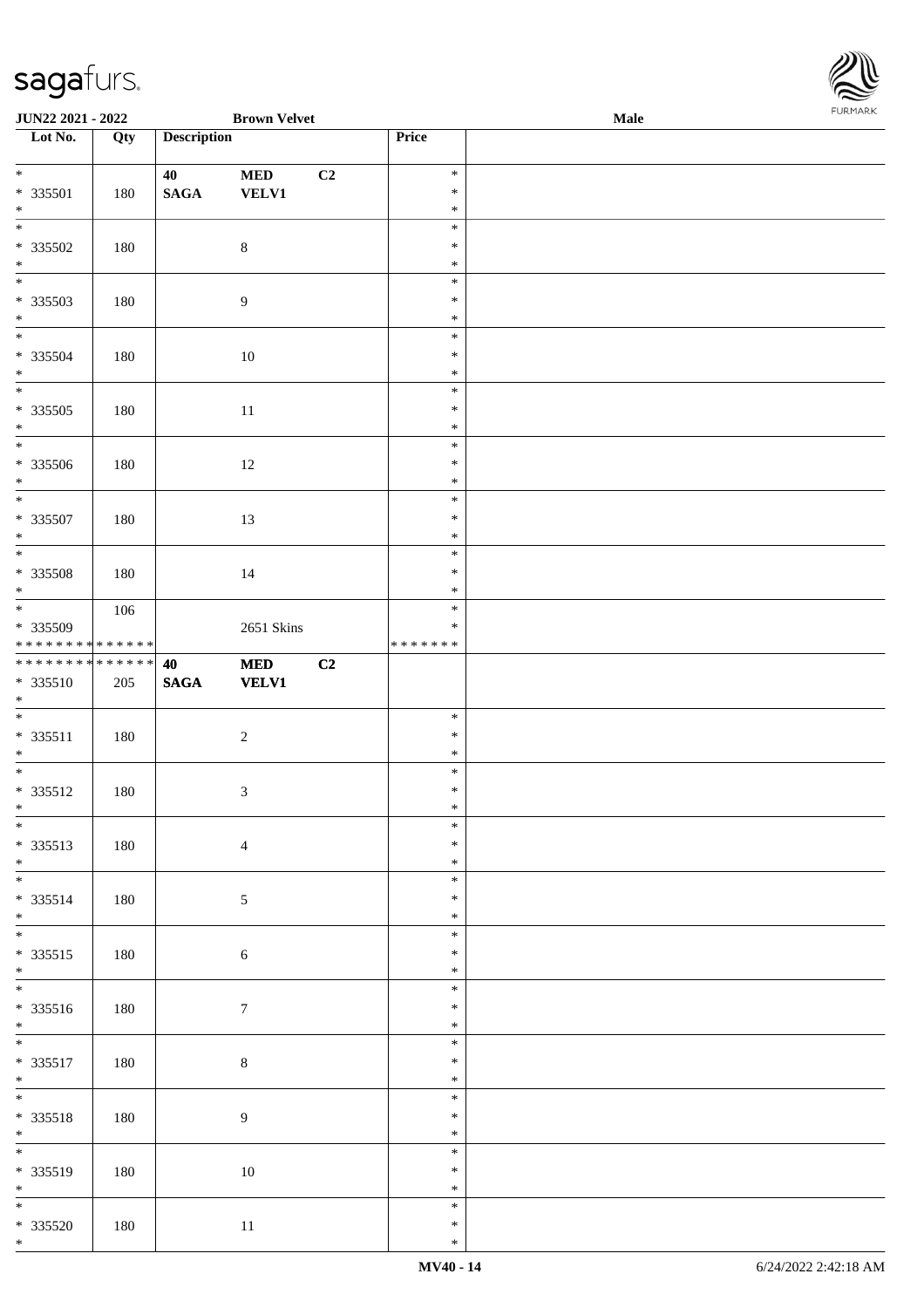| JUN22 2021 - 2022                    |     |                    | <b>Brown Velvet</b> |                    | Male | <b>I</b> OIN INVIN |
|--------------------------------------|-----|--------------------|---------------------|--------------------|------|--------------------|
| $\overline{\phantom{1}}$ Lot No.     | Qty | <b>Description</b> |                     | Price              |      |                    |
|                                      |     |                    |                     |                    |      |                    |
|                                      |     | 40                 | $\bf MED$<br>C2     | $\ast$             |      |                    |
| $* 335521$                           | 180 | $\mathbf{SAGA}$    | <b>VELV1</b>        | $\ast$             |      |                    |
| $\ast$<br>$\overline{\phantom{0}}$   |     |                    |                     | $\ast$             |      |                    |
|                                      |     |                    |                     | $\ast$<br>$\ast$   |      |                    |
| $* 335522$                           | 180 |                    | 13                  | $\ast$             |      |                    |
| $\ast$<br>$\overline{\phantom{0}}$   |     |                    |                     | $\ast$             |      |                    |
| $* 335523$                           | 180 |                    | 14                  | $\ast$             |      |                    |
| $\ast$                               |     |                    |                     | $\ast$             |      |                    |
| $\overline{\phantom{a}^*}$           |     |                    |                     | $\ast$             |      |                    |
| $* 335524$                           | 180 |                    | 15                  | $\ast$             |      |                    |
| $\ast$                               |     |                    |                     | $\ast$             |      |                    |
| $\overline{\phantom{0}}$             |     |                    |                     | $\ast$             |      |                    |
| $* 335525$                           | 180 |                    | $16\,$              | $\ast$             |      |                    |
| $\ast$                               |     |                    |                     | $\ast$             |      |                    |
| $\overline{\phantom{0}}$             |     |                    |                     | $\ast$             |      |                    |
| * 335526                             | 180 |                    | 17                  | $\ast$             |      |                    |
| $*$                                  |     |                    |                     | $\ast$             |      |                    |
| $\overline{\phantom{a}^*}$           | 128 |                    |                     | $\ast$             |      |                    |
| $* 335527$                           |     |                    | 3213 Skins          | $\ast$             |      |                    |
| * * * * * * * * * * * * * * *        |     |                    |                     | * * * * * * *      |      |                    |
| * * * * * * * * * * * * * *          |     |                    | <b>IDENTICAL</b>    |                    |      |                    |
| * 335528                             | 205 |                    |                     |                    |      |                    |
| $\ast$                               |     |                    |                     |                    |      |                    |
| $\overline{\phantom{0}}$             |     |                    |                     | $\ast$             |      |                    |
| * 335529                             | 180 |                    | $\overline{c}$      | $\ast$             |      |                    |
| $\ast$<br>$\overline{\phantom{a}^*}$ |     |                    |                     | $\ast$             |      |                    |
|                                      |     |                    |                     | $\ast$             |      |                    |
| * 335530                             | 180 |                    | $\mathfrak{Z}$      | $\ast$             |      |                    |
| $\ast$<br>$\frac{1}{1}$              |     |                    |                     | $\ast$             |      |                    |
|                                      |     |                    |                     | $\ast$             |      |                    |
| * 335531<br>$*$                      | 180 |                    | $\overline{4}$      | $\ast$<br>$\ast$   |      |                    |
|                                      |     |                    |                     | $\ast$             |      |                    |
| $* 335532$                           | 180 |                    |                     | $\ast$             |      |                    |
| $*$                                  |     |                    | $\mathfrak{S}$      | $\ast$             |      |                    |
| $*$                                  | 73  |                    |                     | $\ast$             |      |                    |
| $*335533$                            |     |                    | 998 Skins           | $\ast$             |      |                    |
| * * * * * * * * * * * * * * *        |     |                    |                     | * * * * * * *      |      |                    |
| **************                       |     | 40                 | <b>MED</b><br>C2    |                    |      |                    |
| * 335534                             | 205 | <b>SAGA</b>        | <b>VELV1</b>        |                    |      |                    |
| $*$                                  |     |                    |                     |                    |      |                    |
| $\overline{\phantom{0}}$             |     |                    |                     | $\ast$             |      |                    |
| $*335535$                            | 180 |                    | $\overline{2}$      | $\ast$             |      |                    |
| $*$                                  |     |                    |                     | $\ast$             |      |                    |
| $\overline{\phantom{0}}$             |     |                    |                     | $\ast$             |      |                    |
| * 335536                             | 180 |                    | $\mathfrak{Z}$      | $\ast$             |      |                    |
| $*$                                  |     |                    |                     | $\ast$             |      |                    |
| $\overline{\phantom{0}}$             |     |                    |                     | $\ast$             |      |                    |
| * 335537                             | 180 |                    | 4                   | $\ast$             |      |                    |
| $*$                                  |     |                    |                     | $\ast$             |      |                    |
| $*$                                  |     |                    |                     | $\ast$             |      |                    |
| * 335538                             | 180 |                    | 5                   | $\ast$             |      |                    |
| $*$                                  |     |                    |                     | $\ast$             |      |                    |
| $*$                                  |     |                    |                     | $\ast$             |      |                    |
| * 335539                             | 180 |                    | 6                   | $\ast$             |      |                    |
| $*$ $*$<br>$*$                       |     |                    |                     | $\ast$             |      |                    |
|                                      | 130 |                    |                     | $\ast$             |      |                    |
| * 335540                             |     |                    | 1235 Skins          | ∗<br>* * * * * * * |      |                    |
| * * * * * * * * * * * * * *          |     |                    |                     |                    |      |                    |

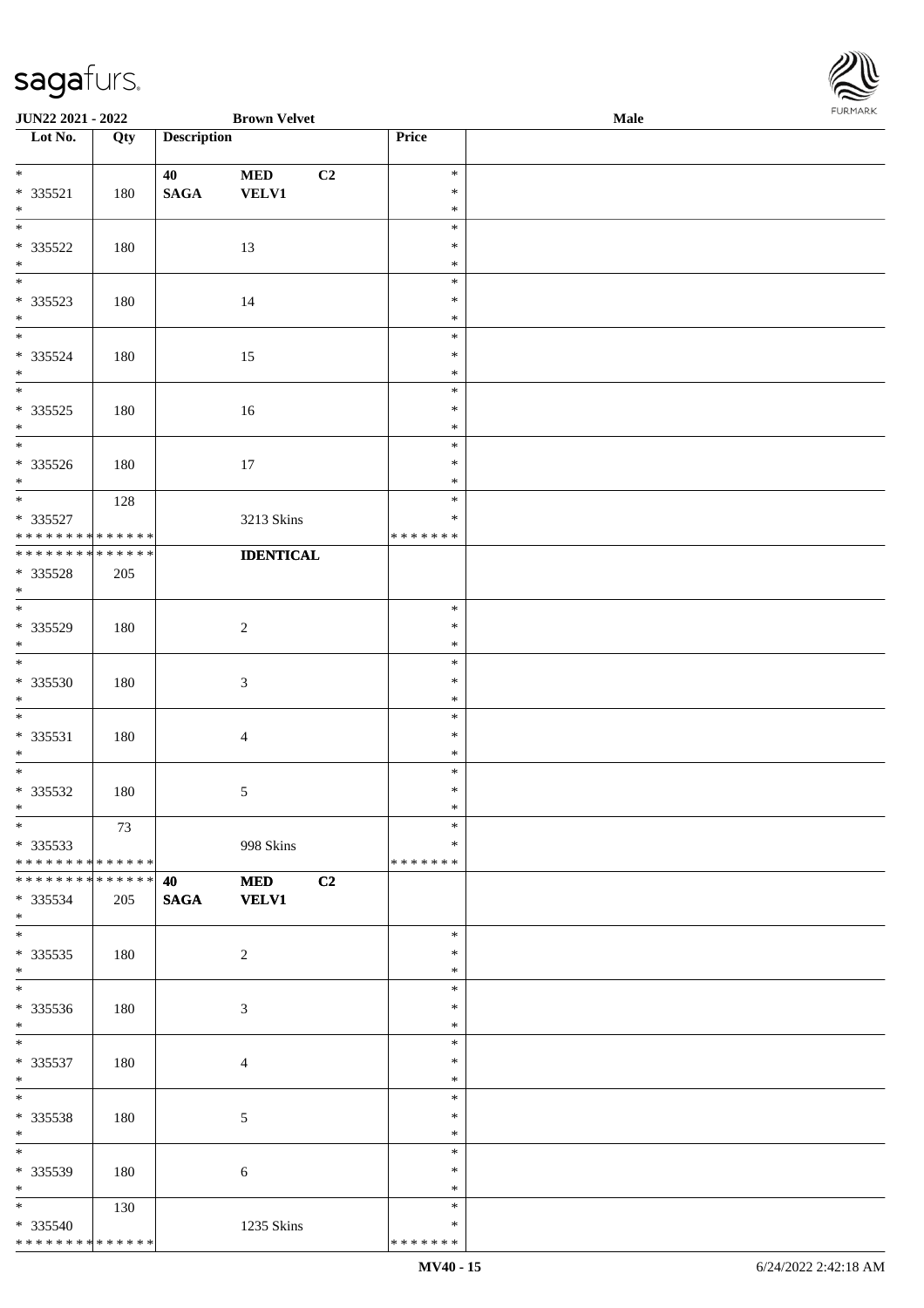

| JUN22 2021 - 2022                     |     |                    | <b>Brown Velvet</b> |    |               | Male |  |
|---------------------------------------|-----|--------------------|---------------------|----|---------------|------|--|
| Lot No.                               | Qty | <b>Description</b> |                     |    | Price         |      |  |
|                                       |     |                    |                     |    |               |      |  |
| ___<br>******** <mark>******</mark> * |     | 40                 | $\bf MED$           | C3 |               |      |  |
| $* 335541$                            | 205 | <b>SAGA</b>        | <b>VELV1</b>        |    |               |      |  |
| $*$                                   |     |                    |                     |    |               |      |  |
|                                       |     |                    |                     |    | $\ast$        |      |  |
| * 335542                              |     |                    | $\sqrt{2}$          |    | $\ast$        |      |  |
| $\ast$                                | 180 |                    |                     |    |               |      |  |
| $\overline{\phantom{0}}$              |     |                    |                     |    | $\ast$        |      |  |
|                                       |     |                    |                     |    | $\ast$        |      |  |
| * 335543                              | 180 |                    | $\mathfrak{Z}$      |    | $\ast$        |      |  |
| $*$                                   |     |                    |                     |    | $\ast$        |      |  |
| $\overline{\phantom{0}}$              |     |                    |                     |    | $\ast$        |      |  |
| * 335544                              | 180 |                    | $\overline{4}$      |    | $\ast$        |      |  |
| $*$                                   |     |                    |                     |    | $\ast$        |      |  |
| $\overline{\phantom{0}}$              |     |                    |                     |    | $\ast$        |      |  |
| $* 335545$                            | 180 |                    | 5                   |    | $\ast$        |      |  |
| $*$                                   |     |                    |                     |    | $\ast$        |      |  |
| $\overline{\phantom{0}}$              | 164 |                    |                     |    | $\ast$        |      |  |
| * 335546                              |     |                    | 1089 Skins          |    | $\ast$        |      |  |
| ******** <mark>******</mark>          |     |                    |                     |    | * * * * * * * |      |  |
| ******** <mark>******</mark>          |     |                    |                     |    |               |      |  |
|                                       |     | 40                 | $\bf MED$           | C3 |               |      |  |
| $* 335547$                            | 205 | <b>SAGA</b>        | <b>VELV1</b>        |    |               |      |  |
| $*$                                   |     |                    |                     |    |               |      |  |
| $*$                                   |     |                    |                     |    | $\ast$        |      |  |
| * 335548                              | 180 |                    | 2                   |    | $\ast$        |      |  |
| $*$                                   |     |                    |                     |    | $\ast$        |      |  |
| $\overline{\phantom{0}}$              |     |                    |                     |    | $\ast$        |      |  |
| * 335549                              | 180 |                    | $\mathfrak{Z}$      |    | $\ast$        |      |  |
| $*$                                   |     |                    |                     |    | $\ast$        |      |  |
| $\overline{\phantom{0}}$              |     |                    |                     |    | $\ast$        |      |  |
| $* 335550$                            |     |                    |                     |    | $\ast$        |      |  |
|                                       | 180 |                    | $\overline{4}$      |    |               |      |  |
| $*$                                   |     |                    |                     |    | $\ast$        |      |  |
| $*$                                   |     |                    |                     |    | $\ast$        |      |  |
| $* 335551$                            | 180 |                    | $\mathfrak{S}$      |    | $\ast$        |      |  |
| $*$                                   |     |                    |                     |    | $\ast$        |      |  |
| $*$                                   |     |                    |                     |    | $\ast$        |      |  |
| $* 335552$                            | 180 |                    | 6                   |    | $\ast$        |      |  |
| $*$                                   |     |                    |                     |    | $\ast$        |      |  |
| $\ast$                                |     |                    |                     |    | $\ast$        |      |  |
| * 335553                              | 180 |                    | $\tau$              |    | ∗             |      |  |
| $*$                                   |     |                    |                     |    | $\ast$        |      |  |
| $*$                                   | 109 |                    |                     |    | $\ast$        |      |  |
| * 335554                              |     |                    | 1394 Skins          |    | *             |      |  |
| * * * * * * * * * * * * * *           |     |                    |                     |    | * * * * * * * |      |  |
|                                       |     |                    |                     |    |               |      |  |
| * * * * * * * * * * * * * * *         |     | 40                 | <b>MED</b>          | C3 |               |      |  |
| $*335555$                             | 205 | <b>SAGA</b>        | <b>VELV1</b>        |    |               |      |  |
| $*$<br>$\overline{\phantom{a}^*}$     |     |                    |                     |    |               |      |  |
|                                       |     |                    |                     |    | $\ast$        |      |  |
| $* 335556$                            | 180 |                    | 2                   |    | ∗             |      |  |
| $*$                                   |     |                    |                     |    | $\ast$        |      |  |
| $\overline{\ast}$                     | 91  |                    |                     |    | $\ast$        |      |  |
| $* 335557$                            |     |                    | 476 Skins           |    | *             |      |  |
| * * * * * * * * * * * * * *           |     |                    |                     |    | *******       |      |  |
| * * * * * * * * * * * * * * *         |     | 40                 | <b>PALE</b>         | C1 |               |      |  |
| * 335558                              | 205 | <b>SAGA</b>        | <b>VELV1</b>        |    |               |      |  |
| $*$                                   |     |                    |                     |    |               |      |  |
| $*$                                   |     |                    |                     |    |               |      |  |
|                                       |     |                    |                     |    | $\ast$        |      |  |
| * 335559                              | 180 |                    | 2                   |    | ∗             |      |  |
| $*$                                   |     |                    |                     |    | $\ast$        |      |  |
| $*$                                   |     |                    |                     |    | $\ast$        |      |  |
| * 335560                              | 180 |                    | 3                   |    | $\ast$        |      |  |
| $*$                                   |     |                    |                     |    | $\ast$        |      |  |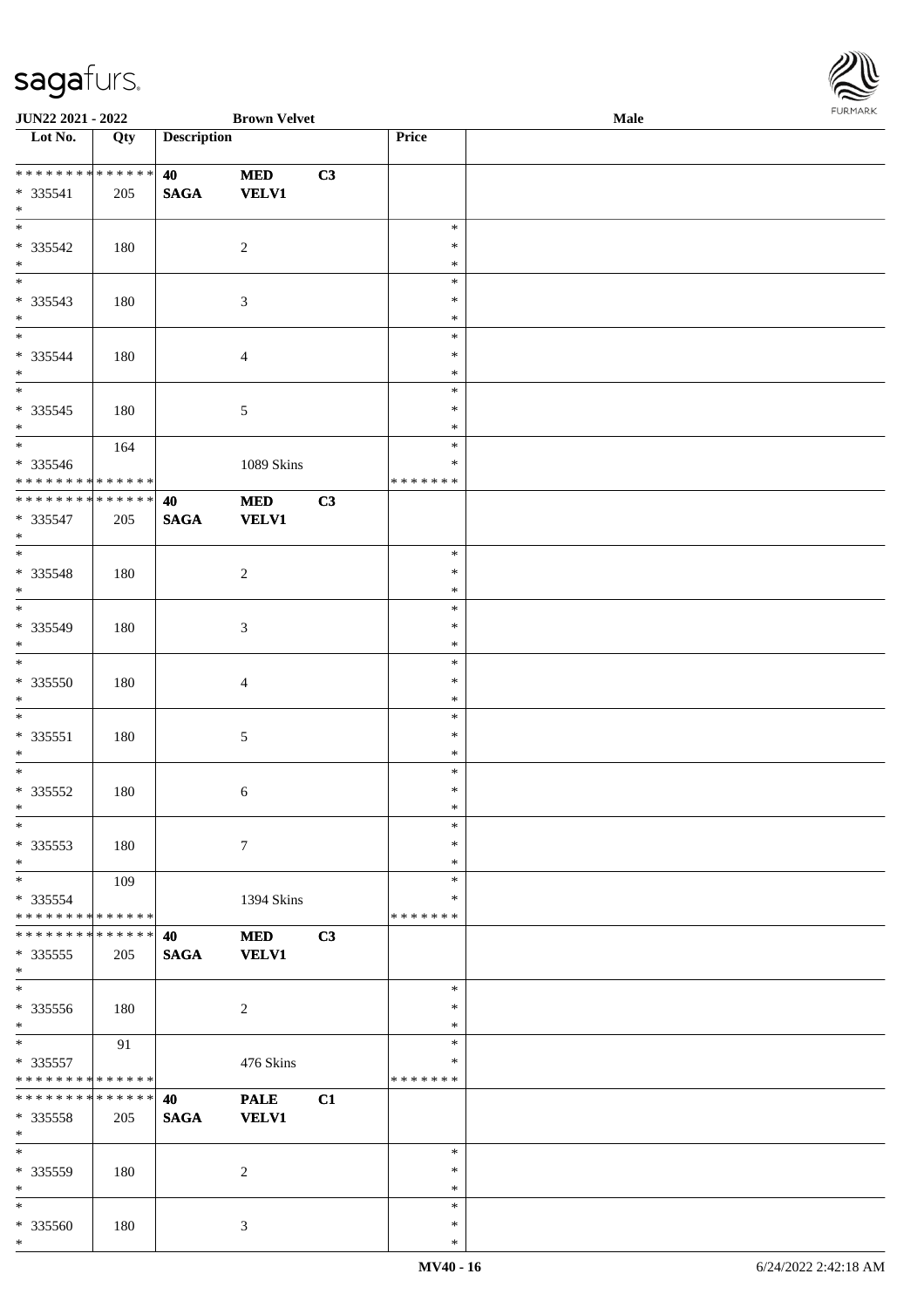

| JUN22 2021 - 2022             |     |                    | <b>Brown Velvet</b> |                |               | Male |  |
|-------------------------------|-----|--------------------|---------------------|----------------|---------------|------|--|
| Lot No.                       | Qty | <b>Description</b> |                     |                | Price         |      |  |
|                               |     |                    |                     |                |               |      |  |
| $*$                           | 119 | 40                 | <b>PALE</b>         | C1             | $\ast$        |      |  |
| * 335561                      |     | <b>SAGA</b>        | <b>VELV1</b>        |                | ∗             |      |  |
| * * * * * * * * * * * * * *   |     |                    |                     |                | * * * * * * * |      |  |
| * * * * * * * * * * * * * *   |     | 40                 | <b>PALE</b>         | C1             |               |      |  |
| $* 335562$                    | 205 | <b>SAGA</b>        | <b>VELV1</b>        |                |               |      |  |
| $\ast$                        |     |                    |                     |                |               |      |  |
| $\overline{\ast}$             |     |                    |                     |                | $\ast$        |      |  |
| * 335563                      | 180 |                    | $\overline{c}$      |                | $\ast$        |      |  |
| $*$                           |     |                    |                     |                | $\ast$        |      |  |
| $\overline{\phantom{a}^*}$    |     |                    |                     |                | $\ast$        |      |  |
|                               |     |                    |                     |                |               |      |  |
| * 335564                      | 180 |                    | $\mathfrak{Z}$      |                | $\ast$        |      |  |
| $\ast$                        |     |                    |                     |                | $\ast$        |      |  |
| $*$                           |     |                    |                     |                | $\ast$        |      |  |
| $*335565$                     | 180 |                    | $\overline{4}$      |                | $\ast$        |      |  |
| $\ast$                        |     |                    |                     |                | $\ast$        |      |  |
| $*$                           |     |                    |                     |                | $\ast$        |      |  |
| * 335566                      | 180 |                    | 5                   |                | $\ast$        |      |  |
| $*$                           |     |                    |                     |                | $\ast$        |      |  |
| $*$                           | 177 |                    |                     |                | $\ast$        |      |  |
| * 335567                      |     |                    | 1102 Skins          |                | ∗             |      |  |
| * * * * * * * * * * * * * *   |     |                    |                     |                | * * * * * * * |      |  |
| * * * * * * * * * * * * * *   |     | 40                 | <b>PALE</b>         | C1             |               |      |  |
| * 335568                      | 205 | <b>SAGA</b>        | <b>VELV1</b>        |                |               |      |  |
| $*$                           |     |                    |                     |                |               |      |  |
| $*$                           | 200 |                    |                     |                | $\ast$        |      |  |
| * 335569                      |     |                    | 405 Skins           |                | $\ast$        |      |  |
| * * * * * * * * * * * * * *   |     |                    |                     |                | * * * * * * * |      |  |
| * * * * * * * * * * * * * *   |     | 40                 | <b>PALE</b>         | C <sub>2</sub> |               |      |  |
| * 335570                      | 205 | $\mathbf{SAGA}$    | <b>VELV1</b>        |                |               |      |  |
| $*$                           |     |                    |                     |                |               |      |  |
| $\ast$                        |     |                    |                     |                | $\ast$        |      |  |
|                               |     |                    |                     |                |               |      |  |
| $* 335571$                    | 180 |                    | $\overline{c}$      |                | $\ast$        |      |  |
| $*$                           |     |                    |                     |                | $\ast$        |      |  |
| $*$                           |     |                    |                     |                | $\ast$        |      |  |
| * 335572                      | 180 |                    | 3                   |                | $\ast$        |      |  |
| $*$                           |     |                    |                     |                | $\ast$        |      |  |
| $\ast$                        |     |                    |                     |                | $\ast$        |      |  |
| $* 335573$                    | 180 |                    | $\overline{4}$      |                | ∗             |      |  |
| $*$                           |     |                    |                     |                | $\ast$        |      |  |
| $\ast$                        |     |                    |                     |                | $\ast$        |      |  |
| * 335574                      | 180 |                    | 5                   |                | *             |      |  |
| $*$                           |     |                    |                     |                | *             |      |  |
| $*$                           |     |                    |                     |                | $\ast$        |      |  |
| $* 335575$                    | 180 |                    | 6                   |                | $\ast$        |      |  |
| $*$                           |     |                    |                     |                | $\ast$        |      |  |
| $\overline{\phantom{0}}$      |     |                    |                     |                | $\ast$        |      |  |
| * 335576                      | 180 |                    | 7                   |                | ∗             |      |  |
| $*$                           |     |                    |                     |                | $\ast$        |      |  |
| $*$                           |     |                    |                     |                | $\ast$        |      |  |
| $* 335577$                    | 180 |                    | 8                   |                | $\ast$        |      |  |
| $*$                           |     |                    |                     |                | $\ast$        |      |  |
| $*$                           |     |                    |                     |                | $\ast$        |      |  |
|                               |     |                    |                     |                | $\ast$        |      |  |
| * 335578                      | 190 |                    | 9                   |                |               |      |  |
| $*$                           |     |                    |                     |                | $\ast$        |      |  |
|                               | 54  |                    |                     |                | $\ast$        |      |  |
| * 335579                      |     |                    | 1709 Skins          |                | ∗             |      |  |
| * * * * * * * * * * * * * *   |     |                    |                     |                | * * * * * * * |      |  |
| * * * * * * * * * * * * * * * |     | 40                 | <b>PALE</b>         | C2             |               |      |  |
| * 335580                      | 205 | <b>SAGA</b>        | <b>VELV1</b>        |                |               |      |  |
| $*$                           |     |                    |                     |                |               |      |  |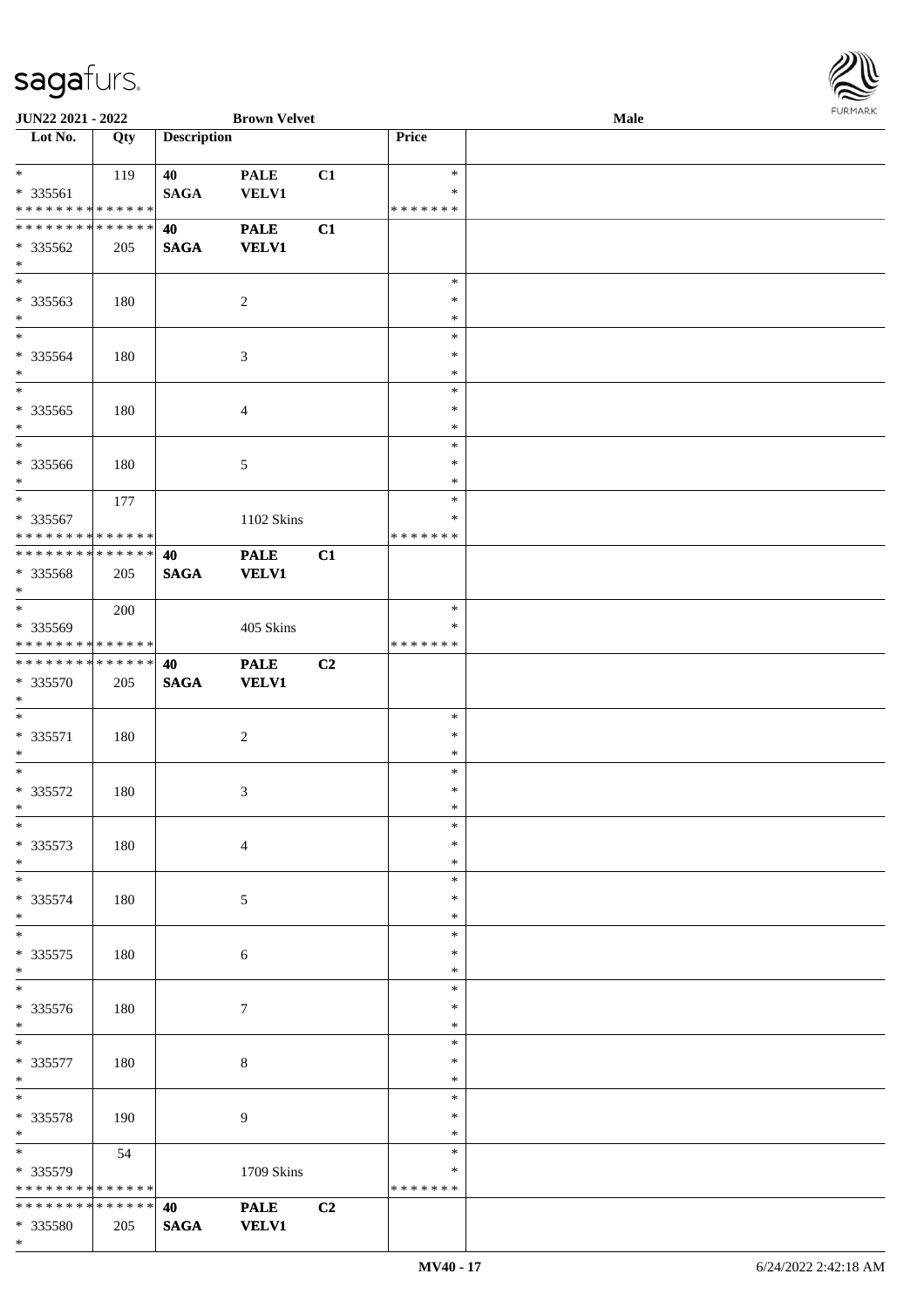

| <b>JUN22 2021 - 2022</b>                               |     |                       | <b>Brown Velvet</b>         |    |                                   | <b>Male</b> |  |
|--------------------------------------------------------|-----|-----------------------|-----------------------------|----|-----------------------------------|-------------|--|
| Lot No.                                                | Qty | <b>Description</b>    |                             |    | Price                             |             |  |
| $*$<br>* 335581<br>$*$                                 | 180 | 40<br>$\mathbf{SAGA}$ | <b>PALE</b><br><b>VELV1</b> | C2 | $\ast$<br>$\ast$<br>$\ast$        |             |  |
| * 335582<br>$*$                                        | 180 |                       | $\mathfrak{Z}$              |    | $\ast$<br>$\ast$<br>$\ast$        |             |  |
| * 335583<br>$*$                                        | 180 |                       | $\overline{4}$              |    | $\ast$<br>$\ast$<br>$\ast$        |             |  |
| * 335584<br>$*$                                        | 180 |                       | $\sqrt{5}$                  |    | $\ast$<br>$\ast$<br>$\ast$        |             |  |
| $\overline{\ }$<br>$* 335585$<br>$*$                   | 180 |                       | $\sqrt{6}$                  |    | $\ast$<br>$\ast$<br>$\ast$        |             |  |
| * 335586<br>$*$                                        | 180 |                       | $\boldsymbol{7}$            |    | $\ast$<br>$\ast$<br>$\ast$        |             |  |
| * 335587<br>$*$                                        | 180 |                       | $\,8\,$                     |    | $\ast$<br>$\ast$<br>$\ast$        |             |  |
| * 335588<br>$*$                                        | 180 |                       | $\overline{9}$              |    | $\ast$<br>$\ast$<br>$\ast$        |             |  |
| * 335589<br>$*$                                        | 180 |                       | 10                          |    | $\ast$<br>$\ast$<br>$\ast$        |             |  |
| $*$<br>* 335590<br>$*$                                 | 180 |                       | $11\,$                      |    | $\ast$<br>$\ast$<br>$\ast$        |             |  |
| $\overline{\phantom{0}}$<br>* 335591<br>$*$            | 180 |                       | 12                          |    | $\ast$<br>$\ast$<br>$\ast$        |             |  |
| * 335592<br>$*$ $-$                                    | 180 |                       | 13                          |    | $\ast$<br>$\ast$<br>$\ast$        |             |  |
| $*$<br>* 335593<br>$*$                                 | 180 |                       | 14                          |    | $\ast$<br>$\ast$<br>$\ast$        |             |  |
| $*$<br>* 335594<br>$*$                                 | 180 |                       | 15                          |    | $\ast$<br>$\ast$<br>$\ast$        |             |  |
| * 335595<br>* * * * * * * * <mark>* * * * * * *</mark> | 121 |                       | 2846 Skins                  |    | $\ast$<br>$\ast$<br>* * * * * * * |             |  |
| * * * * * * * * * * * * * *<br>* 335596<br>$*$         | 205 | 40<br><b>SAGA</b>     | <b>PALE</b><br><b>VELV1</b> | C2 |                                   |             |  |
| $\overline{\phantom{0}}$<br>* 335597<br>$*$            | 180 |                       | $\overline{2}$              |    | $\ast$<br>$\ast$<br>$\ast$        |             |  |
| $*$<br>* 335598<br>$*$                                 | 180 |                       | $\mathfrak{Z}$              |    | $\ast$<br>$\ast$<br>$\ast$        |             |  |
| * 335599<br>$*$                                        | 180 |                       | $\overline{4}$              |    | $\ast$<br>$\ast$<br>$\ast$        |             |  |
| $*$<br>* 335600<br>$*$                                 | 180 |                       | $\mathfrak{S}$              |    | $\ast$<br>$\ast$<br>$\ast$        |             |  |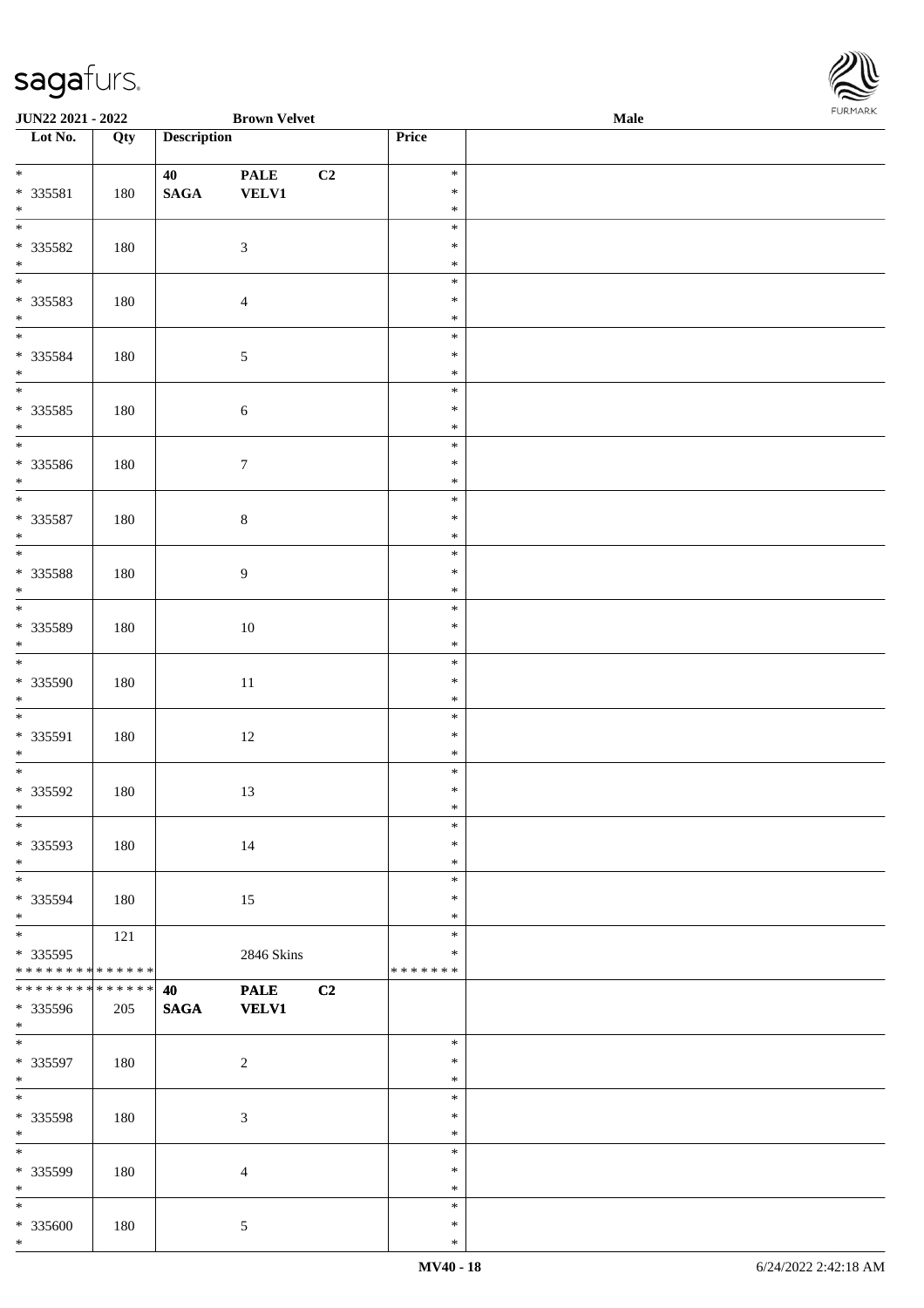| URMARK<br>F |
|-------------|

| JUN22 2021 - 2022                                                   |     |                       | <b>Brown Velvet</b>                    |    |                                   | Male | FURMARK |
|---------------------------------------------------------------------|-----|-----------------------|----------------------------------------|----|-----------------------------------|------|---------|
| Lot No.                                                             | Qty | <b>Description</b>    |                                        |    | Price                             |      |         |
| $\ast$<br>* 335601<br>$\ast$                                        | 180 | 40<br><b>SAGA</b>     | <b>PALE</b><br><b>VELV1</b>            | C2 | $\ast$<br>$\ast$<br>$\ast$        |      |         |
| $\overline{\phantom{1}}$<br>* 335602<br>* * * * * * * * * * * * * * | 83  |                       | 1188 Skins                             |    | $\ast$<br>$\ast$<br>*******       |      |         |
| ******** <mark>******</mark><br>* 335603<br>$*$                     | 205 | 40<br>$\mathbf{SAGA}$ | <b>PALE</b><br><b>VELV1</b>            | C3 |                                   |      |         |
| $\ast$<br>* 335604<br>$*$                                           | 180 |                       | $\overline{c}$                         |    | $\ast$<br>$\ast$<br>$\ast$        |      |         |
| $\ast$<br>* 335605<br>$\ast$<br>$\overline{\phantom{0}}$            | 180 |                       | 3                                      |    | $\ast$<br>$\ast$<br>$\ast$        |      |         |
| * 335606<br>* * * * * * * * * * * * * *                             | 99  |                       | 664 Skins                              |    | $\ast$<br>∗<br>* * * * * * *      |      |         |
| **************<br>* 335607<br>$\ast$                                | 205 | 40<br><b>SAGA</b>     | <b>PALE</b><br><b>VELV1</b>            | C3 |                                   |      |         |
| $\overline{\phantom{0}}$<br>* 335608<br>$\ast$                      | 180 |                       | $\boldsymbol{2}$                       |    | $\ast$<br>$\ast$<br>$\ast$        |      |         |
| $\overline{\phantom{a}^*}$<br>* 335609<br>$\ast$                    | 180 |                       | $\mathfrak{Z}$                         |    | $\ast$<br>$\ast$<br>$\ast$        |      |         |
| $\ast$<br>* 335610<br>$\ast$                                        | 180 |                       | $\overline{4}$                         |    | $\ast$<br>$\ast$<br>$\ast$        |      |         |
| $\ast$<br>* 335611<br>$\ast$                                        | 180 |                       | $\sqrt{5}$                             |    | $\ast$<br>$\ast$<br>$\ast$        |      |         |
| $\ast$<br>* 335612<br>* * * * * * * * * * * * * *                   | 48  |                       | 973 Skins                              |    | $\ast$<br>$\ast$<br>* * * * * * * |      |         |
| * * * * * * * * * * * * * * *<br>* 335613<br>$\ast$                 | 205 | 40<br><b>SAGA</b>     | <b>PALE</b><br><b>VELV1</b>            | C3 |                                   |      |         |
| $\ast$<br>* 335614<br>$\ast$                                        | 170 |                       | $\overline{2}$                         |    | $\ast$<br>$\ast$<br>$\ast$        |      |         |
| $\ast$<br>$* 335615$<br>* * * * * * * * * * * * * *                 | 48  |                       | 423 Skins                              |    | *<br>*<br>* * * * * * *           |      |         |
| **************<br>* 335616<br>$*$                                   | 205 | 40<br><b>SAGA</b>     | $\mathbf{XP}$<br><b>VELV1</b>          | C1 |                                   |      |         |
| $*$<br>* 335617<br>* * * * * * * * * * * * * * *                    | 83  |                       | 288 Skins                              |    | $\ast$<br>∗<br>* * * * * * *      |      |         |
| * * * * * * * * * * * * * * *<br>* 335618<br>$\ast$                 | 205 | 40<br><b>SAGA</b>     | $\mathbf{X}\mathbf{P}$<br><b>VELV1</b> | C1 |                                   |      |         |
| $\ast$<br>* 335619<br>$\ast$                                        | 180 |                       | $\overline{2}$                         |    | $\ast$<br>$\ast$<br>*             |      |         |
| $\ast$<br>* 335620<br>* * * * * * * * * * * * * *                   | 34  |                       | 419 Skins                              |    | $\ast$<br>*<br>* * * * * * *      |      |         |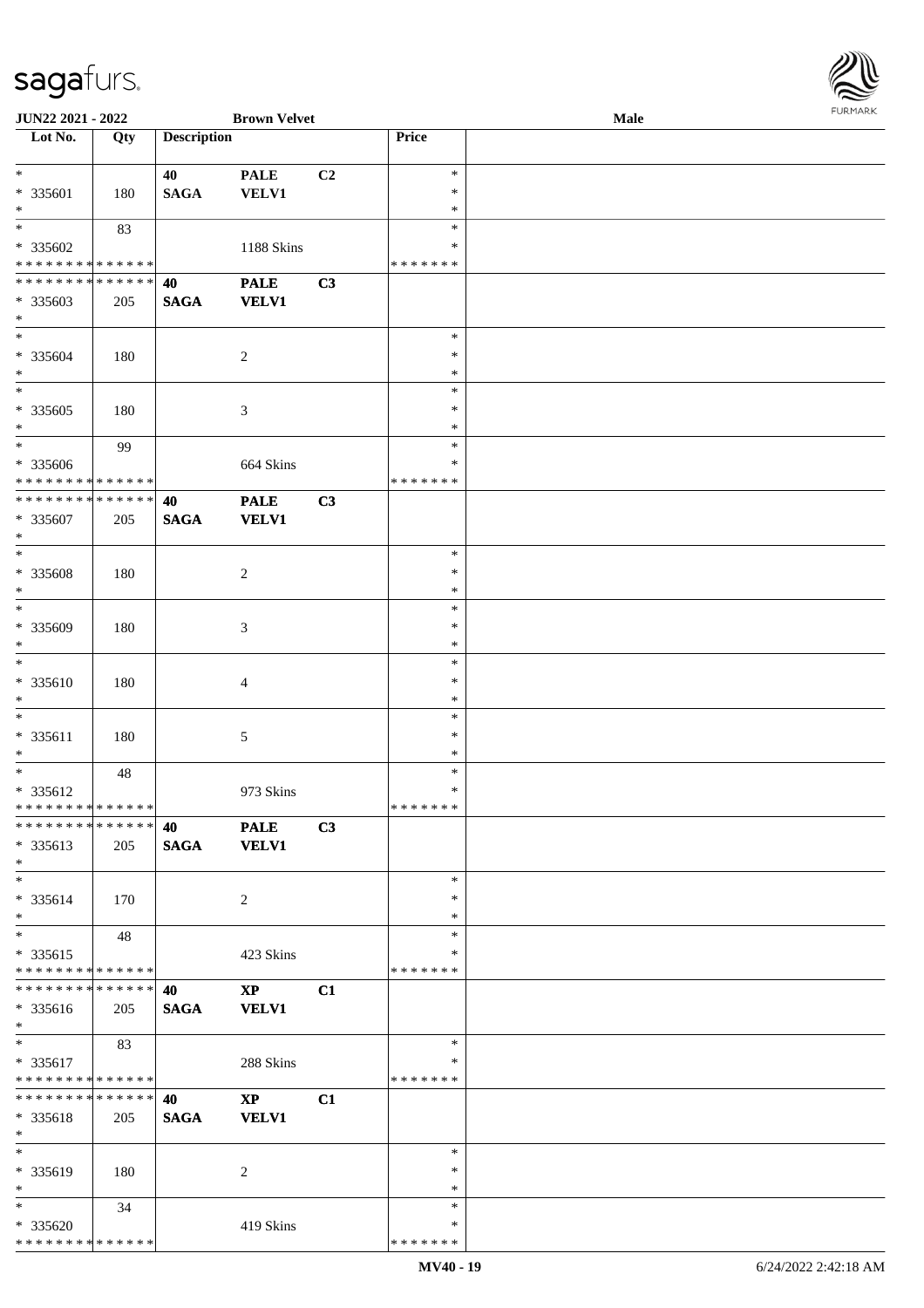

| JUN22 2021 - 2022                          |                   |                    | <b>Brown Velvet</b>    |                |               | <b>Male</b> |
|--------------------------------------------|-------------------|--------------------|------------------------|----------------|---------------|-------------|
| Lot No.                                    | $\overline{Q}$ ty | <b>Description</b> |                        |                | Price         |             |
|                                            |                   |                    |                        |                |               |             |
| * * * * * * * * * * * * * *                |                   | 40                 | $\mathbf{X}\mathbf{P}$ | C1             |               |             |
|                                            |                   |                    |                        |                |               |             |
| * 335621                                   | 205               | <b>SAGA</b>        | <b>VELV1</b>           |                |               |             |
| $\ast$                                     |                   |                    |                        |                |               |             |
| $\overline{\ast}$                          | 86                |                    |                        |                | $\ast$        |             |
| * 335622                                   |                   |                    | 291 Skins              |                | ∗             |             |
| * * * * * * * * * * * * * *                |                   |                    |                        |                | * * * * * * * |             |
| * * * * * * * * * * * * * *                |                   |                    |                        |                |               |             |
|                                            |                   | 40                 | $\bold{XP}$            | C2             |               |             |
| * 335623                                   | 205               | <b>SAGA</b>        | <b>VELV1</b>           |                |               |             |
| $\ast$                                     |                   |                    |                        |                |               |             |
| $\overline{\phantom{0}}$                   |                   |                    |                        |                | $\ast$        |             |
| * 335624                                   | 180               |                    | $\overline{c}$         |                | $\ast$        |             |
|                                            |                   |                    |                        |                |               |             |
| $\ast$                                     |                   |                    |                        |                | $\ast$        |             |
| $\overline{\phantom{a}^*}$                 |                   |                    |                        |                | $\ast$        |             |
| $*335625$                                  | 180               |                    | $\mathfrak{Z}$         |                | $\ast$        |             |
| $\ast$                                     |                   |                    |                        |                | $\ast$        |             |
| $\overline{\ast}$                          |                   |                    |                        |                | $\ast$        |             |
|                                            | 166               |                    |                        |                |               |             |
| $* 335626$                                 |                   |                    | 731 Skins              |                | $\ast$        |             |
| * * * * * * * * * * * * * *                |                   |                    |                        |                | * * * * * * * |             |
| ******** <mark>******</mark>               |                   | 40                 | $\bold{XP}$            | C <sub>2</sub> |               |             |
| $* 335627$                                 | 205               | <b>SAGA</b>        | VELV1                  |                |               |             |
|                                            |                   |                    |                        |                |               |             |
| $\ast$                                     |                   |                    |                        |                |               |             |
| $*$                                        |                   |                    |                        |                | $\ast$        |             |
| * 335628                                   | 180               |                    | $\sqrt{2}$             |                | $\ast$        |             |
| $\ast$                                     |                   |                    |                        |                | $\ast$        |             |
| $*$                                        |                   |                    |                        |                | $\ast$        |             |
|                                            |                   |                    |                        |                |               |             |
| * 335629                                   | 180               |                    | 3                      |                | $\ast$        |             |
| $\ast$                                     |                   |                    |                        |                | $\ast$        |             |
| $\overline{\ast}$                          |                   |                    |                        |                | $\ast$        |             |
| * 335630                                   | 180               |                    | $\overline{4}$         |                | $\ast$        |             |
| $\ast$                                     |                   |                    |                        |                |               |             |
|                                            |                   |                    |                        |                | $\ast$        |             |
| $\ast$                                     |                   |                    |                        |                | $\ast$        |             |
| * 335631                                   | 180               |                    | 5                      |                | $\ast$        |             |
| $\ast$                                     |                   |                    |                        |                | $\ast$        |             |
| $\ast$                                     |                   |                    |                        |                | $\ast$        |             |
|                                            |                   |                    |                        |                |               |             |
| * 335632                                   | 160               |                    | 6                      |                | $\ast$        |             |
| $*$                                        |                   |                    |                        |                | $\ast$        |             |
| $*$                                        | 47                |                    |                        |                | $\ast$        |             |
| $*335633$                                  |                   |                    | 1132 Skins             |                | $\ast$        |             |
| * * * * * * * * * * * * * *                |                   |                    |                        |                | * * * * * * * |             |
| * * * * * * * * * * * * * * *              |                   |                    |                        |                |               |             |
|                                            |                   | 40                 | $\mathbf{X}\mathbf{P}$ | C2             |               |             |
| * 335634                                   | 205               | <b>SAGA</b>        | <b>VELV1</b>           |                |               |             |
| $*$                                        |                   |                    |                        |                |               |             |
| $\overline{\ast}$                          |                   |                    |                        |                | $\ast$        |             |
| $*335635$                                  | 180               |                    | $\overline{2}$         |                | $\ast$        |             |
|                                            |                   |                    |                        |                |               |             |
| $*$                                        |                   |                    |                        |                | $\ast$        |             |
| $\overline{\phantom{0}}$                   |                   |                    |                        |                | $\ast$        |             |
| * 335636                                   | 180               |                    | 3                      |                | ∗             |             |
| $*$                                        |                   |                    |                        |                | $\ast$        |             |
| $*$ $*$                                    |                   |                    |                        |                | $\ast$        |             |
|                                            | 172               |                    |                        |                |               |             |
| $* 335637$                                 |                   |                    | 737 Skins              |                | $\ast$        |             |
| * * * * * * * * * * * * * *                |                   |                    |                        |                | * * * * * * * |             |
| ******** <mark>******</mark>               |                   | 40                 | $\mathbf{XP}$          | C3             |               |             |
| * 335638                                   | 205               | <b>SAGA</b>        | <b>VELV1</b>           |                |               |             |
| $*$                                        |                   |                    |                        |                |               |             |
|                                            |                   |                    |                        |                |               |             |
| $*$                                        | 58                |                    |                        |                | $\ast$        |             |
| * 335639                                   |                   |                    | 263 Skins              |                | ∗             |             |
| * * * * * * * * <mark>* * * * * * *</mark> |                   |                    |                        |                | * * * * * * * |             |
| * * * * * * * * * * * * * * *              |                   | 40                 | $\mathbf{X}\mathbf{P}$ | C3             |               |             |
|                                            |                   |                    |                        |                |               |             |
| * 335640                                   | 205               | <b>SAGA</b>        | <b>VELV1</b>           |                |               |             |
| $*$                                        |                   |                    |                        |                |               |             |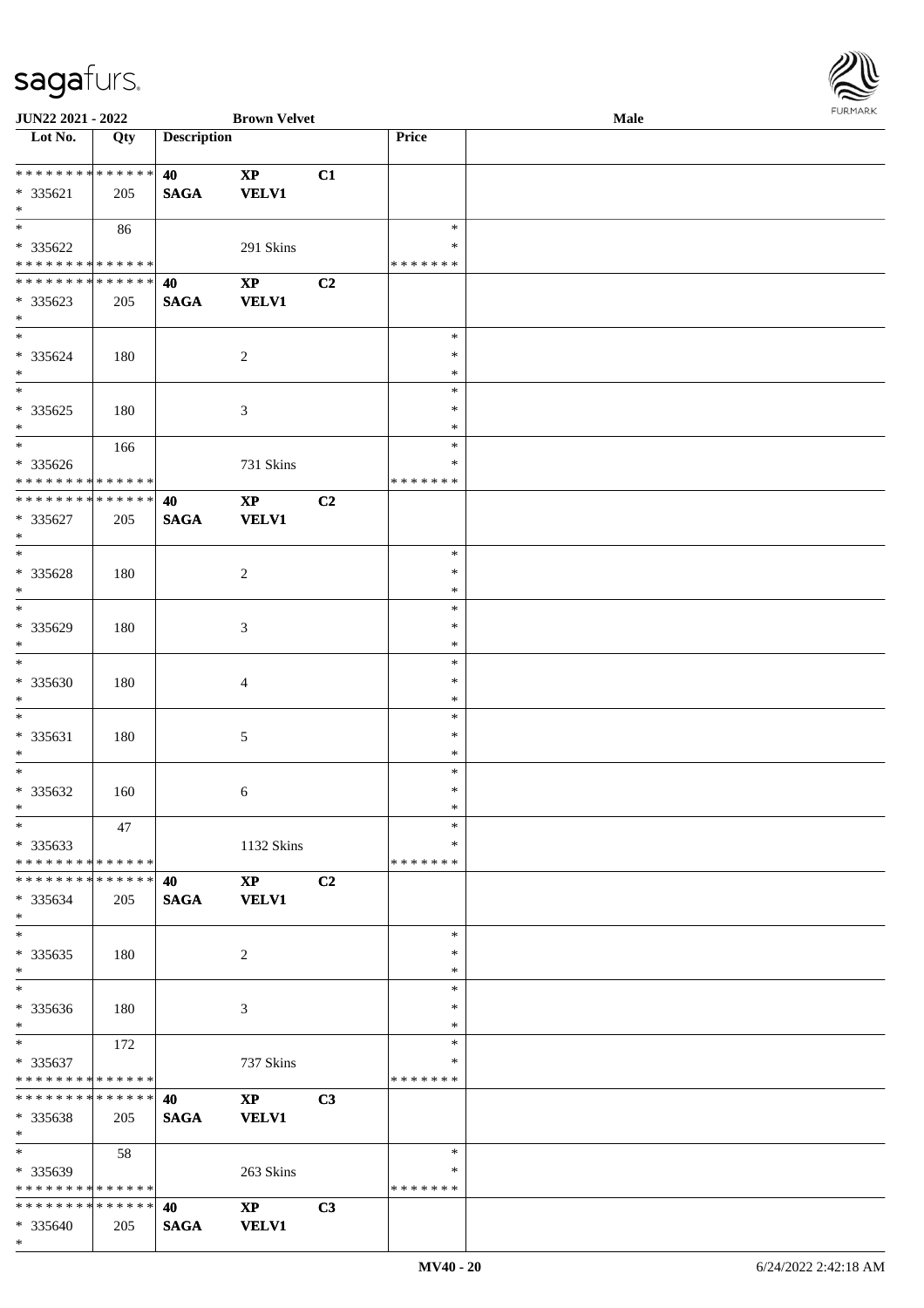

| JUN22 2021 - 2022                  |     |                    | <b>Brown Velvet</b>         |       |               | Male |
|------------------------------------|-----|--------------------|-----------------------------|-------|---------------|------|
| Lot No.                            | Qty | <b>Description</b> |                             |       | Price         |      |
|                                    |     |                    |                             |       |               |      |
| $*$                                |     | 40                 | $\bold{XP}$                 | C3    | $\ast$        |      |
| * 335641                           | 180 |                    | VELV1                       |       | $\ast$        |      |
|                                    |     | <b>SAGA</b>        |                             |       |               |      |
| $\ast$<br>$\overline{\phantom{0}}$ |     |                    |                             |       | $\ast$        |      |
|                                    | 39  |                    |                             |       | $\ast$        |      |
| $* 335642$                         |     |                    | 424 Skins                   |       | ∗             |      |
| * * * * * * * * * * * * * *        |     |                    |                             |       | * * * * * * * |      |
|                                    |     | 40                 | $\mathbf{XP}$               | C3    |               |      |
| 335643                             |     |                    |                             |       |               |      |
|                                    | 219 | <b>SAGA</b>        | <b>VELV1</b>                |       |               |      |
|                                    |     |                    |                             |       |               |      |
|                                    |     | 40                 | 2XP                         | C2    |               |      |
| 335644                             | 33  | <b>SAGA</b>        | <b>VELV1</b>                |       |               |      |
|                                    |     |                    |                             |       |               |      |
| * * * * * * * * * * * * * *        |     | 40                 | $2\mathbf{X}\mathbf{D}$     | C1    |               |      |
| $*335645$                          |     | <b>SAGA</b>        | <b>VELV2</b>                |       |               |      |
|                                    | 205 |                    |                             |       |               |      |
| $*$                                |     |                    |                             |       |               |      |
| $\ast$                             | 94  |                    |                             |       | $\ast$        |      |
| $* 335646$                         |     |                    | 299 Skins                   |       | $\ast$        |      |
| * * * * * * * * * * * * * *        |     |                    |                             |       | * * * * * * * |      |
| * * * * * * * * * * * * * *        |     | 40                 | 2XD                         | C1/C2 |               |      |
| * 335647                           | 205 | <b>SAGA</b>        | <b>VELV2</b>                |       |               |      |
|                                    |     |                    |                             |       |               |      |
| $*$                                |     |                    |                             |       |               |      |
| $*$                                | 132 |                    |                             |       | $\ast$        |      |
| * 335648                           |     |                    | 337 Skins                   |       | ∗             |      |
| * * * * * * * * * * * * * *        |     |                    |                             |       | * * * * * * * |      |
| * * * * * * * * * * * * * *        |     | 40                 | $2\mathbf{X}\mathbf{D}$     | C2    |               |      |
| * 335649                           | 205 | <b>SAGA</b>        | <b>VELV2</b>                |       |               |      |
| $*$                                |     |                    |                             |       |               |      |
|                                    |     |                    |                             |       |               |      |
| $\ast$                             |     |                    |                             |       | $\ast$        |      |
| $* 335650$                         | 180 |                    | $\overline{c}$              |       | $\ast$        |      |
| $*$                                |     |                    |                             |       | $\ast$        |      |
| $*$                                |     |                    |                             |       | $\ast$        |      |
| * 335651                           |     |                    |                             |       | $\ast$        |      |
|                                    | 180 |                    | $\ensuremath{\mathfrak{Z}}$ |       |               |      |
| $*$                                |     |                    |                             |       | $\ast$        |      |
| $*$                                |     |                    |                             |       | $\ast$        |      |
| $* 335652$                         | 180 |                    | 4                           |       | $\ast$        |      |
| $*$                                |     |                    |                             |       | $\ast$        |      |
| $\ast$                             |     |                    |                             |       | $\ast$        |      |
|                                    |     |                    |                             |       | ∗             |      |
| * 335653                           | 180 |                    | 5                           |       |               |      |
| $\ast$                             |     |                    |                             |       | ∗             |      |
| $\ast$                             | 153 |                    |                             |       | $\ast$        |      |
| * 335654                           |     |                    | 1078 Skins                  |       | ∗             |      |
| * * * * * * * * * * * * * *        |     |                    |                             |       | * * * * * * * |      |
| * * * * * * * * * * * * * * *      |     | 40                 | 2XD                         | C3    |               |      |
|                                    |     |                    | VELV2                       |       |               |      |
| $*335655$                          | 205 | <b>SAGA</b>        |                             |       |               |      |
| $*$                                |     |                    |                             |       |               |      |
| $\ast$                             | 183 |                    |                             |       | $\ast$        |      |
| * 335656                           |     |                    | 388 Skins                   |       | ∗             |      |
| * * * * * * * * * * * * * *        |     |                    |                             |       | * * * * * * * |      |
| * * * * * * * * * * * * * * *      |     | 40                 | <b>XD</b>                   | C1    |               |      |
|                                    |     |                    |                             |       |               |      |
| * 335657                           | 205 | <b>SAGA</b>        | VELV2                       |       |               |      |
| $*$                                |     |                    |                             |       |               |      |
| $*$                                | 172 |                    |                             |       | $\ast$        |      |
| * 335658                           |     |                    | 377 Skins                   |       | $\ast$        |      |
| * * * * * * * * * * * * * *        |     |                    |                             |       | * * * * * * * |      |
| * * * * * * * * * * * * * *        |     | 40                 | <b>XD</b>                   | C1/C2 |               |      |
|                                    |     |                    |                             |       |               |      |
| * 335659                           | 205 | <b>SAGA</b>        | VELV2                       |       |               |      |
| $\ast$                             |     |                    |                             |       |               |      |
| $*$                                | 195 |                    |                             |       | $\ast$        |      |
| * 335660                           |     |                    | 400 Skins                   |       | ∗             |      |
| * * * * * * * * * * * * * *        |     |                    |                             |       | * * * * * * * |      |
|                                    |     |                    |                             |       |               |      |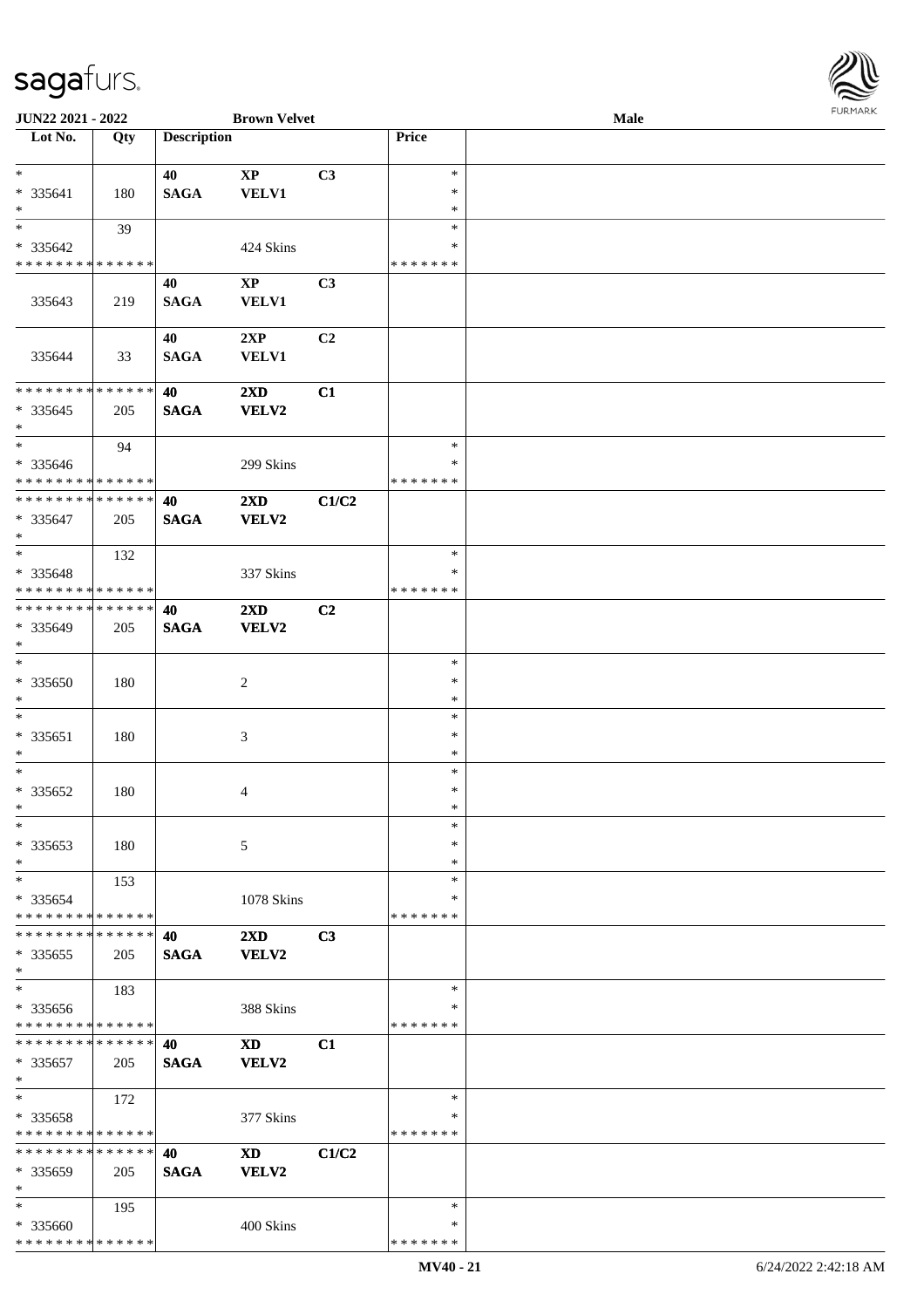

| JUN22 2021 - 2022                  |     |                    | <b>Brown Velvet</b>        |                |                  | Male | 10111111111 |
|------------------------------------|-----|--------------------|----------------------------|----------------|------------------|------|-------------|
| $\overline{\phantom{1}}$ Lot No.   | Qty | <b>Description</b> |                            |                | Price            |      |             |
|                                    |     |                    |                            |                |                  |      |             |
| * * * * * * * * * * * * * *        |     | 40                 | $\boldsymbol{\mathrm{XD}}$ | C2             |                  |      |             |
| * 335661                           | 205 | <b>SAGA</b>        | <b>VELV2</b>               |                |                  |      |             |
| $\ast$                             |     |                    |                            |                |                  |      |             |
| $\ast$                             |     |                    |                            |                | $\ast$           |      |             |
| * 335662                           | 180 |                    | $\sqrt{2}$                 |                | $\ast$           |      |             |
| $\ast$<br>$\overline{\phantom{0}}$ |     |                    |                            |                | $\ast$           |      |             |
|                                    |     |                    |                            |                | $\ast$           |      |             |
| * 335663                           | 180 |                    | $\mathfrak{Z}$             |                | $\ast$           |      |             |
| $\ast$<br>$*$                      |     |                    |                            |                | $\ast$           |      |             |
|                                    |     |                    |                            |                | $\ast$           |      |             |
| * 335664                           | 180 |                    | $\overline{4}$             |                | $\ast$           |      |             |
| $\ast$<br>$\overline{\phantom{0}}$ |     |                    |                            |                | $\ast$           |      |             |
|                                    |     |                    |                            |                | $\ast$           |      |             |
| $*335665$<br>$\ast$                | 180 |                    | 5                          |                | $\ast$<br>$\ast$ |      |             |
| $\overline{\ast}$                  |     |                    |                            |                | $\ast$           |      |             |
|                                    |     |                    |                            |                | $\ast$           |      |             |
| * 335666<br>$\ast$                 | 180 |                    | $\sqrt{6}$                 |                | $\ast$           |      |             |
| $\ast$                             |     |                    |                            |                | $\ast$           |      |             |
| * 335667                           | 200 |                    | $\tau$                     |                | $\ast$           |      |             |
| $\ast$                             |     |                    |                            |                | *                |      |             |
| $\ast$                             | 77  |                    |                            |                | $\ast$           |      |             |
| * 335668                           |     |                    | 1382 Skins                 |                | ∗                |      |             |
| * * * * * * * * * * * * * *        |     |                    |                            |                | * * * * * * *    |      |             |
| * * * * * * * * * * * * * *        |     | 40                 | $\mathbf{X}\mathbf{D}$     | C3             |                  |      |             |
| * 335669                           | 205 | $\mathbf{SAGA}$    | VELV2                      |                |                  |      |             |
| $*$                                |     |                    |                            |                |                  |      |             |
| $*$                                |     |                    |                            |                | $\ast$           |      |             |
| $* 335670$                         | 180 |                    | $\overline{c}$             |                | $\ast$           |      |             |
| $\ast$                             |     |                    |                            |                | $\ast$           |      |             |
| $\ast$                             | 155 |                    |                            |                | $\ast$           |      |             |
| $* 335671$                         |     |                    | 540 Skins                  |                | $\ast$           |      |             |
| * * * * * * * * * * * * * *        |     |                    |                            |                | * * * * * * *    |      |             |
| ******** <mark>******</mark>       |     | 40                 | <b>Dark</b>                | C1             |                  |      |             |
| * 335672                           | 205 | <b>SAGA</b>        | <b>VELV2</b>               |                |                  |      |             |
| $*$                                |     |                    |                            |                |                  |      |             |
| $\ast$                             |     |                    |                            |                | $\ast$           |      |             |
| * 335673                           | 180 |                    | $\overline{c}$             |                | $\ast$           |      |             |
| $\ast$                             |     |                    |                            |                | $\ast$           |      |             |
| $\ast$                             |     |                    |                            |                | $\ast$           |      |             |
| * 335674                           | 180 |                    | 3                          |                | $\ast$           |      |             |
| $\ast$                             |     |                    |                            |                | $\ast$           |      |             |
| $\ast$                             | 61  |                    |                            |                | $\ast$           |      |             |
| $*335675$                          |     |                    | 626 Skins                  |                | ∗                |      |             |
| ******** <mark>******</mark>       |     |                    |                            |                | * * * * * * *    |      |             |
|                                    |     | 40                 | <b>Dark</b>                | C1             |                  |      |             |
| 335676                             | 172 | $\mathbf{SAGA}$    | VELV2                      |                |                  |      |             |
|                                    |     |                    |                            |                |                  |      |             |
| * * * * * * * * * * * * * *        |     | 40                 | <b>Dark</b>                | C <sub>2</sub> |                  |      |             |
| * 335677                           | 205 | $\mathbf{SAGA}$    | <b>VELV2</b>               |                |                  |      |             |
| $*$                                |     |                    |                            |                |                  |      |             |
| $*$                                |     |                    |                            |                | $\ast$           |      |             |
| $* 335678$                         | 180 |                    | $\sqrt{2}$                 |                | $\ast$           |      |             |
| $*$<br>$\ast$                      |     |                    |                            |                | $\ast$<br>$\ast$ |      |             |
|                                    |     |                    |                            |                | $\ast$           |      |             |
| * 335679<br>$\ast$                 | 180 |                    | 3                          |                | $\ast$           |      |             |
| $\ast$                             |     |                    |                            |                | $\ast$           |      |             |
| * 335680                           | 180 |                    | $\overline{4}$             |                | $\ast$           |      |             |
| $*$                                |     |                    |                            |                | $\ast$           |      |             |
|                                    |     |                    |                            |                |                  |      |             |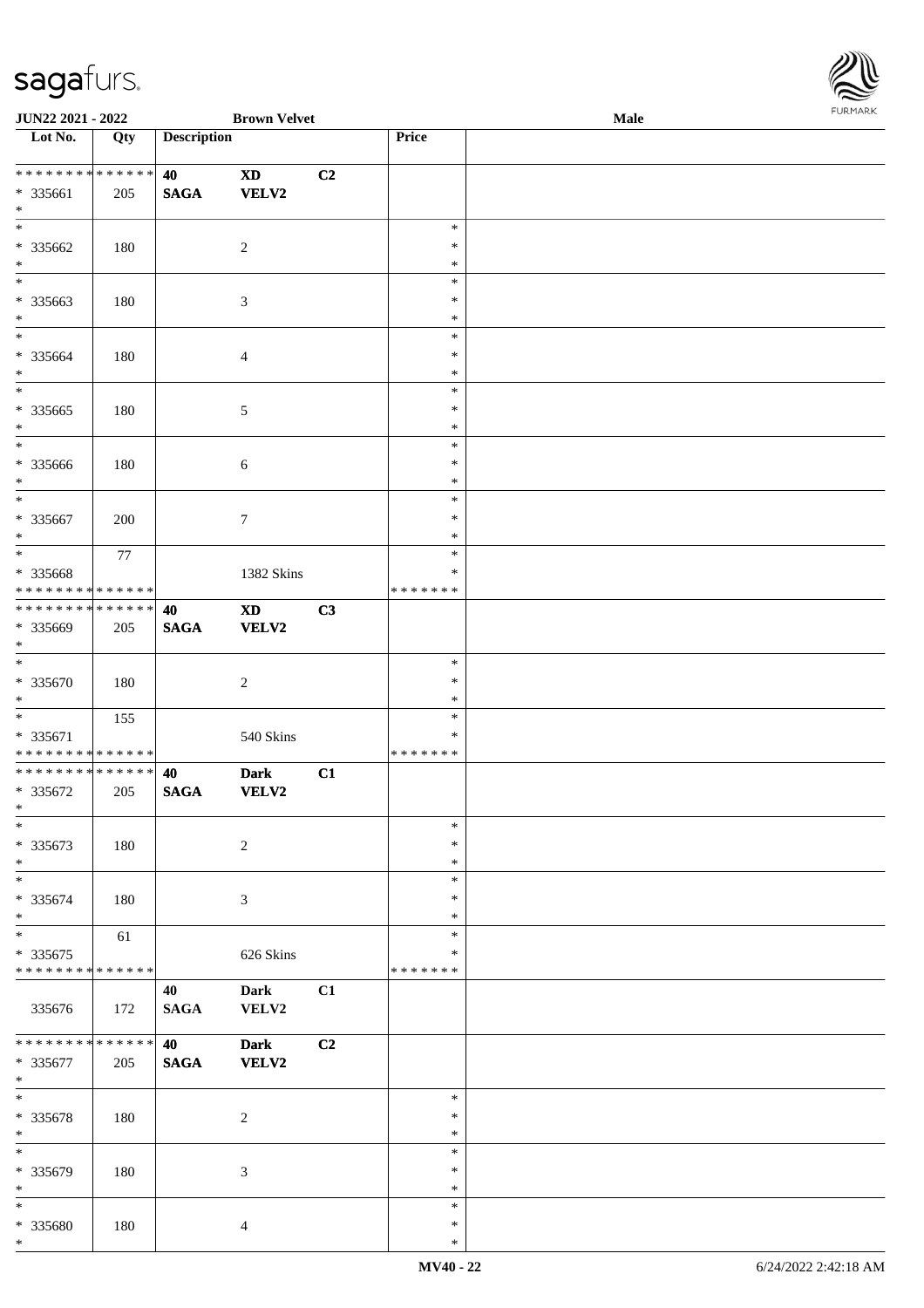

| JUN22 2021 - 2022                          |     |                    | <b>Brown Velvet</b> |    |               | <b>Male</b> |  |
|--------------------------------------------|-----|--------------------|---------------------|----|---------------|-------------|--|
| Lot No.                                    | Qty | <b>Description</b> |                     |    | Price         |             |  |
|                                            |     |                    |                     |    |               |             |  |
| $*$                                        |     | 40                 | <b>Dark</b>         | C2 | $\ast$        |             |  |
| * 335681                                   | 180 | $\mathbf{SAGA}$    | VELV2               |    | $\ast$        |             |  |
| $\ast$                                     |     |                    |                     |    | $\ast$        |             |  |
| $\overline{\phantom{0}}$                   |     |                    |                     |    | $\ast$        |             |  |
|                                            |     |                    |                     |    |               |             |  |
| * 335682                                   | 180 |                    | $\sqrt{6}$          |    | $\ast$        |             |  |
| $\ast$                                     |     |                    |                     |    | $\ast$        |             |  |
| $\overline{\phantom{0}}$                   |     |                    |                     |    | $\ast$        |             |  |
| * 335683                                   | 180 |                    | $\boldsymbol{7}$    |    | $\ast$        |             |  |
| $\ast$                                     |     |                    |                     |    | $\ast$        |             |  |
| $\overline{\phantom{0}}$                   |     |                    |                     |    | $\ast$        |             |  |
| * 335684                                   | 180 |                    | $\,8\,$             |    | $\ast$        |             |  |
| $\ast$                                     |     |                    |                     |    | $\ast$        |             |  |
| $\overline{\phantom{a}^*}$                 |     |                    |                     |    | $\ast$        |             |  |
| $*335685$                                  |     |                    |                     |    | $\ast$        |             |  |
|                                            | 180 |                    | $\boldsymbol{9}$    |    |               |             |  |
| $\ast$<br>$\overline{\phantom{a}^*}$       |     |                    |                     |    | $\ast$        |             |  |
|                                            |     |                    |                     |    | $\ast$        |             |  |
| * 335686                                   | 180 |                    | 10                  |    | $\ast$        |             |  |
| $\ast$                                     |     |                    |                     |    | $\ast$        |             |  |
| $_{*}$                                     |     |                    |                     |    | $\ast$        |             |  |
| * 335687                                   | 180 |                    | 11                  |    | $\ast$        |             |  |
| $\ast$                                     |     |                    |                     |    | $\ast$        |             |  |
| $\ast$                                     |     |                    |                     |    | $\ast$        |             |  |
| * 335688                                   | 180 |                    | 12                  |    | $\ast$        |             |  |
| $\ast$                                     |     |                    |                     |    | $\ast$        |             |  |
| $\overline{\ast}$                          |     |                    |                     |    | $\ast$        |             |  |
|                                            |     |                    |                     |    | $\ast$        |             |  |
| * 335689                                   | 180 |                    | 13                  |    |               |             |  |
| $\ast$<br>$\overline{\phantom{a}^*}$       |     |                    |                     |    | $\ast$        |             |  |
|                                            |     |                    |                     |    | $\ast$        |             |  |
| * 335690                                   | 180 |                    | 14                  |    | $\ast$        |             |  |
| $*$                                        |     |                    |                     |    | $\ast$        |             |  |
| $\overline{\ast}$                          | 46  |                    |                     |    | $\ast$        |             |  |
| * 335691                                   |     |                    | 2591 Skins          |    | $\ast$        |             |  |
| * * * * * * * * * * * * * *                |     |                    |                     |    | * * * * * * * |             |  |
| **************                             |     | 40                 | <b>Dark</b>         | C2 |               |             |  |
| * 335692                                   | 205 | $\mathbf{SAGA}$    | <b>VELV2</b>        |    |               |             |  |
| $*$                                        |     |                    |                     |    |               |             |  |
| $*$                                        |     |                    |                     |    | $\ast$        |             |  |
| * 335693                                   | 180 |                    | $\overline{c}$      |    | $\ast$        |             |  |
| $\ast$                                     |     |                    |                     |    | $\ast$        |             |  |
| $\ast$                                     |     |                    |                     |    |               |             |  |
|                                            | 197 |                    |                     |    | $\ast$        |             |  |
| * 335694                                   |     |                    | 582 Skins           |    | ∗             |             |  |
| ******** <mark>******</mark>               |     |                    |                     |    | * * * * * * * |             |  |
| * * * * * * * * * * * * * * *              |     | 40                 | <b>Dark</b>         | C3 |               |             |  |
| * 335695                                   | 205 | <b>SAGA</b>        | <b>VELV2</b>        |    |               |             |  |
| $*$                                        |     |                    |                     |    |               |             |  |
| $\overline{\phantom{0}}$                   |     |                    |                     |    | $\ast$        |             |  |
| * 335696                                   | 180 |                    | $\sqrt{2}$          |    | ∗             |             |  |
| $*$                                        |     |                    |                     |    | $\ast$        |             |  |
| $\ast$                                     |     |                    |                     |    | $\ast$        |             |  |
| * 335697                                   | 180 |                    | $\mathfrak{Z}$      |    | $\ast$        |             |  |
| $\ast$                                     |     |                    |                     |    | $\ast$        |             |  |
| $\overline{\phantom{a}^*}$                 |     |                    |                     |    | $\ast$        |             |  |
|                                            |     |                    |                     |    |               |             |  |
| * 335698                                   | 180 |                    | $\overline{4}$      |    | $\ast$        |             |  |
| $\ast$                                     |     |                    |                     |    | $\ast$        |             |  |
| $\overline{\phantom{a}^*}$                 |     |                    |                     |    | $\ast$        |             |  |
| * 335699                                   | 180 |                    | 5                   |    | $\ast$        |             |  |
| $\ast$                                     |     |                    |                     |    | $\ast$        |             |  |
| $\ast$                                     | 68  |                    |                     |    | $\ast$        |             |  |
| * 335700                                   |     |                    | 993 Skins           |    | ∗             |             |  |
| * * * * * * * * <mark>* * * * * * *</mark> |     |                    |                     |    | * * * * * * * |             |  |
|                                            |     |                    |                     |    |               |             |  |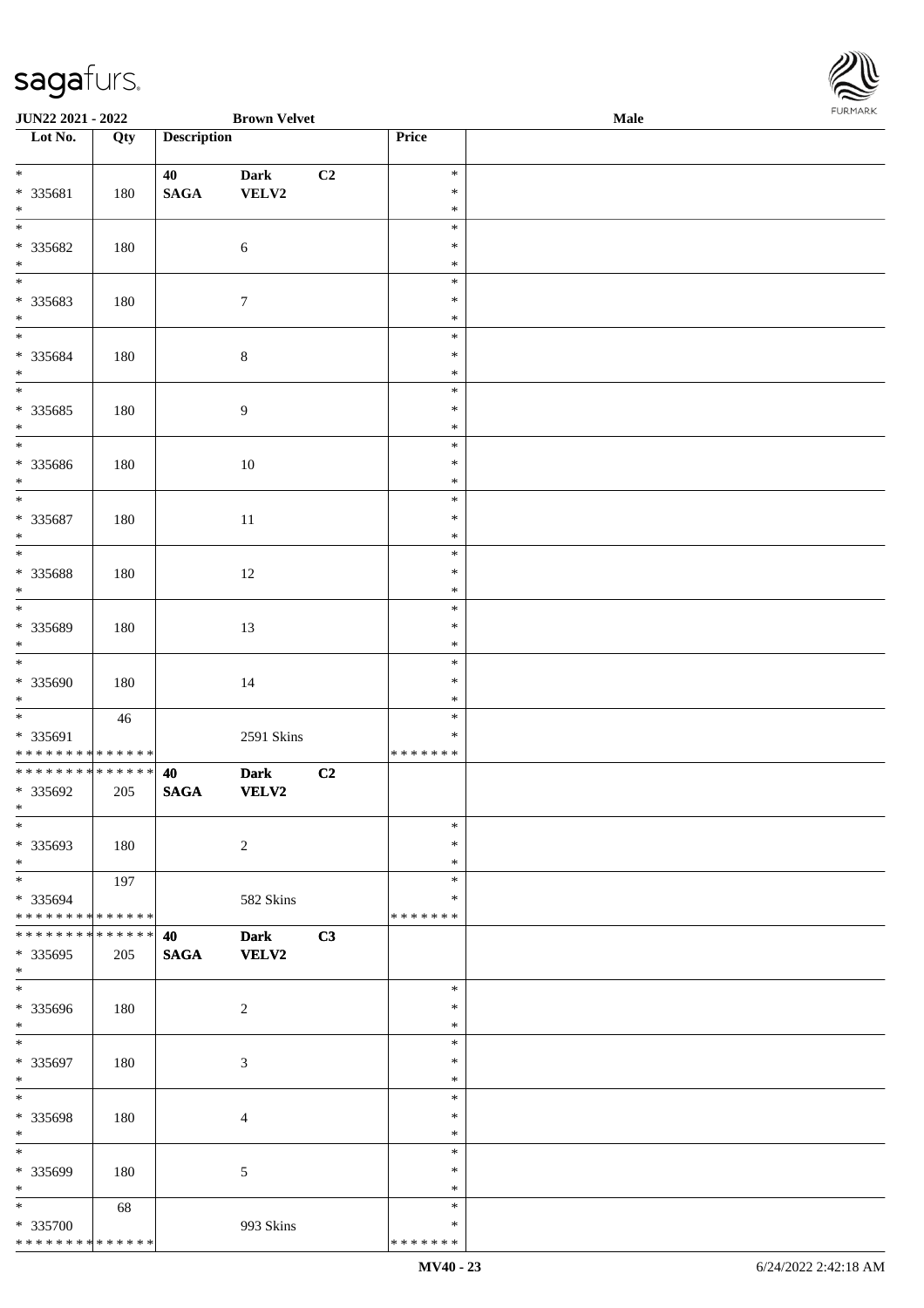

| JUN22 2021 - 2022                 |                   |                    | <b>Brown Velvet</b> |    |               | Male |
|-----------------------------------|-------------------|--------------------|---------------------|----|---------------|------|
| Lot No.                           | $\overline{Q}$ ty | <b>Description</b> |                     |    | Price         |      |
|                                   |                   |                    |                     |    |               |      |
| * * * * * * * * * * * * * *       |                   | 40                 | <b>Dark</b>         | C3 |               |      |
| * 335701                          | 195               | <b>SAGA</b>        | VELV2               |    |               |      |
| $*$                               |                   |                    |                     |    |               |      |
| $\overline{\phantom{0}}$          |                   |                    |                     |    | $\ast$        |      |
|                                   | 77                |                    |                     |    |               |      |
| $* 335702$                        |                   |                    | 272 Skins           |    | ∗             |      |
| * * * * * * * * * * * * * *       |                   |                    |                     |    | * * * * * * * |      |
| * * * * * * * * * * * * * *       |                   | 40                 | $\bf MED$           | C1 |               |      |
| * 335703                          | 205               | <b>SAGA</b>        | VELV2               |    |               |      |
| $\ast$                            |                   |                    |                     |    |               |      |
| $\overline{\ast}$                 |                   |                    |                     |    | $\ast$        |      |
| * 335704                          | 180               |                    | $\overline{c}$      |    | $\ast$        |      |
| $*$                               |                   |                    |                     |    | $\ast$        |      |
| $\overline{\ast}$                 |                   |                    |                     |    | $\ast$        |      |
|                                   |                   |                    |                     |    |               |      |
| $* 335705$                        | 180               |                    | 3                   |    | $\ast$        |      |
| $\ast$                            |                   |                    |                     |    | $\ast$        |      |
| $*$                               |                   |                    |                     |    | $\ast$        |      |
| * 335706                          | 180               |                    | 4                   |    | $\ast$        |      |
| $\ast$                            |                   |                    |                     |    | $\ast$        |      |
| $\ast$                            | 67                |                    |                     |    | $\ast$        |      |
| * 335707                          |                   |                    | 812 Skins           |    | $\ast$        |      |
| * * * * * * * * * * * * * *       |                   |                    |                     |    | *******       |      |
| **************                    |                   | 40                 | <b>MED</b>          | C1 |               |      |
|                                   |                   |                    |                     |    |               |      |
| * 335708                          | 205               | <b>SAGA</b>        | <b>VELV2</b>        |    |               |      |
| $*$                               |                   |                    |                     |    |               |      |
| $*$                               |                   |                    |                     |    | $\ast$        |      |
| * 335709                          | 180               |                    | $\boldsymbol{2}$    |    | $\ast$        |      |
| $*$                               |                   |                    |                     |    | $\ast$        |      |
| $\ast$                            |                   |                    |                     |    | $\ast$        |      |
| $* 335710$                        | 180               |                    | $\mathfrak{Z}$      |    | $\ast$        |      |
| $*$                               |                   |                    |                     |    | $\ast$        |      |
| $\ast$                            |                   |                    |                     |    | $\ast$        |      |
|                                   |                   |                    |                     |    | $\ast$        |      |
| * 335711                          | 180               |                    | 4                   |    |               |      |
| $*$                               |                   |                    |                     |    | $\ast$        |      |
| $*$                               | 73                |                    |                     |    | $\ast$        |      |
| * 335712                          |                   |                    | 818 Skins           |    | $\ast$        |      |
| ******** <mark>******</mark>      |                   |                    |                     |    | *******       |      |
| ******** <mark>******</mark>      |                   | 40                 | <b>MED</b>          | C1 |               |      |
| * 335713                          | 195               | <b>SAGA</b>        | VELV2               |    |               |      |
| $*$                               |                   |                    |                     |    |               |      |
| $\overline{\ast}$                 | 46                |                    |                     |    | $\ast$        |      |
| * 335714                          |                   |                    |                     |    | ∗             |      |
| * * * * * * * * * * * * * * *     |                   |                    | 241 Skins           |    | * * * * * * * |      |
|                                   |                   |                    |                     |    |               |      |
| * * * * * * * * * * * * * * *     |                   | 40                 | $\bf MED$           | C2 |               |      |
| * 335715                          | 205               | <b>SAGA</b>        | VELV2               |    |               |      |
| $*$                               |                   |                    |                     |    |               |      |
| $\overline{\phantom{0}}$          |                   |                    |                     |    | $\ast$        |      |
| * 335716                          | 180               |                    | $\overline{c}$      |    | $\ast$        |      |
| $*$                               |                   |                    |                     |    | $\ast$        |      |
|                                   |                   |                    |                     |    | $\ast$        |      |
| * 335717                          | 180               |                    | $\mathfrak{Z}$      |    | $\ast$        |      |
| $*$                               |                   |                    |                     |    | $\ast$        |      |
| $*$                               |                   |                    |                     |    | $\ast$        |      |
|                                   |                   |                    |                     |    |               |      |
| * 335718                          | 180               |                    | $\overline{4}$      |    | $\ast$        |      |
| $*$<br>$\overline{\phantom{a}^*}$ |                   |                    |                     |    | $\ast$        |      |
|                                   |                   |                    |                     |    | $\ast$        |      |
| * 335719                          | 180               |                    | 5                   |    | $\ast$        |      |
| $*$                               |                   |                    |                     |    | $\ast$        |      |
| $*$                               |                   |                    |                     |    | $\ast$        |      |
| * 335720                          | 180               |                    | $\sqrt{6}$          |    | $\ast$        |      |
| $*$                               |                   |                    |                     |    | $\ast$        |      |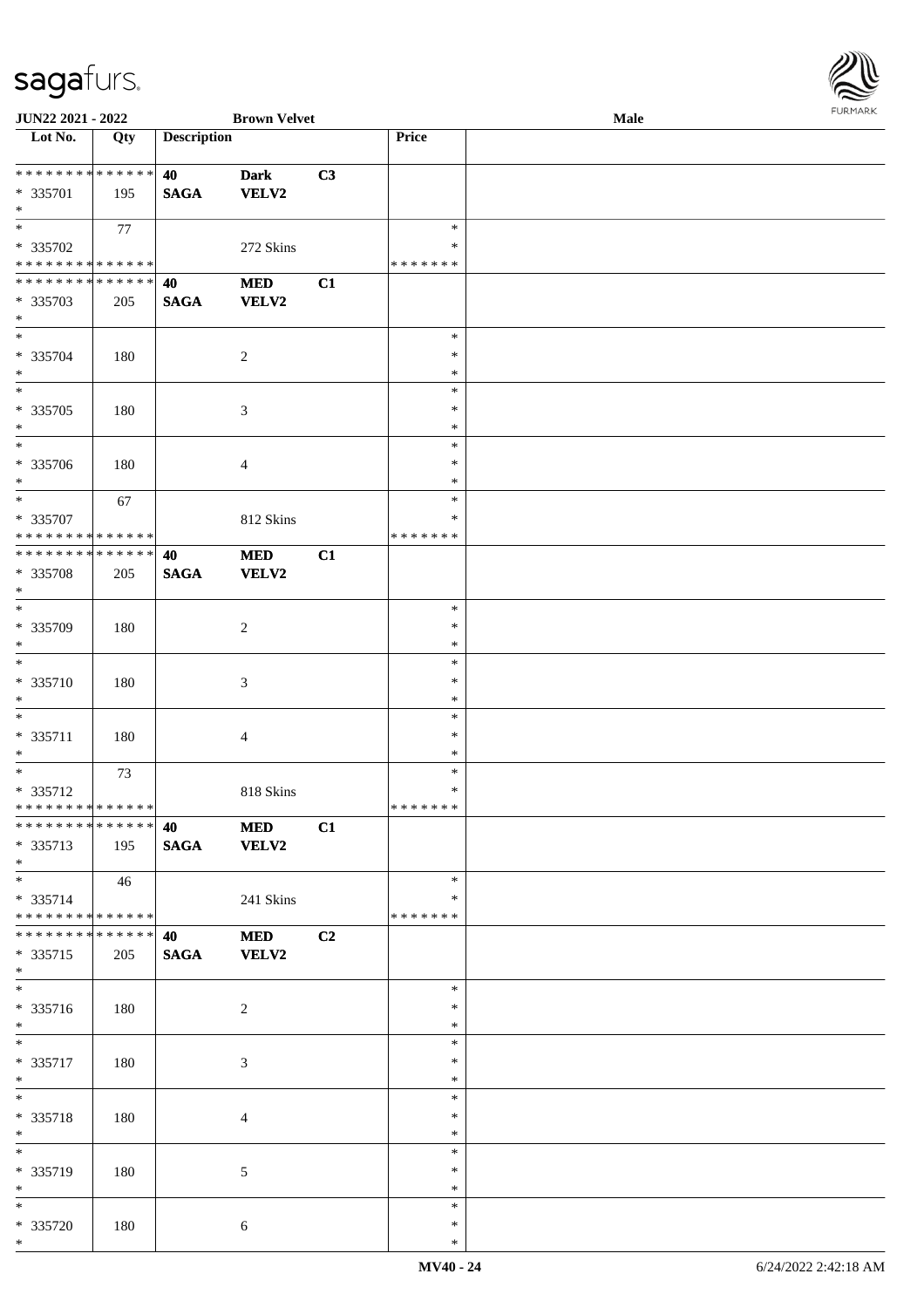\*

| JUN22 2021 - 2022                          |         |                    | <b>Brown Velvet</b> |    |                  | Male |  |
|--------------------------------------------|---------|--------------------|---------------------|----|------------------|------|--|
| Lot No.                                    | Qty     | <b>Description</b> |                     |    | Price            |      |  |
|                                            |         |                    |                     |    |                  |      |  |
| $*$                                        |         | 40                 | $\bf MED$           | C2 | $\ast$           |      |  |
| $* 335721$<br>$\ast$                       | 180     | $\mathbf{SAGA}$    | ${\bf VELV2}$       |    | $\ast$           |      |  |
| $\overline{\ast}$                          |         |                    |                     |    | $\ast$<br>$\ast$ |      |  |
| $* 335722$                                 | 180     |                    | $\,8\,$             |    | $\ast$           |      |  |
| $\ast$                                     |         |                    |                     |    | $\ast$           |      |  |
|                                            |         |                    |                     |    | $\ast$           |      |  |
| $* 335723$                                 | 180     |                    | $\boldsymbol{9}$    |    | $\ast$           |      |  |
| $*$                                        |         |                    |                     |    | $\ast$           |      |  |
| $\overline{\phantom{0}}$                   |         |                    |                     |    | $\ast$           |      |  |
| $* 335724$                                 | 180     |                    | $10\,$              |    | $\ast$           |      |  |
| $*$                                        |         |                    |                     |    | $\ast$           |      |  |
| $\overline{\phantom{0}}$                   |         |                    |                     |    | $\ast$           |      |  |
| $* 335725$                                 | 180     |                    | $11\,$              |    | $\ast$           |      |  |
| $*$                                        |         |                    |                     |    | $\ast$           |      |  |
| $\overline{\phantom{0}}$                   |         |                    |                     |    | $\ast$           |      |  |
| $* 335726$                                 | 180     |                    | 12                  |    | $\ast$           |      |  |
| $*$<br>$\overline{\mathbf{r}}$             |         |                    |                     |    | $\ast$           |      |  |
|                                            |         |                    |                     |    | $\ast$           |      |  |
| $* 335727$<br>$*$                          | 180     |                    | 13                  |    | $\ast$           |      |  |
|                                            |         |                    |                     |    | $\ast$<br>$\ast$ |      |  |
| $* 335728$                                 | 180     |                    | 14                  |    | $\ast$           |      |  |
| $*$                                        |         |                    |                     |    | $\ast$           |      |  |
| $\overline{\phantom{0}}$                   |         |                    |                     |    | $\ast$           |      |  |
| * 335729                                   | 180     |                    | 15                  |    | $\ast$           |      |  |
| $*$                                        |         |                    |                     |    | $\ast$           |      |  |
| $\overline{\phantom{0}}$                   |         |                    |                     |    | $\ast$           |      |  |
| * 335730                                   | $180\,$ |                    | $16\,$              |    | $\ast$           |      |  |
| $*$                                        |         |                    |                     |    | $\ast$           |      |  |
|                                            | 174     |                    |                     |    | $\ast$           |      |  |
| $* 335731$                                 |         |                    | 3079 Skins          |    | $\ast$           |      |  |
| * * * * * * * * <mark>* * * * * * *</mark> |         |                    |                     |    | * * * * * * *    |      |  |
| ******** <mark>******</mark>               |         | 40                 | <b>MED</b>          | C2 |                  |      |  |
| * 335732                                   | 205     | $\mathbf{SAGA}$    | <b>VELV2</b>        |    |                  |      |  |
| $*$<br>$\ast$                              |         |                    |                     |    | $\ast$           |      |  |
| $* 335733$                                 | 180     |                    | $\sqrt{2}$          |    | $\ast$           |      |  |
| $*$                                        |         |                    |                     |    | $\ast$           |      |  |
| $\overline{\phantom{0}}$                   |         |                    |                     |    | $\ast$           |      |  |
| * 335734                                   | 180     |                    | $\mathfrak{Z}$      |    | $\ast$           |      |  |
| $*$                                        |         |                    |                     |    | $\ast$           |      |  |
| $\overline{\phantom{0}}$                   |         |                    |                     |    | $\ast$           |      |  |
| $* 335735$                                 | 180     |                    | $\overline{4}$      |    | $\ast$           |      |  |
| $*$                                        |         |                    |                     |    | $\ast$           |      |  |
| $\overline{\phantom{0}}$                   |         |                    |                     |    | $\ast$           |      |  |
| $* 335736$                                 | 180     |                    | $\sqrt{5}$          |    | $\ast$           |      |  |
| $*$                                        |         |                    |                     |    | $\ast$           |      |  |
|                                            |         |                    |                     |    | $\ast$           |      |  |
| $* 335737$                                 | 180     |                    | $\sqrt{6}$          |    | $\ast$           |      |  |
| $*$<br>$*$                                 |         |                    |                     |    | $\ast$           |      |  |
|                                            |         |                    |                     |    | $\ast$<br>$\ast$ |      |  |
| $* 335738$<br>$*$                          | 180     |                    | $\boldsymbol{7}$    |    | $\ast$           |      |  |
| $\overline{\ast}$                          |         |                    |                     |    | $\ast$           |      |  |
| $* 335739$                                 | 180     |                    | $8\,$               |    | $\ast$           |      |  |
| $*$                                        |         |                    |                     |    | $\ast$           |      |  |
| $\overline{\ast}$                          |         |                    |                     |    | $\ast$           |      |  |
| * 335740                                   | 180     |                    | $\overline{9}$      |    | $\ast$           |      |  |
| $*$                                        |         |                    |                     |    | $\ast$           |      |  |

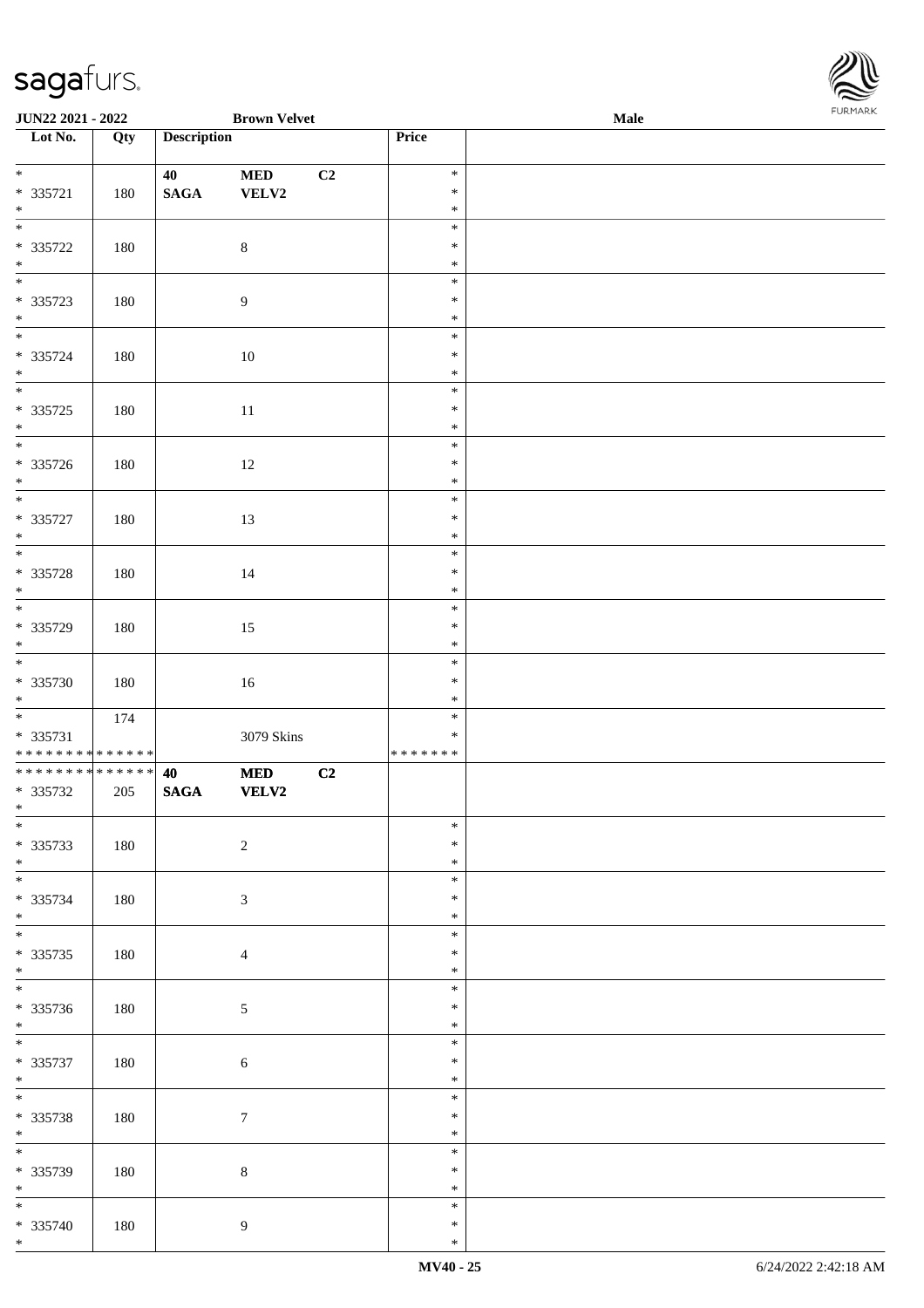| JUN22 2021 - 2022                |         |                    | <b>Brown Velvet</b> |                  | $\bf Male$ | <b>FURITARN</b> |
|----------------------------------|---------|--------------------|---------------------|------------------|------------|-----------------|
| $\overline{\phantom{1}}$ Lot No. | Qty     | <b>Description</b> |                     | Price            |            |                 |
|                                  |         |                    |                     |                  |            |                 |
|                                  |         | 40                 | C2<br><b>MED</b>    | $\ast$           |            |                 |
| $* 335741$                       | 180     | $\mathbf{SAGA}$    | VELV2               | $\ast$           |            |                 |
| $*$                              |         |                    |                     | $\ast$           |            |                 |
|                                  |         |                    |                     | $\ast$           |            |                 |
| $* 335742$                       | 180     |                    | $11\,$              | $\ast$           |            |                 |
| $*$                              |         |                    |                     | $\ast$           |            |                 |
|                                  |         |                    |                     | $\ast$           |            |                 |
| $* 335743$                       | 180     |                    | $12\,$              | $\ast$           |            |                 |
| $*$ $*$                          |         |                    |                     | $\ast$           |            |                 |
|                                  |         |                    |                     | $\ast$           |            |                 |
| $* 335744$                       | 180     |                    | 13                  | $\ast$           |            |                 |
| $*$                              |         |                    |                     | $\ast$           |            |                 |
|                                  |         |                    |                     | $\ast$           |            |                 |
| $* 335745$                       | 180     |                    | 14                  | $\ast$           |            |                 |
| $*$<br>$\overline{\phantom{0}}$  |         |                    |                     | $\ast$           |            |                 |
|                                  |         |                    |                     | $\ast$<br>$\ast$ |            |                 |
| * 335746<br>$*$                  | $180\,$ |                    | 15                  | $\ast$           |            |                 |
| $\overline{\phantom{0}}$         |         |                    |                     | $\ast$           |            |                 |
|                                  |         |                    |                     | $\ast$           |            |                 |
| $* 335747$<br>$*$                | 180     |                    | $16\,$              | $\ast$           |            |                 |
| $\overline{\phantom{0}}$         |         |                    |                     | $\ast$           |            |                 |
|                                  |         |                    |                     | $\ast$           |            |                 |
| * 335748<br>$*$                  | 180     |                    | 17                  | $\ast$           |            |                 |
| $\overline{\phantom{0}}$         |         |                    |                     | $\ast$           |            |                 |
| * 335749                         | 180     |                    | $18\,$              | $\ast$           |            |                 |
| $*$                              |         |                    |                     | $\ast$           |            |                 |
|                                  | 45      |                    |                     | $\ast$           |            |                 |
| * 335750                         |         |                    | 3310 Skins          | $\ast$           |            |                 |
| * * * * * * * * * * * * * *      |         |                    |                     | * * * * * * *    |            |                 |
| ******** <mark>******</mark>     |         |                    | <b>IDENTICAL</b>    |                  |            |                 |
| $* 335751$                       | 205     |                    |                     |                  |            |                 |
| $*$                              |         |                    |                     |                  |            |                 |
|                                  |         |                    |                     | $\ast$           |            |                 |
| $* 335752$                       | 180     |                    | $\sqrt{2}$          | $\ast$           |            |                 |
| $\ast$                           |         |                    |                     | $\star$          |            |                 |
| $*$                              |         |                    |                     | $\ast$           |            |                 |
| $* 335753$                       | 180     |                    | $\sqrt{3}$          | $\ast$           |            |                 |
| $*$                              |         |                    |                     | $\ast$           |            |                 |
| $\overline{\phantom{0}}$         |         |                    |                     | $\ast$           |            |                 |
| * 335754                         | 180     |                    | $\overline{4}$      | $\ast$           |            |                 |
| $*$                              |         |                    |                     | $\ast$           |            |                 |
| $\overline{\phantom{0}}$         |         |                    |                     | $\ast$           |            |                 |
| $* 335755$                       | 180     |                    | $\mathfrak{S}$      | $\ast$           |            |                 |
| $*$                              |         |                    |                     | $\ast$           |            |                 |
|                                  |         |                    |                     | $\ast$           |            |                 |
| * 335756                         | 180     |                    | $\sqrt{6}$          | $\ast$           |            |                 |
| $*$                              |         |                    |                     | $\ast$           |            |                 |
|                                  |         |                    |                     | $\ast$           |            |                 |
| $* 335757$                       | 180     |                    | $7\phantom{.0}$     | $\ast$           |            |                 |
| $*$                              |         |                    |                     | $\ast$           |            |                 |
|                                  |         |                    |                     | $\ast$           |            |                 |
| * 335758                         | 180     |                    | $8\,$               | $\ast$           |            |                 |
| $*$<br>$\overline{\phantom{0}}$  |         |                    |                     | $\ast$           |            |                 |
|                                  |         |                    |                     | $\ast$           |            |                 |
| * 335759                         | 180     |                    | 9                   | $\ast$           |            |                 |
| $*$<br>$\overline{\phantom{0}}$  |         |                    |                     | $\ast$           |            |                 |
|                                  |         |                    |                     | $\ast$           |            |                 |
| $* 335760$                       | 180     |                    | $10\,$              | $\ast$           |            |                 |
| $*$                              |         |                    |                     | $\ast$           |            |                 |

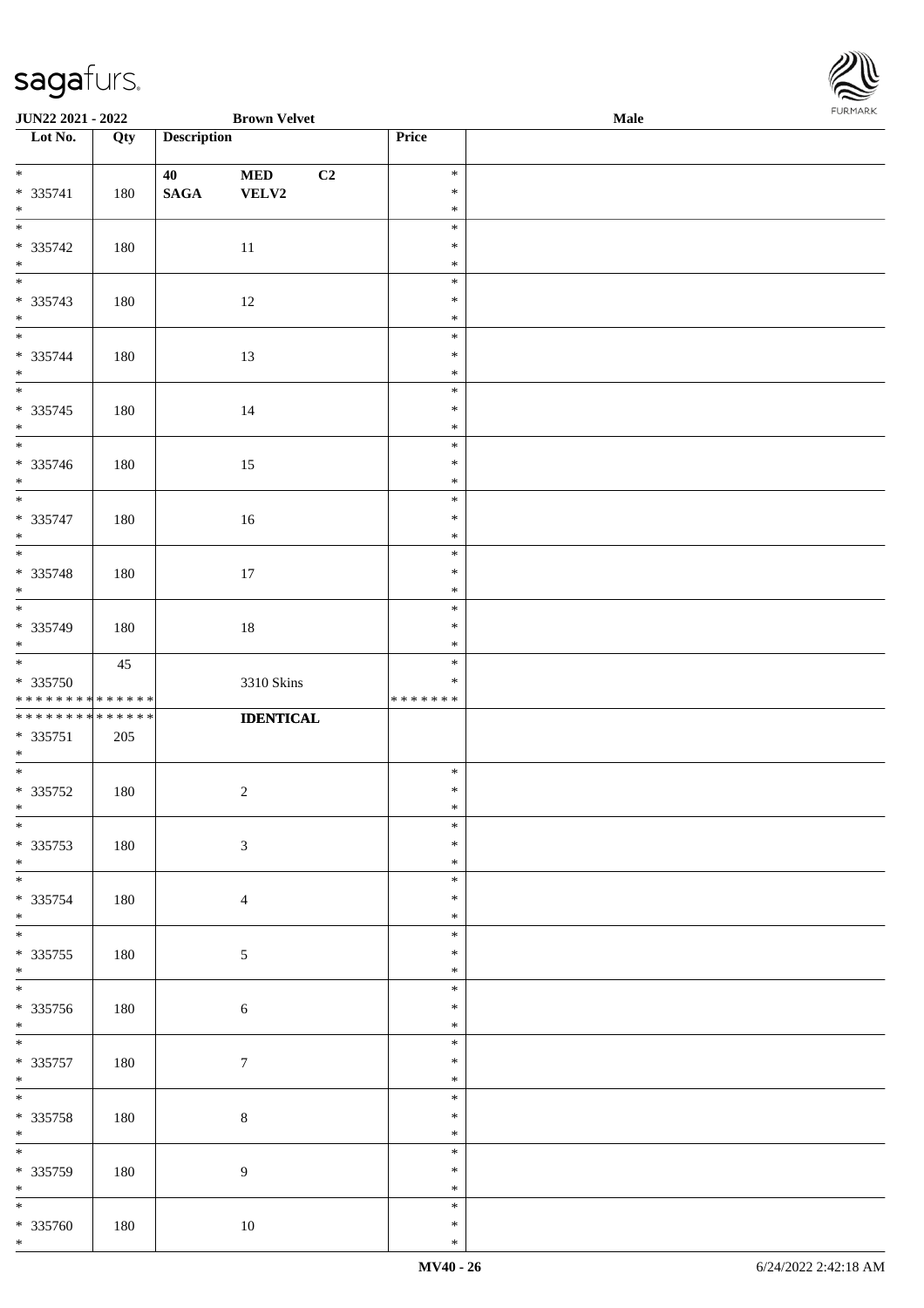

| JUN22 2021 - 2022                        |     |                    | <b>Brown Velvet</b>       |                |                         | Male |  |
|------------------------------------------|-----|--------------------|---------------------------|----------------|-------------------------|------|--|
| Lot No.                                  | Qty | <b>Description</b> |                           |                | Price                   |      |  |
|                                          |     |                    |                           |                |                         |      |  |
| $*$                                      | 162 | 40                 | $\bf MED$                 | C <sub>2</sub> | $\ast$                  |      |  |
| * 335761<br>******** <mark>******</mark> |     | <b>SAGA</b>        | VELV2                     |                | $\ast$<br>* * * * * * * |      |  |
| ******** <mark>******</mark>             |     | 40                 |                           | C2             |                         |      |  |
| * 335762                                 | 215 | <b>SAGA</b>        | $\bf MED$<br><b>VELV2</b> |                |                         |      |  |
| $\ast$                                   |     |                    |                           |                |                         |      |  |
| $\overline{\phantom{0}}$                 |     |                    |                           |                | $\ast$                  |      |  |
| * 335763                                 | 190 |                    | $\sqrt{2}$                |                | $\ast$                  |      |  |
| $\ast$                                   |     |                    |                           |                | $\ast$                  |      |  |
| $\overline{\phantom{0}}$                 |     |                    |                           |                | $\ast$                  |      |  |
| * 335764                                 | 190 |                    | $\mathfrak{Z}$            |                | $\ast$                  |      |  |
| $\ast$                                   |     |                    |                           |                | $\ast$                  |      |  |
| $\overline{\phantom{0}}$                 |     |                    |                           |                | $\ast$                  |      |  |
| $* 335765$                               | 190 |                    | $\overline{4}$            |                | $\ast$                  |      |  |
| $\ast$<br>$\overline{\phantom{0}}$       |     |                    |                           |                | $\ast$                  |      |  |
|                                          | 172 |                    |                           |                | $\ast$                  |      |  |
| * 335766<br>* * * * * * * * * * * * * *  |     |                    | 957 Skins                 |                | $\ast$<br>* * * * * * * |      |  |
| * * * * * * * * * * * * * *              |     | 40                 | $\bf MED$                 | C3             |                         |      |  |
| * 335767                                 | 205 | <b>SAGA</b>        | <b>VELV2</b>              |                |                         |      |  |
| $\ast$                                   |     |                    |                           |                |                         |      |  |
| $\ast$                                   |     |                    |                           |                | $\ast$                  |      |  |
| $* 335768$                               | 180 |                    | $\sqrt{2}$                |                | $\ast$                  |      |  |
| $\ast$                                   |     |                    |                           |                | $\ast$                  |      |  |
| $\overline{\phantom{0}}$                 |     |                    |                           |                | $\ast$                  |      |  |
| * 335769                                 | 180 |                    | $\mathfrak{Z}$            |                | $\ast$                  |      |  |
| $\ast$                                   |     |                    |                           |                | $\ast$                  |      |  |
| $\ast$                                   |     |                    |                           |                | $\ast$                  |      |  |
| $* 335770$                               | 180 |                    | $\overline{4}$            |                | $\ast$                  |      |  |
| $\ast$<br>$\ast$                         |     |                    |                           |                | $\ast$                  |      |  |
| $* 335771$                               |     |                    |                           |                | $\ast$<br>$\ast$        |      |  |
| $\ast$                                   | 180 |                    | $\sqrt{5}$                |                | $\ast$                  |      |  |
| $\overline{\phantom{0}}$                 | 169 |                    |                           |                | $\ast$                  |      |  |
| $* 335772$                               |     |                    | 1094 Skins                |                | $\ast$                  |      |  |
| * * * * * * * * * * * * * *              |     |                    |                           |                | *******                 |      |  |
| ******** <mark>******</mark>             |     | 40                 | $\bf MED$                 | C3             |                         |      |  |
| $* 335773$                               | 205 | $\mathbf{SAGA}$    | VELV2                     |                |                         |      |  |
| $*$                                      |     |                    |                           |                |                         |      |  |
| $\overline{\phantom{0}}$                 |     |                    |                           |                | $\ast$                  |      |  |
| $* 335774$                               | 180 |                    | $\overline{2}$            |                | $\ast$                  |      |  |
| $*$<br>$\overline{\phantom{0}}$          |     |                    |                           |                | $\ast$                  |      |  |
|                                          |     |                    |                           |                | $\ast$<br>∗             |      |  |
| $* 335775$<br>$*$                        | 180 |                    | 3                         |                | $\ast$                  |      |  |
| $\overline{\phantom{0}}$                 |     |                    |                           |                | $\ast$                  |      |  |
| * 335776                                 | 180 |                    | $\overline{4}$            |                | $\ast$                  |      |  |
| $*$                                      |     |                    |                           |                | $\ast$                  |      |  |
| $\overline{\ast}$                        |     |                    |                           |                | $\ast$                  |      |  |
| $* 335777$                               | 180 |                    | $\mathfrak{S}$            |                | $\ast$                  |      |  |
| $*$                                      |     |                    |                           |                | $\ast$                  |      |  |
| $\overline{\phantom{0}}$                 |     |                    |                           |                | $\ast$                  |      |  |
| * 335778                                 | 180 |                    | $\sqrt{6}$                |                | $\ast$                  |      |  |
| $*$<br>$\overline{\ast}$                 |     |                    |                           |                | $\ast$                  |      |  |
|                                          |     |                    |                           |                | $\ast$                  |      |  |
| * 335779<br>$*$                          | 180 |                    | $\boldsymbol{7}$          |                | $\ast$<br>$\ast$        |      |  |
| $\overline{\ast}$                        |     |                    |                           |                | ∗                       |      |  |
| * 335780                                 | 180 |                    | $8\,$                     |                | $\ast$                  |      |  |
| $*$                                      |     |                    |                           |                | $\ast$                  |      |  |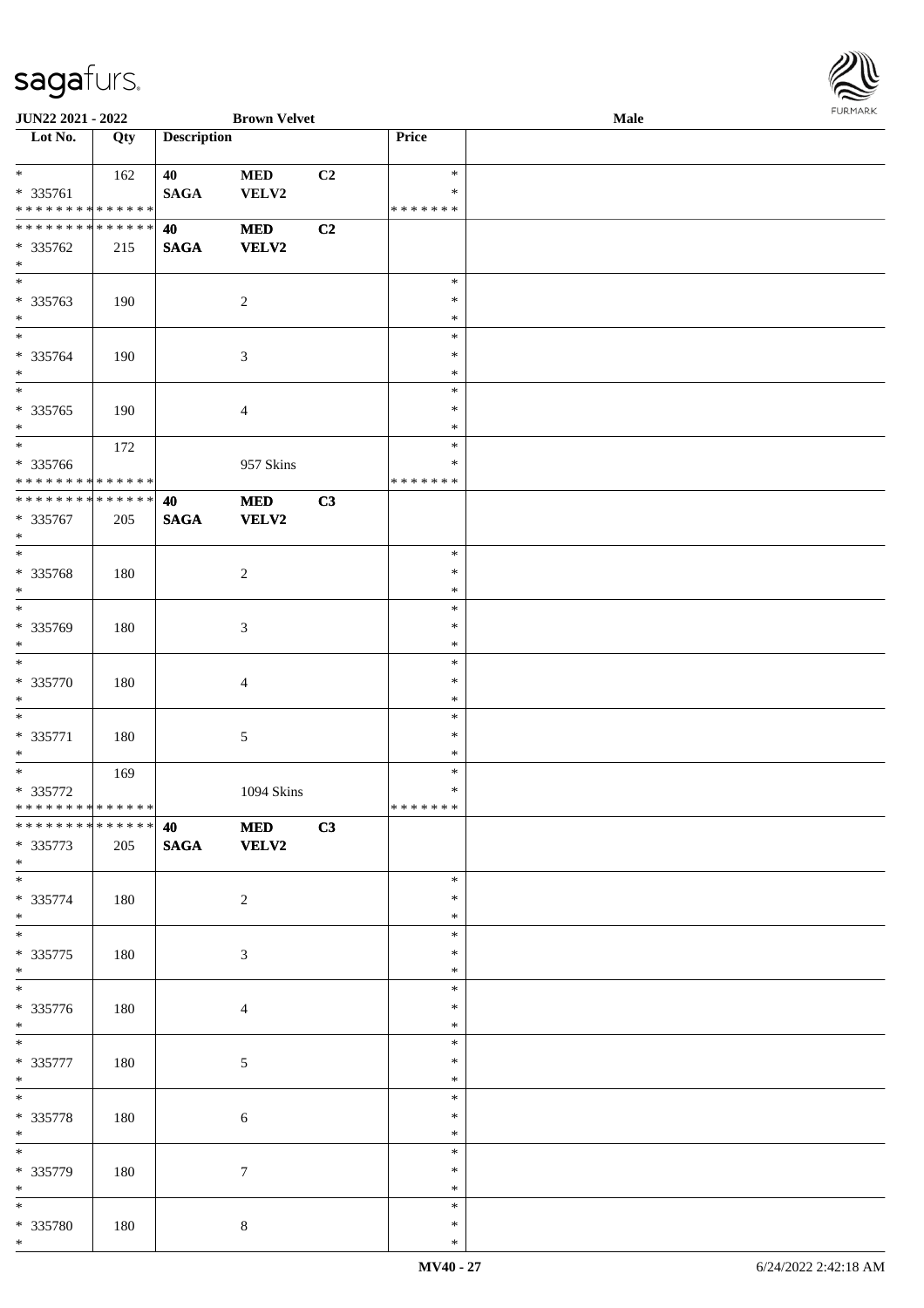\*



| JUN22 2021 - 2022                          |     |                    | <b>Brown Velvet</b> |    |                  | Male | <b>FUNITANN</b> |
|--------------------------------------------|-----|--------------------|---------------------|----|------------------|------|-----------------|
| Lot No.                                    | Qty | <b>Description</b> |                     |    | Price            |      |                 |
|                                            |     |                    |                     |    |                  |      |                 |
| $*$                                        |     | 40                 | <b>MED</b>          | C3 | $\ast$<br>$\ast$ |      |                 |
| * 335781<br>$*$                            | 180 | <b>SAGA</b>        | VELV2               |    | $\ast$           |      |                 |
| $\overline{\phantom{0}}$                   |     |                    |                     |    | $\ast$           |      |                 |
| * 335782                                   | 180 |                    | 10                  |    | $\ast$           |      |                 |
| $*$                                        |     |                    |                     |    | $\ast$           |      |                 |
| $\overline{\phantom{0}}$                   |     |                    |                     |    | $\ast$           |      |                 |
| * 335783                                   | 180 |                    | 11                  |    | $\ast$           |      |                 |
| $*$                                        |     |                    |                     |    | $\ast$           |      |                 |
|                                            |     |                    |                     |    | $\ast$           |      |                 |
| * 335784                                   | 180 |                    | 12                  |    | $\ast$           |      |                 |
| $*$<br>$\overline{\ }$                     |     |                    |                     |    | $\ast$<br>$\ast$ |      |                 |
| * 335785                                   | 180 |                    | 13                  |    | $\ast$           |      |                 |
| $*$                                        |     |                    |                     |    | $\ast$           |      |                 |
|                                            |     |                    |                     |    | $\ast$           |      |                 |
| * 335786                                   | 180 |                    | 14                  |    | $\ast$           |      |                 |
| $*$                                        |     |                    |                     |    | $\ast$           |      |                 |
|                                            | 88  |                    |                     |    | $\ast$           |      |                 |
| * 335787                                   |     |                    | 2633 Skins          |    | $\ast$           |      |                 |
| * * * * * * * * * * * * * *                |     |                    |                     |    | * * * * * * *    |      |                 |
| ____<br>******** <mark>******</mark>       |     | 40                 | <b>MED</b>          | C3 |                  |      |                 |
| * 335788                                   | 205 | <b>SAGA</b>        | <b>VELV2</b>        |    |                  |      |                 |
| $*$                                        |     |                    |                     |    | $\ast$           |      |                 |
| * 335789                                   | 180 |                    | $\overline{2}$      |    | $\ast$           |      |                 |
| $*$                                        |     |                    |                     |    | $\ast$           |      |                 |
|                                            | 107 |                    |                     |    | $\ast$           |      |                 |
| * 335790                                   |     |                    | 492 Skins           |    | ∗                |      |                 |
| * * * * * * * * * * * * * *                |     |                    |                     |    | * * * * * * *    |      |                 |
| * * * * * * * * * * * * * *                |     | 40                 | <b>PALE</b>         | C1 |                  |      |                 |
| * 335791                                   | 205 | <b>SAGA</b>        | <b>VELV2</b>        |    |                  |      |                 |
| $*$<br>$\overline{\ast}$                   |     |                    |                     |    |                  |      |                 |
|                                            |     |                    |                     |    | $\ast$           |      |                 |
| * 335792<br>$*$ $-$                        | 180 |                    | $\overline{2}$      |    | $\ast$<br>$\ast$ |      |                 |
| $\ast$                                     |     |                    |                     |    | $\ast$           |      |                 |
| * 335793                                   | 180 |                    | $\mathfrak{Z}$      |    | $\ast$           |      |                 |
| $*$                                        |     |                    |                     |    | $\ast$           |      |                 |
| $*$                                        | 170 |                    |                     |    | $\ast$           |      |                 |
| * 335794                                   |     |                    | 735 Skins           |    | ∗                |      |                 |
| * * * * * * * * <mark>* * * * * *</mark> * |     |                    |                     |    | * * * * * * *    |      |                 |
| * * * * * * * * * * * * * * *              |     | 40                 | <b>PALE</b>         | C1 |                  |      |                 |
| * 335795                                   | 205 | <b>SAGA</b>        | <b>VELV2</b>        |    |                  |      |                 |
| $\ast$<br>$*$                              |     |                    |                     |    | $\ast$           |      |                 |
| * 335796                                   |     |                    |                     |    | $\ast$           |      |                 |
| $*$                                        | 180 |                    | 2                   |    | $\ast$           |      |                 |
| $*$                                        |     |                    |                     |    | $\ast$           |      |                 |
| * 335797                                   | 180 |                    | $\mathfrak{Z}$      |    | $\ast$           |      |                 |
| $*$                                        |     |                    |                     |    | ∗                |      |                 |
| $*$                                        |     |                    |                     |    | $\ast$           |      |                 |
| * 335798                                   | 180 |                    | $\overline{4}$      |    | $\ast$           |      |                 |
| $*$                                        |     |                    |                     |    | $\ast$           |      |                 |
| $*$                                        | 65  |                    |                     |    | $\ast$           |      |                 |
| * 335799<br>* * * * * * * * * * * * * *    |     |                    | 810 Skins           |    | ∗<br>*******     |      |                 |
| * * * * * * * * * * * * * *                |     | 40                 | <b>PALE</b>         | C1 |                  |      |                 |
| * 335800                                   | 205 | <b>SAGA</b>        | <b>VELV2</b>        |    |                  |      |                 |
|                                            |     |                    |                     |    |                  |      |                 |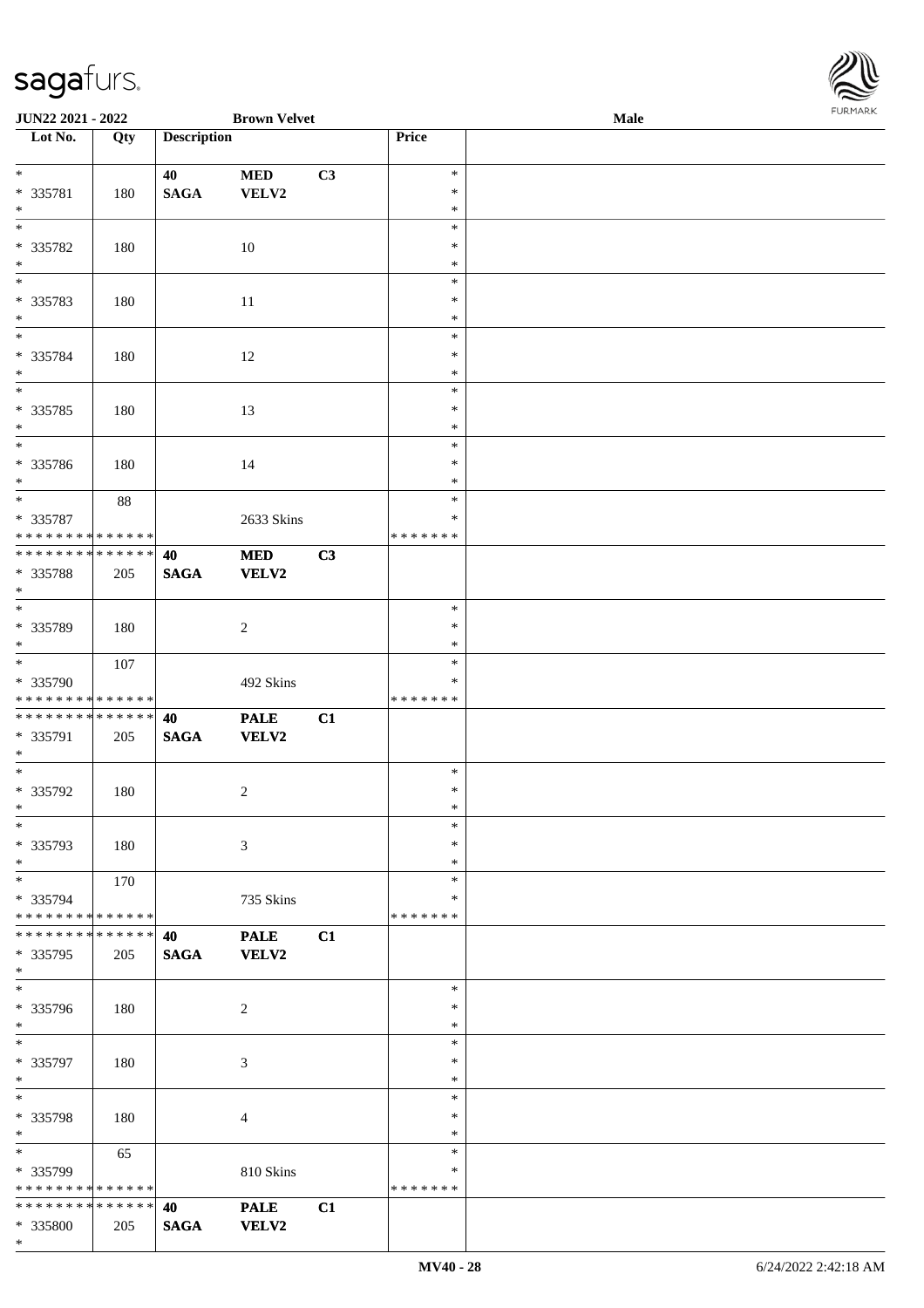

| JUN22 2021 - 2022                                             |     |                       | <b>Brown Velvet</b>         |    |                                   | Male | $1 \times 1 \times 1 \times 1 \times 1$ |
|---------------------------------------------------------------|-----|-----------------------|-----------------------------|----|-----------------------------------|------|-----------------------------------------|
| $\overline{\phantom{1}}$ Lot No.                              | Qty | <b>Description</b>    |                             |    | Price                             |      |                                         |
| $*$<br>* 335801<br>* * * * * * * * <mark>* * * * * * *</mark> | 54  | 40<br><b>SAGA</b>     | <b>PALE</b><br>VELV2        | C1 | $\ast$<br>$\ast$<br>* * * * * * * |      |                                         |
| ******** <mark>******</mark><br>* 335802<br>$*$               | 205 | 40<br><b>SAGA</b>     | <b>PALE</b><br><b>VELV2</b> | C2 |                                   |      |                                         |
| $\overline{\phantom{0}}$<br>* 335803<br>$*$                   | 180 |                       | $\overline{2}$              |    | $\ast$<br>$\ast$<br>$\ast$        |      |                                         |
| $*$<br>* 335804<br>$*$                                        | 180 |                       | $\mathfrak{Z}$              |    | $\ast$<br>$\ast$<br>$\ast$        |      |                                         |
| * 335805<br>$*$                                               | 180 |                       | $\overline{4}$              |    | $\ast$<br>$\ast$<br>$\ast$        |      |                                         |
| $*$<br>* 335806<br>$\ast$                                     | 180 |                       | $\sqrt{5}$                  |    | $\ast$<br>$\ast$<br>$\ast$        |      |                                         |
| $*$<br>* 335807<br>$\ast$                                     | 180 |                       | $\sqrt{6}$                  |    | $\ast$<br>$\ast$<br>$\ast$        |      |                                         |
| $\overline{\phantom{0}}$<br>$* 335808$<br>$*$                 | 180 |                       | $\boldsymbol{7}$            |    | $\ast$<br>$\ast$<br>$\ast$        |      |                                         |
| $\overline{\phantom{0}}$<br>* 335809<br>$*$                   | 180 |                       | $\,8\,$                     |    | $\ast$<br>$\ast$<br>$\ast$        |      |                                         |
| $*$<br>* 335810<br>$*$                                        | 180 |                       | 9                           |    | $\ast$<br>$\ast$<br>$\ast$        |      |                                         |
| $*$<br>* 335811<br>$\ast$                                     | 180 |                       | $10\,$                      |    | $\ast$<br>$\ast$<br>$\ast$        |      |                                         |
| $*$<br>* 335812<br>$*$ $-$                                    | 180 |                       | $11\,$                      |    | $\ast$<br>$\ast$<br>$\ast$        |      |                                         |
| $*$<br>* 335813<br>$*$                                        | 180 |                       | 12                          |    | $\ast$<br>$\ast$<br>$\ast$        |      |                                         |
| $*$<br>* 335814<br>$*$                                        | 180 |                       | 13                          |    | $\ast$<br>$\ast$<br>$\ast$        |      |                                         |
| * 335815<br>$*$                                               | 180 |                       | 14                          |    | $\ast$<br>$\ast$<br>$\ast$        |      |                                         |
| * 335816<br>******** <mark>******</mark>                      | 64  |                       | 2609 Skins                  |    | $\ast$<br>$\ast$<br>* * * * * * * |      |                                         |
| * * * * * * * * * * * * * * *<br>* 335817<br>$*$              | 205 | 40<br>$\mathbf{SAGA}$ | <b>PALE</b><br><b>VELV2</b> | C2 |                                   |      |                                         |
| $*$<br>* 335818<br>$*$                                        | 180 |                       | $\overline{2}$              |    | $\ast$<br>$\ast$<br>$\ast$        |      |                                         |
| $*$<br>* 335819<br>$*$                                        | 180 |                       | $\mathfrak{Z}$              |    | $\ast$<br>$\ast$<br>$\ast$        |      |                                         |
| $*$<br>* 335820<br>$*$                                        | 180 |                       | $\overline{4}$              |    | $\ast$<br>$\ast$<br>$\ast$        |      |                                         |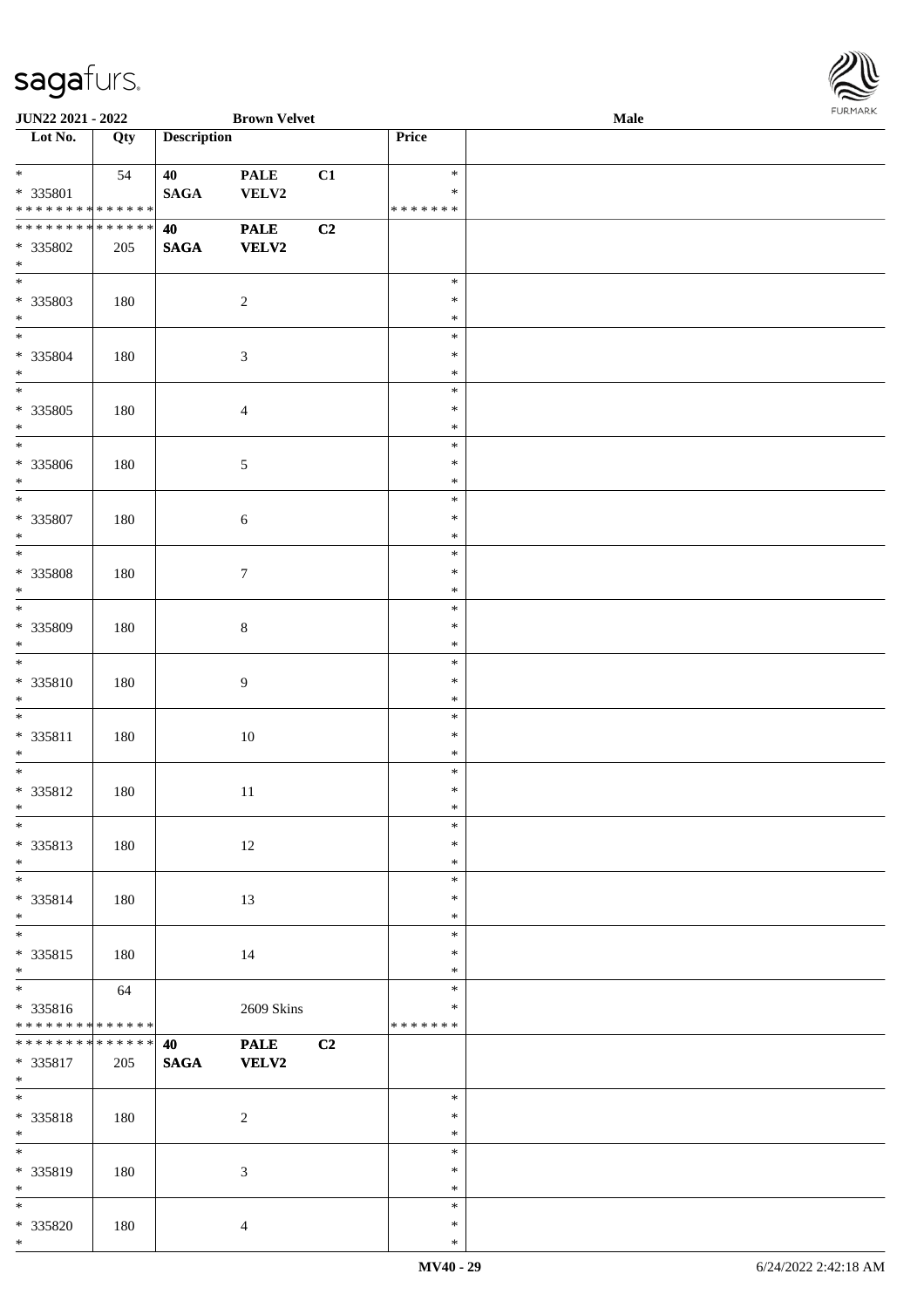| Lot No.                                             | Qty | <b>Description</b>    |                            | <b>Price</b>                      |  |
|-----------------------------------------------------|-----|-----------------------|----------------------------|-----------------------------------|--|
| $*$<br>* 335821<br>$\ast$                           | 180 | 40<br>$\mathbf{SAGA}$ | <b>PALE</b><br>C2<br>VELV2 | $\ast$<br>$\ast$<br>$\ast$        |  |
| $\overline{\phantom{a}^*}$<br>$* 335822$<br>$*$ $*$ | 180 |                       | $\sqrt{6}$                 | $\ast$<br>$\ast$<br>$\ast$        |  |
| * 335823<br>$*$ $*$                                 | 180 |                       | $\boldsymbol{7}$           | $\ast$<br>$\ast$<br>$\ast$        |  |
| $* 335824$<br>$\ast$                                | 180 |                       | $\,8\,$                    | $\ast$<br>$\ast$<br>$\ast$        |  |
| $\overline{\phantom{1}}$<br>$* 335825$<br>$*$ $*$   | 180 |                       | $\overline{9}$             | $\ast$<br>$\ast$<br>$\ast$        |  |
| $* 335826$<br>$\ast$                                | 180 |                       | $10\,$                     | $\ast$<br>$\ast$<br>$\ast$        |  |
| $\overline{\phantom{a}^*}$<br>$* 335827$<br>$\ast$  | 180 |                       | $11\,$                     | $\ast$<br>$\ast$<br>$\ast$        |  |
| $\overline{\ast}$<br>* 335828<br>$*$ $*$            | 180 |                       | 12                         | $\ast$<br>$\ast$<br>$\ast$        |  |
| * 335829<br>$\ast$                                  | 180 |                       | 13                         | $\ast$<br>$\ast$<br>$\ast$        |  |
| $\overline{\phantom{a}^*}$<br>* 335830<br>$\ast$    | 180 |                       | $14\,$                     | $\ast$<br>$\ast$<br>$\ast$        |  |
| $\overline{\phantom{a}^*}$<br>* 335831<br>$\ast$    | 180 |                       | $15\,$                     | $\ast$<br>$\ast$<br>$\ast$        |  |
| $_{*}^{-}$<br>* 335832<br>$*$                       | 180 |                       | $16\,$                     | $\ast$<br>$\ast$<br>$\ast$        |  |
| $\overline{\ast}$<br>* 335833<br>**************     | 147 |                       | 3052 Skins                 | $\ast$<br>$\ast$<br>*******       |  |
| * * * * * * * * * * * * * *<br>* 335834<br>$\ast$   | 205 |                       | <b>IDENTICAL</b>           |                                   |  |
| $\ast$<br>$*335835$<br>$\ast$                       | 180 |                       | $\overline{c}$             | $\ast$<br>∗<br>$\ast$             |  |
| $\ast$<br>* 335836<br>$\ast$                        | 180 |                       | 3                          | $\ast$<br>$\ast$<br>$\ast$        |  |
| $\overline{\phantom{a}}$<br>* 335837<br>$\ast$      | 180 |                       | $\overline{4}$             | $\ast$<br>$\ast$<br>$\ast$        |  |
| $\ast$<br>* 335838<br>$\ast$                        | 180 |                       | 5                          | $\ast$<br>$\ast$<br>$\ast$        |  |
| $\ast$<br>* 335839<br>$\ast$                        | 180 |                       | 6                          | $\ast$<br>$\ast$<br>$\ast$        |  |
| $\ast$<br>* 335840<br>* * * * * * * * * * * * * *   | 139 |                       | 1244 Skins                 | $\ast$<br>$\ast$<br>* * * * * * * |  |

**JUN22 2021 - 2022 Brown Velvet Male**

\* \* \* \* \* \* \*

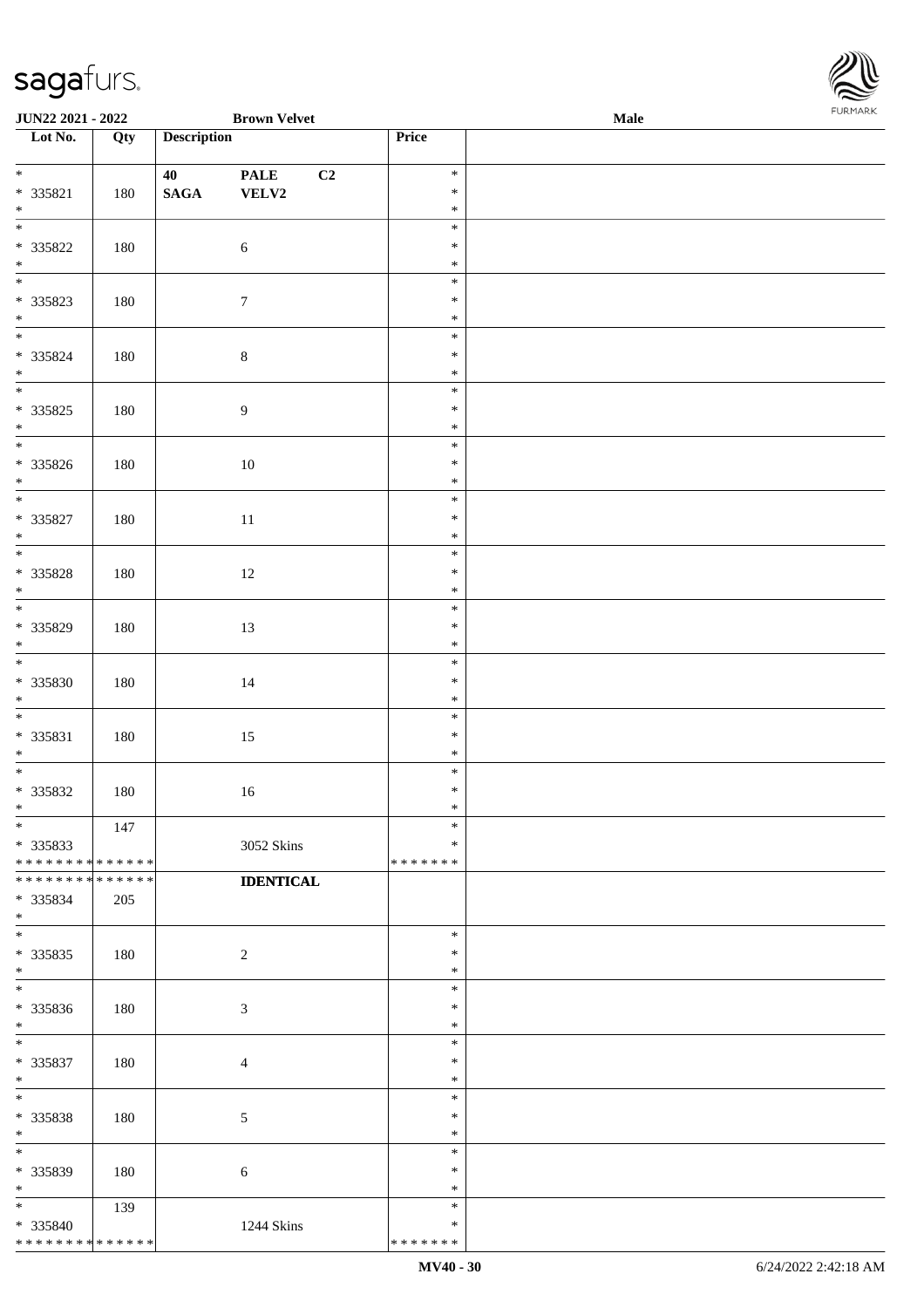

| JUN22 2021 - 2022                          |     |                    | <b>Brown Velvet</b> |    |               | Male |  |
|--------------------------------------------|-----|--------------------|---------------------|----|---------------|------|--|
| Lot No.                                    | Qty | <b>Description</b> |                     |    | Price         |      |  |
|                                            |     |                    |                     |    |               |      |  |
| **************                             |     | 40                 | <b>PALE</b>         | C2 |               |      |  |
| * 335841                                   | 205 | <b>SAGA</b>        | <b>VELV2</b>        |    |               |      |  |
| $*$                                        |     |                    |                     |    |               |      |  |
| $\overline{\ }$                            |     |                    |                     |    | $\ast$        |      |  |
| $* 335842$                                 | 180 |                    | $\sqrt{2}$          |    | ∗             |      |  |
| $\ast$                                     |     |                    |                     |    | $\ast$        |      |  |
| $\overline{\phantom{0}}$                   |     |                    |                     |    | $\ast$        |      |  |
| * 335843                                   | 180 |                    | $\mathfrak{Z}$      |    | $\ast$        |      |  |
| $*$                                        |     |                    |                     |    | $\ast$        |      |  |
| $\overline{\phantom{0}}$                   |     |                    |                     |    | $\ast$        |      |  |
| * 335844                                   | 180 |                    | $\overline{4}$      |    | $\ast$        |      |  |
| $*$                                        |     |                    |                     |    | $\ast$        |      |  |
| $\overline{\phantom{0}}$                   |     |                    |                     |    | $\ast$        |      |  |
| $* 335845$                                 | 180 |                    | $5\,$               |    | $\ast$        |      |  |
| $*$                                        |     |                    |                     |    | $\ast$        |      |  |
| $\overline{\ast}$                          | 185 |                    |                     |    | $\ast$        |      |  |
| * 335846                                   |     |                    | 1110 Skins          |    | $\ast$        |      |  |
| * * * * * * * * * * * * * *                |     |                    |                     |    | * * * * * * * |      |  |
| ******** <mark>******</mark>               |     | 40                 | <b>PALE</b>         | C3 |               |      |  |
| $* 335847$                                 | 205 | <b>SAGA</b>        | <b>VELV2</b>        |    |               |      |  |
| $*$                                        |     |                    |                     |    |               |      |  |
| $\overline{\phantom{0}}$                   |     |                    |                     |    | $\ast$        |      |  |
| * 335848                                   | 180 |                    | $\sqrt{2}$          |    | $\ast$        |      |  |
| $*$                                        |     |                    |                     |    | $\ast$        |      |  |
| $\overline{\ast}$                          |     |                    |                     |    | $\ast$        |      |  |
| * 335849                                   | 180 |                    | 3                   |    | $\ast$        |      |  |
| $*$                                        |     |                    |                     |    | $\ast$        |      |  |
| $\overline{\phantom{0}}$                   |     |                    |                     |    | $\ast$        |      |  |
| $* 335850$                                 | 180 |                    | $\overline{4}$      |    | $\ast$        |      |  |
| $*$                                        |     |                    |                     |    | $\ast$        |      |  |
| $*$                                        |     |                    |                     |    | $\ast$        |      |  |
| $* 335851$                                 | 200 |                    | $5\,$               |    | $\ast$        |      |  |
| $*$                                        |     |                    |                     |    | $\ast$        |      |  |
| $*$                                        | 78  |                    |                     |    | $\ast$        |      |  |
| $* 335852$                                 |     |                    | 1023 Skins          |    | $\ast$        |      |  |
| * * * * * * * * * * * * * *                |     |                    |                     |    | *******       |      |  |
| * * * * * * * * <mark>* * * * * * *</mark> |     | 40 PALE            |                     | C3 |               |      |  |
| * 335853                                   | 205 | SAGA VELV2         |                     |    |               |      |  |
| $*$                                        |     |                    |                     |    |               |      |  |
| $\overline{\ast}$                          |     |                    |                     |    | $\ast$        |      |  |
| * 335854                                   | 180 |                    | $\overline{2}$      |    | ∗             |      |  |
| $*$                                        |     |                    |                     |    | $\ast$        |      |  |
| $\overline{\ast}$                          |     |                    |                     |    | $\ast$        |      |  |
| $*335855$                                  | 180 |                    | $\mathfrak{Z}$      |    | $\ast$        |      |  |
| $*$                                        |     |                    |                     |    | $\ast$        |      |  |
|                                            |     |                    |                     |    | $\ast$        |      |  |
| * 335856                                   | 180 |                    | $\overline{4}$      |    | $\ast$        |      |  |
| $*$                                        |     |                    |                     |    | $\ast$        |      |  |
| $*$                                        |     |                    |                     |    | $\ast$        |      |  |
| $* 335857$                                 | 180 |                    | $5\phantom{.0}$     |    | $\ast$        |      |  |
| $*$                                        |     |                    |                     |    | $\ast$        |      |  |
| $*$                                        |     |                    |                     |    | $\ast$        |      |  |
| $* 335858$                                 | 180 |                    | $\sqrt{6}$          |    | $\ast$        |      |  |
| $*$                                        |     |                    |                     |    | $\ast$        |      |  |
| $\overline{\phantom{0}}$                   |     |                    |                     |    | $\ast$        |      |  |
| $* 335859$                                 | 180 |                    | $\overline{7}$      |    | $\ast$        |      |  |
| $*$                                        |     |                    |                     |    | $\ast$        |      |  |
|                                            |     |                    |                     |    | $\ast$        |      |  |
| $* 335860$                                 | 180 |                    | $8\,$               |    | $\ast$        |      |  |
| $*$                                        |     |                    |                     |    | $\ast$        |      |  |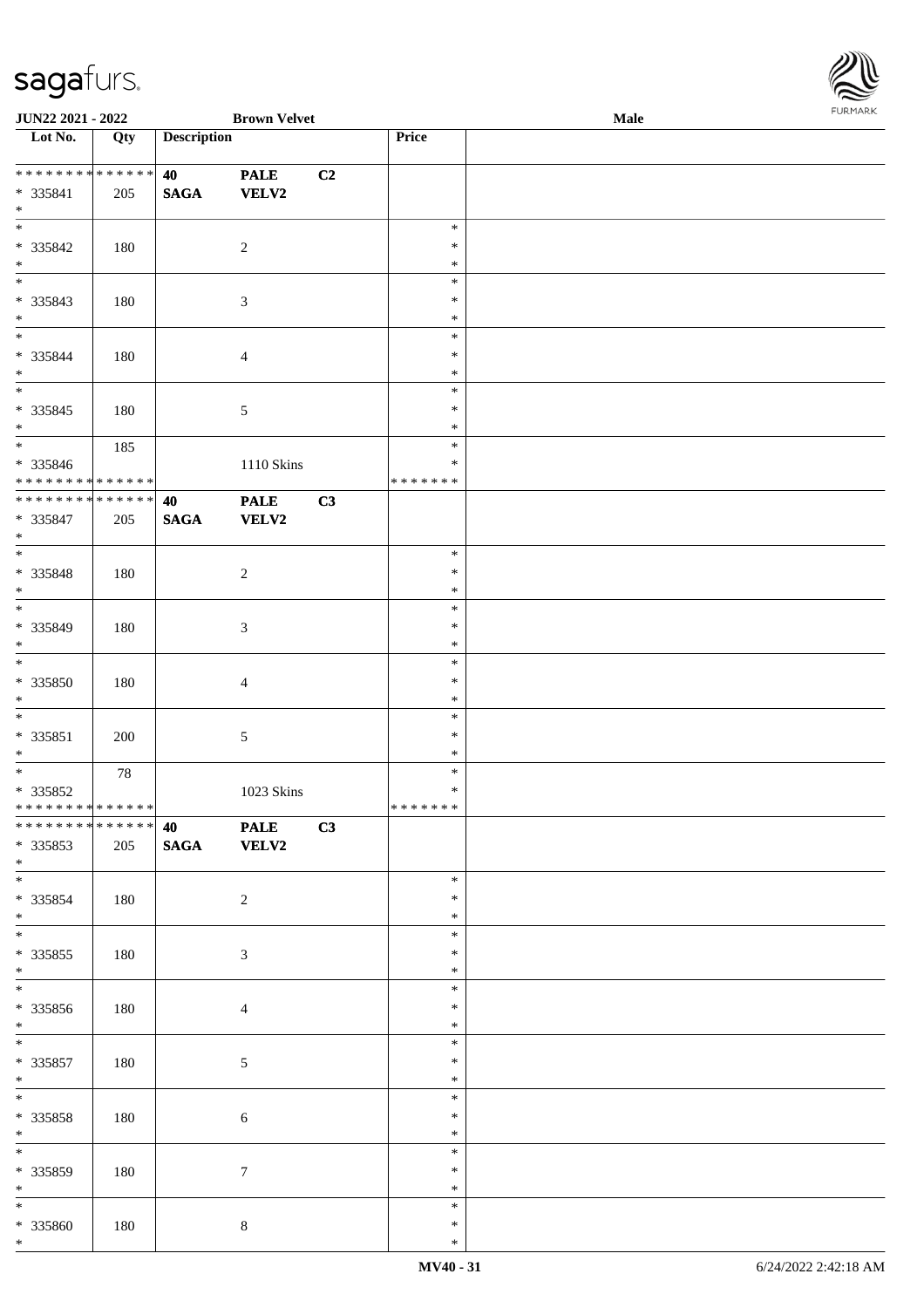| JUN22 2021 - 2022                                                  |     |                       | <b>Brown Velvet</b>                    |                |                                   | Male | <b>FURMAR</b> |
|--------------------------------------------------------------------|-----|-----------------------|----------------------------------------|----------------|-----------------------------------|------|---------------|
| Lot No.                                                            | Qty | <b>Description</b>    |                                        |                | Price                             |      |               |
| $\ast$<br>* 335861<br>$\ast$                                       | 180 | 40<br>$\mathbf{SAGA}$ | <b>PALE</b><br>VELV2                   | C <sub>3</sub> | $\ast$<br>*<br>$\ast$             |      |               |
| $\overline{\phantom{1}}$<br>* 335862<br>$\ast$                     | 180 |                       | $10\,$                                 |                | $\ast$<br>∗<br>$\ast$             |      |               |
| $\overline{\phantom{a}}$<br>* 335863<br>$\ast$                     | 180 |                       | $11\,$                                 |                | $\ast$<br>$\ast$<br>$\ast$        |      |               |
| $\ast$<br>* 335864<br>**************                               | 67  |                       | 2072 Skins                             |                | $\ast$<br>$\ast$<br>* * * * * * * |      |               |
| **************<br>* 335865<br>$\ast$                               | 205 | 40<br><b>SAGA</b>     | <b>PALE</b><br><b>VELV2</b>            | C3             |                                   |      |               |
| $\ast$<br>* 335866<br>$\ast$<br>$\overline{\ast}$                  | 180 |                       | $\overline{c}$                         |                | $\ast$<br>$\ast$<br>$\ast$        |      |               |
| * 335867<br>* * * * * * * * * * * * * *                            | 133 |                       | 518 Skins                              |                | $\ast$<br>∗<br>* * * * * * *      |      |               |
| **************<br>* 335868<br>$\ast$<br>$\overline{\phantom{a}^*}$ | 205 | 40<br><b>SAGA</b>     | $\mathbf{XP}$<br><b>VELV2</b>          | C1             |                                   |      |               |
| * 335869<br>**************                                         | 176 |                       | 381 Skins                              |                | $\ast$<br>$\ast$<br>* * * * * * * |      |               |
| ******** <mark>******</mark><br>* 335870<br>$\ast$                 | 205 | 40<br><b>SAGA</b>     | $\bold{XP}$<br><b>VELV2</b>            | C1             |                                   |      |               |
| $\overline{\phantom{a}}$<br>* 335871<br>$\ast$                     | 180 |                       | $\boldsymbol{2}$                       |                | $\ast$<br>$\ast$<br>$\ast$        |      |               |
| $\ast$<br>* 335872<br>**************                               | 118 |                       | 503 Skins                              |                | $\ast$<br>$\ast$<br>* * * * * * * |      |               |
| 335873                                                             | 201 | 40<br><b>SAGA</b>     | $\mathbf{X}\mathbf{P}$<br>VELV2        | C1             |                                   |      |               |
| **************<br>* 335874<br>$*$                                  | 205 | 40<br><b>SAGA</b>     | $\mathbf{X}\mathbf{P}$<br><b>VELV2</b> | C2             |                                   |      |               |
| $_{*}^{-}$<br>$*335875$<br>$\ast$                                  | 180 |                       | $\overline{c}$                         |                | $\ast$<br>$\ast$<br>$\ast$        |      |               |
| $_{\ast}^{-}$<br>* 335876<br>$\ast$                                | 180 |                       | 3                                      |                | $\ast$<br>$\ast$<br>$\ast$        |      |               |
| $\overline{\phantom{a}^*}$<br>* 335877<br>$*$                      | 180 |                       | 4                                      |                | $\ast$<br>$\ast$<br>$\ast$        |      |               |
| $\ast$<br>* 335878<br>$\ast$                                       | 180 |                       | 5                                      |                | $\ast$<br>$\ast$<br>$\ast$        |      |               |
| $\overline{\phantom{0}}$<br>* 335879<br>$*$                        | 180 |                       | 6                                      |                | $\ast$<br>∗<br>$\ast$             |      |               |
| $\ast$<br>* 335880<br>$*$                                          | 180 |                       | 7                                      |                | $\ast$<br>$\ast$<br>$\ast$        |      |               |

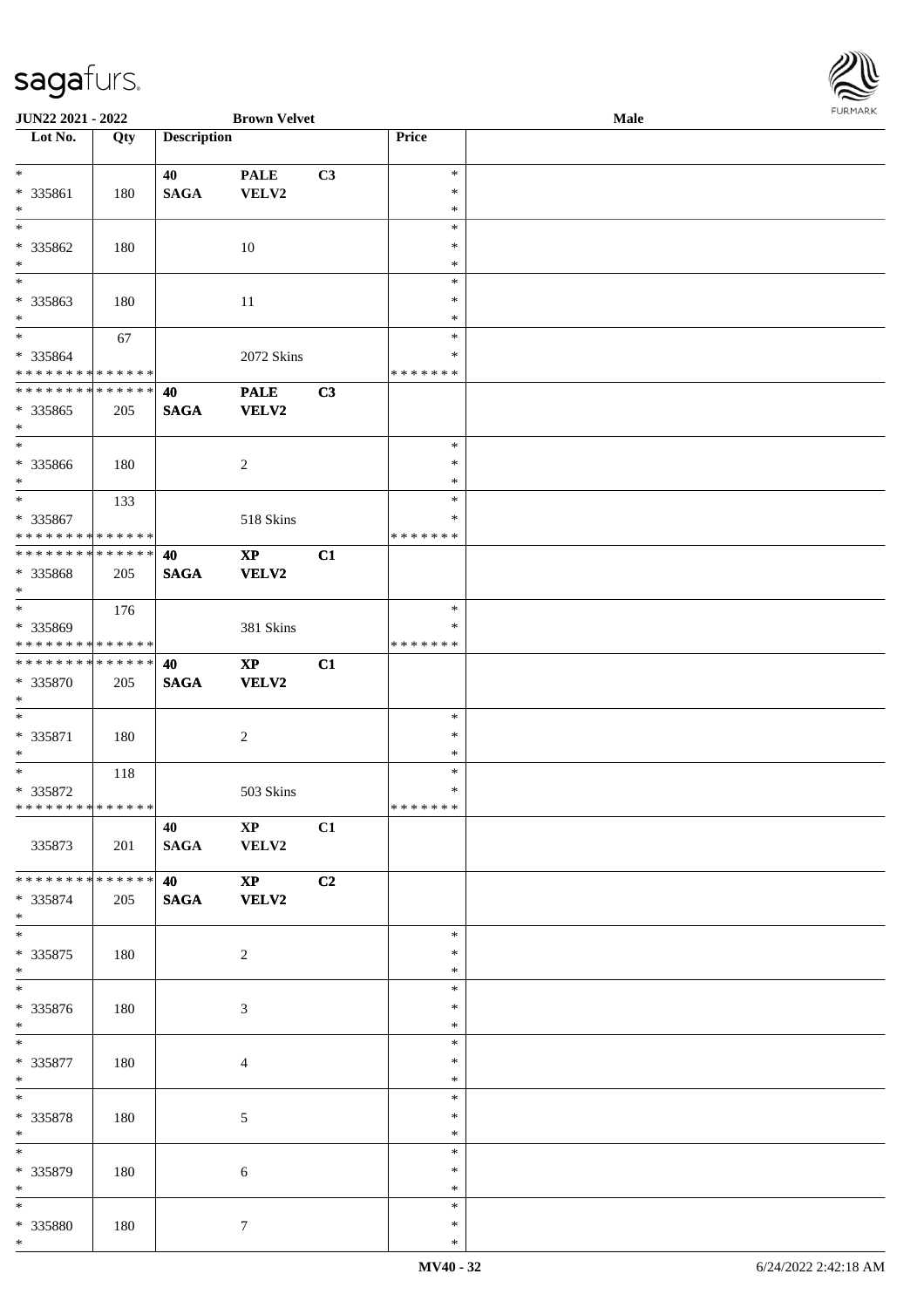

| JUN22 2021 - 2022                                              |     |                    | <b>Brown Velvet</b>    |    |               | Male | . |
|----------------------------------------------------------------|-----|--------------------|------------------------|----|---------------|------|---|
| Lot No.                                                        | Qty | <b>Description</b> |                        |    | Price         |      |   |
|                                                                |     |                    |                        |    |               |      |   |
| $\ast$                                                         | 159 | 40                 | $\bold{XP}$            | C2 | $\ast$        |      |   |
| * 335881                                                       |     | <b>SAGA</b>        | VELV2                  |    | *             |      |   |
| * * * * * * * * * * * * * *                                    |     |                    |                        |    | * * * * * * * |      |   |
| * * * * * * * * * * * * * *                                    |     | 40                 | $\mathbf{XP}$          | C2 |               |      |   |
| * 335882                                                       | 205 | <b>SAGA</b>        | <b>VELV2</b>           |    |               |      |   |
| $\ast$                                                         |     |                    |                        |    |               |      |   |
| $\overline{\phantom{a}^*}$                                     |     |                    |                        |    | $\ast$        |      |   |
| * 335883                                                       | 180 |                    | $\overline{c}$         |    | $\ast$        |      |   |
| $\ast$                                                         |     |                    |                        |    | $\ast$        |      |   |
| $\overline{\ast}$                                              |     |                    |                        |    | $\ast$        |      |   |
| * 335884                                                       | 180 |                    | $\sqrt{3}$             |    | $\ast$        |      |   |
| $\ast$                                                         |     |                    |                        |    | $\ast$        |      |   |
| $\overline{\phantom{a}^*}$                                     |     |                    |                        |    | $\ast$        |      |   |
| * 335885                                                       | 180 |                    | $\overline{4}$         |    | $\ast$        |      |   |
| $\ast$                                                         |     |                    |                        |    | $\ast$        |      |   |
| $\overline{\phantom{1}}$                                       |     |                    |                        |    | $\ast$        |      |   |
| * 335886                                                       | 180 |                    | $\sqrt{5}$             |    | $\ast$        |      |   |
| $\ast$                                                         |     |                    |                        |    | $\ast$        |      |   |
| $\ast$                                                         |     |                    |                        |    | $\ast$        |      |   |
| $* 335887$                                                     | 180 |                    | $\sqrt{6}$             |    | $\ast$        |      |   |
| $\ast$                                                         |     |                    |                        |    | $\ast$        |      |   |
| $\ast$                                                         |     |                    |                        |    | $\ast$        |      |   |
| * 335888                                                       | 180 |                    | $\boldsymbol{7}$       |    | $\ast$        |      |   |
| $\ast$                                                         |     |                    |                        |    | $\ast$        |      |   |
| $\overline{\phantom{a}^*}$                                     |     |                    |                        |    | $\ast$        |      |   |
| * 335889                                                       | 180 |                    | $\,8\,$                |    | $\ast$        |      |   |
| $\ast$                                                         |     |                    |                        |    | $\ast$        |      |   |
| $\ast$                                                         |     |                    |                        |    | $\ast$        |      |   |
| * 335890                                                       | 180 |                    | $\overline{9}$         |    | $\ast$        |      |   |
| $\ast$                                                         |     |                    |                        |    | $\ast$        |      |   |
| $\ast$                                                         |     |                    |                        |    | $\ast$        |      |   |
| * 335891                                                       | 180 |                    | 10                     |    | $\ast$        |      |   |
| $\ast$                                                         |     |                    |                        |    | $\ast$        |      |   |
| $\ast$                                                         |     |                    |                        |    | $\ast$        |      |   |
| * 335892                                                       | 180 |                    | $11\,$                 |    | $\ast$        |      |   |
| $*$                                                            |     |                    |                        |    | $\ast$        |      |   |
| $*$                                                            | 127 |                    |                        |    | $\ast$        |      |   |
| * 335893                                                       |     |                    | 2132 Skins             |    | *             |      |   |
| * * * * * * * * * * * * * * *<br>* * * * * * * * * * * * * * * |     |                    |                        |    | * * * * * * * |      |   |
|                                                                |     | 40                 | $\mathbf{XP}$          | C2 |               |      |   |
| * 335894<br>$*$                                                | 205 | <b>SAGA</b>        | <b>VELV2</b>           |    |               |      |   |
| $\overline{\ast}$                                              |     |                    |                        |    | $\ast$        |      |   |
| * 335895                                                       | 180 |                    | $\overline{c}$         |    | $\ast$        |      |   |
| $*$                                                            |     |                    |                        |    | $\ast$        |      |   |
| $\overline{\phantom{a}^*}$                                     |     |                    |                        |    | $\ast$        |      |   |
| * 335896                                                       | 180 |                    | 3                      |    | ∗             |      |   |
| $*$                                                            |     |                    |                        |    | $\ast$        |      |   |
| $*$                                                            | 189 |                    |                        |    | $\ast$        |      |   |
| * 335897                                                       |     |                    | 754 Skins              |    | *             |      |   |
| * * * * * * * * * * * * * *                                    |     |                    |                        |    | * * * * * * * |      |   |
| ******** <mark>******</mark>                                   |     | 40                 | $\mathbf{X}\mathbf{P}$ | C3 |               |      |   |
| * 335898                                                       | 205 | <b>SAGA</b>        | <b>VELV2</b>           |    |               |      |   |
| $*$                                                            |     |                    |                        |    |               |      |   |
| $*$                                                            |     |                    |                        |    | $\ast$        |      |   |
| * 335899                                                       | 180 |                    | 2                      |    | ∗             |      |   |
| $*$                                                            |     |                    |                        |    | $\ast$        |      |   |
| $*$                                                            | 57  |                    |                        |    | $\ast$        |      |   |
| * 335900                                                       |     |                    | 442 Skins              |    | ∗             |      |   |
| * * * * * * * * * * * * * *                                    |     |                    |                        |    | * * * * * * * |      |   |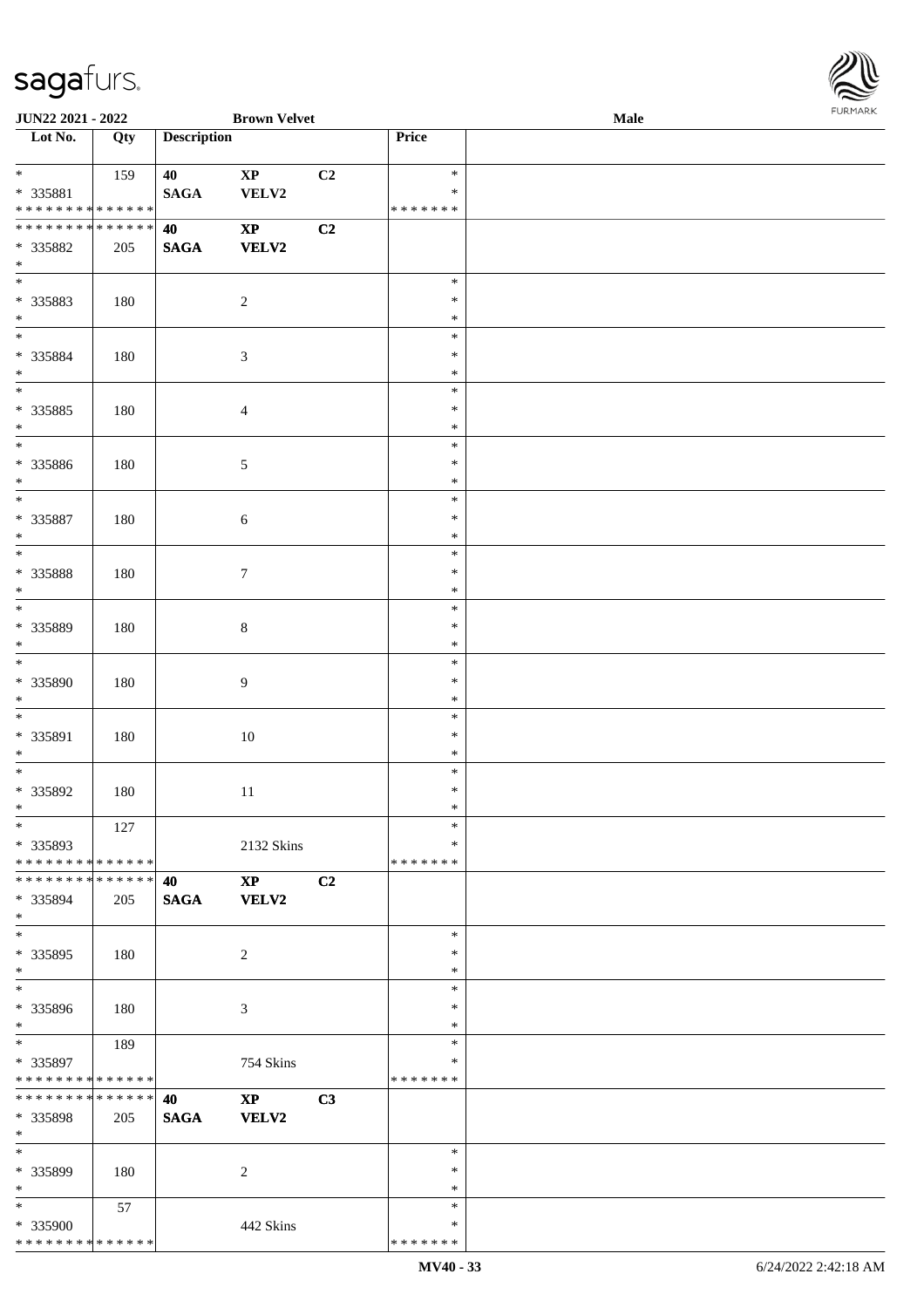

| JUN22 2021 - 2022                |     |                    | <b>Brown Velvet</b>    |             |               | Male | 101111111111 |
|----------------------------------|-----|--------------------|------------------------|-------------|---------------|------|--------------|
| $\overline{\phantom{a}}$ Lot No. | Qty | <b>Description</b> |                        |             | Price         |      |              |
|                                  |     |                    |                        |             |               |      |              |
| **************                   |     | 40                 | $\mathbf{X}\mathbf{P}$ | C3          |               |      |              |
| * 335901                         | 205 | <b>SAGA</b>        | <b>VELV2</b>           |             |               |      |              |
| $\ast$                           |     |                    |                        |             |               |      |              |
| $\ast$                           |     |                    |                        |             | $\ast$        |      |              |
|                                  |     |                    |                        |             |               |      |              |
| * 335902                         | 180 |                    | $\overline{2}$         |             | $\ast$        |      |              |
| $\ast$                           |     |                    |                        |             | $\ast$        |      |              |
| $\overline{\phantom{a}^*}$       |     |                    |                        |             | $\ast$        |      |              |
| * 335903                         | 180 |                    | $\mathfrak{Z}$         |             | $\ast$        |      |              |
| $\ast$                           |     |                    |                        |             | $\ast$        |      |              |
| $_{*}$                           |     |                    |                        |             | $\ast$        |      |              |
| * 335904                         | 180 |                    | $\overline{4}$         |             | $\ast$        |      |              |
| $\ast$                           |     |                    |                        |             | $\ast$        |      |              |
| $\overline{\ast}$                |     |                    |                        |             | $\ast$        |      |              |
|                                  | 168 |                    |                        |             |               |      |              |
| * 335905                         |     |                    | 913 Skins              |             | $\ast$        |      |              |
| * * * * * * * * * * * * * *      |     |                    |                        |             | * * * * * * * |      |              |
| ******** <mark>******</mark>     |     | 40                 | $\bold{XP}$            | C3          |               |      |              |
| * 335906                         | 215 | <b>SAGA</b>        | <b>VELV2</b>           |             |               |      |              |
| $\ast$                           |     |                    |                        |             |               |      |              |
| $\overline{\ast}$                | 78  |                    |                        |             | $\ast$        |      |              |
| * 335907                         |     |                    | 293 Skins              |             | $\ast$        |      |              |
| * * * * * * * * * * * * * * *    |     |                    |                        |             | * * * * * * * |      |              |
|                                  |     |                    |                        |             |               |      |              |
| **************                   |     | 40                 | MED/PAL C2             |             |               |      |              |
| * 335908                         | 205 | <b>SAGA</b>        | <b>VELV2</b>           | <b>OPEN</b> |               |      |              |
| $\ast$                           |     |                    |                        |             |               |      |              |
| $\overline{\ast}$                |     |                    |                        |             | $\ast$        |      |              |
| * 335909                         | 180 |                    | $\overline{c}$         |             | $\ast$        |      |              |
| $\ast$                           |     |                    |                        |             | $\ast$        |      |              |
| $\ast$                           |     |                    |                        |             | $\ast$        |      |              |
| * 335910                         |     |                    |                        |             | $\ast$        |      |              |
|                                  | 180 |                    | $\mathfrak{Z}$         |             |               |      |              |
| $\ast$                           |     |                    |                        |             | $\ast$        |      |              |
| $\ast$                           | 77  |                    |                        |             | $\ast$        |      |              |
| * 335911                         |     |                    | 642 Skins              |             | ∗             |      |              |
| * * * * * * * * * * * * * *      |     |                    |                        |             | * * * * * * * |      |              |
|                                  |     | 50/40              | $\mathbf{ALL}$         | C2          |               |      |              |
| 335912                           | 81  | <b>SAGA</b>        | <b>VELV1</b>           | SPT1        |               |      |              |
|                                  |     |                    |                        |             |               |      |              |
| **************                   |     | 40                 | XD/DK                  | C2          |               |      |              |
|                                  |     |                    |                        |             |               |      |              |
| * 335913                         | 215 | IA                 | <b>VELV1</b>           | <b>CHIP</b> |               |      |              |
| $*$                              |     |                    |                        |             |               |      |              |
| $\ast$                           |     |                    |                        |             | $\ast$        |      |              |
| * 335914                         | 190 |                    | $\overline{2}$         |             | $\ast$        |      |              |
| $\ast$                           |     |                    |                        |             | $\ast$        |      |              |
| $\ast$                           | 178 |                    |                        |             | $\ast$        |      |              |
| * 335915                         |     |                    | 583 Skins              |             | ∗             |      |              |
| * * * * * * * * * * * * * *      |     |                    |                        |             | * * * * * * * |      |              |
| * * * * * * * * * * * * * *      |     | 40                 | MED/PAL C2             |             |               |      |              |
| * 335916                         | 205 | IA                 | <b>VELV1</b>           | <b>CHIP</b> |               |      |              |
|                                  |     |                    |                        |             |               |      |              |
| $*$                              |     |                    |                        |             |               |      |              |
| $\ast$                           |     |                    |                        |             | $\ast$        |      |              |
| * 335917                         | 180 |                    | $\sqrt{2}$             |             | $\ast$        |      |              |
| $*$                              |     |                    |                        |             | $\ast$        |      |              |
| $\ast$                           |     |                    |                        |             | $\ast$        |      |              |
| * 335918                         | 180 |                    | $\mathfrak{Z}$         |             | $\ast$        |      |              |
| $\ast$                           |     |                    |                        |             | $\ast$        |      |              |
| $\overline{\phantom{1}}$         |     |                    |                        |             | $\ast$        |      |              |
|                                  |     |                    |                        |             | $\ast$        |      |              |
| * 335919                         | 180 |                    | 4                      |             |               |      |              |
| $\ast$                           |     |                    |                        |             | $\ast$        |      |              |
| $\ast$                           |     |                    |                        |             | ∗             |      |              |
| * 335920                         | 180 |                    | 5                      |             | $\ast$        |      |              |
| $*$                              |     |                    |                        |             | $\ast$        |      |              |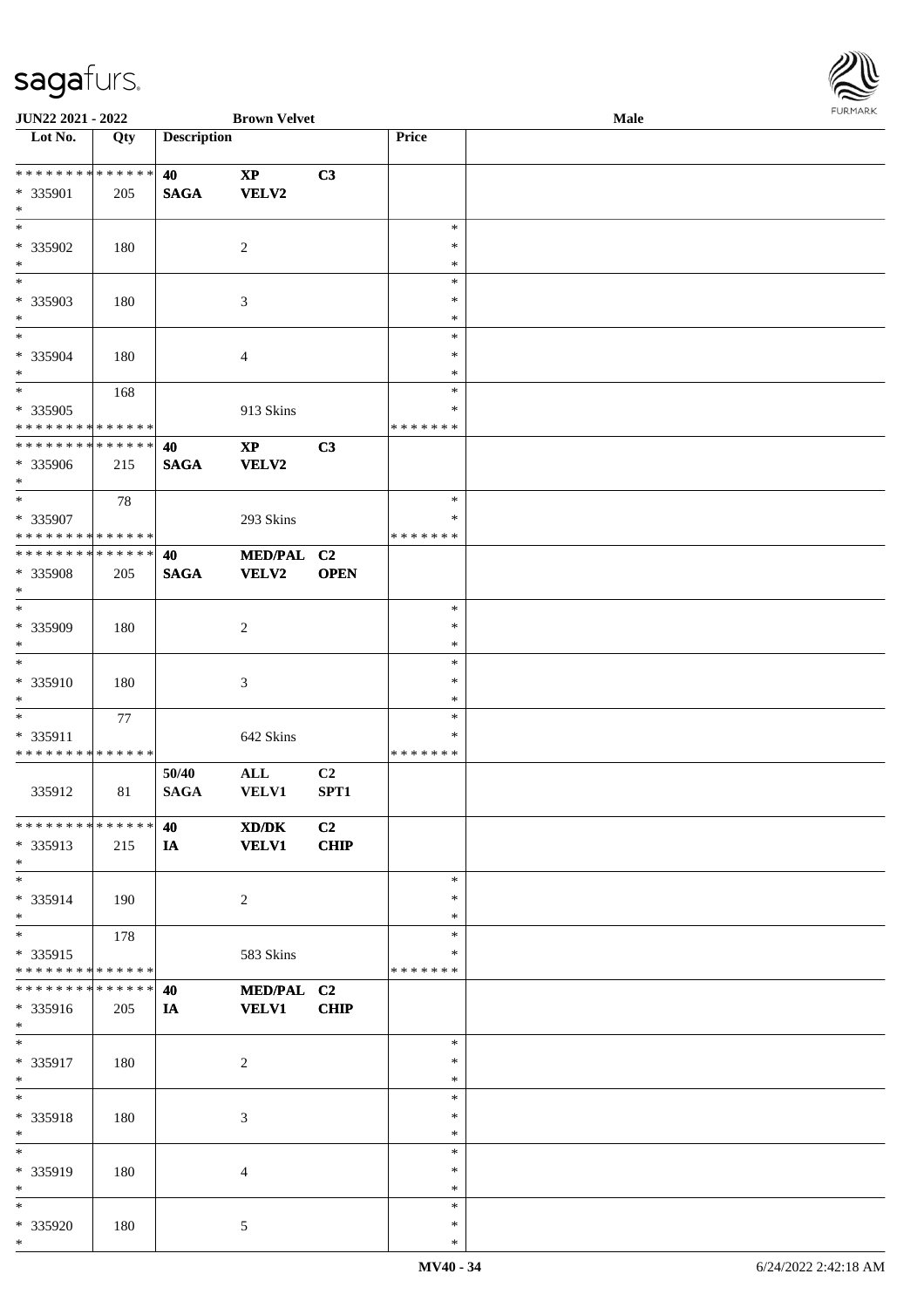

| JUN22 2021 - 2022                |               |                    | <b>Brown Velvet</b>                         |                |               | Male | 10111111111 |
|----------------------------------|---------------|--------------------|---------------------------------------------|----------------|---------------|------|-------------|
| $\overline{\phantom{a}}$ Lot No. | Qty           | <b>Description</b> |                                             |                | Price         |      |             |
|                                  |               |                    |                                             |                |               |      |             |
| $*$                              |               | 40                 | MED/PAL C2                                  |                | $\ast$        |      |             |
| * 335921                         | 180           | $I\!\!A$           | <b>VELV1</b>                                | CHIP           | $\ast$        |      |             |
| $*$                              |               |                    |                                             |                | $\ast$        |      |             |
| $\overline{\phantom{0}}$         |               |                    |                                             |                | $\ast$        |      |             |
| * 335922                         | 180           |                    | $\tau$                                      |                | $\ast$        |      |             |
| $*$                              |               |                    |                                             |                | $\ast$        |      |             |
|                                  |               |                    |                                             |                | $\ast$        |      |             |
| * 335923                         | 180           |                    | $\,8\,$                                     |                | $\ast$        |      |             |
| $*$                              |               |                    |                                             |                | $\ast$        |      |             |
| $*$                              |               |                    |                                             |                | $\ast$        |      |             |
| * 335924                         | 180           |                    | $\boldsymbol{9}$                            |                | $\ast$        |      |             |
| $*$                              |               |                    |                                             |                | $\ast$        |      |             |
| $\overline{\phantom{0}}$         |               |                    |                                             |                | $\ast$        |      |             |
| * 335925                         | 180           |                    | 10                                          |                | $\ast$        |      |             |
| $*$                              |               |                    |                                             |                | $\ast$        |      |             |
| $\overline{\phantom{0}}$         |               |                    |                                             |                | $\ast$        |      |             |
| * 335926                         | 180           |                    | 11                                          |                | $\ast$        |      |             |
| $*$                              |               |                    |                                             |                | $\ast$        |      |             |
| $\overline{\phantom{0}}$         |               |                    |                                             |                | $\ast$        |      |             |
| * 335927                         | 180           |                    | 12                                          |                | $\ast$        |      |             |
| $*$                              |               |                    |                                             |                | ∗             |      |             |
|                                  | 196           |                    |                                             |                | $\ast$        |      |             |
| * 335928                         |               |                    | 2381 Skins                                  |                | $\ast$        |      |             |
| * * * * * * * * * * * * * *      |               |                    |                                             |                | * * * * * * * |      |             |
| * * * * * * * * * * * * * * *    |               | 40                 | MED/PAL C2                                  |                |               |      |             |
| * 335929                         | 205           | IA                 | <b>VELV1</b>                                | <b>CHIP</b>    |               |      |             |
| $*$                              |               |                    |                                             |                |               |      |             |
|                                  |               |                    |                                             |                | $\ast$        |      |             |
| * 335930                         | 180           |                    | $\overline{2}$                              |                | $\ast$        |      |             |
| $*$                              |               |                    |                                             |                | $\ast$        |      |             |
| $*$                              |               |                    |                                             |                | $\ast$        |      |             |
| * 335931                         | 180           |                    | $\mathfrak{Z}$                              |                | $\ast$        |      |             |
| $*$                              |               |                    |                                             |                | $\ast$        |      |             |
| $*$                              | 94            |                    |                                             |                | $\ast$        |      |             |
| * 335932                         |               |                    | 659 Skins                                   |                | $\ast$        |      |             |
| * * * * * * * * * * * * * * *    |               |                    |                                             |                | *******       |      |             |
| * * * * * * * * * * * * * * *    |               | 40                 | $\mathbf{X}\mathbf{D}/\mathbf{D}\mathbf{K}$ | C2             |               |      |             |
| * 335933                         | 205           | IA                 | <b>VELV2</b>                                | CHIP           |               |      |             |
| $*$                              |               |                    |                                             |                |               |      |             |
| $\ast$                           |               |                    |                                             |                | $\ast$        |      |             |
| * 335934                         | 180           |                    | 2                                           |                | $\ast$        |      |             |
| $*$                              |               |                    |                                             |                | $\ast$        |      |             |
| $\ast$                           |               |                    |                                             |                | $\ast$        |      |             |
| * 335935                         | 180           |                    | 3                                           |                | $\ast$        |      |             |
| $*$                              |               |                    |                                             |                | $\ast$        |      |             |
| $*$                              | 151           |                    |                                             |                | $\ast$        |      |             |
| * 335936                         |               |                    | 716 Skins                                   |                | ∗             |      |             |
| * * * * * * * * * * * * * *      |               |                    |                                             |                | *******       |      |             |
|                                  |               | 40                 | XD/DK                                       | C <sub>2</sub> |               |      |             |
| 335937                           | 180           | IA                 | VELV2                                       | <b>CHIP</b>    |               |      |             |
|                                  |               |                    |                                             |                |               |      |             |
| * * * * * * * *                  | * * * * * * * | 40                 | MED/PAL C2                                  |                |               |      |             |
| * 335938                         | 205           | IA                 | <b>VELV2</b>                                | CHIP           |               |      |             |
| $*$                              |               |                    |                                             |                |               |      |             |
| $\ast$                           |               |                    |                                             |                | $\ast$        |      |             |
| * 335939                         | 180           |                    | $\overline{c}$                              |                | $\ast$        |      |             |
| $*$                              |               |                    |                                             |                | $\ast$        |      |             |
| $\ast$                           |               |                    |                                             |                | ∗             |      |             |
| * 335940                         | 180           |                    | 3                                           |                | $\ast$        |      |             |
| $\ast$                           |               |                    |                                             |                | $\ast$        |      |             |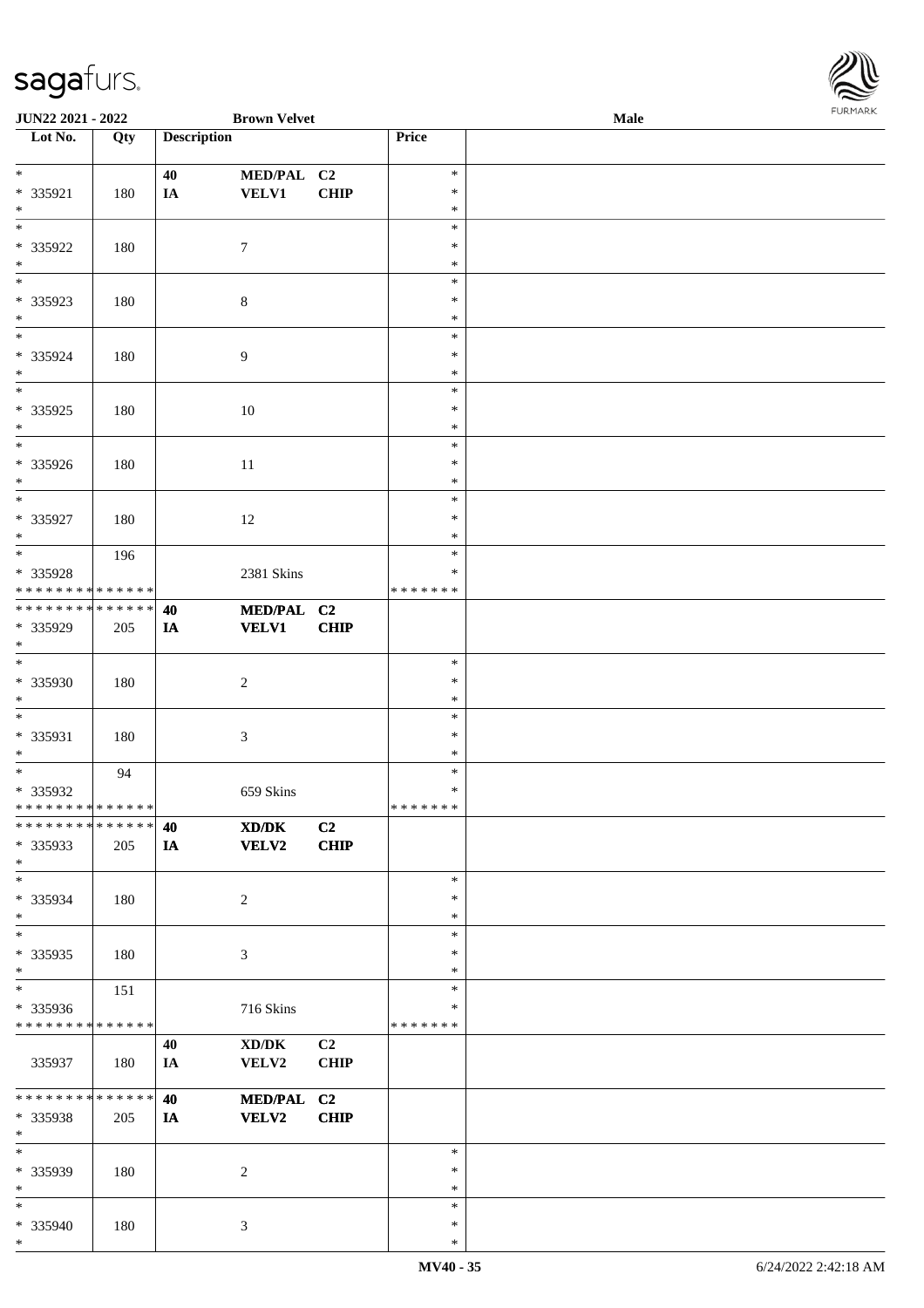

| JUN22 2021 - 2022                             |     | <b>Brown Velvet</b>                   |             |                            | Male |  |
|-----------------------------------------------|-----|---------------------------------------|-------------|----------------------------|------|--|
| $\overline{\phantom{1}}$ Lot No.              | Qty | <b>Description</b>                    |             | Price                      |      |  |
| $*$<br>$* 335941$<br>$*$                      | 180 | MED/PAL C2<br>40<br>VELV2<br>$I\!\!A$ | <b>CHIP</b> | $\ast$<br>$\ast$<br>$\ast$ |      |  |
| $\overline{\ }$<br>* 335942<br>$*$ $*$        | 180 | $\sqrt{5}$                            |             | $\ast$<br>$\ast$<br>$\ast$ |      |  |
| * 335943<br>$*$                               | 180 | $\sqrt{6}$                            |             | $\ast$<br>$\ast$<br>$\ast$ |      |  |
| $* 335944$<br>$*$                             | 180 | $\tau$                                |             | $\ast$<br>$\ast$<br>$\ast$ |      |  |
| $\overline{\phantom{0}}$<br>* 335945<br>$*$   | 180 | $8\,$                                 |             | $\ast$<br>$\ast$<br>$\ast$ |      |  |
| * 335946<br>$*$                               | 180 | $\overline{9}$                        |             | $\ast$<br>$\ast$<br>$\ast$ |      |  |
| $\overline{\ast}$<br>* 335947<br>$*$          | 180 | 10                                    |             | $\ast$<br>$\ast$<br>$\ast$ |      |  |
| $\overline{\phantom{0}}$<br>* 335948<br>$*$   | 180 | 11                                    |             | $\ast$<br>$\ast$<br>$\ast$ |      |  |
| * 335949<br>$*$                               | 180 | 12                                    |             | $\ast$<br>$\ast$<br>$\ast$ |      |  |
| $\overline{\phantom{0}}$<br>* 335950<br>$*$   | 180 | 13                                    |             | $\ast$<br>$\ast$<br>$\ast$ |      |  |
| $\overline{\ }$<br>* 335951<br>$*$            | 180 | $14\,$                                |             | $\ast$<br>$\ast$<br>$\ast$ |      |  |
| $*335952$<br>$*$                              | 180 | 15                                    |             | $\ast$<br>$\ast$<br>$*$    |      |  |
| $*$<br>$* 335953$<br>$*$                      | 180 | 16                                    |             | $\ast$<br>$\ast$<br>$\ast$ |      |  |
| * 335954<br>$*$                               | 180 | 17                                    |             | $\ast$<br>$\ast$<br>$\ast$ |      |  |
| $*$<br>$* 335955$<br>$*$                      | 180 | $18\,$                                |             | $\ast$<br>$\ast$<br>$\ast$ |      |  |
| $* 335956$<br>$*$                             | 180 | 19                                    |             | $\ast$<br>$\ast$<br>$\ast$ |      |  |
| $* 335957$<br>$*$                             | 180 | 20                                    |             | $\ast$<br>$\ast$<br>$\ast$ |      |  |
| $*$<br>* 335958<br>$*$                        | 180 | 21                                    |             | $\ast$<br>$\ast$<br>$\ast$ |      |  |
| $\overline{\phantom{0}}$<br>$* 335959$<br>$*$ | 180 | $22\,$                                |             | $\ast$<br>$\ast$<br>$\ast$ |      |  |
| $*$<br>* 335960<br>$*$                        | 180 | $23\,$                                |             | $\ast$<br>$\ast$<br>$\ast$ |      |  |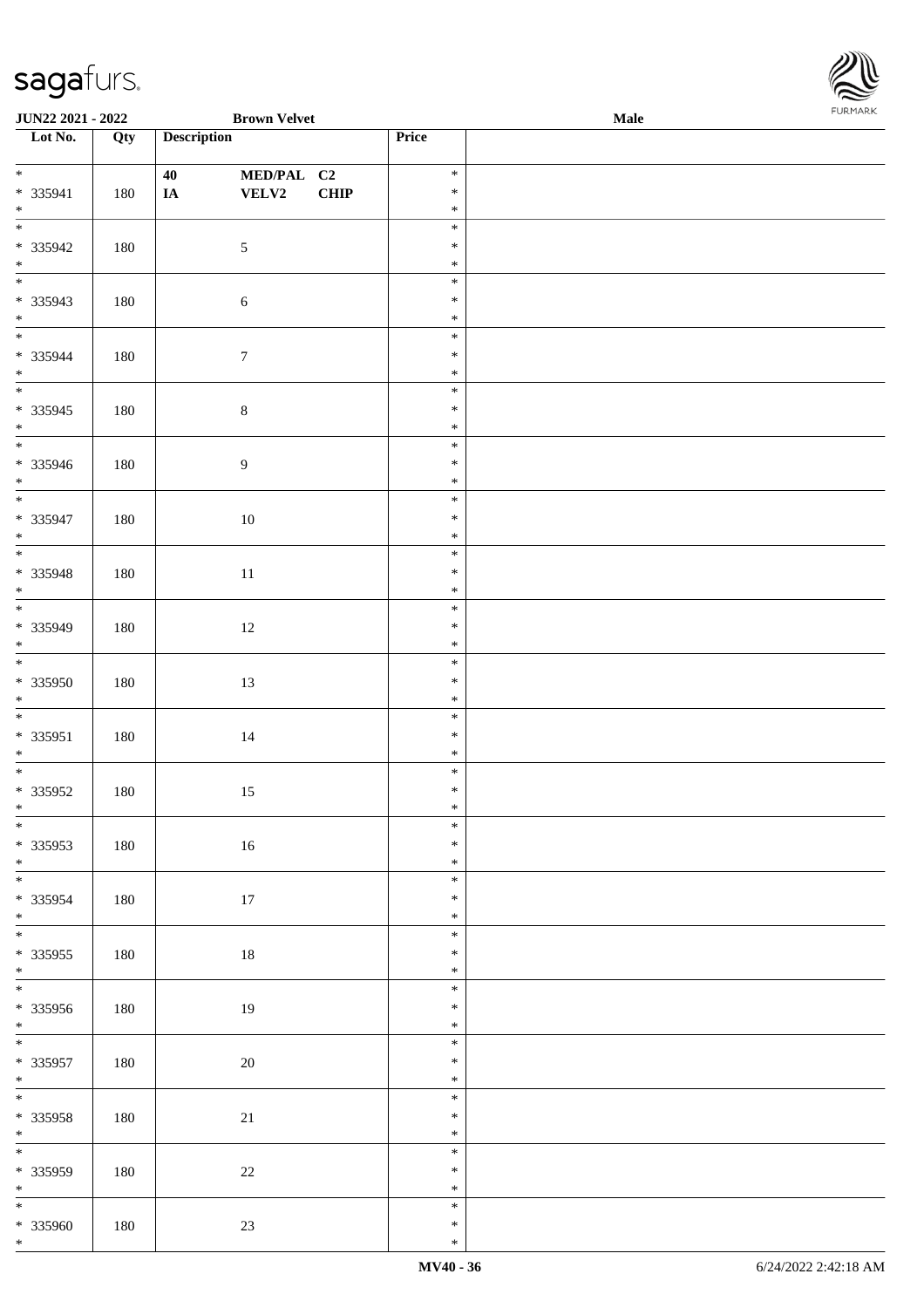

| <b>JUN22 2021 - 2022</b>                   |        |                    | <b>Brown Velvet</b>              |             |               | Male |  |
|--------------------------------------------|--------|--------------------|----------------------------------|-------------|---------------|------|--|
| Lot No.                                    | Qty    | <b>Description</b> |                                  |             | Price         |      |  |
|                                            |        |                    |                                  |             |               |      |  |
| $*$                                        | 180    | 40                 | MED/PAL C2                       |             | $\ast$        |      |  |
| * 335961                                   |        | IA                 | VELV2                            | <b>CHIP</b> | $\ast$        |      |  |
| * * * * * * * * <mark>* * * * * * *</mark> |        |                    |                                  |             | * * * * * * * |      |  |
| * * * * * * * * * * * * * *                |        |                    | <b>IDENTICAL</b>                 |             |               |      |  |
| * 335962                                   | 205    |                    |                                  |             |               |      |  |
| $\ast$                                     |        |                    |                                  |             |               |      |  |
|                                            |        |                    |                                  |             | $\ast$        |      |  |
|                                            |        |                    |                                  |             |               |      |  |
| * 335963                                   | 180    |                    | $\sqrt{2}$                       |             | $\ast$        |      |  |
| $*$                                        |        |                    |                                  |             | $\ast$        |      |  |
| $*$                                        |        |                    |                                  |             | $\ast$        |      |  |
| * 335964                                   | 180    |                    | $\mathfrak{Z}$                   |             | $\ast$        |      |  |
| $*$                                        |        |                    |                                  |             | $\ast$        |      |  |
| $\overline{\ast}$                          |        |                    |                                  |             | $\ast$        |      |  |
| * 335965                                   | 180    |                    | $\overline{4}$                   |             | $\ast$        |      |  |
| $\ast$                                     |        |                    |                                  |             | $\ast$        |      |  |
| $\overline{\phantom{0}}$                   |        |                    |                                  |             | $\ast$        |      |  |
| * 335966                                   | 180    |                    | $\mathfrak{S}$                   |             | $\ast$        |      |  |
| $*$                                        |        |                    |                                  |             | $\ast$        |      |  |
| $*$                                        |        |                    |                                  |             | $\ast$        |      |  |
| * 335967                                   |        |                    |                                  |             | $\ast$        |      |  |
| $*$                                        | 180    |                    | 6                                |             | $\ast$        |      |  |
| $*$                                        |        |                    |                                  |             |               |      |  |
|                                            |        |                    |                                  |             | $\ast$        |      |  |
| * 335968                                   | 180    |                    | $\tau$                           |             | $\ast$        |      |  |
| $*$                                        |        |                    |                                  |             | $\ast$        |      |  |
| $\overline{\ast}$                          |        |                    |                                  |             | $\ast$        |      |  |
| * 335969                                   | 180    |                    | 8                                |             | $\ast$        |      |  |
| $*$                                        |        |                    |                                  |             | $\ast$        |      |  |
| $\overline{\ast}$                          |        |                    |                                  |             | $\ast$        |      |  |
| * 335970                                   | 180    |                    | $\overline{9}$                   |             | $\ast$        |      |  |
| $*$                                        |        |                    |                                  |             | $\ast$        |      |  |
| $\ast$                                     |        |                    |                                  |             | $\ast$        |      |  |
| * 335971                                   | 180    |                    | $10\,$                           |             | $\ast$        |      |  |
| $*$                                        |        |                    |                                  |             | $\ast$        |      |  |
| $*$                                        | $72\,$ |                    |                                  |             | $\ast$        |      |  |
| * 335972                                   |        |                    |                                  |             | $\ast$        |      |  |
| * * * * * * * * <mark>* * * * * * *</mark> |        |                    | 1897 Skins                       |             | *******       |      |  |
| ******** <mark>******</mark>               |        |                    |                                  |             |               |      |  |
|                                            |        | 40                 | MED/PAL C2                       |             |               |      |  |
| * 335973                                   | 205    | IA                 | <b>VELV2</b>                     | CHIP        |               |      |  |
| $*$                                        |        |                    |                                  |             |               |      |  |
| $*$                                        | 178    |                    |                                  |             | $\ast$        |      |  |
| * 335974                                   |        |                    | 383 Skins                        |             | ∗             |      |  |
| * * * * * * * * * * * * * *                |        |                    |                                  |             | * * * * * * * |      |  |
|                                            |        | 40                 | $2\mathbf{X}\mathbf{D}$          | C1/C2       |               |      |  |
| 335975                                     | 192    | <b>SROY</b>        | <b>VELV1</b>                     |             |               |      |  |
|                                            |        |                    |                                  |             |               |      |  |
|                                            |        | 40                 | $2\mathbf{X}\mathbf{D}$          | C1/C2       |               |      |  |
| 335976                                     | 198    | <b>SROY</b>        | VELV1                            |             |               |      |  |
|                                            |        |                    |                                  |             |               |      |  |
|                                            |        |                    |                                  |             |               |      |  |
|                                            |        | 40                 | $\mathbf{X}\mathbf{D}$           | C1/C2       |               |      |  |
| 335977                                     | 222    | <b>SROY</b>        | <b>VELV1</b>                     |             |               |      |  |
|                                            |        |                    |                                  |             |               |      |  |
|                                            |        | 40                 | $\mathbf{X}\mathbf{D}$           | C1/C2       |               |      |  |
| 335978                                     | 219    | <b>SROY</b>        | VELV1                            |             |               |      |  |
|                                            |        |                    |                                  |             |               |      |  |
|                                            |        | 40                 | $2{\bf X}{\bf D}/{\bf X}{\bf D}$ | C3          |               |      |  |
| 335979                                     | 138    | <b>SROY</b>        | <b>VELV1</b>                     |             |               |      |  |
|                                            |        |                    |                                  |             |               |      |  |
| * * * * * * * * <mark>* * * * * *</mark> * |        | 40                 | <b>Dark</b>                      | C1/C2       |               |      |  |
| * 335980                                   | 205    | <b>SROY</b>        | <b>VELV1</b>                     |             |               |      |  |
| $\ast$                                     |        |                    |                                  |             |               |      |  |
|                                            |        |                    |                                  |             |               |      |  |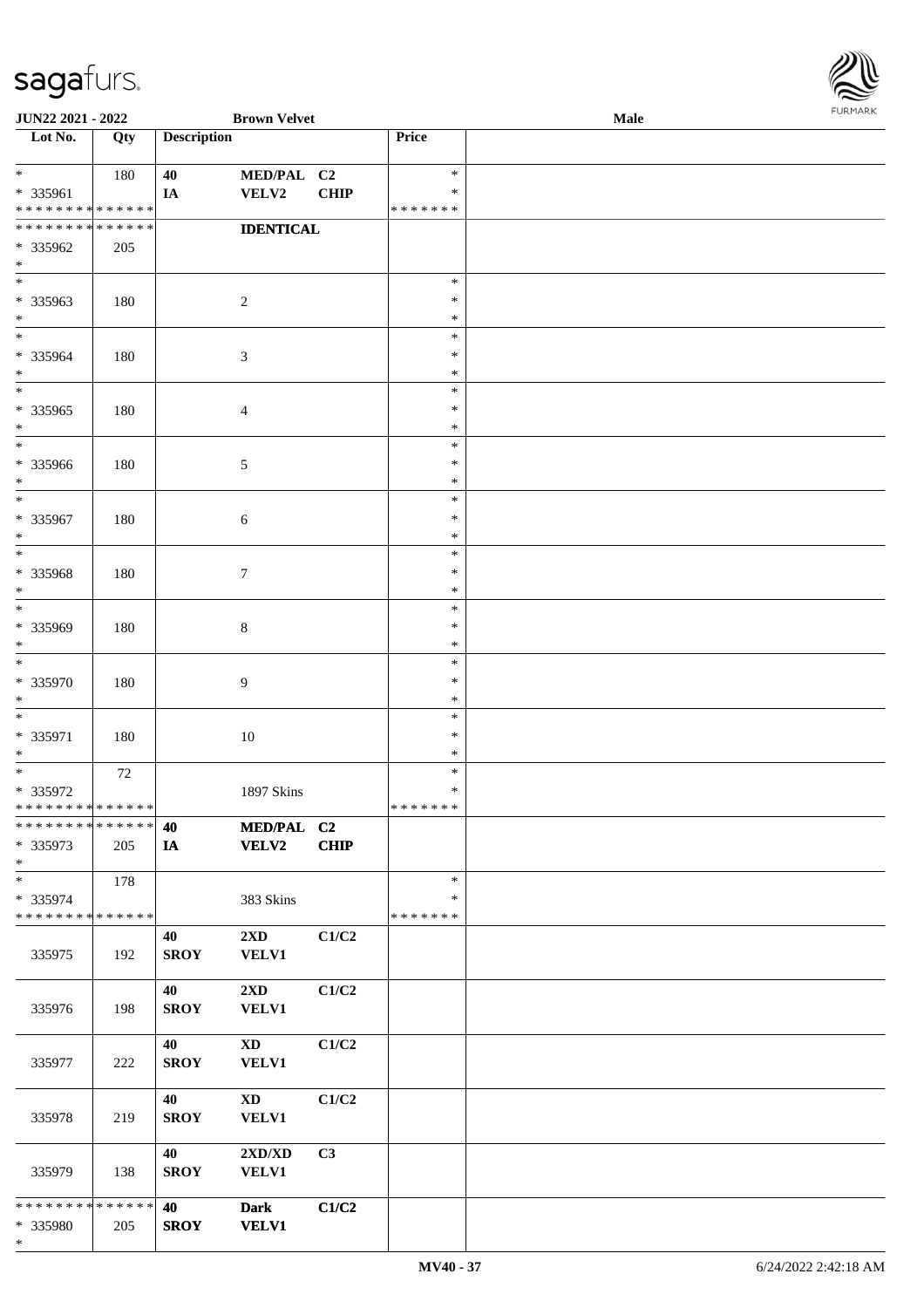

| JUN22 2021 - 2022            |     |                    | <b>Brown Velvet</b> |       |               | Male |  |
|------------------------------|-----|--------------------|---------------------|-------|---------------|------|--|
| Lot No.                      | Qty | <b>Description</b> |                     |       | Price         |      |  |
|                              |     |                    |                     |       |               |      |  |
| $\ast$                       | 186 | 40                 | <b>Dark</b>         | C1/C2 | $\ast$        |      |  |
| * 335981                     |     | <b>SROY</b>        | <b>VELV1</b>        |       | *             |      |  |
| * * * * * * * * * * * * * *  |     |                    |                     |       | * * * * * * * |      |  |
| * * * * * * * * * * * * * *  |     | 40                 | <b>Dark</b>         | C1/C2 |               |      |  |
| * 335982                     | 205 | <b>SROY</b>        | <b>VELV1</b>        |       |               |      |  |
| $\ast$                       |     |                    |                     |       |               |      |  |
| $\overline{\phantom{0}}$     |     |                    |                     |       | $\ast$        |      |  |
|                              | 133 |                    |                     |       |               |      |  |
| * 335983                     |     |                    | 338 Skins           |       | $\ast$        |      |  |
| * * * * * * * * * * * * * *  |     |                    |                     |       | * * * * * * * |      |  |
|                              |     | 40                 | <b>Dark</b>         | C3    |               |      |  |
| 335984                       | 128 | <b>SROY</b>        | <b>VELV1</b>        |       |               |      |  |
|                              |     |                    |                     |       |               |      |  |
|                              |     | 40                 | $\bf MED$           | C1    |               |      |  |
| 335985                       | 114 | <b>SROY</b>        | VELV1               |       |               |      |  |
|                              |     |                    |                     |       |               |      |  |
| ******** <mark>******</mark> |     | 40                 | <b>MED</b>          | C1    |               |      |  |
| * 335986                     | 205 | <b>SROY</b>        | <b>VELV1</b>        |       |               |      |  |
| $\ast$                       |     |                    |                     |       |               |      |  |
| $\ast$                       |     |                    |                     |       | $\ast$        |      |  |
|                              |     |                    |                     |       | $\ast$        |      |  |
| * 335987                     | 180 |                    | $\sqrt{2}$          |       |               |      |  |
| $\ast$                       |     |                    |                     |       | $\ast$        |      |  |
| $\ast$                       | 58  |                    |                     |       | $\ast$        |      |  |
| * 335988                     |     |                    | 443 Skins           |       | *             |      |  |
| * * * * * * * * * * * * * *  |     |                    |                     |       | * * * * * * * |      |  |
| **************               |     | 40                 | <b>MED</b>          | C1/C2 |               |      |  |
| * 335989                     | 205 | <b>SROY</b>        | <b>VELV1</b>        |       |               |      |  |
| $\ast$                       |     |                    |                     |       |               |      |  |
| $\ast$                       |     |                    |                     |       | $\ast$        |      |  |
| * 335990                     | 180 |                    | $\sqrt{2}$          |       | $\ast$        |      |  |
| $\ast$                       |     |                    |                     |       | $\ast$        |      |  |
| $\ast$                       | 104 |                    |                     |       | $\ast$        |      |  |
| * 335991                     |     |                    | 489 Skins           |       | $\ast$        |      |  |
| * * * * * * * * * * * * * *  |     |                    |                     |       | * * * * * * * |      |  |
| **************               |     | 40                 |                     | C2    |               |      |  |
|                              |     |                    | <b>MED</b>          |       |               |      |  |
| * 335992                     | 225 | <b>SROY</b>        | <b>VELV1</b>        |       |               |      |  |
| $*$                          |     |                    |                     |       |               |      |  |
| $*$                          | 189 |                    |                     |       | $\ast$        |      |  |
| * 335993                     |     |                    | 414 Skins           |       | *             |      |  |
| * * * * * * * * * * * * * *  |     |                    |                     |       | * * * * * * * |      |  |
| * * * * * * * * * * * * * *  |     | 40                 | <b>MED</b>          | C2    |               |      |  |
| * 335994                     | 205 | <b>SROY</b>        | <b>VELV1</b>        |       |               |      |  |
| $\ast$                       |     |                    |                     |       |               |      |  |
| $\frac{1}{1}$                |     |                    |                     |       | $\ast$        |      |  |
| * 335995                     | 180 |                    | $\overline{c}$      |       | ∗             |      |  |
| $\ast$                       |     |                    |                     |       | $\ast$        |      |  |
| $\overline{\phantom{a}^*}$   |     |                    |                     |       | $\ast$        |      |  |
| * 335996                     | 180 |                    | $\mathfrak{Z}$      |       | ∗             |      |  |
| $*$                          |     |                    |                     |       | $\ast$        |      |  |
| $\ast$                       |     |                    |                     |       | $\ast$        |      |  |
| * 335997                     | 180 |                    | $\overline{4}$      |       | $\ast$        |      |  |
| $\ast$                       |     |                    |                     |       | $\ast$        |      |  |
| $\ast$                       |     |                    |                     |       | $\ast$        |      |  |
|                              |     |                    |                     |       |               |      |  |
| * 335998                     | 180 |                    | $\sqrt{5}$          |       | $\ast$        |      |  |
| $\ast$                       |     |                    |                     |       | $\ast$        |      |  |
| $\overline{\phantom{a}}$     | 132 |                    |                     |       | $\ast$        |      |  |
| * 335999                     |     |                    | 1057 Skins          |       | *             |      |  |
| * * * * * * * * * * * * * *  |     |                    |                     |       | * * * * * * * |      |  |
|                              |     | 40                 | <b>MED</b>          | C3    |               |      |  |
| 336000                       | 185 | <b>SROY</b>        | <b>VELV1</b>        |       |               |      |  |
|                              |     |                    |                     |       |               |      |  |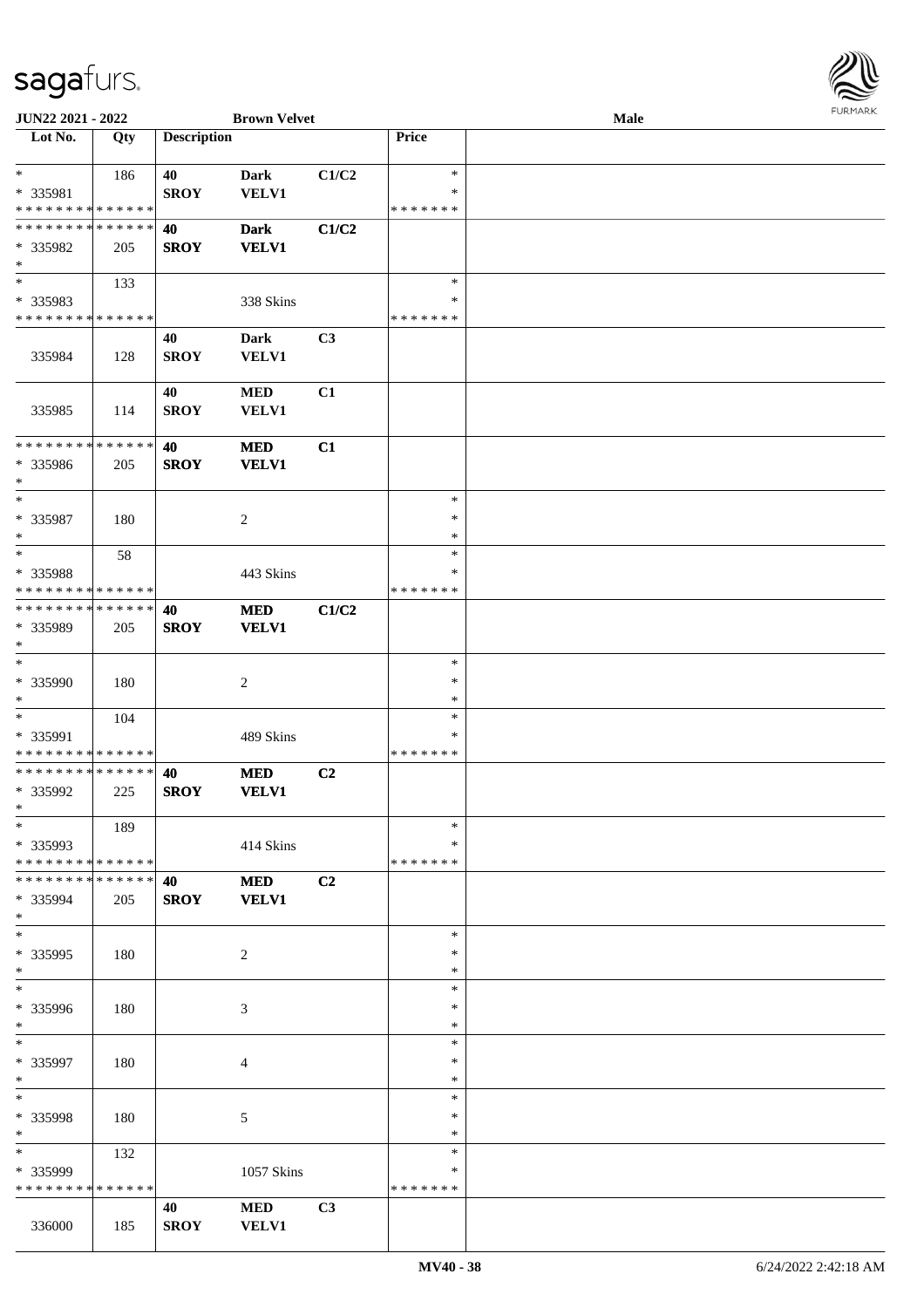

| JUN22 2021 - 2022            |             |                    | <b>Brown Velvet</b>     |                |               | Male |  |
|------------------------------|-------------|--------------------|-------------------------|----------------|---------------|------|--|
| Lot No.                      | Qty         | <b>Description</b> |                         |                | Price         |      |  |
|                              |             |                    |                         |                |               |      |  |
| **************               |             | 40                 | <b>MED</b>              | C3             |               |      |  |
| * 336001                     | 205         | <b>SROY</b>        | <b>VELV1</b>            |                |               |      |  |
| $\ast$                       |             |                    |                         |                |               |      |  |
| $\ast$                       | 41          |                    |                         |                | $\ast$        |      |  |
| * 336002                     |             |                    | 246 Skins               |                | ∗             |      |  |
| * * * * * * * * * * * * * *  |             |                    |                         |                | * * * * * * * |      |  |
|                              |             |                    |                         |                |               |      |  |
|                              |             | 40                 | $\bf MED$               | C3             |               |      |  |
| 336003                       | 157         | <b>SROY</b>        | VELV1                   |                |               |      |  |
|                              |             |                    |                         |                |               |      |  |
|                              |             | 40                 | <b>PALE</b>             | C1             |               |      |  |
| 336004                       | 101         | <b>SROY</b>        | <b>VELV1</b>            |                |               |      |  |
|                              |             |                    |                         |                |               |      |  |
|                              |             | 40                 | <b>PALE</b>             | C1             |               |      |  |
| 336005                       | 160         | <b>SROY</b>        | VELV1                   |                |               |      |  |
|                              |             |                    |                         |                |               |      |  |
| ********                     | * * * * * * | 40                 | <b>PALE</b>             | C1/C2          |               |      |  |
| * 336006                     | 205         | <b>SROY</b>        | <b>VELV1</b>            |                |               |      |  |
| $\ast$                       |             |                    |                         |                |               |      |  |
| $\ast$                       | 200         |                    |                         |                | $\ast$        |      |  |
| $* 336007$                   |             |                    | 405 Skins               |                | ∗             |      |  |
| * * * * * * * * * * * * * *  |             |                    |                         |                | * * * * * * * |      |  |
| * * * * * * * * * * * * * *  |             | 40                 | <b>PALE</b>             | C <sub>2</sub> |               |      |  |
| $*336008$                    | 205         | <b>SROY</b>        | <b>VELV1</b>            |                |               |      |  |
| $\ast$                       |             |                    |                         |                |               |      |  |
| $\ast$                       |             |                    |                         |                | $\ast$        |      |  |
|                              | 63          |                    |                         |                |               |      |  |
| * 336009                     |             |                    | 268 Skins               |                | *             |      |  |
| * * * * * * * * * * * * * *  |             |                    |                         |                | * * * * * * * |      |  |
| * * * * * * * * * * * * * *  |             | 40                 | <b>PALE</b>             | C <sub>2</sub> |               |      |  |
| * 336010                     | 205         | <b>SROY</b>        | <b>VELV1</b>            |                |               |      |  |
| $\ast$                       |             |                    |                         |                |               |      |  |
| $\ast$                       | 119         |                    |                         |                | $\ast$        |      |  |
| * 336011                     |             |                    | 324 Skins               |                | $\ast$        |      |  |
| * * * * * * * * * * * * * *  |             |                    |                         |                | * * * * * * * |      |  |
|                              |             | 40                 | $\bold{XP}$             | C1/C2          |               |      |  |
| 336012                       | 140         | <b>SROY</b>        | <b>VELV1</b>            |                |               |      |  |
|                              |             |                    |                         |                |               |      |  |
|                              |             | 40                 | $\mathbf{X}\mathbf{P}$  | C1/C2          |               |      |  |
| 336013                       | 146         | <b>SROY</b>        | <b>VELV1</b>            |                |               |      |  |
|                              |             |                    |                         |                |               |      |  |
|                              |             | 40                 | $\mathbf{X}\mathbf{P}$  | C1/C2          |               |      |  |
|                              |             |                    |                         |                |               |      |  |
| 336014                       | 207         | <b>SROY</b>        | <b>VELV1</b>            |                |               |      |  |
|                              |             |                    |                         |                |               |      |  |
|                              |             | 40                 | PAL/XP                  | C <sub>3</sub> |               |      |  |
| 336015                       | 203         | <b>SROY</b>        | <b>VELV1</b>            |                |               |      |  |
|                              |             |                    |                         |                |               |      |  |
|                              |             | 40                 | $2\mathbf{X}\mathbf{D}$ | C1             |               |      |  |
| 336016                       | 141         | <b>SROY</b>        | VELV2                   |                |               |      |  |
|                              |             |                    |                         |                |               |      |  |
|                              |             | 40                 | $2\mathbf{X}\mathbf{D}$ | C1/C2          |               |      |  |
| 336017                       | 237         | <b>SROY</b>        | VELV2                   |                |               |      |  |
|                              |             |                    |                         |                |               |      |  |
| ******** <mark>******</mark> |             | 40                 | 2XD                     | C2             |               |      |  |
| * 336018                     | 215         | <b>SROY</b>        | VELV2                   |                |               |      |  |
| $\ast$                       |             |                    |                         |                |               |      |  |
| $\overline{\ast}$            | 195         |                    |                         |                | $\ast$        |      |  |
| * 336019                     |             |                    | 410 Skins               |                | ∗             |      |  |
| * * * * * * * * * * * * * *  |             |                    |                         |                | * * * * * * * |      |  |
|                              |             |                    |                         |                |               |      |  |
|                              |             | 40                 | $2\mathbf{X}\mathbf{D}$ | C3             |               |      |  |
| 336020                       | 195         | <b>SROY</b>        | VELV2                   |                |               |      |  |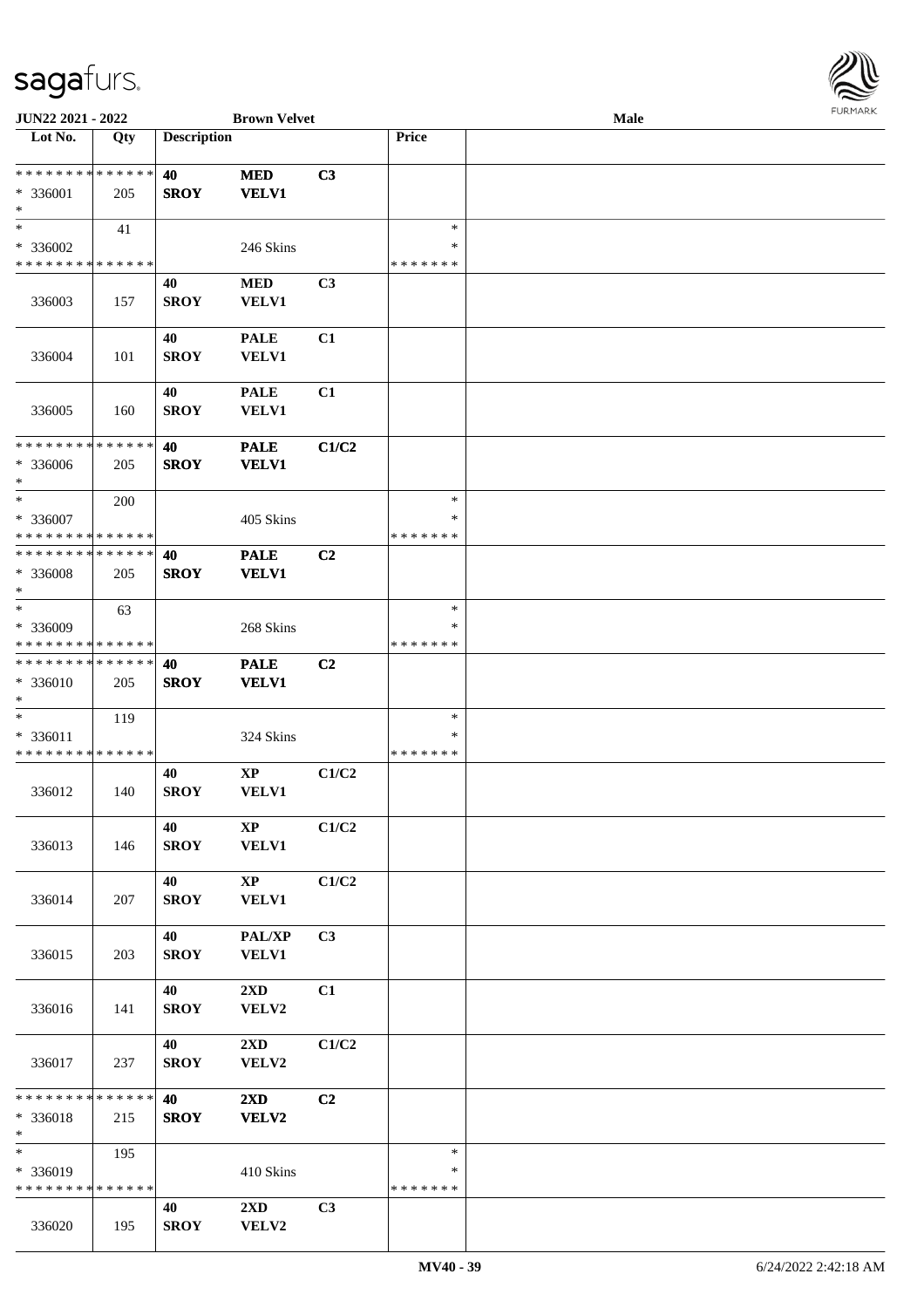

| JUN22 2021 - 2022             |     |                    | <b>Brown Velvet</b> |                |               | Male |
|-------------------------------|-----|--------------------|---------------------|----------------|---------------|------|
| Lot No.                       | Qty | <b>Description</b> |                     |                | Price         |      |
|                               |     |                    |                     |                |               |      |
|                               |     | 40                 | <b>XD</b>           | C1             |               |      |
|                               | 175 | <b>SROY</b>        | VELV2               |                |               |      |
| 336021                        |     |                    |                     |                |               |      |
|                               |     |                    |                     |                |               |      |
| * * * * * * * * * * * * * * * |     | 40                 | <b>XD</b>           | C1/C2          |               |      |
| * 336022                      | 205 | <b>SROY</b>        | VELV2               |                |               |      |
| $\ast$                        |     |                    |                     |                |               |      |
| $\overline{\phantom{0}}$      | 119 |                    |                     |                | $\ast$        |      |
| $* 336023$                    |     |                    | 324 Skins           |                | $\ast$        |      |
| * * * * * * * * * * * * * *   |     |                    |                     |                | * * * * * * * |      |
|                               |     |                    |                     |                |               |      |
| * * * * * * * * * * * * * * * |     | 40                 | <b>XD</b>           | C2             |               |      |
| * 336024                      | 205 | <b>SROY</b>        | VELV2               |                |               |      |
| $\ast$                        |     |                    |                     |                |               |      |
| $*$                           |     |                    |                     |                | $\ast$        |      |
| $* 336025$                    | 180 |                    | $\overline{c}$      |                | $\ast$        |      |
| $*$                           |     |                    |                     |                | $\ast$        |      |
| $\ast$                        |     |                    |                     |                | $\ast$        |      |
|                               | 183 |                    |                     |                |               |      |
| $* 336026$                    |     |                    | 568 Skins           |                | $\ast$        |      |
| * * * * * * * * * * * * * *   |     |                    |                     |                | * * * * * * * |      |
| * * * * * * * * * * * * * *   |     | 40                 | <b>XD</b>           | C3             |               |      |
| $* 336027$                    | 205 | <b>SROY</b>        | VELV2               |                |               |      |
| $\ast$                        |     |                    |                     |                |               |      |
| $*$                           | 53  |                    |                     |                | $\ast$        |      |
|                               |     |                    |                     |                | ∗             |      |
| * 336028                      |     |                    | 258 Skins           |                |               |      |
| * * * * * * * * * * * * * *   |     |                    |                     |                | * * * * * * * |      |
|                               |     | 40                 | <b>XD</b>           | C <sub>3</sub> |               |      |
| 336029                        | 176 | <b>SROY</b>        | VELV2               |                |               |      |
|                               |     |                    |                     |                |               |      |
| * * * * * * * * * * * * * * * |     | 40                 | <b>Dark</b>         | C1             |               |      |
| * 336030                      |     |                    |                     |                |               |      |
|                               | 205 | <b>SROY</b>        | VELV2               |                |               |      |
| $*$                           |     |                    |                     |                |               |      |
| $*$                           | 51  |                    |                     |                | $\ast$        |      |
| * 336031                      |     |                    | 256 Skins           |                | $\ast$        |      |
| * * * * * * * * * * * * * *   |     |                    |                     |                | *******       |      |
| * * * * * * * * * * * * * *   |     | 40                 | <b>Dark</b>         | C1/C2          |               |      |
| * 336032                      | 220 | <b>SROY</b>        | VELV2               |                |               |      |
| $*$                           |     |                    |                     |                |               |      |
| $\ast$                        |     |                    |                     |                |               |      |
|                               |     |                    |                     |                | $\ast$        |      |
| * 336033                      | 195 |                    | $\sqrt{2}$          |                | $\ast$        |      |
| $*$                           |     |                    |                     |                | $\ast$        |      |
| $*$                           | 199 |                    |                     |                | $\ast$        |      |
| * 336034                      |     |                    | 614 Skins           |                | ∗             |      |
| * * * * * * * * * * * * * *   |     |                    |                     |                | * * * * * * * |      |
| * * * * * * * * * * * * * * * |     | 40                 | <b>Dark</b>         | C2             |               |      |
|                               |     |                    |                     |                |               |      |
| * 336035                      | 205 | <b>SROY</b>        | VELV2               |                |               |      |
| $*$                           |     |                    |                     |                |               |      |
| $\ast$                        |     |                    |                     |                | $\ast$        |      |
| * 336036                      | 180 |                    | $\overline{2}$      |                | $\ast$        |      |
| $*$                           |     |                    |                     |                | $\ast$        |      |
| $*$                           |     |                    |                     |                | $\ast$        |      |
| * 336037                      |     |                    |                     |                | $\ast$        |      |
| $*$                           | 180 |                    | $\mathfrak{Z}$      |                | $\ast$        |      |
|                               |     |                    |                     |                |               |      |
| $\ast$                        |     |                    |                     |                | $\ast$        |      |
| * 336038                      | 180 |                    | $\overline{4}$      |                | $\ast$        |      |
| $*$                           |     |                    |                     |                | $\ast$        |      |
| $\ast$                        |     |                    |                     |                | $\ast$        |      |
| * 336039                      | 180 |                    | 5                   |                | $\ast$        |      |
| $*$                           |     |                    |                     |                | $\ast$        |      |
|                               |     |                    |                     |                |               |      |
| $*$                           | 87  |                    |                     |                | $\ast$        |      |
| * 336040                      |     |                    | 1012 Skins          |                | ∗             |      |
| * * * * * * * * * * * * * *   |     |                    |                     |                | * * * * * * * |      |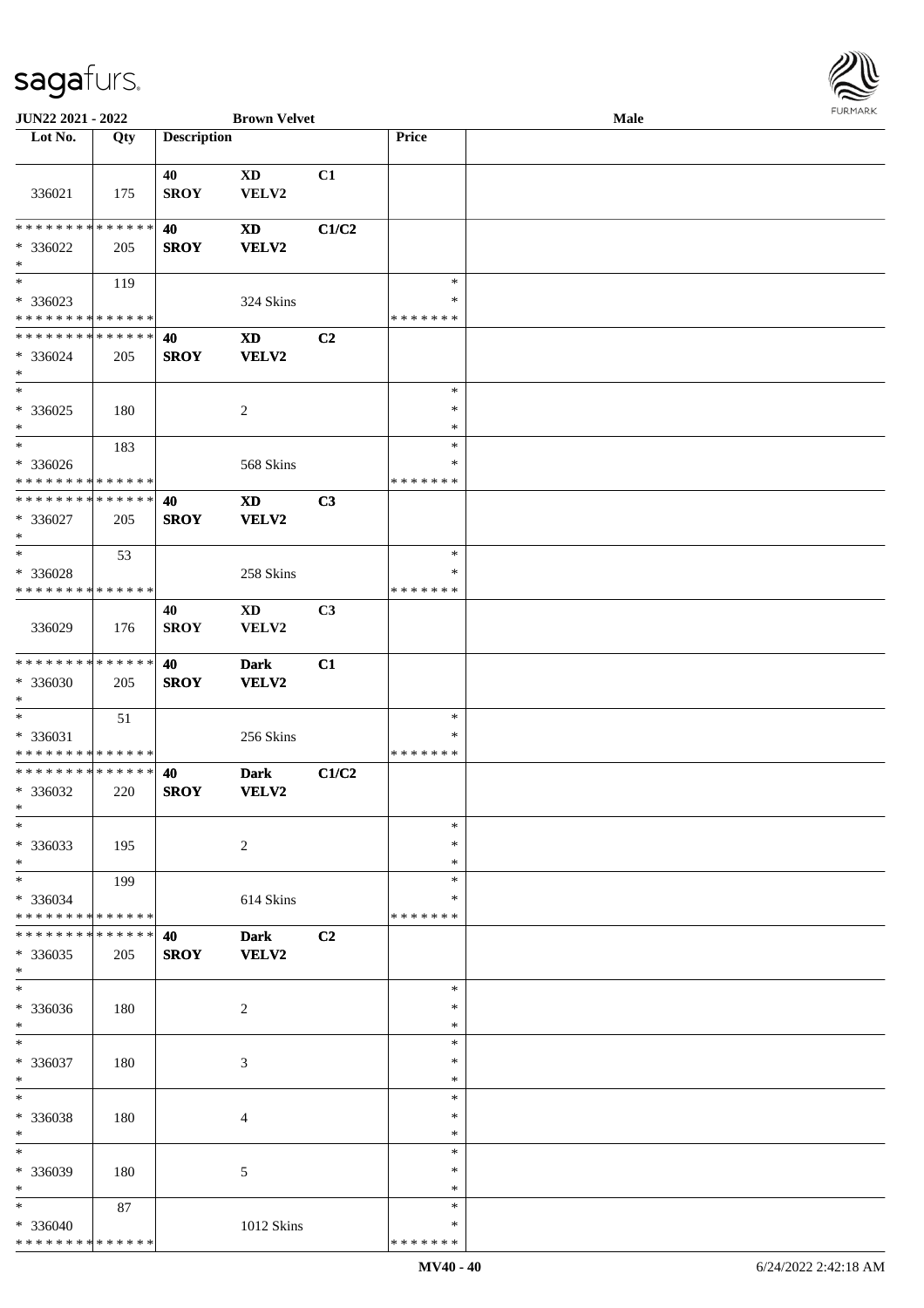| JUN22 2021 - 2022                |                   |                    | <b>Brown Velvet</b>        |       |                  | Male | <b>FURMAR</b> |
|----------------------------------|-------------------|--------------------|----------------------------|-------|------------------|------|---------------|
| Lot No.                          | $\overline{Q}$ ty | <b>Description</b> |                            |       | Price            |      |               |
| **************                   |                   | 40                 | <b>Dark</b>                | C3    |                  |      |               |
| $* 336041$                       | 205               | <b>SROY</b>        | <b>VELV2</b>               |       |                  |      |               |
| $\ast$<br>$\ast$                 |                   |                    |                            |       | $\ast$           |      |               |
| $* 336042$                       | 160               |                    | $\sqrt{2}$                 |       | $\ast$           |      |               |
| $\ast$                           |                   |                    |                            |       | $\ast$           |      |               |
| $\ast$                           | 36                |                    |                            |       | $\ast$           |      |               |
| * 336043                         |                   |                    | 401 Skins                  |       | ∗                |      |               |
| ******** <mark>******</mark>     |                   |                    |                            |       | * * * * * * *    |      |               |
| **************                   |                   | 40                 | <b>Dark</b>                | C3    |                  |      |               |
| $* 336044$<br>$\ast$             | 205               | <b>SROY</b>        | <b>VELV2</b>               |       |                  |      |               |
| $\overline{\phantom{1}}$         | 137               |                    |                            |       | $\ast$           |      |               |
| $*336045$                        |                   |                    | 342 Skins                  |       | *                |      |               |
| **************                   |                   |                    |                            |       | * * * * * * *    |      |               |
| 336046                           | 195               | 40<br><b>SROY</b>  | <b>MED</b><br>VELV2        | C1    |                  |      |               |
| ******** <mark>******</mark>     |                   | 40                 | <b>MED</b>                 | C1    |                  |      |               |
| * 336047                         | 205               | <b>SROY</b>        | VELV2                      |       |                  |      |               |
| $\ast$                           |                   |                    |                            |       |                  |      |               |
| $\ast$                           |                   |                    |                            |       | $\ast$           |      |               |
| * 336048                         | 180               |                    | $\sqrt{2}$                 |       | $\ast$           |      |               |
| $\ast$                           |                   |                    |                            |       | $\ast$           |      |               |
| $\ast$                           |                   |                    |                            |       | $\ast$           |      |               |
| * 336049<br>$\ast$               | 180               |                    | $\mathfrak{Z}$             |       | ∗<br>$\ast$      |      |               |
| $\overline{\ast}$                |                   |                    |                            |       | $\ast$           |      |               |
| * 336050                         | 170               |                    | $\overline{4}$             |       | $\ast$           |      |               |
| $\ast$                           |                   |                    |                            |       | $\ast$           |      |               |
| $\ast$                           | 49                |                    |                            |       | $\ast$           |      |               |
| * 336051                         |                   |                    | 784 Skins                  |       | $\ast$           |      |               |
| **************<br>************** |                   |                    |                            |       | * * * * * * *    |      |               |
| * 336052                         | 205               | 40<br><b>SROY</b>  | <b>MED</b><br><b>VELV2</b> | C1/C2 |                  |      |               |
| $\ast$                           |                   |                    |                            |       |                  |      |               |
| $\ast$                           |                   |                    |                            |       | $\ast$           |      |               |
| * 336053                         | 180               |                    | $\boldsymbol{2}$           |       | $\ast$           |      |               |
| $\ast$                           |                   |                    |                            |       | $\ast$           |      |               |
| $\ast$                           |                   |                    |                            |       | ∗                |      |               |
| * 336054<br>$\ast$               | 180               |                    | $\mathfrak{Z}$             |       | ∗<br>$\ast$      |      |               |
| $\ast$                           | 51                |                    |                            |       | $\ast$           |      |               |
| * 336055                         |                   |                    | 616 Skins                  |       | ∗                |      |               |
| * * * * * * * * * * * * * *      |                   |                    |                            |       | * * * * * * *    |      |               |
| * * * * * * * * * * * * * *      |                   | 40                 | <b>MED</b>                 | C2    |                  |      |               |
| * 336056                         | 205               | <b>SROY</b>        | VELV2                      |       |                  |      |               |
| $\ast$                           |                   |                    |                            |       |                  |      |               |
| $\ast$                           |                   |                    |                            |       | $\ast$           |      |               |
| * 336057<br>$\ast$               | 180               |                    | $\boldsymbol{2}$           |       | $\ast$<br>$\ast$ |      |               |
| $\ast$                           |                   |                    |                            |       | $\ast$           |      |               |
| * 336058                         | 180               |                    | $\mathfrak{Z}$             |       | $\ast$           |      |               |
| $\ast$                           |                   |                    |                            |       | $\ast$           |      |               |
| $\ast$                           |                   |                    |                            |       | $\ast$           |      |               |
| * 336059                         | 180               |                    | $\overline{4}$             |       | $\ast$           |      |               |
| $\ast$                           |                   |                    |                            |       | $\ast$           |      |               |
| $\ast$<br>* 336060               | 91                |                    | 836 Skins                  |       | ∗<br>∗           |      |               |
| * * * * * * * * * * * * * *      |                   |                    |                            |       | * * * * * * *    |      |               |
|                                  |                   |                    |                            |       |                  |      |               |

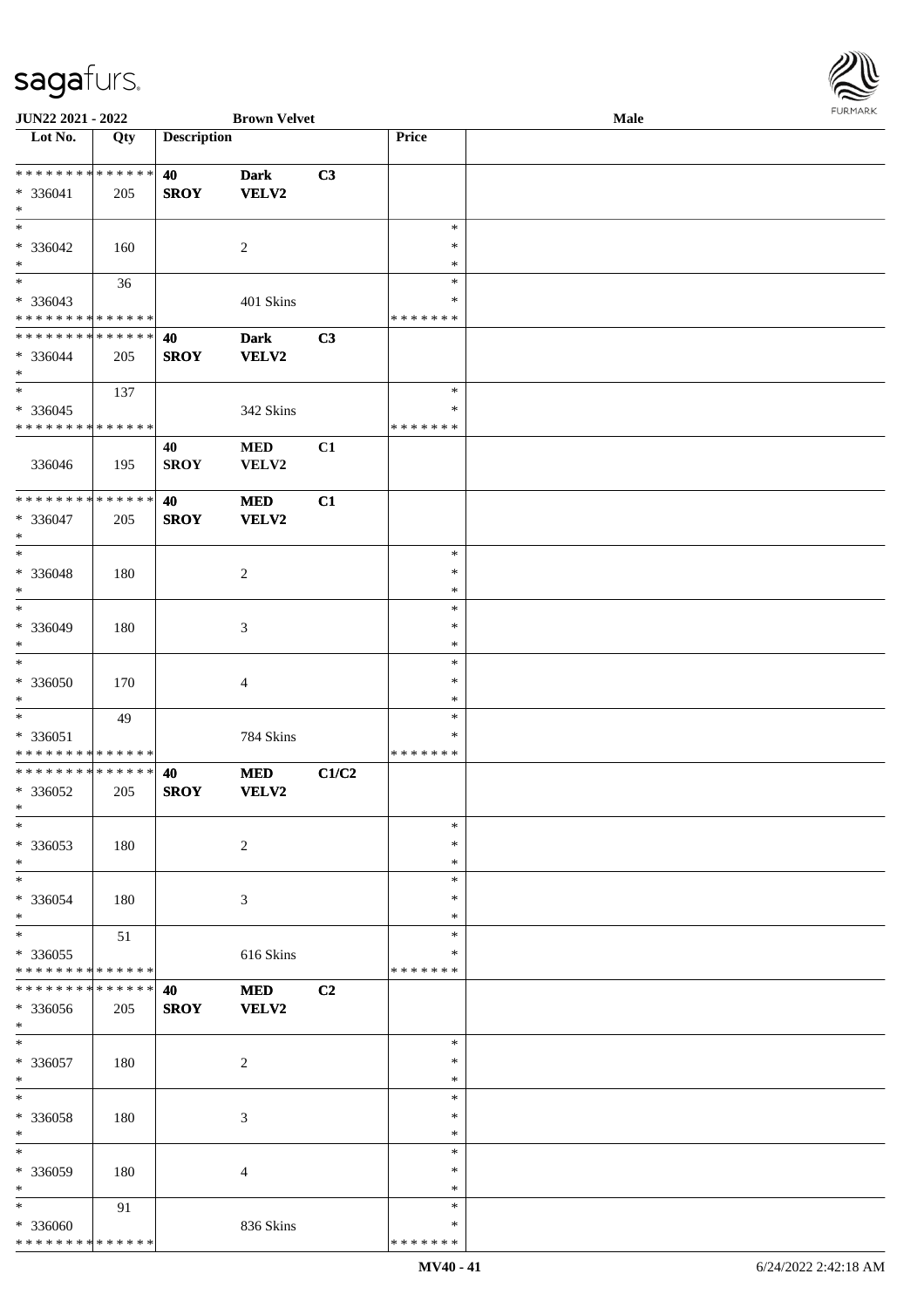\*



| JUN22 2021 - 2022                       |     |                    | <b>Brown Velvet</b>         |    |                            | Male | <b>I ORI IMPORT</b> |
|-----------------------------------------|-----|--------------------|-----------------------------|----|----------------------------|------|---------------------|
| $\overline{\phantom{1}}$ Lot No.        | Qty | <b>Description</b> |                             |    | Price                      |      |                     |
| * * * * * * * * * * * * * *<br>* 336061 | 205 | 40<br><b>SROY</b>  | $\bf MED$<br>VELV2          | C2 |                            |      |                     |
| $\ast$                                  |     |                    |                             |    |                            |      |                     |
| $\overline{\ast}$<br>$* 336062$         | 180 |                    | $\sqrt{2}$                  |    | $\ast$<br>$\ast$           |      |                     |
| $\ast$                                  |     |                    |                             |    | $\ast$                     |      |                     |
| $\overline{\ast}$<br>* 336063<br>$\ast$ | 180 |                    | $\ensuremath{\mathfrak{Z}}$ |    | $\ast$<br>$\ast$<br>$\ast$ |      |                     |
| $\overline{\phantom{0}}$                |     |                    |                             |    | $\ast$                     |      |                     |
| $* 336064$<br>$*$                       | 180 |                    | $\overline{4}$              |    | $\ast$<br>$\ast$           |      |                     |
| $\overline{\phantom{a}^*}$              |     |                    |                             |    | $\ast$                     |      |                     |
| $* 336065$<br>$\ast$                    | 180 |                    | $\sqrt{5}$                  |    | $\ast$<br>$\ast$           |      |                     |
| $*$                                     |     |                    |                             |    | $\ast$<br>$\ast$           |      |                     |
| $* 336066$<br>$\ast$                    | 180 |                    | $\sqrt{6}$                  |    | $\ast$                     |      |                     |
| $\ast$                                  |     |                    |                             |    | $\ast$                     |      |                     |
| $* 336067$<br>$\ast$                    | 180 |                    | $\tau$                      |    | $\ast$<br>$\ast$           |      |                     |
| $\overline{\ast}$                       |     |                    |                             |    | $\ast$                     |      |                     |
| $* 336068$<br>$\ast$                    | 180 |                    | $\,8\,$                     |    | $\ast$<br>$\ast$           |      |                     |
| $\ast$                                  |     |                    |                             |    | $\ast$                     |      |                     |
| * 336069<br>$\ast$                      | 180 |                    | 9                           |    | $\ast$<br>$\ast$           |      |                     |
| $*$                                     |     |                    |                             |    | $\ast$                     |      |                     |
| $* 336070$                              | 180 |                    | $10\,$                      |    | $\ast$                     |      |                     |
| $\ast$<br>$\overline{\phantom{0}}$      |     |                    |                             |    | $\ast$<br>$\ast$           |      |                     |
| $* 336071$                              | 180 |                    | $11\,$                      |    | $\ast$                     |      |                     |
| $*$                                     |     |                    |                             |    | $\ast$                     |      |                     |
| $*$<br>$* 336072$                       | 180 |                    | 12                          |    | $\ast$<br>$\ast$           |      |                     |
| $*$                                     |     |                    |                             |    | $\ast$                     |      |                     |
| $\ast$                                  |     |                    |                             |    | $\ast$                     |      |                     |
| $* 336073$<br>$\ast$                    | 180 |                    | 13                          |    | $\ast$<br>$\ast$           |      |                     |
| $\ast$                                  |     |                    |                             |    | $\ast$                     |      |                     |
| * 336074<br>$*$                         | 180 |                    | 14                          |    | ∗<br>$\ast$                |      |                     |
| $\overline{\ast}$                       |     |                    |                             |    | $\ast$                     |      |                     |
| $* 336075$                              | 180 |                    | 15                          |    | $\ast$                     |      |                     |
| $\ast$<br>$\ast$                        |     |                    |                             |    | $\ast$<br>$\ast$           |      |                     |
| * 336076                                | 180 |                    | 16                          |    | $\ast$                     |      |                     |
| $*$                                     |     |                    |                             |    | $\ast$                     |      |                     |
| $\overline{\phantom{0}}$<br>$* 336077$  |     |                    |                             |    | $\ast$<br>$\ast$           |      |                     |
| $*$                                     | 180 |                    | $17\,$                      |    | $\ast$                     |      |                     |
| $\overline{\phantom{0}}$                | 113 |                    |                             |    | $\ast$                     |      |                     |
| * 336078<br>* * * * * * * * * * * * * * |     |                    | 3198 Skins                  |    | $\ast$<br>* * * * * * *    |      |                     |
|                                         |     | 40                 | $\bf MED$                   | C2 |                            |      |                     |
| 336079                                  | 180 | <b>SROY</b>        | VELV2                       |    |                            |      |                     |
| * * * * * * * * * * * * * *             |     | 40                 | <b>MED</b>                  | C3 |                            |      |                     |
| * 336080                                | 205 | <b>SROY</b>        | <b>VELV2</b>                |    |                            |      |                     |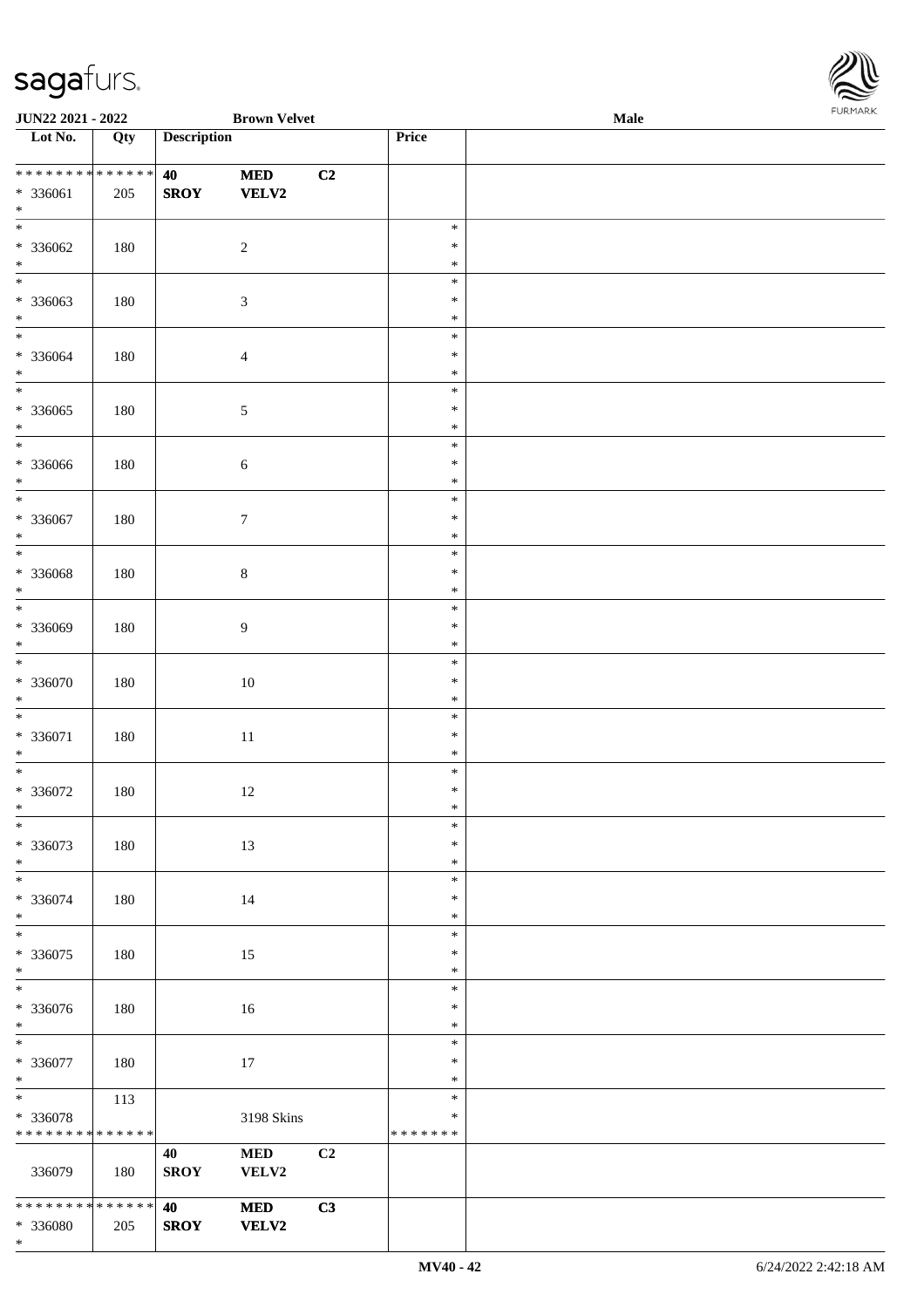

| JUN22 2021 - 2022                                          |     |                    | <b>Brown Velvet</b>        |       |                    | <b>Male</b> |  |
|------------------------------------------------------------|-----|--------------------|----------------------------|-------|--------------------|-------------|--|
| Lot No.                                                    | Qty | <b>Description</b> |                            |       | Price              |             |  |
| $*$                                                        | 145 | 40                 | $\bf MED$                  | C3    | $\ast$             |             |  |
| * 336081<br>* * * * * * * * * * * * * *                    |     | <b>SROY</b>        | VELV2                      |       | ∗<br>* * * * * * * |             |  |
| * * * * * * * * * * * * * *                                |     | 40                 | <b>MED</b>                 | C3    |                    |             |  |
| * 336082<br>$\ast$                                         | 205 | <b>SROY</b>        | <b>VELV2</b>               |       |                    |             |  |
| $\overline{\ast}$                                          |     |                    |                            |       | $\ast$             |             |  |
| * 336083<br>$\ast$                                         | 180 |                    | $\overline{2}$             |       | $\ast$<br>$\ast$   |             |  |
| $*$                                                        |     |                    |                            |       | ∗                  |             |  |
| * 336084                                                   | 180 |                    | $\mathfrak{Z}$             |       | $\ast$             |             |  |
| $\ast$<br>$\ast$                                           |     |                    |                            |       | $\ast$<br>$\ast$   |             |  |
| * 336085                                                   | 180 |                    | $\overline{4}$             |       | $\ast$             |             |  |
| $\ast$                                                     |     |                    |                            |       | $\ast$             |             |  |
| $\ast$                                                     |     |                    |                            |       | $\ast$             |             |  |
| $* 336086$<br>$\ast$                                       | 180 |                    | 5                          |       | $\ast$<br>$\ast$   |             |  |
| $\ast$                                                     | 137 |                    |                            |       | $\ast$             |             |  |
| * 336087                                                   |     |                    | 1062 Skins                 |       | ∗                  |             |  |
| * * * * * * * * * * * * * *<br>* * * * * * * * * * * * * * |     |                    |                            |       | * * * * * * *      |             |  |
| * 336088<br>$\ast$                                         | 205 | 40<br><b>SROY</b>  | <b>MED</b><br><b>VELV2</b> | C3    |                    |             |  |
| $\ast$                                                     | 110 |                    |                            |       | $\ast$             |             |  |
| * 336089                                                   |     |                    | 315 Skins                  |       | ∗                  |             |  |
| * * * * * * * * * * * * * *                                |     |                    |                            |       | * * * * * * *      |             |  |
| 336090                                                     | 116 | 40<br><b>SROY</b>  | <b>PALE</b><br>VELV2       | C1    |                    |             |  |
| * * * * * * * * * * * * * *                                |     | 40                 | <b>PALE</b>                | C1    |                    |             |  |
| * 336091<br>$*$                                            | 205 | <b>SROY</b>        | VELV2                      |       |                    |             |  |
| $\ast$                                                     |     |                    |                            |       | $\ast$             |             |  |
| $* 336092$<br>$*$                                          | 180 |                    | $\overline{c}$             |       | $\ast$<br>$\ast$   |             |  |
| $\ast$                                                     |     |                    |                            |       | $\ast$             |             |  |
| * 336093<br>$\ast$                                         | 180 |                    | 3                          |       | ∗<br>$\ast$        |             |  |
| $\ast$                                                     | 31  |                    |                            |       | $\ast$             |             |  |
| * 336094                                                   |     |                    | 596 Skins                  |       | ∗                  |             |  |
| * * * * * * * * * * * * * *<br>* * * * * * * * * * * * * * |     | 40                 | <b>PALE</b>                | C1/C2 | * * * * * * *      |             |  |
| * 336095<br>$*$                                            | 205 | <b>SROY</b>        | VELV2                      |       |                    |             |  |
| $\overline{\phantom{a}^*}$                                 |     |                    |                            |       | $\ast$             |             |  |
| * 336096<br>$*$                                            | 180 |                    | $\overline{c}$             |       | ∗<br>$\ast$        |             |  |
| $\ast$                                                     |     |                    |                            |       | $\ast$             |             |  |
| * 336097<br>$*$                                            | 180 |                    | $\mathfrak{Z}$             |       | $\ast$<br>$\ast$   |             |  |
| $\ast$                                                     | 62  |                    |                            |       | $\ast$             |             |  |
| * 336098                                                   |     |                    | 627 Skins                  |       | $\ast$             |             |  |
| * * * * * * * * * * * * * *                                |     |                    |                            |       | * * * * * * *      |             |  |
| * * * * * * * * * * * * * *<br>* 336099<br>$\ast$          | 205 | 40<br><b>SROY</b>  | <b>PALE</b><br>VELV2       | C2    |                    |             |  |
| $\ast$                                                     |     |                    |                            |       | $\ast$             |             |  |
| * 336100<br>$\ast$                                         | 180 |                    | $\overline{2}$             |       | $\ast$<br>$\ast$   |             |  |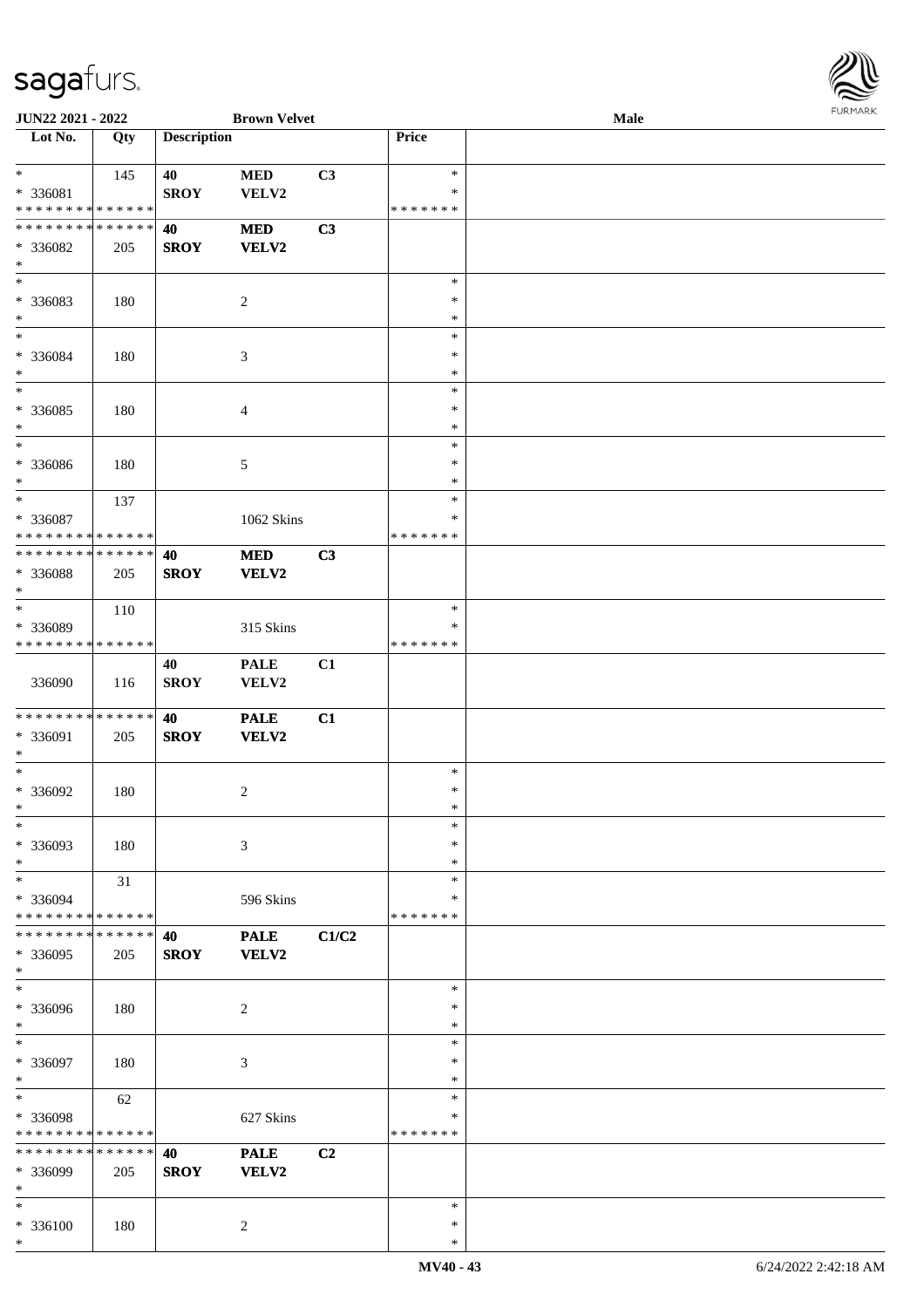

| JUN22 2021 - 2022                                                                |     |                    | <b>Brown Velvet</b>         |    |                              | <b>Male</b> |  |
|----------------------------------------------------------------------------------|-----|--------------------|-----------------------------|----|------------------------------|-------------|--|
| Lot No.                                                                          | Qty | <b>Description</b> |                             |    | Price                        |             |  |
| $*$<br>$* 336101$                                                                | 167 | 40<br><b>SROY</b>  | <b>PALE</b><br>VELV2        | C2 | $\ast$<br>∗                  |             |  |
| * * * * * * * * * * * * * *<br>* * * * * * * * * * * * * *<br>* 336102<br>$\ast$ | 205 | 40<br><b>SROY</b>  | <b>PALE</b><br><b>VELV2</b> | C2 | * * * * * * *                |             |  |
| $\ast$<br>* 336103<br>$\ast$                                                     | 180 |                    | $\sqrt{2}$                  |    | $\ast$<br>$\ast$<br>$\ast$   |             |  |
| $\overline{\phantom{0}}$<br>* 336104<br>$\ast$                                   | 180 |                    | $\sqrt{3}$                  |    | $\ast$<br>*<br>$\ast$        |             |  |
| $\overline{\phantom{a}^*}$<br>$* 336105$<br>$\ast$                               | 180 |                    | $\overline{4}$              |    | $\ast$<br>$\ast$<br>$\ast$   |             |  |
| $\ast$<br>$* 336106$<br>$\ast$                                                   | 180 |                    | $\sqrt{5}$                  |    | $\ast$<br>$\ast$<br>$\ast$   |             |  |
| $\frac{1}{\ast}$<br>$* 336107$<br>$\ast$                                         | 180 |                    | $\sqrt{6}$                  |    | $\ast$<br>*<br>$\ast$        |             |  |
| $\overline{\ast}$<br>$* 336108$<br>$\ast$                                        | 180 |                    | $\boldsymbol{7}$            |    | $\ast$<br>$\ast$<br>$\ast$   |             |  |
| $*$<br>* 336109<br>$\ast$                                                        | 180 |                    | $\,8\,$                     |    | $\ast$<br>$\ast$<br>$\ast$   |             |  |
| $\ast$<br>$* 336110$<br>$\ast$                                                   | 180 |                    | $\overline{9}$              |    | $\ast$<br>$\ast$<br>$\ast$   |             |  |
| $\overline{\ast}$<br>$* 336111$<br>$\ast$                                        | 180 |                    | $10\,$                      |    | $\ast$<br>$\ast$<br>$\ast$   |             |  |
| $*$<br>* 336112<br>$*$                                                           | 180 |                    | $11\,$                      |    | $\ast$<br>$\ast$<br>$\ast$   |             |  |
| $*$<br>* 336113<br>$\ast$                                                        | 180 |                    | 12                          |    | $\ast$<br>∗<br>*             |             |  |
| $\ast$<br>* 336114<br>* * * * * * * * * * * * * *                                | 84  |                    | 2269 Skins                  |    | $\ast$<br>∗<br>* * * * * * * |             |  |
| * * * * * * * * * * * * * * *<br>$* 336115$<br>$\ast$                            | 205 | 40<br><b>SROY</b>  | <b>PALE</b><br><b>VELV2</b> | C3 |                              |             |  |
| $_{\ast}^{-}$<br>* 336116<br>* * * * * * * * * * * * * *                         | 47  |                    | 252 Skins                   |    | $\ast$<br>∗<br>* * * * * * * |             |  |
| **************<br>$* 336117$<br>$*$                                              | 205 | 40<br><b>SROY</b>  | <b>PALE</b><br><b>VELV2</b> | C3 |                              |             |  |
| $\ast$<br>* 336118<br>$\ast$                                                     | 180 |                    | $\overline{c}$              |    | $\ast$<br>$\ast$<br>$\ast$   |             |  |
| $\overline{\phantom{a}^*}$<br>* 336119<br>$\ast$                                 | 180 |                    | 3                           |    | $\ast$<br>$\ast$<br>*        |             |  |
| $\overline{\phantom{0}}$<br>* 336120<br>* * * * * * * * * * * * * *              | 154 |                    | 719 Skins                   |    | $\ast$<br>∗<br>* * * * * * * |             |  |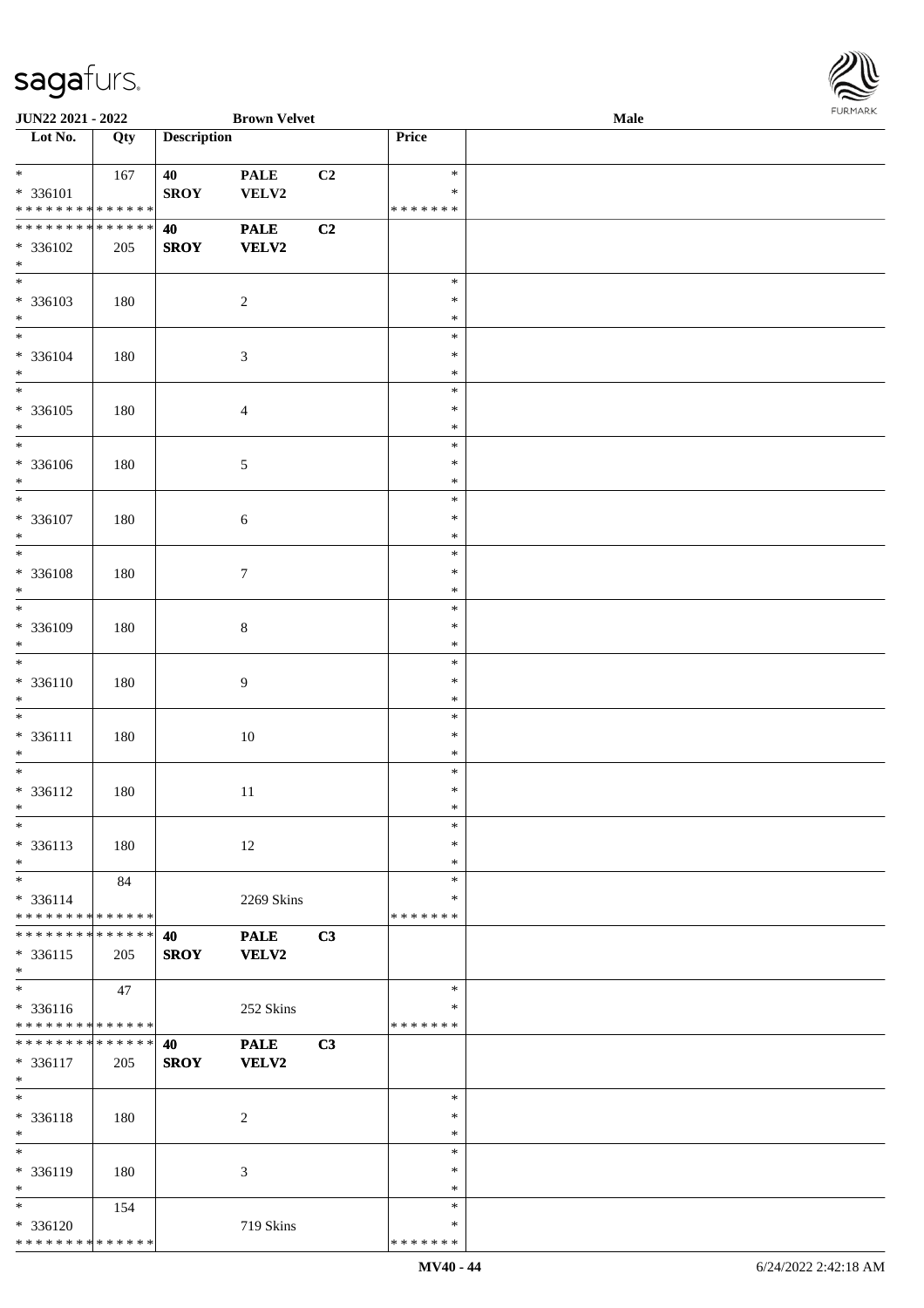

| JUN22 2021 - 2022           |     |                    | <b>Brown Velvet</b>     |       |               | Male |  |
|-----------------------------|-----|--------------------|-------------------------|-------|---------------|------|--|
| Lot No.                     | Qty | <b>Description</b> |                         |       | Price         |      |  |
|                             |     |                    |                         |       |               |      |  |
| **************              |     | 40                 | <b>PALE</b>             | C3    |               |      |  |
| * 336121                    | 205 | <b>SROY</b>        | <b>VELV2</b>            |       |               |      |  |
| $\ast$                      |     |                    |                         |       |               |      |  |
| $*$                         | 75  |                    |                         |       | $\ast$        |      |  |
| * 336122                    |     |                    | 280 Skins               |       | *             |      |  |
| * * * * * * * * * * * * * * |     |                    |                         |       | * * * * * * * |      |  |
| * * * * * * * * * * * * * * |     | 40                 | $\mathbf{X}\mathbf{P}$  | C1    |               |      |  |
| * 336123                    | 205 | <b>SROY</b>        | VELV2                   |       |               |      |  |
| $*$                         |     |                    |                         |       |               |      |  |
| $*$                         | 39  |                    |                         |       | $\ast$        |      |  |
| * 336124                    |     |                    | 244 Skins               |       | ∗             |      |  |
| * * * * * * * * * * * * * * |     |                    |                         |       | * * * * * * * |      |  |
| * * * * * * * * * * * * * * |     | 40                 | $\mathbf{X}\mathbf{P}$  | C1/C2 |               |      |  |
|                             |     |                    |                         |       |               |      |  |
| $* 336125$<br>$\ast$        | 205 | <b>SROY</b>        | <b>VELV2</b>            |       |               |      |  |
| $\ast$                      |     |                    |                         |       | $\ast$        |      |  |
|                             | 147 |                    |                         |       |               |      |  |
| * 336126                    |     |                    | 352 Skins               |       | $\ast$        |      |  |
| * * * * * * * * * * * * * * |     |                    |                         |       | * * * * * * * |      |  |
| * * * * * * * * * * * * * * |     | 40                 | $\mathbf{X}\mathbf{P}$  | C1/C2 |               |      |  |
| $* 336127$                  | 205 | <b>SROY</b>        | <b>VELV2</b>            |       |               |      |  |
| $\ast$                      |     |                    |                         |       |               |      |  |
| $*$                         | 67  |                    |                         |       | $\ast$        |      |  |
| * 336128                    |     |                    | 272 Skins               |       | *             |      |  |
| * * * * * * * * * * * * * * |     |                    |                         |       | * * * * * * * |      |  |
| * * * * * * * * * * * * * * |     | 40                 | $\mathbf{X}\mathbf{P}$  | C2    |               |      |  |
| * 336129                    | 205 | <b>SROY</b>        | <b>VELV2</b>            |       |               |      |  |
| $\ast$                      |     |                    |                         |       |               |      |  |
| $\ast$                      |     |                    |                         |       | $\ast$        |      |  |
| $* 336130$                  | 180 |                    | $\sqrt{2}$              |       | $\ast$        |      |  |
| $\ast$                      |     |                    |                         |       | $\ast$        |      |  |
| $\ast$                      |     |                    |                         |       | $\ast$        |      |  |
| * 336131                    | 180 |                    | 3                       |       | $\ast$        |      |  |
| $\ast$                      |     |                    |                         |       | $\ast$        |      |  |
| $\ast$                      |     |                    |                         |       | $\ast$        |      |  |
| * 336132                    | 180 |                    | 4                       |       | $\ast$        |      |  |
| $*$                         |     |                    |                         |       | $\ast$        |      |  |
| $\ast$                      |     |                    |                         |       | $\ast$        |      |  |
| * 336133                    | 180 |                    | 5                       |       | $\ast$        |      |  |
| $\ast$                      |     |                    |                         |       | $\ast$        |      |  |
| $\ast$                      | 130 |                    |                         |       | $\ast$        |      |  |
| * 336134                    |     |                    | 1055 Skins              |       | *             |      |  |
| * * * * * * * * * * * * * * |     |                    |                         |       | * * * * * * * |      |  |
|                             |     | 40                 | $\bold{XP}$             | C3    |               |      |  |
| 336135                      | 89  | <b>SROY</b>        | VELV2                   |       |               |      |  |
|                             |     |                    |                         |       |               |      |  |
| * * * * * * * * * * * * * * |     | 40                 | $\mathbf{X}\mathbf{P}$  | C3    |               |      |  |
| * 336136                    | 205 | <b>SROY</b>        | <b>VELV2</b>            |       |               |      |  |
| $*$                         |     |                    |                         |       |               |      |  |
| $\ast$                      | 93  |                    |                         |       | $\ast$        |      |  |
| * 336137                    |     |                    | 298 Skins               |       | *             |      |  |
| * * * * * * * * * * * * * * |     |                    |                         |       | * * * * * * * |      |  |
|                             |     | 40                 | $2\mathbf{X}\mathbf{D}$ | C1/C2 |               |      |  |
| 336138                      | 93  | <b>LUMI</b>        | VELV2                   |       |               |      |  |
|                             |     |                    |                         |       |               |      |  |
|                             |     | 40                 | $\mathbf{X}\mathbf{D}$  | C1/C2 |               |      |  |
|                             |     |                    |                         |       |               |      |  |
| 336139                      | 139 | <b>LUMI</b>        | VELV2                   |       |               |      |  |
|                             |     |                    |                         |       |               |      |  |
|                             |     | 40                 | <b>Dark</b>             | C1/C2 |               |      |  |
| 336140                      | 174 | <b>LUMI</b>        | VELV2                   |       |               |      |  |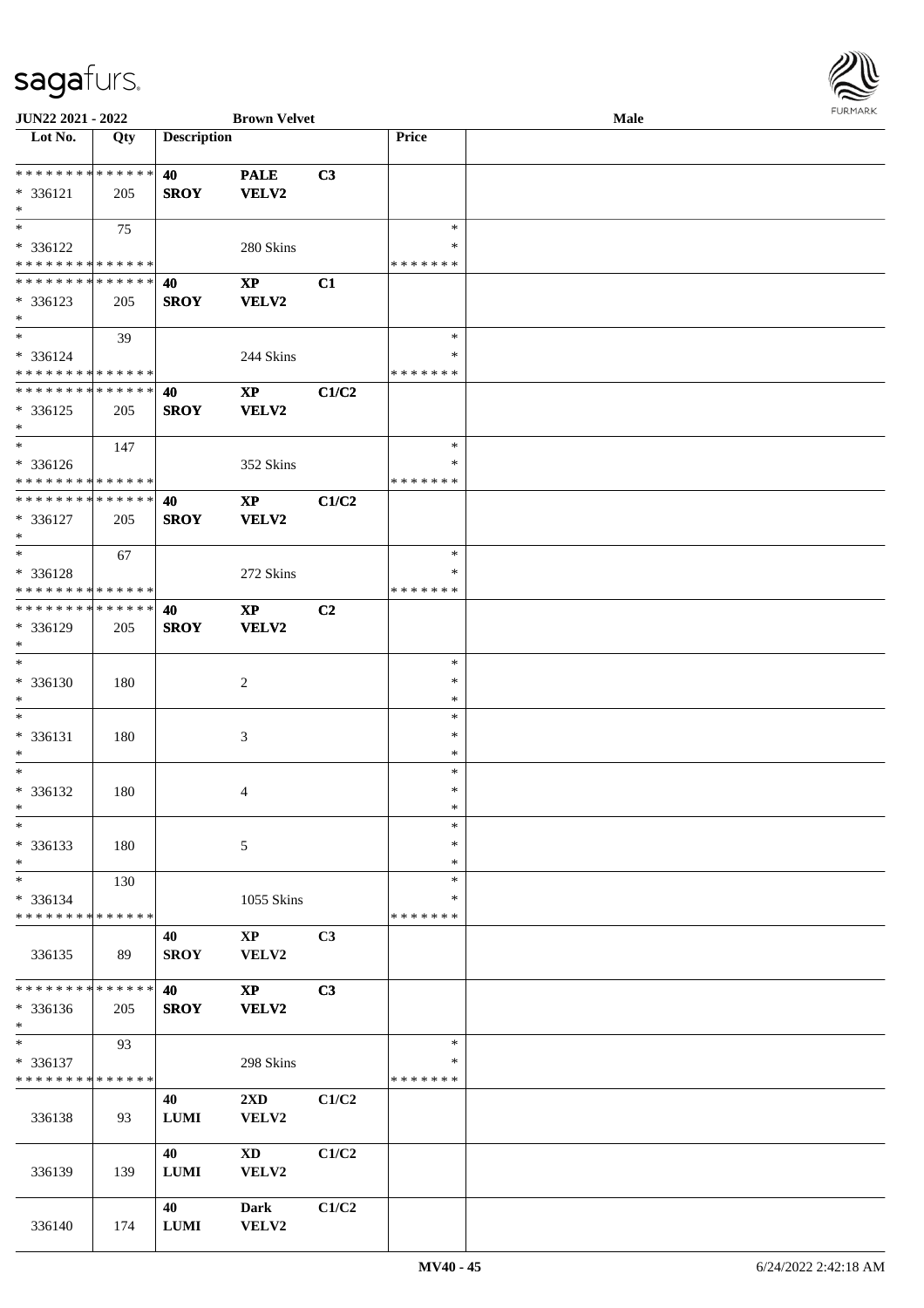

| JUN22 2021 - 2022            |             |                    | <b>Brown Velvet</b>     |                |               | Male |  |
|------------------------------|-------------|--------------------|-------------------------|----------------|---------------|------|--|
| Lot No.                      | Qty         | <b>Description</b> |                         |                | Price         |      |  |
|                              |             |                    |                         |                |               |      |  |
| **************               |             | 30                 | $2\mathbf{X}\mathbf{D}$ | C1             |               |      |  |
| * 336181                     | 265         | SI                 | <b>VELV1</b>            |                |               |      |  |
| $\ast$                       |             |                    |                         |                |               |      |  |
| $\overline{\phantom{0}}$     |             |                    |                         |                | $\ast$        |      |  |
|                              | 53          |                    |                         |                |               |      |  |
| * 336182                     |             |                    | 318 Skins               |                | ∗             |      |  |
| * * * * * * * * * * * * * *  |             |                    |                         |                | * * * * * * * |      |  |
| * * * * * * * * * * * * * *  |             | 30                 | 2XD                     | C2             |               |      |  |
| * 336183                     | 245         | SI                 | <b>VELV1</b>            |                |               |      |  |
| $\ast$                       |             |                    |                         |                |               |      |  |
| $\overline{\ast}$            |             |                    |                         |                | $\ast$        |      |  |
| * 336184                     | 220         |                    | $\boldsymbol{2}$        |                | $\ast$        |      |  |
| $\ast$                       |             |                    |                         |                | $\ast$        |      |  |
| $\overline{\phantom{1}}$     |             |                    |                         |                | $\ast$        |      |  |
| $* 336185$                   | 220         |                    | $\mathfrak{Z}$          |                | $\ast$        |      |  |
| $\ast$                       |             |                    |                         |                | $\ast$        |      |  |
| $\overline{\phantom{a}^*}$   |             |                    |                         |                | $\ast$        |      |  |
|                              | 145         |                    |                         |                |               |      |  |
| * 336186                     |             |                    | 830 Skins               |                | $\ast$        |      |  |
| * * * * * * * * * * * * * *  |             |                    |                         |                | * * * * * * * |      |  |
| ******** <mark>******</mark> |             | 30                 | $2\mathbf{X}\mathbf{D}$ | C3             |               |      |  |
| $* 336187$                   | 245         | ${\bf SI}$         | <b>VELV1</b>            |                |               |      |  |
| $\ast$                       |             |                    |                         |                |               |      |  |
| $\ast$                       | 87          |                    |                         |                | $\ast$        |      |  |
| * 336188                     |             |                    | 332 Skins               |                | *             |      |  |
| * * * * * * * * * * * * * *  |             |                    |                         |                | * * * * * * * |      |  |
| **************               |             |                    |                         |                |               |      |  |
|                              |             | 30                 | <b>XD</b>               | C1             |               |      |  |
| * 336189                     | 245         | ${\bf SI}$         | <b>VELV1</b>            |                |               |      |  |
| $\ast$                       |             |                    |                         |                |               |      |  |
| $\ast$                       |             |                    |                         |                | $\ast$        |      |  |
| * 336190                     | 210         |                    | $\boldsymbol{2}$        |                | $\ast$        |      |  |
| $\ast$                       |             |                    |                         |                | $\ast$        |      |  |
| $*$                          | 48          |                    |                         |                | $\ast$        |      |  |
| * 336191                     |             |                    | 503 Skins               |                | $\ast$        |      |  |
| **************               |             |                    |                         |                | *******       |      |  |
| ******** <mark>******</mark> |             | 30                 | <b>XD</b>               | C <sub>2</sub> |               |      |  |
| * 336192                     | 245         | SI                 | <b>VELV1</b>            |                |               |      |  |
| $*$                          |             |                    |                         |                |               |      |  |
| $*$                          |             |                    |                         |                | $\ast$        |      |  |
|                              |             |                    |                         |                | ∗             |      |  |
| * 336193                     | 220         |                    | $\overline{2}$          |                |               |      |  |
| $\ast$                       |             |                    |                         |                | $\ast$        |      |  |
| $\ast$                       |             |                    |                         |                | $\ast$        |      |  |
| * 336194                     | 220         |                    | 3                       |                | *             |      |  |
| $\ast$                       |             |                    |                         |                | *             |      |  |
| $\overline{\phantom{a}^*}$   |             |                    |                         |                | $\ast$        |      |  |
| * 336195                     | 220         |                    | 4                       |                | $\ast$        |      |  |
| $*$                          |             |                    |                         |                | $\ast$        |      |  |
| $\overline{\phantom{a}^*}$   |             |                    |                         |                | $\ast$        |      |  |
| * 336196                     | 220         |                    | $\mathfrak{S}$          |                | *             |      |  |
| $*$                          |             |                    |                         |                | $\ast$        |      |  |
| $\ast$                       |             |                    |                         |                |               |      |  |
|                              |             |                    |                         |                | $\ast$        |      |  |
| * 336197                     | 220         |                    | $\sqrt{6}$              |                | $\ast$        |      |  |
| $*$                          |             |                    |                         |                | $\ast$        |      |  |
| $\ast$                       | 68          |                    |                         |                | $\ast$        |      |  |
| * 336198                     |             |                    | 1413 Skins              |                | $\ast$        |      |  |
| * * * * * * * *              | * * * * * * |                    |                         |                | * * * * * * * |      |  |
| * * * * * * * * * * * * * *  |             | 30                 | $\mathbf{X}\mathbf{D}$  | C3             |               |      |  |
| * 336199                     | 244         | SI                 | <b>VELV1</b>            |                |               |      |  |
| $\ast$                       |             |                    |                         |                |               |      |  |
| $*$                          |             |                    |                         |                | $\ast$        |      |  |
|                              |             |                    |                         |                |               |      |  |
| * 336200                     | 220         |                    | $\overline{2}$          |                | $\ast$        |      |  |
| $\ast$                       |             |                    |                         |                | $\ast$        |      |  |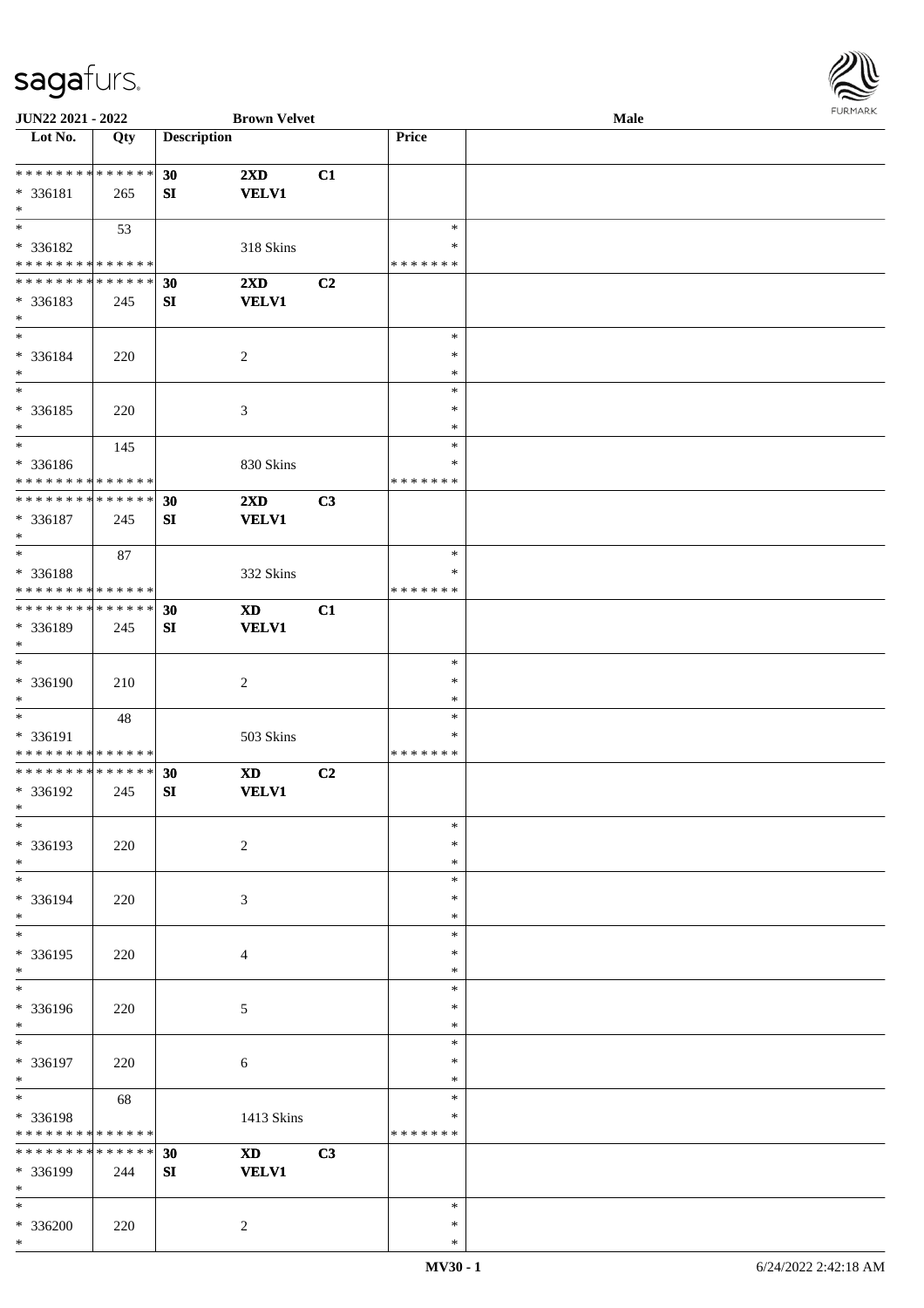\*

 $\mathbf{I}$ 



| <b>JUN22 2021 - 2022</b>                   |     |                    | <b>Brown Velvet</b> |    |                    | Male |  |
|--------------------------------------------|-----|--------------------|---------------------|----|--------------------|------|--|
| Lot No.                                    | Qty | <b>Description</b> |                     |    | Price              |      |  |
|                                            |     |                    |                     |    |                    |      |  |
| $*$                                        | 147 | 30                 | <b>XD</b>           | C3 | $\ast$             |      |  |
| * 336201                                   |     | ${\bf SI}$         | <b>VELV1</b>        |    | $\ast$             |      |  |
| * * * * * * * * * * * * * *                |     |                    |                     |    | * * * * * * *      |      |  |
| * * * * * * * * * * * * * * *              |     | 30                 | <b>Dark</b>         | C1 |                    |      |  |
| $* 336202$                                 | 245 | SI                 | <b>VELV1</b>        |    |                    |      |  |
| $*$                                        |     |                    |                     |    |                    |      |  |
| $\overline{\phantom{0}}$                   |     |                    |                     |    | $\ast$             |      |  |
| * 336203                                   | 220 |                    | $\sqrt{2}$          |    | $\ast$             |      |  |
| $*$                                        |     |                    |                     |    | $\ast$             |      |  |
| $*$                                        |     |                    |                     |    | $\ast$             |      |  |
| $* 336204$                                 | 220 |                    | $\mathfrak{Z}$      |    | $\ast$             |      |  |
| $*$                                        |     |                    |                     |    | $\ast$             |      |  |
| $*$                                        | 244 |                    |                     |    | $\ast$             |      |  |
| $* 336205$                                 |     |                    | 929 Skins           |    | $\ast$             |      |  |
| * * * * * * * * * * * * * *                |     |                    |                     |    | * * * * * * *      |      |  |
| * * * * * * * * * * * * * *                |     | 30                 | <b>Dark</b>         | C2 |                    |      |  |
| * 336206                                   | 245 | SI                 | <b>VELV1</b>        |    |                    |      |  |
| $*$                                        |     |                    |                     |    |                    |      |  |
| $\ast$                                     |     |                    |                     |    | $\ast$             |      |  |
| $* 336207$                                 | 220 |                    | $\overline{2}$      |    | $\ast$             |      |  |
| $*$                                        |     |                    |                     |    | $\ast$             |      |  |
| $\overline{\phantom{0}}$                   |     |                    |                     |    | $\ast$             |      |  |
| $* 336208$                                 | 220 |                    | 3                   |    | $\ast$             |      |  |
| $\ast$                                     |     |                    |                     |    | $\ast$             |      |  |
| $*$                                        |     |                    |                     |    | $\ast$             |      |  |
| * 336209                                   | 220 |                    | 4                   |    | $\ast$             |      |  |
| $*$                                        |     |                    |                     |    | $\ast$             |      |  |
| $*$                                        |     |                    |                     |    | $\ast$             |      |  |
| $* 336210$                                 | 220 |                    | 5                   |    | $\ast$             |      |  |
| $*$                                        |     |                    |                     |    | $\ast$             |      |  |
| $*$                                        |     |                    |                     |    | $\ast$             |      |  |
| $* 336211$                                 | 220 |                    | $\sqrt{6}$          |    | $\ast$             |      |  |
| $*$                                        |     |                    |                     |    | $\ast$             |      |  |
| $*$                                        |     |                    |                     |    | $\ast$             |      |  |
| * 336212                                   | 219 |                    | $7\phantom{.0}$     |    | $\ast$             |      |  |
| $*$                                        |     |                    |                     |    | $\ast$             |      |  |
| $*$                                        |     |                    |                     |    | $\ast$             |      |  |
| * 336213                                   | 220 |                    | $8\,$               |    | $\ast$             |      |  |
| $*$                                        |     |                    |                     |    | $\ast$             |      |  |
|                                            |     |                    |                     |    | $\ast$             |      |  |
| * 336214                                   | 220 |                    | 9                   |    | $\ast$             |      |  |
| $*$                                        |     |                    |                     |    | $\ast$             |      |  |
|                                            |     |                    |                     |    | $\ast$             |      |  |
| $* 336215$                                 | 220 |                    | 10                  |    | $\ast$             |      |  |
| $*$                                        |     |                    |                     |    | $\ast$             |      |  |
|                                            |     |                    |                     |    | $\ast$             |      |  |
| * 336216                                   | 220 |                    | 11                  |    | $\ast$             |      |  |
| $*$ $-$                                    |     |                    |                     |    | $\ast$             |      |  |
| $*$ and $*$                                |     |                    |                     |    | $\ast$             |      |  |
| $* 336217$                                 | 220 |                    | 12                  |    | $\ast$             |      |  |
| $*$<br>$*$                                 |     |                    |                     |    | $\ast$<br>$\ast$   |      |  |
|                                            |     |                    |                     |    | $\ast$             |      |  |
| $* 336218$<br>$*$                          | 220 |                    | 13                  |    | $\ast$             |      |  |
|                                            |     |                    |                     |    | $\ast$             |      |  |
|                                            | 157 |                    |                     |    |                    |      |  |
| * 336219                                   |     |                    | 3041 Skins          |    | ∗<br>* * * * * * * |      |  |
| * * * * * * * * * * * * * *                |     |                    |                     |    |                    |      |  |
| * * * * * * * * <mark>* * * * * * *</mark> |     | 30                 | <b>Dark</b>         | C3 |                    |      |  |
| * 336220                                   | 245 | SI                 | <b>VELV1</b>        |    |                    |      |  |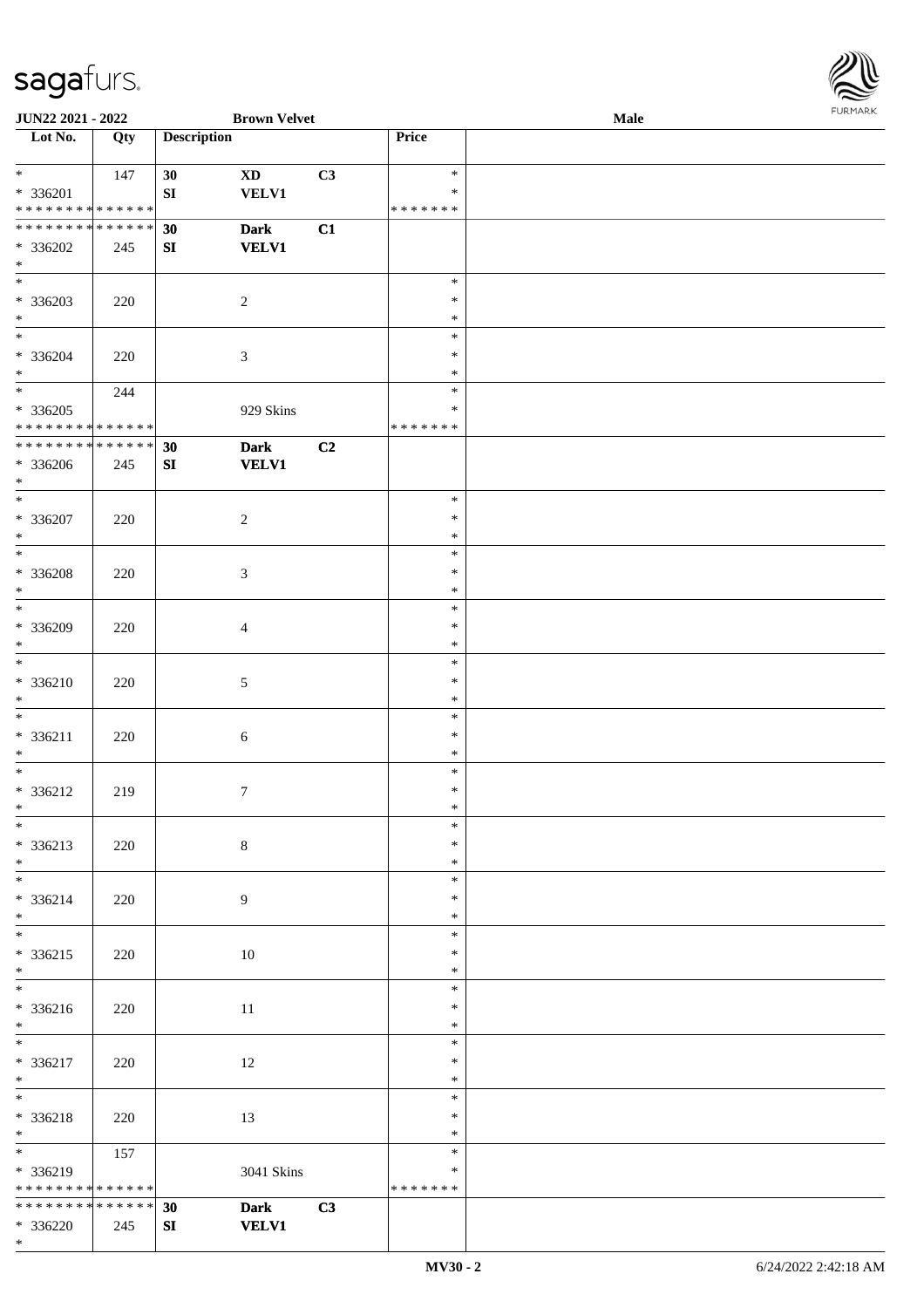

| <b>JUN22 2021 - 2022</b>           |     |                    | <b>Brown Velvet</b> |    |                  | <b>Male</b> |  |
|------------------------------------|-----|--------------------|---------------------|----|------------------|-------------|--|
| Lot No.                            | Qty | <b>Description</b> |                     |    | Price            |             |  |
|                                    |     |                    |                     |    |                  |             |  |
| $*$                                |     | 30                 | <b>Dark</b>         | C3 | $\ast$           |             |  |
| * 336221                           | 220 | SI                 | <b>VELV1</b>        |    | $\ast$           |             |  |
| $\ast$                             |     |                    |                     |    | $\ast$           |             |  |
|                                    |     |                    |                     |    | $\ast$           |             |  |
| * 336222                           | 220 |                    | $\mathfrak{Z}$      |    | $\ast$           |             |  |
| $\ast$<br>$\overline{\phantom{0}}$ |     |                    |                     |    | $\ast$<br>$\ast$ |             |  |
|                                    |     |                    |                     |    | $\ast$           |             |  |
| * 336223<br>$*$                    | 220 |                    | $\overline{4}$      |    | $\ast$           |             |  |
| $*$                                |     |                    |                     |    | $\ast$           |             |  |
| $* 336224$                         | 220 |                    | 5                   |    | $\ast$           |             |  |
| $*$                                |     |                    |                     |    | $\ast$           |             |  |
|                                    |     |                    |                     |    | $\ast$           |             |  |
| $* 336225$                         | 220 |                    | $\sqrt{6}$          |    | $\ast$           |             |  |
| $*$                                |     |                    |                     |    | $\ast$           |             |  |
|                                    | 136 |                    |                     |    | $\ast$           |             |  |
| $* 336226$                         |     |                    | 1481 Skins          |    | $\ast$           |             |  |
| * * * * * * * * * * * * * *        |     |                    |                     |    | * * * * * * *    |             |  |
| * * * * * * * * * * * * * *        |     | 30                 | <b>MED</b>          | C1 |                  |             |  |
| * 336227                           | 245 | SI                 | <b>VELV1</b>        |    |                  |             |  |
| $*$                                |     |                    |                     |    |                  |             |  |
|                                    |     |                    |                     |    | $\ast$           |             |  |
| $* 336228$                         | 220 |                    | $\sqrt{2}$          |    | $\ast$           |             |  |
| $\ast$                             |     |                    |                     |    | $\ast$           |             |  |
|                                    |     |                    |                     |    | $\ast$           |             |  |
| * 336229                           | 220 |                    | 3                   |    | $\ast$           |             |  |
| $*$<br>$\overline{\phantom{0}}$    |     |                    |                     |    | $\ast$           |             |  |
|                                    |     |                    |                     |    | $\ast$           |             |  |
| $* 336230$                         | 220 |                    | 4                   |    | $\ast$           |             |  |
| $*$<br>$*$                         |     |                    |                     |    | $\ast$           |             |  |
|                                    |     |                    |                     |    | $\ast$<br>$\ast$ |             |  |
| $* 336231$<br>$*$                  | 220 |                    | $\sqrt{5}$          |    | $\ast$           |             |  |
| $*$                                | 174 |                    |                     |    | $\ast$           |             |  |
| $* 336232$                         |     |                    | 1299 Skins          |    | $\ast$           |             |  |
| ******** <mark>******</mark>       |     |                    |                     |    | *******          |             |  |
| **************                     |     | 30                 | <b>MED</b>          | C2 |                  |             |  |
| * 336233                           | 245 | SI                 | <b>VELV1</b>        |    |                  |             |  |
| $*$                                |     |                    |                     |    |                  |             |  |
|                                    |     |                    |                     |    | $\ast$           |             |  |
| $* 336234$                         | 220 |                    | $\overline{c}$      |    | $\ast$           |             |  |
| $*$                                |     |                    |                     |    | $\ast$           |             |  |
| $*$                                |     |                    |                     |    | $\ast$           |             |  |
| $* 336235$                         | 220 |                    | 3                   |    | $\ast$           |             |  |
| $*$                                |     |                    |                     |    | $\ast$           |             |  |
| $\overline{\ast}$                  |     |                    |                     |    | $\ast$           |             |  |
| $* 336236$                         | 220 |                    | 4                   |    | $\ast$           |             |  |
| $*$                                |     |                    |                     |    | $\ast$           |             |  |
| $*$                                |     |                    |                     |    | $\ast$           |             |  |
| $* 336237$                         | 220 |                    | $\sqrt{5}$          |    | $\ast$           |             |  |
| $*$                                |     |                    |                     |    | $\ast$           |             |  |
| $*$                                |     |                    |                     |    | $\ast$           |             |  |
| $* 336238$                         | 220 |                    | 6                   |    | $\ast$           |             |  |
| $*$                                |     |                    |                     |    | $\ast$           |             |  |
|                                    |     |                    |                     |    | $\ast$           |             |  |
| $* 336239$                         | 220 |                    | $\tau$              |    | ∗                |             |  |
| $*$<br>$*$                         |     |                    |                     |    | $\ast$<br>$\ast$ |             |  |
|                                    |     |                    |                     |    | $\ast$           |             |  |
| * 336240<br>$*$                    | 220 |                    | $\bf 8$             |    | $\ast$           |             |  |
|                                    |     |                    |                     |    |                  |             |  |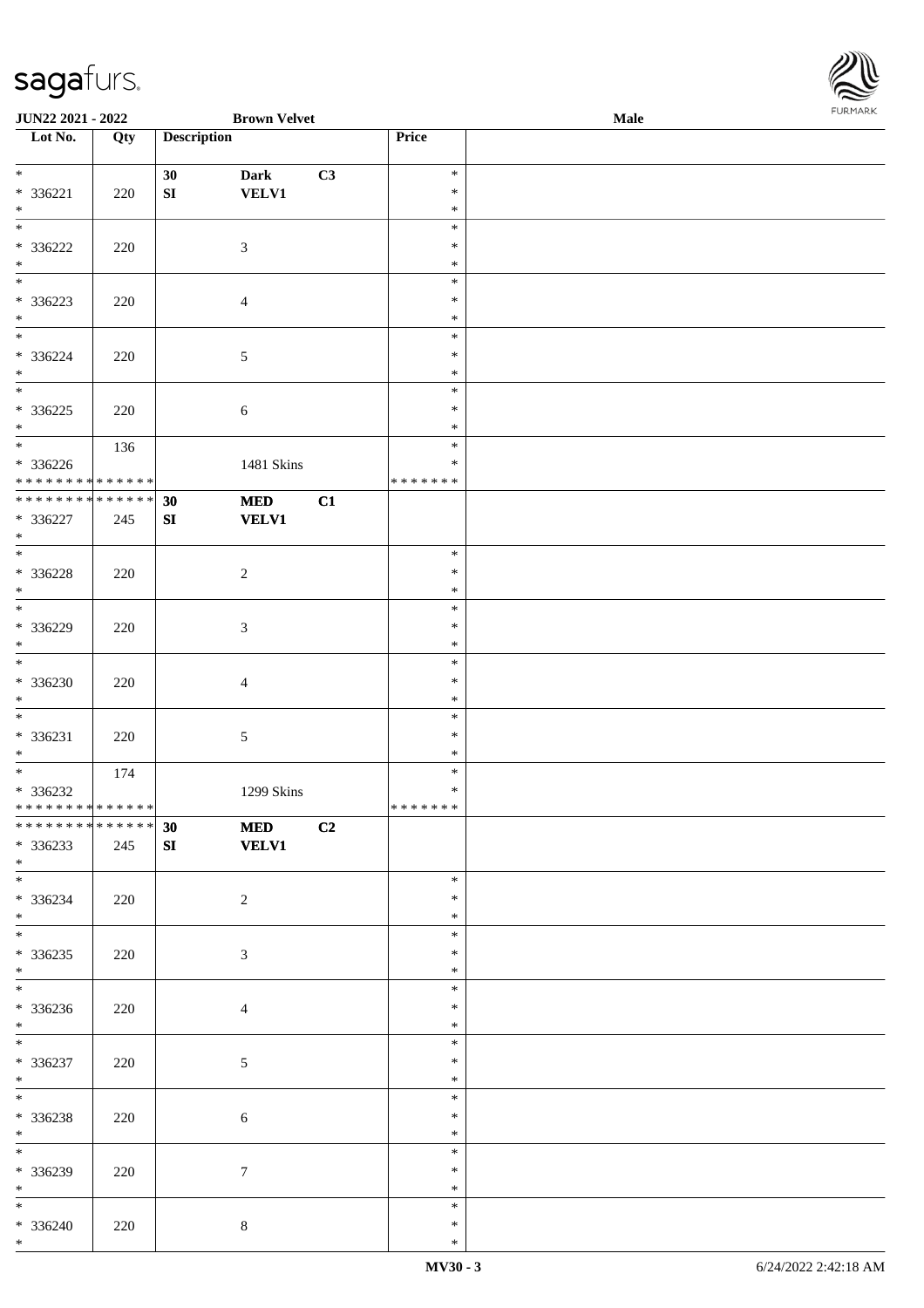| Lot No.                                   | Qty | <b>Description</b>               | Price            |  |
|-------------------------------------------|-----|----------------------------------|------------------|--|
| $\overline{\phantom{a}^*}$                |     |                                  | $\ast$           |  |
|                                           |     | 30<br><b>MED</b><br>C2           | $\ast$           |  |
| $* 336241$<br>$*$                         | 220 | ${\bf S}{\bf I}$<br><b>VELV1</b> | $\ast$           |  |
| $\frac{1}{1}$                             |     |                                  | $\ast$           |  |
| * 336242                                  | 220 | $10\,$                           | $\ast$           |  |
| $*$                                       |     |                                  | $\ast$           |  |
| $\overline{\phantom{0}}$                  |     |                                  | $\ast$           |  |
| $* 336243$                                | 220 | $11\,$                           | $\ast$           |  |
| $*$                                       |     |                                  | $\ast$           |  |
| $\overline{\ast}$                         |     |                                  | $\ast$           |  |
| $*336244$                                 | 220 | 12                               | $\ast$           |  |
| $\ast$<br>$\overline{\phantom{0}}$        |     |                                  | $\ast$           |  |
|                                           |     |                                  | $\ast$           |  |
| $* 336245$                                | 220 | 13                               | $\ast$           |  |
| $*$                                       |     |                                  | $\ast$<br>$\ast$ |  |
| $*336246$                                 | 220 | 14                               | $\ast$           |  |
| $\ast$                                    |     |                                  | $\ast$           |  |
| $\overline{\phantom{0}}$                  |     |                                  | $\ast$           |  |
| * 336247                                  | 220 | 15                               | $\ast$           |  |
| $\ast$                                    |     |                                  | $\ast$           |  |
| $\overline{\phantom{0}}$                  |     |                                  | $\ast$           |  |
| * 336248                                  | 220 | $16\,$                           | $\ast$           |  |
| $*$<br>$\overline{\phantom{0}}$           |     |                                  | $\ast$           |  |
|                                           |     |                                  | $\ast$           |  |
| $* 336249$<br>$\ast$                      | 220 | $17\,$                           | $\ast$<br>$\ast$ |  |
| $\overline{\phantom{a}^*}$                |     |                                  | $\ast$           |  |
| $* 336250$                                | 220 | $18\,$                           | $\ast$           |  |
| $\ast$                                    |     |                                  | $\ast$           |  |
| $\overline{\phantom{a}^*}$                |     |                                  | $\ast$           |  |
| $* 336251$                                | 220 | 19                               | $\ast$           |  |
| $\ast$                                    |     |                                  | $\ast$           |  |
| $\overline{\phantom{0}}$                  |     |                                  | $\ast$           |  |
| $* 336252$<br>$*$                         | 220 | $20\,$                           | $\ast$<br>$\ast$ |  |
| $\begin{array}{c c}\n\hline\n\end{array}$ | 65  |                                  | $\ast$           |  |
| $*336253$                                 |     | 4490 Skins                       | $\ast$           |  |
| **************                            |     |                                  | * * * * * * *    |  |
| * * * * * * * * * * * * * *               |     | C3<br><b>MED</b><br>30           |                  |  |
| $*336254$                                 | 245 | <b>VELV1</b><br>SI               |                  |  |
| $*$                                       |     |                                  |                  |  |
| $\ast$                                    |     |                                  | $\ast$           |  |
| $*336255$                                 | 220 | $\sqrt{2}$                       | $\ast$           |  |
| $*$<br>$\ast$                             |     |                                  | $\ast$<br>$\ast$ |  |
| $*336256$                                 |     |                                  | $\ast$           |  |
| $\ast$                                    | 220 | 3                                | $\ast$           |  |
| $\ast$                                    |     |                                  | $\ast$           |  |
| $* 336257$                                | 220 | 4                                | ∗                |  |
| $\ast$                                    |     |                                  | $\ast$           |  |
| $\ast$                                    |     |                                  | $\ast$           |  |
| * 336258                                  | 220 | 5                                | $\ast$           |  |
| $\ast$                                    |     |                                  | $\ast$           |  |
| $\ast$                                    |     |                                  | $\ast$           |  |
| * 336259<br>$\ast$                        | 220 | 6                                | $\ast$<br>$\ast$ |  |
| $\ast$                                    |     |                                  | $\ast$           |  |
| $* 336260$                                | 220 | $\boldsymbol{7}$                 | $\ast$           |  |
| $*$                                       |     |                                  | $\ast$           |  |

**JUN22 2021 - 2022 Brown Velvet Male**

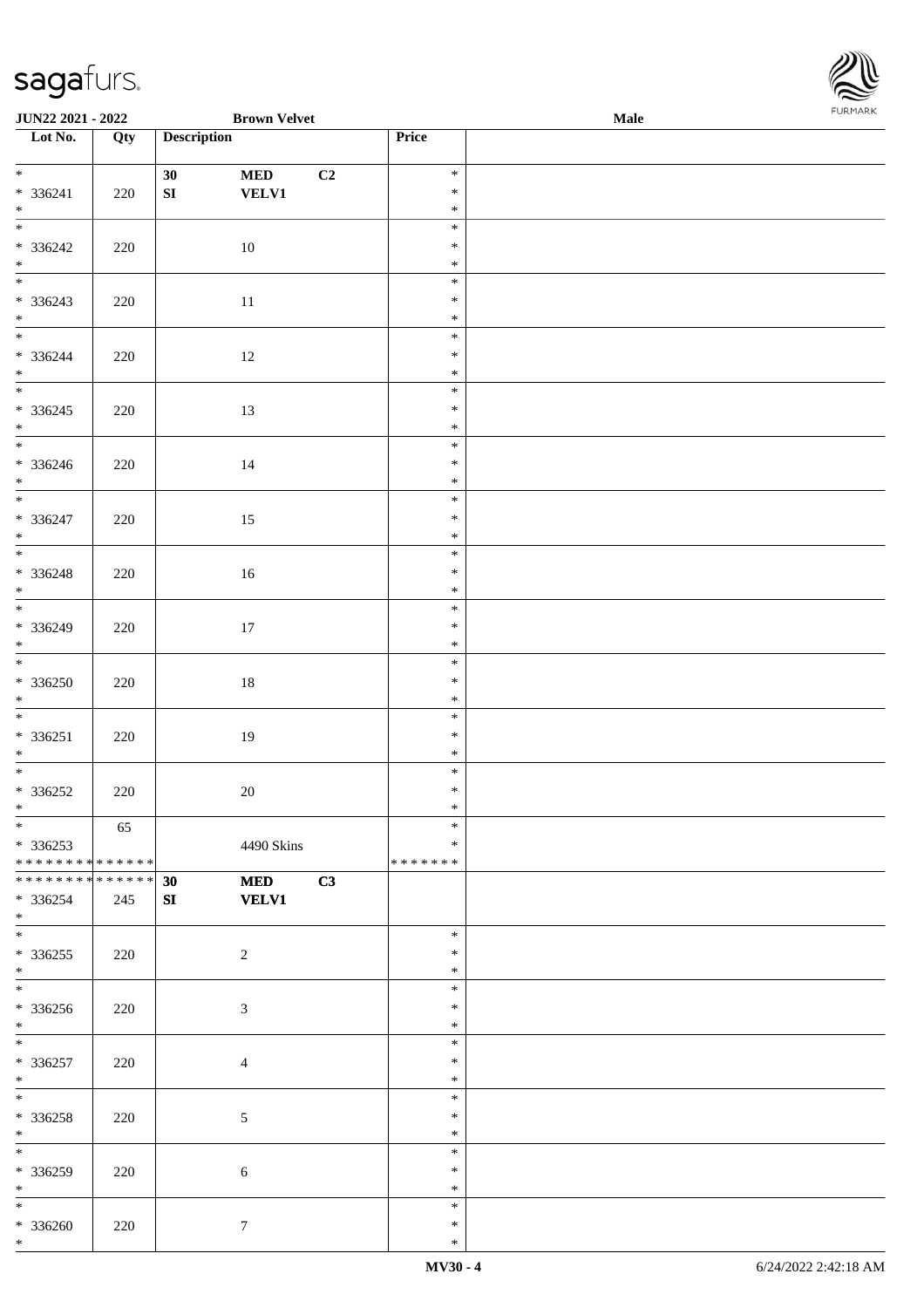\*

\*

\*

\*

\*

\*

\*

\*

\*

\* 336276 220 7

\* 336277 220 8

\* 336278 220 9

\* 336279 | 220 | 10

\* 336280 220 11

| sagarurs.                               |     |                    |                     |    |                  |             | RE             |
|-----------------------------------------|-----|--------------------|---------------------|----|------------------|-------------|----------------|
| JUN22 2021 - 2022                       |     |                    | <b>Brown Velvet</b> |    |                  | <b>Male</b> | <b>FURMARK</b> |
| Lot No.                                 | Qty | <b>Description</b> |                     |    | Price            |             |                |
| $*$                                     |     | 30                 | <b>MED</b>          | C3 | $\ast$           |             |                |
| * 336261                                | 220 | SI                 | <b>VELV1</b>        |    | $\ast$           |             |                |
|                                         |     |                    |                     |    | $\ast$           |             |                |
|                                         |     |                    |                     |    | $\ast$           |             |                |
| * 336262                                | 220 |                    | 9                   |    | $\ast$           |             |                |
|                                         |     |                    |                     |    | $\ast$<br>$\ast$ |             |                |
| $* 336263$                              | 210 |                    | $10\,$              |    | $\ast$           |             |                |
|                                         |     |                    |                     |    | $\ast$           |             |                |
|                                         | 47  |                    |                     |    | $\ast$           |             |                |
| $* 336264$                              |     |                    | 2262 Skins          |    | $\ast$           |             |                |
| * * * * * * * * * * * * * * *           |     |                    |                     |    | *******          |             |                |
| **************                          |     | 30                 | <b>PALE</b>         | C1 |                  |             |                |
| $*336265$                               | 245 | ${\bf S}{\bf I}$   | <b>VELV1</b>        |    |                  |             |                |
|                                         |     |                    |                     |    |                  |             |                |
| * 336266                                |     |                    |                     |    | $\ast$<br>$\ast$ |             |                |
|                                         | 220 |                    | $\boldsymbol{2}$    |    | $\ast$           |             |                |
|                                         |     |                    |                     |    | $\ast$           |             |                |
| $* 336267$                              | 220 |                    | 3                   |    | $\ast$           |             |                |
|                                         |     |                    |                     |    | $\ast$           |             |                |
|                                         |     |                    |                     |    | $\ast$           |             |                |
| * 336268                                | 230 |                    | $\overline{4}$      |    | $\ast$           |             |                |
|                                         |     |                    |                     |    | $\ast$           |             |                |
|                                         | 50  |                    |                     |    | $\ast$           |             |                |
| * 336269<br>* * * * * * * * * * * * * * |     |                    | 965 Skins           |    | ∗<br>*******     |             |                |
| **************                          |     | 30                 | <b>PALE</b>         | C2 |                  |             |                |
| * 336270                                | 245 | SI                 | <b>VELV1</b>        |    |                  |             |                |
|                                         |     |                    |                     |    |                  |             |                |
|                                         |     |                    |                     |    | $\ast$           |             |                |
| * 336271                                | 220 |                    | $\boldsymbol{2}$    |    | $\ast$           |             |                |
|                                         |     |                    |                     |    | $\ast$           |             |                |
|                                         |     |                    |                     |    | $\ast$           |             |                |
| $* 336272$                              | 220 |                    | 3                   |    | $\ast$<br>$\ast$ |             |                |
|                                         |     |                    |                     |    | $\ast$           |             |                |
| $\overline{\ast}$<br>$* 336273$         | 220 |                    | $\overline{4}$      |    | $\ast$           |             |                |
|                                         |     |                    |                     |    | $\ast$           |             |                |
|                                         |     |                    |                     |    | $\ast$           |             |                |
| * 336274                                | 220 |                    | 5                   |    | $\ast$           |             |                |
|                                         |     |                    |                     |    | $\ast$           |             |                |
|                                         |     |                    |                     |    | $\ast$           |             |                |
| $* 336275$                              | 220 |                    | 6                   |    | $\ast$           |             |                |
| $*$                                     |     |                    |                     |    | $\ast$           |             |                |
| $\overline{\phantom{0}}$                |     |                    |                     |    | $\ast$           |             |                |
| $* 336276$                              | 220 |                    |                     |    | $\ast$           |             |                |



\*

\* \* \*

\* \* \*

\* \* \*

\* \*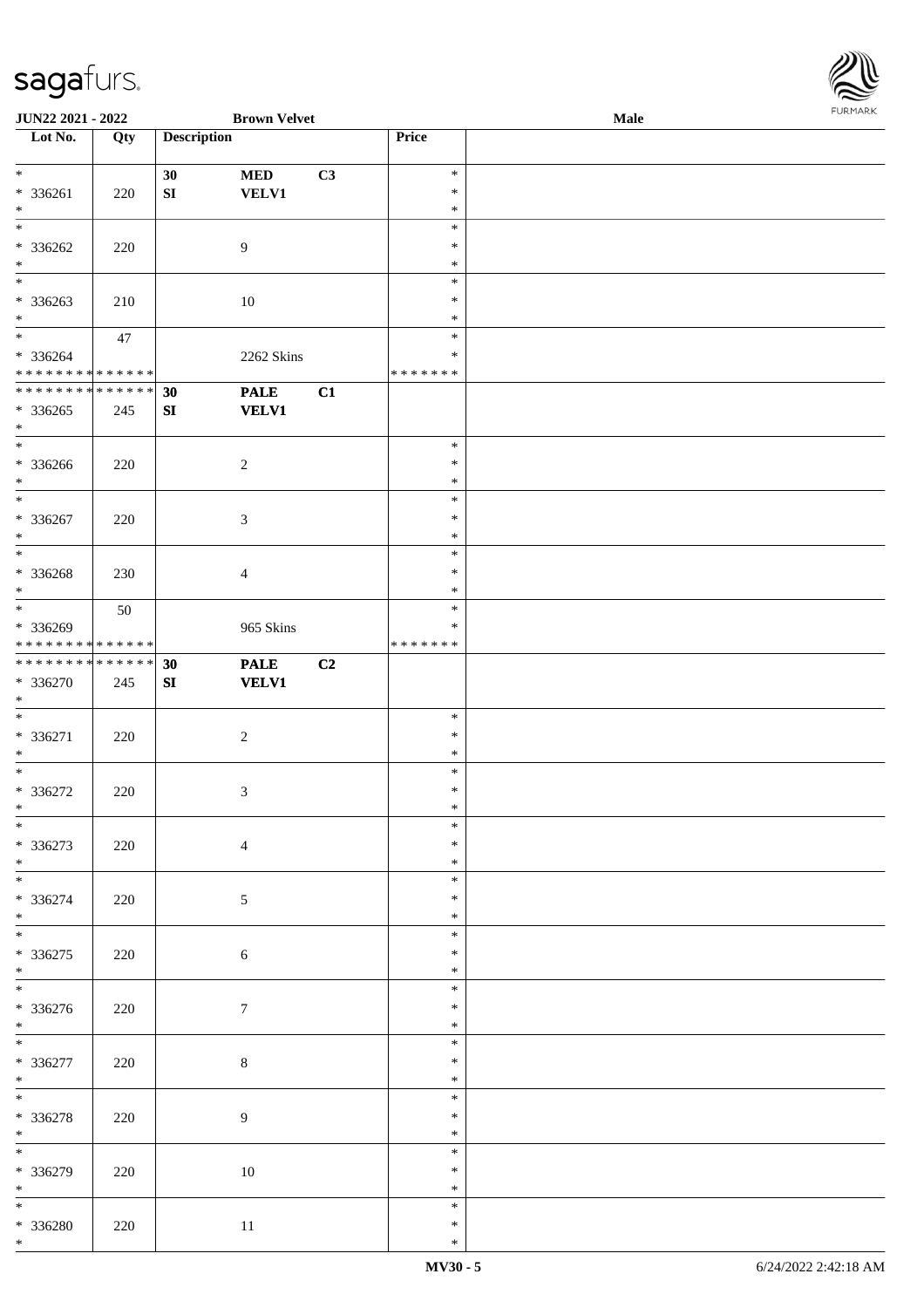\*

| JUN22 2021 - 2022                    |     |                    | <b>Brown Velvet</b>    |    |                  | Male | <b>FURITARI</b> |
|--------------------------------------|-----|--------------------|------------------------|----|------------------|------|-----------------|
| Lot No.                              | Qty | <b>Description</b> |                        |    | Price            |      |                 |
|                                      |     |                    |                        |    |                  |      |                 |
| $\ast$                               |     | 30                 | <b>PALE</b>            | C2 | $\ast$<br>$\ast$ |      |                 |
| $* 336281$<br>$*$                    | 220 | SI                 | <b>VELV1</b>           |    | $\ast$           |      |                 |
| $\ast$                               |     |                    |                        |    | $\ast$           |      |                 |
| $* 336282$                           | 220 |                    | 13                     |    | $\ast$           |      |                 |
| $\ast$                               |     |                    |                        |    | $\ast$           |      |                 |
| $\frac{1}{*}$                        |     |                    |                        |    | $\ast$           |      |                 |
| $* 336283$                           | 220 |                    | 14                     |    | $\ast$           |      |                 |
| $*$                                  |     |                    |                        |    | $\ast$           |      |                 |
| $*$                                  | 172 |                    |                        |    | $\ast$           |      |                 |
| * 336284                             |     |                    | 3277 Skins             |    | $\ast$           |      |                 |
| * * * * * * * * * * * * * *          |     |                    |                        |    | * * * * * * *    |      |                 |
| **************                       |     | 30                 | <b>PALE</b>            | C3 |                  |      |                 |
| $*336285$                            | 245 | SI                 | <b>VELV1</b>           |    |                  |      |                 |
| $\ast$                               |     |                    |                        |    |                  |      |                 |
| $\overline{\phantom{0}}$             |     |                    |                        |    | $\ast$           |      |                 |
| * 336286                             | 220 |                    | $\sqrt{2}$             |    | $\ast$           |      |                 |
| $\ast$                               |     |                    |                        |    | $\ast$           |      |                 |
| $\overline{\ }$                      |     |                    |                        |    | $\ast$           |      |                 |
| $* 336287$                           | 220 |                    | $\sqrt{3}$             |    | $\ast$           |      |                 |
| $\ast$                               |     |                    |                        |    | $\ast$           |      |                 |
| $\overline{\phantom{0}}$             |     |                    |                        |    | $\ast$           |      |                 |
| $* 336288$                           | 220 |                    | $\overline{4}$         |    | $\ast$           |      |                 |
| $\ast$<br>$\overline{\phantom{0}}$   |     |                    |                        |    | $\ast$           |      |                 |
|                                      |     |                    |                        |    | $\ast$           |      |                 |
| * 336289                             | 220 |                    | $\sqrt{5}$             |    | $\ast$           |      |                 |
| $\ast$<br>$\overline{\phantom{a}^*}$ |     |                    |                        |    | $\ast$           |      |                 |
|                                      |     |                    |                        |    | $\ast$           |      |                 |
| * 336290<br>$\ast$                   | 220 |                    | $\sqrt{6}$             |    | $\ast$<br>$\ast$ |      |                 |
| $*$                                  |     |                    |                        |    | $\ast$           |      |                 |
| * 336291                             | 214 |                    |                        |    | $\ast$           |      |                 |
| * * * * * * * * * * * * * *          |     |                    | 1559 Skins             |    | *******          |      |                 |
| ******** <mark>******</mark>         |     | 30                 | $\mathbf{X}\mathbf{P}$ | C1 |                  |      |                 |
| * 336292                             | 245 | ${\bf SI}$         | <b>VELV1</b>           |    |                  |      |                 |
| $*$                                  |     |                    |                        |    |                  |      |                 |
| $\overline{\phantom{0}}$             | 184 |                    |                        |    | $\ast$           |      |                 |
| * 336293                             |     |                    | 429 Skins              |    | *                |      |                 |
| * * * * * * * * * * * * * * *        |     |                    |                        |    | * * * * * * *    |      |                 |
| ******** <mark>******</mark>         |     | 30                 | $\mathbf{XP}$          | C2 |                  |      |                 |
| * 336294                             | 245 | SI                 | <b>VELV1</b>           |    |                  |      |                 |
| $*$                                  |     |                    |                        |    |                  |      |                 |
| $\overline{\phantom{0}}$             |     |                    |                        |    | $\ast$           |      |                 |
| $*336295$                            | 220 |                    | $\overline{2}$         |    | $\ast$           |      |                 |
| $*$                                  |     |                    |                        |    | $\ast$           |      |                 |
| $\overline{\phantom{0}}$             |     |                    |                        |    | $\ast$           |      |                 |
| * 336296                             | 220 |                    | $\mathfrak{Z}$         |    | $\ast$           |      |                 |
| $*$                                  |     |                    |                        |    | $\ast$           |      |                 |
| $*$                                  |     |                    |                        |    | $\ast$           |      |                 |
| * 336297                             | 220 |                    | 4                      |    | $\ast$           |      |                 |
| $*$<br>$\overline{\phantom{0}}$      |     |                    |                        |    | $\ast$           |      |                 |
|                                      |     |                    |                        |    | $\ast$           |      |                 |
| * 336298                             | 220 |                    | $5\,$                  |    | ∗                |      |                 |
| $*$<br>$\overline{\phantom{1}}$      |     |                    |                        |    | $\ast$           |      |                 |
|                                      |     |                    |                        |    | $\ast$           |      |                 |
| * 336299                             | 220 |                    | $\sqrt{6}$             |    | $\ast$           |      |                 |
| $*$                                  |     |                    |                        |    | $\ast$           |      |                 |
| $*$                                  |     |                    |                        |    | $\ast$           |      |                 |
| * 336300                             | 220 |                    | $7\overline{ }$        |    | $\ast$           |      |                 |

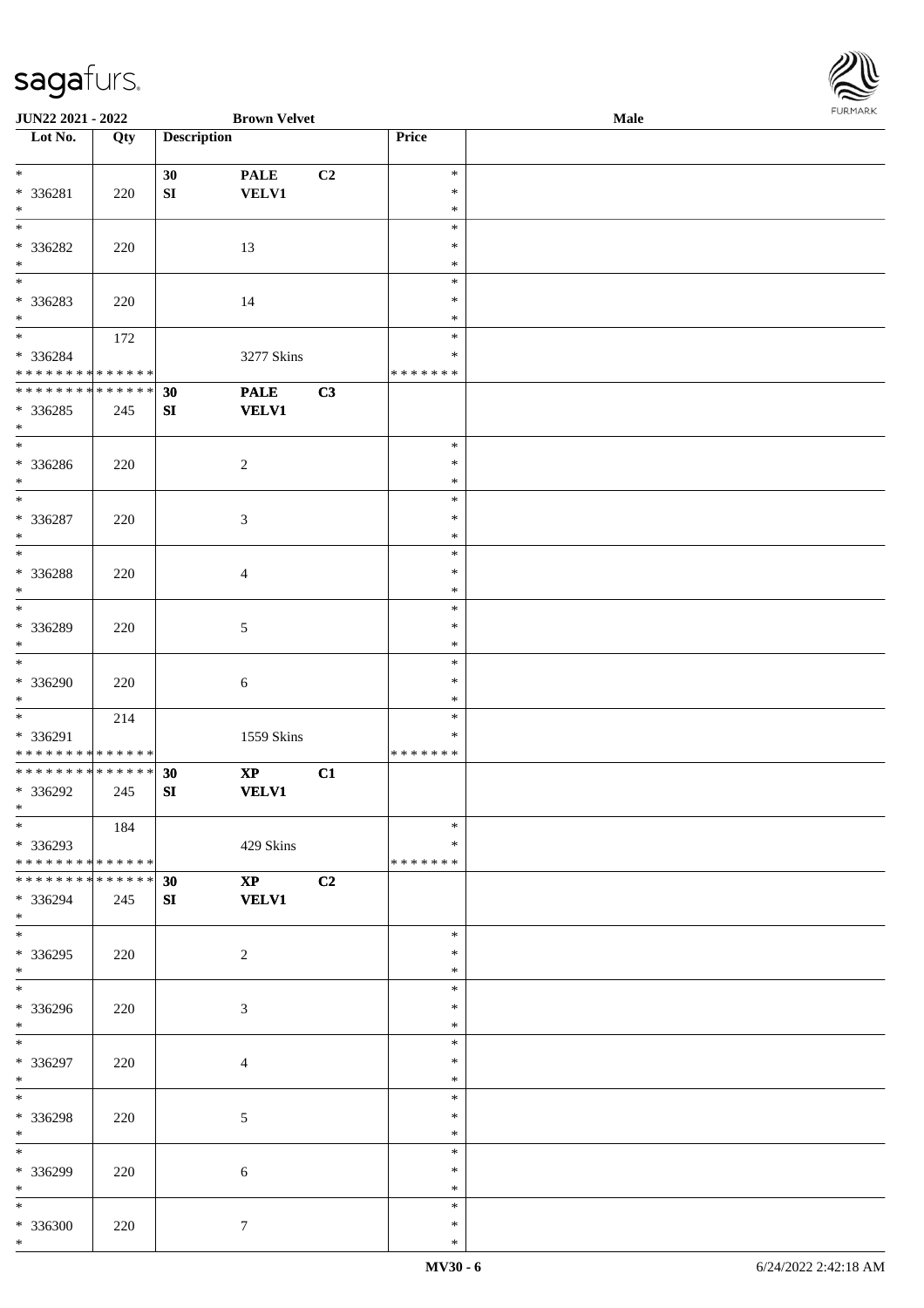

| JUN22 2021 - 2022                  |     |                    | <b>Brown Velvet</b>                                                                                                                                                                                                            |    |               | Male |  |
|------------------------------------|-----|--------------------|--------------------------------------------------------------------------------------------------------------------------------------------------------------------------------------------------------------------------------|----|---------------|------|--|
| Lot No.                            | Qty | <b>Description</b> |                                                                                                                                                                                                                                |    | Price         |      |  |
|                                    |     |                    |                                                                                                                                                                                                                                |    |               |      |  |
| $\ast$                             | 143 | 30                 | $\bold{XP}$                                                                                                                                                                                                                    | C2 | $\ast$        |      |  |
| * 336301                           |     | ${\bf S}{\bf I}$   | <b>VELV1</b>                                                                                                                                                                                                                   |    | *             |      |  |
| * * * * * * * * * * * * * *        |     |                    |                                                                                                                                                                                                                                |    | * * * * * * * |      |  |
| * * * * * * * * * * * * * *        |     | 30                 | $\mathbf{XP}$                                                                                                                                                                                                                  | C3 |               |      |  |
| * 336302                           | 243 | SI                 | <b>VELV1</b>                                                                                                                                                                                                                   |    |               |      |  |
| $\ast$                             |     |                    |                                                                                                                                                                                                                                |    |               |      |  |
| $\overline{\phantom{a}^*}$         |     |                    |                                                                                                                                                                                                                                |    | $\ast$        |      |  |
| * 336303                           | 220 |                    | $\sqrt{2}$                                                                                                                                                                                                                     |    | $\ast$        |      |  |
| $\ast$                             |     |                    |                                                                                                                                                                                                                                |    | $\ast$        |      |  |
| $\overline{\ast}$                  | 246 |                    |                                                                                                                                                                                                                                |    | $\ast$        |      |  |
| * 336304                           |     |                    | 709 Skins                                                                                                                                                                                                                      |    | *             |      |  |
| * * * * * * * * * * * * * * *      |     |                    |                                                                                                                                                                                                                                |    | * * * * * * * |      |  |
| * * * * * * * * * * * * * *        |     | 30                 | $2\mathbf{X}\mathbf{D}$                                                                                                                                                                                                        | C1 |               |      |  |
| $*336305$                          | 245 | ${\bf S}{\bf I}$   | <b>VELV2</b>                                                                                                                                                                                                                   |    |               |      |  |
| $\ast$                             |     |                    |                                                                                                                                                                                                                                |    |               |      |  |
| $\ast$                             | 175 |                    |                                                                                                                                                                                                                                |    | $\ast$        |      |  |
| * 336306                           |     |                    |                                                                                                                                                                                                                                |    | $\ast$        |      |  |
| * * * * * * * * * * * * * *        |     |                    | 420 Skins                                                                                                                                                                                                                      |    | * * * * * * * |      |  |
| * * * * * * * * * * * * * *        |     |                    | $2\mathbf{X}\mathbf{D}$                                                                                                                                                                                                        |    |               |      |  |
|                                    |     | 30                 |                                                                                                                                                                                                                                | C2 |               |      |  |
| * 336307<br>$\ast$                 | 245 | SI                 | <b>VELV2</b>                                                                                                                                                                                                                   |    |               |      |  |
| $\ast$                             |     |                    |                                                                                                                                                                                                                                |    | $\ast$        |      |  |
|                                    |     |                    |                                                                                                                                                                                                                                |    |               |      |  |
| * 336308                           | 220 |                    | $\sqrt{2}$                                                                                                                                                                                                                     |    | $\ast$        |      |  |
| $\ast$<br>$\overline{\phantom{1}}$ |     |                    |                                                                                                                                                                                                                                |    | ∗             |      |  |
|                                    |     |                    |                                                                                                                                                                                                                                |    | $\ast$        |      |  |
| * 336309                           | 220 |                    | 3                                                                                                                                                                                                                              |    | $\ast$        |      |  |
| $\ast$                             |     |                    |                                                                                                                                                                                                                                |    | $\ast$        |      |  |
| $\ast$                             |     |                    |                                                                                                                                                                                                                                |    | $\ast$        |      |  |
| * 336310                           | 220 |                    | 4                                                                                                                                                                                                                              |    | $\ast$        |      |  |
| $\ast$                             |     |                    |                                                                                                                                                                                                                                |    | $\ast$        |      |  |
| $\ast$                             | 58  |                    |                                                                                                                                                                                                                                |    | $\ast$        |      |  |
| * 336311                           |     |                    | 963 Skins                                                                                                                                                                                                                      |    | $\ast$        |      |  |
| * * * * * * * * * * * * * *        |     |                    |                                                                                                                                                                                                                                |    | * * * * * * * |      |  |
|                                    |     | 30                 | $2{\bf X}{\bf D}$                                                                                                                                                                                                              | C3 |               |      |  |
| 336312                             | 269 | ${\bf SI}$         | VELV2                                                                                                                                                                                                                          |    |               |      |  |
|                                    |     |                    |                                                                                                                                                                                                                                |    |               |      |  |
| * * * * * * * * * * * * * * *      |     | 30                 | <b>XD</b>                                                                                                                                                                                                                      | C1 |               |      |  |
| * 336313                           | 245 | SI                 | <b>VELV2</b>                                                                                                                                                                                                                   |    |               |      |  |
| $*$                                |     |                    |                                                                                                                                                                                                                                |    |               |      |  |
| $\overline{\phantom{0}}$           |     |                    |                                                                                                                                                                                                                                |    | $\ast$        |      |  |
| * 336314                           | 220 |                    | $\overline{2}$                                                                                                                                                                                                                 |    | *             |      |  |
| $\ast$                             |     |                    |                                                                                                                                                                                                                                |    | *             |      |  |
| $\overline{\phantom{0}}$           | 223 |                    |                                                                                                                                                                                                                                |    | $\ast$        |      |  |
| $* 336315$                         |     |                    | 688 Skins                                                                                                                                                                                                                      |    | ∗             |      |  |
| * * * * * * * * * * * * * *        |     |                    |                                                                                                                                                                                                                                |    | * * * * * * * |      |  |
| **************                     |     | 30                 | XD and the set of the set of the set of the set of the set of the set of the set of the set of the set of the set of the set of the set of the set of the set of the set of the set of the set of the set of the set of the se | C2 |               |      |  |
| * 336316                           | 245 | SI                 | <b>VELV2</b>                                                                                                                                                                                                                   |    |               |      |  |
| $*$                                |     |                    |                                                                                                                                                                                                                                |    |               |      |  |
| $*$                                |     |                    |                                                                                                                                                                                                                                |    | $\ast$        |      |  |
| * 336317                           | 220 |                    | $\sqrt{2}$                                                                                                                                                                                                                     |    | $\ast$        |      |  |
| $*$                                |     |                    |                                                                                                                                                                                                                                |    | $\ast$        |      |  |
| $\ast$                             |     |                    |                                                                                                                                                                                                                                |    | $\ast$        |      |  |
| * 336318                           | 220 |                    | 3                                                                                                                                                                                                                              |    | $\ast$        |      |  |
| $\ast$                             |     |                    |                                                                                                                                                                                                                                |    | $\ast$        |      |  |
| $_{\ast}$                          |     |                    |                                                                                                                                                                                                                                |    | $\ast$        |      |  |
| * 336319                           | 220 |                    | $\overline{4}$                                                                                                                                                                                                                 |    | ∗             |      |  |
| $\ast$                             |     |                    |                                                                                                                                                                                                                                |    | $\ast$        |      |  |
| $*$                                |     |                    |                                                                                                                                                                                                                                |    | $\ast$        |      |  |
| * 336320                           | 220 |                    | 5                                                                                                                                                                                                                              |    | $\ast$        |      |  |
| $*$                                |     |                    |                                                                                                                                                                                                                                |    | $\ast$        |      |  |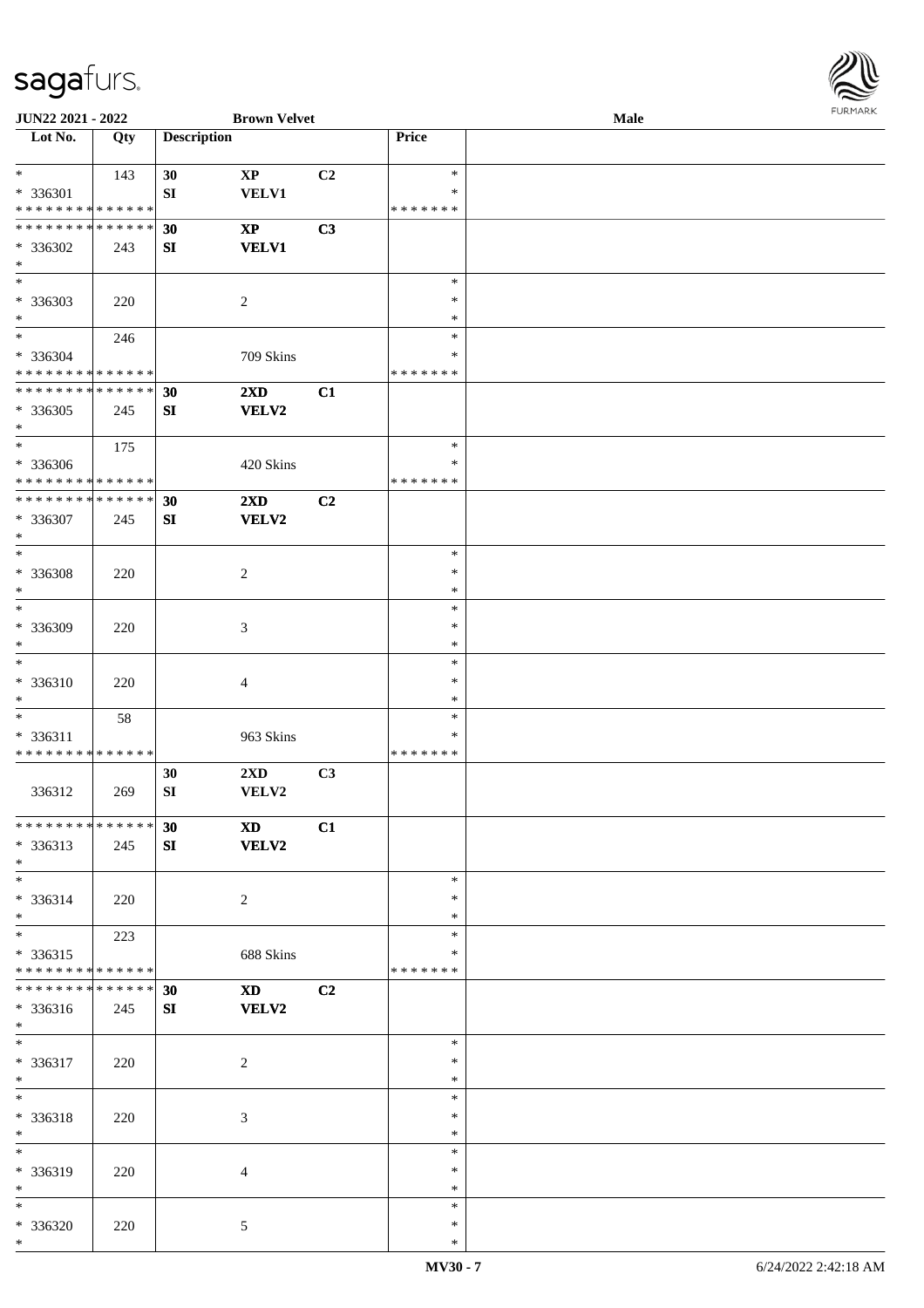

| JUN22 2021 - 2022                 |     |                    | <b>Brown Velvet</b>        |                |               | Male |  |
|-----------------------------------|-----|--------------------|----------------------------|----------------|---------------|------|--|
| Lot No.                           | Qty | <b>Description</b> |                            |                | Price         |      |  |
|                                   |     |                    |                            |                |               |      |  |
| $\ast$                            |     | 30                 | $\mathbf{X}\mathbf{D}$     | C <sub>2</sub> | $\ast$        |      |  |
|                                   |     |                    |                            |                | $\ast$        |      |  |
| * 336321                          | 220 | ${\bf S}{\bf I}$   | VELV2                      |                |               |      |  |
| $\ast$                            |     |                    |                            |                | $\ast$        |      |  |
| $\overline{\phantom{a}^*}$        | 46  |                    |                            |                | $\ast$        |      |  |
| * 336322                          |     |                    | 1391 Skins                 |                | ∗             |      |  |
| * * * * * * * * * * * * * *       |     |                    |                            |                | * * * * * * * |      |  |
| * * * * * * * * * * * * * *       |     | 30                 | $\boldsymbol{\mathrm{XD}}$ | C3             |               |      |  |
| * 336323                          |     | SI                 | VELV2                      |                |               |      |  |
| $*$                               | 245 |                    |                            |                |               |      |  |
| $\overline{\phantom{0}}$          |     |                    |                            |                |               |      |  |
|                                   | 157 |                    |                            |                | $\ast$        |      |  |
| * 336324                          |     |                    | 402 Skins                  |                | $\ast$        |      |  |
| * * * * * * * * * * * * * * *     |     |                    |                            |                | * * * * * * * |      |  |
| ******** <mark>******</mark>      |     | 30                 | <b>Dark</b>                | C1             |               |      |  |
| $* 336325$                        | 245 | SI                 | <b>VELV2</b>               |                |               |      |  |
| $\ast$                            |     |                    |                            |                |               |      |  |
| $\overline{\phantom{1}}$          |     |                    |                            |                | $\ast$        |      |  |
|                                   |     |                    |                            |                |               |      |  |
| * 336326                          | 220 |                    | $\sqrt{2}$                 |                | $\ast$        |      |  |
| $\ast$                            |     |                    |                            |                | $\ast$        |      |  |
| $\ast$                            |     |                    |                            |                | $\ast$        |      |  |
| $* 336327$                        | 220 |                    | $\mathfrak{Z}$             |                | $\ast$        |      |  |
| $\ast$                            |     |                    |                            |                | $\ast$        |      |  |
| $\ast$                            |     |                    |                            |                | $\ast$        |      |  |
|                                   |     |                    |                            |                |               |      |  |
| $* 336328$                        | 220 |                    | $\overline{4}$             |                | $\ast$        |      |  |
| $\ast$                            |     |                    |                            |                | $\ast$        |      |  |
| $\overline{\phantom{1}}$          | 205 |                    |                            |                | $\ast$        |      |  |
| * 336329                          |     |                    | $1110$ Skins               |                | $\ast$        |      |  |
| * * * * * * * * * * * * * *       |     |                    |                            |                | * * * * * * * |      |  |
| **************                    |     | 30                 | <b>Dark</b>                | C <sub>2</sub> |               |      |  |
| * 336330                          | 245 | ${\bf S}{\bf I}$   | <b>VELV2</b>               |                |               |      |  |
|                                   |     |                    |                            |                |               |      |  |
| $\ast$                            |     |                    |                            |                |               |      |  |
| $\ast$                            |     |                    |                            |                | $\ast$        |      |  |
| * 336331                          | 220 |                    | $\sqrt{2}$                 |                | $\ast$        |      |  |
| $\ast$                            |     |                    |                            |                | $\ast$        |      |  |
| $\ast$                            |     |                    |                            |                | $\ast$        |      |  |
| * 336332                          | 220 |                    | 3                          |                | $\ast$        |      |  |
| $*$                               |     |                    |                            |                | $\ast$        |      |  |
| $*$                               |     |                    |                            |                | $\ast$        |      |  |
|                                   |     |                    |                            |                |               |      |  |
| * 336333                          | 220 |                    | $\overline{4}$             |                | *             |      |  |
| $*$                               |     |                    |                            |                | $\ast$        |      |  |
| $\overline{\phantom{0}}$          |     |                    |                            |                | $\ast$        |      |  |
| * 336334                          | 220 |                    | $5\overline{)}$            |                | *             |      |  |
| $*$                               |     |                    |                            |                | $\ast$        |      |  |
| $\overline{\ast}$                 |     |                    |                            |                | $\ast$        |      |  |
|                                   |     |                    |                            |                | $\ast$        |      |  |
| $*336335$                         | 220 |                    | $\sqrt{6}$                 |                |               |      |  |
| $*$<br>$\overline{\phantom{a}^*}$ |     |                    |                            |                | $\ast$        |      |  |
|                                   |     |                    |                            |                | $\ast$        |      |  |
| * 336336                          | 220 |                    | 7                          |                | $\ast$        |      |  |
| $*$                               |     |                    |                            |                | $\ast$        |      |  |
| $*$                               |     |                    |                            |                | $\ast$        |      |  |
| $* 336337$                        | 220 |                    | $\,8\,$                    |                | $\ast$        |      |  |
| $*$                               |     |                    |                            |                | $\ast$        |      |  |
|                                   |     |                    |                            |                |               |      |  |
| $\ast$                            |     |                    |                            |                | $\ast$        |      |  |
| * 336338                          | 220 |                    | 9                          |                | $\ast$        |      |  |
| $*$                               |     |                    |                            |                | $\ast$        |      |  |
| $\overline{\phantom{0}}$          |     |                    |                            |                | $\ast$        |      |  |
| * 336339                          | 220 |                    | $10\,$                     |                | $\ast$        |      |  |
| $*$                               |     |                    |                            |                | $\ast$        |      |  |
|                                   |     |                    |                            |                |               |      |  |
| $*$                               |     |                    |                            |                | $\ast$        |      |  |
| * 336340                          | 220 |                    | $11\,$                     |                | $\ast$        |      |  |
| $*$                               |     |                    |                            |                | $\ast$        |      |  |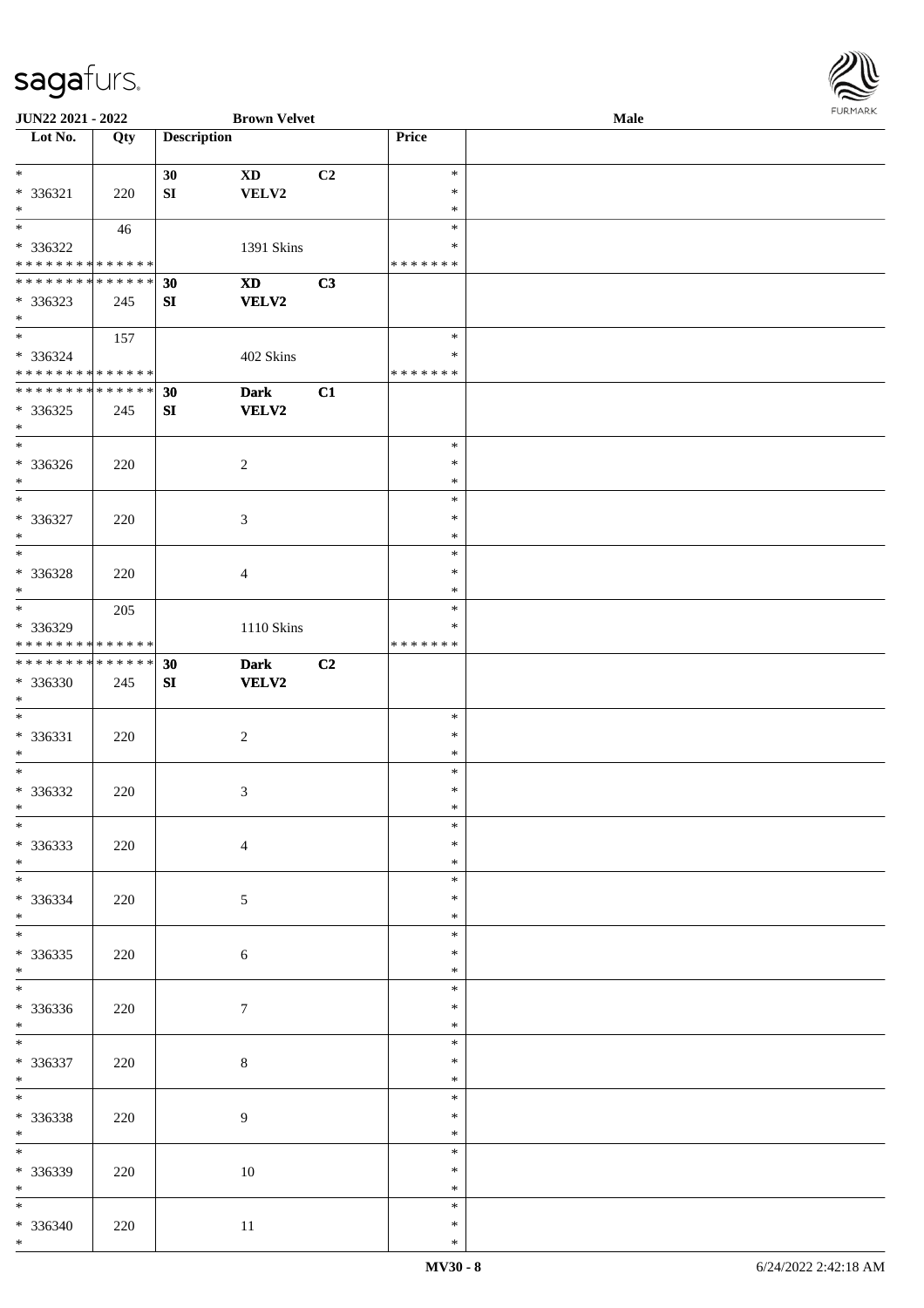

| JUN22 2021 - 2022                |     |                    | <b>Brown Velvet</b> |                |               | Male |  |
|----------------------------------|-----|--------------------|---------------------|----------------|---------------|------|--|
| $\overline{\phantom{1}}$ Lot No. | Qty | <b>Description</b> |                     |                | Price         |      |  |
|                                  |     |                    |                     |                |               |      |  |
| $*$                              |     | 30                 | <b>Dark</b>         | C <sub>2</sub> | $\ast$        |      |  |
| * 336341                         | 220 | ${\bf S}{\bf I}$   | VELV2               |                | $\ast$        |      |  |
| $*$                              |     |                    |                     |                | $\ast$        |      |  |
|                                  | 126 |                    |                     |                | $\ast$        |      |  |
|                                  |     |                    |                     |                |               |      |  |
| * 336342                         |     |                    | 2791 Skins          |                | ∗             |      |  |
| * * * * * * * * * * * * * *      |     |                    |                     |                | * * * * * * * |      |  |
| * * * * * * * * * * * * * *      |     | 30                 | <b>Dark</b>         | C3             |               |      |  |
| * 336343                         | 245 | SI                 | <b>VELV2</b>        |                |               |      |  |
| $*$                              |     |                    |                     |                |               |      |  |
| $\overline{\phantom{0}}$         |     |                    |                     |                | $\ast$        |      |  |
| * 336344                         | 220 |                    | $\sqrt{2}$          |                | $\ast$        |      |  |
| $\ast$                           |     |                    |                     |                | $\ast$        |      |  |
| $\overline{\phantom{0}}$         |     |                    |                     |                | $\ast$        |      |  |
|                                  |     |                    |                     |                | $\ast$        |      |  |
| $* 336345$                       | 220 |                    | $\mathfrak{Z}$      |                |               |      |  |
| $\ast$                           |     |                    |                     |                | $\ast$        |      |  |
| $\ast$                           | 208 |                    |                     |                | $\ast$        |      |  |
| $* 336346$                       |     |                    | 893 Skins           |                | $\ast$        |      |  |
| * * * * * * * * * * * * * *      |     |                    |                     |                | * * * * * * * |      |  |
| * * * * * * * * * * * * * *      |     | 30                 | $\bf MED$           | C1             |               |      |  |
| * 336347                         | 245 | SI                 | <b>VELV2</b>        |                |               |      |  |
| $\ast$                           |     |                    |                     |                |               |      |  |
| $*$                              |     |                    |                     |                | $\ast$        |      |  |
| * 336348                         | 220 |                    |                     |                | $\ast$        |      |  |
| $\ast$                           |     |                    | 2                   |                | $\ast$        |      |  |
| $\ast$                           |     |                    |                     |                |               |      |  |
|                                  |     |                    |                     |                | $\ast$        |      |  |
| * 336349                         | 220 |                    | 3                   |                | $\ast$        |      |  |
| $*$                              |     |                    |                     |                | $\ast$        |      |  |
| $*$                              | 88  |                    |                     |                | $\ast$        |      |  |
| $* 336350$                       |     |                    | 773 Skins           |                | $\ast$        |      |  |
| * * * * * * * * * * * * * *      |     |                    |                     |                | * * * * * * * |      |  |
| * * * * * * * * * * * * * *      |     | 30                 | $\bf MED$           | C <sub>2</sub> |               |      |  |
| * 336351                         | 245 | SI                 | <b>VELV2</b>        |                |               |      |  |
| $*$                              |     |                    |                     |                |               |      |  |
| $*$                              |     |                    |                     |                | $\ast$        |      |  |
| $* 336352$                       | 220 |                    | $\overline{c}$      |                | $\ast$        |      |  |
| $*$                              |     |                    |                     |                | $\ast$        |      |  |
|                                  |     |                    |                     |                |               |      |  |
| $\ast$                           |     |                    |                     |                | $\ast$        |      |  |
| $* 336353$                       | 220 |                    | $\mathfrak{Z}$      |                | ∗             |      |  |
| $*$                              |     |                    |                     |                | $\ast$        |      |  |
| $\overline{\ast}$                |     |                    |                     |                | $\ast$        |      |  |
| * 336354                         | 220 |                    | $\overline{4}$      |                | *             |      |  |
| $*$                              |     |                    |                     |                | $\ast$        |      |  |
| $*$                              |     |                    |                     |                | $\ast$        |      |  |
| $* 336355$                       | 220 |                    | 5                   |                | $\ast$        |      |  |
| $*$                              |     |                    |                     |                | $\ast$        |      |  |
| $\overline{\phantom{0}}$         |     |                    |                     |                | $\ast$        |      |  |
|                                  |     |                    |                     |                | $\ast$        |      |  |
| $* 336356$                       | 220 |                    | $\sqrt{6}$          |                |               |      |  |
| $*$<br>$\overline{\phantom{0}}$  |     |                    |                     |                | $\ast$        |      |  |
|                                  |     |                    |                     |                | $\ast$        |      |  |
| $* 336357$                       | 220 |                    | $\tau$              |                | $\ast$        |      |  |
| $*$                              |     |                    |                     |                | $\ast$        |      |  |
| $\ast$                           |     |                    |                     |                | $\ast$        |      |  |
| * 336358                         | 220 |                    | $\,8\,$             |                | $\ast$        |      |  |
| $*$                              |     |                    |                     |                | $\ast$        |      |  |
| $\overline{\ast}$                |     |                    |                     |                | $\ast$        |      |  |
| $* 336359$                       | 220 |                    | $\boldsymbol{9}$    |                | ∗             |      |  |
| $*$                              |     |                    |                     |                | $\ast$        |      |  |
| $*$                              |     |                    |                     |                | $\ast$        |      |  |
|                                  |     |                    |                     |                |               |      |  |
| $* 336360$                       | 220 |                    | 10                  |                | $\ast$        |      |  |
| $*$                              |     |                    |                     |                | $\ast$        |      |  |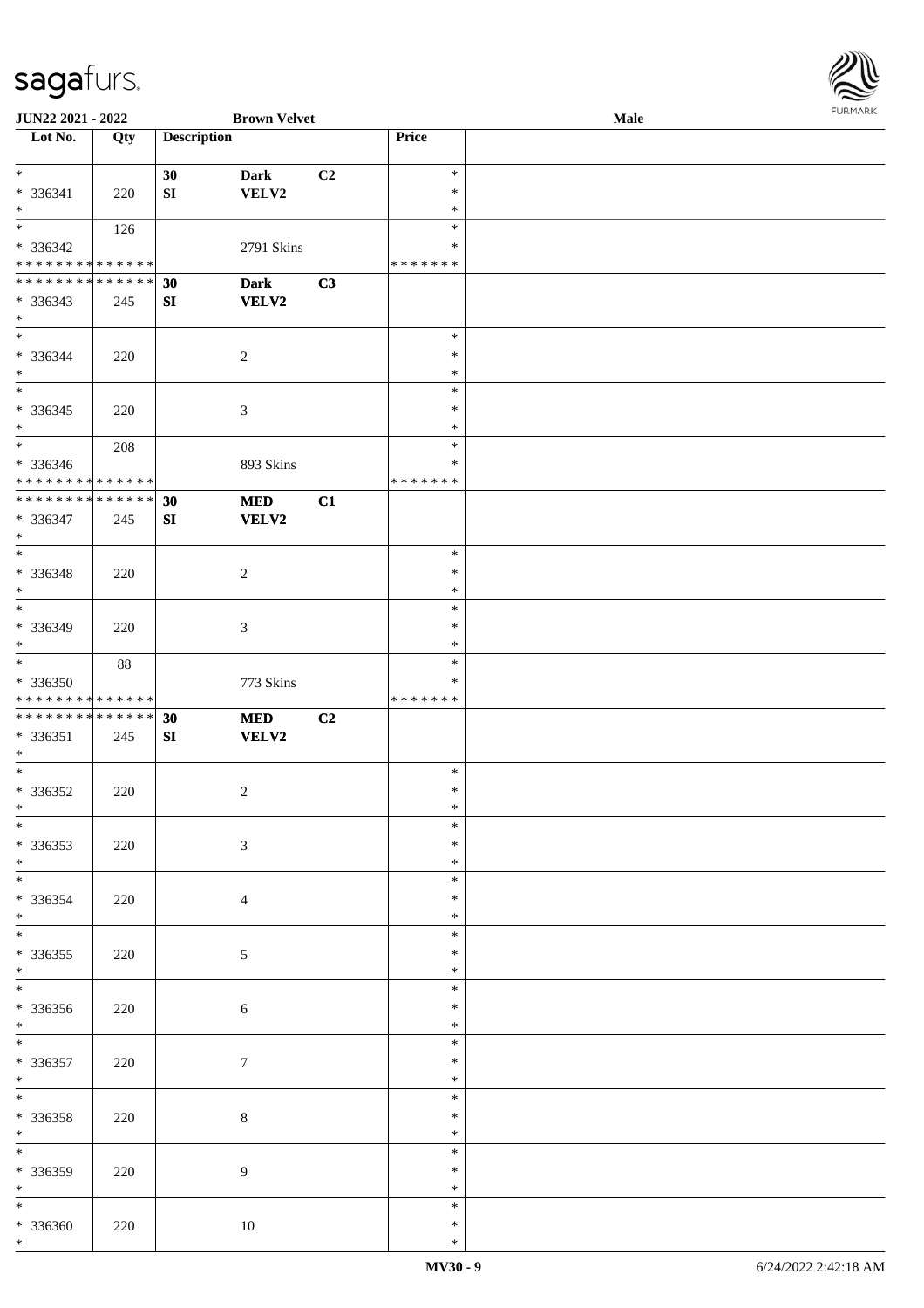**JUN22 2021 - 2022 Brown Velvet**<br> **Lot No. Qty Description** 

**Loty Description Price** 

| Male | <b>FURMARK</b> |
|------|----------------|
|      |                |
|      |                |
|      |                |
|      |                |
|      |                |
|      |                |
|      |                |
|      |                |
|      |                |
|      |                |
|      |                |
|      |                |

| $\ast$<br>$\ast$<br>$\ast$<br>$\ast$<br>* 336362<br>12<br>$\ast$<br>220<br>$\ast$<br>$\ast$<br>$_{\ast}^{-}$<br>$\ast$<br>* 336363<br>13<br>$\ast$<br>220<br>$*$<br>$\ast$<br>$*$<br>$\ast$<br>100<br>* 336364<br>2985 Skins<br>$\ast$<br>* * * * * * * * * * * * * *<br>*******<br>**************<br>C3<br>30<br><b>MED</b><br>$*336365$<br><b>VELV2</b><br>SI<br>245<br>$*$<br>$\overline{\phantom{0}}$<br>$\ast$<br>* 336366<br>$\overline{c}$<br>$\ast$<br>220 |  |
|--------------------------------------------------------------------------------------------------------------------------------------------------------------------------------------------------------------------------------------------------------------------------------------------------------------------------------------------------------------------------------------------------------------------------------------------------------------------|--|
|                                                                                                                                                                                                                                                                                                                                                                                                                                                                    |  |
|                                                                                                                                                                                                                                                                                                                                                                                                                                                                    |  |
|                                                                                                                                                                                                                                                                                                                                                                                                                                                                    |  |
|                                                                                                                                                                                                                                                                                                                                                                                                                                                                    |  |
| $\ast$<br>$\ast$                                                                                                                                                                                                                                                                                                                                                                                                                                                   |  |
| $\overline{\ast}$<br>$\ast$<br>* 336367<br>220<br>$\mathfrak{Z}$<br>$\ast$<br>$\ast$<br>$\ast$                                                                                                                                                                                                                                                                                                                                                                     |  |
| $\overline{\phantom{a}^*}$<br>$\ast$<br>* 336368<br>$\ast$<br>220<br>$\overline{4}$<br>$\ast$<br>$\ast$                                                                                                                                                                                                                                                                                                                                                            |  |
| $\overline{\phantom{0}}$<br>$\ast$<br>* 336369<br>$\mathfrak{S}$<br>$\ast$<br>220<br>$\ast$<br>$\ast$                                                                                                                                                                                                                                                                                                                                                              |  |
| $\overline{\phantom{0}}$<br>$\ast$<br>215<br>$* 336370$<br>1340 Skins<br>$\ast$<br>* * * * * * * * * * * * * *<br>*******                                                                                                                                                                                                                                                                                                                                          |  |
| **************<br>C1<br>30<br><b>PALE</b><br>* 336371<br><b>VELV2</b><br>SI<br>245<br>$\ast$                                                                                                                                                                                                                                                                                                                                                                       |  |
| $\overline{\phantom{0}}$<br>$\ast$<br>* 336372<br>$\overline{2}$<br>$\ast$<br>220<br>$\ast$<br>$\ast$                                                                                                                                                                                                                                                                                                                                                              |  |
| $\ast$<br>$\ast$<br>247<br>* 336373<br>712 Skins<br>$\ast$<br>* * * * * * * * * * * * * * *<br>* * * * * * *                                                                                                                                                                                                                                                                                                                                                       |  |
| * * * * * * * * * * * * * *<br>C2<br>30<br><b>PALE</b><br>* 336374<br>SI<br><b>VELV2</b><br>245<br>$\ast$                                                                                                                                                                                                                                                                                                                                                          |  |
| $\overline{\phantom{0}}$<br>$\ast$<br>$* 336375$<br>$\overline{c}$<br>$\ast$<br>220<br>$\ast$<br>$\ast$                                                                                                                                                                                                                                                                                                                                                            |  |
| $\overline{\phantom{a}^*}$<br>$\ast$<br>* 336376<br>$\mathfrak{Z}$<br>$\ast$<br>220<br>$\ast$<br>$\ast$                                                                                                                                                                                                                                                                                                                                                            |  |
| $\ast$<br>$\ast$<br>* 336377<br>$\ast$<br>220<br>$\overline{4}$<br>$\ast$<br>$\ast$                                                                                                                                                                                                                                                                                                                                                                                |  |
| $\overline{\phantom{a}^*}$<br>$\ast$<br>* 336378<br>$\mathfrak{S}$<br>$\ast$<br>220<br>$\ast$<br>$\ast$                                                                                                                                                                                                                                                                                                                                                            |  |
| $\ast$<br>$\ast$<br>* 336379<br>$\ast$<br>220<br>6<br>$\ast$<br>$\ast$                                                                                                                                                                                                                                                                                                                                                                                             |  |
| $\ast$<br>$*$<br>* 336380<br>$7\phantom{.0}$<br>$\ast$<br>220<br>$\ast$<br>$*$                                                                                                                                                                                                                                                                                                                                                                                     |  |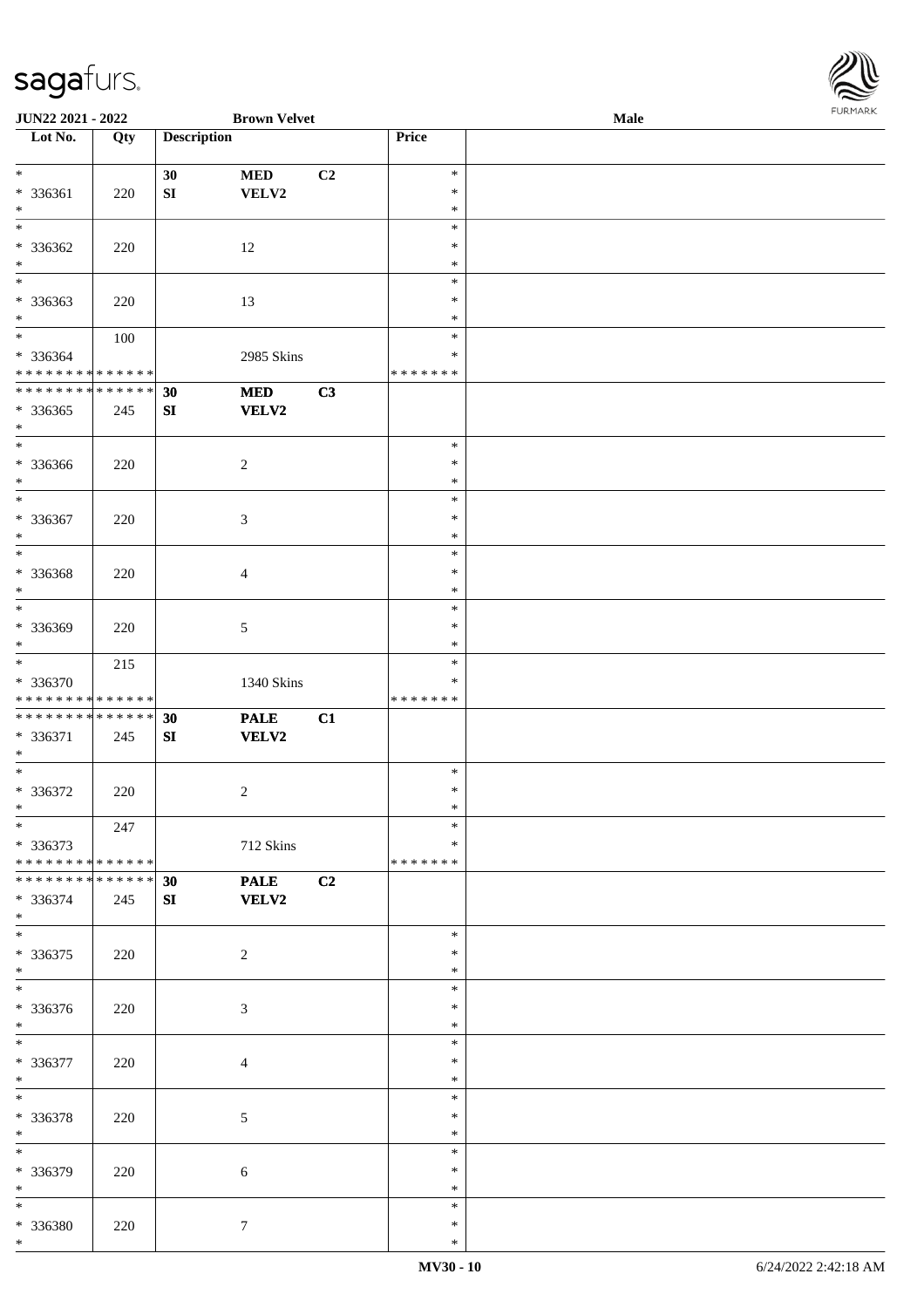\*

| $\overline{\phantom{1}}$ Lot No. | Qty | <b>Description</b> |                                           |    | Price         |  |
|----------------------------------|-----|--------------------|-------------------------------------------|----|---------------|--|
|                                  |     |                    |                                           |    |               |  |
| $\overline{\ast}$                |     | 30                 | $\ensuremath{\mathop{\bf PALE}\nolimits}$ | C2 | $\ast$        |  |
| * 336381                         | 220 | SI                 | VELV2                                     |    | $\ast$        |  |
| $\ast$                           |     |                    |                                           |    | $\ast$        |  |
| $\ast$                           |     |                    |                                           |    | $\ast$        |  |
| * 336382                         | 220 |                    | $\overline{9}$                            |    | $\ast$        |  |
| $*$                              |     |                    |                                           |    | $\ast$        |  |
| $\overline{\phantom{a}^*}$       |     |                    |                                           |    | $\ast$        |  |
| * 336383                         | 220 |                    | 10                                        |    | $\ast$        |  |
| $*$                              |     |                    |                                           |    | $\ast$        |  |
| $*$                              |     |                    |                                           |    | $\ast$        |  |
| * 336384                         |     |                    |                                           |    | $\ast$        |  |
|                                  | 220 |                    | 11                                        |    |               |  |
| $\ast$                           |     |                    |                                           |    | $\ast$        |  |
|                                  | 70  |                    |                                           |    | $\ast$        |  |
| * 336385                         |     |                    | 2515 Skins                                |    | $\ast$        |  |
| * * * * * * * * * * * * * *      |     |                    |                                           |    | * * * * * * * |  |
| ******** <mark>******</mark>     |     | 30                 | <b>PALE</b>                               | C3 |               |  |
| * 336386                         | 245 | SI                 | <b>VELV2</b>                              |    |               |  |
| $*$                              |     |                    |                                           |    |               |  |
| $\overline{\phantom{0}}$         |     |                    |                                           |    | $\ast$        |  |
| * 336387                         | 220 |                    | $\overline{c}$                            |    | $\ast$        |  |
| $\ast$                           |     |                    |                                           |    | $\ast$        |  |
| $\overline{\phantom{0}}$         |     |                    |                                           |    | $\ast$        |  |
| * 336388                         | 220 |                    | $\mathfrak{Z}$                            |    | $\ast$        |  |
| $\ast$                           |     |                    |                                           |    | $\ast$        |  |
| $\overline{\phantom{a}^*}$       |     |                    |                                           |    | $\ast$        |  |
|                                  |     |                    |                                           |    |               |  |
| * 336389                         | 220 |                    | $\overline{4}$                            |    | $\ast$        |  |
| $*$                              |     |                    |                                           |    | $\ast$        |  |
| $\overline{\phantom{a}^*}$       | 166 |                    |                                           |    | $\ast$        |  |
| * 336390                         |     |                    | 1071 Skins                                |    | ∗             |  |
| * * * * * * * * * * * * * *      |     |                    |                                           |    | * * * * * * * |  |
| **************                   |     | 30                 | $\mathbf{X}\mathbf{P}$                    | C1 |               |  |
| * 336391                         | 245 | SI                 | <b>VELV2</b>                              |    |               |  |
| $\ast$                           |     |                    |                                           |    |               |  |
| $\overline{\phantom{0}}$         | 226 |                    |                                           |    | $\ast$        |  |
| * 336392                         |     |                    | 471 Skins                                 |    | $\ast$        |  |
| * * * * * * * * * * * * * * *    |     |                    |                                           |    | * * * * * * * |  |
| ************** 30                |     |                    | $XP$ $C2$                                 |    |               |  |
| * 336393                         | 245 | SI                 | <b>VELV2</b>                              |    |               |  |
| $*$                              |     |                    |                                           |    |               |  |
| $\overline{\ast}$                |     |                    |                                           |    | $\ast$        |  |
|                                  |     |                    |                                           |    |               |  |
| * 336394                         | 220 |                    | $\overline{c}$                            |    | $\ast$        |  |
| $*$<br>$\overline{\phantom{1}}$  |     |                    |                                           |    | $\ast$        |  |
|                                  |     |                    |                                           |    | $\ast$        |  |
| $*336395$                        | 220 |                    | $\mathfrak{Z}$                            |    | $\ast$        |  |
| $*$                              |     |                    |                                           |    | $\ast$        |  |
| $\overline{\phantom{0}}$         |     |                    |                                           |    | $\ast$        |  |
| * 336396                         | 220 |                    | $\overline{4}$                            |    | $\ast$        |  |
| $*$                              |     |                    |                                           |    | $\ast$        |  |
| $*$                              |     |                    |                                           |    | $\ast$        |  |
| * 336397                         | 220 |                    | 5                                         |    | $\ast$        |  |
| $*$                              |     |                    |                                           |    | $\ast$        |  |
| $\overline{\ }$                  |     |                    |                                           |    | $\ast$        |  |
| * 336398                         |     |                    |                                           |    | *             |  |
| $*$                              | 220 |                    | $\sqrt{6}$                                |    | $\ast$        |  |
| $\overline{\phantom{0}}$         |     |                    |                                           |    | $\ast$        |  |
|                                  | 158 |                    |                                           |    |               |  |
| * 336399                         |     |                    | 1503 Skins                                |    | ∗             |  |
| * * * * * * * * * * * * * *      |     |                    |                                           |    | * * * * * * * |  |
| **************                   |     | 30                 | $\mathbf{X}\mathbf{P}$                    | C3 |               |  |
| $* 336400$                       | 245 | SI                 | <b>VELV2</b>                              |    |               |  |

**JUN22 2021 - 2022 Brown Velvet Male**

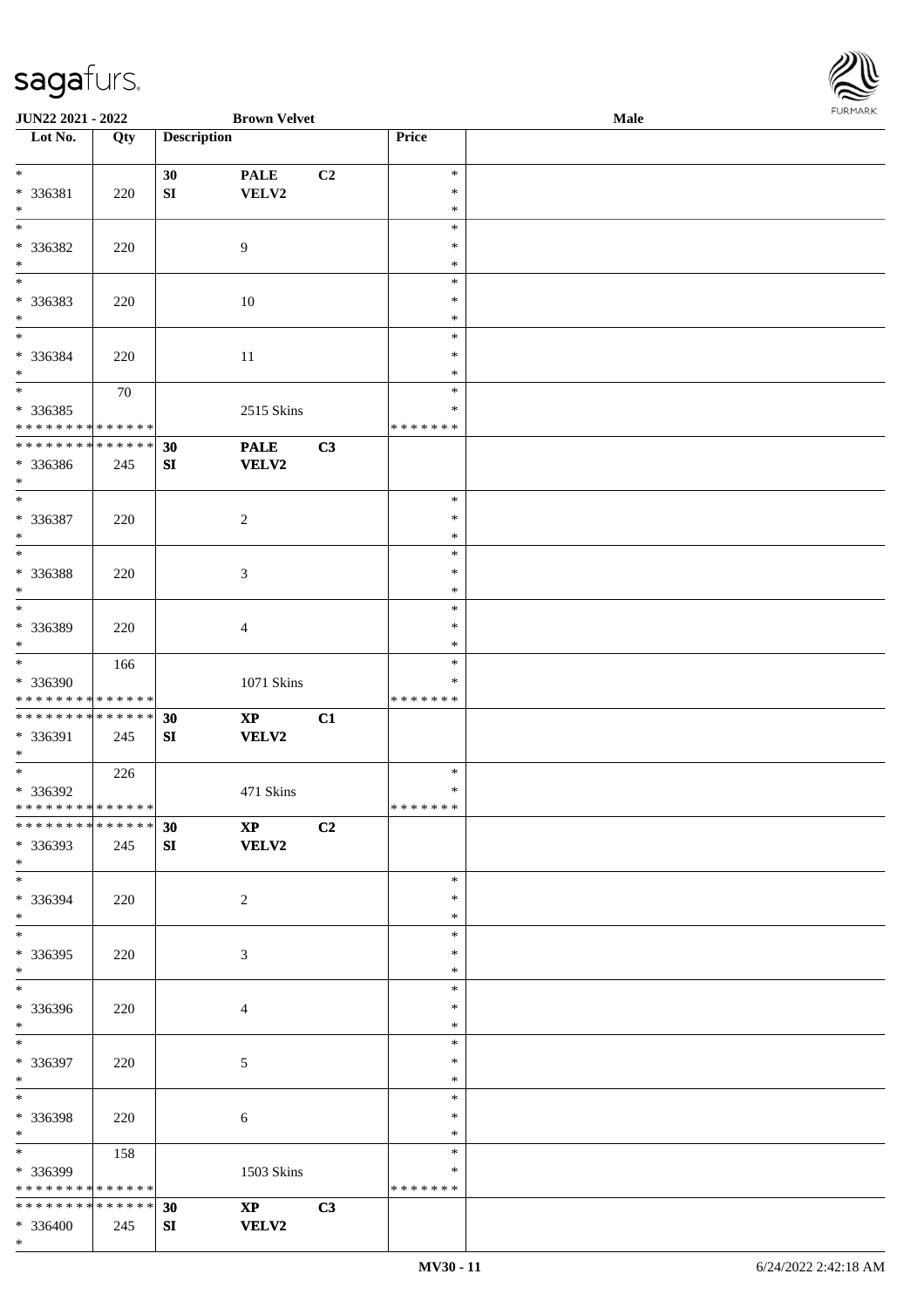

| <b>JUN22 2021 - 2022</b>                   |     |                    | <b>Brown Velvet</b>                         |      |         | Male |
|--------------------------------------------|-----|--------------------|---------------------------------------------|------|---------|------|
| Lot No.                                    | Qty | <b>Description</b> |                                             |      | Price   |      |
|                                            |     |                    |                                             |      |         |      |
| $\ast$                                     |     | 30                 | $\mathbf{X}\mathbf{P}$                      | C3   | $\ast$  |      |
| * 336401                                   | 220 | SI                 | VELV2                                       |      | $\ast$  |      |
| $*$                                        |     |                    |                                             |      | $\ast$  |      |
| $\overline{\ast}$                          |     |                    |                                             |      | $\ast$  |      |
|                                            | 165 |                    |                                             |      |         |      |
| * 336402                                   |     |                    | 630 Skins                                   |      | ∗       |      |
| * * * * * * * * * * * * * *                |     |                    |                                             |      | ******* |      |
| * * * * * * * * * * * * * * *              |     | 30                 | $\mathbf{X}\mathbf{D}/\mathbf{D}\mathbf{K}$ | C2   |         |      |
| * 336403                                   | 245 | $\mathbf{I}$       | <b>VELV1</b>                                | CHIP |         |      |
| $*$                                        |     |                    |                                             |      |         |      |
|                                            |     |                    |                                             |      | $\ast$  |      |
| * 336404                                   | 220 |                    | $\overline{2}$                              |      | $\ast$  |      |
| $*$                                        |     |                    |                                             |      | $\ast$  |      |
| $*$                                        |     |                    |                                             |      | $\ast$  |      |
| $* 336405$                                 |     |                    |                                             |      | $\ast$  |      |
|                                            | 220 |                    | $\mathfrak{Z}$                              |      | $\ast$  |      |
| $*$<br>$\overline{\phantom{0}}$            |     |                    |                                             |      |         |      |
|                                            |     |                    |                                             |      | $\ast$  |      |
| * 336406                                   | 220 |                    | $\overline{4}$                              |      | $\ast$  |      |
| $\ast$                                     |     |                    |                                             |      | $\ast$  |      |
| $*$                                        |     |                    |                                             |      | $\ast$  |      |
| * 336407                                   | 220 |                    | 5                                           |      | $\ast$  |      |
| $*$                                        |     |                    |                                             |      | $\ast$  |      |
|                                            |     |                    |                                             |      | $\ast$  |      |
| $* 336408$                                 | 220 |                    | $\sqrt{6}$                                  |      | $\ast$  |      |
| $*$                                        |     |                    |                                             |      | $\ast$  |      |
|                                            |     |                    |                                             |      | $\ast$  |      |
|                                            |     |                    |                                             |      | $\ast$  |      |
| * 336409                                   | 220 |                    | $\tau$                                      |      |         |      |
| $*$                                        |     |                    |                                             |      | $\ast$  |      |
|                                            | 53  |                    |                                             |      | $\ast$  |      |
| $* 336410$                                 |     |                    | 1618 Skins                                  |      | $\ast$  |      |
| * * * * * * * * <mark>* * * * * * *</mark> |     |                    |                                             |      | ******* |      |
| * * * * * * * * * * * * * * *              |     | 30                 | MED/PAL C2                                  |      |         |      |
| $* 336411$                                 | 245 | $\bf IB$           | <b>VELV1</b>                                | CHIP |         |      |
| $*$                                        |     |                    |                                             |      |         |      |
| $*$                                        |     |                    |                                             |      | $\ast$  |      |
| * 336412                                   | 220 |                    | $\overline{c}$                              |      | $\ast$  |      |
| $*$                                        |     |                    |                                             |      | $\ast$  |      |
| $*$                                        |     |                    |                                             |      | $\ast$  |      |
| $* 336413$                                 | 220 |                    | $\mathfrak{Z}$                              |      | $\ast$  |      |
| $*$                                        |     |                    |                                             |      | $\ast$  |      |
|                                            |     |                    |                                             |      | $\ast$  |      |
|                                            |     |                    |                                             |      |         |      |
| * 336414                                   | 220 |                    | $\overline{4}$                              |      | $\ast$  |      |
| $*$                                        |     |                    |                                             |      | $\ast$  |      |
| $*$                                        |     |                    |                                             |      | $\ast$  |      |
| $* 336415$                                 | 220 |                    | $\sqrt{5}$                                  |      | $\ast$  |      |
| $*$                                        |     |                    |                                             |      | $\ast$  |      |
| $\overline{\ast}$                          |     |                    |                                             |      | $\ast$  |      |
| * 336416                                   | 220 |                    | $\sqrt{6}$                                  |      | $\ast$  |      |
| $*$                                        |     |                    |                                             |      | $\ast$  |      |
| $*$                                        |     |                    |                                             |      | $\ast$  |      |
| * 336417                                   | 220 |                    | $\boldsymbol{7}$                            |      | $\ast$  |      |
| $*$                                        |     |                    |                                             |      | $\ast$  |      |
| $*$                                        |     |                    |                                             |      | $\ast$  |      |
| * 336418                                   | 220 |                    | $\,8\,$                                     |      | $\ast$  |      |
| $*$                                        |     |                    |                                             |      | $\ast$  |      |
| $*$                                        |     |                    |                                             |      |         |      |
|                                            |     |                    |                                             |      | $\ast$  |      |
| * 336419                                   | 220 |                    | 9                                           |      | $\ast$  |      |
| $*$                                        |     |                    |                                             |      | $\ast$  |      |
| $*$                                        |     |                    |                                             |      | $\ast$  |      |
| * 336420                                   | 220 |                    | 10                                          |      | $\ast$  |      |
| $*$                                        |     |                    |                                             |      | $\ast$  |      |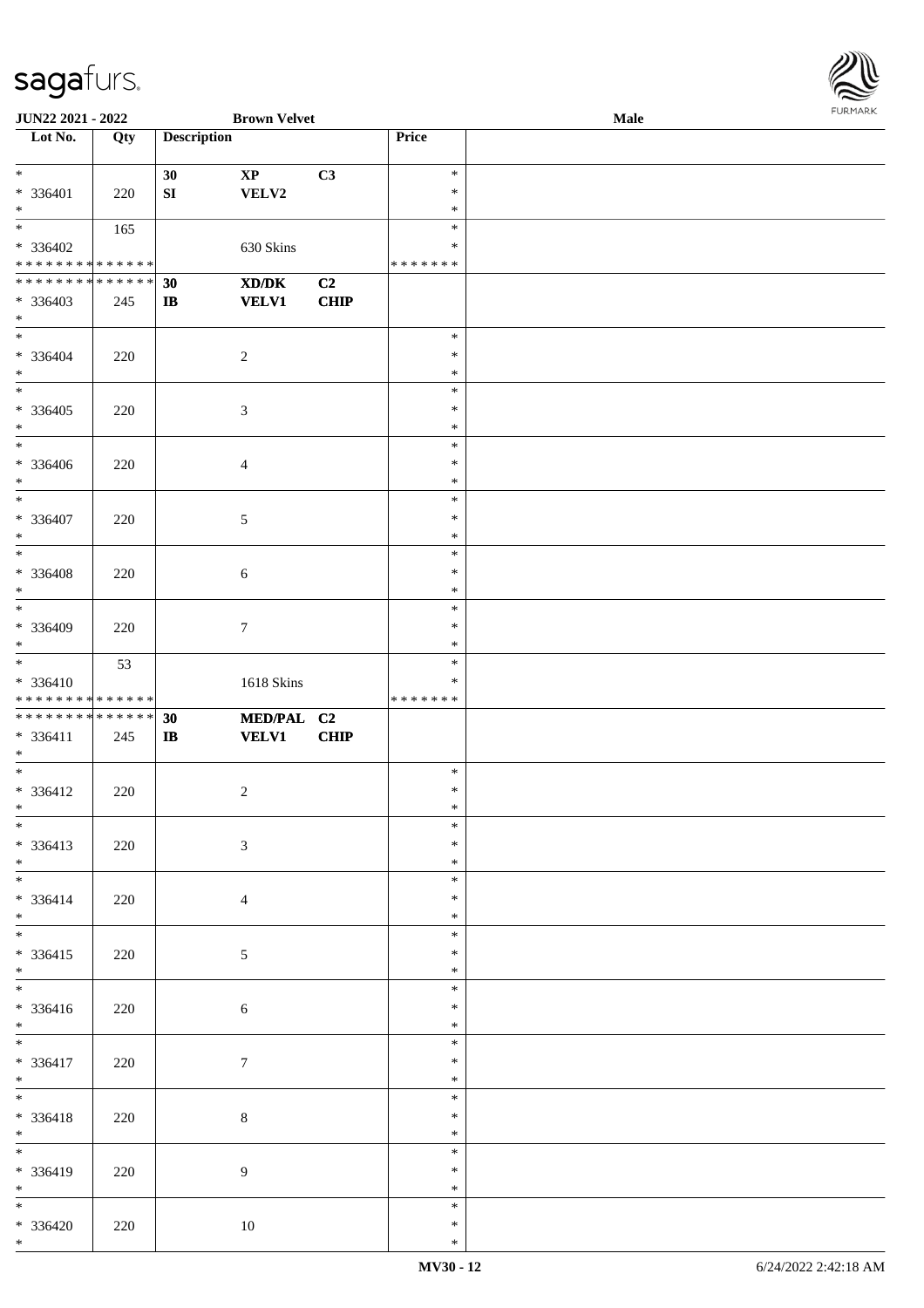| JUN22 2021 - 2022                                           |     |                    | <b>Brown Velvet</b>        |             |                  | Male | <b>FURMARK</b> |
|-------------------------------------------------------------|-----|--------------------|----------------------------|-------------|------------------|------|----------------|
| Lot No.                                                     | Qty | <b>Description</b> |                            |             | Price            |      |                |
| $\overline{\ast}$                                           |     |                    |                            |             | $\ast$           |      |                |
| $* 336421$                                                  |     | 30<br>$\bf I\bf B$ | MED/PAL C2<br><b>VELV1</b> | <b>CHIP</b> | $\ast$           |      |                |
| $*$                                                         | 220 |                    |                            |             | $\ast$           |      |                |
| $*$                                                         |     |                    |                            |             | $\ast$           |      |                |
| $* 336422$                                                  | 220 |                    | 12                         |             | $\ast$           |      |                |
| $*$                                                         |     |                    |                            |             | $\ast$           |      |                |
| $*$                                                         |     |                    |                            |             | $\ast$           |      |                |
| $* 336423$                                                  | 220 |                    | 13                         |             | $\ast$           |      |                |
| $*$<br>$\overline{\phantom{0}}$                             |     |                    |                            |             | $\ast$           |      |                |
|                                                             |     |                    |                            |             | $\ast$           |      |                |
| $* 336424$<br>$*$                                           | 220 |                    | 14                         |             | $\ast$<br>$\ast$ |      |                |
|                                                             | 128 |                    |                            |             | $\ast$           |      |                |
| $* 336425$                                                  |     |                    | 3233 Skins                 |             | $\ast$           |      |                |
| * * * * * * * * * * * * * *                                 |     |                    |                            |             | * * * * * * *    |      |                |
| ******** <mark>******</mark>                                |     | 30                 | $2\mathbf{X}\mathbf{D}$    | C1          |                  |      |                |
| $* 336426$                                                  | 225 | <b>SAGA</b>        | <b>VELV1</b>               |             |                  |      |                |
| $*$                                                         |     |                    |                            |             |                  |      |                |
|                                                             |     |                    |                            |             | $\ast$           |      |                |
| $* 336427$                                                  | 200 |                    | $\overline{c}$             |             | $\ast$           |      |                |
| $*$                                                         |     |                    |                            |             | $\ast$           |      |                |
|                                                             |     |                    |                            |             | $\ast$           |      |                |
| $* 336428$                                                  | 199 |                    | $\mathfrak{Z}$             |             | $\ast$<br>$\ast$ |      |                |
| $*$                                                         |     |                    |                            |             | $\ast$           |      |                |
| * 336429                                                    | 200 |                    | 4                          |             | $\ast$           |      |                |
| $*$                                                         |     |                    |                            |             | $\ast$           |      |                |
|                                                             |     |                    |                            |             | $\ast$           |      |                |
| $* 336430$                                                  | 200 |                    | $\sqrt{5}$                 |             | $\ast$           |      |                |
| $*$                                                         |     |                    |                            |             | $\ast$           |      |                |
|                                                             |     |                    |                            |             | $\ast$           |      |                |
| $* 336431$                                                  | 200 |                    | 6                          |             | $\ast$           |      |                |
| $*$                                                         |     |                    |                            |             | $\ast$           |      |                |
|                                                             | 61  |                    |                            |             | $\ast$           |      |                |
| * 336432                                                    |     |                    | 1285 Skins                 |             | $\ast$           |      |                |
| * * * * * * * * * * * * * *<br>******** <mark>******</mark> |     | 30                 |                            |             | *******          |      |                |
| $* 336433$                                                  | 225 | <b>SAGA</b>        | $2XD$ $C2$<br><b>VELV1</b> |             |                  |      |                |
| $*$                                                         |     |                    |                            |             |                  |      |                |
| $*$                                                         |     |                    |                            |             | $\ast$           |      |                |
| * 336434                                                    | 200 |                    | $\overline{2}$             |             | $\ast$           |      |                |
| $*$ $-$                                                     |     |                    |                            |             | $\ast$           |      |                |
|                                                             |     |                    |                            |             | $\ast$           |      |                |
| $* 336435$                                                  | 200 |                    | 3                          |             | $\ast$           |      |                |
| $*$ $-$                                                     |     |                    |                            |             | $\ast$           |      |                |
|                                                             |     |                    |                            |             | $\ast$           |      |                |
| $* 336436$                                                  | 200 |                    | $\overline{4}$             |             | $\ast$           |      |                |
| $*$                                                         |     |                    |                            |             | $\ast$<br>$\ast$ |      |                |
| $* 336437$                                                  | 200 |                    | 5                          |             | $\ast$           |      |                |
| $*$                                                         |     |                    |                            |             | $\ast$           |      |                |
| $*$                                                         |     |                    |                            |             | $\ast$           |      |                |
| * 336438                                                    | 200 |                    | 6                          |             | $\ast$           |      |                |
| $*$                                                         |     |                    |                            |             | $\ast$           |      |                |
| $*$                                                         |     |                    |                            |             | $\ast$           |      |                |
| $* 336439$                                                  | 200 |                    | $\tau$                     |             | $\ast$           |      |                |
| $*$ $*$                                                     |     |                    |                            |             | $\ast$           |      |                |
| $*$                                                         |     |                    |                            |             | $\ast$           |      |                |
| $* 336440$                                                  | 200 |                    | $\,8\,$                    |             | $\ast$           |      |                |
| $*$                                                         |     |                    |                            |             | $\ast$           |      |                |

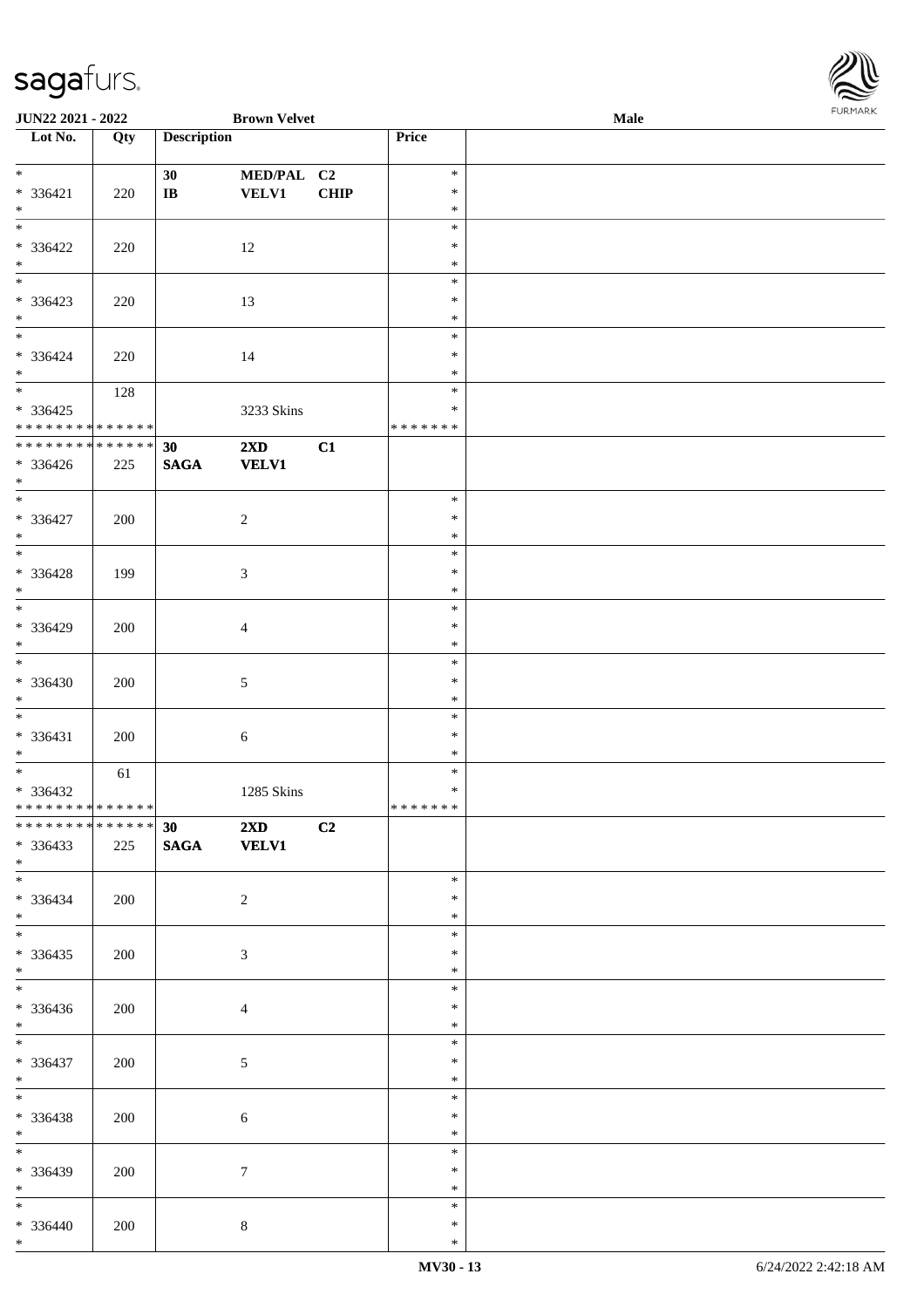| JUN22 2021 - 2022                                                   |     |                                | <b>Brown Velvet</b>                     |    |                                   | Male | <b>FURMAR</b> |
|---------------------------------------------------------------------|-----|--------------------------------|-----------------------------------------|----|-----------------------------------|------|---------------|
| $\overline{\phantom{1}}$ Lot No.                                    | Qty | <b>Description</b>             |                                         |    | <b>Price</b>                      |      |               |
| $*$ and $*$<br>$* 336441$<br>$\ast$                                 | 200 | 30 <sub>1</sub><br><b>SAGA</b> | $2\mathbf{X}\mathbf{D}$<br><b>VELV1</b> | C2 | $\ast$<br>$\ast$<br>$\ast$        |      |               |
| $\overline{\phantom{a}^*}$<br>$* 336442$<br>$\ast$                  | 200 |                                | 10                                      |    | $\ast$<br>$\ast$<br>$\ast$        |      |               |
| $\overline{\phantom{0}}$<br>$* 336443$<br>$\ast$                    | 200 |                                | $11\,$                                  |    | $\ast$<br>$\ast$<br>$\ast$        |      |               |
| $\overline{\phantom{a}^*}$<br>$* 336444$<br>$\ast$                  | 200 |                                | 12                                      |    | $\ast$<br>$\ast$<br>$\ast$        |      |               |
| $\frac{1}{1}$<br>$*336445$<br>$\ast$                                | 200 |                                | 13                                      |    | $\ast$<br>$\ast$<br>$\ast$        |      |               |
| $\overline{\phantom{a}^*}$<br>$* 336446$<br>$*$                     | 200 |                                | $14\,$                                  |    | $\ast$<br>$\ast$<br>$\ast$        |      |               |
| $\overline{\phantom{a}^*}$<br>$* 336447$<br>$\ast$                  | 200 |                                | 15                                      |    | $\ast$<br>$\ast$<br>$\ast$        |      |               |
| $\overline{\phantom{a}^*}$<br>$* 336448$<br>$*$                     | 200 |                                | 16                                      |    | $\ast$<br>$\ast$<br>$\ast$        |      |               |
| $\overline{\phantom{0}}$<br>* 336449<br>$\ast$                      | 200 |                                | 17                                      |    | $\ast$<br>$\ast$<br>$\ast$        |      |               |
| $\overline{\phantom{a}^*}$<br>* 336450<br>$\ast$                    | 200 |                                | $18\,$                                  |    | $\ast$<br>$\ast$<br>$\ast$        |      |               |
| $\overline{\phantom{0}}$<br>$* 336451$<br>**************            | 134 |                                | 3759 Skins                              |    | $\ast$<br>$\ast$<br>* * * * * * * |      |               |
| ******** <mark>******</mark><br>$*336452$<br>$\ast$                 | 225 | 30<br>$\mathbf{SAGA}$          | 2XD<br><b>VELV1</b>                     | C3 |                                   |      |               |
| $\ast$<br>$*336453$<br>$\ast$                                       | 200 |                                | $\sqrt{2}$                              |    | $\ast$<br>$\ast$<br>$\ast$        |      |               |
| $\ast$<br>$* 336454$<br>$\ast$                                      | 200 |                                | $\mathfrak{Z}$                          |    | $\ast$<br>$\ast$<br>$\ast$        |      |               |
| $\ast$<br>$*336455$<br>$\ast$                                       | 200 |                                | $\overline{4}$                          |    | $\ast$<br>$\ast$<br>$\ast$        |      |               |
| $\overline{\phantom{a}^*}$<br>* 336456<br>$\ast$                    | 200 |                                | 5                                       |    | $\ast$<br>∗<br>$\ast$             |      |               |
| $\overline{\phantom{0}}$<br>* 336457<br>* * * * * * * * * * * * * * | 175 |                                | 1200 Skins                              |    | $\ast$<br>$\ast$<br>* * * * * * * |      |               |
| **************<br>$*336458$<br>$\ast$                               | 225 | 30<br><b>SAGA</b>              | XD <sub>2</sub><br><b>VELV1</b>         | C1 |                                   |      |               |
| $\overline{\phantom{a}^*}$<br>$* 336459$<br>$\ast$                  | 200 |                                | $\overline{2}$                          |    | $\ast$<br>$\ast$<br>$\ast$        |      |               |
| $\overline{\phantom{a}^*}$<br>$* 336460$<br>$\ast$                  | 200 |                                | $\mathfrak{Z}$                          |    | $\ast$<br>$\ast$<br>$\ast$        |      |               |

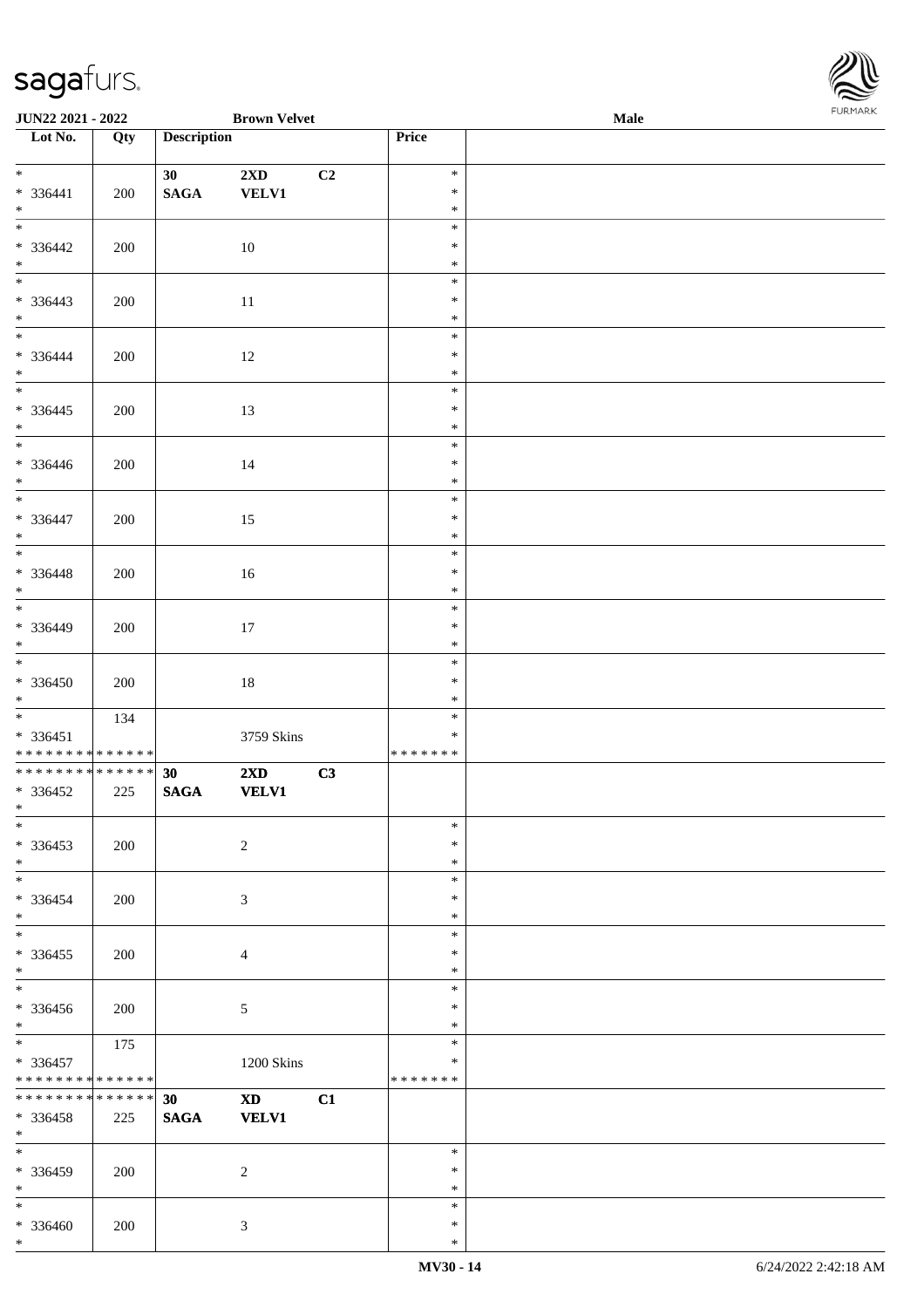\*



| JUN22 2021 - 2022                          |        |                    | <b>Brown Velvet</b>        |    |                  | Male | <b>FUNITANN</b> |
|--------------------------------------------|--------|--------------------|----------------------------|----|------------------|------|-----------------|
| Lot No.                                    | Qty    | <b>Description</b> |                            |    | Price            |      |                 |
|                                            |        |                    |                            |    |                  |      |                 |
| $*$                                        |        | 30                 | $\boldsymbol{\mathrm{XD}}$ | C1 | $\ast$           |      |                 |
| * 336461                                   | 200    | $\mathbf{SAGA}$    | <b>VELV1</b>               |    | $\ast$           |      |                 |
| $*$<br>$*$                                 |        |                    |                            |    | $\ast$<br>$\ast$ |      |                 |
| * 336462                                   |        |                    | $\mathfrak{S}$             |    | $\ast$           |      |                 |
| $*$                                        | 200    |                    |                            |    | $\ast$           |      |                 |
| $\overline{\phantom{0}}$                   |        |                    |                            |    | $\ast$           |      |                 |
| * 336463                                   | 200    |                    | $\sqrt{6}$                 |    | $\ast$           |      |                 |
| $*$                                        |        |                    |                            |    | $\ast$           |      |                 |
|                                            |        |                    |                            |    | $\ast$           |      |                 |
| * 336464                                   | 200    |                    | $\tau$                     |    | $\ast$           |      |                 |
| $*$                                        |        |                    |                            |    | $\ast$           |      |                 |
| $\overline{\phantom{0}}$                   |        |                    |                            |    | $\ast$           |      |                 |
| $* 336465$                                 | 200    |                    | $\,8\,$                    |    | $\ast$           |      |                 |
| $*$<br>$\overline{\ast}$                   |        |                    |                            |    | $\ast$           |      |                 |
|                                            | 126    |                    |                            |    | $\ast$<br>$\ast$ |      |                 |
| * 336466<br>* * * * * * * * * * * * * *    |        |                    | 1751 Skins                 |    | *******          |      |                 |
| * * * * * * * * <mark>* * * * * * *</mark> |        | 30                 | $\boldsymbol{\mathrm{XD}}$ | C2 |                  |      |                 |
| $* 336467$                                 | 225    | $\mathbf{SAGA}$    | <b>VELV1</b>               |    |                  |      |                 |
| $*$                                        |        |                    |                            |    |                  |      |                 |
|                                            |        |                    |                            |    | $\ast$           |      |                 |
| $* 336468$                                 | 223    |                    | $\overline{2}$             |    | $\ast$           |      |                 |
| $*$                                        |        |                    |                            |    | $\ast$           |      |                 |
| $\overline{\phantom{0}}$                   |        |                    |                            |    | $\ast$           |      |                 |
| * 336469                                   | 200    |                    | 3                          |    | $\ast$           |      |                 |
| $*$                                        |        |                    |                            |    | $\ast$<br>$\ast$ |      |                 |
| * 336470                                   | 200    |                    |                            |    | $\ast$           |      |                 |
| $*$                                        |        |                    | $\overline{4}$             |    | $\ast$           |      |                 |
| $\overline{\ast}$                          |        |                    |                            |    | $\ast$           |      |                 |
| * 336471                                   | 200    |                    | $\sqrt{5}$                 |    | $\ast$           |      |                 |
| $*$                                        |        |                    |                            |    | $\ast$           |      |                 |
| $*$                                        |        |                    |                            |    | $\ast$           |      |                 |
| $* 336472$                                 | 200    |                    | 6                          |    | $\ast$           |      |                 |
| $\ast$                                     |        |                    |                            |    | $\ast$           |      |                 |
| $*$                                        |        |                    |                            |    | $\ast$           |      |                 |
| $* 336473$                                 | 200    |                    | $7\phantom{.0}$            |    | $\ast$<br>$\ast$ |      |                 |
| $*$                                        |        |                    |                            |    | $\ast$           |      |                 |
| * 336474                                   | 200    |                    | $8\,$                      |    | $\ast$           |      |                 |
| $*$                                        |        |                    |                            |    | $\ast$           |      |                 |
| $\overline{\phantom{0}}$                   |        |                    |                            |    | $\ast$           |      |                 |
| $* 336475$                                 | 200    |                    | 9                          |    | $\ast$           |      |                 |
| $*$                                        |        |                    |                            |    | $\ast$           |      |                 |
|                                            |        |                    |                            |    | $\ast$           |      |                 |
| * 336476                                   | 199    |                    | 10                         |    | $\ast$           |      |                 |
| $*$<br>$\overline{\ast}$                   |        |                    |                            |    | $\ast$           |      |                 |
|                                            |        |                    |                            |    | $\ast$<br>$\ast$ |      |                 |
| * 336477<br>$*$                            | 199    |                    | 11                         |    | $\ast$           |      |                 |
| $*$                                        |        |                    |                            |    | $\ast$           |      |                 |
| * 336478                                   | 199    |                    | 12                         |    | $\ast$           |      |                 |
| $*$                                        |        |                    |                            |    | $\ast$           |      |                 |
| $*$ and $*$                                | 54     |                    |                            |    | $\ast$           |      |                 |
| * 336479                                   |        |                    | 2499 Skins                 |    | ∗                |      |                 |
| * * * * * * * * * * * * * *                |        |                    |                            |    | * * * * * * *    |      |                 |
| * * * * * * * *                            | ****** | 30 <sup>°</sup>    | $\mathbf{X}\mathbf{D}$     | C3 |                  |      |                 |
| * 336480                                   | 217    | <b>SAGA</b>        | <b>VELV1</b>               |    |                  |      |                 |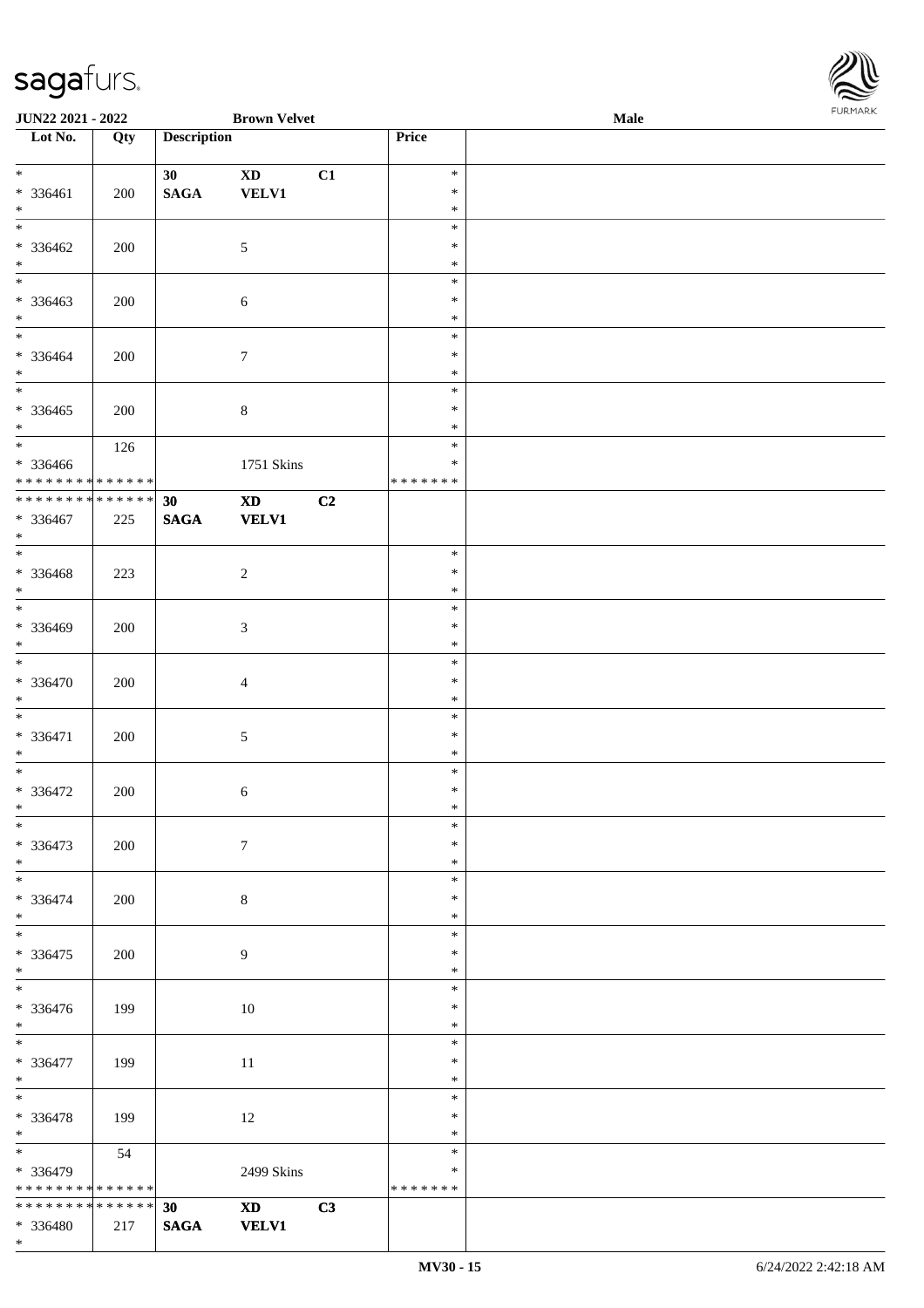

| <b>JUN22 2021 - 2022</b>                        |     |                    | <b>Brown Velvet</b>                    |    |                                      | <b>Male</b> |  |
|-------------------------------------------------|-----|--------------------|----------------------------------------|----|--------------------------------------|-------------|--|
| $\overline{\phantom{1}}$ Lot No.                | Qty | <b>Description</b> |                                        |    | Price                                |             |  |
| $*$<br>* 336481<br>$*$                          | 200 | 30<br><b>SAGA</b>  | $\mathbf{X}\mathbf{D}$<br><b>VELV1</b> | C3 | $\ast$<br>$\ast$<br>$\ast$           |             |  |
| * 336482<br>$*$                                 | 200 |                    | $\mathfrak{Z}$                         |    | $\ast$<br>$\ast$<br>$\ast$           |             |  |
| * 336483<br>$*$                                 | 200 |                    | $\overline{4}$                         |    | $\ast$<br>$\ast$<br>$\ast$           |             |  |
| $*$<br>* 336484<br>$*$                          | 200 |                    | $\mathfrak{S}$                         |    | $\ast$<br>$\ast$<br>$\ast$           |             |  |
| * 336485<br>$*$                                 | 200 |                    | $\sqrt{6}$                             |    | $\ast$<br>$\ast$<br>$\ast$           |             |  |
| * 336486<br>$*$                                 | 200 |                    | $\boldsymbol{7}$                       |    | $\ast$<br>$\ast$<br>$\ast$           |             |  |
| $* 336487$<br>$*$                               | 200 |                    | $\,8\,$                                |    | $\ast$<br>$\ast$<br>$\ast$           |             |  |
| * 336488<br>* * * * * * * * * * * * * *         | 112 |                    | 1729 Skins                             |    | $\ast$<br>$\ast$<br>* * * * * * *    |             |  |
| ******** <mark>******</mark><br>* 336489<br>$*$ | 225 | 30<br><b>SAGA</b>  | <b>Dark</b><br><b>VELV1</b>            | C1 |                                      |             |  |
| * 336490<br>$*$<br>$*$                          | 200 |                    | $\overline{2}$                         |    | $\ast$<br>$\ast$<br>$\ast$           |             |  |
| * 336491<br>$*$<br>$*$                          | 200 |                    | $\mathfrak{Z}$                         |    | $\ast$<br>$\ast$<br>$\ast$           |             |  |
| * 336492<br>$*$ $-$<br>$*$                      | 200 |                    | $\overline{4}$                         |    | $\ast$<br>$\ast$<br>$\ast$<br>$\ast$ |             |  |
| * 336493<br>$*$<br>$\overline{\mathbf{r}}$      | 200 |                    | $\mathfrak{S}$                         |    | $\ast$<br>$\ast$                     |             |  |
| * 336494<br>$*$<br>$*$                          | 199 |                    | $\sqrt{6}$                             |    | $\ast$<br>$\ast$<br>$\ast$<br>$\ast$ |             |  |
| * 336495<br>$*$                                 | 200 |                    | $\tau$                                 |    | $\ast$<br>$\ast$<br>$\ast$           |             |  |
| * 336496<br>$*$<br>$*$                          | 200 |                    | $\,8\,$                                |    | $\ast$<br>$\ast$<br>$\ast$           |             |  |
| * 336497<br>$*$<br>$*$                          | 200 |                    | $\overline{9}$                         |    | $\ast$<br>$\ast$                     |             |  |
| * 336498<br>$*$<br>$\overline{\ }$              | 200 |                    | $10\,$                                 |    | $\ast$<br>$\ast$<br>$\ast$           |             |  |
| * 336499<br>$*$                                 | 200 |                    | 11                                     |    | $\ast$<br>$\ast$<br>$\ast$           |             |  |
| $*$<br>* 336500<br>$*$                          | 200 |                    | 12                                     |    | $\ast$<br>$\ast$<br>$\ast$           |             |  |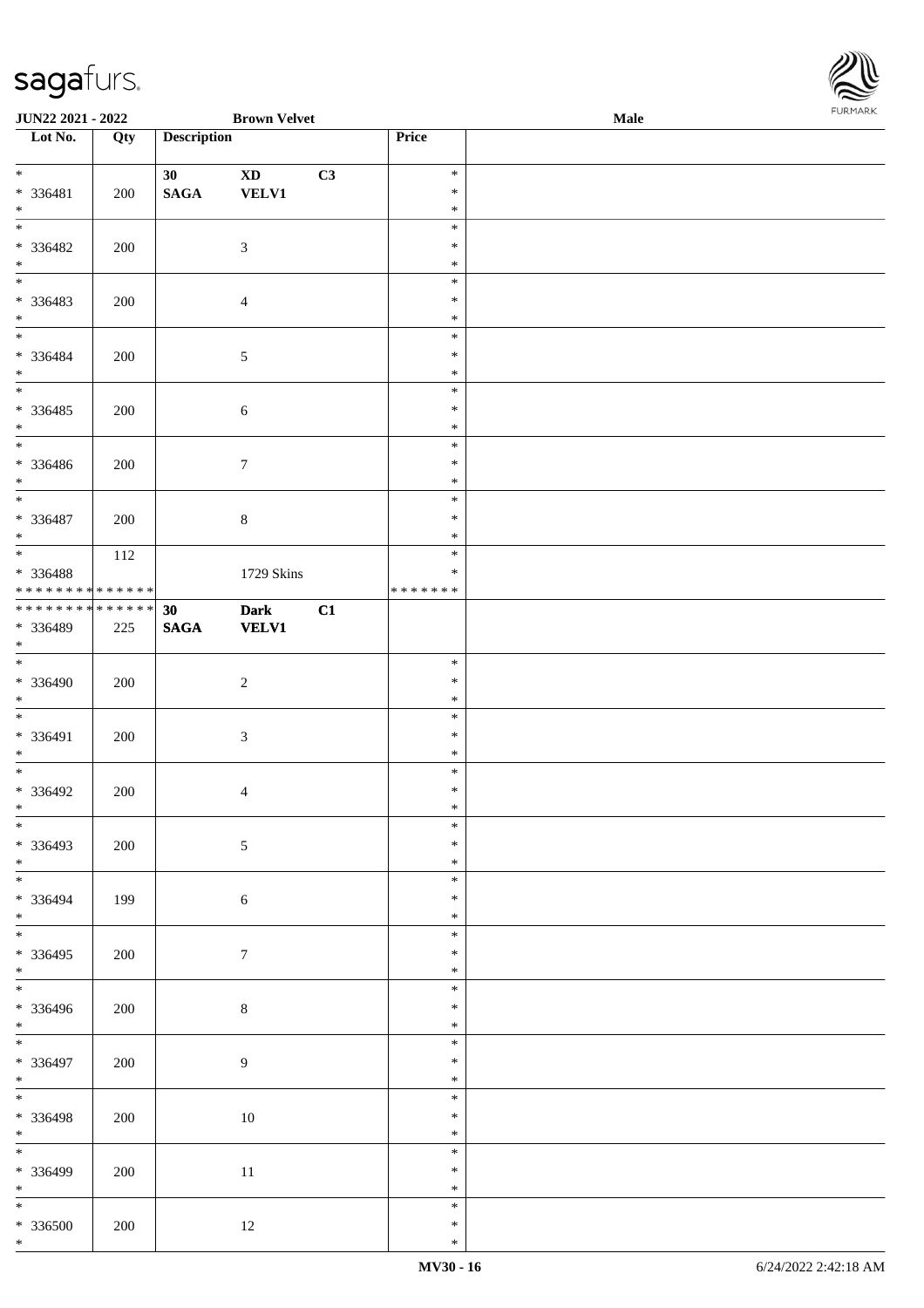\*

| JUN22 2021 - 2022                                                                     |     |                                    | <b>Brown Velvet</b>         |    |                                      | Male | FURMARK |
|---------------------------------------------------------------------------------------|-----|------------------------------------|-----------------------------|----|--------------------------------------|------|---------|
| Lot No.                                                                               | Qty | <b>Description</b>                 |                             |    | Price                                |      |         |
| $*$<br>* 336501<br>$*$                                                                | 200 | 30 <sup>1</sup><br>$\mathbf{SAGA}$ | <b>Dark</b><br>VELV1        | C1 | $\ast$<br>$\ast$<br>$\ast$           |      |         |
| $*$<br>* 336502<br>$*$                                                                | 199 |                                    | 14                          |    | $\ast$<br>$\ast$<br>$\ast$           |      |         |
| $*$<br>* 336503<br>$*$                                                                | 200 |                                    | 15                          |    | $\ast$<br>$\ast$<br>$\ast$           |      |         |
| * 336504<br>$*$                                                                       | 200 |                                    | 16                          |    | $\ast$<br>$\ast$<br>$\ast$<br>$\ast$ |      |         |
| * 336505<br>* * * * * * * * * * * * * *<br>* * * * * * * * <mark>* * * * * * *</mark> | 105 |                                    | 3328 Skins                  |    | $\ast$<br>* * * * * * *              |      |         |
| * 336506<br>$*$                                                                       | 225 | 30<br><b>SAGA</b>                  | <b>Dark</b><br><b>VELV1</b> | C2 |                                      |      |         |
| * 336507<br>$\ast$<br>$\overline{\ }$                                                 | 200 |                                    | $\overline{c}$              |    | $\ast$<br>$\ast$<br>$\ast$           |      |         |
| * 336508<br>$*$                                                                       | 200 |                                    | $\mathfrak{Z}$              |    | $\ast$<br>$\ast$<br>$\ast$           |      |         |
| * 336509<br>$*$                                                                       | 200 |                                    | $\overline{\mathcal{A}}$    |    | $\ast$<br>$\ast$<br>$\ast$           |      |         |
| $* 336510$<br>$*$<br>$\overline{\phantom{0}}$                                         | 200 |                                    | 5                           |    | $\ast$<br>$\ast$<br>$\ast$           |      |         |
| * 336511<br>$*$                                                                       | 200 |                                    | 6                           |    | $\ast$<br>$\ast$<br>$\ast$           |      |         |
| * 336512<br>$\ast$                                                                    | 200 |                                    | $\boldsymbol{7}$            |    | $\ast$<br>$\ast$<br>∗                |      |         |
| * 336513<br>$*$<br>$\overline{\ }$                                                    | 200 |                                    | $\,8\,$                     |    | $\ast$<br>$\ast$<br>$\ast$           |      |         |
| * 336514<br>$*$<br>$\ast$                                                             | 200 |                                    | 9                           |    | $\ast$<br>$\ast$<br>$\ast$           |      |         |
| * 336515<br>$*$                                                                       | 200 |                                    | 10                          |    | $\ast$<br>$\ast$<br>$\ast$           |      |         |
| * 336516<br>* * * * * * * * <mark>* * * * * * *</mark>                                | 67  |                                    | 2092 Skins                  |    | $\ast$<br>*<br>* * * * * * *         |      |         |
| * * * * * * * * <mark>* * * * * * *</mark><br>$* 336517$<br>$\ast$                    | 225 | 30<br><b>SAGA</b>                  | <b>Dark</b><br><b>VELV1</b> | C3 |                                      |      |         |
| $*$<br>* 336518<br>$*$                                                                | 200 |                                    | $\overline{c}$              |    | $\ast$<br>$\ast$<br>$\ast$           |      |         |
| $*$<br>* 336519<br>$*$                                                                | 200 |                                    | 3                           |    | $\ast$<br>$\ast$<br>$\ast$           |      |         |
| $\ast$<br>$* 336520$<br>$\ast$                                                        | 200 |                                    | $\overline{4}$              |    | $\ast$<br>$\ast$<br>$\ast$           |      |         |

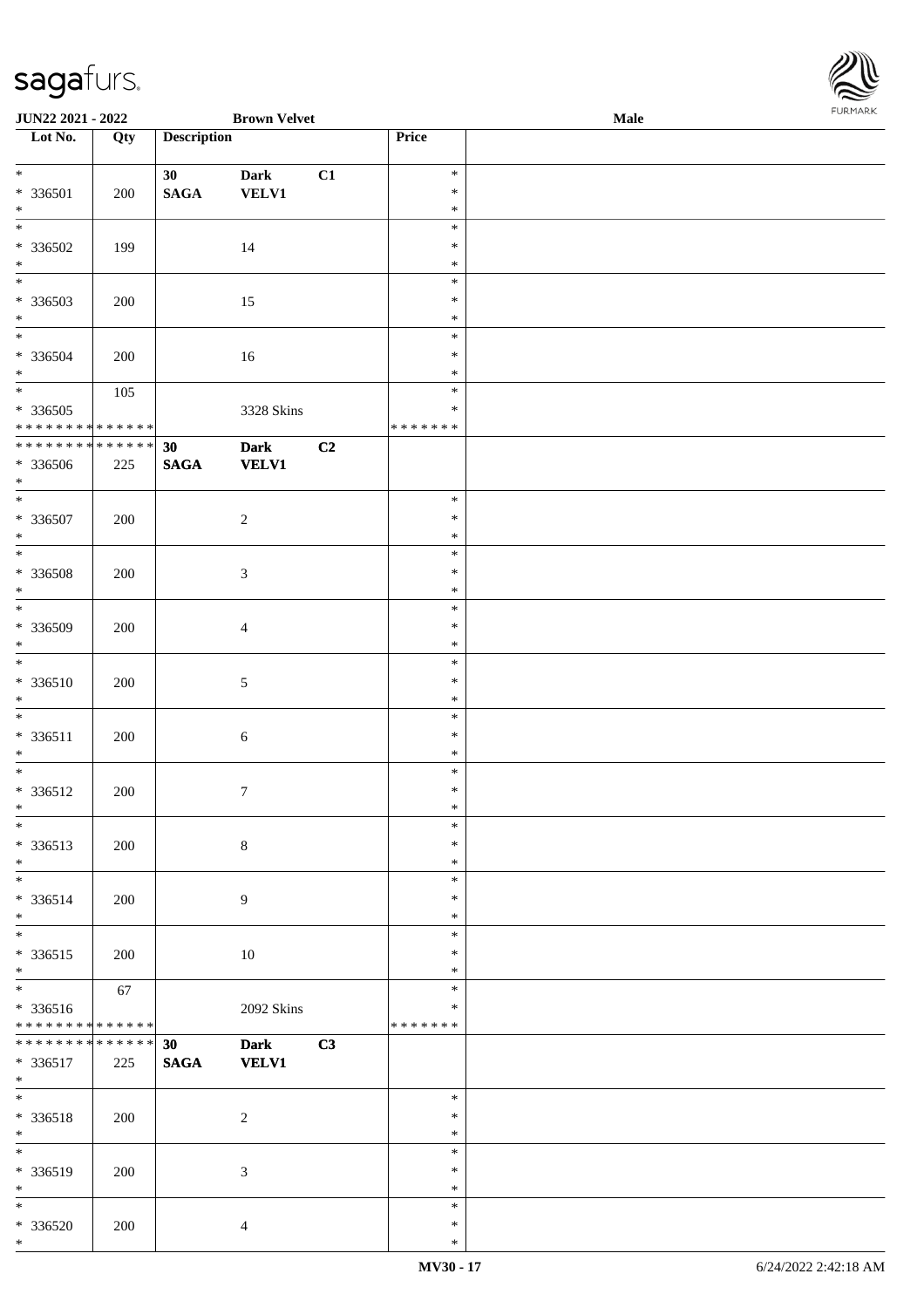| Lot No.                                                               | Qty | <b>Description</b>                 |                             |    | Price                       |  |
|-----------------------------------------------------------------------|-----|------------------------------------|-----------------------------|----|-----------------------------|--|
| $\overline{\ast}$<br>* 336521<br>$\ast$                               | 200 | 30 <sup>1</sup><br>$\mathbf{SAGA}$ | <b>Dark</b><br><b>VELV1</b> | C3 | $\ast$<br>$\ast$<br>$\ast$  |  |
| $\overline{\phantom{1}}$<br>* 336522<br>$\ast$                        | 200 |                                    | $\sqrt{6}$                  |    | $\ast$<br>$\ast$<br>$\ast$  |  |
| $\overline{\phantom{0}}$<br>* 336523<br>$\ast$                        | 200 |                                    | $\boldsymbol{7}$            |    | $\ast$<br>$\ast$<br>$\ast$  |  |
| $\overline{\phantom{0}}$<br>$* 336524$<br>$\ast$                      | 200 |                                    | $8\,$                       |    | $\ast$<br>$\ast$<br>$\ast$  |  |
| $\overline{\phantom{0}}$<br>$*336525$<br>$\ast$                       | 200 |                                    | $\boldsymbol{9}$            |    | $\ast$<br>$\ast$<br>$\ast$  |  |
| $\overline{\phantom{0}}$<br>* 336526<br>$\ast$                        | 200 |                                    | $10\,$                      |    | $\ast$<br>$\ast$<br>$\ast$  |  |
| $\overline{\ast}$<br>$* 336527$<br>$\ast$                             | 200 |                                    | $11\,$                      |    | $\ast$<br>$\ast$<br>$\ast$  |  |
| $\overline{\phantom{a}^*}$<br>* 336528<br>$\ast$                      | 200 |                                    | $12\,$                      |    | $\ast$<br>$\ast$<br>$\ast$  |  |
| $\ast$<br>* 336529<br>$\ast$                                          | 200 |                                    | 13                          |    | $\ast$<br>*<br>$\ast$       |  |
| $\overline{\ast}$<br>* 336530<br>$\ast$                               | 200 |                                    | $14\,$                      |    | $\ast$<br>$\ast$<br>$\ast$  |  |
| $\overline{\phantom{a}}$<br>* 336531<br>******** <mark>*****</mark> * | 58  |                                    | 2883 Skins                  |    | $\ast$<br>$\ast$<br>******* |  |
| **************<br>* 336532<br>$*$                                     | 225 | 30<br><b>SAGA</b>                  | <b>MED</b><br><b>VELV1</b>  | C1 |                             |  |
| $\ast$<br>* 336533<br>$\ast$                                          | 200 |                                    | $\sqrt{2}$                  |    | $\ast$<br>$\ast$<br>$\ast$  |  |
| $\frac{1}{1}$<br>* 336534<br>$\ast$                                   | 200 |                                    | $\sqrt{3}$                  |    | $\ast$<br>∗<br>$\ast$       |  |
| $\ast$<br>$*336535$<br>$\ast$                                         | 200 |                                    | $\overline{4}$              |    | $\ast$<br>∗<br>$\ast$       |  |
| $\ast$<br>$*336536$<br>$\ast$                                         | 200 |                                    | $\sqrt{5}$                  |    | $\ast$<br>∗<br>$\ast$       |  |
| $_*^-$<br>$* 336537$<br>$\ast$                                        | 200 |                                    | $\sqrt{6}$                  |    | $\ast$<br>$\ast$<br>$\ast$  |  |
| $\ast$<br>* 336538<br>$\ast$                                          | 200 |                                    | $\boldsymbol{7}$            |    | $\ast$<br>$\ast$<br>$\ast$  |  |
| $\ast$<br>* 336539<br>$\ast$                                          | 200 |                                    | $8\,$                       |    | $\ast$<br>$\ast$<br>$\ast$  |  |
| $\ast$<br>$* 336540$<br>$*$                                           | 200 |                                    | $\overline{9}$              |    | $\ast$<br>$\ast$<br>*       |  |

**JUN22 2021 - 2022 Brown Velvet Male**

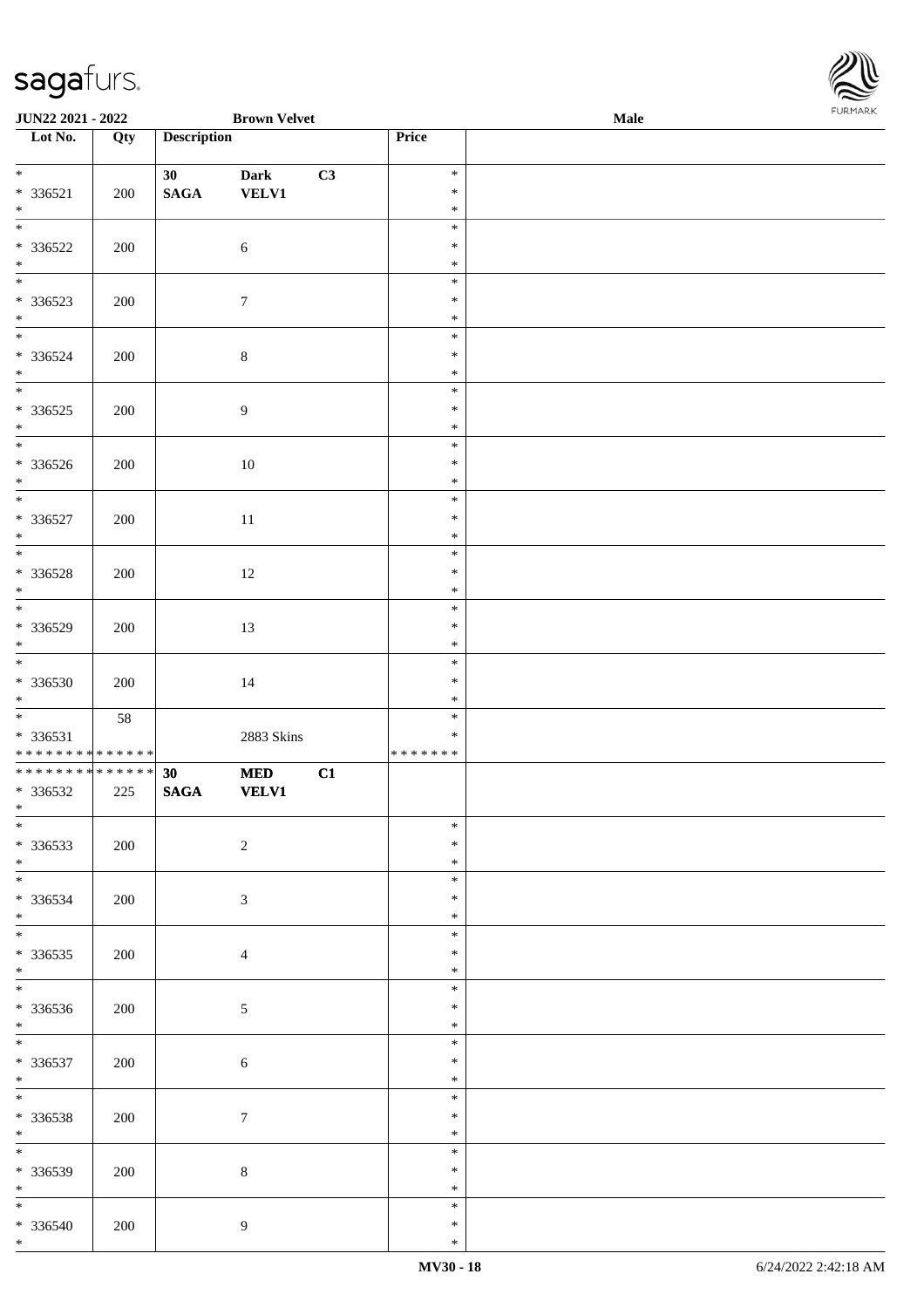| ۱           |
|-------------|
| URMARK<br>F |

| JUN22 2021 - 2022                          |     |                    | <b>Brown Velvet</b> |    |               | Male | <b>FURPIARR</b> |
|--------------------------------------------|-----|--------------------|---------------------|----|---------------|------|-----------------|
| Lot No.                                    | Qty | <b>Description</b> |                     |    | Price         |      |                 |
|                                            |     |                    |                     |    |               |      |                 |
|                                            |     | 30 <sup>1</sup>    | <b>MED</b>          | C1 | $\ast$        |      |                 |
| * 336541                                   | 200 | $\mathbf{SAGA}$    | <b>VELV1</b>        |    | $\ast$        |      |                 |
| $*$                                        |     |                    |                     |    | $\ast$        |      |                 |
|                                            | 200 |                    |                     |    | $\ast$        |      |                 |
| * 336542                                   |     |                    | 2225 Skins          |    | $\ast$        |      |                 |
| * * * * * * * * <mark>* * * * * *</mark>   |     |                    |                     |    | *******       |      |                 |
| * * * * * * * * <mark>* * * * * * *</mark> |     | 30                 | <b>MED</b>          | C2 |               |      |                 |
| * 336543                                   | 225 | <b>SAGA</b>        | <b>VELV1</b>        |    |               |      |                 |
| $*$                                        |     |                    |                     |    |               |      |                 |
| $\overline{\ast}$                          |     |                    |                     |    | $\ast$        |      |                 |
| $* 336544$                                 | 200 |                    | $\overline{c}$      |    | $\ast$        |      |                 |
| $*$                                        |     |                    |                     |    | $\ast$        |      |                 |
|                                            |     |                    |                     |    | $\ast$        |      |                 |
| * 336545                                   | 200 |                    | $\mathfrak{Z}$      |    | $\ast$        |      |                 |
| $*$                                        |     |                    |                     |    | $\ast$        |      |                 |
|                                            |     |                    |                     |    | $\ast$        |      |                 |
|                                            |     |                    |                     |    | $\ast$        |      |                 |
| * 336546<br>$*$                            | 200 |                    | $\overline{4}$      |    | $\ast$        |      |                 |
| $*$                                        |     |                    |                     |    | $\ast$        |      |                 |
| * 336547                                   |     |                    |                     |    | $\ast$        |      |                 |
|                                            | 200 |                    | $\mathfrak{S}$      |    |               |      |                 |
| $*$                                        |     |                    |                     |    | $\ast$        |      |                 |
|                                            |     |                    |                     |    | $\ast$        |      |                 |
| * 336548                                   | 200 |                    | $\sqrt{6}$          |    | $\ast$        |      |                 |
| $*$                                        |     |                    |                     |    | $\ast$        |      |                 |
|                                            |     |                    |                     |    | $\ast$        |      |                 |
| * 336549                                   | 200 |                    | $\tau$              |    | $\ast$        |      |                 |
| $*$                                        |     |                    |                     |    | $\ast$        |      |                 |
|                                            |     |                    |                     |    | $\ast$        |      |                 |
| $* 336550$                                 | 200 |                    | $\,8\,$             |    | $\ast$        |      |                 |
| $*$                                        |     |                    |                     |    | $\ast$        |      |                 |
|                                            |     |                    |                     |    | $\ast$        |      |                 |
| * 336551                                   | 200 |                    | 9                   |    | $\ast$        |      |                 |
| $*$                                        |     |                    |                     |    | $\ast$        |      |                 |
|                                            |     |                    |                     |    | $\ast$        |      |                 |
| $* 336552$                                 | 200 |                    | 10                  |    | $\ast$        |      |                 |
| $*$                                        |     |                    |                     |    | *             |      |                 |
| $*$                                        | 71  |                    |                     |    | $\ast$        |      |                 |
| $*336553$                                  |     |                    | 2096 Skins          |    | $\ast$        |      |                 |
| * * * * * * * * <mark>* * * * * * *</mark> |     |                    |                     |    | * * * * * * * |      |                 |
| * * * * * * * * <mark>* * * * * *</mark>   |     | 30 <sup>°</sup>    | <b>MED</b>          | C3 |               |      |                 |
| * 336554                                   | 225 | <b>SAGA</b>        | <b>VELV1</b>        |    |               |      |                 |
| $*$                                        |     |                    |                     |    |               |      |                 |
|                                            |     |                    |                     |    | $\ast$        |      |                 |
| * 336555                                   | 200 |                    | $\overline{2}$      |    | ∗             |      |                 |
| $*$                                        |     |                    |                     |    | $\ast$        |      |                 |
| $\frac{1}{1}$                              |     |                    |                     |    | $\ast$        |      |                 |
| * 336556                                   | 200 |                    | $\mathfrak{Z}$      |    | ∗             |      |                 |
| $*$                                        |     |                    |                     |    | $\ast$        |      |                 |
| $*$                                        |     |                    |                     |    | $\ast$        |      |                 |
| * 336557                                   | 200 |                    | $\overline{4}$      |    | $\ast$        |      |                 |
| $*$                                        |     |                    |                     |    | $\ast$        |      |                 |
| $*$                                        |     |                    |                     |    | $\ast$        |      |                 |
| * 336558                                   | 200 |                    | $\sqrt{5}$          |    | ∗             |      |                 |
| $*$                                        |     |                    |                     |    | $\ast$        |      |                 |
| $*$                                        |     |                    |                     |    | $\ast$        |      |                 |
|                                            |     |                    |                     |    | $\ast$        |      |                 |
| * 336559                                   | 200 |                    | $\sqrt{6}$          |    | $\ast$        |      |                 |
| $*$<br>$*$                                 |     |                    |                     |    | $\ast$        |      |                 |
|                                            |     |                    |                     |    |               |      |                 |
| * 336560                                   | 200 |                    | $7\phantom{.0}$     |    | $\ast$        |      |                 |
| $*$                                        |     |                    |                     |    | $\ast$        |      |                 |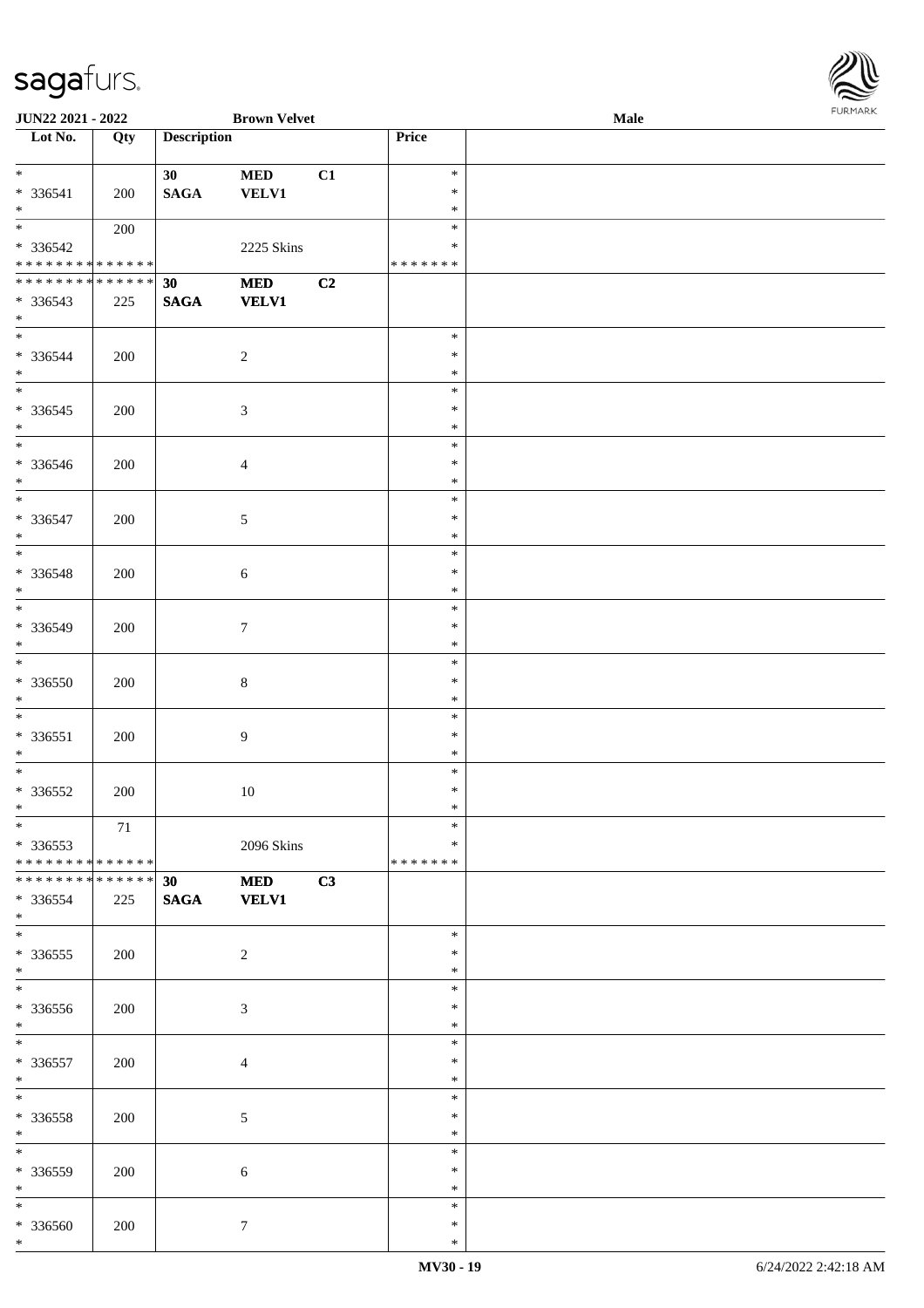\*

| JUN22 2021 - 2022                |     |                    | <b>Brown Velvet</b> |    |                  | <b>Male</b> | 10111111111 |
|----------------------------------|-----|--------------------|---------------------|----|------------------|-------------|-------------|
| $\overline{\phantom{1}}$ Lot No. | Qty | <b>Description</b> |                     |    | Price            |             |             |
|                                  |     |                    |                     |    |                  |             |             |
| $*$                              |     | 30                 | $\bf MED$           | C3 | $\ast$           |             |             |
| * 336561                         | 200 | $\mathbf{SAGA}$    | <b>VELV1</b>        |    | $\ast$           |             |             |
| $*$                              |     |                    |                     |    | $\ast$           |             |             |
| $*$                              |     |                    |                     |    | $\ast$           |             |             |
| * 336562                         | 200 |                    | 9                   |    | $\ast$           |             |             |
| $\ast$                           |     |                    |                     |    | $\ast$           |             |             |
|                                  |     |                    |                     |    | $\ast$           |             |             |
| * 336563<br>$\ast$               | 200 |                    | $10\,$              |    | $\ast$<br>$\ast$ |             |             |
| $\overline{\phantom{0}}$         |     |                    |                     |    | $\ast$           |             |             |
|                                  |     |                    |                     |    | $\ast$           |             |             |
| $* 336564$<br>$*$                | 200 |                    | $11\,$              |    | $\ast$           |             |             |
| $\overline{\phantom{0}}$         |     |                    |                     |    | $\ast$           |             |             |
| $* 336565$                       | 200 |                    | $12\,$              |    | $\ast$           |             |             |
| $\ast$                           |     |                    |                     |    | $\ast$           |             |             |
| $\overline{\phantom{0}}$         |     |                    |                     |    | $\ast$           |             |             |
| * 336566                         | 200 |                    | 13                  |    | $\ast$           |             |             |
| $\ast$                           |     |                    |                     |    | $\ast$           |             |             |
| $\overline{\ast}$                |     |                    |                     |    | $\ast$           |             |             |
| * 336567                         | 200 |                    | 14                  |    | $\ast$           |             |             |
| $\ast$                           |     |                    |                     |    | $\ast$           |             |             |
| $\overline{\phantom{0}}$         |     |                    |                     |    | $\ast$           |             |             |
| * 336568                         | 200 |                    | 15                  |    | $\ast$           |             |             |
| $\ast$                           |     |                    |                     |    | $\ast$           |             |             |
|                                  | 98  |                    |                     |    | $\ast$           |             |             |
| * 336569                         |     |                    | 3123 Skins          |    | *                |             |             |
| ******** <mark>******</mark>     |     |                    |                     |    | * * * * * * *    |             |             |
| ******** <mark>******</mark>     |     | 30                 | <b>PALE</b>         | C1 |                  |             |             |
| * 336570                         | 225 | $\mathbf{SAGA}$    | <b>VELV1</b>        |    |                  |             |             |
| $*$                              |     |                    |                     |    |                  |             |             |
| $\ast$                           |     |                    |                     |    | $\ast$           |             |             |
| $* 336571$                       | 200 |                    | $\sqrt{2}$          |    | $\ast$           |             |             |
| $*$                              |     |                    |                     |    | $\ast$           |             |             |
| $\overline{\phantom{0}}$         |     |                    |                     |    | $\ast$           |             |             |
| $* 336572$                       | 200 |                    | $\sqrt{3}$          |    | $\ast$           |             |             |
| $*$<br>$\ast$                    |     |                    |                     |    | $\ast$<br>$\ast$ |             |             |
|                                  |     |                    |                     |    | $\ast$           |             |             |
| * 336573<br>$\ast$               | 200 |                    | $\overline{4}$      |    | $\ast$           |             |             |
| $\ast$                           |     |                    |                     |    | $\ast$           |             |             |
| * 336574                         |     |                    |                     |    | $\ast$           |             |             |
| $\ast$                           | 200 |                    | 5                   |    | $\ast$           |             |             |
| $\ast$                           |     |                    |                     |    | $\ast$           |             |             |
| $*336575$                        | 200 |                    | 6                   |    | ∗                |             |             |
| $\ast$                           |     |                    |                     |    | $\ast$           |             |             |
| $\ast$                           |     |                    |                     |    | $\ast$           |             |             |
| * 336576                         | 200 |                    | $\tau$              |    | $\ast$           |             |             |
| $*$                              |     |                    |                     |    | $\ast$           |             |             |
| $\ast$                           |     |                    |                     |    | $\ast$           |             |             |
| * 336577                         | 200 |                    | $8\,$               |    | $\ast$           |             |             |
| $*$                              |     |                    |                     |    | $\ast$           |             |             |
| $*$                              | 139 |                    |                     |    | $\ast$           |             |             |
| * 336578                         |     |                    | 1764 Skins          |    | *                |             |             |
| * * * * * * * * * * * * * *      |     |                    |                     |    | * * * * * * *    |             |             |
| * * * * * * * * * * * * * * *    |     | 30                 | <b>PALE</b>         | C2 |                  |             |             |
| * 336579                         | 225 | $\mathbf{SAGA}$    | <b>VELV1</b>        |    |                  |             |             |
| $*$                              |     |                    |                     |    |                  |             |             |
| $\ast$                           |     |                    |                     |    | $\ast$           |             |             |
| * 336580                         | 200 |                    | $\overline{2}$      |    | $\ast$           |             |             |

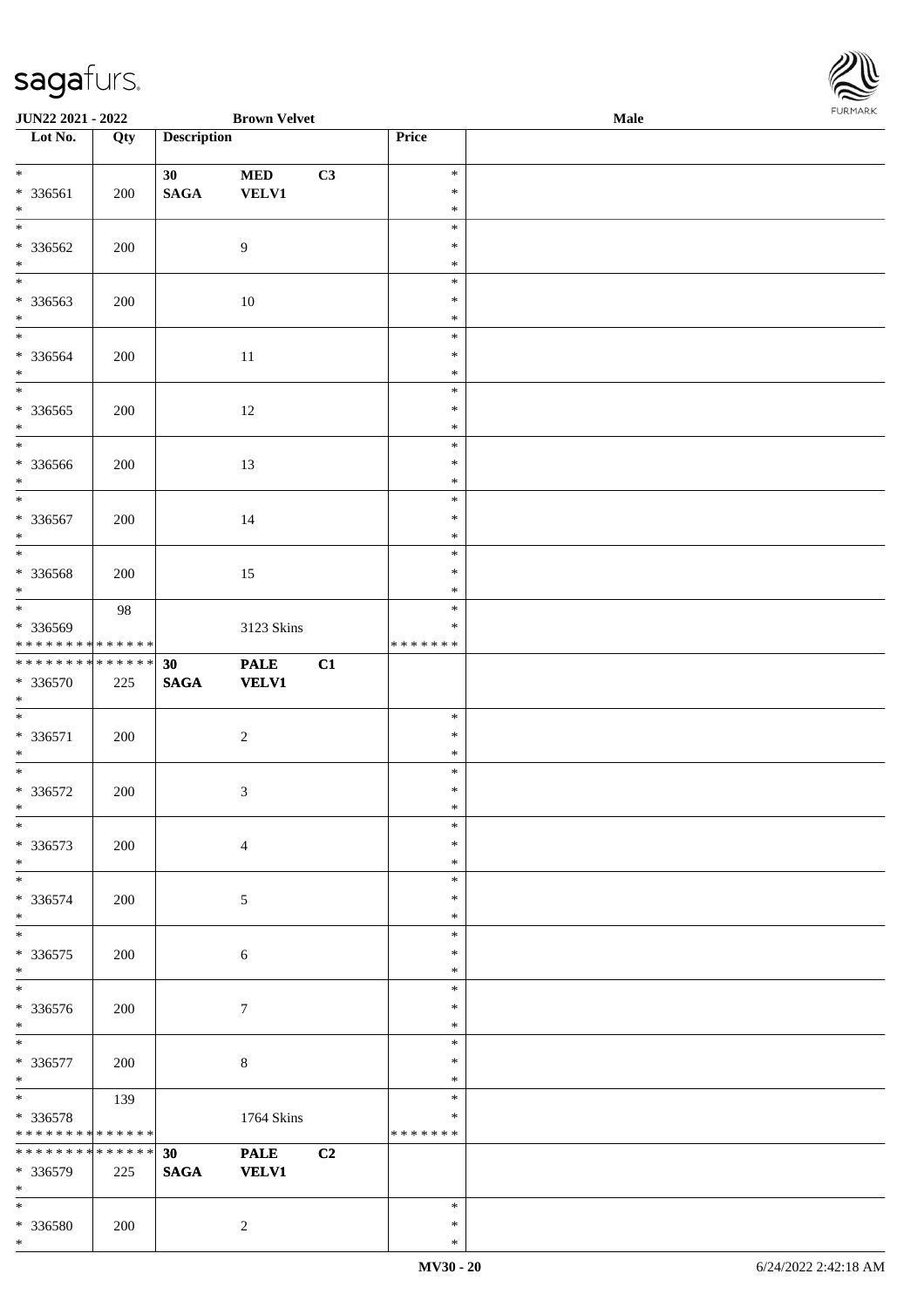

| JUN22 2021 - 2022                                                                      |     |                                    | <b>Brown Velvet</b>         |                |                                      | Male | FURMARK |
|----------------------------------------------------------------------------------------|-----|------------------------------------|-----------------------------|----------------|--------------------------------------|------|---------|
| $\overline{\phantom{1}}$ Lot No.                                                       | Qty | <b>Description</b>                 |                             |                | Price                                |      |         |
| $*$<br>* 336581<br>$*$                                                                 | 200 | 30 <sub>1</sub><br>$\mathbf{SAGA}$ | <b>PALE</b><br><b>VELV1</b> | C <sub>2</sub> | $\ast$<br>$\ast$<br>$\ast$           |      |         |
| $*$<br>* 336582<br>$*$<br>$*$                                                          | 200 |                                    | $\overline{4}$              |                | $\ast$<br>$\ast$<br>$\ast$           |      |         |
| * 336583<br>$*$<br>$*$                                                                 | 200 |                                    | $\sqrt{5}$                  |                | $\ast$<br>$\ast$<br>$\ast$           |      |         |
| * 336584<br>$*$                                                                        | 200 |                                    | $\sqrt{6}$                  |                | $\ast$<br>$\ast$<br>$\ast$<br>$\ast$ |      |         |
| $* 336585$<br>$*$                                                                      | 200 |                                    | $\tau$                      |                | $\ast$<br>$\ast$<br>$\ast$           |      |         |
| * 336586<br>$\ast$                                                                     | 200 |                                    | $\,8\,$                     |                | $\ast$<br>$\ast$<br>$\ast$           |      |         |
| * 336587<br>$*$                                                                        | 200 |                                    | $\boldsymbol{9}$            |                | $\ast$<br>$\ast$<br>$\ast$           |      |         |
| * 336588<br>$*$<br>$\overline{\phantom{0}}$                                            | 200 |                                    | $10\,$                      |                | $\ast$<br>$\ast$<br>$\ast$           |      |         |
| * 336589<br>$*$                                                                        | 200 |                                    | $11\,$                      |                | $\ast$<br>$\ast$<br>$\ast$           |      |         |
| * 336590<br>$*$                                                                        | 200 |                                    | 12                          |                | $\ast$<br>$\ast$<br>$\ast$           |      |         |
| * 336591<br>* * * * * * * * <mark>* * * * * * *</mark><br>******** <mark>******</mark> | 158 |                                    | 2583 Skins                  |                | $\ast$<br>* * * * * * *              |      |         |
| * 336592<br>$*$<br>$\overline{\ast}$                                                   | 225 | 30<br>$\operatorname{\bf SAGA}$    | <b>PALE</b><br><b>VELV1</b> | C3             | $\ast$                               |      |         |
| * 336593<br>$*$                                                                        | 200 |                                    | $\sqrt{2}$                  |                | $\ast$<br>$\ast$<br>$\ast$           |      |         |
| * 336594<br>$*$<br>$\overline{\phantom{0}}$                                            | 200 |                                    | $\mathfrak{Z}$              |                | $\ast$<br>$\ast$<br>$\ast$           |      |         |
| * 336595<br>$*$                                                                        | 200 |                                    | $\overline{4}$              |                | $\ast$<br>$\ast$<br>$\ast$           |      |         |
| * 336596<br>$*$<br>$\overline{\ast}$                                                   | 200 |                                    | 5                           |                | $\ast$<br>$\ast$<br>$\ast$           |      |         |
| * 336597<br>$\ast$<br>$*$                                                              | 200 |                                    | $\sqrt{6}$                  |                | $\ast$<br>$\ast$<br>$\ast$           |      |         |
| * 336598<br>$*$<br>$\overline{\phantom{0}}$                                            | 200 |                                    | $\boldsymbol{7}$            |                | $\ast$<br>$\ast$<br>$\ast$           |      |         |
| * 336599<br>$*$<br>$*$                                                                 | 200 |                                    | $\,8\,$                     |                | $\ast$<br>$\ast$                     |      |         |
| $* 336600$<br>$*$                                                                      | 200 |                                    | $\boldsymbol{9}$            |                | $\ast$<br>$\ast$<br>$\ast$           |      |         |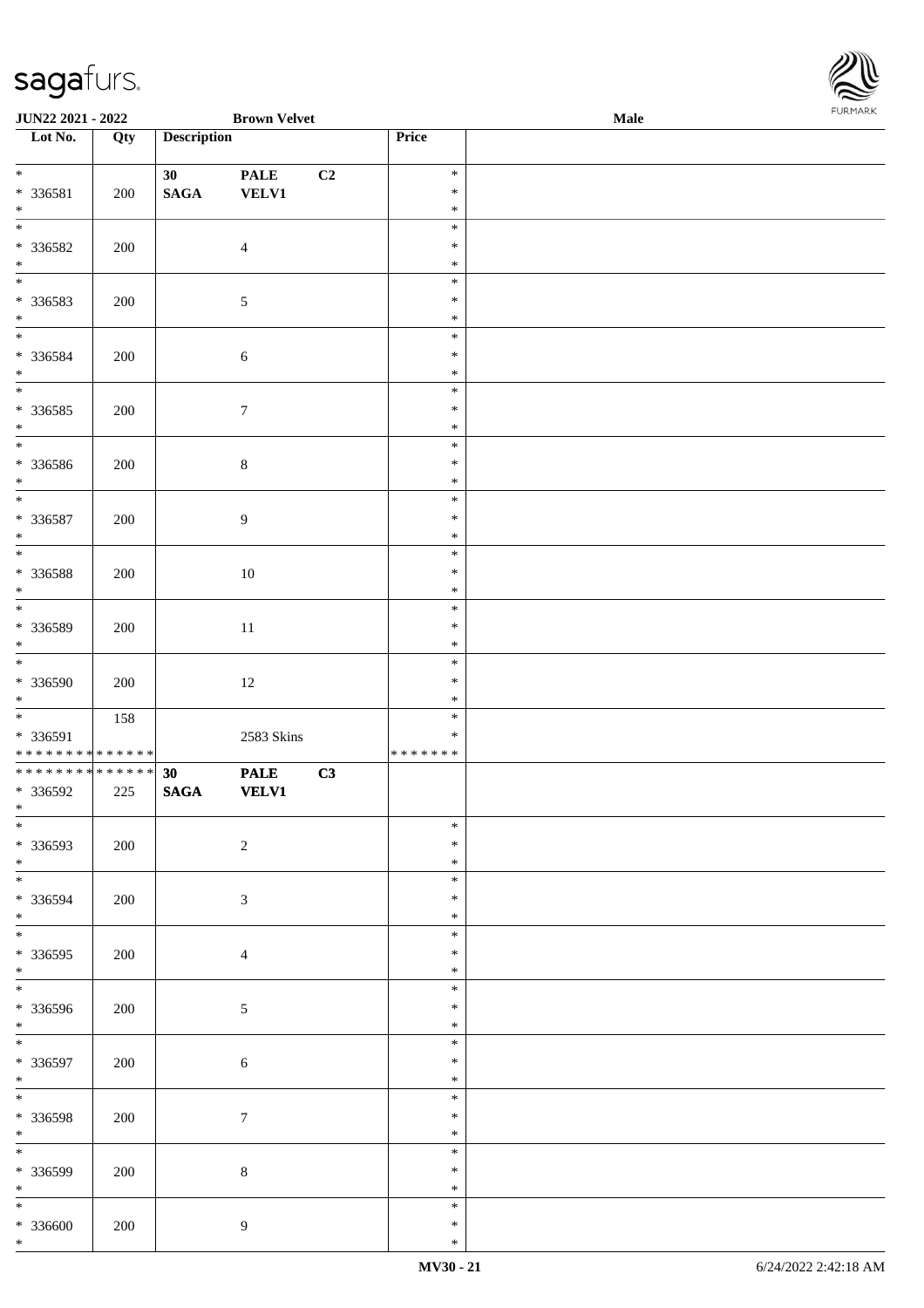\* \* \* \* \* \* \* \* \* \* \* \* \* \*

| $\overline{\phantom{1}}$ Lot No. | Qty    | <b>Description</b> |                                           |    | Price         |  |
|----------------------------------|--------|--------------------|-------------------------------------------|----|---------------|--|
| $\overline{\ast}$                |        | 30                 | $\ensuremath{\mathop{\bf PALE}\nolimits}$ | C3 | $\ast$        |  |
| $* 336601$                       | 200    | $\mathbf{SAGA}$    | <b>VELV1</b>                              |    | $\ast$        |  |
| $\ast$                           |        |                    |                                           |    | $\ast$        |  |
| $\ast$                           |        |                    |                                           |    | $\ast$        |  |
| $* 336602$                       | 200    |                    | 11                                        |    | $\ast$        |  |
| $\ast$                           |        |                    |                                           |    | $\ast$        |  |
| $\overline{\phantom{0}}$         | 136    |                    |                                           |    | $\ast$        |  |
| * 336603                         |        |                    | 2361 Skins                                |    | $\ast$        |  |
| ******** <mark>******</mark>     |        |                    |                                           |    | * * * * * * * |  |
| **************                   |        | 30                 | $\bold{XP}$                               | C1 |               |  |
| $* 336604$                       | 225    | <b>SAGA</b>        | <b>VELV1</b>                              |    |               |  |
| $\ast$                           |        |                    |                                           |    |               |  |
| $\overline{\phantom{0}}$         |        |                    |                                           |    | $\ast$        |  |
| $* 336605$                       | 200    |                    | $\sqrt{2}$                                |    | $\ast$        |  |
| $\ast$                           |        |                    |                                           |    | $\ast$        |  |
| $\overline{\phantom{a}^*}$       |        |                    |                                           |    | $\ast$        |  |
| $* 336606$                       | 200    |                    | $\mathfrak{Z}$                            |    | $\ast$        |  |
| $\ast$                           |        |                    |                                           |    | $\ast$        |  |
| $\overline{\phantom{0}}$         | 93     |                    |                                           |    | $\ast$        |  |
| * 336607                         |        |                    | 718 Skins                                 |    | $\ast$        |  |
| * * * * * * * * * * * * * *      |        |                    |                                           |    | * * * * * * * |  |
| **************                   |        | 30                 | $\bold{XP}$                               | C2 |               |  |
| * 336608                         | 225    | $\mathbf{SAGA}$    | <b>VELV1</b>                              |    |               |  |
| $\ast$                           |        |                    |                                           |    |               |  |
| $\overline{\ast}$                |        |                    |                                           |    | $\ast$        |  |
| * 336609                         | 200    |                    | $\sqrt{2}$                                |    | $\ast$        |  |
| $\ast$                           |        |                    |                                           |    | $\ast$        |  |
| $\ast$                           |        |                    |                                           |    | $\ast$        |  |
| $* 336610$                       | 200    |                    | $\mathfrak{Z}$                            |    | $\ast$        |  |
| $\ast$                           |        |                    |                                           |    | $\ast$        |  |
| $\ast$                           |        |                    |                                           |    | $\ast$        |  |
| * 336611                         | 200    |                    | $\overline{4}$                            |    | $\ast$        |  |
| $\ast$                           |        |                    |                                           |    | $\ast$        |  |
| $\overline{\phantom{0}}$         |        |                    |                                           |    | $\ast$        |  |
| * 336612                         | 200    |                    | $\sqrt{5}$                                |    | $\ast$        |  |
| $*$                              |        |                    |                                           |    | $\ast$        |  |
| $*$                              |        |                    |                                           |    | *             |  |
| $* 336613$                       | 200    |                    | $\sqrt{6}$                                |    | $\ast$        |  |
| $\ast$                           |        |                    |                                           |    | $\ast$        |  |
| $\overline{\phantom{0}}$         |        |                    |                                           |    | $\ast$        |  |
| * 336614                         | 200    |                    | $\boldsymbol{7}$                          |    | $\ast$        |  |
| $\ast$                           |        |                    |                                           |    | $\ast$        |  |
| $_{\ast}$                        |        |                    |                                           |    | $\ast$        |  |
| $* 336615$                       | 200    |                    | $\,8\,$                                   |    | $\ast$        |  |
| $\ast$                           |        |                    |                                           |    | $\ast$        |  |
| $\overline{\phantom{a}^*}$       |        |                    |                                           |    | $\ast$        |  |
| $* 336616$                       | 200    |                    | $\overline{9}$                            |    | $\ast$        |  |
| $\ast$                           |        |                    |                                           |    | $\ast$        |  |
| $\ast$                           |        |                    |                                           |    | $\ast$        |  |
| * 336617                         | 200    |                    | 10                                        |    | $\ast$        |  |
| $\ast$                           |        |                    |                                           |    | $\ast$        |  |
| $\overline{\ast}$                |        |                    |                                           |    | $\ast$        |  |
| * 336618                         | 200    |                    | $11\,$                                    |    | $\ast$        |  |
| $\ast$                           |        |                    |                                           |    | $\ast$        |  |
| $_{\ast}^{-}$                    |        |                    |                                           |    | $\ast$        |  |
| * 336619                         | 200    |                    | $12\,$                                    |    | ∗             |  |
| $*$                              |        |                    |                                           |    | $\ast$        |  |
| $\ast$                           | $31\,$ |                    |                                           |    | $\ast$        |  |
| $* 336620$                       |        |                    | 2456 Skins                                |    | $\ast$        |  |

**JUN22 2021 - 2022 Brown Velvet Male**

\* \* \* \* \* \* \*

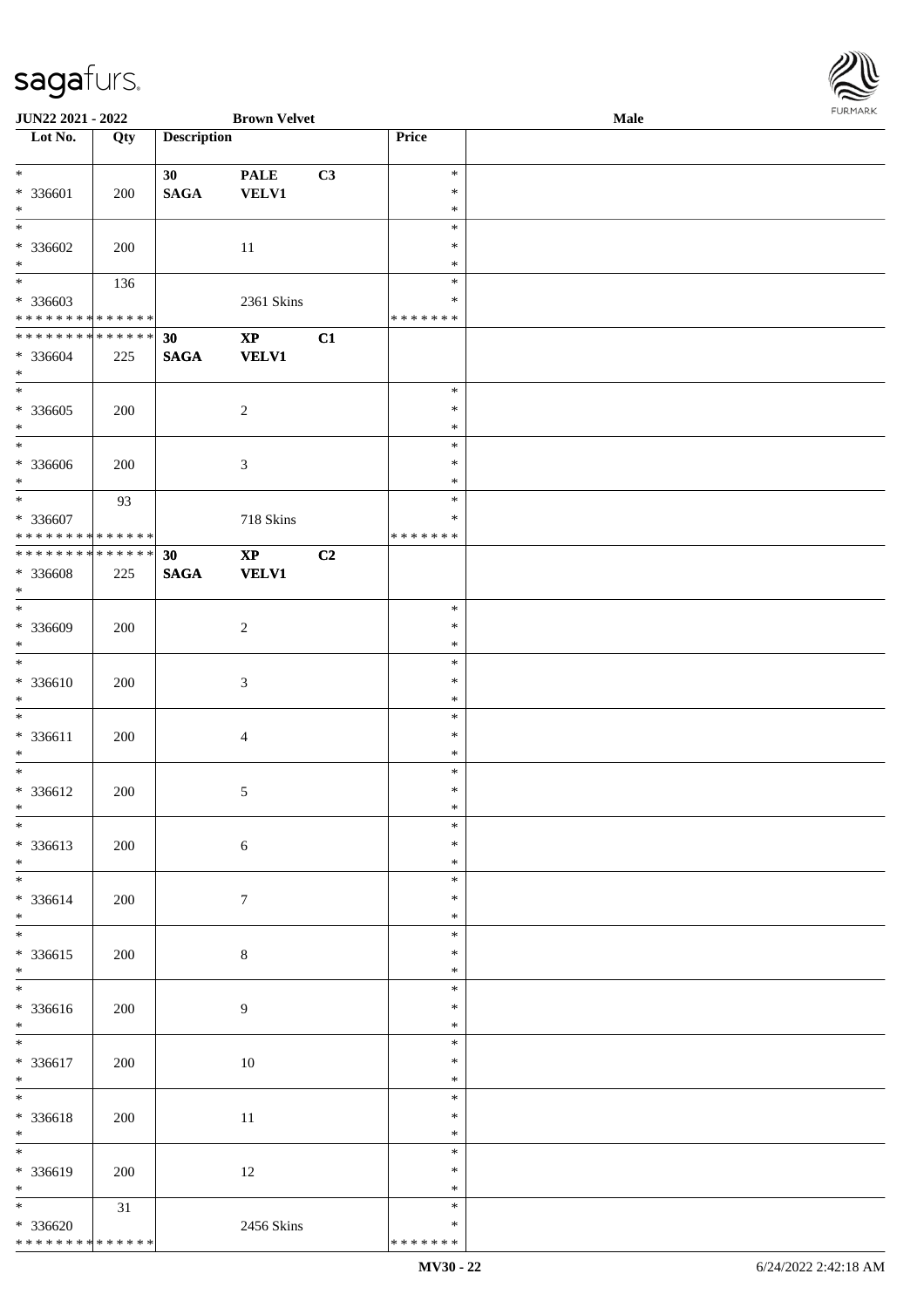\*

| JUN22 2021 - 2022                                                                    |     |                       | <b>Brown Velvet</b>                     |                |                                   | <b>FURPIAR</b> |  |
|--------------------------------------------------------------------------------------|-----|-----------------------|-----------------------------------------|----------------|-----------------------------------|----------------|--|
| Lot No.                                                                              | Qty | <b>Description</b>    |                                         |                | Price                             |                |  |
| * * * * * * * * * * * * * *<br>* 336621<br>$*$                                       | 225 | 30<br>$\mathbf{SAGA}$ | $\bold{XP}$<br><b>VELV1</b>             | C3             |                                   |                |  |
| $\ast$<br>$* 336622$<br>$\ast$<br>$\overline{\phantom{0}}$                           | 200 |                       | $\sqrt{2}$                              |                | $\ast$<br>$\ast$<br>$\ast$        |                |  |
| $*336623$<br>$\ast$                                                                  | 200 |                       | $\mathfrak{Z}$                          |                | $\ast$<br>$\ast$<br>$\ast$        |                |  |
| $\ast$<br>$* 336624$<br>$\ast$                                                       | 220 |                       | $\overline{4}$                          |                | $\ast$<br>$\ast$<br>$\ast$        |                |  |
| $\overline{\phantom{0}}$<br>$*336625$<br>* * * * * * * * * * * * * *                 | 78  |                       | 923 Skins                               |                | $\ast$<br>$\ast$<br>* * * * * * * |                |  |
| * * * * * * * * * * * * * *<br>$* 336626$<br>$\ast$                                  | 225 | 30<br>$\mathbf{SAGA}$ | 2XD<br>VELV2                            | C1             |                                   |                |  |
| $\overline{\ast}$<br>$* 336627$<br>$\ast$                                            | 200 |                       | $\overline{c}$                          |                | $\ast$<br>$\ast$<br>$\ast$        |                |  |
| $\overline{\ast}$<br>$* 336628$<br>$\ast$                                            | 199 |                       | $\mathfrak{Z}$                          |                | $\ast$<br>$\ast$<br>$\ast$        |                |  |
| $\overline{\phantom{a}^*}$<br>* 336629<br>$\ast$                                     | 200 |                       | $\overline{4}$                          |                | $\ast$<br>$\ast$<br>$\ast$        |                |  |
| $\overline{\phantom{a}^*}$<br>* 336630<br>* * * * * * * * <mark>* * * * * * *</mark> | 98  |                       | 922 Skins                               |                | $\ast$<br>$\ast$<br>* * * * * * * |                |  |
| **************<br>* 336631<br>$\ast$<br>$\overline{\phantom{0}}$                     | 225 | 30<br>$\mathbf{SAGA}$ | $2\mathbf{X}\mathbf{D}$<br><b>VELV2</b> | C <sub>2</sub> |                                   |                |  |
| $* 336632$<br>$*$ $*$                                                                | 200 |                       | $\overline{2}$                          |                | $\ast$<br>$\ast$<br>sk.           |                |  |
| $\ast$<br>$* 336633$<br>$\ast$                                                       | 200 |                       | $\mathfrak{Z}$                          |                | $\ast$<br>$\ast$<br>$\ast$        |                |  |
| $\ast$<br>* 336634<br>$\ast$                                                         | 200 |                       | $\overline{4}$                          |                | $\ast$<br>$\ast$<br>$\ast$        |                |  |
| $\frac{1}{*}$<br>$*336635$<br>$\ast$                                                 | 200 |                       | $5\,$                                   |                | $\ast$<br>$\ast$<br>$\ast$        |                |  |
| $\overline{\phantom{a}^*}$<br>* 336636<br>$\ast$                                     | 200 |                       | $\sqrt{6}$                              |                | $\ast$<br>$\ast$<br>$\ast$        |                |  |
| $\ast$<br>* 336637<br>$\ast$                                                         | 200 |                       | $\tau$                                  |                | $\ast$<br>*<br>$\ast$             |                |  |
| $\overline{\phantom{0}}$<br>* 336638<br>$*$                                          | 200 |                       | $\,8\,$                                 |                | $\ast$<br>$\ast$<br>$\ast$        |                |  |
| $_{\ast}^{-}$<br>* 336639<br>$*$                                                     | 200 |                       | $\overline{9}$                          |                | $\ast$<br>$\ast$<br>$\ast$        |                |  |
| $\ast$<br>$* 336640$                                                                 | 200 |                       | $10\,$                                  |                | $\ast$<br>$\ast$                  |                |  |

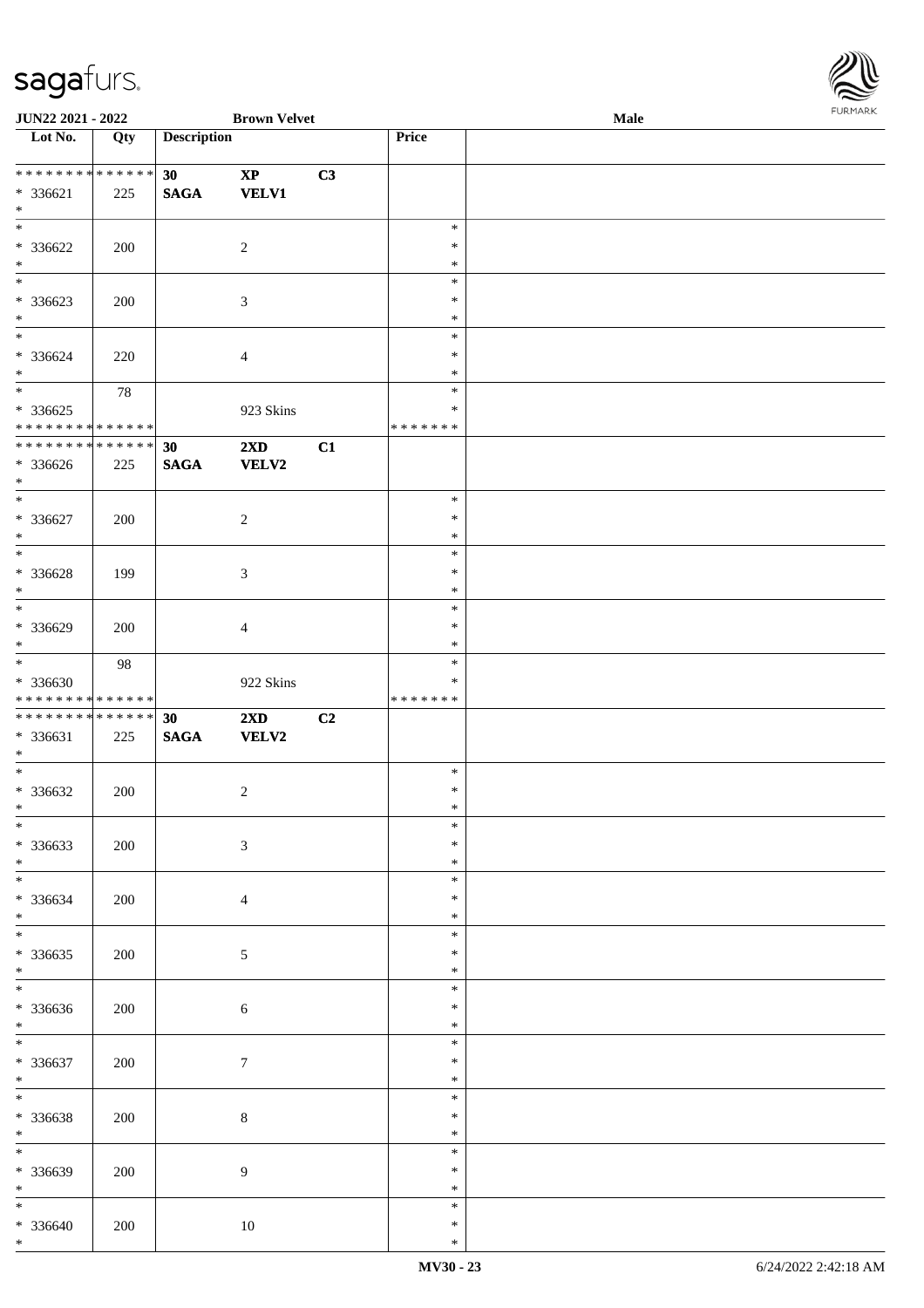| JUN22 2021 - 2022                    |     |                    | <b>Brown Velvet</b>         |    |                         | <b>Male</b> | <b>FURMAR</b> |
|--------------------------------------|-----|--------------------|-----------------------------|----|-------------------------|-------------|---------------|
| $\overline{\phantom{1}}$ Lot No.     | Qty | <b>Description</b> |                             |    | Price                   |             |               |
| $\ast$                               |     | 30 <sup>1</sup>    | $2\mathbf{X}\mathbf{D}$     | C2 | $\ast$                  |             |               |
| $* 336641$                           | 200 | <b>SAGA</b>        | VELV2                       |    | $\ast$                  |             |               |
| $\ast$                               |     |                    |                             |    | $\ast$                  |             |               |
| $\ast$                               |     |                    |                             |    | $\ast$                  |             |               |
| * 336642<br>$\ast$                   | 200 |                    | 12                          |    | ∗<br>$\ast$             |             |               |
| $\ast$                               |     |                    |                             |    | $\ast$                  |             |               |
| * 336643                             | 190 |                    | 13                          |    | $\ast$                  |             |               |
| $\ast$                               |     |                    |                             |    | $\ast$                  |             |               |
| $\overline{\phantom{a}^*}$           | 49  |                    |                             |    | $\ast$                  |             |               |
| * 336644<br>**************           |     |                    | <b>2664 Skins</b>           |    | $\ast$<br>* * * * * * * |             |               |
| ******** <mark>******</mark>         |     | 30                 | $2\mathbf{X}\mathbf{D}$     | C3 |                         |             |               |
| $*336645$                            | 225 | <b>SAGA</b>        | <b>VELV2</b>                |    |                         |             |               |
| $\ast$                               |     |                    |                             |    |                         |             |               |
| $\ast$                               |     |                    |                             |    | $\ast$                  |             |               |
| * 336646<br>$\ast$                   | 200 |                    | $\boldsymbol{2}$            |    | $\ast$                  |             |               |
| $\ast$                               |     |                    |                             |    | $\ast$<br>$\ast$        |             |               |
| * 336647                             | 199 |                    | $\ensuremath{\mathfrak{Z}}$ |    | $\ast$                  |             |               |
| $\ast$                               |     |                    |                             |    | $\ast$                  |             |               |
| $\ast$                               |     |                    |                             |    | $\ast$                  |             |               |
| * 336648                             | 210 |                    | $\overline{4}$              |    | $\ast$                  |             |               |
| $\ast$<br>$\overline{\phantom{a}^*}$ |     |                    |                             |    | $\ast$<br>$\ast$        |             |               |
| * 336649                             | 58  |                    | 892 Skins                   |    | $\ast$                  |             |               |
| **************                       |     |                    |                             |    | * * * * * * *           |             |               |
| ******** <mark>******</mark>         |     | 30                 | $\mathbf{X}\mathbf{D}$      | C1 |                         |             |               |
| $* 336650$                           | 225 | <b>SAGA</b>        | <b>VELV2</b>                |    |                         |             |               |
| $\ast$<br>$\overline{\phantom{0}}$   |     |                    |                             |    |                         |             |               |
| $*336651$                            | 200 |                    | $\boldsymbol{2}$            |    | $\ast$<br>$\ast$        |             |               |
| $\ast$                               |     |                    |                             |    | $\ast$                  |             |               |
| $\overline{\phantom{1}}$             |     |                    |                             |    | $\ast$                  |             |               |
| $*336652$                            | 200 |                    | $\mathfrak{Z}$              |    | $\ast$                  |             |               |
| $\ast$                               |     |                    |                             |    | $\ast$                  |             |               |
| $\ast$                               |     |                    |                             |    | $\ast$                  |             |               |
| * 336653<br>$\ast$                   | 200 |                    | $\overline{4}$              |    | ∗<br>$\ast$             |             |               |
| $\ast$                               |     |                    |                             |    | $\ast$                  |             |               |
| * 336654                             | 200 |                    | 5                           |    | $\ast$                  |             |               |
| $\ast$                               |     |                    |                             |    | ∗                       |             |               |
| $\overline{\ast}$                    |     |                    |                             |    | $\ast$                  |             |               |
| $*336655$                            | 200 |                    | 6                           |    | $\ast$                  |             |               |
| $\ast$<br>$\overline{\phantom{a}^*}$ | 112 |                    |                             |    | $\ast$<br>$\ast$        |             |               |
| * 336656                             |     |                    | 1337 Skins                  |    | $\ast$                  |             |               |
| * * * * * * * * * * * * * *          |     |                    |                             |    | * * * * * * *           |             |               |
| **************                       |     | 30                 | $\mathbf{X}\mathbf{D}$      | C2 |                         |             |               |
| $*336657$                            | 225 | <b>SAGA</b>        | <b>VELV2</b>                |    |                         |             |               |
| $\ast$<br>$\ast$                     |     |                    |                             |    | $\ast$                  |             |               |
| * 336658                             | 200 |                    | $\sqrt{2}$                  |    | $\ast$                  |             |               |
| $\ast$                               |     |                    |                             |    | $\ast$                  |             |               |
| $\ast$                               |     |                    |                             |    | $\ast$                  |             |               |
| * 336659                             | 200 |                    | $\mathfrak{Z}$              |    | $\ast$                  |             |               |
| $\ast$                               |     |                    |                             |    | $\ast$                  |             |               |
| $\ast$                               |     |                    |                             |    | $\ast$<br>$\ast$        |             |               |
| * 336660<br>$\ast$                   | 200 |                    | $\overline{4}$              |    | $\ast$                  |             |               |
|                                      |     |                    |                             |    |                         |             |               |

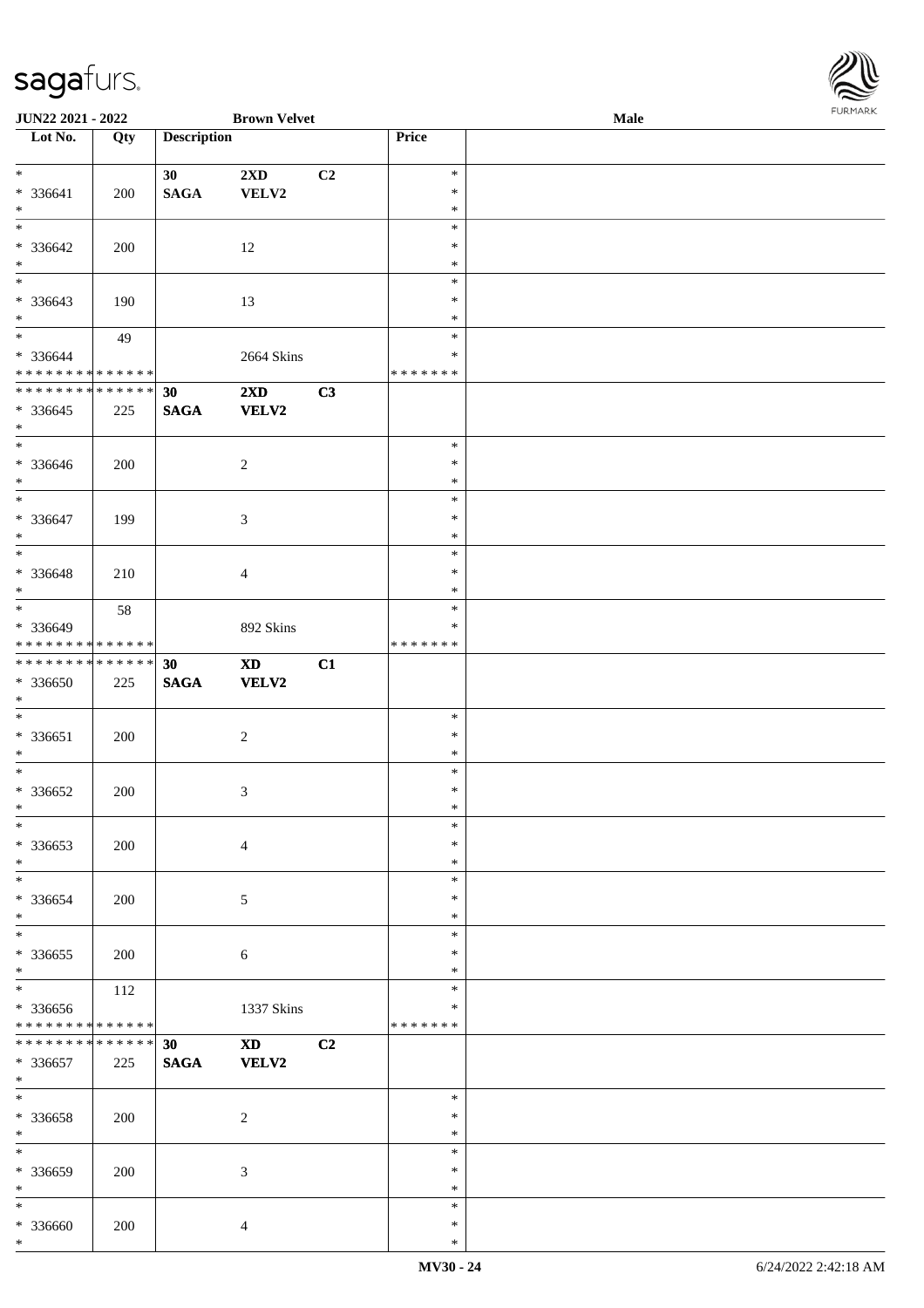

| JUN22 2021 - 2022                          |     |                    | <b>Brown Velvet</b>    |    |                  | Male | <b>FURMARK</b> |
|--------------------------------------------|-----|--------------------|------------------------|----|------------------|------|----------------|
| Lot No.                                    | Qty | <b>Description</b> |                        |    | Price            |      |                |
|                                            |     |                    |                        |    |                  |      |                |
| $*$                                        |     | 30 <sub>o</sub>    | $\mathbf{X}\mathbf{D}$ | C2 | $\ast$           |      |                |
| * 336661                                   | 200 | $\mathbf{SAGA}$    | ${\bf VELV2}$          |    | $\ast$           |      |                |
| $*$<br>$\overline{\ }$                     |     |                    |                        |    | $\ast$           |      |                |
|                                            |     |                    |                        |    | $\ast$           |      |                |
| * 336662                                   | 200 |                    | $\sqrt{6}$             |    | $\ast$           |      |                |
| $*$<br>$\overline{\phantom{0}}$            |     |                    |                        |    | $\ast$           |      |                |
|                                            |     |                    |                        |    | $\ast$           |      |                |
| * 336663<br>$*$                            | 199 |                    | $\overline{7}$         |    | $\ast$<br>$\ast$ |      |                |
|                                            |     |                    |                        |    | $\ast$           |      |                |
| * 336664                                   |     |                    | $\,8\,$                |    | $\ast$           |      |                |
| $*$                                        | 200 |                    |                        |    | $\ast$           |      |                |
|                                            |     |                    |                        |    | $\ast$           |      |                |
| * 336665                                   | 200 |                    | $\overline{9}$         |    | $\ast$           |      |                |
| $*$                                        |     |                    |                        |    | $\ast$           |      |                |
|                                            |     |                    |                        |    | $\ast$           |      |                |
| * 336666                                   | 200 |                    | $10\,$                 |    | $\ast$           |      |                |
| $*$                                        |     |                    |                        |    | $\ast$           |      |                |
| $*$                                        |     |                    |                        |    | $\ast$           |      |                |
| * 336667                                   | 200 |                    | 11                     |    | $\ast$           |      |                |
| $*$                                        |     |                    |                        |    | $\ast$           |      |                |
|                                            |     |                    |                        |    | $\ast$           |      |                |
| * 336668                                   | 200 |                    | 12                     |    | $\ast$           |      |                |
| $*$                                        |     |                    |                        |    | $\ast$           |      |                |
|                                            |     |                    |                        |    | $\ast$           |      |                |
| * 336669                                   | 200 |                    | 13                     |    | $\ast$           |      |                |
| $*$                                        |     |                    |                        |    | $\ast$           |      |                |
|                                            |     |                    |                        |    | $\ast$           |      |                |
| * 336670                                   | 200 |                    | 14                     |    | $\ast$           |      |                |
| $*$                                        |     |                    |                        |    | $\ast$           |      |                |
|                                            |     |                    |                        |    | $\ast$           |      |                |
| * 336671                                   | 200 |                    | 15                     |    | $\ast$           |      |                |
| $*$                                        |     |                    |                        |    | $\ast$           |      |                |
|                                            |     |                    |                        |    | $\ast$           |      |                |
| * 336672                                   | 200 |                    | 16                     |    | $\ast$           |      |                |
| $\ast$<br>$_{*}$                           |     |                    |                        |    | ∗                |      |                |
|                                            |     |                    |                        |    | $\ast$           |      |                |
| * 336673                                   | 200 |                    | $17\,$                 |    | $\ast$           |      |                |
| $*$<br>$\overline{\phantom{0}}$            |     |                    |                        |    | $\ast$           |      |                |
|                                            |     |                    |                        |    | $\ast$           |      |                |
| * 336674<br>$*$                            | 200 |                    | 18                     |    | $\ast$<br>$\ast$ |      |                |
|                                            |     |                    |                        |    | $\ast$           |      |                |
| * 336675                                   | 200 |                    | 19                     |    | $\ast$           |      |                |
| $*$                                        |     |                    |                        |    | $\ast$           |      |                |
|                                            | 150 |                    |                        |    | $\ast$           |      |                |
| * 336676                                   |     |                    | 3974 Skins             |    | $\ast$           |      |                |
| * * * * * * * * <mark>* * * * * *</mark>   |     |                    |                        |    | * * * * * * *    |      |                |
| * * * * * * * * <mark>* * * * * * *</mark> |     | 30                 | XD 1                   | C3 |                  |      |                |
| * 336677                                   | 225 | <b>SAGA</b>        | <b>VELV2</b>           |    |                  |      |                |
| $*$                                        |     |                    |                        |    |                  |      |                |
|                                            |     |                    |                        |    | $\ast$           |      |                |
| * 336678                                   | 200 |                    | $\overline{c}$         |    | $\ast$           |      |                |
| $*$                                        |     |                    |                        |    | $\ast$           |      |                |
| $\overline{\ast}$                          |     |                    |                        |    | $\ast$           |      |                |
| * 336679                                   | 200 |                    | $\mathfrak{Z}$         |    | $\ast$           |      |                |
| $*$                                        |     |                    |                        |    | $\ast$           |      |                |
| $*$                                        |     |                    |                        |    | $\ast$           |      |                |
| * 336680                                   | 200 |                    | $\overline{4}$         |    | $\ast$           |      |                |
| $*$                                        |     |                    |                        |    | $\ast$           |      |                |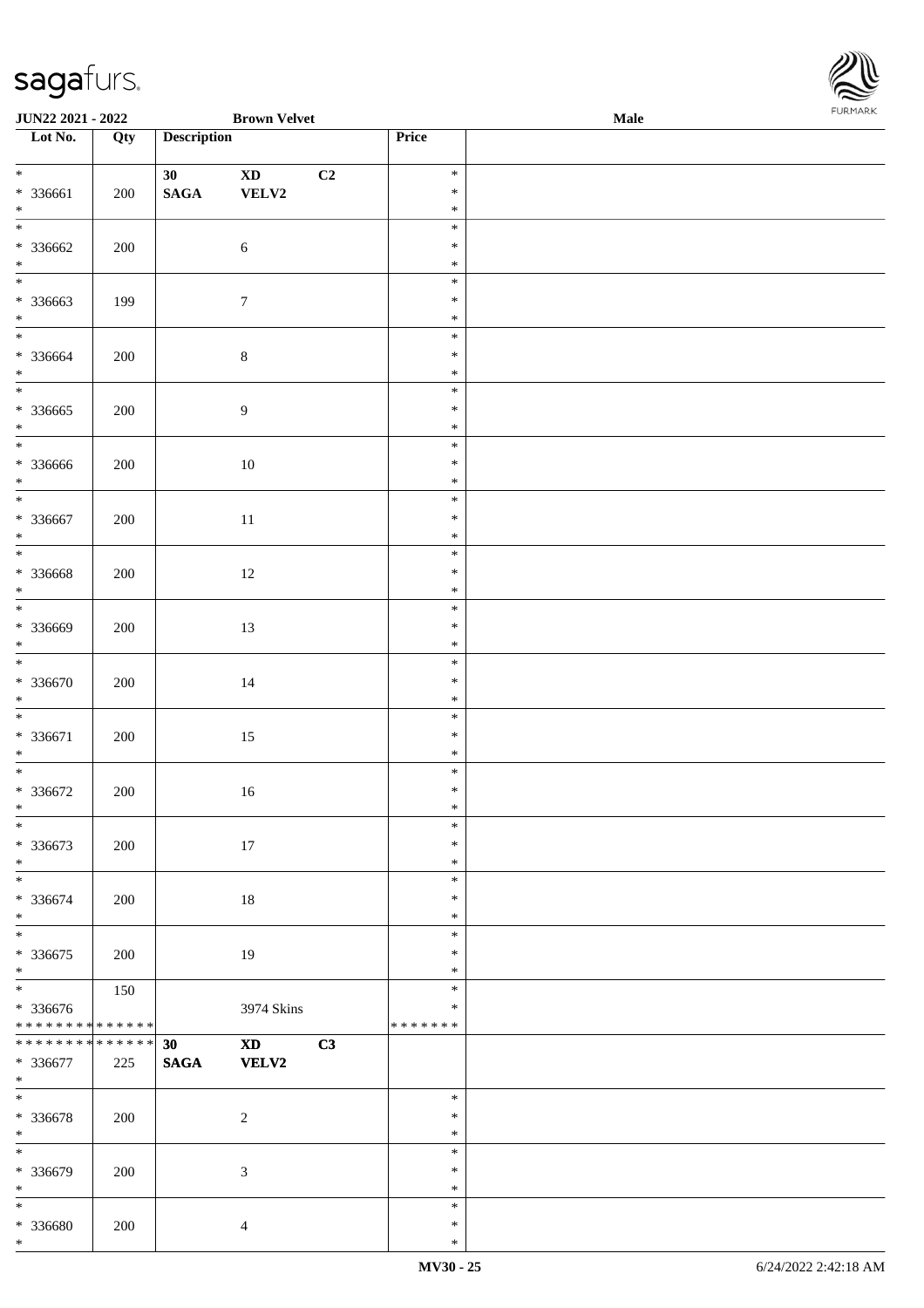\*

| JUN22 2021 - 2022             |     |                    | <b>Brown Velvet</b>        |    |               | <b>Male</b> | . |
|-------------------------------|-----|--------------------|----------------------------|----|---------------|-------------|---|
| Lot No.                       | Qty | <b>Description</b> |                            |    | Price         |             |   |
|                               |     |                    |                            |    |               |             |   |
| $\ast$                        |     | 30                 | $\boldsymbol{\mathrm{XD}}$ | C3 | $\ast$        |             |   |
| * 336681                      | 200 | $\mathbf{SAGA}$    | ${\bf VELV2}$              |    | $\ast$        |             |   |
| $\ast$                        |     |                    |                            |    | $\ast$        |             |   |
| $\ast$                        |     |                    |                            |    | $\ast$        |             |   |
|                               |     |                    |                            |    |               |             |   |
| * 336682                      | 200 |                    | 6                          |    | $\ast$        |             |   |
| $\ast$                        |     |                    |                            |    | $\ast$        |             |   |
| $\overline{\phantom{1}}$      | 110 |                    |                            |    | $\ast$        |             |   |
| * 336683                      |     |                    | 1335 Skins                 |    | $\ast$        |             |   |
| * * * * * * * * * * * * * *   |     |                    |                            |    | * * * * * * * |             |   |
| * * * * * * * * * * * * * * * |     | 30                 | Dark                       | C1 |               |             |   |
| * 336684                      | 225 | <b>SAGA</b>        | <b>VELV2</b>               |    |               |             |   |
| $\ast$                        |     |                    |                            |    |               |             |   |
| $\overline{\phantom{a}^*}$    |     |                    |                            |    | $\ast$        |             |   |
|                               |     |                    |                            |    | $\ast$        |             |   |
| $*336685$                     | 200 |                    | $\sqrt{2}$                 |    |               |             |   |
| $\ast$                        |     |                    |                            |    | $\ast$        |             |   |
| $_{\ast}$                     |     |                    |                            |    | $\ast$        |             |   |
| $* 336686$                    | 200 |                    | $\mathfrak{Z}$             |    | $\ast$        |             |   |
| $\ast$                        |     |                    |                            |    | $\ast$        |             |   |
| $\ast$                        |     |                    |                            |    | $\ast$        |             |   |
| * 336687                      | 200 |                    | $\overline{4}$             |    | $\ast$        |             |   |
| $\ast$                        |     |                    |                            |    | $\ast$        |             |   |
| $\ast$                        |     |                    |                            |    | $\ast$        |             |   |
|                               |     |                    |                            |    |               |             |   |
| * 336688                      | 200 |                    | 5                          |    | $\ast$        |             |   |
| $\ast$                        |     |                    |                            |    | $\ast$        |             |   |
| $\ast$                        |     |                    |                            |    | $\ast$        |             |   |
| * 336689                      | 200 |                    | 6                          |    | $\ast$        |             |   |
| $\ast$                        |     |                    |                            |    | $\ast$        |             |   |
| $\ast$                        |     |                    |                            |    | $\ast$        |             |   |
|                               |     |                    |                            |    |               |             |   |
| * 336690                      | 200 |                    | $\tau$                     |    | $\ast$        |             |   |
| $\ast$                        |     |                    |                            |    | $\ast$        |             |   |
| $\ast$                        |     |                    |                            |    | $\ast$        |             |   |
| * 336691                      | 200 |                    | $\bf 8$                    |    | $\ast$        |             |   |
| $\ast$                        |     |                    |                            |    | $\ast$        |             |   |
| $\ast$                        |     |                    |                            |    | $\ast$        |             |   |
| $* 336692$                    | 200 |                    | 9                          |    | $\ast$        |             |   |
| $*$                           |     |                    |                            |    | $\ast$        |             |   |
| $\ast$                        |     |                    |                            |    |               |             |   |
|                               |     |                    |                            |    | $\ast$        |             |   |
| * 336693                      | 200 |                    | $10\,$                     |    | $\ast$        |             |   |
| $\ast$                        |     |                    |                            |    | $\ast$        |             |   |
| $\ast$                        |     |                    |                            |    | $\ast$        |             |   |
| * 336694                      | 200 |                    | $11\,$                     |    | $\ast$        |             |   |
| $\ast$                        |     |                    |                            |    | $\ast$        |             |   |
| $_{\ast}^{-}$                 | 220 |                    |                            |    | $\ast$        |             |   |
| * 336695                      |     |                    |                            |    | $\ast$        |             |   |
| **************                |     |                    | 2445 Skins                 |    | * * * * * * * |             |   |
|                               |     |                    |                            |    |               |             |   |
| ******** <mark>******</mark>  |     | 30                 | <b>Dark</b>                | C2 |               |             |   |
| * 336696                      | 225 | <b>SAGA</b>        | <b>VELV2</b>               |    |               |             |   |
| $*$                           |     |                    |                            |    |               |             |   |
| $\ast$                        |     |                    |                            |    | $\ast$        |             |   |
| * 336697                      | 200 |                    | $\boldsymbol{2}$           |    | $\ast$        |             |   |
| $\ast$                        |     |                    |                            |    | $\ast$        |             |   |
| $\overline{\ast}$             |     |                    |                            |    | $\ast$        |             |   |
|                               |     |                    |                            |    | $\ast$        |             |   |
| * 336698                      | 200 |                    | $\mathfrak{Z}$             |    |               |             |   |
| $\ast$                        |     |                    |                            |    | $\ast$        |             |   |
| $\overline{\phantom{0}}$      |     |                    |                            |    | $\ast$        |             |   |
| * 336699                      | 200 |                    | $\overline{4}$             |    | $\ast$        |             |   |
| $\ast$                        |     |                    |                            |    | $\ast$        |             |   |
| $\ast$                        |     |                    |                            |    | $\ast$        |             |   |
| * 336700                      | 200 |                    | $\mathfrak{S}$             |    | $\ast$        |             |   |
|                               |     |                    |                            |    |               |             |   |

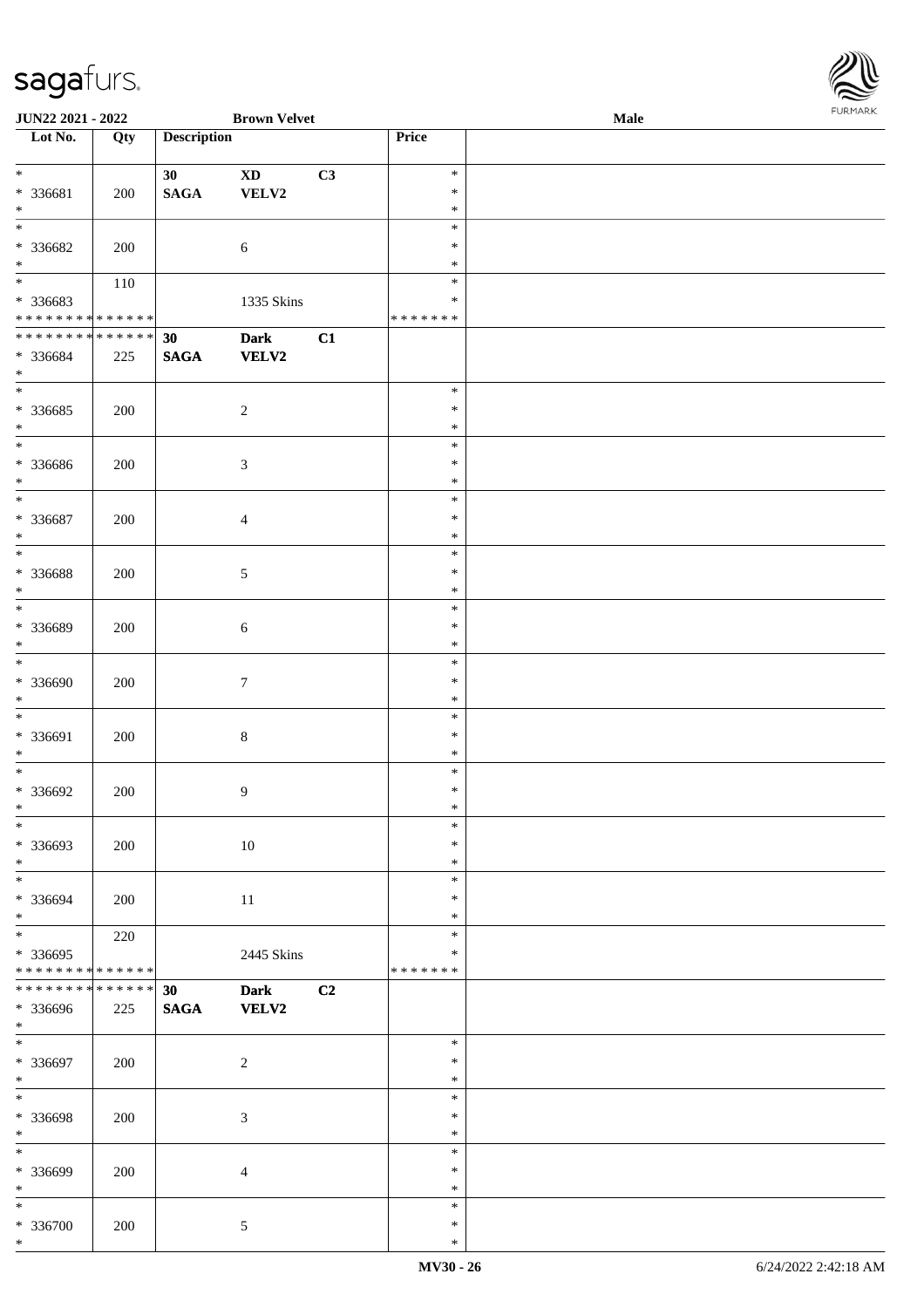

| JUN22 2021 - 2022                          |     |                    | <b>Brown Velvet</b>         |    |                  | Male | 1.9151 B1515 |
|--------------------------------------------|-----|--------------------|-----------------------------|----|------------------|------|--------------|
| $\overline{\phantom{1}}$ Lot No.           | Qty | <b>Description</b> |                             |    | Price            |      |              |
| $\ast$                                     |     | 30 <sup>°</sup>    | <b>Dark</b>                 | C2 | $\ast$           |      |              |
| * 336701                                   | 200 | $\mathbf{SAGA}$    | ${\bf VELV2}$               |    | $\ast$           |      |              |
| $\ast$<br>$\overline{\ast}$                |     |                    |                             |    | $\ast$<br>$\ast$ |      |              |
| $* 336702$                                 | 200 |                    | $\boldsymbol{7}$            |    | $\ast$           |      |              |
| $\ast$<br>$\overline{\phantom{0}}$         |     |                    |                             |    | $\ast$<br>$\ast$ |      |              |
| * 336703                                   | 200 |                    | $\,8\,$                     |    | $\ast$           |      |              |
| $\ast$<br>$\overline{\ast}$                |     |                    |                             |    | $\ast$           |      |              |
| * 336704                                   | 200 |                    | $\boldsymbol{9}$            |    | $\ast$<br>$\ast$ |      |              |
| $\ast$<br>$_{\ast}^{-}$                    |     |                    |                             |    | $\ast$           |      |              |
| $* 336705$                                 | 197 |                    | $10\,$                      |    | $\ast$<br>$\ast$ |      |              |
| $\ast$                                     |     |                    |                             |    | $\ast$           |      |              |
| $\overline{\ast}$<br>$* 336706$            | 105 |                    | 2127 Skins                  |    | $\ast$<br>$\ast$ |      |              |
| ******** <mark>******</mark>               |     |                    |                             |    | * * * * * * *    |      |              |
| ******** <mark>******</mark>               |     | 30                 | <b>Dark</b><br><b>VELV2</b> | C3 |                  |      |              |
| * 336707<br>$\ast$                         | 225 | $\mathbf{SAGA}$    |                             |    |                  |      |              |
| $\ast$                                     |     |                    |                             |    | $\ast$           |      |              |
| * 336708<br>$\ast$                         | 200 |                    | $\sqrt{2}$                  |    | $\ast$<br>$\ast$ |      |              |
| $\overline{\phantom{a}^*}$                 |     |                    |                             |    | $\ast$           |      |              |
| * 336709<br>$\ast$                         | 200 |                    | $\mathfrak{Z}$              |    | ∗<br>$\ast$      |      |              |
| $\ast$                                     |     |                    |                             |    | $\ast$           |      |              |
| * 336710<br>$\ast$                         | 200 |                    | $\overline{4}$              |    | $\ast$<br>$\ast$ |      |              |
| $\ast$                                     |     |                    |                             |    | $\ast$           |      |              |
| $* 336711$<br>$\ast$                       | 200 |                    | $\sqrt{5}$                  |    | $\ast$<br>$\ast$ |      |              |
| $\ast$                                     |     |                    |                             |    | $\ast$           |      |              |
| $* 336712$<br>$*$                          | 200 |                    | $\sqrt{6}$                  |    | $\ast$<br>$\ast$ |      |              |
| $\ast$                                     |     |                    |                             |    | $\ast$           |      |              |
| * 336713                                   | 200 |                    | $\boldsymbol{7}$            |    | $\ast$           |      |              |
| $\ast$<br>$\ast$                           |     |                    |                             |    | $\ast$<br>$\ast$ |      |              |
| * 336714                                   | 200 |                    | $\,8\,$                     |    | $\ast$           |      |              |
| $\ast$<br>$\ast$                           |     |                    |                             |    | $\ast$<br>$\ast$ |      |              |
| * 336715                                   | 200 |                    | $\overline{9}$              |    | ∗                |      |              |
| $\ast$<br>$\overline{\phantom{0}}$         |     |                    |                             |    | $\ast$<br>$\ast$ |      |              |
| * 336716                                   | 200 |                    | $10\,$                      |    | $\ast$           |      |              |
| $*$<br>$\overline{\phantom{1}}$            |     |                    |                             |    | $\ast$<br>$\ast$ |      |              |
| * 336717                                   | 200 |                    | 11                          |    | $\ast$           |      |              |
| $*$<br>$*$                                 |     |                    |                             |    | $\ast$<br>$\ast$ |      |              |
| * 336718                                   | 200 |                    | 12                          |    | $\ast$           |      |              |
| $*$<br>$_{\ast}^{-}$                       |     |                    |                             |    | $\ast$           |      |              |
| * 336719                                   | 200 |                    | 13                          |    | $\ast$<br>$\ast$ |      |              |
| $*$                                        |     |                    |                             |    | $\ast$           |      |              |
| $\ast$<br>$* 336720$                       | 220 |                    | 2845 Skins                  |    | $\ast$<br>∗      |      |              |
| * * * * * * * * <mark>* * * * * * *</mark> |     |                    |                             |    | * * * * * * *    |      |              |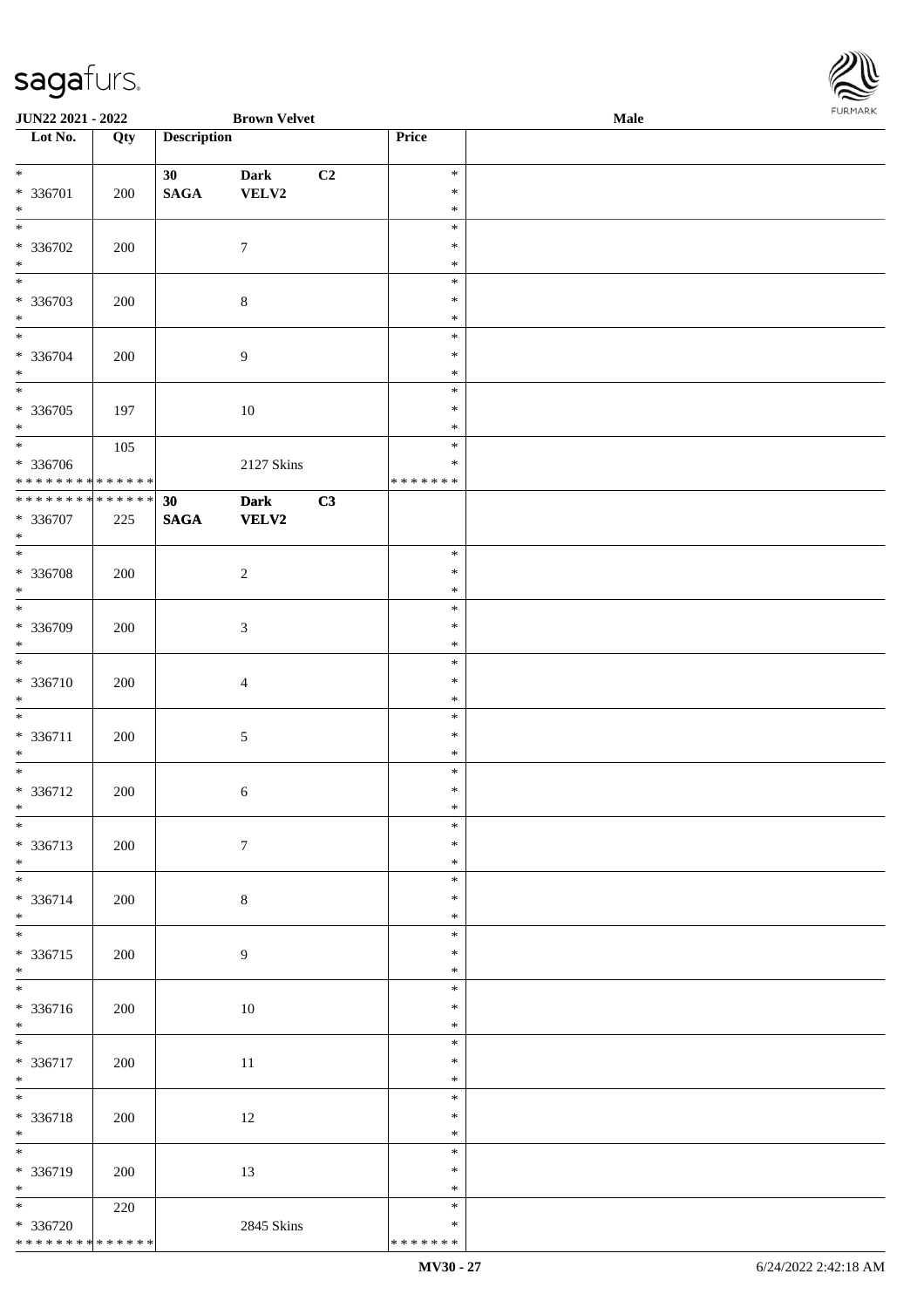

| <b>JUN22 2021 - 2022</b>                                |     |                       | <b>Brown Velvet</b>        |    |                                      | <b>Male</b> | . |
|---------------------------------------------------------|-----|-----------------------|----------------------------|----|--------------------------------------|-------------|---|
| Lot No.                                                 | Qty | <b>Description</b>    |                            |    | Price                                |             |   |
| * * * * * * * * * * * * * *<br>* 336721                 | 225 | 30<br>$\mathbf{SAGA}$ | <b>MED</b><br><b>VELV2</b> | C1 |                                      |             |   |
| $*$<br>$\overline{\phantom{0}}$                         |     |                       |                            |    |                                      |             |   |
| $* 336722$<br>$\ast$                                    | 200 |                       | $\overline{2}$             |    | $\ast$<br>$\ast$<br>$\ast$           |             |   |
| $\overline{\phantom{0}}$<br>* 336723<br>$*$             | 200 |                       | $\mathfrak{Z}$             |    | $\ast$<br>$\ast$<br>$\ast$           |             |   |
| $\overline{\phantom{0}}$<br>$* 336724$                  | 200 |                       | $\overline{4}$             |    | $\ast$<br>$\ast$                     |             |   |
| $*$<br>$\overline{\phantom{0}}$<br>$* 336725$<br>$\ast$ | 200 |                       | $5\,$                      |    | $\ast$<br>$\ast$<br>$\ast$<br>$\ast$ |             |   |
| $\overline{\phantom{0}}$<br>$* 336726$<br>$*$           | 200 |                       | $\sqrt{6}$                 |    | $\ast$<br>$\ast$<br>$\ast$           |             |   |
| $\ast$<br>$* 336727$<br>$*$                             | 200 |                       | $\boldsymbol{7}$           |    | $\ast$<br>$\ast$<br>$\ast$           |             |   |
| $*$<br>* 336728<br>* * * * * * * * * * * * * *          | 171 |                       | 1596 Skins                 |    | $\ast$<br>$\ast$<br>* * * * * * *    |             |   |
| * * * * * * * * * * * * * *<br>* 336729<br>$*$          | 225 | 30<br><b>SAGA</b>     | $\bf MED$<br>VELV2         | C2 |                                      |             |   |
| $\overline{\phantom{0}}$<br>$* 336730$<br>$*$           | 225 |                       | $\sqrt{2}$                 |    | $\ast$<br>$\ast$<br>$\ast$           |             |   |
| $*$<br>$* 336731$<br>$\ast$                             | 200 |                       | $\mathfrak{Z}$             |    | $\ast$<br>$\ast$<br>$\ast$           |             |   |
| $*$<br>$* 336732$<br>$*$                                | 200 |                       | $\overline{4}$             |    | $\ast$<br>$\ast$<br>$\ast$           |             |   |
| $\ast$<br>$* 336733$<br>$*$                             | 200 |                       | $\sqrt{5}$                 |    | $\ast$<br>$\ast$<br>$\ast$           |             |   |
| $\overline{\phantom{0}}$<br>* 336734<br>$\ast$          | 200 |                       | $\sqrt{6}$                 |    | $\ast$<br>$\ast$<br>$\ast$           |             |   |
| $\overline{\ast}$<br>$* 336735$<br>$*$                  | 200 |                       | $\boldsymbol{7}$           |    | $\ast$<br>$\ast$<br>$\ast$           |             |   |
| $\overline{\phantom{0}}$<br>* 336736<br>$*$             | 200 |                       | $\,8\,$                    |    | $\ast$<br>$\ast$<br>$\ast$           |             |   |
| $\overline{\phantom{0}}$<br>$* 336737$<br>$*$           | 200 |                       | 9                          |    | $\ast$<br>$\ast$<br>$\ast$           |             |   |
| $\ast$<br>$* 336738$<br>$*$                             | 200 |                       | $10\,$                     |    | $\ast$<br>$\ast$<br>$\ast$           |             |   |
| $\frac{1}{1}$<br>$* 336739$<br>$*$                      | 200 |                       | $11\,$                     |    | $\ast$<br>$\ast$<br>$\ast$           |             |   |
| $\overline{\ast}$<br>* 336740<br>$*$                    | 200 |                       | 12                         |    | $\ast$<br>$\ast$<br>$\ast$           |             |   |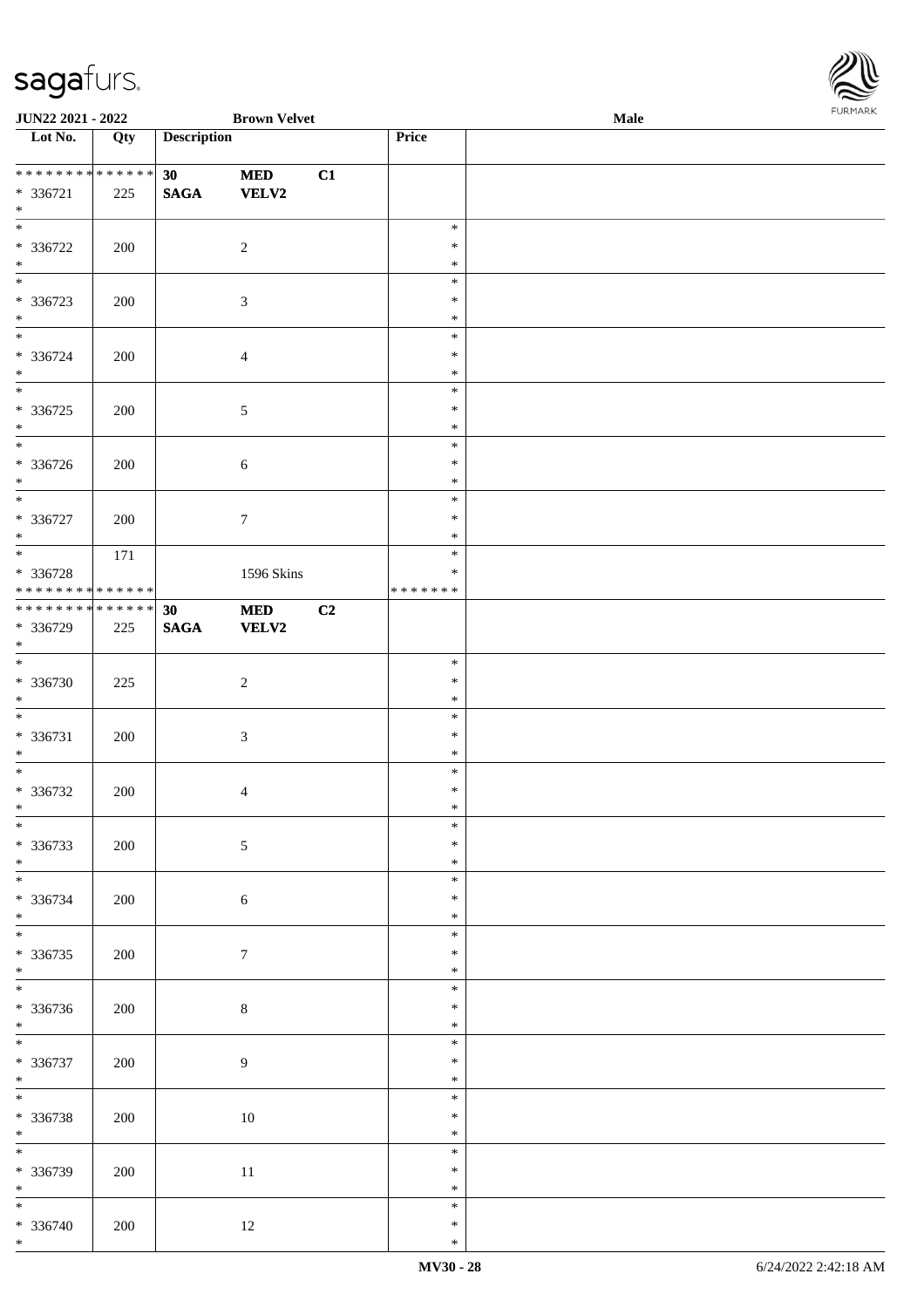

| JUN22 2021 - 2022               |     |                    | <b>Brown Velvet</b> |    |                  | Male |  |
|---------------------------------|-----|--------------------|---------------------|----|------------------|------|--|
| Lot No.                         | Qty | <b>Description</b> |                     |    | Price            |      |  |
|                                 |     |                    |                     |    |                  |      |  |
| $*$                             | 200 | 30                 | $\bf MED$           | C2 | $\ast$           |      |  |
| * 336741                        |     | <b>SAGA</b>        | VELV2               |    | $\ast$           |      |  |
| * * * * * * * * * * * * * *     |     |                    |                     |    | * * * * * * *    |      |  |
|                                 |     | 30                 | <b>MED</b>          | C2 |                  |      |  |
| 336742                          | 200 | <b>SAGA</b>        | VELV2               |    |                  |      |  |
|                                 |     |                    |                     |    |                  |      |  |
| * * * * * * * * * * * * * *     |     | 30                 | $\bf MED$           | C3 |                  |      |  |
| * 336743                        | 225 | $\mathbf{SAGA}$    | VELV2               |    |                  |      |  |
| $*$                             |     |                    |                     |    |                  |      |  |
| $*$                             |     |                    |                     |    | $\ast$           |      |  |
| * 336744                        | 200 |                    | $\overline{2}$      |    | $\ast$           |      |  |
| $*$                             |     |                    |                     |    | $\ast$           |      |  |
| $\overline{\phantom{0}}$        |     |                    |                     |    | $\ast$           |      |  |
| $* 336745$                      | 200 |                    | $\mathfrak{Z}$      |    | $\ast$           |      |  |
| $*$                             |     |                    |                     |    | $\ast$           |      |  |
| $*$                             |     |                    |                     |    | $\ast$           |      |  |
| * 336746                        | 200 |                    | $\overline{4}$      |    | $\ast$           |      |  |
| $*$                             |     |                    |                     |    | $\ast$           |      |  |
| $\ast$                          |     |                    |                     |    | $\ast$           |      |  |
| $* 336747$                      | 200 |                    | 5                   |    | $\ast$           |      |  |
| $*$                             |     |                    |                     |    | $\ast$           |      |  |
| $*$                             |     |                    |                     |    | $\ast$           |      |  |
| $* 336748$                      | 200 |                    | $\sqrt{6}$          |    | $\ast$           |      |  |
| $*$                             |     |                    |                     |    | $\ast$           |      |  |
| $*$                             |     |                    |                     |    | $\ast$           |      |  |
| * 336749                        | 200 |                    | $\tau$              |    | $\ast$           |      |  |
| $*$                             |     |                    |                     |    | $\ast$           |      |  |
| $*$                             |     |                    |                     |    | $\ast$           |      |  |
| $* 336750$                      | 200 |                    | $\,8\,$             |    | $\ast$           |      |  |
| $*$                             |     |                    |                     |    | $\ast$           |      |  |
| $*$                             |     |                    |                     |    | $\ast$           |      |  |
| $* 336751$                      | 200 |                    | 9                   |    | $\ast$           |      |  |
| $*$                             |     |                    |                     |    | $\ast$           |      |  |
| $*$                             |     |                    |                     |    | $\ast$           |      |  |
| $* 336752$                      | 200 |                    | $10\,$              |    | $\ast$           |      |  |
| $*$                             |     |                    |                     |    | $\ast$           |      |  |
| $\ast$                          |     |                    |                     |    | $\ast$           |      |  |
| * 336753                        | 200 |                    | $11\,$              |    | $\ast$           |      |  |
| $*$<br>$\overline{\phantom{0}}$ |     |                    |                     |    | $\ast$<br>$\ast$ |      |  |
|                                 |     |                    |                     |    |                  |      |  |
| * 336754<br>$*$                 | 200 |                    | 12                  |    | $\ast$<br>$\ast$ |      |  |
| $*$                             |     |                    |                     |    | $\ast$           |      |  |
| $* 336755$                      | 200 |                    | 13                  |    | $\ast$           |      |  |
| $*$                             |     |                    |                     |    | $\ast$           |      |  |
|                                 |     |                    |                     |    | $\ast$           |      |  |
| * 336756                        | 200 |                    | 14                  |    | $\ast$           |      |  |
| $*$                             |     |                    |                     |    | $\ast$           |      |  |
| $*$                             |     |                    |                     |    | $\ast$           |      |  |
| $* 336757$                      | 220 |                    | 15                  |    | $\ast$           |      |  |
| $*$                             |     |                    |                     |    | $\ast$           |      |  |
| $*$                             | 110 |                    |                     |    | $\ast$           |      |  |
| * 336758                        |     |                    | 3155 Skins          |    | $\ast$           |      |  |
| * * * * * * * * * * * * * *     |     |                    |                     |    | * * * * * * *    |      |  |
| ******** <mark>******</mark>    |     | 30                 | <b>PALE</b>         | C1 |                  |      |  |
| * 336759                        | 225 | <b>SAGA</b>        | <b>VELV2</b>        |    |                  |      |  |
| $*$                             |     |                    |                     |    |                  |      |  |
| $*$                             |     |                    |                     |    | $\ast$           |      |  |
| * 336760                        | 200 |                    | $\overline{c}$      |    | $\ast$           |      |  |
| $\ast$                          |     |                    |                     |    | $\ast$           |      |  |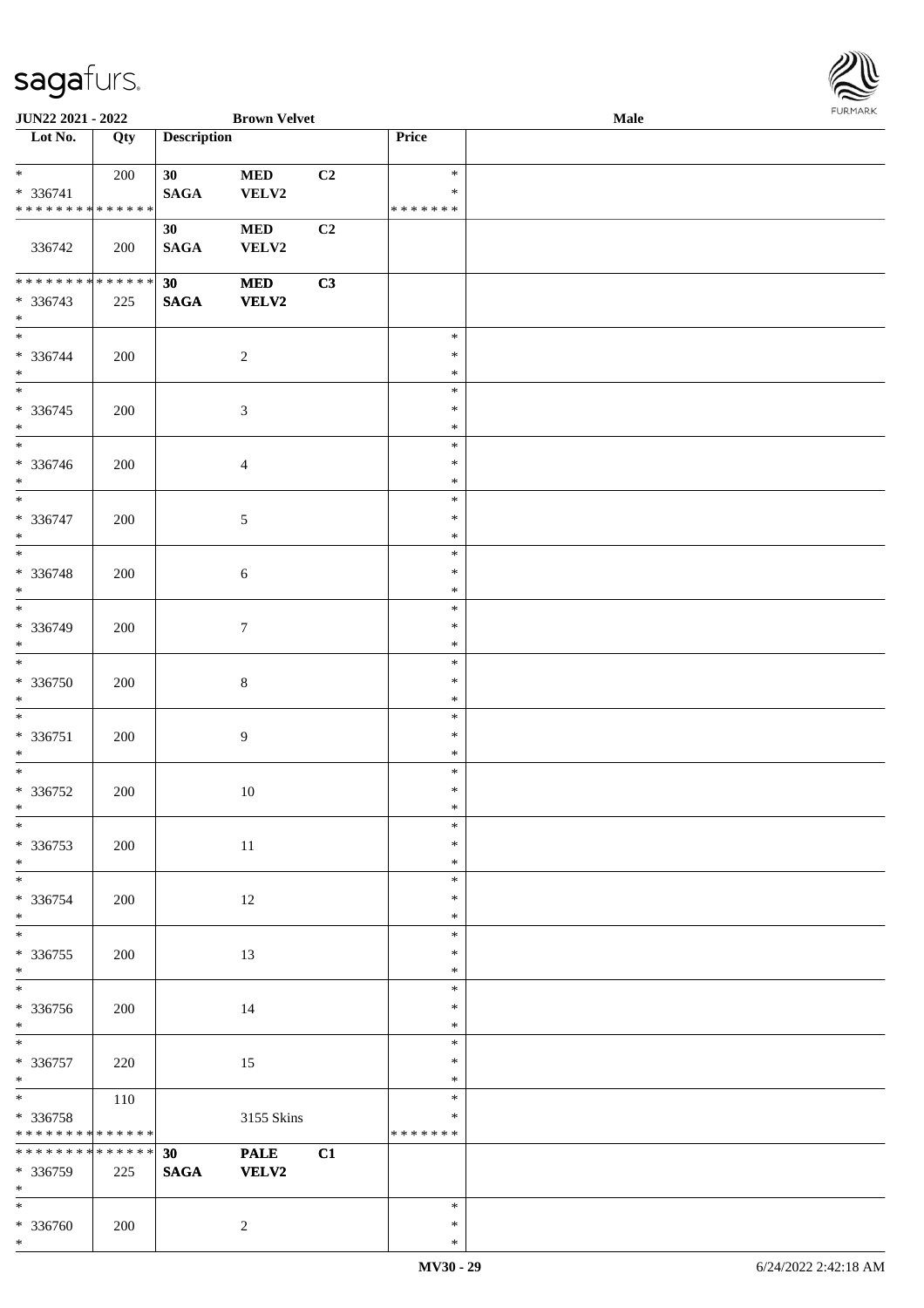

| JUN22 2021 - 2022                         |     |                    | <b>Brown Velvet</b> |    |                  | Male | <b>FURPIARA</b> |
|-------------------------------------------|-----|--------------------|---------------------|----|------------------|------|-----------------|
| $\overline{\phantom{1}}$ Lot No.          | Qty | <b>Description</b> |                     |    | Price            |      |                 |
|                                           |     |                    |                     |    |                  |      |                 |
| $*$                                       |     | 30                 | <b>PALE</b>         | C1 | $\ast$           |      |                 |
| * 336761<br>$*$                           | 200 | $\mathbf{SAGA}$    | VELV2               |    | $\ast$<br>$\ast$ |      |                 |
| $\overline{\ast}$                         |     |                    |                     |    | $\ast$           |      |                 |
| * 336762                                  | 200 |                    | $\overline{4}$      |    | $\ast$           |      |                 |
| $*$                                       |     |                    |                     |    | $\ast$           |      |                 |
| $*$                                       |     |                    |                     |    | $\ast$           |      |                 |
| * 336763                                  | 200 |                    | $\sqrt{5}$          |    | $\ast$           |      |                 |
| $*$                                       |     |                    |                     |    | $\ast$           |      |                 |
| $\overline{\ast}$                         |     |                    |                     |    | $\ast$           |      |                 |
| * 336764                                  | 200 |                    | 6                   |    | $\ast$           |      |                 |
| $*$                                       |     |                    |                     |    | $\ast$           |      |                 |
|                                           |     |                    |                     |    | $\ast$           |      |                 |
| * 336765                                  | 200 |                    | $\boldsymbol{7}$    |    | $\ast$           |      |                 |
| $\ast$                                    |     |                    |                     |    | $\ast$           |      |                 |
|                                           | 127 |                    |                     |    | $\ast$<br>$\ast$ |      |                 |
| * 336766<br>* * * * * * * * * * * * * * * |     |                    | 1552 Skins          |    | *******          |      |                 |
|                                           |     | 30                 | <b>PALE</b>         | C2 |                  |      |                 |
| * 336767                                  | 225 | $\mathbf{SAGA}$    | <b>VELV2</b>        |    |                  |      |                 |
| $\ast$                                    |     |                    |                     |    |                  |      |                 |
| $*$                                       |     |                    |                     |    | $\ast$           |      |                 |
| * 336768                                  | 200 |                    | $\sqrt{2}$          |    | $\ast$           |      |                 |
| $*$                                       |     |                    |                     |    | $\ast$           |      |                 |
|                                           |     |                    |                     |    | $\ast$           |      |                 |
| * 336769                                  | 200 |                    | 3                   |    | $\ast$           |      |                 |
| $*$<br>$\overline{\ast}$                  |     |                    |                     |    | $\ast$           |      |                 |
|                                           |     |                    |                     |    | $\ast$<br>$\ast$ |      |                 |
| * 336770<br>$\ast$                        | 200 |                    | $\overline{4}$      |    | $\ast$           |      |                 |
|                                           |     |                    |                     |    | $\ast$           |      |                 |
| * 336771                                  | 200 |                    | $\sqrt{5}$          |    | $\ast$           |      |                 |
| $*$                                       |     |                    |                     |    | $\ast$           |      |                 |
| $*$                                       |     |                    |                     |    | $\ast$           |      |                 |
| * 336772                                  | 200 |                    | 6                   |    | $\ast$           |      |                 |
| $\ast$                                    |     |                    |                     |    | $\ast$           |      |                 |
| $\overline{\ast}$                         |     |                    |                     |    | $\ast$           |      |                 |
| * 336773                                  | 200 |                    | $\boldsymbol{7}$    |    | $\ast$           |      |                 |
| $*$<br>$\overline{\phantom{0}}$           |     |                    |                     |    | $\ast$<br>$\ast$ |      |                 |
| * 336774                                  | 200 |                    | $8\,$               |    | $\ast$           |      |                 |
| $*$                                       |     |                    |                     |    | $\ast$           |      |                 |
| $\overline{\phantom{0}}$                  |     |                    |                     |    | $\ast$           |      |                 |
| * 336775                                  | 200 |                    | 9                   |    | $\ast$           |      |                 |
| $*$                                       |     |                    |                     |    | $\ast$           |      |                 |
|                                           |     |                    |                     |    | $\ast$           |      |                 |
| * 336776                                  | 200 |                    | $10\,$              |    | $\ast$           |      |                 |
| $*$                                       |     |                    |                     |    | $\ast$           |      |                 |
|                                           |     |                    |                     |    | $\ast$           |      |                 |
| * 336777<br>$*$                           | 200 |                    | $11\,$              |    | $\ast$<br>$\ast$ |      |                 |
| $*$                                       |     |                    |                     |    | $\ast$           |      |                 |
| * 336778                                  | 200 |                    | 12                  |    | $\ast$           |      |                 |
| $*$                                       |     |                    |                     |    | $\ast$           |      |                 |
| $\overline{\phantom{0}}$                  |     |                    |                     |    | $\ast$           |      |                 |
| * 336779                                  | 200 |                    | 13                  |    | $\ast$           |      |                 |
| $*$                                       |     |                    |                     |    | $\ast$           |      |                 |
| $*$                                       |     |                    |                     |    | $\ast$           |      |                 |
| * 336780                                  | 200 |                    | 14                  |    | $\ast$           |      |                 |
| $\ast$                                    |     |                    |                     |    | $\ast$           |      |                 |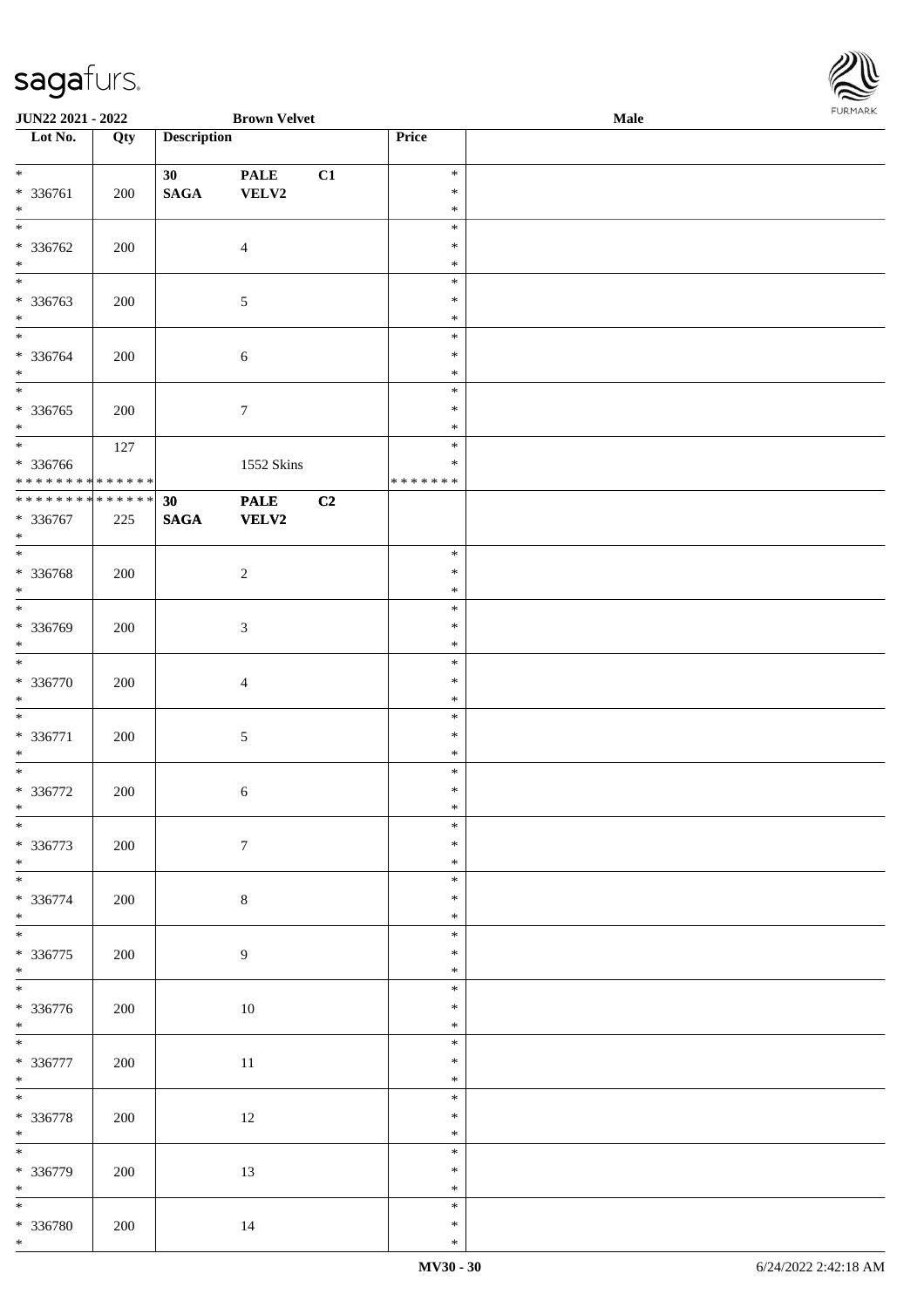

| JUN22 2021 - 2022             |     |                    | <b>Brown Velvet</b> |    |               | <b>Male</b> |  |
|-------------------------------|-----|--------------------|---------------------|----|---------------|-------------|--|
| Lot No.                       | Qty | <b>Description</b> |                     |    | Price         |             |  |
|                               |     |                    |                     |    |               |             |  |
| $*$                           | 220 | 30 <sup>°</sup>    | <b>PALE</b>         | C2 | $\ast$        |             |  |
| * 336781                      |     | <b>SAGA</b>        | VELV2               |    | $\ast$        |             |  |
| * * * * * * * * * * * * * * * |     |                    |                     |    | * * * * * * * |             |  |
| * * * * * * * * * * * * * * * |     | 30 <sup>°</sup>    | <b>PALE</b>         | C3 |               |             |  |
|                               |     |                    |                     |    |               |             |  |
| * 336782                      | 225 | <b>SAGA</b>        | <b>VELV2</b>        |    |               |             |  |
| $\ast$                        |     |                    |                     |    |               |             |  |
| $\overline{\phantom{0}}$      |     |                    |                     |    | $\ast$        |             |  |
| * 336783                      | 200 |                    | $\overline{c}$      |    | $\ast$        |             |  |
| $\ast$                        |     |                    |                     |    | $\ast$        |             |  |
| $\overline{\phantom{a}^*}$    |     |                    |                     |    | $\ast$        |             |  |
| * 336784                      | 200 |                    | $\mathfrak{Z}$      |    | $\ast$        |             |  |
| $\ast$                        |     |                    |                     |    | $\ast$        |             |  |
| $\overline{\phantom{a}^*}$    |     |                    |                     |    | $\ast$        |             |  |
| $* 336785$                    | 200 |                    | $\overline{4}$      |    | $\ast$        |             |  |
| $\ast$                        |     |                    |                     |    | $\ast$        |             |  |
| $\overline{\phantom{1}}$      |     |                    |                     |    |               |             |  |
|                               |     |                    |                     |    | $\ast$        |             |  |
| * 336786                      | 220 |                    | $\sqrt{5}$          |    | $\ast$        |             |  |
| $\ast$                        |     |                    |                     |    | $\ast$        |             |  |
| $_{*}$                        |     |                    |                     |    | $\ast$        |             |  |
| * 336787                      | 200 |                    | $\sqrt{6}$          |    | $\ast$        |             |  |
| $\ast$                        |     |                    |                     |    | $\ast$        |             |  |
| $\ast$                        |     |                    |                     |    | $\ast$        |             |  |
| * 336788                      | 200 |                    | $\boldsymbol{7}$    |    | $\ast$        |             |  |
| $\ast$                        |     |                    |                     |    | $\ast$        |             |  |
| $\overline{\ast}$             |     |                    |                     |    | $\ast$        |             |  |
| * 336789                      | 200 |                    | $\,8\,$             |    | $\ast$        |             |  |
| $\ast$                        |     |                    |                     |    | $\ast$        |             |  |
| $\ast$                        |     |                    |                     |    | $\ast$        |             |  |
|                               |     |                    |                     |    |               |             |  |
| * 336790                      | 200 |                    | $\overline{9}$      |    | $\ast$        |             |  |
| $\ast$                        |     |                    |                     |    | $\ast$        |             |  |
| $\ast$                        |     |                    |                     |    | $\ast$        |             |  |
| * 336791                      | 200 |                    | 10                  |    | $\ast$        |             |  |
| $\ast$                        |     |                    |                     |    | $\ast$        |             |  |
| $\ast$                        |     |                    |                     |    | $\ast$        |             |  |
| * 336792                      | 200 |                    | 11                  |    | $\ast$        |             |  |
| $*$                           |     |                    |                     |    | $\ast$        |             |  |
| $\ast$                        |     |                    |                     |    | $\ast$        |             |  |
| * 336793                      | 210 |                    | 12                  |    | $\ast$        |             |  |
| $\ast$                        |     |                    |                     |    | $\ast$        |             |  |
| $\ast$                        | 54  |                    |                     |    | $\ast$        |             |  |
| * 336794                      |     |                    | 2509 Skins          |    | ∗             |             |  |
| * * * * * * * * * * * * * * * |     |                    |                     |    | * * * * * * * |             |  |
| * * * * * * * * * * * * * * * |     | 30 <sup>°</sup>    | $\mathbf{XP}$       | C1 |               |             |  |
|                               |     |                    |                     |    |               |             |  |
| * 336795<br>$*$               | 225 | <b>SAGA</b>        | <b>VELV2</b>        |    |               |             |  |
| $\overline{\phantom{0}}$      |     |                    |                     |    | $\ast$        |             |  |
|                               |     |                    |                     |    |               |             |  |
| * 336796                      | 200 |                    | $\overline{2}$      |    | ∗             |             |  |
| $*$                           |     |                    |                     |    | $\ast$        |             |  |
| $\ast$                        |     |                    |                     |    | $\ast$        |             |  |
| * 336797                      | 200 |                    | 3                   |    | $\ast$        |             |  |
| $\ast$                        |     |                    |                     |    | $\ast$        |             |  |
| $\overline{\phantom{a}^*}$    |     |                    |                     |    | $\ast$        |             |  |
| * 336798                      | 200 |                    | $\overline{4}$      |    | $\ast$        |             |  |
| $\ast$                        |     |                    |                     |    | $\ast$        |             |  |
| $\overline{\phantom{a}^*}$    |     |                    |                     |    | $\ast$        |             |  |
| * 336799                      | 200 |                    | 5                   |    | $\ast$        |             |  |
| $\ast$                        |     |                    |                     |    | $\ast$        |             |  |
| $\ast$                        | 57  |                    |                     |    | $\ast$        |             |  |
| * 336800                      |     |                    | 1082 Skins          |    | ∗             |             |  |
| * * * * * * * * * * * * * * * |     |                    |                     |    | * * * * * * * |             |  |
|                               |     |                    |                     |    |               |             |  |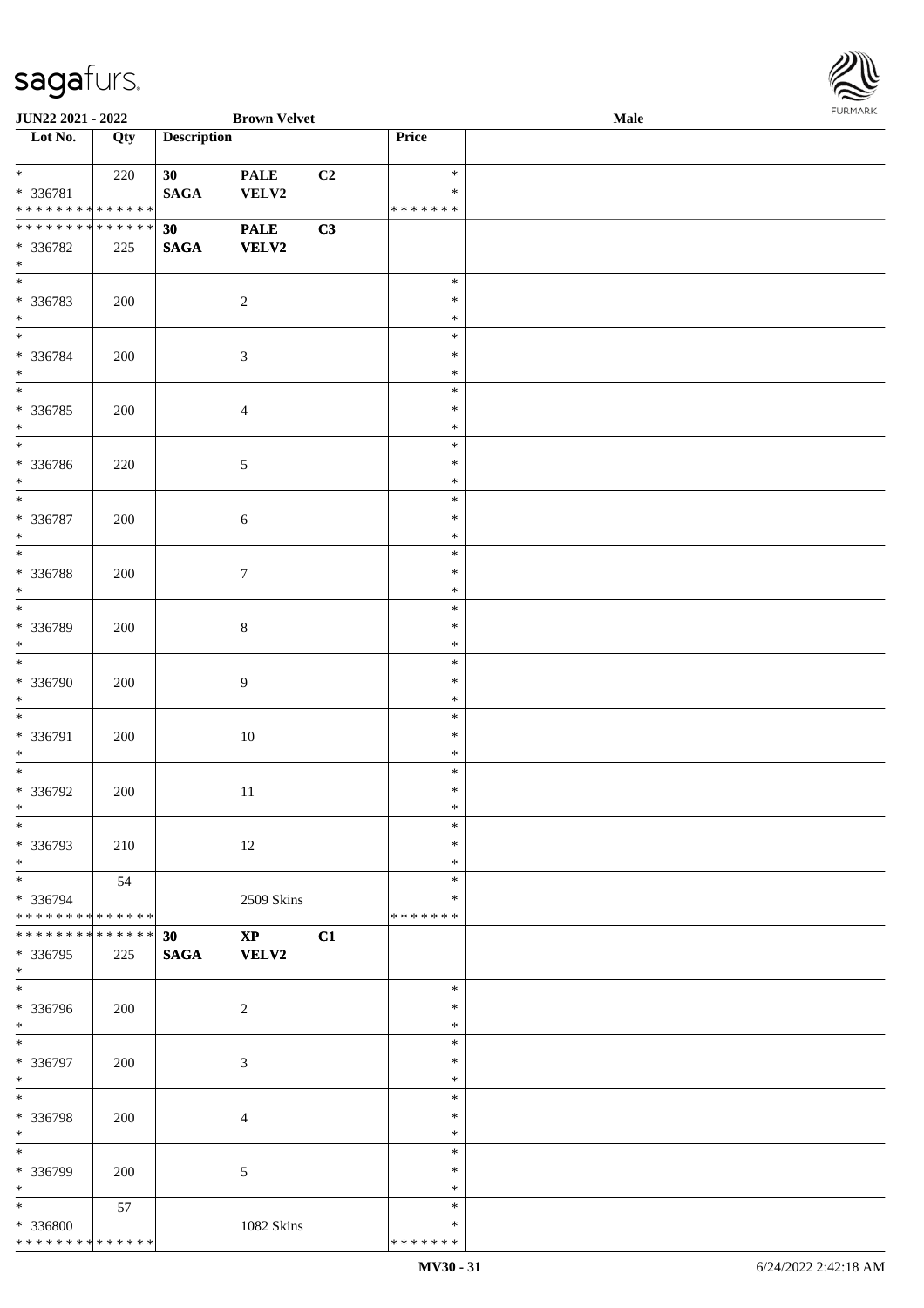

| JUN22 2021 - 2022                                                     |     |                       | <b>Brown Velvet</b>                          |                                   | <b>I ORI IMPORT</b><br>Male |  |  |  |  |
|-----------------------------------------------------------------------|-----|-----------------------|----------------------------------------------|-----------------------------------|-----------------------------|--|--|--|--|
| $\overline{\phantom{1}}$ Lot No.                                      | Qty | <b>Description</b>    |                                              | Price                             |                             |  |  |  |  |
| * * * * * * * * * * * * * *<br>* 336801<br>$\ast$                     | 225 | 30<br>$\mathbf{SAGA}$ | C2<br>$\bold{XP}$<br><b>VELV2</b>            |                                   |                             |  |  |  |  |
| $\overline{\ast}$<br>$* 336802$<br>$\ast$                             | 200 |                       | $\sqrt{2}$                                   | $\ast$<br>$\ast$<br>$\ast$        |                             |  |  |  |  |
| $\overline{\phantom{0}}$<br>* 336803<br>$\ast$                        | 200 |                       | $\mathfrak{Z}$                               | $\ast$<br>$\ast$<br>$\ast$        |                             |  |  |  |  |
| $\overline{\ast}$<br>* 336804<br>$*$                                  | 200 |                       | $\overline{4}$                               | $\ast$<br>$\ast$<br>$\ast$        |                             |  |  |  |  |
| $\overline{\phantom{0}}$<br>$* 336805$<br>$\ast$                      | 200 |                       | 5                                            | $\ast$<br>$\ast$<br>$\ast$        |                             |  |  |  |  |
| $\overline{\ast}$<br>* 336806<br>$\ast$                               | 200 |                       | $\sqrt{6}$                                   | $\ast$<br>$\ast$<br>$\ast$        |                             |  |  |  |  |
| $\overline{\phantom{a}}$<br>$* 336807$<br>$\ast$                      | 200 |                       | $\tau$                                       | $\ast$<br>$\ast$<br>$\ast$        |                             |  |  |  |  |
| $\overline{\ast}$<br>$* 336808$<br>$\ast$                             | 200 |                       | $\,8\,$                                      | $\ast$<br>$\ast$<br>$\ast$        |                             |  |  |  |  |
| $*$<br>* 336809<br>$\ast$                                             | 200 |                       | 9                                            | $\ast$<br>$\ast$<br>$\ast$        |                             |  |  |  |  |
| $\ast$<br>$* 336810$<br>$\ast$                                        | 200 |                       | 10                                           | $\ast$<br>$\ast$<br>$\ast$        |                             |  |  |  |  |
| $\overline{\phantom{0}}$<br>* 336811<br>$*$                           | 200 |                       | $11\,$                                       | $\ast$<br>$\ast$<br>$\ast$        |                             |  |  |  |  |
| $*$<br>$* 336812$<br>$*$                                              | 200 |                       | 12                                           | $\ast$<br>$\ast$<br>$\ast$        |                             |  |  |  |  |
| $*$<br>* 336813<br>$\ast$                                             | 200 |                       | 13                                           | $\ast$<br>$\ast$<br>$\ast$        |                             |  |  |  |  |
| $\ast$<br>* 336814<br>$*$                                             | 200 |                       | 14                                           | $\ast$<br>∗<br>$\ast$             |                             |  |  |  |  |
| $\overline{\phantom{0}}$<br>* 336815<br>$*$                           | 200 |                       | 15                                           | $\ast$<br>$\ast$<br>$\ast$        |                             |  |  |  |  |
| $*$<br>* 336816<br>$*$                                                | 200 |                       | 16                                           | $\ast$<br>$\ast$<br>$\ast$        |                             |  |  |  |  |
| $\overline{\phantom{0}}$<br>* 336817<br>$*$                           | 200 |                       | $17\,$                                       | $\ast$<br>$\ast$<br>$\ast$        |                             |  |  |  |  |
| $\overline{\phantom{0}}$<br>* 336818<br>$*$                           | 180 |                       | 18                                           | $\ast$<br>$\ast$<br>$\ast$        |                             |  |  |  |  |
| $*$ and $*$<br>* 336819<br>* * * * * * * * <mark>* * * * * * *</mark> | 51  |                       | 3656 Skins                                   | $\ast$<br>$\ast$<br>* * * * * * * |                             |  |  |  |  |
| ******** <mark>******</mark><br>* 336820<br>$*$                       | 225 | 30<br><b>SAGA</b>     | $\mathbf{X}\mathbf{P}$<br>C3<br><b>VELV2</b> |                                   |                             |  |  |  |  |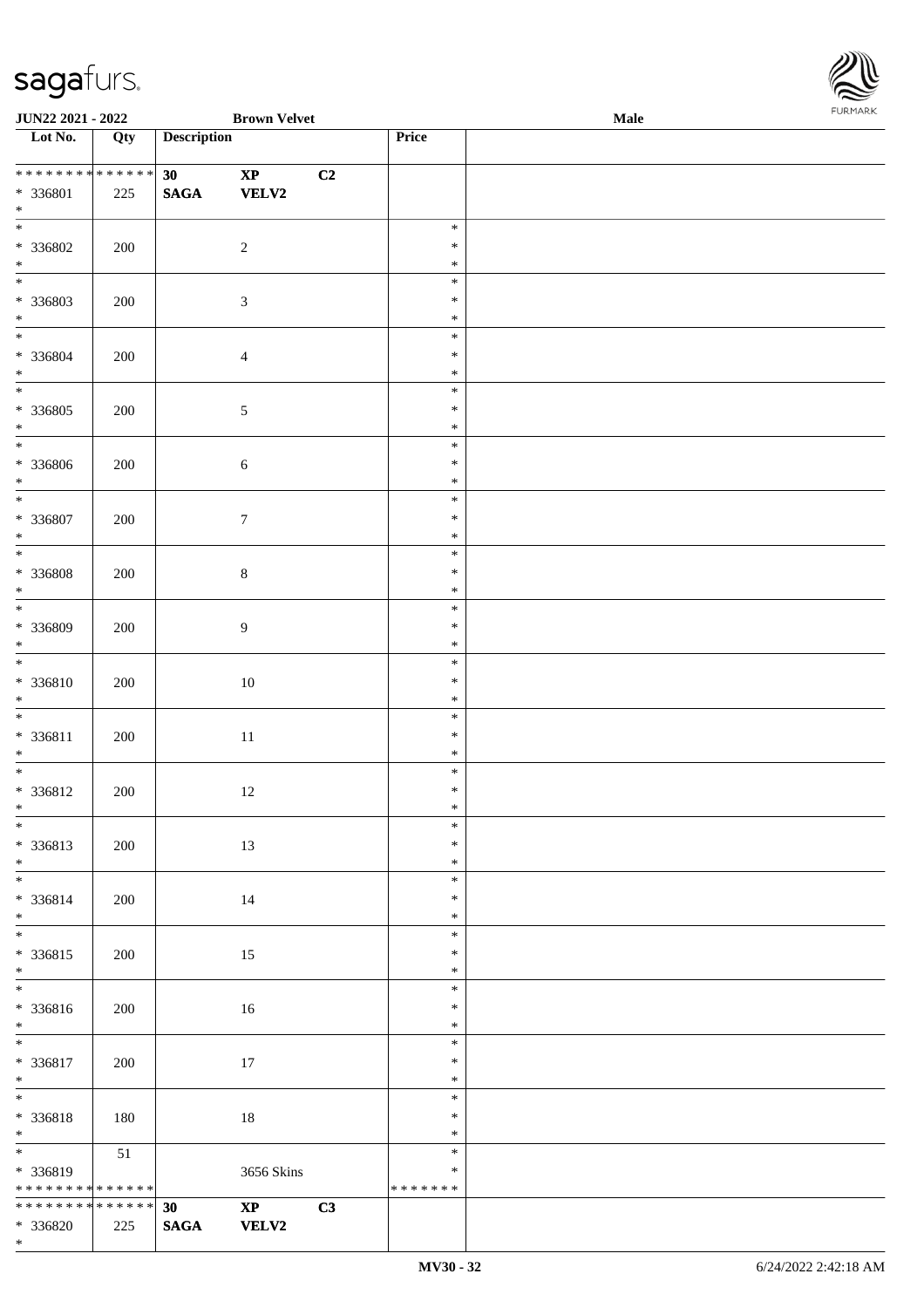

| JUN22 2021 - 2022             |     |                    | <b>Brown Velvet</b>                         |             |                  | Male | 101111111111 |
|-------------------------------|-----|--------------------|---------------------------------------------|-------------|------------------|------|--------------|
| Lot No.                       | Qty | <b>Description</b> |                                             |             | Price            |      |              |
|                               |     |                    |                                             |             |                  |      |              |
| $*$                           |     | 30                 | $\bold{XP}$                                 | C3          | $\ast$           |      |              |
| * 336821                      | 200 | <b>SAGA</b>        | VELV2                                       |             | $\ast$           |      |              |
| $\ast$<br>$\ast$              |     |                    |                                             |             | $\ast$<br>$\ast$ |      |              |
| * 336822                      |     |                    |                                             |             | $\ast$           |      |              |
| $\ast$                        | 200 |                    | 3                                           |             | $\ast$           |      |              |
| $\overline{\phantom{0}}$      |     |                    |                                             |             | $\ast$           |      |              |
| * 336823                      | 200 |                    | $\overline{4}$                              |             | ∗                |      |              |
| $\ast$                        |     |                    |                                             |             | $\ast$           |      |              |
| $*$                           |     |                    |                                             |             | $\ast$           |      |              |
| * 336824                      | 200 |                    | $\sqrt{5}$                                  |             | $\ast$           |      |              |
| $*$                           |     |                    |                                             |             | $\ast$           |      |              |
| $\overline{\ }$               | 220 |                    |                                             |             | $\ast$           |      |              |
| * 336825                      |     |                    | 1245 Skins                                  |             | $\ast$           |      |              |
| * * * * * * * * * * * * * *   |     |                    |                                             |             | * * * * * * *    |      |              |
| * * * * * * * * * * * * * *   |     | 30                 | $\mathbf{X}\mathbf{D}/\mathbf{D}\mathbf{K}$ | C2          |                  |      |              |
| $* 336826$                    | 225 | <b>SAGA</b>        | <b>VELV2</b>                                | <b>OPEN</b> |                  |      |              |
| $*$                           |     |                    |                                             |             |                  |      |              |
| $\overline{\ast}$             |     |                    |                                             |             | $\ast$           |      |              |
| * 336827<br>$*$               | 200 |                    | $\sqrt{2}$                                  |             | $\ast$<br>∗      |      |              |
| $*$                           | 197 |                    |                                             |             | $\ast$           |      |              |
| * 336828                      |     |                    | 622 Skins                                   |             | ∗                |      |              |
| * * * * * * * * * * * * * *   |     |                    |                                             |             | * * * * * * *    |      |              |
| * * * * * * * * * * * * * * * |     | 30                 | MED/PAL C2                                  |             |                  |      |              |
| * 336829                      | 225 | <b>SAGA</b>        | VELV2                                       | <b>OPEN</b> |                  |      |              |
| $\ast$                        |     |                    |                                             |             |                  |      |              |
| $*$                           |     |                    |                                             |             | $\ast$           |      |              |
| * 336830                      | 200 |                    | $\boldsymbol{2}$                            |             | $\ast$           |      |              |
| $*$                           |     |                    |                                             |             | $\ast$           |      |              |
| $*$                           |     |                    |                                             |             | $\ast$           |      |              |
| * 336831                      | 200 |                    | 3                                           |             | $\ast$           |      |              |
| $*$                           |     |                    |                                             |             | $\ast$           |      |              |
| $*$                           |     |                    |                                             |             | $\ast$           |      |              |
| $* 336832$                    | 200 |                    | $\overline{\mathcal{A}}$                    |             | $\ast$<br>$\ast$ |      |              |
| $*$<br>$*$                    |     |                    |                                             |             | $\ast$           |      |              |
| * 336833                      | 176 |                    | 1001 Skins                                  |             | *                |      |              |
| * * * * * * * * * * * * * * * |     |                    |                                             |             | * * * * * * *    |      |              |
| * * * * * * * * * * * * * * * |     | 30                 | $\mathbf{X}\mathbf{D}/\mathbf{D}\mathbf{K}$ | C2          |                  |      |              |
| * 336834                      | 225 | IA                 | <b>VELV1</b>                                | <b>CHIP</b> |                  |      |              |
| $*$                           |     |                    |                                             |             |                  |      |              |
|                               |     |                    |                                             |             | $\ast$           |      |              |
| $*336835$                     | 200 |                    | $\overline{c}$                              |             | $\ast$           |      |              |
| $*$                           |     |                    |                                             |             | $\ast$           |      |              |
| $*$                           |     |                    |                                             |             | $\ast$           |      |              |
| * 336836                      | 200 |                    | 3                                           |             | $\ast$           |      |              |
| $*$                           |     |                    |                                             |             | $\ast$           |      |              |
| $\ast$                        |     |                    |                                             |             | $\ast$           |      |              |
| * 336837                      | 200 |                    | 4                                           |             | $\ast$           |      |              |
| $*$<br>$*$                    |     |                    |                                             |             | $\ast$<br>$\ast$ |      |              |
| * 336838                      |     |                    |                                             |             | $\ast$           |      |              |
| $*$                           | 200 |                    | 5                                           |             | $\ast$           |      |              |
| $\ast$                        |     |                    |                                             |             | $\ast$           |      |              |
| * 336839                      | 200 |                    | 6                                           |             | $\ast$           |      |              |
| $*$                           |     |                    |                                             |             | $\ast$           |      |              |
| $\ast$                        |     |                    |                                             |             | $\ast$           |      |              |
| * 336840                      | 200 |                    | $\tau$                                      |             | $\ast$           |      |              |
| $*$                           |     |                    |                                             |             | $\ast$           |      |              |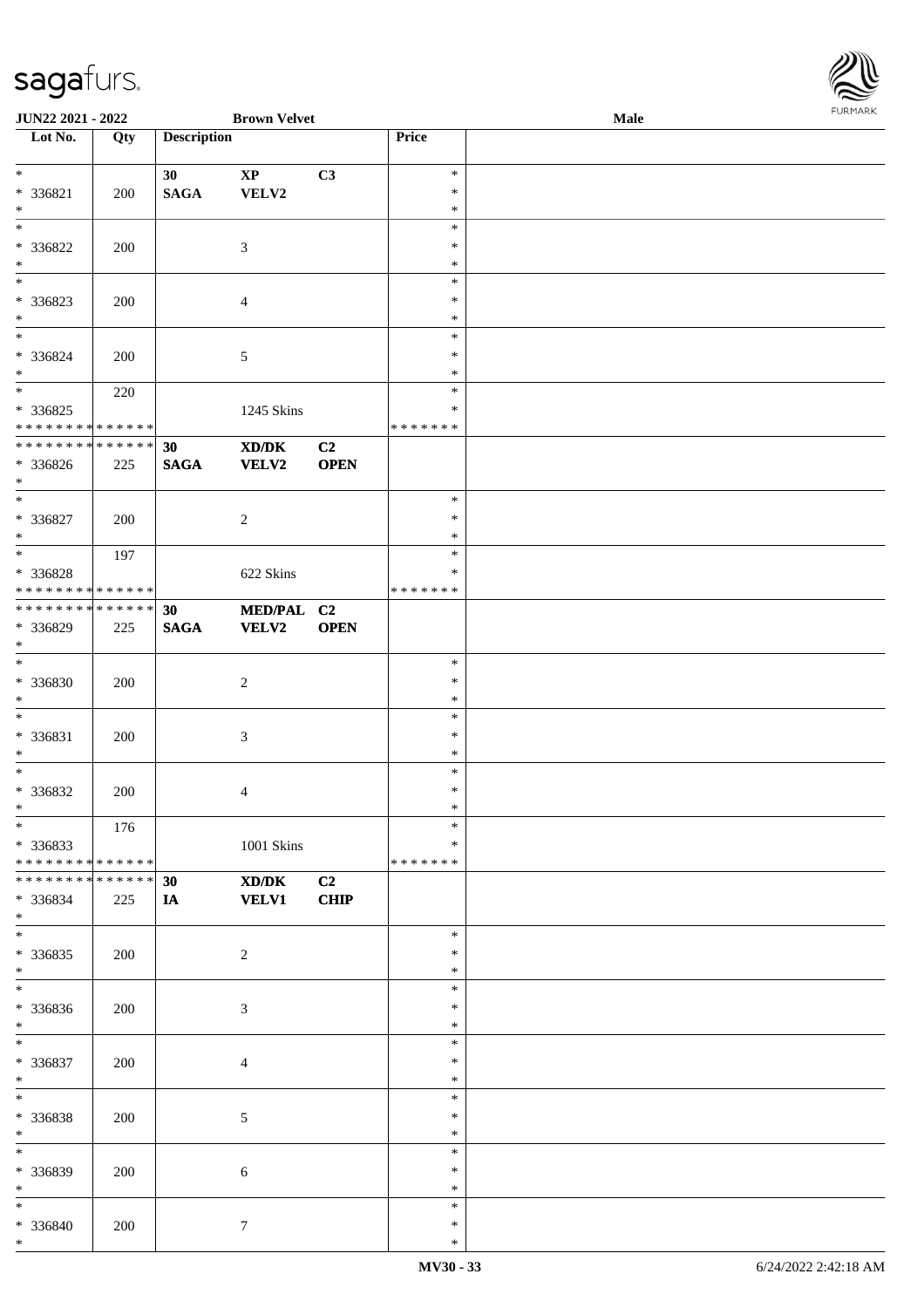

| <b>JUN22 2021 - 2022</b>                   |     |                    | <b>Brown Velvet</b>                 |      |         | Male |
|--------------------------------------------|-----|--------------------|-------------------------------------|------|---------|------|
| Lot No.                                    | Qty | <b>Description</b> |                                     |      | Price   |      |
|                                            |     |                    |                                     |      |         |      |
| $*$                                        |     | 30                 | $\bold{X}\bold{D}/\bold{D}\bold{K}$ | C2   | $\ast$  |      |
| * 336841                                   | 200 | IA                 | <b>VELV1</b>                        | CHIP | $\ast$  |      |
| $*$                                        |     |                    |                                     |      | $\ast$  |      |
|                                            |     |                    |                                     |      | $\ast$  |      |
|                                            |     |                    |                                     |      |         |      |
| * 336842                                   | 200 |                    | $\overline{9}$                      |      | $\ast$  |      |
| $*$                                        |     |                    |                                     |      | $\ast$  |      |
|                                            |     |                    |                                     |      | $\ast$  |      |
| * 336843                                   | 200 |                    | 10                                  |      | $\ast$  |      |
| $*$                                        |     |                    |                                     |      | $\ast$  |      |
|                                            |     |                    |                                     |      | $\ast$  |      |
| * 336844                                   | 200 |                    | $11\,$                              |      | $\ast$  |      |
| $*$                                        |     |                    |                                     |      | $\ast$  |      |
|                                            |     |                    |                                     |      | $\ast$  |      |
| $* 336845$                                 | 200 |                    |                                     |      | $\ast$  |      |
|                                            |     |                    | 12                                  |      | $\ast$  |      |
| $*$<br>$\overline{\phantom{0}}$            |     |                    |                                     |      |         |      |
|                                            |     |                    |                                     |      | $\ast$  |      |
| * 336846                                   | 200 |                    | 13                                  |      | $\ast$  |      |
| $*$                                        |     |                    |                                     |      | $\ast$  |      |
| $*$                                        |     |                    |                                     |      | $\ast$  |      |
| * 336847                                   | 200 |                    | 14                                  |      | $\ast$  |      |
| $*$                                        |     |                    |                                     |      | $\ast$  |      |
|                                            |     |                    |                                     |      | $\ast$  |      |
| * 336848                                   | 200 |                    | 15                                  |      | $\ast$  |      |
| $*$                                        |     |                    |                                     |      | $\ast$  |      |
|                                            |     |                    |                                     |      | $\ast$  |      |
| * 336849                                   | 200 |                    | 16                                  |      | $\ast$  |      |
| $*$                                        |     |                    |                                     |      | $\ast$  |      |
|                                            |     |                    |                                     |      | $\ast$  |      |
|                                            |     |                    |                                     |      |         |      |
| * 336850                                   | 198 |                    | 17                                  |      | $\ast$  |      |
| $*$                                        |     |                    |                                     |      | $\ast$  |      |
| $*$                                        |     |                    |                                     |      | $\ast$  |      |
| $* 336851$                                 | 197 |                    | $18\,$                              |      | $\ast$  |      |
| $*$                                        |     |                    |                                     |      | $\ast$  |      |
|                                            | 194 |                    |                                     |      | $\ast$  |      |
| * 336852                                   |     |                    | 3814 Skins                          |      | $\ast$  |      |
| * * * * * * * * <mark>* * * * * * *</mark> |     |                    |                                     |      | ******* |      |
| * * * * * * * * * * * * * * *              |     | 30                 | MED/PAL C2                          |      |         |      |
| * 336853                                   | 225 | <b>IA</b>          | <b>VELV1</b>                        | CHIP |         |      |
| $*$                                        |     |                    |                                     |      |         |      |
|                                            |     |                    |                                     |      | $\ast$  |      |
| * 336854                                   | 200 |                    | $\overline{2}$                      |      | ∗       |      |
| $*$                                        |     |                    |                                     |      | $\ast$  |      |
| $\overline{\ast}$                          |     |                    |                                     |      | $\ast$  |      |
|                                            |     |                    |                                     |      |         |      |
| * 336855                                   | 200 |                    | $\mathfrak{Z}$                      |      | $\ast$  |      |
| $*$                                        |     |                    |                                     |      | $\ast$  |      |
| $\overline{\ }$                            |     |                    |                                     |      | $\ast$  |      |
| * 336856                                   | 200 |                    | $\overline{4}$                      |      | $\ast$  |      |
| $*$                                        |     |                    |                                     |      | $\ast$  |      |
| $*$                                        |     |                    |                                     |      | $\ast$  |      |
| * 336857                                   | 200 |                    | $\sqrt{5}$                          |      | $\ast$  |      |
| $*$                                        |     |                    |                                     |      | $\ast$  |      |
| $*$                                        |     |                    |                                     |      | $\ast$  |      |
| * 336858                                   | 200 |                    | $\sqrt{6}$                          |      | $\ast$  |      |
| $*$                                        |     |                    |                                     |      | $\ast$  |      |
| $*$                                        |     |                    |                                     |      | $\ast$  |      |
|                                            |     |                    |                                     |      | $\ast$  |      |
| $* 336859$<br>$*$                          | 200 |                    | $\tau$                              |      | $\ast$  |      |
|                                            |     |                    |                                     |      | $\ast$  |      |
| $*$                                        |     |                    |                                     |      |         |      |
| * 336860                                   | 200 |                    | $\,8\,$                             |      | ∗       |      |
| $*$                                        |     |                    |                                     |      | $\ast$  |      |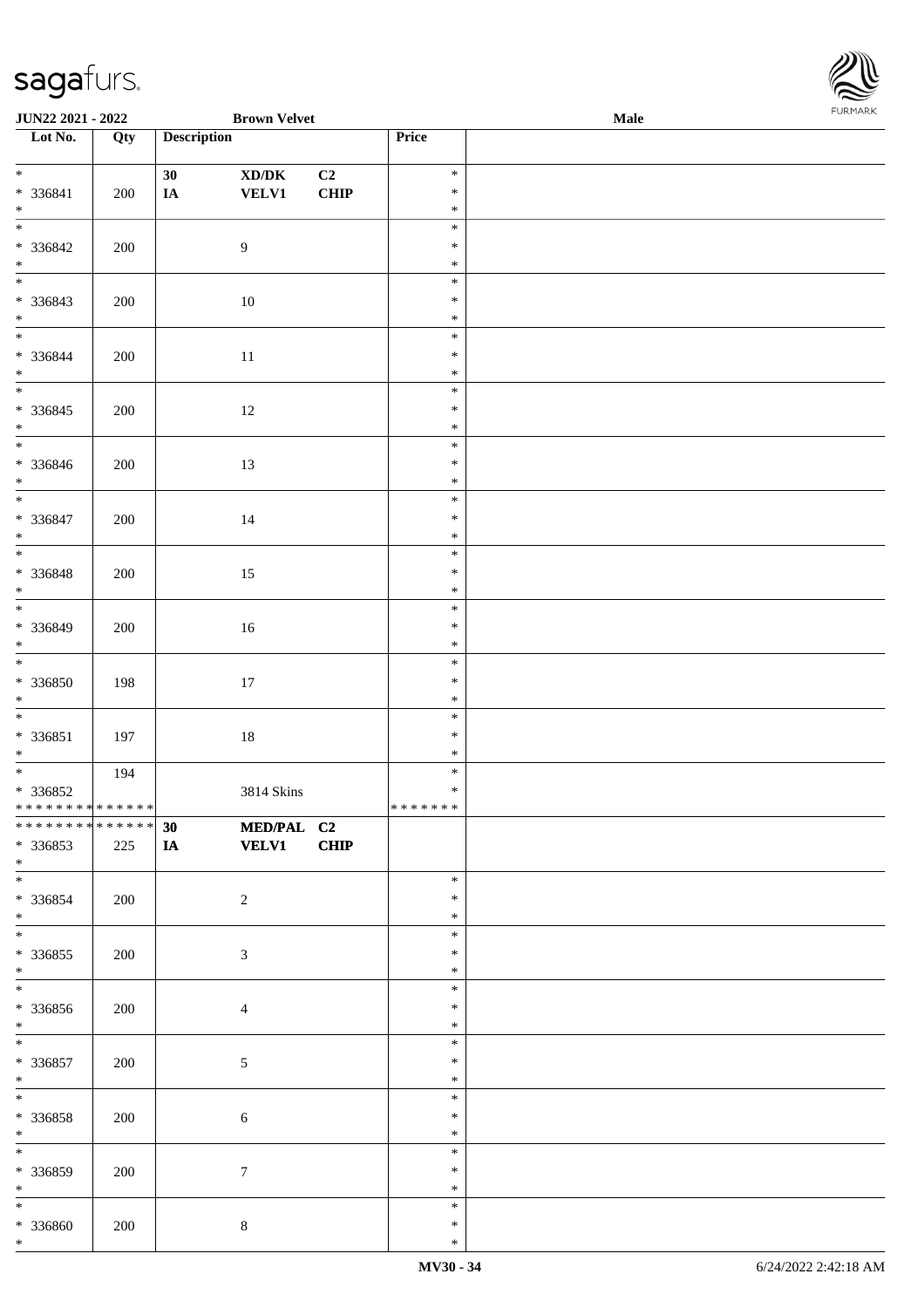\*

**JUN22 2021 - 2022 Brown Velvet Male**

**Lot No. Qty Description Price**

| $\ast$                                                |     | 30 | MED/PAL C2       |             | $\ast$           |  |
|-------------------------------------------------------|-----|----|------------------|-------------|------------------|--|
| * 336861                                              | 200 | IA | <b>VELV1</b>     | <b>CHIP</b> | $\ast$           |  |
| $\ast$                                                |     |    |                  |             | $\ast$           |  |
| $\overline{\phantom{a}^*}$                            |     |    |                  |             | $\ast$           |  |
| * 336862                                              | 200 |    | $10\,$           |             | $\ast$           |  |
| $*$                                                   |     |    |                  |             | $\ast$           |  |
| $\overline{\phantom{a}^*}$                            | 186 |    |                  |             | $\ast$           |  |
| * 336863                                              |     |    | 2211 Skins       |             | $\ast$           |  |
| * * * * * * * * * * * * * *                           |     |    |                  |             | * * * * * * *    |  |
| * * * * * * * * * * * * * * *                         |     | 30 | XD/DK            | C2          |                  |  |
| * 336864                                              | 225 | IA | <b>VELV2</b>     | CHIP        |                  |  |
| $\ast$                                                |     |    |                  |             |                  |  |
| $\overline{\phantom{0}}$                              |     |    |                  |             | $\ast$           |  |
| $*336865$                                             | 200 |    | $\sqrt{2}$       |             | $\ast$           |  |
| $*$                                                   |     |    |                  |             | *                |  |
| $\overline{\ast}$                                     |     |    |                  |             | $\ast$           |  |
| * 336866                                              | 200 |    | $\sqrt{3}$       |             | $\ast$           |  |
| $\ast$                                                |     |    |                  |             | $\ast$           |  |
| $\ast$                                                |     |    |                  |             | $\ast$           |  |
| $* 336867$                                            | 200 |    | $\overline{4}$   |             | $\ast$           |  |
| $\ast$                                                |     |    |                  |             | $\ast$           |  |
| $\overline{\phantom{1}}$                              |     |    |                  |             | $\ast$           |  |
| * 336868                                              | 200 |    | $5\,$            |             | $\ast$           |  |
| $\ast$                                                |     |    |                  |             | $\ast$           |  |
| $\overline{\phantom{a}^*}$                            |     |    |                  |             | $\ast$           |  |
| * 336869                                              | 200 |    | $\sqrt{6}$       |             | $\ast$           |  |
| $\ast$                                                |     |    |                  |             | $\ast$           |  |
| $\ast$                                                |     |    |                  |             | $\ast$           |  |
| * 336870                                              | 200 |    | $\tau$           |             | $\ast$           |  |
| $\ast$                                                |     |    |                  |             | $\ast$           |  |
| $\ast$                                                |     |    |                  |             | $\ast$           |  |
| $* 336871$                                            | 200 |    | $\,8\,$          |             | $\ast$           |  |
| $\ast$                                                |     |    |                  |             | $\ast$           |  |
| $\ast$                                                |     |    |                  |             | $\ast$           |  |
| $* 336872$                                            | 200 |    | $\boldsymbol{9}$ |             | $\ast$           |  |
| $*$                                                   |     |    |                  |             | $\ast$           |  |
| $\ast$                                                |     |    |                  |             | $\ast$           |  |
| $* 336873$                                            | 200 |    | 10               |             | $\ast$           |  |
|                                                       |     |    |                  |             | $\ast$           |  |
|                                                       |     |    |                  |             | $\ast$           |  |
| $* 336874$                                            | 200 |    | $11\,$           |             | $\ast$           |  |
| $*$<br>$\overline{\phantom{a}^*}$                     |     |    |                  |             | $\ast$           |  |
|                                                       |     |    |                  |             | $\ast$           |  |
| $* 336875$<br>$\ast$                                  | 200 |    | $12\,$           |             | $\ast$<br>$\ast$ |  |
| $\overline{\phantom{a}^*}$                            |     |    |                  |             | $\ast$           |  |
| $* 336876$                                            |     |    |                  |             | $\ast$           |  |
|                                                       | 200 |    | 13               |             | $\ast$           |  |
| $*$ $*$                                               |     |    |                  |             | $\ast$           |  |
|                                                       |     |    |                  |             | $\ast$           |  |
| $* 336877$<br>$*$                                     | 200 |    | $14\,$           |             | $\ast$           |  |
| $\frac{1}{*}$                                         |     |    |                  |             | $\ast$           |  |
| $* 336878$                                            | 200 |    | $15\,$           |             | $\ast$           |  |
| $*$                                                   |     |    |                  |             | $\ast$           |  |
| $\overline{\ast}$                                     |     |    |                  |             | $\ast$           |  |
| * 336879                                              | 200 |    | $16\,$           |             | $\ast$           |  |
|                                                       |     |    |                  |             | $\ast$           |  |
| $\begin{array}{c}\n * \\  \hline\n * \\  \end{array}$ |     |    |                  |             | $\ast$           |  |
| $* 336880$                                            | 200 |    | $17\,$           |             | $\ast$           |  |
|                                                       |     |    |                  |             |                  |  |

 $\overline{\phantom{a}}$ 

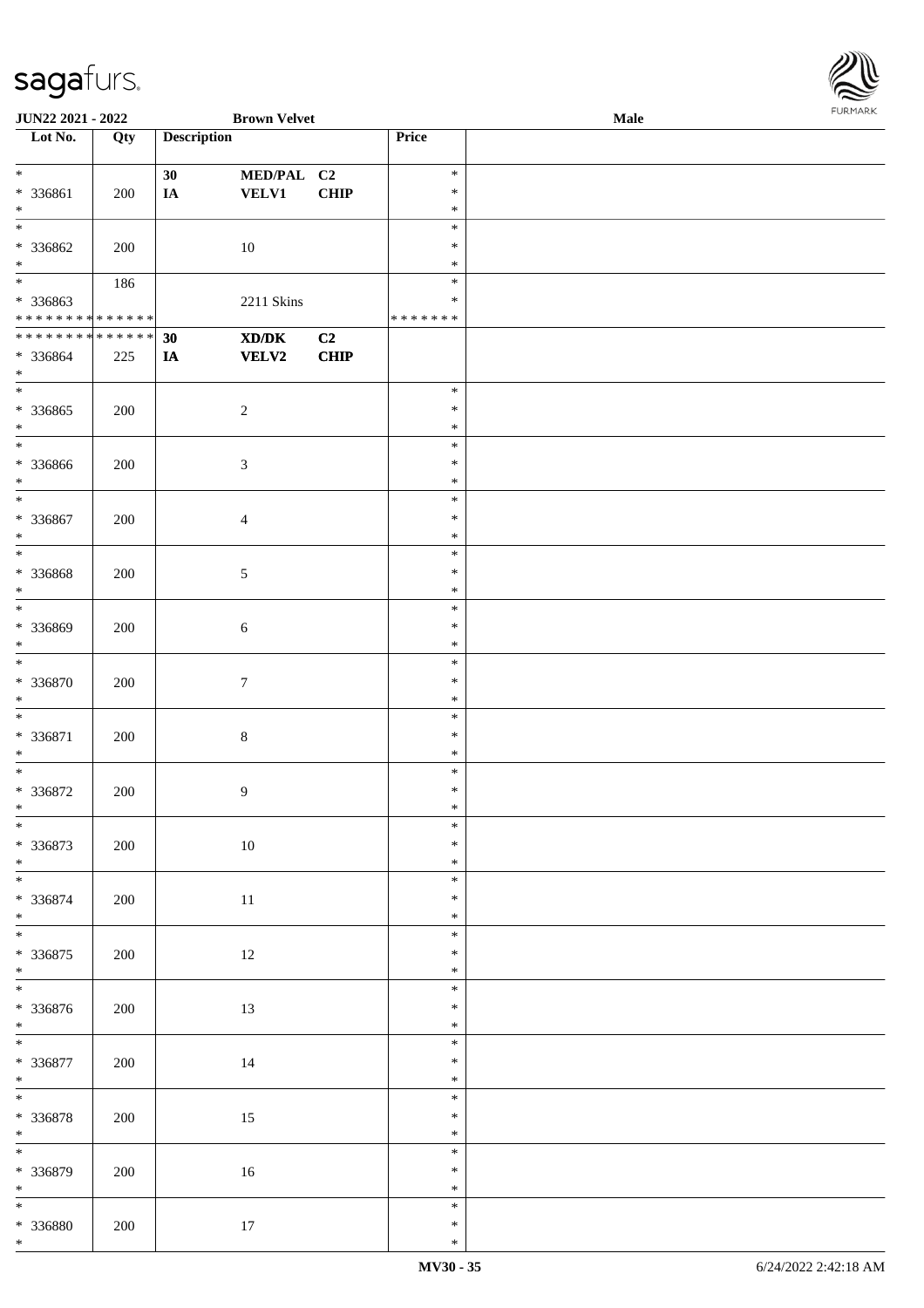

| <b>JUN22 2021 - 2022</b>     |     |                    | <b>Brown Velvet</b>                 |             |               | Male |  |
|------------------------------|-----|--------------------|-------------------------------------|-------------|---------------|------|--|
| Lot No.                      | Qty | <b>Description</b> |                                     |             | Price         |      |  |
|                              |     |                    |                                     |             |               |      |  |
| $*$                          |     | 30                 | $\bold{X}\bold{D}/\bold{D}\bold{K}$ | C2          | $\ast$        |      |  |
|                              |     |                    |                                     |             | $\ast$        |      |  |
| * 336881                     | 200 | $I\!\!A$           | VELV2                               | CHIP        |               |      |  |
| $\ast$                       |     |                    |                                     |             | $\ast$        |      |  |
|                              |     |                    |                                     |             | $\ast$        |      |  |
| * 336882                     | 200 |                    | 19                                  |             | $\ast$        |      |  |
| $\ast$                       |     |                    |                                     |             | $\ast$        |      |  |
|                              |     |                    |                                     |             |               |      |  |
|                              |     |                    |                                     |             | $\ast$        |      |  |
| * 336883                     | 200 |                    | $20\,$                              |             | $\ast$        |      |  |
| $*$                          |     |                    |                                     |             | $\ast$        |      |  |
| $*$                          |     |                    |                                     |             | $\ast$        |      |  |
|                              | 164 |                    |                                     |             |               |      |  |
| * 336884                     |     |                    | 4189 Skins                          |             | $\ast$        |      |  |
| * * * * * * * * * * * * * *  |     |                    |                                     |             | * * * * * * * |      |  |
| ******** <mark>******</mark> |     | 30                 | MED/PAL C2                          |             |               |      |  |
| * 336885                     | 225 | IA                 | <b>VELV2</b>                        | <b>CHIP</b> |               |      |  |
|                              |     |                    |                                     |             |               |      |  |
| $\ast$                       |     |                    |                                     |             |               |      |  |
| $\overline{\ast}$            |     |                    |                                     |             | $\ast$        |      |  |
| * 336886                     | 200 |                    | $\boldsymbol{2}$                    |             | $\ast$        |      |  |
| $\ast$                       |     |                    |                                     |             | $\ast$        |      |  |
|                              |     |                    |                                     |             |               |      |  |
| $\ast$                       |     |                    |                                     |             | $\ast$        |      |  |
| * 336887                     | 200 |                    | 3                                   |             | $\ast$        |      |  |
| $\ast$                       |     |                    |                                     |             | $\ast$        |      |  |
|                              |     |                    |                                     |             | $\ast$        |      |  |
|                              |     |                    |                                     |             |               |      |  |
| * 336888                     | 200 |                    | $\overline{4}$                      |             | $\ast$        |      |  |
| $\ast$                       |     |                    |                                     |             | $\ast$        |      |  |
| $\ast$                       |     |                    |                                     |             | $\ast$        |      |  |
| * 336889                     | 200 |                    | $\sqrt{5}$                          |             | $\ast$        |      |  |
| $*$                          |     |                    |                                     |             | $\ast$        |      |  |
|                              |     |                    |                                     |             |               |      |  |
| $*$                          |     |                    |                                     |             | $\ast$        |      |  |
| * 336890                     | 200 |                    | 6                                   |             | $\ast$        |      |  |
| $*$                          |     |                    |                                     |             | $\ast$        |      |  |
| $*$                          |     |                    |                                     |             | $\ast$        |      |  |
|                              |     |                    |                                     |             |               |      |  |
| * 336891                     | 200 |                    | $\boldsymbol{7}$                    |             | $\ast$        |      |  |
| $\ast$                       |     |                    |                                     |             | $\ast$        |      |  |
| $*$                          |     |                    |                                     |             | $\ast$        |      |  |
|                              |     |                    |                                     |             | $\ast$        |      |  |
| * 336892                     | 200 |                    | $8\,$                               |             |               |      |  |
| $*$                          |     |                    |                                     |             | $\ast$        |      |  |
| $*$                          |     |                    |                                     |             | $\ast$        |      |  |
| * 336893                     | 200 |                    | $\boldsymbol{9}$                    |             | $\ast$        |      |  |
| $*$                          |     |                    |                                     |             | $\ast$        |      |  |
| $\overline{\ast}$            |     |                    |                                     |             |               |      |  |
|                              |     |                    |                                     |             | $\ast$        |      |  |
| * 336894                     | 200 |                    | 10                                  |             | $\ast$        |      |  |
| $*$                          |     |                    |                                     |             | $\ast$        |      |  |
| $\overline{\ast}$            |     |                    |                                     |             | $\ast$        |      |  |
|                              |     |                    |                                     |             |               |      |  |
| * 336895                     | 200 |                    | $11\,$                              |             | $\ast$        |      |  |
| $*$                          |     |                    |                                     |             | $\ast$        |      |  |
|                              |     |                    |                                     |             | $\ast$        |      |  |
| * 336896                     | 200 |                    | 12                                  |             | $\ast$        |      |  |
|                              |     |                    |                                     |             | $\ast$        |      |  |
| $*$                          |     |                    |                                     |             |               |      |  |
| $\overline{\ast}$            |     |                    |                                     |             | $\ast$        |      |  |
| * 336897                     | 200 |                    | 13                                  |             | $\ast$        |      |  |
| $*$                          |     |                    |                                     |             | $\ast$        |      |  |
|                              |     |                    |                                     |             | $\ast$        |      |  |
|                              |     |                    |                                     |             |               |      |  |
| * 336898                     | 200 |                    | 14                                  |             | $\ast$        |      |  |
| $*$                          |     |                    |                                     |             | $\ast$        |      |  |
|                              |     |                    |                                     |             | $\ast$        |      |  |
|                              |     |                    |                                     |             |               |      |  |
| * 336899                     | 200 |                    | 15                                  |             | $\ast$        |      |  |
| $*$                          |     |                    |                                     |             | $\ast$        |      |  |
| $\overline{\ast}$            |     |                    |                                     |             | $\ast$        |      |  |
| * 336900                     | 200 |                    | 16                                  |             | $\ast$        |      |  |
| $*$                          |     |                    |                                     |             | $\ast$        |      |  |
|                              |     |                    |                                     |             |               |      |  |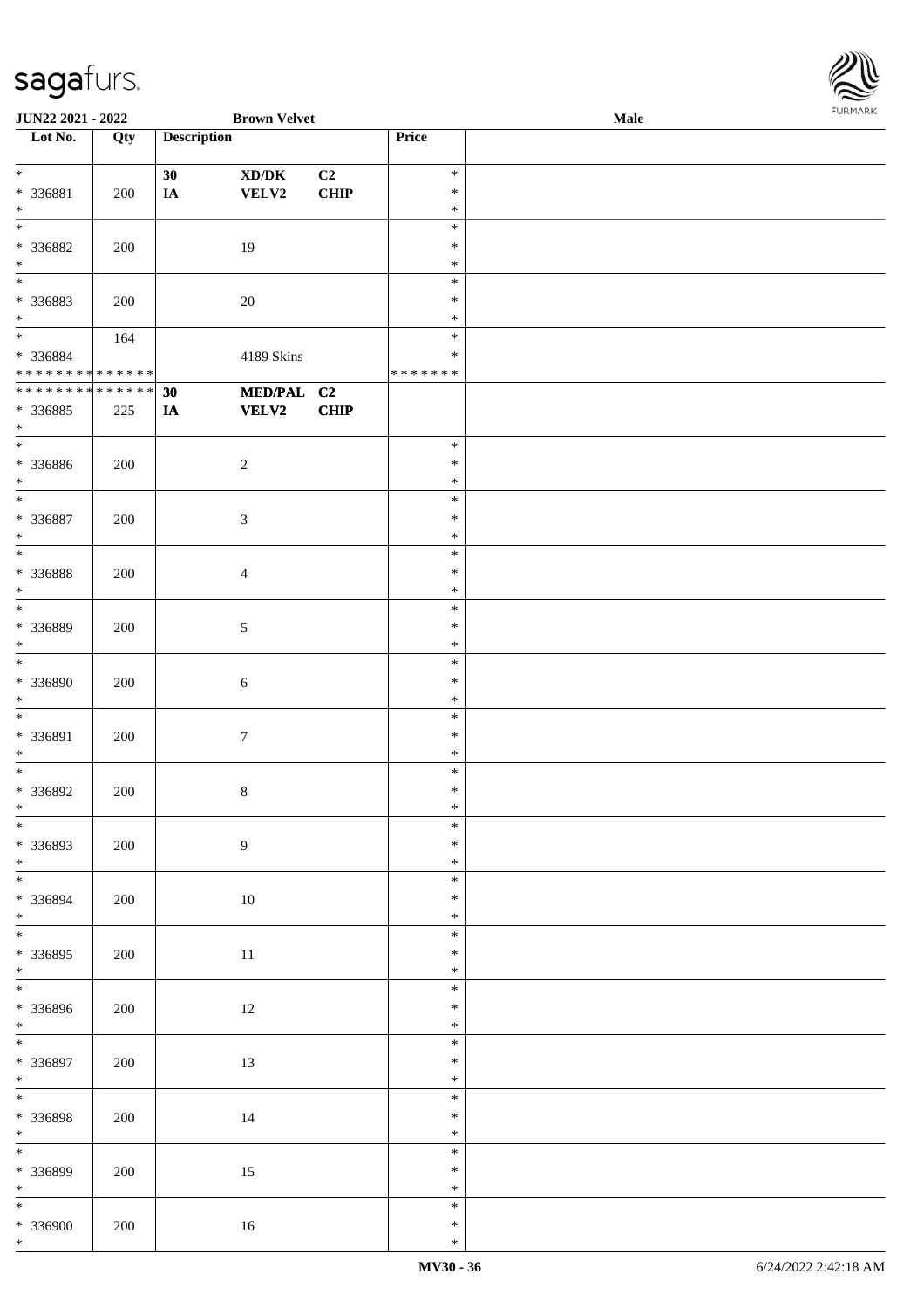

| <b>JUN22 2021 - 2022</b>                   |     |                    | <b>Brown Velvet</b>     |      |               | Male |  |
|--------------------------------------------|-----|--------------------|-------------------------|------|---------------|------|--|
| Lot No.                                    | Qty | <b>Description</b> |                         |      | Price         |      |  |
|                                            |     |                    |                         |      |               |      |  |
| $*$                                        |     | 30                 | MED/PAL C2              |      | $\ast$        |      |  |
| * 336901                                   | 200 | IA                 | VELV2                   | CHIP | $\ast$        |      |  |
| $*$                                        |     |                    |                         |      | $\ast$        |      |  |
| $\overline{\ast}$                          |     |                    |                         |      | $\ast$        |      |  |
|                                            |     |                    |                         |      |               |      |  |
| * 336902                                   | 200 |                    | 18                      |      | $\ast$        |      |  |
| $*$                                        |     |                    |                         |      | $\ast$        |      |  |
| $\overline{\phantom{0}}$                   |     |                    |                         |      | $\ast$        |      |  |
| * 336903                                   | 200 |                    | 19                      |      | $\ast$        |      |  |
| $*$                                        |     |                    |                         |      | $\ast$        |      |  |
| $*$                                        |     |                    |                         |      | $\ast$        |      |  |
| * 336904                                   | 200 |                    | 20                      |      | $\ast$        |      |  |
| $*$                                        |     |                    |                         |      | $\ast$        |      |  |
| $\overline{\ast}$                          |     |                    |                         |      | $\ast$        |      |  |
| * 336905                                   |     |                    |                         |      | $\ast$        |      |  |
| $*$                                        | 200 |                    | 21                      |      | $\ast$        |      |  |
| $*$                                        |     |                    |                         |      |               |      |  |
|                                            | 200 |                    |                         |      | $\ast$        |      |  |
| * 336906                                   |     |                    | 4425 Skins              |      | $\ast$        |      |  |
| * * * * * * * * * * * * * *                |     |                    |                         |      | * * * * * * * |      |  |
| * * * * * * * * <mark>* * * * * * *</mark> |     | 30                 | $2\mathbf{X}\mathbf{D}$ | C1   |               |      |  |
| * 336907                                   | 205 | <b>SROY</b>        | <b>VELV1</b>            |      |               |      |  |
| $*$                                        |     |                    |                         |      |               |      |  |
|                                            |     |                    |                         |      | $\ast$        |      |  |
| * 336908                                   | 180 |                    | $\overline{2}$          |      | $\ast$        |      |  |
| $*$                                        |     |                    |                         |      | $\ast$        |      |  |
| $*$                                        |     |                    |                         |      | $\ast$        |      |  |
| * 336909                                   | 180 |                    | 3                       |      | $\ast$        |      |  |
| $*$                                        |     |                    |                         |      | $\ast$        |      |  |
|                                            |     |                    |                         |      | $\ast$        |      |  |
|                                            | 193 |                    |                         |      |               |      |  |
| * 336910                                   |     |                    | 758 Skins               |      | $\ast$        |      |  |
| * * * * * * * * * * * * * *                |     |                    |                         |      | *******       |      |  |
| * * * * * * * * * * * * * * *              |     | 30                 | $2\mathbf{X}\mathbf{D}$ | C2   |               |      |  |
| * 336911                                   | 205 | <b>SROY</b>        | <b>VELV1</b>            |      |               |      |  |
| $*$                                        |     |                    |                         |      |               |      |  |
| $*$                                        |     |                    |                         |      | $\ast$        |      |  |
| * 336912                                   | 180 |                    | $\overline{c}$          |      | $\ast$        |      |  |
| $*$                                        |     |                    |                         |      | $\ast$        |      |  |
| $\ast$                                     |     |                    |                         |      | $\ast$        |      |  |
| * 336913                                   | 180 |                    | $\mathfrak{Z}$          |      | $\ast$        |      |  |
| $*$                                        |     |                    |                         |      | $\ast$        |      |  |
|                                            |     |                    |                         |      | $\ast$        |      |  |
| * 336914                                   | 180 |                    | $\overline{4}$          |      | $\ast$        |      |  |
| $*$                                        |     |                    |                         |      | $\ast$        |      |  |
|                                            |     |                    |                         |      | $\ast$        |      |  |
|                                            |     |                    |                         |      |               |      |  |
| * 336915                                   | 180 |                    | $\sqrt{5}$              |      | $\ast$        |      |  |
| $*$                                        |     |                    |                         |      | $\ast$        |      |  |
| $\overline{\phantom{0}}$                   |     |                    |                         |      | $\ast$        |      |  |
| * 336916                                   | 180 |                    | $\sqrt{6}$              |      | $\ast$        |      |  |
| $*$                                        |     |                    |                         |      | $\ast$        |      |  |
| $\overline{\ast}$                          |     |                    |                         |      | $\ast$        |      |  |
| * 336917                                   | 180 |                    | $\boldsymbol{7}$        |      | $\ast$        |      |  |
| $*$                                        |     |                    |                         |      | $\ast$        |      |  |
| $*$                                        |     |                    |                         |      | $\ast$        |      |  |
| * 336918                                   | 180 |                    | $8\,$                   |      | $\ast$        |      |  |
| $*$                                        |     |                    |                         |      | $\ast$        |      |  |
|                                            |     |                    |                         |      | $\ast$        |      |  |
|                                            |     |                    |                         |      | $\ast$        |      |  |
| * 336919                                   | 180 |                    | $\overline{9}$          |      |               |      |  |
| $*$                                        |     |                    |                         |      | $\ast$        |      |  |
| $*$                                        |     |                    |                         |      | $\ast$        |      |  |
| * 336920                                   | 180 |                    | $10\,$                  |      | $\ast$        |      |  |
| $*$                                        |     |                    |                         |      | $\ast$        |      |  |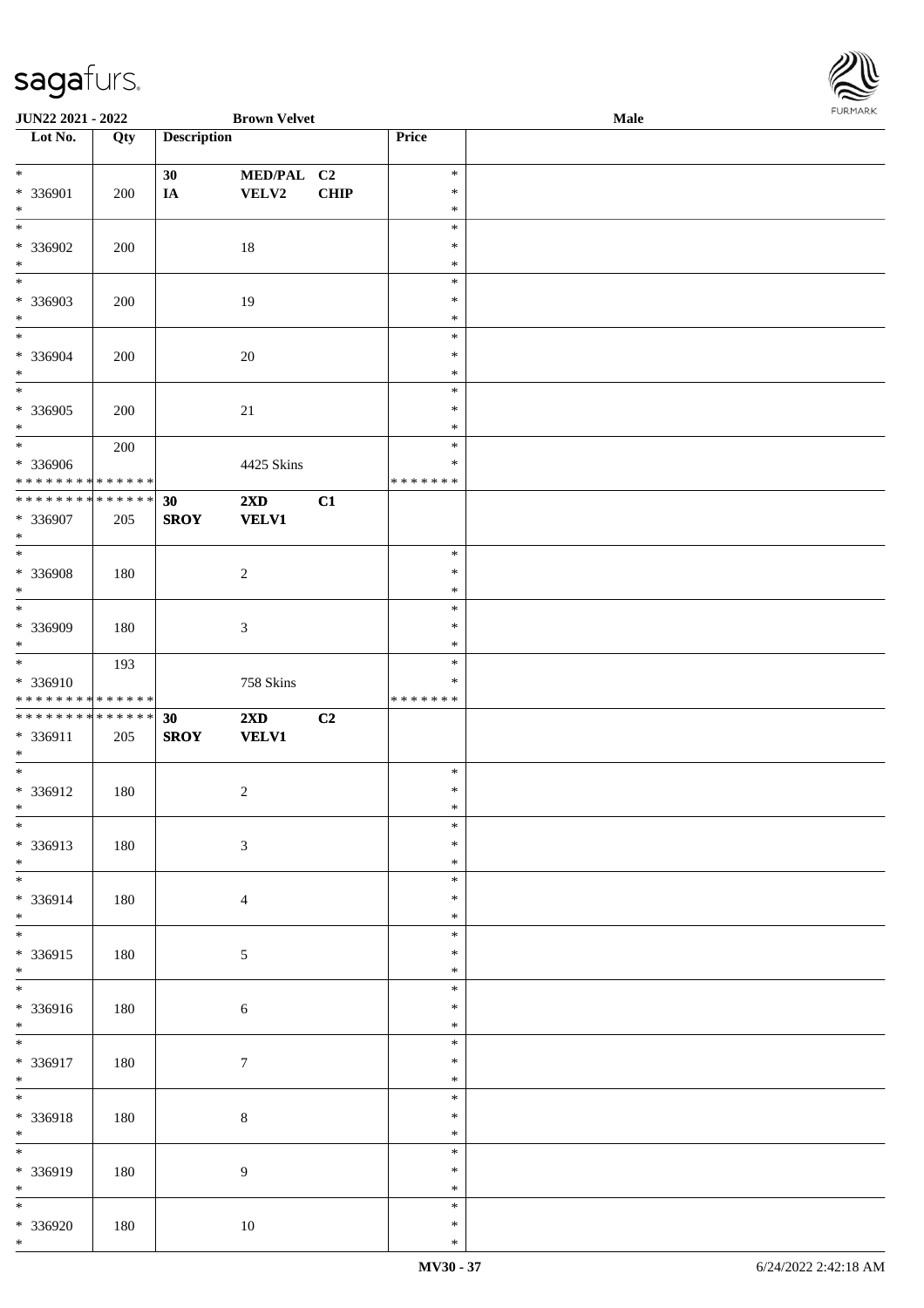

| <b>JUN22 2021 - 2022</b>                   |     |                    | <b>Brown Velvet</b>     |    |               | Male |
|--------------------------------------------|-----|--------------------|-------------------------|----|---------------|------|
| Lot No.                                    | Qty | <b>Description</b> |                         |    | <b>Price</b>  |      |
|                                            |     |                    |                         |    |               |      |
| $*$                                        |     | 30                 | 2XD                     | C2 | $\ast$        |      |
|                                            |     |                    |                         |    | $\ast$        |      |
| * 336921                                   | 180 | <b>SROY</b>        | <b>VELV1</b>            |    |               |      |
| $*$                                        |     |                    |                         |    | $\ast$        |      |
|                                            | 187 |                    |                         |    | $\ast$        |      |
| * 336922                                   |     |                    | 2192 Skins              |    | ∗             |      |
| * * * * * * * * * * * * * *                |     |                    |                         |    | * * * * * * * |      |
| * * * * * * * * * * * * * *                |     |                    |                         |    |               |      |
|                                            |     | 30                 | $2\mathbf{X}\mathbf{D}$ | C3 |               |      |
| * 336923                                   | 205 | <b>SROY</b>        | <b>VELV1</b>            |    |               |      |
| $*$                                        |     |                    |                         |    |               |      |
| $\overline{\phantom{0}}$                   |     |                    |                         |    | $\ast$        |      |
| * 336924                                   | 180 |                    | $\overline{2}$          |    | $\ast$        |      |
| $*$                                        |     |                    |                         |    | $\ast$        |      |
|                                            |     |                    |                         |    |               |      |
|                                            |     |                    |                         |    | $\ast$        |      |
| * 336925                                   | 180 |                    | $\mathfrak{Z}$          |    | $\ast$        |      |
| $*$                                        |     |                    |                         |    | $\ast$        |      |
| $*$                                        | 197 |                    |                         |    | $\ast$        |      |
|                                            |     |                    |                         |    | $\ast$        |      |
| * 336926                                   |     |                    | 762 Skins               |    |               |      |
| * * * * * * * * * * * * * *                |     |                    |                         |    | *******       |      |
| * * * * * * * * <mark>* * * * * * *</mark> |     | 30                 | $\mathbf{X}\mathbf{D}$  | C1 |               |      |
| $* 336927$                                 | 205 | <b>SROY</b>        | <b>VELV1</b>            |    |               |      |
| $\ast$                                     |     |                    |                         |    |               |      |
| $*$                                        |     |                    |                         |    | $\ast$        |      |
|                                            |     |                    |                         |    |               |      |
| * 336928                                   | 180 |                    | $\overline{c}$          |    | $\ast$        |      |
| $*$                                        |     |                    |                         |    | $\ast$        |      |
| $\overline{\phantom{0}}$                   |     |                    |                         |    | $\ast$        |      |
| * 336929                                   | 180 |                    | 3                       |    | $\ast$        |      |
| $*$                                        |     |                    |                         |    | $\ast$        |      |
|                                            |     |                    |                         |    |               |      |
| $\ast$                                     |     |                    |                         |    | $\ast$        |      |
| * 336930                                   | 180 |                    | $\overline{4}$          |    | $\ast$        |      |
| $\ast$                                     |     |                    |                         |    | $\ast$        |      |
| $*$                                        |     |                    |                         |    | $\ast$        |      |
|                                            |     |                    |                         |    |               |      |
| * 336931                                   | 180 |                    | 5                       |    | $\ast$        |      |
| $*$                                        |     |                    |                         |    | $\ast$        |      |
| $*$                                        | 149 |                    |                         |    | $\ast$        |      |
| * 336932                                   |     |                    | 1074 Skins              |    | $\ast$        |      |
| * * * * * * * * * * * * * * *              |     |                    |                         |    | *******       |      |
| * * * * * * * * <mark>* * * * * * *</mark> |     |                    |                         |    |               |      |
|                                            |     | 30                 | <b>XD</b>               | C2 |               |      |
| * 336933                                   | 205 | <b>SROY</b>        | <b>VELV1</b>            |    |               |      |
| $*$                                        |     |                    |                         |    |               |      |
|                                            |     |                    |                         |    | $\ast$        |      |
| * 336934                                   | 180 |                    | 2                       |    | ∗             |      |
| $*$                                        |     |                    |                         |    | $\ast$        |      |
|                                            |     |                    |                         |    |               |      |
| $*$                                        |     |                    |                         |    | $\ast$        |      |
| * 336935                                   | 180 |                    | $\mathfrak{Z}$          |    | $\ast$        |      |
| $*$                                        |     |                    |                         |    | $\ast$        |      |
|                                            |     |                    |                         |    | $\ast$        |      |
|                                            |     |                    |                         |    | $\ast$        |      |
| * 336936                                   | 180 |                    | $\overline{4}$          |    |               |      |
| $*$                                        |     |                    |                         |    | $\ast$        |      |
| $*$                                        |     |                    |                         |    | $\ast$        |      |
| * 336937                                   | 180 |                    | $\sqrt{5}$              |    | $\ast$        |      |
| $*$                                        |     |                    |                         |    | $\ast$        |      |
|                                            |     |                    |                         |    | $\ast$        |      |
|                                            |     |                    |                         |    |               |      |
| * 336938                                   | 180 |                    | $\sqrt{6}$              |    | $\ast$        |      |
| $*$                                        |     |                    |                         |    | $\ast$        |      |
|                                            |     |                    |                         |    | $\ast$        |      |
|                                            |     |                    | $7\phantom{.0}$         |    | $\ast$        |      |
| * 336939                                   | 180 |                    |                         |    |               |      |
| $*$                                        |     |                    |                         |    | $\ast$        |      |
| $*$                                        |     |                    |                         |    | $\ast$        |      |
| * 336940                                   | 180 |                    | $\,8\,$                 |    | ∗             |      |
| $*$                                        |     |                    |                         |    | $\ast$        |      |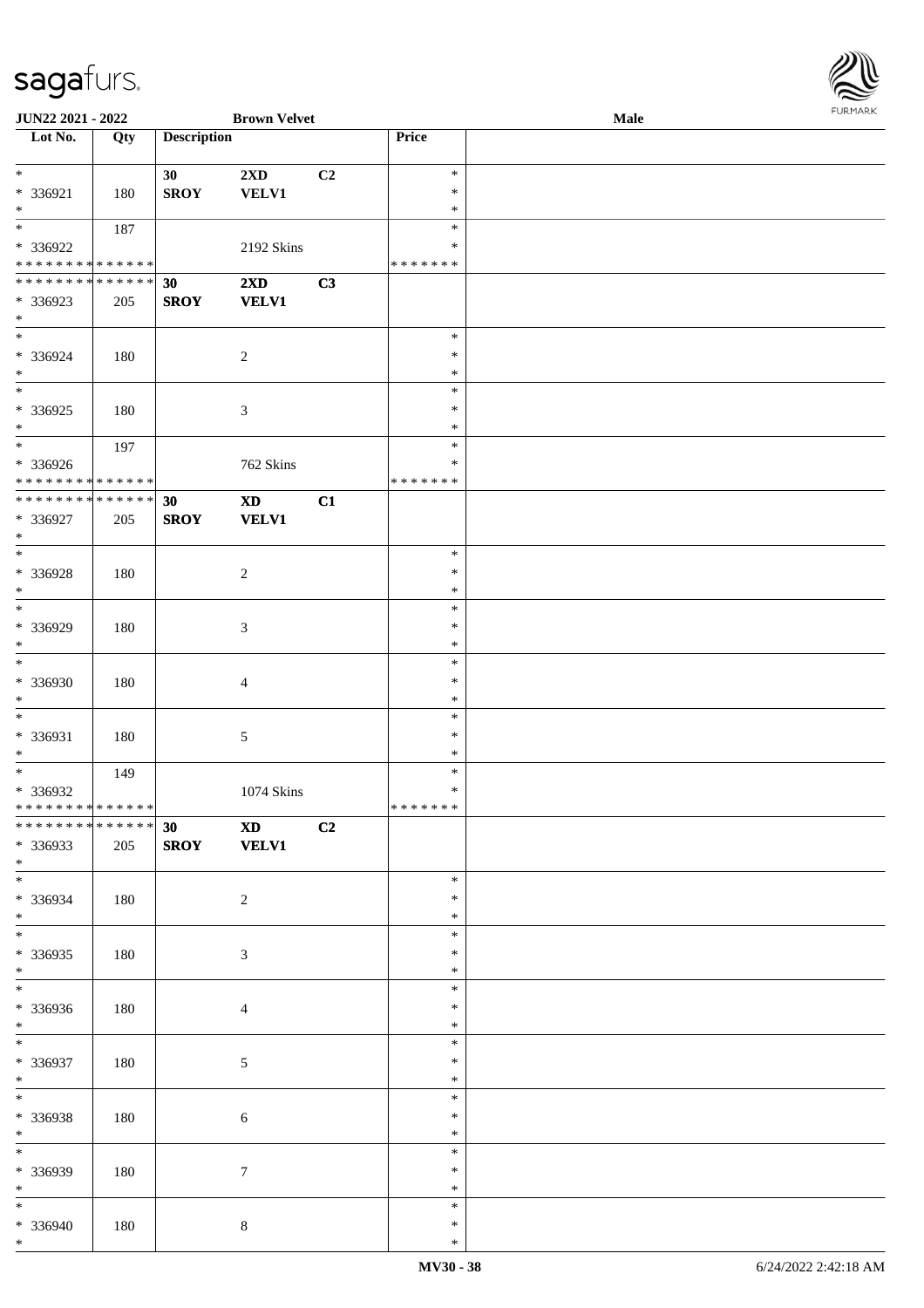\*

| JUN22 2021 - 2022                                          |         |                    | <b>Brown Velvet</b>        |    |                  | Male | <b>FUNITAN</b> |
|------------------------------------------------------------|---------|--------------------|----------------------------|----|------------------|------|----------------|
| $\overline{\phantom{1}}$ Lot No.                           | Qty     | <b>Description</b> |                            |    | Price            |      |                |
|                                                            |         |                    |                            |    |                  |      |                |
| $*$                                                        |         | 30 <sub>1</sub>    | $\boldsymbol{\mathrm{XD}}$ | C2 | $\ast$<br>$\ast$ |      |                |
| * 336941<br>$*$                                            | 180     | <b>SROY</b>        | <b>VELV1</b>               |    | $\ast$           |      |                |
| $\overline{\phantom{0}}$                                   |         |                    |                            |    | $\ast$           |      |                |
| * 336942                                                   | 180     |                    | $10\,$                     |    | $\ast$           |      |                |
| $\ast$                                                     |         |                    |                            |    | $\ast$           |      |                |
| $\overline{\phantom{0}}$                                   |         |                    |                            |    | $\ast$           |      |                |
| * 336943                                                   | 180     |                    | $11\,$                     |    | $\ast$           |      |                |
| $\ast$                                                     |         |                    |                            |    | $\ast$           |      |                |
|                                                            |         |                    |                            |    | $\ast$           |      |                |
| * 336944                                                   | 180     |                    | 12                         |    | $\ast$           |      |                |
| $\ast$                                                     |         |                    |                            |    | $\ast$           |      |                |
|                                                            |         |                    |                            |    | $\ast$           |      |                |
| * 336945                                                   | 180     |                    | 13                         |    | $\ast$           |      |                |
| $\ast$<br>$\overline{\phantom{0}}$                         |         |                    |                            |    | $\ast$<br>$\ast$ |      |                |
| * 336946                                                   | $180\,$ |                    |                            |    | $\ast$           |      |                |
| $*$                                                        |         |                    | $14\,$                     |    | $\ast$           |      |                |
| $*$                                                        |         |                    |                            |    | $\ast$           |      |                |
| * 336947                                                   | 180     |                    | 15                         |    | $\ast$           |      |                |
| $\ast$                                                     |         |                    |                            |    | $\ast$           |      |                |
| $\overline{\phantom{0}}$                                   |         |                    |                            |    | $\ast$           |      |                |
| * 336948                                                   | 180     |                    | $16\,$                     |    | $\ast$           |      |                |
| $\ast$                                                     |         |                    |                            |    | $\ast$           |      |                |
| $\overline{\phantom{0}}$                                   |         |                    |                            |    | $\ast$           |      |                |
| * 336949                                                   | 180     |                    | $17\,$                     |    | $\ast$           |      |                |
| $\ast$                                                     |         |                    |                            |    | $\ast$<br>$\ast$ |      |                |
| * 336950                                                   | 141     |                    |                            |    | $\ast$           |      |                |
| ******** <mark>******</mark>                               |         |                    | 3226 Skins                 |    | * * * * * * *    |      |                |
| * * * * * * * * * * * * * *                                |         | 30                 | $\mathbf{X}\mathbf{D}$     | C3 |                  |      |                |
| * 336951                                                   | 204     | <b>SROY</b>        | <b>VELV1</b>               |    |                  |      |                |
| $*$                                                        |         |                    |                            |    |                  |      |                |
| $\overline{\phantom{0}}$                                   |         |                    |                            |    | $\ast$           |      |                |
| $*336952$                                                  | 180     |                    | $\sqrt{2}$                 |    | $\ast$           |      |                |
| $*$ $-$                                                    |         |                    |                            |    | $*$              |      |                |
| $\ast$                                                     |         |                    |                            |    | $\ast$           |      |                |
| * 336953                                                   | 180     |                    | $\mathfrak{Z}$             |    | $\ast$           |      |                |
| $*$<br>$\ast$                                              |         |                    |                            |    | $\ast$<br>$\ast$ |      |                |
| * 336954                                                   | 180     |                    | 4                          |    | $\ast$           |      |                |
| $*$                                                        |         |                    |                            |    | $\ast$           |      |                |
| $\overline{\phantom{a}^*}$                                 |         |                    |                            |    | $\ast$           |      |                |
| * 336955                                                   | 180     |                    | 5                          |    | $\ast$           |      |                |
| $\ast$                                                     |         |                    |                            |    | $\ast$           |      |                |
| $\overline{\phantom{0}}$                                   |         |                    |                            |    | $\ast$           |      |                |
| * 336956                                                   | 200     |                    | $\sqrt{6}$                 |    | $\ast$           |      |                |
| $*$                                                        |         |                    |                            |    | $\ast$           |      |                |
| $*$                                                        | 111     |                    |                            |    | $\ast$           |      |                |
| * 336957                                                   |         |                    | 1235 Skins                 |    | ∗                |      |                |
| * * * * * * * * * * * * * *<br>* * * * * * * * * * * * * * |         | 30                 | <b>Dark</b>                | C1 | * * * * * * *    |      |                |
| * 336958                                                   | 205     | <b>SROY</b>        | <b>VELV1</b>               |    |                  |      |                |
| $*$                                                        |         |                    |                            |    |                  |      |                |
| $*$                                                        |         |                    |                            |    | $\ast$           |      |                |
| * 336959                                                   | 180     |                    | $\sqrt{2}$                 |    | $\ast$           |      |                |
| $*$                                                        |         |                    |                            |    | $\ast$           |      |                |
| $*$                                                        |         |                    |                            |    | $\ast$           |      |                |
| * 336960                                                   | 180     |                    | $\mathfrak{Z}$             |    | $\ast$           |      |                |

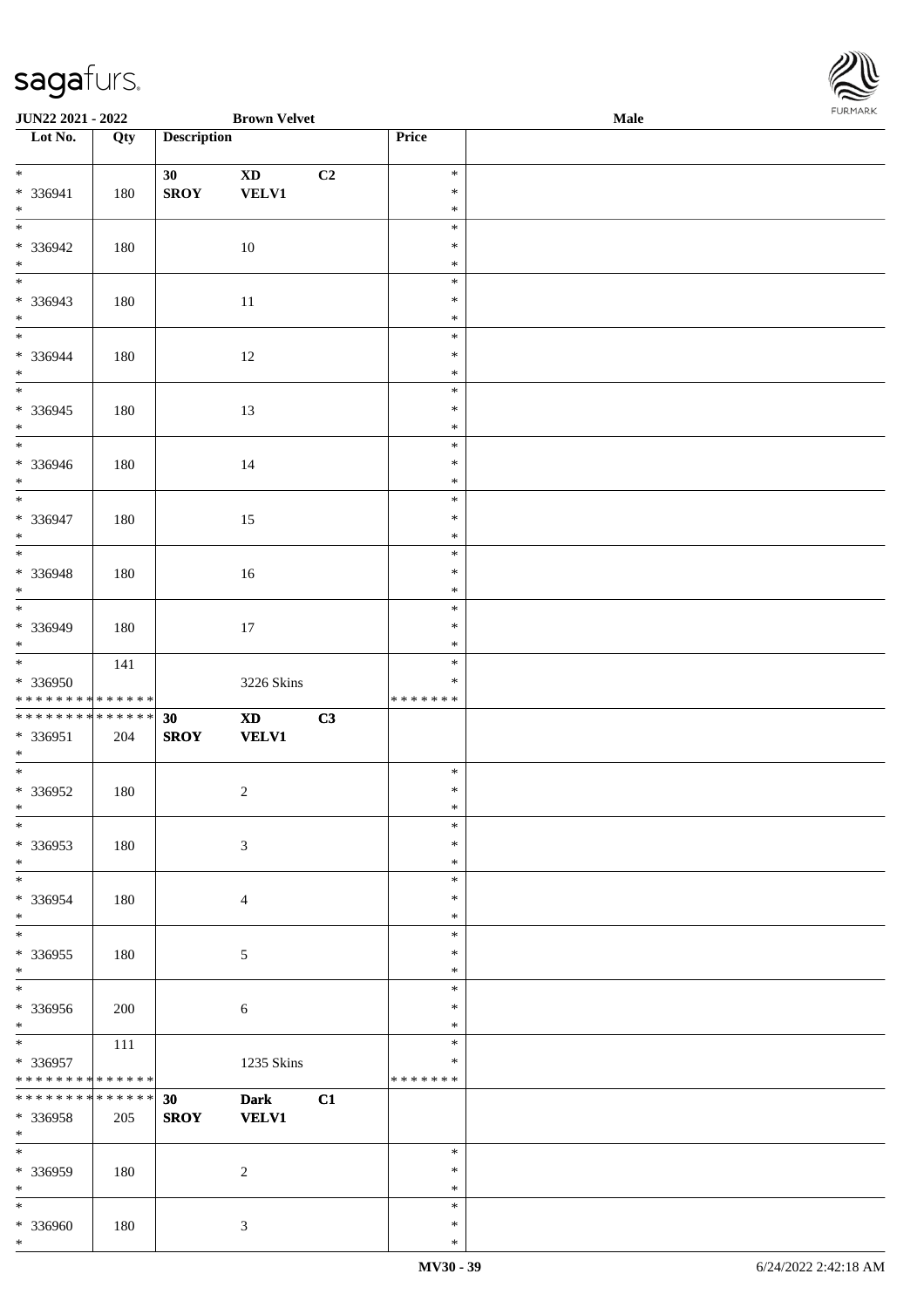

| JUN22 2021 - 2022                |     |                    | <b>Brown Velvet</b> |    |                  | Male | 1.9151 B1515 |
|----------------------------------|-----|--------------------|---------------------|----|------------------|------|--------------|
| $\overline{\phantom{1}}$ Lot No. | Qty | <b>Description</b> |                     |    | Price            |      |              |
|                                  |     |                    |                     |    |                  |      |              |
| $\ast$                           |     | 30 <sup>°</sup>    | <b>Dark</b>         | C1 | $\ast$           |      |              |
| * 336961                         | 180 | <b>SROY</b>        | <b>VELV1</b>        |    | $\ast$           |      |              |
| $\ast$                           |     |                    |                     |    | ∗                |      |              |
| $\overline{\ast}$                |     |                    |                     |    | $\ast$           |      |              |
| * 336962<br>$\ast$               | 180 |                    | $\sqrt{5}$          |    | $\ast$           |      |              |
| $\overline{\phantom{0}}$         |     |                    |                     |    | $\ast$<br>$\ast$ |      |              |
| * 336963                         | 180 |                    |                     |    | ∗                |      |              |
| $\ast$                           |     |                    | $\sqrt{6}$          |    | $\ast$           |      |              |
| $\overline{\ast}$                |     |                    |                     |    | $\ast$           |      |              |
| * 336964                         | 179 |                    | $\tau$              |    | $\ast$           |      |              |
| $\ast$                           |     |                    |                     |    | $\ast$           |      |              |
| $_{\ast}^{-}$                    |     |                    |                     |    | $\ast$           |      |              |
| * 336965                         | 180 |                    | $\,8\,$             |    | $\ast$           |      |              |
| $\ast$                           |     |                    |                     |    | $\ast$           |      |              |
| $\overline{\phantom{a}^*}$       | 194 |                    |                     |    | $\ast$           |      |              |
| * 336966                         |     |                    | 1658 Skins          |    | $\ast$           |      |              |
| ******** <mark>******</mark>     |     |                    |                     |    | * * * * * * *    |      |              |
| ******** <mark>******</mark>     |     | 30                 | <b>Dark</b>         | C2 |                  |      |              |
| * 336967                         | 265 | <b>SROY</b>        | <b>VELV1</b>        |    |                  |      |              |
| $\ast$                           |     |                    |                     |    |                  |      |              |
| $\overline{\phantom{1}}$         |     |                    |                     |    | $\ast$           |      |              |
| $* 336968$                       | 240 |                    | $\sqrt{2}$          |    | $\ast$           |      |              |
| $\ast$                           |     |                    |                     |    | $\ast$           |      |              |
| $\overline{\phantom{a}^*}$       |     |                    |                     |    | $\ast$           |      |              |
| * 336969                         | 240 |                    | $\mathfrak{Z}$      |    | ∗                |      |              |
| $\ast$<br>$\ast$                 |     |                    |                     |    | $\ast$           |      |              |
|                                  |     |                    |                     |    | $\ast$<br>$\ast$ |      |              |
| * 336970<br>$\ast$               | 240 |                    | $\overline{4}$      |    | $\ast$           |      |              |
| $\ast$                           |     |                    |                     |    | $\ast$           |      |              |
| * 336971                         | 240 |                    | $\sqrt{5}$          |    | $\ast$           |      |              |
| $\ast$                           |     |                    |                     |    | $\ast$           |      |              |
| $\ast$                           |     |                    |                     |    | $\ast$           |      |              |
| $* 336972$                       | 240 |                    | $\sqrt{6}$          |    | $\ast$           |      |              |
| $*$                              |     |                    |                     |    | $\ast$           |      |              |
| $*$                              |     |                    |                     |    | $\ast$           |      |              |
| * 336973                         | 240 |                    | $\boldsymbol{7}$    |    | $\ast$           |      |              |
| $*$                              |     |                    |                     |    | $\ast$           |      |              |
| $\overline{\phantom{0}}$         |     |                    |                     |    | $\ast$           |      |              |
| * 336974                         | 240 |                    | $\,8\,$             |    | $\ast$           |      |              |
| $\ast$                           |     |                    |                     |    | $\ast$           |      |              |
| $\ast$                           |     |                    |                     |    | $\ast$           |      |              |
| * 336975                         | 240 |                    | 9                   |    | ∗                |      |              |
| $*$                              |     |                    |                     |    | $\ast$           |      |              |
| $\overline{\phantom{0}}$         |     |                    |                     |    | $\ast$           |      |              |
| * 336976                         | 240 |                    | $10\,$              |    | $\ast$           |      |              |
| $*$<br>$\overline{\phantom{1}}$  |     |                    |                     |    | $\ast$           |      |              |
|                                  |     |                    |                     |    | $\ast$           |      |              |
| * 336977                         | 240 |                    | 11                  |    | $\ast$           |      |              |
| $*$<br>$\ast$                    |     |                    |                     |    | $\ast$<br>$\ast$ |      |              |
| * 336978                         |     |                    |                     |    | $\ast$           |      |              |
| $*$                              | 240 |                    | 12                  |    | $\ast$           |      |              |
| $_{\ast}^{-}$                    |     |                    |                     |    | $\ast$           |      |              |
| * 336979                         | 180 |                    | 13                  |    | $\ast$           |      |              |
| $*$                              |     |                    |                     |    | $\ast$           |      |              |
| $\ast$                           | 34  |                    |                     |    | $\ast$           |      |              |
| * 336980                         |     |                    | 3119 Skins          |    | $\ast$           |      |              |
| * * * * * * * * * * * * * *      |     |                    |                     |    | * * * * * * *    |      |              |
|                                  |     |                    |                     |    |                  |      |              |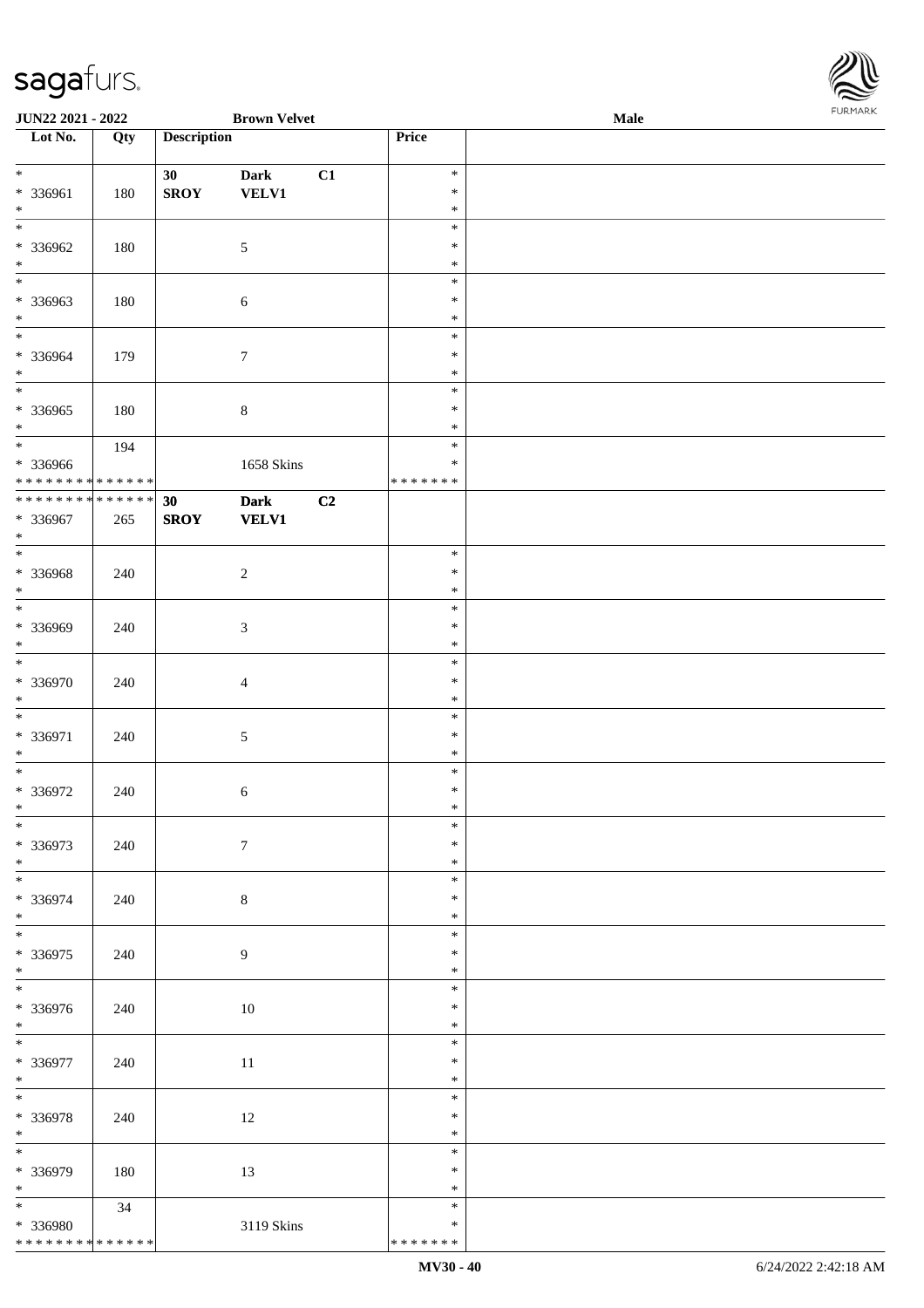

| JUN22 2021 - 2022                |     |                    | <b>Brown Velvet</b> |    |               | Male | $1.9151$ <i>W</i> $11.915$ |
|----------------------------------|-----|--------------------|---------------------|----|---------------|------|----------------------------|
| $\overline{\phantom{1}}$ Lot No. | Qty | <b>Description</b> |                     |    | Price         |      |                            |
|                                  |     |                    |                     |    |               |      |                            |
| * * * * * * * * * * * * * *      |     | 30                 | <b>Dark</b>         | C3 |               |      |                            |
| * 336981                         | 205 | <b>SROY</b>        | <b>VELV1</b>        |    |               |      |                            |
| $\ast$                           |     |                    |                     |    |               |      |                            |
| $\overline{\phantom{0}}$         |     |                    |                     |    | $\ast$        |      |                            |
| * 336982                         | 180 |                    | $\boldsymbol{2}$    |    | $\ast$        |      |                            |
| $\ast$                           |     |                    |                     |    | $\ast$        |      |                            |
| $\overline{\phantom{0}}$         |     |                    |                     |    | $\ast$        |      |                            |
| * 336983                         | 180 |                    | 3                   |    | $\ast$        |      |                            |
| $\ast$                           |     |                    |                     |    | $\ast$        |      |                            |
| $*$                              |     |                    |                     |    |               |      |                            |
|                                  |     |                    |                     |    | $\ast$        |      |                            |
| * 336984                         | 180 |                    | $\overline{4}$      |    | $\ast$        |      |                            |
| $\ast$                           |     |                    |                     |    | $\ast$        |      |                            |
| $\overline{\phantom{0}}$         |     |                    |                     |    | $\ast$        |      |                            |
| $* 336985$                       | 180 |                    | 5                   |    | $\ast$        |      |                            |
| $\ast$                           |     |                    |                     |    | $\ast$        |      |                            |
| $\overline{\phantom{0}}$         |     |                    |                     |    | $\ast$        |      |                            |
| * 336986                         | 180 |                    | $\sqrt{6}$          |    | $\ast$        |      |                            |
| $\ast$                           |     |                    |                     |    | $\ast$        |      |                            |
| $\ast$                           |     |                    |                     |    | $\ast$        |      |                            |
| * 336987                         | 180 |                    |                     |    | $\ast$        |      |                            |
| $\ast$                           |     |                    | $\tau$              |    | $\ast$        |      |                            |
| $\ast$                           |     |                    |                     |    |               |      |                            |
|                                  |     |                    |                     |    | $\ast$        |      |                            |
| $* 336988$                       | 180 |                    | $\,8\,$             |    | $\ast$        |      |                            |
| $\ast$                           |     |                    |                     |    | $\ast$        |      |                            |
| $\overline{\phantom{0}}$         |     |                    |                     |    | $\ast$        |      |                            |
| * 336989                         | 180 |                    | 9                   |    | $\ast$        |      |                            |
| $\ast$                           |     |                    |                     |    | $\ast$        |      |                            |
| $*$                              |     |                    |                     |    | $\ast$        |      |                            |
| $* 336990$                       | 180 |                    | $10\,$              |    | $\ast$        |      |                            |
| $*$                              |     |                    |                     |    | $\ast$        |      |                            |
| $\ast$                           |     |                    |                     |    | $\ast$        |      |                            |
| * 336991                         | 180 |                    |                     |    | $\ast$        |      |                            |
| $\ast$                           |     |                    | $11\,$              |    | $\ast$        |      |                            |
|                                  |     |                    |                     |    | $\ast$        |      |                            |
|                                  | 61  |                    |                     |    |               |      |                            |
| $* 336992$                       |     |                    | $2066$ Skins        |    | $\ast$        |      |                            |
| * * * * * * * * * * * * * * *    |     |                    |                     |    | *******       |      |                            |
| * * * * * * * * * * * * * * *    |     | 30                 | <b>MED</b>          | C1 |               |      |                            |
| * 336993                         | 205 | <b>SROY</b>        | <b>VELV1</b>        |    |               |      |                            |
| $*$                              |     |                    |                     |    |               |      |                            |
| $\ast$                           |     |                    |                     |    | $\ast$        |      |                            |
| * 336994                         | 180 |                    | $\sqrt{2}$          |    | $\ast$        |      |                            |
| $\ast$                           |     |                    |                     |    | $\ast$        |      |                            |
|                                  | 140 |                    |                     |    | $\ast$        |      |                            |
| * 336995                         |     |                    | 525 Skins           |    | ∗             |      |                            |
| * * * * * * * * * * * * * *      |     |                    |                     |    | * * * * * * * |      |                            |
| * * * * * * * * * * * * * * *    |     |                    |                     |    |               |      |                            |
|                                  |     | 30                 | <b>MED</b>          | C2 |               |      |                            |
| * 336996                         | 205 | <b>SROY</b>        | <b>VELV1</b>        |    |               |      |                            |
| $*$                              |     |                    |                     |    |               |      |                            |
| $\ast$                           |     |                    |                     |    | $\ast$        |      |                            |
| * 336997                         | 180 |                    | $\boldsymbol{2}$    |    | $\ast$        |      |                            |
| $*$                              |     |                    |                     |    | $\ast$        |      |                            |
| $*$                              |     |                    |                     |    | $\ast$        |      |                            |
| * 336998                         | 180 |                    | 3                   |    | $\ast$        |      |                            |
| $*$                              |     |                    |                     |    | $\ast$        |      |                            |
| $\ast$                           |     |                    |                     |    | $\ast$        |      |                            |
| * 336999                         | 180 |                    | $\overline{4}$      |    | $\ast$        |      |                            |
| $*$                              |     |                    |                     |    | $\ast$        |      |                            |
| $\ast$                           |     |                    |                     |    | $\ast$        |      |                            |
|                                  |     |                    |                     |    |               |      |                            |
| $* 337000$                       | 180 |                    | 5                   |    | $\ast$        |      |                            |
| $*$                              |     |                    |                     |    | $\ast$        |      |                            |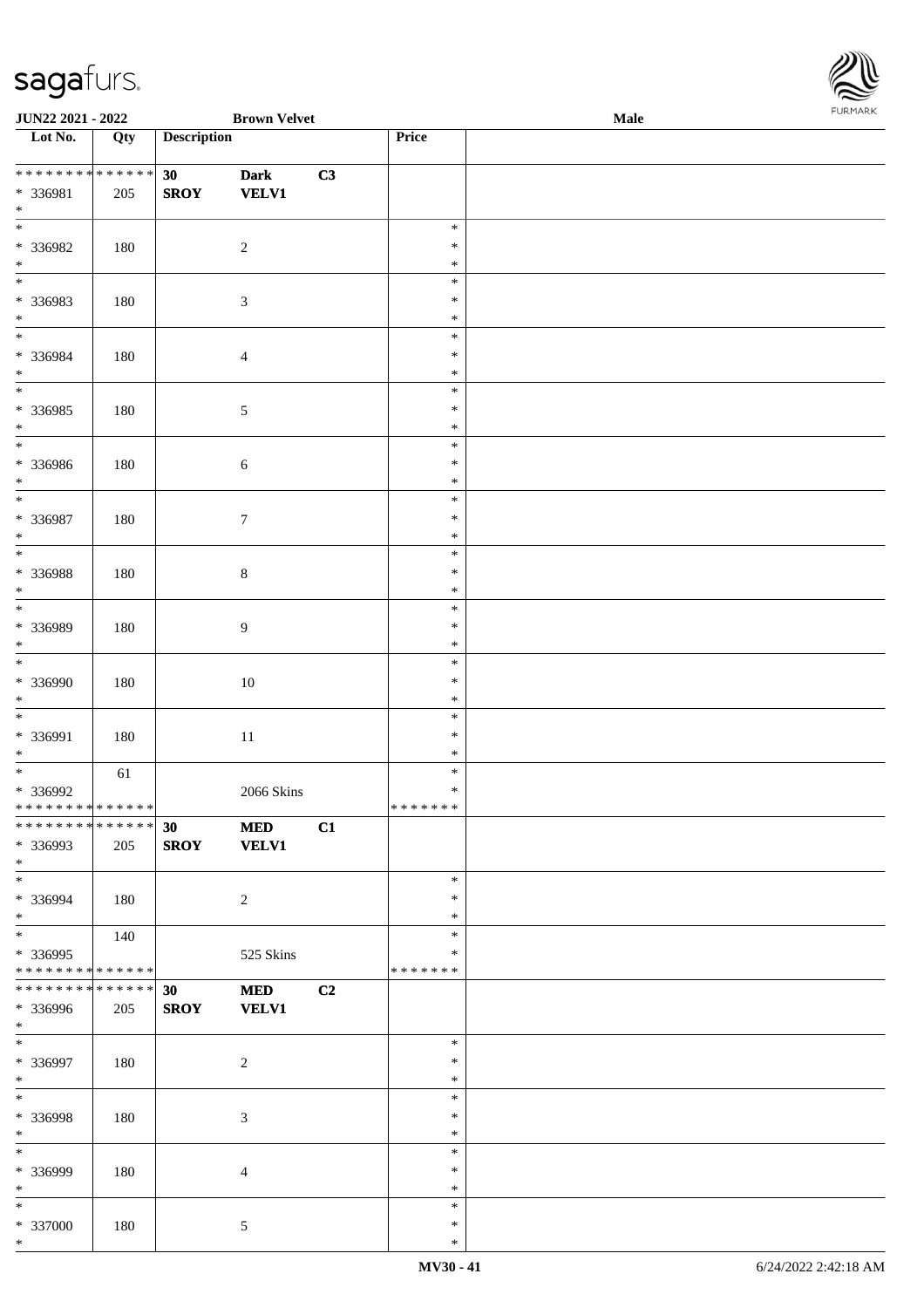

| JUN22 2021 - 2022             |     |                    | <b>Brown Velvet</b> |    |                   | Male | 101111111111 |
|-------------------------------|-----|--------------------|---------------------|----|-------------------|------|--------------|
| Lot No.                       | Qty | <b>Description</b> |                     |    | Price             |      |              |
|                               |     |                    |                     |    |                   |      |              |
| $*$                           |     | 30                 | $\bf MED$           | C2 | $\ast$            |      |              |
| * 337001                      | 180 | <b>SROY</b>        | VELV1               |    | $\ast$            |      |              |
| $\ast$                        |     |                    |                     |    | $\ast$            |      |              |
| $\ast$                        |     |                    |                     |    | $\ast$            |      |              |
| $* 337002$                    | 180 |                    | $\tau$              |    | $\ast$            |      |              |
| $\ast$                        |     |                    |                     |    | $\ast$            |      |              |
| $\overline{\phantom{0}}$      |     |                    |                     |    | $\ast$            |      |              |
| $* 337003$                    | 180 |                    | $8\,$               |    | $\ast$            |      |              |
| $\ast$                        |     |                    |                     |    | $\ast$            |      |              |
| $*$                           |     |                    |                     |    | $\ast$            |      |              |
| * 337004                      | 180 |                    | 9                   |    | $\ast$            |      |              |
| $\ast$                        |     |                    |                     |    | $\ast$            |      |              |
| $\overline{\ast}$             |     |                    |                     |    | $\ast$            |      |              |
| $* 337005$                    | 180 |                    | $10\,$              |    | $\ast$            |      |              |
| $\ast$                        |     |                    |                     |    | $\ast$            |      |              |
| $*$                           | 150 |                    |                     |    | $\ast$            |      |              |
| $* 337006$                    |     |                    | 1975 Skins          |    | $\ast$            |      |              |
| * * * * * * * * * * * * * *   |     |                    |                     |    | * * * * * * *     |      |              |
| ******** <mark>******</mark>  |     | 30                 | $\bf MED$           | C3 |                   |      |              |
| * 337007                      | 205 | <b>SROY</b>        | <b>VELV1</b>        |    |                   |      |              |
| $\ast$                        |     |                    |                     |    |                   |      |              |
| $\ast$                        |     |                    |                     |    | $\ast$            |      |              |
| $* 337008$                    | 180 |                    | $\overline{c}$      |    | $\ast$            |      |              |
| $\ast$                        |     |                    |                     |    | $\ast$            |      |              |
| $\overline{\ast}$             |     |                    |                     |    | $\ast$            |      |              |
| * 337009                      | 200 |                    | 3                   |    | $\ast$            |      |              |
| $*$                           |     |                    |                     |    | $\ast$            |      |              |
| $\overline{\ast}$             | 91  |                    |                     |    | $\ast$            |      |              |
| * 337010                      |     |                    | 676 Skins           |    | *                 |      |              |
| * * * * * * * * * * * * * *   |     |                    |                     |    | * * * * * * *     |      |              |
| * * * * * * * * * * * * * *   |     | 30                 | <b>PALE</b>         | C1 |                   |      |              |
| * 337011                      | 205 | <b>SROY</b>        | <b>VELV1</b>        |    |                   |      |              |
| $*$                           |     |                    |                     |    |                   |      |              |
| $*$                           | 177 |                    |                     |    | $\ast$            |      |              |
| $* 337012$                    |     |                    | 382 Skins           |    | $\ast$<br>******* |      |              |
| * * * * * * * * * * * * * * * |     |                    |                     |    |                   |      |              |
| * * * * * * * * * * * * * * * |     | 30                 | <b>PALE</b>         | C2 |                   |      |              |
| * 337013                      | 205 | <b>SROY</b>        | <b>VELV1</b>        |    |                   |      |              |
| $*$<br>$*$                    |     |                    |                     |    | $\ast$            |      |              |
|                               |     |                    |                     |    |                   |      |              |
| * 337014<br>$*$               | 180 |                    | 2                   |    | $\ast$<br>$\ast$  |      |              |
| $\overline{\ast}$             |     |                    |                     |    | $\ast$            |      |              |
| $* 337015$                    |     |                    |                     |    | *                 |      |              |
| $*$                           | 180 |                    | 3                   |    | $\ast$            |      |              |
| $\overline{\ }$               |     |                    |                     |    | $\ast$            |      |              |
| * 337016                      | 180 |                    |                     |    | $\ast$            |      |              |
| $*$                           |     |                    | 4                   |    | $\ast$            |      |              |
| $\ast$                        |     |                    |                     |    | $\ast$            |      |              |
| * 337017                      | 180 |                    | 5                   |    | $\ast$            |      |              |
| $*$                           |     |                    |                     |    | $\ast$            |      |              |
| $*$                           |     |                    |                     |    | $\ast$            |      |              |
| * 337018                      | 180 |                    | 6                   |    | ∗                 |      |              |
| $*$                           |     |                    |                     |    | $\ast$            |      |              |
| $*$ and $*$                   | 80  |                    |                     |    | $\ast$            |      |              |
| * 337019                      |     |                    | 1185 Skins          |    | $\ast$            |      |              |
| * * * * * * * * * * * * * *   |     |                    |                     |    | * * * * * * *     |      |              |
| * * * * * * * * * * * * * * * |     | 30                 | <b>PALE</b>         | C3 |                   |      |              |
| $* 337020$                    | 205 | <b>SROY</b>        | <b>VELV1</b>        |    |                   |      |              |
| $*$                           |     |                    |                     |    |                   |      |              |
|                               |     |                    |                     |    |                   |      |              |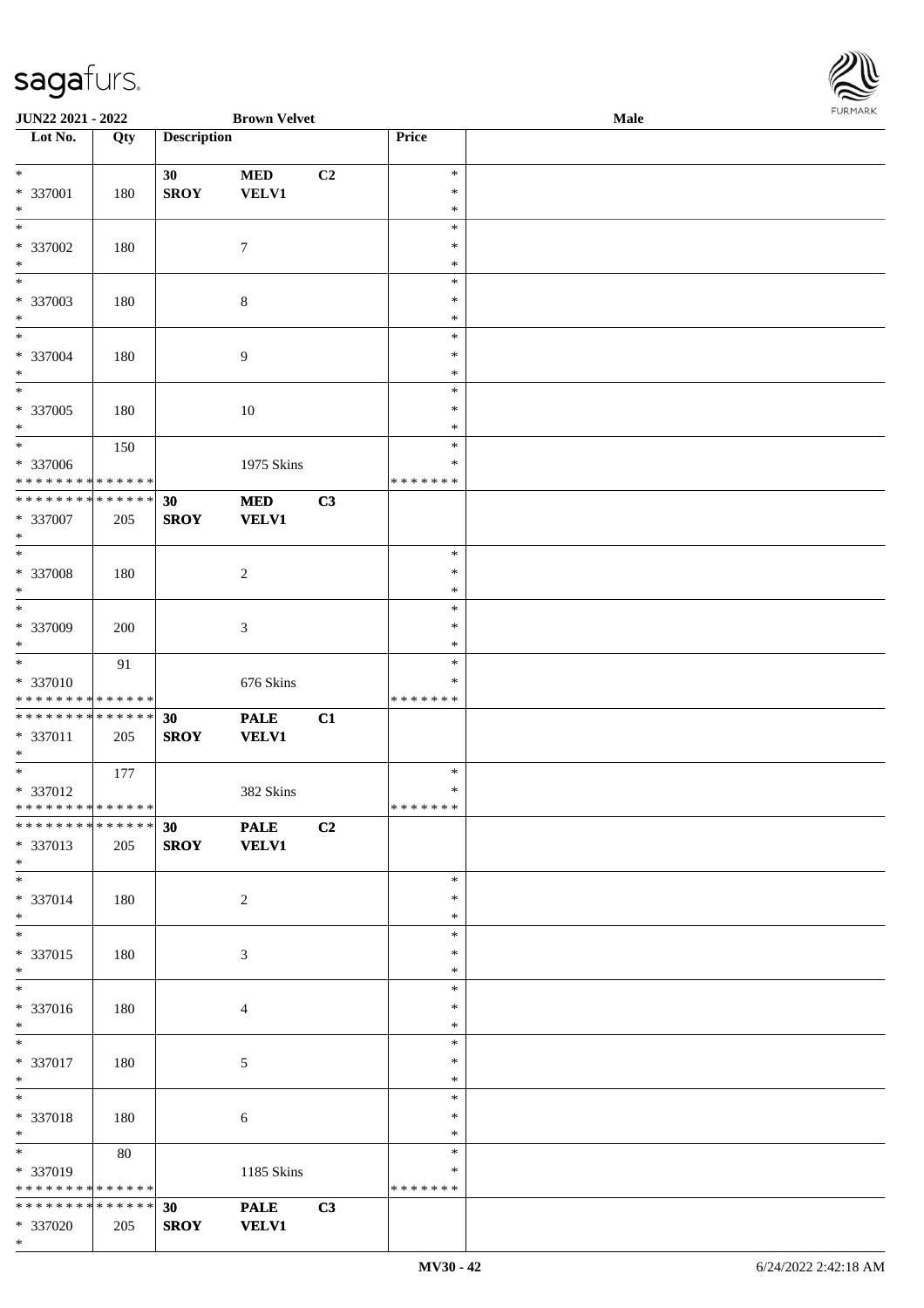

| JUN22 2021 - 2022                                           |     |                    | <b>Brown Velvet</b>     |    |                         | <b>Male</b> |  |
|-------------------------------------------------------------|-----|--------------------|-------------------------|----|-------------------------|-------------|--|
| Lot No.                                                     | Qty | <b>Description</b> |                         |    | Price                   |             |  |
|                                                             |     |                    |                         |    |                         |             |  |
| $*$                                                         | 172 | 30                 | <b>PALE</b>             | C3 | $\ast$                  |             |  |
| * 337021                                                    |     | <b>SROY</b>        | <b>VELV1</b>            |    | ∗                       |             |  |
| * * * * * * * * * * * * * *                                 |     |                    |                         |    | * * * * * * *           |             |  |
|                                                             |     | 30                 | $\mathbf{XP}$           | C1 |                         |             |  |
| 337022                                                      | 149 | <b>SROY</b>        | <b>VELV1</b>            |    |                         |             |  |
|                                                             |     |                    |                         |    |                         |             |  |
| ******** <mark>******</mark>                                |     | 30                 | $\mathbf{XP}$           | C2 |                         |             |  |
| * 337023                                                    | 205 | <b>SROY</b>        | <b>VELV1</b>            |    |                         |             |  |
| $*$<br>$\overline{\phantom{a}^*}$                           |     |                    |                         |    |                         |             |  |
|                                                             |     |                    |                         |    | $\ast$                  |             |  |
| * 337024                                                    | 180 |                    | $\overline{2}$          |    | $\ast$                  |             |  |
| $\ast$<br>$\overline{\phantom{a}^*}$                        |     |                    |                         |    | $\ast$                  |             |  |
|                                                             | 99  |                    |                         |    | $\ast$                  |             |  |
| * 337025                                                    |     |                    | 484 Skins               |    | $\ast$<br>* * * * * * * |             |  |
| * * * * * * * * * * * * * *<br>******** <mark>******</mark> |     |                    |                         |    |                         |             |  |
|                                                             |     | 30                 | $2\mathbf{X}\mathbf{D}$ | C1 |                         |             |  |
| * 337026                                                    | 205 | <b>SROY</b>        | <b>VELV2</b>            |    |                         |             |  |
| $*$<br>$\ast$                                               |     |                    |                         |    | $\ast$                  |             |  |
|                                                             | 220 |                    |                         |    |                         |             |  |
| * 337027<br>* * * * * * * * * * * * * *                     |     |                    | 425 Skins               |    | $\ast$<br>* * * * * * * |             |  |
| * * * * * * * * * * * * * *                                 |     |                    |                         |    |                         |             |  |
|                                                             |     | 30                 | 2XD                     | C2 |                         |             |  |
| * 337028<br>$\ast$                                          | 205 | <b>SROY</b>        | <b>VELV2</b>            |    |                         |             |  |
| $\overline{\ast}$                                           |     |                    |                         |    | $\ast$                  |             |  |
| * 337029                                                    | 180 |                    | $\overline{2}$          |    | $\ast$                  |             |  |
| $\ast$                                                      |     |                    |                         |    | $\ast$                  |             |  |
| $\ast$                                                      |     |                    |                         |    | $\ast$                  |             |  |
| $* 337030$                                                  | 180 |                    | $\mathfrak{Z}$          |    | $\ast$                  |             |  |
| $\ast$                                                      |     |                    |                         |    | $\ast$                  |             |  |
| $\ast$                                                      |     |                    |                         |    | $\ast$                  |             |  |
| * 337031                                                    | 180 |                    | $\overline{4}$          |    | $\ast$                  |             |  |
| $\ast$                                                      |     |                    |                         |    | $\ast$                  |             |  |
| $\ast$                                                      |     |                    |                         |    | $\ast$                  |             |  |
| $* 337032$                                                  | 180 |                    | 5                       |    | $\ast$                  |             |  |
| $*$                                                         |     |                    |                         |    | $\ast$                  |             |  |
| $\ast$                                                      |     |                    |                         |    | $\ast$                  |             |  |
| * 337033                                                    | 180 |                    | 6                       |    | $\ast$                  |             |  |
| $\ast$                                                      |     |                    |                         |    | $\ast$                  |             |  |
| $\ast$                                                      |     |                    |                         |    | $\ast$                  |             |  |
| * 337034                                                    | 180 |                    | $\tau$                  |    | $\ast$                  |             |  |
| $\ast$                                                      |     |                    |                         |    | $\ast$                  |             |  |
| $\ast$                                                      |     |                    |                         |    | $\ast$                  |             |  |
| * 337035                                                    | 180 |                    | 8                       |    | $\ast$                  |             |  |
| $\ast$                                                      |     |                    |                         |    | $\ast$                  |             |  |
| $\overline{\phantom{a}^*}$                                  | 39  |                    |                         |    | $\ast$                  |             |  |
| * 337036                                                    |     |                    | 1504 Skins              |    | ∗                       |             |  |
| * * * * * * * * * * * * * *                                 |     |                    |                         |    | * * * * * * *           |             |  |
| * * * * * * * * * * * * * * *                               |     | 30                 | $2\mathbf{X}\mathbf{D}$ | C3 |                         |             |  |
| * 337037                                                    | 205 | <b>SROY</b>        | VELV2                   |    |                         |             |  |
| $*$                                                         |     |                    |                         |    |                         |             |  |
| $\ast$                                                      |     |                    |                         |    | $\ast$                  |             |  |
| * 337038                                                    | 180 |                    | $\sqrt{2}$              |    | $\ast$                  |             |  |
| $\ast$                                                      |     |                    |                         |    | $\ast$                  |             |  |
| $\overline{\phantom{a}^*}$                                  |     |                    |                         |    | $\ast$                  |             |  |
| * 337039                                                    | 180 |                    | 3                       |    | ∗                       |             |  |
| $*$                                                         |     |                    |                         |    | $\ast$                  |             |  |
| $\ast$                                                      | 43  |                    |                         |    | $\ast$                  |             |  |
| * 337040                                                    |     |                    | 608 Skins               |    | ∗                       |             |  |
| * * * * * * * * * * * * * *                                 |     |                    |                         |    | * * * * * * *           |             |  |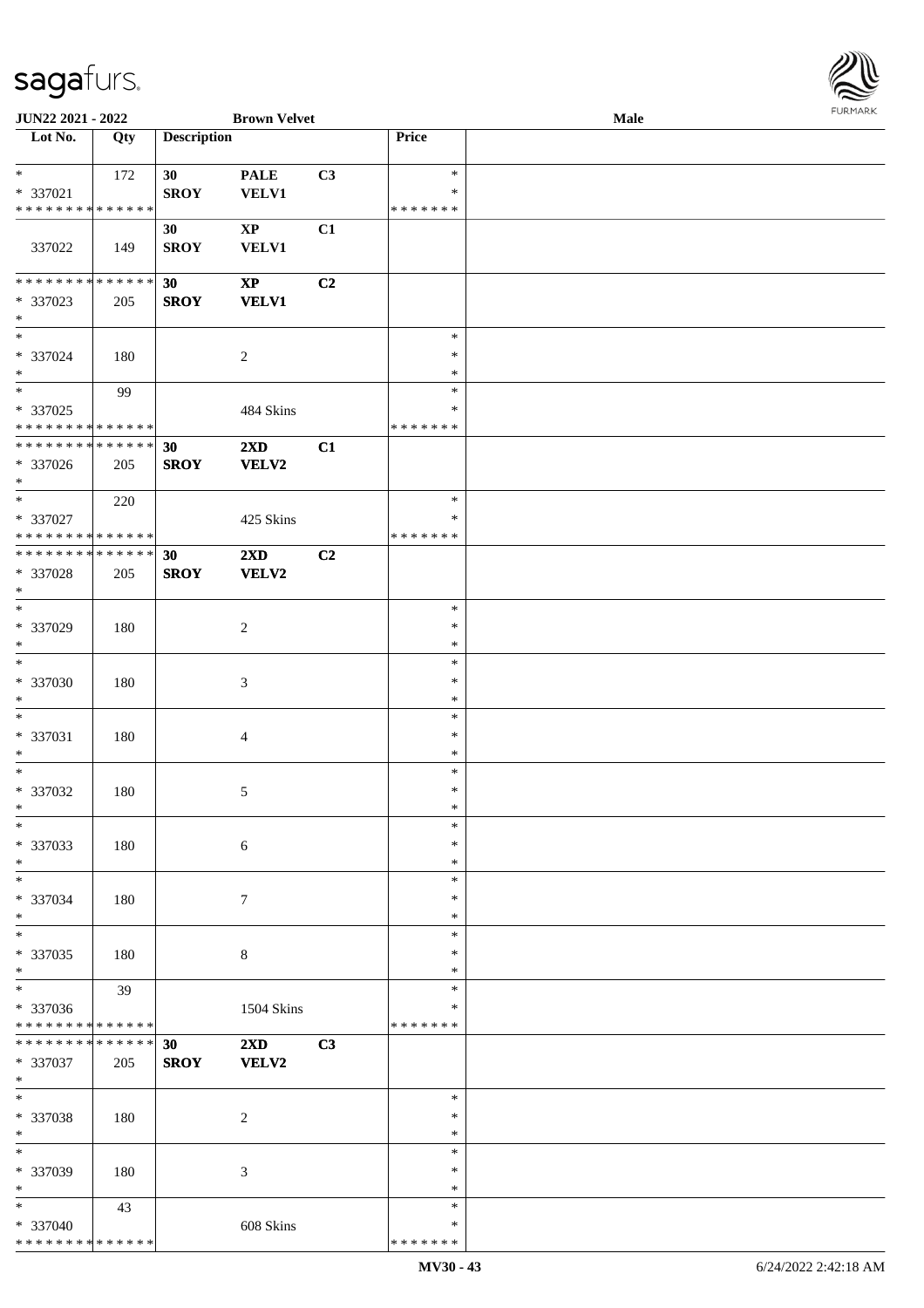

| JUN22 2021 - 2022                                 |                        |                    | <b>Brown Velvet</b>                    |    |                                   | Male | 1.9151 B1515 |
|---------------------------------------------------|------------------------|--------------------|----------------------------------------|----|-----------------------------------|------|--------------|
| Lot No.                                           | Qty                    | <b>Description</b> |                                        |    | Price                             |      |              |
| ******** <mark>******</mark><br>$* 337041$<br>$*$ | 205                    | 30<br><b>SROY</b>  | $\mathbf{X}\mathbf{D}$<br><b>VELV2</b> | C1 |                                   |      |              |
| * 337042<br>$*$                                   | 180                    |                    | $\sqrt{2}$                             |    | $\ast$<br>$\ast$<br>$\ast$        |      |              |
| $\overline{\phantom{0}}$<br>* 337043<br>$*$       | 180                    |                    | 3                                      |    | $\ast$<br>$\ast$<br>$\ast$        |      |              |
| $*$<br>* 337044<br>* * * * * * * * * * * * * *    | 83                     |                    | 648 Skins                              |    | $\ast$<br>$\ast$<br>* * * * * * * |      |              |
| ******** <mark>******</mark><br>* 337045<br>$*$   | 205                    | 30<br><b>SROY</b>  | $\mathbf{X}\mathbf{D}$<br><b>VELV2</b> | C2 |                                   |      |              |
| $\overline{\phantom{0}}$<br>$* 337046$<br>$*$     | 180                    |                    | $\boldsymbol{2}$                       |    | $\ast$<br>$\ast$<br>$\ast$        |      |              |
| $\overline{\ }$<br>$* 337047$<br>$*$              | 180                    |                    | 3                                      |    | $\ast$<br>$\ast$<br>$\ast$        |      |              |
| $\overline{\phantom{0}}$<br>* 337048<br>$*$       | 180                    |                    | 4                                      |    | $\ast$<br>$\ast$<br>$\ast$        |      |              |
| $\overline{\ast}$<br>* 337049<br>$*$              | 180                    |                    | 5                                      |    | $\ast$<br>$\ast$<br>$\ast$        |      |              |
| $\overline{\ast}$<br>* 337050<br>$*$              | 180                    |                    | $\sqrt{6}$                             |    | $\ast$<br>$\ast$<br>$\ast$        |      |              |
| $*$<br>$* 337051$<br>$*$                          | 180                    |                    | $\boldsymbol{7}$                       |    | $\ast$<br>$\ast$<br>$\ast$        |      |              |
| $*$<br>$* 337052$<br>$*$                          | 180                    |                    | $8\,$                                  |    | $\ast$<br>$\ast$<br>$*$           |      |              |
| $\ast$<br>* 337053<br>$*$                         | 180                    |                    | 9                                      |    | $\ast$<br>$\ast$<br>$\ast$        |      |              |
| $\ast$<br>* 337054<br>$*$                         | 180                    |                    | 10                                     |    | $\ast$<br>$\ast$<br>$\ast$        |      |              |
| $\overline{\phantom{0}}$<br>$* 337055$<br>$*$     | 180                    |                    | 11                                     |    | $\ast$<br>$\ast$<br>$\ast$        |      |              |
| * 337056<br>$*$                                   | 180                    |                    | 12                                     |    | $\ast$<br>$\ast$<br>$\ast$        |      |              |
| $*$<br>* 337057<br>* * * * * * * * * * * * * *    | 192                    |                    | 2377 Skins                             |    | $\ast$<br>$\ast$<br>* * * * * * * |      |              |
| * * * * * * * *<br>* 337058<br>$*$                | $* * * * * * *$<br>205 | 30<br><b>SROY</b>  | $\mathbf{X}\mathbf{D}$<br>VELV2        | C3 |                                   |      |              |
| $*$<br>$* 337059$<br>$*$                          | 180                    |                    | $\boldsymbol{2}$                       |    | $\ast$<br>$\ast$<br>$\ast$        |      |              |
| $*$<br>* 337060<br>$*$                            | 180                    |                    | 3                                      |    | $\ast$<br>$\ast$<br>$\ast$        |      |              |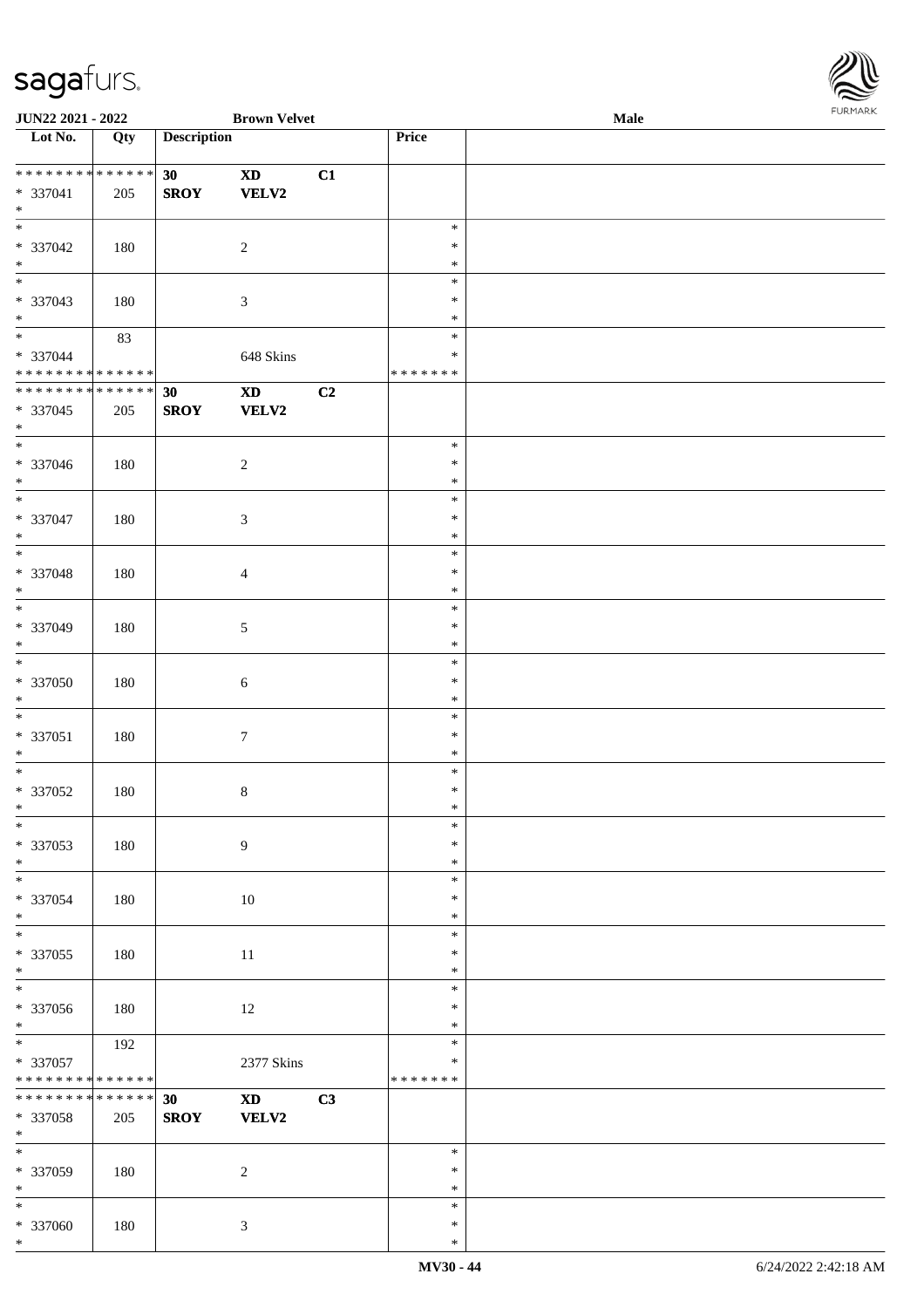

| JUN22 2021 - 2022                    |     |                    | <b>Brown Velvet</b> |                |               | <b>Male</b> |  |
|--------------------------------------|-----|--------------------|---------------------|----------------|---------------|-------------|--|
| Lot No.                              | Qty | <b>Description</b> |                     |                | Price         |             |  |
|                                      |     |                    |                     |                |               |             |  |
| $\ast$                               |     | 30                 | <b>XD</b>           | C3             | $\ast$        |             |  |
| * 337061                             | 180 | <b>SROY</b>        | VELV2               |                | $\ast$        |             |  |
| $\ast$                               |     |                    |                     |                | $\ast$        |             |  |
| $\overline{\phantom{0}}$             |     |                    |                     |                | $\ast$        |             |  |
|                                      | 167 |                    |                     |                |               |             |  |
| * 337062                             |     |                    | 912 Skins           |                | $\ast$        |             |  |
| * * * * * * * * * * * * * *          |     |                    |                     |                | * * * * * * * |             |  |
| * * * * * * * * * * * * * *          |     | 30                 | <b>Dark</b>         | C1             |               |             |  |
| * 337063                             | 205 | <b>SROY</b>        | <b>VELV2</b>        |                |               |             |  |
| $\ast$                               |     |                    |                     |                |               |             |  |
| $\ast$                               |     |                    |                     |                | $\ast$        |             |  |
| * 337064                             | 180 |                    | $\overline{c}$      |                | $\ast$        |             |  |
| $\ast$                               |     |                    |                     |                | $\ast$        |             |  |
| $\overline{\phantom{1}}$             |     |                    |                     |                | $\ast$        |             |  |
|                                      |     |                    |                     |                |               |             |  |
| * 337065                             | 180 |                    | $\mathfrak{Z}$      |                | $\ast$        |             |  |
| $\ast$                               |     |                    |                     |                | $\ast$        |             |  |
| $\overline{\phantom{1}}$             |     |                    |                     |                | $\ast$        |             |  |
| $* 337066$                           | 180 |                    | $\overline{4}$      |                | $\ast$        |             |  |
| $\ast$                               |     |                    |                     |                | $\ast$        |             |  |
| $_{\ast}$                            |     |                    |                     |                | $\ast$        |             |  |
| $* 337067$                           | 180 |                    | 5                   |                | $\ast$        |             |  |
| $\ast$                               |     |                    |                     |                | $\ast$        |             |  |
| $\ast$                               |     |                    |                     |                | $\ast$        |             |  |
|                                      |     |                    |                     |                |               |             |  |
| * 337068                             | 180 |                    | $\sqrt{6}$          |                | $\ast$        |             |  |
| $\ast$                               |     |                    |                     |                | $\ast$        |             |  |
| $\ast$                               | 123 |                    |                     |                | $\ast$        |             |  |
| * 337069                             |     |                    | 1228 Skins          |                | $\ast$        |             |  |
| * * * * * * * * * * * * * *          |     |                    |                     |                | * * * * * * * |             |  |
| **************                       |     | 30                 | Dark                | C <sub>2</sub> |               |             |  |
| * 337070                             | 205 | <b>SROY</b>        | VELV2               |                |               |             |  |
| $\ast$                               |     |                    |                     |                |               |             |  |
| $\ast$                               |     |                    |                     |                | $\ast$        |             |  |
| * 337071                             | 180 |                    |                     |                | $\ast$        |             |  |
|                                      |     |                    | $\overline{c}$      |                |               |             |  |
| $\ast$                               |     |                    |                     |                | $\ast$        |             |  |
| $\ast$                               |     |                    |                     |                | $\ast$        |             |  |
| * 337072                             | 180 |                    | $\mathfrak{Z}$      |                | $\ast$        |             |  |
| $*$                                  |     |                    |                     |                | $\ast$        |             |  |
| $\ast$                               |     |                    |                     |                | $\ast$        |             |  |
| * 337073                             | 180 |                    | $\overline{4}$      |                | $\ast$        |             |  |
| $\ast$                               |     |                    |                     |                | $\ast$        |             |  |
| $\overline{\phantom{0}}$             |     |                    |                     |                | $\ast$        |             |  |
| * 337074                             | 180 |                    | $5\,$               |                | $\ast$        |             |  |
| $\ast$                               |     |                    |                     |                | $\ast$        |             |  |
| $\overline{\ast}$                    |     |                    |                     |                | $\ast$        |             |  |
|                                      |     |                    |                     |                |               |             |  |
| $* 337075$                           | 180 |                    | $\sqrt{6}$          |                | $\ast$        |             |  |
| $*$<br>$\overline{\phantom{0}}$      |     |                    |                     |                | $\ast$        |             |  |
|                                      |     |                    |                     |                | $\ast$        |             |  |
| * 337076                             | 180 |                    | $\tau$              |                | $\ast$        |             |  |
| $*$                                  |     |                    |                     |                | $\ast$        |             |  |
| $\overline{\ast}$                    |     |                    |                     |                | $\ast$        |             |  |
| * 337077                             | 180 |                    | $\,8\,$             |                | $\ast$        |             |  |
| $\ast$                               |     |                    |                     |                | $\ast$        |             |  |
| $\overline{\phantom{1}}$             |     |                    |                     |                | $\ast$        |             |  |
|                                      |     |                    |                     |                | $\ast$        |             |  |
| * 337078                             | 180 |                    | $\boldsymbol{9}$    |                |               |             |  |
| $\ast$<br>$\overline{\phantom{a}^*}$ |     |                    |                     |                | $\ast$        |             |  |
|                                      |     |                    |                     |                | $\ast$        |             |  |
| * 337079                             | 180 |                    | $10\,$              |                | $\ast$        |             |  |
| $\ast$                               |     |                    |                     |                | $\ast$        |             |  |
| $\overline{\ast}$                    |     |                    |                     |                | $\ast$        |             |  |
| * 337080                             | 180 |                    | $11\,$              |                | $\ast$        |             |  |
| $\ast$                               |     |                    |                     |                | $\ast$        |             |  |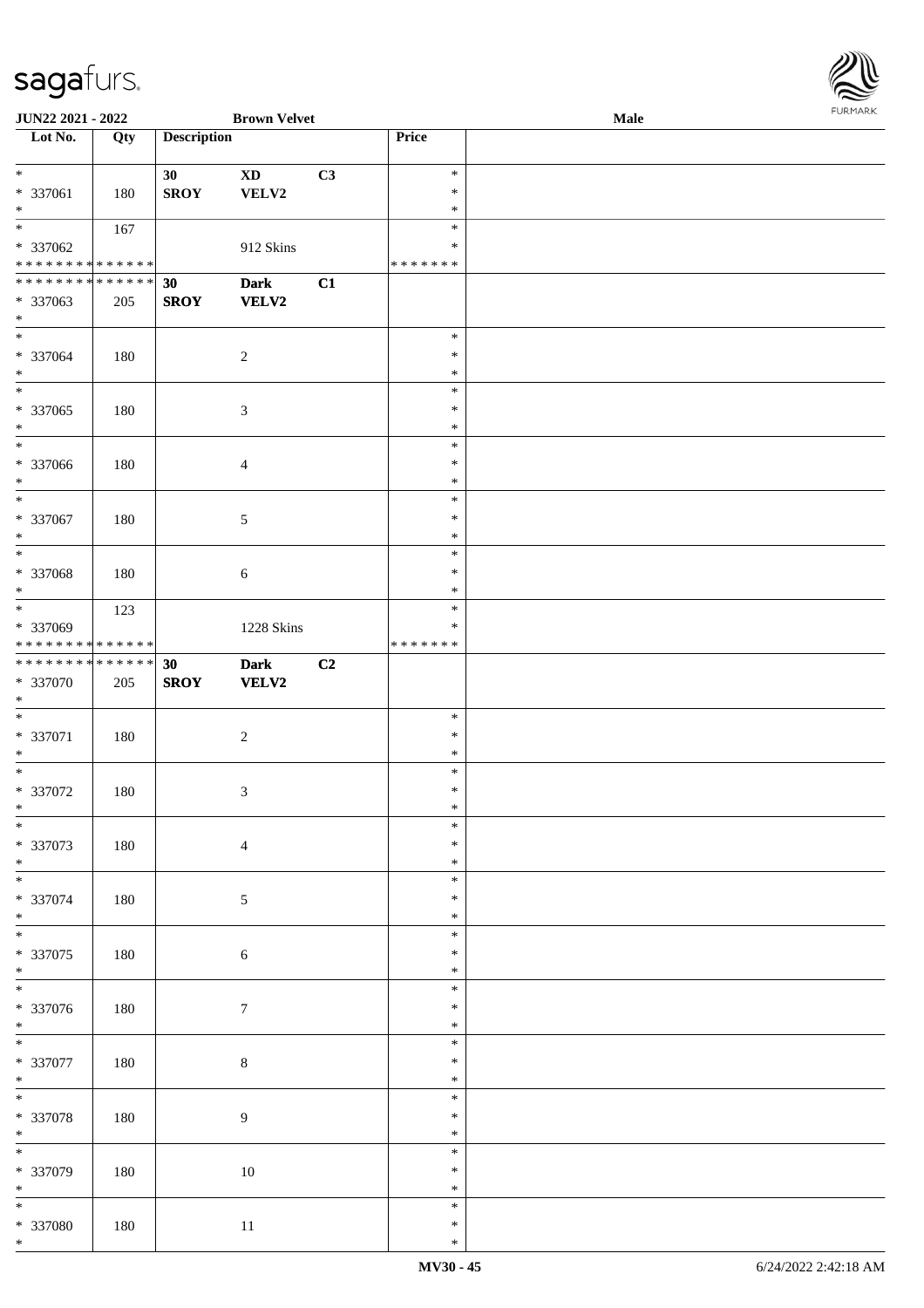| JUN22 2021 - 2022                  |        |                    | <b>Brown Velvet</b>      |    |                  | Male | <b>FURMAR</b> |
|------------------------------------|--------|--------------------|--------------------------|----|------------------|------|---------------|
| $\overline{\phantom{1}}$ Lot No.   | Qty    | <b>Description</b> |                          |    | Price            |      |               |
| $\ast$                             |        | 30 <sup>°</sup>    | <b>Dark</b>              | C2 | $\ast$           |      |               |
| * 337081                           | 180    | <b>SROY</b>        | VELV2                    |    | $\ast$           |      |               |
| $\ast$                             |        |                    |                          |    | $\ast$           |      |               |
| $_{\ast}$                          | 171    |                    |                          |    | $\ast$           |      |               |
| * 337082                           |        |                    | 2356 Skins               |    | $\ast$           |      |               |
| **************                     |        |                    |                          |    | *******          |      |               |
| **************                     |        | 30                 | <b>Dark</b>              | C3 |                  |      |               |
| * 337083                           | 205    | <b>SROY</b>        | VELV2                    |    |                  |      |               |
| $*$                                |        |                    |                          |    |                  |      |               |
| $\ast$                             |        |                    |                          |    | $\ast$           |      |               |
| * 337084                           | 180    |                    | $\sqrt{2}$               |    | ∗                |      |               |
| $\ast$                             |        |                    |                          |    | $\ast$           |      |               |
| $\overline{\phantom{a}^*}$         |        |                    |                          |    | $\ast$           |      |               |
| * 337085                           | 180    |                    | 3                        |    | ∗                |      |               |
| $\ast$                             |        |                    |                          |    | ∗                |      |               |
| $\overline{\phantom{0}}$           |        |                    |                          |    | $\ast$           |      |               |
| * 337086                           | 180    |                    | $\overline{\mathcal{A}}$ |    | $\ast$           |      |               |
| $\ast$                             |        |                    |                          |    | $\ast$           |      |               |
| $\overline{\phantom{a}^*}$         |        |                    |                          |    | $\ast$           |      |               |
| * 337087                           | 179    |                    | $\sqrt{5}$               |    | $\ast$           |      |               |
| $\ast$                             |        |                    |                          |    | $\ast$           |      |               |
| $_{\ast}^{-}$                      |        |                    |                          |    | $\ast$           |      |               |
| * 337088                           | 180    |                    | 6                        |    | $\ast$           |      |               |
| $\ast$                             |        |                    |                          |    | $\ast$           |      |               |
| $\overline{\ast}$                  |        |                    |                          |    | $\ast$           |      |               |
| * 337089                           | 180    |                    | $\tau$                   |    | $\ast$           |      |               |
| $\ast$                             |        |                    |                          |    | $\ast$           |      |               |
| $\overline{\phantom{a}^*}$         |        |                    |                          |    | $\ast$           |      |               |
| * 337090                           | 180    |                    | 8                        |    | $\ast$           |      |               |
| $\ast$                             |        |                    |                          |    | $\ast$           |      |               |
| $\ast$                             |        |                    |                          |    | $\ast$           |      |               |
| * 337091                           | 200    |                    | 9                        |    | ∗                |      |               |
| $\ast$                             |        |                    |                          |    | ∗                |      |               |
| $\overline{\phantom{a}^*}$         | $81\,$ |                    |                          |    | $\ast$           |      |               |
| * 337092                           |        |                    | 1745 Skins               |    | $\ast$           |      |               |
| **************                     |        |                    |                          |    | * * * * * * *    |      |               |
| ******** <mark>******</mark>       |        | 30                 | <b>MED</b>               | C1 |                  |      |               |
| * 337093                           | 205    | <b>SROY</b>        | <b>VELV2</b>             |    |                  |      |               |
| $\ast$<br>$\overline{\phantom{1}}$ |        |                    |                          |    |                  |      |               |
|                                    |        |                    |                          |    | $\ast$           |      |               |
| * 337094                           | 180    |                    | $\overline{c}$           |    | $\ast$           |      |               |
| $*$<br>$\overline{\ast}$           |        |                    |                          |    | $\ast$<br>$\ast$ |      |               |
|                                    |        |                    |                          |    |                  |      |               |
| * 337095<br>$*$                    | 180    |                    | 3                        |    | $\ast$<br>$\ast$ |      |               |
| $\overline{\phantom{a}^*}$         |        |                    |                          |    | $\ast$           |      |               |
| * 337096                           | 180    |                    |                          |    | ∗                |      |               |
| $*$                                |        |                    | $\overline{4}$           |    | $\ast$           |      |               |
| $\ast$                             | 91     |                    |                          |    | $\ast$           |      |               |
| * 337097                           |        |                    | 836 Skins                |    | ∗                |      |               |
| ******** <mark>******</mark>       |        |                    |                          |    | *******          |      |               |
| **************                     |        | 30                 | <b>MED</b>               | C2 |                  |      |               |
| * 337098                           | 205    | <b>SROY</b>        | <b>VELV2</b>             |    |                  |      |               |
| $*$                                |        |                    |                          |    |                  |      |               |
| $\frac{1}{1}$                      |        |                    |                          |    | $\ast$           |      |               |
| * 337099                           | 200    |                    | $\overline{c}$           |    | ∗                |      |               |
| $*$                                |        |                    |                          |    | $\ast$           |      |               |
| $\ast$                             |        |                    |                          |    | $\ast$           |      |               |
| * 337100                           | 180    |                    | 3                        |    | $\ast$           |      |               |
| $*$                                |        |                    |                          |    | $\ast$           |      |               |

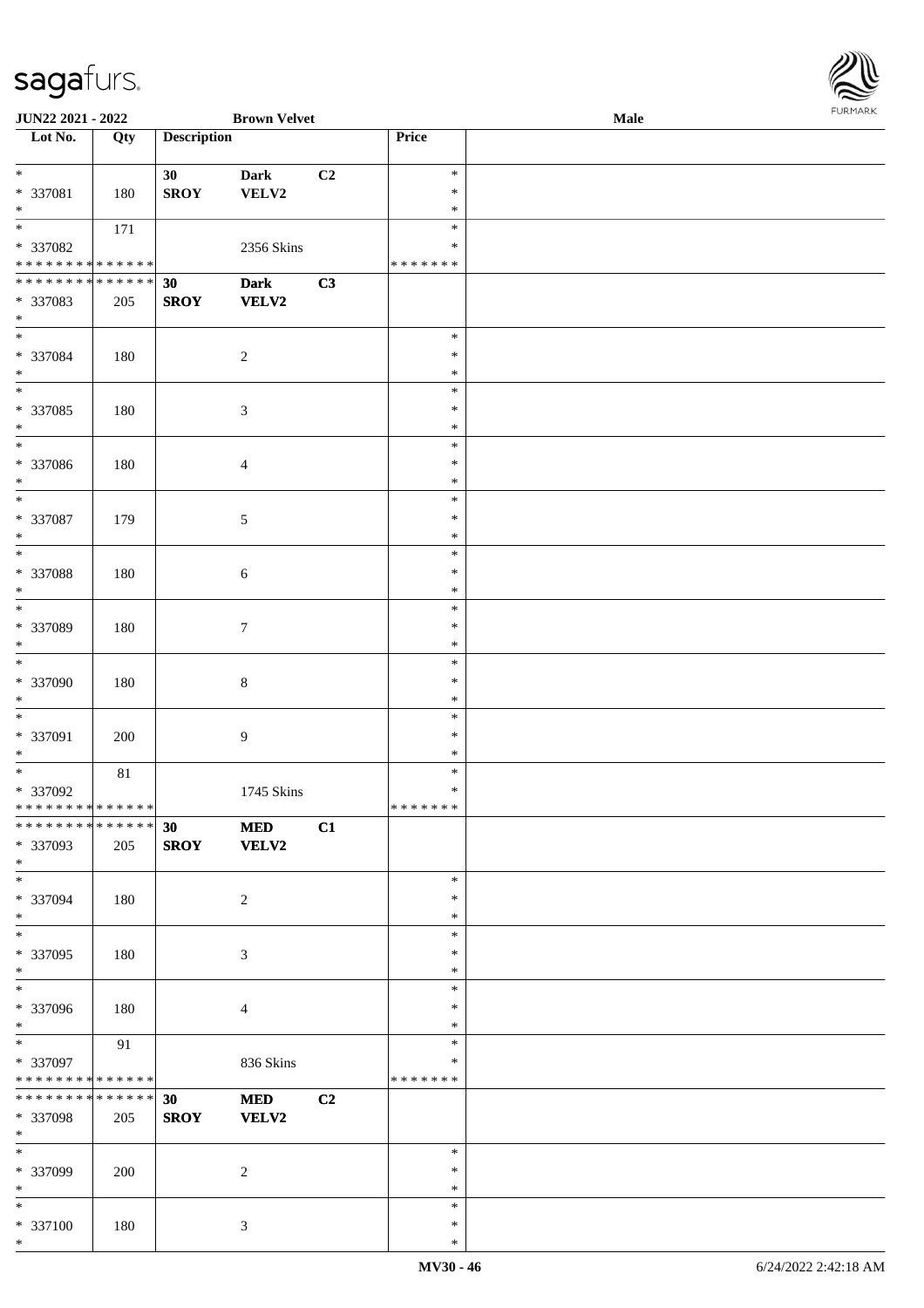

| JUN22 2021 - 2022                                                                        |     |                    | <b>Brown Velvet</b> |    |                  | Male | 1.9151 B1515 |
|------------------------------------------------------------------------------------------|-----|--------------------|---------------------|----|------------------|------|--------------|
| Lot No.                                                                                  | Qty | <b>Description</b> |                     |    | Price            |      |              |
|                                                                                          |     |                    |                     |    |                  |      |              |
| $\ddot{x}$                                                                               |     | 30                 | <b>MED</b>          | C2 | $\ast$           |      |              |
| * 337101<br>$*$                                                                          | 180 | <b>SROY</b>        | VELV2               |    | $\ast$<br>$\ast$ |      |              |
| $\overline{\phantom{0}}$                                                                 |     |                    |                     |    | $\ast$           |      |              |
| * 337102                                                                                 | 180 |                    | $\mathfrak{S}$      |    | $\ast$           |      |              |
| $*$                                                                                      |     |                    |                     |    | $\ast$           |      |              |
|                                                                                          |     |                    |                     |    | $\ast$           |      |              |
| * 337103                                                                                 | 180 |                    | 6                   |    | $\ast$           |      |              |
| $*$                                                                                      |     |                    |                     |    | $\ast$           |      |              |
|                                                                                          |     |                    |                     |    | $\ast$           |      |              |
| * 337104                                                                                 | 180 |                    | $7\phantom{.0}$     |    | $\ast$           |      |              |
| $*$                                                                                      |     |                    |                     |    | $\ast$           |      |              |
| $\overline{\ast}$                                                                        |     |                    |                     |    | $\ast$           |      |              |
| * 337105                                                                                 | 180 |                    | $\,8\,$             |    | $\ast$           |      |              |
| $*$<br>$\overline{\ }$                                                                   |     |                    |                     |    | $\ast$           |      |              |
|                                                                                          |     |                    |                     |    | $\ast$<br>$\ast$ |      |              |
| * 337106<br>$*$                                                                          | 180 |                    | $\boldsymbol{9}$    |    | $\ast$           |      |              |
|                                                                                          |     |                    |                     |    | $\ast$           |      |              |
| * 337107                                                                                 | 180 |                    | $10\,$              |    | $\ast$           |      |              |
| $*$                                                                                      |     |                    |                     |    | $\ast$           |      |              |
|                                                                                          |     |                    |                     |    | $\ast$           |      |              |
| * 337108                                                                                 | 180 |                    | 11                  |    | $\ast$           |      |              |
| $*$                                                                                      |     |                    |                     |    | $\ast$           |      |              |
|                                                                                          | 58  |                    |                     |    | $\ast$           |      |              |
| * 337109                                                                                 |     |                    | 2083 Skins          |    | $\ast$           |      |              |
| * * * * * * * * <mark>* * * * * * *</mark><br>* * * * * * * * <mark>* * * * * * *</mark> |     |                    |                     |    | * * * * * * *    |      |              |
|                                                                                          |     | 30                 | <b>MED</b>          | C3 |                  |      |              |
| * 337110<br>$*$                                                                          | 205 | <b>SROY</b>        | VELV2               |    |                  |      |              |
|                                                                                          |     |                    |                     |    | $\ast$           |      |              |
| * 337111                                                                                 | 180 |                    | $\overline{2}$      |    | $\ast$           |      |              |
| $*$                                                                                      |     |                    |                     |    | $\ast$           |      |              |
| $*$                                                                                      |     |                    |                     |    | $\ast$           |      |              |
| * 337112                                                                                 | 180 |                    | $\mathfrak{Z}$      |    | $\ast$           |      |              |
| $*$ $-$                                                                                  |     |                    |                     |    | $\ast$           |      |              |
| $*$                                                                                      |     |                    |                     |    | $\ast$           |      |              |
| * 337113                                                                                 | 180 |                    | $\overline{4}$      |    | $\ast$           |      |              |
| $*$<br>$*$                                                                               |     |                    |                     |    | $\ast$<br>$\ast$ |      |              |
| * 337114                                                                                 | 180 |                    | 5                   |    | $\ast$           |      |              |
| $*$                                                                                      |     |                    |                     |    | $\ast$           |      |              |
| $\overline{\phantom{0}}$                                                                 |     |                    |                     |    | $\ast$           |      |              |
| * 337115                                                                                 | 180 |                    | 6                   |    | $\ast$           |      |              |
| $*$                                                                                      |     |                    |                     |    | $\ast$           |      |              |
| $\overline{\phantom{0}}$                                                                 |     |                    |                     |    | $\ast$           |      |              |
| * 337116                                                                                 | 180 |                    | $\tau$              |    | $\ast$           |      |              |
| $*$                                                                                      |     |                    |                     |    | $\ast$           |      |              |
| $*$                                                                                      |     |                    |                     |    | $\ast$<br>$\ast$ |      |              |
| * 337117<br>$*$                                                                          | 190 |                    | $\,8\,$             |    | $\ast$           |      |              |
|                                                                                          | 190 |                    |                     |    | $\ast$           |      |              |
| * 337118                                                                                 |     |                    | 1665 Skins          |    | $\ast$           |      |              |
| * * * * * * * * * * * * * *                                                              |     |                    |                     |    | *******          |      |              |
| * * * * * * * * <mark>* * * * * * *</mark>                                               |     | 30                 | <b>PALE</b>         | C1 |                  |      |              |
| * 337119                                                                                 | 205 | <b>SROY</b>        | VELV2               |    |                  |      |              |
| $*$                                                                                      |     |                    |                     |    |                  |      |              |
| $*$                                                                                      |     |                    |                     |    | $\ast$           |      |              |
| * 337120                                                                                 | 180 |                    | 2                   |    | $\ast$           |      |              |
| $*$                                                                                      |     |                    |                     |    | $\ast$           |      |              |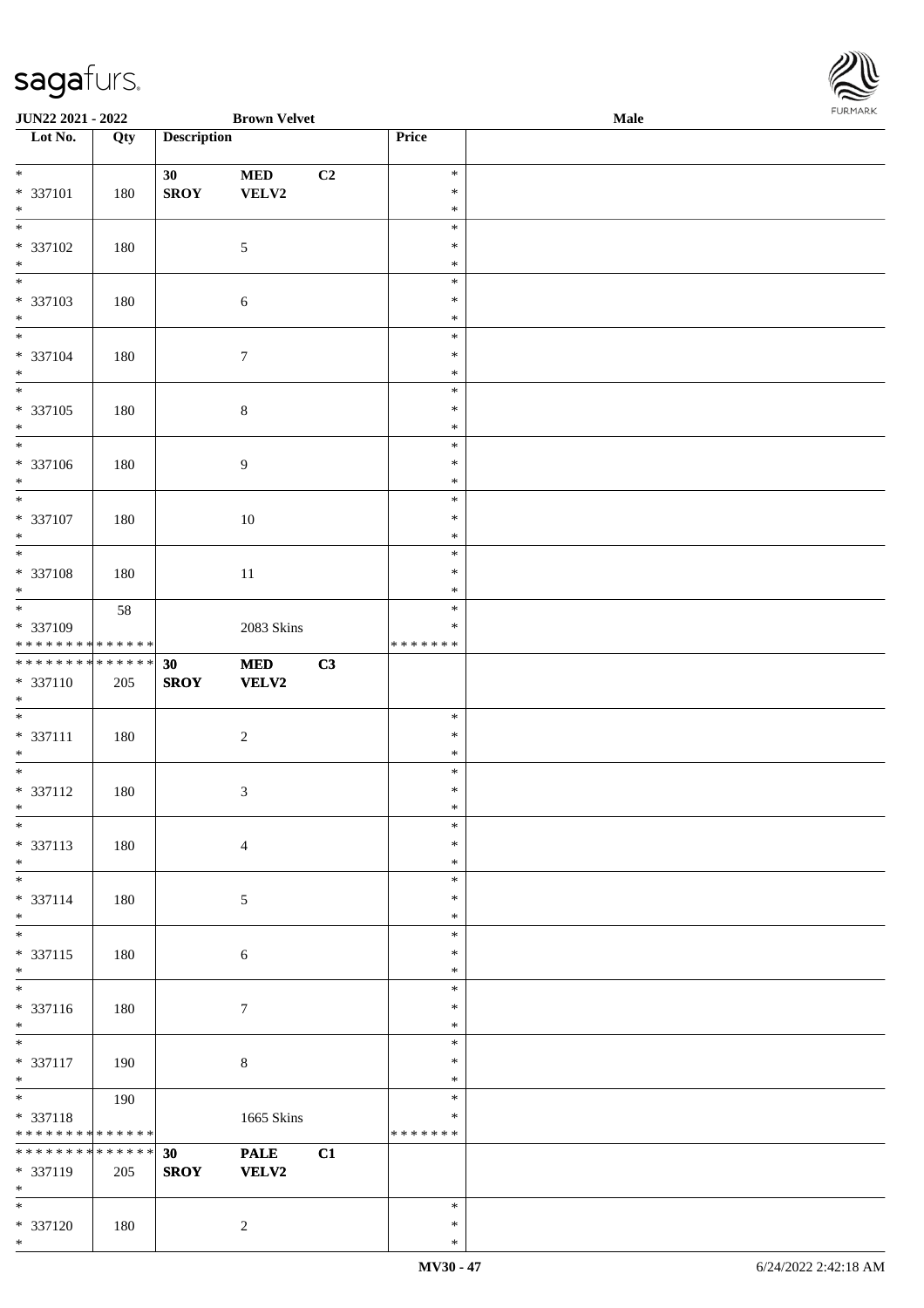| JUN22 2021 - 2022                |     |                    | <b>Brown Velvet</b> |    |               | Male | <b>FURMARK</b> |
|----------------------------------|-----|--------------------|---------------------|----|---------------|------|----------------|
| $\overline{\phantom{1}}$ Lot No. | Qty | <b>Description</b> |                     |    | Price         |      |                |
|                                  |     |                    |                     |    |               |      |                |
| $\overline{\ast}$                |     | 30 <sup>°</sup>    | <b>PALE</b>         | C1 | $\ast$        |      |                |
| * 337121                         | 180 | ${\bf SROY}$       | ${\bf VELV2}$       |    | $\ast$        |      |                |
| $\ast$                           |     |                    |                     |    | $\ast$        |      |                |
| $\overline{\ast}$                | 105 |                    |                     |    | $\ast$        |      |                |
| * 337122                         |     |                    | 670 Skins           |    | $\ast$        |      |                |
| * * * * * * * * * * * * * * *    |     |                    |                     |    | * * * * * * * |      |                |
| ******** <mark>******</mark>     |     | 30 <sup>°</sup>    | <b>PALE</b>         | C2 |               |      |                |
| * 337123                         | 205 | <b>SROY</b>        | <b>VELV2</b>        |    |               |      |                |
| $\ast$                           |     |                    |                     |    |               |      |                |
| $\overline{\ast}$                |     |                    |                     |    | $\ast$        |      |                |
| * 337124                         | 180 |                    | $\overline{c}$      |    | ∗             |      |                |
| $\ast$                           |     |                    |                     |    | $\ast$        |      |                |
| $_{\ast}$                        |     |                    |                     |    | $\ast$        |      |                |
| $* 337125$                       | 180 |                    | $\mathfrak{Z}$      |    | $\ast$        |      |                |
| $\ast$                           |     |                    |                     |    | $\ast$        |      |                |
| $\overline{\phantom{a}^*}$       |     |                    |                     |    | $\ast$        |      |                |
| * 337126                         | 180 |                    | $\overline{4}$      |    | $\ast$        |      |                |
| $\ast$                           |     |                    |                     |    | $\ast$        |      |                |
| $\overline{\ast}$                |     |                    |                     |    | $\ast$        |      |                |
| * 337127                         | 180 |                    | $\sqrt{5}$          |    | $\ast$        |      |                |
| $\ast$                           |     |                    |                     |    | $\ast$        |      |                |
| $_{\ast}^{-}$                    |     |                    |                     |    | $\ast$        |      |                |
| * 337128                         | 180 |                    | $\sqrt{6}$          |    | $\ast$        |      |                |
| $*$                              |     |                    |                     |    | $\ast$        |      |                |
| $\ast$                           |     |                    |                     |    | $\ast$        |      |                |
| * 337129                         | 180 |                    | $\boldsymbol{7}$    |    | $\ast$        |      |                |
| $\ast$                           |     |                    |                     |    | $\ast$        |      |                |
| $\ast$                           |     |                    |                     |    | $\ast$        |      |                |
| * 337130                         | 180 |                    | $8\,$               |    | ∗             |      |                |
| $\ast$                           |     |                    |                     |    | $\ast$        |      |                |
| $\overline{\phantom{0}}$         |     |                    |                     |    | $\ast$        |      |                |
| * 337131                         | 180 |                    | $\overline{9}$      |    | $\ast$        |      |                |
| $\ast$                           |     |                    |                     |    | $\ast$        |      |                |
| $\overline{\phantom{0}}$         |     |                    |                     |    | $\ast$        |      |                |
| * 337132                         | 180 |                    | 10                  |    | $\ast$        |      |                |
| $\ast$                           |     |                    |                     |    | $\ast$        |      |                |
| $\overline{\phantom{a}^*}$       |     |                    |                     |    | $\ast$        |      |                |
| * 337133                         | 180 |                    | $11\,$              |    | ∗             |      |                |
| $*$                              |     |                    |                     |    | $\ast$        |      |                |
| $\overline{\phantom{0}}$         |     |                    |                     |    | $\ast$        |      |                |
| * 337134                         | 180 |                    | 12                  |    | $\ast$        |      |                |
| $*$                              |     |                    |                     |    | $\ast$        |      |                |
| $\overline{\phantom{1}}$         |     |                    |                     |    | $\ast$        |      |                |
| $* 337135$                       | 180 |                    | 13                  |    | $\ast$        |      |                |
|                                  |     |                    |                     |    | $\ast$        |      |                |
| $*$   $*$                        |     |                    |                     |    | $\ast$        |      |                |
| $* 337136$                       | 180 |                    | 14                  |    | $\ast$        |      |                |
| $\ast$                           |     |                    |                     |    | $\ast$        |      |                |
| $\overline{\phantom{a}^*}$       |     |                    |                     |    | $\ast$        |      |                |

| $*337122$                          |     |                 | 670 Skins       |    | $\ast$        |                      |
|------------------------------------|-----|-----------------|-----------------|----|---------------|----------------------|
| ******** <mark>******</mark>       |     |                 |                 |    | * * * * * * * |                      |
| ******** <mark>******</mark>       |     | 30 <sup>°</sup> | <b>PALE</b>     | C2 |               |                      |
| * 337123                           | 205 | <b>SROY</b>     | <b>VELV2</b>    |    |               |                      |
| $*$                                |     |                 |                 |    |               |                      |
|                                    |     |                 |                 |    | $\ast$        |                      |
| * 337124                           | 180 |                 | $\sqrt{2}$      |    | $\ast$        |                      |
| $*$                                |     |                 |                 |    | $\ast$        |                      |
| $\overline{\phantom{0}}$           |     |                 |                 |    | $\ast$        |                      |
| * 337125                           | 180 |                 | $\mathfrak{Z}$  |    | $\ast$        |                      |
| $*$                                |     |                 |                 |    | $\ast$        |                      |
|                                    |     |                 |                 |    | $\ast$        |                      |
| * 337126                           | 180 |                 | $\overline{4}$  |    | $\ast$        |                      |
| $*$                                |     |                 |                 |    | $\ast$        |                      |
| $\overline{\phantom{a}^*}$         |     |                 |                 |    | $\ast$        |                      |
| * 337127                           | 180 |                 | $5\phantom{.0}$ |    | $\ast$        |                      |
| $*$                                |     |                 |                 |    | $\ast$        |                      |
| $\overline{\phantom{0}}$           |     |                 |                 |    | $\ast$        |                      |
| * 337128                           | 180 |                 | $6\,$           |    | $\ast$        |                      |
| $*$                                |     |                 |                 |    | $\ast$        |                      |
| $\overline{\phantom{0}}$           |     |                 |                 |    | $\ast$        |                      |
| * 337129                           | 180 |                 | $7\phantom{.0}$ |    | $\ast$        |                      |
| $\ast$                             |     |                 |                 |    | $\ast$        |                      |
| $\overline{\phantom{0}}$           |     |                 |                 |    | $\ast$        |                      |
|                                    |     |                 |                 |    | $\ast$        |                      |
| * 337130                           | 180 |                 | $\,8\,$         |    |               |                      |
| $\ast$<br>$\overline{\phantom{0}}$ |     |                 |                 |    | $\ast$        |                      |
|                                    |     |                 |                 |    | $\ast$        |                      |
| * 337131                           | 180 |                 | $\overline{9}$  |    | $\ast$        |                      |
| $*$                                |     |                 |                 |    | $\ast$        |                      |
|                                    |     |                 |                 |    | $\ast$        |                      |
| * 337132                           | 180 |                 | 10              |    | $\ast$        |                      |
| $*$                                |     |                 |                 |    | $\ast$        |                      |
| $*$                                |     |                 |                 |    | $\ast$        |                      |
| * 337133                           | 180 |                 | $11\,$          |    | $\ast$        |                      |
| $*$<br>$\overline{\ast}$           |     |                 |                 |    | $\ast$        |                      |
|                                    |     |                 |                 |    | $\ast$        |                      |
| * 337134                           | 180 |                 | 12              |    | $\ast$        |                      |
| $*$                                |     |                 |                 |    | $\ast$        |                      |
| $*$                                |     |                 |                 |    | $\ast$        |                      |
| $* 337135$                         | 180 |                 | 13              |    | $\ast$        |                      |
| $\ast$                             |     |                 |                 |    | $\ast$        |                      |
| $\overline{\phantom{a}}$           |     |                 |                 |    | $\ast$        |                      |
| $* 337136$                         | 180 |                 | 14              |    | $\ast$        |                      |
| $\ast$                             |     |                 |                 |    | $\ast$        |                      |
| $\frac{1}{1}$                      |     |                 |                 |    | $\ast$        |                      |
| * 337137                           | 180 |                 | $15\,$          |    | $\ast$        |                      |
| $*$                                |     |                 |                 |    | $\ast$        |                      |
| $\overline{\phantom{a}^*}$         |     |                 |                 |    | $\ast$        |                      |
| * 337138                           | 180 |                 | 16              |    | $\ast$        |                      |
| $\ast$                             |     |                 |                 |    | $\ast$        |                      |
| $\overline{\phantom{a}^*}$         |     |                 |                 |    | $\ast$        |                      |
| * 337139                           | 180 |                 | $17\,$          |    | $\ast$        |                      |
| $\ast$                             |     |                 |                 |    | $\ast$        |                      |
| $\overline{\phantom{a}^*}$         | 123 |                 |                 |    | $\ast$        |                      |
| * 337140                           |     |                 | 3208 Skins      |    | $\ast$        |                      |
| **************                     |     |                 |                 |    | * * * * * * * |                      |
|                                    |     |                 |                 |    | MV30 - 48     | 6/24/2022 2:42:18 AM |
|                                    |     |                 |                 |    |               |                      |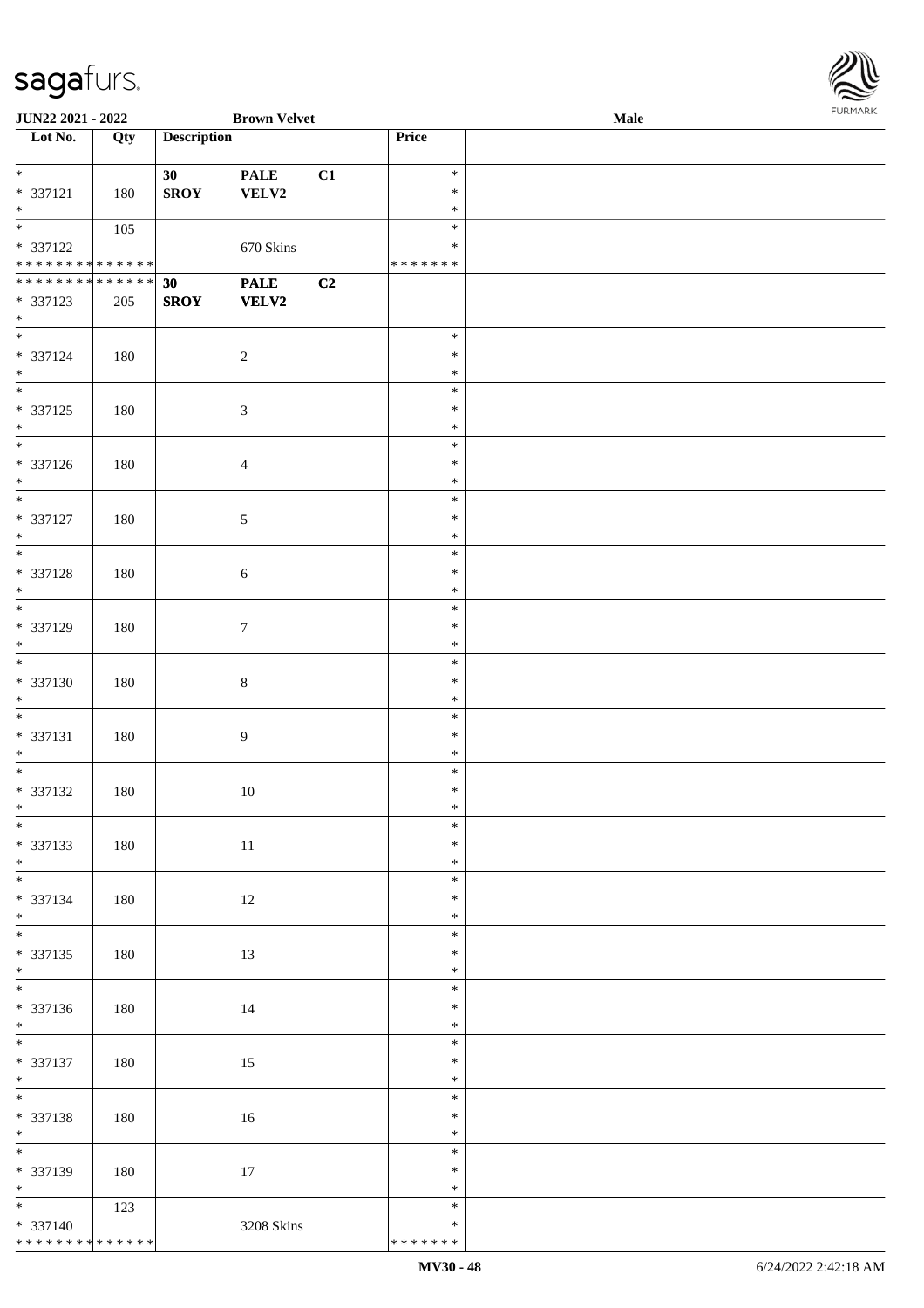

| JUN22 2021 - 2022                                                              |     |                    | <b>Brown Velvet</b>    |                |                                   | Male |  |
|--------------------------------------------------------------------------------|-----|--------------------|------------------------|----------------|-----------------------------------|------|--|
| Lot No.                                                                        | Qty | <b>Description</b> |                        |                | Price                             |      |  |
|                                                                                |     |                    |                        |                |                                   |      |  |
| 337141                                                                         | 50  | 30<br><b>SROY</b>  | <b>PALE</b><br>VELV2   | C <sub>2</sub> |                                   |      |  |
| * * * * * * * * * * * * * *<br>* 337142<br>$\ast$                              | 205 | 30<br><b>SROY</b>  | <b>PALE</b><br>VELV2   | C3             |                                   |      |  |
| $\overline{\phantom{0}}$<br>* 337143<br>$*$                                    | 180 |                    | $\sqrt{2}$             |                | $\ast$<br>$\ast$<br>$\ast$        |      |  |
| $\overline{\phantom{0}}$<br>* 337144<br>$*$                                    | 180 |                    | 3                      |                | $\ast$<br>$\ast$<br>$\ast$        |      |  |
| $\overline{\phantom{0}}$<br>$* 337145$<br>$\ast$                               | 180 |                    | $\overline{4}$         |                | $\ast$<br>$\ast$<br>$\ast$        |      |  |
| $\overline{\phantom{0}}$<br>* 337146<br>$*$                                    | 180 |                    | 5                      |                | $\ast$<br>$\ast$<br>$\ast$        |      |  |
| $\ast$<br>$* 337147$<br>$*$                                                    | 180 |                    | 6                      |                | $\ast$<br>$\ast$<br>$\ast$        |      |  |
| $*$<br>* 337148<br>* * * * * * * * * * * * * *                                 | 52  |                    | 1157 Skins             |                | $\ast$<br>$\ast$<br>*******       |      |  |
| * * * * * * * * * * * * * * *<br>* 337149<br>$*$<br>$\overline{\phantom{a}^*}$ | 205 | 30<br><b>SROY</b>  | $\mathbf{XP}$<br>VELV2 | C1             |                                   |      |  |
| $* 337150$<br>$*$                                                              | 180 |                    | $\boldsymbol{2}$       |                | $\ast$<br>$\ast$<br>$\ast$        |      |  |
| $\overline{\ast}$<br>$* 337151$<br>* * * * * * * * * * * * * *                 | 55  |                    | 440 Skins              |                | $\ast$<br>$\ast$<br>*******       |      |  |
| ******** <mark>******</mark><br>$* 337152$<br>$*$                              | 205 | 30<br><b>SROY</b>  | $\bold{XP}$<br>VELV2   | C2             |                                   |      |  |
| $*$<br>* 337153<br>$*$                                                         | 180 |                    | $\sqrt{2}$             |                | $\ast$<br>$\ast$<br>$\ast$        |      |  |
| $\overline{\phantom{0}}$<br>* 337154<br>$*$                                    | 180 |                    | 3                      |                | $\ast$<br>$\ast$<br>$\ast$        |      |  |
| $\overline{\phantom{0}}$<br>* 337155<br>$*$<br>$\overline{\phantom{0}}$        | 180 |                    | $\overline{4}$         |                | $\ast$<br>$\ast$<br>$\ast$        |      |  |
| $* 337156$<br>$*$                                                              | 180 |                    | $5\,$                  |                | $\ast$<br>$\ast$<br>$\ast$        |      |  |
| * 337157<br>$*$                                                                | 180 |                    | $\sqrt{6}$             |                | $\ast$<br>$\ast$<br>$\ast$        |      |  |
| $\ast$<br>* 337158<br>$\ast$                                                   | 180 |                    | $\tau$                 |                | $\ast$<br>$\ast$<br>$\ast$        |      |  |
| $\overline{\phantom{a}^*}$<br>* 337159<br>$*$                                  | 180 |                    | $8\,$                  |                | $\ast$<br>$\ast$<br>$\ast$        |      |  |
| * 337160<br>* * * * * * * * * * * * * *                                        | 132 |                    | 1597 Skins             |                | $\ast$<br>$\ast$<br>* * * * * * * |      |  |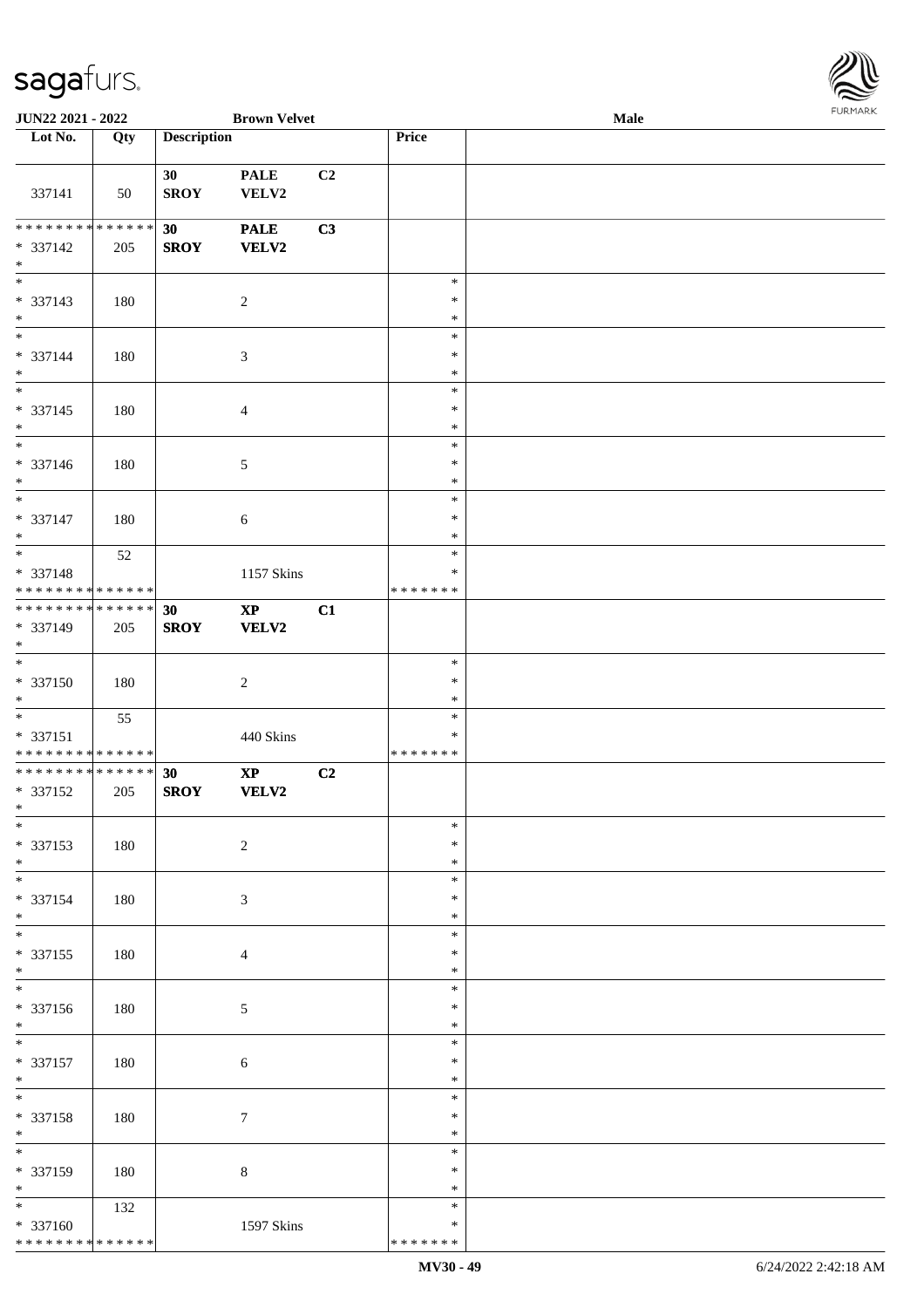

| <b>JUN22 2021 - 2022</b>      |     |                    | <b>Brown Velvet</b> |                | <b>FURMARK</b><br>Male |  |  |
|-------------------------------|-----|--------------------|---------------------|----------------|------------------------|--|--|
| Lot No.                       | Qty | <b>Description</b> |                     |                | Price                  |  |  |
| * * * * * * * * * * * * * * * |     | 30                 | <b>XP</b>           | C <sub>3</sub> |                        |  |  |
| * 337161                      | 205 | <b>SROY</b>        | <b>VELV2</b>        |                |                        |  |  |
| $\ast$                        |     |                    |                     |                |                        |  |  |
| $\ast$                        |     |                    |                     |                | $*$                    |  |  |
| * 337162                      | 190 |                    | 2                   |                | $\ast$                 |  |  |
| $\ast$                        |     |                    |                     |                | $\ast$                 |  |  |
| $\ast$                        | 73  |                    |                     |                | $\ast$                 |  |  |
| $*337163$                     |     |                    | 468 Skins           |                | $\ast$                 |  |  |
| **************                |     |                    |                     |                | *******                |  |  |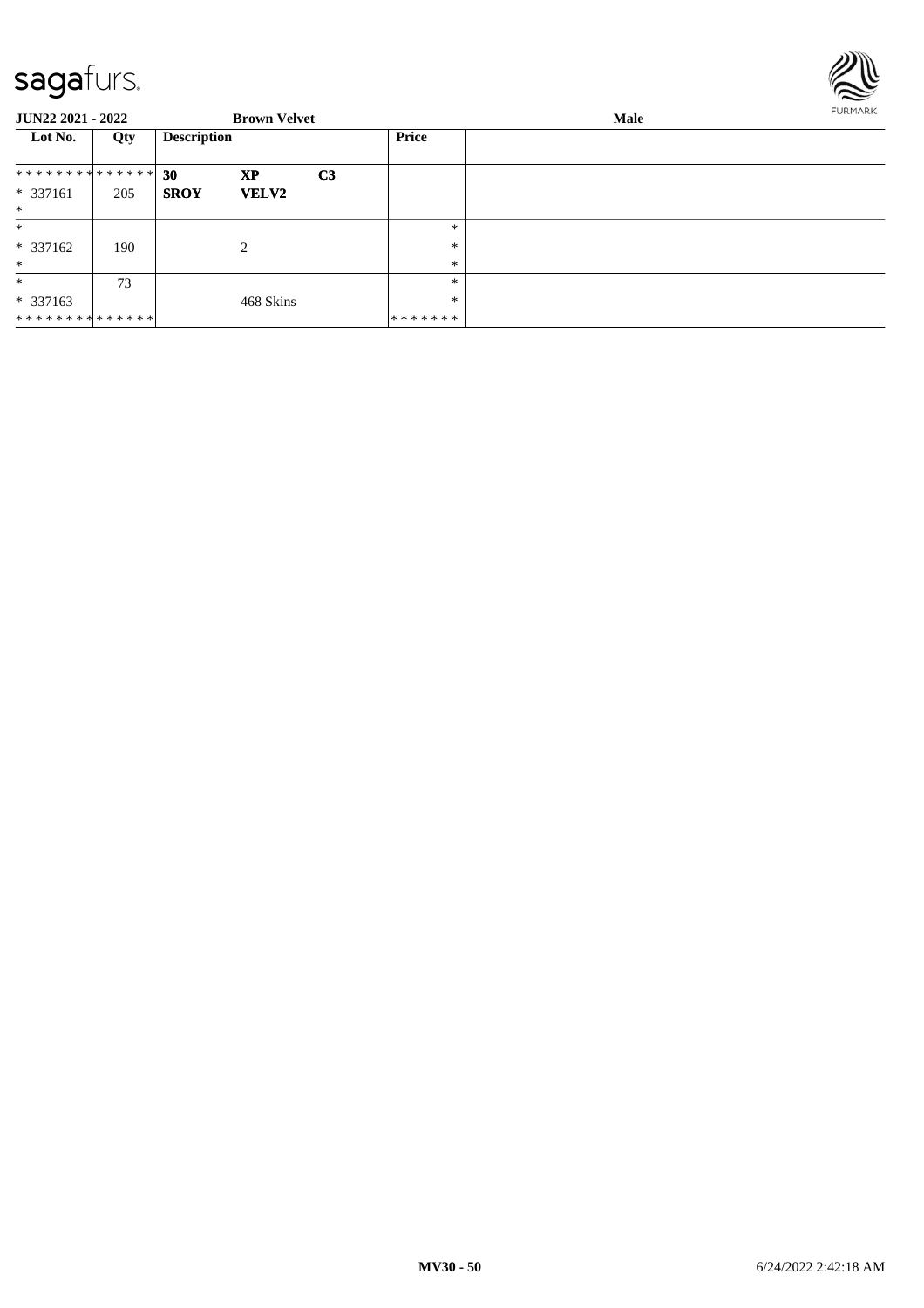

| JUN22 2021 - 2022                    |     |                    | <b>Brown Velvet</b> |    |               | Male |  |
|--------------------------------------|-----|--------------------|---------------------|----|---------------|------|--|
| Lot No.                              | Qty | <b>Description</b> |                     |    | Price         |      |  |
|                                      |     |                    |                     |    |               |      |  |
| **************                       |     | 20                 | <b>MED</b>          | C1 |               |      |  |
| * 337221                             | 285 | ${\bf SI}$         | <b>VELV1</b>        |    |               |      |  |
| $\ast$                               |     |                    |                     |    |               |      |  |
| $\overline{\phantom{0}}$             |     |                    |                     |    | $\ast$        |      |  |
| $* 337222$                           | 260 |                    | $\overline{2}$      |    | $\ast$        |      |  |
| $\ast$                               |     |                    |                     |    | $\ast$        |      |  |
| $\overline{\phantom{0}}$             | 189 |                    |                     |    | $\ast$        |      |  |
|                                      |     |                    |                     |    | $\ast$        |      |  |
| * 337223                             |     |                    | 734 Skins           |    |               |      |  |
| * * * * * * * * * * * * * *          |     |                    |                     |    | * * * * * * * |      |  |
| **************                       |     | 20                 | $\bf MED$           | C2 |               |      |  |
| * 337224                             | 285 | ${\bf SI}$         | <b>VELV1</b>        |    |               |      |  |
| $*$                                  |     |                    |                     |    |               |      |  |
| $\overline{\ast}$                    |     |                    |                     |    | $\ast$        |      |  |
| $* 337225$                           | 260 |                    | $\sqrt{2}$          |    | $\ast$        |      |  |
| $\ast$                               |     |                    |                     |    | $\ast$        |      |  |
| $\overline{\phantom{0}}$             |     |                    |                     |    | $\ast$        |      |  |
| $* 337226$                           | 260 |                    | $\mathfrak{Z}$      |    | $\ast$        |      |  |
| $\ast$                               |     |                    |                     |    | $\ast$        |      |  |
| $\overline{\ast}$                    |     |                    |                     |    | $\ast$        |      |  |
| * 337227                             | 260 |                    | $\overline{4}$      |    | $\ast$        |      |  |
| $\ast$                               |     |                    |                     |    | $\ast$        |      |  |
| $\overline{\ast}$                    |     |                    |                     |    | $\ast$        |      |  |
|                                      |     |                    |                     |    |               |      |  |
| $* 337228$                           | 260 |                    | $5\phantom{.0}$     |    | $\ast$        |      |  |
| $\ast$<br>$\overline{\phantom{a}^*}$ |     |                    |                     |    | $\ast$        |      |  |
|                                      |     |                    |                     |    | $\ast$        |      |  |
| * 337229                             | 260 |                    | $\sqrt{6}$          |    | $\ast$        |      |  |
| $\ast$                               |     |                    |                     |    | $\ast$        |      |  |
| $\overline{\ast}$                    |     |                    |                     |    | $\ast$        |      |  |
| $* 337230$                           | 260 |                    | $\tau$              |    | $\ast$        |      |  |
| $*$                                  |     |                    |                     |    | $\ast$        |      |  |
| $*$                                  |     |                    |                     |    | $\ast$        |      |  |
| * 337231                             | 260 |                    | $\,8\,$             |    | $\ast$        |      |  |
| $\ast$                               |     |                    |                     |    | $\ast$        |      |  |
| $\ast$                               |     |                    |                     |    | $\ast$        |      |  |
| $* 337232$                           | 260 |                    | 9                   |    | $\ast$        |      |  |
| $*$                                  |     |                    |                     |    | $\ast$        |      |  |
| $*$                                  |     |                    |                     |    | $\ast$        |      |  |
|                                      |     |                    |                     |    |               |      |  |
| * 337233                             | 260 |                    | 10                  |    | $\ast$        |      |  |
| $\ast$                               |     |                    |                     |    | $\ast$        |      |  |
| $\ast$                               |     |                    |                     |    | $\ast$        |      |  |
| * 337234                             | 260 |                    | $11\,$              |    | $\ast$        |      |  |
| $\ast$                               |     |                    |                     |    | $\ast$        |      |  |
| $\overline{\phantom{a}^*}$           | 164 |                    |                     |    | $\ast$        |      |  |
| * 337235                             |     |                    | 3049 Skins          |    | $\ast$        |      |  |
| * * * * * * * * * * * * * *          |     |                    |                     |    | * * * * * * * |      |  |
| **************                       |     | 20                 | <b>MED</b>          | C3 |               |      |  |
| * 337236                             | 285 | SI                 | <b>VELV1</b>        |    |               |      |  |
| $*$                                  |     |                    |                     |    |               |      |  |
| $*$                                  |     |                    |                     |    | $\ast$        |      |  |
| * 337237                             | 260 |                    | $\sqrt{2}$          |    | $\ast$        |      |  |
| $*$                                  |     |                    |                     |    | $\ast$        |      |  |
| $\ast$                               |     |                    |                     |    | $\ast$        |      |  |
|                                      |     |                    |                     |    | $\ast$        |      |  |
| * 337238                             | 260 |                    | $\mathfrak{Z}$      |    |               |      |  |
| $\ast$<br>$\overline{\phantom{a}^*}$ |     |                    |                     |    | $\ast$        |      |  |
|                                      |     |                    |                     |    | $\ast$        |      |  |
| * 337239                             | 260 |                    | $\overline{4}$      |    | $\ast$        |      |  |
| $\ast$                               |     |                    |                     |    | $\ast$        |      |  |
| $\ast$                               |     |                    |                     |    | $\ast$        |      |  |
| * 337240                             | 260 |                    | $\mathfrak{S}$      |    | $\ast$        |      |  |
| $\ast$                               |     |                    |                     |    | $\ast$        |      |  |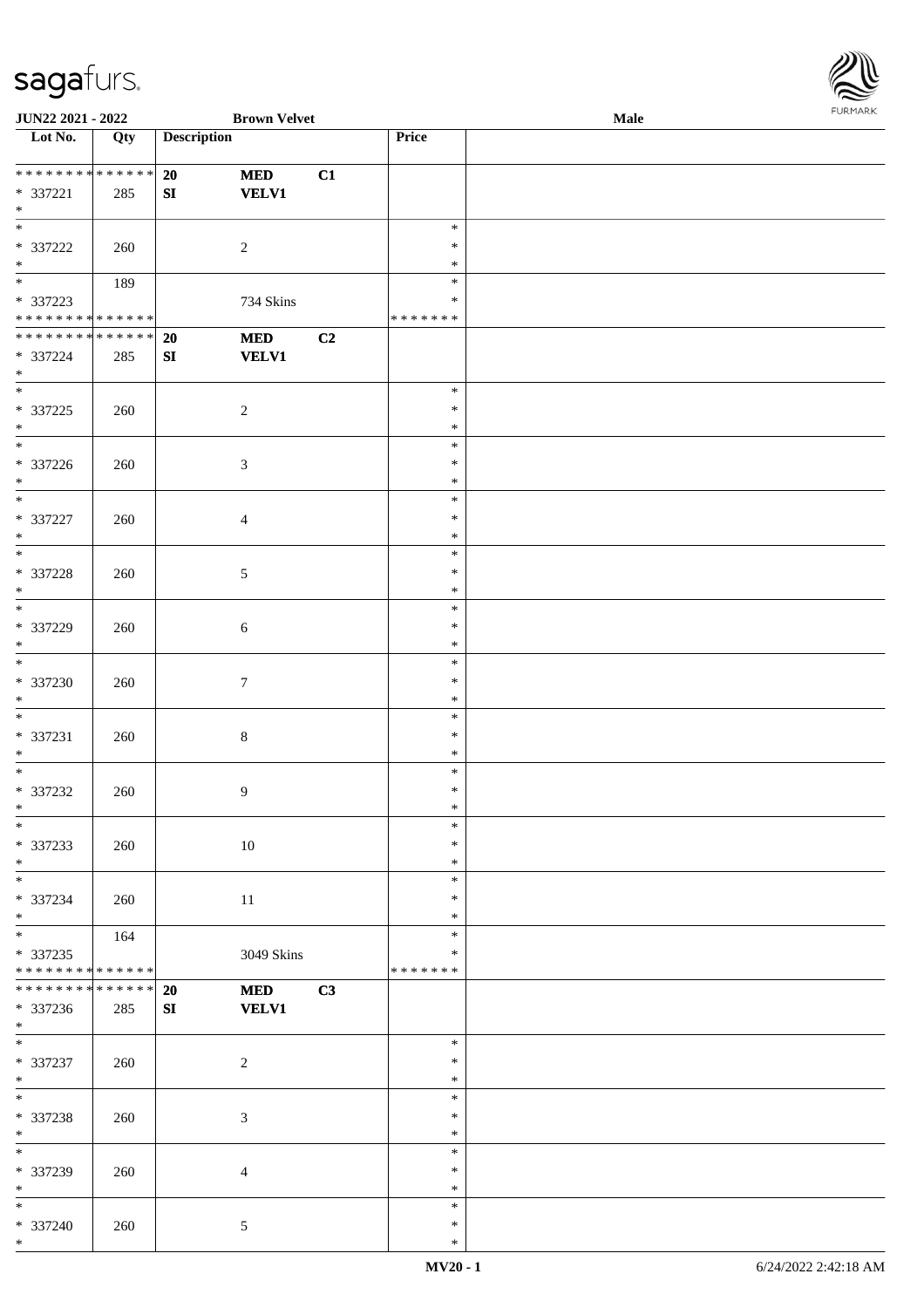

| JUN22 2021 - 2022             |     |                    | <b>Brown Velvet</b>    |    |               | <b>Male</b> |
|-------------------------------|-----|--------------------|------------------------|----|---------------|-------------|
| Lot No.                       | Qty | <b>Description</b> |                        |    | Price         |             |
|                               |     |                    |                        |    |               |             |
| $*$                           | 66  | 20                 | $\bf MED$              | C3 | $\ast$        |             |
| * 337241                      |     | ${\bf SI}$         | <b>VELV1</b>           |    | $\ast$        |             |
| * * * * * * * * * * * * * *   |     |                    |                        |    | *******       |             |
| * * * * * * * * * * * * * *   |     | 20                 | <b>PALE</b>            | C1 |               |             |
| * 337242                      | 285 | SI                 | <b>VELV1</b>           |    |               |             |
| $*$                           |     |                    |                        |    |               |             |
|                               | 283 |                    |                        |    | $\ast$        |             |
| * 337243                      |     |                    | 568 Skins              |    | $\ast$        |             |
| * * * * * * * * * * * * * *   |     |                    |                        |    | * * * * * * * |             |
| ******** <mark>******</mark>  |     | <b>20</b>          | <b>PALE</b>            | C2 |               |             |
| * 337244                      | 285 | SI                 | <b>VELV1</b>           |    |               |             |
| $*$                           |     |                    |                        |    |               |             |
| $*$                           |     |                    |                        |    | $\ast$        |             |
| $* 337245$                    | 260 |                    | $\sqrt{2}$             |    | $\ast$        |             |
| $*$                           |     |                    |                        |    | $\ast$        |             |
| $\overline{\ast}$             |     |                    |                        |    | $\ast$        |             |
| * 337246                      | 260 |                    | 3                      |    | $\ast$        |             |
| $*$                           |     |                    |                        |    | $\ast$        |             |
| $\ast$                        |     |                    |                        |    | $\ast$        |             |
| * 337247                      | 260 |                    | $\overline{4}$         |    | $\ast$        |             |
| $*$                           |     |                    |                        |    | $\ast$        |             |
| $*$                           |     |                    |                        |    | $\ast$        |             |
| * 337248                      |     |                    |                        |    | $\ast$        |             |
| $*$                           | 260 |                    | 5                      |    | $\ast$        |             |
| $*$                           |     |                    |                        |    | $\ast$        |             |
|                               |     |                    |                        |    | $\ast$        |             |
| * 337249<br>$*$               | 260 |                    | 6                      |    |               |             |
| $*$                           |     |                    |                        |    | $\ast$        |             |
|                               |     |                    |                        |    | $\ast$        |             |
| $* 337250$                    | 260 |                    | $\tau$                 |    | $\ast$        |             |
| $*$                           |     |                    |                        |    | $\ast$        |             |
| $*$                           |     |                    |                        |    | $\ast$        |             |
| $* 337251$                    | 260 |                    | $\,8\,$                |    | $\ast$        |             |
| $*$                           |     |                    |                        |    | $\ast$        |             |
| $*$                           |     |                    |                        |    | $\ast$        |             |
| $* 337252$                    | 260 |                    | 9                      |    | $\ast$        |             |
| $*$                           |     |                    |                        |    | $\ast$        |             |
| $*$                           | 57  |                    |                        |    | $\ast$        |             |
| * 337253                      |     |                    | 2422 Skins             |    | $\ast$        |             |
| * * * * * * * * * * * * * * * |     |                    |                        |    | *******       |             |
| * * * * * * * * * * * * * * * |     | <b>20</b>          | <b>PALE</b>            | C3 |               |             |
| * 337254                      | 285 | SI                 | <b>VELV1</b>           |    |               |             |
| $*$                           |     |                    |                        |    |               |             |
| $*$                           |     |                    |                        |    | $\ast$        |             |
| * 337255                      | 260 |                    | $\overline{c}$         |    | $\ast$        |             |
| $*$                           |     |                    |                        |    | $\ast$        |             |
| $\overline{\phantom{0}}$      |     |                    |                        |    | $\ast$        |             |
| * 337256                      | 260 |                    | 3                      |    | $\ast$        |             |
| $*$                           |     |                    |                        |    | $\ast$        |             |
| $*$                           |     |                    |                        |    | $\ast$        |             |
| * 337257                      | 260 |                    | $\overline{4}$         |    | $\ast$        |             |
| $*$                           |     |                    |                        |    | $\ast$        |             |
| $*$ and $*$                   | 74  |                    |                        |    | $\ast$        |             |
| * 337258                      |     |                    | 1139 Skins             |    | $\ast$        |             |
| * * * * * * * * * * * * * *   |     |                    |                        |    | *******       |             |
|                               |     | 20                 | $\mathbf{XP}$          | C1 |               |             |
| 337259                        | 287 | SI                 | VELV1                  |    |               |             |
|                               |     |                    |                        |    |               |             |
| * * * * * * * * * * * * * * * |     | 20                 | $\mathbf{X}\mathbf{P}$ | C2 |               |             |
| * 337260                      | 285 | SI                 | <b>VELV1</b>           |    |               |             |
| $*$                           |     |                    |                        |    |               |             |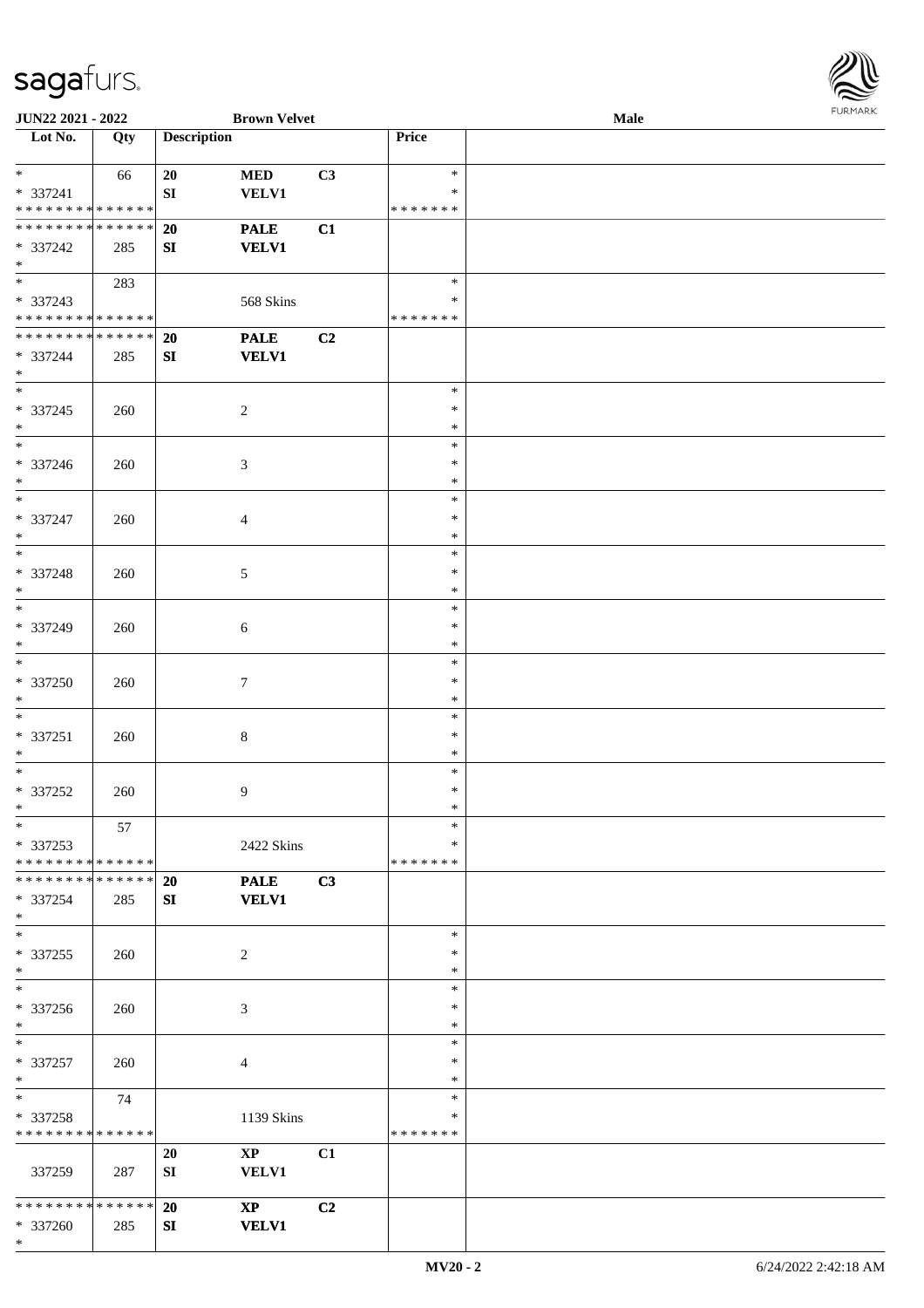

| JUN22 2021 - 2022             |     |                    | <b>Brown Velvet</b> |                |                  | Male | 10111111111 |
|-------------------------------|-----|--------------------|---------------------|----------------|------------------|------|-------------|
| Lot No.                       | Qty | <b>Description</b> |                     |                | Price            |      |             |
|                               |     |                    |                     |                |                  |      |             |
| $*$                           |     | 20                 | $\mathbf{XP}$       | C <sub>2</sub> | $\ast$           |      |             |
| $* 337261$                    | 260 | ${\bf SI}$         | VELV1               |                | $\ast$           |      |             |
| $\ast$                        |     |                    |                     |                | $\ast$           |      |             |
| $\ast$                        |     |                    |                     |                | $\ast$           |      |             |
| * 337262                      | 260 |                    | $\mathfrak{Z}$      |                | $\ast$           |      |             |
| $*$                           |     |                    |                     |                | $\ast$           |      |             |
| $\overline{\phantom{0}}$      |     |                    |                     |                | $\ast$           |      |             |
| * 337263                      | 260 |                    | $\overline{4}$      |                | $\ast$           |      |             |
| $*$                           |     |                    |                     |                | $\ast$           |      |             |
| $*$                           | 265 |                    |                     |                | $\ast$           |      |             |
| * 337264                      |     |                    | 1330 Skins          |                | $\ast$           |      |             |
| * * * * * * * * * * * * * *   |     |                    |                     |                | *******          |      |             |
| * * * * * * * * * * * * * * * |     | <b>20</b>          | $\bold{XP}$         | C3             |                  |      |             |
| * 337265                      | 285 | SI                 | <b>VELV1</b>        |                |                  |      |             |
| $\ast$                        |     |                    |                     |                |                  |      |             |
| $*$                           |     |                    |                     |                | $\ast$           |      |             |
| $* 337266$                    | 260 |                    | $\sqrt{2}$          |                | $\ast$           |      |             |
| $*$                           |     |                    |                     |                | $\ast$           |      |             |
| $\overline{\ast}$             | 68  |                    |                     |                | $\ast$           |      |             |
| * 337267                      |     |                    | 613 Skins           |                | $\ast$           |      |             |
| * * * * * * * * * * * * * *   |     |                    |                     |                | *******          |      |             |
| * * * * * * * * * * * * * * * |     | 20                 | <b>MED</b>          | C1             |                  |      |             |
|                               |     |                    |                     |                |                  |      |             |
| $* 337268$<br>$*$             | 285 | SI                 | VELV2               |                |                  |      |             |
| $\overline{\ast}$             |     |                    |                     |                | $\ast$           |      |             |
|                               |     |                    |                     |                |                  |      |             |
| * 337269<br>$*$               | 260 |                    | $\overline{2}$      |                | $\ast$<br>$\ast$ |      |             |
| $\overline{\ast}$             |     |                    |                     |                |                  |      |             |
|                               |     |                    |                     |                | $\ast$           |      |             |
| * 337270                      | 260 |                    | $\mathfrak{Z}$      |                | $\ast$           |      |             |
| $*$                           |     |                    |                     |                | $\ast$           |      |             |
| $*$                           |     |                    |                     |                | $\ast$           |      |             |
| * 337271                      | 260 |                    | $\overline{4}$      |                | $\ast$           |      |             |
| $*$                           |     |                    |                     |                | $\ast$           |      |             |
| $*$                           |     |                    |                     |                | $\ast$           |      |             |
| $* 337272$                    | 260 |                    | 5                   |                | $\ast$           |      |             |
| $*$                           |     |                    |                     |                | $\ast$           |      |             |
| $\ast$                        |     |                    |                     |                | $\ast$           |      |             |
| $* 337273$                    | 260 |                    | 6                   |                | $\ast$           |      |             |
| $*$                           |     |                    |                     |                | $\ast$           |      |             |
| $\ast$                        |     |                    |                     |                | $\ast$           |      |             |
| * 337274                      | 260 |                    | $\tau$              |                | $\ast$           |      |             |
| $*$                           |     |                    |                     |                | $\ast$           |      |             |
| $*$                           | 105 |                    |                     |                | $\ast$           |      |             |
| * 337275                      |     |                    | 1950 Skins          |                | ∗                |      |             |
| * * * * * * * * * * * * * *   |     |                    |                     |                | *******          |      |             |
| * * * * * * * * * * * * * * * |     | 20                 | <b>MED</b>          | C2             |                  |      |             |
| * 337276                      | 260 | SI                 | VELV2               |                |                  |      |             |
| $*$                           |     |                    |                     |                |                  |      |             |
| $\ast$                        |     |                    |                     |                | ∗                |      |             |
| * 337277                      | 260 |                    | $\sqrt{2}$          |                | $\ast$           |      |             |
| $*$                           |     |                    |                     |                | $\ast$           |      |             |
| $*$                           | 260 |                    |                     |                | $\ast$           |      |             |
| $* 337278$                    |     |                    | 780 Skins           |                | ∗                |      |             |
| * * * * * * * * * * * * * *   |     |                    |                     |                | *******          |      |             |
| * * * * * * * * * * * * * *   |     |                    | <b>IDENTICAL</b>    |                |                  |      |             |
| * 337279                      | 285 |                    |                     |                |                  |      |             |
| $*$                           |     |                    |                     |                |                  |      |             |
| $\ast$                        |     |                    |                     |                | ∗                |      |             |
| * 337280                      | 260 |                    | $\sqrt{2}$          |                | $\ast$           |      |             |
| $*$                           |     |                    |                     |                | $\ast$           |      |             |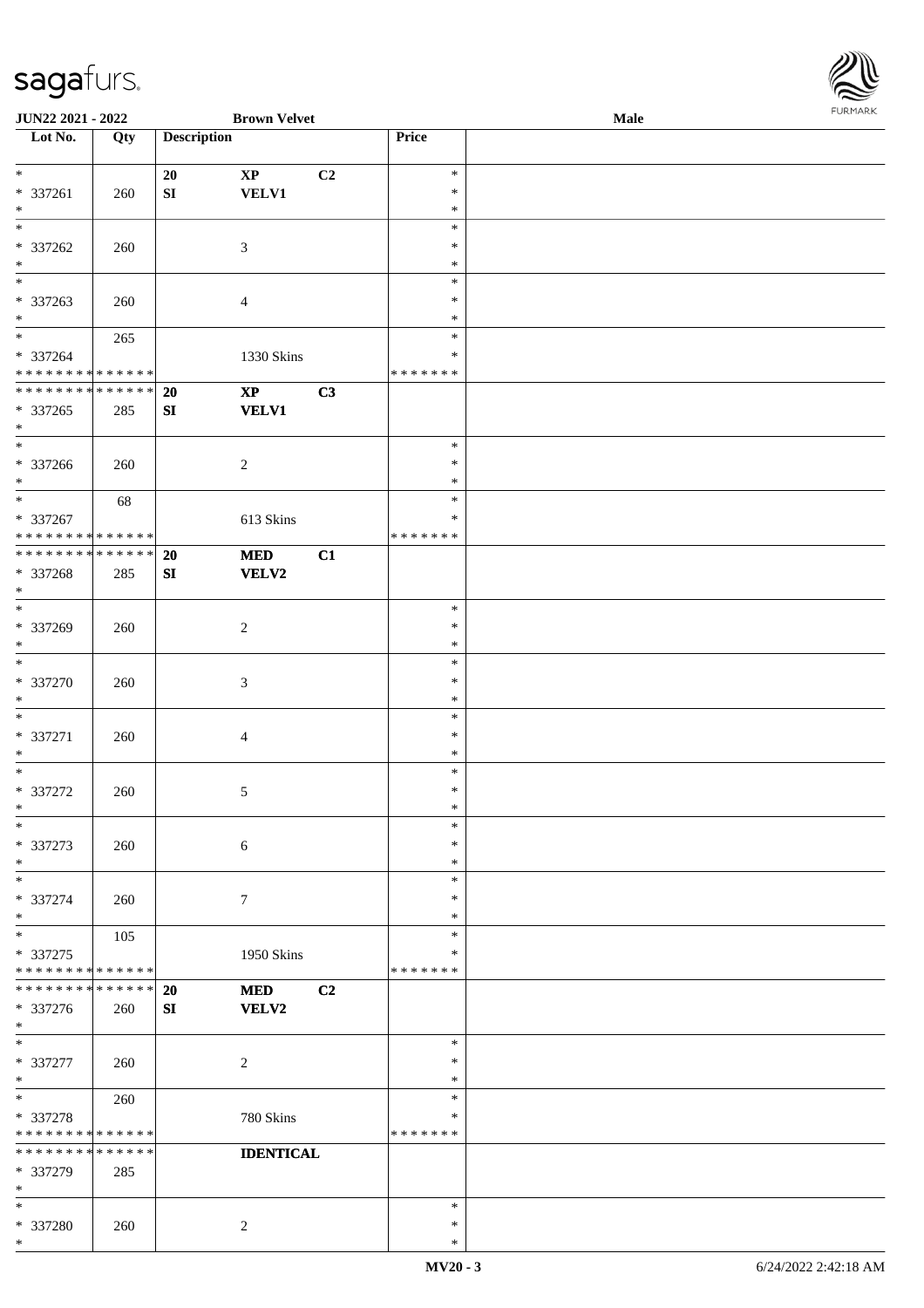

| JUN22 2021 - 2022                    |     |                    | <b>Brown Velvet</b> |    |               | <b>Male</b> |
|--------------------------------------|-----|--------------------|---------------------|----|---------------|-------------|
| Lot No.                              | Qty | <b>Description</b> |                     |    | Price         |             |
|                                      |     |                    |                     |    |               |             |
| $*$                                  |     | 20                 | $\bf MED$           | C2 | $\ast$        |             |
| * 337281                             | 260 | ${\bf SI}$         | VELV2               |    | $\ast$        |             |
| $\ast$                               |     |                    |                     |    | $\ast$        |             |
| $\overline{\phantom{0}}$             |     |                    |                     |    | $\ast$        |             |
| * 337282                             | 260 |                    | $\overline{4}$      |    | $\ast$        |             |
| $\ast$                               |     |                    |                     |    | $\ast$        |             |
| $\overline{\phantom{0}}$             |     |                    |                     |    |               |             |
|                                      |     |                    |                     |    | $\ast$        |             |
| * 337283                             | 260 |                    | $\sqrt{5}$          |    | $\ast$        |             |
| $\ast$                               |     |                    |                     |    | $\ast$        |             |
| $\overline{\phantom{0}}$             |     |                    |                     |    | $\ast$        |             |
| * 337284                             | 260 |                    | $\sqrt{6}$          |    | $\ast$        |             |
| $\ast$                               |     |                    |                     |    | $\ast$        |             |
| $\overline{\phantom{a}^*}$           |     |                    |                     |    | $\ast$        |             |
| $* 337285$                           | 260 |                    | $\tau$              |    | $\ast$        |             |
| $\ast$                               |     |                    |                     |    | $\ast$        |             |
| $_{\ast}^{-}$                        |     |                    |                     |    | $\ast$        |             |
| * 337286                             | 260 |                    | $8\,$               |    | $\ast$        |             |
| $\ast$                               |     |                    |                     |    | $\ast$        |             |
| $\overline{\ast}$                    |     |                    |                     |    | $\ast$        |             |
|                                      |     |                    |                     |    |               |             |
| * 337287                             | 260 |                    | 9                   |    | $\ast$        |             |
| $\ast$                               |     |                    |                     |    | $\ast$        |             |
| $\ast$                               |     |                    |                     |    | $\ast$        |             |
| * 337288                             | 260 |                    | 10                  |    | $\ast$        |             |
| $\ast$                               |     |                    |                     |    | $\ast$        |             |
| $\overline{\phantom{a}^*}$           |     |                    |                     |    | $\ast$        |             |
| * 337289                             | 260 |                    | 11                  |    | $\ast$        |             |
| $\ast$                               |     |                    |                     |    | $\ast$        |             |
| $\overline{\phantom{a}^*}$           |     |                    |                     |    | $\ast$        |             |
| * 337290                             | 260 |                    | 12                  |    | $\ast$        |             |
| $*$                                  |     |                    |                     |    | $\ast$        |             |
| $\ast$                               | 127 |                    |                     |    | $\ast$        |             |
| * 337291                             |     |                    | 3272 Skins          |    | $\ast$        |             |
| * * * * * * * * * * * * * * *        |     |                    |                     |    | * * * * * * * |             |
| * * * * * * * * * * * * * * *        |     | 20                 | $\bf MED$           | C3 |               |             |
| * 337292                             |     |                    |                     |    |               |             |
| $*$                                  | 285 | ${\bf SI}$         | <b>VELV2</b>        |    |               |             |
|                                      |     |                    |                     |    |               |             |
| $*$                                  |     |                    |                     |    | $\ast$        |             |
| * 337293                             | 260 |                    | $\overline{c}$      |    | $\ast$        |             |
| $\ast$                               |     |                    |                     |    | $\ast$        |             |
| $\ast$                               |     |                    |                     |    | $\ast$        |             |
| * 337294                             | 280 |                    | 3                   |    | ∗             |             |
| $*$                                  |     |                    |                     |    | ∗             |             |
| $\overline{\phantom{a}^*}$           | 119 |                    |                     |    | $\ast$        |             |
| * 337295                             |     |                    | 944 Skins           |    | $\ast$        |             |
| * * * * * * * * * * * * * *          |     |                    |                     |    | * * * * * * * |             |
| **************                       |     | 20                 | <b>PALE</b>         | C1 |               |             |
| * 337296                             | 285 | SI                 | <b>VELV2</b>        |    |               |             |
| $*$                                  |     |                    |                     |    |               |             |
| $\ast$                               |     |                    |                     |    | $\ast$        |             |
| * 337297                             | 260 |                    | $\sqrt{2}$          |    | $\ast$        |             |
| $*$                                  |     |                    |                     |    | $\ast$        |             |
| $\overline{\phantom{1}}$             |     |                    |                     |    | $\ast$        |             |
|                                      |     |                    |                     |    | $\ast$        |             |
| * 337298                             | 260 |                    | 3                   |    |               |             |
| $\ast$<br>$\overline{\phantom{a}^*}$ |     |                    |                     |    | $\ast$        |             |
|                                      |     |                    |                     |    | $\ast$        |             |
| * 337299                             | 260 |                    | $\overline{4}$      |    | $\ast$        |             |
| $\ast$                               |     |                    |                     |    | $\ast$        |             |
| $\ast$                               | 142 |                    |                     |    | $\ast$        |             |
| * 337300                             |     |                    | 1207 Skins          |    | $\ast$        |             |
| * * * * * * * * * * * * * *          |     |                    |                     |    | * * * * * * * |             |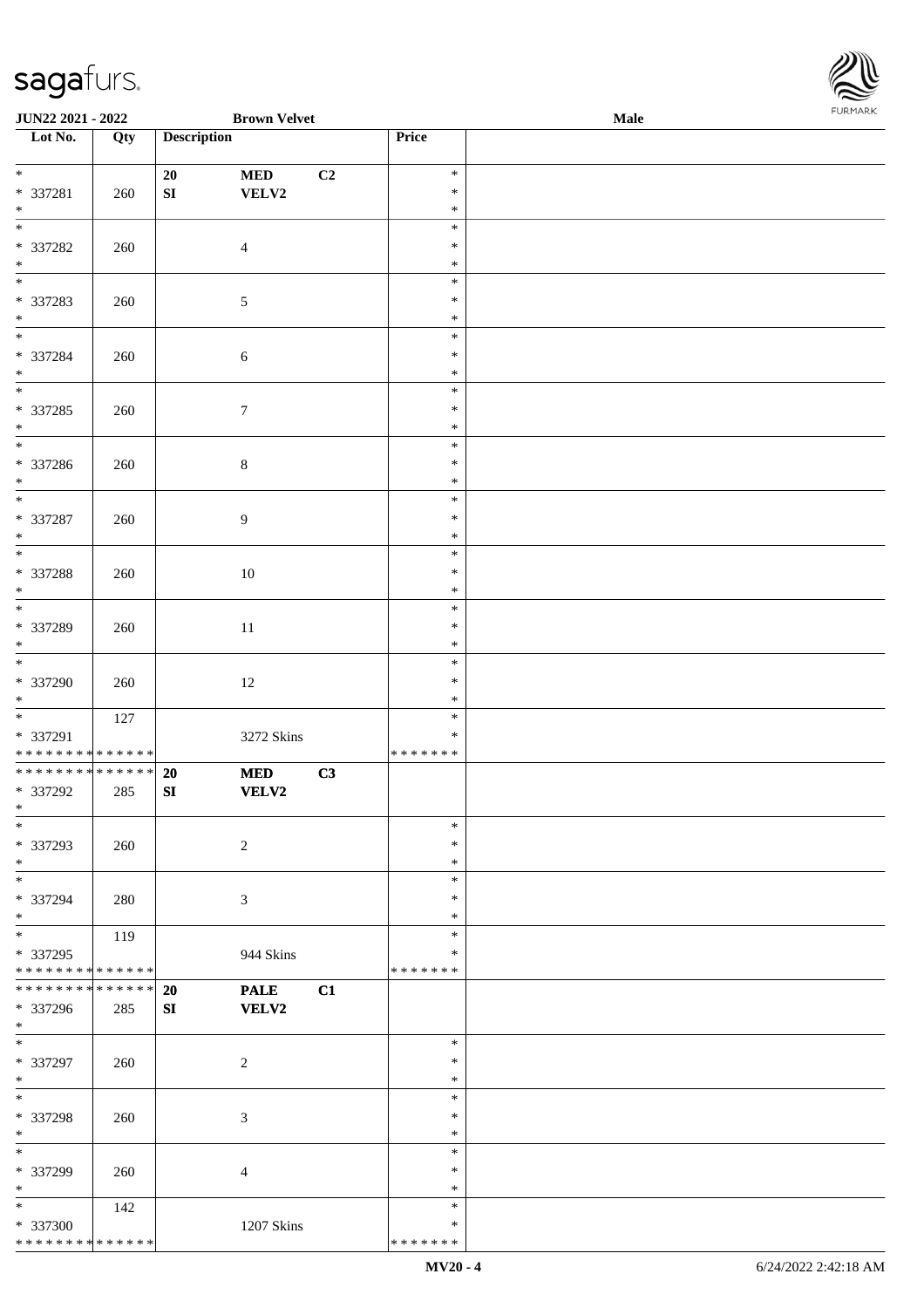

| JUN22 2021 - 2022                  |     |                    | <b>Brown Velvet</b>    |    |               | <b>Male</b> |  |
|------------------------------------|-----|--------------------|------------------------|----|---------------|-------------|--|
| Lot No.                            | Qty | <b>Description</b> |                        |    | Price         |             |  |
|                                    |     |                    |                        |    |               |             |  |
| **************                     |     | 20                 | <b>PALE</b>            | C2 |               |             |  |
| * 337301                           | 285 | ${\bf SI}$         | VELV2                  |    |               |             |  |
| $\ast$                             |     |                    |                        |    |               |             |  |
| $\overline{\phantom{0}}$           |     |                    |                        |    | $\ast$        |             |  |
| * 337302                           | 260 |                    | $\overline{c}$         |    | ∗             |             |  |
| $\ast$                             |     |                    |                        |    | $\ast$        |             |  |
| $\overline{\phantom{a}^*}$         |     |                    |                        |    | $\ast$        |             |  |
| * 337303                           | 260 |                    | $\mathfrak{Z}$         |    | $\ast$        |             |  |
| $\ast$                             |     |                    |                        |    | $\ast$        |             |  |
| $\overline{\ast}$                  |     |                    |                        |    | $\ast$        |             |  |
| * 337304                           | 260 |                    | $\overline{4}$         |    | $\ast$        |             |  |
| $\ast$                             |     |                    |                        |    | $\ast$        |             |  |
| $\overline{\phantom{a}^*}$         |     |                    |                        |    | $\ast$        |             |  |
|                                    |     |                    |                        |    |               |             |  |
| * 337305                           | 260 |                    | $\sqrt{5}$             |    | $\ast$        |             |  |
| $\ast$<br>$\overline{\phantom{1}}$ |     |                    |                        |    | $\ast$        |             |  |
|                                    |     |                    |                        |    | $\ast$        |             |  |
| $* 337306$                         | 260 |                    | $\sqrt{6}$             |    | $\ast$        |             |  |
| $\ast$                             |     |                    |                        |    | $\ast$        |             |  |
| $\ast$                             |     |                    |                        |    | $\ast$        |             |  |
| $* 337307$                         | 260 |                    | $\tau$                 |    | $\ast$        |             |  |
| $\ast$                             |     |                    |                        |    | $\ast$        |             |  |
| $\ast$                             |     |                    |                        |    | $\ast$        |             |  |
| $* 337308$                         | 260 |                    | $8\,$                  |    | $\ast$        |             |  |
| $\ast$                             |     |                    |                        |    | ∗             |             |  |
| $\overline{\ast}$                  | 246 |                    |                        |    | $\ast$        |             |  |
| * 337309                           |     |                    | 2351 Skins             |    | $\ast$        |             |  |
| * * * * * * * * * * * * * *        |     |                    |                        |    | * * * * * * * |             |  |
| **************                     |     | 20                 | <b>PALE</b>            | C3 |               |             |  |
| $* 337310$                         | 285 | SI                 | <b>VELV2</b>           |    |               |             |  |
| $*$                                |     |                    |                        |    |               |             |  |
| $\ast$                             | 279 |                    |                        |    | $\ast$        |             |  |
| * 337311                           |     |                    | 564 Skins              |    | $\ast$        |             |  |
| * * * * * * * * * * * * * * *      |     |                    |                        |    | * * * * * * * |             |  |
| **************                     |     | 20                 | $\bold{XP}$            | C1 |               |             |  |
| * 337312                           | 285 | SI                 | <b>VELV2</b>           |    |               |             |  |
| $*$                                |     |                    |                        |    |               |             |  |
| $*$                                |     |                    |                        |    | $\ast$        |             |  |
| * 337313                           | 260 |                    | $\overline{c}$         |    | $\ast$        |             |  |
| $\ast$                             |     |                    |                        |    | $\ast$        |             |  |
| $\ast$                             | 97  |                    |                        |    | $\ast$        |             |  |
| * 337314                           |     |                    | 642 Skins              |    | ∗             |             |  |
| ******** <mark>******</mark>       |     |                    |                        |    | * * * * * * * |             |  |
| * * * * * * * * * * * * * * *      |     | 20                 | $\mathbf{X}\mathbf{P}$ | C2 |               |             |  |
| * 337315                           | 285 | SI                 | <b>VELV2</b>           |    |               |             |  |
| $*$                                |     |                    |                        |    |               |             |  |
| $\overline{\phantom{a}^*}$         |     |                    |                        |    | $\ast$        |             |  |
|                                    |     |                    |                        |    | ∗             |             |  |
| * 337316                           | 260 |                    | $\overline{c}$         |    |               |             |  |
| $*$<br>$\ast$                      |     |                    |                        |    | $\ast$        |             |  |
|                                    |     |                    |                        |    | $\ast$        |             |  |
| * 337317                           | 260 |                    | $\mathfrak{Z}$         |    | $\ast$        |             |  |
| $\ast$                             |     |                    |                        |    | $\ast$        |             |  |
| $*$                                |     |                    |                        |    | $\ast$        |             |  |
| * 337318                           | 280 |                    | $\overline{4}$         |    | $\ast$        |             |  |
| $\ast$                             |     |                    |                        |    | $\ast$        |             |  |
| $\overline{\phantom{a}^*}$         | 45  |                    |                        |    | $\ast$        |             |  |
| * 337319                           |     |                    | 1130 Skins             |    | ∗             |             |  |
| * * * * * * * * * * * * * *        |     |                    |                        |    | * * * * * * * |             |  |
|                                    |     | 20                 | $\mathbf{XP}$          | C3 |               |             |  |
| 337320                             | 220 | SI                 | VELV2                  |    |               |             |  |
|                                    |     |                    |                        |    |               |             |  |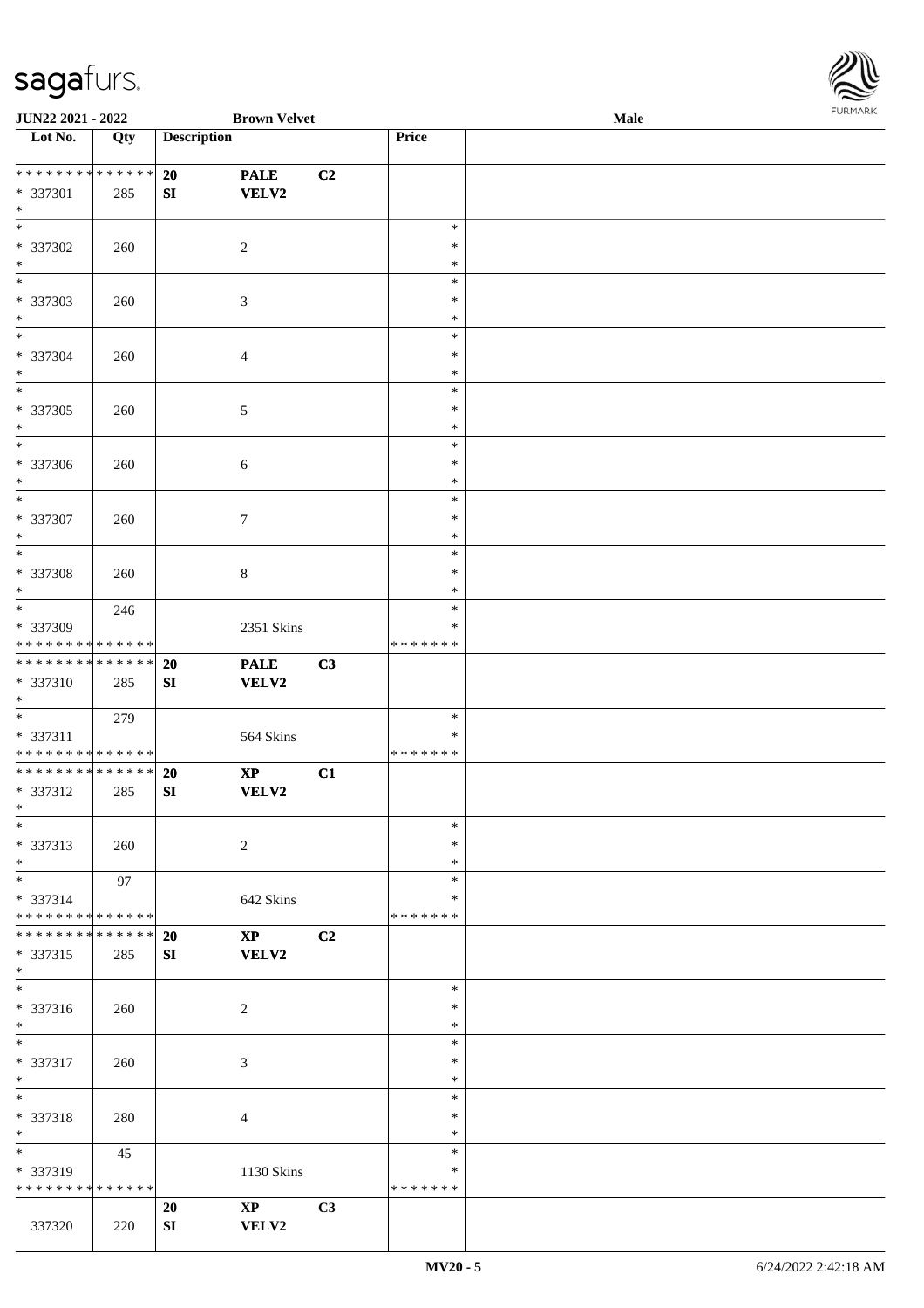

| <b>JUN22 2021 - 2022</b>                |     |                    | <b>Brown Velvet</b> |             |                  | Male |
|-----------------------------------------|-----|--------------------|---------------------|-------------|------------------|------|
| Lot No.                                 | Qty | <b>Description</b> |                     |             | Price            |      |
|                                         |     |                    |                     |             |                  |      |
| **************                          |     | 20                 | MED/PAL C2          |             |                  |      |
| * 337321                                | 285 | $\mathbf{IB}$      | <b>VELV1</b>        | <b>CHIP</b> |                  |      |
| $*$                                     |     |                    |                     |             |                  |      |
|                                         |     |                    |                     |             | $\ast$           |      |
| $* 337322$                              | 260 |                    | $\overline{2}$      |             | $\ast$           |      |
| $\ast$<br>$\overline{\phantom{0}}$      |     |                    |                     |             | $\ast$           |      |
|                                         |     |                    |                     |             | $\ast$           |      |
| * 337323<br>$*$                         | 260 |                    | $\mathfrak{Z}$      |             | $\ast$           |      |
| $\overline{\phantom{0}}$                |     |                    |                     |             | $\ast$<br>$\ast$ |      |
| * 337324                                |     |                    |                     |             | $\ast$           |      |
| $*$                                     | 260 |                    | $\overline{4}$      |             | $\ast$           |      |
| $\overline{\phantom{0}}$                |     |                    |                     |             | $\ast$           |      |
| $* 337325$                              | 260 |                    | $\sqrt{5}$          |             | $\ast$           |      |
| $*$                                     |     |                    |                     |             | $\ast$           |      |
| $\overline{\phantom{0}}$                |     |                    |                     |             | $\ast$           |      |
| $* 337326$                              | 260 |                    | $\sqrt{6}$          |             | $\ast$           |      |
| $\ast$                                  |     |                    |                     |             | $\ast$           |      |
| $\overline{\phantom{a}^*}$              |     |                    |                     |             | $\ast$           |      |
| $* 337327$                              | 260 |                    | $\tau$              |             | $\ast$           |      |
| $*$                                     |     |                    |                     |             | $\ast$           |      |
|                                         |     |                    |                     |             | $\ast$           |      |
| $* 337328$                              | 260 |                    | $\,8\,$             |             | $\ast$           |      |
| $\ast$<br>$\overline{\phantom{0}}$      |     |                    |                     |             | $\ast$           |      |
|                                         |     |                    |                     |             | $\ast$           |      |
| * 337329                                | 260 |                    | $\overline{9}$      |             | $\ast$           |      |
| $*$                                     |     |                    |                     |             | $\ast$<br>$\ast$ |      |
| * 337330                                | 260 |                    | $10\,$              |             | $\ast$           |      |
| $*$                                     |     |                    |                     |             | $\ast$           |      |
| $*$                                     |     |                    |                     |             | $\ast$           |      |
| * 337331                                | 260 |                    | $11\,$              |             | $\ast$           |      |
| $*$                                     |     |                    |                     |             | $\ast$           |      |
| $*$                                     |     |                    |                     |             | $\ast$           |      |
| $* 337332$                              | 260 |                    | $12\,$              |             | $\ast$           |      |
| $*$                                     |     |                    |                     |             | $\ast$           |      |
| $\ast$                                  |     |                    |                     |             | $\ast$           |      |
| * 337333                                | 260 |                    | 13                  |             | $\ast$           |      |
| $*$                                     |     |                    |                     |             | $\ast$           |      |
|                                         | 257 |                    |                     |             | $\ast$<br>$\ast$ |      |
| * 337334<br>* * * * * * * * * * * * * * |     |                    | 3662 Skins          |             | *******          |      |
| * * * * * * * * * * * * * * *           |     | 20                 | <b>MED</b>          | C1          |                  |      |
| * 337335                                | 265 | <b>SAGA</b>        | <b>VELV1</b>        |             |                  |      |
| $*$                                     |     |                    |                     |             |                  |      |
| $\overline{\phantom{0}}$                |     |                    |                     |             | $\ast$           |      |
| $* 337336$                              | 240 |                    | $\sqrt{2}$          |             | $\ast$           |      |
| $*$                                     |     |                    |                     |             | $\ast$           |      |
|                                         |     |                    |                     |             | $\ast$           |      |
| * 337337                                | 240 |                    | $\mathfrak{Z}$      |             | $\ast$           |      |
| $*$                                     |     |                    |                     |             | $\ast$           |      |
| $*$                                     |     |                    |                     |             | $\ast$           |      |
| $* 337338$                              | 240 |                    | $\overline{4}$      |             | $\ast$           |      |
| $*$<br>$\overline{\phantom{0}}$         |     |                    |                     |             | $\ast$<br>$\ast$ |      |
| * 337339                                | 240 |                    | 5                   |             | $\ast$           |      |
| $*$                                     |     |                    |                     |             | $\ast$           |      |
|                                         |     |                    |                     |             | $\ast$           |      |
| * 337340                                | 240 |                    | $\sqrt{6}$          |             | $\ast$           |      |
| $*$                                     |     |                    |                     |             | $\ast$           |      |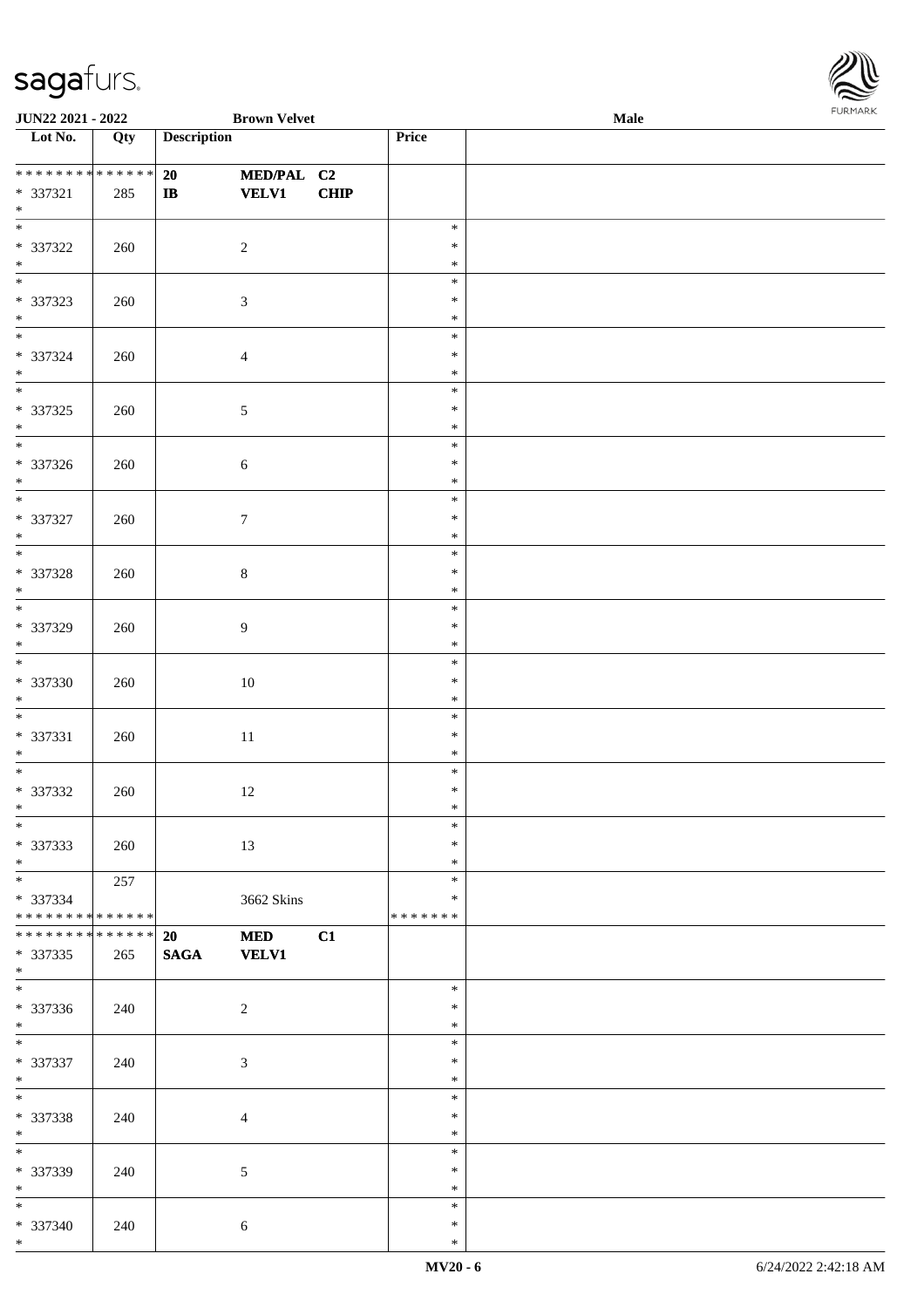

| JUN22 2021 - 2022                       |     |                    | <b>Brown Velvet</b> |    |                  | Male | 1.911111111 |
|-----------------------------------------|-----|--------------------|---------------------|----|------------------|------|-------------|
| $\overline{\phantom{1}}$ Lot No.        | Qty | <b>Description</b> |                     |    | Price            |      |             |
|                                         |     |                    |                     |    |                  |      |             |
| $*$                                     |     | 20                 | <b>MED</b>          | C1 | $\ast$           |      |             |
| * 337341<br>$*$                         | 240 | $\mathbf{SAGA}$    | VELV1               |    | $\ast$<br>$\ast$ |      |             |
| $*$                                     |     |                    |                     |    | $\ast$           |      |             |
| $* 337342$                              | 240 |                    | $\,8\,$             |    | $\ast$           |      |             |
| $\ast$                                  |     |                    |                     |    | $\ast$           |      |             |
|                                         |     |                    |                     |    | $\ast$           |      |             |
| * 337343                                | 240 |                    | $\overline{9}$      |    | $\ast$           |      |             |
| $\ast$                                  |     |                    |                     |    | $\ast$           |      |             |
|                                         |     |                    |                     |    | $\ast$           |      |             |
| $* 337344$                              | 240 |                    | $10\,$              |    | $\ast$           |      |             |
| $*$                                     |     |                    |                     |    | $\ast$<br>$\ast$ |      |             |
| $* 337345$                              |     |                    |                     |    | $\ast$           |      |             |
| $*$                                     | 240 |                    | $11\,$              |    | $\ast$           |      |             |
|                                         | 221 |                    |                     |    | $\ast$           |      |             |
| $* 337346$                              |     |                    | 2886 Skins          |    | $\ast$           |      |             |
| ******** <mark>******</mark>            |     |                    |                     |    | *******          |      |             |
| ******** <mark>******</mark>            |     | 20                 | $\bf MED$           | C2 |                  |      |             |
| $* 337347$                              | 265 | <b>SAGA</b>        | <b>VELV1</b>        |    |                  |      |             |
| $*$<br>$\overline{\phantom{0}}$         |     |                    |                     |    |                  |      |             |
|                                         |     |                    |                     |    | $\ast$           |      |             |
| * 337348<br>$*$                         | 240 |                    | $\overline{c}$      |    | $\ast$<br>$\ast$ |      |             |
|                                         |     |                    |                     |    | $\ast$           |      |             |
| * 337349                                | 240 |                    | $\mathfrak{Z}$      |    | $\ast$           |      |             |
| $*$                                     |     |                    |                     |    | $\ast$           |      |             |
| $\overline{\phantom{0}}$                |     |                    |                     |    | $\ast$           |      |             |
| * 337350                                | 240 |                    | $\overline{4}$      |    | $\ast$           |      |             |
| $*$                                     |     |                    |                     |    | $\ast$           |      |             |
| $\overline{\phantom{0}}$                |     |                    |                     |    | $\ast$           |      |             |
| $* 337351$                              | 240 |                    | 5                   |    | $\ast$           |      |             |
| $*$                                     |     |                    |                     |    | $\ast$<br>$\ast$ |      |             |
| $* 337352$                              | 240 |                    | 6                   |    | $\ast$           |      |             |
| $*$                                     |     |                    |                     |    | $\ast$           |      |             |
| $*$                                     |     |                    |                     |    | $\ast$           |      |             |
| * 337353                                | 240 |                    | $\boldsymbol{7}$    |    | $\ast$           |      |             |
| $*$                                     |     |                    |                     |    | $\ast$           |      |             |
| $\overline{\phantom{0}}$                |     |                    |                     |    | $\ast$           |      |             |
| * 337354                                | 240 |                    | $8\,$               |    | $\ast$           |      |             |
| $*$                                     |     |                    |                     |    | $\ast$<br>$\ast$ |      |             |
| * 337355                                |     |                    |                     |    | $\ast$           |      |             |
| $*$                                     | 240 |                    | 9                   |    | $\ast$           |      |             |
| $\overline{\phantom{0}}$                |     |                    |                     |    | $\ast$           |      |             |
| * 337356                                | 240 |                    | $10\,$              |    | $\ast$           |      |             |
| $*$                                     |     |                    |                     |    | $\ast$           |      |             |
| $*$                                     |     |                    |                     |    | $\ast$           |      |             |
| $* 337357$                              | 240 |                    | 11                  |    | $\ast$           |      |             |
| $*$                                     |     |                    |                     |    | $\ast$           |      |             |
|                                         | 196 |                    |                     |    | $\ast$<br>$\ast$ |      |             |
| * 337358<br>* * * * * * * * * * * * * * |     |                    | <b>2861 Skins</b>   |    | *******          |      |             |
| * * * * * * * * * * * * * * *           |     | 20                 | <b>MED</b>          | C3 |                  |      |             |
| * 337359                                | 265 | <b>SAGA</b>        | <b>VELV1</b>        |    |                  |      |             |
| $*$                                     |     |                    |                     |    |                  |      |             |
| $*$                                     |     |                    |                     |    | $\ast$           |      |             |
| * 337360                                | 240 |                    | $\overline{2}$      |    | $\ast$           |      |             |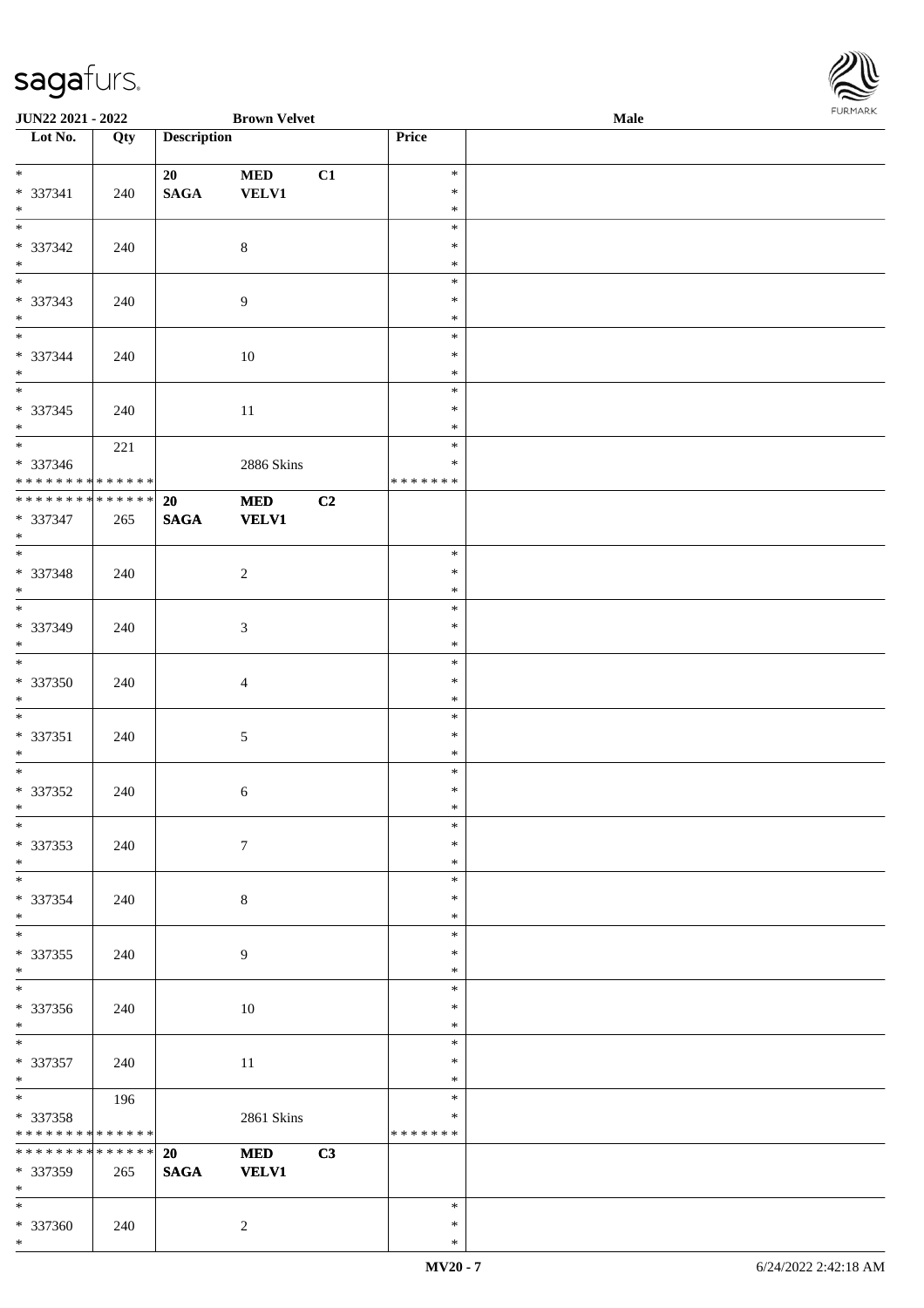| JUN22 2021 - 2022                                            |     |                    | <b>Brown Velvet</b>         |    |                  | Male | <b>FUNITAN</b> |
|--------------------------------------------------------------|-----|--------------------|-----------------------------|----|------------------|------|----------------|
| $\overline{\phantom{1}}$ Lot No.                             | Qty | <b>Description</b> |                             |    | Price            |      |                |
| $\overline{\phantom{0}}$                                     |     |                    |                             |    |                  |      |                |
|                                                              |     | 20                 | $\bf MED$                   | C3 | $\ast$           |      |                |
| * 337361<br>$*$                                              | 240 | $\mathbf{SAGA}$    | <b>VELV1</b>                |    | $\ast$<br>$\ast$ |      |                |
| $\overline{\phantom{0}}$                                     |     |                    |                             |    | $\ast$           |      |                |
| $* 337362$                                                   | 240 |                    | $\overline{4}$              |    | $\ast$           |      |                |
| $*$                                                          |     |                    |                             |    | $\ast$           |      |                |
| $\overline{\phantom{0}}$                                     |     |                    |                             |    | $\ast$           |      |                |
| * 337363                                                     | 240 |                    | $\sqrt{5}$                  |    | $\ast$           |      |                |
| $*$                                                          |     |                    |                             |    | $\ast$           |      |                |
|                                                              |     |                    |                             |    | $\ast$           |      |                |
| * 337364                                                     | 240 |                    | $\sqrt{6}$                  |    | $\ast$           |      |                |
| $*$                                                          |     |                    |                             |    | $\ast$           |      |                |
|                                                              | 89  |                    |                             |    | $\ast$           |      |                |
| * 337365                                                     |     |                    | 1554 Skins                  |    | $\ast$           |      |                |
| * * * * * * * * * * * * * *                                  |     |                    |                             |    | * * * * * * *    |      |                |
| ******** <mark>******</mark>                                 |     | 20                 | <b>PALE</b>                 | C1 |                  |      |                |
| $* 337366$                                                   | 265 | $\mathbf{SAGA}$    | <b>VELV1</b>                |    |                  |      |                |
| $*$                                                          |     |                    |                             |    |                  |      |                |
|                                                              |     |                    |                             |    | $\ast$           |      |                |
| * 337367<br>$*$                                              | 240 |                    | $\sqrt{2}$                  |    | $\ast$<br>$\ast$ |      |                |
| $\overline{\phantom{0}}$                                     |     |                    |                             |    | $\ast$           |      |                |
| * 337368                                                     | 240 |                    | $\sqrt{3}$                  |    | $\ast$           |      |                |
| $*$                                                          |     |                    |                             |    | $\ast$           |      |                |
| $\overline{\ast}$                                            |     |                    |                             |    | $\ast$           |      |                |
| * 337369                                                     | 240 |                    | $\overline{4}$              |    | $\ast$           |      |                |
| $*$                                                          |     |                    |                             |    | $\ast$           |      |                |
| $*$                                                          |     |                    |                             |    | $\ast$           |      |                |
| * 337370                                                     | 240 |                    | $5\,$                       |    | $\ast$           |      |                |
| $*$                                                          |     |                    |                             |    | $\ast$           |      |                |
| $*$                                                          |     |                    |                             |    | $\ast$           |      |                |
| * 337371                                                     | 240 |                    | $\sqrt{6}$                  |    | $\ast$           |      |                |
| $*$                                                          |     |                    |                             |    | $\ast$           |      |                |
| $*$                                                          |     |                    |                             |    | $\ast$           |      |                |
| $* 337372$                                                   | 240 |                    | $\tau$                      |    | $\ast$           |      |                |
| $*$                                                          |     |                    |                             |    | $*$              |      |                |
| $*$                                                          | 226 |                    |                             |    | $\ast$           |      |                |
| * 337373                                                     |     |                    | 1931 Skins                  |    | $\ast$           |      |                |
| * * * * * * * * * * * * * * *<br>* * * * * * * * * * * * * * |     |                    |                             |    | * * * * * * *    |      |                |
| * 337374                                                     |     | 20<br><b>SAGA</b>  | <b>PALE</b><br><b>VELV1</b> | C2 |                  |      |                |
| $*$                                                          | 265 |                    |                             |    |                  |      |                |
| $\overline{\phantom{0}}$                                     |     |                    |                             |    | $\ast$           |      |                |
| * 337375                                                     | 240 |                    | $\sqrt{2}$                  |    | $\ast$           |      |                |
| $*$                                                          |     |                    |                             |    | $\ast$           |      |                |
|                                                              |     |                    |                             |    | $\ast$           |      |                |
| * 337376                                                     | 240 |                    | $\mathfrak{Z}$              |    | ∗                |      |                |
| $*$                                                          |     |                    |                             |    | $\ast$           |      |                |
|                                                              |     |                    |                             |    | $\ast$           |      |                |
| * 337377                                                     | 240 |                    | $\overline{4}$              |    | $\ast$           |      |                |
| $*$                                                          |     |                    |                             |    | $\ast$           |      |                |
| $*$                                                          |     |                    |                             |    | $\ast$           |      |                |
| * 337378                                                     | 240 |                    | 5                           |    | $\ast$           |      |                |
| $*$                                                          |     |                    |                             |    | $\ast$           |      |                |
| $*$                                                          |     |                    |                             |    | $\ast$           |      |                |
| * 337379<br>$*$                                              | 240 |                    | $\sqrt{6}$                  |    | $\ast$<br>$\ast$ |      |                |
| $*$                                                          |     |                    |                             |    | $\ast$           |      |                |
| * 337380                                                     | 240 |                    | $\boldsymbol{7}$            |    | $\ast$           |      |                |
| $*$                                                          |     |                    |                             |    | $\ast$           |      |                |

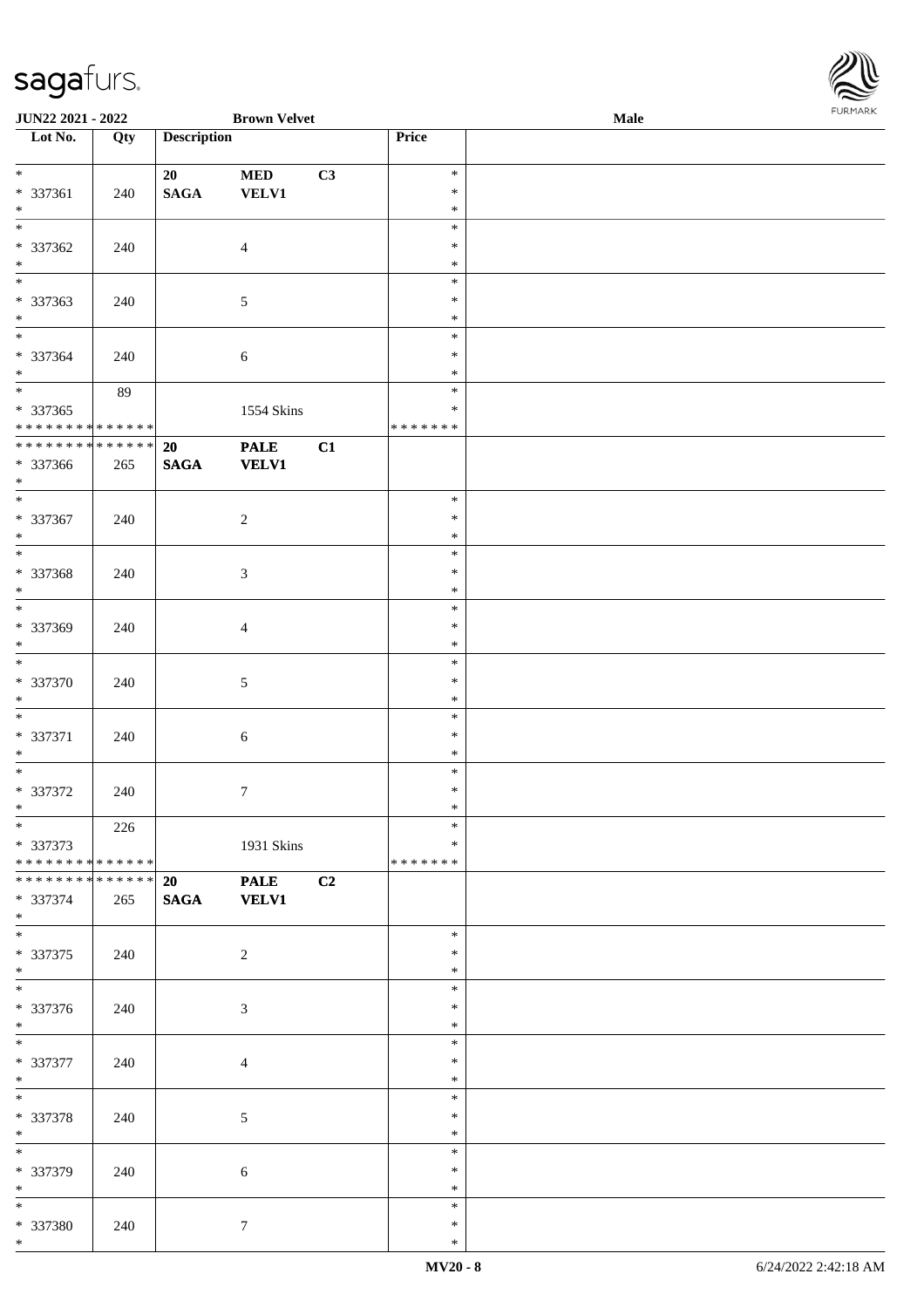| JUN22 2021 - 2022                  |     |                    | <b>Brown Velvet</b> |    |               | Male |  |
|------------------------------------|-----|--------------------|---------------------|----|---------------|------|--|
| Lot No.                            | Qty | <b>Description</b> |                     |    | Price         |      |  |
|                                    |     |                    |                     |    |               |      |  |
| $\overline{\ast}$                  |     | 20                 | <b>PALE</b>         | C2 | $\ast$        |      |  |
| * 337381                           | 240 | $\mathbf{SAGA}$    | <b>VELV1</b>        |    | $\ast$        |      |  |
| $*$   $*$                          |     |                    |                     |    | $\ast$        |      |  |
|                                    |     |                    |                     |    | $\ast$        |      |  |
| * 337382                           | 240 |                    | $\overline{9}$      |    | $\ast$        |      |  |
| $\ast$                             |     |                    |                     |    | $\ast$        |      |  |
| $\overline{\phantom{0}}$           |     |                    |                     |    | $\ast$        |      |  |
| * 337383                           | 240 |                    | $10\,$              |    | $\ast$        |      |  |
| $*$                                |     |                    |                     |    | $\ast$        |      |  |
| $\overline{\phantom{0}}$           |     |                    |                     |    | $\ast$        |      |  |
| * 337384                           | 240 |                    | $11\,$              |    | $\ast$        |      |  |
| $*$                                |     |                    |                     |    | $\ast$        |      |  |
| $\overline{\phantom{a}^*}$         |     |                    |                     |    | $\ast$        |      |  |
| * 337385                           | 240 |                    | 12                  |    | $\ast$        |      |  |
| $*$                                |     |                    |                     |    | $\ast$        |      |  |
| $\overline{\phantom{a}^*}$         |     |                    |                     |    | $\ast$        |      |  |
| * 337386                           |     |                    |                     |    | $\ast$        |      |  |
| $*$                                | 240 |                    | 13                  |    | $\ast$        |      |  |
| $\overline{\phantom{a}^*}$         |     |                    |                     |    | $\ast$        |      |  |
|                                    |     |                    |                     |    |               |      |  |
| * 337387                           | 240 |                    | 14                  |    | $\ast$        |      |  |
| $\ast$<br>$\overline{\phantom{0}}$ |     |                    |                     |    | $\ast$        |      |  |
|                                    | 267 |                    |                     |    | $\ast$        |      |  |
| * 337388                           |     |                    | 3652 Skins          |    | $\ast$        |      |  |
| * * * * * * * * * * * * * *        |     |                    |                     |    | * * * * * * * |      |  |
| **************                     |     |                    | <b>IDENTICAL</b>    |    |               |      |  |
| * 337389                           | 265 |                    |                     |    |               |      |  |
| $*$                                |     |                    |                     |    |               |      |  |
| $\overline{\phantom{a}^*}$         |     |                    |                     |    | $\ast$        |      |  |
| * 337390                           | 240 |                    | $\sqrt{2}$          |    | $\ast$        |      |  |
| $*$                                |     |                    |                     |    | $\ast$        |      |  |
| $*$                                |     |                    |                     |    | $\ast$        |      |  |
| * 337391                           | 240 |                    | $\sqrt{3}$          |    | $\ast$        |      |  |
| $*$                                |     |                    |                     |    | $\ast$        |      |  |
| $*$                                |     |                    |                     |    | $\ast$        |      |  |
| $* 337392$                         | 240 |                    | $\overline{4}$      |    | $\ast$        |      |  |
| $*$                                |     |                    |                     |    | $\ast$        |      |  |
| $\ast$                             |     |                    |                     |    | $\ast$        |      |  |
| * 337393                           | 240 |                    | $\sqrt{5}$          |    | $\ast$        |      |  |
| $*$                                |     |                    |                     |    | $\ast$        |      |  |
| $\overline{\phantom{a}^*}$         |     |                    |                     |    | $\ast$        |      |  |
| * 337394                           | 240 |                    | 6                   |    | $\ast$        |      |  |
| $*$                                |     |                    |                     |    | $\ast$        |      |  |
| $\overline{\phantom{a}^*}$         |     |                    |                     |    | $\ast$        |      |  |
| * 337395                           | 240 |                    | $\overline{7}$      |    | $\ast$        |      |  |
| $*$                                |     |                    |                     |    | $\ast$        |      |  |
| $\overline{\phantom{0}}$           |     |                    |                     |    | $\ast$        |      |  |
|                                    |     |                    |                     |    |               |      |  |
| * 337396                           | 240 |                    | $8\,$               |    | $\ast$        |      |  |
| $*$<br>$\ast$                      |     |                    |                     |    | $\ast$        |      |  |
|                                    |     |                    |                     |    | $\ast$        |      |  |
| * 337397                           | 240 |                    | 9                   |    | $\ast$        |      |  |
| $*$<br>$\ast$                      |     |                    |                     |    | $\ast$        |      |  |
|                                    | 53  |                    |                     |    | $\ast$        |      |  |
| * 337398                           |     |                    | 2238 Skins          |    | $\ast$        |      |  |
| * * * * * * * * * * * * * *        |     |                    |                     |    | * * * * * * * |      |  |
| **************                     |     | 20                 | <b>PALE</b>         | C3 |               |      |  |
| * 337399                           | 265 | <b>SAGA</b>        | <b>VELV1</b>        |    |               |      |  |
| $*$                                |     |                    |                     |    |               |      |  |
| $*$                                |     |                    |                     |    | $\ast$        |      |  |
| * 337400                           | 240 |                    | $\sqrt{2}$          |    | $\ast$        |      |  |

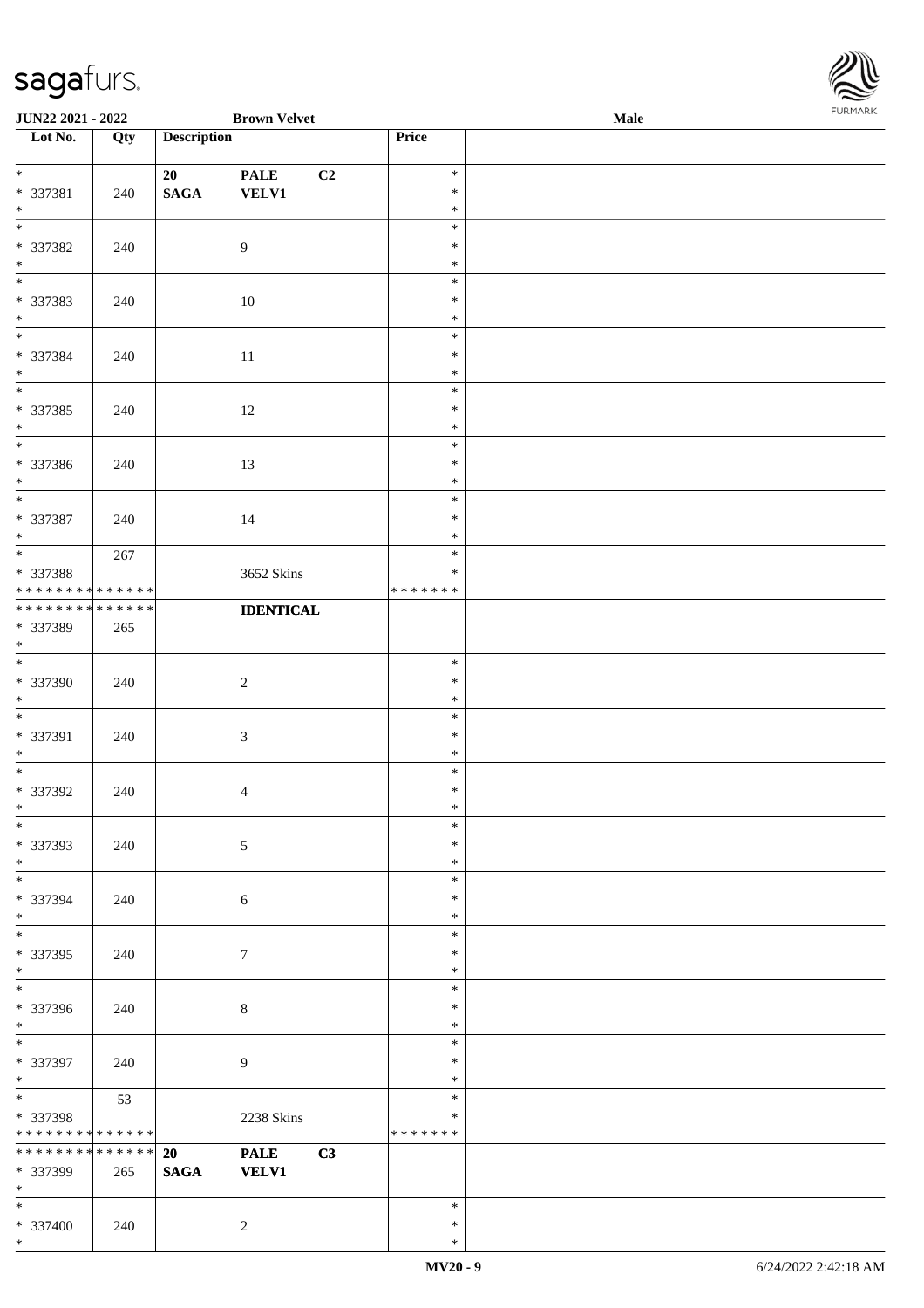

| <b>JUN22 2021 - 2022</b>                                       |     |                          | <b>Brown Velvet</b>           |    |                                   | <b>Male</b> | $. 0.0147$ $. 0.0147$ |
|----------------------------------------------------------------|-----|--------------------------|-------------------------------|----|-----------------------------------|-------------|-----------------------|
| Lot No.                                                        | Qty | <b>Description</b>       |                               |    | Price                             |             |                       |
| $*$<br>* 337401<br>$*$                                         | 240 | 20<br><b>SAGA</b>        | <b>PALE</b><br><b>VELV1</b>   | C3 | $\ast$<br>$\ast$<br>$\ast$        |             |                       |
| * 337402<br>$*$                                                | 240 |                          | $\overline{4}$                |    | $\ast$<br>$\ast$<br>$\ast$        |             |                       |
| * 337403<br>$*$                                                | 240 |                          | $\mathfrak{S}$                |    | $\ast$<br>$\ast$<br>$\ast$        |             |                       |
| $\overline{\mathbf{r}}$<br>* 337404<br>$*$                     | 240 |                          | 6                             |    | $\ast$<br>$\ast$<br>$\ast$        |             |                       |
| $\overline{\ }$<br>* 337405<br>$*$<br>$\overline{\phantom{0}}$ | 240 |                          | $\overline{7}$                |    | $\ast$<br>$\ast$<br>$\ast$        |             |                       |
| * 337406<br>$*$                                                | 240 |                          | $\,8\,$                       |    | $\ast$<br>$\ast$<br>$\ast$        |             |                       |
| * 337407<br>$*$                                                | 260 |                          | $\overline{9}$                |    | $\ast$<br>$\ast$<br>$\ast$        |             |                       |
| * 337408<br>* * * * * * * * * * * * * * *                      | 99  |                          | 2304 Skins                    |    | $\ast$<br>$\ast$<br>* * * * * * * |             |                       |
| * * * * * * * * <mark>* * * * * * *</mark><br>* 337409<br>$*$  | 265 | <b>20</b><br><b>SAGA</b> | $\mathbf{XP}$<br><b>VELV1</b> | C1 |                                   |             |                       |
| $*$<br>* 337410<br>$*$                                         | 240 |                          | 2                             |    | $\ast$<br>$\ast$<br>$\ast$        |             |                       |
| * 337411<br>* * * * * * * * * * * * * *                        | 270 |                          | 775 Skins                     |    | $\ast$<br>$\ast$<br>*******       |             |                       |
| **************<br>* 337412<br>$*$ $-$                          | 265 | 20<br><b>SAGA</b>        | $\bold{XP}$<br><b>VELV1</b>   | C2 |                                   |             |                       |
| $*$<br>* 337413<br>$*$                                         | 240 |                          | 2                             |    | $\ast$<br>$\ast$<br>$\ast$        |             |                       |
| * 337414<br>$*$                                                | 240 |                          | $\mathfrak{Z}$                |    | $\ast$<br>$\ast$<br>$\ast$        |             |                       |
| $\overline{\ast}$<br>* 337415<br>$*$                           | 240 |                          | $\overline{4}$                |    | $\ast$<br>$\ast$<br>$\ast$        |             |                       |
| $*$<br>* 337416<br>$*$                                         | 240 |                          | $\mathfrak{S}$                |    | $\ast$<br>$\ast$<br>$\ast$        |             |                       |
| $\overline{\phantom{0}}$<br>* 337417<br>$*$                    | 240 |                          | $\sqrt{6}$                    |    | $\ast$<br>$\ast$<br>$\ast$        |             |                       |
| $*$<br>* 337418<br>$*$                                         | 240 |                          | $\tau$                        |    | $\ast$<br>$\ast$<br>$\ast$        |             |                       |
| * 337419<br>$*$                                                | 240 |                          | $\,8\,$                       |    | $\ast$<br>$\ast$<br>$\ast$        |             |                       |
| * 337420<br>$*$ $*$                                            | 240 |                          | $\overline{9}$                |    | $\ast$<br>$\ast$<br>$\ast$        |             |                       |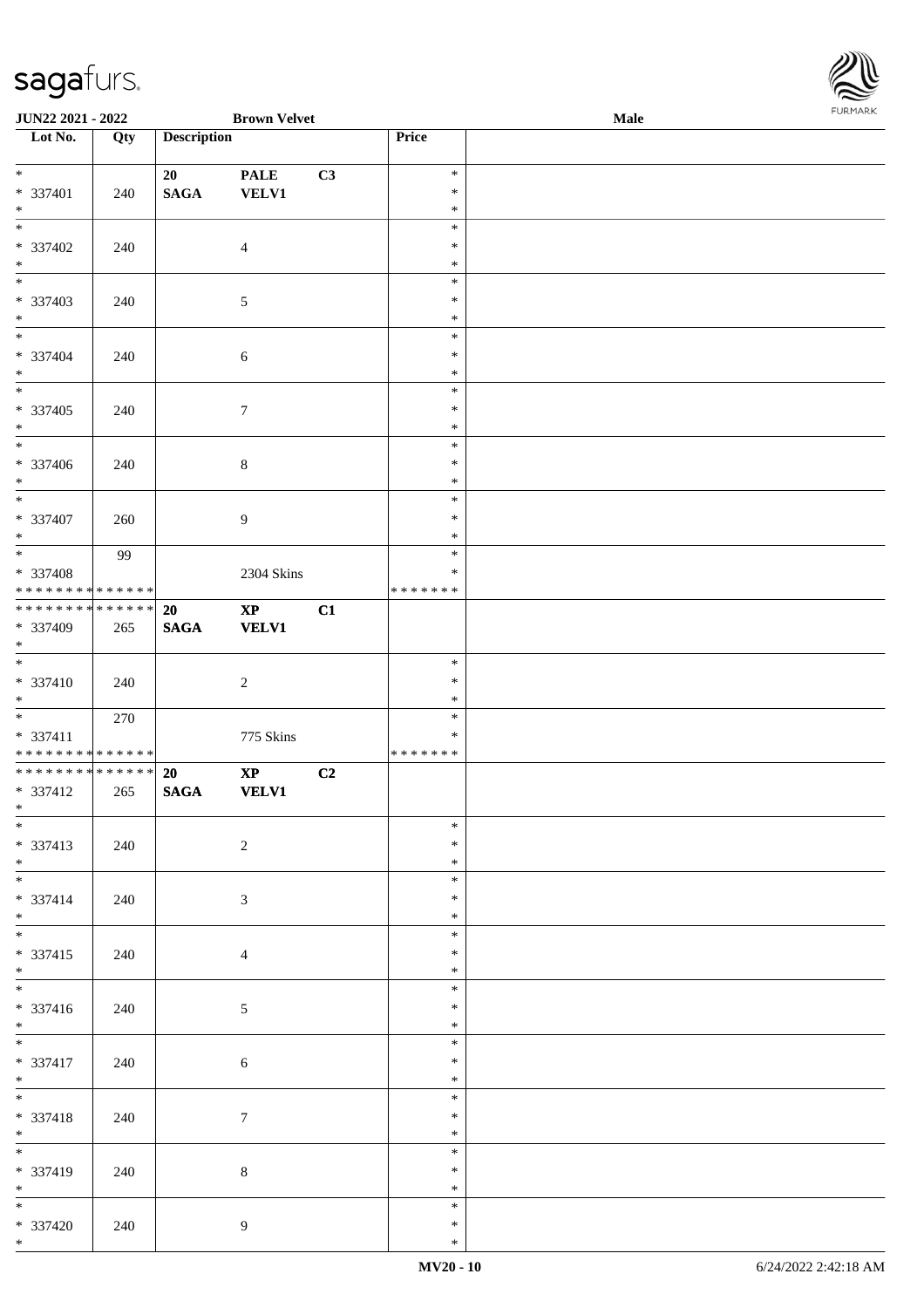| JUN22 2021 - 2022                       |     |                    | <b>Brown Velvet</b>    |    |                         | Male | <b>FUNITAN</b> |
|-----------------------------------------|-----|--------------------|------------------------|----|-------------------------|------|----------------|
| Lot No.                                 | Qty | <b>Description</b> |                        |    | Price                   |      |                |
|                                         |     |                    |                        |    |                         |      |                |
| $*$                                     |     | 20                 | $\bold{XP}$            | C2 | $\ast$                  |      |                |
| $* 337421$                              | 240 | $\mathbf{SAGA}$    | <b>VELV1</b>           |    | $\ast$                  |      |                |
| $*$<br>$\overline{\phantom{0}}$         |     |                    |                        |    | $\ast$                  |      |                |
|                                         |     |                    |                        |    | $\ast$                  |      |                |
| * 337422                                | 240 |                    | 11                     |    | $\ast$                  |      |                |
| $*$<br>$\overline{\phantom{0}}$         |     |                    |                        |    | $\ast$                  |      |                |
|                                         | 104 |                    |                        |    | $\ast$                  |      |                |
| * 337423<br>* * * * * * * * * * * * * * |     |                    | 2769 Skins             |    | $\ast$<br>* * * * * * * |      |                |
| * * * * * * * * * * * * * *             |     |                    |                        |    |                         |      |                |
|                                         |     | <b>20</b>          | $\mathbf{X}\mathbf{P}$ | C3 |                         |      |                |
| * 337424<br>$*$                         | 265 | <b>SAGA</b>        | <b>VELV1</b>           |    |                         |      |                |
| $\overline{\phantom{0}}$                |     |                    |                        |    | $\ast$                  |      |                |
| * 337425                                | 240 |                    | $\sqrt{2}$             |    | $\ast$                  |      |                |
| $*$                                     |     |                    |                        |    | $\ast$                  |      |                |
| $\overline{\phantom{0}}$                |     |                    |                        |    | $\ast$                  |      |                |
| $* 337426$                              | 240 |                    | $\sqrt{3}$             |    | $\ast$                  |      |                |
| $*$                                     |     |                    |                        |    | $\ast$                  |      |                |
| $\ast$                                  |     |                    |                        |    | $\ast$                  |      |                |
| $* 337427$                              | 260 |                    | $\overline{4}$         |    | $\ast$                  |      |                |
| $\ast$                                  |     |                    |                        |    | $\ast$                  |      |                |
| $\ast$                                  | 45  |                    |                        |    | $\ast$                  |      |                |
| * 337428                                |     |                    | 1050 Skins             |    | $\ast$                  |      |                |
| ******** <mark>******</mark>            |     |                    |                        |    | * * * * * * *           |      |                |
| * * * * * * * * * * * * * *             |     | 20                 | $\bf MED$              | C1 |                         |      |                |
| * 337429                                | 265 | <b>SAGA</b>        | <b>VELV2</b>           |    |                         |      |                |
| $\ast$                                  |     |                    |                        |    |                         |      |                |
| $*$                                     |     |                    |                        |    | $\ast$                  |      |                |
| $* 337430$                              | 240 |                    | $\overline{c}$         |    | $\ast$                  |      |                |
| $*$                                     |     |                    |                        |    | $\ast$                  |      |                |
| $*$                                     |     |                    |                        |    | $\ast$                  |      |                |
| $* 337431$                              | 240 |                    | $\sqrt{3}$             |    | $\ast$                  |      |                |
| $*$<br>$\overline{\phantom{0}}$         |     |                    |                        |    | $\ast$                  |      |                |
|                                         |     |                    |                        |    | $\ast$                  |      |                |
| $* 337432$                              | 240 |                    | $\overline{4}$         |    | $\ast$                  |      |                |
| $*$ $-$<br>$*$                          |     |                    |                        |    | $*$                     |      |                |
|                                         |     |                    |                        |    | $\ast$<br>$\ast$        |      |                |
| $* 337433$                              | 240 |                    | $\mathfrak{S}$         |    |                         |      |                |
| $*$                                     |     |                    |                        |    | $\ast$<br>$\ast$        |      |                |
| * 337434                                | 240 |                    |                        |    | $\ast$                  |      |                |
| $*$                                     |     |                    | $6\,$                  |    | $\ast$                  |      |                |
|                                         |     |                    |                        |    | $\ast$                  |      |                |
| * 337435                                | 240 |                    | $\mathcal{I}$          |    | $\ast$                  |      |                |
| $*$                                     |     |                    |                        |    | $\ast$                  |      |                |
|                                         |     |                    |                        |    | $\ast$                  |      |                |
| * 337436                                | 240 |                    | $8\,$                  |    | $\ast$                  |      |                |
| $*$                                     |     |                    |                        |    | $\ast$                  |      |                |
| $*$                                     |     |                    |                        |    | $\ast$                  |      |                |
| * 337437                                | 240 |                    | $\overline{9}$         |    | $\ast$                  |      |                |
| $*$                                     |     |                    |                        |    | $\ast$                  |      |                |
| $\overline{\phantom{0}}$                |     |                    |                        |    | $\ast$                  |      |                |
| * 337438                                | 240 |                    | $10\,$                 |    | $\ast$                  |      |                |
| $*$                                     |     |                    |                        |    | $\ast$                  |      |                |
| $*$                                     |     |                    |                        |    | $\ast$                  |      |                |
| * 337439                                | 240 |                    | $11\,$                 |    | $\ast$                  |      |                |
| $*$                                     |     |                    |                        |    | $\ast$                  |      |                |
| $*$                                     |     |                    |                        |    | $\ast$                  |      |                |
| * 337440                                | 240 |                    | 12                     |    | $\ast$                  |      |                |
| $*$                                     |     |                    |                        |    | $\ast$                  |      |                |

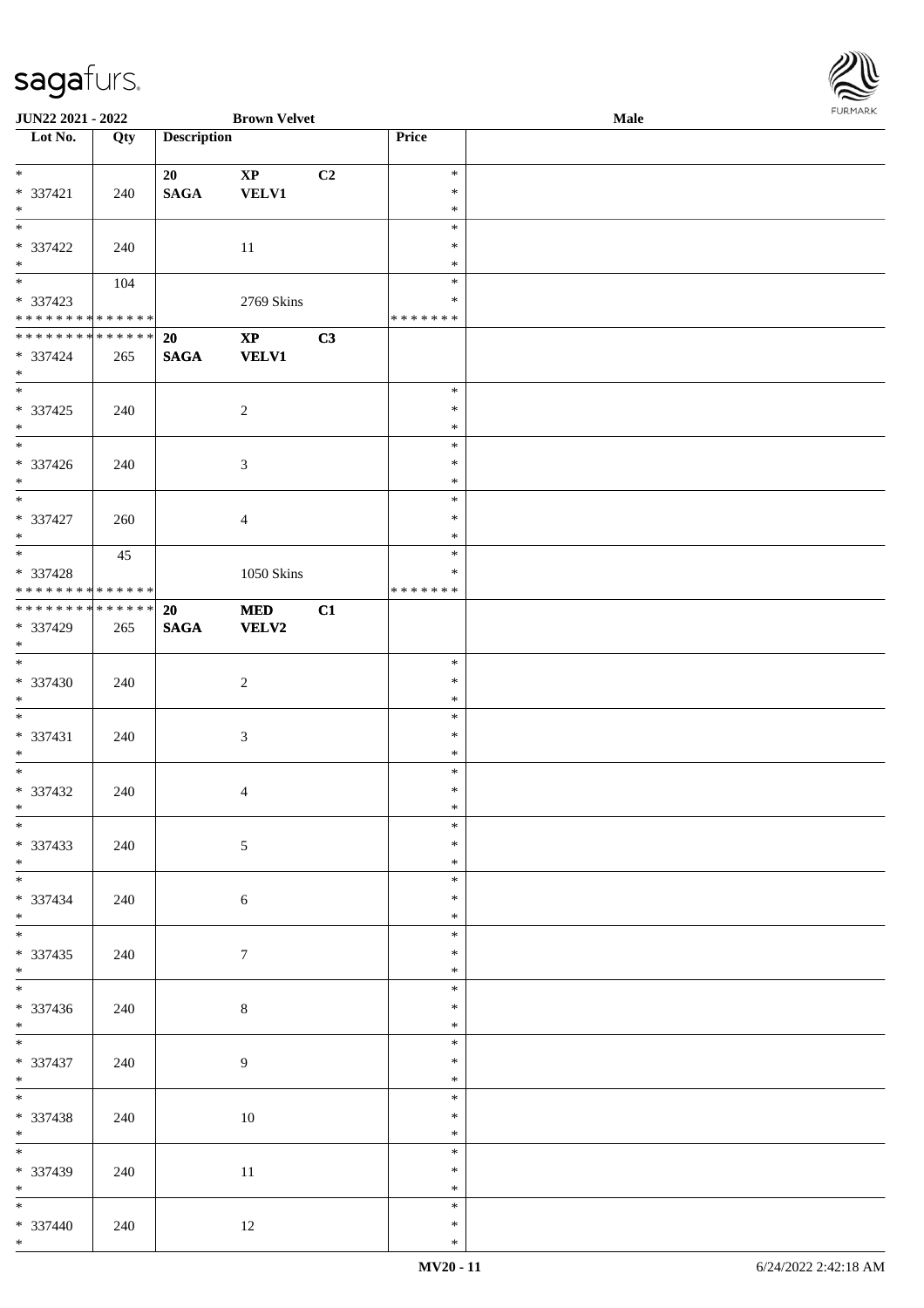

| <b>JUN22 2021 - 2022</b>                            |                    |                    | <b>Brown Velvet</b>        |    |                                   | <b>Male</b> |  |
|-----------------------------------------------------|--------------------|--------------------|----------------------------|----|-----------------------------------|-------------|--|
| Lot No.                                             | Qty                | <b>Description</b> |                            |    | Price                             |             |  |
| $*$<br>* 337441<br>* * * * * * * * * * * * * *      | 61                 | 20<br><b>SAGA</b>  | <b>MED</b><br>VELV2        | C1 | $\ast$<br>$\ast$<br>* * * * * * * |             |  |
| * * * * * * * * * * * * * * *<br>* 337442<br>$*$    | 265                | 20<br><b>SAGA</b>  | <b>MED</b><br><b>VELV2</b> | C2 |                                   |             |  |
| * 337443<br>$*$                                     | 240                |                    | $\overline{c}$             |    | $\ast$<br>$\ast$<br>$\ast$        |             |  |
| * 337444<br>$*$                                     | 240                |                    | $\mathfrak{Z}$             |    | $\ast$<br>$\ast$<br>$\ast$        |             |  |
| $* 337445$<br>$*$                                   | 240                |                    | 4                          |    | $\ast$<br>$\ast$<br>$\ast$        |             |  |
| $\overline{\phantom{0}}$<br>* 337446<br>$*$         | 240                |                    | 5                          |    | $\ast$<br>$\ast$<br>$\ast$        |             |  |
| $\overline{\phantom{0}}$<br>* 337447<br>$*$         | 240                |                    | 6                          |    | $\ast$<br>$\ast$<br>$\ast$        |             |  |
| * 337448<br>$*$                                     | 240                |                    | $\tau$                     |    | $\ast$<br>$\ast$<br>$\ast$        |             |  |
| * 337449<br>$*$                                     | 240                |                    | $8\,$                      |    | $\ast$<br>$\ast$<br>$\ast$        |             |  |
| $* 337450$<br>$*$                                   | 240                |                    | 9                          |    | $\ast$<br>$\ast$<br>$\ast$        |             |  |
| $*$<br>$* 337451$<br>* * * * * * * * * * * * * *    | $81\,$             |                    | 2266 Skins                 |    | $\ast$<br>$\ast$<br>* * * * * * * |             |  |
| ******** <mark>******</mark><br>* 337452<br>$*$ $*$ | 265                | 20<br><b>SAGA</b>  | <b>MED</b><br>VELV2        | C3 |                                   |             |  |
| $\ast$<br>* 337453<br>$*$                           | 240                |                    | $\sqrt{2}$                 |    | $\ast$<br>$\ast$<br>$\ast$        |             |  |
| $*$<br>* 337454<br>$*$                              | 240                |                    | 3                          |    | $\ast$<br>$\ast$<br>$\ast$        |             |  |
| $\overline{\phantom{0}}$<br>$* 337455$<br>$*$       | 240                |                    | $\overline{4}$             |    | $\ast$<br>$\ast$<br>$\ast$        |             |  |
| $\overline{\phantom{0}}$<br>$* 337456$<br>$*$       | 240                |                    | $\sqrt{5}$                 |    | $\ast$<br>$\ast$<br>$\ast$        |             |  |
| $*$<br>$* 337457$<br>$*$                            | 240                |                    | $\sqrt{6}$                 |    | $\ast$<br>$\ast$<br>$\ast$        |             |  |
| $*$<br>* 337458<br>* * * * * * * *                  | 222<br>* * * * * * |                    | 1687 Skins                 |    | $\ast$<br>$\ast$<br>* * * * * * * |             |  |
| * * * * * * * *<br>* 337459<br>$*$                  | * * * * * *<br>265 | 20<br><b>SAGA</b>  | <b>PALE</b><br>VELV2       | C1 |                                   |             |  |
| $*$<br>* 337460<br>$*$                              | 240                |                    | $\overline{c}$             |    | $\ast$<br>$\ast$<br>$\ast$        |             |  |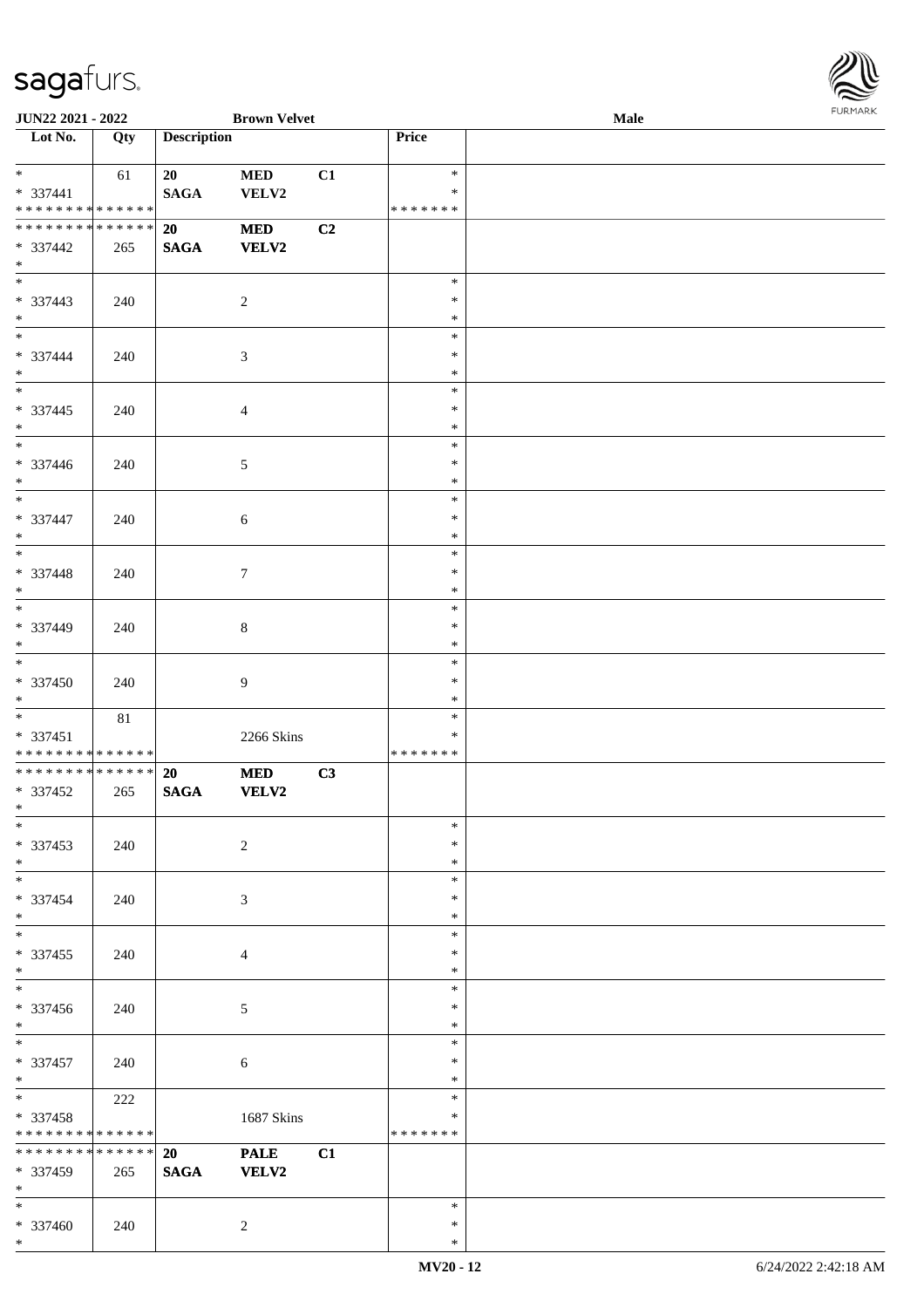| JUN22 2021 - 2022                        |     |                       | <b>Brown Velvet</b>                                       |    |                  | Male | <b>FURMARI</b> |
|------------------------------------------|-----|-----------------------|-----------------------------------------------------------|----|------------------|------|----------------|
| $\overline{\phantom{1}}$ Lot No.         | Qty | <b>Description</b>    |                                                           |    | Price            |      |                |
| $*$                                      |     | 20                    | <b>PALE</b>                                               | C1 | $\ast$           |      |                |
| $* 337461$                               | 240 | <b>SAGA</b>           | VELV2                                                     |    | $\ast$           |      |                |
| $\ast$<br>$\overline{\phantom{0}}$       |     |                       |                                                           |    | $\ast$           |      |                |
| * 337462                                 |     |                       |                                                           |    | $\ast$<br>$\ast$ |      |                |
| $*$                                      | 240 |                       | $\overline{4}$                                            |    | $\ast$           |      |                |
| $\overline{\phantom{0}}$                 |     |                       |                                                           |    | $\ast$           |      |                |
| * 337463                                 | 240 |                       | $5\,$                                                     |    | $\ast$           |      |                |
| $*$                                      |     |                       |                                                           |    | $\ast$           |      |                |
| $*$<br>$* 337464$                        | 240 |                       |                                                           |    | $\ast$<br>$\ast$ |      |                |
| $*$                                      |     |                       | $\sqrt{6}$                                                |    | $\ast$           |      |                |
| $\overline{\phantom{0}}$                 | 230 |                       |                                                           |    | $\ast$           |      |                |
| $* 337465$                               |     |                       | 1695 Skins                                                |    | $\ast$           |      |                |
| * * * * * * * * * * * * * *              |     |                       |                                                           |    | * * * * * * *    |      |                |
| ******** <mark>******</mark><br>* 337466 | 265 | 20<br>$\mathbf{SAGA}$ | $\ensuremath{\mathop{\bf PALE}\nolimits}$<br><b>VELV2</b> | C2 |                  |      |                |
| $*$                                      |     |                       |                                                           |    |                  |      |                |
| $*$                                      |     |                       |                                                           |    | $\ast$           |      |                |
| * 337467                                 | 240 |                       | $\sqrt{2}$                                                |    | $\ast$           |      |                |
| $\ast$<br>$\overline{\phantom{0}}$       |     |                       |                                                           |    | $\ast$           |      |                |
| * 337468                                 | 240 |                       | $\mathfrak{Z}$                                            |    | $\ast$<br>$\ast$ |      |                |
| $\ast$                                   |     |                       |                                                           |    | $\ast$           |      |                |
| $\overline{\phantom{0}}$                 |     |                       |                                                           |    | $\ast$           |      |                |
| * 337469                                 | 240 |                       | $\overline{4}$                                            |    | $\ast$           |      |                |
| $\ast$<br>$\overline{\phantom{a}^*}$     |     |                       |                                                           |    | $\ast$           |      |                |
| * 337470                                 | 240 |                       | $5\,$                                                     |    | $\ast$<br>$\ast$ |      |                |
| $\ast$                                   |     |                       |                                                           |    | $\ast$           |      |                |
| $*$                                      |     |                       |                                                           |    | $\ast$           |      |                |
| * 337471                                 | 240 |                       | $6\,$                                                     |    | $\ast$           |      |                |
| $\ast$<br>$\overline{\phantom{0}}$       |     |                       |                                                           |    | $\ast$           |      |                |
| $* 337472$                               | 240 |                       | $\tau$                                                    |    | $\ast$<br>$\ast$ |      |                |
| $\ast$                                   |     |                       |                                                           |    | $\ast$           |      |                |
| $\overline{\phantom{0}}$                 |     |                       |                                                           |    | $\ast$           |      |                |
| * 337473                                 | 240 |                       | $\,8\,$                                                   |    | $\ast$           |      |                |
| $\ast$<br>$*$                            |     |                       |                                                           |    | $\ast$<br>$\ast$ |      |                |
| * 337474                                 | 240 |                       | $\overline{9}$                                            |    | $\ast$           |      |                |
| $\ast$                                   |     |                       |                                                           |    | $\ast$           |      |                |
| $\overline{\phantom{0}}$                 |     |                       |                                                           |    | $\ast$           |      |                |
| $* 337475$                               | 240 |                       | 10                                                        |    | $\ast$           |      |                |
| $\ast$<br>$\overline{\phantom{a}^*}$     |     |                       |                                                           |    | $\ast$<br>$\ast$ |      |                |
| $* 337476$                               | 240 |                       | 11                                                        |    | $\ast$           |      |                |
| $\ast$                                   |     |                       |                                                           |    | $\ast$           |      |                |
| $\overline{\ast}$                        |     |                       |                                                           |    | $\ast$           |      |                |
| * 337477                                 | 240 |                       | 12                                                        |    | $\ast$           |      |                |
| $*$<br>$\overline{\phantom{0}}$          |     |                       |                                                           |    | $\ast$<br>$\ast$ |      |                |
| * 337478                                 | 240 |                       | 13                                                        |    | $\ast$           |      |                |
| $*$                                      |     |                       |                                                           |    | $\ast$           |      |                |
| $\overline{\phantom{a}^*}$               |     |                       |                                                           |    | $\ast$           |      |                |
| * 337479                                 | 240 |                       | 14                                                        |    | $\ast$           |      |                |
| $\ast$<br>$*$                            | 265 |                       |                                                           |    | $\ast$<br>$\ast$ |      |                |
| * 337480                                 |     |                       | 3650 Skins                                                |    | $\ast$           |      |                |
| ******** <mark>******</mark>             |     |                       |                                                           |    | * * * * * * *    |      |                |

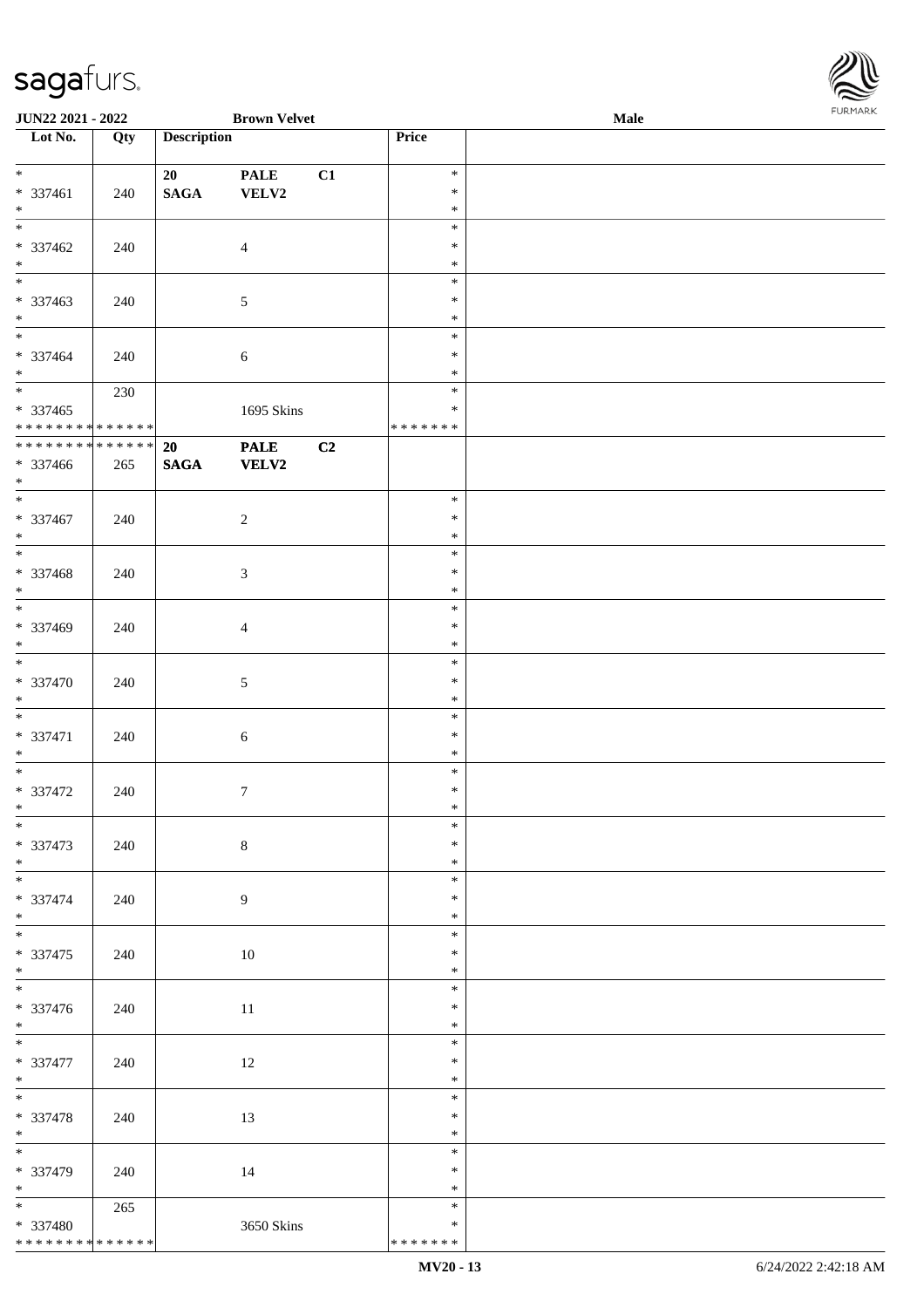

| JUN22 2021 - 2022                |     |                    | <b>Brown Velvet</b> |                |               | Male |  |
|----------------------------------|-----|--------------------|---------------------|----------------|---------------|------|--|
| $\overline{\phantom{1}}$ Lot No. | Qty | <b>Description</b> |                     |                | Price         |      |  |
|                                  |     |                    |                     |                |               |      |  |
| * * * * * * * * * * * * * *      |     | 20                 | <b>PALE</b>         | C3             |               |      |  |
| * 337481                         | 265 | <b>SAGA</b>        | <b>VELV2</b>        |                |               |      |  |
| $*$                              |     |                    |                     |                |               |      |  |
| $*$                              |     |                    |                     |                | $\ast$        |      |  |
| * 337482                         | 240 |                    | $\overline{2}$      |                | $\ast$        |      |  |
| $*$                              |     |                    |                     |                | $\ast$        |      |  |
| $\overline{\phantom{0}}$         |     |                    |                     |                | $\ast$        |      |  |
| * 337483                         | 240 |                    | 3                   |                | ∗             |      |  |
| $*$                              |     |                    |                     |                | $\ast$        |      |  |
| $*$                              | 142 |                    |                     |                | $\ast$        |      |  |
| * 337484                         |     |                    | 887 Skins           |                | *             |      |  |
| * * * * * * * * * * * * * *      |     |                    |                     |                | * * * * * * * |      |  |
| * * * * * * * * * * * * * *      |     | <b>20</b>          | $\bold{XP}$         | C1             |               |      |  |
| * 337485                         | 265 | <b>SAGA</b>        | <b>VELV2</b>        |                |               |      |  |
| $*$                              |     |                    |                     |                |               |      |  |
| $\ast$                           |     |                    |                     |                | $\ast$        |      |  |
|                                  |     |                    |                     |                | $\ast$        |      |  |
| $* 337486$                       | 240 |                    | 2                   |                | $\ast$        |      |  |
| $*$<br>$*$                       |     |                    |                     |                |               |      |  |
|                                  | 270 |                    |                     |                | $\ast$        |      |  |
| * 337487                         |     |                    | 775 Skins           |                | *             |      |  |
| * * * * * * * * * * * * * *      |     |                    |                     |                | * * * * * * * |      |  |
| * * * * * * * * * * * * * *      |     | 20                 | $\bold{XP}$         | C2             |               |      |  |
| * 337488                         | 265 | <b>SAGA</b>        | <b>VELV2</b>        |                |               |      |  |
| $\ast$                           |     |                    |                     |                |               |      |  |
| $\overline{\ast}$                |     |                    |                     |                | $\ast$        |      |  |
| * 337489                         | 240 |                    | 2                   |                | $\ast$        |      |  |
| $*$                              |     |                    |                     |                | $\ast$        |      |  |
| $\ast$                           |     |                    |                     |                | $\ast$        |      |  |
| * 337490                         | 240 |                    | $\mathfrak{Z}$      |                | $\ast$        |      |  |
| $*$                              |     |                    |                     |                | $\ast$        |      |  |
| $\ast$                           |     |                    |                     |                | $\ast$        |      |  |
| * 337491                         | 240 |                    | $\overline{4}$      |                | $\ast$        |      |  |
| $*$                              |     |                    |                     |                | $\ast$        |      |  |
| $*$                              |     |                    |                     |                | $\ast$        |      |  |
| $* 337492$                       | 240 |                    | 5                   |                | $\ast$        |      |  |
| $*$                              |     |                    |                     |                | $\ast$        |      |  |
| $\ast$                           |     |                    |                     |                | $\ast$        |      |  |
|                                  |     |                    |                     |                | $\ast$        |      |  |
| * 337493<br>$*$                  | 240 |                    | 6                   |                | $\ast$        |      |  |
| $\ast$                           |     |                    |                     |                |               |      |  |
|                                  |     |                    |                     |                | ∗             |      |  |
| * 337494                         | 240 |                    | 7                   |                | ∗             |      |  |
| $*$                              |     |                    |                     |                | $\ast$        |      |  |
| $\ast$                           | 77  |                    |                     |                | $\ast$        |      |  |
| * 337495                         |     |                    | 1782 Skins          |                | ∗             |      |  |
| * * * * * * * * * * * * * *      |     |                    |                     |                | * * * * * * * |      |  |
| * * * * * * * * * * * * * *      |     | 20                 | $\bold{XP}$         | C3             |               |      |  |
| * 337496                         | 265 | <b>SAGA</b>        | VELV2               |                |               |      |  |
| $*$                              |     |                    |                     |                |               |      |  |
| $\ast$                           | 95  |                    |                     |                | $\ast$        |      |  |
| * 337497                         |     |                    | 360 Skins           |                | ∗             |      |  |
| * * * * * * * * * * * * * *      |     |                    |                     |                | * * * * * * * |      |  |
| * * * * * * * * * * * * * * *    |     | 20                 | MED/PAL C2          |                |               |      |  |
| * 337498                         | 265 | <b>SAGA</b>        | VELV2               | <b>OPEN</b>    |               |      |  |
| $*$                              |     |                    |                     |                |               |      |  |
| $\ast$                           | 228 |                    |                     |                | $\ast$        |      |  |
| * 337499                         |     |                    | 493 Skins           |                | $\ast$        |      |  |
| * * * * * * * * * * * * * *      |     |                    |                     |                | * * * * * * * |      |  |
|                                  |     | 30/20              |                     | C <sub>2</sub> |               |      |  |
|                                  |     |                    | $\mathbf{ALL}$      |                |               |      |  |
| 337500                           | 172 | <b>SAGA</b>        | <b>VELV1</b>        | SPT1           |               |      |  |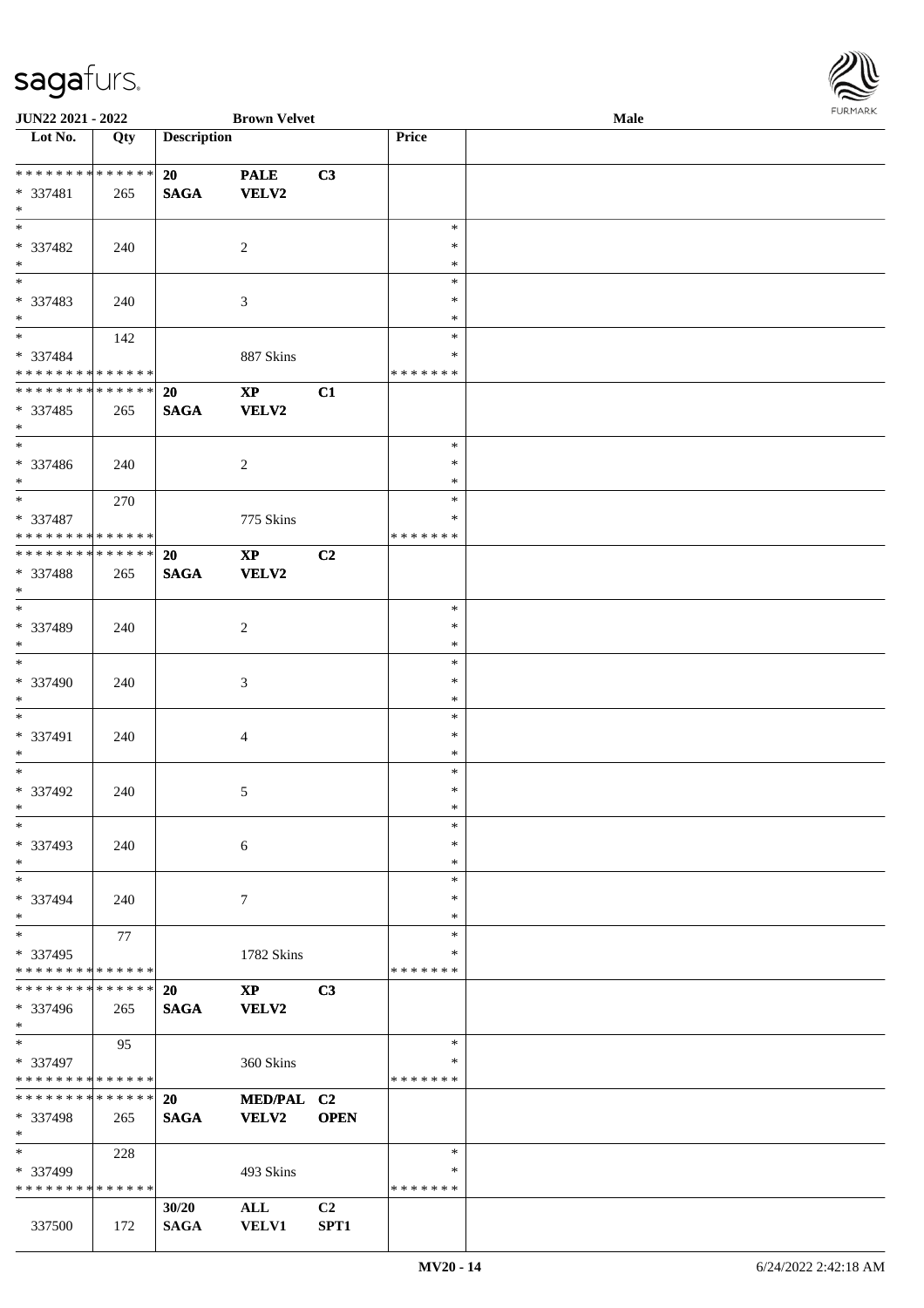

| <b>JUN22 2021 - 2022</b>     |     |                    | <b>Brown Velvet</b> |             |         | <b>Male</b> |
|------------------------------|-----|--------------------|---------------------|-------------|---------|-------------|
| Lot No.                      | Qty | <b>Description</b> |                     |             | Price   |             |
|                              |     |                    |                     |             |         |             |
| ******** <mark>******</mark> |     | 20                 | MED/PAL C2          |             |         |             |
| $* 337501$                   | 265 | IA                 | <b>VELV1</b>        | <b>CHIP</b> |         |             |
| $*$                          |     |                    |                     |             |         |             |
|                              |     |                    |                     |             | $\ast$  |             |
| * 337502                     | 252 | $\overline{2}$     |                     |             | $\ast$  |             |
| $\ast$                       |     |                    |                     |             | $\ast$  |             |
| $\overline{\phantom{0}}$     |     |                    |                     |             | $\ast$  |             |
| * 337503                     | 240 | $\sqrt{3}$         |                     |             | $\ast$  |             |
| $*$                          |     |                    |                     |             | $\ast$  |             |
| $*$                          |     |                    |                     |             | $\ast$  |             |
| $* 337504$                   | 240 | $\overline{4}$     |                     |             | $\ast$  |             |
| $*$                          |     |                    |                     |             | $\ast$  |             |
| $\overline{\phantom{0}}$     |     |                    |                     |             | $\ast$  |             |
| $* 337505$                   | 240 | $\sqrt{5}$         |                     |             | $\ast$  |             |
| $*$                          |     |                    |                     |             | $\ast$  |             |
| $\overline{\phantom{0}}$     |     |                    |                     |             | $\ast$  |             |
| $* 337506$                   | 240 | $\sqrt{6}$         |                     |             | $\ast$  |             |
| $*$                          |     |                    |                     |             | $\ast$  |             |
| $\ast$                       |     |                    |                     |             | $\ast$  |             |
| $* 337507$                   | 240 | $\boldsymbol{7}$   |                     |             | $\ast$  |             |
| $*$                          |     |                    |                     |             | $\ast$  |             |
| $*$                          |     |                    |                     |             | $\ast$  |             |
| $* 337508$                   | 240 | $8\,$              |                     |             | $\ast$  |             |
| $\ast$                       |     |                    |                     |             | $\ast$  |             |
|                              |     |                    |                     |             | $\ast$  |             |
| * 337509                     | 240 | $\overline{9}$     |                     |             | $\ast$  |             |
| $*$                          |     |                    |                     |             | $\ast$  |             |
| $*$                          | 240 |                    |                     |             | $\ast$  |             |
| $* 337510$                   |     |                    | 2437 Skins          |             | $\ast$  |             |
| * * * * * * * * * * * * * *  |     |                    |                     |             | ******* |             |
| ******** <mark>******</mark> |     | 20                 | MED/PAL C2          |             |         |             |
| * 337511                     | 265 | IA                 | <b>VELV2</b>        | <b>CHIP</b> |         |             |
| $*$                          |     |                    |                     |             |         |             |
| $*$                          |     |                    |                     |             | $\ast$  |             |
| $* 337512$                   | 240 | $\boldsymbol{2}$   |                     |             | $\ast$  |             |
| $*$                          |     |                    |                     |             | $\ast$  |             |
| $*$                          |     |                    |                     |             | $\ast$  |             |
| $* 337513$                   | 240 | $\mathfrak{Z}$     |                     |             | $\ast$  |             |
| $*$                          |     |                    |                     |             | $\ast$  |             |
|                              |     |                    |                     |             | $\ast$  |             |
| * 337514                     | 240 | $\overline{4}$     |                     |             | $\ast$  |             |
| $*$                          |     |                    |                     |             | $\ast$  |             |
| $*$                          |     |                    |                     |             | $\ast$  |             |
| $* 337515$                   | 240 | $\mathfrak{S}$     |                     |             | $\ast$  |             |
| $*$                          |     |                    |                     |             | $\ast$  |             |
|                              |     |                    |                     |             | $\ast$  |             |
| * 337516                     | 240 | 6                  |                     |             | $\ast$  |             |
| $*$                          |     |                    |                     |             | $\ast$  |             |
|                              |     |                    |                     |             | $\ast$  |             |
| * 337517                     | 240 | $\boldsymbol{7}$   |                     |             | $\ast$  |             |
| $*$                          |     |                    |                     |             | $\ast$  |             |
| $\overline{\phantom{0}}$     |     |                    |                     |             | $\ast$  |             |
| $* 337518$                   | 240 | $8\,$              |                     |             | $\ast$  |             |
| $*$                          |     |                    |                     |             | $\ast$  |             |
|                              |     |                    |                     |             | $\ast$  |             |
| $* 337519$                   | 240 | 9                  |                     |             | $\ast$  |             |
| $*$                          |     |                    |                     |             | $\ast$  |             |
|                              |     |                    |                     |             | $\ast$  |             |
| $* 337520$                   | 240 | $10\,$             |                     |             | $\ast$  |             |
| $*$                          |     |                    |                     |             | $\ast$  |             |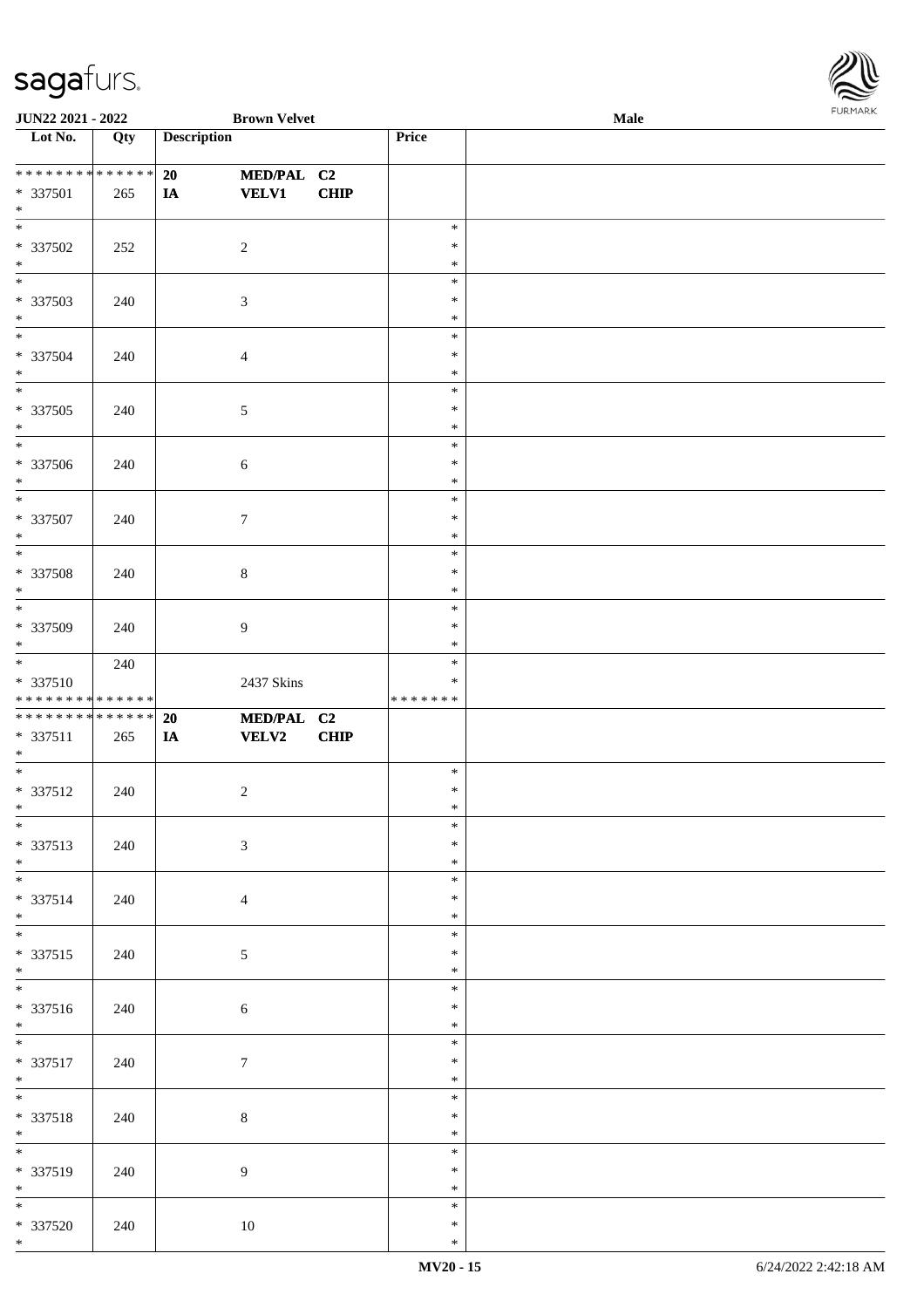\*



| JUN22 2021 - 2022                         |     |                    | <b>Brown Velvet</b>                     |             |                  | Male | <b>FURPIARA</b> |
|-------------------------------------------|-----|--------------------|-----------------------------------------|-------------|------------------|------|-----------------|
| $\overline{\phantom{1}}$ Lot No.          | Qty | <b>Description</b> |                                         |             | Price            |      |                 |
|                                           |     |                    |                                         |             |                  |      |                 |
| $*$                                       |     | 20                 | MED/PAL C2                              |             | $\ast$           |      |                 |
| $* 337521$                                | 240 | IA                 | VELV2                                   | <b>CHIP</b> | $\ast$           |      |                 |
| $*$<br>$\overline{\phantom{0}}$           |     |                    |                                         |             | $\ast$<br>$\ast$ |      |                 |
| $* 337522$                                |     |                    |                                         |             | $\ast$           |      |                 |
| $*$                                       | 240 |                    | 12                                      |             | $\ast$           |      |                 |
| $\overline{\phantom{0}}$                  |     |                    |                                         |             | $\ast$           |      |                 |
| * 337523                                  | 240 |                    | 13                                      |             | $\ast$           |      |                 |
| $\ast$                                    |     |                    |                                         |             | $\ast$           |      |                 |
| $\overline{\mathbf{r}}$                   |     |                    |                                         |             | $\ast$           |      |                 |
| $* 337524$                                | 240 |                    | 14                                      |             | $\ast$           |      |                 |
| $*$                                       |     |                    |                                         |             | $\ast$           |      |                 |
| $\overline{\phantom{0}}$                  |     |                    |                                         |             | $\ast$           |      |                 |
| $* 337525$                                | 220 |                    | 15                                      |             | $\ast$           |      |                 |
| $*$                                       |     |                    |                                         |             | $\ast$           |      |                 |
| $\overline{\phantom{0}}$                  | 48  |                    |                                         |             | $\ast$           |      |                 |
| $* 337526$<br>* * * * * * * * * * * * * * |     |                    | 3653 Skins                              |             | $\ast$           |      |                 |
|                                           |     |                    |                                         |             | *******          |      |                 |
| 337527                                    | 220 | 20<br><b>SROY</b>  | $2\mathbf{X}\mathbf{D}$<br><b>VELV1</b> | C2          |                  |      |                 |
|                                           |     |                    |                                         |             |                  |      |                 |
| ******** <mark>******</mark>              |     | 20                 | <b>MED</b>                              | C1          |                  |      |                 |
| $* 337528$                                | 245 | <b>SROY</b>        | <b>VELV1</b>                            |             |                  |      |                 |
| $*$                                       |     |                    |                                         |             |                  |      |                 |
| $*$                                       |     |                    |                                         |             | $\ast$           |      |                 |
| $* 337529$                                | 220 |                    | $\sqrt{2}$                              |             | $\ast$           |      |                 |
| $*$                                       |     |                    |                                         |             | $\ast$           |      |                 |
|                                           | 86  |                    |                                         |             | $\ast$           |      |                 |
| * 337530                                  |     |                    | 551 Skins                               |             | ∗                |      |                 |
| * * * * * * * * * * * * * *               |     |                    |                                         |             | *******          |      |                 |
| ******** <mark>******</mark>              |     | <b>20</b>          | $\bf MED$                               | C2          |                  |      |                 |
| * 337531<br>$*$                           | 245 | <b>SROY</b>        | <b>VELV1</b>                            |             |                  |      |                 |
| $*$                                       |     |                    |                                         |             | $\ast$           |      |                 |
| $* 337532$                                | 239 |                    | $\sqrt{2}$                              |             | $\ast$           |      |                 |
| $\ast$                                    |     |                    |                                         |             | $\ast$           |      |                 |
| $*$                                       |     |                    |                                         |             | $\ast$           |      |                 |
| * 337533                                  | 220 |                    | $\mathfrak{Z}$                          |             | $\ast$           |      |                 |
| $*$                                       |     |                    |                                         |             | $\ast$           |      |                 |
| $\overline{\phantom{0}}$                  |     |                    |                                         |             | $\ast$           |      |                 |
| * 337534                                  | 220 |                    | $\overline{4}$                          |             | $\ast$           |      |                 |
| $*$                                       |     |                    |                                         |             | $\ast$           |      |                 |
| $*$                                       |     |                    |                                         |             | $\ast$           |      |                 |
| * 337535                                  | 220 |                    | 5                                       |             | $\ast$           |      |                 |
| $*$<br>$*$                                |     |                    |                                         |             | $\ast$<br>$\ast$ |      |                 |
| * 337536                                  |     |                    |                                         |             | $\ast$           |      |                 |
| $*$                                       | 220 |                    | 6                                       |             | $\ast$           |      |                 |
| $*$                                       |     |                    |                                         |             | $\ast$           |      |                 |
| * 337537                                  | 220 |                    | $\tau$                                  |             | $\ast$           |      |                 |
| $*$                                       |     |                    |                                         |             | $\ast$           |      |                 |
| $*$                                       | 220 |                    |                                         |             | $\ast$           |      |                 |
| * 337538                                  |     |                    | 1804 Skins                              |             | $\ast$           |      |                 |
| * * * * * * * * * * * * * *               |     |                    |                                         |             | *******          |      |                 |
| * * * * * * * * * * * * * *               |     | 20                 | <b>MED</b>                              | C3          |                  |      |                 |
| * 337539                                  | 245 | <b>SROY</b>        | <b>VELV1</b>                            |             |                  |      |                 |
| $*$                                       |     |                    |                                         |             |                  |      |                 |
| $*$                                       |     |                    |                                         |             | $\ast$<br>$\ast$ |      |                 |
| * 337540<br>$*$                           | 220 |                    | $\overline{c}$                          |             | *                |      |                 |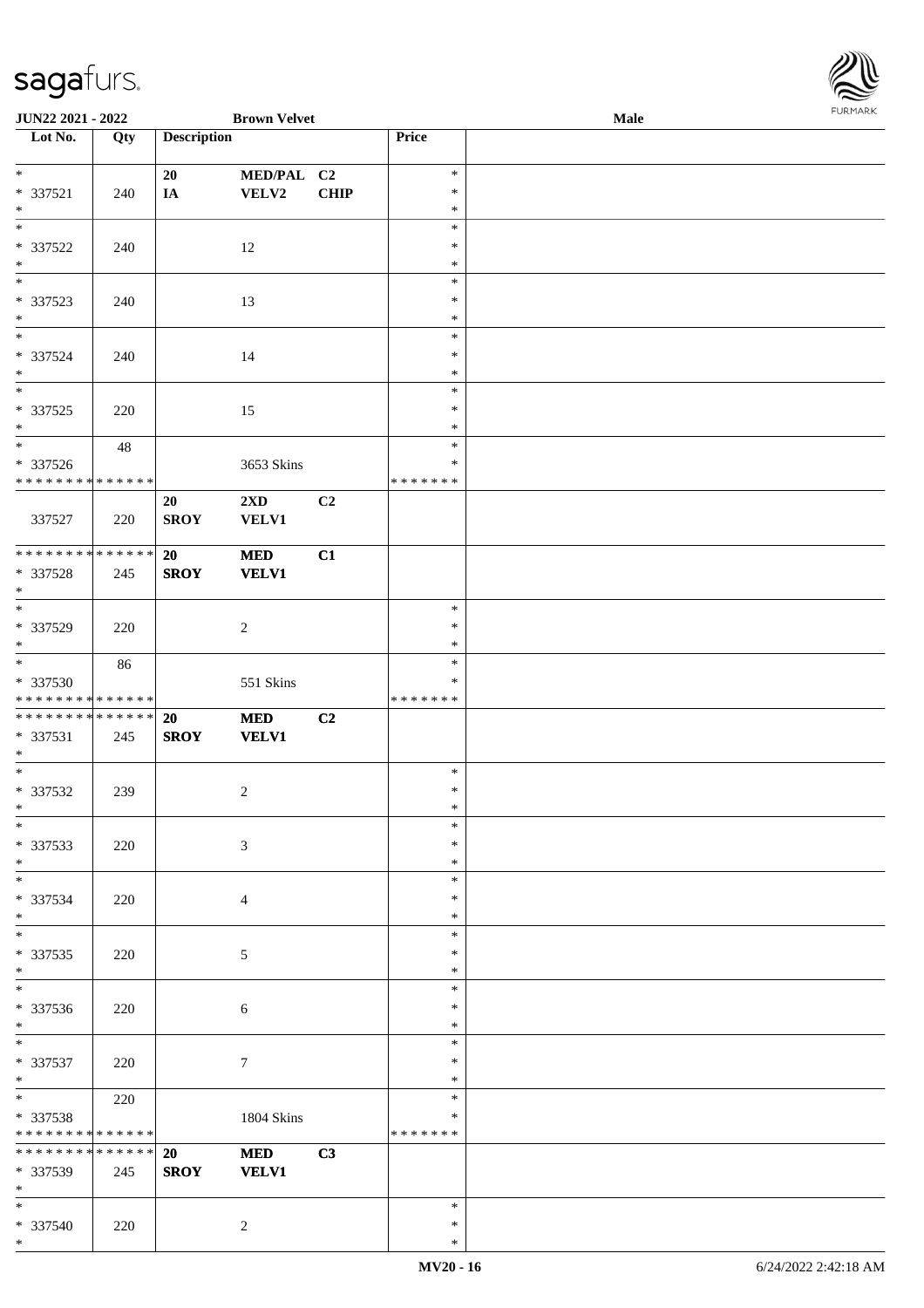

| JUN22 2021 - 2022             |     |                    | <b>Brown Velvet</b>    |                |               | <b>Male</b> |  |
|-------------------------------|-----|--------------------|------------------------|----------------|---------------|-------------|--|
| Lot No.                       | Qty | <b>Description</b> |                        |                | Price         |             |  |
|                               |     |                    |                        |                |               |             |  |
| $\ast$                        | 158 | 20                 | $\bf MED$              | C <sub>3</sub> | $\ast$        |             |  |
| $* 337541$                    |     | <b>SROY</b>        | <b>VELV1</b>           |                | ∗             |             |  |
|                               |     |                    |                        |                | * * * * * * * |             |  |
| * * * * * * * * * * * * * *   |     |                    |                        |                |               |             |  |
| * * * * * * * * * * * * * *   |     | <b>20</b>          | <b>PALE</b>            | C1             |               |             |  |
| * 337542                      | 245 | <b>SROY</b>        | <b>VELV1</b>           |                |               |             |  |
| $\ast$                        |     |                    |                        |                |               |             |  |
| $\overline{\phantom{0}}$      | 203 |                    |                        |                | $\ast$        |             |  |
| * 337543                      |     |                    | 448 Skins              |                | $\ast$        |             |  |
| * * * * * * * * * * * * * *   |     |                    |                        |                | * * * * * * * |             |  |
| ******** <mark>*****</mark> * |     | <b>20</b>          | <b>PALE</b>            | C <sub>2</sub> |               |             |  |
|                               |     |                    |                        |                |               |             |  |
| * 337544                      | 245 | <b>SROY</b>        | <b>VELV1</b>           |                |               |             |  |
| $\ast$                        |     |                    |                        |                |               |             |  |
| $\ast$                        |     |                    |                        |                | $\ast$        |             |  |
| $* 337545$                    | 220 |                    | 2                      |                | $\ast$        |             |  |
| $\ast$                        |     |                    |                        |                | $\ast$        |             |  |
| $\overline{\phantom{1}}$      |     |                    |                        |                | $\ast$        |             |  |
| * 337546                      | 220 |                    | 3                      |                | $\ast$        |             |  |
| $\ast$                        |     |                    |                        |                | $\ast$        |             |  |
| $\ast$                        |     |                    |                        |                | $\ast$        |             |  |
|                               |     |                    |                        |                |               |             |  |
| * 337547                      | 220 |                    | $\overline{4}$         |                | $\ast$        |             |  |
| $\ast$                        |     |                    |                        |                | $\ast$        |             |  |
| $\ast$                        |     |                    |                        |                | $\ast$        |             |  |
| * 337548                      | 220 |                    | 5                      |                | $\ast$        |             |  |
| $\ast$                        |     |                    |                        |                | $\ast$        |             |  |
| $\ast$                        | 209 |                    |                        |                | $\ast$        |             |  |
| * 337549                      |     |                    | 1334 Skins             |                | $\ast$        |             |  |
| * * * * * * * * * * * * * *   |     |                    |                        |                | * * * * * * * |             |  |
|                               |     |                    |                        |                |               |             |  |
| **************                |     | 20                 | <b>PALE</b>            | C3             |               |             |  |
| * 337550                      | 245 | <b>SROY</b>        | <b>VELV1</b>           |                |               |             |  |
| $\ast$                        |     |                    |                        |                |               |             |  |
| $*$                           | 130 |                    |                        |                | $\ast$        |             |  |
| * 337551                      |     |                    | 375 Skins              |                | $\ast$        |             |  |
| * * * * * * * * * * * * * *   |     |                    |                        |                | * * * * * * * |             |  |
|                               |     | 20                 | $\bold{XP}$            | C1             |               |             |  |
| 337552                        | 167 | <b>SROY</b>        | <b>VELV1</b>           |                |               |             |  |
|                               |     |                    |                        |                |               |             |  |
| * * * * * * * * * * * * * *   |     |                    |                        |                |               |             |  |
|                               |     | 20                 | $\mathbf{X}\mathbf{P}$ | C <sub>2</sub> |               |             |  |
| * 337553                      | 245 | <b>SROY</b>        | <b>VELV1</b>           |                |               |             |  |
| $\ast$                        |     |                    |                        |                |               |             |  |
| $*$                           |     |                    |                        |                | $\ast$        |             |  |
| * 337554                      | 220 |                    | 2                      |                | ∗             |             |  |
| $*$                           |     |                    |                        |                | ∗             |             |  |
| $\ast$                        | 104 |                    |                        |                | $\ast$        |             |  |
| $*337555$                     |     |                    | 569 Skins              |                | ∗             |             |  |
| * * * * * * * * * * * * * *   |     |                    |                        |                | * * * * * * * |             |  |
|                               |     |                    |                        |                |               |             |  |
|                               |     | 20                 | $\mathbf{X}\mathbf{P}$ | C3             |               |             |  |
| 337556                        | 146 | <b>SROY</b>        | <b>VELV1</b>           |                |               |             |  |
|                               |     |                    |                        |                |               |             |  |
| * * * * * * * * * * * * * * * |     | 20                 | <b>MED</b>             | C1             |               |             |  |
| * 337557                      | 244 | <b>SROY</b>        | <b>VELV2</b>           |                |               |             |  |
| $*$                           |     |                    |                        |                |               |             |  |
| $\ast$                        | 146 |                    |                        |                | $\ast$        |             |  |
| * 337558                      |     |                    | 390 Skins              |                | $\ast$        |             |  |
| * * * * * * * * * * * * * *   |     |                    |                        |                | * * * * * * * |             |  |
| * * * * * * * * * * * * * *   |     |                    |                        |                |               |             |  |
|                               |     | <b>20</b>          | <b>MED</b>             | C <sub>2</sub> |               |             |  |
| * 337559                      | 245 | <b>SROY</b>        | VELV2                  |                |               |             |  |
| $\ast$                        |     |                    |                        |                |               |             |  |
| $*$                           |     |                    |                        |                | $\ast$        |             |  |
| * 337560                      | 220 |                    | 2                      |                | ∗             |             |  |
| $*$                           |     |                    |                        |                | $\ast$        |             |  |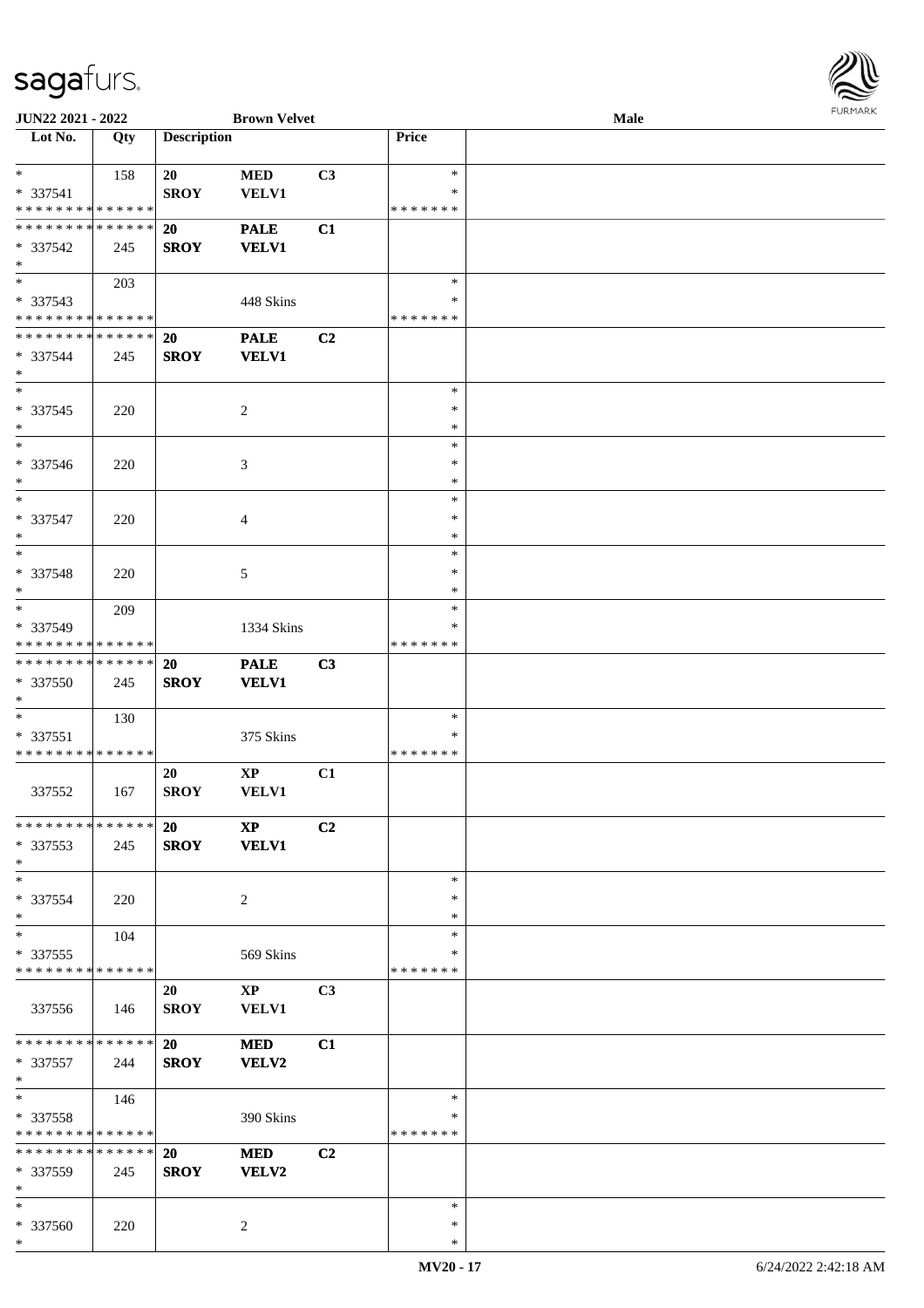

| JUN22 2021 - 2022                                      |     |                    | <b>Brown Velvet</b> |                |                         | Male | 1.9151111515 |
|--------------------------------------------------------|-----|--------------------|---------------------|----------------|-------------------------|------|--------------|
| $\overline{\phantom{1}}$ Lot No.                       | Qty | <b>Description</b> |                     |                | Price                   |      |              |
|                                                        |     |                    |                     |                |                         |      |              |
| $*$<br>* 337561                                        | 220 | 20<br><b>SROY</b>  | <b>MED</b><br>VELV2 | C2             | $\ast$<br>$\ast$        |      |              |
| $*$                                                    |     |                    |                     |                | $\ast$                  |      |              |
| $*$                                                    |     |                    |                     |                | $\ast$                  |      |              |
| * 337562                                               | 220 |                    | $\overline{4}$      |                | $\ast$                  |      |              |
| $*$                                                    |     |                    |                     |                | $\ast$                  |      |              |
| $\overline{\phantom{0}}$                               |     |                    |                     |                | $\ast$                  |      |              |
| * 337563                                               | 220 |                    | 5                   |                | $\ast$                  |      |              |
| $*$<br>$*$                                             |     |                    |                     |                | $\ast$                  |      |              |
|                                                        |     |                    |                     |                | $\ast$<br>$\ast$        |      |              |
| * 337564<br>$*$                                        | 220 |                    | $\sqrt{6}$          |                | $\ast$                  |      |              |
| $*$                                                    |     |                    |                     |                | $\ast$                  |      |              |
| * 337565                                               | 220 |                    | $\tau$              |                | $\ast$                  |      |              |
| $*$                                                    |     |                    |                     |                | $\ast$                  |      |              |
| $*$                                                    |     |                    |                     |                | $\ast$                  |      |              |
| * 337566                                               | 220 |                    | $\,8\,$             |                | $\ast$                  |      |              |
| $*$                                                    |     |                    |                     |                | $\ast$                  |      |              |
| $\overline{\ast}$                                      | 98  |                    |                     |                | $\ast$                  |      |              |
| * 337567<br>* * * * * * * * <mark>* * * * * * *</mark> |     |                    | 1883 Skins          |                | $\ast$<br>* * * * * * * |      |              |
| * * * * * * * * <mark>* * * * * * *</mark>             |     | 20                 | <b>MED</b>          | C3             |                         |      |              |
| * 337568                                               | 245 | <b>SROY</b>        | VELV2               |                |                         |      |              |
| $\ast$                                                 |     |                    |                     |                |                         |      |              |
| $\overline{\phantom{0}}$                               |     |                    |                     |                | $\ast$                  |      |              |
| * 337569                                               | 220 |                    | $\overline{c}$      |                | $\ast$                  |      |              |
| $*$                                                    |     |                    |                     |                | $\ast$                  |      |              |
| $\overline{\ast}$                                      |     |                    |                     |                | $\ast$                  |      |              |
| * 337570                                               | 220 |                    | $\mathfrak{Z}$      |                | $\ast$                  |      |              |
| $*$                                                    |     |                    |                     |                | $\ast$                  |      |              |
|                                                        | 147 |                    |                     |                | $\ast$<br>$\ast$        |      |              |
| * 337571<br>* * * * * * * * * * * * * *                |     |                    | 832 Skins           |                | * * * * * * *           |      |              |
| ******** <mark>******</mark>                           |     | <b>20</b>          | <b>PALE</b>         | C1             |                         |      |              |
| * 337572                                               | 245 | <b>SROY</b>        | VELV2               |                |                         |      |              |
| $*$ $-$                                                |     |                    |                     |                |                         |      |              |
| $\ast$                                                 | 92  |                    |                     |                | $\ast$                  |      |              |
| * 337573                                               |     |                    | 337 Skins           |                | $\ast$                  |      |              |
| * * * * * * * * * * * * * * *                          |     |                    |                     |                | * * * * * * *           |      |              |
| * * * * * * * * * * * * * * *                          |     | 20                 | <b>PALE</b>         | C <sub>2</sub> |                         |      |              |
| * 337574<br>$*$                                        | 245 | <b>SROY</b>        | <b>VELV2</b>        |                |                         |      |              |
|                                                        |     |                    |                     |                | $\ast$                  |      |              |
| * 337575                                               | 220 |                    | $\overline{c}$      |                | ∗                       |      |              |
| $*$                                                    |     |                    |                     |                | $\ast$                  |      |              |
| $*$                                                    |     |                    |                     |                | $\ast$                  |      |              |
| * 337576                                               | 220 |                    | 3                   |                | $\ast$                  |      |              |
| $*$                                                    |     |                    |                     |                | $\ast$                  |      |              |
| $*$                                                    |     |                    |                     |                | $\ast$                  |      |              |
| * 337577                                               | 220 |                    | $\overline{4}$      |                | $\ast$                  |      |              |
| $*$<br>$*$                                             |     |                    |                     |                | $\ast$<br>$\ast$        |      |              |
|                                                        |     |                    |                     |                | $\ast$                  |      |              |
| * 337578<br>$*$                                        | 220 |                    | $\sqrt{5}$          |                | $\ast$                  |      |              |
| $*$                                                    |     |                    |                     |                | $\ast$                  |      |              |
| * 337579                                               | 220 |                    | 6                   |                | $\ast$                  |      |              |
| $*$                                                    |     |                    |                     |                | $\ast$                  |      |              |
| $*$                                                    |     |                    |                     |                | $\ast$                  |      |              |
| * 337580                                               | 240 |                    | $\tau$              |                | $\ast$                  |      |              |
| $\ast$                                                 |     |                    |                     |                | $\ast$                  |      |              |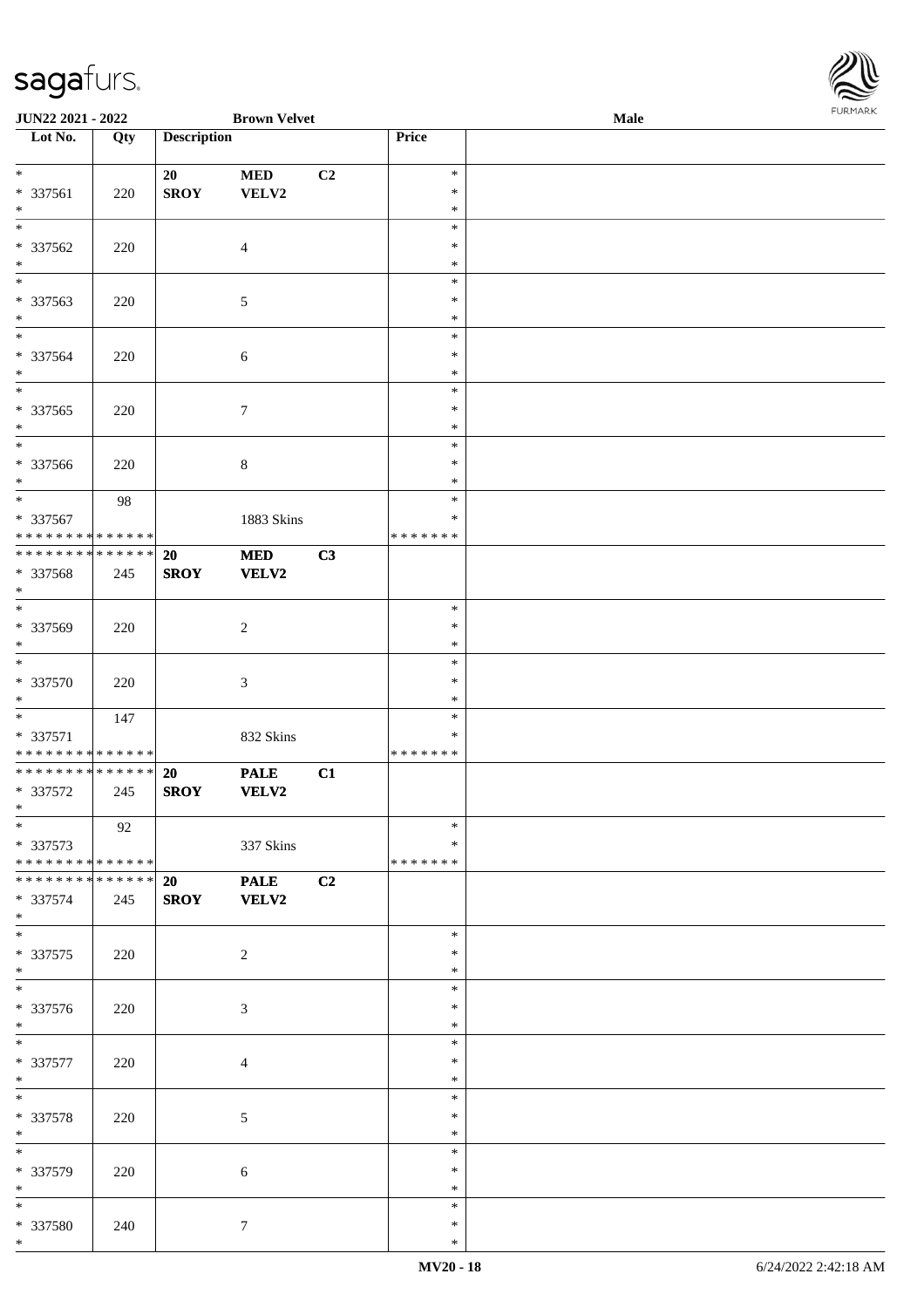| <b>FURMARK</b> |
|----------------|
|                |

| JUN22 2021 - 2022                                   |     |                    | <b>Brown Velvet</b>             |                |                                   | Male | FURMARK |
|-----------------------------------------------------|-----|--------------------|---------------------------------|----------------|-----------------------------------|------|---------|
| $\overline{\phantom{1}}$ Lot No.                    | Qty | <b>Description</b> |                                 |                | Price                             |      |         |
| $*$<br>* 337581<br>* * * * * * * * * * * * * *      | 91  | 20<br><b>SROY</b>  | <b>PALE</b><br>VELV2            | C <sub>2</sub> | $\ast$<br>$\ast$<br>* * * * * * * |      |         |
| * * * * * * * * * * * * * * *<br>* 337582<br>$*$    | 245 | 20<br><b>SROY</b>  | <b>PALE</b><br>VELV2            | C <sub>3</sub> |                                   |      |         |
| $*$<br>* 337583<br>$*$                              | 220 |                    | 2                               |                | $\ast$<br>$\ast$<br>$\ast$        |      |         |
| $*$<br>* 337584<br>* * * * * * * * * * * * * *      | 190 |                    | 655 Skins                       |                | $\ast$<br>$\ast$<br>* * * * * * * |      |         |
| 337585                                              | 215 | 20<br><b>SROY</b>  | $\mathbf{XP}$<br>VELV2          | C1             |                                   |      |         |
| * * * * * * * * * * * * * * *<br>* 337586<br>$*$    | 245 | 20<br><b>SROY</b>  | $\mathbf{X}\mathbf{P}$<br>VELV2 | C <sub>2</sub> |                                   |      |         |
| * 337587<br>$*$                                     | 220 |                    | 2                               |                | $\ast$<br>$\ast$<br>$\ast$        |      |         |
| $*$<br>* 337588<br>$*$                              | 220 |                    | 3                               |                | $\ast$<br>$\ast$<br>$\ast$        |      |         |
| $*$<br>* 337589<br>$\ast$                           | 240 |                    | $\overline{4}$                  |                | $\ast$<br>$\ast$<br>$\ast$        |      |         |
| $*$<br>* 337590<br>* * * * * * * * * * * * * *      | 57  |                    | 982 Skins                       |                | $\ast$<br>$\ast$<br>* * * * * * * |      |         |
| * * * * * * * * * * * * * * *<br>* 337591<br>$\ast$ | 245 | 20<br><b>SROY</b>  | $\bold{XP}$<br>VELV2            | C3             |                                   |      |         |
| $*$<br>* 337592<br>* * * * * * * * * * * * * *      | 40  |                    | 285 Skins                       |                | $\ast$<br>$\ast$<br>* * * * * * * |      |         |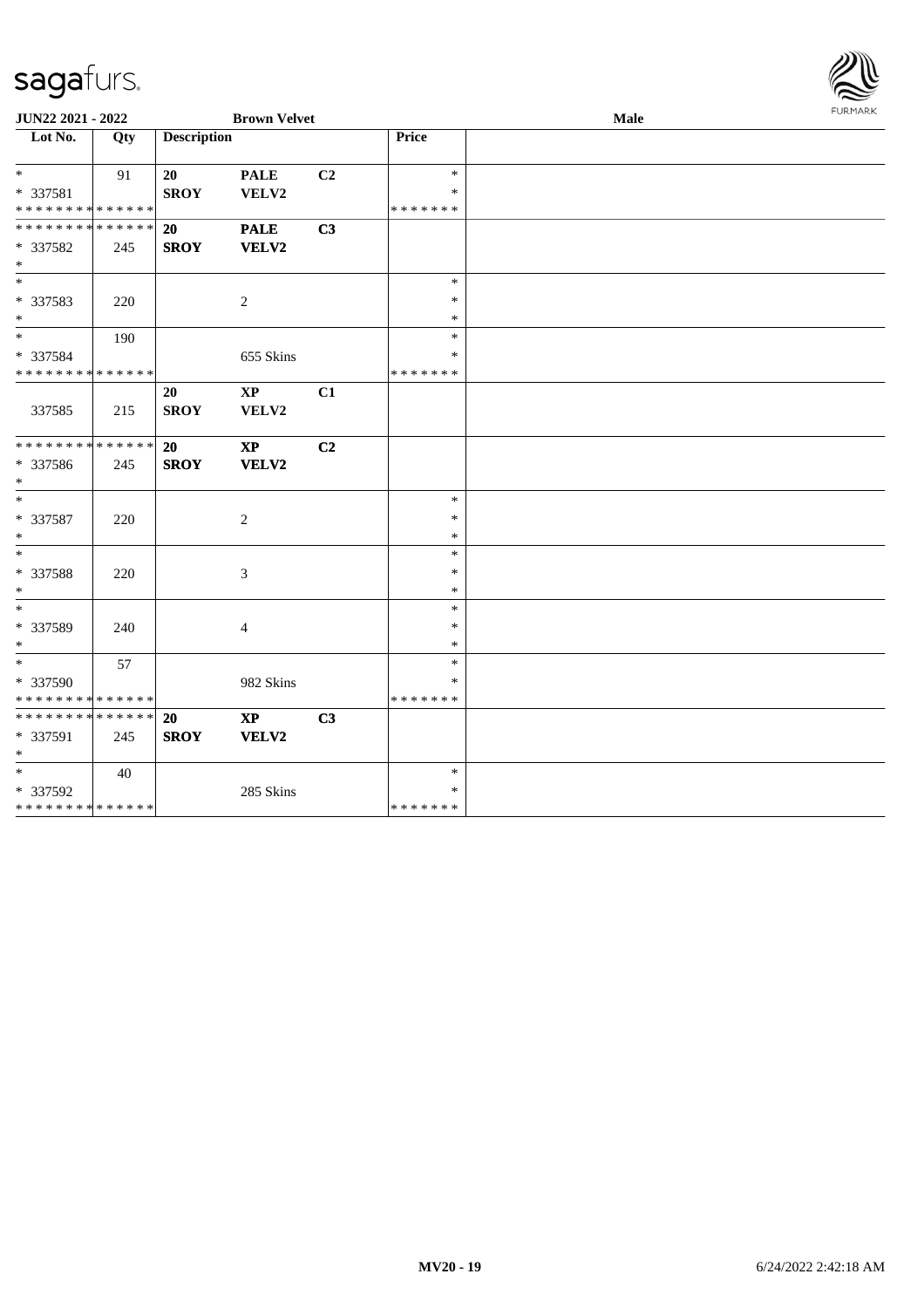

| <b>JUN22 2021 - 2022</b>                                       |     |                          | <b>Brown</b>                        |       |                                   | Female |  |
|----------------------------------------------------------------|-----|--------------------------|-------------------------------------|-------|-----------------------------------|--------|--|
| Lot No.                                                        | Qty | <b>Description</b>       |                                     |       | Price                             |        |  |
| 434001                                                         | 305 | ${\bf 20}$<br>${\bf SI}$ | 2XD                                 | C1/C2 |                                   |        |  |
| 434002                                                         | 179 | 20<br>${\bf SI}$         | $2{\bf X}{\bf D}/{\bf X}{\bf D}$    | C1/C2 |                                   |        |  |
| 434003                                                         | 406 | ${\bf 20}$<br>${\bf SI}$ | $\mathbf{X}\mathbf{D}$              | C1/C2 |                                   |        |  |
| 434004                                                         | 127 | 20<br>${\bf SI}$         | $\mathbf{X}\mathbf{D}$              | C3    |                                   |        |  |
| 434005                                                         | 133 | 20<br>${\bf SI}$         | <b>Dark</b>                         | C1/C2 |                                   |        |  |
| * * * * * * * * <mark>* * * * * *</mark><br>* 434006<br>$\ast$ | 445 | 20<br>SI                 | <b>Dark</b>                         | C1/C2 |                                   |        |  |
| $\ast$<br>* 434007<br>* * * * * * * * <mark>* * * * * *</mark> | 66  |                          | 511 Skins                           |       | $\ast$<br>$\ast$<br>* * * * * * * |        |  |
| 434008                                                         | 119 | 20<br>SI                 | $\bold{X}\bold{D}/\bold{D}\bold{K}$ | C3    |                                   |        |  |
| 434009                                                         | 154 | ${\bf 20}$<br>${\bf SI}$ | <b>Dark</b>                         | C3    |                                   |        |  |
| 434010                                                         | 100 | ${\bf 20}$<br>${\bf SI}$ | $\bf MED$                           | C1/C2 |                                   |        |  |
| 434011                                                         | 161 | ${\bf 20}$<br>${\bf SI}$ | $\bf MED$                           | C1/C2 |                                   |        |  |
| 434012                                                         | 108 | ${\bf 20}$<br>${\bf SI}$ | MED/PAL C3                          |       |                                   |        |  |
| 434013                                                         | 117 | 20<br>SI                 | PAL/XP                              | C1/C2 |                                   |        |  |
| 434014                                                         | 275 | 20<br>$\bf I\bf B$       | MED/PAL C2<br><b>SPAR</b>           |       |                                   |        |  |
| 434015                                                         | 171 | 20<br>$\mathbf{SAGA}$    | $2\mathbf{X}\mathbf{D}$             | C1    |                                   |        |  |
| 434016                                                         | 142 | 20<br>$\mathbf{SAGA}$    | $2{\bf X}{\bf D}$                   | C1/C2 |                                   |        |  |
| 434017                                                         | 461 | 20<br>$\mathbf{SAGA}$    | $2\mathbf{X}\mathbf{D}$             | C2    |                                   |        |  |
| 434018                                                         | 170 | 20<br>$\mathbf{SAGA}$    | $2\mathbf{X}\mathbf{D}$             | C3    |                                   |        |  |
| 434019                                                         | 175 | 20<br>$\mathbf{SAGA}$    | $\mathbf{X}\mathbf{D}$              | C1    |                                   |        |  |
| 434020                                                         | 174 | 20<br>$\mathbf{SAGA}$    | $\mathbf{X}\mathbf{D}$              | C1/C2 |                                   |        |  |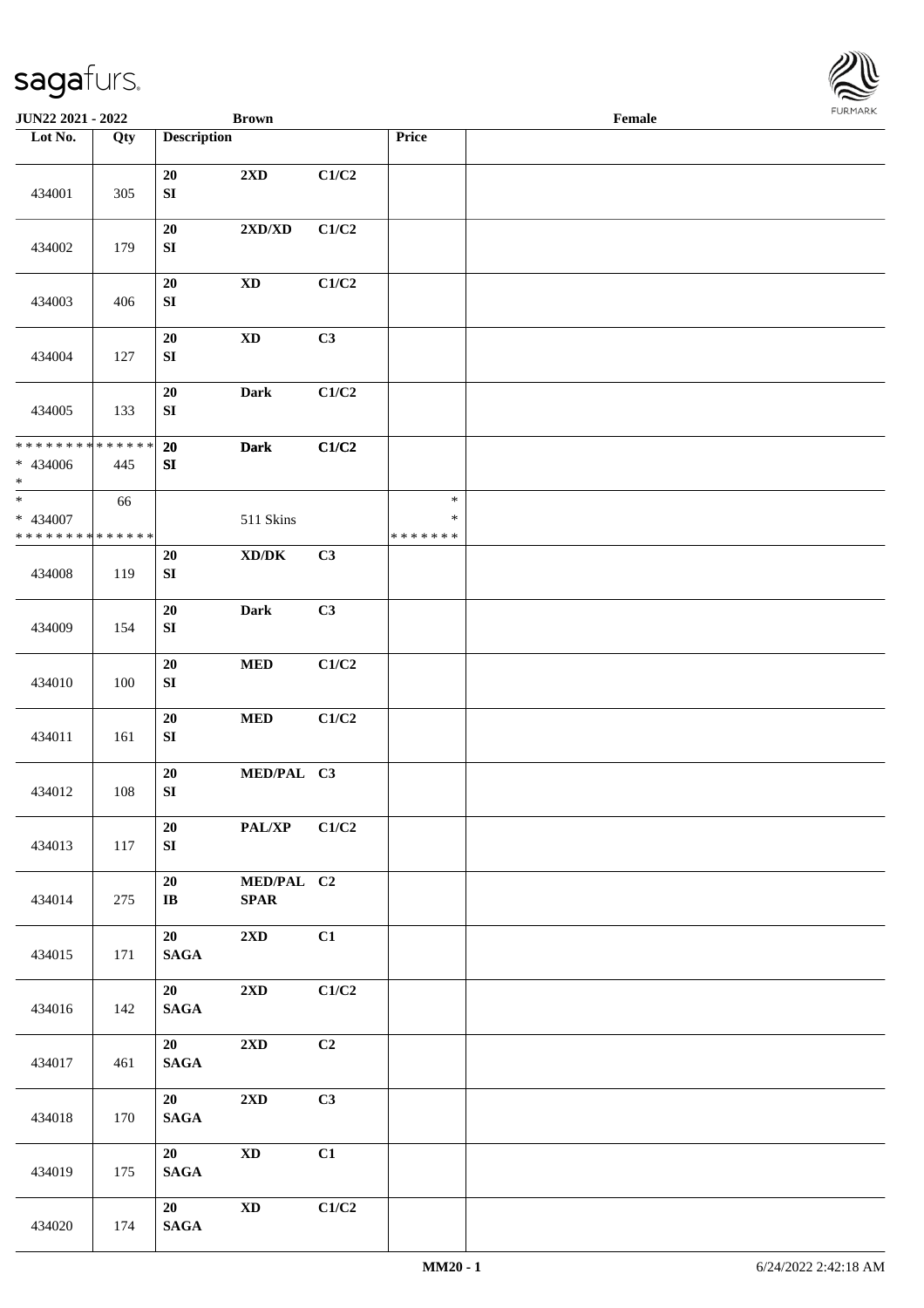| <b>JUN22 2021 - 2022</b>                   |               |                    | <b>Brown</b>           |                |               | Female | $1 \cup 1$ , $1 \cup 1$ |
|--------------------------------------------|---------------|--------------------|------------------------|----------------|---------------|--------|-------------------------|
| Lot No.                                    | Qty           | <b>Description</b> |                        |                | Price         |        |                         |
| * * * * * * * * <mark>* * * * * *</mark> * |               | 20                 | <b>XD</b>              | C2             |               |        |                         |
| $* 434021$                                 | 445           | <b>SAGA</b>        |                        |                |               |        |                         |
| $\ast$                                     |               |                    |                        |                |               |        |                         |
| $\overline{\ast}$                          | 87            |                    |                        |                | $\ast$        |        |                         |
| * 434022                                   |               |                    | 532 Skins              |                | $\ast$        |        |                         |
| * * * * * * * * <mark>* * * * * * *</mark> |               |                    |                        |                | * * * * * * * |        |                         |
|                                            |               | 20                 | 2XD/XD                 | C3             |               |        |                         |
| 434023                                     | 144           | <b>SAGA</b>        |                        |                |               |        |                         |
|                                            |               |                    |                        |                |               |        |                         |
| 434024                                     | 238           | 20<br><b>SAGA</b>  | $\mathbf{X}\mathbf{D}$ | C3             |               |        |                         |
|                                            |               |                    |                        |                |               |        |                         |
|                                            |               | 20                 | Dark                   | C1             |               |        |                         |
| 434025                                     | 226           | <b>SAGA</b>        |                        |                |               |        |                         |
|                                            |               |                    |                        |                |               |        |                         |
|                                            |               | 20                 | <b>Dark</b>            | C1/C2          |               |        |                         |
| 434026                                     | 245           | <b>SAGA</b>        |                        |                |               |        |                         |
| * * * * * * * * <mark>* * * * * * *</mark> |               |                    |                        |                |               |        |                         |
| * 434027                                   | 445           | 20<br><b>SAGA</b>  | <b>Dark</b>            | C <sub>2</sub> |               |        |                         |
| $\ast$                                     |               |                    |                        |                |               |        |                         |
|                                            | 233           |                    |                        |                | $\ast$        |        |                         |
| * 434028                                   |               |                    | 678 Skins              |                | $\ast$        |        |                         |
| * * * * * * * * <mark>* * * * * * *</mark> |               |                    |                        |                | * * * * * * * |        |                         |
|                                            |               | 20                 | <b>Dark</b>            | C3             |               |        |                         |
| 434029                                     | 104           | <b>SAGA</b>        |                        |                |               |        |                         |
|                                            |               | 20                 |                        | C3             |               |        |                         |
| 434030                                     | 300           | <b>SAGA</b>        | <b>Dark</b>            |                |               |        |                         |
|                                            |               |                    |                        |                |               |        |                         |
|                                            |               | 20                 | $\bf MED$              | C1             |               |        |                         |
| 434031                                     | 111           | <b>SAGA</b>        |                        |                |               |        |                         |
|                                            |               |                    |                        |                |               |        |                         |
|                                            |               | 20                 | $\bf MED$              | C1             |               |        |                         |
| 434032                                     | 175           | <b>SAGA</b>        |                        |                |               |        |                         |
|                                            |               | 20                 | <b>MED</b>             | C2             |               |        |                         |
| 434033                                     | 176           | <b>SAGA</b>        |                        |                |               |        |                         |
|                                            |               |                    |                        |                |               |        |                         |
| * * * * * * * *                            | * * * * * * * | 20                 | <b>MED</b>             | C2             |               |        |                         |
| * 434034                                   | 445           | <b>SAGA</b>        |                        |                |               |        |                         |
| $*$<br>$\overline{\ast}$                   |               |                    |                        |                |               |        |                         |
| * 434035                                   | 120           |                    |                        |                | $\ast$<br>*   |        |                         |
| * * * * * * * * <mark>* * * * * *</mark>   |               |                    | 565 Skins              |                | * * * * * * * |        |                         |
|                                            |               | 20                 | <b>MED</b>             | C3             |               |        |                         |
| 434036                                     | 97            | <b>SAGA</b>        |                        |                |               |        |                         |
|                                            |               |                    |                        |                |               |        |                         |
|                                            |               | 20                 | <b>MED</b>             | C3             |               |        |                         |
| 434037                                     | 187           | <b>SAGA</b>        |                        |                |               |        |                         |
|                                            |               |                    |                        |                |               |        |                         |
|                                            | 199           | 20<br><b>SAGA</b>  | <b>PALE</b>            | C1             |               |        |                         |
| 434038                                     |               |                    |                        |                |               |        |                         |
|                                            |               | 20                 | <b>PALE</b>            | C <sub>2</sub> |               |        |                         |
| 434039                                     | 281           | <b>SAGA</b>        |                        |                |               |        |                         |
|                                            |               |                    |                        |                |               |        |                         |
|                                            |               | 20                 | <b>PAL/XP</b>          | C1/C2          |               |        |                         |
| 434040                                     | 277           | <b>SAGA</b>        |                        |                |               |        |                         |

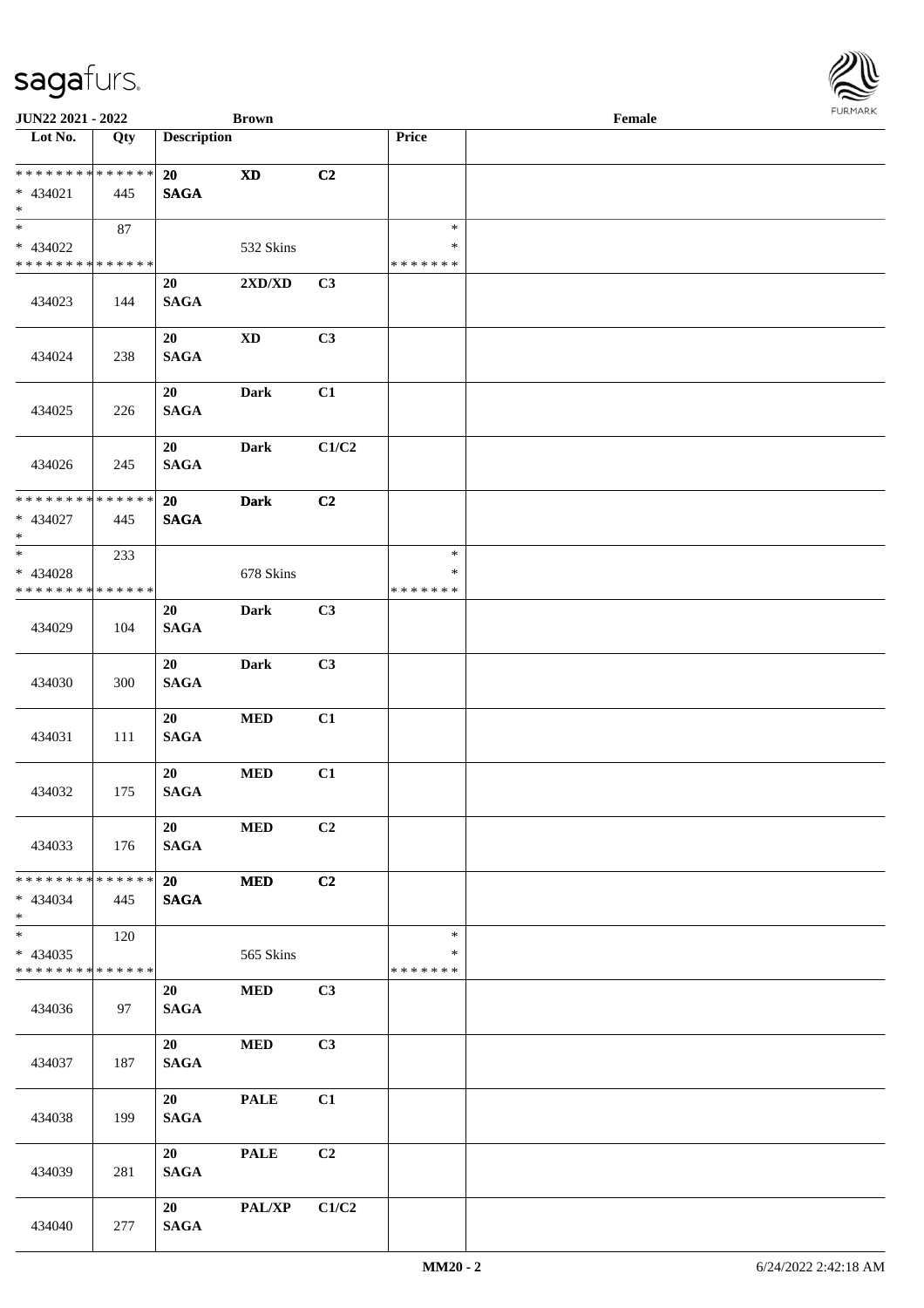

| JUN22 2021 - 2022                                                   |     |                       | <b>Brown</b>                                |       |                                   | Female | <b>FURMARK</b> |
|---------------------------------------------------------------------|-----|-----------------------|---------------------------------------------|-------|-----------------------------------|--------|----------------|
| Lot No.                                                             | Qty | <b>Description</b>    |                                             |       | Price                             |        |                |
| 434041                                                              | 161 | 20<br><b>SAGA</b>     | $\mathbf{X}\mathbf{P}$                      | C1/C2 |                                   |        |                |
| 434042                                                              | 110 | 20<br>$\mathbf{SAGA}$ | PAL/XP                                      | C3    |                                   |        |                |
| * * * * * * * * <mark>* * * * * * *</mark><br>$* 434043$<br>$\ast$  | 425 | 20<br>IA              | MED/PAL C2<br><b>SPAR</b>                   |       |                                   |        |                |
| $\overline{\phantom{0}}$<br>* 434044<br>* * * * * * * * * * * * * * | 310 |                       | 735 Skins                                   |       | $\ast$<br>$\ast$<br>* * * * * * * |        |                |
| 434045                                                              | 163 | 20<br><b>SROY</b>     | 2XD                                         | C1/C2 |                                   |        |                |
| 434046                                                              | 170 | 20<br><b>SROY</b>     | 2XD/XD                                      | C1/C2 |                                   |        |                |
| 434047                                                              | 174 | 20<br><b>SROY</b>     | $\mathbf{X}\mathbf{D}$                      | C1/C2 |                                   |        |                |
| 434048                                                              | 106 | 20<br><b>SROY</b>     | <b>Dark</b>                                 | C1/C2 |                                   |        |                |
| 434049                                                              | 262 | 20<br><b>SROY</b>     | Dark                                        | C1/C2 |                                   |        |                |
| 434050                                                              | 96  | 20<br><b>SROY</b>     | $\mathbf{X}\mathbf{D}/\mathbf{D}\mathbf{K}$ | C3    |                                   |        |                |
| 434051                                                              | 231 | 20<br><b>SROY</b>     | $\bf MED$                                   | C1/C2 |                                   |        |                |
| 434052                                                              | 168 | 20<br><b>SROY</b>     | <b>PALE</b>                                 | C1/C2 |                                   |        |                |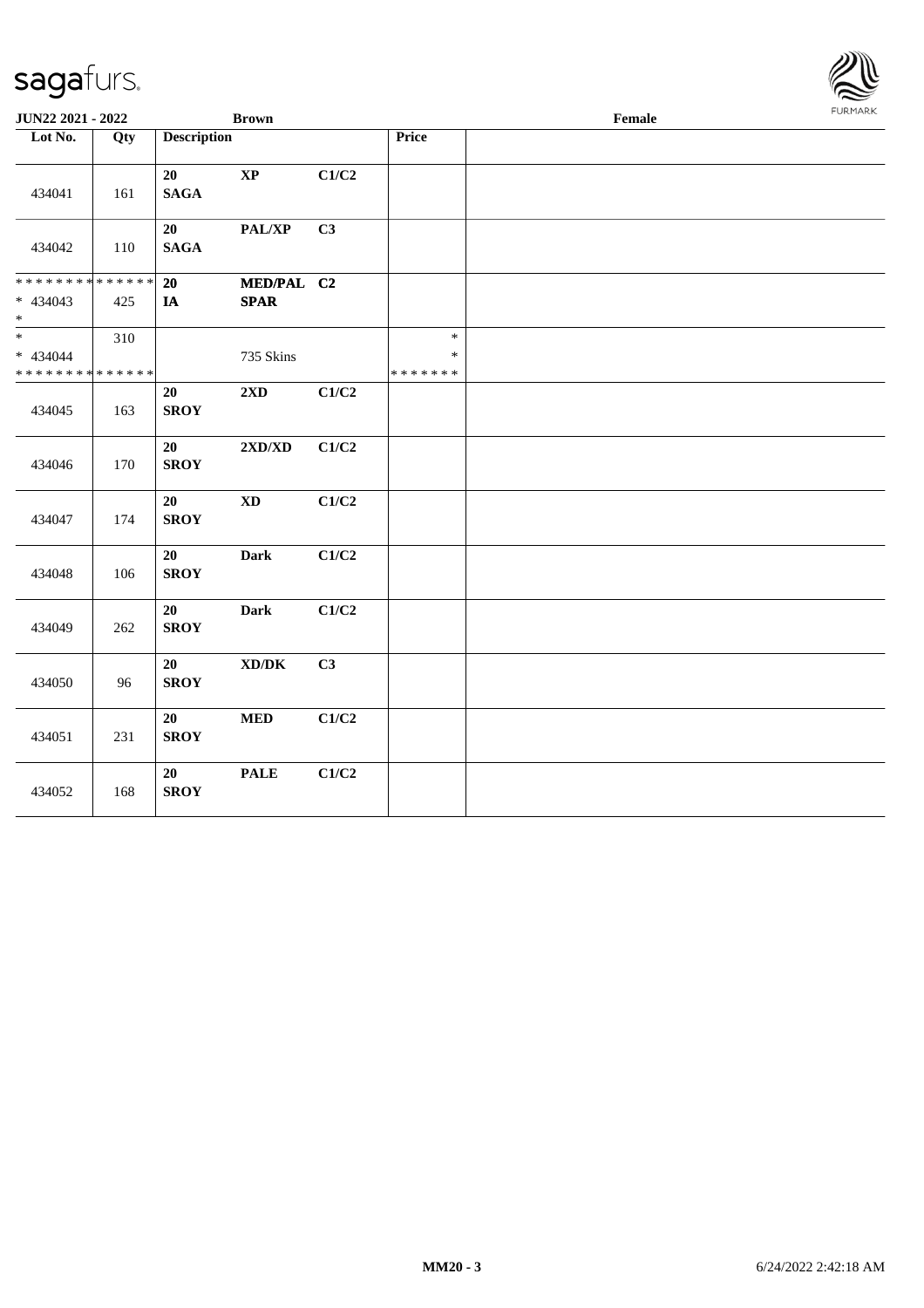

| JUN22 2021 - 2022                                   |                    |                                  | <b>Brown</b>            |    |                                   | Female |  |
|-----------------------------------------------------|--------------------|----------------------------------|-------------------------|----|-----------------------------------|--------|--|
| Lot No.                                             | Qty                | <b>Description</b>               |                         |    | Price                             |        |  |
| 434101                                              | 214                | $\bf{0}$<br>SI                   | $2\mathbf{X}\mathbf{D}$ | C1 |                                   |        |  |
| ********                                            | * * * * * *        |                                  |                         |    |                                   |        |  |
| * 434102<br>$\ast$                                  | 465                | $\mathbf 0$<br>SI                | 2XD                     | C2 |                                   |        |  |
| $\overline{\phantom{1}}$                            | 156                |                                  |                         |    | $\ast$                            |        |  |
| $* 434103$                                          |                    |                                  | 621 Skins               |    | $\ast$                            |        |  |
| * * * * * * * *                                     | * * * * * *        |                                  |                         |    | * * * * * * *                     |        |  |
| 434104                                              | 213                | $\boldsymbol{0}$<br>${\bf SI}$   | $2{\bf X}{\bf D}$       | C3 |                                   |        |  |
| 434105                                              | 317                | $\boldsymbol{0}$<br>SI           | Dark                    | C1 |                                   |        |  |
| ********<br>$* 434106$<br>$*$                       | * * * * * *<br>465 | $\mathbf 0$<br>${\bf SI}$        | <b>Dark</b>             | C2 |                                   |        |  |
| $_{\ast}$                                           |                    |                                  |                         |    | $\ast$                            |        |  |
| $* 434107$<br>$\ast$                                | 440                |                                  | $\overline{2}$          |    | $\ast$<br>$\ast$                  |        |  |
| $\ast$                                              | 94                 |                                  |                         |    | $\ast$                            |        |  |
| $* 434108$                                          |                    |                                  | 999 Skins               |    | ∗                                 |        |  |
| * * * * * * * * * * * * * *                         |                    | $\bf{0}$                         | Dark                    | C3 | * * * * * * *                     |        |  |
| 434109                                              | 418                | SI                               |                         |    |                                   |        |  |
| * * * * * * * * * * * * * *<br>$* 434110$<br>$*$    | 465                | $\mathbf{0}$<br>SI               | $\bf MED$               | C1 |                                   |        |  |
| $\ast$<br>$* 434111$<br>* * * * * * * * * * * * * * | 35                 |                                  | 500 Skins               |    | $\ast$<br>$\ast$<br>* * * * * * * |        |  |
| 434112                                              | 230                | $\bf{0}$<br>${\bf SI}$           | <b>MED</b>              | C1 |                                   |        |  |
| * * * * * * * * * * * * * *<br>$* 434113$<br>$*$    | 465                | $\mathbf{0}$<br>${\bf S}{\bf I}$ | <b>MED</b>              | C2 |                                   |        |  |
| $\ast$<br>$* 434114$<br>$*$                         | 440                |                                  | 2                       |    | $\ast$<br>$\ast$<br>$\ast$        |        |  |
| $*$<br>$* 434115$<br>********                       | 440<br>* * * * * * |                                  | 1345 Skins              |    | $\ast$<br>$\ast$<br>* * * * * * * |        |  |
| * * * * * * * * * * * * * *                         |                    | $\mathbf{0}$                     | <b>MED</b>              | C3 |                                   |        |  |
| $* 434116$<br>$*$                                   | 465                | ${\bf SI}$                       |                         |    |                                   |        |  |
| $\ast$                                              | 440                |                                  |                         |    | $\ast$                            |        |  |
| $* 434117$<br>* * * * * * * * * * * * * *           |                    |                                  | 905 Skins               |    | $\ast$<br>* * * * * * *           |        |  |
| 434118                                              | 237                | $\bf{0}$<br>SI                   | <b>PALE</b>             | C1 |                                   |        |  |
|                                                     |                    |                                  |                         |    |                                   |        |  |
| * * * * * * * * * * * * * *<br>$* 434119$<br>$*$    | 465                | $\mathbf{0}$<br>SI               | <b>PALE</b>             | C2 |                                   |        |  |
| $\ast$<br>$* 434120$<br>$*$                         | 440                |                                  | 2                       |    | $\ast$<br>$\ast$<br>$\ast$        |        |  |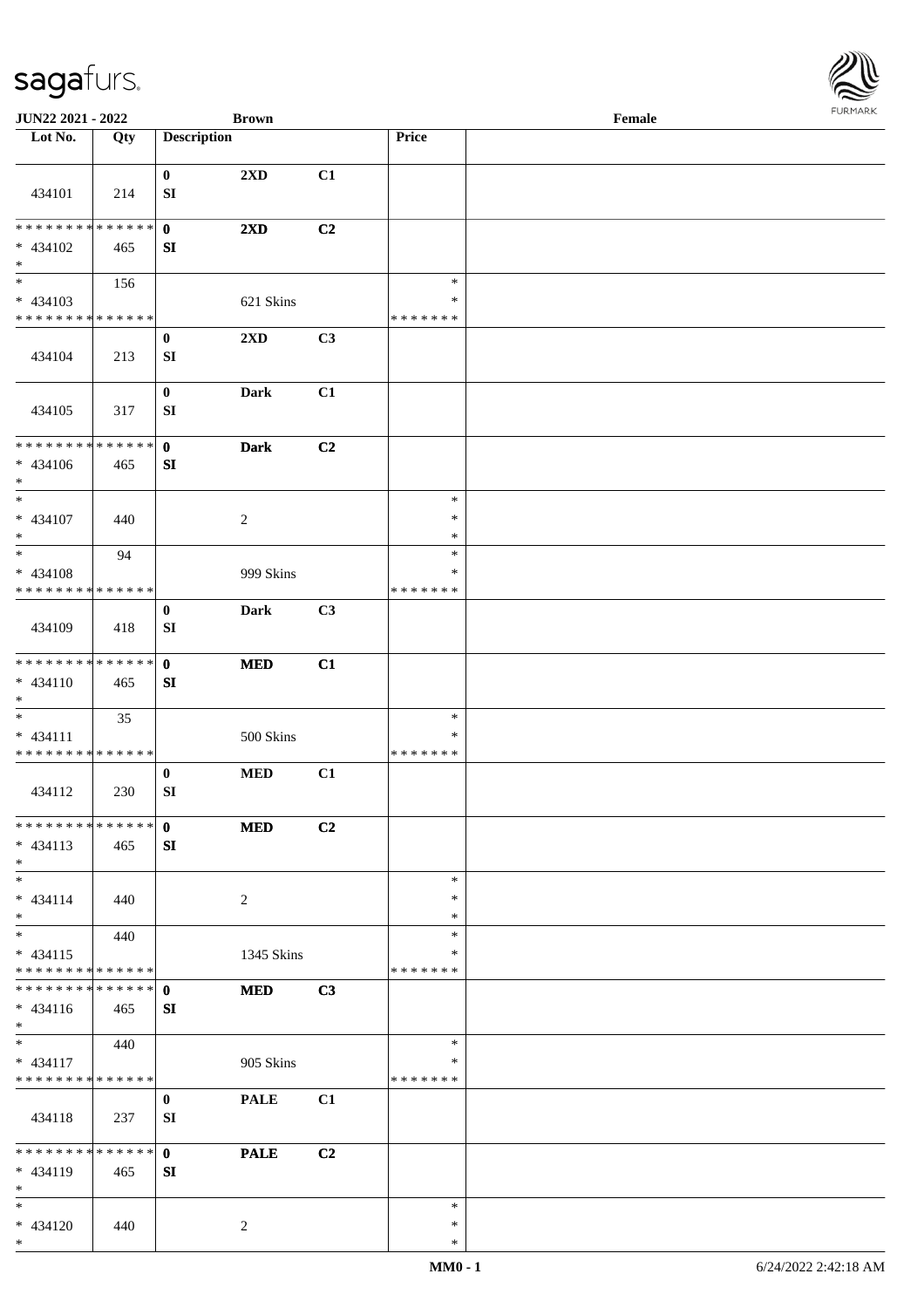| JUN22 2021 - 2022                         |     |                    | <b>Brown</b>            |                |               | Female |  |
|-------------------------------------------|-----|--------------------|-------------------------|----------------|---------------|--------|--|
| Lot No.                                   | Qty | <b>Description</b> |                         |                | Price         |        |  |
| $*$                                       |     |                    |                         |                | $\ast$        |        |  |
|                                           | 114 | $\bf{0}$           | <b>PALE</b>             | C <sub>2</sub> | ∗             |        |  |
| $* 434121$<br>* * * * * * * * * * * * * * |     | ${\bf SI}$         |                         |                | * * * * * * * |        |  |
| * * * * * * * * * * * * * * *             |     | $\mathbf{0}$       | <b>PALE</b>             | C3             |               |        |  |
|                                           |     |                    |                         |                |               |        |  |
| * 434122<br>$*$                           | 465 | SI                 |                         |                |               |        |  |
|                                           | 260 |                    |                         |                | $\ast$        |        |  |
| * 434123                                  |     |                    | 725 Skins               |                | $\ast$        |        |  |
| * * * * * * * * * * * * * *               |     |                    |                         |                | * * * * * * * |        |  |
| * * * * * * * * * * * * * *               |     | $\mathbf{0}$       | MED/PAL C2              |                |               |        |  |
| $* 434124$                                | 465 | $\mathbf{I}$       | <b>SPAR</b>             |                |               |        |  |
| $*$                                       |     |                    |                         |                |               |        |  |
| $*$                                       | 77  |                    |                         |                | $\ast$        |        |  |
| $* 434125$                                |     |                    | 542 Skins               |                | $\ast$        |        |  |
| * * * * * * * * * * * * * *               |     |                    |                         |                | * * * * * * * |        |  |
| * * * * * * * * * * * * * *               |     | $\mathbf{0}$       | MED/PAL C2              |                |               |        |  |
| $* 434126$                                | 465 | $\mathbf{I}$       | <b>CHIP</b>             |                |               |        |  |
| $*$                                       |     |                    |                         |                |               |        |  |
| $*$                                       |     |                    |                         |                | $\ast$        |        |  |
| $* 434127$                                | 440 |                    | $\overline{c}$          |                | $\ast$        |        |  |
| $*$                                       |     |                    |                         |                | $\ast$        |        |  |
| $*$                                       |     |                    |                         |                | $\ast$        |        |  |
| $* 434128$                                | 440 |                    | 3                       |                | $\ast$        |        |  |
| $*$                                       |     |                    |                         |                | $\ast$        |        |  |
| $*$                                       | 74  |                    |                         |                | $\ast$        |        |  |
| * 434129                                  |     |                    | 1419 Skins              |                | $\ast$        |        |  |
| * * * * * * * * * * * * * *               |     |                    |                         |                | * * * * * * * |        |  |
| * * * * * * * * * * * * * *               |     | $\mathbf{0}$       | $2\mathbf{X}\mathbf{D}$ | C1             |               |        |  |
| $* 434130$                                | 445 | <b>SAGA</b>        |                         |                |               |        |  |
| $*$<br>$*$                                |     |                    |                         |                | $\ast$        |        |  |
| $* 434131$                                | 84  |                    | 529 Skins               |                | ∗             |        |  |
| * * * * * * * * * * * * * *               |     |                    |                         |                | * * * * * * * |        |  |
| * * * * * * * * * * * * * * *             |     | $\mathbf{0}$       | $2\mathbf{X}\mathbf{D}$ | C2             |               |        |  |
| $* 434132$                                | 445 | <b>SAGA</b>        |                         |                |               |        |  |
| $*$                                       |     |                    |                         |                |               |        |  |
| $\ast$                                    |     |                    |                         |                | $\ast$        |        |  |
| $* 434133$                                | 420 |                    | $\overline{c}$          |                | $\ast$        |        |  |
| $*$                                       |     |                    |                         |                | $\ast$        |        |  |
| $*$                                       |     |                    |                         |                | $\ast$        |        |  |
| $* 434134$                                | 420 |                    | 3                       |                | ∗             |        |  |
| $*$                                       |     |                    |                         |                | $\ast$        |        |  |
| $*$                                       |     |                    |                         |                | $\ast$        |        |  |
| $* 434135$                                | 420 |                    | 4                       |                | $\ast$        |        |  |
| $*$                                       |     |                    |                         |                | $\ast$        |        |  |
| $\overline{\ast}$                         | 345 |                    |                         |                | $\ast$        |        |  |
| $* 434136$                                |     |                    | 2050 Skins              |                | ∗             |        |  |
| * * * * * * * * * * * * * *               |     |                    |                         |                | * * * * * * * |        |  |
| * * * * * * * * * * * * * * *             |     | $\mathbf{0}$       | 2XD                     | C3             |               |        |  |
| $* 434137$                                | 445 | <b>SAGA</b>        |                         |                |               |        |  |
| $*$ $*$<br>$*$                            |     |                    |                         |                | $\ast$        |        |  |
|                                           |     |                    |                         |                | $\ast$        |        |  |
| $* 434138$<br>$*$                         | 420 |                    | $\overline{c}$          |                | $\ast$        |        |  |
| $*$                                       |     |                    |                         |                | $\ast$        |        |  |
|                                           | 72  |                    |                         |                | ∗             |        |  |
| * 434139<br>* * * * * * * * * * * * * *   |     |                    | 937 Skins               |                | * * * * * * * |        |  |
| * * * * * * * * * * * * * * *             |     | $\mathbf 0$        | <b>XD</b>               | C1             |               |        |  |
| $* 434140$                                | 445 | <b>SAGA</b>        |                         |                |               |        |  |
| $*$                                       |     |                    |                         |                |               |        |  |
|                                           |     |                    |                         |                |               |        |  |

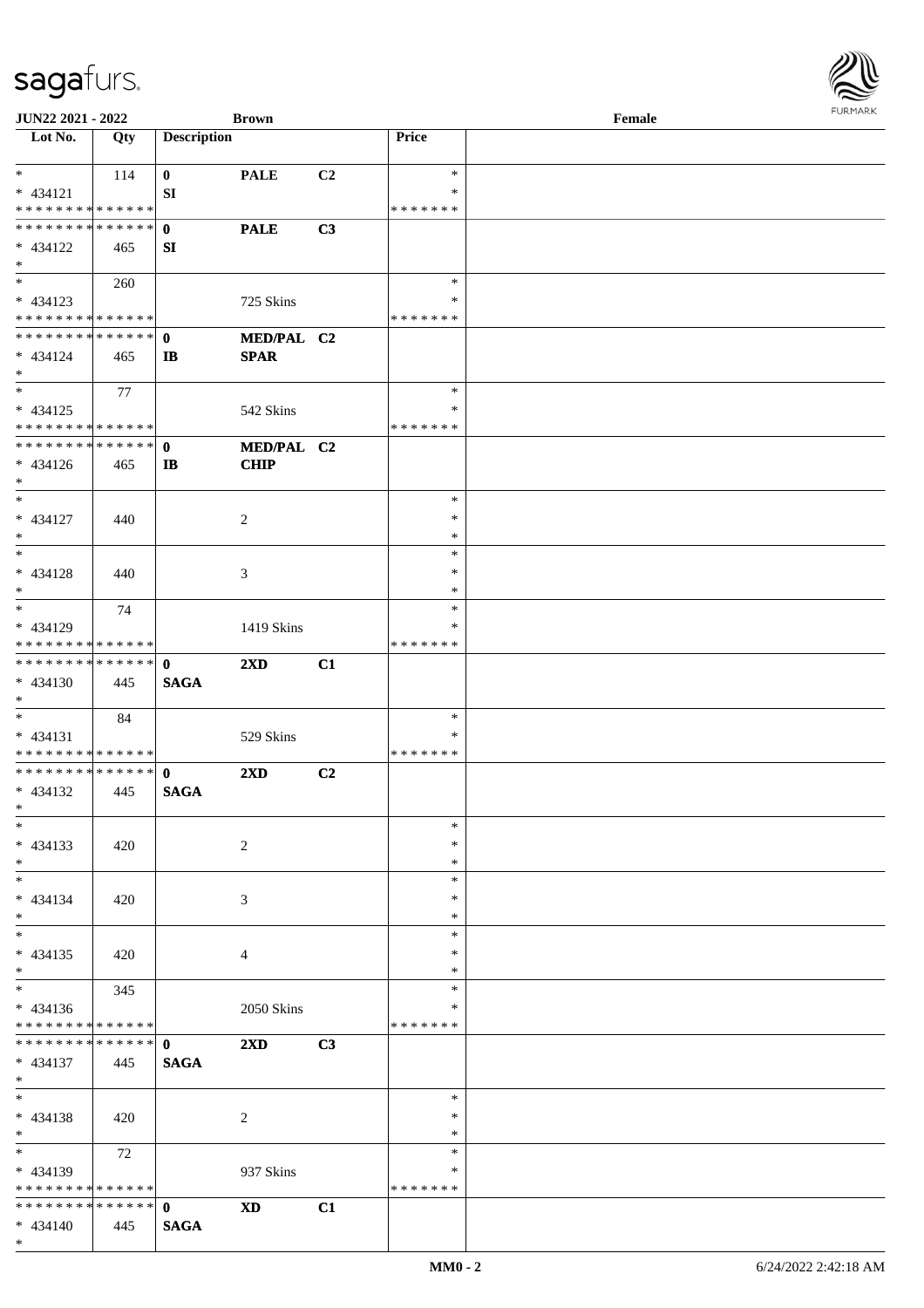

| <b>JUN22 2021 - 2022</b>                                                      |                    |                             | <b>Brown</b>   |                |                             | Female |  |
|-------------------------------------------------------------------------------|--------------------|-----------------------------|----------------|----------------|-----------------------------|--------|--|
| Lot No.                                                                       | Qty                | <b>Description</b>          |                |                | Price                       |        |  |
| $*$<br>$* 434141$<br>* * * * * * * * <mark>* * * * * *</mark>                 | 286                | $\mathbf{0}$<br><b>SAGA</b> | <b>XD</b>      | C1             | $\ast$<br>$\ast$<br>******* |        |  |
| * * * * * * * * <mark>* * * * * * *</mark><br>$* 434142$<br>$*$               | 445                | $\mathbf{0}$<br><b>SAGA</b> | <b>XD</b>      | C2             |                             |        |  |
| $* 434143$<br>$*$                                                             | 420                |                             | 2              |                | $\ast$<br>$\ast$<br>$\ast$  |        |  |
| $*$<br>$* 434144$<br>$*$                                                      | 420                |                             | 3              |                | $\ast$<br>$\ast$<br>$\ast$  |        |  |
| $\overline{\ast}$<br>$* 434145$<br>$*$                                        | 420                |                             | $\overline{4}$ |                | $\ast$<br>$\ast$<br>$\ast$  |        |  |
| $* 434146$<br>$\ast$                                                          | 420                |                             | 5              |                | $\ast$<br>$\ast$<br>$\ast$  |        |  |
| $\frac{1}{\ast}$<br>$* 434147$<br>$*$                                         | 420                |                             | 6              |                | $\ast$<br>$\ast$<br>$\ast$  |        |  |
| $\overline{\ast}$<br>$* 434148$<br>* * * * * * * * <mark>* * * * * * *</mark> | 140                |                             | 2685 Skins     |                | $\ast$<br>∗<br>*******      |        |  |
| $* 434149$<br>$\ast$                                                          | 420                | <b>SAGA</b>                 | <b>Dark</b>    | C1             |                             |        |  |
| $\ddot{x}$<br>$* 434150$<br>* * * * * * * * <mark>* * * * * *</mark>          | 217                |                             | 637 Skins      |                | $\ast$<br>∗<br>*******      |        |  |
| $* 434151$<br>$*$                                                             | 445                | <b>SAGA</b>                 | <b>Dark</b>    | C <sub>2</sub> |                             |        |  |
| * 434152<br>$*$ $-$                                                           | 420                |                             | 2              |                | $\ast$<br>$\ast$<br>$\ast$  |        |  |
| $*$<br>$* 434153$<br>$*$                                                      | 420                |                             | $\mathfrak{Z}$ |                | $\ast$<br>$\ast$<br>$\ast$  |        |  |
| $\ast$<br>$* 434154$<br>$\ddot{x}$                                            | 420                |                             | $\overline{4}$ |                | $\ast$<br>$\ast$<br>$\ast$  |        |  |
| $*$<br>* 434155<br>$\ddot{x}$                                                 | 420                |                             | 5              |                | $\ast$<br>$\ast$<br>$\ast$  |        |  |
| $\ddot{x}$<br>$* 434156$<br>$*$                                               | 420                |                             | 6              |                | $\ast$<br>$\ast$<br>$\ast$  |        |  |
| $*$<br>$* 434157$<br>$*$                                                      | 420                |                             | $\tau$         |                | $\ast$<br>$\ast$<br>$\ast$  |        |  |
| $*$<br>$* 434158$<br>$*$ $-$                                                  | 420                |                             | 8              |                | $\ast$<br>$\ast$<br>$\ast$  |        |  |
| * 434159<br>* * * * * * * *                                                   | 244<br>* * * * * * |                             | 3629 Skins     |                | $\ast$<br>$\ast$<br>******* |        |  |
| $* 434160$                                                                    | 445                | <b>SAGA</b>                 | <b>Dark</b>    | C3             |                             |        |  |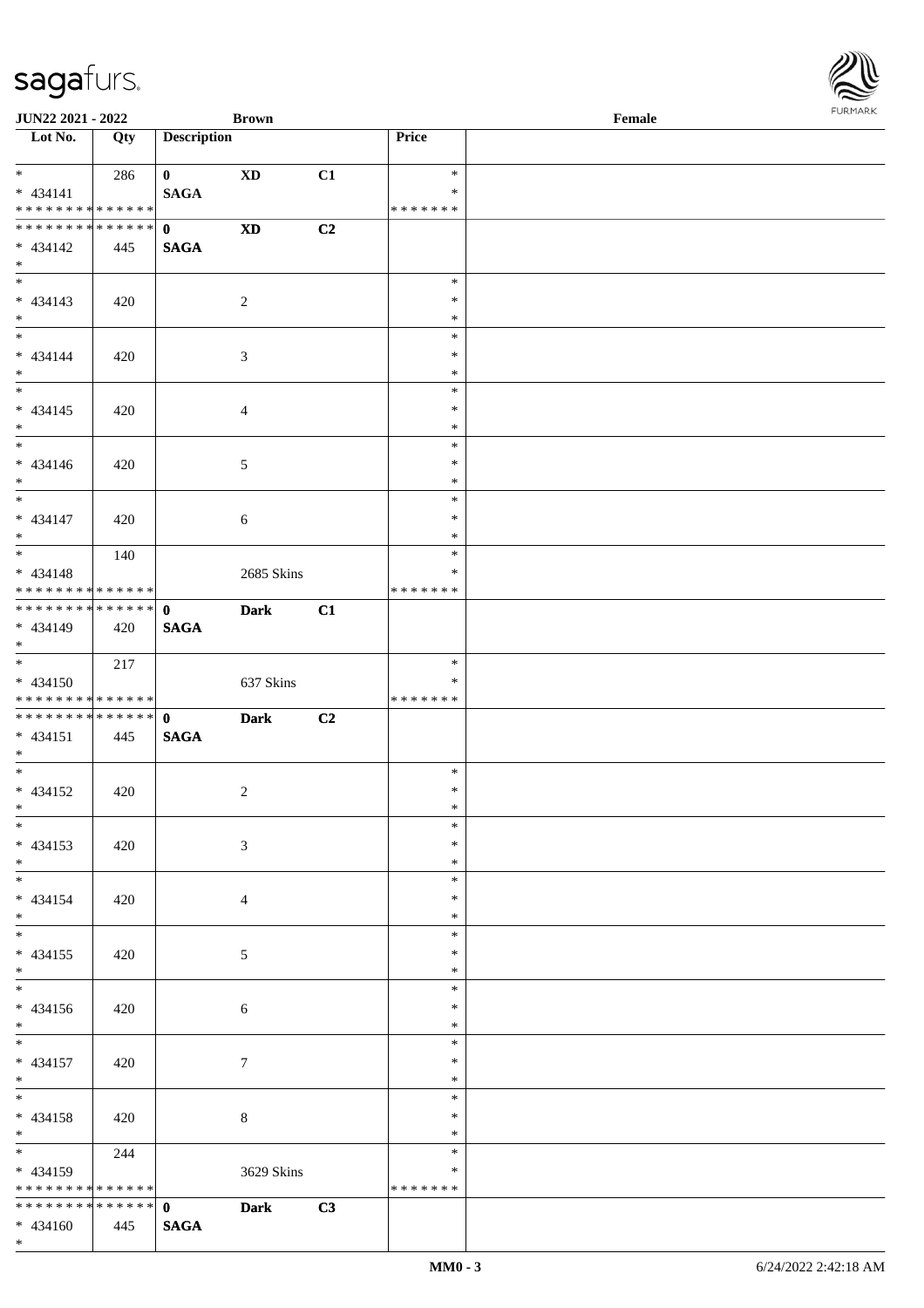| JUN22 2021 - 2022                         |     |                             | <b>Brown</b>           |    |                  | Female | . 0.13137378 |
|-------------------------------------------|-----|-----------------------------|------------------------|----|------------------|--------|--------------|
| $\overline{\phantom{a}}$ Lot No.          | Qty | <b>Description</b>          |                        |    | Price            |        |              |
| $*$                                       |     |                             |                        |    |                  |        |              |
| $* 434161$                                |     | $\mathbf{0}$<br><b>SAGA</b> | <b>Dark</b>            | C3 | $\ast$<br>$\ast$ |        |              |
| $*$                                       | 420 |                             |                        |    | $\ast$           |        |              |
|                                           |     |                             |                        |    | $\ast$           |        |              |
| $* 434162$                                | 420 |                             | $\mathfrak{Z}$         |    | $\ast$           |        |              |
| $\ast$                                    |     |                             |                        |    | $\ast$           |        |              |
| $\overline{\phantom{0}}$                  |     |                             |                        |    | $\ast$           |        |              |
| $* 434163$                                | 440 |                             | $\overline{4}$         |    | $\ast$           |        |              |
| $*$                                       |     |                             |                        |    | $\ast$           |        |              |
|                                           | 225 |                             |                        |    | $\ast$<br>*      |        |              |
| $* 434164$<br>* * * * * * * * * * * * * * |     |                             | 1950 Skins             |    | * * * * * * *    |        |              |
| * * * * * * * * * * * * * * *             |     | $\mathbf{0}$                | <b>Dark</b>            | C3 |                  |        |              |
| $* 434165$                                | 445 | <b>SAGA</b>                 |                        |    |                  |        |              |
| $*$                                       |     |                             |                        |    |                  |        |              |
| $*$                                       | 398 |                             |                        |    | $\ast$           |        |              |
| $* 434166$                                |     |                             | 843 Skins              |    | $\ast$           |        |              |
| * * * * * * * * * * * * * * *             |     |                             |                        |    | * * * * * * *    |        |              |
| ******** <mark>******</mark>              |     | $\mathbf{0}$                | <b>PALE</b>            | C1 |                  |        |              |
| $* 434167$<br>$*$                         | 445 | <b>SAGA</b>                 |                        |    |                  |        |              |
| $\overline{\phantom{0}}$                  | 174 |                             |                        |    | $\ast$           |        |              |
| $* 434168$                                |     |                             | 619 Skins              |    | $\ast$           |        |              |
| * * * * * * * * * * * * * *               |     |                             |                        |    | * * * * * * *    |        |              |
| * * * * * * * * * * * * * * *             |     | $\mathbf{0}$                | <b>PALE</b>            | C2 |                  |        |              |
| * 434169                                  | 445 | <b>SAGA</b>                 |                        |    |                  |        |              |
| $*$                                       |     |                             |                        |    |                  |        |              |
| $*$                                       |     |                             |                        |    | $\ast$           |        |              |
| $* 434170$                                | 420 |                             | $\overline{c}$         |    | $\ast$           |        |              |
| $*$<br>$*$                                |     |                             |                        |    | $\ast$           |        |              |
| $* 434171$                                |     |                             |                        |    | $\ast$<br>$\ast$ |        |              |
| $*$                                       | 420 |                             | $\mathfrak{Z}$         |    | $\ast$           |        |              |
| $*$                                       |     |                             |                        |    | $\ast$           |        |              |
| * 434172                                  | 410 |                             | $\overline{4}$         |    | $\ast$           |        |              |
| $*$                                       |     |                             |                        |    | $*$              |        |              |
| $*$                                       | 78  |                             |                        |    | $\ast$           |        |              |
| $* 434173$                                |     |                             | 1773 Skins             |    | *                |        |              |
| * * * * * * * * * * * * * * *             |     |                             |                        |    | *******          |        |              |
| * * * * * * * * * * * * * * *             |     | $\mathbf{0}$                | <b>PALE</b>            | C3 |                  |        |              |
| $* 434174$<br>$*$                         | 445 | <b>SAGA</b>                 |                        |    |                  |        |              |
| $*$                                       |     |                             |                        |    | $\ast$           |        |              |
| $* 434175$                                | 365 |                             | 810 Skins              |    | *                |        |              |
| * * * * * * * * * * * * * *               |     |                             |                        |    | * * * * * * *    |        |              |
|                                           |     | $\bf{0}$                    | $\mathbf{XP}$          | C1 |                  |        |              |
| 434176                                    | 161 | <b>SAGA</b>                 |                        |    |                  |        |              |
|                                           |     |                             |                        |    |                  |        |              |
|                                           |     | $\mathbf{0}$                | $\bold{XP}$            | C2 |                  |        |              |
| 434177                                    | 204 | <b>SAGA</b>                 |                        |    |                  |        |              |
|                                           |     |                             |                        |    |                  |        |              |
|                                           |     | $\mathbf{0}$                | $\mathbf{X}\mathbf{P}$ | C2 |                  |        |              |
| 434178                                    | 389 | <b>SAGA</b>                 |                        |    |                  |        |              |
| * * * * * * * * * * * * * * *             |     | $\mathbf{0}$                | MED/PAL C2             |    |                  |        |              |
| * 434179                                  | 445 | IA                          | <b>SPAR</b>            |    |                  |        |              |
| $*$                                       |     |                             |                        |    |                  |        |              |
| $*$                                       |     |                             |                        |    | $\ast$           |        |              |
| * 434180                                  | 420 |                             | $\overline{2}$         |    | $\ast$           |        |              |
| $*$                                       |     |                             |                        |    | $\ast$           |        |              |

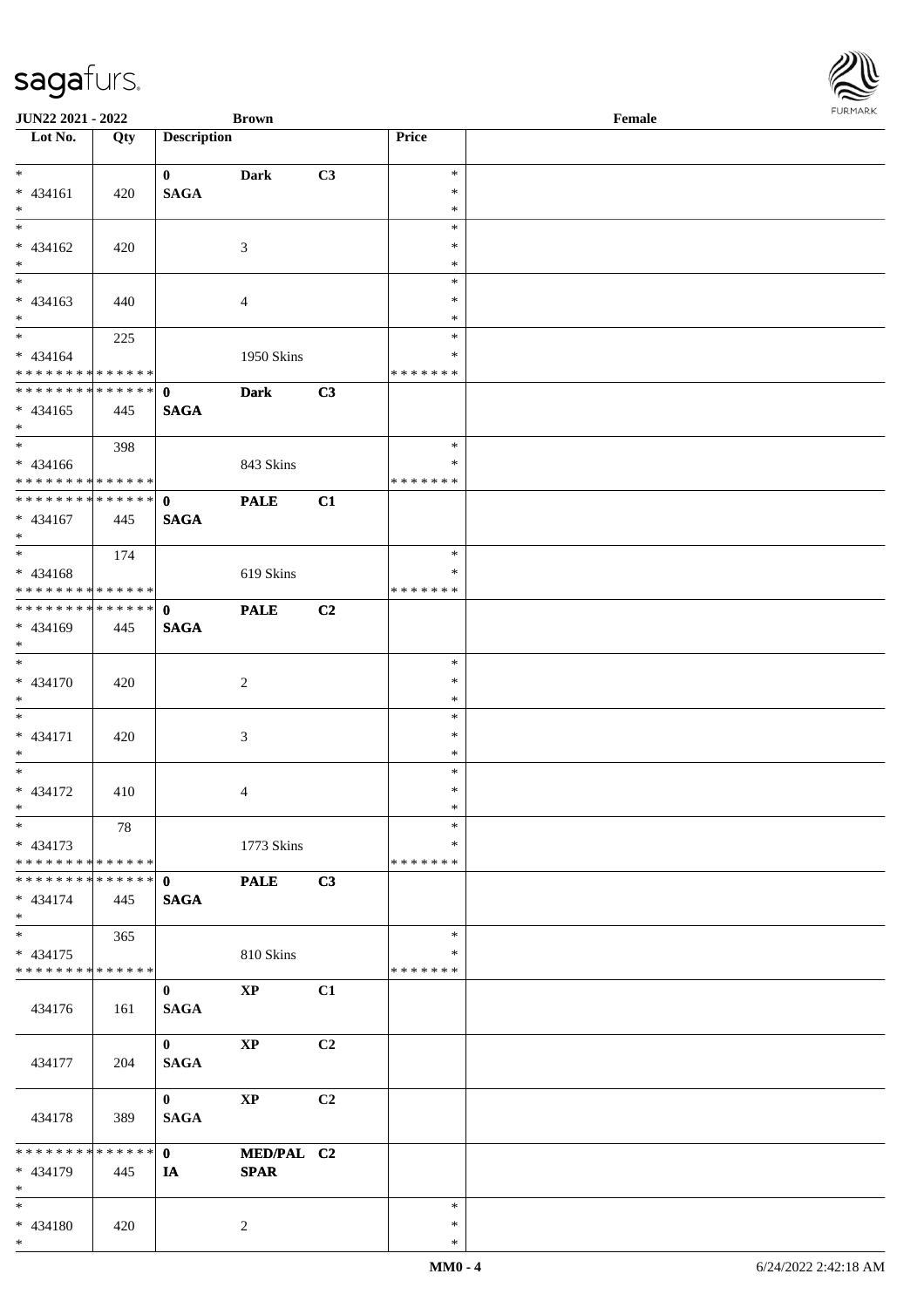| <b>JUN22 2021 - 2022</b>     |     |                    | <b>Brown</b>     |               | Female |  |
|------------------------------|-----|--------------------|------------------|---------------|--------|--|
| Lot No.                      | Qty | <b>Description</b> |                  | Price         |        |  |
|                              |     |                    |                  |               |        |  |
| $*$                          |     | $\mathbf{0}$       | MED/PAL C2       | $\ast$        |        |  |
| * 434181                     | 420 | IA                 | SPAR             | $\ast$        |        |  |
| $*$                          |     |                    |                  | $\ast$        |        |  |
|                              |     |                    |                  | $\ast$        |        |  |
| * 434182                     | 420 |                    | $\overline{4}$   | $\ast$        |        |  |
| $*$                          |     |                    |                  | $\ast$        |        |  |
|                              |     |                    |                  | $\ast$        |        |  |
| * 434183                     | 420 |                    | $\mathfrak{S}$   | $\ast$        |        |  |
| $*$                          |     |                    |                  | $\ast$        |        |  |
| $*$                          | 257 |                    |                  | $\ast$        |        |  |
| $* 434184$                   |     |                    | 2382 Skins       | $\ast$        |        |  |
| * * * * * * * * * * * * * *  |     |                    |                  | * * * * * * * |        |  |
| ******** <mark>******</mark> |     | $\mathbf{0}$       | C2<br>XD/DK      |               |        |  |
| $* 434185$                   | 445 | IA                 | CHIP             |               |        |  |
| $*$                          |     |                    |                  |               |        |  |
| $\overline{\ast}$            |     |                    |                  | $\ast$        |        |  |
| $* 434186$                   | 455 |                    | $\overline{c}$   | $\ast$        |        |  |
| $*$                          |     |                    |                  | $\ast$        |        |  |
| $\overline{\phantom{0}}$     |     |                    |                  | $\ast$        |        |  |
| $* 434187$                   | 420 |                    | $\mathfrak{Z}$   | $\ast$        |        |  |
| $*$                          |     |                    |                  | $\ast$        |        |  |
|                              |     |                    |                  | $\ast$        |        |  |
| $* 434188$                   | 420 |                    | $\overline{4}$   | $\ast$        |        |  |
| $*$                          |     |                    |                  | $\ast$        |        |  |
|                              |     |                    |                  | $\ast$        |        |  |
| * 434189                     | 420 |                    | 5                | $\ast$        |        |  |
| $*$                          |     |                    |                  | $\ast$        |        |  |
|                              |     |                    |                  | $\ast$        |        |  |
| * 434190                     | 420 |                    | 6                | $\ast$        |        |  |
| $*$                          |     |                    |                  | $\ast$        |        |  |
| $*$                          |     |                    |                  | $\ast$        |        |  |
| $* 434191$                   | 420 |                    | $\boldsymbol{7}$ | $\ast$        |        |  |
| $*$                          |     |                    |                  | $\ast$        |        |  |
| $\overline{\ast}$            | 420 |                    |                  | $\ast$        |        |  |
| * 434192                     |     |                    | 3420 Skins       | $\ast$        |        |  |
| ******** <mark>******</mark> |     |                    |                  | *******       |        |  |
| * * * * * * * * * * * * * *  |     |                    | <b>IDENTICAL</b> |               |        |  |
| * 434193                     | 445 |                    |                  |               |        |  |
| $*$ $-$                      |     |                    |                  |               |        |  |
| $*$                          |     |                    |                  | $\ast$        |        |  |
| * 434194                     | 420 |                    | $\overline{2}$   | $\ast$        |        |  |
| $*$                          |     |                    |                  | $\ast$        |        |  |
|                              |     |                    |                  | $\ast$        |        |  |
| * 434195                     | 420 |                    | $\mathfrak{Z}$   | $\ast$        |        |  |
| $*$                          |     |                    |                  | $\ast$        |        |  |
| $*$                          |     |                    |                  | $\ast$        |        |  |
| * 434196                     | 420 |                    | $\overline{4}$   | $\ast$        |        |  |
| $*$                          |     |                    |                  | $\ast$        |        |  |
| $*$                          |     |                    |                  | $\ast$        |        |  |
| * 434197                     | 420 |                    | $\mathfrak{S}$   | $\ast$        |        |  |
| $*$                          |     |                    |                  | $\ast$        |        |  |
| $*$                          |     |                    |                  | $\ast$        |        |  |
| * 434198                     | 420 |                    | $\sqrt{6}$       | $\ast$        |        |  |
| $*$                          |     |                    |                  | $\ast$        |        |  |
|                              |     |                    |                  | $\ast$        |        |  |
| * 434199                     | 420 |                    | $\boldsymbol{7}$ | $\ast$        |        |  |
| $*$                          |     |                    |                  | $\ast$        |        |  |
| $*$                          | 253 |                    |                  | $\ast$        |        |  |
| * 434200                     |     |                    | 3218 Skins       | $\ast$        |        |  |
| * * * * * * * * * * * * * *  |     |                    |                  | * * * * * * * |        |  |
|                              |     |                    |                  |               |        |  |

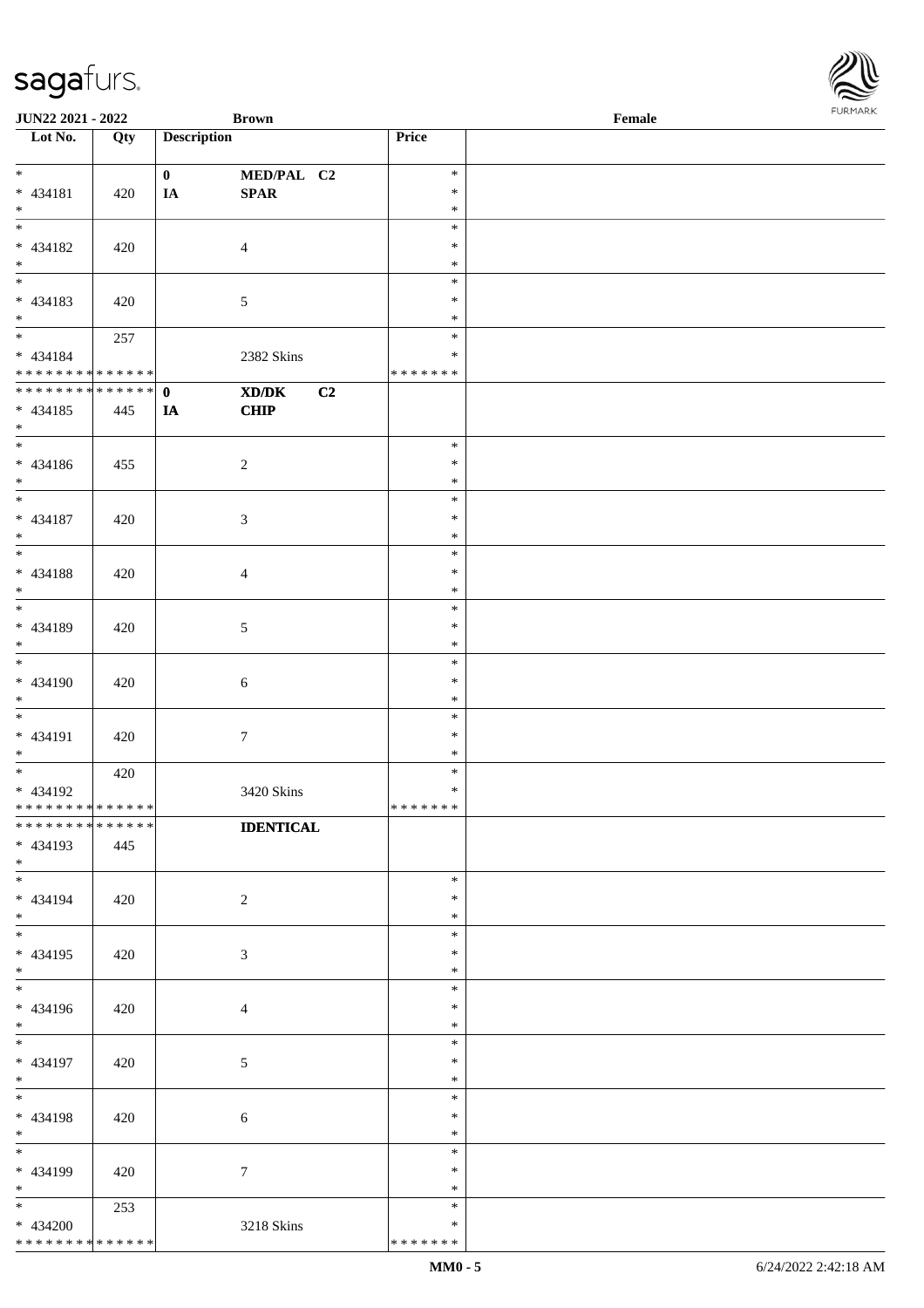| JUN22 2021 - 2022                    |     |                    | <b>Brown</b>            |    |               | Female |
|--------------------------------------|-----|--------------------|-------------------------|----|---------------|--------|
| $\overline{\text{Lot No.}}$          | Qty | <b>Description</b> |                         |    | Price         |        |
|                                      |     |                    |                         |    |               |        |
| **************                       |     | $\mathbf{0}$       | MED/PAL C2              |    |               |        |
| $* 434201$                           | 420 | IA                 | <b>CHIP</b>             |    |               |        |
| $\ast$                               |     |                    |                         |    |               |        |
| $\ast$                               |     |                    |                         |    | $\ast$        |        |
| * 434202                             | 420 |                    | $\overline{c}$          |    | $\ast$        |        |
| $\ast$                               |     |                    |                         |    | $\ast$        |        |
| $\overline{\phantom{0}}$             |     |                    |                         |    | $\ast$        |        |
| $* 434203$                           |     |                    |                         |    | $\ast$        |        |
|                                      | 420 |                    | 3                       |    |               |        |
| $\ast$<br>$\overline{\phantom{a}^*}$ |     |                    |                         |    | $\ast$        |        |
|                                      |     |                    |                         |    | $\ast$        |        |
| * 434204                             | 420 |                    | $\overline{4}$          |    | $\ast$        |        |
| $\ast$                               |     |                    |                         |    | $\ast$        |        |
| $\overline{\phantom{a}^*}$           |     |                    |                         |    | $\ast$        |        |
| $* 434205$                           | 420 |                    | 5                       |    | $\ast$        |        |
| $\ast$                               |     |                    |                         |    | $\ast$        |        |
| $\overline{\phantom{a}^*}$           |     |                    |                         |    | $\ast$        |        |
| * 434206                             | 440 |                    | 6                       |    | $\ast$        |        |
| $\ast$                               |     |                    |                         |    | $\ast$        |        |
| $\ast$                               | 211 |                    |                         |    | $\ast$        |        |
|                                      |     |                    |                         |    | $\ast$        |        |
| * 434207                             |     |                    | 2751 Skins              |    |               |        |
| **************                       |     |                    |                         |    | * * * * * * * |        |
|                                      |     | $\mathbf{0}$       | $2\mathbf{X}\mathbf{D}$ | C1 |               |        |
| 434208                               | 254 | <b>SROY</b>        |                         |    |               |        |
|                                      |     |                    |                         |    |               |        |
| ******** <mark>******</mark>         |     | $\mathbf{0}$       | $2\mathbf{X}\mathbf{D}$ | C2 |               |        |
| * 434209                             | 425 | <b>SROY</b>        |                         |    |               |        |
| $\ast$                               |     |                    |                         |    |               |        |
| $\ast$                               |     |                    |                         |    | $\ast$        |        |
| $* 434210$                           | 400 |                    | $\overline{c}$          |    | $\ast$        |        |
| $\ast$                               |     |                    |                         |    | $\ast$        |        |
| $\ast$                               |     |                    |                         |    | $\ast$        |        |
|                                      | 228 |                    |                         |    |               |        |
| $* 434211$                           |     |                    | 1053 Skins              |    | $\ast$        |        |
| * * * * * * * * * * * * * *          |     |                    |                         |    | * * * * * * * |        |
| **************                       |     | $\mathbf{0}$       | 2XD                     | C3 |               |        |
| $* 434212$                           | 425 | <b>SROY</b>        |                         |    |               |        |
| $*$ $*$                              |     |                    |                         |    |               |        |
| $\ast$                               | 80  |                    |                         |    | $\ast$        |        |
| $* 434213$                           |     |                    | 505 Skins               |    | ∗             |        |
| **************                       |     |                    |                         |    | * * * * * * * |        |
|                                      |     | $\mathbf{0}$       | XD                      | C1 |               |        |
| 434214                               | 323 | <b>SROY</b>        |                         |    |               |        |
|                                      |     |                    |                         |    |               |        |
| ******** <mark>******</mark>         |     | $\mathbf{0}$       | <b>XD</b>               | C2 |               |        |
|                                      |     |                    |                         |    |               |        |
| $* 434215$                           | 425 | <b>SROY</b>        |                         |    |               |        |
| $*$<br>$\overline{\phantom{1}}$      |     |                    |                         |    |               |        |
|                                      |     |                    |                         |    | $\ast$        |        |
| $* 434216$                           | 400 |                    | $\overline{c}$          |    | ∗             |        |
| $*$                                  |     |                    |                         |    | $\ast$        |        |
| $\ast$                               |     |                    |                         |    | $\ast$        |        |
| $* 434217$                           | 380 |                    | 3                       |    | $\ast$        |        |
| $*$                                  |     |                    |                         |    | $\ast$        |        |
| $\ast$                               | 65  |                    |                         |    | $\ast$        |        |
| $* 434218$                           |     |                    | 1270 Skins              |    | $\ast$        |        |
| ******** <mark>******</mark>         |     |                    |                         |    | * * * * * * * |        |
|                                      |     |                    |                         |    |               |        |
|                                      |     | $\mathbf{0}$       | <b>Dark</b>             | C1 |               |        |
| 434219                               | 438 | <b>SROY</b>        |                         |    |               |        |
|                                      |     |                    |                         |    |               |        |
| ******** <mark>******</mark>         |     | $\mathbf{0}$       | <b>Dark</b>             | C2 |               |        |
| $* 434220$                           | 425 | <b>SROY</b>        |                         |    |               |        |
| $*$                                  |     |                    |                         |    |               |        |

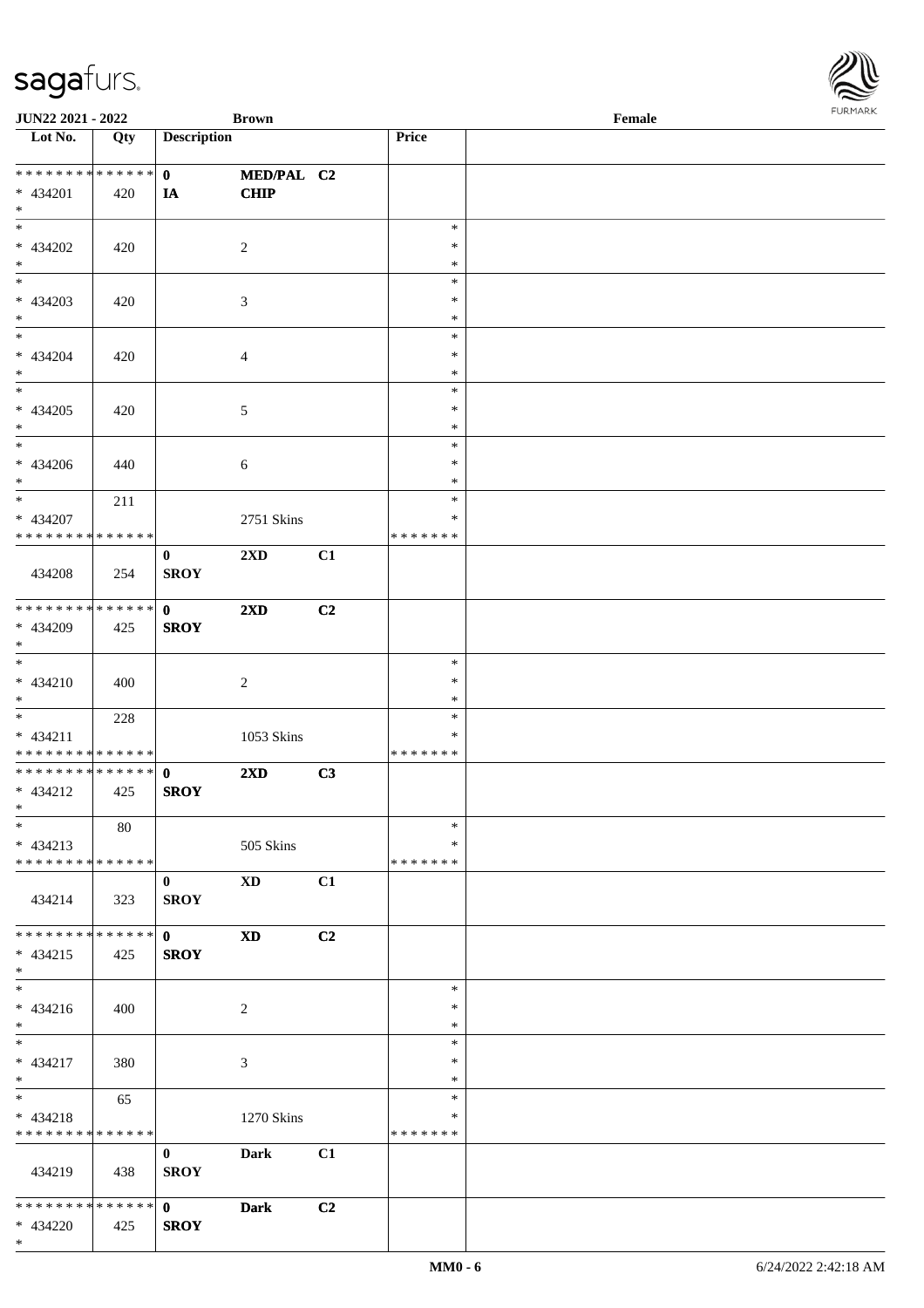| JUN22 2021 - 2022             |     | <b>Brown</b>            |                |       |                  | <b>FUNITANY</b>                             |  |
|-------------------------------|-----|-------------------------|----------------|-------|------------------|---------------------------------------------|--|
| Lot No.                       | Qty | <b>Description</b>      |                |       | Price            | $\ensuremath{\textnormal{\textbf{Female}}}$ |  |
| $*$                           |     | $\mathbf{0}$            | <b>Dark</b>    | C2    | $\ast$           |                                             |  |
| * 434221                      | 400 | <b>SROY</b>             |                |       | $\ast$           |                                             |  |
| $*$<br>$\overline{\ast}$      |     |                         |                |       | $\ast$<br>$\ast$ |                                             |  |
| * 434222                      | 400 |                         | 3              |       | $\ast$           |                                             |  |
| $*$                           |     |                         |                |       | $\ast$           |                                             |  |
| $*$                           | 222 |                         |                |       | $\ast$           |                                             |  |
| * 434223                      |     |                         | 1447 Skins     |       | $\ast$           |                                             |  |
| * * * * * * * * * * * * * *   |     |                         |                |       | * * * * * * *    |                                             |  |
| * * * * * * * * * * * * * * * |     | $\mathbf 0$             | <b>Dark</b>    | C3    |                  |                                             |  |
| * 434224<br>$*$               | 425 | <b>SROY</b>             |                |       |                  |                                             |  |
|                               | 276 |                         |                |       | $\ast$           |                                             |  |
| $* 434225$                    |     |                         | 701 Skins      |       | $\ast$           |                                             |  |
| * * * * * * * * * * * * * *   |     |                         |                |       | * * * * * * *    |                                             |  |
|                               |     | $\mathbf{0}$            | $\bf MED$      | C1    |                  |                                             |  |
| 434226                        | 461 | <b>SROY</b>             |                |       |                  |                                             |  |
|                               |     | $\bf{0}$                | $\bf MED$      | C1/C2 |                  |                                             |  |
| 434227                        | 126 | <b>SROY</b>             |                |       |                  |                                             |  |
| * * * * * * * * * * * * * *   |     | $\mathbf{0}$            | <b>MED</b>     | C2    |                  |                                             |  |
| * 434228                      | 425 | <b>SROY</b>             |                |       |                  |                                             |  |
| $*$                           |     |                         |                |       |                  |                                             |  |
| $*$                           |     |                         |                |       | $\ast$           |                                             |  |
| * 434229<br>$*$               | 400 |                         | $\overline{2}$ |       | $\ast$<br>$\ast$ |                                             |  |
| $*$                           | 191 |                         |                |       | $\ast$           |                                             |  |
| $* 434230$                    |     |                         | 1016 Skins     |       | $\ast$           |                                             |  |
| * * * * * * * * * * * * * *   |     |                         |                |       | * * * * * * *    |                                             |  |
|                               |     | $\bf{0}$                | <b>PALE</b>    | C1    |                  |                                             |  |
| 434231                        | 230 | <b>SROY</b>             |                |       |                  |                                             |  |
| * * * * * * * * * * * * * * * |     | $\mathbf{0}$            | <b>PALE</b>    | C2    |                  |                                             |  |
| * 434232                      | 465 | <b>SROY</b>             |                |       |                  |                                             |  |
| $*$ $-$                       |     |                         |                |       |                  |                                             |  |
| $\ast$                        | 154 |                         |                |       | $\ast$           |                                             |  |
| $* 434233$                    |     |                         | 619 Skins      |       | $\ast$           |                                             |  |
| * * * * * * * * * * * * * *   |     |                         |                |       | * * * * * * *    |                                             |  |
| 434234                        | 244 | $\bf{0}$<br><b>SROY</b> | <b>PALE</b>    | C3    |                  |                                             |  |
|                               |     |                         |                |       |                  |                                             |  |
|                               |     | $\bf{0}$                | $\bold{XP}$    | C1/C2 |                  |                                             |  |
| 434235                        | 278 | <b>SROY</b>             |                |       |                  |                                             |  |
|                               |     |                         |                |       |                  |                                             |  |

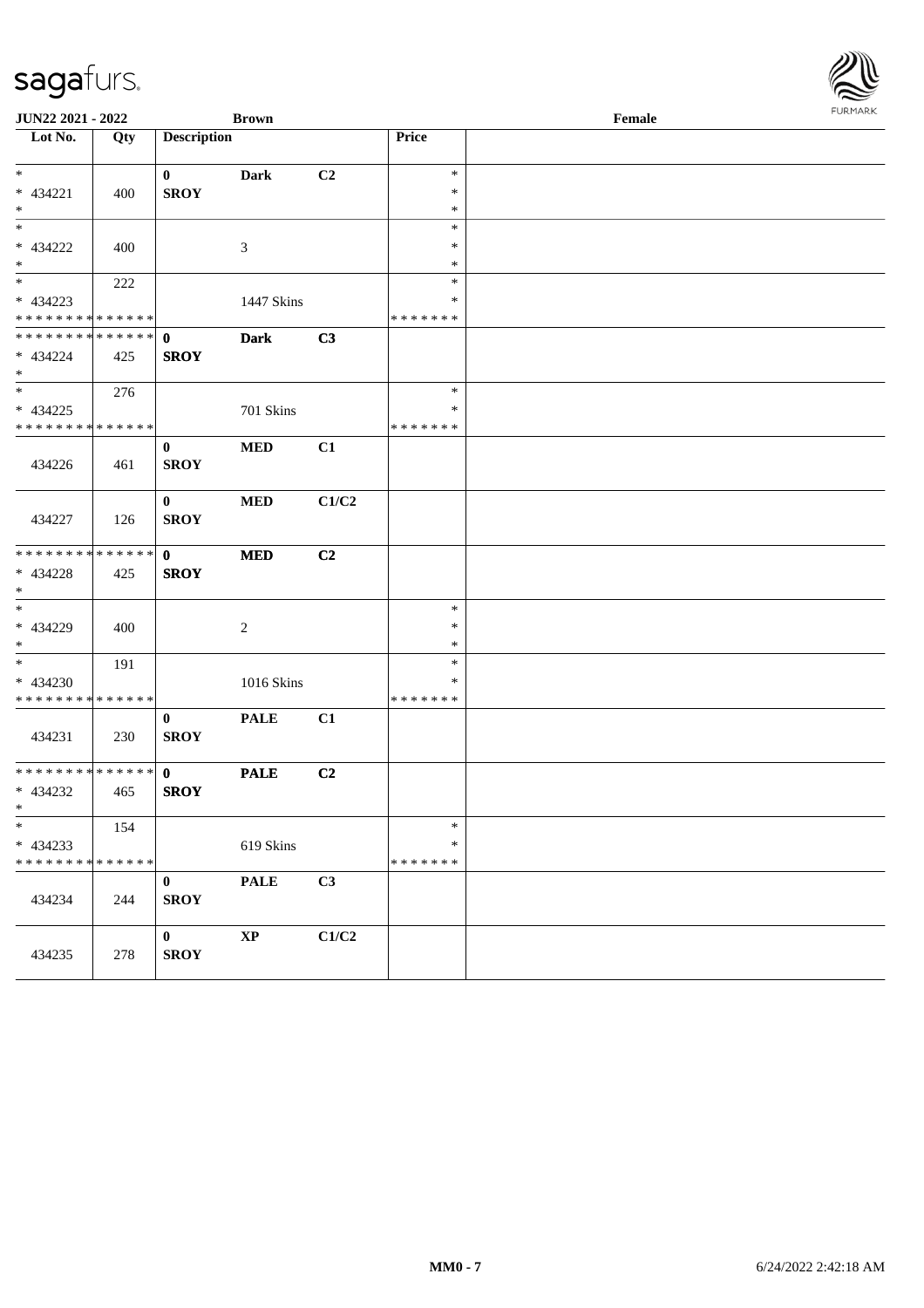

| JUN22 2021 - 2022                                                   |     |                                  | <b>Brown</b>           |                |                                   | Female | <b>FURMARK</b> |
|---------------------------------------------------------------------|-----|----------------------------------|------------------------|----------------|-----------------------------------|--------|----------------|
| $\overline{\phantom{1}}$ Lot No.                                    | Qty | <b>Description</b>               |                        |                | Price                             |        |                |
| 434281                                                              | 402 | $\mathbf{1}$<br>SI               | 2XD                    | C1             |                                   |        |                |
| * * * * * * * * * * * * * * *<br>* 434282<br>$\ast$                 | 505 | $\mathbf{1}$<br>SI               | 2XD                    | C <sub>2</sub> |                                   |        |                |
| $\overline{\phantom{0}}$<br>* 434283<br>$*$                         | 480 |                                  | $\sqrt{2}$             |                | $\ast$<br>$\ast$<br>$\ast$        |        |                |
| $*$<br>* 434284<br>* * * * * * * * * * * * * *                      | 146 |                                  | 1131 Skins             |                | $\ast$<br>$\ast$<br>* * * * * * * |        |                |
| 434285                                                              | 496 | $\mathbf{1}$<br>${\bf S}{\bf I}$ | 2XD                    | C <sub>3</sub> |                                   |        |                |
| 434286                                                              | 501 | $\mathbf{1}$<br>SI               | $\mathbf{X}\mathbf{D}$ | C1             |                                   |        |                |
| * * * * * * * * * * * * * * *<br>* 434287<br>$\ast$                 | 505 | $\mathbf{1}$<br>SI               | $\mathbf{X}\mathbf{D}$ | C2             |                                   |        |                |
| $\overline{\phantom{a}^*}$<br>* 434288<br>$\ast$                    | 480 |                                  | $\overline{c}$         |                | $\ast$<br>$\ast$<br>$\ast$        |        |                |
| $\overline{\phantom{0}}$<br>* 434289<br>* * * * * * * * * * * * * * | 450 |                                  | 1435 Skins             |                | $\ast$<br>∗<br>* * * * * * *      |        |                |
| **************<br>* 434290<br>$\ast$                                | 505 | $\mathbf{1}$<br>SI               | $\mathbf{X}\mathbf{D}$ | C3             |                                   |        |                |
| $*$<br>* 434291<br>* * * * * * * * * * * * * *                      | 251 |                                  | 756 Skins              |                | $\ast$<br>$\ast$<br>* * * * * * * |        |                |
| **************<br>* 434292<br>$\ast$                                | 505 | $\mathbf{1}$<br>SI               | <b>Dark</b>            | C1             |                                   |        |                |
| $\ast$<br>* 434293<br>* * * * * * * * * * * * * *                   | 68  |                                  | 573 Skins              |                | $\ast$<br>*<br>* * * * * * *      |        |                |
| * * * * * * * * * * * * * * *<br>* 434294<br>$\ast$                 | 505 | 1<br>SI                          | <b>Dark</b>            | C2             |                                   |        |                |
| $_{\ast}^{-}$<br>* 434295<br>$\ast$                                 | 480 |                                  | $\overline{c}$         |                | $\ast$<br>∗<br>$\ast$             |        |                |
| $\overline{\phantom{a}^*}$<br>* 434296<br>$\ast$                    | 480 |                                  | 3                      |                | $\ast$<br>$\ast$<br>$\ast$        |        |                |
| $\ast$<br>* 434297<br>$\ast$                                        | 480 |                                  | 4                      |                | $\ast$<br>$\ast$<br>$\ast$        |        |                |
| $\ast$<br>* 434298<br>* * * * * * * * * * * * * *                   | 78  |                                  | 2023 Skins             |                | $\ast$<br>∗<br>* * * * * * *      |        |                |
| ************** 1<br>* 434299<br>$\ast$                              | 525 | SI                               | <b>Dark</b>            | C3             |                                   |        |                |
| $*$<br>$* 434300$<br>* * * * * * * * * * * * * *                    | 496 |                                  | 1021 Skins             |                | $\ast$<br>∗<br>* * * * * * *      |        |                |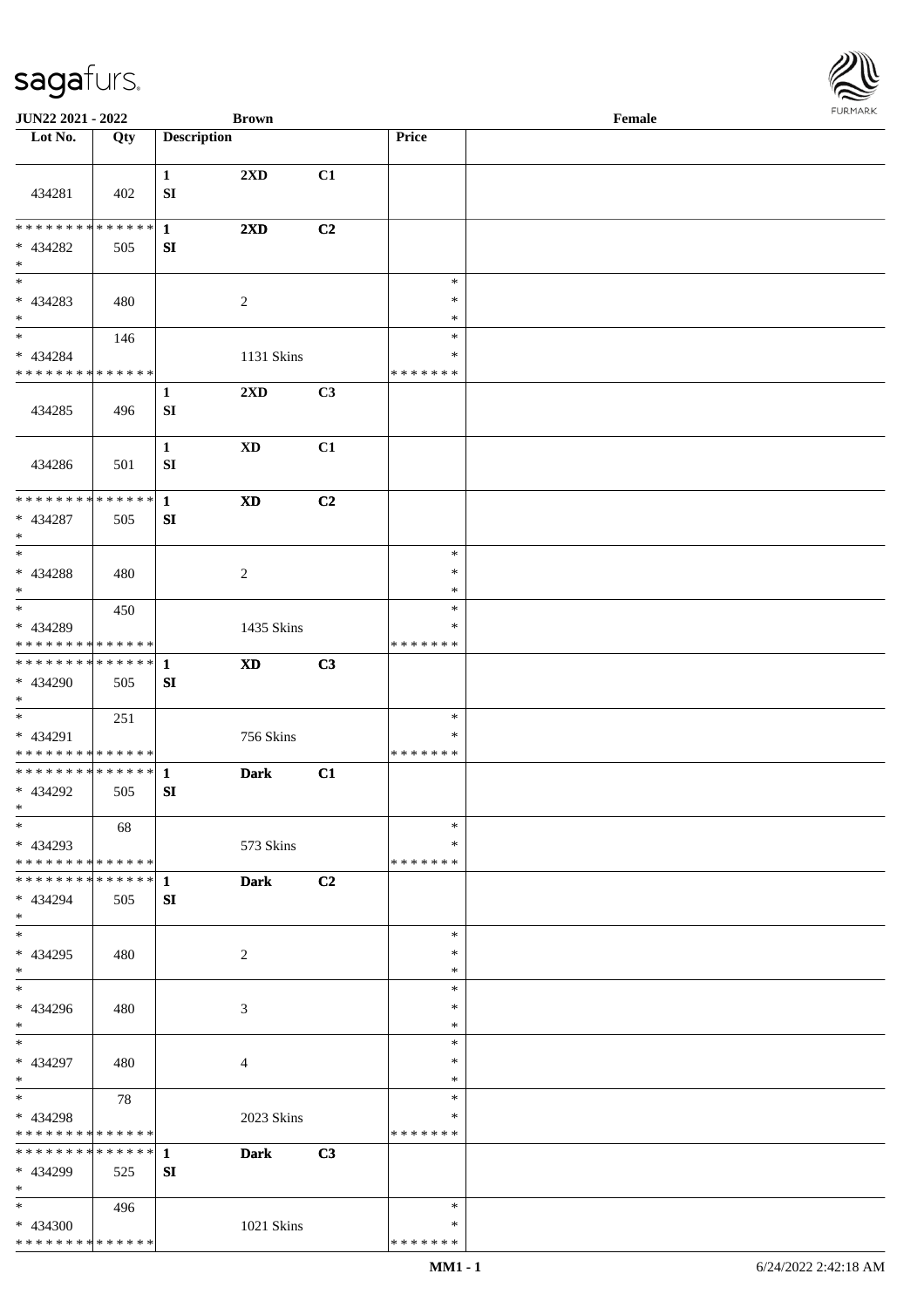| JUN22 2021 - 2022                       |     | <b>Brown</b>                |                |                         | Female |  |
|-----------------------------------------|-----|-----------------------------|----------------|-------------------------|--------|--|
| Lot No.                                 | Qty | <b>Description</b>          |                | Price                   |        |  |
|                                         |     |                             |                |                         |        |  |
| ******** <mark>******</mark>            |     | <b>MED</b><br>$\mathbf{1}$  | C1             |                         |        |  |
| $* 434301$                              | 505 | SI                          |                |                         |        |  |
| $*$<br>$\overline{\ast}$                |     |                             |                |                         |        |  |
|                                         | 192 |                             |                | $\ast$                  |        |  |
| * 434302<br>**************              |     | 697 Skins                   |                | $\ast$<br>* * * * * * * |        |  |
| **************                          |     |                             |                |                         |        |  |
|                                         |     | <b>MED</b><br>1             | C1             |                         |        |  |
| * 434303<br>$*$                         | 505 | SI                          |                |                         |        |  |
| $\overline{\ast}$                       |     |                             |                | $\ast$                  |        |  |
| $* 434304$                              | 480 | $\overline{2}$              |                | $\ast$                  |        |  |
| $\ast$                                  |     |                             |                | $\ast$                  |        |  |
| $\overline{\phantom{a}^*}$              |     |                             |                | $\ast$                  |        |  |
| $* 434305$                              | 480 | $\mathfrak{Z}$              |                | $\ast$                  |        |  |
| $\ast$                                  |     |                             |                | $\ast$                  |        |  |
| $\overline{\phantom{0}}$                | 409 |                             |                | $\ast$                  |        |  |
| $* 434306$                              |     | 1874 Skins                  |                | $\ast$                  |        |  |
| * * * * * * * * * * * * * * *           |     |                             |                | * * * * * * *           |        |  |
| **************                          |     | <b>MED</b><br>$\mathbf 1$   | C2             |                         |        |  |
| * 434307                                | 505 | SI                          |                |                         |        |  |
| $\ast$                                  |     |                             |                |                         |        |  |
| $*$                                     | 480 |                             |                | $\ast$                  |        |  |
| $* 434308$                              |     | 985 Skins                   |                | $\ast$                  |        |  |
| **************                          |     |                             |                | * * * * * * *           |        |  |
| **************                          |     | <b>MED</b><br>1             | C <sub>2</sub> |                         |        |  |
| * 434309<br>$*$                         | 505 | SI                          |                |                         |        |  |
| $\overline{\phantom{a}^*}$              |     |                             |                | $\ast$                  |        |  |
| $* 434310$                              | 480 | $\sqrt{2}$                  |                | $\ast$                  |        |  |
| $*$                                     |     |                             |                | $\ast$                  |        |  |
| $*$                                     |     |                             |                | $\ast$                  |        |  |
| $* 434311$                              | 480 | $\mathfrak{Z}$              |                | $\ast$                  |        |  |
| $*$                                     |     |                             |                | $\ast$                  |        |  |
| $*$                                     |     |                             |                | $\ast$                  |        |  |
| $* 434312$                              | 480 | $\overline{4}$              |                | $\ast$                  |        |  |
| $*$                                     |     |                             |                | $\ast$                  |        |  |
| $\ast$                                  | 387 |                             |                | $\ast$                  |        |  |
| $* 434313$                              |     | 2332 Skins                  |                | ∗                       |        |  |
| * * * * * * * * * * * * * *             |     |                             |                | * * * * * * *           |        |  |
|                                         |     | $\bf MED$<br>$\mathbf{1}$   | C3             |                         |        |  |
| 434314                                  | 505 | SI                          |                |                         |        |  |
|                                         |     |                             |                |                         |        |  |
|                                         |     | $\mathbf{1}$<br><b>PALE</b> | C1             |                         |        |  |
| 434315                                  | 317 | SI                          |                |                         |        |  |
|                                         |     | $\mathbf{1}$<br><b>PALE</b> | C1             |                         |        |  |
| 434316                                  | 167 | SI                          |                |                         |        |  |
|                                         |     |                             |                |                         |        |  |
|                                         |     | $\mathbf{1}$<br><b>PALE</b> | C1             |                         |        |  |
| 434317                                  | 160 | SI                          |                |                         |        |  |
|                                         |     |                             |                |                         |        |  |
| * * * * * * * * * * * * * *             |     | $\mathbf{1}$<br><b>PALE</b> | C2             |                         |        |  |
| $* 434318$                              | 505 | SI                          |                |                         |        |  |
| $*$                                     |     |                             |                |                         |        |  |
| $\ast$                                  |     |                             |                | $\ast$                  |        |  |
| * 434319                                | 480 | 2                           |                | $\ast$                  |        |  |
| $*$                                     |     |                             |                | $\ast$                  |        |  |
| $*$                                     | 503 |                             |                | $\ast$                  |        |  |
| * 434320<br>* * * * * * * * * * * * * * |     | 1488 Skins                  |                | $\ast$<br>* * * * * * * |        |  |
|                                         |     |                             |                |                         |        |  |

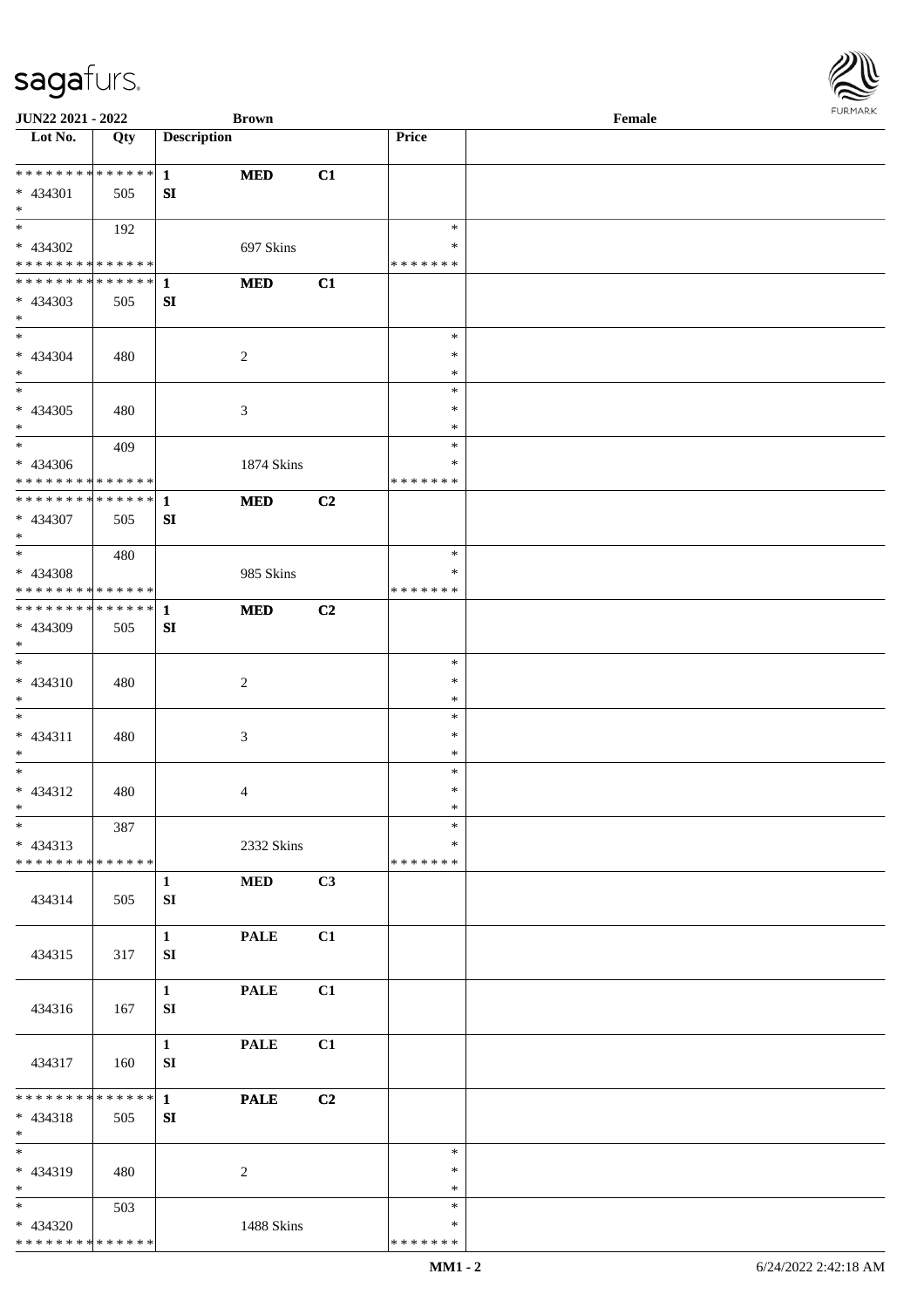| <b>JUN22 2021 - 2022</b>                                                           |     |                                        | <b>Brown</b>              |                               |                                   | Female |  |
|------------------------------------------------------------------------------------|-----|----------------------------------------|---------------------------|-------------------------------|-----------------------------------|--------|--|
| Lot No.                                                                            | Qty | <b>Description</b>                     |                           |                               | Price                             |        |  |
| **************<br>* 434321<br>$*$                                                  | 505 | $\mathbf{1}$<br>SI                     | <b>PALE</b>               | C2                            |                                   |        |  |
| * 434322<br>$*$                                                                    | 480 |                                        | 2                         |                               | $\ast$<br>$\ast$<br>$\ast$        |        |  |
| * 434323<br>* * * * * * * * * * * * * *                                            | 126 |                                        | 1111 Skins                |                               | $\ast$<br>$\ast$<br>* * * * * * * |        |  |
| * * * * * * * * <mark>* * * * * * *</mark><br>* 434324<br>$*$                      | 505 | 1<br>SI                                | <b>PALE</b>               | C3                            |                                   |        |  |
| $* 434325$<br>$*$                                                                  | 480 |                                        | $\overline{c}$            |                               | $\ast$<br>$\ast$<br>$\ast$        |        |  |
| * 434326<br>* * * * * * * * * * * * * *                                            | 175 |                                        | 1160 Skins                |                               | $\ast$<br>$\ast$<br>* * * * * * * |        |  |
| * * * * * * * * <mark>* * * * * * *</mark><br>* 434327<br>$*$                      | 505 | $\mathbf{1}$<br>SI                     | $\mathbf{X}\mathbf{P}$    | C2                            |                                   |        |  |
| * 434328<br>* * * * * * * * <mark>* * * * * *</mark>                               | 421 |                                        | 926 Skins                 |                               | $\ast$<br>*<br>* * * * * * *      |        |  |
| * * * * * * * * <mark>* * * * * * *</mark><br>* 434329<br>$*$<br>$\overline{\ast}$ | 505 | 1<br>$\mathbf{I}$                      | MED/PAL C2<br><b>CHIP</b> |                               |                                   |        |  |
| * 434330<br>$*$                                                                    | 480 |                                        | 2                         |                               | $\ast$<br>$\ast$<br>$\ast$        |        |  |
| $*$<br>$* 434331$<br>$\ast$                                                        | 480 |                                        | 3                         |                               | $\ast$<br>$\ast$<br>$\ast$        |        |  |
| $*$<br>* 434332<br>$*$ $*$                                                         | 500 |                                        | 4                         |                               | $\ast$<br>$\ast$<br>$\ast$        |        |  |
| $*$<br>$* 434333$<br>* * * * * * * * * * * * * * *                                 | 100 |                                        | 2065 Skins                |                               | $\ast$<br>$\ast$<br>* * * * * * * |        |  |
| 434334                                                                             | 481 | $\mathbf{1}$<br>$\mathbf{I}\mathbf{B}$ | XD/DK<br><b>CHIP</b>      | C <sub>2</sub><br><b>LNAP</b> |                                   |        |  |
| * * * * * * * * <mark>* * * * * * *</mark><br>$* 434335$<br>$*$                    | 485 | $\mathbf{1}$<br><b>SAGA</b>            | $2\mathbf{X}\mathbf{D}$   | C1                            |                                   |        |  |
| $*$<br>$* 434336$<br>$*$ $*$                                                       | 460 |                                        | 2                         |                               | $\ast$<br>$\ast$<br>$\ast$        |        |  |
| $\ddot{x}$<br>$* 434337$<br>* * * * * * * * <mark>* * * * * *</mark>               | 282 |                                        | 1227 Skins                |                               | $\ast$<br>∗<br>*******            |        |  |
| * * * * * * * * * * * * * * <mark>*</mark><br>$* 434338$<br>$*$                    | 485 | $\mathbf{1}$<br><b>SAGA</b>            | $2\mathbf{X}\mathbf{D}$   | C2                            |                                   |        |  |
| $*$<br>* 434339<br>$*$                                                             | 460 |                                        | 2                         |                               | $\ast$<br>$\ast$<br>$\ast$        |        |  |
| $*$<br>* 434340<br>$\ast$                                                          | 460 |                                        | 3                         |                               | $\ast$<br>$\ast$<br>$\ast$        |        |  |

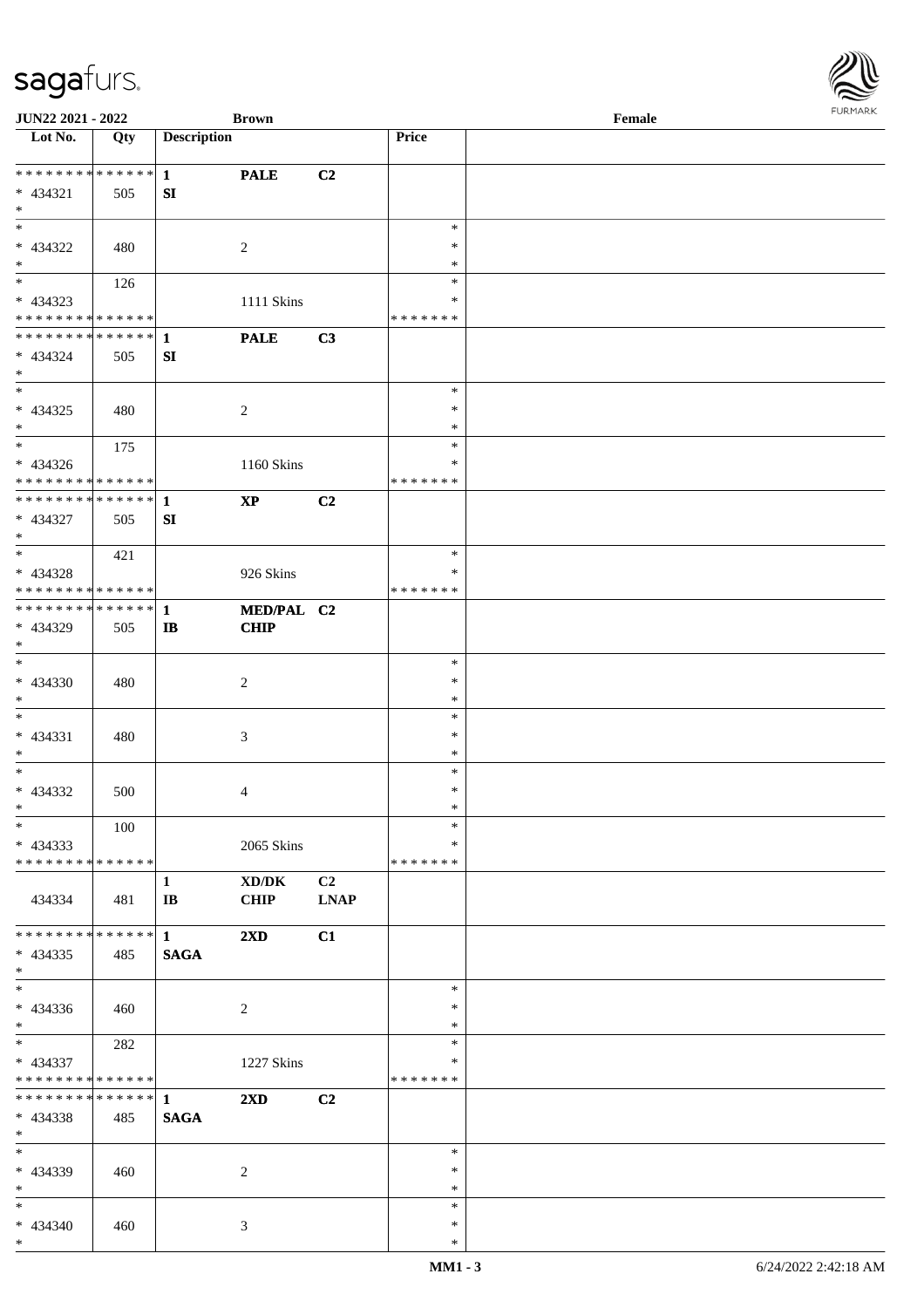| JUN22 2021 - 2022                          |                  |                        | <b>Brown</b>            |    |                  | $\ensuremath{\textnormal{\textbf{Female}}}$ | <b>FURMARI</b> |
|--------------------------------------------|------------------|------------------------|-------------------------|----|------------------|---------------------------------------------|----------------|
| $\overline{\phantom{1}}$ Lot No.           | $\overline{Qty}$ | <b>Description</b>     |                         |    | Price            |                                             |                |
| $*$                                        |                  | $1 \quad \blacksquare$ | 2XD                     | C2 | $\ast$           |                                             |                |
| $* 434341$                                 | 460              | <b>SAGA</b>            |                         |    | $\ast$           |                                             |                |
| $*$                                        |                  |                        |                         |    | $\ast$           |                                             |                |
| $\overline{\phantom{a}^*}$                 |                  |                        |                         |    | $\ast$           |                                             |                |
| * 434342<br>$\ast$                         | 460              |                        | $5\,$                   |    | $\ast$<br>$\ast$ |                                             |                |
| $\overline{\phantom{a}}$                   |                  |                        |                         |    | $\ast$           |                                             |                |
| $* 434343$                                 | 460              |                        | 6                       |    | $\ast$           |                                             |                |
| $*$                                        |                  |                        |                         |    | $\ast$           |                                             |                |
| $\ast$                                     |                  |                        |                         |    | $\ast$           |                                             |                |
| * 434344                                   | 460              |                        | $\tau$                  |    | $\ast$           |                                             |                |
| $*$<br>$\ast$                              |                  |                        |                         |    | $\ast$<br>$\ast$ |                                             |                |
| $* 434345$                                 | 440              |                        | $8\,$                   |    | $\ast$           |                                             |                |
| $\ast$                                     |                  |                        |                         |    | $\ast$           |                                             |                |
| $\overline{\phantom{a}^*}$                 | 160              |                        |                         |    | $\ast$           |                                             |                |
| $* 434346$                                 |                  |                        | 3845 Skins              |    | $\ast$           |                                             |                |
| **************                             |                  |                        |                         |    | * * * * * * *    |                                             |                |
| ******** <mark>******</mark><br>$* 434347$ |                  | $\mathbf{1}$           | $2\mathbf{X}\mathbf{D}$ | C2 |                  |                                             |                |
| $\ast$                                     | 485              | <b>SAGA</b>            |                         |    |                  |                                             |                |
| $\ast$                                     |                  |                        |                         |    | $\ast$           |                                             |                |
| * 434348                                   | 460              |                        | $\overline{c}$          |    | $\ast$           |                                             |                |
| $\ast$                                     |                  |                        |                         |    | $\ast$           |                                             |                |
| $_{\ast}^{-}$                              |                  |                        |                         |    | $\ast$           |                                             |                |
| * 434349                                   | 460              |                        | 3                       |    | $\ast$           |                                             |                |
| $\ast$<br>$\overline{\ast}$                | 460              |                        |                         |    | $\ast$<br>$\ast$ |                                             |                |
| * 434350                                   |                  |                        | 1865 Skins              |    | $\ast$           |                                             |                |
| **************                             |                  |                        |                         |    | * * * * * * *    |                                             |                |
| **************                             |                  | $\mathbf{1}$           | 2XD                     | C3 |                  |                                             |                |
| $* 434351$                                 | 485              | <b>SAGA</b>            |                         |    |                  |                                             |                |
| $*$<br>$\overline{\phantom{a}^*}$          |                  |                        |                         |    |                  |                                             |                |
| $* 434352$                                 |                  |                        |                         |    | $\ast$<br>$\ast$ |                                             |                |
| $\ast$                                     | 460              |                        | $\overline{c}$          |    | $\ast$           |                                             |                |
| $\overline{\phantom{a}^*}$                 |                  |                        |                         |    | $\ast$           |                                             |                |
| $* 434353$                                 | 460              |                        | 3                       |    | $\ast$           |                                             |                |
| $\ast$                                     |                  |                        |                         |    | $\ast$           |                                             |                |
| $\ast$                                     |                  |                        |                         |    | $\ast$           |                                             |                |
| * 434354                                   | 460              |                        | 4                       |    | $\ast$           |                                             |                |
| $\ast$<br>$_{\ast}^{-}$                    | 56               |                        |                         |    | $\ast$<br>$\ast$ |                                             |                |
| $* 434355$                                 |                  |                        | 1921 Skins              |    | ∗                |                                             |                |
| * * * * * * * * * * * * * *                |                  |                        |                         |    | * * * * * * *    |                                             |                |
| **************                             |                  | $\mathbf{1}$           | $\mathbf{X}\mathbf{D}$  | C1 |                  |                                             |                |
| $* 434356$                                 | 485              | <b>SAGA</b>            |                         |    |                  |                                             |                |
| $\ast$                                     |                  |                        |                         |    |                  |                                             |                |
| $\ast$                                     |                  |                        |                         |    | $\ast$           |                                             |                |
| * 434357<br>$\ast$                         | 460              |                        | $\sqrt{2}$              |    | $\ast$<br>$\ast$ |                                             |                |
| $\ast$                                     |                  |                        |                         |    | $\ast$           |                                             |                |
| $* 434358$                                 | 460              |                        | 3                       |    | $\ast$           |                                             |                |
| $\ast$                                     |                  |                        |                         |    | $\ast$           |                                             |                |
| $\ast$                                     |                  |                        |                         |    | $\ast$           |                                             |                |
| * 434359                                   | 460              |                        | 4                       |    | $\ast$           |                                             |                |
| $\ast$                                     |                  |                        |                         |    | $\ast$           |                                             |                |
| $\ast$<br>* 434360                         | 158              |                        |                         |    | $\ast$<br>$\ast$ |                                             |                |
| ******** <mark>******</mark>               |                  |                        | 2023 Skins              |    | * * * * * * *    |                                             |                |
|                                            |                  |                        |                         |    |                  |                                             |                |

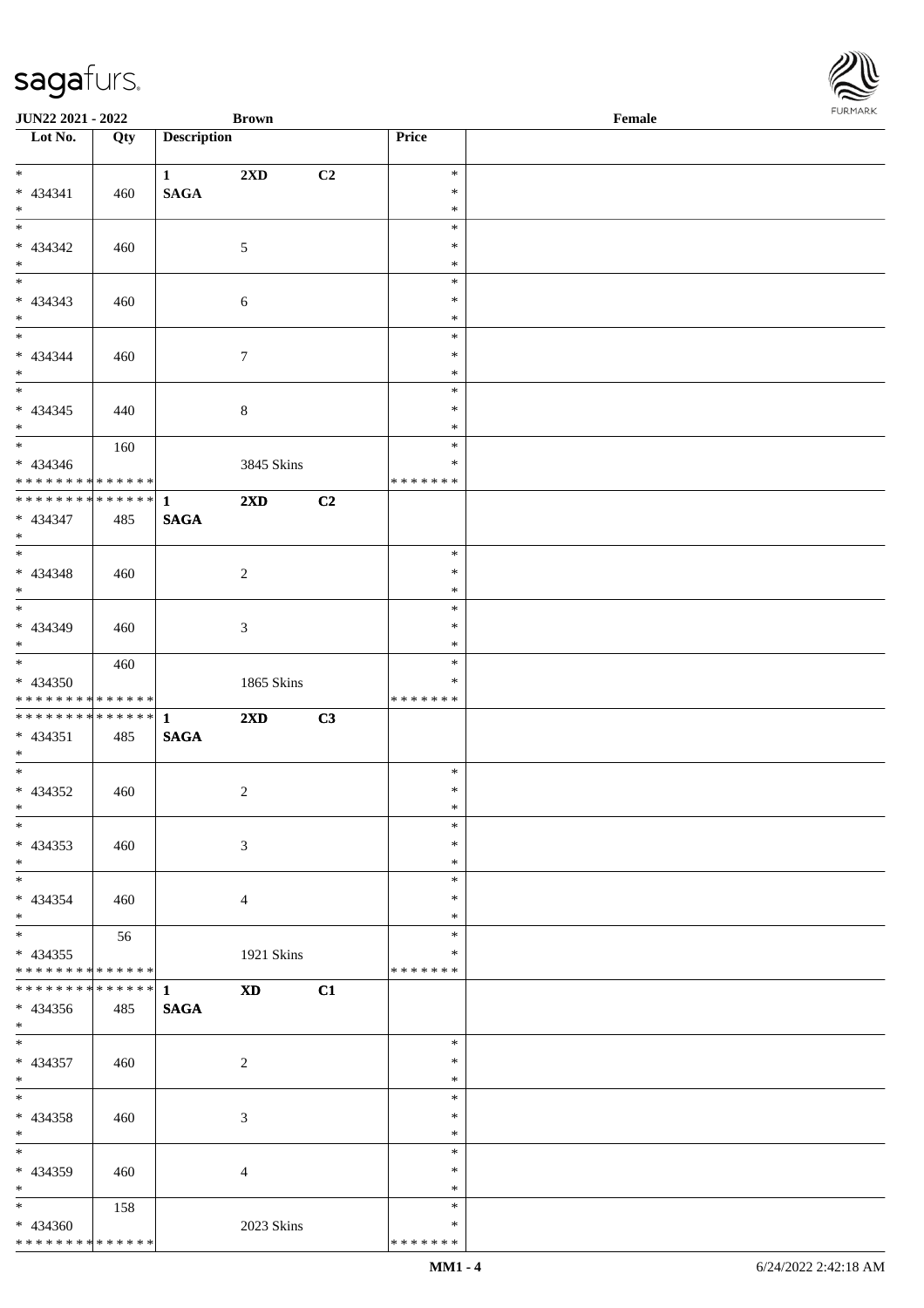\*

\* 434380 460 7

| ************** 1                                      |     | $\mathbf{X}\mathbf{D}$<br>C2 |         |  |
|-------------------------------------------------------|-----|------------------------------|---------|--|
| $* 434361$                                            | 485 | $\mathbf{SAGA}$              |         |  |
| $*$                                                   |     |                              |         |  |
| $*$                                                   |     |                              | $\ast$  |  |
| $* 434362$                                            |     |                              | $\ast$  |  |
|                                                       | 460 | $\sqrt{2}$                   |         |  |
| $*$                                                   |     |                              | $\ast$  |  |
|                                                       |     |                              | $\ast$  |  |
| $* 434363$                                            | 460 | $\mathfrak{Z}$               | $\ast$  |  |
| $*$                                                   |     |                              | $\ast$  |  |
| $*$                                                   |     |                              | $\ast$  |  |
| $* 434364$                                            | 460 | $\overline{4}$               | $\ast$  |  |
|                                                       |     |                              | $\ast$  |  |
| $\begin{array}{c}\n * \\  \hline\n * \\  \end{array}$ |     |                              | $\ast$  |  |
| $* 434365$                                            | 460 | $\mathfrak{S}$               | $\ast$  |  |
| $*$                                                   |     |                              | $\ast$  |  |
|                                                       |     |                              | $\ast$  |  |
|                                                       |     |                              | $\ast$  |  |
| $* 434366$                                            | 460 | 6                            |         |  |
| $*$                                                   |     |                              | $\ast$  |  |
|                                                       |     |                              | $\ast$  |  |
| $* 434367$                                            | 460 | $\mathcal{I}$                | $\ast$  |  |
| $*$                                                   |     |                              | $\ast$  |  |
|                                                       |     |                              | $\ast$  |  |
| $* 434368$                                            | 460 | $8\,$                        | $\ast$  |  |
| $*$                                                   |     |                              | $\ast$  |  |
|                                                       |     |                              | $\ast$  |  |
| * 434369                                              | 460 | $\overline{9}$               | $\ast$  |  |
| $*$                                                   |     |                              | $\ast$  |  |
| $\overline{\phantom{0}}$                              |     |                              | $\ast$  |  |
|                                                       |     |                              | $\ast$  |  |
| * 434370                                              | 460 | 10                           |         |  |
| $*$                                                   |     |                              | $\ast$  |  |
|                                                       |     |                              | $\ast$  |  |
| $* 434371$                                            | 460 | 11                           | $\ast$  |  |
| $*$                                                   |     |                              | $\ast$  |  |
|                                                       |     |                              | $\ast$  |  |
| * 434372                                              | 460 | 12                           | $\ast$  |  |
| $*$                                                   |     |                              | $\ast$  |  |
|                                                       | 398 |                              | $\ast$  |  |
| $* 434373$                                            |     | 5943 Skins                   | *       |  |
| * * * * * * * * * * * * * * *                         |     |                              | ******* |  |
|                                                       |     | <b>Dark</b><br>C1            |         |  |
| * 434374                                              |     | <b>SAGA</b>                  |         |  |
|                                                       | 485 |                              |         |  |
| $*$<br>$\overline{\phantom{0}}$                       |     |                              |         |  |
|                                                       |     |                              | $\ast$  |  |
| $* 434375$                                            | 460 | $\overline{2}$               | $\ast$  |  |
| $*$                                                   |     |                              | $\ast$  |  |
| $\overline{\phantom{0}}$                              |     |                              | $\ast$  |  |
| * 434376                                              | 460 | $\mathfrak{Z}$               | $\ast$  |  |
| $*$                                                   |     |                              | $\ast$  |  |
|                                                       |     |                              | $\ast$  |  |
| * 434377                                              | 460 | $\overline{4}$               | $\ast$  |  |
| $*$                                                   |     |                              | $\ast$  |  |
| $\overline{\ast}$                                     |     |                              | $\ast$  |  |
|                                                       |     |                              | $\ast$  |  |
| * 434378                                              | 460 | $5\phantom{.0}$              | $\ast$  |  |
| $*$<br>$\overline{\phantom{a}^*}$                     |     |                              |         |  |
|                                                       |     |                              | $\ast$  |  |
| * 434379                                              | 460 | $\sqrt{6}$                   | $\ast$  |  |
| $*$                                                   |     |                              | $\ast$  |  |
| $\ast$                                                |     |                              | $\ast$  |  |

 $\overline{\phantom{a}}$ 

**JUN22 2021 - 2022 Brown Female**

**Lot No. Qty Description Price**

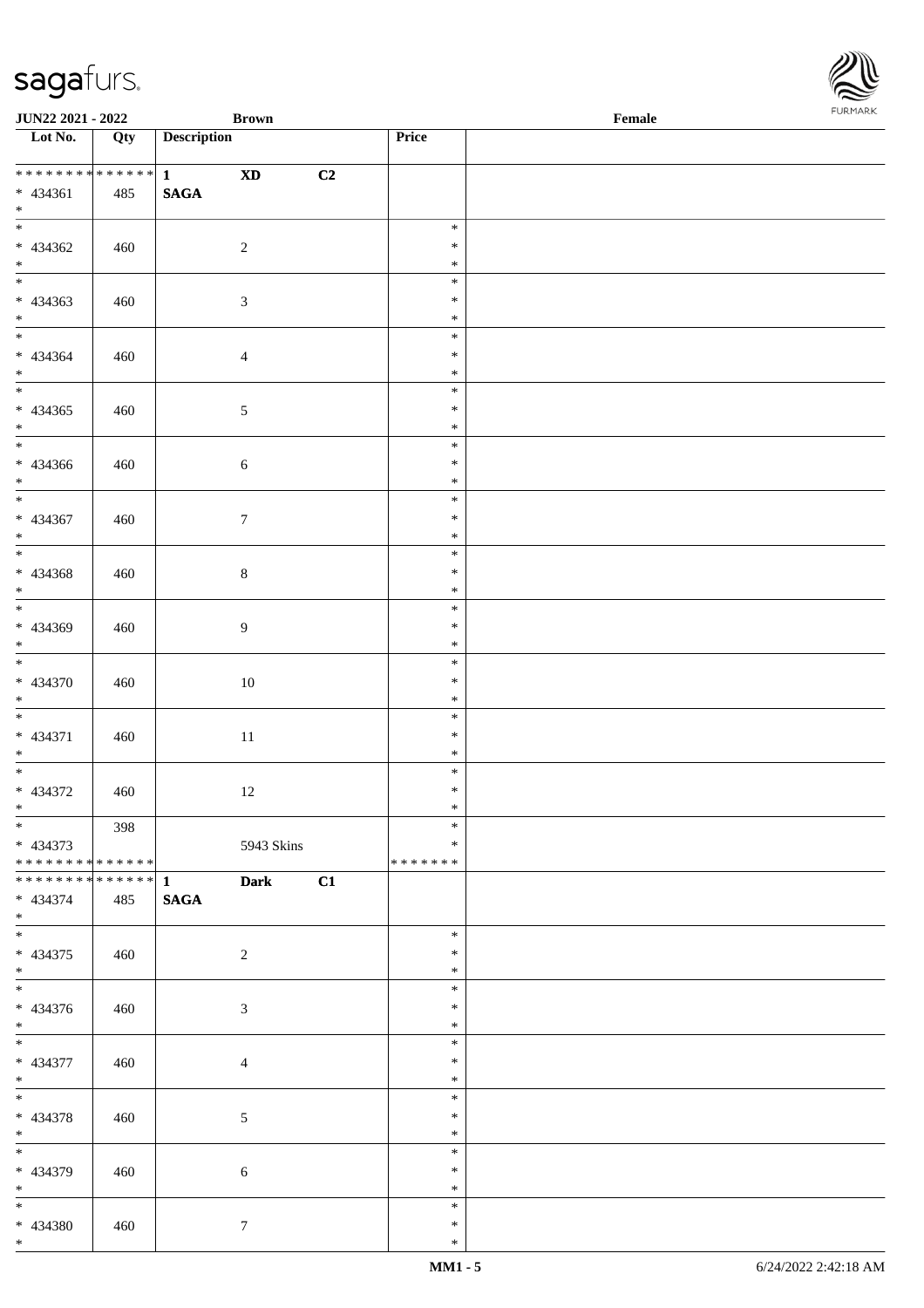| <b>JUN22 2021 - 2022</b>                                               |     |                                  | <b>Brown</b>     |    |                                   | Female |  |
|------------------------------------------------------------------------|-----|----------------------------------|------------------|----|-----------------------------------|--------|--|
| Lot No.                                                                | Qty | <b>Description</b>               |                  |    | Price                             |        |  |
| $\ddot{x}$<br>* 434381<br>* * * * * * * * <mark>* * * * * * *</mark>   | 136 | $1 \qquad \qquad$<br><b>SAGA</b> | <b>Dark</b>      | C1 | $\ast$<br>$\ast$<br>* * * * * * * |        |  |
| * * * * * * * * <mark>* * * * * * *</mark><br>* 434382<br>$\ast$       | 460 | $1 \qquad \qquad$<br><b>SAGA</b> | <b>Dark</b>      | C2 |                                   |        |  |
| * 434383<br>$*$                                                        | 460 |                                  | $\overline{2}$   |    | $\ast$<br>$\ast$<br>$\ast$        |        |  |
| $*$<br>* 434384<br>$*$                                                 | 460 |                                  | $\sqrt{3}$       |    | $\ast$<br>$\ast$<br>$\ast$        |        |  |
| $\overline{\ast}$<br>* 434385<br>$*$                                   | 460 |                                  | $\overline{4}$   |    | $\ast$<br>$\ast$<br>$\ast$        |        |  |
| * 434386<br>$*$                                                        | 460 |                                  | $\mathfrak{S}$   |    | $\ast$<br>$\ast$<br>$\ast$        |        |  |
| $\overline{\phantom{0}}$<br>* 434387<br>$*$                            | 460 |                                  | $\sqrt{6}$       |    | $\ast$<br>$\ast$<br>$\ast$        |        |  |
| * 434388<br>$*$                                                        | 460 |                                  | $\tau$           |    | $\ast$<br>$\ast$<br>$\ast$        |        |  |
| $\overline{\phantom{0}}$<br>* 434389<br>$\ast$                         | 460 |                                  | 8                |    | $\ast$<br>$\ast$<br>$\ast$        |        |  |
| $*$<br>* 434390<br>$*$                                                 | 460 |                                  | 9                |    | $\ast$<br>$\ast$<br>$\ast$        |        |  |
| * 434391<br>* * * * * * * * <mark>* * * * * * *</mark>                 | 161 |                                  | 4301 Skins       |    | $\ast$<br>$\ast$<br>* * * * * * * |        |  |
| * * * * * * * * <mark>* * * * * * *</mark><br>* 434392<br>$*$ $\qquad$ | 485 |                                  | <b>IDENTICAL</b> |    |                                   |        |  |
| $\overline{\ast}$<br>* 434393<br>$*$                                   | 460 |                                  | $\overline{c}$   |    | $\ast$<br>$\ast$<br>$\ast$        |        |  |
| * 434394<br>$*$                                                        | 460 |                                  | 3                |    | $\ast$<br>$\ast$<br>$\ast$        |        |  |
| $*$<br>* 434395<br>$*$                                                 | 460 |                                  | 4                |    | $\ast$<br>$\ast$<br>$\ast$        |        |  |
| * 434396<br>$*$                                                        | 460 |                                  | $\mathfrak{S}$   |    | $\ast$<br>$\ast$<br>$\ast$        |        |  |
| $\overline{\mathbf{r}}$<br>* 434397<br>$*$                             | 460 |                                  | $\sqrt{6}$       |    | $\ast$<br>$\ast$<br>$\ast$        |        |  |
| $*$<br>* 434398<br>$*$ $-$                                             | 460 |                                  | $\tau$           |    | $\ast$<br>$\ast$<br>$\ast$        |        |  |
| $\overline{\ }$<br>* 434399<br>$*$                                     | 460 |                                  | $8\,$            |    | $\ast$<br>$\ast$<br>$\ast$        |        |  |
| $*$<br>$* 434400$<br>$\ddot{x}$                                        | 460 |                                  | $\overline{9}$   |    | $\ast$<br>$\ast$<br>$\ast$        |        |  |

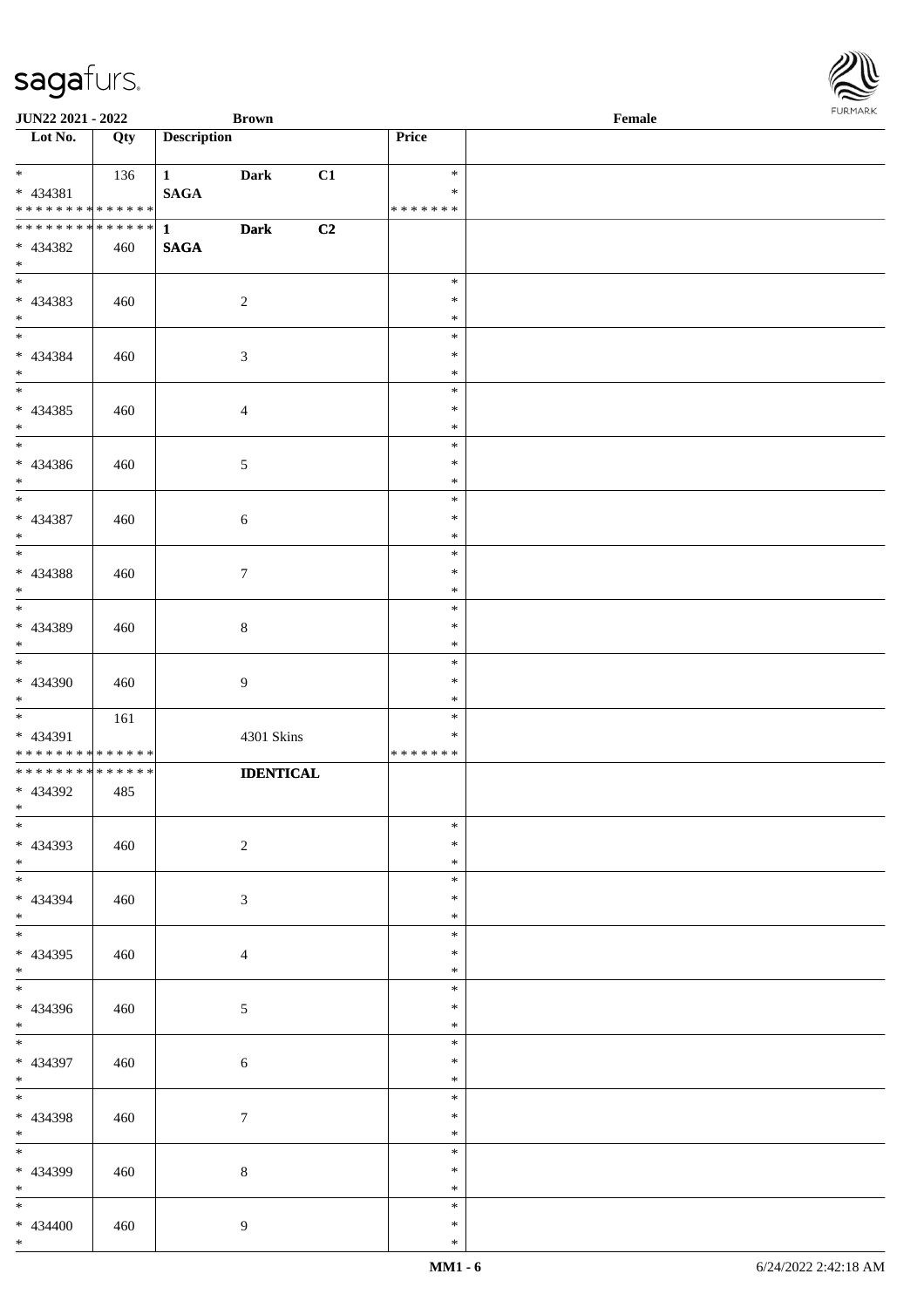| <b>JUN22 2021 - 2022</b>                   |     |                                       | <b>Brown</b>   |                |                  | Female |  |
|--------------------------------------------|-----|---------------------------------------|----------------|----------------|------------------|--------|--|
| Lot No.                                    | Qty | <b>Description</b>                    |                |                | Price            |        |  |
|                                            |     |                                       |                |                |                  |        |  |
| $*$ $*$<br>$* 434401$                      | 116 | $1 \quad \blacksquare$<br><b>SAGA</b> | <b>Dark</b>    | C2             | $\ast$<br>$\ast$ |        |  |
| * * * * * * * * * * * * * *                |     |                                       |                |                | * * * * * * *    |        |  |
| ******** <mark>******</mark>               |     | $\mathbf{1}$                          | <b>Dark</b>    | C3             |                  |        |  |
| * 434402                                   | 485 | <b>SAGA</b>                           |                |                |                  |        |  |
| $*$                                        |     |                                       |                |                |                  |        |  |
|                                            |     |                                       |                |                | $\ast$           |        |  |
| * 434403                                   | 460 |                                       | 2              |                | $\ast$           |        |  |
| $*$                                        |     |                                       |                |                | $\ast$           |        |  |
| $*$                                        |     |                                       |                |                | $\ast$<br>$\ast$ |        |  |
| * 434404<br>$*$                            | 460 |                                       | 3              |                | $\ast$           |        |  |
| $*$                                        |     |                                       |                |                | $\ast$           |        |  |
| $* 434405$                                 | 460 |                                       | $\overline{4}$ |                | $\ast$           |        |  |
| $*$                                        |     |                                       |                |                | $\ast$           |        |  |
| $\overline{\ast}$                          |     |                                       |                |                | $\ast$           |        |  |
| $* 434406$                                 | 460 |                                       | 5              |                | $\ast$           |        |  |
| $*$                                        |     |                                       |                |                | $\ast$           |        |  |
| $*$                                        |     |                                       |                |                | $\ast$<br>$\ast$ |        |  |
| * 434407<br>$*$                            | 460 |                                       | 6              |                | $\ast$           |        |  |
|                                            |     |                                       |                |                | $\ast$           |        |  |
| $* 434408$                                 | 460 |                                       | $\tau$         |                | $\ast$           |        |  |
| $*$                                        |     |                                       |                |                | $\ast$           |        |  |
| $\overline{\phantom{0}}$                   |     |                                       |                |                | $\ast$           |        |  |
| * 434409                                   | 460 |                                       | 8              |                | $\ast$           |        |  |
| $*$                                        |     |                                       |                |                | $\ast$           |        |  |
|                                            |     |                                       |                |                | $\ast$<br>$\ast$ |        |  |
| $* 434410$<br>$*$                          | 460 |                                       | 9              |                | $\ast$           |        |  |
| $*$ $*$                                    | 244 |                                       |                |                | $\ast$           |        |  |
| $* 434411$                                 |     |                                       | 4409 Skins     |                | $\ast$           |        |  |
| * * * * * * * * <mark>* * * * * * *</mark> |     |                                       |                |                | * * * * * * *    |        |  |
| * * * * * * * * <mark>* * * * * * *</mark> |     | $\mathbf{1}$                          | <b>MED</b>     | C1             |                  |        |  |
| $* 434412$                                 | 485 | <b>SAGA</b>                           |                |                |                  |        |  |
| $*$ $*$<br>$*$                             |     |                                       |                |                | $\ast$           |        |  |
| $* 434413$                                 | 460 |                                       | 2              |                | $\ast$           |        |  |
| $*$                                        |     |                                       |                |                | $\ast$           |        |  |
| $*$ $-$                                    |     |                                       |                |                | $\ast$           |        |  |
| $* 434414$                                 | 460 |                                       | 3              |                | $\ast$           |        |  |
| $*$                                        |     |                                       |                |                | $\ast$           |        |  |
| $*$                                        |     |                                       |                |                | $\ast$           |        |  |
| $* 434415$                                 | 430 |                                       | 4              |                | $\ast$           |        |  |
| $*$<br>$\overline{\ast}$                   | 67  |                                       |                |                | $\ast$<br>$\ast$ |        |  |
| $* 434416$                                 |     |                                       | 1902 Skins     |                | ∗                |        |  |
| * * * * * * * * * * * * * *                |     |                                       |                |                | * * * * * * *    |        |  |
|                                            |     | $\mathbf{1}$                          | <b>MED</b>     | C2             |                  |        |  |
| 434417                                     | 478 | <b>SAGA</b>                           |                |                |                  |        |  |
|                                            |     |                                       |                |                |                  |        |  |
| * * * * * * * * <mark>* * * * * * *</mark> |     |                                       | <b>PALE</b>    | C1             |                  |        |  |
| $* 434418$                                 | 485 | <b>SAGA</b>                           |                |                |                  |        |  |
| $*$<br>$*$ $*$                             | 369 |                                       |                |                | $\ast$           |        |  |
| $* 434419$                                 |     |                                       | 854 Skins      |                | ∗                |        |  |
| * * * * * * * * <mark>* * * * * * *</mark> |     |                                       |                |                | * * * * * * *    |        |  |
|                                            |     |                                       | <b>PALE</b>    | C <sub>2</sub> |                  |        |  |
| * 434420                                   | 485 | <b>SAGA</b>                           |                |                |                  |        |  |

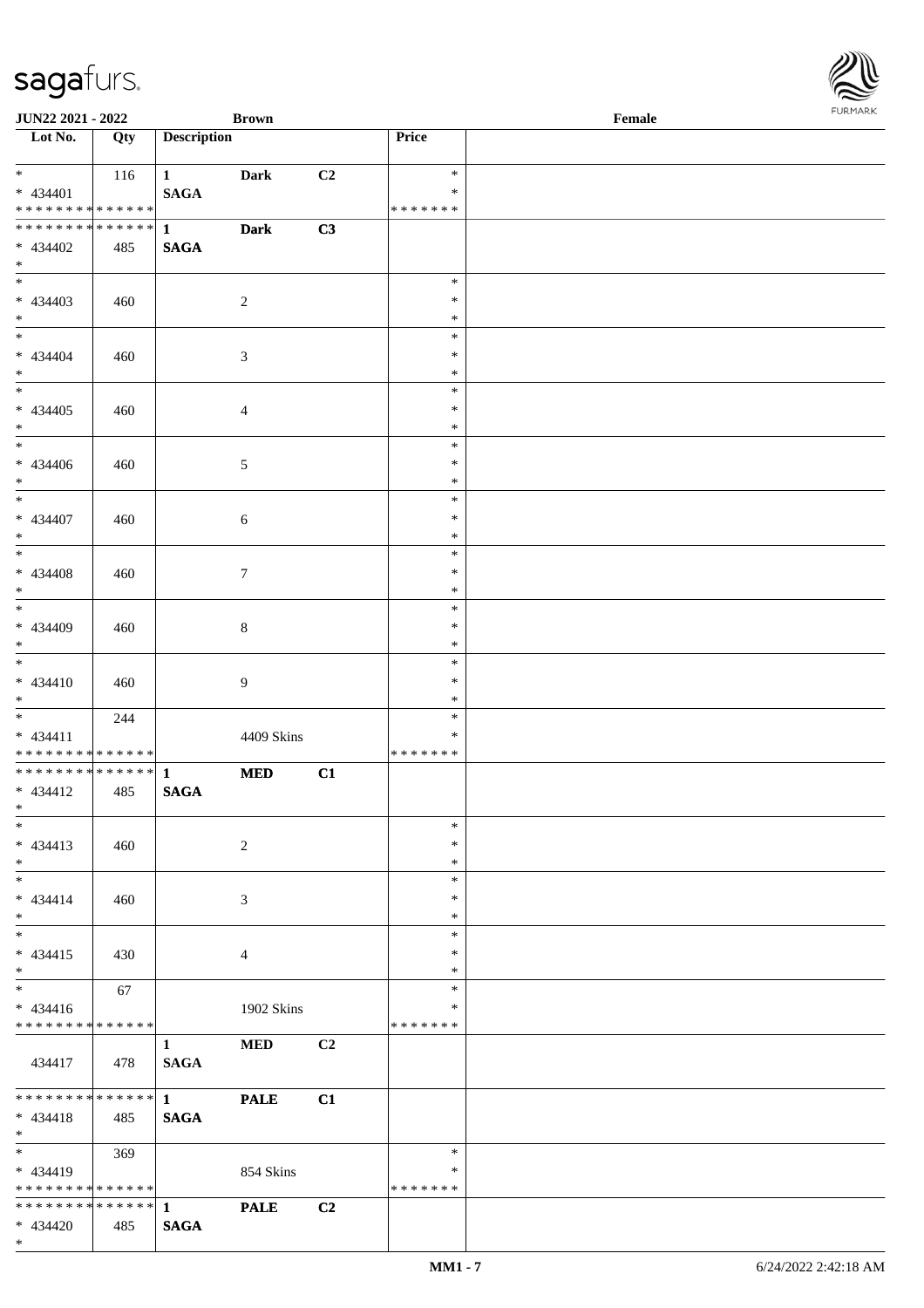| JUN22 2021 - 2022                  |     |                    | <b>Brown</b>                                                |    |                  | Female |  |
|------------------------------------|-----|--------------------|-------------------------------------------------------------|----|------------------|--------|--|
| Lot No.                            | Qty | <b>Description</b> |                                                             |    | Price            |        |  |
|                                    |     |                    |                                                             |    |                  |        |  |
| $\ast$                             |     | $\mathbf{1}$       | <b>PALE</b>                                                 | C2 | $\ast$           |        |  |
| * 434421                           | 460 | $\mathbf{SAGA}$    |                                                             |    | $\ast$           |        |  |
| $\ast$<br>$\overline{\phantom{0}}$ |     |                    |                                                             |    | $\ast$<br>$\ast$ |        |  |
| * 434422                           | 460 |                    | $\mathfrak{Z}$                                              |    | $\ast$           |        |  |
|                                    |     |                    |                                                             |    | $\ast$           |        |  |
| $*$ $*$                            |     |                    |                                                             |    | $\ast$           |        |  |
| * 434423                           | 460 |                    | $\overline{4}$                                              |    | $\ast$           |        |  |
| $*$                                |     |                    |                                                             |    | $\ast$           |        |  |
| $\overline{\phantom{0}}$           |     |                    |                                                             |    | $\ast$           |        |  |
| $* 434424$                         | 460 |                    | $\sqrt{5}$                                                  |    | $\ast$           |        |  |
| $*$                                |     |                    |                                                             |    | $\ast$           |        |  |
| $\overline{\phantom{a}^*}$         | 241 |                    |                                                             |    | $\ast$           |        |  |
| $* 434425$                         |     |                    | 2566 Skins                                                  |    | $\ast$           |        |  |
| * * * * * * * * * * * * * *        |     |                    |                                                             |    | * * * * * * *    |        |  |
| ******** <mark>******</mark>       |     | $\mathbf{1}$       | <b>PALE</b>                                                 | C3 |                  |        |  |
| $* 434426$                         | 485 | <b>SAGA</b>        |                                                             |    |                  |        |  |
| $*$<br>$\overline{\phantom{0}}$    |     |                    |                                                             |    |                  |        |  |
|                                    |     |                    |                                                             |    | $\ast$           |        |  |
| $* 434427$<br>$*$                  | 460 |                    | $\overline{c}$                                              |    | $\ast$<br>$\ast$ |        |  |
| $\overline{\ast}$                  | 261 |                    |                                                             |    | $\ast$           |        |  |
| * 434428                           |     |                    | 1206 Skins                                                  |    | $\ast$           |        |  |
| * * * * * * * * * * * * * *        |     |                    |                                                             |    | * * * * * * *    |        |  |
|                                    |     | $\mathbf{1}$       | <b>PALE</b>                                                 | C2 |                  |        |  |
| 434429                             | 505 | <b>SAGA</b>        | <b>LNAP</b>                                                 |    |                  |        |  |
|                                    |     |                    |                                                             |    |                  |        |  |
| * * * * * * * * * * * * * *        |     | $\mathbf{1}$       | $\boldsymbol{\text{X} \text{D} \text{/} \text{D} \text{K}}$ | C2 |                  |        |  |
| * 434430                           | 485 | IA                 | $\pmb{\quad \text{SPAR} \quad}$                             |    |                  |        |  |
| $*$                                |     |                    |                                                             |    |                  |        |  |
| $*$                                |     |                    |                                                             |    | $\ast$           |        |  |
| $* 434431$                         | 460 |                    | $\overline{c}$                                              |    | $\ast$           |        |  |
| $*$                                |     |                    |                                                             |    | $\ast$           |        |  |
| $*$                                |     |                    |                                                             |    | $\ast$           |        |  |
| $* 434432$                         | 460 |                    | $\mathfrak{Z}$                                              |    | $\ast$           |        |  |
| $*$<br>$\ast$                      |     |                    |                                                             |    | $*$<br>$\ast$    |        |  |
| $* 434433$                         | 460 |                    |                                                             |    | $\ast$           |        |  |
| $*$                                |     |                    | $\overline{4}$                                              |    | $\ast$           |        |  |
| $*$                                |     |                    |                                                             |    | $\ast$           |        |  |
| $* 434434$                         | 460 |                    | 5                                                           |    | $\ast$           |        |  |
| $*$                                |     |                    |                                                             |    | $\ast$           |        |  |
| $\frac{1}{\ast}$                   |     |                    |                                                             |    | $\ast$           |        |  |
| $* 434435$                         | 460 |                    | 6                                                           |    | $\ast$           |        |  |
| $*$                                |     |                    |                                                             |    | $\ast$           |        |  |
| $_{\ast}^{-}$                      | 140 |                    |                                                             |    | $\ast$           |        |  |
| $* 434436$                         |     |                    | 2925 Skins                                                  |    | *                |        |  |
| * * * * * * * * * * * * * *        |     |                    |                                                             |    | * * * * * * *    |        |  |
| * * * * * * * * * * * * * * *      |     | $\mathbf{1}$       | MED/PAL C2                                                  |    |                  |        |  |
| $* 434437$                         | 485 | IA                 | <b>SPAR</b>                                                 |    |                  |        |  |
| $*$                                |     |                    |                                                             |    |                  |        |  |
| $\ast$                             |     |                    |                                                             |    | $\ast$<br>$\ast$ |        |  |
| $* 434438$<br>$*$                  | 460 |                    | $\overline{2}$                                              |    | $\ast$           |        |  |
| $\ast$                             |     |                    |                                                             |    | $\ast$           |        |  |
| * 434439                           | 460 |                    | $\mathfrak{Z}$                                              |    | $\ast$           |        |  |
| $*$                                |     |                    |                                                             |    | $\ast$           |        |  |
| $*$                                | 364 |                    |                                                             |    | $\ast$           |        |  |
| $* 434440$                         |     |                    | 1769 Skins                                                  |    | $\ast$           |        |  |
| * * * * * * * * * * * * * *        |     |                    |                                                             |    | *******          |        |  |
|                                    |     |                    |                                                             |    |                  |        |  |

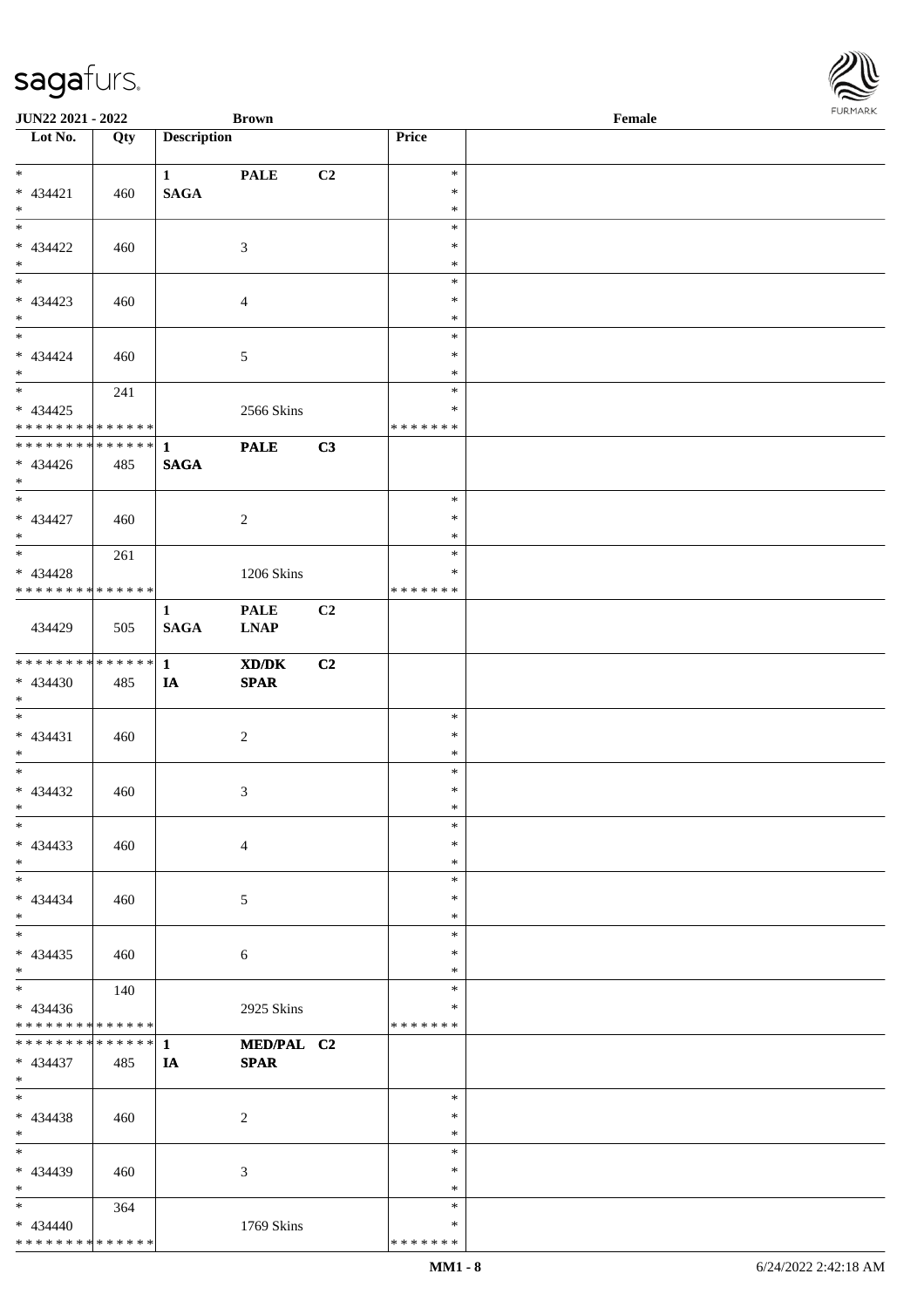\*

| JUN22 2021 - 2022                                   |                    |                    | <b>Brown</b>                                                              |                                   | $\ensuremath{\textnormal{\textbf{Female}}}$ | <b>FURMARK</b> |
|-----------------------------------------------------|--------------------|--------------------|---------------------------------------------------------------------------|-----------------------------------|---------------------------------------------|----------------|
| $\overline{\phantom{1}}$ Lot No.                    | Qty                | <b>Description</b> |                                                                           | Price                             |                                             |                |
| 434441                                              | 505                | $\mathbf{1}$<br>IA | $\bold{X}\bold{D}/\bold{D}\bold{K}$<br>C2<br>MET1                         |                                   |                                             |                |
| ********<br>$* 434442$<br>$*$ $*$                   | * * * * * *<br>485 | $\mathbf{1}$<br>IA | $\boldsymbol{\text{X} \text{D} \text{/} \text{D} \text{K}}$<br>C2<br>CHIP |                                   |                                             |                |
| $* 434443$<br>$*$                                   | 460                | $\sqrt{2}$         |                                                                           | $\ast$<br>$\ast$<br>$\ast$        |                                             |                |
| $*$<br>$* 434444$<br>$*$                            | 460                | $\mathfrak{Z}$     |                                                                           | $\ast$<br>$\ast$<br>$\ast$        |                                             |                |
| $* 434445$<br>$*$                                   | 460                | $\overline{4}$     |                                                                           | $\ast$<br>$\ast$<br>$\ast$        |                                             |                |
| $*$<br>$* 434446$<br>$*$                            | 460                | $\sqrt{5}$         |                                                                           | $\ast$<br>$\ast$<br>$\ast$        |                                             |                |
| $* 434447$<br>$*$                                   | 460                | $\sqrt{6}$         |                                                                           | $\ast$<br>$\ast$<br>$\ast$        |                                             |                |
| $* 434448$<br>$*$                                   | 460                | $\tau$             |                                                                           | $\ast$<br>$\ast$<br>$\ast$        |                                             |                |
| * 434449<br>$*$                                     | 460                | $\,8\,$            |                                                                           | $\ast$<br>$\ast$<br>$\ast$        |                                             |                |
| $\overline{\phantom{0}}$<br>$* 434450$<br>$*$       | 460                | $\boldsymbol{9}$   |                                                                           | $\ast$<br>$\ast$<br>$\ast$        |                                             |                |
| $\overline{\phantom{0}}$<br>$* 434451$<br>$*$       | 460                |                    | $10\,$                                                                    | $\ast$<br>$\ast$<br>$\ast$        |                                             |                |
| $* 434452$<br>$\ast$                                | 460                |                    | $11\,$                                                                    | $\ast$<br>$\ast$<br>$\ast$        |                                             |                |
| $\ast$<br>$* 434453$<br>* * * * * * * * * * * * * * | 460                |                    | 5545 Skins                                                                | $\ast$<br>$\ast$<br>* * * * * * * |                                             |                |
| * * * * * * * * * * * * * *<br>$* 434454$<br>$*$    | 485                |                    | <b>IDENTICAL</b>                                                          |                                   |                                             |                |
| $*$<br>$* 434455$<br>$*$                            | 460                | $\overline{c}$     |                                                                           | $\ast$<br>$\ast$<br>$\ast$        |                                             |                |
| $\overline{\phantom{0}}$<br>$* 434456$<br>$*$       | 460                | 3                  |                                                                           | $\ast$<br>$\ast$<br>$\ast$        |                                             |                |
| $*$<br>$* 434457$<br>$*$                            | 460                | $\overline{4}$     |                                                                           | $\ast$<br>$\ast$<br>$\ast$        |                                             |                |
| $*$<br>$* 434458$<br>$*$                            | 460                | 5                  |                                                                           | $\ast$<br>$\ast$<br>$\ast$        |                                             |                |
| $*$<br>$* 434459$<br>$*$                            | 460                | 6                  |                                                                           | $\ast$<br>$\ast$<br>$\ast$        |                                             |                |
| $*$<br>$* 434460$<br>$*$                            | 460                | $\boldsymbol{7}$   |                                                                           | $\ast$<br>$\ast$<br>$\ast$        |                                             |                |

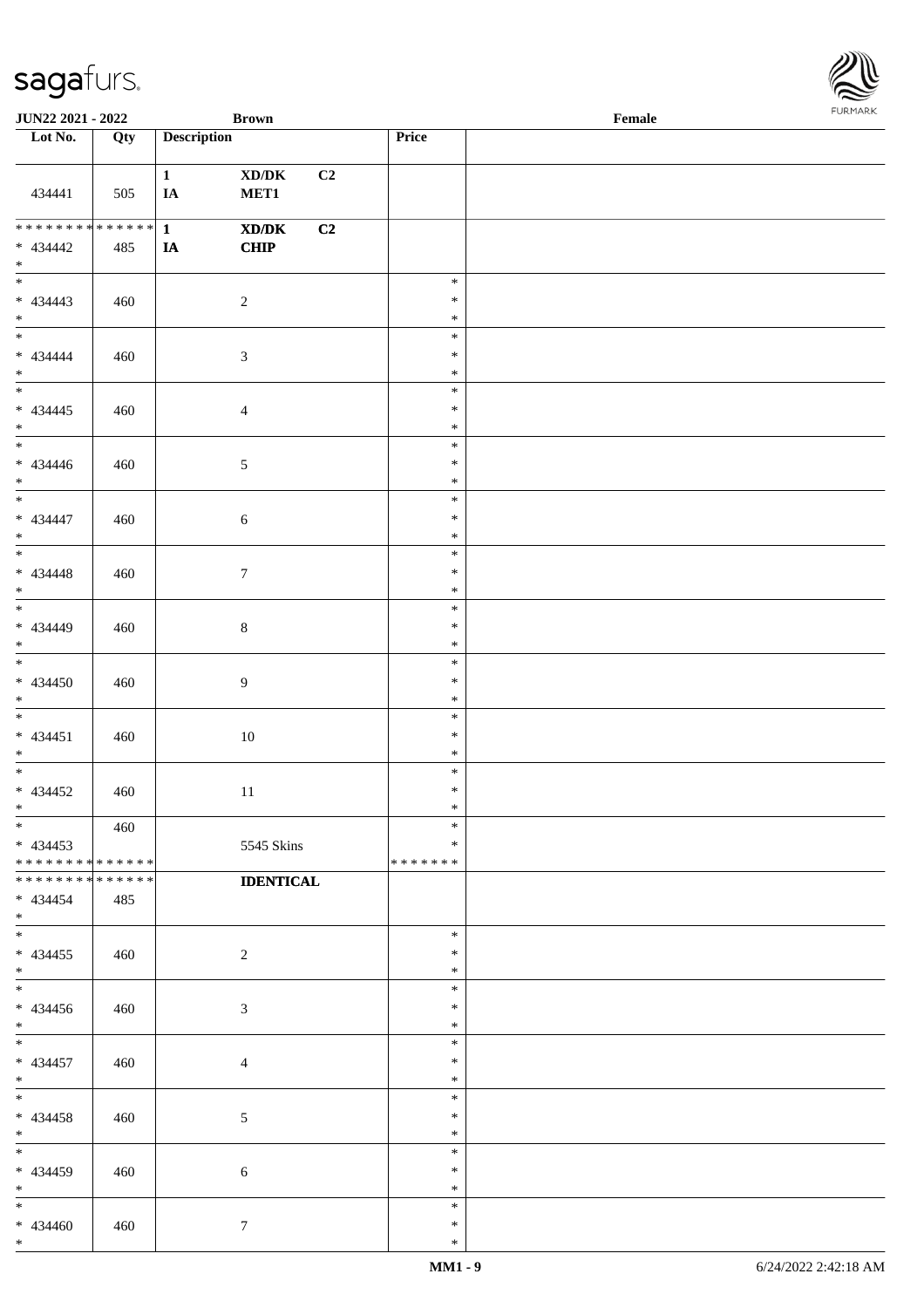| <b>JUN22 2021 - 2022</b>                   |             |                    | <b>Brown</b>            |               | Female |  |
|--------------------------------------------|-------------|--------------------|-------------------------|---------------|--------|--|
| Lot No.                                    | Qty         | <b>Description</b> |                         | Price         |        |  |
|                                            |             |                    |                         |               |        |  |
| $*$                                        |             | $\mathbf{1}$       | C <sub>2</sub><br>XD/DK | $\ast$        |        |  |
| $* 434461$                                 | 460         | IA                 | <b>CHIP</b>             | $\ast$        |        |  |
| $*$                                        |             |                    |                         | $\ast$        |        |  |
|                                            |             |                    |                         | $\ast$        |        |  |
| $* 434462$                                 | 460         |                    | $\overline{9}$          | $\ast$        |        |  |
| $*$                                        |             |                    |                         | $\ast$        |        |  |
| $\overline{\phantom{0}}$                   |             |                    |                         | $\ast$        |        |  |
| * 434463                                   | 460         |                    | 10                      | $\ast$        |        |  |
| $*$                                        |             |                    |                         | $\ast$        |        |  |
| $\overline{\ast}$                          |             |                    |                         | $\ast$        |        |  |
| * 434464                                   | 460         |                    | 11                      | $\ast$        |        |  |
| $*$                                        |             |                    |                         | $\ast$        |        |  |
|                                            | 460         |                    |                         | $\ast$        |        |  |
| $* 434465$                                 |             |                    | 5545 Skins              | $\ast$        |        |  |
| * * * * * * * * <mark>* * * * * * *</mark> |             |                    |                         | * * * * * * * |        |  |
| * * * * * * * * <mark>*</mark>             | * * * * * * |                    | <b>IDENTICAL</b>        |               |        |  |
| * 434466                                   | 485         |                    |                         |               |        |  |
| $*$                                        |             |                    |                         |               |        |  |
|                                            |             |                    |                         | $\ast$        |        |  |
| $* 434467$                                 | 460         |                    | 2                       | $\ast$        |        |  |
| $*$                                        |             |                    |                         | $\ast$        |        |  |
|                                            | 445         |                    |                         | $\ast$        |        |  |
| * 434468                                   |             |                    | 1390 Skins              | $\ast$        |        |  |
| * * * * * * * * <mark>* * * * * *</mark> * |             |                    |                         | * * * * * * * |        |  |
|                                            |             |                    | MED/PAL C2              |               |        |  |
| * 434469                                   | 485         | IA                 | <b>CHIP</b>             |               |        |  |
| $\ast$                                     |             |                    |                         |               |        |  |
| $*$                                        |             |                    |                         | $\ast$        |        |  |
| * 434470                                   | 460         |                    | 2                       | $\ast$        |        |  |
| $*$                                        |             |                    |                         | $\ast$        |        |  |
| $\ddot{x}$                                 |             |                    |                         | $\ast$        |        |  |
| * 434471                                   | 460         |                    | $\mathfrak{Z}$          | $\ast$        |        |  |
| $*$                                        |             |                    |                         | $\ast$        |        |  |
| $\ast$                                     |             |                    |                         | $\ast$        |        |  |
| * 434472                                   | 460         |                    | $\overline{4}$          | $\ast$        |        |  |
| $\ast$                                     |             |                    |                         | $\ast$        |        |  |
| $\overline{\ast}$                          |             |                    |                         | $\ast$        |        |  |
| * 434473                                   | 460         |                    | $5\,$                   | $\ast$        |        |  |
| $*$                                        |             |                    |                         | $\ast$        |        |  |
|                                            |             |                    |                         | $\ast$        |        |  |
| * 434474                                   | 460         |                    | 6                       | $\ast$        |        |  |
| $*$ $-$                                    |             |                    |                         | $\ast$        |        |  |
| $*$                                        |             |                    |                         | $\ast$        |        |  |
| * 434475                                   | 460         |                    | $7\phantom{.0}$         | $\ast$        |        |  |
| $*$                                        |             |                    |                         | $\ast$        |        |  |
| $\overline{\mathbf{r}}$                    |             |                    |                         | $\ast$        |        |  |
| * 434476                                   | 460         |                    | $\,8\,$                 | $\ast$        |        |  |
| $*$                                        |             |                    |                         | $\ast$        |        |  |
| $\overline{\mathbf{r}}$                    |             |                    |                         | $\ast$        |        |  |
| $* 434477$                                 | 460         |                    | 9                       | $\ast$        |        |  |
| $*$                                        |             |                    |                         | $\ast$        |        |  |
| $*$                                        |             |                    |                         | $\ast$        |        |  |
| * 434478                                   | 460         |                    | 10                      | $\ast$        |        |  |
| $*$                                        |             |                    |                         | $\ast$        |        |  |
|                                            |             |                    |                         | $\ast$        |        |  |
| * 434479                                   | 460         |                    | 11                      | $\ast$        |        |  |
| $*$                                        |             |                    |                         | $\ast$        |        |  |
| $*$                                        |             |                    |                         | $\ast$        |        |  |
| * 434480                                   | 460         |                    | 12                      | $\ast$        |        |  |
| $\ast$                                     |             |                    |                         | $\ast$        |        |  |

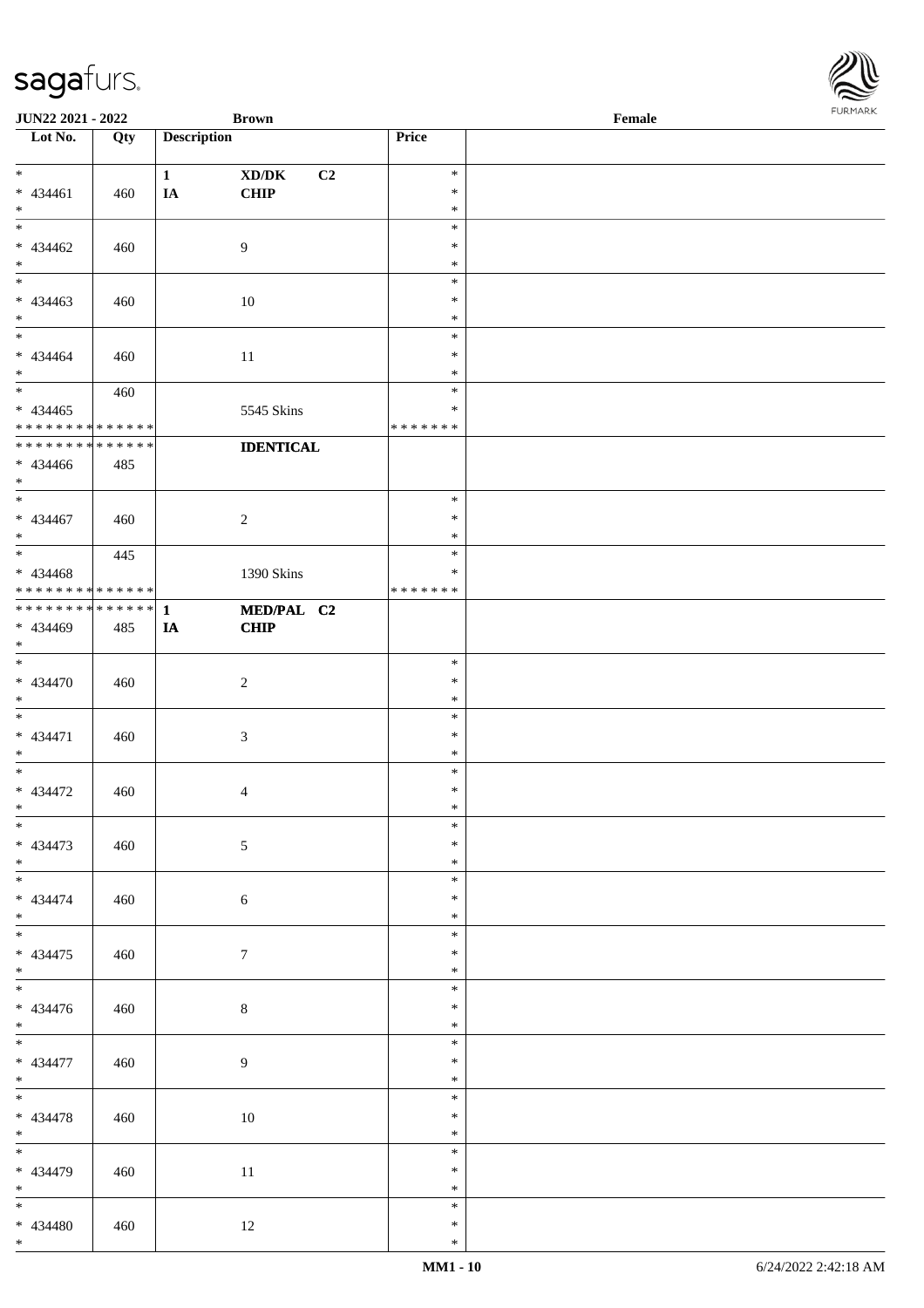| JUN22 2021 - 2022                |     |                    | <b>Brown</b>            |    |                  | Female | <b>FURPIARA</b> |
|----------------------------------|-----|--------------------|-------------------------|----|------------------|--------|-----------------|
| $\overline{\phantom{1}}$ Lot No. | Qty | <b>Description</b> |                         |    | Price            |        |                 |
|                                  |     |                    |                         |    |                  |        |                 |
| $*$                              |     | $\mathbf{1}$       | MED/PAL C2              |    | $\ast$           |        |                 |
| $* 434481$                       | 460 | IA                 | <b>CHIP</b>             |    | $\ast$           |        |                 |
| $*$                              |     |                    |                         |    | $\ast$           |        |                 |
|                                  | 432 |                    |                         |    | $\ast$           |        |                 |
| * 434482                         |     |                    | 6437 Skins              |    | $\ast$           |        |                 |
| * * * * * * * * * * * * * *      |     |                    |                         |    | * * * * * * *    |        |                 |
|                                  |     | $\mathbf{1}$       | $2\mathbf{X}\mathbf{D}$ | C1 |                  |        |                 |
| 434483                           | 450 | <b>SROY</b>        |                         |    |                  |        |                 |
|                                  |     |                    |                         |    |                  |        |                 |
| * * * * * * * * * * * * * * *    |     | $\mathbf{1}$       | $2\mathbf{X}\mathbf{D}$ | C2 |                  |        |                 |
|                                  |     |                    |                         |    |                  |        |                 |
| * 434484<br>$*$                  | 465 | <b>SROY</b>        |                         |    |                  |        |                 |
| $\overline{\phantom{0}}$         |     |                    |                         |    | $\ast$           |        |                 |
|                                  |     |                    |                         |    |                  |        |                 |
| $* 434485$                       | 440 |                    | 2                       |    | $\ast$           |        |                 |
| $*$                              |     |                    |                         |    | $\ast$           |        |                 |
| $*$                              |     |                    |                         |    | $\ast$           |        |                 |
| $* 434486$                       | 440 |                    | $\mathfrak{Z}$          |    | $\ast$           |        |                 |
| $*$                              |     |                    |                         |    | $\ast$           |        |                 |
| $*$                              | 356 |                    |                         |    | $\ast$           |        |                 |
| $* 434487$                       |     |                    | 1701 Skins              |    | ∗                |        |                 |
| * * * * * * * * * * * * * *      |     |                    |                         |    | * * * * * * *    |        |                 |
| * * * * * * * * * * * * * * *    |     | $\mathbf{1}$       | 2XD                     | C3 |                  |        |                 |
| * 434488                         | 465 | <b>SROY</b>        |                         |    |                  |        |                 |
| $*$                              |     |                    |                         |    |                  |        |                 |
| $*$                              | 303 |                    |                         |    | ∗                |        |                 |
| $* 434489$                       |     |                    | 768 Skins               |    | $\ast$           |        |                 |
| * * * * * * * * * * * * * *      |     |                    |                         |    | * * * * * * *    |        |                 |
| * * * * * * * * * * * * * * *    |     | 1                  | <b>XD</b>               | C1 |                  |        |                 |
| * 434490                         | 465 | <b>SROY</b>        |                         |    |                  |        |                 |
| $*$                              |     |                    |                         |    |                  |        |                 |
| $*$                              | 170 |                    |                         |    | $\ast$           |        |                 |
| * 434491                         |     |                    | 635 Skins               |    | $\ast$           |        |                 |
| * * * * * * * * * * * * * *      |     |                    |                         |    | * * * * * * *    |        |                 |
| * * * * * * * * * * * * * * *    |     | -1                 | <b>XD</b>               | C2 |                  |        |                 |
| * 434492                         | 465 | <b>SROY</b>        |                         |    |                  |        |                 |
| $x =$                            |     |                    |                         |    |                  |        |                 |
| $*$                              |     |                    |                         |    | $\ast$           |        |                 |
| * 434493                         | 440 |                    | 2                       |    | $\ast$           |        |                 |
| $*$                              |     |                    |                         |    | $\ast$           |        |                 |
| $*$                              |     |                    |                         |    | $\ast$           |        |                 |
|                                  |     |                    |                         |    |                  |        |                 |
| * 434494<br>$*$                  | 440 |                    | 3                       |    | $\ast$<br>$\ast$ |        |                 |
|                                  |     |                    |                         |    |                  |        |                 |
| $*$                              |     |                    |                         |    | $\ast$           |        |                 |
| * 434495                         | 440 |                    | 4                       |    | $\ast$           |        |                 |
| $*$                              |     |                    |                         |    | $\ast$           |        |                 |
| $*$                              | 119 |                    |                         |    | $\ast$           |        |                 |
| * 434496                         |     |                    | 1904 Skins              |    | $\ast$           |        |                 |
| * * * * * * * * * * * * * *      |     |                    |                         |    | * * * * * * *    |        |                 |
| * * * * * * * * * * * * * * *    |     | 1                  | <b>XD</b>               | C3 |                  |        |                 |
| * 434497                         | 465 | <b>SROY</b>        |                         |    |                  |        |                 |
| $*$                              |     |                    |                         |    |                  |        |                 |
| $*$                              | 373 |                    |                         |    | $\ast$           |        |                 |
| $* 434498$                       |     |                    | 838 Skins               |    | ∗                |        |                 |
| * * * * * * * * * * * * * *      |     |                    |                         |    | * * * * * * *    |        |                 |
| * * * * * * * * * * * * * * *    |     | $\mathbf{1}$       | <b>Dark</b>             | C1 |                  |        |                 |
| * 434499                         | 465 | <b>SROY</b>        |                         |    |                  |        |                 |
| $*$                              |     |                    |                         |    |                  |        |                 |
| $*$                              | 430 |                    |                         |    | $\ast$           |        |                 |
| * 434500                         |     |                    | 895 Skins               |    | $\ast$           |        |                 |
| * * * * * * * * * * * * * *      |     |                    |                         |    | * * * * * * *    |        |                 |

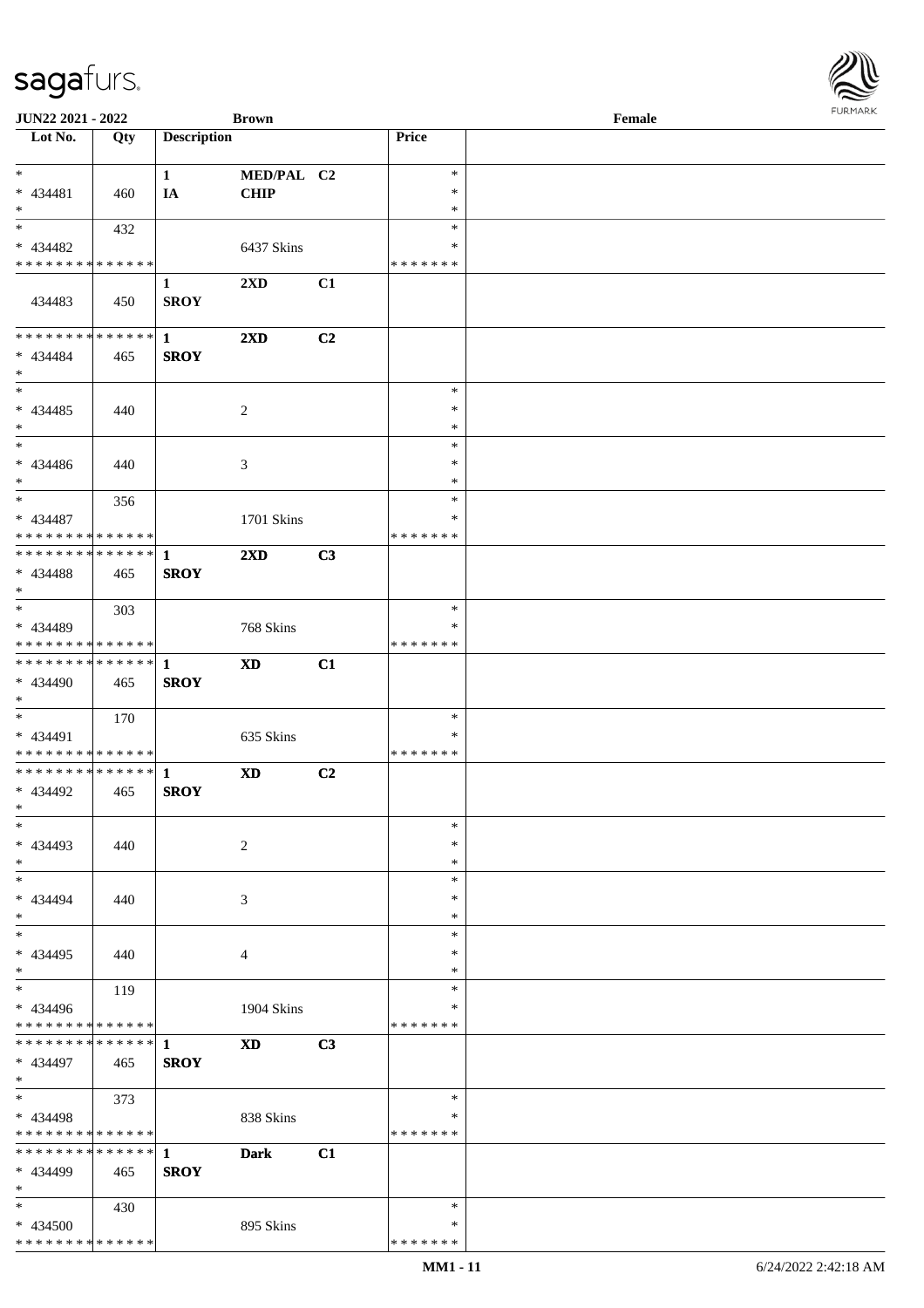| JUN22 2021 - 2022                                   |     |                             | <b>Brown</b>   |    |                                   | $\ensuremath{\textnormal{\textbf{Female}}}$ | $1 \times 1$ |  |
|-----------------------------------------------------|-----|-----------------------------|----------------|----|-----------------------------------|---------------------------------------------|--------------|--|
| Lot No.                                             | Qty | <b>Description</b>          |                |    | Price                             |                                             |              |  |
| 434501                                              | 203 | $\mathbf{1}$<br><b>SROY</b> | <b>Dark</b>    | C1 |                                   |                                             |              |  |
| * * * * * * * * * * * * * *<br>* 434502<br>$*$      | 440 | $\mathbf{1}$<br><b>SROY</b> | <b>Dark</b>    | C2 |                                   |                                             |              |  |
| $*$<br>$* 434503$<br>* * * * * * * * * * * * * *    | 440 |                             | 880 Skins      |    | $\ast$<br>$\ast$<br>* * * * * * * |                                             |              |  |
| **************<br>* 434504<br>$\ast$                | 465 | 1<br><b>SROY</b>            | <b>Dark</b>    | C3 |                                   |                                             |              |  |
| $\overline{\phantom{0}}$<br>$* 434505$<br>$*$       | 440 |                             | $\overline{c}$ |    | $\ast$<br>$\ast$<br>$\ast$        |                                             |              |  |
| $\ast$<br>$* 434506$<br>* * * * * * * * * * * * * * | 128 |                             | 1033 Skins     |    | $\ast$<br>$\ast$<br>* * * * * * * |                                             |              |  |
| * * * * * * * * * * * * * *<br>* 434507<br>$*$      | 505 | $\mathbf{1}$<br><b>SROY</b> | <b>MED</b>     | C1 |                                   |                                             |              |  |
| $\ast$<br>* 434508<br>* * * * * * * * * * * * * *   | 101 |                             | 606 Skins      |    | $\ast$<br>$\ast$<br>* * * * * * * |                                             |              |  |
| **************<br>* 434509<br>$\ast$                | 465 | $\mathbf{1}$<br><b>SROY</b> | <b>MED</b>     | C2 |                                   |                                             |              |  |
| $\ast$<br>* 434510<br>$\ast$                        | 440 |                             | $\overline{c}$ |    | $\ast$<br>$\ast$<br>$\ast$        |                                             |              |  |
| $\ast$<br>$* 434511$<br>* * * * * * * * * * * * * * | 253 |                             | 1158 Skins     |    | $\ast$<br>∗<br>* * * * * * *      |                                             |              |  |
| 434512                                              | 297 | $\mathbf{1}$<br><b>SROY</b> | <b>PALE</b>    | C1 |                                   |                                             |              |  |
| * * * * * * * * * * * * * * *<br>$* 434513$<br>$*$  | 485 | $\mathbf{1}$<br><b>SROY</b> | <b>PALE</b>    | C2 |                                   |                                             |              |  |
| $\ast$<br>$* 434514$<br>* * * * * * * * * * * * * * | 102 |                             | 587 Skins      |    | $\ast$<br>∗<br>* * * * * * *      |                                             |              |  |
| 434515                                              | 171 | 1<br><b>SROY</b>            | <b>PALE</b>    | C3 |                                   |                                             |              |  |

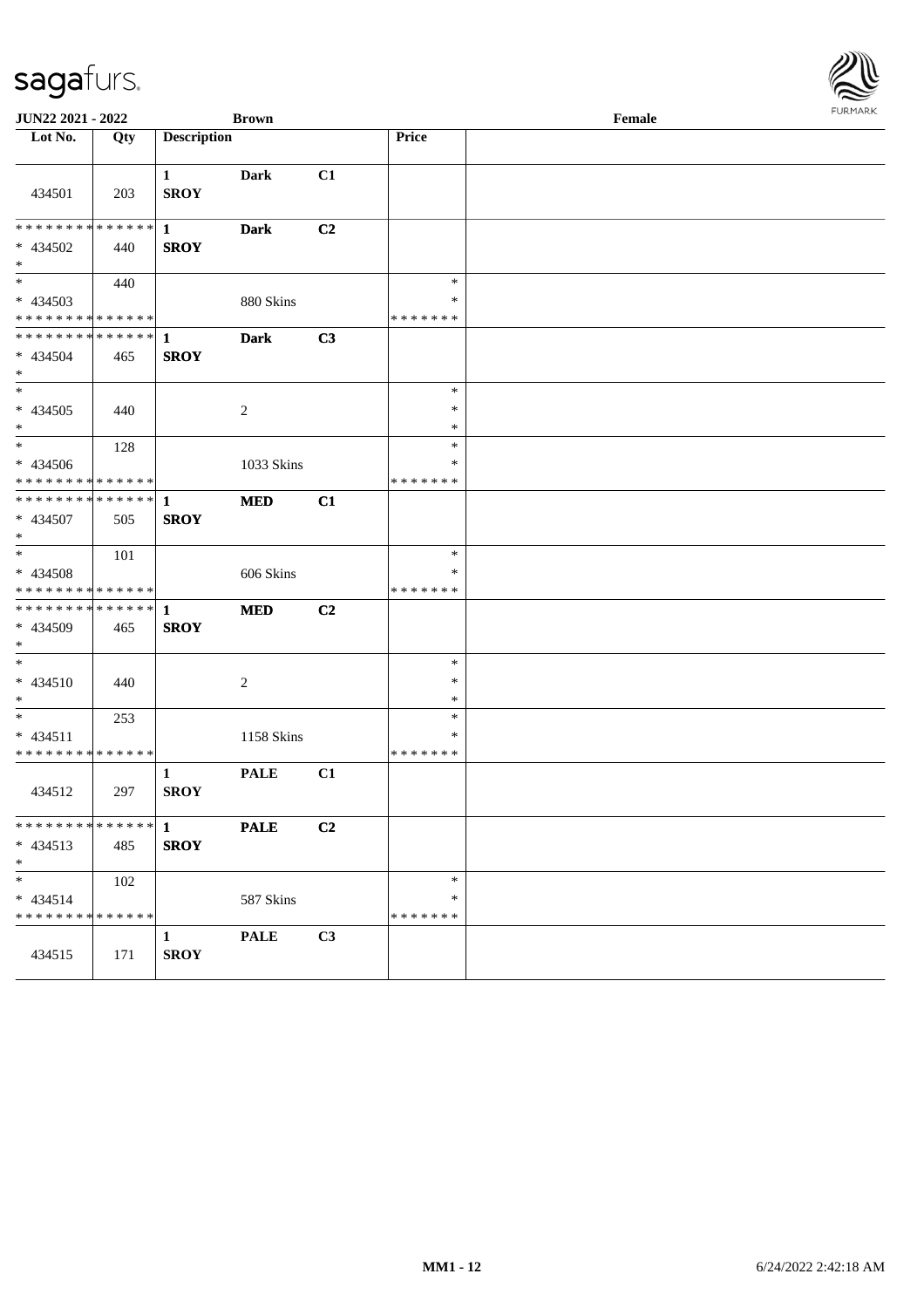\*

| JUN22 2021 - 2022             |     |                    | <b>Brown</b>                                |    |               | Female |  |
|-------------------------------|-----|--------------------|---------------------------------------------|----|---------------|--------|--|
| Lot No.                       | Qty | <b>Description</b> |                                             |    | Price         |        |  |
|                               |     |                    |                                             |    |               |        |  |
| ******** <mark>******</mark>  |     | $\mathbf{3}$       | $\mathbf{X}\mathbf{D}/\mathbf{D}\mathbf{K}$ | C2 |               |        |  |
| * 434561                      | 526 | SI                 |                                             |    |               |        |  |
| $*$                           |     |                    |                                             |    |               |        |  |
| $*$                           |     |                    |                                             |    | $\ast$        |        |  |
| * 434562                      | 500 |                    | $\sqrt{2}$                                  |    | $\ast$        |        |  |
| $\ast$                        |     |                    |                                             |    | $\ast$        |        |  |
| $\overline{\phantom{0}}$      |     |                    |                                             |    | $\ast$        |        |  |
|                               |     |                    |                                             |    |               |        |  |
| $* 434563$                    | 500 |                    | $\mathfrak{Z}$                              |    | $\ast$        |        |  |
| $*$                           |     |                    |                                             |    | $\ast$        |        |  |
| $\ast$                        |     |                    |                                             |    | $\ast$        |        |  |
| * 434564                      | 500 |                    | $\overline{4}$                              |    | $\ast$        |        |  |
| $\ast$                        |     |                    |                                             |    | $\ast$        |        |  |
| $*$                           | 242 |                    |                                             |    | $\ast$        |        |  |
| $* 434565$                    |     |                    | 2268 Skins                                  |    | $\ast$        |        |  |
| * * * * * * * * * * * * * *   |     |                    |                                             |    | *******       |        |  |
| * * * * * * * * * * * * * *   |     | $\mathbf{3}$       | MED/PAL C2                                  |    |               |        |  |
| $* 434566$                    | 525 | SI                 |                                             |    |               |        |  |
| $*$                           |     |                    |                                             |    |               |        |  |
| $*$                           |     |                    |                                             |    | $\ast$        |        |  |
| * 434567                      | 500 |                    | $\sqrt{2}$                                  |    | $\ast$        |        |  |
| $\ast$                        |     |                    |                                             |    | $\ast$        |        |  |
| $*$                           |     |                    |                                             |    | $\ast$        |        |  |
|                               |     |                    |                                             |    |               |        |  |
| * 434568                      | 500 |                    | 3                                           |    | $\ast$        |        |  |
| $\ast$                        |     |                    |                                             |    | $\ast$        |        |  |
| $\ast$                        |     |                    |                                             |    | $\ast$        |        |  |
| * 434569                      | 500 |                    | $\overline{4}$                              |    | $\ast$        |        |  |
| $*$                           |     |                    |                                             |    | $\ast$        |        |  |
| $\ast$                        | 383 |                    |                                             |    | $\ast$        |        |  |
| * 434570                      |     |                    | 2408 Skins                                  |    | *             |        |  |
| * * * * * * * * * * * * * *   |     |                    |                                             |    | *******       |        |  |
|                               |     | $\mathbf{3}$       | $\bold{X}\bold{D}/\bold{D}\bold{K}$         | C2 |               |        |  |
| 434571                        | 248 | SI                 | <b>LNAP</b>                                 |    |               |        |  |
|                               |     |                    |                                             |    |               |        |  |
|                               |     | $\mathbf{3}$       | MED/PAL C2                                  |    |               |        |  |
| 434572                        | 286 | ${\bf SI}$         | <b>LNAP</b>                                 |    |               |        |  |
|                               |     |                    |                                             |    |               |        |  |
| * * * * * * * * * * * * * * * |     | $\mathbf{3}$       | XD/DK                                       | C2 |               |        |  |
| $* 434573$                    | 525 | $\mathbf{B}$       | <b>SPAR</b>                                 |    |               |        |  |
| $*$                           |     |                    |                                             |    |               |        |  |
| $\ast$                        |     |                    |                                             |    | $\ast$        |        |  |
|                               | 523 |                    |                                             |    | *             |        |  |
| * 434574                      |     |                    | 1048 Skins                                  |    |               |        |  |
| * * * * * * * * * * * * * *   |     |                    |                                             |    | *******       |        |  |
| * * * * * * * * * * * * * *   |     | $\mathbf{3}$       | MED/PAL C2                                  |    |               |        |  |
| $* 434575$                    | 525 | IB                 | <b>SPAR</b>                                 |    |               |        |  |
| $*$                           |     |                    |                                             |    |               |        |  |
| $\ast$                        | 400 |                    |                                             |    | $\ast$        |        |  |
| $* 434576$                    |     |                    | 925 Skins                                   |    | *             |        |  |
| * * * * * * * * * * * * * *   |     |                    |                                             |    | *******       |        |  |
|                               |     | $\mathbf{3}$       | XD/DK                                       | C2 |               |        |  |
| 434577                        | 154 | IB                 | MET1                                        |    |               |        |  |
|                               |     |                    |                                             |    |               |        |  |
| * * * * * * * * * * * * * *   |     | $\mathbf{3}$       | XD/DK                                       | C2 |               |        |  |
| $* 434578$                    | 525 | IB                 | <b>CHIP</b>                                 |    |               |        |  |
| $*$                           |     |                    |                                             |    |               |        |  |
| $\ast$                        | 411 |                    |                                             |    | $\ast$        |        |  |
| * 434579                      |     |                    |                                             |    | ∗             |        |  |
| * * * * * * * * * * * * * *   |     |                    | 936 Skins                                   |    | * * * * * * * |        |  |
|                               |     |                    |                                             |    |               |        |  |
| * * * * * * * * * * * * * * * |     | $\mathbf{3}$       | MED/PAL C2                                  |    |               |        |  |
| * 434580                      | 525 | $\mathbf{I}$       | <b>CHIP</b>                                 |    |               |        |  |

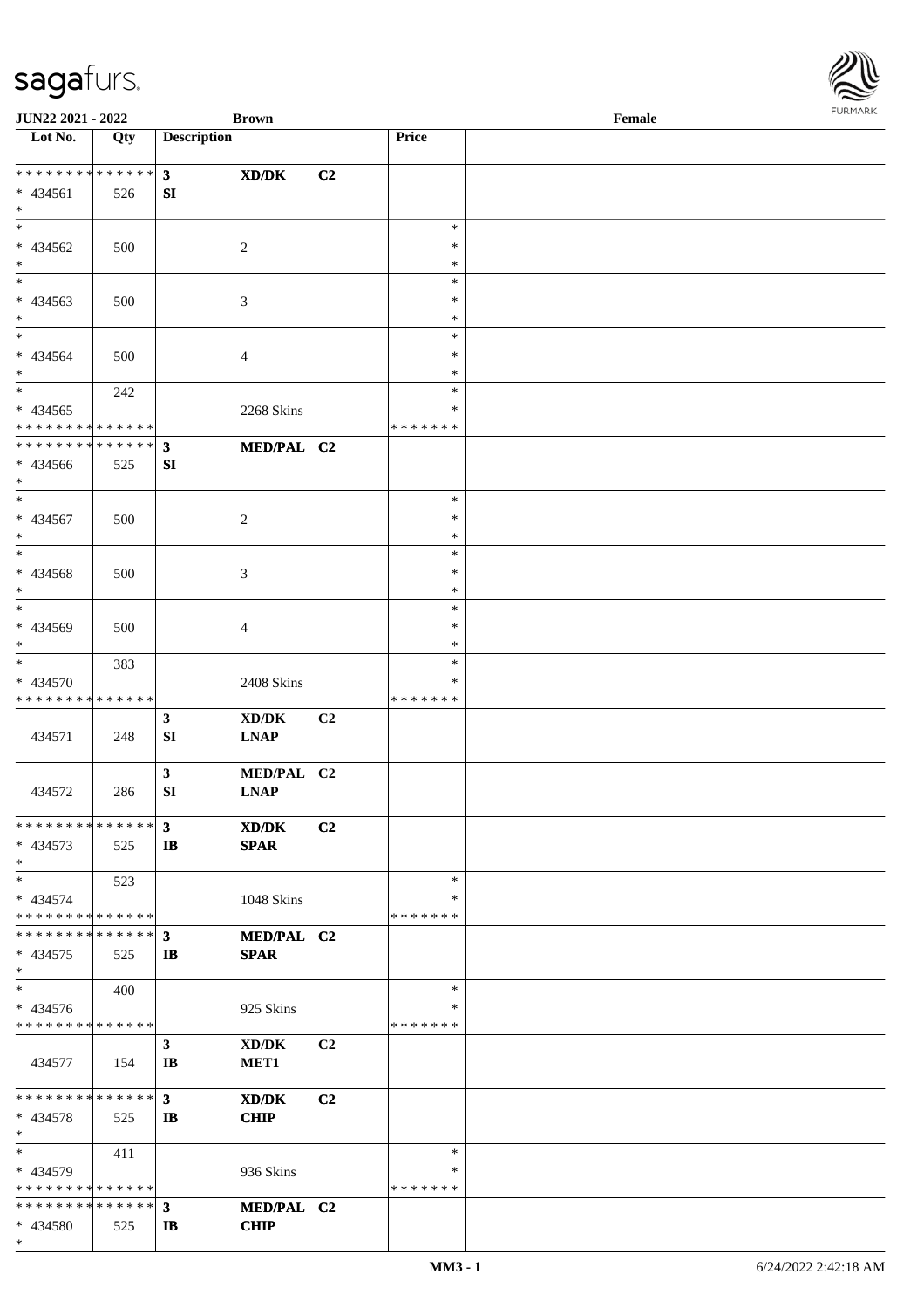\*

| <b>JUN22 2021 - 2022</b>                             |             |                        | <b>Brown</b>   |                |                  | Female | . 0.14. 0.034. |
|------------------------------------------------------|-------------|------------------------|----------------|----------------|------------------|--------|----------------|
| Lot No.                                              | Qty         | <b>Description</b>     |                |                | Price            |        |                |
|                                                      |             |                        |                |                |                  |        |                |
| $*$                                                  |             | 3 <sup>7</sup>         | MED/PAL C2     |                | $\ast$           |        |                |
| * 434581                                             | 500         | $\mathbf{I}\mathbf{B}$ | <b>CHIP</b>    |                | $\ast$           |        |                |
| $*$                                                  |             |                        |                |                | $\ast$           |        |                |
|                                                      |             |                        |                |                | $\ast$           |        |                |
| * 434582                                             | 480         |                        | 3              |                | $\ast$           |        |                |
| $*$                                                  |             |                        |                |                | $\ast$           |        |                |
|                                                      | 67          |                        |                |                | $\ast$           |        |                |
| * 434583                                             |             |                        | 1572 Skins     |                | $\ast$           |        |                |
| * * * * * * * * <mark>* * * * * *</mark> *           |             |                        |                |                | * * * * * * *    |        |                |
|                                                      |             | $\mathbf{3}$           | XD/DK          | C <sub>2</sub> |                  |        |                |
| 434584                                               | 162         | $\mathbf{I}\mathbf{B}$ | <b>CHIP</b>    | <b>LNAP</b>    |                  |        |                |
|                                                      |             |                        |                |                |                  |        |                |
|                                                      |             | 3 <sup>7</sup>         | XD/DK          | C2             |                  |        |                |
| * 434585                                             | 525         | <b>SAGA</b>            |                |                |                  |        |                |
| $*$                                                  |             |                        |                |                |                  |        |                |
| $*$                                                  |             |                        |                |                | $\ast$           |        |                |
| $* 434586$                                           | 500         |                        | 2              |                | $\ast$           |        |                |
| $\ast$                                               |             |                        |                |                | $\ast$           |        |                |
|                                                      |             |                        |                |                | $\ast$           |        |                |
| * 434587                                             | 500         |                        | 3              |                | $\ast$           |        |                |
| $*$                                                  |             |                        |                |                | $\ast$           |        |                |
| $\overline{\ }$                                      |             |                        |                |                | $\ast$           |        |                |
| * 434588                                             |             |                        |                |                | $\ast$           |        |                |
| $\ast$                                               | 500         |                        | $\overline{4}$ |                | $\ast$           |        |                |
|                                                      |             |                        |                |                | $\ast$           |        |                |
|                                                      |             |                        |                |                | $\ast$           |        |                |
| * 434589<br>$*$                                      | 500         |                        | 5              |                | $\ast$           |        |                |
| $\overline{\mathbf{r}}$                              |             |                        |                |                | $\ast$           |        |                |
|                                                      | 245         |                        |                |                | ∗                |        |                |
| * 434590<br>* * * * * * * * <mark>* * * * * *</mark> |             |                        | 2770 Skins     |                | * * * * * * *    |        |                |
|                                                      |             |                        |                |                |                  |        |                |
|                                                      |             |                        | MED/PAL C2     |                |                  |        |                |
| * 434591                                             | 525         | <b>SAGA</b>            |                |                |                  |        |                |
| $*$<br>$*$                                           |             |                        |                |                | $\ast$           |        |                |
|                                                      |             |                        |                |                |                  |        |                |
| * 434592                                             | 500         |                        | 2              |                | $\ast$           |        |                |
| $*$ $-$<br>$\ast$                                    |             |                        |                |                | $\ast$<br>$\ast$ |        |                |
|                                                      |             |                        |                |                |                  |        |                |
| * 434593                                             | 500         |                        | 3              |                | $\ast$           |        |                |
| $\ast$                                               |             |                        |                |                | $\ast$           |        |                |
| $\ast$                                               |             |                        |                |                | $\ast$           |        |                |
| * 434594                                             | 500         |                        | $\overline{4}$ |                | $\ast$           |        |                |
| $\ast$                                               |             |                        |                |                | $\ast$           |        |                |
| $*$                                                  | 538         |                        |                |                | $\ast$           |        |                |
| * 434595                                             |             |                        | 2563 Skins     |                | ∗                |        |                |
| * * * * * * * * * * * * * *                          |             |                        |                |                | * * * * * * *    |        |                |
|                                                      |             | $\mathbf{3}$           | XD/DK          | C <sub>2</sub> |                  |        |                |
| 434596                                               | 217         | <b>SAGA</b>            | <b>LNAP</b>    |                |                  |        |                |
|                                                      |             |                        |                |                |                  |        |                |
|                                                      |             | 3 <sup>7</sup>         | MED/PAL C2     |                |                  |        |                |
| 434597                                               | 215         | <b>SAGA</b>            | <b>LNAP</b>    |                |                  |        |                |
|                                                      |             |                        |                |                |                  |        |                |
| * * * * * * * *                                      | * * * * * * | 3 <sup>7</sup>         | XD/DK          | C2             |                  |        |                |
| * 434598                                             | 525         | IA                     | <b>SPAR</b>    |                |                  |        |                |
| $\ast$                                               |             |                        |                |                |                  |        |                |
| $\ast$                                               |             |                        |                |                | $\ast$           |        |                |
| * 434599                                             | 500         |                        | 2              |                | $\ast$           |        |                |
| $*$                                                  |             |                        |                |                | ∗                |        |                |
| $\ast$                                               |             |                        |                |                | $\ast$           |        |                |
| * 434600                                             | 500         |                        | 3              |                | ∗                |        |                |
| $\ast$                                               |             |                        |                |                | $\ast$           |        |                |

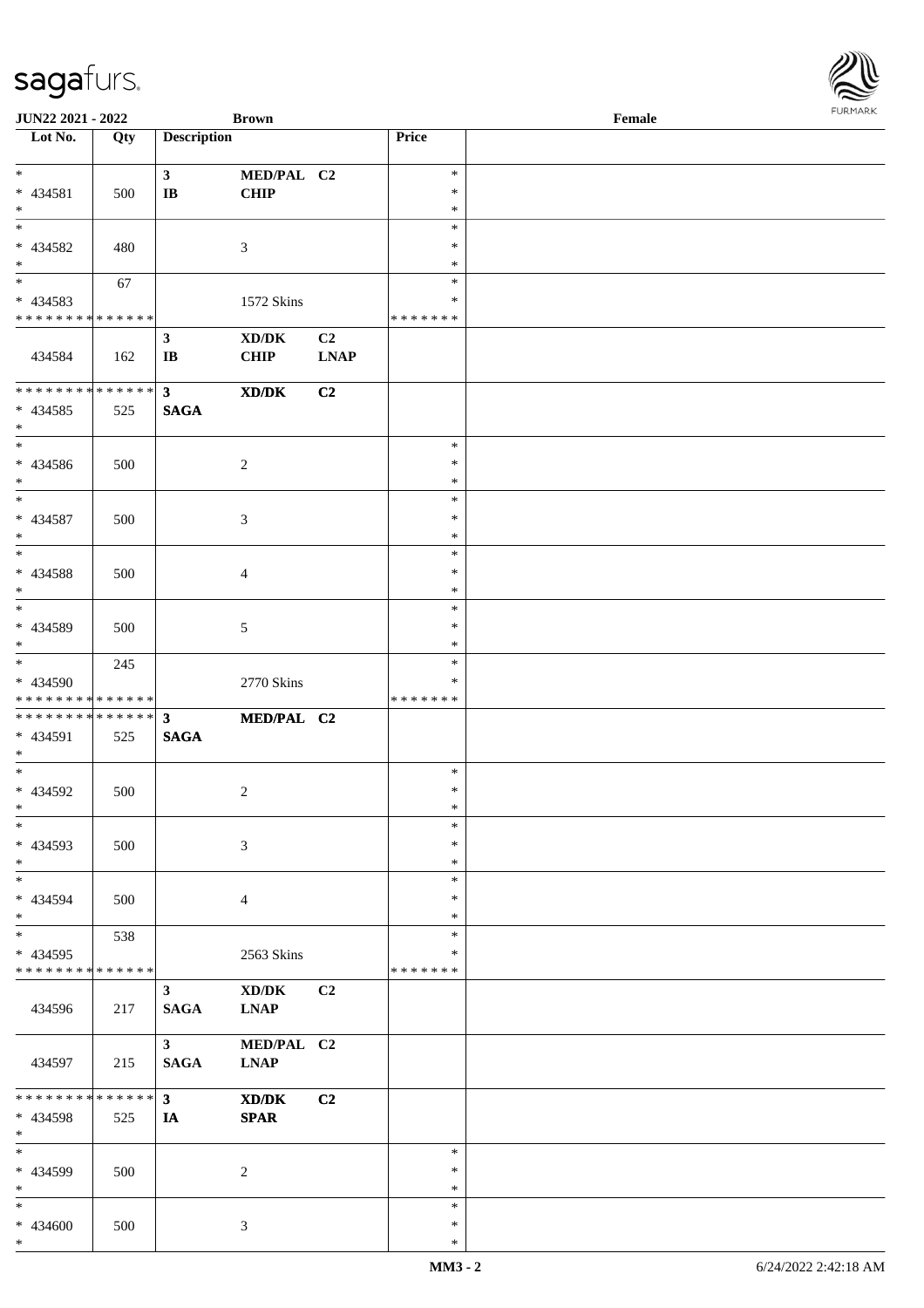| JUN22 2021 - 2022                                        |     |                      | <b>Brown</b>                                       |                |                         | Female |  |  |
|----------------------------------------------------------|-----|----------------------|----------------------------------------------------|----------------|-------------------------|--------|--|--|
| $\overline{\phantom{1}}$ Lot No.                         | Qty | <b>Description</b>   |                                                    |                | Price                   |        |  |  |
| $*$<br>$* 434601$                                        | 330 | 3 <sup>7</sup><br>IA | $\bold{X}\bold{D}/\bold{D}\bold{K}$<br><b>SPAR</b> | C2             | $\ast$<br>$\ast$        |        |  |  |
| * * * * * * * * * * * * * *                              |     |                      |                                                    |                | * * * * * * *           |        |  |  |
| * * * * * * * * * * * * * * *                            |     | 3                    | MED/PAL C2                                         |                |                         |        |  |  |
| * 434602<br>$\ast$                                       | 525 | IA                   | <b>SPAR</b>                                        |                |                         |        |  |  |
| $\overline{\phantom{0}}$                                 |     |                      |                                                    |                | $\ast$                  |        |  |  |
| $* 434603$<br>$*$                                        | 500 |                      | $\overline{2}$                                     |                | $\ast$<br>$\ast$        |        |  |  |
| $*$                                                      |     |                      |                                                    |                | $\ast$                  |        |  |  |
| $* 434604$<br>$*$                                        | 500 |                      | 3                                                  |                | $\ast$<br>$\ast$        |        |  |  |
| $\overline{\phantom{0}}$                                 | 196 |                      |                                                    |                | $\ast$                  |        |  |  |
| $* 434605$<br>* * * * * * * * * * * * * *                |     |                      | 1721 Skins                                         |                | ∗<br>* * * * * * *      |        |  |  |
|                                                          |     | $\mathbf{3}$         | $\bold{X}\bold{D}/\bold{D}\bold{K}$                | C2             |                         |        |  |  |
| 434606                                                   | 189 | IA                   | MET1                                               |                |                         |        |  |  |
| * * * * * * * * * * * * * * *                            |     | $\mathbf{3}$         | XD/DK                                              | C2             |                         |        |  |  |
| * 434607<br>$*$                                          | 525 | IA                   | <b>CHIP</b>                                        |                |                         |        |  |  |
| $*$                                                      |     |                      |                                                    |                | $\ast$                  |        |  |  |
| $* 434608$<br>$*$                                        | 500 |                      | $\overline{2}$                                     |                | $\ast$<br>$\ast$        |        |  |  |
|                                                          | 532 |                      |                                                    |                | $\ast$                  |        |  |  |
| * 434609<br>* * * * * * * * * * * * * * *                |     |                      | 1557 Skins                                         |                | *<br>* * * * * * *      |        |  |  |
| * * * * * * * * * * * * * * *                            |     | $\mathbf{3}$         | MED/PAL C2                                         |                |                         |        |  |  |
| * 434610<br>$*$                                          | 525 | IA                   | <b>CHIP</b>                                        |                |                         |        |  |  |
| $*$                                                      |     |                      |                                                    |                | $\ast$                  |        |  |  |
| $* 434611$<br>$*$                                        | 500 |                      | $\boldsymbol{2}$                                   |                | $\ast$<br>$\ast$        |        |  |  |
| $*$                                                      |     |                      |                                                    |                | $\ast$                  |        |  |  |
| * 434612<br>$*$ $-$                                      | 500 |                      | 3                                                  |                | $\ast$<br>$\ast$        |        |  |  |
| $\ast$                                                   |     |                      |                                                    |                | $\ast$                  |        |  |  |
| $* 434613$<br>$*$                                        | 500 |                      | $\overline{4}$                                     |                | $\ast$<br>$\ast$        |        |  |  |
| $\ast$                                                   | 374 |                      |                                                    |                | $\ast$                  |        |  |  |
| $* 434614$<br>* * * * * * * * <mark>* * * * * * *</mark> |     |                      | 2399 Skins                                         |                | $\ast$<br>* * * * * * * |        |  |  |
|                                                          |     | $\mathbf{3}$         | $\bold{X}\bold{D}/\bold{D}\bold{K}$                | C2             |                         |        |  |  |
| 434615                                                   | 150 | IA                   | <b>CHIP</b>                                        | <b>LNAP</b>    |                         |        |  |  |
|                                                          |     | $\mathbf{3}$         | $\bold{X}\bold{D}/\bold{D}\bold{K}$                | C <sub>2</sub> |                         |        |  |  |
| 434616                                                   | 360 | <b>SROY</b>          |                                                    |                |                         |        |  |  |

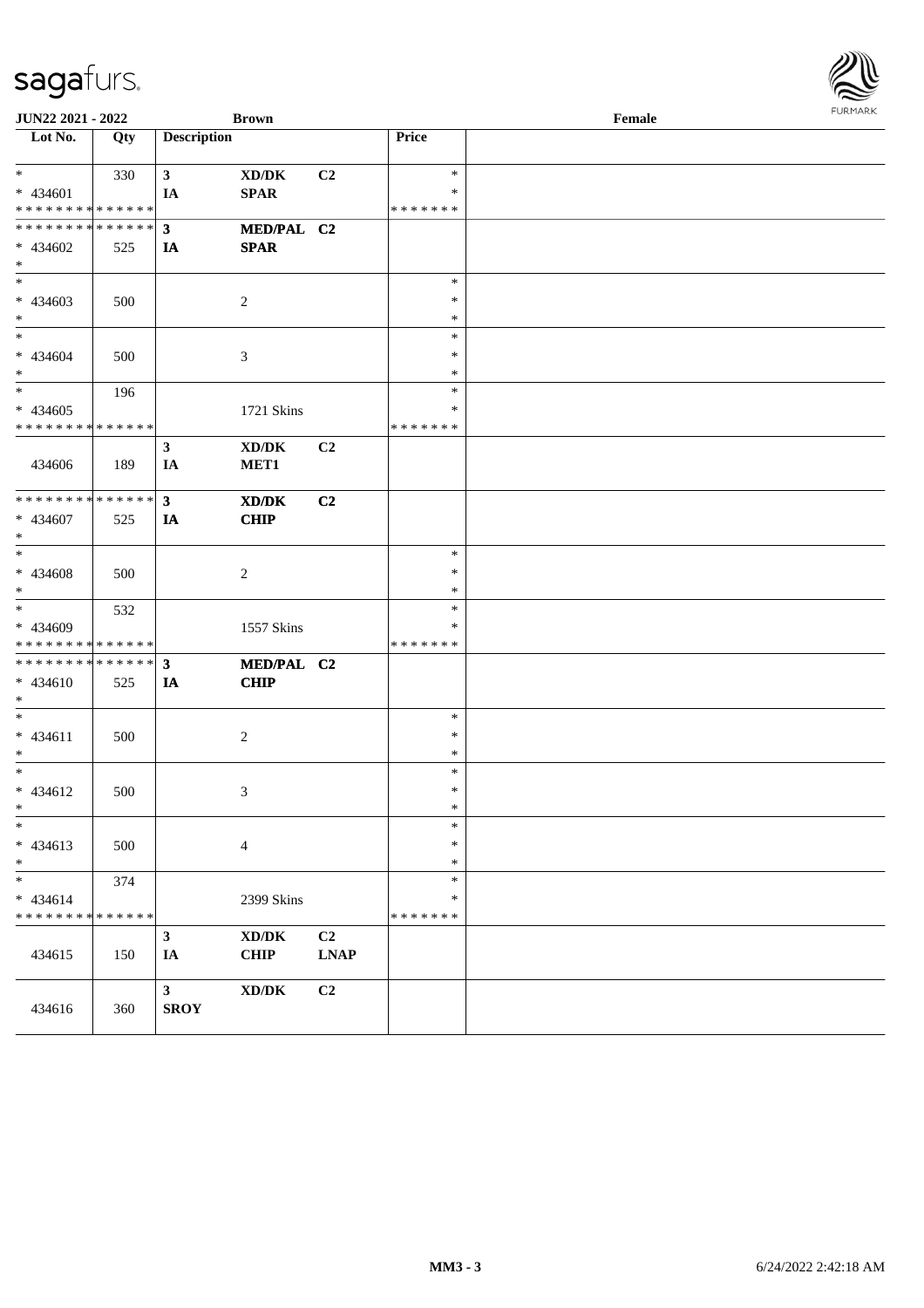

|         | <b>Brown Velvet</b><br>JUN22 2021 - 2022 |                                |                                              |                |       | Female | <b>FURMARK</b> |
|---------|------------------------------------------|--------------------------------|----------------------------------------------|----------------|-------|--------|----------------|
| Lot No. | Qty                                      | <b>Description</b>             |                                              |                | Price |        |                |
| 434661  | 137                                      | 30<br>${\bf S}{\bf I}$         | $2{\bf X}{\bf D}/{\bf X}{\bf D}$<br>VELV2    | C1/C2          |       |        |                |
| 434662  | 170                                      | 30<br>${\bf SI}$               | <b>Dark</b><br>VELV2                         | C1/C2          |       |        |                |
| 434663  | 87                                       | 30<br>${\bf SI}$               | $\bold{X}\bold{D}/\bold{D}\bold{K}$<br>VELV2 | C3             |       |        |                |
| 434664  | 307                                      | 30<br>${\bf S}{\bf I}$         | $\bf MED$<br>VELV2                           | C1/C2          |       |        |                |
| 434665  | 211                                      | 30<br>${\bf SI}$               | <b>PALE</b><br>VELV2                         | C1/C2          |       |        |                |
| 434666  | 202                                      | 30<br>${\bf SI}$               | MED/PAL C3<br>VELV2                          |                |       |        |                |
| 434667  | 106                                      | 30<br>${\bf SI}$               | $\bold{XP}$<br>VELV2                         | C1/C2          |       |        |                |
| 434668  | 311                                      | 30<br>$\mathbf{SAGA}$          | $2{\bf X}{\bf D}$<br>VELV1                   | C1/C2          |       |        |                |
| 434669  | 103                                      | 30<br>$\mathbf{SAGA}$          | 2XD<br>VELV1                                 | C3             |       |        |                |
| 434670  | 365                                      | 30<br><b>SAGA</b>              | $\boldsymbol{\mathrm{XD}}$<br>VELV1          | C1/C2          |       |        |                |
| 434671  | 85                                       | 30<br>$\mathbf{SAGA}$          | $\mathbf{X}\mathbf{D}$<br>VELV1              | C3             |       |        |                |
| 434672  | 157                                      | 30<br><b>SAGA</b>              | <b>Dark</b><br><b>VELV1</b>                  | C1             |       |        |                |
| 434673  | 339                                      | 30<br><b>SAGA</b>              | <b>Dark</b><br><b>VELV1</b>                  | C <sub>2</sub> |       |        |                |
| 434674  | 136                                      | 30<br><b>SAGA</b>              | <b>Dark</b><br><b>VELV1</b>                  | C3             |       |        |                |
| 434675  | 230                                      | 30<br><b>SAGA</b>              | <b>MED</b><br><b>VELV1</b>                   | C1/C2          |       |        |                |
| 434676  | 80                                       | 30<br><b>SAGA</b>              | MED/PAL C3<br><b>VELV1</b>                   |                |       |        |                |
| 434677  | 178                                      | 30<br><b>SAGA</b>              | PAL/XP<br><b>VELV1</b>                       | C1/C2          |       |        |                |
| 434678  | 309                                      | 30<br>$\mathbf{SAGA}$          | $2\mathbf{X}\mathbf{D}$<br>VELV2             | C1/C2          |       |        |                |
| 434679  | 132                                      | 30<br>$\mathbf{SR}/\mathbf{S}$ | 2XD<br>VELV2                                 | C3             |       |        |                |
| 434680  | 99                                       | 30<br><b>SAGA</b>              | $\mathbf{X}\mathbf{D}$<br>VELV2              | C1             |       |        |                |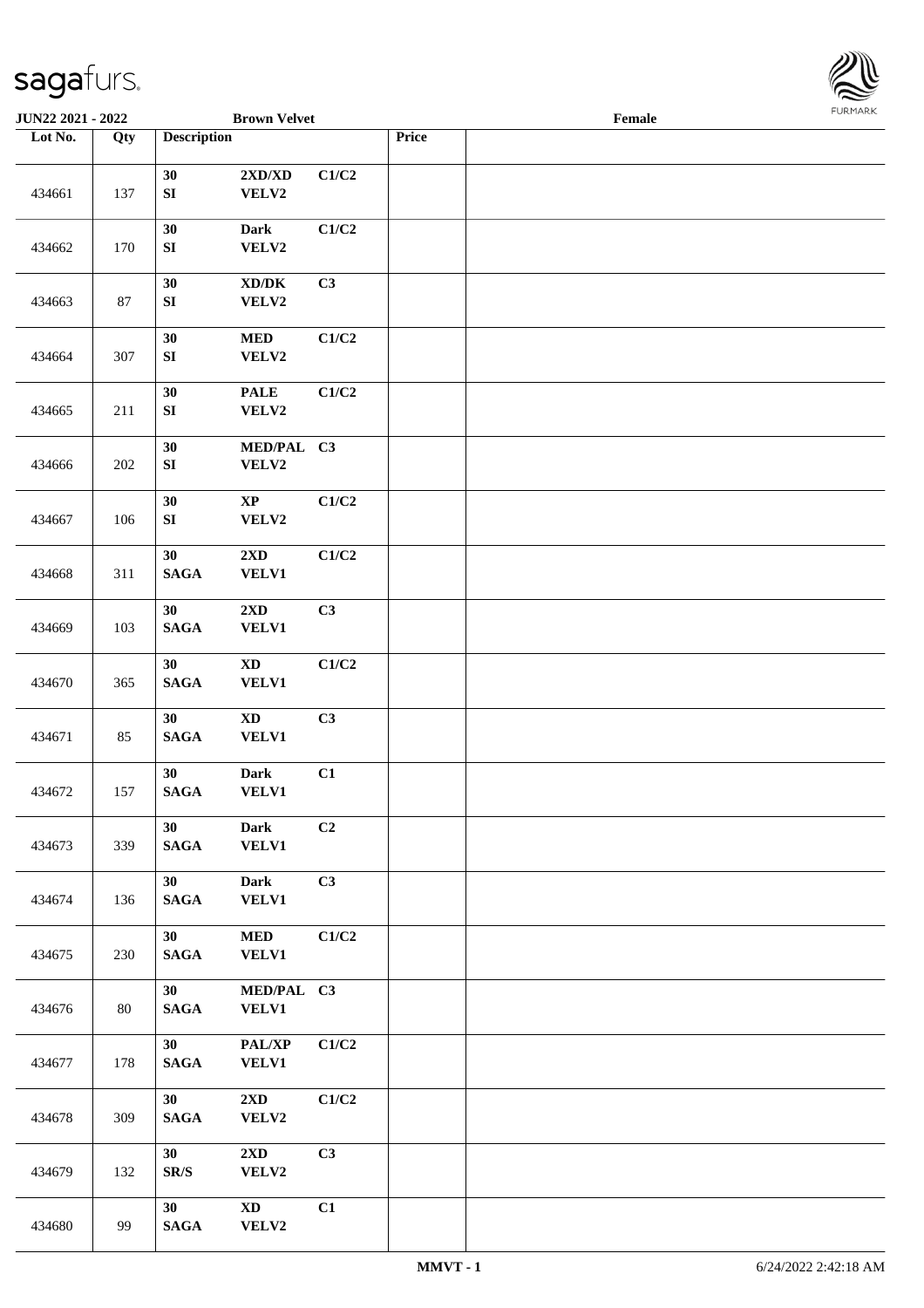

| JUN22 2021 - 2022                                   |        |                    | <b>Brown Velvet</b>              |       |                                   | Female |  |
|-----------------------------------------------------|--------|--------------------|----------------------------------|-------|-----------------------------------|--------|--|
| Lot No.                                             | Qty    | <b>Description</b> |                                  |       | Price                             |        |  |
| 434681                                              | 335    | 30<br><b>SAGA</b>  | $\mathbf{X}\mathbf{D}$<br>VELV2  | C2    |                                   |        |  |
| 434682                                              | 200    | 30<br>SR/S         | <b>XD</b><br>VELV2               | C3    |                                   |        |  |
| 434683                                              | 153    | 30<br><b>SAGA</b>  | Dark<br>VELV2                    | C1    |                                   |        |  |
| * * * * * * * * * * * * * *<br>$* 434684$<br>$\ast$ | 405    | 30<br><b>SAGA</b>  | <b>Dark</b><br><b>VELV2</b>      | C2    |                                   |        |  |
| $\ast$<br>$* 434685$<br>* * * * * * * * * * * * * * | 195    |                    | 600 Skins                        |       | $\ast$<br>$\ast$<br>* * * * * * * |        |  |
| 434686                                              | 325    | 30<br>SR/S         | Dark<br>VELV2                    | C3    |                                   |        |  |
| 434687                                              | 174    | 30<br><b>SAGA</b>  | $\bf MED$<br>VELV2               | C1    |                                   |        |  |
| * * * * * * * * * * * * * *<br>* 434688<br>$\ast$   | 405    | 30<br><b>SAGA</b>  | <b>MED</b><br>VELV2              | C2    |                                   |        |  |
| $\ast$<br>* 434689<br>* * * * * * * * * * * * * *   | 211    |                    | 616 Skins                        |       | $\ast$<br>∗<br>* * * * * * *      |        |  |
| 434690                                              | 256    | 30<br>SR/S         | $\bf MED$<br>VELV2               | C3    |                                   |        |  |
| 434691                                              | 132    | 30<br><b>SAGA</b>  | <b>PALE</b><br>VELV2             | C1    |                                   |        |  |
| * * * * * * * * * * * * * *<br>* 434692<br>$*$      | 405    | 30<br><b>SAGA</b>  | <b>PALE</b><br>VELV2             | C2    |                                   |        |  |
| $\ast$<br>* 434693<br>* * * * * * * * * * * * * *   | $28\,$ |                    | 433 Skins                        |       | $\ast$<br>*<br>* * * * * * *      |        |  |
| 434694                                              | 185    | 30<br>SR/S         | <b>PALE</b><br>VELV2             | C3    |                                   |        |  |
| 434695                                              | 304    | 30<br>SR/S         | $\mathbf{X}\mathbf{P}$<br>VELV2  | C1/C2 |                                   |        |  |
| 434696                                              | 84     | 30<br>SR/S         | $\mathbf{X}\mathbf{P}$<br>VELV2  | C3    |                                   |        |  |
| 434697                                              | 168    | 30<br><b>SROY</b>  | $2\mathbf{X}\mathbf{D}$<br>VELV2 | C1/C2 |                                   |        |  |
| 434698                                              | 216    | 30<br><b>SROY</b>  | <b>XD</b><br>VELV2               | C1/C2 |                                   |        |  |
| 434699                                              | 321    | 30<br><b>SROY</b>  | <b>Dark</b><br>VELV2             | C1/C2 |                                   |        |  |
| 434700                                              | 142    | 30<br><b>SROY</b>  | $\bf MED$<br>VELV2               | C1/C2 |                                   |        |  |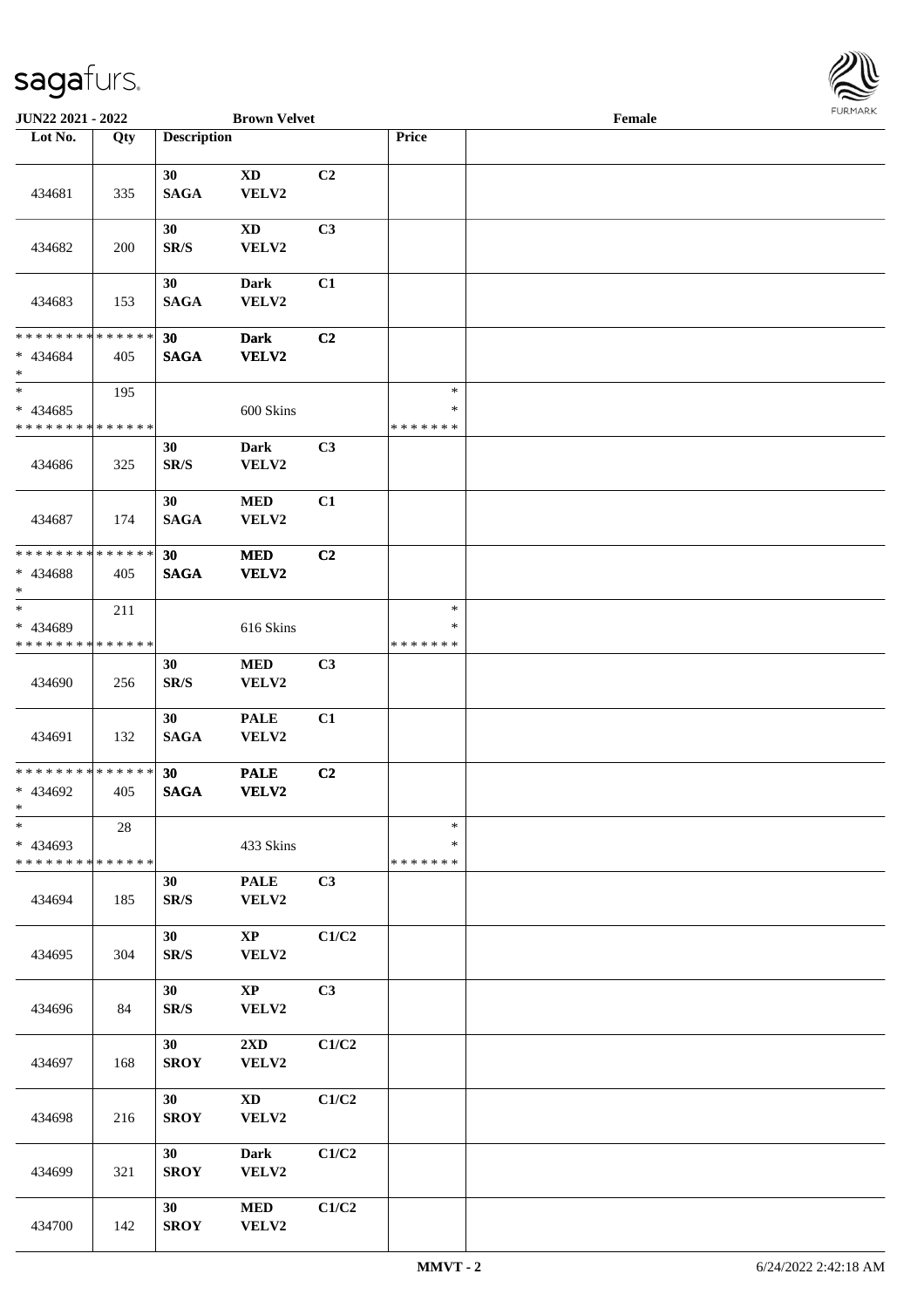

**JUN22 2021 - 2022 Brown Velvet Female**

| $-0.11 - 0.000 - 0.000$ |     |                    |                             |       |       | --------- |
|-------------------------|-----|--------------------|-----------------------------|-------|-------|-----------|
| Lot No.                 | Qty | <b>Description</b> |                             |       | Price |           |
| 434701                  | 105 | 30<br><b>SROY</b>  | <b>PALE</b><br><b>VELV2</b> | C1/C2 |       |           |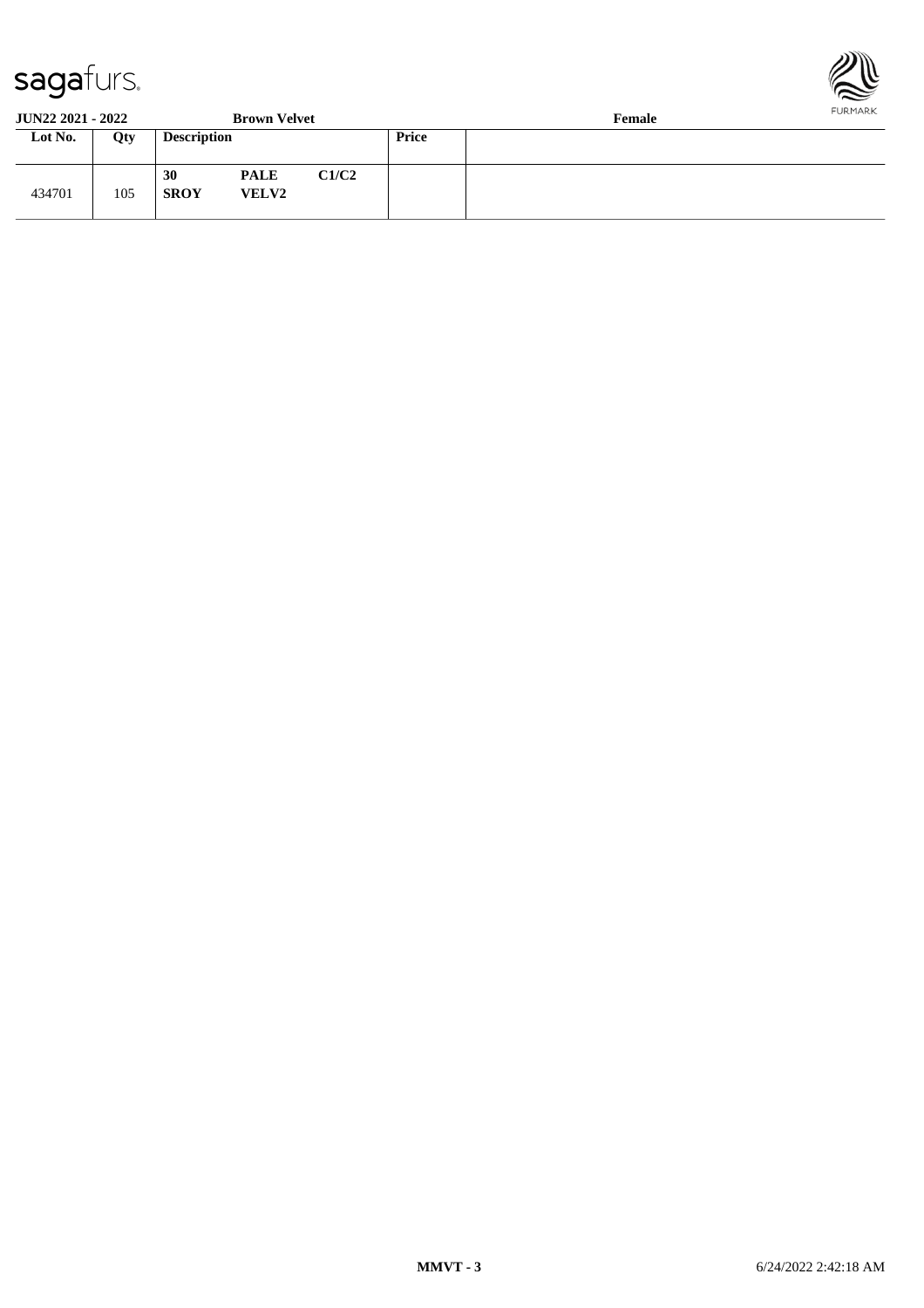

| <b>JUN22 2021 - 2022</b> |     |                           | <b>Brown Velvet</b>                          |       |       | Female |  |
|--------------------------|-----|---------------------------|----------------------------------------------|-------|-------|--------|--|
| Lot No.                  | Qty | <b>Description</b>        |                                              |       | Price |        |  |
| 434761                   | 233 | 30/20<br>${\bf S}{\bf I}$ | $2{\bf X}{\bf D}$<br><b>VELV1</b>            | C1/C2 |       |        |  |
| 434762                   | 257 | 30/20<br>${\bf S}{\bf I}$ | <b>XD</b><br><b>VELV1</b>                    | C1/C2 |       |        |  |
| 434763                   | 131 | 30/20<br>${\bf S}{\bf I}$ | 2XD/XD<br>VELV1                              | C3    |       |        |  |
| 434764                   | 130 | 30/20<br>${\bf S}{\bf I}$ | Dark<br><b>VELV1</b>                         | C1    |       |        |  |
| 434765                   | 266 | 30/20<br>${\bf S}{\bf I}$ | Dark<br><b>VELV1</b>                         | C2    |       |        |  |
| 434766                   | 109 | 30/20<br>${\bf S}{\bf I}$ | <b>Dark</b><br><b>VELV1</b>                  | C3    |       |        |  |
| 434767                   | 120 | 30/20<br>${\bf S}{\bf I}$ | $\bf MED$<br><b>VELV1</b>                    | C1    |       |        |  |
| 434768                   | 255 | 30/20<br>${\bf S}{\bf I}$ | <b>MED</b><br><b>VELV1</b>                   | C2    |       |        |  |
| 434769                   | 149 | 30/20<br>${\bf S}{\bf I}$ | <b>MED</b><br><b>VELV1</b>                   | C3    |       |        |  |
| 434770                   | 248 | 30/20<br>${\bf S}{\bf I}$ | <b>PALE</b><br><b>VELV1</b>                  | C1/C2 |       |        |  |
| 434771                   | 116 | 30/20<br>${\bf S}{\bf I}$ | $\bold{XP}$<br><b>VELV1</b>                  | C1/C2 |       |        |  |
| 434772                   | 131 | 30/20<br>${\bf SI}$       | PAL/XP<br><b>VELV1</b>                       | C3    |       |        |  |
| 434773                   | 218 | ${\bf 20}$<br>${\bf SI}$  | 2XD<br>VELV2                                 | C1/C2 |       |        |  |
| 434774                   | 268 | 20<br>SI                  | $\mathbf{X}\mathbf{D}$<br>VELV2              | C1/C2 |       |        |  |
| 434775                   | 105 | 20<br>${\bf SI}$          | <b>Dark</b><br>VELV2                         | C1    |       |        |  |
| 434776                   | 260 | 20<br>${\bf S}{\bf I}$    | Dark<br>VELV2                                | C2    |       |        |  |
| 434777                   | 157 | 20<br>${\bf SI}$          | $\bold{X}\bold{D}/\bold{D}\bold{K}$<br>VELV2 | C3    |       |        |  |
| 434778                   | 127 | 20<br>${\bf SI}$          | <b>MED</b><br>VELV2                          | C1/C2 |       |        |  |
| 434779                   | 81  | 20<br>${\bf SI}$          | MED/PAL C3<br>VELV2                          |       |       |        |  |
| 434780                   | 146 | ${\bf 20}$<br>SI          | PAL/XP<br>VELV2                              | C1/C2 |       |        |  |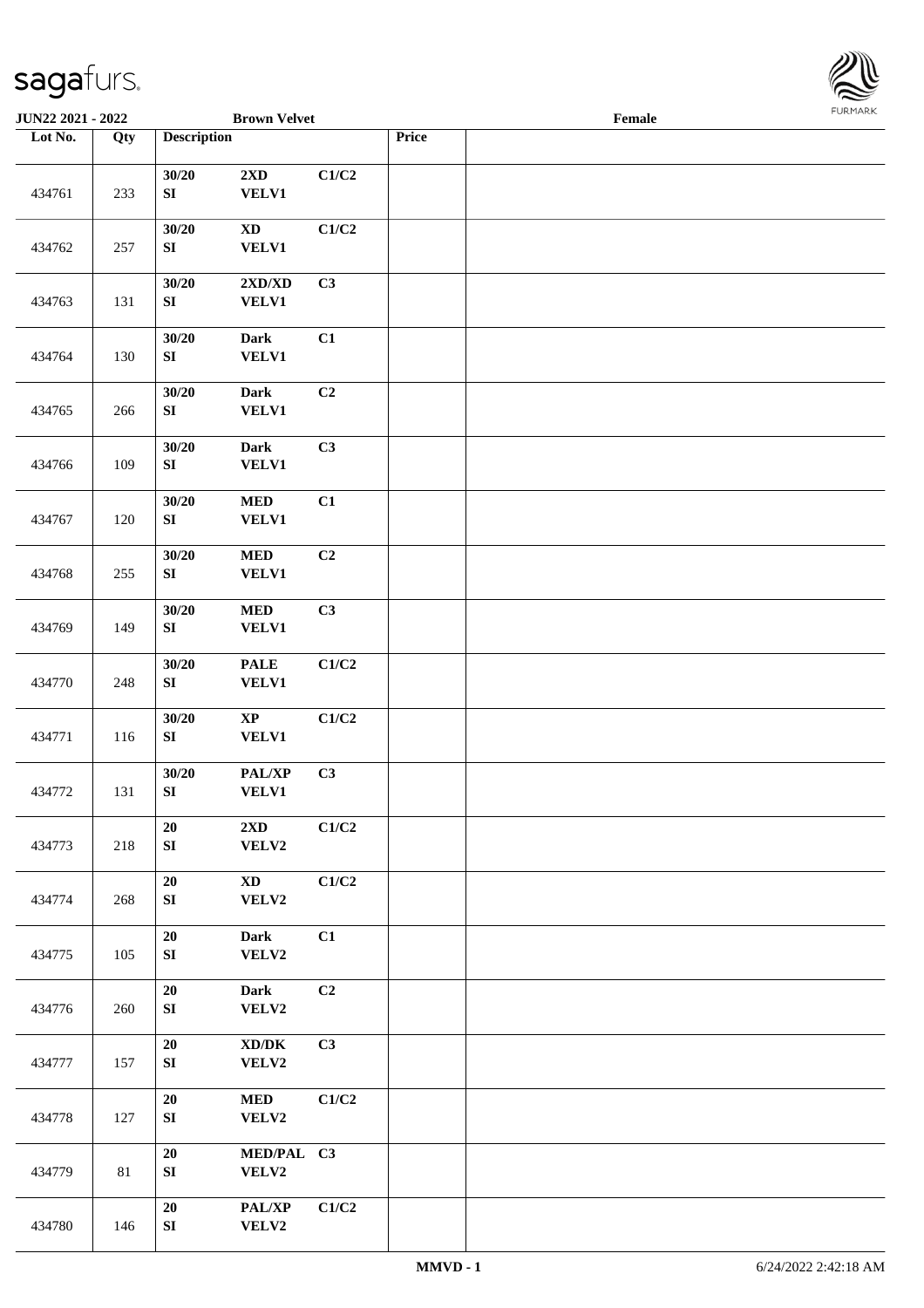

| <b>JUN22 2021 - 2022</b>                |     |                          | <b>Brown Velvet</b>                     |       |                    | Female |  |
|-----------------------------------------|-----|--------------------------|-----------------------------------------|-------|--------------------|--------|--|
| Lot No.                                 | Qty | <b>Description</b>       |                                         |       | Price              |        |  |
|                                         |     |                          |                                         |       |                    |        |  |
|                                         |     | 20                       | 2XD                                     | C1    |                    |        |  |
| 434781                                  | 198 | <b>SAGA</b>              | <b>VELV1</b>                            |       |                    |        |  |
| * * * * * * * * * * * * * *             |     |                          |                                         |       |                    |        |  |
| * 434782                                | 425 | <b>20</b><br><b>SAGA</b> | $2\mathbf{X}\mathbf{D}$<br><b>VELV1</b> | C2    |                    |        |  |
| $\ast$                                  |     |                          |                                         |       |                    |        |  |
| $*$                                     | 120 |                          |                                         |       | $\ast$             |        |  |
| * 434783                                |     |                          | 545 Skins                               |       | $\ast$             |        |  |
| * * * * * * * * * * * * * *             |     |                          |                                         |       | * * * * * * *      |        |  |
|                                         |     | 20                       | $2\mathbf{X}\mathbf{D}$                 | C3    |                    |        |  |
| 434784                                  | 253 | <b>SAGA</b>              | <b>VELV1</b>                            |       |                    |        |  |
|                                         |     | 20                       | $\mathbf{X}\mathbf{D}$                  | C1    |                    |        |  |
| 434785                                  | 214 | <b>SAGA</b>              | VELV1                                   |       |                    |        |  |
|                                         |     |                          |                                         |       |                    |        |  |
| * * * * * * * * * * * * * *             |     | 20                       | <b>XD</b>                               | C2    |                    |        |  |
| * 434786                                | 425 | <b>SAGA</b>              | <b>VELV1</b>                            |       |                    |        |  |
| $*$                                     |     |                          |                                         |       |                    |        |  |
| $\ast$                                  | 191 |                          |                                         |       | $\ast$             |        |  |
| * 434787<br>* * * * * * * * * * * * * * |     |                          | 616 Skins                               |       | ∗<br>* * * * * * * |        |  |
|                                         |     | 20                       | <b>XD</b>                               | C3    |                    |        |  |
| 434788                                  | 283 | <b>SAGA</b>              | <b>VELV1</b>                            |       |                    |        |  |
|                                         |     |                          |                                         |       |                    |        |  |
|                                         |     | 20                       | Dark                                    | C1    |                    |        |  |
| 434789                                  | 251 | <b>SAGA</b>              | VELV1                                   |       |                    |        |  |
| * * * * * * * * * * * * * *             |     |                          |                                         | C2    |                    |        |  |
| * 434790                                | 425 | 20<br><b>SAGA</b>        | <b>Dark</b><br><b>VELV1</b>             |       |                    |        |  |
| $*$                                     |     |                          |                                         |       |                    |        |  |
| $*$                                     | 333 |                          |                                         |       | $\ast$             |        |  |
| * 434791                                |     |                          | 758 Skins                               |       | $\ast$             |        |  |
| * * * * * * * * * * * * * *             |     |                          |                                         |       | * * * * * * *      |        |  |
|                                         |     | 20                       | Dark                                    | C3    |                    |        |  |
| 434792                                  | 274 | <b>SAGA</b>              | VELV1                                   |       |                    |        |  |
|                                         |     | 20                       | <b>MED</b>                              | C1    |                    |        |  |
| 434793                                  | 209 | <b>SAGA</b>              | <b>VELV1</b>                            |       |                    |        |  |
|                                         |     |                          |                                         |       |                    |        |  |
| * * * * * * * * * * * * * * *           |     | 20                       | <b>MED</b>                              | C2    |                    |        |  |
| * 434794                                | 425 | <b>SAGA</b>              | <b>VELV1</b>                            |       |                    |        |  |
| $*$<br>$*$                              |     |                          |                                         |       | $\ast$             |        |  |
| * 434795                                | 122 |                          | 547 Skins                               |       | $\ast$             |        |  |
| * * * * * * * * * * * * * *             |     |                          |                                         |       | *******            |        |  |
|                                         |     | 20                       | <b>MED</b>                              | C3    |                    |        |  |
| 434796                                  | 211 | <b>SAGA</b>              | <b>VELV1</b>                            |       |                    |        |  |
|                                         |     |                          |                                         |       |                    |        |  |
|                                         |     | 20                       | <b>PALE</b>                             | C1    |                    |        |  |
| 434797                                  | 116 | <b>SAGA</b>              | <b>VELV1</b>                            |       |                    |        |  |
|                                         |     | 20                       | <b>PALE</b>                             | C2    |                    |        |  |
| 434798                                  | 290 | <b>SAGA</b>              | <b>VELV1</b>                            |       |                    |        |  |
|                                         |     |                          |                                         |       |                    |        |  |
|                                         |     | 20                       | $\mathbf{X}\mathbf{P}$                  | C1/C2 |                    |        |  |
| 434799                                  | 194 | <b>SAGA</b>              | <b>VELV1</b>                            |       |                    |        |  |
|                                         |     |                          |                                         |       |                    |        |  |
|                                         |     | 20                       | PAL/XP                                  | C3    |                    |        |  |
| 434800                                  | 255 | <b>SAGA</b>              | <b>VELV1</b>                            |       |                    |        |  |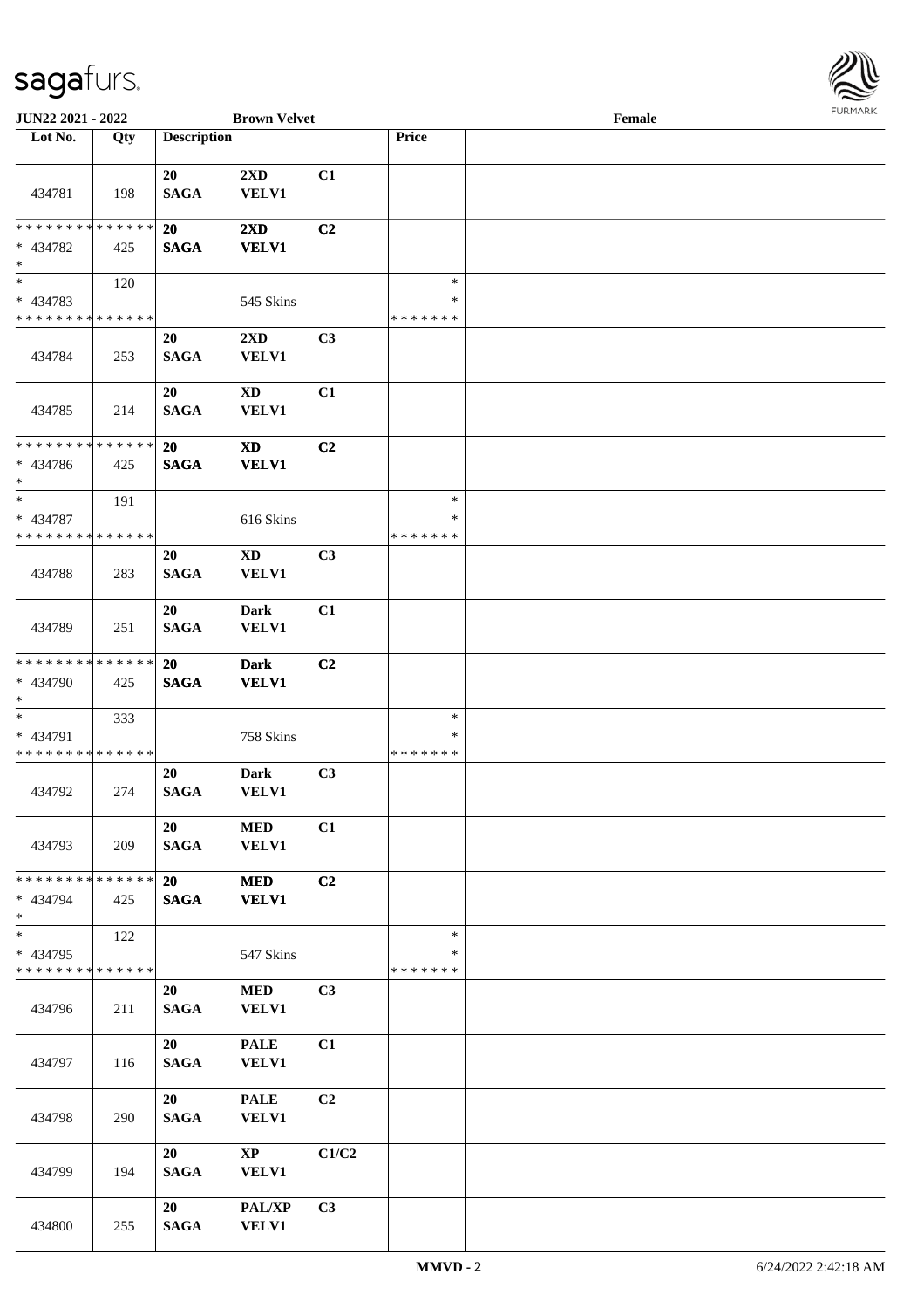

| JUN22 2021 - 2022             |     |                    | <b>Brown Velvet</b>    |    |               | Female |  |
|-------------------------------|-----|--------------------|------------------------|----|---------------|--------|--|
| Lot No.                       | Qty | <b>Description</b> |                        |    | Price         |        |  |
|                               |     |                    |                        |    |               |        |  |
|                               |     | 20                 | 2XD                    | C1 |               |        |  |
| 434801                        | 157 | <b>SAGA</b>        | VELV2                  |    |               |        |  |
|                               |     |                    |                        |    |               |        |  |
| * * * * * * * * * * * * * *   |     | 20                 | 2XD                    | C2 |               |        |  |
| * 434802                      | 405 | <b>SAGA</b>        | VELV2                  |    |               |        |  |
| $\ast$                        |     |                    |                        |    |               |        |  |
| $\overline{\ast}$             | 71  |                    |                        |    | $\ast$        |        |  |
| * 434803                      |     |                    | 476 Skins              |    | $\ast$        |        |  |
| * * * * * * * * * * * * * *   |     |                    |                        |    | * * * * * * * |        |  |
|                               |     | 20                 | 2XD                    | C3 |               |        |  |
| 434804                        | 149 | <b>SAGA</b>        | VELV2                  |    |               |        |  |
|                               |     |                    |                        |    |               |        |  |
|                               |     | 20                 | $\mathbf{X}\mathbf{D}$ | C1 |               |        |  |
| 434805                        | 175 | <b>SAGA</b>        | VELV2                  |    |               |        |  |
|                               |     |                    |                        |    |               |        |  |
| * * * * * * * * * * * * * *   |     | 20                 | <b>XD</b>              | C2 |               |        |  |
| * 434806                      | 425 | <b>SAGA</b>        | VELV2                  |    |               |        |  |
| $*$                           |     |                    |                        |    |               |        |  |
| $*$                           | 115 |                    |                        |    | $\ast$        |        |  |
| * 434807                      |     |                    | 540 Skins              |    | ∗             |        |  |
| * * * * * * * * * * * * * *   |     |                    |                        |    | * * * * * * * |        |  |
|                               |     | 20                 | <b>XD</b>              | C3 |               |        |  |
| 434808                        | 188 | <b>SAGA</b>        | VELV2                  |    |               |        |  |
|                               |     |                    |                        |    |               |        |  |
|                               |     | 20                 | Dark                   | C1 |               |        |  |
| 434809                        | 311 | <b>SAGA</b>        | VELV2                  |    |               |        |  |
|                               |     |                    |                        |    |               |        |  |
| * * * * * * * * * * * * * *   |     | 20                 | <b>Dark</b>            | C2 |               |        |  |
| * 434810                      | 445 | <b>SAGA</b>        | VELV2                  |    |               |        |  |
| $*$                           |     |                    |                        |    |               |        |  |
| $*$                           | 425 |                    |                        |    | $\ast$        |        |  |
| * 434811                      |     |                    | 870 Skins              |    | $\ast$        |        |  |
| * * * * * * * * * * * * * *   |     |                    |                        |    | * * * * * * * |        |  |
|                               |     | 20                 | Dark                   | C3 |               |        |  |
| 434812                        | 317 | <b>SAGA</b>        | VELV2                  |    |               |        |  |
|                               |     |                    |                        |    |               |        |  |
|                               |     | 20                 | <b>MED</b>             | C1 |               |        |  |
| 434813                        | 407 | <b>SAGA</b>        | VELV2                  |    |               |        |  |
|                               |     |                    |                        |    |               |        |  |
| * * * * * * * * * * * * * * * |     | 20                 | <b>MED</b>             | C2 |               |        |  |
| * 434814                      | 425 | <b>SAGA</b>        | <b>VELV2</b>           |    |               |        |  |
| $*$                           |     |                    |                        |    |               |        |  |
| $*$                           |     |                    |                        |    | $\ast$        |        |  |
| $* 434815$                    | 400 |                    | $\overline{c}$         |    | $\ast$        |        |  |
| $*$                           |     |                    |                        |    | $\ast$        |        |  |
| $*$                           | 346 |                    |                        |    | $\ast$        |        |  |
| $* 434816$                    |     |                    | 1171 Skins             |    | ∗             |        |  |
| * * * * * * * * * * * * * *   |     |                    |                        |    | *******       |        |  |
|                               |     | 20                 | <b>MED</b>             | C3 |               |        |  |
| 434817                        | 430 | <b>SAGA</b>        | VELV2                  |    |               |        |  |
|                               |     |                    |                        |    |               |        |  |
|                               |     | 20                 | <b>PALE</b>            | C1 |               |        |  |
| 434818                        | 323 | <b>SAGA</b>        | VELV2                  |    |               |        |  |
|                               |     |                    |                        |    |               |        |  |
| * * * * * * * * * * * * * * * |     | 20                 | <b>PALE</b>            | C2 |               |        |  |
| * 434819                      | 425 | <b>SAGA</b>        | <b>VELV2</b>           |    |               |        |  |
| $*$                           |     |                    |                        |    |               |        |  |
| $*$                           |     |                    |                        |    | $\ast$        |        |  |
| * 434820                      | 410 |                    | 2                      |    | $\ast$        |        |  |
| $*$                           |     |                    |                        |    | $\ast$        |        |  |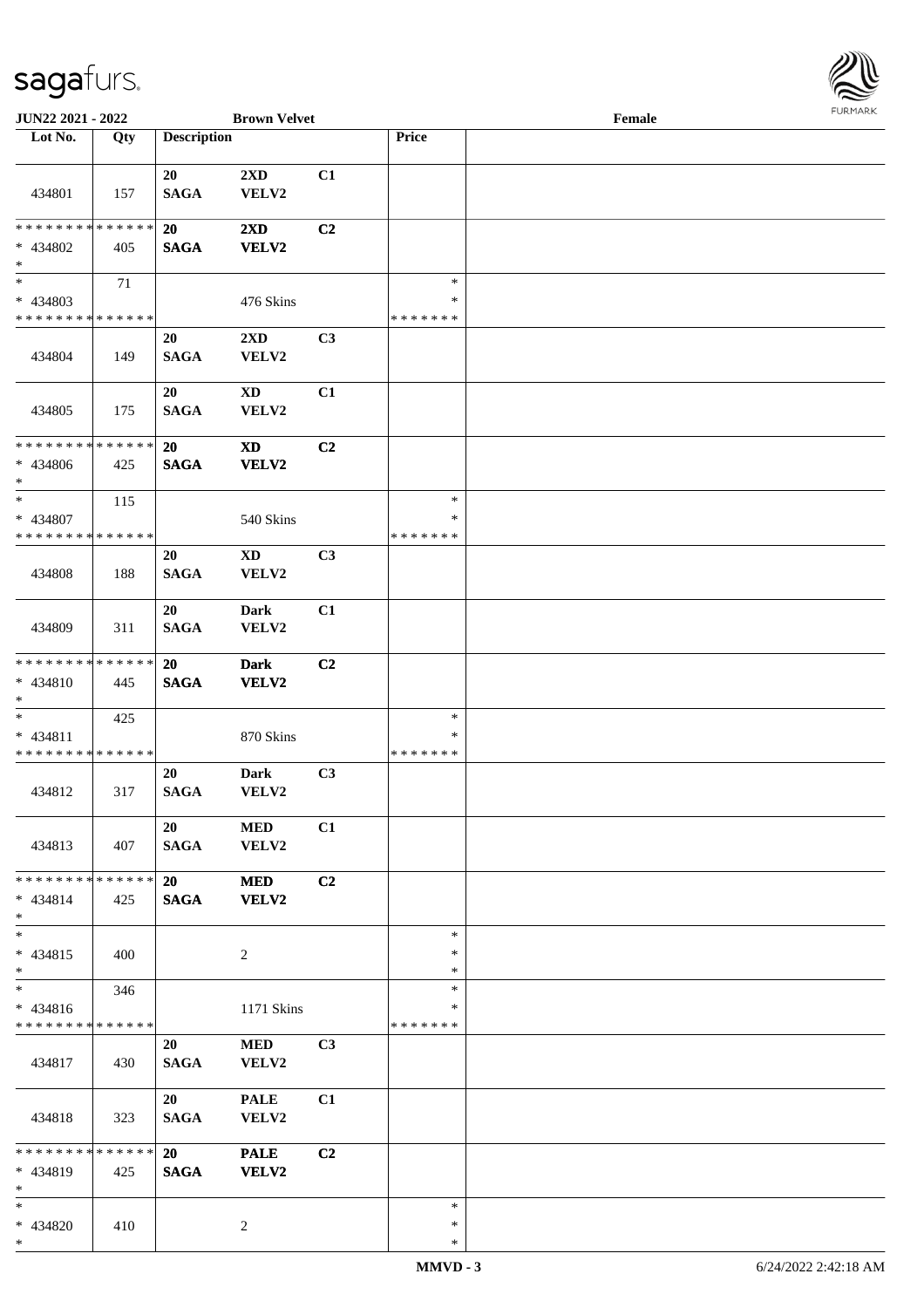

| <b>JUN22 2021 - 2022</b>                                       |     |                          | <b>Brown Velvet</b>                              |                               |                                   | Female |  |
|----------------------------------------------------------------|-----|--------------------------|--------------------------------------------------|-------------------------------|-----------------------------------|--------|--|
| Lot No.                                                        | Qty | <b>Description</b>       |                                                  |                               | Price                             |        |  |
| $\ast$<br>* 434821<br>* * * * * * * * * * * * * *              | 84  | 20<br><b>SAGA</b>        | <b>PALE</b><br>VELV2                             | C2                            | $\ast$<br>$\ast$<br>* * * * * * * |        |  |
| 434822                                                         | 336 | 20<br><b>SAGA</b>        | <b>PALE</b><br>VELV2                             | C3                            |                                   |        |  |
| 434823                                                         | 163 | 20<br><b>SAGA</b>        | <b>XP</b><br>VELV2                               | C1                            |                                   |        |  |
| 434824                                                         | 396 | 20<br><b>SAGA</b>        | $\mathbf{X}\mathbf{P}$<br>VELV2                  | C2                            |                                   |        |  |
| 434825                                                         | 167 | 20<br><b>SAGA</b>        | $\mathbf{X}\mathbf{P}$<br>VELV2                  | C3                            |                                   |        |  |
| * * * * * * * * * * * * * * *<br>* 434826<br>$\ast$            | 425 | <b>20</b><br><b>SAGA</b> | XD/DK<br><b>VELV2</b>                            | C <sub>2</sub><br><b>OPEN</b> |                                   |        |  |
| * 434827<br>* * * * * * * * <mark>* * * * * *</mark>           | 168 |                          | 593 Skins                                        |                               | $\ast$<br>∗<br>* * * * * * *      |        |  |
| * * * * * * * * <mark>* * * * * *</mark><br>* 434828<br>$\ast$ | 425 | 20<br><b>SAGA</b>        | <b>MED/PAL</b><br><b>VELV2</b>                   | C <sub>2</sub><br><b>OPEN</b> |                                   |        |  |
| * 434829<br>$\ast$                                             | 400 |                          | $\overline{c}$                                   |                               | $\ast$<br>$\ast$<br>$\ast$        |        |  |
| $*$<br>* 434830<br>* * * * * * * * * * * * * *                 | 246 |                          | 1071 Skins                                       |                               | $\ast$<br>$\ast$<br>* * * * * * * |        |  |
| 434831                                                         | 292 | 20<br><b>SROY</b>        | $2\mathbf{X}\mathbf{D}$<br>VELV1                 | C1/C2                         |                                   |        |  |
| 434832                                                         | 313 | 20<br><b>SROY</b>        | <b>XD</b><br>VELV1                               | C1/C2                         |                                   |        |  |
| 434833                                                         | 176 | 20<br><b>SROY</b>        | $2{\bf X}{\bf D}/{\bf X}{\bf D}$<br><b>VELV1</b> | C3                            |                                   |        |  |
| 434834                                                         | 99  | 20<br><b>SROY</b>        | <b>Dark</b><br><b>VELV1</b>                      | C1                            |                                   |        |  |
| 434835                                                         | 235 | 20<br><b>SROY</b>        | <b>Dark</b><br><b>VELV1</b>                      | C2                            |                                   |        |  |
| 434836                                                         | 105 | 20<br><b>SROY</b>        | Dark<br><b>VELV1</b>                             | C3                            |                                   |        |  |
| 434837                                                         | 119 | 20<br><b>SROY</b>        | <b>MED</b><br><b>VELV1</b>                       | C1                            |                                   |        |  |
| 434838                                                         | 280 | 20<br><b>SROY</b>        | $\bf MED$<br>VELV1                               | C2                            |                                   |        |  |
| 434839                                                         | 100 | 20<br><b>SROY</b>        | <b>PALE</b><br><b>VELV1</b>                      | C1                            |                                   |        |  |
| 434840                                                         | 162 | 20<br><b>SROY</b>        | <b>PALE</b><br><b>VELV1</b>                      | C2                            |                                   |        |  |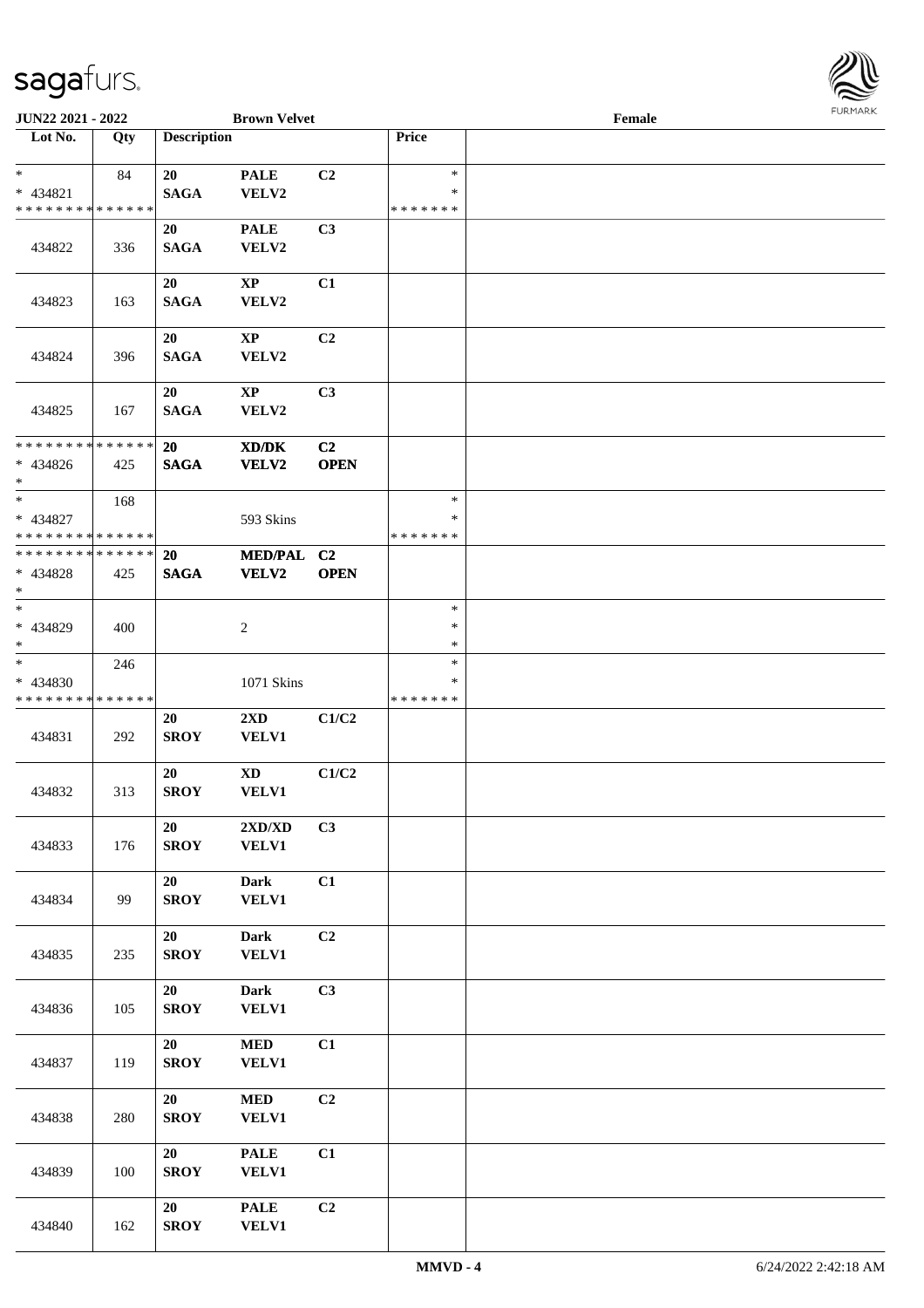

| JUN22 2021 - 2022                                 |     |                       | <b>Brown Velvet</b>              |                |                             | Female |  |
|---------------------------------------------------|-----|-----------------------|----------------------------------|----------------|-----------------------------|--------|--|
| Lot No.                                           | Qty | <b>Description</b>    |                                  |                | Price                       |        |  |
| 434841                                            | 179 | 20<br><b>SROY</b>     | MED/PAL C3<br>VELV1              |                |                             |        |  |
| 434842                                            | 94  | 20<br><b>SROY</b>     | $\bold{XP}$<br><b>VELV1</b>      | C1/C2          |                             |        |  |
| 434843                                            | 275 | 20<br><b>SROY</b>     | 2XD<br>VELV2                     | C1/C2          |                             |        |  |
| 434844                                            | 274 | $20\,$<br><b>SROY</b> | $\mathbf{X}\mathbf{D}$<br>VELV2  | C1/C2          |                             |        |  |
| 434845                                            | 168 | 20<br><b>SROY</b>     | 2XD/XD<br>VELV2                  | C3             |                             |        |  |
| 434846                                            | 135 | 20<br><b>SROY</b>     | <b>Dark</b><br>VELV2             | C1             |                             |        |  |
| 434847                                            | 358 | 20<br><b>SROY</b>     | <b>Dark</b><br>VELV2             | C <sub>2</sub> |                             |        |  |
| 434848                                            | 145 | 20<br><b>SROY</b>     | <b>Dark</b><br>VELV2             | C3             |                             |        |  |
| 434849                                            | 346 | 20<br><b>SROY</b>     | $\bf MED$<br>VELV2               | C1             |                             |        |  |
| * * * * * * * * * * * * * *<br>* 434850<br>$*$    | 405 | 20<br><b>SROY</b>     | $\bf MED$<br>VELV2               | C2             |                             |        |  |
| $\ast$<br>* 434851<br>* * * * * * * * * * * * * * | 391 |                       | 796 Skins                        |                | $\ast$<br>$\ast$<br>******* |        |  |
| 434852                                            | 247 | 20<br><b>SROY</b>     | $\bf MED$<br>VELV2               | C3             |                             |        |  |
| 434853                                            | 233 | 20<br><b>SROY</b>     | <b>PALE</b><br>VELV2             | C1             |                             |        |  |
| * * * * * * * * * * * * * * *<br>* 434854<br>$*$  | 405 | 20<br><b>SROY</b>     | <b>PALE</b><br>VELV2             | C2             |                             |        |  |
| $*$<br>$* 434855$<br>* * * * * * * * * * * * * *  | 176 |                       | 581 Skins                        |                | $\ast$<br>$\ast$<br>******* |        |  |
| 434856                                            | 108 | 20<br><b>SROY</b>     | $\mathbf{XP}$<br>VELV2           | C1             |                             |        |  |
| 434857                                            | 274 | 20<br><b>SROY</b>     | $\mathbf{XP}$<br>VELV2           | C2             |                             |        |  |
| 434858                                            | 232 | 20<br><b>SROY</b>     | PAL/XP<br>VELV2                  | C <sub>3</sub> |                             |        |  |
| 434859                                            | 91  | 20<br><b>LUMI</b>     | $2\mathbf{X}\mathbf{D}$<br>VELV2 | C1/C2          |                             |        |  |
| 434860                                            | 104 | 20<br><b>LUMI</b>     | $\mathbf{X}\mathbf{D}$<br>VELV2  | C1/C2          |                             |        |  |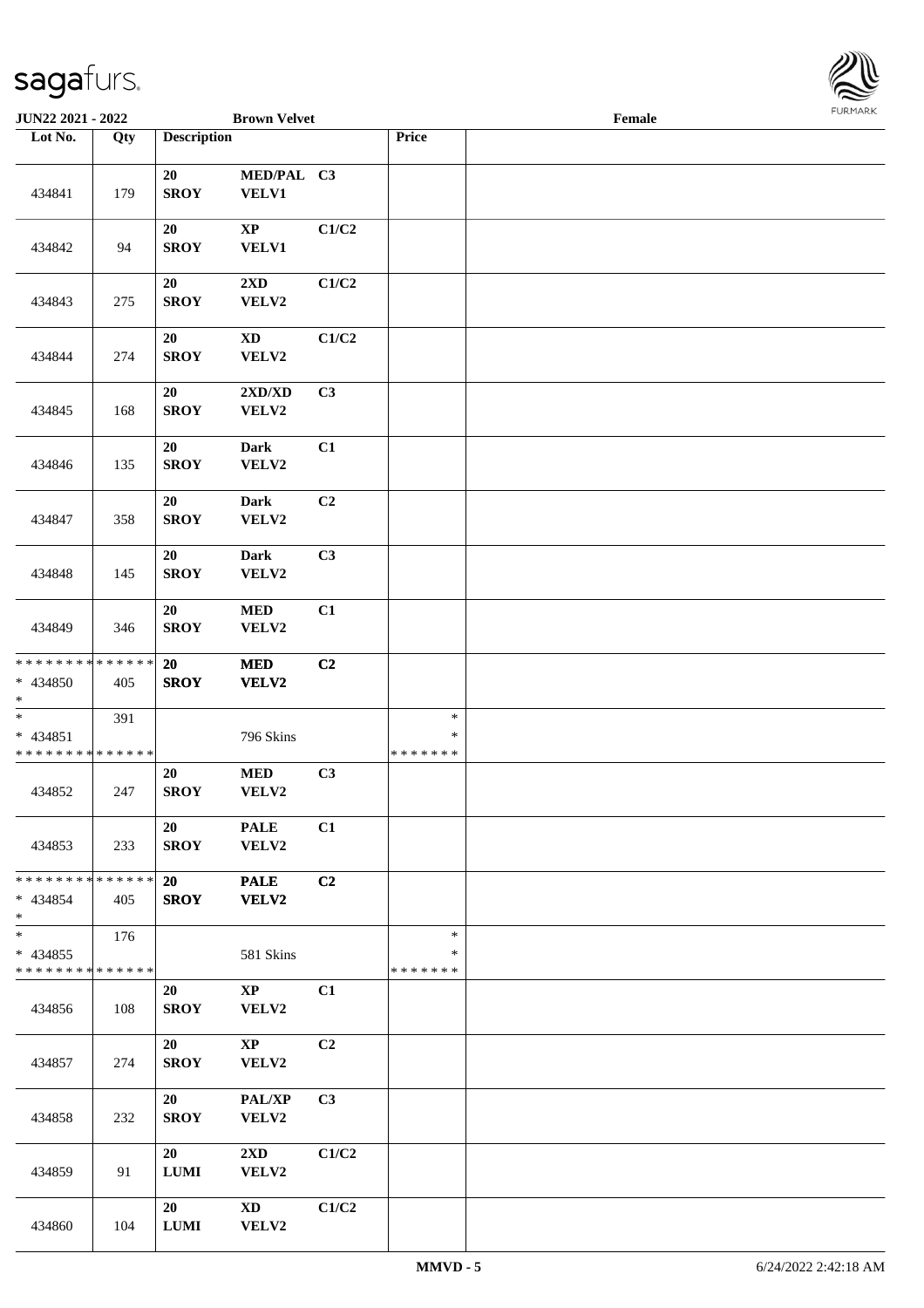

| <b>JUN22 2021 - 2022</b> |     |                          | <b>Brown Velvet</b>         |                |              | Female | <b>FURMARK</b> |
|--------------------------|-----|--------------------------|-----------------------------|----------------|--------------|--------|----------------|
| Lot No.                  | Qty | <b>Description</b>       |                             |                | <b>Price</b> |        |                |
| 434861                   | 151 | 20<br><b>LUMI</b>        | <b>Dark</b><br><b>VELV2</b> | C1/C2          |              |        |                |
| 434862                   | 80  | 20<br><b>LUMI</b>        | XD/DK<br><b>VELV2</b>       | C <sub>3</sub> |              |        |                |
| 434863                   | 271 | 20<br><b>LUMI</b>        | <b>MED</b><br><b>VELV2</b>  | C1/C2          |              |        |                |
| 434864                   | 188 | <b>20</b><br><b>LUMI</b> | <b>PALE</b><br><b>VELV2</b> | C1/C2          |              |        |                |
| 434865                   | 130 | 20<br><b>LUMI</b>        | MED/PAL C3<br>VELV2         |                |              |        |                |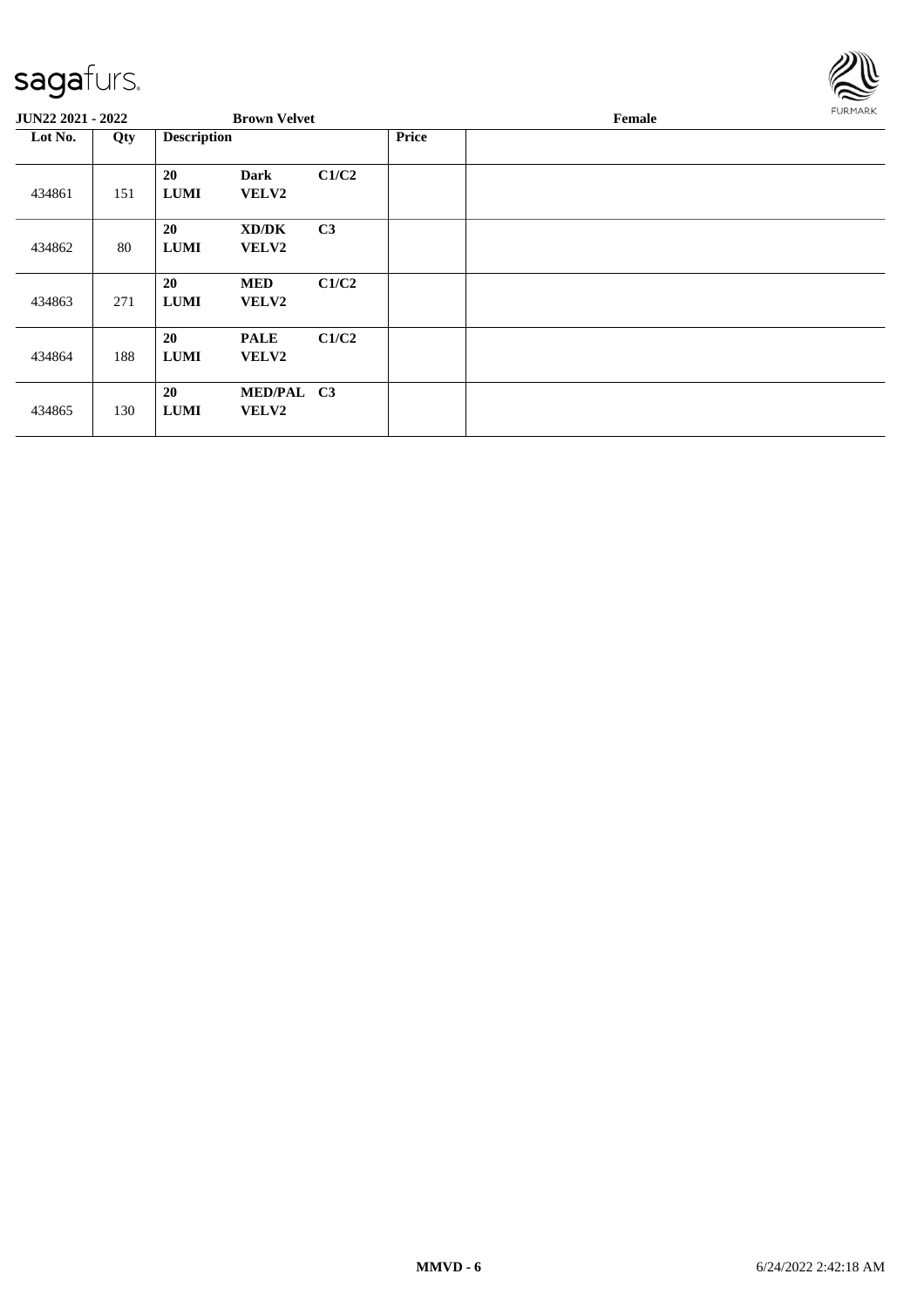\*

 $\mathbf{I}$ 



| JUN22 2021 - 2022                               |     |                    | <b>Brown Velvet</b>         |                |                         | Female |  |
|-------------------------------------------------|-----|--------------------|-----------------------------|----------------|-------------------------|--------|--|
| Lot No.                                         | Qty | <b>Description</b> |                             |                | Price                   |        |  |
| ******** <mark>******</mark>                    |     | $\mathbf{0}$       | <b>MED</b>                  | C1             |                         |        |  |
| * 434921<br>$*$                                 | 465 | SI                 | <b>VELV1</b>                |                |                         |        |  |
| $*$                                             |     |                    |                             |                | $\ast$                  |        |  |
| * 434922                                        | 420 |                    | $\overline{2}$              |                | ∗                       |        |  |
| $\ast$<br>$\overline{\phantom{0}}$              | 74  |                    |                             |                | *<br>$\ast$             |        |  |
| * 434923                                        |     |                    | 959 Skins                   |                | $\ast$                  |        |  |
| * * * * * * * * * * * * * *                     |     |                    |                             |                | * * * * * * *           |        |  |
| * * * * * * * * * * * * * * *<br>* 434924       | 465 | $\mathbf{0}$<br>SI | $\bf MED$<br><b>VELV1</b>   | C <sub>2</sub> |                         |        |  |
| $*$                                             |     |                    |                             |                |                         |        |  |
| $*$<br>$* 434925$                               | 440 |                    | $\overline{c}$              |                | $\ast$<br>$\ast$        |        |  |
| $*$                                             |     |                    |                             |                | $\ast$                  |        |  |
| $\overline{\ast}$                               |     |                    |                             |                | $\ast$                  |        |  |
| $* 434926$<br>$*$                               | 440 |                    | 3                           |                | $\ast$<br>$\ast$        |        |  |
| $\ast$                                          |     |                    |                             |                | $\ast$                  |        |  |
| * 434927<br>$*$                                 | 440 |                    | $\overline{4}$              |                | $\ast$<br>$\ast$        |        |  |
| $*$                                             |     |                    |                             |                | $\ast$                  |        |  |
| * 434928<br>$*$                                 | 440 |                    | $5\phantom{.0}$             |                | $\ast$                  |        |  |
| $\ast$                                          |     |                    |                             |                | ∗<br>$\ast$             |        |  |
| * 434929                                        | 440 |                    | 6                           |                | $\ast$                  |        |  |
| $*$<br>$\overline{\phantom{0}}$                 | 184 |                    |                             |                | $\ast$<br>$\ast$        |        |  |
| * 434930                                        |     |                    | 2849 Skins                  |                | ∗                       |        |  |
| * * * * * * * * * * * * * *                     |     |                    |                             |                | * * * * * * *           |        |  |
| * * * * * * * * * * * * * * *<br>* 434931       | 465 | $\mathbf{0}$<br>SI | <b>PALE</b><br><b>VELV1</b> | C1             |                         |        |  |
| $*$<br>$*$                                      | 104 |                    |                             |                | $\ast$                  |        |  |
| * 434932                                        |     |                    | 569 Skins                   |                | $\ast$                  |        |  |
| * * * * * * * * * * * * * * *<br>************** |     | $\mathbf{0}$       | <b>PALE</b>                 | C2             | *******                 |        |  |
| $* 434933$<br>$*$                               | 465 | SI                 | <b>VELV1</b>                |                |                         |        |  |
| $*$                                             |     |                    |                             |                | $\ast$                  |        |  |
| * 434934<br>$*$                                 | 440 |                    | $\overline{2}$              |                | ∗<br>∗                  |        |  |
| $*$                                             |     |                    |                             |                | $\ast$                  |        |  |
| * 434935                                        | 440 |                    | 3                           |                | $\ast$<br>$\ast$        |        |  |
| $*$<br>$\overline{\phantom{0}}$                 | 468 |                    |                             |                | $\ast$                  |        |  |
| * 434936                                        |     |                    | 1813 Skins                  |                | ∗                       |        |  |
| * * * * * * * * * * * * * *<br>**************   |     | $\mathbf{0}$       | <b>PALE</b>                 | C3             | * * * * * * *           |        |  |
| * 434937<br>$*$ $-$                             | 465 | SI                 | <b>VELV1</b>                |                |                         |        |  |
| $*$ $-$                                         | 236 |                    |                             |                | $\ast$                  |        |  |
| * 434938<br>* * * * * * * * * * * * * *         |     |                    | 701 Skins                   |                | $\ast$<br>* * * * * * * |        |  |
|                                                 |     | $\mathbf{0}$       | $\mathbf{X}\mathbf{P}$      | C1             |                         |        |  |
| 434939                                          | 239 | SI                 | VELV1                       |                |                         |        |  |
| * * * * * * * * * * * * * * *                   |     | $\mathbf{0}$       | $\bold{X}\bold{P}$          | C <sub>2</sub> |                         |        |  |
| * 434940                                        | 465 | SI                 | <b>VELV1</b>                |                |                         |        |  |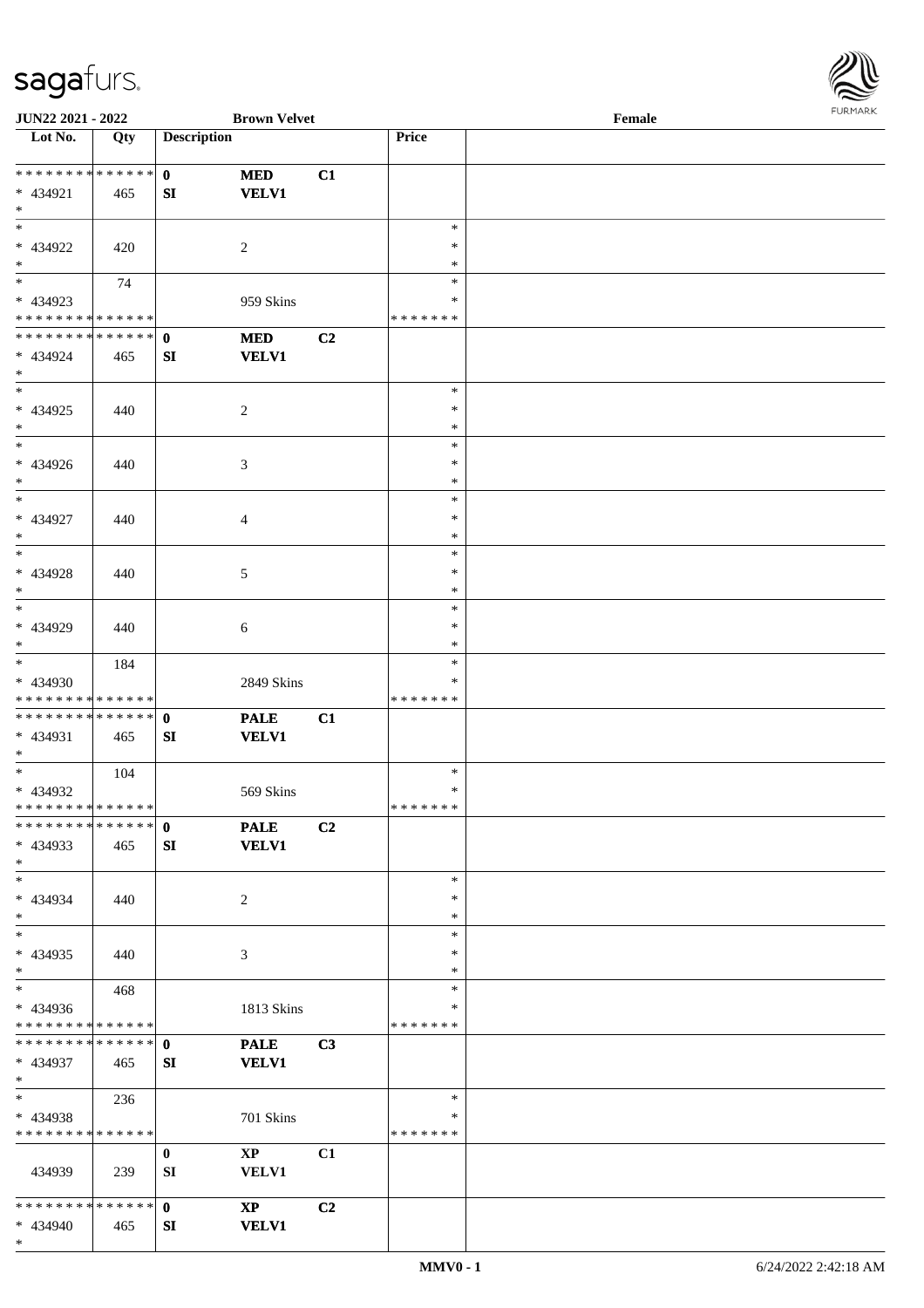

| JUN22 2021 - 2022                                |     |                              | <b>Brown Velvet</b>                    |             |                                   | Female |  |
|--------------------------------------------------|-----|------------------------------|----------------------------------------|-------------|-----------------------------------|--------|--|
| Lot No.                                          | Qty | <b>Description</b>           |                                        |             | Price                             |        |  |
| $*$<br>* 434941                                  | 268 | $\bf{0}$<br>SI               | $\mathbf{X}\mathbf{P}$<br><b>VELV1</b> | C2          | $\ast$<br>$\ast$                  |        |  |
| * * * * * * * * * * * * * *                      |     |                              |                                        |             | * * * * * * *                     |        |  |
| 434942                                           | 413 | $\bf{0}$<br>SI               | <b>MED</b><br>VELV2                    | C1          |                                   |        |  |
| * * * * * * * * * * * * * * *<br>* 434943        | 425 | $\mathbf{0}$<br>SI           | <b>MED</b><br>VELV2                    | C2          |                                   |        |  |
| $*$<br>$*$                                       |     |                              |                                        |             | $\ast$                            |        |  |
| $* 434944$<br>$*$                                | 440 |                              | $\overline{c}$                         |             | $\ast$<br>$\ast$                  |        |  |
| $\overline{\phantom{0}}$                         |     |                              |                                        |             | $\ast$                            |        |  |
| $* 434945$<br>$*$<br>$\ast$                      | 440 |                              | 3                                      |             | $\ast$<br>$\ast$                  |        |  |
| $* 434946$<br>* * * * * * * * * * * * * *        | 157 |                              | 1462 Skins                             |             | $\ast$<br>$\ast$<br>* * * * * * * |        |  |
| * * * * * * * * * * * * * * *<br>* 434947        | 464 | $\mathbf{0}$<br>SI           | <b>MED</b><br><b>VELV2</b>             | C3          |                                   |        |  |
| $*$<br>$*$                                       |     |                              |                                        |             | $\ast$                            |        |  |
| * 434948<br>* * * * * * * * * * * * * *          | 144 |                              | 608 Skins                              |             | ∗<br>* * * * * * *                |        |  |
| 434949                                           | 365 | $\bf{0}$<br>SI               | <b>PALE</b><br>VELV2                   | C1          |                                   |        |  |
| * * * * * * * * * * * * * * *<br>* 434950<br>$*$ | 465 | $\mathbf{0}$<br>SI           | <b>PALE</b><br>VELV2                   | C2          |                                   |        |  |
| $*$<br>$* 434951$<br>$*$                         | 440 |                              | $\boldsymbol{2}$                       |             | $\ast$<br>$\ast$<br>$\ast$        |        |  |
| $*$<br>* 434952<br>******** <mark>******</mark>  | 230 |                              | 1135 Skins                             |             | $\ast$<br>$\ast$<br>*******       |        |  |
| 434953                                           | 460 | $\bf{0}$<br>SI               | <b>PALE</b><br>VELV2                   | C3          |                                   |        |  |
| 434954                                           | 195 | $\mathbf{0}$<br>SI           | $\mathbf{X}\mathbf{P}$<br>VELV2        | C1          |                                   |        |  |
| 434955                                           | 471 | $\bf{0}$<br>SI               | $\mathbf{X}\mathbf{P}$<br>VELV2        | C2          |                                   |        |  |
| 434956                                           | 155 | $\mathbf{0}$<br>SI           | $\mathbf{X}\mathbf{P}$<br>VELV2        | C3          |                                   |        |  |
| * * * * * * * * * * * * * * *<br>* 434957<br>$*$ | 465 | $\mathbf{0}$<br>$\mathbf{I}$ | MED/PAL C2<br><b>VELV1</b>             | <b>CHIP</b> |                                   |        |  |
| $*$<br>* 434958<br>$*$                           | 440 |                              | 2                                      |             | $\ast$<br>$\ast$<br>$\ast$        |        |  |
| $*$<br>* 434959<br>$*$                           | 440 |                              | 3                                      |             | $\ast$<br>$\ast$<br>$\ast$        |        |  |
| $*$<br>* 434960<br>$\ast$                        | 440 |                              | 4                                      |             | $\ast$<br>$\ast$<br>$\ast$        |        |  |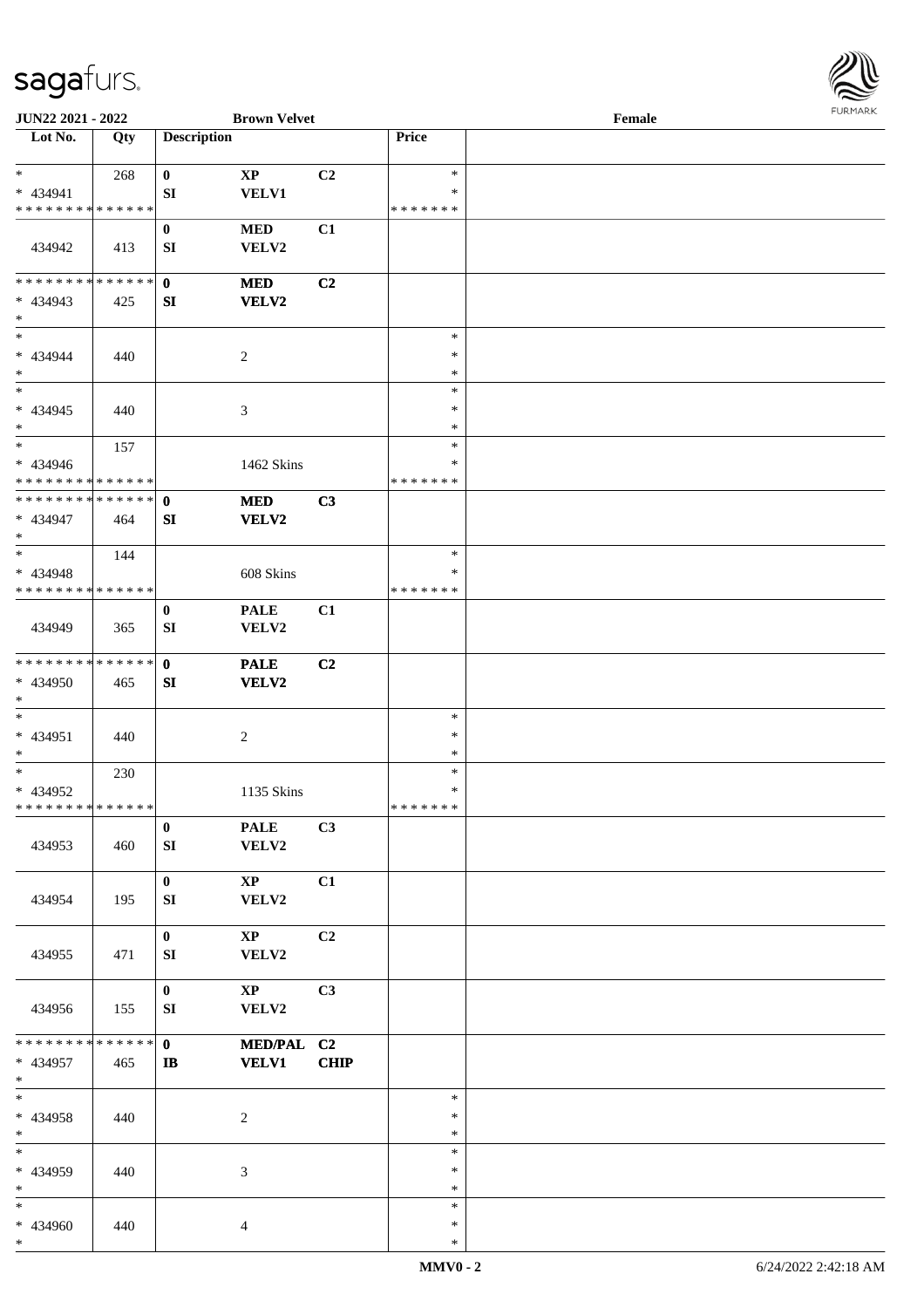

| <b>JUN22 2021 - 2022</b>      |     |                        | <b>Brown Velvet</b> |             |               | Female |
|-------------------------------|-----|------------------------|---------------------|-------------|---------------|--------|
| Lot No.                       | Qty | <b>Description</b>     |                     |             | Price         |        |
|                               |     |                        |                     |             |               |        |
| $*$                           |     | $\mathbf{0}$           | MED/PAL C2          |             | $\ast$        |        |
| * 434961                      | 440 | $\mathbf{I}\mathbf{B}$ | <b>VELV1</b>        | <b>CHIP</b> | $\ast$        |        |
| $\ast$                        |     |                        |                     |             | $\ast$        |        |
|                               | 430 |                        |                     |             | $\ast$        |        |
| * 434962                      |     |                        | 2655 Skins          |             | ∗             |        |
| * * * * * * * * * * * * * *   |     |                        |                     |             | * * * * * * * |        |
|                               |     |                        |                     |             |               |        |
| * * * * * * * * * * * * * * * |     | $\mathbf{0}$           | <b>Dark</b>         | C1          |               |        |
| * 434963                      | 445 | <b>SAGA</b>            | <b>VELV1</b>        |             |               |        |
| $*$                           |     |                        |                     |             |               |        |
|                               |     |                        |                     |             | $\ast$        |        |
| * 434964                      | 271 |                        | $\overline{2}$      |             | $\ast$        |        |
| $*$                           |     |                        |                     |             | $\ast$        |        |
|                               | 139 |                        |                     |             | $\ast$        |        |
| * 434965                      |     |                        | 855 Skins           |             | $\ast$        |        |
| * * * * * * * * * * * * * *   |     |                        |                     |             | *******       |        |
| * * * * * * * * * * * * * * * |     | $\mathbf{0}$           | <b>MED</b>          | C1          |               |        |
|                               |     |                        |                     |             |               |        |
| * 434966                      | 445 | <b>SAGA</b>            | <b>VELV1</b>        |             |               |        |
| $*$                           |     |                        |                     |             |               |        |
| $*$                           |     |                        |                     |             | $\ast$        |        |
| * 434967                      | 420 |                        | 2                   |             | $\ast$        |        |
| $\ast$                        |     |                        |                     |             | $\ast$        |        |
|                               |     |                        |                     |             | $\ast$        |        |
| * 434968                      | 420 |                        | $\mathfrak{Z}$      |             | $\ast$        |        |
| $*$                           |     |                        |                     |             | $\ast$        |        |
|                               |     |                        |                     |             | $\ast$        |        |
| * 434969                      | 420 |                        | $\overline{4}$      |             | $\ast$        |        |
| $*$                           |     |                        |                     |             | $\ast$        |        |
| $*$                           |     |                        |                     |             |               |        |
|                               |     |                        |                     |             | $\ast$        |        |
| * 434970                      | 420 |                        | 5                   |             | $\ast$        |        |
| $*$                           |     |                        |                     |             | $\ast$        |        |
| $*$                           |     |                        |                     |             | $\ast$        |        |
| * 434971                      | 420 |                        | $\sqrt{6}$          |             | $\ast$        |        |
| $*$                           |     |                        |                     |             | $\ast$        |        |
| $*$                           |     |                        |                     |             | $\ast$        |        |
| * 434972                      | 420 |                        | $7\phantom{.0}$     |             | $\ast$        |        |
| $*$                           |     |                        |                     |             | $\ast$        |        |
| $\ast$                        | 259 |                        |                     |             | $\ast$        |        |
|                               |     |                        |                     |             | $\ast$        |        |
| * 434973                      |     |                        | 3224 Skins          |             |               |        |
| * * * * * * * * * * * * * * * |     |                        |                     |             | *******       |        |
| * * * * * * * * * * * * * * * |     | $\mathbf{0}$           | <b>MED</b>          | C2          |               |        |
| * 434974                      | 445 | <b>SAGA</b>            | <b>VELV1</b>        |             |               |        |
| $*$                           |     |                        |                     |             |               |        |
| $*$                           |     |                        |                     |             | $\ast$        |        |
| * 434975                      | 420 |                        | 2                   |             | $\ast$        |        |
| $*$                           |     |                        |                     |             | $\ast$        |        |
|                               |     |                        |                     |             | $\ast$        |        |
| * 434976                      | 420 |                        | 3                   |             | $\ast$        |        |
| $*$                           |     |                        |                     |             | $\ast$        |        |
| $*$                           |     |                        |                     |             | $\ast$        |        |
|                               |     |                        |                     |             |               |        |
| * 434977                      | 420 |                        | $\overline{4}$      |             | $\ast$        |        |
| $*$                           |     |                        |                     |             | $\ast$        |        |
| $*$                           |     |                        |                     |             | $\ast$        |        |
| * 434978                      | 420 |                        | 5                   |             | $\ast$        |        |
| $*$                           |     |                        |                     |             | $\ast$        |        |
| $*$                           |     |                        |                     |             | $\ast$        |        |
| * 434979                      | 420 |                        | $\boldsymbol{6}$    |             | $\ast$        |        |
| $*$                           |     |                        |                     |             | $\ast$        |        |
| $*$                           |     |                        |                     |             | $\ast$        |        |
| * 434980                      | 420 |                        |                     |             | $\ast$        |        |
| $*$                           |     |                        | $\tau$              |             | $\ast$        |        |
|                               |     |                        |                     |             |               |        |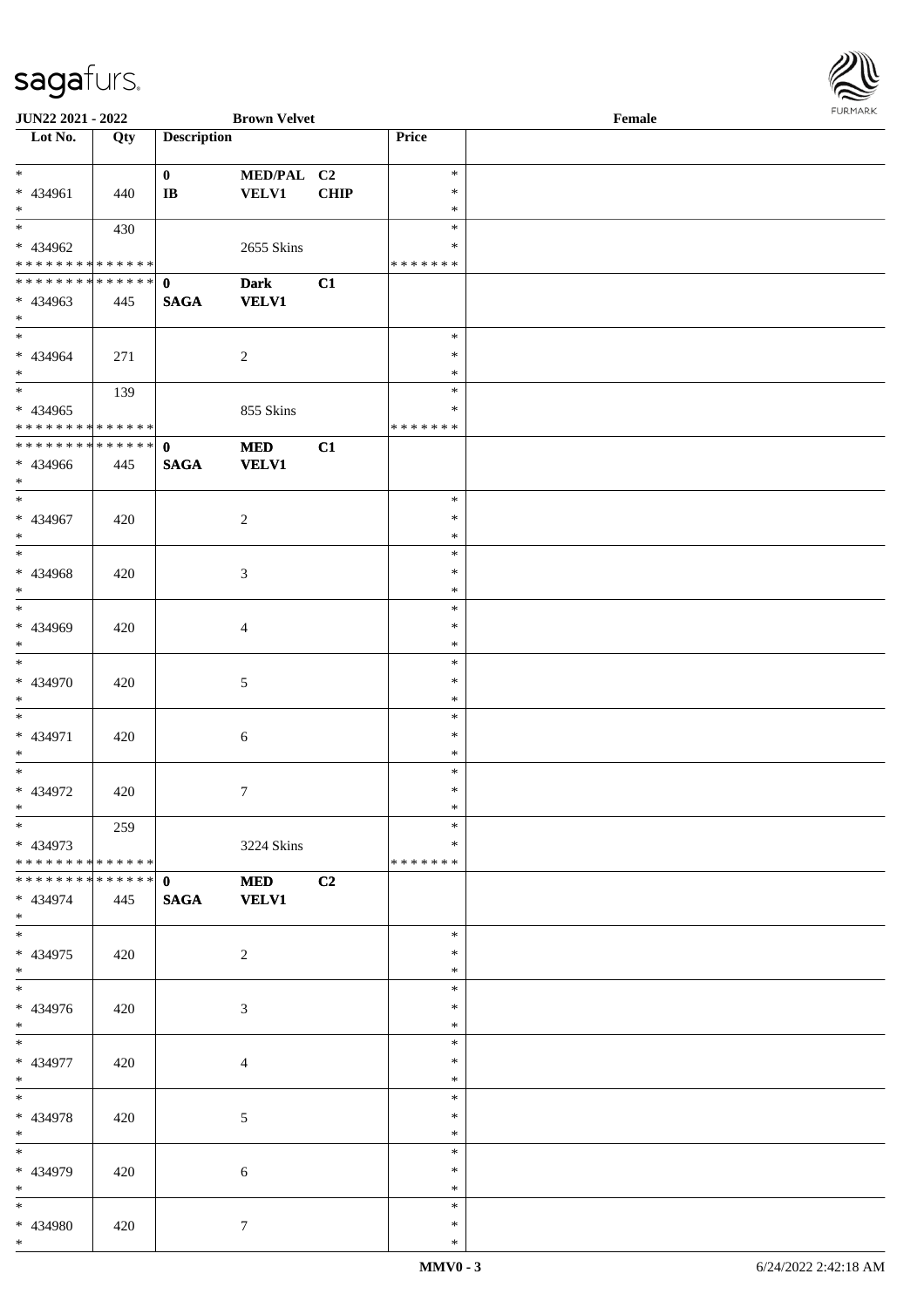\*



| <b>JUN22 2021 - 2022</b>                   |     |                    | <b>Brown Velvet</b> |    |                  | Female | <b>FUNITANN</b> |
|--------------------------------------------|-----|--------------------|---------------------|----|------------------|--------|-----------------|
| Lot No.                                    | Qty | <b>Description</b> |                     |    | Price            |        |                 |
|                                            |     |                    |                     |    |                  |        |                 |
| $*$                                        |     | $\mathbf{0}$       | <b>MED</b>          | C2 | $\ast$           |        |                 |
| * 434981                                   | 420 | $\mathbf{SAGA}$    | <b>VELV1</b>        |    | $\ast$           |        |                 |
| $*$<br>$\overline{\phantom{0}}$            |     |                    |                     |    | $\ast$<br>$\ast$ |        |                 |
| * 434982                                   |     |                    | 9                   |    | $\ast$           |        |                 |
| $*$                                        | 420 |                    |                     |    | $\ast$           |        |                 |
| $\overline{\cdot}$                         |     |                    |                     |    | $\ast$           |        |                 |
| * 434983                                   | 420 |                    | 10                  |    | $\ast$           |        |                 |
| $*$                                        |     |                    |                     |    | $\ast$           |        |                 |
| $*$                                        |     |                    |                     |    | $\ast$           |        |                 |
| * 434984                                   | 420 |                    | 11                  |    | $\ast$           |        |                 |
| $\ast$                                     |     |                    |                     |    | $\ast$           |        |                 |
|                                            |     |                    |                     |    | $\ast$           |        |                 |
| * 434985                                   | 420 |                    | 12                  |    | $\ast$           |        |                 |
| $*$                                        |     |                    |                     |    | $\ast$           |        |                 |
| $\overline{\phantom{0}}$                   |     |                    |                     |    | $\ast$           |        |                 |
| * 434986                                   | 420 |                    | 13                  |    | $\ast$           |        |                 |
| $*$<br>$\overline{\ast}$                   |     |                    |                     |    | $\ast$<br>$\ast$ |        |                 |
| * 434987                                   |     |                    |                     |    | $\ast$           |        |                 |
| $*$                                        | 420 |                    | 14                  |    | $\ast$           |        |                 |
| $\overline{\mathbf{r}}$                    | 259 |                    |                     |    | $\ast$           |        |                 |
| * 434988                                   |     |                    | 6164 Skins          |    | $\ast$           |        |                 |
| * * * * * * * * <mark>* * * * * *</mark>   |     |                    |                     |    | *******          |        |                 |
| * * * * * * * * <mark>* * * * * * *</mark> |     |                    | <b>IDENTICAL</b>    |    |                  |        |                 |
| * 434989                                   | 445 |                    |                     |    |                  |        |                 |
| $\ast$                                     |     |                    |                     |    |                  |        |                 |
| $\overline{\ast}$                          |     |                    |                     |    | $\ast$           |        |                 |
| $* 434990$                                 | 420 |                    | $\overline{c}$      |    | $\ast$           |        |                 |
| $\ast$                                     |     |                    |                     |    | $\ast$           |        |                 |
|                                            |     |                    |                     |    | $\ast$           |        |                 |
| * 434991                                   | 420 |                    | $\mathfrak{Z}$      |    | $\ast$           |        |                 |
| $*$<br>$\overline{\phantom{0}}$            |     |                    |                     |    | $\ast$<br>$\ast$ |        |                 |
| * 434992                                   | 420 |                    |                     |    | $\ast$           |        |                 |
| $\ast$                                     |     |                    | $\overline{4}$      |    | $\ast$           |        |                 |
| $\ast$                                     |     |                    |                     |    | $\ast$           |        |                 |
| * 434993                                   | 420 |                    | $\mathfrak{S}$      |    | $\ast$           |        |                 |
| $*$                                        |     |                    |                     |    | $\ast$           |        |                 |
|                                            |     |                    |                     |    | $\ast$           |        |                 |
| * 434994                                   | 420 |                    | 6                   |    | $\ast$           |        |                 |
| $*$                                        |     |                    |                     |    | $\ast$           |        |                 |
|                                            |     |                    |                     |    | $\ast$           |        |                 |
| * 434995                                   | 420 |                    | $\tau$              |    | $\ast$           |        |                 |
| $*$                                        |     |                    |                     |    | $\ast$<br>$\ast$ |        |                 |
| * 434996                                   |     |                    |                     |    | $\ast$           |        |                 |
| $*$                                        | 420 |                    | $8\phantom{.}$      |    | $\ast$           |        |                 |
| $\overline{\mathbf{r}}$                    | 109 |                    |                     |    | $\ast$           |        |                 |
| * 434997                                   |     |                    | 3494 Skins          |    | $\ast$           |        |                 |
| * * * * * * * * <mark>* * * * * *</mark>   |     |                    |                     |    | *******          |        |                 |
|                                            |     |                    | <b>MED</b>          | C3 |                  |        |                 |
| * 434998                                   | 445 | <b>SAGA</b>        | <b>VELV1</b>        |    |                  |        |                 |
| $*$ $-$                                    |     |                    |                     |    |                  |        |                 |
| $\overline{\mathbf{r}}$                    |     |                    |                     |    | $\ast$           |        |                 |
| * 434999                                   | 420 |                    | $\overline{2}$      |    | $\ast$           |        |                 |
| $\ast$                                     |     |                    |                     |    | $\ast$           |        |                 |
| $\ast$                                     |     |                    |                     |    | $\ast$           |        |                 |
| * 435000                                   | 420 |                    | $\mathfrak{Z}$      |    | $\ast$           |        |                 |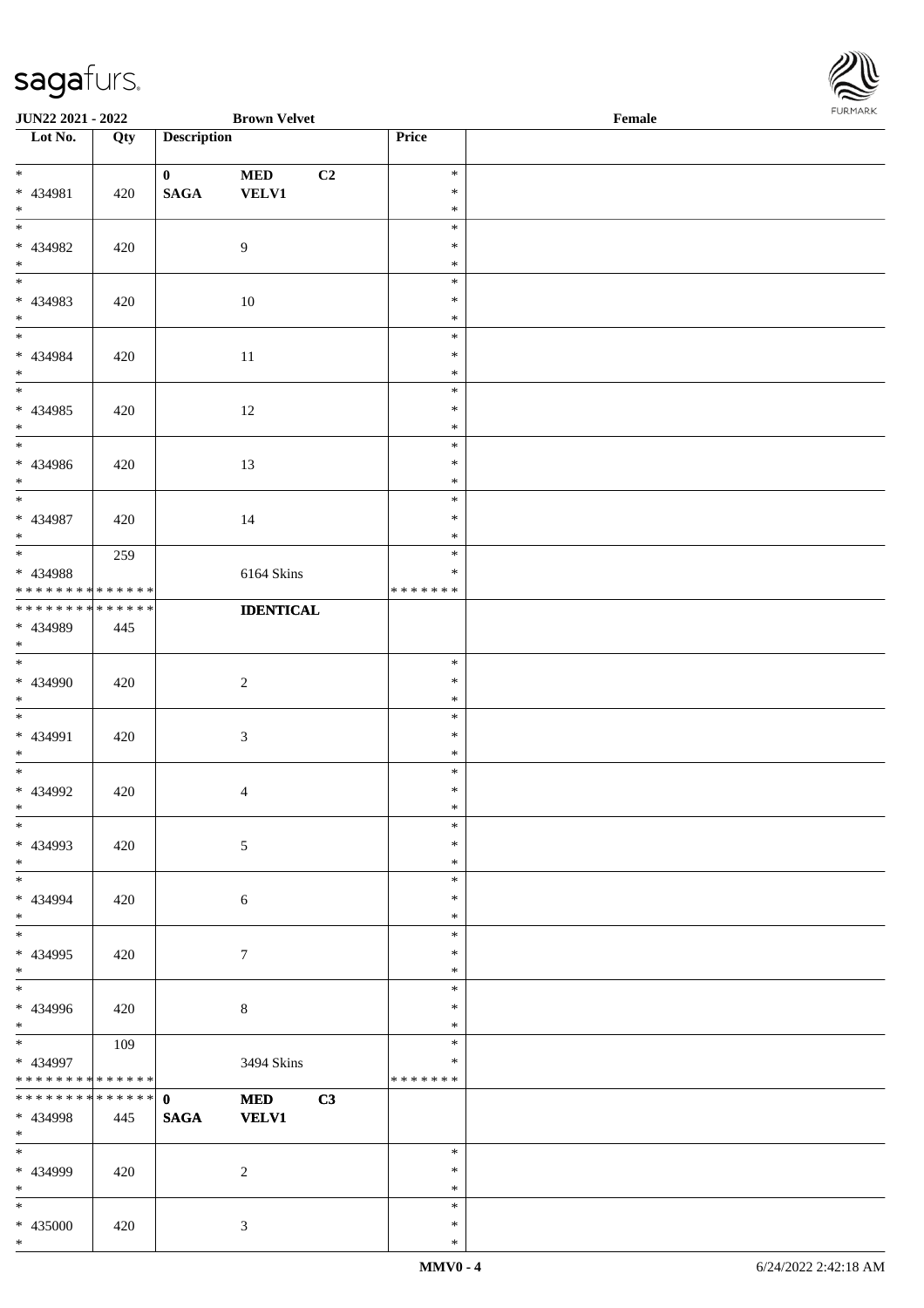

| JUN22 2021 - 2022                             |     |                    | <b>Brown Velvet</b> |    |                            | Female |  |
|-----------------------------------------------|-----|--------------------|---------------------|----|----------------------------|--------|--|
| Lot No.                                       | Qty | <b>Description</b> |                     |    | Price                      |        |  |
| $*$                                           |     | $\mathbf{0}$       | $\bf MED$           | C3 | $\ast$                     |        |  |
| * 435001<br>$\ast$                            | 420 | <b>SAGA</b>        | <b>VELV1</b>        |    | $\ast$<br>$\ast$           |        |  |
| $\overline{\phantom{0}}$<br>$* 435002$        | 420 |                    | 5                   |    | $\ast$<br>$\ast$           |        |  |
| $*$                                           |     |                    |                     |    | $\ast$                     |        |  |
| * 435003<br>$*$                               | 420 |                    | $\sqrt{6}$          |    | $\ast$<br>$\ast$<br>$\ast$ |        |  |
|                                               |     |                    |                     |    | $\ast$                     |        |  |
| * 435004<br>$*$                               | 420 |                    | $\overline{7}$      |    | $\ast$<br>$\ast$           |        |  |
| $\overline{\ }$                               | 183 |                    |                     |    | $\ast$                     |        |  |
| * 435005<br>* * * * * * * * * * * * * * *     |     |                    | 3148 Skins          |    | $\ast$<br>* * * * * * *    |        |  |
| ******** <mark>******</mark>                  |     | $\mathbf 0$        | <b>PALE</b>         | C1 |                            |        |  |
| $* 435006$<br>$*$<br>$\overline{\phantom{0}}$ | 445 | $\mathbf{SAGA}$    | <b>VELV1</b>        |    |                            |        |  |
| $* 435007$                                    |     |                    | $\overline{c}$      |    | $\ast$<br>$\ast$           |        |  |
| $*$                                           | 420 |                    |                     |    | $\ast$                     |        |  |
|                                               |     |                    |                     |    | $\ast$                     |        |  |
| $* 435008$<br>$\ast$                          | 420 |                    | $\mathfrak{Z}$      |    | $\ast$<br>$\ast$           |        |  |
| $*$                                           |     |                    |                     |    | $\ast$                     |        |  |
| * 435009<br>$*$                               | 420 |                    | $\overline{4}$      |    | $\ast$<br>$\ast$           |        |  |
|                                               | 222 |                    |                     |    | $\ast$                     |        |  |
| * 435010<br>* * * * * * * * * * * * * * *     |     |                    | 1927 Skins          |    | ∗<br>* * * * * * *         |        |  |
| ******** <mark>******</mark>                  |     | $\mathbf{0}$       | <b>PALE</b>         | C2 |                            |        |  |
| $* 435011$<br>$*$                             | 445 | <b>SAGA</b>        | <b>VELV1</b>        |    |                            |        |  |
| $*$                                           |     |                    |                     |    | $\ast$                     |        |  |
| * 435012<br>$*$ $-$                           | 420 |                    | $\overline{c}$      |    | $\ast$<br>$\ast$           |        |  |
| $*$<br>* 435013                               |     |                    | $\mathfrak{Z}$      |    | $\ast$<br>$\ast$           |        |  |
| $*$                                           | 420 |                    |                     |    | $\ast$                     |        |  |
| $*$<br>* 435014                               | 420 |                    | $\overline{4}$      |    | $\ast$<br>$\ast$           |        |  |
| $*$                                           |     |                    |                     |    | $\ast$                     |        |  |
| $*$                                           |     |                    |                     |    | $\ast$                     |        |  |
| $* 435015$<br>$*$                             | 420 |                    | 5                   |    | $\ast$<br>$\ast$           |        |  |
|                                               |     |                    |                     |    | $\ast$                     |        |  |
| * 435016<br>$*$                               | 420 |                    | 6                   |    | $\ast$<br>$\ast$           |        |  |
|                                               |     |                    |                     |    | $\ast$                     |        |  |
| $* 435017$<br>$*$                             | 420 |                    | $\tau$              |    | $\ast$<br>$\ast$           |        |  |
| $*$<br>* 435018                               | 420 |                    | $\,8\,$             |    | $\ast$<br>$\ast$           |        |  |
| $*$                                           |     |                    |                     |    | $\ast$                     |        |  |
|                                               |     |                    |                     |    | $\ast$                     |        |  |
| * 435019<br>$*$                               | 420 |                    | 9                   |    | $\ast$<br>$\ast$           |        |  |
| $*$                                           |     |                    |                     |    | $\ast$                     |        |  |
| * 435020<br>$*$                               | 420 |                    | $10\,$              |    | $\ast$<br>$\ast$           |        |  |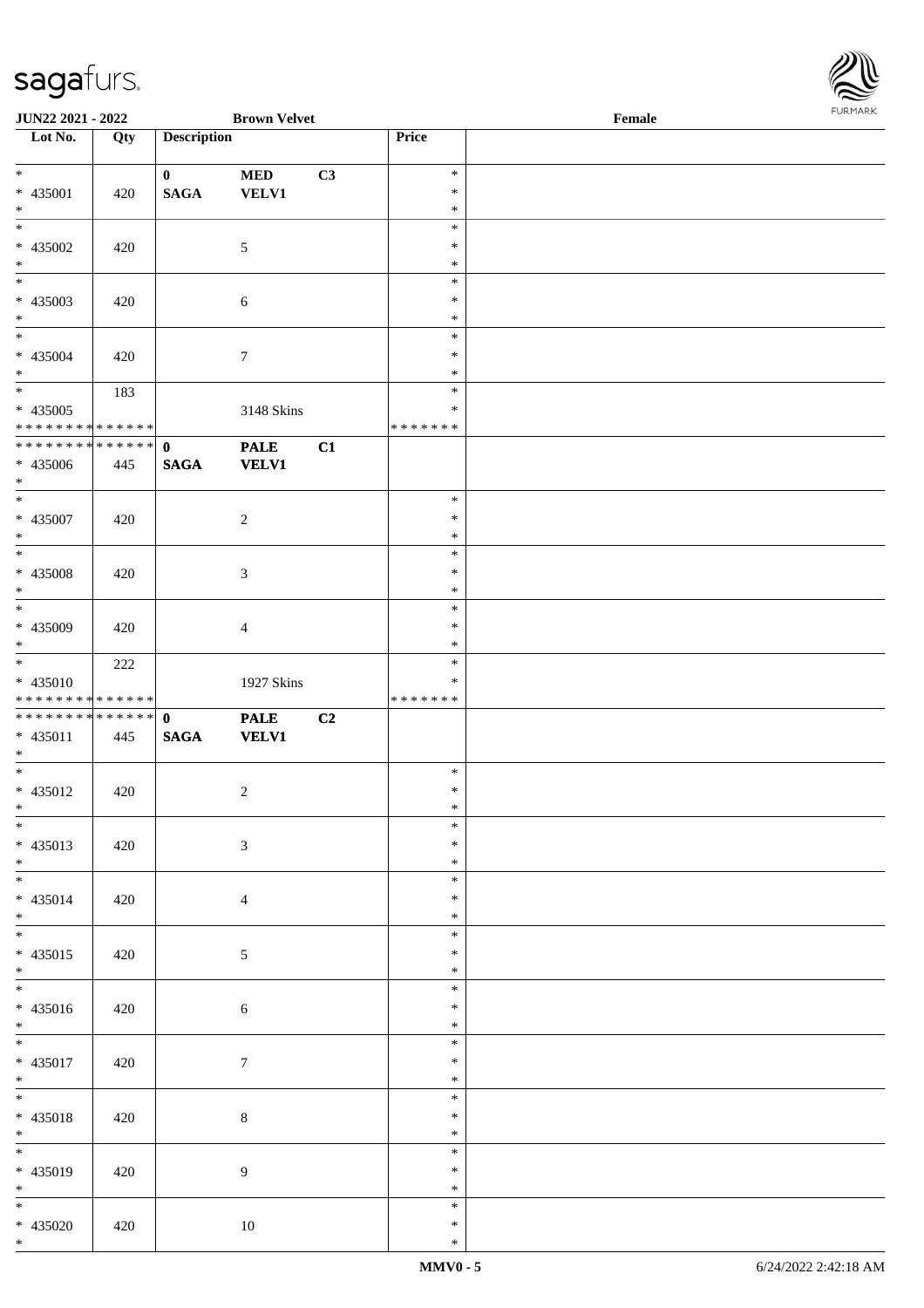| JUN22 2021 - 2022            |     |                    | <b>Brown Velvet</b>    |                |               | Female |  |
|------------------------------|-----|--------------------|------------------------|----------------|---------------|--------|--|
| Lot No.                      | Qty | <b>Description</b> |                        |                | Price         |        |  |
|                              |     |                    |                        |                |               |        |  |
| $\ast$                       |     | $\mathbf{0}$       | <b>PALE</b>            | C <sub>2</sub> | $\ast$        |        |  |
| * 435021                     | 420 | <b>SAGA</b>        | <b>VELV1</b>           |                | $\ast$        |        |  |
| $\ast$                       |     |                    |                        |                | $\ast$        |        |  |
| $\overline{\phantom{a}^*}$   |     |                    |                        |                | $\ast$        |        |  |
|                              |     |                    |                        |                |               |        |  |
| * 435022                     | 420 |                    | 12                     |                | ∗             |        |  |
| $\ast$                       |     |                    |                        |                | $\ast$        |        |  |
| $\overline{\phantom{0}}$     |     |                    |                        |                | $\ast$        |        |  |
| $* 435023$                   | 420 |                    | 13                     |                | $\ast$        |        |  |
| $\ast$                       |     |                    |                        |                | $\ast$        |        |  |
| $\overline{\phantom{a}^*}$   |     |                    |                        |                | $\ast$        |        |  |
| $* 435024$                   | 420 |                    | 14                     |                | $\ast$        |        |  |
| $\ast$                       |     |                    |                        |                | $\ast$        |        |  |
| $\overline{\phantom{a}^*}$   | 105 |                    |                        |                | $\ast$        |        |  |
| $* 435025$                   |     |                    | 6010 Skins             |                | $\ast$        |        |  |
| **************               |     |                    |                        |                | * * * * * * * |        |  |
|                              |     |                    |                        |                |               |        |  |
| **************               |     | $\mathbf{0}$       | <b>PALE</b>            | C3             |               |        |  |
| $* 435026$                   | 445 | <b>SAGA</b>        | <b>VELV1</b>           |                |               |        |  |
| $\ast$                       |     |                    |                        |                |               |        |  |
| $\frac{1}{*}$                |     |                    |                        |                | $\ast$        |        |  |
| * 435027                     | 420 |                    | $\overline{c}$         |                | $\ast$        |        |  |
| $\ast$                       |     |                    |                        |                | $\ast$        |        |  |
| $_{\ast}^{-}$                |     |                    |                        |                | $\ast$        |        |  |
| * 435028                     | 420 |                    | 3                      |                | $\ast$        |        |  |
| $\ast$                       |     |                    |                        |                | $\ast$        |        |  |
| $\overline{\phantom{0}}$     |     |                    |                        |                | $\ast$        |        |  |
|                              |     |                    |                        |                |               |        |  |
| * 435029                     | 420 |                    | $\overline{4}$         |                | $\ast$        |        |  |
| $\ast$                       |     |                    |                        |                | $\ast$        |        |  |
| $\frac{1}{*}$                | 409 |                    |                        |                | $\ast$        |        |  |
| * 435030                     |     |                    | 2114 Skins             |                | $\ast$        |        |  |
| * * * * * * * * * * * * * *  |     |                    |                        |                | * * * * * * * |        |  |
| ******** <mark>******</mark> |     | $\mathbf{0}$       | $\mathbf{X}\mathbf{P}$ | C1             |               |        |  |
| * 435031                     | 445 | <b>SAGA</b>        | <b>VELV1</b>           |                |               |        |  |
| $*$                          |     |                    |                        |                |               |        |  |
| $\overline{\phantom{a}^*}$   | 306 |                    |                        |                | $\ast$        |        |  |
|                              |     |                    |                        |                | $\ast$        |        |  |
| * 435032<br>**************   |     |                    | 751 Skins              |                |               |        |  |
|                              |     |                    |                        |                | * * * * * * * |        |  |
| **************               |     | $\mathbf{0}$       | $\mathbf{X}\mathbf{P}$ | C2             |               |        |  |
| $* 435033$                   | 445 |                    | SAGA VELV1             |                |               |        |  |
| $*$                          |     |                    |                        |                |               |        |  |
| $\overline{\phantom{0}}$     |     |                    |                        |                | $\ast$        |        |  |
| * 435034                     | 420 |                    | 2                      |                | $\ast$        |        |  |
| $*$                          |     |                    |                        |                | $\ast$        |        |  |
| $_{\ast}^{-}$                |     |                    |                        |                | $\ast$        |        |  |
| $* 435035$                   | 420 |                    | 3                      |                | $\ast$        |        |  |
| $*$                          |     |                    |                        |                | $\ast$        |        |  |
| $\overline{\phantom{1}}$     |     |                    |                        |                | $\ast$        |        |  |
|                              |     |                    |                        |                |               |        |  |
| * 435036                     | 420 |                    | 4                      |                | $\ast$        |        |  |
| $*$                          |     |                    |                        |                | $\ast$        |        |  |
| $\ast$                       |     |                    |                        |                | $\ast$        |        |  |
| * 435037                     | 420 |                    | 5                      |                | $\ast$        |        |  |
| $*$                          |     |                    |                        |                | $\ast$        |        |  |
| $\ast$                       | 271 |                    |                        |                | $\ast$        |        |  |
| * 435038                     |     |                    | 2396 Skins             |                | $\ast$        |        |  |
| * * * * * * * * * * * * * *  |     |                    |                        |                | * * * * * * * |        |  |
| **************               |     | $\mathbf{0}$       | $\mathbf{X}\mathbf{P}$ | C3             |               |        |  |
| $* 435039$                   | 445 | <b>SAGA</b>        | <b>VELV1</b>           |                |               |        |  |
| $*$                          |     |                    |                        |                |               |        |  |
|                              |     |                    |                        |                |               |        |  |
| $*$                          | 382 |                    |                        |                | $\ast$        |        |  |
| * 435040                     |     |                    | 827 Skins              |                | $\ast$        |        |  |
| * * * * * * * * * * * * * *  |     |                    |                        |                | * * * * * * * |        |  |

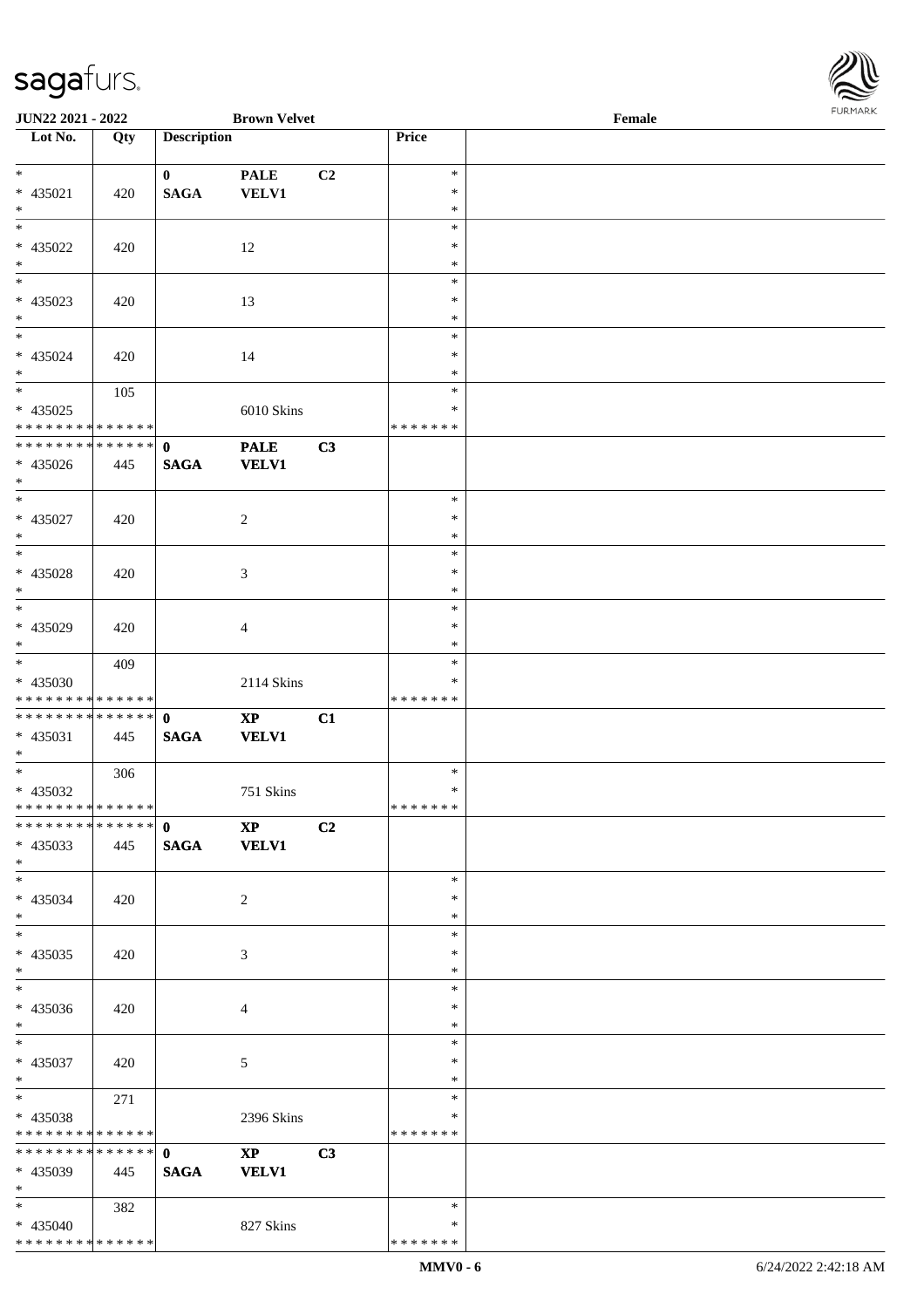

| JUN22 2021 - 2022                          |     |                    | <b>Brown Velvet</b> |    |                  | Female | <b>I</b> OIN IMPOS |
|--------------------------------------------|-----|--------------------|---------------------|----|------------------|--------|--------------------|
| Lot No.                                    | Qty | <b>Description</b> |                     |    | Price            |        |                    |
|                                            |     |                    |                     |    |                  |        |                    |
| ************** <mark>*</mark>              |     | $\mathbf{0}$       | <b>MED</b>          | C1 |                  |        |                    |
| $* 435041$                                 | 445 | <b>SAGA</b>        | <b>VELV2</b>        |    |                  |        |                    |
| $*$                                        |     |                    |                     |    |                  |        |                    |
|                                            |     |                    |                     |    | $\ast$<br>$\ast$ |        |                    |
| $* 435042$<br>$*$                          | 420 |                    | 2                   |    | $\ast$           |        |                    |
|                                            |     |                    |                     |    | $\ast$           |        |                    |
| * 435043                                   | 420 |                    | $\mathfrak{Z}$      |    | $\ast$           |        |                    |
| $*$                                        |     |                    |                     |    | $\ast$           |        |                    |
|                                            |     |                    |                     |    | $\ast$           |        |                    |
| * 435044                                   | 420 |                    | $\overline{4}$      |    | $\ast$           |        |                    |
| $*$                                        |     |                    |                     |    | $\ast$           |        |                    |
|                                            |     |                    |                     |    | $\ast$           |        |                    |
| $* 435045$                                 | 420 |                    | $\mathfrak{S}$      |    | $\ast$           |        |                    |
| $*$                                        |     |                    |                     |    | $\ast$           |        |                    |
|                                            |     |                    |                     |    | $\ast$           |        |                    |
| * 435046                                   | 430 |                    | $\sqrt{6}$          |    | $\ast$           |        |                    |
| $*$                                        |     |                    |                     |    | $\ast$           |        |                    |
|                                            | 82  |                    |                     |    | $\ast$           |        |                    |
| * 435047                                   |     |                    | 2637 Skins          |    | $\ast$           |        |                    |
| * * * * * * * * <mark>* * * * * * *</mark> |     |                    |                     |    | * * * * * * *    |        |                    |
| ******** <mark>******</mark>               |     | $\mathbf{0}$       | $\bf MED$           | C2 |                  |        |                    |
| $* 435048$                                 | 445 | <b>SAGA</b>        | <b>VELV2</b>        |    |                  |        |                    |
| $*$                                        |     |                    |                     |    |                  |        |                    |
|                                            |     |                    |                     |    | $\ast$<br>$\ast$ |        |                    |
| * 435049<br>$*$                            | 438 |                    | $\sqrt{2}$          |    | $\ast$           |        |                    |
|                                            |     |                    |                     |    | $\ast$           |        |                    |
| $* 435050$                                 | 420 |                    | $\mathfrak{Z}$      |    | $\ast$           |        |                    |
| $*$                                        |     |                    |                     |    | $\ast$           |        |                    |
|                                            |     |                    |                     |    | $\ast$           |        |                    |
| $* 435051$                                 | 420 |                    | $\overline{4}$      |    | $\ast$           |        |                    |
| $*$                                        |     |                    |                     |    | $\ast$           |        |                    |
| $*$                                        |     |                    |                     |    | $\ast$           |        |                    |
| $* 435052$                                 | 420 |                    | $\sqrt{5}$          |    | $\ast$           |        |                    |
| $*$ $-$                                    |     |                    |                     |    | $\ast$           |        |                    |
| $*$                                        |     |                    |                     |    | $\ast$           |        |                    |
| $* 435053$                                 | 420 |                    | $\sqrt{6}$          |    | $\ast$           |        |                    |
| $*$                                        |     |                    |                     |    | $\ast$           |        |                    |
|                                            |     |                    |                     |    | $\ast$           |        |                    |
| * 435054                                   | 420 |                    | $\tau$              |    | $\ast$           |        |                    |
| $*$                                        |     |                    |                     |    | $\ast$           |        |                    |
|                                            |     |                    |                     |    | $\ast$<br>$\ast$ |        |                    |
| $* 435055$<br>$*$                          | 420 |                    | $8\,$               |    | $\ast$           |        |                    |
|                                            |     |                    |                     |    | $\ast$           |        |                    |
| * 435056                                   | 420 |                    | 9                   |    | $\ast$           |        |                    |
| $*$                                        |     |                    |                     |    | $\ast$           |        |                    |
|                                            |     |                    |                     |    | $\ast$           |        |                    |
| $* 435057$                                 | 420 |                    | $10\,$              |    | $\ast$           |        |                    |
| $*$                                        |     |                    |                     |    | $\ast$           |        |                    |
| $*$                                        |     |                    |                     |    | $\ast$           |        |                    |
| $* 435058$                                 | 420 |                    | 11                  |    | $\ast$           |        |                    |
| $*$                                        |     |                    |                     |    | $\ast$           |        |                    |
| $*$                                        |     |                    |                     |    | $\ast$           |        |                    |
| $* 435059$                                 | 420 |                    | 12                  |    | $\ast$           |        |                    |
| $*$                                        |     |                    |                     |    | $\ast$           |        |                    |
| $*$                                        |     |                    |                     |    | $\ast$           |        |                    |
| * 435060                                   | 420 |                    | 13                  |    | $\ast$           |        |                    |
| $*$                                        |     |                    |                     |    | $\ast$           |        |                    |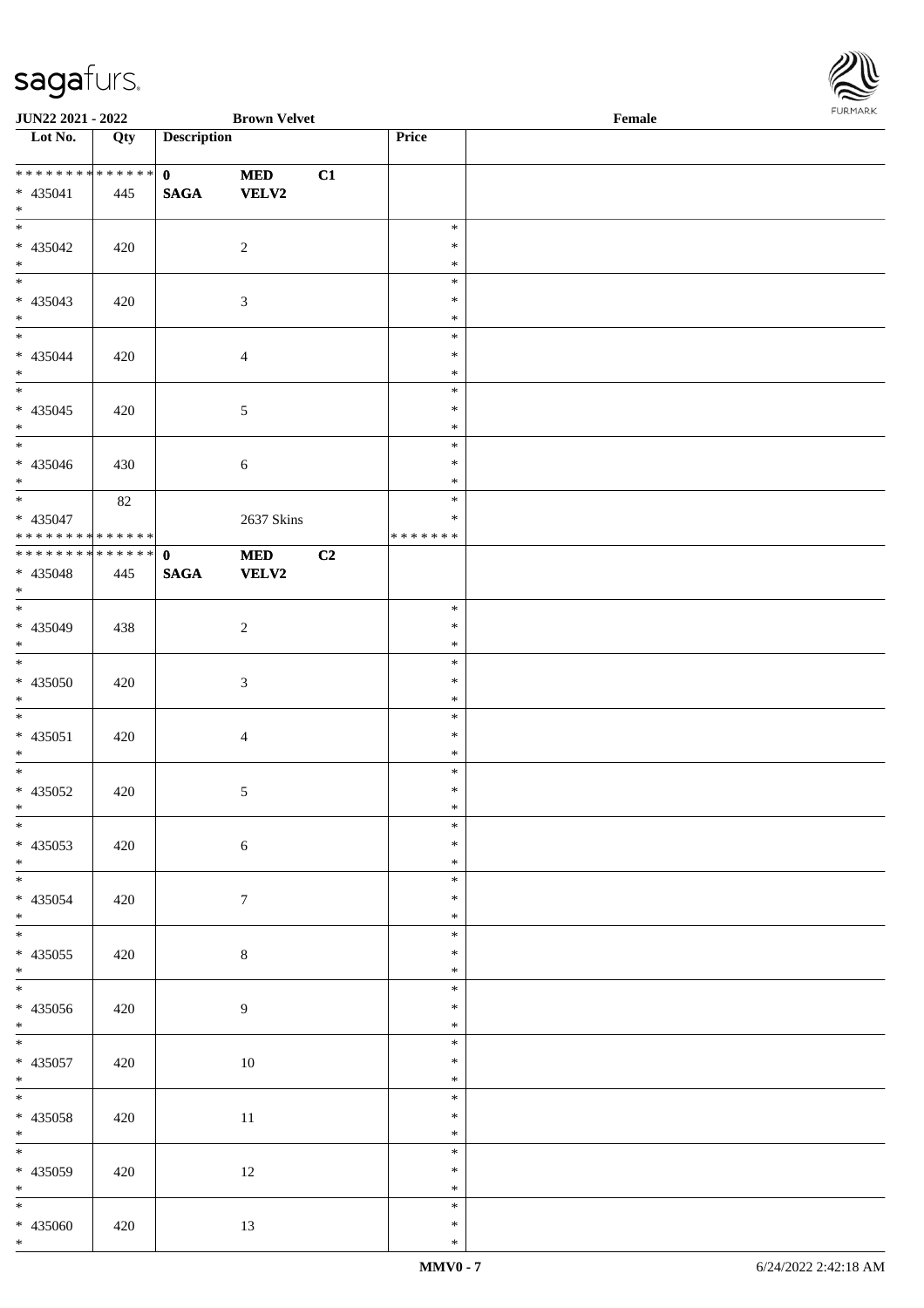| Lot No.                      | Qty | <b>Description</b> |                  |    | Price         |  |
|------------------------------|-----|--------------------|------------------|----|---------------|--|
|                              |     |                    |                  |    |               |  |
| $\ast$                       |     | $\mathbf{0}$       | <b>MED</b>       | C2 | $\ast$        |  |
| * 435061                     | 420 | <b>SAGA</b>        | VELV2            |    | $\ast$        |  |
| $\ast$                       |     |                    |                  |    | $\ast$        |  |
| $\ast$                       |     |                    |                  |    | $\ast$        |  |
| * 435062                     | 420 |                    | 15               |    | $\ast$        |  |
| $*$                          |     |                    |                  |    | $\ast$        |  |
| $\overline{\phantom{0}}$     | 420 |                    |                  |    | $\ast$        |  |
| $* 435063$                   |     |                    | 6763 Skins       |    | $\ast$        |  |
| ******** <mark>******</mark> |     |                    |                  |    | *******       |  |
| **************               |     |                    | <b>IDENTICAL</b> |    |               |  |
| * 435064                     | 445 |                    |                  |    |               |  |
| $\ast$                       |     |                    |                  |    |               |  |
| $\overline{\phantom{0}}$     |     |                    |                  |    | $\ast$        |  |
| $* 435065$                   | 420 |                    | $\overline{2}$   |    | $\ast$        |  |
| $\ast$                       |     |                    |                  |    | $\ast$        |  |
| $\overline{\phantom{0}}$     |     |                    |                  |    | $\ast$        |  |
| * 435066                     | 420 |                    | $\mathfrak{Z}$   |    | $\ast$        |  |
| $\ast$                       |     |                    |                  |    | $\ast$        |  |
| $\overline{\phantom{a}^*}$   |     |                    |                  |    | $\ast$        |  |
| * 435067                     | 420 |                    | $\overline{4}$   |    | $\ast$        |  |
| $\ast$                       |     |                    |                  |    | $\ast$        |  |
| $\overline{\phantom{0}}$     |     |                    |                  |    | $\ast$        |  |
| * 435068                     | 420 |                    | $\mathfrak{S}$   |    | $\ast$        |  |
| $\ast$                       |     |                    |                  |    | $\ast$        |  |
| $\overline{\phantom{1}}$     |     |                    |                  |    | $\ast$        |  |
| $* 435069$                   | 420 |                    | $\sqrt{6}$       |    | $\ast$        |  |
| $*$                          |     |                    |                  |    | $\ast$        |  |
| $\ast$                       | 372 |                    |                  |    | $\ast$        |  |
| * 435070                     |     |                    | 2917 Skins       |    | ∗             |  |
| * * * * * * * * * * * * * *  |     |                    |                  |    | * * * * * * * |  |
| **************               |     | $\mathbf{0}$       | <b>MED</b>       | C3 |               |  |
| $* 435071$                   | 445 | <b>SAGA</b>        | <b>VELV2</b>     |    |               |  |
| $\ast$                       |     |                    |                  |    |               |  |
| $\ast$                       |     |                    |                  |    | $\ast$        |  |
| * 435072                     | 420 |                    | $\sqrt{2}$       |    | ∗             |  |
| $*$                          |     |                    |                  |    | *             |  |
| $*$                          |     |                    |                  |    | $\ast$        |  |
| * 435073                     | 420 |                    | $\mathfrak{Z}$   |    | $\ast$        |  |
| $\ast$                       |     |                    |                  |    | $\ast$        |  |
| $\overline{\phantom{0}}$     |     |                    |                  |    | $\ast$        |  |
| * 435074                     | 420 |                    | $\overline{4}$   |    | $\ast$        |  |
| $\ast$                       |     |                    |                  |    | $\ast$        |  |
| $\ast$                       |     |                    |                  |    | $\ast$        |  |
| $* 435075$                   | 420 |                    | $5\phantom{.0}$  |    | $\ast$        |  |
| $\ast$                       |     |                    |                  |    | $\ast$        |  |
| $\ast$                       |     |                    |                  |    | $\ast$        |  |
| $* 435076$                   | 420 |                    | $\sqrt{6}$       |    | $\ast$        |  |
| $\ast$                       |     |                    |                  |    | $\ast$        |  |
| $\ast$                       |     |                    |                  |    | $\ast$        |  |
| * 435077                     | 420 |                    | $\tau$           |    | ∗             |  |
| $\ast$                       |     |                    |                  |    | $\ast$        |  |
| $\ast$                       | 156 |                    |                  |    | $\ast$        |  |
| * 435078                     |     |                    | 3121 Skins       |    | *             |  |
| **************               |     |                    |                  |    | * * * * * * * |  |
| **************               |     | $\mathbf{0}$       | <b>PALE</b>      | C1 |               |  |
| * 435079                     | 445 | <b>SAGA</b>        | <b>VELV2</b>     |    |               |  |
| $\ast$                       |     |                    |                  |    |               |  |
| $\ast$                       |     |                    |                  |    | $\ast$        |  |
| * 435080                     | 420 |                    | $\overline{2}$   |    | $\ast$        |  |
| $*$                          |     |                    |                  |    | $\ast$        |  |

**JUN22 2021 - 2022 Brown Velvet Female**

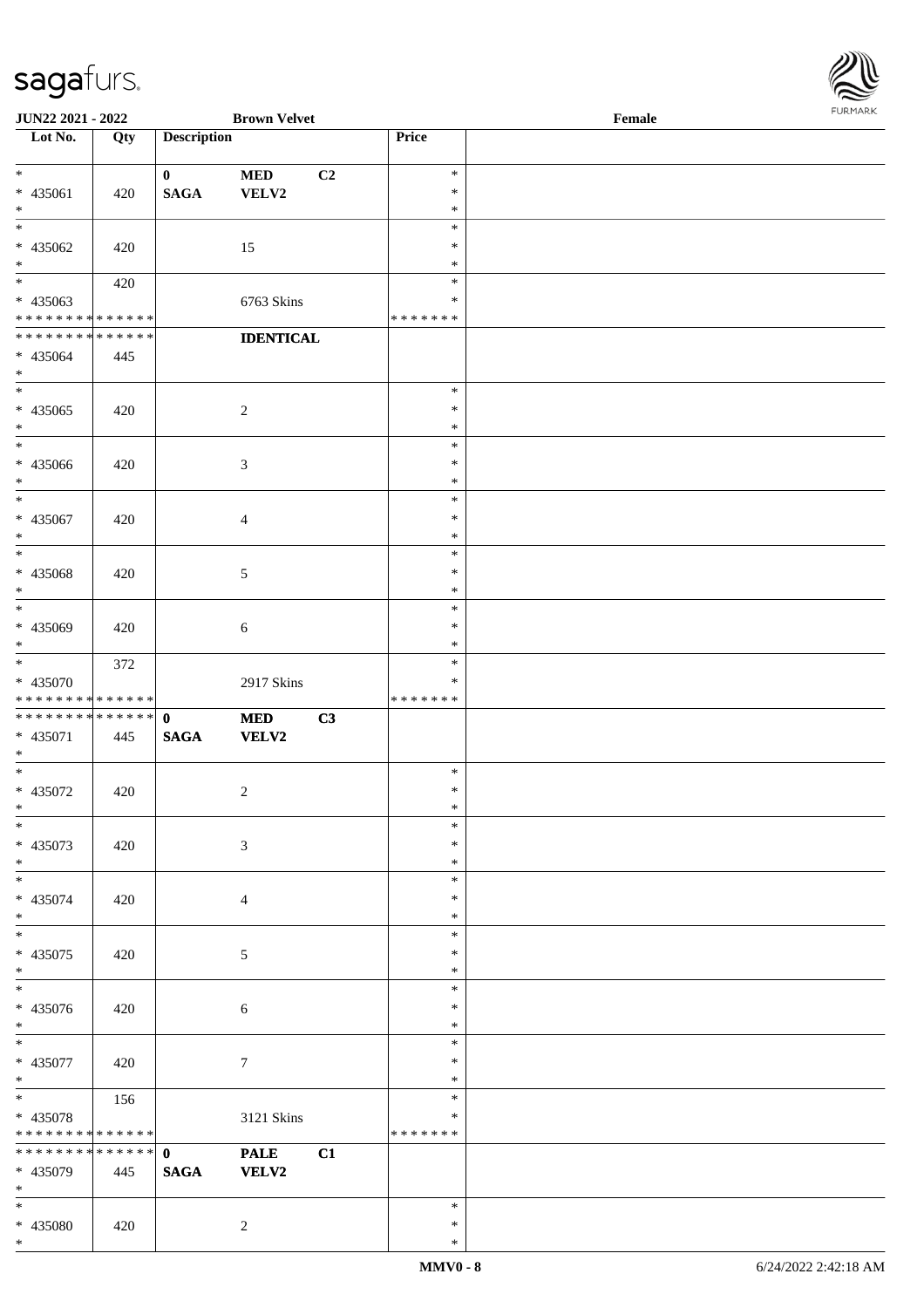**JUN22 2021 - 2022 Brown Velvet Female**

\*

\*

\*

\*

\*

\* \*

\*

\*

\*

\*

\*

\*

\*

\*

\*

\*

\*

\*

\*

\*

\*

\*

\*

\* \*

\*

\*

\*

\*

\*

\* 435100

\* \* \* \* \* \* \* \* \* \* \* \* \* \*

\* 435098 420 3

\* 435099 440 4

2167 Skins

442

| <b>JUN22 2021 - 2022</b>                   |             |                    | <b>Brown Velvet</b> |    |                  | Female | <b>FUNITANN</b> |
|--------------------------------------------|-------------|--------------------|---------------------|----|------------------|--------|-----------------|
| Lot No.                                    | Qty         | <b>Description</b> |                     |    | Price            |        |                 |
|                                            |             |                    |                     |    |                  |        |                 |
| $*$                                        |             | $\mathbf{0}$       | <b>PALE</b>         | C1 | $\ast$           |        |                 |
| * 435081                                   | 420         | <b>SAGA</b>        | VELV2               |    | $\ast$           |        |                 |
| $\ast$<br>$\overline{\ast}$                |             |                    |                     |    | $\ast$           |        |                 |
|                                            |             |                    |                     |    | $\ast$           |        |                 |
| * 435082                                   | 420         |                    | $\overline{4}$      |    | $\ast$<br>$\ast$ |        |                 |
| $*$                                        |             |                    |                     |    | $\ast$           |        |                 |
| * 435083                                   | 451         |                    | 2156 Skins          |    | $\ast$           |        |                 |
| * * * * * * * * <mark>* * * * * * *</mark> |             |                    |                     |    | * * * * * * *    |        |                 |
|                                            |             |                    | <b>PALE</b>         | C2 |                  |        |                 |
| * 435084                                   | 445         | <b>SAGA</b>        | <b>VELV2</b>        |    |                  |        |                 |
| $\ast$                                     |             |                    |                     |    |                  |        |                 |
|                                            |             |                    |                     |    | $\ast$           |        |                 |
| * 435085                                   | 420         |                    | $\sqrt{2}$          |    | $\ast$           |        |                 |
| $*$                                        |             |                    |                     |    | $\ast$           |        |                 |
| $*$                                        |             |                    |                     |    | $\ast$           |        |                 |
| * 435086                                   | 420         |                    | $\mathfrak{Z}$      |    | $\ast$           |        |                 |
| $\ast$                                     |             |                    |                     |    | $\ast$           |        |                 |
| $*$                                        |             |                    |                     |    | $\ast$           |        |                 |
| * 435087                                   | 420         |                    | $\overline{4}$      |    | $\ast$           |        |                 |
| $\ast$                                     |             |                    |                     |    | $\ast$           |        |                 |
|                                            |             |                    |                     |    | $\ast$           |        |                 |
| * 435088                                   | 420         |                    | 5                   |    | $\ast$           |        |                 |
| $*$                                        |             |                    |                     |    | $\ast$           |        |                 |
|                                            |             |                    |                     |    | $\ast$           |        |                 |
| * 435089                                   | 420         |                    | 6                   |    | $\ast$           |        |                 |
| $\ast$                                     |             |                    |                     |    | $\ast$           |        |                 |
| $\overline{\ast}$                          |             |                    |                     |    | $\ast$           |        |                 |
| * 435090                                   | 420         |                    | 7                   |    | $\ast$           |        |                 |
| $\ast$                                     |             |                    |                     |    | $\ast$           |        |                 |
| $\ast$                                     |             |                    |                     |    | $\ast$           |        |                 |
| * 435091                                   | 420         |                    | $8\,$               |    | $\ast$           |        |                 |
| $\ast$                                     |             |                    |                     |    | $\ast$           |        |                 |
| $\ast$                                     |             |                    |                     |    | $\ast$           |        |                 |
| * 435092<br>$\ddot{x}$                     | 420         |                    | $\overline{9}$      |    | $\ast$<br>$\ast$ |        |                 |
| $\ast$                                     |             |                    |                     |    | $\ast$           |        |                 |
|                                            |             |                    |                     |    | $\ast$           |        |                 |
| * 435093<br>$*$                            | 420         |                    | $10\,$              |    | $\ast$           |        |                 |
|                                            |             |                    |                     |    | $\ast$           |        |                 |
| * 435094                                   | 420         |                    | $11\,$              |    | $\ast$           |        |                 |
| $*$                                        |             |                    |                     |    | $\ast$           |        |                 |
| $\ast$                                     | 231         |                    |                     |    | $\ast$           |        |                 |
| * 435095                                   |             |                    | 4876 Skins          |    | ∗                |        |                 |
| * * * * * * * * <mark>* * * * * * *</mark> |             |                    |                     |    | * * * * * * *    |        |                 |
| * * * * * * * *                            | * * * * * * |                    | <b>IDENTICAL</b>    |    |                  |        |                 |
| * 435096                                   | 445         |                    |                     |    |                  |        |                 |
| $\ast$                                     |             |                    |                     |    |                  |        |                 |
| $\ast$                                     |             |                    |                     |    | $\ast$           |        |                 |
| * 435097                                   | 420         |                    | $\overline{c}$      |    | ∗                |        |                 |
| $\ast$                                     |             |                    |                     |    | $\ast$           |        |                 |
| $\ast$                                     |             |                    |                     |    | $\ast$           |        |                 |

\* \* \* \* \* \* \*

\* \*

\* \* \*

\* \*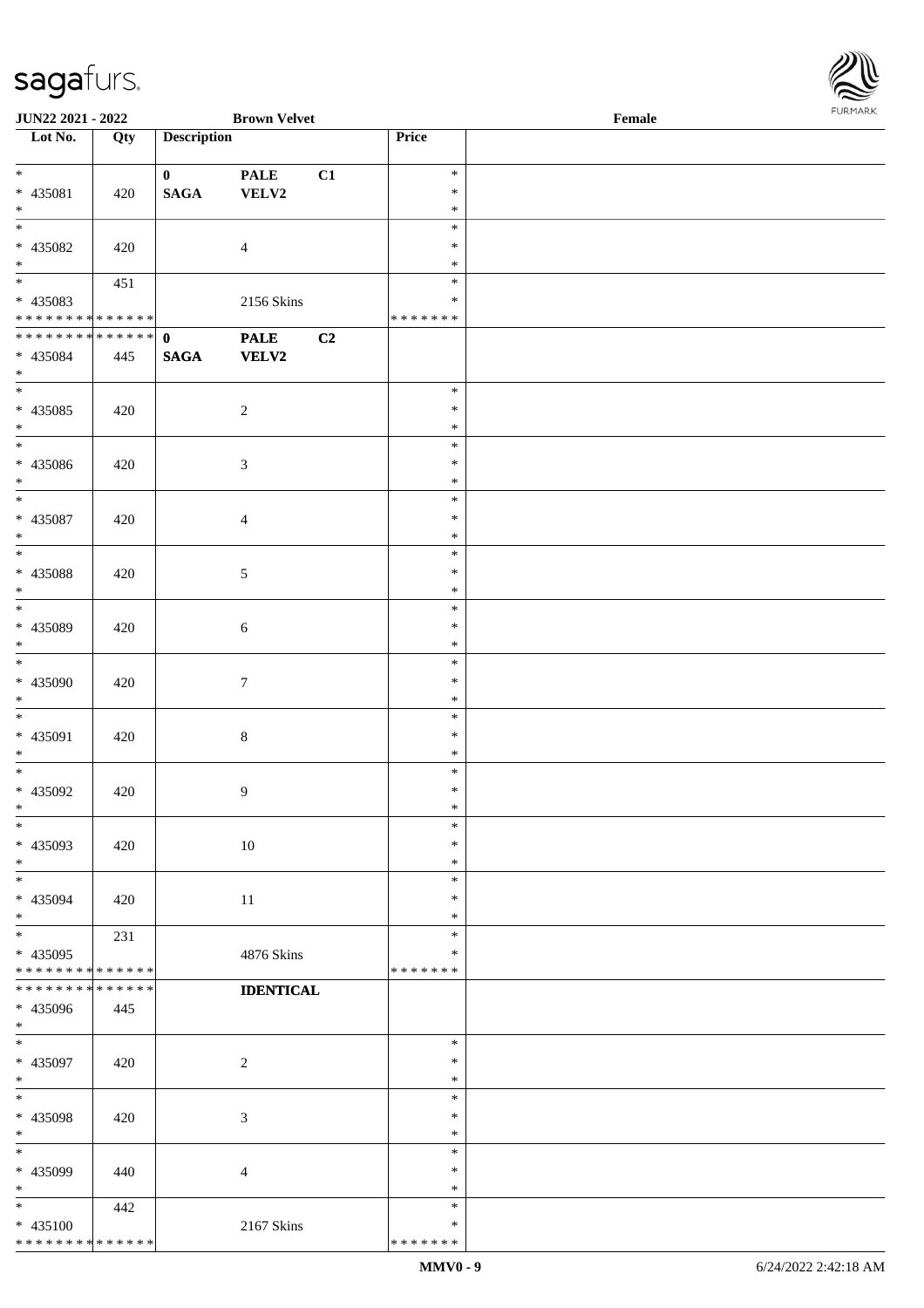

| JUN22 2021 - 2022                         |     |                    | <b>Brown Velvet</b>    |                |               | Female |  |
|-------------------------------------------|-----|--------------------|------------------------|----------------|---------------|--------|--|
| Lot No.                                   | Qty | <b>Description</b> |                        |                | Price         |        |  |
|                                           |     |                    |                        |                |               |        |  |
| **************                            |     | $\mathbf{0}$       | <b>PALE</b>            | C3             |               |        |  |
| $* 435101$                                | 445 | <b>SAGA</b>        | <b>VELV2</b>           |                |               |        |  |
| $*$                                       |     |                    |                        |                |               |        |  |
| $\overline{\phantom{0}}$                  |     |                    |                        |                | $\ast$        |        |  |
| * 435102                                  |     |                    |                        |                | ∗             |        |  |
|                                           | 420 |                    | $\overline{2}$         |                |               |        |  |
| $\ast$<br>$\overline{\phantom{0}}$        |     |                    |                        |                | $\ast$        |        |  |
|                                           |     |                    |                        |                | $\ast$        |        |  |
| $* 435103$                                | 420 |                    | $\mathfrak{Z}$         |                | $\ast$        |        |  |
| $\ast$                                    |     |                    |                        |                | $\ast$        |        |  |
| $\overline{\phantom{0}}$                  |     |                    |                        |                | $\ast$        |        |  |
| * 435104                                  | 420 |                    | $\overline{4}$         |                | $\ast$        |        |  |
| $\ast$                                    |     |                    |                        |                | $\ast$        |        |  |
| $\overline{\phantom{0}}$                  | 395 |                    |                        |                | $\ast$        |        |  |
| $* 435105$                                |     |                    | 2100 Skins             |                | $\ast$        |        |  |
| ******** <mark>******</mark>              |     |                    |                        |                | * * * * * * * |        |  |
|                                           |     |                    |                        |                |               |        |  |
| **************                            |     | $\mathbf{0}$       | $\mathbf{X}\mathbf{P}$ | C1             |               |        |  |
| $* 435106$                                | 445 | <b>SAGA</b>        | <b>VELV2</b>           |                |               |        |  |
| $*$                                       |     |                    |                        |                |               |        |  |
| $\overline{\ast}$                         |     |                    |                        |                | $\ast$        |        |  |
| $* 435107$                                | 420 |                    | $\overline{2}$         |                | $\ast$        |        |  |
| $*$                                       |     |                    |                        |                | $\ast$        |        |  |
| $*$                                       | 198 |                    |                        |                | $\ast$        |        |  |
| * 435108                                  |     |                    | 1063 Skins             |                | *             |        |  |
| * * * * * * * * * * * * * *               |     |                    |                        |                | * * * * * * * |        |  |
|                                           |     |                    |                        |                |               |        |  |
| **************                            |     | $\mathbf{0}$       | $\mathbf{X}\mathbf{P}$ | C <sub>2</sub> |               |        |  |
| * 435109                                  | 445 | <b>SAGA</b>        | <b>VELV2</b>           |                |               |        |  |
| $*$                                       |     |                    |                        |                |               |        |  |
| $\ast$                                    |     |                    |                        |                | $\ast$        |        |  |
| $* 435110$                                | 420 |                    | $\overline{c}$         |                | $\ast$        |        |  |
| $*$                                       |     |                    |                        |                | $\ast$        |        |  |
| $\ast$                                    |     |                    |                        |                | $\ast$        |        |  |
| $* 435111$                                | 420 |                    | 3                      |                | $\ast$        |        |  |
| $*$                                       |     |                    |                        |                | $\ast$        |        |  |
| $\ast$                                    |     |                    |                        |                | $\ast$        |        |  |
|                                           |     |                    |                        |                |               |        |  |
| $* 435112$                                | 420 |                    | 4                      |                | $\ast$        |        |  |
| $*$                                       |     |                    |                        |                | $\ast$        |        |  |
| $\ast$                                    |     |                    |                        |                | $\ast$        |        |  |
| $* 435113$                                | 420 |                    | 5                      |                | ∗             |        |  |
| $\ast$                                    |     |                    |                        |                | $\ast$        |        |  |
| $\ast$                                    |     |                    |                        |                | $\ast$        |        |  |
| $* 435114$                                | 420 |                    | 6                      |                | *             |        |  |
| $*$                                       |     |                    |                        |                | ∗             |        |  |
| $\ast$                                    | 362 |                    |                        |                | $\ast$        |        |  |
|                                           |     |                    |                        |                | ∗             |        |  |
| $* 435115$<br>* * * * * * * * * * * * * * |     |                    | 2907 Skins             |                | * * * * * * * |        |  |
|                                           |     |                    |                        |                |               |        |  |
| **************                            |     | $\mathbf{0}$       | $\mathbf{X}\mathbf{P}$ | C3             |               |        |  |
| $* 435116$                                | 445 | <b>SAGA</b>        | VELV2                  |                |               |        |  |
| $*$                                       |     |                    |                        |                |               |        |  |
| $*$                                       | 285 |                    |                        |                | $\ast$        |        |  |
| $* 435117$                                |     |                    | 730 Skins              |                | *             |        |  |
| * * * * * * * * * * * * * *               |     |                    |                        |                | * * * * * * * |        |  |
| * * * * * * * * * * * * * *               |     | $\mathbf{0}$       | MED/PAL C2             |                |               |        |  |
| * 435118                                  | 445 | <b>SAGA</b>        | <b>VELV2</b>           | <b>OPEN</b>    |               |        |  |
| $*$                                       |     |                    |                        |                |               |        |  |
| $\ast$                                    |     |                    |                        |                | $\ast$        |        |  |
|                                           |     |                    |                        |                |               |        |  |
| * 435119                                  | 420 |                    | 2                      |                | ∗             |        |  |
| $\ast$                                    |     |                    |                        |                | $\ast$        |        |  |
| $*$                                       | 142 |                    |                        |                | $\ast$        |        |  |
| * 435120                                  |     |                    | 1007 Skins             |                | *             |        |  |
| * * * * * * * * * * * * * *               |     |                    |                        |                | * * * * * * * |        |  |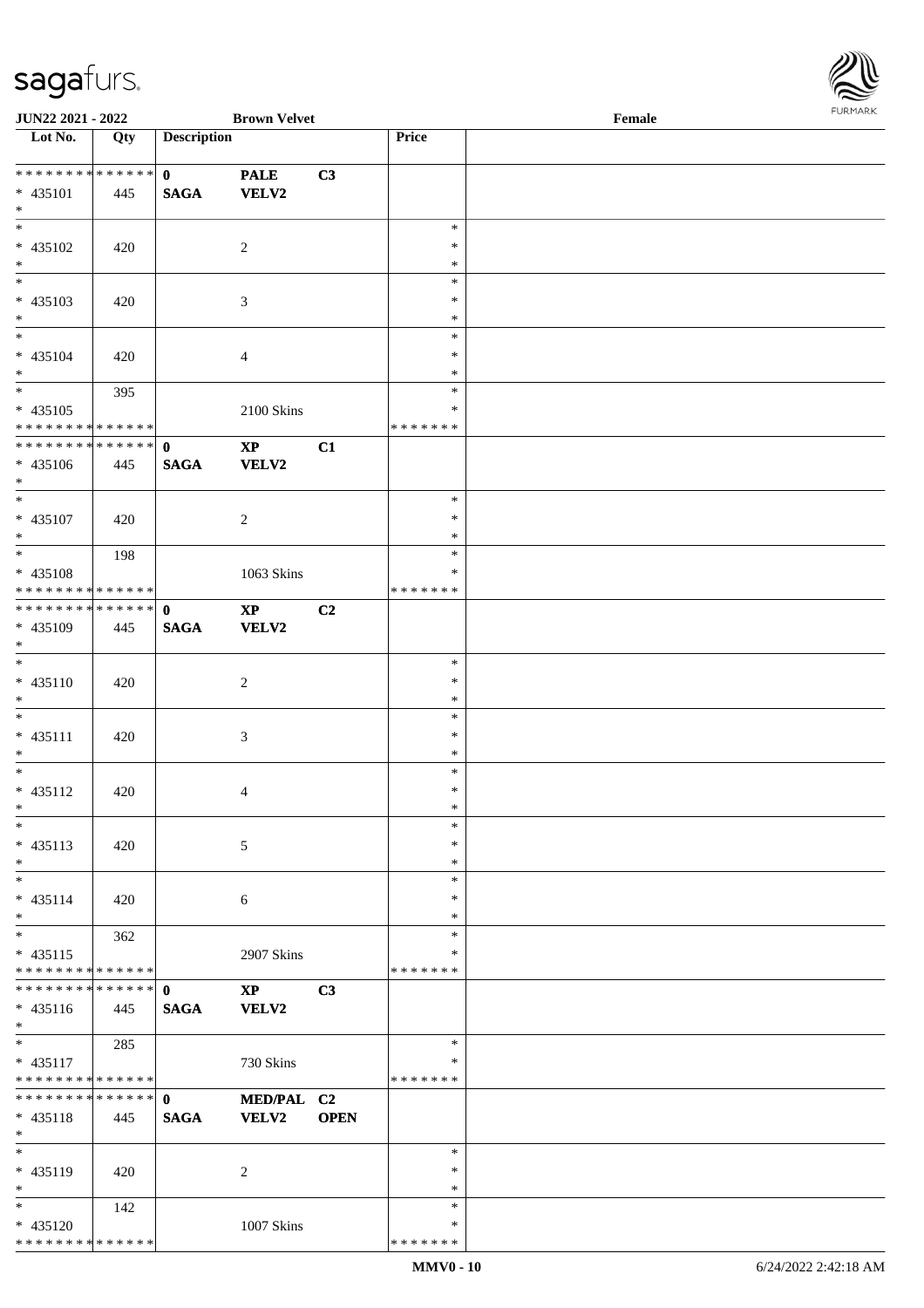

| <b>JUN22 2021 - 2022</b>                   |     | <b>Brown Velvet</b>        |               | Female |
|--------------------------------------------|-----|----------------------------|---------------|--------|
| Lot No.                                    | Qty | <b>Description</b>         | Price         |        |
|                                            |     |                            |               |        |
|                                            |     | $\mathbf{0}$<br>MED/PAL C2 |               |        |
| $* 435121$                                 | 445 | <b>VELV1</b><br>CHIP<br>IA |               |        |
| $*$                                        |     |                            |               |        |
| $*$                                        |     |                            | $\ast$        |        |
| * 435122                                   | 420 | $\overline{2}$             | $\ast$        |        |
| $*$                                        |     |                            | $\ast$        |        |
|                                            |     |                            | $\ast$        |        |
|                                            |     |                            | $\ast$        |        |
| * 435123                                   | 420 | $\mathfrak{Z}$             |               |        |
| $*$                                        |     |                            | $\ast$        |        |
|                                            |     |                            | $\ast$        |        |
| * 435124                                   | 420 | $\overline{4}$             | $\ast$        |        |
| $*$                                        |     |                            | $\ast$        |        |
|                                            |     |                            | $\ast$        |        |
| * 435125                                   | 420 | $\sqrt{5}$                 | $\ast$        |        |
| $*$                                        |     |                            | $\ast$        |        |
|                                            |     |                            | $\ast$        |        |
| $* 435126$                                 | 420 | $\sqrt{6}$                 | $\ast$        |        |
| $*$                                        |     |                            | $\ast$        |        |
|                                            |     |                            |               |        |
|                                            |     |                            | $\ast$        |        |
| * 435127                                   | 420 | $\tau$                     | $\ast$        |        |
| $\ast$                                     |     |                            | $\ast$        |        |
|                                            |     |                            | $\ast$        |        |
| * 435128                                   | 420 | $8\,$                      | $\ast$        |        |
| $*$                                        |     |                            | $\ast$        |        |
|                                            |     |                            | $\ast$        |        |
| * 435129                                   | 420 | $\overline{9}$             | $\ast$        |        |
| $*$                                        |     |                            | $\ast$        |        |
|                                            |     |                            | $\ast$        |        |
| * 435130                                   | 420 | $10\,$                     | $\ast$        |        |
|                                            |     |                            | $\ast$        |        |
| $*$                                        |     |                            |               |        |
| $*$                                        |     |                            | $\ast$        |        |
| $* 435131$                                 | 420 | $11\,$                     | $\ast$        |        |
| $*$                                        |     |                            | $\ast$        |        |
| $*$                                        | 420 |                            | $\ast$        |        |
| $* 435132$                                 |     | 5065 Skins                 | $\ast$        |        |
| * * * * * * * * <mark>* * * * * * *</mark> |     |                            | *******       |        |
| * * * * * * * * * * * * * *                |     | <b>IDENTICAL</b>           |               |        |
| $* 435133$                                 | 445 |                            |               |        |
| $*$                                        |     |                            |               |        |
| $*$                                        |     |                            | $\ast$        |        |
| $* 435134$                                 |     |                            | $\ast$        |        |
| $*$                                        | 420 | 2                          | $\ast$        |        |
|                                            |     |                            |               |        |
| $*$                                        |     |                            | $\ast$        |        |
| $* 435135$                                 | 420 | 3                          | $\ast$        |        |
| $*$                                        |     |                            | $\ast$        |        |
|                                            |     |                            | $\ast$        |        |
| $* 435136$                                 | 420 | $\overline{4}$             | $\ast$        |        |
| $*$                                        |     |                            | $\ast$        |        |
| $*$                                        | 323 |                            | $\ast$        |        |
| $* 435137$                                 |     | 2028 Skins                 | $\ast$        |        |
| * * * * * * * * <mark>* * * * * * *</mark> |     |                            | * * * * * * * |        |
| * * * * * * * * * * * * * * *              |     | $\mathbf{0}$<br>MED/PAL C2 |               |        |
|                                            |     |                            |               |        |
| * 435138                                   | 445 | VELV2<br><b>CHIP</b><br>IA |               |        |
| $*$                                        |     |                            |               |        |
| $*$                                        |     |                            | $\ast$        |        |
| * 435139                                   | 420 | 2                          | $\ast$        |        |
| $*$                                        |     |                            | $\ast$        |        |
| $*$                                        |     |                            | $\ast$        |        |
| * 435140                                   | 420 | $\mathbf{3}$               | ∗             |        |
| $*$                                        |     |                            | $\ast$        |        |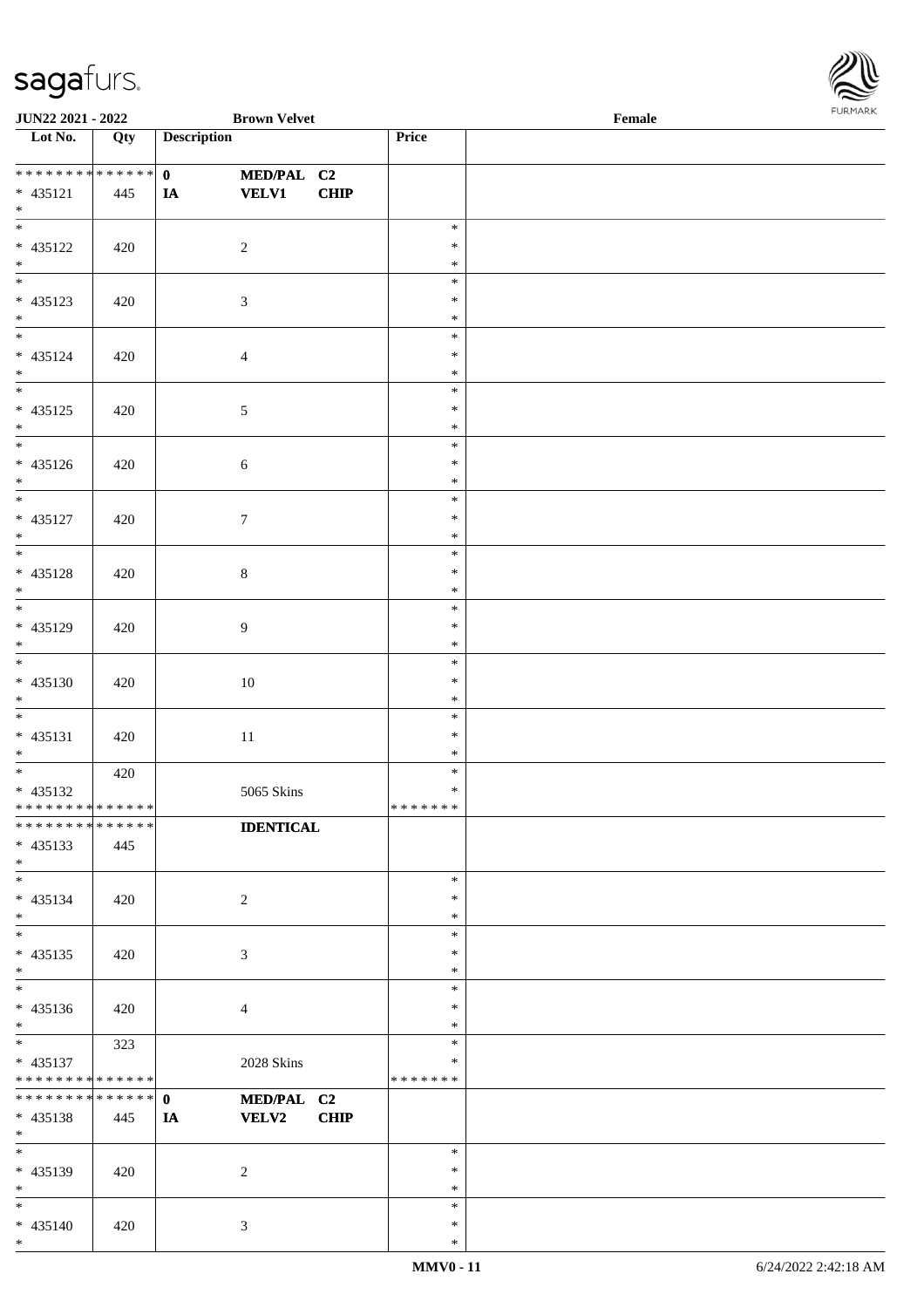

| <b>JUN22 2021 - 2022</b>                   |     |                    | <b>Brown Velvet</b> |                |               | Female |  |
|--------------------------------------------|-----|--------------------|---------------------|----------------|---------------|--------|--|
| Lot No.                                    | Qty | <b>Description</b> |                     |                | Price         |        |  |
|                                            |     |                    |                     |                |               |        |  |
| $*$                                        |     | $\mathbf{0}$       | MED/PAL C2          |                | $\ast$        |        |  |
| $* 435141$                                 | 420 | IA                 | VELV2               | <b>CHIP</b>    | $\ast$        |        |  |
| $*$                                        |     |                    |                     |                | $\ast$        |        |  |
|                                            |     |                    |                     |                | $\ast$        |        |  |
| * 435142                                   | 420 |                    | 5                   |                | $\ast$        |        |  |
| $\ast$                                     |     |                    |                     |                | $\ast$        |        |  |
|                                            |     |                    |                     |                | $\ast$        |        |  |
| * 435143                                   | 420 |                    | 6                   |                | $\ast$        |        |  |
| $*$                                        |     |                    |                     |                | $\ast$        |        |  |
| $*$                                        | 420 |                    |                     |                | $\ast$        |        |  |
| * 435144                                   |     |                    | 2965 Skins          |                | $\ast$        |        |  |
| * * * * * * * * * * * * * *                |     |                    |                     |                | *******       |        |  |
| * * * * * * * * * * * * * * <mark>*</mark> |     | $\mathbf{0}$       | <b>MED</b>          | C1             |               |        |  |
| $* 435145$                                 | 425 | <b>SROY</b>        | <b>VELV1</b>        |                |               |        |  |
| $\ast$                                     |     |                    |                     |                |               |        |  |
| $\overline{\phantom{0}}$                   |     |                    |                     |                | $\ast$        |        |  |
| $* 435146$                                 | 400 |                    | 2                   |                | $\ast$        |        |  |
| $*$                                        |     |                    |                     |                | $\ast$        |        |  |
| $*$                                        | 347 |                    |                     |                | $\ast$        |        |  |
| $* 435147$                                 |     |                    | 1172 Skins          |                | $\ast$        |        |  |
| * * * * * * * * * * * * * * *              |     |                    |                     |                | * * * * * * * |        |  |
| ******** <mark>******</mark>               |     | $\mathbf{0}$       | <b>MED</b>          | C <sub>2</sub> |               |        |  |
| * 435148                                   | 425 | <b>SROY</b>        | <b>VELV1</b>        |                |               |        |  |
| $*$                                        |     |                    |                     |                |               |        |  |
|                                            |     |                    |                     |                | $\ast$        |        |  |
| * 435149                                   | 400 |                    | 2                   |                | $\ast$        |        |  |
| $*$                                        |     |                    |                     |                | $\ast$        |        |  |
| $\overline{\phantom{0}}$                   |     |                    |                     |                | $\ast$        |        |  |
| $* 435150$                                 | 400 |                    | $\mathfrak{Z}$      |                | $\ast$        |        |  |
| $*$                                        |     |                    |                     |                | $\ast$        |        |  |
| $*$                                        |     |                    |                     |                | $\ast$        |        |  |
| $* 435151$                                 | 400 |                    | $\overline{4}$      |                | $\ast$        |        |  |
| $*$                                        |     |                    |                     |                | $\ast$        |        |  |
| $*$                                        |     |                    |                     |                | $\ast$        |        |  |
| * 435152                                   | 400 |                    | 5                   |                | $\ast$        |        |  |
| $*$ $-$                                    |     |                    |                     |                | $\ast$        |        |  |
| $\ast$                                     |     |                    |                     |                | $\ast$        |        |  |
| * 435153                                   | 400 |                    | 6                   |                | $\ast$        |        |  |
| $*$                                        |     |                    |                     |                | $\ast$        |        |  |
| $*$                                        |     |                    |                     |                | $\ast$        |        |  |
| * 435154                                   | 400 |                    | $\tau$              |                | $\ast$        |        |  |
| $*$                                        |     |                    |                     |                | $\ast$        |        |  |
| $*$                                        |     |                    |                     |                | $\ast$        |        |  |
| $* 435155$                                 | 400 |                    | 8                   |                | $\ast$        |        |  |
| $\ast$                                     |     |                    |                     |                | $\ast$        |        |  |
| $*$                                        | 252 |                    |                     |                | $\ast$        |        |  |
| * 435156                                   |     |                    | 3477 Skins          |                | ∗             |        |  |
| * * * * * * * * * * * * * *                |     |                    |                     |                | *******       |        |  |
|                                            |     | $\mathbf{0}$       | <b>MED</b>          | C <sub>3</sub> |               |        |  |
| 435157                                     | 266 | <b>SROY</b>        | <b>VELV1</b>        |                |               |        |  |
|                                            |     |                    |                     |                |               |        |  |
| * * * * * * * * * * * * * * <mark>*</mark> |     | $\mathbf{0}$       | <b>PALE</b>         | C1             |               |        |  |
| * 435158                                   | 425 | <b>SROY</b>        | <b>VELV1</b>        |                |               |        |  |
| $*$                                        |     |                    |                     |                |               |        |  |
| $*$                                        | 234 |                    |                     |                | $\ast$        |        |  |
| $* 435159$                                 |     |                    | 659 Skins           |                | ∗             |        |  |
| * * * * * * * * * * * * * *                |     |                    |                     |                | * * * * * * * |        |  |
| * * * * * * * * * * * * * * *              |     | $\mathbf{0}$       | <b>PALE</b>         | C2             |               |        |  |
| $* 435160$                                 | 425 | <b>SROY</b>        | <b>VELV1</b>        |                |               |        |  |
| $\ast$                                     |     |                    |                     |                |               |        |  |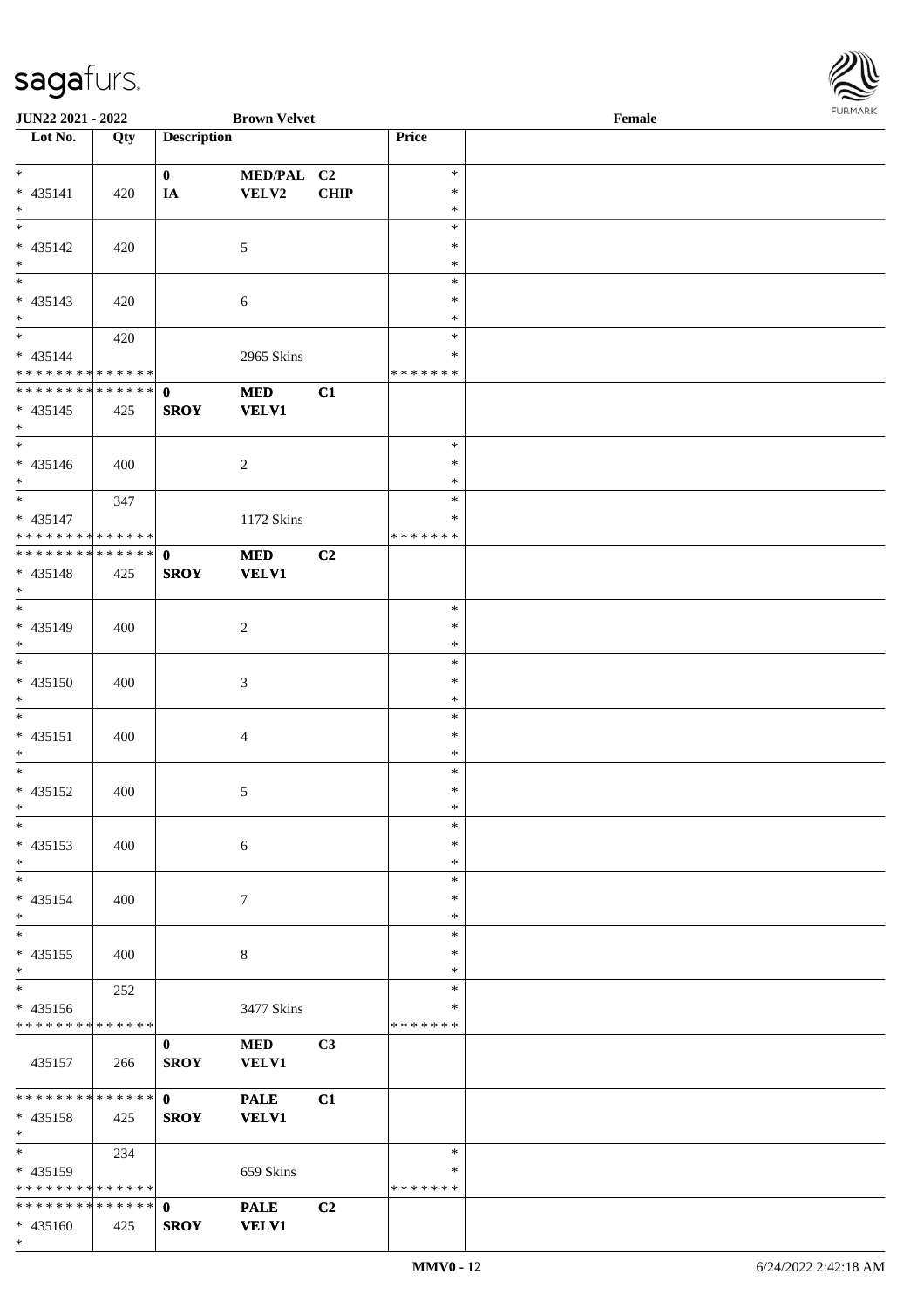

| JUN22 2021 - 2022             |     |                    | <b>Brown Velvet</b>    |                |                  | $\ensuremath{\textnormal{\textbf{Female}}}$ | <b>FUNITANN</b> |
|-------------------------------|-----|--------------------|------------------------|----------------|------------------|---------------------------------------------|-----------------|
| Lot No.                       | Qty | <b>Description</b> |                        |                | Price            |                                             |                 |
|                               |     |                    |                        |                |                  |                                             |                 |
| $*$                           |     | $\mathbf{0}$       | <b>PALE</b>            | C <sub>2</sub> | $\ast$           |                                             |                 |
| * 435161                      | 400 | <b>SROY</b>        | <b>VELV1</b>           |                | $\ast$           |                                             |                 |
| $*$<br>$*$                    |     |                    |                        |                | $\ast$           |                                             |                 |
|                               |     |                    |                        |                | $\ast$           |                                             |                 |
| * 435162<br>$*$               | 400 |                    | 3                      |                | $\ast$<br>$\ast$ |                                             |                 |
| $\ast$                        |     |                    |                        |                | $\ast$           |                                             |                 |
| $* 435163$                    | 400 |                    | $\overline{4}$         |                | $\ast$           |                                             |                 |
| $*$                           |     |                    |                        |                | $\ast$           |                                             |                 |
| $*$                           | 344 |                    |                        |                | $\ast$           |                                             |                 |
| * 435164                      |     |                    | 1969 Skins             |                | $\ast$           |                                             |                 |
| * * * * * * * * * * * * * *   |     |                    |                        |                | * * * * * * *    |                                             |                 |
| ******** <mark>******</mark>  |     | $\mathbf{0}$       | <b>PALE</b>            | C3             |                  |                                             |                 |
| $* 435165$                    | 425 | <b>SROY</b>        | <b>VELV1</b>           |                |                  |                                             |                 |
| $\ast$                        |     |                    |                        |                |                  |                                             |                 |
|                               | 179 |                    |                        |                | $\ast$           |                                             |                 |
| $* 435166$                    |     |                    | 604 Skins              |                | $\ast$           |                                             |                 |
| * * * * * * * * * * * * * * * |     |                    |                        |                | * * * * * * *    |                                             |                 |
|                               |     | $\bf{0}$           | $\bold{XP}$            | C1             |                  |                                             |                 |
| 435167                        | 274 | <b>SROY</b>        | <b>VELV1</b>           |                |                  |                                             |                 |
|                               |     |                    |                        |                |                  |                                             |                 |
| ******** <mark>******</mark>  |     | $\mathbf{0}$       | $\mathbf{X}\mathbf{P}$ | C2             |                  |                                             |                 |
| * 435168                      | 425 | <b>SROY</b>        | <b>VELV1</b>           |                |                  |                                             |                 |
| $*$                           |     |                    |                        |                |                  |                                             |                 |
| $*$                           | 203 |                    |                        |                | $\ast$           |                                             |                 |
| $* 435169$                    |     |                    | 628 Skins              |                | ∗                |                                             |                 |
| * * * * * * * * * * * * * *   |     |                    |                        |                | * * * * * * *    |                                             |                 |
|                               |     | $\bf{0}$           | $\mathbf{X}\mathbf{P}$ | C3             |                  |                                             |                 |
| 435170                        | 190 | <b>SROY</b>        | <b>VELV1</b>           |                |                  |                                             |                 |
| * * * * * * * * * * * * * * * |     | $\mathbf{0}$       |                        |                |                  |                                             |                 |
| * 435171                      |     | <b>SROY</b>        | <b>MED</b>             | C1             |                  |                                             |                 |
| $*$                           | 425 |                    | <b>VELV2</b>           |                |                  |                                             |                 |
| $*$                           |     |                    |                        |                | $\ast$           |                                             |                 |
| * 435172                      | 400 |                    | $\overline{c}$         |                | $\ast$           |                                             |                 |
| $*$ $-$                       |     |                    |                        |                | $\ast$           |                                             |                 |
| $*$                           | 326 |                    |                        |                | $\ast$           |                                             |                 |
| $* 435173$                    |     |                    | 1151 Skins             |                | $\ast$           |                                             |                 |
| * * * * * * * * * * * * * * * |     |                    |                        |                | * * * * * * *    |                                             |                 |
| * * * * * * * * * * * * * * * |     | $\mathbf{0}$       | <b>MED</b>             | C2             |                  |                                             |                 |
| $* 435174$                    | 425 | <b>SROY</b>        | <b>VELV2</b>           |                |                  |                                             |                 |
| $*$                           |     |                    |                        |                |                  |                                             |                 |
| $*$                           |     |                    |                        |                | $\ast$           |                                             |                 |
| $* 435175$                    | 400 |                    | $\overline{2}$         |                | $\ast$           |                                             |                 |
| $*$                           |     |                    |                        |                | $\ast$           |                                             |                 |
| $*$                           |     |                    |                        |                | $\ast$           |                                             |                 |
| * 435176                      | 400 |                    | 3                      |                | ∗                |                                             |                 |
| $*$                           |     |                    |                        |                | $\ast$           |                                             |                 |
| $*$                           |     |                    |                        |                | $\ast$           |                                             |                 |
| * 435177                      | 400 |                    | 4                      |                | $\ast$           |                                             |                 |
| $*$<br>$*$                    |     |                    |                        |                | $\ast$<br>$\ast$ |                                             |                 |
|                               |     |                    |                        |                |                  |                                             |                 |
| * 435178<br>$*$               | 400 |                    | $\sqrt{5}$             |                | $\ast$<br>$\ast$ |                                             |                 |
| $*$                           |     |                    |                        |                | $\ast$           |                                             |                 |
|                               |     |                    |                        |                | $\ast$           |                                             |                 |
| * 435179<br>$*$               | 400 |                    | 6                      |                | $\ast$           |                                             |                 |
| $\ast$                        |     |                    |                        |                | $\ast$           |                                             |                 |
| * 435180                      | 400 |                    | $\tau$                 |                | $\ast$           |                                             |                 |
| $*$                           |     |                    |                        |                | $\ast$           |                                             |                 |
|                               |     |                    |                        |                |                  |                                             |                 |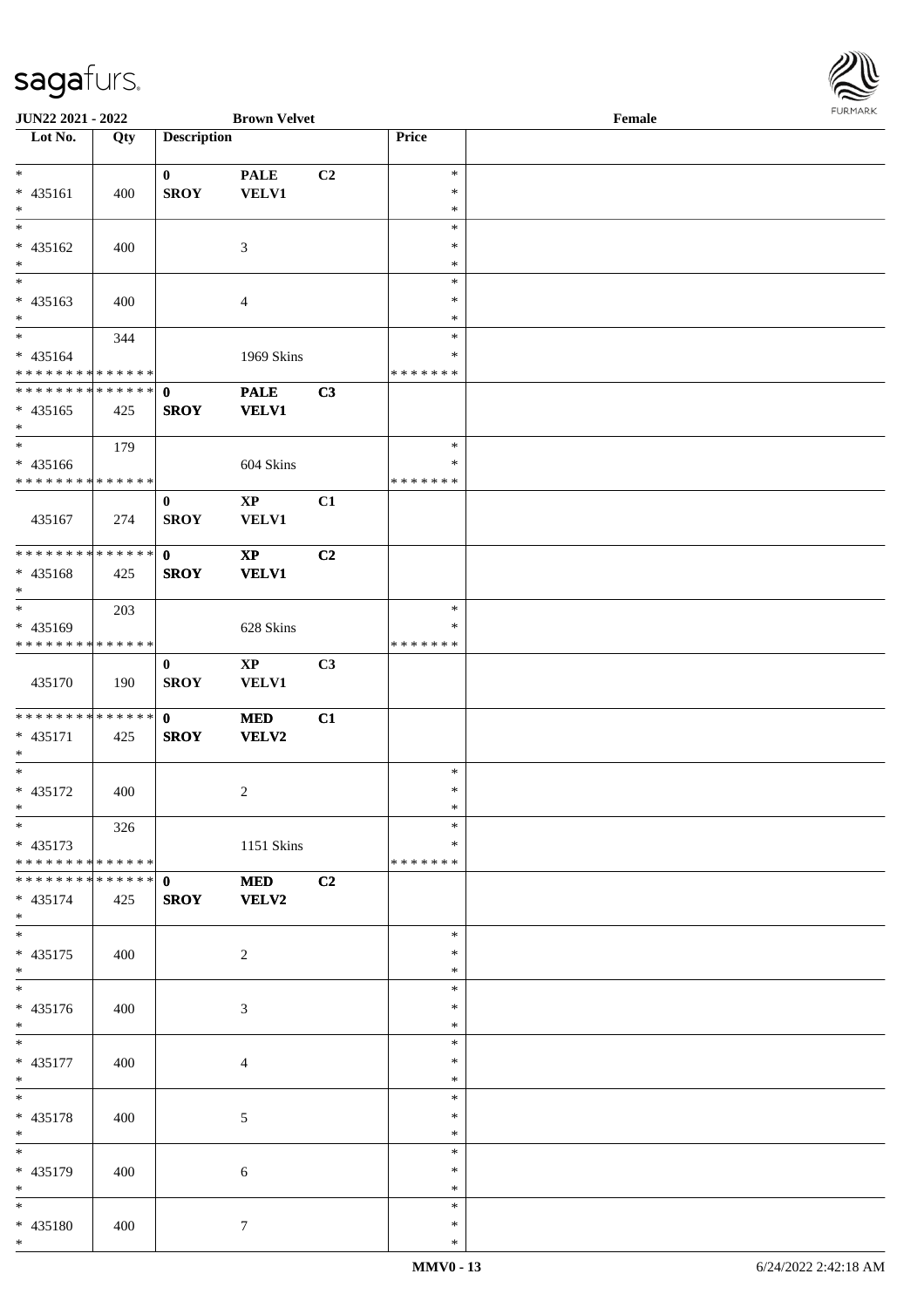

| <b>JUN22 2021 - 2022</b>                   |     |                    | <b>Brown Velvet</b>    |                |               | Female |  |
|--------------------------------------------|-----|--------------------|------------------------|----------------|---------------|--------|--|
| Lot No.                                    | Qty | <b>Description</b> |                        |                | Price         |        |  |
|                                            |     |                    |                        |                |               |        |  |
| $\ast$                                     |     | $\mathbf{0}$       | <b>MED</b>             | C <sub>2</sub> | $\ast$        |        |  |
| * 435181                                   | 400 | <b>SROY</b>        | VELV2                  |                | $\ast$        |        |  |
| $*$                                        |     |                    |                        |                | $\ast$        |        |  |
|                                            | 264 |                    |                        |                | $\ast$        |        |  |
|                                            |     |                    |                        |                | ∗             |        |  |
| * 435182                                   |     |                    | 3489 Skins             |                |               |        |  |
| * * * * * * * * <mark>* * * * * * *</mark> |     |                    |                        |                | * * * * * * * |        |  |
| * * * * * * * * * * * * * * *              |     | $\mathbf 0$        | <b>MED</b>             | C3             |               |        |  |
| * 435183                                   | 425 | <b>SROY</b>        | VELV2                  |                |               |        |  |
| $*$                                        |     |                    |                        |                |               |        |  |
| $*$                                        |     |                    |                        |                | $\ast$        |        |  |
| * 435184                                   | 400 |                    | 2                      |                | $\ast$        |        |  |
| $*$                                        |     |                    |                        |                | $\ast$        |        |  |
| $*$                                        | 171 |                    |                        |                | $\ast$        |        |  |
|                                            |     |                    |                        |                | $\ast$        |        |  |
| $* 435185$                                 |     |                    | 996 Skins              |                |               |        |  |
| * * * * * * * * * * * * * *                |     |                    |                        |                | * * * * * * * |        |  |
| * * * * * * * * <mark>* * * * * * *</mark> |     | $\mathbf{0}$       | <b>PALE</b>            | C1             |               |        |  |
| $* 435186$                                 | 425 | <b>SROY</b>        | VELV2                  |                |               |        |  |
| $*$                                        |     |                    |                        |                |               |        |  |
| $*$                                        |     |                    |                        |                | $\ast$        |        |  |
| $* 435187$                                 | 400 |                    | 2                      |                | $\ast$        |        |  |
| $*$                                        |     |                    |                        |                | $\ast$        |        |  |
|                                            |     |                    |                        |                | $\ast$        |        |  |
|                                            | 84  |                    |                        |                |               |        |  |
| * 435188                                   |     |                    | 909 Skins              |                | ∗             |        |  |
| * * * * * * * * * * * * * *                |     |                    |                        |                | * * * * * * * |        |  |
| * * * * * * * * * * * * * * *              |     | $\mathbf 0$        | <b>PALE</b>            | C2             |               |        |  |
| * 435189                                   | 425 | <b>SROY</b>        | VELV2                  |                |               |        |  |
| $*$                                        |     |                    |                        |                |               |        |  |
| $*$                                        |     |                    |                        |                | $\ast$        |        |  |
| * 435190                                   | 400 |                    | 2                      |                | $\ast$        |        |  |
| $*$                                        |     |                    |                        |                | $\ast$        |        |  |
|                                            |     |                    |                        |                |               |        |  |
| $*$                                        |     |                    |                        |                | $\ast$        |        |  |
| * 435191                                   | 400 |                    | 3                      |                | $\ast$        |        |  |
| $*$                                        |     |                    |                        |                | $\ast$        |        |  |
| $*$                                        |     |                    |                        |                | $\ast$        |        |  |
| * 435192                                   | 400 |                    | 4                      |                | $\ast$        |        |  |
| $*$                                        |     |                    |                        |                | $\ast$        |        |  |
| $\ast$                                     |     |                    |                        |                | $\ast$        |        |  |
| * 435193                                   | 400 |                    | 5                      |                | $\ast$        |        |  |
| $*$                                        |     |                    |                        |                | $\ast$        |        |  |
|                                            |     |                    |                        |                |               |        |  |
| $*$                                        |     |                    |                        |                | $\ast$        |        |  |
| * 435194                                   | 400 |                    | 6                      |                | ∗             |        |  |
| $*$                                        |     |                    |                        |                | $\ast$        |        |  |
| $*$                                        | 168 |                    |                        |                | $\ast$        |        |  |
| * 435195                                   |     |                    | 2593 Skins             |                | $\ast$        |        |  |
| * * * * * * * * * * * * * *                |     |                    |                        |                | * * * * * * * |        |  |
| * * * * * * * * * * * * * * *              |     | $\mathbf{0}$       | <b>PALE</b>            | C3             |               |        |  |
| * 435196                                   | 425 | <b>SROY</b>        | <b>VELV2</b>           |                |               |        |  |
| $*$                                        |     |                    |                        |                |               |        |  |
|                                            |     |                    |                        |                | $\ast$        |        |  |
| $*$                                        | 338 |                    |                        |                |               |        |  |
| * 435197                                   |     |                    | 763 Skins              |                | ∗             |        |  |
| * * * * * * * * * * * * * *                |     |                    |                        |                | *******       |        |  |
| * * * * * * * * * * * * * * *              |     | $\mathbf{0}$       | $\mathbf{X}\mathbf{P}$ | C1             |               |        |  |
| * 435198                                   | 425 | <b>SROY</b>        | VELV2                  |                |               |        |  |
| $*$                                        |     |                    |                        |                |               |        |  |
| $*$                                        | 97  |                    |                        |                | $\ast$        |        |  |
| * 435199                                   |     |                    | 522 Skins              |                | ∗             |        |  |
| * * * * * * * * * * * * * * *              |     |                    |                        |                | * * * * * * * |        |  |
|                                            |     |                    |                        |                |               |        |  |
| * * * * * * * * * * * * * * *              |     | $\mathbf 0$        | $\bold{XP}$            | C2             |               |        |  |
| * 435200                                   | 425 | <b>SROY</b>        | VELV2                  |                |               |        |  |
| $\ast$                                     |     |                    |                        |                |               |        |  |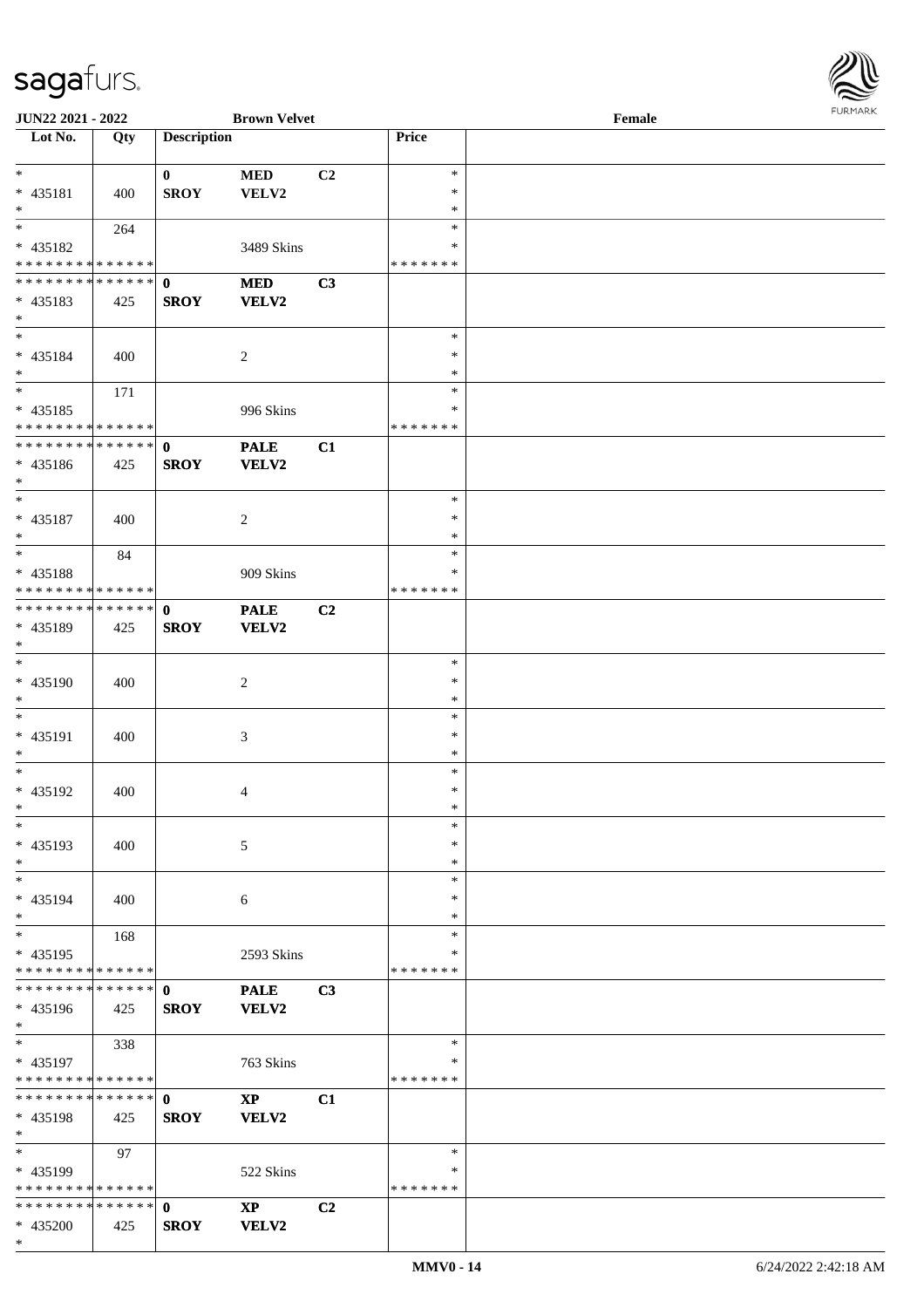

| <b>JUN22 2021 - 2022</b>      |     |                    | <b>Brown Velvet</b> |                |         | <b>FURMARK</b> |  |
|-------------------------------|-----|--------------------|---------------------|----------------|---------|----------------|--|
| Lot No.                       | Qty | <b>Description</b> |                     |                | Price   |                |  |
| $\ast$                        |     | $\mathbf{0}$       | XP                  | C <sub>2</sub> | $\ast$  |                |  |
| * 435201                      | 400 | <b>SROY</b>        | <b>VELV2</b>        |                | $\ast$  |                |  |
| $*$                           |     |                    |                     |                | $\ast$  |                |  |
| $\ast$                        | 267 |                    |                     |                | $\ast$  |                |  |
| * 435202                      |     |                    | 1092 Skins          |                | $\ast$  |                |  |
| * * * * * * * * * * * * * * * |     |                    |                     |                | ******* |                |  |
|                               |     | $\bf{0}$           | <b>XP</b>           | C <sub>3</sub> |         |                |  |
| 435203                        | 295 | <b>SROY</b>        | <b>VELV2</b>        |                |         |                |  |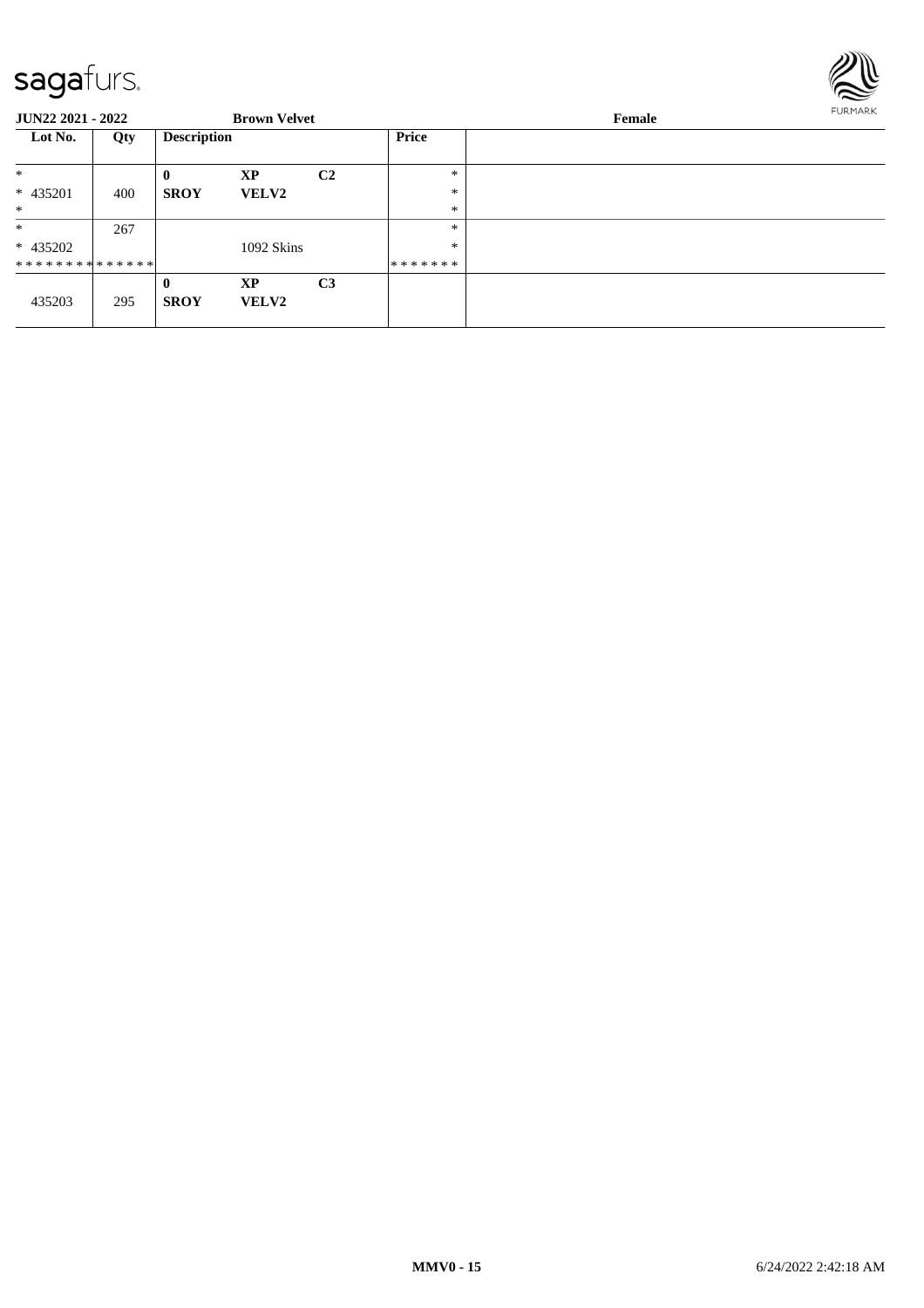

| JUN22 2021 - 2022                                      |     |                            | <b>Brown Velvet</b>             |    |                                   | Female |  |
|--------------------------------------------------------|-----|----------------------------|---------------------------------|----|-----------------------------------|--------|--|
| Lot No.                                                | Qty | <b>Description</b>         |                                 |    | Price                             |        |  |
|                                                        |     |                            |                                 |    |                                   |        |  |
| 435261                                                 | 489 | $\mathbf{1}$<br>${\bf SI}$ | 2XD<br><b>VELV1</b>             | C1 |                                   |        |  |
| 435262                                                 | 181 | $\mathbf{1}$<br>SI         | <b>PALE</b><br><b>VELV1</b>     | C1 |                                   |        |  |
| * * * * * * * * * * * * * * *<br>$* 435263$<br>$\ast$  | 505 | $\mathbf{1}$<br>SI         | <b>PALE</b><br><b>VELV1</b>     | C2 |                                   |        |  |
| $_{\ast}$<br>$* 435264$<br>* * * * * * * * * * * * * * | 57  |                            | 562 Skins                       |    | $\ast$<br>$\ast$<br>* * * * * * * |        |  |
| 435265                                                 | 275 | $\mathbf{1}$<br>SI         | <b>PALE</b><br><b>VELV1</b>     | C3 |                                   |        |  |
| 435266                                                 | 268 | $\mathbf{1}$<br>${\bf SI}$ | $2{\bf X}{\bf D}$<br>VELV2      | C2 |                                   |        |  |
| 435267                                                 | 119 | $\mathbf{1}$<br>${\bf SI}$ | 2XD<br>VELV2                    | C3 |                                   |        |  |
| 435268                                                 | 132 | $\mathbf{1}$<br>SI         | $\mathbf{X}\mathbf{D}$<br>VELV2 | C1 |                                   |        |  |
| 435269                                                 | 345 | $\mathbf{1}$<br>SI         | <b>XD</b><br>VELV2              | C2 |                                   |        |  |
| 435270                                                 | 157 | $\mathbf{1}$<br>${\bf SI}$ | <b>Dark</b><br>VELV2            | C1 |                                   |        |  |
| ******** <mark>******</mark><br>$* 435271$<br>$\ast$   | 465 | $\mathbf{1}$<br>SI         | <b>Dark</b><br><b>VELV2</b>     | C2 |                                   |        |  |
| $\ast$<br>* 435272<br>**************                   | 78  |                            | 543 Skins                       |    | $\ast$<br>$\ast$<br>*******       |        |  |
| 435273                                                 | 176 | $\mathbf{1}$<br>SI         | <b>Dark</b><br>VELV2            | C3 |                                   |        |  |
| 435274                                                 | 392 | $\mathbf{1}$<br>SI         | <b>MED</b><br>VELV2             | C1 |                                   |        |  |
| * * * * * * * * * * * * * * *<br>$* 435275$<br>$*$     | 505 | $\mathbf{1}$<br>SI         | <b>MED</b><br>VELV2             | C2 |                                   |        |  |
| $\overline{\phantom{1}}$<br>* 435276<br>$*$            | 480 |                            | 2                               |    | $\ast$<br>$\ast$<br>$\ast$        |        |  |
| $*$<br>* 435277<br>* * * * * * * * * * * * * *         | 165 |                            | 1150 Skins                      |    | $\ast$<br>*<br>*******            |        |  |
| 435278                                                 | 326 | $\mathbf{1}$<br>SI         | <b>PALE</b><br>VELV2            | C1 |                                   |        |  |
| * * * * * * * * * * * * * * *<br>* 435279<br>$\ast$    | 505 | $\mathbf{1}$<br>SI         | <b>PALE</b><br>VELV2            | C2 |                                   |        |  |
| $*$<br>* 435280<br>* * * * * * * * * * * * * *         | 327 |                            | 832 Skins                       |    | $\ast$<br>*<br>* * * * * * *      |        |  |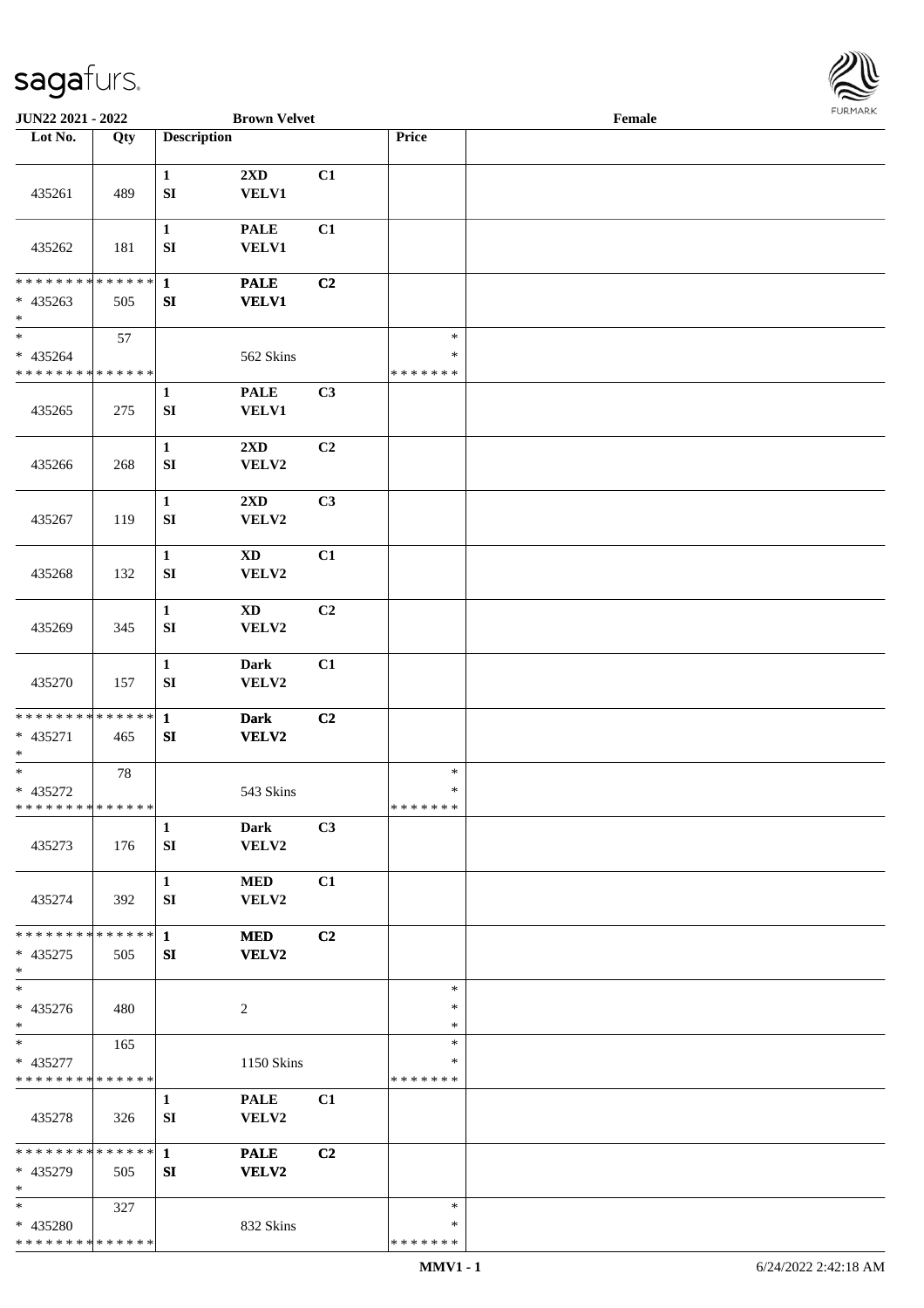

| JUN22 2021 - 2022                                                     |     |                                  | <b>Brown Velvet</b>             |                |                                   | Female | <b>FURMARK</b> |
|-----------------------------------------------------------------------|-----|----------------------------------|---------------------------------|----------------|-----------------------------------|--------|----------------|
| $\overline{\phantom{1}}$ Lot No.                                      | Qty | <b>Description</b>               |                                 |                | Price                             |        |                |
| 435281                                                                | 321 | $\mathbf{1}$<br>${\bf S}{\bf I}$ | <b>PALE</b><br>VELV2            | C3             |                                   |        |                |
| 435282                                                                | 207 | $\mathbf{1}$<br>${\bf S}{\bf I}$ | $\bold{XP}$<br>VELV2            | C1             |                                   |        |                |
| 435283                                                                | 506 | $\mathbf{1}$<br>${\bf S}{\bf I}$ | $\mathbf{X}\mathbf{P}$<br>VELV2 | C2             |                                   |        |                |
| 435284                                                                | 173 | $\mathbf{1}$<br>${\bf S}{\bf I}$ | $\bold{XP}$<br>VELV2            | C3             |                                   |        |                |
| ************** 1<br>$* 435285$<br>$*$                                 | 485 | $\mathbf{SAGA}$                  | 2XD<br><b>VELV1</b>             | C1             |                                   |        |                |
| $\overline{\phantom{0}}$<br>$* 435286$<br>$\ast$                      | 460 |                                  | $\boldsymbol{2}$                |                | $\ast$<br>$\ast$<br>$\ast$        |        |                |
| $\overline{\phantom{0}}$<br>* 435287<br>$\ast$                        | 460 |                                  | $\mathfrak{Z}$                  |                | $\ast$<br>$\ast$<br>$\ast$        |        |                |
| $\overline{\phantom{0}}$<br>* 435288<br>* * * * * * * * * * * * * *   | 119 |                                  | 1524 Skins                      |                | $\ast$<br>$\ast$<br>* * * * * * * |        |                |
| ******** <mark>******</mark><br>* 435289<br>$\ast$                    | 485 | $\mathbf{1}$<br>$\mathbf{SAGA}$  | 2XD<br><b>VELV1</b>             | C <sub>2</sub> |                                   |        |                |
| $\overline{\phantom{1}}$<br>$* 435290$<br>$\ast$                      | 460 |                                  | $\sqrt{2}$                      |                | $\ast$<br>$\ast$<br>$\ast$        |        |                |
| $\ast$<br>$* 435291$<br>$\ast$                                        | 460 |                                  | $\mathfrak{Z}$                  |                | $\ast$<br>$\ast$<br>$\ast$        |        |                |
| $\overline{\phantom{0}}$<br>* 435292<br>$\ast$                        | 460 |                                  | $\overline{4}$                  |                | $\ast$<br>$\ast$<br>$\ast$        |        |                |
| $\overline{\ast}$<br>* 435293<br>$*$                                  | 460 |                                  | $5\phantom{.0}$                 |                | $\ast$<br>$\ast$<br>$\ast$        |        |                |
| $\ast$<br>* 435294<br>$*$<br>$\overline{\phantom{0}}$                 | 460 |                                  | 6                               |                | $\ast$<br>$\ast$<br>$\ast$        |        |                |
| * 435295<br>$\ast$<br>$\overline{\phantom{0}}$                        | 460 |                                  | 7                               |                | $\ast$<br>$\ast$<br>$\ast$        |        |                |
| * 435296<br>$*$                                                       | 460 |                                  | $\,8\,$                         |                | $\ast$<br>$\ast$<br>$\ast$        |        |                |
| $\overline{\phantom{0}}$<br>* 435297<br>$\ast$                        | 460 |                                  | 9                               |                | $\ast$<br>$\ast$<br>$\ast$        |        |                |
| $\overline{\phantom{0}}$<br>* 435298<br>$*$                           | 460 |                                  | 10                              |                | $\ast$<br>∗<br>$\ast$             |        |                |
| $\overline{\phantom{a}^*}$<br>* 435299<br>* * * * * * * * * * * * * * | 232 |                                  | 4857 Skins                      |                | $\ast$<br>$\ast$<br>* * * * * * * |        |                |
| $* 435300$<br>$*$                                                     | 485 | <b>SAGA</b>                      | 2XD<br><b>VELV1</b>             | C3             |                                   |        |                |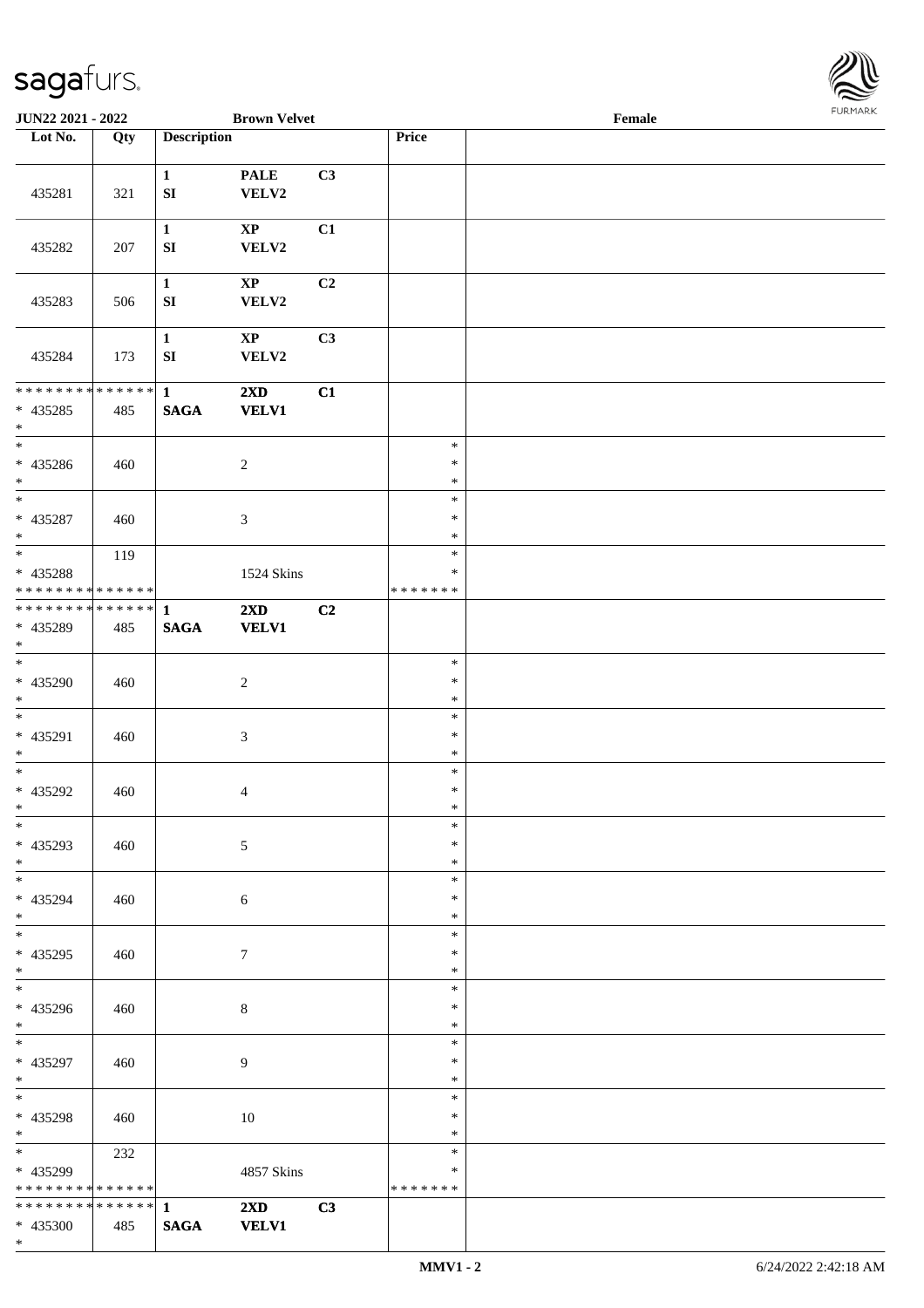

| JUN22 2021 - 2022                          |     |                    | <b>Brown Velvet</b>    |    |               | Female |  |
|--------------------------------------------|-----|--------------------|------------------------|----|---------------|--------|--|
| Lot No.                                    | Qty | <b>Description</b> |                        |    | Price         |        |  |
|                                            |     |                    |                        |    |               |        |  |
| $\ast$                                     |     | $\mathbf{1}$       | 2XD                    | C3 | $\ast$        |        |  |
| * 435301                                   | 460 | $\mathbf{SAGA}$    | <b>VELV1</b>           |    | $\ast$        |        |  |
| $\ast$                                     |     |                    |                        |    | $\ast$        |        |  |
| $\overline{\phantom{a}^*}$                 |     |                    |                        |    | $\ast$        |        |  |
| $* 435302$                                 | 460 |                    | $\mathfrak{Z}$         |    | ∗             |        |  |
| $\ast$                                     |     |                    |                        |    | $\ast$        |        |  |
| $\overline{\phantom{0}}$                   | 439 |                    |                        |    | $\ast$        |        |  |
| * 435303                                   |     |                    | 1844 Skins             |    | $\ast$        |        |  |
| * * * * * * * * * * * * * *                |     |                    |                        |    | * * * * * * * |        |  |
| ************** 1                           |     |                    | $\mathbf{X}\mathbf{D}$ | C1 |               |        |  |
|                                            |     |                    |                        |    |               |        |  |
| $* 435304$                                 | 485 | <b>SAGA</b>        | <b>VELV1</b>           |    |               |        |  |
| $\ast$<br>$\overline{\phantom{a}^*}$       |     |                    |                        |    |               |        |  |
|                                            |     |                    |                        |    | $\ast$        |        |  |
| $* 435305$                                 | 460 |                    | $\sqrt{2}$             |    | $\ast$        |        |  |
| $\ast$                                     |     |                    |                        |    | $\ast$        |        |  |
| $_{\ast}^{-}$                              |     |                    |                        |    | $\ast$        |        |  |
| $* 435306$                                 | 460 |                    | $\sqrt{3}$             |    | $\ast$        |        |  |
| $\ast$                                     |     |                    |                        |    | $\ast$        |        |  |
| $\overline{\ast}$                          |     |                    |                        |    | $\ast$        |        |  |
| $* 435307$                                 | 460 |                    | $\overline{4}$         |    | $\ast$        |        |  |
| $\ast$                                     |     |                    |                        |    | $\ast$        |        |  |
| $\ast$                                     |     |                    |                        |    | $\ast$        |        |  |
| * 435308                                   | 460 |                    | $\sqrt{5}$             |    | $\ast$        |        |  |
| $\ast$                                     |     |                    |                        |    | $\ast$        |        |  |
| $\overline{\phantom{a}^*}$                 | 318 |                    |                        |    | $\ast$        |        |  |
| * 435309                                   |     |                    | 2643 Skins             |    | $\ast$        |        |  |
| * * * * * * * * * * * * * *                |     |                    |                        |    | * * * * * * * |        |  |
| **************                             |     | $\mathbf{1}$       | $\mathbf{X}\mathbf{D}$ | C2 |               |        |  |
| $* 435310$                                 |     | $\mathbf{SAGA}$    | <b>VELV1</b>           |    |               |        |  |
| $*$                                        | 485 |                    |                        |    |               |        |  |
| $\ast$                                     |     |                    |                        |    |               |        |  |
|                                            |     |                    |                        |    | $\ast$        |        |  |
| * 435311                                   | 498 |                    | $\sqrt{2}$             |    | $\ast$        |        |  |
| $*$                                        |     |                    |                        |    | $\ast$        |        |  |
| $\ast$                                     |     |                    |                        |    | $\ast$        |        |  |
| * 435312                                   | 460 |                    | $\mathfrak{Z}$         |    | $\ast$        |        |  |
| $*$                                        |     |                    |                        |    | $\ast$        |        |  |
| $*$                                        |     |                    |                        |    | $\ast$        |        |  |
| $* 435313$                                 | 460 |                    | $\overline{4}$         |    | $\ast$        |        |  |
| $*$                                        |     |                    |                        |    | $\ast$        |        |  |
| $\overline{\phantom{0}}$                   |     |                    |                        |    | $\ast$        |        |  |
| * 435314                                   | 460 |                    | 5                      |    | $\ast$        |        |  |
| $*$                                        |     |                    |                        |    | $\ast$        |        |  |
| $\overline{\phantom{a}^*}$                 |     |                    |                        |    | $\ast$        |        |  |
| $* 435315$                                 | 460 |                    | 6                      |    | $\ast$        |        |  |
| $*$                                        |     |                    |                        |    | $\ast$        |        |  |
| $\overline{\phantom{a}^*}$                 |     |                    |                        |    | $\ast$        |        |  |
| $* 435316$                                 | 460 |                    | 7                      |    | *             |        |  |
| $*$                                        |     |                    |                        |    | $\ast$        |        |  |
| $*$                                        |     |                    |                        |    | $\ast$        |        |  |
|                                            |     |                    |                        |    | $\ast$        |        |  |
| * 435317                                   | 460 |                    | 8                      |    |               |        |  |
| $*$<br>$\overline{\ast}$                   |     |                    |                        |    | $\ast$        |        |  |
|                                            |     |                    |                        |    | $\ast$        |        |  |
| * 435318                                   | 460 |                    | 9                      |    | $\ast$        |        |  |
| $*$                                        |     |                    |                        |    | $\ast$        |        |  |
| $\overline{\phantom{0}}$                   |     |                    |                        |    | $\ast$        |        |  |
| * 435319                                   | 460 |                    | 10                     |    | *             |        |  |
| $*$                                        |     |                    |                        |    | $\ast$        |        |  |
| $*$                                        | 460 |                    |                        |    | $\ast$        |        |  |
| * 435320                                   |     |                    | 5123 Skins             |    | $\ast$        |        |  |
| * * * * * * * * <mark>* * * * * * *</mark> |     |                    |                        |    | * * * * * * * |        |  |
|                                            |     |                    |                        |    |               |        |  |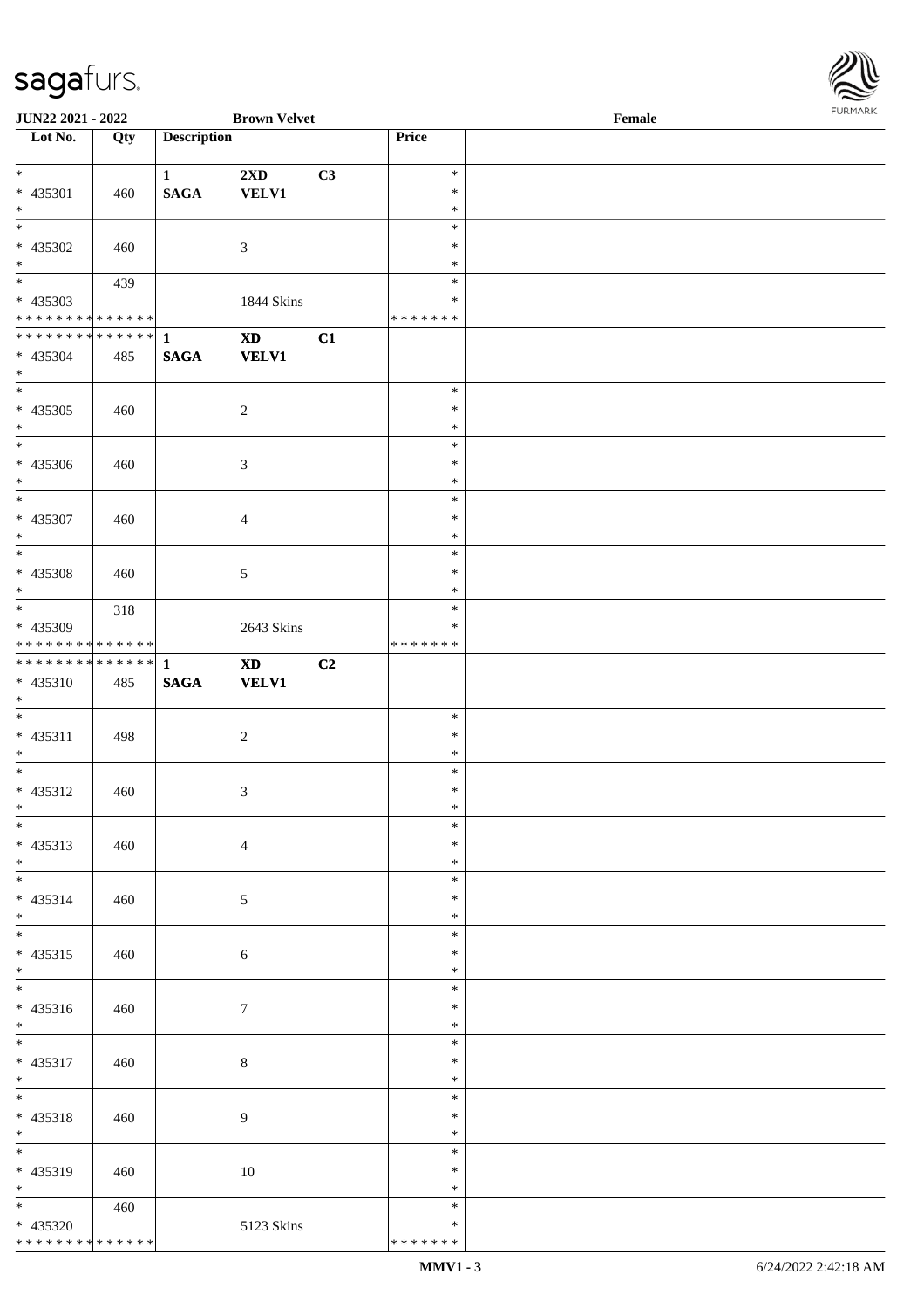

| JUN22 2021 - 2022               |     |                    | <b>Brown Velvet</b>    |                |                  | Female | <b>FUNITANN</b> |
|---------------------------------|-----|--------------------|------------------------|----------------|------------------|--------|-----------------|
| Lot No.                         | Qty | <b>Description</b> |                        |                | Price            |        |                 |
|                                 |     |                    |                        |                |                  |        |                 |
| **************                  |     |                    | <b>IDENTICAL</b>       |                |                  |        |                 |
| $* 435321$                      | 485 |                    |                        |                |                  |        |                 |
| $*$                             |     |                    |                        |                |                  |        |                 |
| $\overline{\phantom{a}^*}$      |     |                    |                        |                | $\ast$           |        |                 |
| * 435322                        | 460 |                    | $\overline{c}$         |                | ∗                |        |                 |
| $\ast$                          |     |                    |                        |                | $\ast$           |        |                 |
| $\overline{\phantom{a}^*}$      |     |                    |                        |                | $\ast$           |        |                 |
| * 435323                        | 460 |                    | 3                      |                | $\ast$           |        |                 |
| $\ast$                          |     |                    |                        |                | $\ast$           |        |                 |
| $\ast$                          |     |                    |                        |                | $\ast$           |        |                 |
| * 435324                        | 460 |                    | $\overline{4}$         |                | $\ast$           |        |                 |
| $\ast$                          |     |                    |                        |                | $\ast$           |        |                 |
| $\overline{\phantom{0}}$        | 442 |                    |                        |                | $\ast$           |        |                 |
| $* 435325$                      |     |                    | 2307 Skins             |                | *                |        |                 |
| * * * * * * * * * * * * * *     |     |                    |                        |                | * * * * * * *    |        |                 |
| ************** 1                |     |                    | $\mathbf{X}\mathbf{D}$ | C3             |                  |        |                 |
| * 435326                        | 485 | <b>SAGA</b>        | <b>VELV1</b>           |                |                  |        |                 |
| $\ast$                          |     |                    |                        |                |                  |        |                 |
| $*$                             |     |                    |                        |                | $\ast$           |        |                 |
| $* 435327$                      | 460 |                    | $\overline{c}$         |                | $\ast$           |        |                 |
| $\ast$                          |     |                    |                        |                | $\ast$           |        |                 |
| $\overline{\phantom{0}}$        |     |                    |                        |                | $\ast$           |        |                 |
| $* 435328$                      | 460 |                    | $\mathfrak{Z}$         |                | $\ast$           |        |                 |
| $\ast$                          |     |                    |                        |                | *                |        |                 |
| $_{\ast}$                       |     |                    |                        |                | $\ast$           |        |                 |
| * 435329                        | 460 |                    | $\overline{4}$         |                | $\ast$           |        |                 |
| $\ast$                          |     |                    |                        |                | $\ast$           |        |                 |
| $\ast$                          |     |                    |                        |                | $\ast$           |        |                 |
| $* 435330$                      | 460 |                    | $\sqrt{5}$             |                | $\ast$           |        |                 |
| $\ast$                          |     |                    |                        |                | $\ast$           |        |                 |
| $\ast$                          | 428 |                    |                        |                | $\ast$           |        |                 |
| * 435331                        |     |                    |                        |                | $\ast$           |        |                 |
| * * * * * * * * * * * * * *     |     |                    | 2753 Skins             |                | * * * * * * *    |        |                 |
| ************** 1                |     |                    | <b>Dark</b>            | C1             |                  |        |                 |
| $* 435332$                      |     | <b>SAGA</b>        | <b>VELV1</b>           |                |                  |        |                 |
| $\star$                         | 460 |                    |                        |                |                  |        |                 |
| $\ast$                          |     |                    |                        |                | $\ast$           |        |                 |
| * 435333                        |     |                    |                        |                | $\ast$           |        |                 |
|                                 | 460 |                    | $\overline{2}$         |                |                  |        |                 |
| $*$<br>$\overline{\phantom{0}}$ |     |                    |                        |                | $\ast$<br>$\ast$ |        |                 |
|                                 |     |                    |                        |                |                  |        |                 |
| * 435334                        | 460 |                    | 3                      |                | $\ast$           |        |                 |
| $*$<br>$\overline{\phantom{0}}$ |     |                    |                        |                | *                |        |                 |
|                                 |     |                    |                        |                | $\ast$           |        |                 |
| $* 435335$                      | 460 |                    | $\overline{4}$         |                | $\ast$           |        |                 |
| $*$<br>$\overline{\phantom{0}}$ |     |                    |                        |                | $\ast$<br>$\ast$ |        |                 |
|                                 |     |                    |                        |                |                  |        |                 |
| * 435336                        | 460 |                    | 5                      |                | ∗                |        |                 |
| $*$<br>$\overline{\phantom{0}}$ |     |                    |                        |                | $\ast$           |        |                 |
|                                 |     |                    |                        |                | $\ast$           |        |                 |
| * 435337                        | 460 |                    | $\sqrt{6}$             |                | *                |        |                 |
| $*$<br>$\overline{\ast}$        |     |                    |                        |                | $\ast$           |        |                 |
|                                 |     |                    |                        |                | $\ast$           |        |                 |
| * 435338                        | 460 |                    | $\tau$                 |                | $\ast$           |        |                 |
| $*$ $-$                         |     |                    |                        |                | $\ast$           |        |                 |
| $*$ $\overline{\phantom{1}}$    | 279 |                    |                        |                | $\ast$           |        |                 |
| * 435339                        |     |                    | 3499 Skins             |                | $\ast$           |        |                 |
| * * * * * * * * * * * * * *     |     |                    |                        |                | * * * * * * *    |        |                 |
| ******** <mark>******</mark>    |     | $\mathbf{1}$       | <b>Dark</b>            | C <sub>2</sub> |                  |        |                 |
| $* 435340$                      | 485 | <b>SAGA</b>        | <b>VELV1</b>           |                |                  |        |                 |
| $*$                             |     |                    |                        |                |                  |        |                 |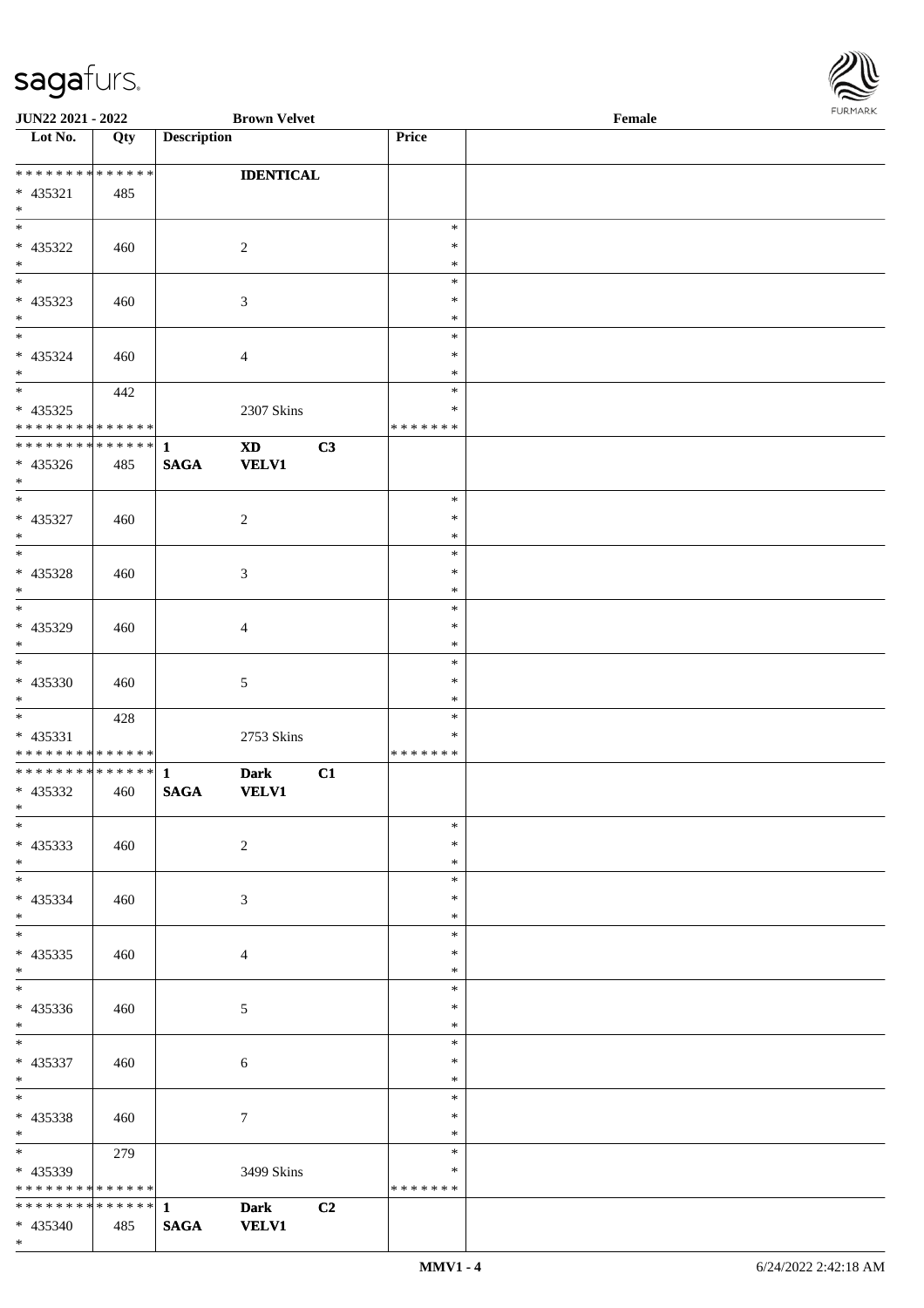

| JUN22 2021 - 2022                                                         |     |                    | <b>Brown Velvet</b>         |    |                  | Female | <b>FUNITANN</b> |
|---------------------------------------------------------------------------|-----|--------------------|-----------------------------|----|------------------|--------|-----------------|
| Lot No.                                                                   | Qty | <b>Description</b> |                             |    | Price            |        |                 |
| $*$                                                                       |     |                    |                             |    | $\ast$           |        |                 |
| * 435341                                                                  | 460 | 1<br><b>SAGA</b>   | <b>Dark</b><br><b>VELV1</b> | C2 | $\ast$           |        |                 |
| $*$                                                                       |     |                    |                             |    | $\ast$           |        |                 |
|                                                                           |     |                    |                             |    | $\ast$           |        |                 |
| * 435342                                                                  | 460 |                    | $\mathfrak{Z}$              |    | $\ast$           |        |                 |
| $*$                                                                       |     |                    |                             |    | $\ast$           |        |                 |
|                                                                           |     |                    |                             |    | $\ast$           |        |                 |
| * 435343                                                                  | 460 |                    | $\overline{4}$              |    | $\ast$           |        |                 |
| $*$                                                                       |     |                    |                             |    | $\ast$<br>$\ast$ |        |                 |
| * 435344                                                                  | 460 |                    | $\mathfrak{S}$              |    | $\ast$           |        |                 |
| $*$                                                                       |     |                    |                             |    | $\ast$           |        |                 |
|                                                                           |     |                    |                             |    | $\ast$           |        |                 |
| * 435345                                                                  | 460 |                    | 6                           |    | $\ast$           |        |                 |
| $*$                                                                       |     |                    |                             |    | $\ast$           |        |                 |
| $\overline{\phantom{0}}$                                                  |     |                    |                             |    | $\ast$           |        |                 |
| * 435346                                                                  | 460 |                    | $\tau$                      |    | $\ast$           |        |                 |
| $*$                                                                       |     |                    |                             |    | $\ast$<br>$\ast$ |        |                 |
| * 435347                                                                  | 460 |                    | $\,8\,$                     |    | $\ast$           |        |                 |
| $*$                                                                       |     |                    |                             |    | $\ast$           |        |                 |
|                                                                           |     |                    |                             |    | $\ast$           |        |                 |
| * 435348                                                                  | 460 |                    | $\overline{9}$              |    | $\ast$           |        |                 |
| $*$                                                                       |     |                    |                             |    | $\ast$           |        |                 |
|                                                                           |     |                    |                             |    | $\ast$           |        |                 |
| * 435349<br>$*$                                                           | 460 |                    | 10                          |    | $\ast$<br>$\ast$ |        |                 |
| $\overline{\phantom{0}}$                                                  |     |                    |                             |    | $\ast$           |        |                 |
| $* 435350$                                                                | 460 |                    | 11                          |    | $\ast$           |        |                 |
| $*$                                                                       |     |                    |                             |    | $\ast$           |        |                 |
|                                                                           | 484 |                    |                             |    | $\ast$           |        |                 |
| * 435351                                                                  |     |                    | 5569 Skins                  |    | $\ast$           |        |                 |
| * * * * * * * * * * * * * *<br>* * * * * * * * <mark>* * * * * * *</mark> |     |                    |                             |    | *******          |        |                 |
| * 435352                                                                  | 485 |                    | <b>IDENTICAL</b>            |    |                  |        |                 |
| $*$ $-$                                                                   |     |                    |                             |    |                  |        |                 |
| $\ast$                                                                    |     |                    |                             |    | $\ast$           |        |                 |
| $* 435353$                                                                | 460 |                    | 2                           |    | $\ast$           |        |                 |
| $*$                                                                       |     |                    |                             |    | $\ast$           |        |                 |
| $*$ $-$                                                                   |     |                    |                             |    | $\ast$           |        |                 |
| $* 435354$<br>$*$                                                         | 460 |                    | 3                           |    | $\ast$<br>$\ast$ |        |                 |
| $*$                                                                       | 422 |                    |                             |    | $\ast$           |        |                 |
| $* 435355$                                                                |     |                    | $1827~\rm Skins$            |    | $\ast$           |        |                 |
| * * * * * * * * <mark>* * * * * * *</mark>                                |     |                    |                             |    | * * * * * * *    |        |                 |
|                                                                           |     |                    | <b>Dark</b>                 | C3 |                  |        |                 |
| $* 435356$                                                                | 485 | <b>SAGA</b>        | <b>VELV1</b>                |    |                  |        |                 |
| $*$ $-$<br>$\overline{\ast}$                                              |     |                    |                             |    |                  |        |                 |
| $* 435357$                                                                |     |                    |                             |    | $\ast$<br>$\ast$ |        |                 |
| $*$                                                                       | 460 |                    | 2                           |    | $\ast$           |        |                 |
| $*$ $-$                                                                   |     |                    |                             |    | $\ast$           |        |                 |
| * 435358                                                                  | 460 |                    | $\mathfrak{Z}$              |    | $\ast$           |        |                 |
| $*$                                                                       |     |                    |                             |    | $\ast$           |        |                 |
| $*$                                                                       |     |                    |                             |    | $\ast$           |        |                 |
| * 435359                                                                  | 460 |                    | $\overline{4}$              |    | $\ast$           |        |                 |
| $*$<br>$*$ $*$                                                            |     |                    |                             |    | $\ast$<br>$\ast$ |        |                 |
| * 435360                                                                  | 460 |                    | $\mathfrak{S}$              |    | $\ast$           |        |                 |
| $*$                                                                       |     |                    |                             |    | $\ast$           |        |                 |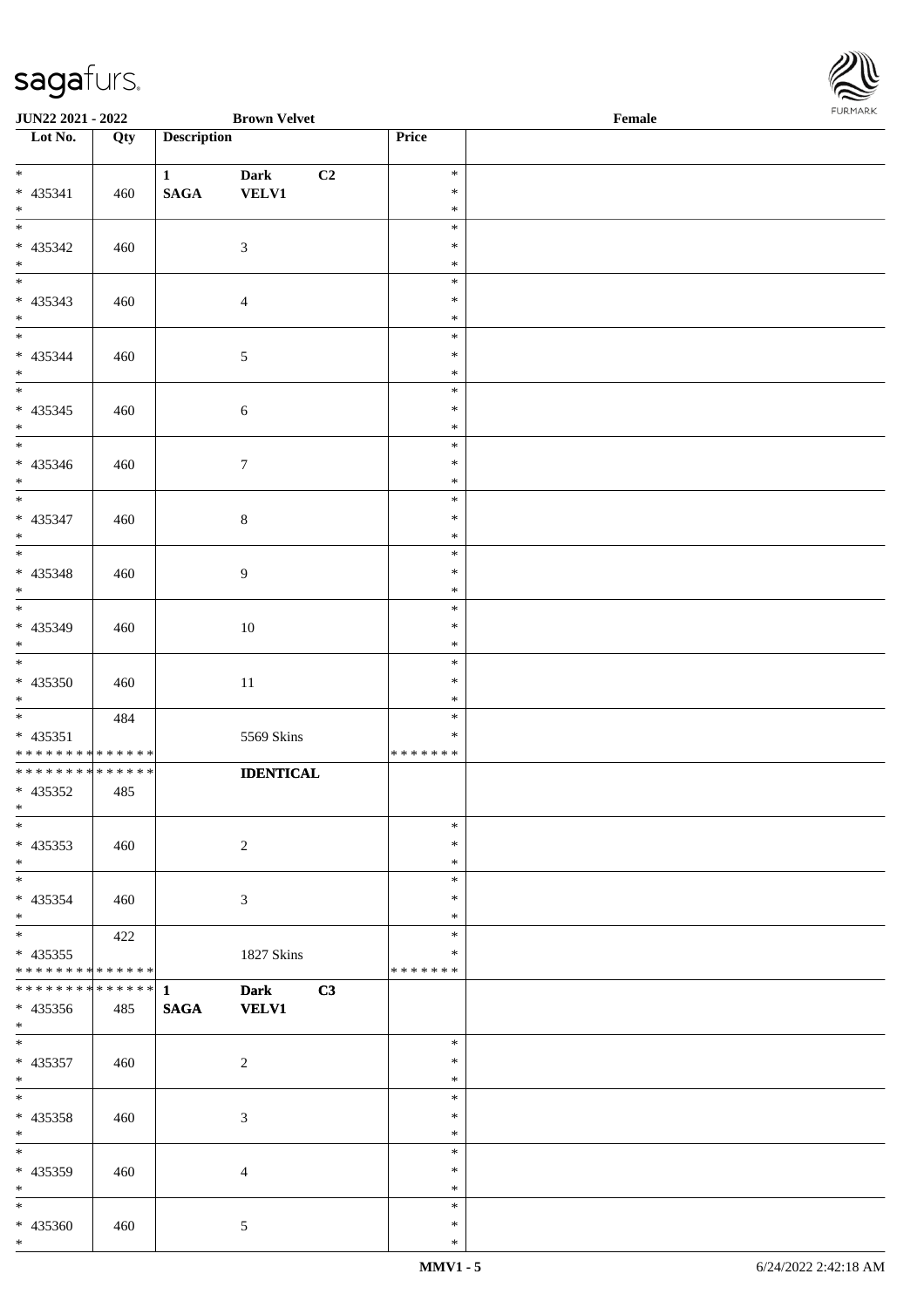

| JUN22 2021 - 2022                        |     |                    | <b>Brown Velvet</b> |                |                  | Female | <b>FURPIARA</b> |
|------------------------------------------|-----|--------------------|---------------------|----------------|------------------|--------|-----------------|
| Lot No.                                  | Qty | <b>Description</b> |                     |                | Price            |        |                 |
| $*$                                      |     |                    |                     |                |                  |        |                 |
|                                          |     | 1                  | <b>Dark</b>         | C3             | $\ast$<br>$\ast$ |        |                 |
| * 435361<br>$*$                          | 460 | $\mathbf{SAGA}$    | <b>VELV1</b>        |                | $\ast$           |        |                 |
|                                          |     |                    |                     |                | $\ast$           |        |                 |
| * 435362                                 | 460 |                    | $7\phantom{.0}$     |                | $\ast$           |        |                 |
| $*$                                      |     |                    |                     |                | $\ast$           |        |                 |
| $*$                                      |     |                    |                     |                | $\ast$           |        |                 |
| * 435363                                 | 460 |                    | $\,8\,$             |                | $\ast$           |        |                 |
| $*$                                      |     |                    |                     |                | $\ast$           |        |                 |
|                                          |     |                    |                     |                | $\ast$           |        |                 |
| * 435364                                 | 460 |                    | $\overline{9}$      |                | $\ast$           |        |                 |
| $*$                                      |     |                    |                     |                | $\ast$           |        |                 |
| $\overline{\phantom{0}}$                 |     |                    |                     |                | $\ast$           |        |                 |
| * 435365                                 | 460 |                    | 10                  |                | $\ast$           |        |                 |
| $*$                                      |     |                    |                     |                | $\ast$           |        |                 |
|                                          | 140 |                    |                     |                | $\ast$<br>$\ast$ |        |                 |
| * 435366<br>* * * * * * * * * * * * * *  |     |                    | 4765 Skins          |                | *******          |        |                 |
| ******** <mark>******</mark>             |     | $\mathbf{1}$       | <b>MED</b>          | C1             |                  |        |                 |
| * 435367                                 | 485 | <b>SAGA</b>        | <b>VELV1</b>        |                |                  |        |                 |
| $*$                                      |     |                    |                     |                |                  |        |                 |
|                                          |     |                    |                     |                | $\ast$           |        |                 |
| * 435368                                 | 460 |                    | $\sqrt{2}$          |                | $\ast$           |        |                 |
| $*$                                      |     |                    |                     |                | $\ast$           |        |                 |
| $*$                                      |     |                    |                     |                | $\ast$           |        |                 |
| * 435369                                 | 460 |                    | 3                   |                | $\ast$           |        |                 |
| $*$                                      |     |                    |                     |                | $\ast$           |        |                 |
|                                          |     |                    |                     |                | $\ast$           |        |                 |
| * 435370                                 | 460 |                    | $\overline{4}$      |                | $\ast$           |        |                 |
| $*$                                      |     |                    |                     |                | $\ast$           |        |                 |
|                                          |     |                    |                     |                | $\ast$           |        |                 |
| * 435371<br>$*$                          | 460 |                    | 5                   |                | $\ast$<br>$\ast$ |        |                 |
| $\ddot{x}$                               |     |                    |                     |                | $\ast$           |        |                 |
| * 435372                                 | 460 |                    | 6                   |                | $\ast$           |        |                 |
| $*$ $-$                                  |     |                    |                     |                | $\ast$           |        |                 |
| $\ast$                                   |     |                    |                     |                | $\ast$           |        |                 |
| * 435373                                 | 460 |                    | $\tau$              |                | $\ast$           |        |                 |
| $*$                                      |     |                    |                     |                | $\ast$           |        |                 |
|                                          | 363 |                    |                     |                | $\ast$           |        |                 |
| * 435374                                 |     |                    | 3608 Skins          |                | $\ast$           |        |                 |
| * * * * * * * * <mark>* * * * * *</mark> |     |                    |                     |                | * * * * * * *    |        |                 |
| ******** <mark>******</mark>             |     | $\mathbf{1}$       | <b>MED</b>          | C <sub>2</sub> |                  |        |                 |
| $* 435375$                               | 485 | <b>SAGA</b>        | <b>VELV1</b>        |                |                  |        |                 |
| $*$                                      |     |                    |                     |                | $\ast$           |        |                 |
| * 435376                                 | 480 |                    | 2                   |                | $\ast$           |        |                 |
| $*$                                      |     |                    |                     |                | $\ast$           |        |                 |
| $\overline{\ast}$                        |     |                    |                     |                | $\ast$           |        |                 |
| * 435377                                 | 460 |                    | $\mathfrak{Z}$      |                | $\ast$           |        |                 |
| $*$                                      |     |                    |                     |                | $\ast$           |        |                 |
| $*$                                      |     |                    |                     |                | $\ast$           |        |                 |
| * 435378                                 | 460 |                    | $\overline{4}$      |                | $\ast$           |        |                 |
| $*$                                      |     |                    |                     |                | $\ast$           |        |                 |
| $*$                                      |     |                    |                     |                | $\ast$           |        |                 |
| * 435379                                 | 460 |                    | $\mathfrak{S}$      |                | $\ast$           |        |                 |
| $*$                                      |     |                    |                     |                | $\ast$           |        |                 |
| $*$                                      |     |                    |                     |                | $\ast$           |        |                 |
| * 435380                                 | 460 |                    | $\sqrt{6}$          |                | $\ast$           |        |                 |
| $*$                                      |     |                    |                     |                | $\ast$           |        |                 |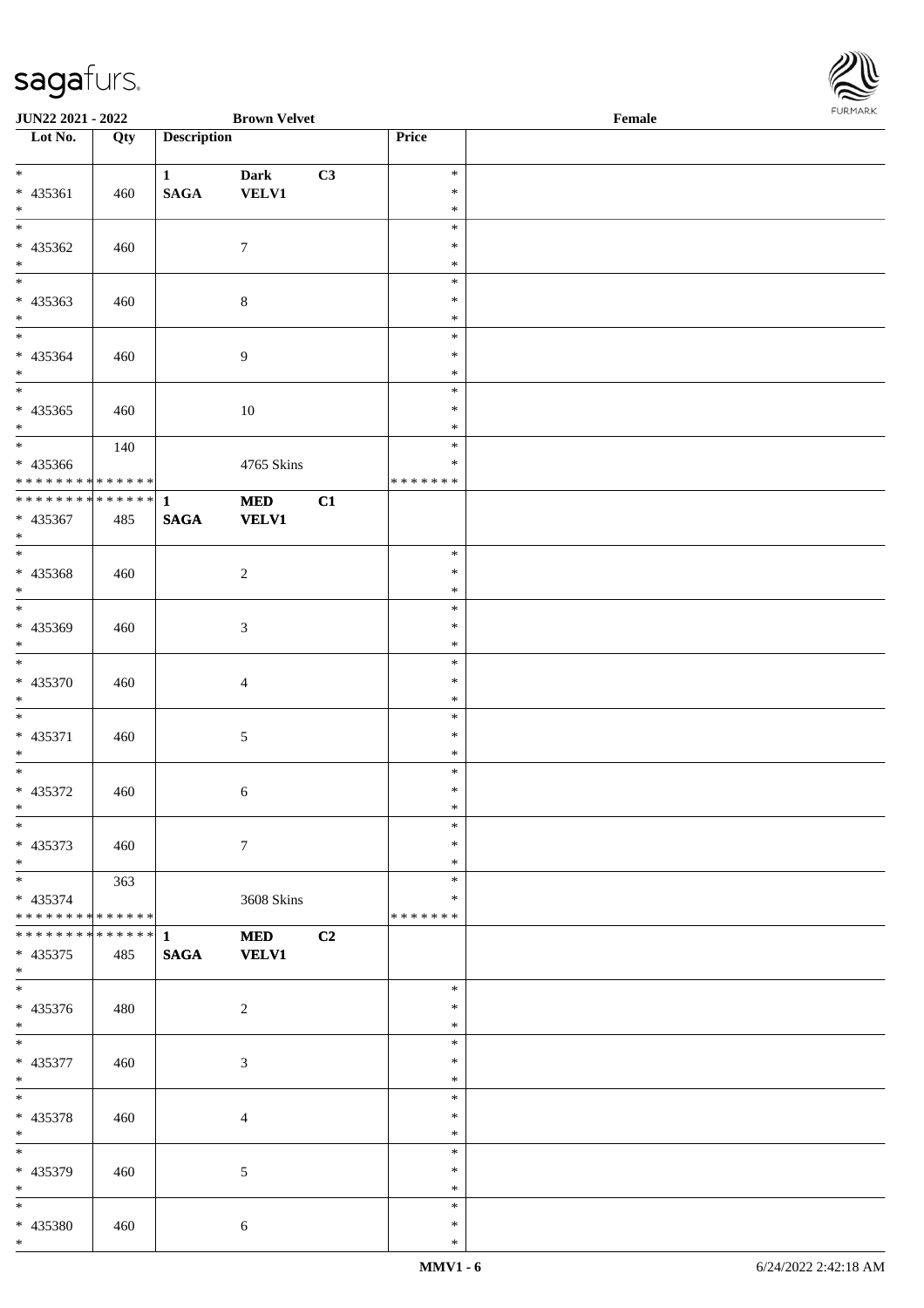

| <b>JUN22 2021 - 2022</b>                                      |     |                             | <b>Brown Velvet</b>         |    |                                   | Female |  |
|---------------------------------------------------------------|-----|-----------------------------|-----------------------------|----|-----------------------------------|--------|--|
| $\overline{\phantom{1}}$ Lot No.                              | Qty | <b>Description</b>          |                             |    | Price                             |        |  |
| $*$<br>* 435381<br>$*$                                        | 460 | $\mathbf{1}$<br><b>SAGA</b> | <b>MED</b><br><b>VELV1</b>  | C2 | $\ast$<br>$\ast$<br>$\ast$        |        |  |
| * 435382<br>$*$                                               | 460 |                             | $\,8\,$                     |    | $\ast$<br>$\ast$<br>$\ast$        |        |  |
| * 435383<br>$*$                                               | 460 |                             | $\overline{9}$              |    | $\ast$<br>$\ast$<br>$\ast$        |        |  |
| $\overline{\ast}$<br>* 435384<br>$*$                          | 460 |                             | 10                          |    | $\ast$<br>$\ast$<br>$\ast$        |        |  |
| * 435385<br>$*$<br>$\overline{\phantom{0}}$                   | 460 |                             | 11                          |    | $\ast$<br>$\ast$<br>$\ast$        |        |  |
| * 435386<br>$*$                                               | 460 |                             | 12                          |    | $\ast$<br>$\ast$<br>$\ast$        |        |  |
| * 435387<br>$*$                                               | 460 |                             | 13                          |    | $\ast$<br>$\ast$<br>$\ast$        |        |  |
| * 435388<br>$*$                                               | 460 |                             | 14                          |    | $\ast$<br>$\ast$<br>$\ast$        |        |  |
| * 435389<br>* * * * * * * * * * * * * *                       | 204 |                             | 6689 Skins                  |    | $\ast$<br>$\ast$<br>* * * * * * * |        |  |
| * * * * * * * * <mark>* * * * * * *</mark><br>* 435390<br>$*$ | 485 |                             | <b>IDENTICAL</b>            |    |                                   |        |  |
| $*$<br>* 435391<br>$*$                                        | 460 |                             | $\overline{2}$              |    | $\ast$<br>$\ast$<br>$\ast$        |        |  |
| $*$<br>* 435392<br>$*$ $-$                                    | 460 |                             | $\mathfrak{Z}$              |    | $\ast$<br>$\ast$<br>$\ast$        |        |  |
| $*$<br>* 435393<br>$*$                                        | 460 |                             | $\overline{4}$              |    | $\ast$<br>$\ast$<br>$\ast$        |        |  |
| $*$<br>* 435394<br>$*$<br>$\overline{\phantom{0}}$            | 460 |                             | 5                           |    | $\ast$<br>$\ast$<br>$\ast$        |        |  |
| * 435395<br>$*$                                               | 460 |                             | 6                           |    | $\ast$<br>$\ast$<br>$\ast$        |        |  |
| * 435396<br>* * * * * * * * * * * * * *                       | 186 |                             | 2971 Skins                  |    | $\ast$<br>$\ast$<br>* * * * * * * |        |  |
| * * * * * * * * <mark>* * * * * * *</mark><br>* 435397<br>$*$ | 485 | $\mathbf{1}$<br><b>SAGA</b> | <b>PALE</b><br><b>VELV1</b> | C1 |                                   |        |  |
| $*$<br>* 435398<br>$*$                                        | 460 |                             | 2                           |    | $\ast$<br>$\ast$<br>$\ast$        |        |  |
| $*$<br>* 435399<br>$*$                                        | 460 |                             | 3                           |    | $\ast$<br>$\ast$<br>$\ast$        |        |  |
| $\ast$<br>* 435400<br>$*$                                     | 460 |                             | $\overline{4}$              |    | $\ast$<br>$\ast$<br>$\ast$        |        |  |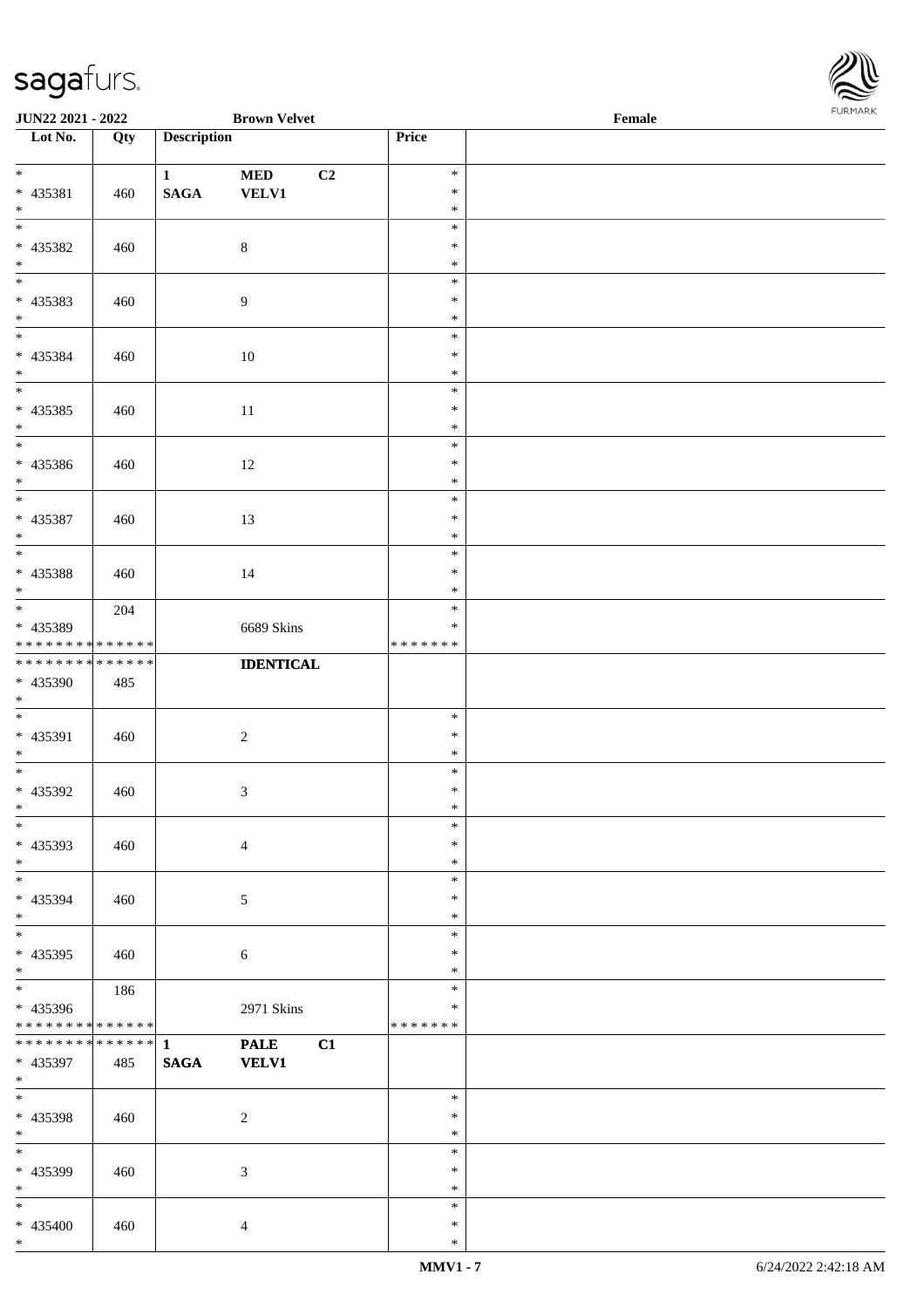\*



| <b>JUN22 2021 - 2022</b>                                |     |                                 | <b>Brown Velvet</b>         |    |                                   | Female |  |
|---------------------------------------------------------|-----|---------------------------------|-----------------------------|----|-----------------------------------|--------|--|
| Lot No.                                                 | Qty | <b>Description</b>              |                             |    | Price                             |        |  |
| $\ddot{x}$<br>$* 435401$<br>* * * * * * * * * * * * * * | 458 | $\mathbf{1}$<br><b>SAGA</b>     | <b>PALE</b><br><b>VELV1</b> | C1 | $\ast$<br>$\ast$<br>* * * * * * * |        |  |
| ******** <mark>******</mark><br>* 435402<br>$*$         | 485 | $\mathbf{1}$<br><b>SAGA</b>     | <b>PALE</b><br><b>VELV1</b> | C2 |                                   |        |  |
| * 435403<br>$*$                                         | 460 |                                 | $\overline{2}$              |    | $\ast$<br>$\ast$<br>$\ast$        |        |  |
| $\overline{\mathbf{r}}$<br>* 435404<br>$*$              | 460 |                                 | $\mathfrak{Z}$              |    | $\ast$<br>$\ast$<br>$\ast$        |        |  |
| $* 435405$<br>$*$                                       | 460 |                                 | $\overline{4}$              |    | $\ast$<br>$\ast$<br>$\ast$        |        |  |
| $\overline{\phantom{0}}$<br>* 435406<br>$*$             | 460 |                                 | $5\,$                       |    | $\ast$<br>$\ast$<br>$\ast$        |        |  |
| $* 435407$<br>$*$                                       | 460 |                                 | $\sqrt{6}$                  |    | $\ast$<br>$\ast$<br>$\ast$        |        |  |
| $* 435408$<br>$*$                                       | 460 |                                 | $\tau$                      |    | $\ast$<br>$\ast$<br>$\ast$        |        |  |
| * 435409<br>$*$                                         | 460 |                                 | $8\,$                       |    | $\ast$<br>$\ast$<br>$\ast$        |        |  |
| $* 435410$<br>$*$                                       | 460 |                                 | $\overline{9}$              |    | $\ast$<br>$\ast$<br>$\ast$        |        |  |
| $*$<br>$* 435411$<br>$*$                                | 460 |                                 | $10\,$                      |    | $\ast$<br>$\ast$<br>$\ast$        |        |  |
| $*$ $-$<br>* 435412<br>$*$ $*$                          | 460 |                                 | 11                          |    | $\ast$<br>$\ast$<br>$\ast$        |        |  |
| $\overline{\ast}$<br>* 435413<br>$*$                    | 460 |                                 | 12                          |    | $\ast$<br>$\ast$<br>$\ast$        |        |  |
| $*$<br>$* 435414$<br>$*$                                | 460 |                                 | 13                          |    | $\ast$<br>$\ast$<br>$\ast$        |        |  |
| $*$<br>$* 435415$<br>* * * * * * * * * * * * * *        | 160 |                                 | 6165 Skins                  |    | $\ast$<br>$\ast$<br>* * * * * * * |        |  |
| ******** <mark>******</mark><br>$* 435416$<br>$*$       | 485 | $\mathbf{1}$<br>$\mathbf{SAGA}$ | <b>PALE</b><br><b>VELV1</b> | C3 |                                   |        |  |
| $*$<br>$* 435417$<br>$*$                                | 460 |                                 | 2                           |    | $\ast$<br>$\ast$<br>$\ast$        |        |  |
| $*$ $-$<br>* 435418<br>$*$                              | 460 |                                 | 3                           |    | $\ast$<br>$\ast$<br>$\ast$        |        |  |
| $*$<br>* 435419<br>$*$                                  | 460 |                                 | $\overline{4}$              |    | $\ast$<br>$\ast$<br>$\ast$        |        |  |
| $*$<br>* 435420<br>$*$                                  | 460 |                                 | $\mathfrak{S}$              |    | $\ast$<br>$\ast$<br>$\ast$        |        |  |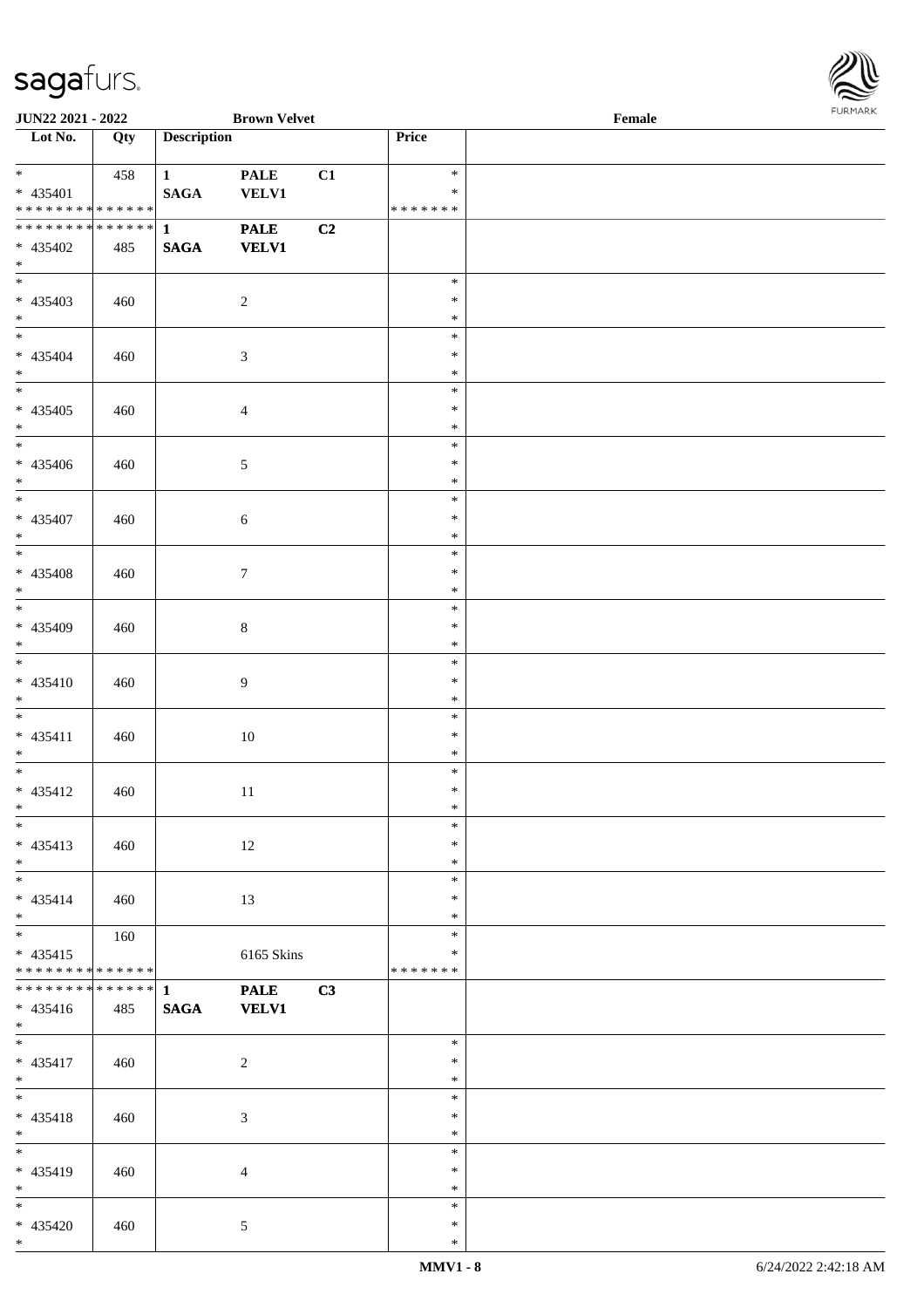

| JUN22 2021 - 2022               |     |                    | <b>Brown Velvet</b>        |    |               | Female |  |
|---------------------------------|-----|--------------------|----------------------------|----|---------------|--------|--|
| Lot No.                         | Qty | <b>Description</b> |                            |    | Price         |        |  |
|                                 |     |                    |                            |    |               |        |  |
| $*$                             | 404 | $\mathbf{1}$       | <b>PALE</b>                | C3 | $\ast$        |        |  |
| $* 435421$                      |     | <b>SAGA</b>        | <b>VELV1</b>               |    | ∗             |        |  |
| **************                  |     |                    |                            |    | * * * * * * * |        |  |
| ******** <mark>******</mark>    |     |                    |                            |    |               |        |  |
|                                 |     | $\mathbf{1}$       | $\boldsymbol{\mathrm{XP}}$ | C1 |               |        |  |
| $* 435422$                      | 485 | <b>SAGA</b>        | <b>VELV1</b>               |    |               |        |  |
| $\ast$                          |     |                    |                            |    |               |        |  |
| $\overline{\phantom{0}}$        | 355 |                    |                            |    | $\ast$        |        |  |
| $* 435423$                      |     |                    | 840 Skins                  |    | $\ast$        |        |  |
| * * * * * * * * * * * * * * *   |     |                    |                            |    | * * * * * * * |        |  |
| ************** 1                |     |                    | $\bold{XP}$                | C2 |               |        |  |
| $* 435424$                      | 485 | <b>SAGA</b>        | <b>VELV1</b>               |    |               |        |  |
|                                 |     |                    |                            |    |               |        |  |
| $*$<br>$\overline{\phantom{0}}$ |     |                    |                            |    |               |        |  |
|                                 |     |                    |                            |    | $\ast$        |        |  |
| $* 435425$                      | 460 |                    | $\sqrt{2}$                 |    | $\ast$        |        |  |
| $\ast$                          |     |                    |                            |    | $\ast$        |        |  |
| $\overline{\phantom{a}^*}$      |     |                    |                            |    | $\ast$        |        |  |
| $* 435426$                      | 460 |                    | 3                          |    | $\ast$        |        |  |
| $*$                             |     |                    |                            |    | $\ast$        |        |  |
| $\ast$                          |     |                    |                            |    | $\ast$        |        |  |
|                                 |     |                    |                            |    | $\ast$        |        |  |
| $* 435427$                      | 460 |                    | $\overline{4}$             |    |               |        |  |
| $*$                             |     |                    |                            |    | $\ast$        |        |  |
| $*$                             | 460 |                    |                            |    | $\ast$        |        |  |
| * 435428                        |     |                    | 2325 Skins                 |    | ∗             |        |  |
| * * * * * * * * * * * * * * *   |     |                    |                            |    | * * * * * * * |        |  |
| ************** 1                |     |                    | $2\mathbf{X}\mathbf{D}$    | C1 |               |        |  |
| * 435429                        | 485 | <b>SAGA</b>        | VELV2                      |    |               |        |  |
| $*$                             |     |                    |                            |    |               |        |  |
| $*$                             |     |                    |                            |    | $\ast$        |        |  |
|                                 | 293 |                    |                            |    |               |        |  |
| * 435430                        |     |                    | 778 Skins                  |    | ∗             |        |  |
| * * * * * * * * * * * * * * *   |     |                    |                            |    | * * * * * * * |        |  |
|                                 |     |                    | $2\mathbf{X}\mathbf{D}$    | C2 |               |        |  |
| $* 435431$                      | 485 | <b>SAGA</b>        | VELV2                      |    |               |        |  |
| $*$                             |     |                    |                            |    |               |        |  |
| $*$                             |     |                    |                            |    | $\ast$        |        |  |
| $* 435432$                      | 470 |                    | $\overline{c}$             |    | $\ast$        |        |  |
| $*$                             |     |                    |                            |    | $\ast$        |        |  |
| $\ast$                          |     |                    |                            |    | $\ast$        |        |  |
|                                 |     |                    |                            |    | ∗             |        |  |
| $* 435433$                      | 460 |                    | 3                          |    |               |        |  |
| $*$                             |     |                    |                            |    | $\ast$        |        |  |
| $*$                             |     |                    |                            |    | $\ast$        |        |  |
| $* 435434$                      | 460 |                    | 4                          |    | ∗             |        |  |
| $*$                             |     |                    |                            |    | ∗             |        |  |
| $\ast$                          | 388 |                    |                            |    | $\ast$        |        |  |
| $* 435435$                      |     |                    | 2263 Skins                 |    | ∗             |        |  |
| * * * * * * * * * * * * * *     |     |                    |                            |    | * * * * * * * |        |  |
|                                 |     |                    | $2\mathbf{X}\mathbf{D}$    | C3 |               |        |  |
|                                 |     | <b>SAGA</b>        | VELV2                      |    |               |        |  |
| $* 435436$                      | 485 |                    |                            |    |               |        |  |
| $*$                             |     |                    |                            |    |               |        |  |
| $*$                             | 403 |                    |                            |    | $\ast$        |        |  |
| * 435437                        |     |                    | 888 Skins                  |    | ∗             |        |  |
| * * * * * * * * * * * * * *     |     |                    |                            |    | * * * * * * * |        |  |
| * * * * * * * * * * * * * * *   |     | $\mathbf{1}$       | <b>XD</b>                  | C1 |               |        |  |
| * 435438                        | 485 | <b>SAGA</b>        | VELV2                      |    |               |        |  |
| $*$                             |     |                    |                            |    |               |        |  |
| $*$                             |     |                    |                            |    | $\ast$        |        |  |
| * 435439                        | 460 |                    | 2                          |    | ∗             |        |  |
| $*$                             |     |                    |                            |    | $\ast$        |        |  |
|                                 |     |                    |                            |    |               |        |  |
| $*$                             | 247 |                    |                            |    | $\ast$        |        |  |
| $* 435440$                      |     |                    | 1192 Skins                 |    | ∗             |        |  |
| * * * * * * * * * * * * * *     |     |                    |                            |    | * * * * * * * |        |  |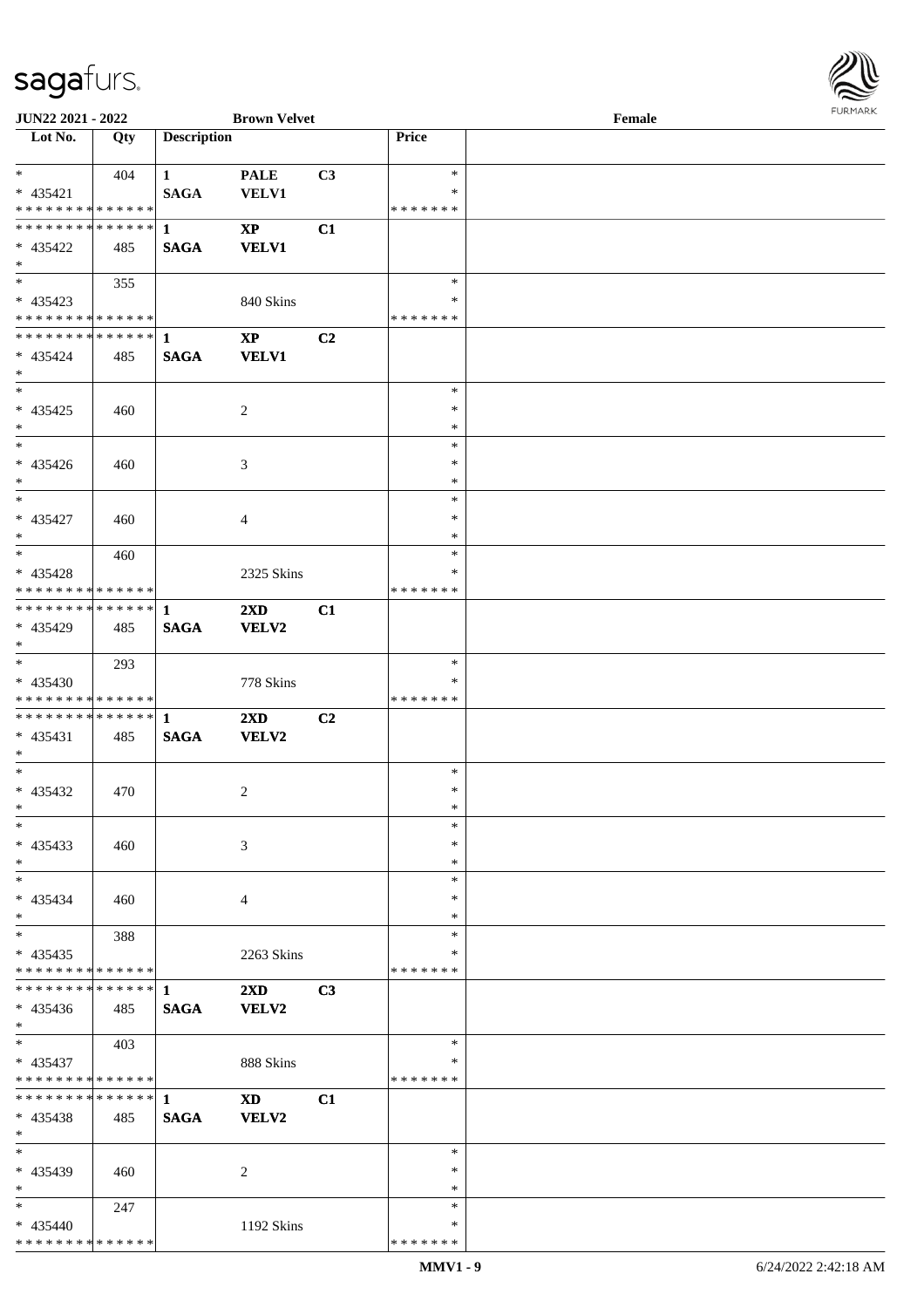\*



| JUN22 2021 - 2022                                |     |                                 | <b>Brown Velvet</b>             |    |                             | Female | <b>FUNITANN</b> |
|--------------------------------------------------|-----|---------------------------------|---------------------------------|----|-----------------------------|--------|-----------------|
| Lot No.                                          | Qty | <b>Description</b>              |                                 |    | Price                       |        |                 |
| ******** <mark>******</mark> 1<br>* 435441       | 485 | <b>SAGA</b>                     | $\mathbf{X}\mathbf{D}$<br>VELV2 | C2 |                             |        |                 |
| $*$ $-$<br>$*$<br>* 435442                       | 460 |                                 | 2                               |    | $\ast$<br>$\ast$            |        |                 |
| $*$<br>$*$                                       |     |                                 |                                 |    | $\ast$<br>$\ast$            |        |                 |
| * 435443<br>$*$<br>$*$                           | 460 |                                 | 3                               |    | $\ast$<br>$\ast$<br>$\ast$  |        |                 |
| * 435444<br>$*$                                  | 460 |                                 | $\overline{4}$                  |    | $\ast$<br>$\ast$<br>$\ast$  |        |                 |
| * 435445<br>$*$                                  | 460 |                                 | $\mathfrak{S}$                  |    | $\ast$<br>$\ast$            |        |                 |
| * 435446<br>$*$                                  | 460 |                                 | $\sqrt{6}$                      |    | $\ast$<br>$\ast$<br>$\ast$  |        |                 |
| * 435447<br>$*$                                  | 460 |                                 | $\tau$                          |    | $\ast$<br>$\ast$<br>$\ast$  |        |                 |
| * 435448<br>* * * * * * * * * * * * * * *        | 218 |                                 | 3463 Skins                      |    | $\ast$<br>$\ast$<br>******* |        |                 |
| * 435449<br>$*$                                  | 485 | <b>SAGA</b>                     | <b>XD</b><br>VELV2              | C3 |                             |        |                 |
| * 435450<br>$*$                                  | 460 |                                 | 2                               |    | $\ast$<br>$\ast$<br>$\ast$  |        |                 |
| * 435451<br>* * * * * * * * * * * * * * *        | 420 |                                 | 1365 Skins                      |    | $\ast$<br>$\ast$<br>******* |        |                 |
| $* 435452$<br>$\ast$ $\cdot$                     | 485 | <b>SAGA</b>                     | <b>Dark</b><br><b>VELV2</b>     | C1 |                             |        |                 |
| $*$<br>$* 435453$<br>$*$                         | 460 |                                 | 2                               |    | $\ast$<br>$\ast$<br>$\ast$  |        |                 |
| $*$<br>$* 435454$<br>$*$                         | 460 |                                 | 3                               |    | $\ast$<br>$\ast$<br>$\ast$  |        |                 |
| $*$<br>* 435455<br>$*$                           | 460 |                                 | 4                               |    | $\ast$<br>$\ast$<br>$\ast$  |        |                 |
| $*$<br>* 435456<br>$*$                           | 480 |                                 | 5                               |    | $\ast$<br>$\ast$<br>$\ast$  |        |                 |
| $*$<br>* 435457<br>* * * * * * * * * * * * * *   | 106 |                                 | 2451 Skins                      |    | $\ast$<br>$\ast$<br>******* |        |                 |
| * * * * * * * * * * * * * * *<br>* 435458<br>$*$ | 485 | $\mathbf{1}$<br>$\mathbf{SAGA}$ | <b>Dark</b><br><b>VELV2</b>     | C2 |                             |        |                 |
| $*$<br>* 435459<br>$*$                           | 460 |                                 | 2                               |    | $\ast$<br>$\ast$<br>$\ast$  |        |                 |
| $*$<br>* 435460<br>$*$                           | 460 |                                 | 3                               |    | $\ast$<br>$\ast$<br>$\ast$  |        |                 |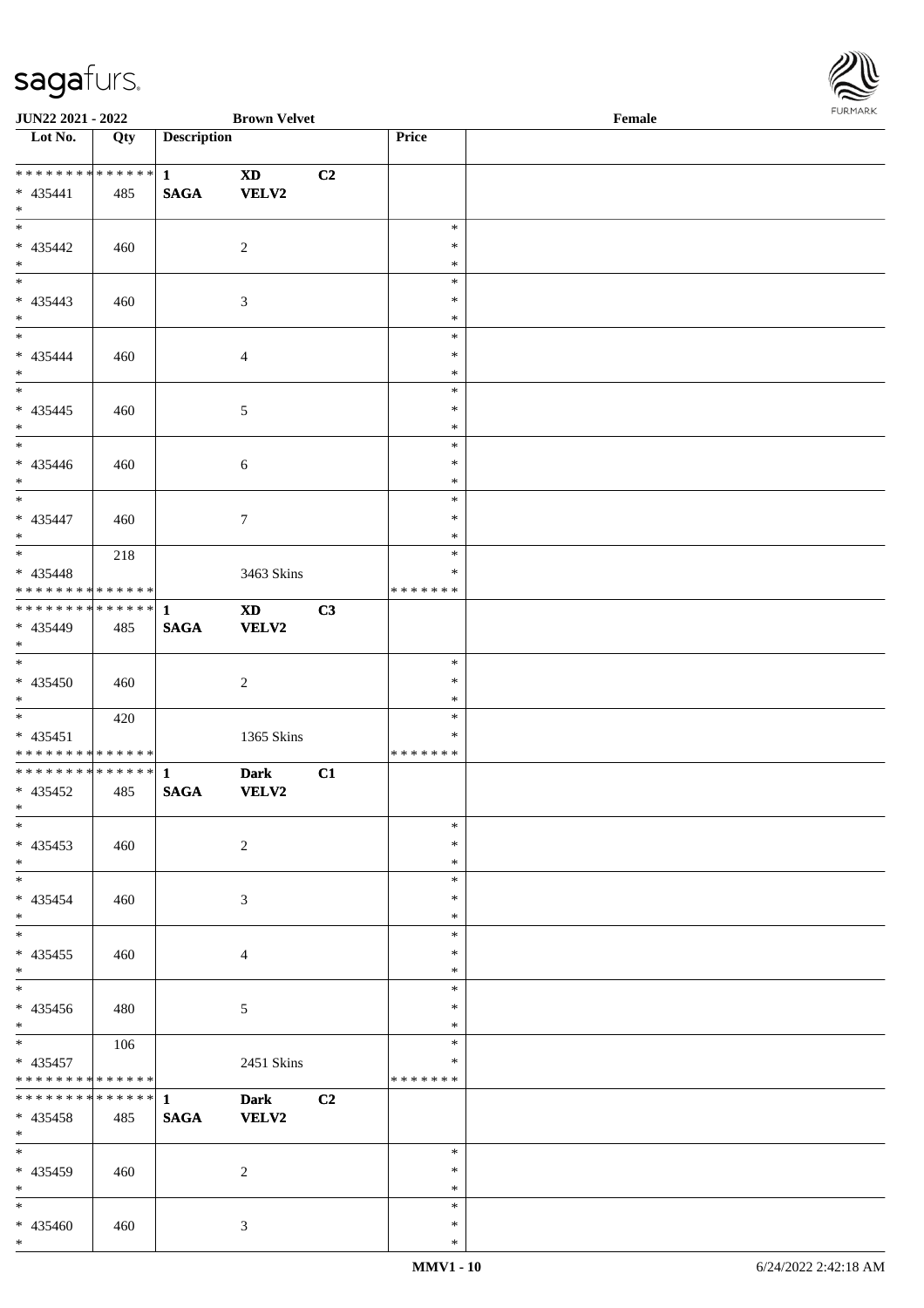

| <b>JUN22 2021 - 2022</b>         |     |                    | <b>Brown Velvet</b> |    |               | Female |  |
|----------------------------------|-----|--------------------|---------------------|----|---------------|--------|--|
| $\overline{\phantom{1}}$ Lot No. | Qty | <b>Description</b> |                     |    | Price         |        |  |
|                                  |     |                    |                     |    |               |        |  |
| $*$                              |     | $\mathbf{1}$       | Dark                | C2 | $\ast$        |        |  |
| * 435461                         | 460 | $\mathbf{SAGA}$    | VELV2               |    | $\ast$        |        |  |
| $*$                              |     |                    |                     |    | $\ast$        |        |  |
|                                  |     |                    |                     |    | $\ast$        |        |  |
| $* 435462$                       | 460 |                    | $\mathfrak{S}$      |    | $\ast$        |        |  |
| $\ast$                           |     |                    |                     |    | $\ast$        |        |  |
| $\overline{\phantom{0}}$         |     |                    |                     |    | $\ast$        |        |  |
| $* 435463$                       | 460 |                    |                     |    | $\ast$        |        |  |
| $*$                              |     |                    | 6                   |    | $\ast$        |        |  |
| $*$                              |     |                    |                     |    | $\ast$        |        |  |
|                                  |     |                    |                     |    |               |        |  |
| $* 435464$                       | 460 |                    | $\tau$              |    | $\ast$        |        |  |
| $*$                              |     |                    |                     |    | $\ast$        |        |  |
|                                  | 219 |                    |                     |    | $\ast$        |        |  |
| $* 435465$                       |     |                    | 3464 Skins          |    | $\ast$        |        |  |
| * * * * * * * * * * * * * *      |     |                    |                     |    | * * * * * * * |        |  |
| * * * * * * * * * * * * * *      |     |                    | <b>IDENTICAL</b>    |    |               |        |  |
| $* 435466$                       | 485 |                    |                     |    |               |        |  |
| $*$                              |     |                    |                     |    |               |        |  |
| $*$                              |     |                    |                     |    | $\ast$        |        |  |
| $* 435467$                       | 487 |                    | $\overline{c}$      |    | $\ast$        |        |  |
| $*$                              |     |                    |                     |    | $\ast$        |        |  |
|                                  |     |                    |                     |    | $\ast$        |        |  |
| * 435468                         | 460 |                    | 3                   |    | $\ast$        |        |  |
| $*$                              |     |                    |                     |    | $\ast$        |        |  |
| $\overline{\ast}$                |     |                    |                     |    | $\ast$        |        |  |
|                                  |     |                    |                     |    | $\ast$        |        |  |
| * 435469                         | 460 |                    | $\overline{4}$      |    |               |        |  |
| $*$<br>$*$                       |     |                    |                     |    | $\ast$        |        |  |
|                                  |     |                    |                     |    | $\ast$        |        |  |
| $* 435470$                       | 460 |                    | 5                   |    | $\ast$        |        |  |
| $*$                              |     |                    |                     |    | $\ast$        |        |  |
| $*$                              |     |                    |                     |    | $\ast$        |        |  |
| $* 435471$                       | 460 |                    | 6                   |    | $\ast$        |        |  |
| $*$                              |     |                    |                     |    | $\ast$        |        |  |
| $*$                              | 460 |                    |                     |    | $\ast$        |        |  |
| * 435472                         |     |                    | 3272 Skins          |    | $\ast$        |        |  |
| ******** <mark>******</mark>     |     |                    |                     |    | * * * * * * * |        |  |
| ************** 1                 |     |                    | <b>Dark</b>         | C3 |               |        |  |
| $* 435473$                       | 485 | <b>SAGA</b>        | <b>VELV2</b>        |    |               |        |  |
| $*$                              |     |                    |                     |    |               |        |  |
| $*$                              |     |                    |                     |    | $\ast$        |        |  |
| * 435474                         |     |                    | $\overline{c}$      |    | $\ast$        |        |  |
| $*$                              | 460 |                    |                     |    | $\ast$        |        |  |
|                                  |     |                    |                     |    | $\ast$        |        |  |
|                                  |     |                    |                     |    | $\ast$        |        |  |
| $* 435475$                       | 460 |                    | 3                   |    |               |        |  |
| $*$<br>$\overline{\ast}$         |     |                    |                     |    | $\ast$        |        |  |
|                                  |     |                    |                     |    | $\ast$        |        |  |
| $* 435476$                       | 460 |                    | 4                   |    | ∗             |        |  |
| $*$                              |     |                    |                     |    | $\ast$        |        |  |
| $*$                              |     |                    |                     |    | $\ast$        |        |  |
| * 435477                         | 460 |                    | 5                   |    | $\ast$        |        |  |
| $*$                              |     |                    |                     |    | $\ast$        |        |  |
| $*$ and $*$                      | 358 |                    |                     |    | $\ast$        |        |  |
| * 435478                         |     |                    | 2683 Skins          |    | $\ast$        |        |  |
| * * * * * * * * * * * * * *      |     |                    |                     |    | * * * * * * * |        |  |
| * * * * * * * * * * * * * * *    |     | $\mathbf{1}$       | <b>MED</b>          | C1 |               |        |  |
| * 435479                         | 485 | <b>SAGA</b>        | <b>VELV2</b>        |    |               |        |  |
| $*$                              |     |                    |                     |    |               |        |  |
| $*$                              |     |                    |                     |    | $\ast$        |        |  |
|                                  |     |                    |                     |    | $\ast$        |        |  |
| * 435480<br>$*$                  | 460 |                    | 2                   |    |               |        |  |
|                                  |     |                    |                     |    | $\ast$        |        |  |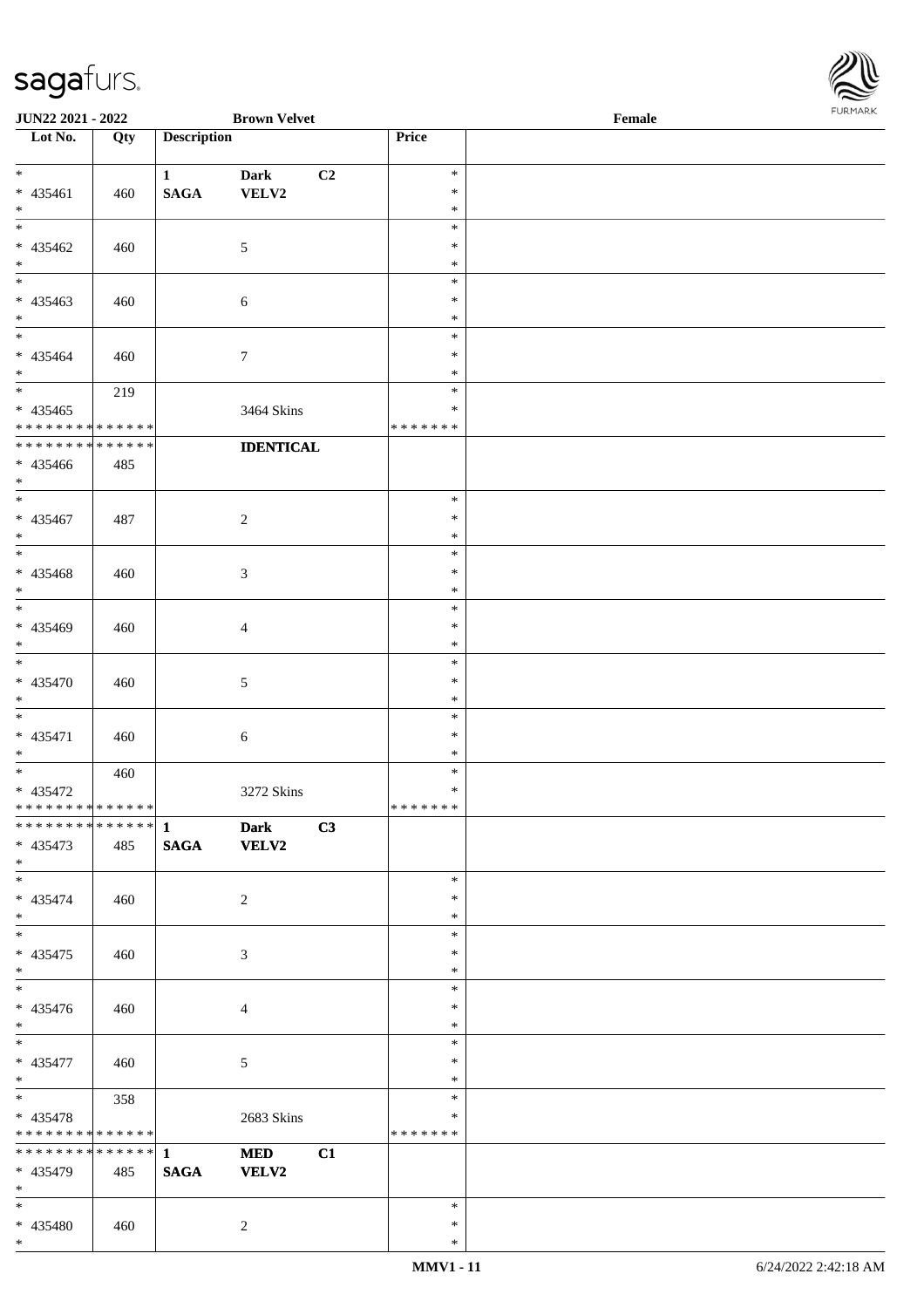

| <b>JUN22 2021 - 2022</b>        |     |                    | <b>Brown Velvet</b> |    |                  | Female |  |
|---------------------------------|-----|--------------------|---------------------|----|------------------|--------|--|
| Lot No.                         | Qty | <b>Description</b> |                     |    | Price            |        |  |
|                                 |     |                    |                     |    |                  |        |  |
| $*$                             |     | $\mathbf{1}$       | <b>MED</b>          | C1 | $\ast$           |        |  |
| * 435481                        | 460 | <b>SAGA</b>        | VELV2               |    | $\ast$           |        |  |
| $*$                             |     |                    |                     |    | $\ast$           |        |  |
|                                 |     |                    |                     |    | $\ast$           |        |  |
| * 435482                        | 460 |                    | $\overline{4}$      |    | $\ast$           |        |  |
| $*$                             |     |                    |                     |    | $\ast$           |        |  |
|                                 |     |                    |                     |    | $\ast$           |        |  |
| * 435483                        | 460 |                    | $\mathfrak{S}$      |    | $\ast$           |        |  |
| $*$                             |     |                    |                     |    | $\ast$           |        |  |
|                                 | 417 |                    |                     |    | $\ast$           |        |  |
| * 435484                        |     |                    |                     |    | $\ast$           |        |  |
| * * * * * * * * * * * * * *     |     |                    | 2742 Skins          |    | * * * * * * *    |        |  |
| * * * * * * * * * * * * * * *   |     | $\mathbf{1}$       |                     |    |                  |        |  |
|                                 |     |                    | <b>MED</b>          | C2 |                  |        |  |
| * 435485                        | 485 | <b>SAGA</b>        | <b>VELV2</b>        |    |                  |        |  |
| $*$<br>$\overline{\phantom{0}}$ |     |                    |                     |    |                  |        |  |
|                                 |     |                    |                     |    | $\ast$           |        |  |
| * 435486                        | 460 |                    | $\overline{2}$      |    | $\ast$           |        |  |
| $*$                             |     |                    |                     |    | $\ast$           |        |  |
|                                 |     |                    |                     |    | $\ast$           |        |  |
| * 435487                        | 460 |                    | $\mathfrak{Z}$      |    | $\ast$           |        |  |
| $*$                             |     |                    |                     |    | $\ast$           |        |  |
|                                 |     |                    |                     |    | $\ast$           |        |  |
| * 435488                        | 460 |                    | $\overline{4}$      |    | $\ast$           |        |  |
| $\ast$                          |     |                    |                     |    | $\ast$           |        |  |
| $\overline{\phantom{0}}$        |     |                    |                     |    | $\ast$           |        |  |
| * 435489                        | 460 |                    | $\mathfrak{S}$      |    | $\ast$           |        |  |
| $*$                             |     |                    |                     |    | $\ast$           |        |  |
|                                 |     |                    |                     |    | $\ast$           |        |  |
| * 435490                        | 460 |                    | $\sqrt{6}$          |    | $\ast$           |        |  |
| $*$                             |     |                    |                     |    | $\ast$           |        |  |
| $*$                             |     |                    |                     |    | $\ast$           |        |  |
| * 435491                        | 460 |                    | $\boldsymbol{7}$    |    | $\ast$           |        |  |
| $*$                             |     |                    |                     |    | $\ast$           |        |  |
| $*$                             |     |                    |                     |    | $\ast$           |        |  |
| * 435492                        | 460 |                    | $\,8\,$             |    | $\ast$           |        |  |
| $*$ $-$                         |     |                    |                     |    | $\ast$           |        |  |
| $*$                             |     |                    |                     |    | $\ast$           |        |  |
| * 435493                        |     |                    |                     |    | $\ast$           |        |  |
|                                 | 460 |                    | $\overline{9}$      |    |                  |        |  |
| $*$<br>$*$                      |     |                    |                     |    | $\ast$<br>$\ast$ |        |  |
|                                 |     |                    |                     |    |                  |        |  |
| * 435494                        | 460 |                    | 10                  |    | $\ast$           |        |  |
| $*$                             |     |                    |                     |    | $\ast$           |        |  |
|                                 |     |                    |                     |    | $\ast$           |        |  |
| * 435495                        | 460 |                    | 11                  |    | $\ast$           |        |  |
| $*$<br>$\overline{\ast}$        |     |                    |                     |    | $\ast$           |        |  |
|                                 | 351 |                    |                     |    | $\ast$           |        |  |
| * 435496                        |     |                    | 5436 Skins          |    | $\ast$           |        |  |
| * * * * * * * * * * * * * *     |     |                    |                     |    | *******          |        |  |
| * * * * * * * * * * * * * *     |     |                    | <b>IDENTICAL</b>    |    |                  |        |  |
| * 435497                        | 485 |                    |                     |    |                  |        |  |
| $*$                             |     |                    |                     |    |                  |        |  |
| $*$                             |     |                    |                     |    | $\ast$           |        |  |
| * 435498                        | 460 |                    | $\overline{2}$      |    | $\ast$           |        |  |
| $*$                             |     |                    |                     |    | $\ast$           |        |  |
| $*$                             |     |                    |                     |    | $\ast$           |        |  |
| * 435499                        | 460 |                    | 3                   |    | $\ast$           |        |  |
| $*$                             |     |                    |                     |    | $\ast$           |        |  |
| $*$                             |     |                    |                     |    | $\ast$           |        |  |
| * 435500                        | 460 |                    | $\overline{4}$      |    | $\ast$           |        |  |
| $*$                             |     |                    |                     |    | $\ast$           |        |  |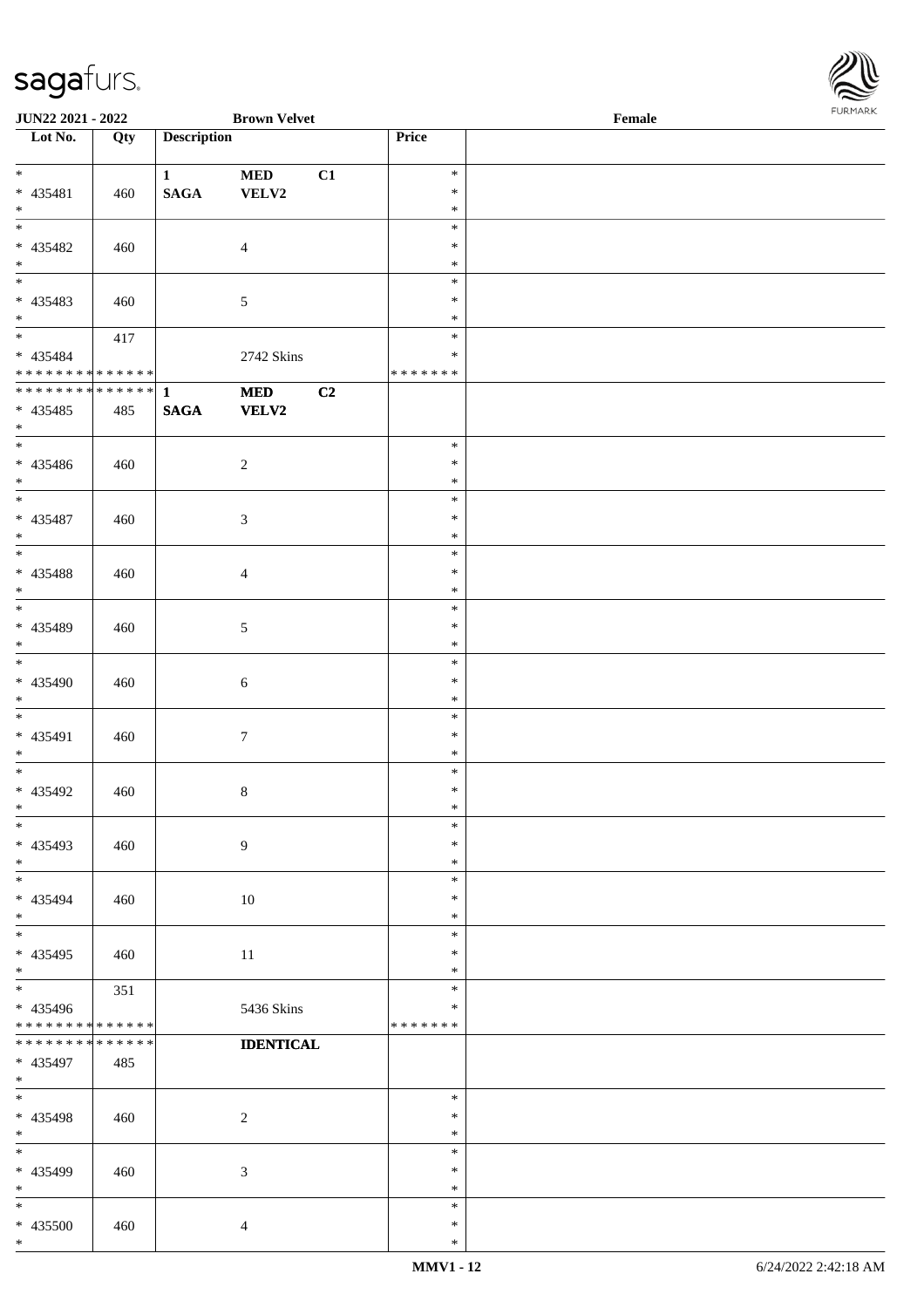

| <b>JUN22 2021 - 2022</b>                   |     |                    | <b>Brown Velvet</b> |                |         | Female |  |
|--------------------------------------------|-----|--------------------|---------------------|----------------|---------|--------|--|
| Lot No.                                    | Qty | <b>Description</b> |                     |                | Price   |        |  |
|                                            |     |                    |                     |                |         |        |  |
| $*$                                        | 244 | $\mathbf{1}$       | <b>MED</b>          | C <sub>2</sub> | $\ast$  |        |  |
| * 435501                                   |     | <b>SAGA</b>        | VELV2               |                | $\ast$  |        |  |
| * * * * * * * * * * * * * *                |     |                    |                     |                | ******* |        |  |
| ******** <mark>******</mark>               |     | $\mathbf{1}$       | <b>MED</b>          | C3             |         |        |  |
| * 435502                                   | 485 | <b>SAGA</b>        | <b>VELV2</b>        |                |         |        |  |
| $*$                                        |     |                    |                     |                |         |        |  |
|                                            |     |                    |                     |                | $\ast$  |        |  |
| * 435503                                   | 460 |                    | 2                   |                | $\ast$  |        |  |
| $*$                                        |     |                    |                     |                | $\ast$  |        |  |
| $*$                                        |     |                    |                     |                | $\ast$  |        |  |
| * 435504                                   | 460 |                    | $\mathfrak{Z}$      |                | $\ast$  |        |  |
| $*$                                        |     |                    |                     |                | $\ast$  |        |  |
| $\overline{\ast}$                          |     |                    |                     |                | $\ast$  |        |  |
| $* 435505$                                 | 460 |                    | $\overline{4}$      |                | $\ast$  |        |  |
| $*$                                        |     |                    |                     |                | $\ast$  |        |  |
|                                            |     |                    |                     |                | $\ast$  |        |  |
| $* 435506$                                 | 460 |                    | 5                   |                | $\ast$  |        |  |
| $*$                                        |     |                    |                     |                | $\ast$  |        |  |
| $*$                                        | 337 |                    |                     |                | $\ast$  |        |  |
| * 435507                                   |     |                    | 2662 Skins          |                | ∗       |        |  |
| * * * * * * * * <mark>* * * * * * *</mark> |     |                    |                     |                | ******* |        |  |
| ************** 1                           |     |                    | <b>PALE</b>         | C1             |         |        |  |
| * 435508                                   | 485 | <b>SAGA</b>        | <b>VELV2</b>        |                |         |        |  |
| $*$                                        |     |                    |                     |                |         |        |  |
| $\overline{\phantom{0}}$                   |     |                    |                     |                | $\ast$  |        |  |
| * 435509                                   | 460 |                    | $\sqrt{2}$          |                | $\ast$  |        |  |
| $*$                                        |     |                    |                     |                | $\ast$  |        |  |
| $*$                                        |     |                    |                     |                | $\ast$  |        |  |
| $* 435510$                                 | 460 |                    | $\mathfrak{Z}$      |                | $\ast$  |        |  |
| $*$                                        |     |                    |                     |                | $\ast$  |        |  |
| $*$                                        |     |                    |                     |                | $\ast$  |        |  |
| $* 435511$                                 | 460 |                    | 4                   |                | $\ast$  |        |  |
| $*$                                        |     |                    |                     |                | $\ast$  |        |  |
| $*$                                        | 335 |                    |                     |                | $\ast$  |        |  |
| * 435512                                   |     |                    | 2200 Skins          |                | $\ast$  |        |  |
| * * * * * * * * * * * * * * *              |     |                    |                     |                | ******* |        |  |
| ********* <sup>******</sup> 1 PALE         |     |                    |                     | C2             |         |        |  |
| $* 435513$                                 | 485 | SAGA VELV2         |                     |                |         |        |  |
| $*$                                        |     |                    |                     |                |         |        |  |
| $*$                                        |     |                    |                     |                | $\ast$  |        |  |
| $* 435514$                                 | 460 |                    | 2                   |                | $\ast$  |        |  |
| $*$                                        |     |                    |                     |                | $\ast$  |        |  |
| $*$                                        |     |                    |                     |                | $\ast$  |        |  |
| $* 435515$                                 | 460 |                    | 3                   |                | $\ast$  |        |  |
| $*$                                        |     |                    |                     |                | $\ast$  |        |  |
| $\overline{\ast}$                          |     |                    |                     |                | $\ast$  |        |  |
| $* 435516$                                 | 460 |                    | 4                   |                | ∗       |        |  |
| $*$                                        |     |                    |                     |                | $\ast$  |        |  |
| $*$                                        |     |                    |                     |                | $\ast$  |        |  |
| * 435517                                   | 460 |                    | 5                   |                | $\ast$  |        |  |
| $*$                                        |     |                    |                     |                | $\ast$  |        |  |
| $*$                                        |     |                    |                     |                | $\ast$  |        |  |
| * 435518                                   | 460 |                    | 6                   |                | $\ast$  |        |  |
| $*$                                        |     |                    |                     |                | $\ast$  |        |  |
| $*$                                        |     |                    |                     |                | $\ast$  |        |  |
| * 435519                                   | 460 |                    | 7                   |                | $\ast$  |        |  |
| $*$                                        |     |                    |                     |                | $\ast$  |        |  |
| $*$                                        |     |                    |                     |                | $\ast$  |        |  |
| * 435520                                   | 460 |                    | 8                   |                | $\ast$  |        |  |
| $*$                                        |     |                    |                     |                | $\ast$  |        |  |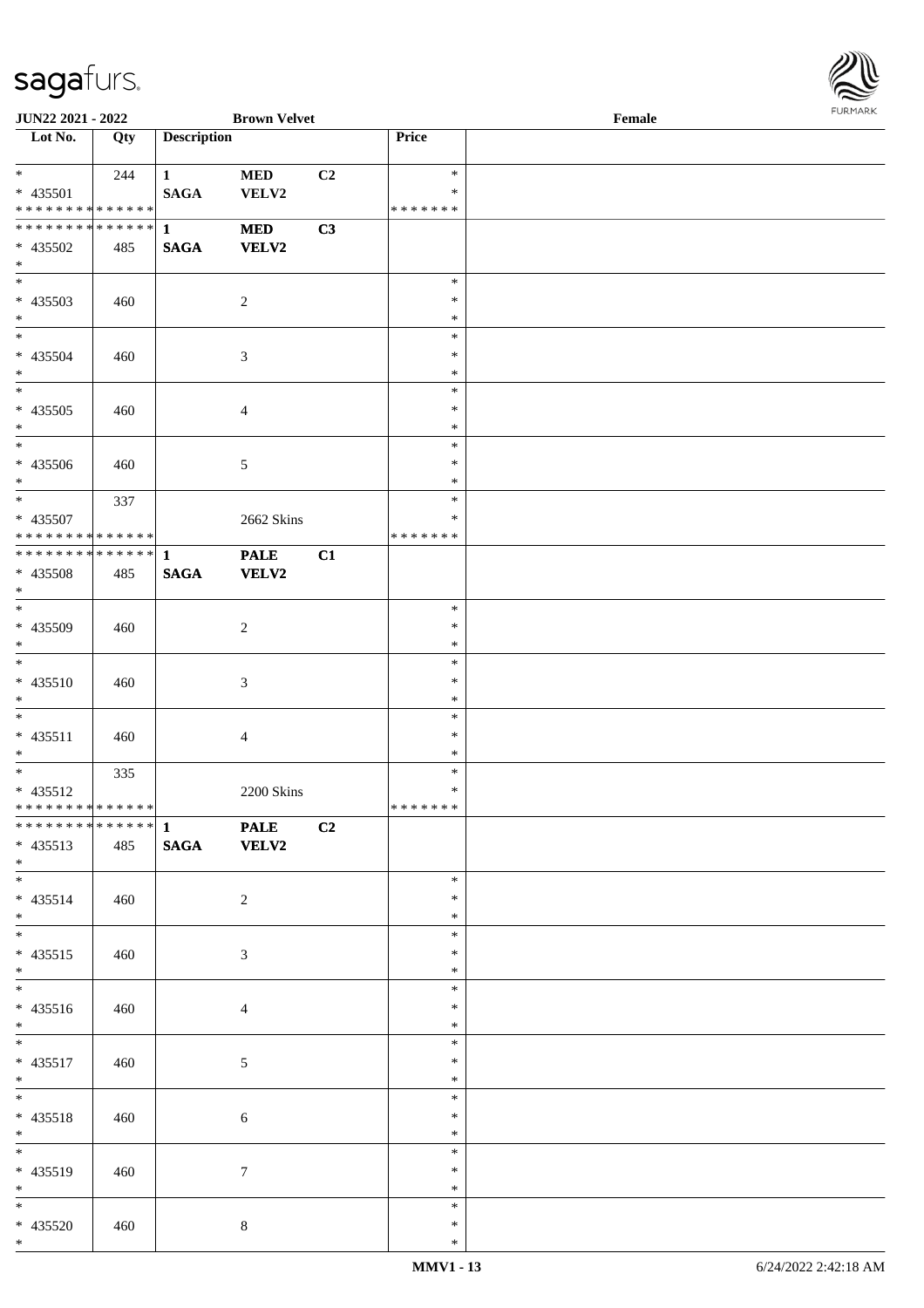$\overline{\text{Lot No.}}$ 

\*

\*

\*

\*

\*

\*

\*

\*

\*

\* \*

\*

\*

\*

\*

\*

\* \*

\*

\*

\* \*

\*

\*

\*

\*

\*

\* \*

\* 435540

\* \* \* \* \* \* \* \* \* \* \* \* \* \*

**JUN22 2021 - 2022 Brown Velvet Female**

| Lot No.                                                                                  | Qty | <b>Description</b>          |                        |                | Price            |  |
|------------------------------------------------------------------------------------------|-----|-----------------------------|------------------------|----------------|------------------|--|
| $*$                                                                                      |     | $\mathbf{1}$                | <b>PALE</b>            | C2             | $\ast$           |  |
| * 435521                                                                                 | 460 | <b>SAGA</b>                 | VELV2                  |                | $\ast$           |  |
| $*$                                                                                      |     |                             |                        |                | $\ast$<br>$\ast$ |  |
| * 435522                                                                                 | 460 |                             | 10                     |                | $\ast$           |  |
| $*$                                                                                      |     |                             |                        |                | $\ast$           |  |
|                                                                                          |     |                             |                        |                | $\ast$           |  |
| * 435523                                                                                 | 460 |                             | 11                     |                | $\ast$           |  |
| $*$<br>$*$                                                                               |     |                             |                        |                | $\ast$<br>$\ast$ |  |
| * 435524                                                                                 | 440 |                             | 12                     |                | $\ast$           |  |
| $*$                                                                                      |     |                             |                        |                | $\ast$           |  |
|                                                                                          | 71  |                             |                        |                | $\ast$           |  |
| * 435525                                                                                 |     |                             | 5596 Skins             |                | $\ast$           |  |
| * * * * * * * * * * * * * * <mark>*</mark><br>* * * * * * * * * * * * * * <mark>*</mark> |     |                             |                        |                | *******          |  |
| * 435526                                                                                 | 485 | $\mathbf{1}$<br><b>SAGA</b> | <b>PALE</b><br>VELV2   | C3             |                  |  |
| $*$                                                                                      |     |                             |                        |                |                  |  |
|                                                                                          |     |                             |                        |                | $\ast$           |  |
| * 435527                                                                                 | 460 |                             | 2                      |                | $\ast$           |  |
| $*$                                                                                      |     |                             |                        |                | $\ast$<br>$\ast$ |  |
| * 435528                                                                                 | 460 |                             | 3                      |                | $\ast$           |  |
| $*$                                                                                      |     |                             |                        |                | $\ast$           |  |
|                                                                                          |     |                             |                        |                | $\ast$           |  |
| * 435529                                                                                 | 460 |                             | $\overline{4}$         |                | ∗                |  |
| $*$                                                                                      |     |                             |                        |                | $\ast$           |  |
| * 435530                                                                                 | 104 |                             | 1969 Skins             |                | $\ast$<br>*      |  |
| * * * * * * * * <mark>* * * * * * *</mark>                                               |     |                             |                        |                | * * * * * * *    |  |
|                                                                                          |     |                             | $\mathbf{XP}$          | C1             |                  |  |
| $* 435531$                                                                               | 485 | <b>SAGA</b>                 | <b>VELV2</b>           |                |                  |  |
| $*$<br>*                                                                                 |     |                             |                        |                |                  |  |
| * 435532                                                                                 | 480 |                             | 2                      |                | $\ast$<br>$\ast$ |  |
| $*$                                                                                      |     |                             |                        |                | $\ast$           |  |
| $\overline{\ast}$                                                                        | 105 |                             |                        |                | $\ast$           |  |
| * 435533                                                                                 |     |                             | $1070$ Skins           |                | $\ast$           |  |
| * * * * * * * * * * * * * * <mark>*</mark>                                               |     |                             |                        |                | * * * * * * *    |  |
| $* 435534$                                                                               | 485 | <b>SAGA</b>                 | $\mathbf{XP}$<br>VELV2 | C <sub>2</sub> |                  |  |
| $*$                                                                                      |     |                             |                        |                |                  |  |
| $\ddot{x}$                                                                               |     |                             |                        |                | $\ast$           |  |
| $* 435535$                                                                               | 460 |                             | 2                      |                | ∗                |  |
| $*$                                                                                      |     |                             |                        |                | $\ast$<br>$\ast$ |  |
| * 435536                                                                                 | 460 |                             | 3                      |                | $\ast$           |  |
| $*$                                                                                      |     |                             |                        |                | $\ast$           |  |
| $\overline{\ast}$                                                                        |     |                             |                        |                | $\ast$           |  |
| * 435537                                                                                 | 460 |                             | 4                      |                | $\ast$           |  |
| $*$<br>$*$                                                                               |     |                             |                        |                | $\ast$<br>$\ast$ |  |
| * 435538                                                                                 | 377 |                             | 2242 Skins             |                | ∗                |  |
| * * * * * * * * <mark>* * * * * *</mark> *                                               |     |                             |                        |                | * * * * * * *    |  |
|                                                                                          |     |                             | $\mathbf{X}\mathbf{P}$ | C3             |                  |  |
| * 435539                                                                                 | 485 | <b>SAGA</b>                 | <b>VELV2</b>           |                |                  |  |
| $\ast$                                                                                   |     |                             |                        |                |                  |  |
|                                                                                          | 382 |                             |                        |                | $\ast$           |  |

\* \* \* \* \* \* \* \* \*

867 Skins

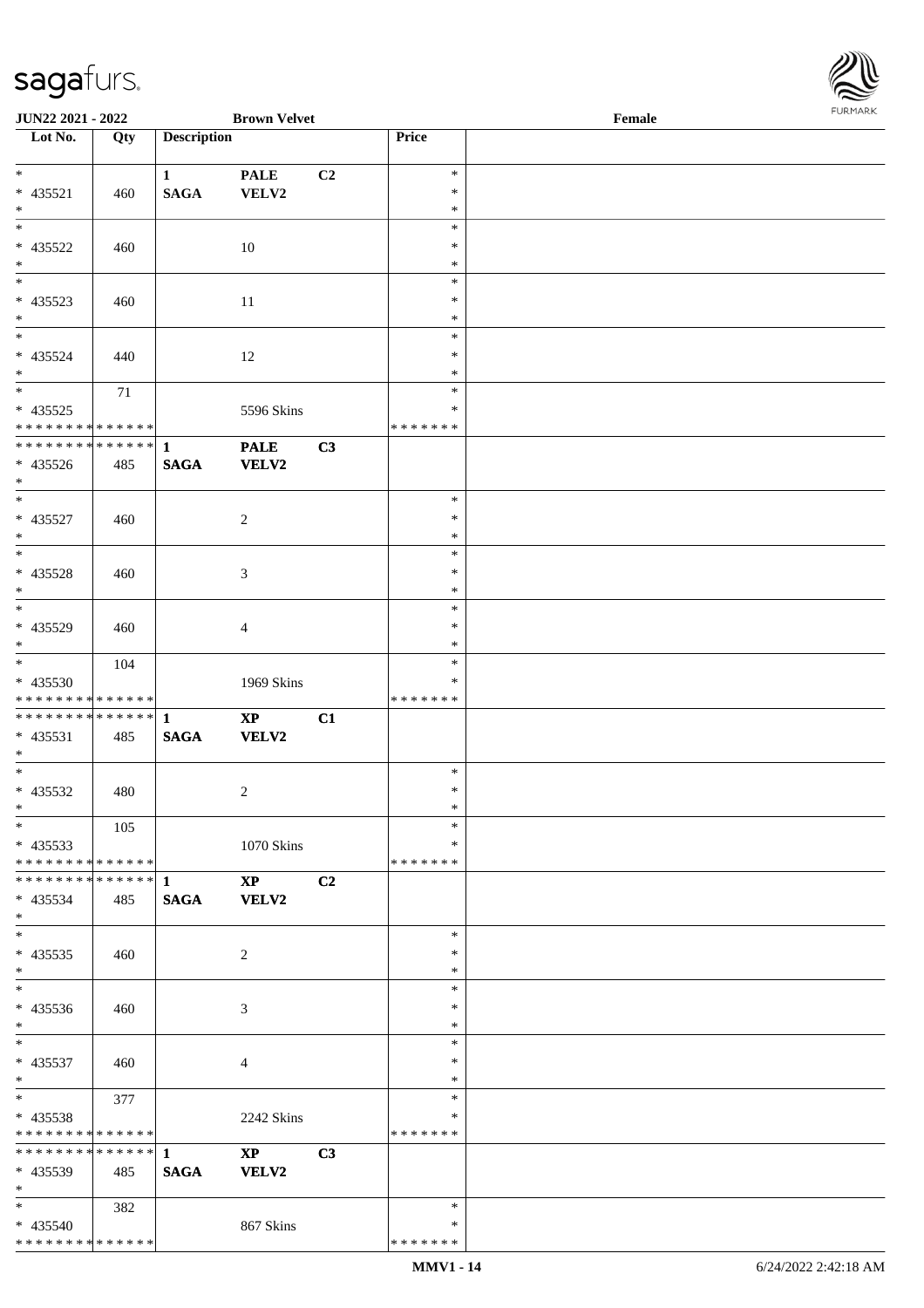

| <b>JUN22 2021 - 2022</b>      |                   |                    | <b>Brown Velvet</b>                         |                |               | Female |  |
|-------------------------------|-------------------|--------------------|---------------------------------------------|----------------|---------------|--------|--|
| Lot No.                       | $\overline{Q}$ ty | <b>Description</b> |                                             |                | Price         |        |  |
|                               |                   |                    |                                             |                |               |        |  |
|                               |                   |                    | $\mathbf{X}\mathbf{D}/\mathbf{D}\mathbf{K}$ | C2             |               |        |  |
| $* 435541$                    | 485               | <b>SAGA</b>        | <b>VELV2</b>                                | <b>OPEN</b>    |               |        |  |
| $*$                           |                   |                    |                                             |                |               |        |  |
|                               |                   |                    |                                             |                | $\ast$        |        |  |
|                               |                   |                    |                                             |                |               |        |  |
| $* 435542$                    | 460               |                    | 2                                           |                | $\ast$        |        |  |
| $*$                           |                   |                    |                                             |                | $\ast$        |        |  |
| $\overline{\phantom{0}}$      |                   |                    |                                             |                | $\ast$        |        |  |
| $* 435543$                    | 460               |                    | 3                                           |                | $\ast$        |        |  |
| $*$                           |                   |                    |                                             |                | $\ast$        |        |  |
| $*$                           | 300               |                    |                                             |                | $\ast$        |        |  |
| $* 435544$                    |                   |                    | 1705 Skins                                  |                | $\ast$        |        |  |
| * * * * * * * * * * * * * *   |                   |                    |                                             |                | * * * * * * * |        |  |
| ******** <mark>******</mark>  |                   |                    |                                             |                |               |        |  |
|                               |                   | $\mathbf{1}$       | MED/PAL C2                                  |                |               |        |  |
| $* 435545$                    | 485               | <b>SAGA</b>        | <b>VELV2</b>                                | <b>OPEN</b>    |               |        |  |
| $*$                           |                   |                    |                                             |                |               |        |  |
| $\overline{\ast}$             |                   |                    |                                             |                | $\ast$        |        |  |
| $* 435546$                    | 460               |                    | $\overline{c}$                              |                | $\ast$        |        |  |
| $*$                           |                   |                    |                                             |                | $\ast$        |        |  |
| $*$                           | 321               |                    |                                             |                | $\ast$        |        |  |
| * 435547                      |                   |                    | 1266 Skins                                  |                | ∗             |        |  |
| * * * * * * * * * * * * * * * |                   |                    |                                             |                | * * * * * * * |        |  |
| ************** 1              |                   |                    |                                             |                |               |        |  |
|                               |                   |                    | XD/DK                                       | C <sub>2</sub> |               |        |  |
| * 435548                      | 485               | IA                 | <b>VELV1</b>                                | CHIP           |               |        |  |
| $*$                           |                   |                    |                                             |                |               |        |  |
| $*$                           |                   |                    |                                             |                | $\ast$        |        |  |
| * 435549                      | 460               |                    | $\overline{c}$                              |                | $\ast$        |        |  |
| $*$                           |                   |                    |                                             |                | $\ast$        |        |  |
| $\overline{\ast}$             |                   |                    |                                             |                | $\ast$        |        |  |
| $* 435550$                    | 460               |                    | 3                                           |                | $\ast$        |        |  |
| $*$                           |                   |                    |                                             |                | $\ast$        |        |  |
| $*$                           |                   |                    |                                             |                | $\ast$        |        |  |
|                               |                   |                    |                                             |                |               |        |  |
| $* 435551$                    | 460               |                    | 4                                           |                | $\ast$        |        |  |
| $*$                           |                   |                    |                                             |                | $\ast$        |        |  |
| $*$                           |                   |                    |                                             |                | $\ast$        |        |  |
| $* 435552$                    | 460               |                    | 5                                           |                | $\ast$        |        |  |
| $*$                           |                   |                    |                                             |                | $\ast$        |        |  |
| $\ast$                        |                   |                    |                                             |                | $\ast$        |        |  |
| $* 435553$                    | 460               |                    | $\sqrt{6}$                                  |                | ∗             |        |  |
| $*$                           |                   |                    |                                             |                | $\ast$        |        |  |
| $*$                           |                   |                    |                                             |                | $\ast$        |        |  |
|                               |                   |                    |                                             |                |               |        |  |
| * 435554                      | 460               |                    | $\tau$                                      |                | ∗             |        |  |
| $*$                           |                   |                    |                                             |                | $\ast$        |        |  |
| $*$                           |                   |                    |                                             |                | $\ast$        |        |  |
| $* 435555$                    | 460               |                    | 8                                           |                | $\ast$        |        |  |
| $*$                           |                   |                    |                                             |                | $\ast$        |        |  |
| $*$                           |                   |                    |                                             |                | $\ast$        |        |  |
| $* 435556$                    | 460               |                    | 9                                           |                | ∗             |        |  |
| $*$                           |                   |                    |                                             |                | $\ast$        |        |  |
| $*$                           |                   |                    |                                             |                | $\ast$        |        |  |
|                               |                   |                    |                                             |                | $\ast$        |        |  |
| $* 435557$                    | 460               |                    | 10                                          |                |               |        |  |
| $*$                           |                   |                    |                                             |                | $\ast$        |        |  |
| $*$                           |                   |                    |                                             |                | $\ast$        |        |  |
| * 435558                      | 460               |                    | 11                                          |                | $\ast$        |        |  |
| $*$                           |                   |                    |                                             |                | $\ast$        |        |  |
| $*$ $*$                       | 454               |                    |                                             |                | $\ast$        |        |  |
| * 435559                      |                   |                    | 5539 Skins                                  |                | ∗             |        |  |
| * * * * * * * *               | * * * * * *       |                    |                                             |                | * * * * * * * |        |  |
| * * * * * * * * * * * * * *   |                   |                    | <b>IDENTICAL</b>                            |                |               |        |  |
| * 435560                      | 485               |                    |                                             |                |               |        |  |
| $*$                           |                   |                    |                                             |                |               |        |  |
|                               |                   |                    |                                             |                |               |        |  |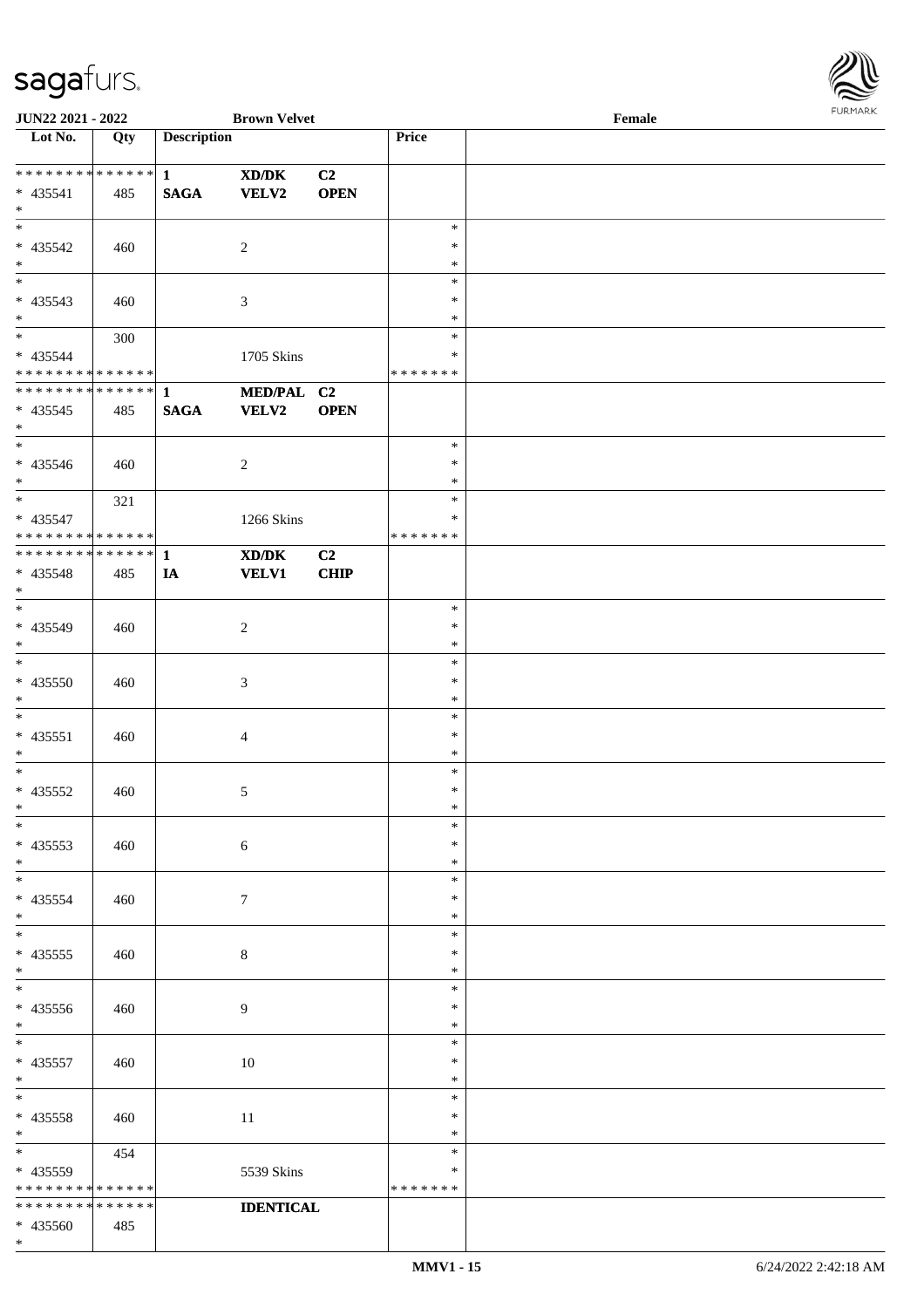

| <b>JUN22 2021 - 2022</b>                  |     |                    | <b>Brown Velvet</b>                 |             |                         | Female | . |
|-------------------------------------------|-----|--------------------|-------------------------------------|-------------|-------------------------|--------|---|
| Lot No.                                   | Qty | <b>Description</b> |                                     |             | Price                   |        |   |
|                                           |     |                    |                                     |             |                         |        |   |
| $*$                                       |     | $\mathbf{1}$       | $\bold{X}\bold{D}/\bold{D}\bold{K}$ | C2          | $\ast$                  |        |   |
| * 435561                                  | 460 | IA                 | <b>VELV1</b>                        | <b>CHIP</b> | $\ast$                  |        |   |
| $*$<br>$\overline{\phantom{0}}$           |     |                    |                                     |             | $\ast$                  |        |   |
|                                           |     |                    |                                     |             | $\ast$                  |        |   |
| * 435562                                  | 460 |                    | $\mathfrak{Z}$                      |             | $\ast$                  |        |   |
| $\ast$<br>$\overline{\phantom{0}}$        |     |                    |                                     |             | $\ast$                  |        |   |
|                                           |     |                    |                                     |             | $\ast$                  |        |   |
| * 435563                                  | 460 |                    | $\overline{4}$                      |             | $\ast$                  |        |   |
| $*$<br>$\overline{\phantom{0}}$           |     |                    |                                     |             | $\ast$<br>$\ast$        |        |   |
|                                           |     |                    |                                     |             | $\ast$                  |        |   |
| $* 435564$<br>$*$                         | 460 |                    | $5\,$                               |             | $\ast$                  |        |   |
| $\ast$                                    |     |                    |                                     |             | $\ast$                  |        |   |
| $* 435565$                                |     |                    |                                     |             | $\ast$                  |        |   |
| $*$                                       | 460 |                    | $\boldsymbol{6}$                    |             | $\ast$                  |        |   |
| $\overline{\ast}$                         |     |                    |                                     |             | $\ast$                  |        |   |
| $* 435566$                                | 460 |                    | $\tau$                              |             | $\ast$                  |        |   |
| $*$                                       |     |                    |                                     |             | $\ast$                  |        |   |
| $\ast$                                    |     |                    |                                     |             | $\ast$                  |        |   |
| $* 435567$                                | 460 |                    | $8\,$                               |             | $\ast$                  |        |   |
| $\ast$                                    |     |                    |                                     |             | $\ast$                  |        |   |
| $*$                                       |     |                    |                                     |             | $\ast$                  |        |   |
| * 435568                                  | 460 |                    | 9                                   |             | $\ast$                  |        |   |
| $*$                                       |     |                    |                                     |             | $\ast$                  |        |   |
| $*$                                       | 150 |                    |                                     |             | $\ast$                  |        |   |
| * 435569                                  |     |                    | 4315 Skins                          |             | $\ast$                  |        |   |
| * * * * * * * * * * * * * *               |     |                    |                                     |             | * * * * * * *           |        |   |
|                                           |     | $\mathbf{1}$       | $\boldsymbol{\text{XD}/\text{DK}}$  | C2          |                         |        |   |
| 435570                                    | 427 | IA                 | <b>VELV1</b>                        | <b>CHIP</b> |                         |        |   |
|                                           |     |                    |                                     |             |                         |        |   |
| * * * * * * * * * * * * * * *             |     | $\mathbf{1}$       | MED/PAL C2                          |             |                         |        |   |
| $* 435571$                                | 485 | IA                 | <b>VELV1</b>                        | <b>CHIP</b> |                         |        |   |
| $*$                                       |     |                    |                                     |             |                         |        |   |
| $*$                                       |     |                    |                                     |             | $\ast$                  |        |   |
| $* 435572$                                | 460 |                    | $\boldsymbol{2}$                    |             | $\ast$                  |        |   |
| $*$                                       |     |                    |                                     |             | $\ast$                  |        |   |
| $\ast$                                    |     |                    |                                     |             | $\ast$                  |        |   |
| $* 435573$                                | 460 |                    | 3                                   |             | $\ast$                  |        |   |
| $*$                                       |     |                    |                                     |             | $\ast$                  |        |   |
| $\ast$                                    |     |                    |                                     |             | $\ast$                  |        |   |
| $* 435574$                                | 460 |                    | $\overline{4}$                      |             | ∗                       |        |   |
| $*$<br>$\overline{\ast}$                  |     |                    |                                     |             | *                       |        |   |
|                                           | 460 |                    |                                     |             | $\ast$                  |        |   |
| $* 435575$<br>* * * * * * * * * * * * * * |     |                    | 2325 Skins                          |             | $\ast$<br>* * * * * * * |        |   |
| * * * * * * * * * * * * * *               |     |                    |                                     |             |                         |        |   |
|                                           |     |                    | <b>IDENTICAL</b>                    |             |                         |        |   |
| * 435576<br>$*$                           | 460 |                    |                                     |             |                         |        |   |
| $*$                                       |     |                    |                                     |             | $\ast$                  |        |   |
| $* 435577$                                | 460 |                    | $\boldsymbol{2}$                    |             | $\ast$                  |        |   |
| $*$                                       |     |                    |                                     |             | $\ast$                  |        |   |
| $*$                                       |     |                    |                                     |             | $\ast$                  |        |   |
| * 435578                                  | 460 |                    | 3                                   |             | $\ast$                  |        |   |
| $*$                                       |     |                    |                                     |             | $\ast$                  |        |   |
| $\ast$                                    |     |                    |                                     |             | $\ast$                  |        |   |
| * 435579                                  | 460 |                    | $\overline{4}$                      |             | $\ast$                  |        |   |
| $*$                                       |     |                    |                                     |             | $\ast$                  |        |   |
| $*$                                       |     |                    |                                     |             | $\ast$                  |        |   |
| * 435580                                  | 460 |                    | $5\phantom{.0}$                     |             | $\ast$                  |        |   |
| $*$                                       |     |                    |                                     |             | $\ast$                  |        |   |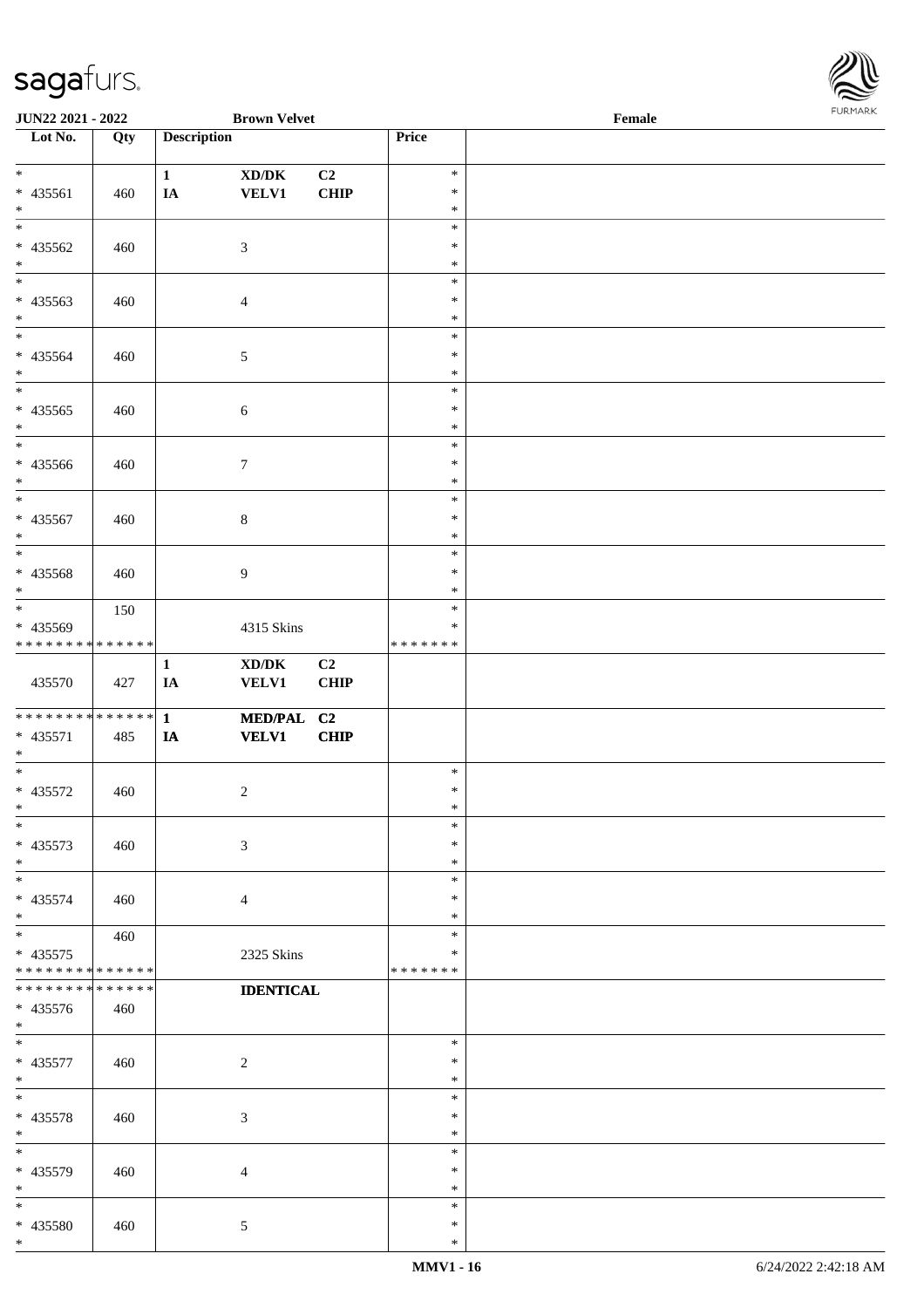

| <b>JUN22 2021 - 2022</b>                   |     |                    | <b>Brown Velvet</b> |             |               | Female |  |
|--------------------------------------------|-----|--------------------|---------------------|-------------|---------------|--------|--|
| Lot No.                                    | Qty | <b>Description</b> |                     |             | Price         |        |  |
|                                            |     |                    |                     |             |               |        |  |
| $\ast$                                     |     | $\mathbf{1}$       | MED/PAL C2          |             | $\ast$        |        |  |
| * 435581                                   | 460 | IA                 | <b>VELV1</b>        | <b>CHIP</b> | $\ast$        |        |  |
| $\ast$                                     |     |                    |                     |             | $\ast$        |        |  |
|                                            |     |                    |                     |             | $\ast$        |        |  |
| * 435582                                   | 460 |                    | $\tau$              |             | $\ast$        |        |  |
| $*$                                        |     |                    |                     |             | $\ast$        |        |  |
| $\overline{\phantom{0}}$                   |     |                    |                     |             | $\ast$        |        |  |
|                                            |     |                    |                     |             | $\ast$        |        |  |
| * 435583<br>$*$                            | 460 |                    | $\,8\,$             |             | $\ast$        |        |  |
|                                            |     |                    |                     |             |               |        |  |
|                                            |     |                    |                     |             | $\ast$        |        |  |
| * 435584                                   | 460 |                    | $\boldsymbol{9}$    |             | $\ast$        |        |  |
| $*$                                        |     |                    |                     |             | $\ast$        |        |  |
|                                            | 366 |                    |                     |             | $\ast$        |        |  |
| * 435585                                   |     |                    | 4506 Skins          |             | $\ast$        |        |  |
| * * * * * * * * <mark>* * * * * * *</mark> |     |                    |                     |             | * * * * * * * |        |  |
| * * * * * * * * * * * * * * *              |     | $\mathbf{1}$       | XD/DK               | C2          |               |        |  |
| * 435586                                   | 485 | IA                 | VELV2               | <b>CHIP</b> |               |        |  |
| $*$                                        |     |                    |                     |             |               |        |  |
| $*$                                        |     |                    |                     |             | $\ast$        |        |  |
| $* 435587$                                 | 460 |                    | $\sqrt{2}$          |             | $\ast$        |        |  |
| $\ast$                                     |     |                    |                     |             | $\ast$        |        |  |
|                                            |     |                    |                     |             | $\ast$        |        |  |
| * 435588                                   |     |                    |                     |             | $\ast$        |        |  |
| $*$                                        | 460 |                    | $\mathfrak{Z}$      |             | $\ast$        |        |  |
| $*$                                        |     |                    |                     |             |               |        |  |
|                                            |     |                    |                     |             | $\ast$        |        |  |
| * 435589                                   | 460 |                    | $\overline{4}$      |             | $\ast$        |        |  |
| $*$                                        |     |                    |                     |             | $\ast$        |        |  |
|                                            |     |                    |                     |             | $\ast$        |        |  |
| * 435590                                   | 460 |                    | 5                   |             | $\ast$        |        |  |
| $\ast$                                     |     |                    |                     |             | $\ast$        |        |  |
| $*$                                        |     |                    |                     |             | $\ast$        |        |  |
| * 435591                                   | 460 |                    | $\sqrt{6}$          |             | $\ast$        |        |  |
| $*$                                        |     |                    |                     |             | $\ast$        |        |  |
| $*$                                        |     |                    |                     |             | $\ast$        |        |  |
| * 435592                                   | 460 |                    | $\boldsymbol{7}$    |             | $\ast$        |        |  |
| $*$                                        |     |                    |                     |             | $\ast$        |        |  |
| $\ast$                                     |     |                    |                     |             | $\ast$        |        |  |
| * 435593                                   | 460 |                    | $\,8\,$             |             | $\ast$        |        |  |
| $*$                                        |     |                    |                     |             | $\ast$        |        |  |
| $*$                                        |     |                    |                     |             | $\ast$        |        |  |
|                                            |     |                    |                     |             |               |        |  |
| * 435594                                   | 460 |                    | $\overline{9}$      |             | $\ast$        |        |  |
| $*$                                        |     |                    |                     |             | $\ast$        |        |  |
| $*$                                        |     |                    |                     |             | $\ast$        |        |  |
| * 435595                                   | 460 |                    | 10                  |             | $\ast$        |        |  |
| $*$                                        |     |                    |                     |             | $\ast$        |        |  |
| $*$                                        |     |                    |                     |             | $\ast$        |        |  |
| * 435596                                   | 460 |                    | 11                  |             | $\ast$        |        |  |
| $*$                                        |     |                    |                     |             | $\ast$        |        |  |
|                                            | 460 |                    |                     |             | $\ast$        |        |  |
| * 435597                                   |     |                    | 5545 Skins          |             | $\ast$        |        |  |
| * * * * * * * * * * * * * *                |     |                    |                     |             | *******       |        |  |
| * * * * * * * * * * * * * *                |     |                    | <b>IDENTICAL</b>    |             |               |        |  |
| * 435598                                   | 485 |                    |                     |             |               |        |  |
| $*$                                        |     |                    |                     |             |               |        |  |
| $*$                                        |     |                    |                     |             | $\ast$        |        |  |
| * 435599                                   | 460 |                    | $\overline{c}$      |             | $\ast$        |        |  |
| $*$                                        |     |                    |                     |             | $\ast$        |        |  |
| $*$                                        |     |                    |                     |             | $\ast$        |        |  |
|                                            |     |                    |                     |             |               |        |  |
| * 435600                                   | 460 |                    | 3                   |             | $\ast$        |        |  |
| $\ast$                                     |     |                    |                     |             | $\ast$        |        |  |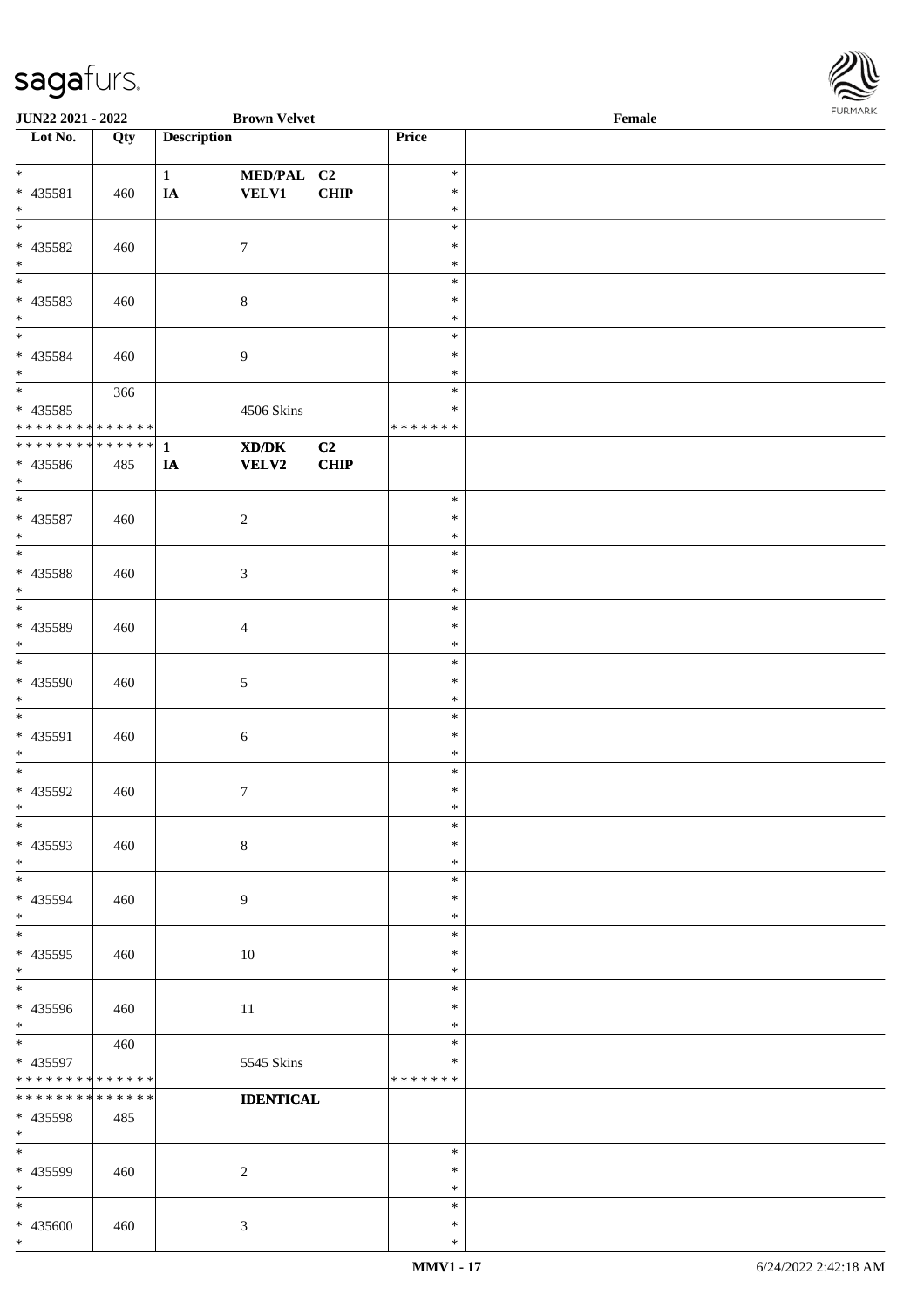

| <b>JUN22 2021 - 2022</b>                  |     |                    | <b>Brown Velvet</b>                 |             |               | Female |  |
|-------------------------------------------|-----|--------------------|-------------------------------------|-------------|---------------|--------|--|
| Lot No.                                   | Qty | <b>Description</b> |                                     |             | Price         |        |  |
|                                           |     |                    |                                     |             |               |        |  |
| $*$                                       |     | $\mathbf{1}$       | $\bold{X}\bold{D}/\bold{D}\bold{K}$ | C2          | $\ast$        |        |  |
| * 435601                                  | 460 | IA                 | VELV2                               | <b>CHIP</b> | $\ast$        |        |  |
| $*$                                       |     |                    |                                     |             | $\ast$        |        |  |
|                                           |     |                    |                                     |             | $\ast$        |        |  |
| * 435602                                  | 460 |                    | $\mathfrak{S}$                      |             | $\ast$        |        |  |
| $*$                                       |     |                    |                                     |             | $\ast$        |        |  |
| $\overline{\phantom{0}}$                  |     |                    |                                     |             | $\ast$        |        |  |
|                                           |     |                    |                                     |             | $\ast$        |        |  |
| * 435603                                  | 460 |                    | 6                                   |             |               |        |  |
| $*$                                       |     |                    |                                     |             | $\ast$        |        |  |
| $*$                                       |     |                    |                                     |             | $\ast$        |        |  |
| * 435604                                  | 460 |                    | $\tau$                              |             | $\ast$        |        |  |
| $*$                                       |     |                    |                                     |             | $\ast$        |        |  |
|                                           |     |                    |                                     |             | $\ast$        |        |  |
| $* 435605$                                | 460 |                    | $\,8\,$                             |             | $\ast$        |        |  |
| $*$                                       |     |                    |                                     |             | $\ast$        |        |  |
|                                           |     |                    |                                     |             | $\ast$        |        |  |
| * 435606                                  | 460 |                    | $\overline{9}$                      |             | $\ast$        |        |  |
| $*$                                       |     |                    |                                     |             | $\ast$        |        |  |
| $*$                                       | 198 |                    |                                     |             | $\ast$        |        |  |
|                                           |     |                    |                                     |             | $\ast$        |        |  |
| * 435607<br>* * * * * * * * * * * * * * * |     |                    | 4363 Skins                          |             |               |        |  |
|                                           |     |                    |                                     |             | * * * * * * * |        |  |
| * * * * * * * * * * * * * * *             |     | $\mathbf{1}$       | MED/PAL C2                          |             |               |        |  |
| * 435608                                  | 485 | IA                 | <b>VELV2</b>                        | <b>CHIP</b> |               |        |  |
| $*$                                       |     |                    |                                     |             |               |        |  |
| $\overline{\phantom{0}}$                  |     |                    |                                     |             | $\ast$        |        |  |
| * 435609                                  | 460 |                    | $\sqrt{2}$                          |             | $\ast$        |        |  |
| $*$                                       |     |                    |                                     |             | $\ast$        |        |  |
| $\overline{\ast}$                         |     |                    |                                     |             | $\ast$        |        |  |
| $* 435610$                                | 460 |                    | $\mathfrak{Z}$                      |             | $\ast$        |        |  |
| $*$                                       |     |                    |                                     |             | $\ast$        |        |  |
| $*$                                       |     |                    |                                     |             | $\ast$        |        |  |
| $* 435611$                                | 460 |                    | $\overline{4}$                      |             | $\ast$        |        |  |
| $*$                                       |     |                    |                                     |             | $\ast$        |        |  |
| $*$                                       |     |                    |                                     |             | $\ast$        |        |  |
|                                           |     |                    |                                     |             |               |        |  |
| * 435612                                  | 460 |                    | $\sqrt{5}$                          |             | $\ast$        |        |  |
| $*$                                       |     |                    |                                     |             | $\ast$        |        |  |
| $\overline{\ast}$                         |     |                    |                                     |             | $\ast$        |        |  |
| * 435613                                  | 460 |                    | $\sqrt{6}$                          |             | $\ast$        |        |  |
| $*$                                       |     |                    |                                     |             | $\ast$        |        |  |
|                                           |     |                    |                                     |             | $\ast$        |        |  |
| * 435614                                  | 460 |                    | $\tau$                              |             | $\ast$        |        |  |
| $*$                                       |     |                    |                                     |             | $\ast$        |        |  |
|                                           |     |                    |                                     |             | $\ast$        |        |  |
| * 435615                                  | 460 |                    | $8\,$                               |             | $\ast$        |        |  |
| $*$                                       |     |                    |                                     |             | $\ast$        |        |  |
|                                           |     |                    |                                     |             | $\ast$        |        |  |
|                                           |     |                    |                                     |             |               |        |  |
| * 435616                                  | 460 |                    | $\overline{9}$                      |             | $\ast$        |        |  |
| $*$                                       |     |                    |                                     |             | $\ast$        |        |  |
|                                           |     |                    |                                     |             | $\ast$        |        |  |
| * 435617                                  | 460 |                    | 10                                  |             | $\ast$        |        |  |
| $*$                                       |     |                    |                                     |             | $\ast$        |        |  |
|                                           |     |                    |                                     |             | $\ast$        |        |  |
| * 435618                                  | 460 |                    | $11\,$                              |             | $\ast$        |        |  |
| $*$                                       |     |                    |                                     |             | $\ast$        |        |  |
|                                           |     |                    |                                     |             | $\ast$        |        |  |
| * 435619                                  | 460 |                    | 12                                  |             | $\ast$        |        |  |
| $*$                                       |     |                    |                                     |             | $\ast$        |        |  |
|                                           |     |                    |                                     |             | $\ast$        |        |  |
|                                           |     |                    |                                     |             | $\ast$        |        |  |
| * 435620                                  | 460 |                    | 13                                  |             |               |        |  |
| $*$                                       |     |                    |                                     |             | $\ast$        |        |  |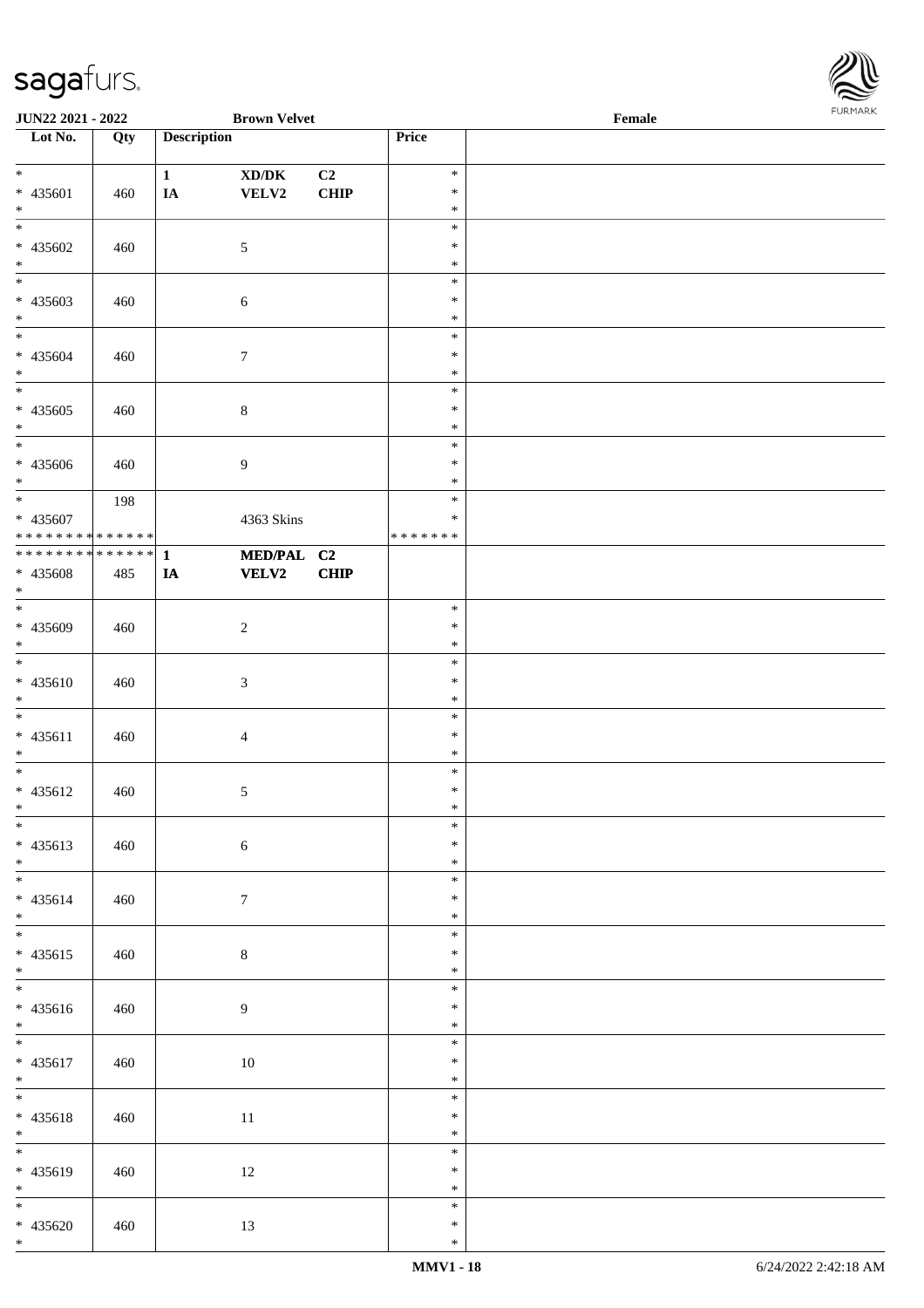

| <b>JUN22 2021 - 2022</b>      |     |                    | <b>Brown Velvet</b>     |             |               | Female |  |
|-------------------------------|-----|--------------------|-------------------------|-------------|---------------|--------|--|
| Lot No.                       | Qty | <b>Description</b> |                         |             | Price         |        |  |
|                               |     |                    |                         |             |               |        |  |
| $*$                           | 460 | $\mathbf{1}$       | MED/PAL C2              |             | $\ast$        |        |  |
| $* 435621$                    |     | IA                 | <b>VELV2</b>            | <b>CHIP</b> | ∗             |        |  |
| * * * * * * * * * * * * * *   |     |                    |                         |             | * * * * * * * |        |  |
| * * * * * * * * * * * * * *   |     |                    | <b>IDENTICAL</b>        |             |               |        |  |
| * 435622                      | 485 |                    |                         |             |               |        |  |
| $*$                           |     |                    |                         |             |               |        |  |
|                               |     |                    |                         |             | $\ast$        |        |  |
| * 435623                      | 460 |                    | $\overline{c}$          |             | $\ast$        |        |  |
| $*$                           |     |                    |                         |             | $\ast$        |        |  |
| $*$                           |     |                    |                         |             | $\ast$        |        |  |
| $* 435624$                    | 460 |                    | 3                       |             | $\ast$        |        |  |
| $*$                           |     |                    |                         |             | $\ast$        |        |  |
|                               |     |                    |                         |             | $\ast$        |        |  |
| $* 435625$                    | 460 |                    | $\overline{4}$          |             | $\ast$        |        |  |
| $*$                           |     |                    |                         |             | $\ast$        |        |  |
| $*$                           |     |                    |                         |             | $\ast$        |        |  |
| * 435626                      | 460 |                    | 5                       |             | $\ast$        |        |  |
| $*$                           |     |                    |                         |             | $\ast$        |        |  |
| $*$                           | 355 |                    |                         |             | $\ast$        |        |  |
| $* 435627$                    |     |                    | 2680 Skins              |             | ∗             |        |  |
| * * * * * * * * * * * * * * * |     |                    |                         |             | * * * * * * * |        |  |
| ************** 1              |     |                    | $2\mathbf{X}\mathbf{D}$ | C1          |               |        |  |
|                               |     |                    |                         |             |               |        |  |
| * 435628<br>$\ast$            | 465 | <b>SROY</b>        | <b>VELV1</b>            |             |               |        |  |
| $*$                           |     |                    |                         |             | $\ast$        |        |  |
|                               |     |                    |                         |             | $\ast$        |        |  |
| * 435629                      | 440 |                    | $\overline{c}$          |             | $\ast$        |        |  |
| $*$                           |     |                    |                         |             |               |        |  |
|                               | 268 |                    |                         |             | $\ast$        |        |  |
| * 435630                      |     |                    | 1173 Skins              |             | ∗             |        |  |
| * * * * * * * * * * * * * *   |     |                    |                         |             | * * * * * * * |        |  |
|                               |     |                    | $2\mathbf{X}\mathbf{D}$ | C2          |               |        |  |
| * 435631                      | 465 | <b>SROY</b>        | <b>VELV1</b>            |             |               |        |  |
| $*$<br>$*$                    |     |                    |                         |             |               |        |  |
|                               |     |                    |                         |             | $\ast$        |        |  |
| * 435632                      | 440 |                    | $\overline{c}$          |             | $\ast$        |        |  |
| $*$                           |     |                    |                         |             | $\ast$        |        |  |
| $*$                           |     |                    |                         |             | $\ast$        |        |  |
| * 435633                      | 440 |                    | 3                       |             | $\ast$        |        |  |
| $*$                           |     |                    |                         |             | $\ast$        |        |  |
| $*$                           |     |                    |                         |             | $\ast$        |        |  |
| * 435634                      | 440 |                    | 4                       |             | ∗             |        |  |
| $*$                           |     |                    |                         |             | $\ast$        |        |  |
| $*$                           |     |                    |                         |             | $\ast$        |        |  |
| $* 435635$                    | 440 |                    | 5                       |             | $\ast$        |        |  |
| $*$                           |     |                    |                         |             | $\ast$        |        |  |
| $*$                           | 441 |                    |                         |             | $\ast$        |        |  |
| * 435636                      |     |                    | 2666 Skins              |             | ∗             |        |  |
| * * * * * * * * * * * * * *   |     |                    |                         |             | *******       |        |  |
|                               |     |                    | $2\mathbf{X}\mathbf{D}$ | C3          |               |        |  |
| * 435637                      | 465 | <b>SROY</b>        | <b>VELV1</b>            |             |               |        |  |
| $*$                           |     |                    |                         |             |               |        |  |
| $*$                           |     |                    |                         |             | $\ast$        |        |  |
| * 435638                      | 440 |                    | 2                       |             | $\ast$        |        |  |
| $*$                           |     |                    |                         |             | $\ast$        |        |  |
| $*$                           | 204 |                    |                         |             | $\ast$        |        |  |
| * 435639                      |     |                    | 1109 Skins              |             | ∗             |        |  |
| * * * * * * * * * * * * * *   |     |                    |                         |             | * * * * * * * |        |  |
|                               |     |                    | <b>XD</b>               | C1          |               |        |  |
| * 435640                      | 465 | <b>SROY</b>        | <b>VELV1</b>            |             |               |        |  |
| $\ast$                        |     |                    |                         |             |               |        |  |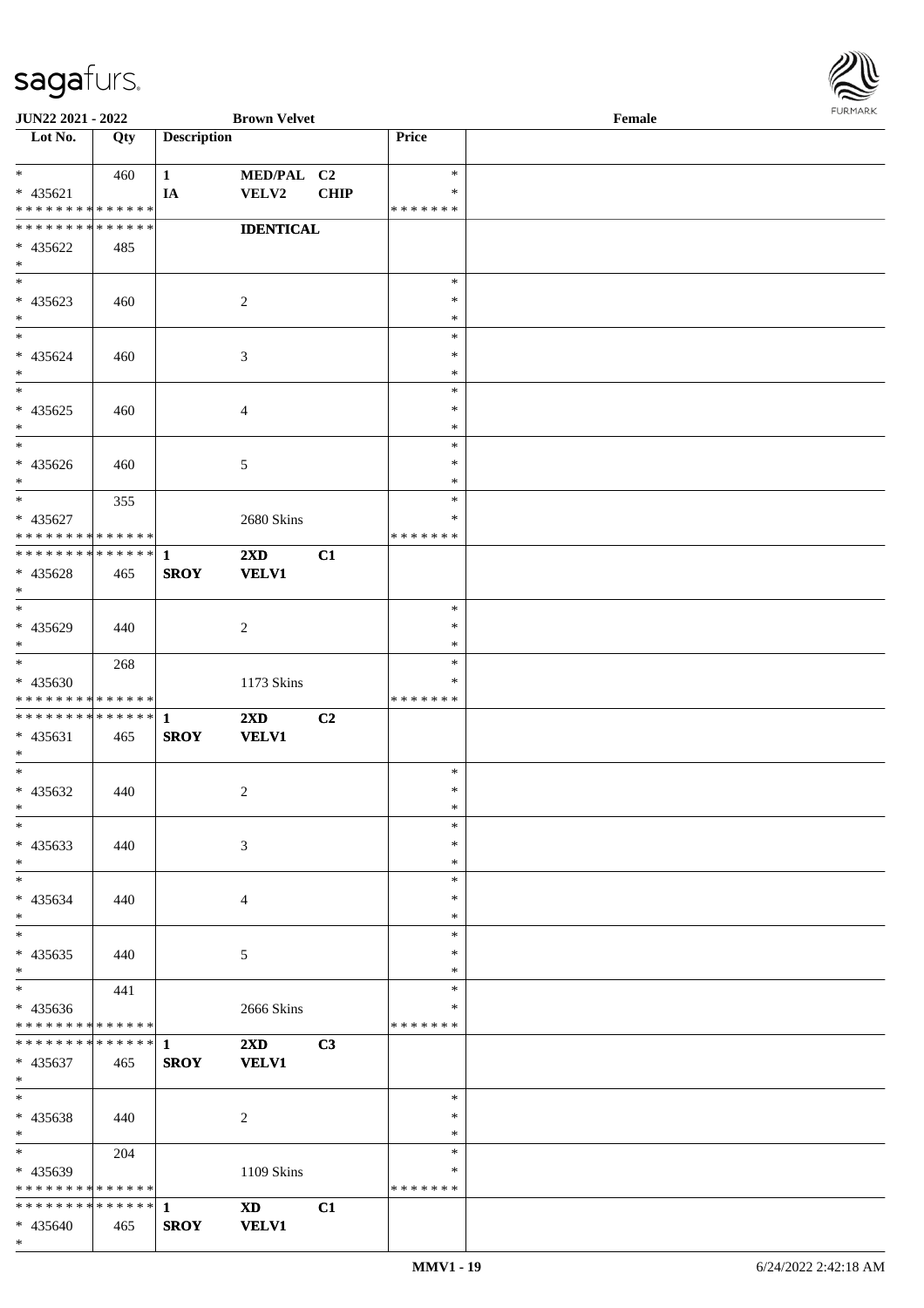| Lot No.                                          | Qty | <b>Description</b>     |                                        |    | Price            |  |
|--------------------------------------------------|-----|------------------------|----------------------------------------|----|------------------|--|
| $*$                                              |     | $1 \quad \blacksquare$ | $\mathbf{X}\mathbf{D}$                 | C1 | $\ast$           |  |
| $* 435641$                                       | 440 | <b>SROY</b>            | VELV1                                  |    | $\ast$           |  |
| $*$                                              |     |                        |                                        |    | $\ast$           |  |
| $\overline{\phantom{0}}$                         |     |                        |                                        |    | $\ast$           |  |
| $* 435642$                                       | 440 |                        | $\mathfrak{Z}$                         |    | $\ast$           |  |
| $*$<br>$\begin{array}{c c}\n\hline\n\end{array}$ |     |                        |                                        |    | $\ast$           |  |
| $* 435643$                                       | 199 |                        | 1544 Skins                             |    | $\ast$<br>$\ast$ |  |
| * * * * * * * * * * * * * * *                    |     |                        |                                        |    | * * * * * * *    |  |
| ************** 1                                 |     |                        | XD <sub>2</sub>                        | C2 |                  |  |
| $* 435644$                                       | 465 | <b>SROY</b>            | <b>VELV1</b>                           |    |                  |  |
| $*$                                              |     |                        |                                        |    |                  |  |
| $\overline{\phantom{0}}$                         |     |                        |                                        |    | $\ast$           |  |
| $* 435645$<br>$*$                                | 440 |                        | $\overline{2}$                         |    | $\ast$<br>$\ast$ |  |
| $\overline{\phantom{0}}$                         |     |                        |                                        |    | $\ast$           |  |
| $* 435646$                                       | 440 |                        | $\mathfrak{Z}$                         |    | $\ast$           |  |
| $*$                                              |     |                        |                                        |    | $\ast$           |  |
| $\overline{\phantom{0}}$                         |     |                        |                                        |    | $\ast$           |  |
| $* 435647$                                       | 440 |                        | $\overline{4}$                         |    | $\ast$           |  |
| $*$<br>$\overline{\phantom{a}^*}$                |     |                        |                                        |    | $\ast$           |  |
|                                                  |     |                        |                                        |    | $\ast$           |  |
| * 435648<br>$*$                                  | 440 |                        | $\mathfrak{S}$                         |    | $\ast$<br>$\ast$ |  |
|                                                  |     |                        |                                        |    | $\ast$           |  |
| * 435649                                         | 440 |                        | 6                                      |    | $\ast$           |  |
| $*$                                              |     |                        |                                        |    | $\ast$           |  |
| $\overline{\phantom{a}^*}$                       |     |                        |                                        |    | $\ast$           |  |
| $* 435650$                                       | 440 |                        | $\boldsymbol{7}$                       |    | $\ast$           |  |
| $*$<br>$\overline{\phantom{0}}$                  |     |                        |                                        |    | $\ast$           |  |
|                                                  |     |                        |                                        |    | $\ast$<br>$\ast$ |  |
| $* 435651$<br>$*$                                | 440 |                        | $8\,$                                  |    | $\ast$           |  |
| $\ast$                                           |     |                        |                                        |    | $\ast$           |  |
| $* 435652$                                       | 440 |                        | $\overline{9}$                         |    | $\ast$           |  |
| $*$                                              |     |                        |                                        |    | $\ast$           |  |
| $*$                                              | 358 |                        |                                        |    | $\ast$           |  |
| $* 435653$                                       |     |                        | 4343 Skins                             |    | $\ast$           |  |
| **************                                   |     |                        |                                        |    | * * * * * * *    |  |
| $* 435654$                                       | 465 | <b>SROY</b>            | $\mathbf{X}\mathbf{D}$<br><b>VELV1</b> | C3 |                  |  |
| $*$                                              |     |                        |                                        |    |                  |  |
| $\ast$                                           |     |                        |                                        |    | $\ast$           |  |
| $* 435655$                                       | 440 |                        | $\overline{c}$                         |    | ∗                |  |
| $\ast$                                           |     |                        |                                        |    | $\ast$           |  |
| $\ast$                                           |     |                        |                                        |    | $\ast$           |  |
| $* 435656$<br>$*$                                | 420 |                        | $\mathfrak{Z}$                         |    | $\ast$<br>$\ast$ |  |
| $_{\ast}^{-}$                                    | 82  |                        |                                        |    | $\ast$           |  |
| * 435657                                         |     |                        | 1407 Skins                             |    | $\ast$           |  |
| * * * * * * * * * * * * * *                      |     |                        |                                        |    | * * * * * * *    |  |
| ******** <mark>******</mark> 1                   |     |                        | <b>Dark</b>                            | C1 |                  |  |
| * 435658                                         | 465 | <b>SROY</b>            | <b>VELV1</b>                           |    |                  |  |
| $*$<br>$\ast$                                    |     |                        |                                        |    | $\ast$           |  |
| * 435659                                         | 440 |                        | $\overline{c}$                         |    | $\ast$           |  |
| $*$                                              |     |                        |                                        |    | $\ast$           |  |
| $\ast$                                           |     |                        |                                        |    | $\ast$           |  |
| * 435660                                         | 440 |                        | $\mathfrak{Z}$                         |    | $\ast$           |  |
| $\ast$                                           |     |                        |                                        |    | $\ast$           |  |

**JUN22 2021 - 2022 Brown Velvet Female**

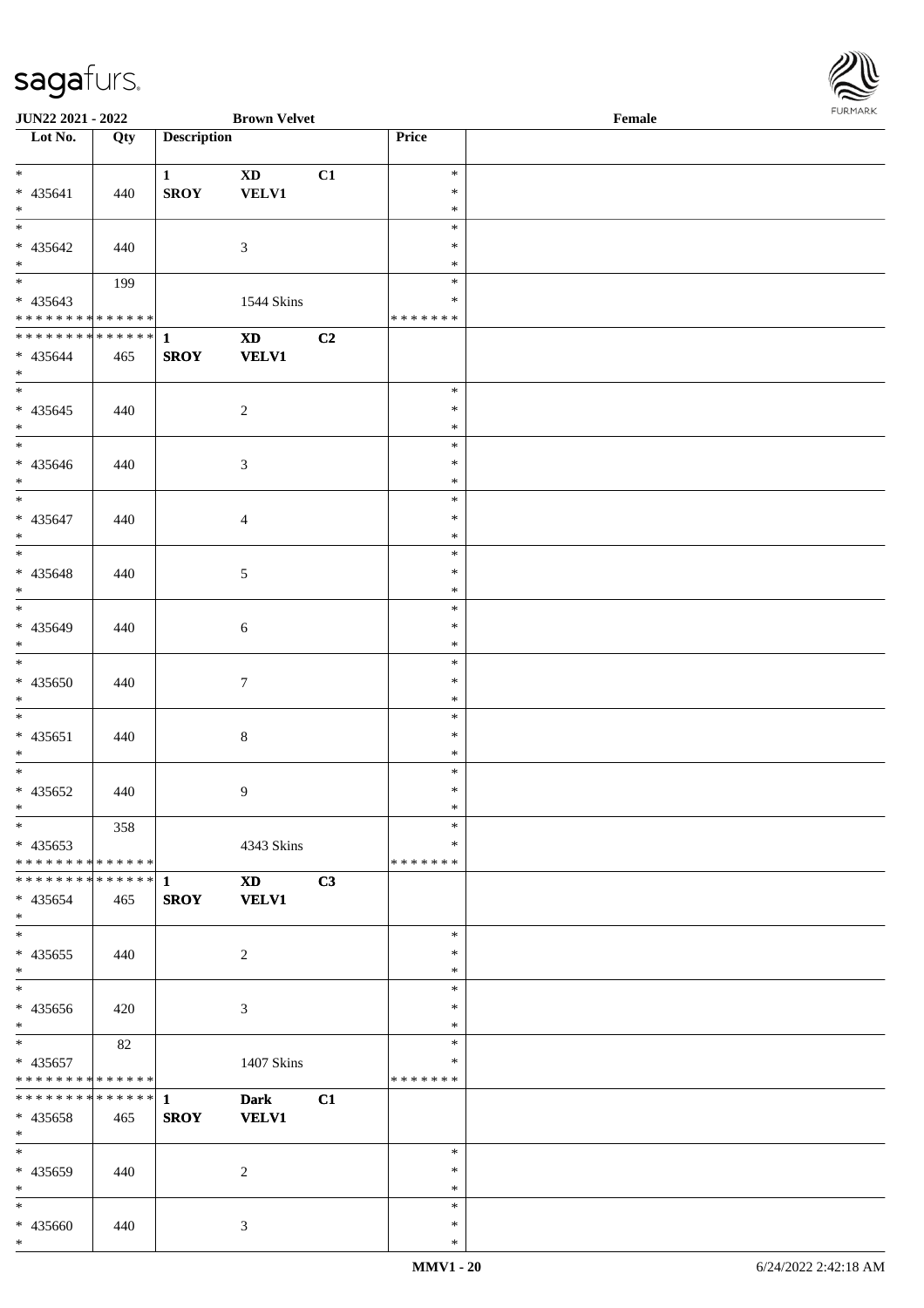

| JUN22 2021 - 2022                          |     |                             | <b>Brown Velvet</b> |                |                  | Female | 1.9151111515 |
|--------------------------------------------|-----|-----------------------------|---------------------|----------------|------------------|--------|--------------|
| Lot No.                                    | Qty | <b>Description</b>          |                     |                | Price            |        |              |
|                                            |     |                             |                     |                |                  |        |              |
| $*$                                        |     | $\mathbf{1}$                | <b>Dark</b>         | C1             | $\ast$           |        |              |
| * 435661                                   | 440 | <b>SROY</b>                 | VELV1               |                | $\ast$           |        |              |
| $*$                                        |     |                             |                     |                | $\ast$           |        |              |
| $*$                                        | 375 |                             |                     |                | $\ast$           |        |              |
| * 435662                                   |     |                             | 2160 Skins          |                | $\ast$           |        |              |
| * * * * * * * * * * * * * *                |     |                             |                     |                | *******          |        |              |
|                                            |     |                             | <b>Dark</b>         | C2             |                  |        |              |
| $* 435663$                                 | 440 | <b>SROY</b>                 | <b>VELV1</b>        |                |                  |        |              |
| $*$                                        |     |                             |                     |                | $\ast$           |        |              |
|                                            |     |                             |                     |                | $\ast$           |        |              |
| * 435664<br>$*$                            | 440 |                             | $\overline{2}$      |                | $\ast$           |        |              |
| $\overline{\ }$                            |     |                             |                     |                | $\ast$           |        |              |
| * 435665                                   | 440 |                             | $\mathfrak{Z}$      |                | $\ast$           |        |              |
| $*$                                        |     |                             |                     |                | $\ast$           |        |              |
| $*$                                        |     |                             |                     |                | $\ast$           |        |              |
| * 435666                                   | 440 |                             | $\overline{4}$      |                | $\ast$           |        |              |
| $*$                                        |     |                             |                     |                | $\ast$           |        |              |
|                                            |     |                             |                     |                | $\ast$           |        |              |
| * 435667                                   | 440 |                             | 5                   |                | $\ast$           |        |              |
| $*$                                        |     |                             |                     |                | $\ast$           |        |              |
| $*$                                        |     |                             |                     |                | $\ast$           |        |              |
| * 435668                                   | 440 |                             | 6                   |                | $\ast$           |        |              |
| $*$                                        |     |                             |                     |                | $\ast$           |        |              |
| $\overline{\phantom{0}}$                   |     |                             |                     |                | $\ast$           |        |              |
| * 435669                                   | 440 |                             | $\tau$              |                | $\ast$           |        |              |
| $*$                                        |     |                             |                     |                | $\ast$           |        |              |
|                                            |     |                             |                     |                | $\ast$<br>$\ast$ |        |              |
| * 435670<br>$*$                            | 440 |                             | $\,8\,$             |                | $\ast$           |        |              |
| $*$                                        | 57  |                             |                     |                | $\ast$           |        |              |
| * 435671                                   |     |                             | 3577 Skins          |                | $\ast$           |        |              |
| * * * * * * * * * * * * * *                |     |                             |                     |                | *******          |        |              |
|                                            |     |                             | <b>Dark</b>         | C3             |                  |        |              |
| * 435672                                   | 465 | <b>SROY</b>                 | <b>VELV1</b>        |                |                  |        |              |
| $*$ $-$                                    |     |                             |                     |                |                  |        |              |
| $\ast$                                     |     |                             |                     |                | $\ast$           |        |              |
| * 435673                                   | 440 |                             | 2                   |                | $\ast$           |        |              |
| $*$                                        |     |                             |                     |                | $\ast$           |        |              |
| $*$                                        |     |                             |                     |                | $\ast$           |        |              |
| * 435674                                   | 440 |                             | 3                   |                | $\ast$           |        |              |
| $*$                                        |     |                             |                     |                | $\ast$           |        |              |
| $*$                                        | 461 |                             |                     |                | $\ast$           |        |              |
| * 435675<br>* * * * * * * * * * * * * *    |     |                             | 1806 Skins          |                | ∗                |        |              |
|                                            |     |                             |                     |                | * * * * * * *    |        |              |
|                                            |     | $\mathbf{1}$<br><b>SROY</b> | <b>MED</b><br>VELV1 | C1             |                  |        |              |
| 435676                                     | 330 |                             |                     |                |                  |        |              |
| * * * * * * * * <mark>* * * * * *</mark> * |     | $\mathbf{1}$                | <b>MED</b>          | C1             |                  |        |              |
| * 435677                                   | 330 | <b>SROY</b>                 | <b>VELV1</b>        |                |                  |        |              |
| $*$                                        |     |                             |                     |                |                  |        |              |
| $*$                                        | 107 |                             |                     |                | $\ast$           |        |              |
| * 435678                                   |     |                             | 437 Skins           |                | ∗                |        |              |
| * * * * * * * * * * * * * *                |     |                             |                     |                | *******          |        |              |
| * * * * * * * * * * * * * * <mark>*</mark> |     | $\mathbf{1}$                | <b>MED</b>          | C <sub>2</sub> |                  |        |              |
| * 435679                                   | 465 | <b>SROY</b>                 | <b>VELV1</b>        |                |                  |        |              |
| $*$                                        |     |                             |                     |                |                  |        |              |
| $\ast$                                     |     |                             |                     |                | $\ast$           |        |              |
| * 435680<br>$*$                            | 440 |                             | 2                   |                | $\ast$<br>$\ast$ |        |              |
|                                            |     |                             |                     |                |                  |        |              |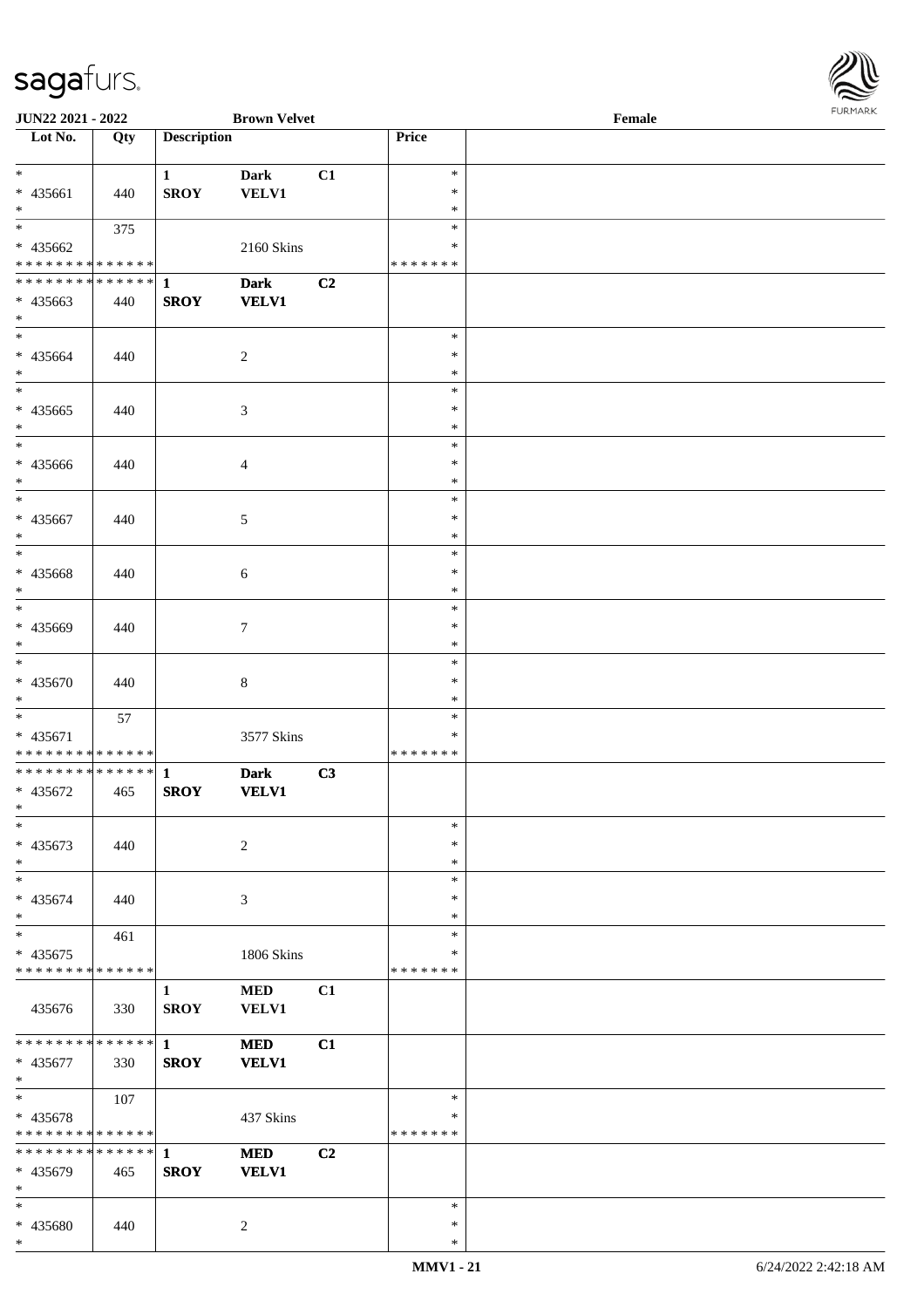

| JUN22 2021 - 2022                          |     |                    | <b>Brown Velvet</b> |    |                  | $\ensuremath{\textnormal{\textbf{Female}}}$ | <b>FUNITANN</b> |
|--------------------------------------------|-----|--------------------|---------------------|----|------------------|---------------------------------------------|-----------------|
| Lot No.                                    | Qty | <b>Description</b> |                     |    | Price            |                                             |                 |
|                                            |     |                    |                     |    |                  |                                             |                 |
| $*$                                        |     | $\mathbf{1}$       | <b>MED</b>          | C2 | $\ast$           |                                             |                 |
| * 435681                                   | 440 | <b>SROY</b>        | <b>VELV1</b>        |    | $\ast$           |                                             |                 |
| $*$                                        |     |                    |                     |    | $\ast$           |                                             |                 |
|                                            |     |                    |                     |    | $\ast$           |                                             |                 |
| * 435682                                   | 440 |                    | $\overline{4}$      |    | $\ast$           |                                             |                 |
| $*$<br>$\frac{1}{1}$                       |     |                    |                     |    | $\ast$           |                                             |                 |
|                                            |     |                    |                     |    | $\ast$           |                                             |                 |
| * 435683                                   | 440 |                    | $\mathfrak{S}$      |    | $\ast$           |                                             |                 |
| $*$                                        |     |                    |                     |    | $\ast$           |                                             |                 |
|                                            |     |                    |                     |    | $\ast$<br>$\ast$ |                                             |                 |
| * 435684<br>$*$                            | 440 |                    | 6                   |    | $\ast$           |                                             |                 |
|                                            |     |                    |                     |    | $\ast$           |                                             |                 |
| * 435685                                   | 440 |                    | $\boldsymbol{7}$    |    | $\ast$           |                                             |                 |
| $*$                                        |     |                    |                     |    | $\ast$           |                                             |                 |
|                                            |     |                    |                     |    | $\ast$           |                                             |                 |
| * 435686                                   | 440 |                    | $8\,$               |    | $\ast$           |                                             |                 |
| $*$                                        |     |                    |                     |    | $\ast$           |                                             |                 |
|                                            |     |                    |                     |    | $\ast$           |                                             |                 |
| * 435687                                   | 440 |                    | $\overline{9}$      |    | $\ast$           |                                             |                 |
| $*$                                        |     |                    |                     |    | $\ast$           |                                             |                 |
|                                            |     |                    |                     |    | $\ast$           |                                             |                 |
| * 435688                                   | 440 |                    | 10                  |    | $\ast$           |                                             |                 |
| $*$                                        |     |                    |                     |    | $\ast$           |                                             |                 |
| $\overline{\phantom{0}}$                   |     |                    |                     |    | $\ast$           |                                             |                 |
| * 435689                                   | 440 |                    | 11                  |    | $\ast$           |                                             |                 |
| $*$                                        |     |                    |                     |    | $\ast$           |                                             |                 |
|                                            | 481 |                    |                     |    | $\ast$           |                                             |                 |
| * 435690                                   |     |                    | 5346 Skins          |    | ∗                |                                             |                 |
| * * * * * * * * * * * * * *                |     |                    |                     |    | * * * * * * *    |                                             |                 |
| * * * * * * * * <mark>* * * * * * *</mark> |     | $\mathbf{1}$       | <b>MED</b>          | C3 |                  |                                             |                 |
| * 435691                                   | 465 | <b>SROY</b>        | <b>VELV1</b>        |    |                  |                                             |                 |
| $*$<br>$*$                                 |     |                    |                     |    | $\ast$           |                                             |                 |
| * 435692                                   |     |                    |                     |    | $\ast$           |                                             |                 |
| $*$ $-$                                    | 440 |                    | $\sqrt{2}$          |    | $\ast$           |                                             |                 |
| $*$                                        |     |                    |                     |    | $\ast$           |                                             |                 |
| * 435693                                   | 440 |                    | 3                   |    | $\ast$           |                                             |                 |
| $*$                                        |     |                    |                     |    | $\ast$           |                                             |                 |
| $*$                                        |     |                    |                     |    | $\ast$           |                                             |                 |
| * 435694                                   | 440 |                    | $\overline{4}$      |    | $\ast$           |                                             |                 |
| $*$                                        |     |                    |                     |    | ∗                |                                             |                 |
| $*$                                        |     |                    |                     |    | $\ast$           |                                             |                 |
| * 435695                                   | 440 |                    | 5                   |    | $\ast$           |                                             |                 |
| $*$                                        |     |                    |                     |    | $\ast$           |                                             |                 |
|                                            | 223 |                    |                     |    | $\ast$           |                                             |                 |
| * 435696                                   |     |                    | 2448 Skins          |    | ∗                |                                             |                 |
| * * * * * * * * * * * * * *                |     |                    |                     |    | *******          |                                             |                 |
| * * * * * * * * * * * * * * <mark>*</mark> |     | $\mathbf{1}$       | <b>PALE</b>         | C1 |                  |                                             |                 |
| * 435697                                   | 465 | <b>SROY</b>        | <b>VELV1</b>        |    |                  |                                             |                 |
| $*$                                        |     |                    |                     |    |                  |                                             |                 |
| $*$                                        |     |                    |                     |    | $\ast$           |                                             |                 |
| * 435698                                   | 440 |                    | $\overline{c}$      |    | $\ast$<br>$\ast$ |                                             |                 |
| $*$<br>$*$                                 |     |                    |                     |    | $\ast$           |                                             |                 |
| * 435699                                   | 190 |                    | 1095 Skins          |    | ∗                |                                             |                 |
| * * * * * * * * * * * * * *                |     |                    |                     |    | *******          |                                             |                 |
| * * * * * * * * * * * * * * <mark>*</mark> |     | $\mathbf{1}$       | <b>PALE</b>         | C2 |                  |                                             |                 |
| * 435700                                   | 465 | <b>SROY</b>        | <b>VELV1</b>        |    |                  |                                             |                 |
| $\ast$                                     |     |                    |                     |    |                  |                                             |                 |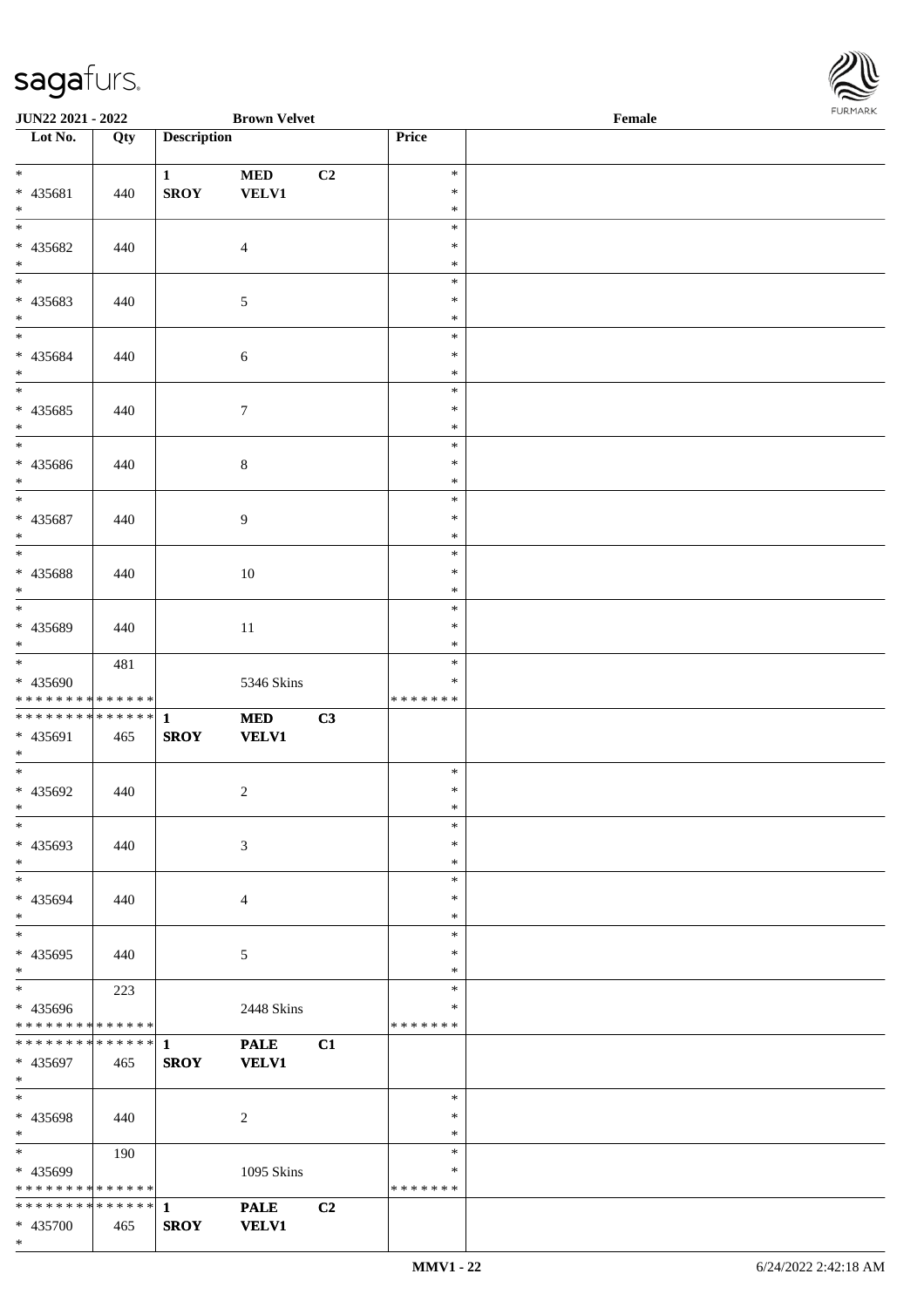

| JUN22 2021 - 2022                          |     |                             | <b>Brown Velvet</b>         |                |                  | $\ensuremath{\textnormal{\textbf{Female}}}$ | <b>FUNITANN</b> |
|--------------------------------------------|-----|-----------------------------|-----------------------------|----------------|------------------|---------------------------------------------|-----------------|
| Lot No.                                    | Qty | <b>Description</b>          |                             |                | Price            |                                             |                 |
| $*$                                        |     |                             |                             |                |                  |                                             |                 |
| * 435701                                   | 440 | $\mathbf{1}$<br><b>SROY</b> | <b>PALE</b><br><b>VELV1</b> | C2             | $\ast$<br>$\ast$ |                                             |                 |
| $*$                                        |     |                             |                             |                | $\ast$           |                                             |                 |
|                                            |     |                             |                             |                | $\ast$           |                                             |                 |
| * 435702                                   | 440 |                             | 3                           |                | $\ast$           |                                             |                 |
| $*$                                        |     |                             |                             |                | $\ast$           |                                             |                 |
| $\frac{1}{1}$                              |     |                             |                             |                | $\ast$           |                                             |                 |
| * 435703                                   | 440 |                             | $\overline{4}$              |                | $\ast$           |                                             |                 |
| $*$                                        |     |                             |                             |                | $\ast$           |                                             |                 |
|                                            |     |                             |                             |                | $\ast$<br>$\ast$ |                                             |                 |
| * 435704<br>$*$                            | 440 |                             | 5                           |                | $\ast$           |                                             |                 |
|                                            |     |                             |                             |                | $\ast$           |                                             |                 |
| * 435705                                   | 440 |                             | $\sqrt{6}$                  |                | $\ast$           |                                             |                 |
| $*$                                        |     |                             |                             |                | $\ast$           |                                             |                 |
| $\overline{\phantom{0}}$                   | 306 |                             |                             |                | $\ast$           |                                             |                 |
| * 435706                                   |     |                             | 2971 Skins                  |                | $\ast$           |                                             |                 |
| * * * * * * * * * * * * * *                |     |                             |                             |                | * * * * * * *    |                                             |                 |
| * * * * * * * * <mark>* * * * * * *</mark> |     | $\mathbf{1}$                | <b>PALE</b>                 | C3             |                  |                                             |                 |
| * 435707<br>$*$                            | 465 | <b>SROY</b>                 | <b>VELV1</b>                |                |                  |                                             |                 |
| $\overline{\phantom{0}}$                   |     |                             |                             |                | $\ast$           |                                             |                 |
| * 435708                                   | 440 |                             | $\overline{c}$              |                | $\ast$           |                                             |                 |
| $*$                                        |     |                             |                             |                | ∗                |                                             |                 |
|                                            | 477 |                             |                             |                | $\ast$           |                                             |                 |
| * 435709                                   |     |                             | 1382 Skins                  |                | ∗                |                                             |                 |
| * * * * * * * * * * * * * *                |     |                             |                             |                | * * * * * * *    |                                             |                 |
|                                            |     | $\mathbf{1}$                | $\mathbf{X}\mathbf{P}$      | C1             |                  |                                             |                 |
| 435710                                     | 318 | <b>SROY</b>                 | <b>VELV1</b>                |                |                  |                                             |                 |
| * * * * * * * * <mark>* * * * * *</mark>   |     | $\mathbf{1}$                | $\mathbf{XP}$               | C2             |                  |                                             |                 |
| * 435711                                   | 465 | <b>SROY</b>                 | <b>VELV1</b>                |                |                  |                                             |                 |
| $*$                                        |     |                             |                             |                |                  |                                             |                 |
|                                            | 440 |                             |                             |                | $\ast$           |                                             |                 |
| * 435712                                   |     |                             | 905 Skins                   |                | $\ast$           |                                             |                 |
| * * * * * * * * <mark>* * * * * * *</mark> |     |                             |                             |                | *******          |                                             |                 |
|                                            |     | 1                           | $\mathbf{XP}$               | C3             |                  |                                             |                 |
| 435713                                     | 448 | <b>SROY</b>                 | <b>VELV1</b>                |                |                  |                                             |                 |
| * * * * * * * * * * * * * * <mark>*</mark> |     | $\mathbf{1}$ $\mathbf{1}$   | $2\mathbf{X}\mathbf{D}$     | C1             |                  |                                             |                 |
| $* 435714$                                 | 465 | <b>SROY</b>                 | <b>VELV2</b>                |                |                  |                                             |                 |
| $*$ and $*$                                |     |                             |                             |                |                  |                                             |                 |
| $*$ $-$                                    | 288 |                             |                             |                | $\ast$           |                                             |                 |
| $* 435715$                                 |     |                             | 753 Skins                   |                | ∗                |                                             |                 |
| * * * * * * * * <mark>* * * * * * *</mark> |     |                             |                             |                | * * * * * * *    |                                             |                 |
|                                            |     |                             | $2\mathbf{X}\mathbf{D}$     | C <sub>2</sub> |                  |                                             |                 |
| $* 435716$                                 | 465 | <b>SROY</b>                 | <b>VELV2</b>                |                |                  |                                             |                 |
| $*$ $-$<br>$*$                             |     |                             |                             |                | $\ast$           |                                             |                 |
| * 435717                                   | 440 |                             | 2                           |                | $\ast$           |                                             |                 |
| $*$                                        |     |                             |                             |                | $\ast$           |                                             |                 |
| $*$                                        |     |                             |                             |                | $\ast$           |                                             |                 |
| * 435718                                   | 440 |                             | 3                           |                | $\ast$           |                                             |                 |
| $*$                                        |     |                             |                             |                | $\ast$           |                                             |                 |
| $*$                                        |     |                             |                             |                | $\ast$           |                                             |                 |
| * 435719                                   | 440 |                             | $\overline{4}$              |                | $\ast$           |                                             |                 |
| $*$                                        |     |                             |                             |                | $\ast$<br>$\ast$ |                                             |                 |
| $*$ $-$<br>* 435720                        | 440 |                             |                             |                | $\ast$           |                                             |                 |
| $*$                                        |     |                             | 5                           |                | $\ast$           |                                             |                 |
|                                            |     |                             |                             |                |                  |                                             |                 |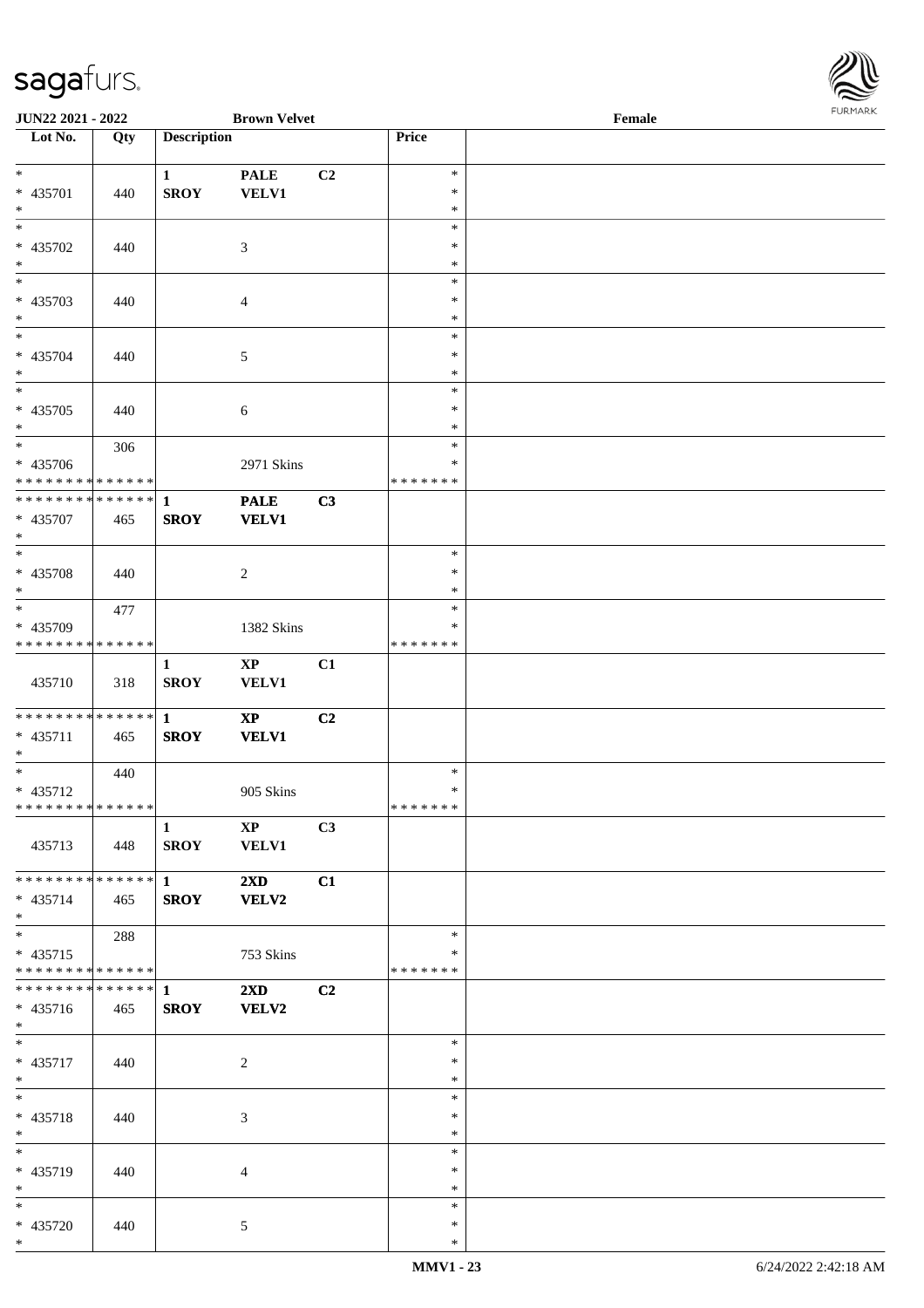

| JUN22 2021 - 2022             |     |                    | <b>Brown Velvet</b>    |                |               | Female |
|-------------------------------|-----|--------------------|------------------------|----------------|---------------|--------|
| Lot No.                       | Qty | <b>Description</b> |                        |                | Price         |        |
|                               |     |                    |                        |                |               |        |
| $*$                           | 291 | $\mathbf{1}$       | 2XD                    | C <sub>2</sub> | $\ast$        |        |
| * 435721                      |     | <b>SROY</b>        | VELV2                  |                | $\ast$        |        |
| * * * * * * * * * * * * * *   |     |                    |                        |                | *******       |        |
|                               |     |                    |                        |                |               |        |
| * * * * * * * * * * * * * * * |     | $\mathbf{1}$       | 2XD                    | C3             |               |        |
| * 435722                      | 465 | <b>SROY</b>        | <b>VELV2</b>           |                |               |        |
| $*$                           |     |                    |                        |                |               |        |
|                               | 474 |                    |                        |                | $\ast$        |        |
| $* 435723$                    |     |                    | 939 Skins              |                | $\ast$        |        |
| * * * * * * * * * * * * * *   |     |                    |                        |                | * * * * * * * |        |
|                               |     |                    |                        |                |               |        |
| * * * * * * * * * * * * * * * |     | $\mathbf{1}$       | $\mathbf{X}\mathbf{D}$ | C1             |               |        |
| * 435724                      | 465 | <b>SROY</b>        | VELV2                  |                |               |        |
| $*$                           |     |                    |                        |                |               |        |
| $\overline{\phantom{0}}$      |     |                    |                        |                | $\ast$        |        |
| $* 435725$                    | 440 |                    | $\sqrt{2}$             |                | $\ast$        |        |
| $*$                           |     |                    |                        |                | $\ast$        |        |
| $\overline{\ast}$             |     |                    |                        |                | $\ast$        |        |
|                               | 314 |                    |                        |                |               |        |
| $* 435726$                    |     |                    | 1219 Skins             |                | $\ast$        |        |
| * * * * * * * * * * * * * *   |     |                    |                        |                | *******       |        |
| ******** <mark>******</mark>  |     | $\mathbf{1}$       | <b>XD</b>              | C2             |               |        |
| * 435727                      | 465 | <b>SROY</b>        | <b>VELV2</b>           |                |               |        |
| $*$                           |     |                    |                        |                |               |        |
| $*$                           |     |                    |                        |                | $\ast$        |        |
|                               |     |                    |                        |                |               |        |
| * 435728                      | 440 |                    | 2                      |                | $\ast$        |        |
| $\ast$                        |     |                    |                        |                | $\ast$        |        |
| $\overline{\ast}$             |     |                    |                        |                | $\ast$        |        |
| * 435729                      | 440 |                    | 3                      |                | $\ast$        |        |
| $*$                           |     |                    |                        |                | $\ast$        |        |
| $*$                           |     |                    |                        |                | $\ast$        |        |
|                               |     |                    |                        |                | $\ast$        |        |
| $* 435730$                    | 440 |                    | 4                      |                |               |        |
| $*$                           |     |                    |                        |                | $\ast$        |        |
| $*$                           |     |                    |                        |                | $\ast$        |        |
| $* 435731$                    | 440 |                    | 5                      |                | $\ast$        |        |
| $*$                           |     |                    |                        |                | $\ast$        |        |
| $*$                           |     |                    |                        |                | $\ast$        |        |
| $* 435732$                    | 440 |                    |                        |                | $\ast$        |        |
|                               |     |                    | 6                      |                |               |        |
| $*$                           |     |                    |                        |                | $\ast$        |        |
| $\ast$                        |     |                    |                        |                | $\ast$        |        |
| * 435733                      | 440 |                    | $\tau$                 |                | $\ast$        |        |
| $*$                           |     |                    |                        |                | $\ast$        |        |
| $*$                           | 450 |                    |                        |                | $\ast$        |        |
| * 435734                      |     |                    | 3555 Skins             |                | ∗             |        |
| * * * * * * * * * * * * * * * |     |                    |                        |                | *******       |        |
|                               |     |                    |                        |                |               |        |
| * * * * * * * * * * * * * * * |     | -1                 | <b>XD</b>              | C3             |               |        |
| $* 435735$                    | 465 | <b>SROY</b>        | VELV2                  |                |               |        |
| $*$                           |     |                    |                        |                |               |        |
| $\overline{\phantom{0}}$      |     |                    |                        |                | $\ast$        |        |
| * 435736                      | 440 |                    | 2                      |                | $\ast$        |        |
|                               |     |                    |                        |                |               |        |
| $*$                           |     |                    |                        |                | $\ast$        |        |
| $*$                           | 427 |                    |                        |                | $\ast$        |        |
| * 435737                      |     |                    | 1332 Skins             |                | $\ast$        |        |
| * * * * * * * * * * * * * *   |     |                    |                        |                | *******       |        |
| * * * * * * * * * * * * * * * |     | $\mathbf{1}$       | <b>Dark</b>            | C1             |               |        |
| $* 435738$                    | 465 | <b>SROY</b>        | VELV2                  |                |               |        |
| $*$                           |     |                    |                        |                |               |        |
|                               |     |                    |                        |                |               |        |
| $*$                           |     |                    |                        |                | $\ast$        |        |
| * 435739                      | 440 |                    | 2                      |                | $\ast$        |        |
| $*$                           |     |                    |                        |                | $\ast$        |        |
| $*$                           |     |                    |                        |                | $\ast$        |        |
| * 435740                      | 440 |                    | 3                      |                | $\ast$        |        |
| $*$                           |     |                    |                        |                | $\ast$        |        |
|                               |     |                    |                        |                |               |        |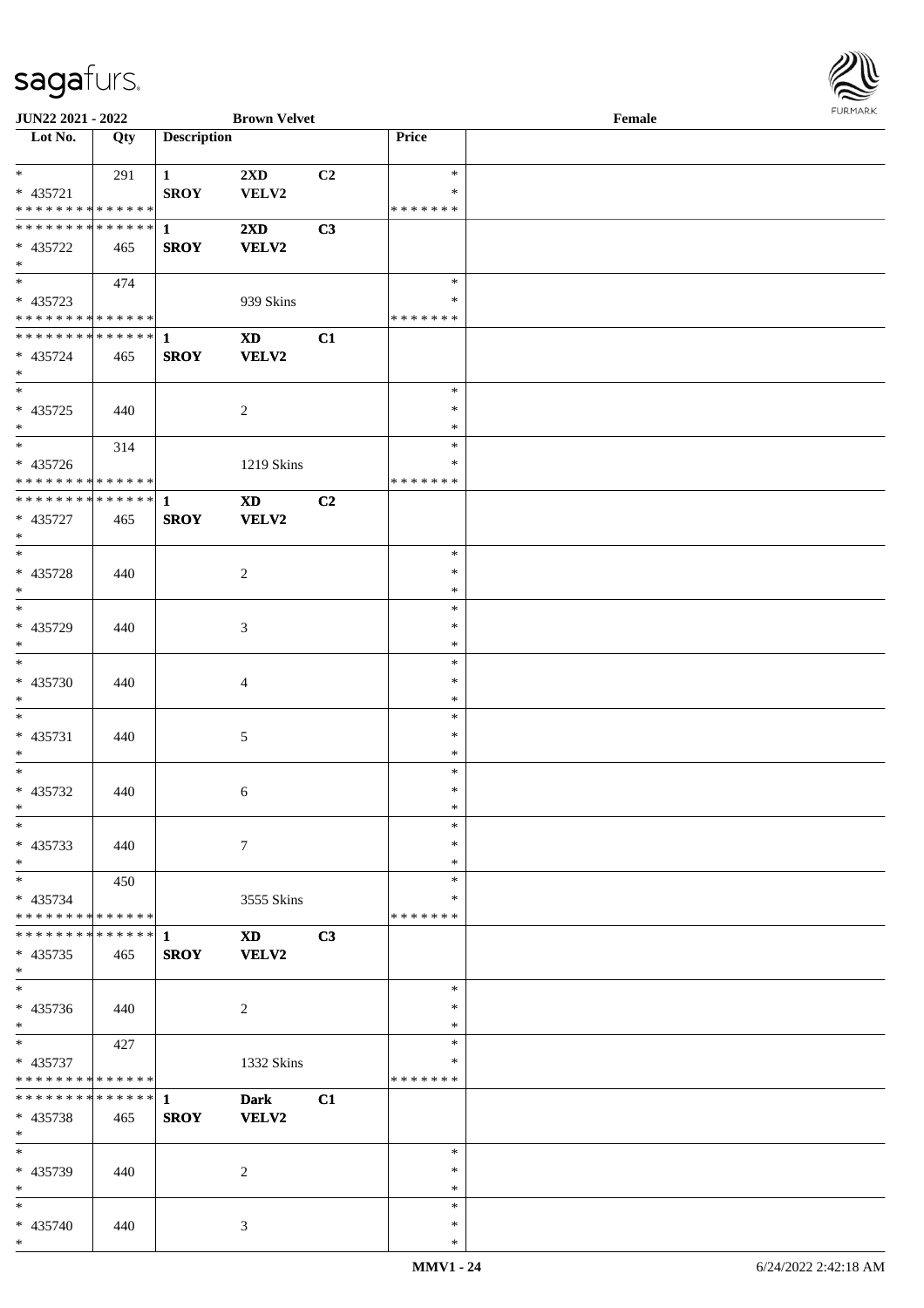\* 435741 | 440

\*

\*

\*

**JUN22 2021 - 2022 Brown Velvet** 

**Lot No. Qty Description** 

|                    |                             |                  |                                             | FURMARK |
|--------------------|-----------------------------|------------------|---------------------------------------------|---------|
|                    | <b>Brown Velvet</b>         | Price            | $\ensuremath{\textnormal{\textbf{Female}}}$ |         |
| <b>Description</b> |                             |                  |                                             |         |
| $\mathbf{1}$       | Dark<br>C1                  | $\ast$           |                                             |         |
| <b>SROY</b>        | VELV2                       | $\ast$           |                                             |         |
|                    |                             | $\ast$           |                                             |         |
|                    |                             | $\ast$           |                                             |         |
|                    | $\sqrt{5}$                  | $\ast$           |                                             |         |
|                    |                             | $\ast$           |                                             |         |
|                    |                             | $\ast$           |                                             |         |
|                    | 2491 Skins                  | $\ast$           |                                             |         |
|                    |                             | * * * * * * *    |                                             |         |
| $\mathbf{1}$       | C2<br>Dark                  |                  |                                             |         |
| <b>SROY</b>        | <b>VELV2</b>                |                  |                                             |         |
|                    |                             | $\ast$           |                                             |         |
|                    | $\sqrt{2}$                  | $\ast$           |                                             |         |
|                    |                             | $\ast$           |                                             |         |
|                    |                             | $\ast$           |                                             |         |
|                    | $\ensuremath{\mathfrak{Z}}$ | $\ast$           |                                             |         |
|                    |                             | $\ast$           |                                             |         |
|                    |                             | $\ast$           |                                             |         |
|                    | $\overline{4}$              | $\ast$           |                                             |         |
|                    |                             | $\ast$           |                                             |         |
|                    |                             | $\ast$           |                                             |         |
|                    | $\sqrt{5}$                  | $\ast$           |                                             |         |
|                    |                             | $\ast$           |                                             |         |
|                    |                             | $\ast$           |                                             |         |
|                    | $\sqrt{6}$                  | $\ast$           |                                             |         |
|                    |                             | $\ast$           |                                             |         |
|                    |                             | $\ast$<br>$\ast$ |                                             |         |
|                    | $\boldsymbol{7}$            | $\ast$           |                                             |         |
|                    |                             | $\ast$           |                                             |         |
|                    | 3568 Skins                  | $\ast$           |                                             |         |
|                    |                             | * * * * * * *    |                                             |         |
|                    | <b>IDENTICAL</b>            |                  |                                             |         |
|                    |                             |                  |                                             |         |
|                    |                             |                  |                                             |         |
|                    |                             | $\ast$           |                                             |         |
|                    | $\sqrt{2}$                  | $\ast$           |                                             |         |
|                    |                             | $\ast$           |                                             |         |
|                    |                             | $\ast$           |                                             |         |
|                    | $\sqrt{3}$                  | $\ast$           |                                             |         |
|                    |                             | $\ast$<br>$\ast$ |                                             |         |
|                    |                             | $\ast$           |                                             |         |
|                    | $\overline{4}$              | $\ast$           |                                             |         |

|                                     |     |              |                  |    | <b>MMV1 - 25</b> | 6/24/2022 2:42:18 AM |
|-------------------------------------|-----|--------------|------------------|----|------------------|----------------------|
| * 435760<br>$\ast$                  | 440 |              | $\overline{c}$   |    | ∗<br>$\ast$      |                      |
| * 435759<br>$\ast$<br>$\frac{1}{1}$ | 465 | <b>SROY</b>  | <b>VELV2</b>     |    | $\ast$           |                      |
| * * * * * * * * * * * * * * *       |     | $\mathbf{1}$ | <b>Dark</b>      | C3 |                  |                      |
| * * * * * * * * * * * * * *         |     |              |                  |    | * * * * * * *    |                      |
| * 435758                            |     |              | 3067 Skins       |    | $\ast$           |                      |
| $\ast$                              | 402 |              |                  |    | $\ast$           |                      |
| $* 435757$<br>$*$                   | 440 |              | 6                |    | *<br>$\ast$      |                      |
| $\frac{1}{1}$                       |     |              |                  |    | $\ast$           |                      |
| $\ast$                              |     |              |                  |    | $\ast$           |                      |
| * 435756                            | 440 |              | $\mathfrak{S}$   |    | $\ast$           |                      |
| $\ast$<br>$\ast$                    |     |              |                  |    | *<br>$\ast$      |                      |
| $* 435755$                          | 440 |              | $\overline{4}$   |    | $\ast$           |                      |
| $*$                                 |     |              |                  |    | $\ast$           |                      |
| $*$                                 |     |              |                  |    | $\ast$           |                      |
| * 435754                            | 440 |              | 3                |    | $\ast$<br>*      |                      |
| $*$<br>$*$                          |     |              |                  |    | $\ast$           |                      |
| $* 435753$                          | 440 |              | 2                |    | $\ast$           |                      |
| $*$                                 |     |              |                  |    | $\ast$           |                      |
| * 435752<br>$*$ $*$                 | 465 |              |                  |    |                  |                      |
| ******** <mark>******</mark>        |     |              | <b>IDENTICAL</b> |    |                  |                      |
| **************                      |     |              |                  |    | * * * * * * *    |                      |
| $* 435751$                          |     |              | 3568 Skins       |    | *                |                      |
| $\overline{\phantom{0}}$            | 440 |              |                  |    | *                |                      |
| * 435750<br>$*$                     | 440 |              | $\tau$           |    | $\ast$<br>$\ast$ |                      |
| $\overline{\ast}$                   |     |              |                  |    | $\ast$           |                      |
| $*$                                 |     |              |                  |    | $\ast$           |                      |
| * 435749                            | 440 |              | 6                |    | $\ast$<br>$\ast$ |                      |
| $*$<br>$*$                          |     |              |                  |    | $\ast$           |                      |
| * 435748                            | 440 |              | 5                |    | *                |                      |
| $\overline{\phantom{0}}$            |     |              |                  |    | $\ast$           |                      |
| * 435747<br>$*$                     | 440 |              | $\overline{4}$   |    | $\ast$<br>$\ast$ |                      |
| $\overline{\ast}$                   |     |              |                  |    | $\ast$           |                      |
| $*$                                 |     |              |                  |    | $\ast$           |                      |
| $* 435746$                          | 440 |              | 3                |    | $\ast$           |                      |
| $*$<br>$\overline{\ast}$            |     |              |                  |    | $\ast$<br>$\ast$ |                      |
| $* 435745$                          | 463 |              | $\overline{2}$   |    | *                |                      |
|                                     |     |              |                  |    | $\ast$           |                      |
| $* 435744$<br>$*$                   | 465 | <b>SROY</b>  | <b>VELV2</b>     |    |                  |                      |
| ************** 1                    |     |              | <b>Dark</b>      | C2 |                  |                      |
| ******** <mark>******</mark>        |     |              |                  |    | * * * * * * *    |                      |
| * 435743                            | 266 |              | 2491 Skins       |    | $\ast$<br>$\ast$ |                      |
| $*$<br>$*$                          |     |              |                  |    | $\ast$           |                      |
| $* 435742$                          | 440 |              | 5                |    | $\ast$           |                      |

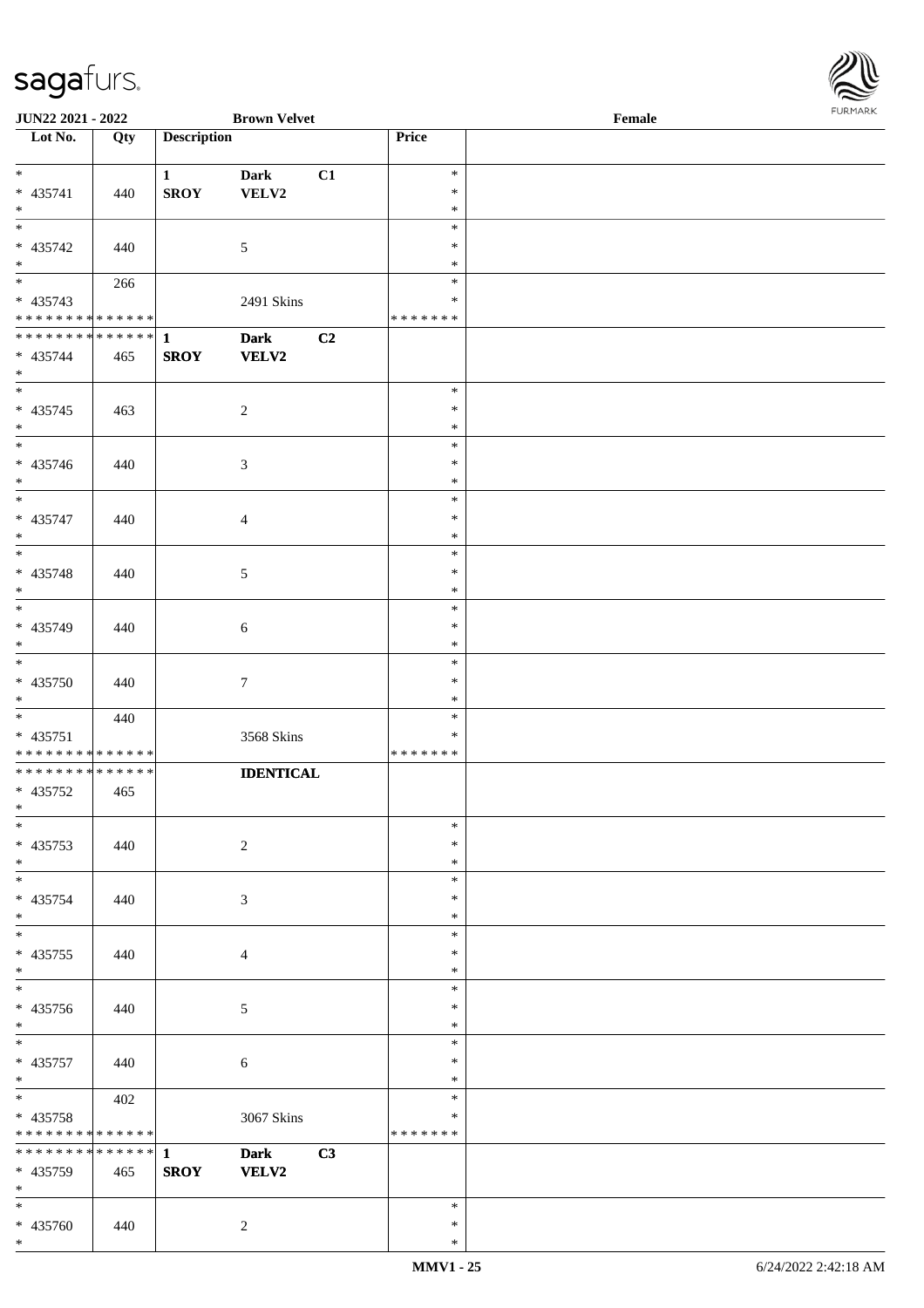

| JUN22 2021 - 2022                          |     |                    | <b>Brown Velvet</b> |                |                         | Female | $1 \times 1$ |
|--------------------------------------------|-----|--------------------|---------------------|----------------|-------------------------|--------|--------------|
| Lot No.                                    | Qty | <b>Description</b> |                     |                | Price                   |        |              |
|                                            |     |                    |                     |                |                         |        |              |
| $*$                                        |     | $\mathbf{1}$       | Dark                | C3             | $\ast$                  |        |              |
| * 435761                                   | 440 | <b>SROY</b>        | VELV2               |                | $\ast$                  |        |              |
| $*$                                        |     |                    |                     |                | $\ast$                  |        |              |
|                                            |     |                    |                     |                | $\ast$<br>$\ast$        |        |              |
| * 435762                                   | 440 |                    | $\overline{4}$      |                |                         |        |              |
| $*$                                        |     |                    |                     |                | $\ast$                  |        |              |
|                                            |     |                    |                     |                | $\ast$                  |        |              |
| * 435763                                   | 440 |                    | $\mathfrak{S}$      |                | $\ast$                  |        |              |
| $\ast$                                     |     |                    |                     |                | $\ast$<br>$\ast$        |        |              |
|                                            | 171 |                    |                     |                |                         |        |              |
| * 435764<br>* * * * * * * * * * * * * *    |     |                    | 2396 Skins          |                | $\ast$<br>* * * * * * * |        |              |
| * * * * * * * * * * * * * * *              |     |                    |                     |                |                         |        |              |
|                                            |     | $\mathbf{1}$       | <b>MED</b>          | C1             |                         |        |              |
| * 435765                                   | 465 | <b>SROY</b>        | VELV2               |                |                         |        |              |
| $*$                                        |     |                    |                     |                | $\ast$                  |        |              |
|                                            | 410 |                    |                     |                | $\ast$                  |        |              |
| * 435766<br>* * * * * * * * * * * * * *    |     |                    | 875 Skins           |                | *******                 |        |              |
| * * * * * * * * <mark>* * * * * * *</mark> |     | $\mathbf{1}$       | <b>MED</b>          | C2             |                         |        |              |
| * 435767                                   | 465 |                    | <b>VELV2</b>        |                |                         |        |              |
| $*$                                        |     | <b>SROY</b>        |                     |                |                         |        |              |
|                                            |     |                    |                     |                | $\ast$                  |        |              |
| * 435768                                   |     |                    |                     |                | $\ast$                  |        |              |
| $*$                                        | 440 |                    | 2                   |                | $\ast$                  |        |              |
|                                            |     |                    |                     |                | $\ast$                  |        |              |
| * 435769                                   | 440 |                    | 3                   |                | $\ast$                  |        |              |
| $*$                                        |     |                    |                     |                | $\ast$                  |        |              |
| $\overline{\phantom{0}}$                   |     |                    |                     |                | $\ast$                  |        |              |
| * 435770                                   | 440 |                    | 4                   |                | $\ast$                  |        |              |
| $\ast$                                     |     |                    |                     |                | $\ast$                  |        |              |
| $\overline{\phantom{0}}$                   |     |                    |                     |                | $\ast$                  |        |              |
| * 435771                                   | 440 |                    | $\mathfrak{S}$      |                | $\ast$                  |        |              |
| $*$                                        |     |                    |                     |                | $\ast$                  |        |              |
|                                            | 384 |                    |                     |                | $\ast$                  |        |              |
| * 435772                                   |     |                    | 2609 Skins          |                | $\ast$                  |        |              |
| * * * * * * * * * * * * * * *              |     |                    |                     |                | *******                 |        |              |
| * * * * * * * * * * * * * * <mark>*</mark> |     | $\mathbf{1}$       | <b>MED</b>          | C3             |                         |        |              |
| * 435773                                   | 465 | <b>SROY</b>        | VELV2               |                |                         |        |              |
| $*$                                        |     |                    |                     |                |                         |        |              |
| $*$                                        |     |                    |                     |                | $\ast$                  |        |              |
| * 435774                                   | 440 |                    | 2                   |                | ∗                       |        |              |
| $*$                                        |     |                    |                     |                | $\ast$                  |        |              |
| $*$                                        | 134 |                    |                     |                | $\ast$                  |        |              |
| * 435775                                   |     |                    | 1039 Skins          |                | ∗                       |        |              |
| * * * * * * * * <mark>* * * * * * *</mark> |     |                    |                     |                | *******                 |        |              |
| * * * * * * * * * * * * * * <mark>*</mark> |     | 1                  | <b>PALE</b>         | C1             |                         |        |              |
| * 435776                                   | 465 | <b>SROY</b>        | VELV2               |                |                         |        |              |
| $*$                                        |     |                    |                     |                |                         |        |              |
| $\overline{\phantom{0}}$                   | 268 |                    |                     |                | $\ast$                  |        |              |
| * 435777                                   |     |                    | 733 Skins           |                | ∗                       |        |              |
| * * * * * * * * * * * * * *                |     |                    |                     |                | * * * * * * *           |        |              |
|                                            |     |                    | <b>PALE</b>         | C <sub>2</sub> |                         |        |              |
| * 435778                                   | 465 | <b>SROY</b>        | <b>VELV2</b>        |                |                         |        |              |
| $*$                                        |     |                    |                     |                |                         |        |              |
| $*$                                        |     |                    |                     |                | $\ast$                  |        |              |
| * 435779                                   | 440 |                    | 2                   |                | $\ast$                  |        |              |
| $*$                                        |     |                    |                     |                | $\ast$                  |        |              |
| $*$                                        |     |                    |                     |                | $\ast$                  |        |              |
| * 435780                                   | 440 |                    | 3                   |                | $\ast$                  |        |              |
| $*$                                        |     |                    |                     |                | $\ast$                  |        |              |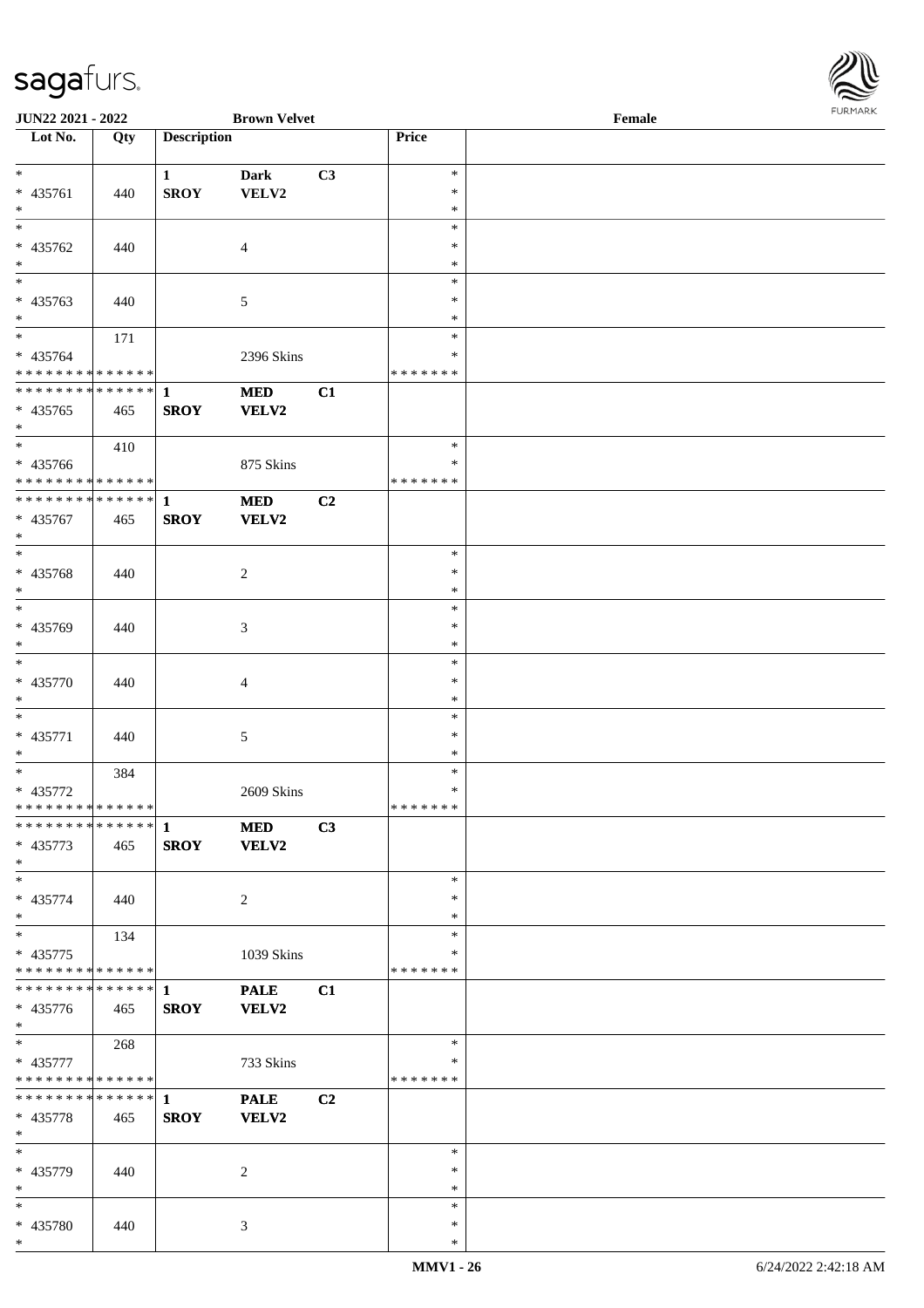

| JUN22 2021 - 2022           |     |                    | <b>Brown Velvet</b>    |                |               | Female | <b>FURMARK</b> |
|-----------------------------|-----|--------------------|------------------------|----------------|---------------|--------|----------------|
| $\overline{\text{Lot No.}}$ | Qty | <b>Description</b> |                        |                | Price         |        |                |
| $\ast$                      |     | $\mathbf{1}$       | <b>PALE</b>            | C <sub>2</sub> | $\ast$        |        |                |
| * 435781                    | 440 | <b>SROY</b>        | <b>VELV2</b>           |                | $\ast$        |        |                |
| $*$                         |     |                    |                        |                | $\ast$        |        |                |
| $\overline{\phantom{0}}$    | 284 |                    |                        |                | $\ast$        |        |                |
| * 435782                    |     |                    | 2069 Skins             |                | $\ast$        |        |                |
| **************              |     |                    |                        |                | *******       |        |                |
|                             |     |                    | <b>PALE</b>            | C3             |               |        |                |
| * 435783                    | 465 | <b>SROY</b>        | <b>VELV2</b>           |                |               |        |                |
| $\ast$                      |     |                    |                        |                |               |        |                |
| $*$                         | 310 |                    |                        |                | $\ast$        |        |                |
| * 435784                    |     |                    | 775 Skins              |                | $\ast$        |        |                |
| * * * * * * * * * * * * * * |     |                    |                        |                | *******       |        |                |
|                             |     | 1                  | $\mathbf{X}\mathbf{P}$ | C1             |               |        |                |
| 435785                      | 328 | <b>SROY</b>        | VELV2                  |                |               |        |                |
|                             |     |                    | <b>XP</b>              | C2             |               |        |                |
| * 435786                    | 465 | <b>SROY</b>        | <b>VELV2</b>           |                |               |        |                |
| $*$                         |     |                    |                        |                |               |        |                |
| $\ast$                      | 387 |                    |                        |                | $\ast$        |        |                |
| * 435787                    |     |                    | 852 Skins              |                | $\ast$        |        |                |
| **************              |     |                    |                        |                | * * * * * * * |        |                |
|                             |     | 1                  | XP                     | C <sub>3</sub> |               |        |                |
| 435788                      | 281 | <b>SROY</b>        | VELV2                  |                |               |        |                |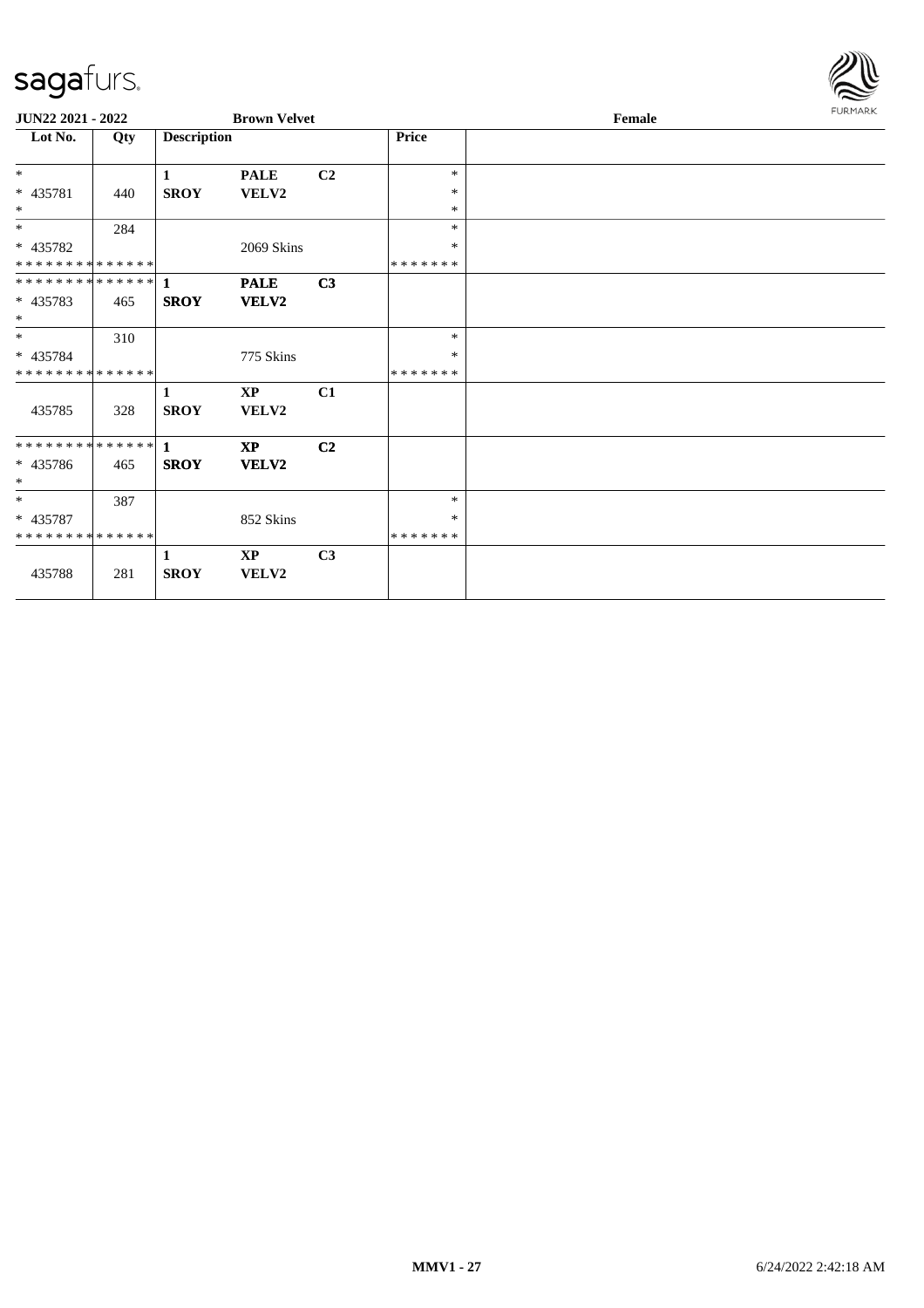

| JUN22 2021 - 2022             |     |                        | <b>Brown Velvet</b>                         |                |               | Female |  |
|-------------------------------|-----|------------------------|---------------------------------------------|----------------|---------------|--------|--|
| Lot No.                       | Qty | <b>Description</b>     |                                             |                | Price         |        |  |
|                               |     |                        |                                             |                |               |        |  |
| * * * * * * * * * * * * * * * |     | 3                      | XD/DK                                       | C2             |               |        |  |
| $* 435841$                    | 525 | SI                     | <b>VELV1</b>                                |                |               |        |  |
| $*$                           |     |                        |                                             |                |               |        |  |
| $\ast$                        |     |                        |                                             |                | $\ast$        |        |  |
|                               |     |                        |                                             |                | ∗             |        |  |
| * 435842                      | 500 |                        | 2                                           |                |               |        |  |
| $*$                           |     |                        |                                             |                | $\ast$        |        |  |
| $\overline{\ast}$             | 468 |                        |                                             |                | $\ast$        |        |  |
| * 435843                      |     |                        | 1493 Skins                                  |                | $\ast$        |        |  |
| * * * * * * * * * * * * * *   |     |                        |                                             |                | * * * * * * * |        |  |
| * * * * * * * * * * * * * *   |     | $\mathbf{3}$           | MED/PAL C2                                  |                |               |        |  |
| * 435844                      | 525 | SI                     | <b>VELV1</b>                                |                |               |        |  |
| $*$                           |     |                        |                                             |                |               |        |  |
| $*$                           |     |                        |                                             |                | $\ast$        |        |  |
|                               |     |                        |                                             |                | $\ast$        |        |  |
| $* 435845$                    | 500 |                        | $\boldsymbol{2}$                            |                |               |        |  |
| $*$                           |     |                        |                                             |                | $\ast$        |        |  |
| $\ast$                        |     |                        |                                             |                | $\ast$        |        |  |
| $* 435846$                    | 500 |                        | 3                                           |                | $\ast$        |        |  |
| $*$                           |     |                        |                                             |                | $\ast$        |        |  |
| $\ast$                        | 84  |                        |                                             |                | $\ast$        |        |  |
| $* 435847$                    |     |                        | 1609 Skins                                  |                | ∗             |        |  |
| * * * * * * * * * * * * * *   |     |                        |                                             |                | * * * * * * * |        |  |
|                               |     |                        |                                             |                |               |        |  |
|                               |     | $\mathbf{3}$           | XD/DK                                       | C2             |               |        |  |
| 435848                        | 284 | SI                     | VELV2                                       |                |               |        |  |
|                               |     |                        |                                             |                |               |        |  |
| * * * * * * * * * * * * * *   |     | 3 <sup>1</sup>         | MED/PAL C2                                  |                |               |        |  |
| * 435849                      | 525 | SI                     | VELV2                                       |                |               |        |  |
| $*$                           |     |                        |                                             |                |               |        |  |
| $\ast$                        | 380 |                        |                                             |                | $\ast$        |        |  |
| * 435850                      |     |                        | 905 Skins                                   |                | ∗             |        |  |
| * * * * * * * * * * * * * *   |     |                        |                                             |                | * * * * * * * |        |  |
|                               |     |                        |                                             |                |               |        |  |
|                               |     | $\mathbf{3}$           | $\bold{X}\bold{D}/\bold{D}\bold{K}$         | C2             |               |        |  |
| 435851                        | 120 | $\mathbf{I}\mathbf{B}$ | <b>VELV1</b>                                | COR1           |               |        |  |
|                               |     |                        |                                             |                |               |        |  |
| * * * * * * * * * * * * * * * |     | $\mathbf{3}$           | XD/DK                                       | C <sub>2</sub> |               |        |  |
| * 435852                      | 525 | $\mathbf{I}$ <b>B</b>  | <b>VELV1</b>                                | <b>CHIP</b>    |               |        |  |
| $*$                           |     |                        |                                             |                |               |        |  |
| $*$                           | 431 |                        |                                             |                | $\ast$        |        |  |
| $* 435853$                    |     |                        | 956 Skins                                   |                | ∗             |        |  |
| * * * * * * * * * * * * * * * |     |                        |                                             |                | * * * * * * * |        |  |
| * * * * * * * * * * * * * * * |     | $\mathbf{3}$           | MED/PAL C2                                  |                |               |        |  |
|                               |     |                        |                                             |                |               |        |  |
| $* 435854$                    | 545 | $\mathbf{I}$           | <b>VELV1</b>                                | <b>CHIP</b>    |               |        |  |
| $*$                           |     |                        |                                             |                |               |        |  |
| $\ast$                        |     |                        |                                             |                | $\ast$        |        |  |
| * 435855                      | 520 |                        | 2                                           |                | $\ast$        |        |  |
| $*$                           |     |                        |                                             |                | $\ast$        |        |  |
| $\overline{\phantom{0}}$      |     |                        |                                             |                | $\ast$        |        |  |
| * 435856                      | 480 |                        | 3                                           |                | ∗             |        |  |
| $*$                           |     |                        |                                             |                | $\ast$        |        |  |
| $*$                           | 78  |                        |                                             |                | $\ast$        |        |  |
| $* 435857$                    |     |                        | 1623 Skins                                  |                | $\ast$        |        |  |
| * * * * * * * * * * * * * *   |     |                        |                                             |                | * * * * * * * |        |  |
| * * * * * * * * * * * * * * * |     |                        |                                             |                |               |        |  |
|                               |     | $\mathbf{3}$           | $\mathbf{X}\mathbf{D}/\mathbf{D}\mathbf{K}$ | C2             |               |        |  |
| $* 435858$                    | 525 | <b>SAGA</b>            | <b>VELV1</b>                                |                |               |        |  |
| $*$                           |     |                        |                                             |                |               |        |  |
| $*$                           |     |                        |                                             |                | $\ast$        |        |  |
| * 435859                      | 500 |                        | 2                                           |                | ∗             |        |  |
| $*$                           |     |                        |                                             |                | $\ast$        |        |  |
| $*$                           |     |                        |                                             |                | $\ast$        |        |  |
| * 435860                      | 500 |                        | 3                                           |                | $\ast$        |        |  |
| $*$                           |     |                        |                                             |                | $\ast$        |        |  |
|                               |     |                        |                                             |                |               |        |  |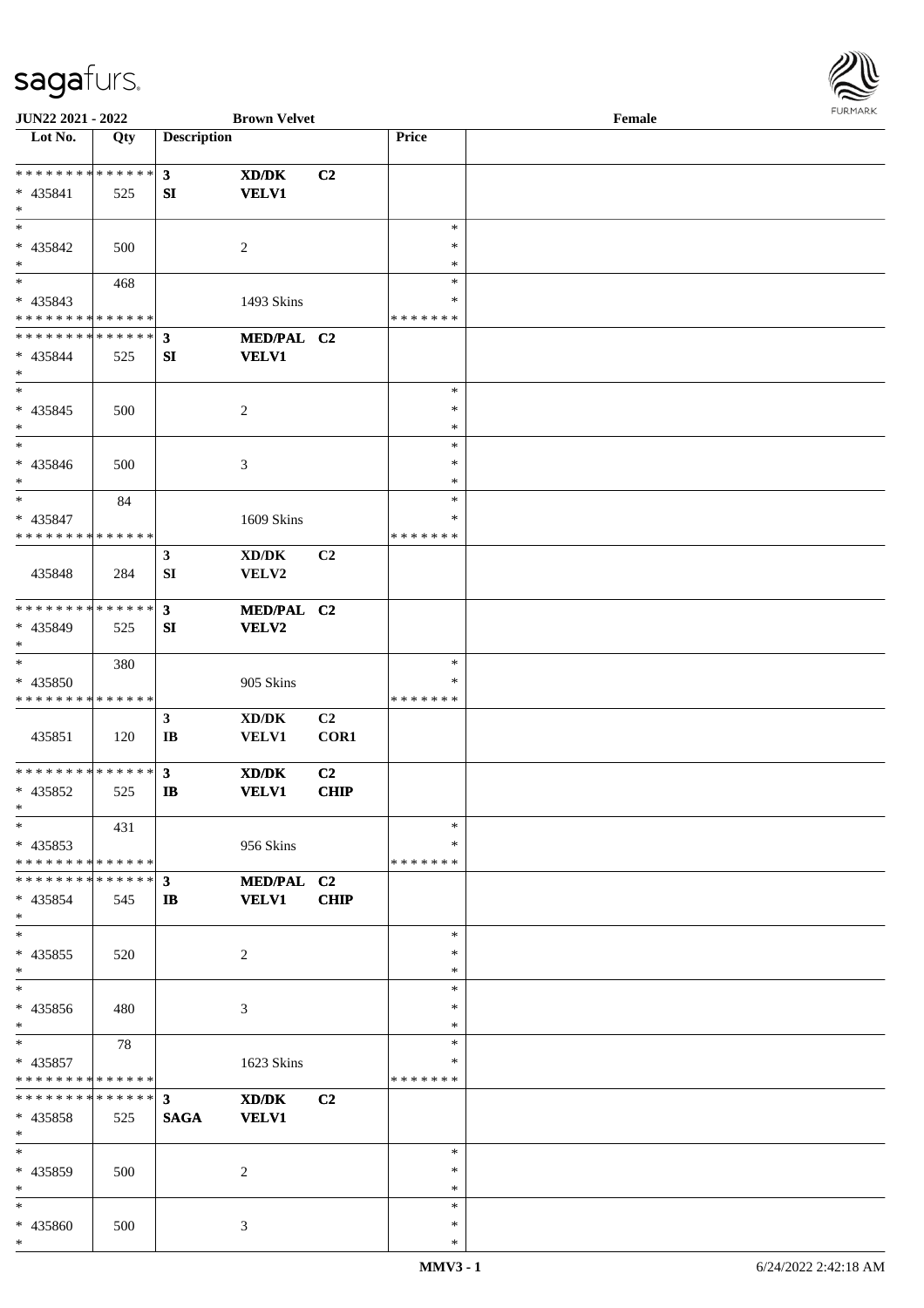

| JUN22 2021 - 2022                |     |                    | <b>Brown Velvet</b>                                          |                |                  | Female | 1.91511111515 |
|----------------------------------|-----|--------------------|--------------------------------------------------------------|----------------|------------------|--------|---------------|
| $\overline{\phantom{1}}$ Lot No. | Qty | <b>Description</b> |                                                              |                | Price            |        |               |
|                                  |     |                    |                                                              |                |                  |        |               |
| $*$                              |     | 3 <sup>7</sup>     | $\boldsymbol{\text{XD}}\boldsymbol{/}\boldsymbol{\text{DK}}$ | C2             | $\ast$           |        |               |
| * 435861                         | 500 | <b>SAGA</b>        | VELV1                                                        |                | $\ast$           |        |               |
| $*$                              |     |                    |                                                              |                | ∗                |        |               |
| $\ast$                           |     |                    |                                                              |                | $\ast$           |        |               |
| * 435862                         | 500 |                    | $\sqrt{5}$                                                   |                | $\ast$           |        |               |
| $*$<br>$*$                       |     |                    |                                                              |                | $\ast$           |        |               |
|                                  |     |                    |                                                              |                | $\ast$           |        |               |
| * 435863<br>$*$                  | 500 |                    | $\sqrt{6}$                                                   |                | ∗<br>$\ast$      |        |               |
| $*$                              |     |                    |                                                              |                | $\ast$           |        |               |
| * 435864                         | 500 |                    |                                                              |                | $\ast$           |        |               |
| $\ast$                           |     |                    | 7                                                            |                | *                |        |               |
|                                  | 175 |                    |                                                              |                | $\ast$           |        |               |
| $* 435865$                       |     |                    | 3700 Skins                                                   |                | $\ast$           |        |               |
| * * * * * * * * * * * * * * *    |     |                    |                                                              |                | * * * * * * *    |        |               |
| * * * * * * * * * * * * * * *    |     | $\mathbf{3}$       | MED/PAL C2                                                   |                |                  |        |               |
| * 435866                         | 525 | <b>SAGA</b>        | <b>VELV1</b>                                                 |                |                  |        |               |
| $*$                              |     |                    |                                                              |                |                  |        |               |
| $*$                              |     |                    |                                                              |                | $\ast$           |        |               |
| * 435867                         | 500 |                    | $\overline{c}$                                               |                | $\ast$           |        |               |
| $*$                              |     |                    |                                                              |                | ∗                |        |               |
| $*$                              |     |                    |                                                              |                | $\ast$           |        |               |
| * 435868                         | 500 |                    | 3                                                            |                | $\ast$           |        |               |
| $*$                              |     |                    |                                                              |                | $\ast$           |        |               |
| $\overline{\phantom{0}}$         |     |                    |                                                              |                | $\ast$           |        |               |
| * 435869                         | 500 |                    | $\overline{4}$                                               |                | ∗                |        |               |
| $*$                              |     |                    |                                                              |                | $\ast$           |        |               |
| $\ast$                           |     |                    |                                                              |                | $\ast$           |        |               |
| * 435870                         | 500 |                    | 5                                                            |                | $\ast$           |        |               |
| $*$                              |     |                    |                                                              |                | $\ast$           |        |               |
| $\ast$                           |     |                    |                                                              |                | $\ast$           |        |               |
| * 435871                         | 500 |                    | 6                                                            |                | $\ast$           |        |               |
| $*$                              |     |                    |                                                              |                | $\ast$           |        |               |
| $*$                              | 527 |                    |                                                              |                | $\ast$           |        |               |
| * 435872                         |     |                    | 3552 Skins                                                   |                | $\ast$           |        |               |
| * * * * * * * * * * * * * * *    |     |                    |                                                              |                | *******          |        |               |
| ************** 3                 |     |                    | $\mathbf{X}\mathbf{D}/\mathbf{D}\mathbf{K}$                  | C2             |                  |        |               |
| * 435873                         | 527 | <b>SAGA</b>        | VELV2                                                        |                |                  |        |               |
| $*$                              |     |                    |                                                              |                |                  |        |               |
| $*$                              |     |                    |                                                              |                | $\ast$           |        |               |
| $* 435874$                       | 500 |                    | 2                                                            |                | $\ast$           |        |               |
| $*$                              |     |                    |                                                              |                | $\ast$           |        |               |
| $*$                              | 280 |                    |                                                              |                | $\ast$           |        |               |
| * 435875                         |     |                    | 1307 Skins                                                   |                | *                |        |               |
| * * * * * * * * * * * * * * *    |     |                    |                                                              |                | * * * * * * *    |        |               |
| * * * * * * * * * * * * * * *    |     | $3^{\circ}$        | MED/PAL C2                                                   |                |                  |        |               |
| * 435876                         | 525 | <b>SAGA</b>        | VELV2                                                        |                |                  |        |               |
| $\ast$                           |     |                    |                                                              |                |                  |        |               |
| $*$                              |     |                    |                                                              |                | $\ast$           |        |               |
| $* 435877$                       | 500 |                    | $\sqrt{2}$                                                   |                | $\ast$<br>$\ast$ |        |               |
| $*$<br>$*$ $*$                   |     |                    |                                                              |                | $\ast$           |        |               |
| * 435878                         | 246 |                    |                                                              |                | ∗                |        |               |
| * * * * * * * * * * * * * *      |     |                    | 1271 Skins                                                   |                | * * * * * * *    |        |               |
|                                  |     | 3 <sup>1</sup>     | ALL                                                          | C2             |                  |        |               |
| 435879                           | 67  | <b>SAGA</b>        | VELV2                                                        | <b>OPEN</b>    |                  |        |               |
|                                  |     |                    |                                                              |                |                  |        |               |
|                                  |     | $\mathbf{3}$       | ALL                                                          | C <sub>2</sub> |                  |        |               |
| 435880                           | 314 | IA                 | <b>VELV1</b>                                                 | COR1           |                  |        |               |
|                                  |     |                    |                                                              |                |                  |        |               |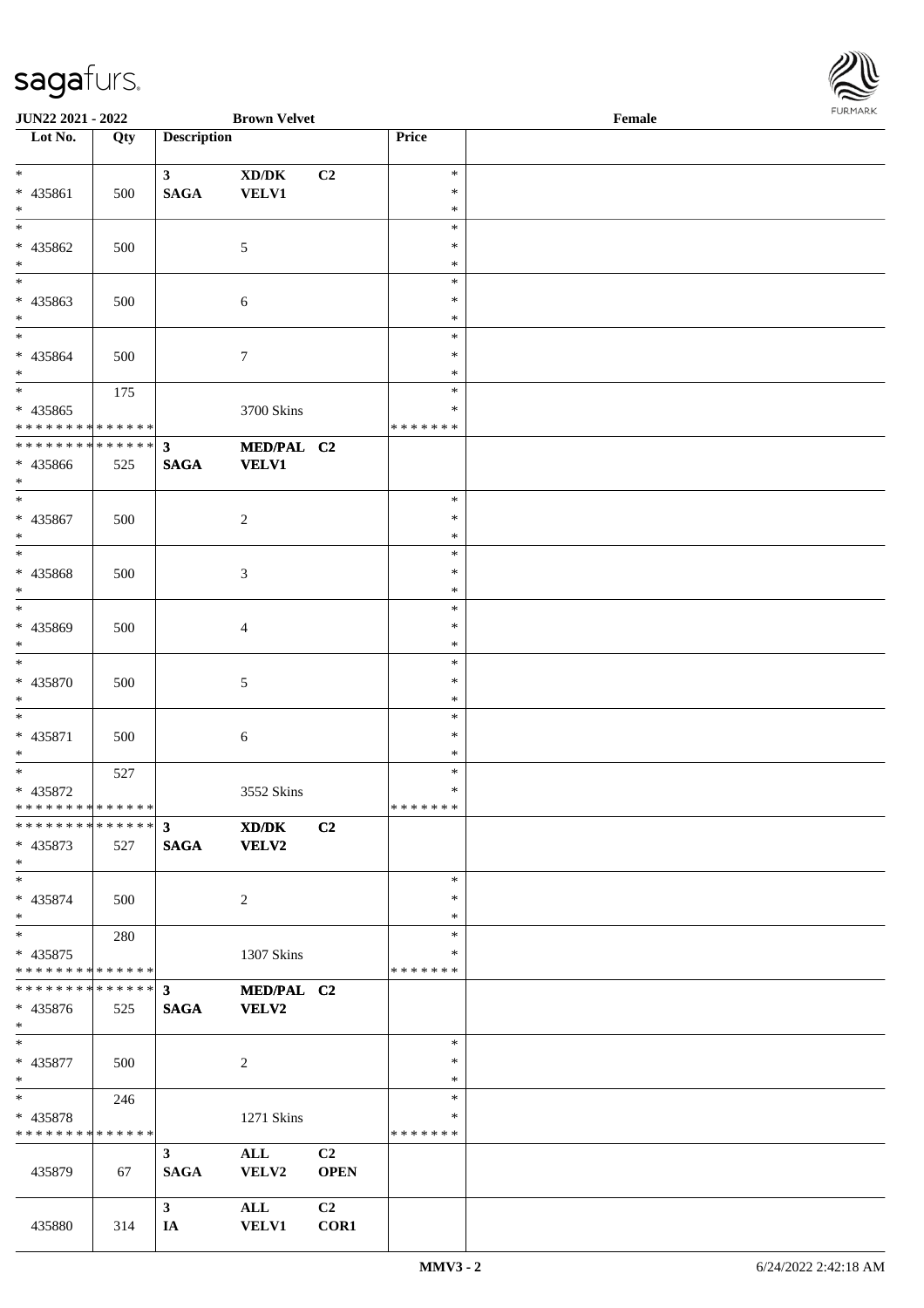

| JUN22 2021 - 2022                       |     |                    | <b>Brown Velvet</b> |             |               | Female |  |
|-----------------------------------------|-----|--------------------|---------------------|-------------|---------------|--------|--|
| Lot No.                                 | Qty | <b>Description</b> |                     |             | Price         |        |  |
|                                         |     |                    |                     |             |               |        |  |
| ******** <mark>******</mark>            |     | $\mathbf{3}$       | XD/DK               | C2          |               |        |  |
| * 435881                                | 525 | IA                 | <b>VELV1</b>        | <b>CHIP</b> |               |        |  |
| $\ast$                                  |     |                    |                     |             |               |        |  |
| $\overline{\ast}$                       |     |                    |                     |             | $\ast$        |        |  |
| * 435882                                | 500 |                    | $\overline{c}$      |             | *             |        |  |
| $\ast$                                  |     |                    |                     |             | ∗             |        |  |
| $\overline{\phantom{a}^*}$              |     |                    |                     |             | $\ast$        |        |  |
| * 435883                                | 500 |                    | $\mathfrak{Z}$      |             | $\ast$        |        |  |
| $\ast$                                  |     |                    |                     |             | $\ast$        |        |  |
| $\overline{\ast}$                       |     |                    |                     |             | $\ast$        |        |  |
| * 435884                                | 500 |                    | $\overline{4}$      |             | $\ast$        |        |  |
| $\ast$                                  |     |                    |                     |             | $\ast$        |        |  |
| $\overline{\phantom{a}^*}$              |     |                    |                     |             | $\ast$        |        |  |
| $* 435885$                              | 500 |                    | $\sqrt{5}$          |             | $\ast$        |        |  |
| $\ast$                                  |     |                    |                     |             | *             |        |  |
| $\overline{\phantom{a}^*}$              |     |                    |                     |             | $\ast$        |        |  |
|                                         | 251 |                    |                     |             | $\ast$        |        |  |
| * 435886<br>* * * * * * * * * * * * * * |     |                    | 2776 Skins          |             | * * * * * * * |        |  |
| ******** <mark>******</mark>            |     |                    |                     |             |               |        |  |
|                                         |     | $\mathbf{3}$       | MED/PAL C2          |             |               |        |  |
| * 435887                                | 525 | IA                 | <b>VELV1</b>        | CHIP        |               |        |  |
| $\ast$                                  |     |                    |                     |             |               |        |  |
| $\ast$                                  |     |                    |                     |             | $\ast$        |        |  |
| * 435888                                | 500 |                    | $\overline{c}$      |             | $\ast$        |        |  |
| $\ast$                                  |     |                    |                     |             | ∗             |        |  |
| $\overline{\ast}$                       |     |                    |                     |             | $\ast$        |        |  |
| * 435889                                | 500 |                    | 3                   |             | $\ast$        |        |  |
| $\ast$                                  |     |                    |                     |             | $\ast$        |        |  |
| $\ast$                                  |     |                    |                     |             | $\ast$        |        |  |
| * 435890                                | 500 |                    | 4                   |             | $\ast$        |        |  |
| $\ast$                                  |     |                    |                     |             | $\ast$        |        |  |
| $\ast$                                  |     |                    |                     |             | $\ast$        |        |  |
| * 435891                                | 500 |                    | $\sqrt{5}$          |             | $\ast$        |        |  |
| $\ast$                                  |     |                    |                     |             | $\ast$        |        |  |
| $\ast$                                  |     |                    |                     |             | $\ast$        |        |  |
| * 435892                                | 500 |                    | 6                   |             | $\ast$        |        |  |
| $*$                                     |     |                    |                     |             | $\ast$        |        |  |
| $\ast$                                  |     |                    |                     |             | $\ast$        |        |  |
| * 435893                                | 500 |                    | $\tau$              |             | ∗             |        |  |
| $\ast$                                  |     |                    |                     |             | $\ast$        |        |  |
| $\ast$                                  | 499 |                    |                     |             | $\ast$        |        |  |
| * 435894                                |     |                    | 4024 Skins          |             | ∗             |        |  |
| * * * * * * * * * * * * * *             |     |                    |                     |             | * * * * * * * |        |  |
| * * * * * * * * * * * * * * *           |     | $\mathbf{3}$       | XD/DK               | C2          |               |        |  |
| * 435895                                | 545 | IA                 | VELV2               | <b>CHIP</b> |               |        |  |
| $*$                                     |     |                    |                     |             |               |        |  |
| $\ast$                                  | 504 |                    |                     |             | $\ast$        |        |  |
| * 435896                                |     |                    | 1049 Skins          |             | ∗             |        |  |
| * * * * * * * * * * * * * *             |     |                    |                     |             | * * * * * * * |        |  |
| * * * * * * * * * * * * * * *           |     | $\mathbf{3}$       | MED/PAL C2          |             |               |        |  |
| * 435897                                |     |                    | VELV2               | <b>CHIP</b> |               |        |  |
| $\ast$                                  | 525 | IA                 |                     |             |               |        |  |
| $\ast$                                  |     |                    |                     |             | $\ast$        |        |  |
|                                         |     |                    |                     |             |               |        |  |
| * 435898                                | 500 |                    | $\overline{c}$      |             | $\ast$        |        |  |
| $\ast$<br>$*$                           |     |                    |                     |             | $\ast$        |        |  |
|                                         | 549 |                    |                     |             | $\ast$        |        |  |
| * 435899                                |     |                    | 1574 Skins          |             | ∗             |        |  |
| * * * * * * * * * * * * * *             |     |                    |                     |             | * * * * * * * |        |  |
| * * * * * * * * * * * * * * *           |     | $\mathbf{3}$       | XD/DK               | C2          |               |        |  |
| * 435900                                | 525 | <b>SROY</b>        | <b>VELV1</b>        |             |               |        |  |
| $\ast$                                  |     |                    |                     |             |               |        |  |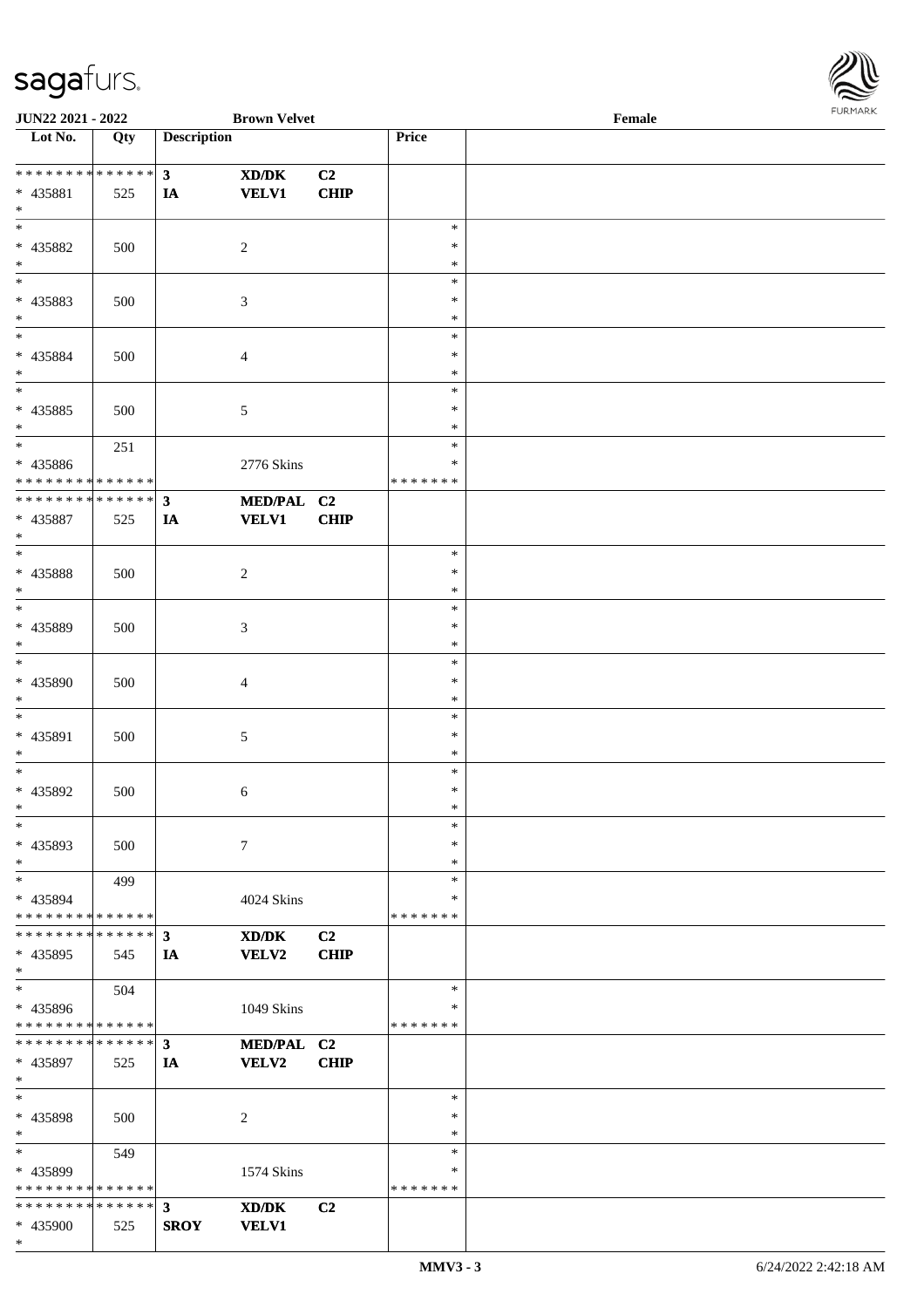

| <b>JUN22 2021 - 2022</b>                            |     |                    | <b>Brown Velvet</b>        |                |                             | Female | FURMARK |
|-----------------------------------------------------|-----|--------------------|----------------------------|----------------|-----------------------------|--------|---------|
| Lot No.                                             | Qty | <b>Description</b> |                            |                | Price                       |        |         |
| $\ast$<br>* 435901<br>* * * * * * * * * * * * * * * | 126 | 3<br><b>SROY</b>   | XD/DK<br><b>VELV1</b>      | C <sub>2</sub> | $\ast$<br>$\ast$<br>******* |        |         |
| 435902                                              | 397 | 3<br><b>SROY</b>   | MED/PAL C2<br><b>VELV1</b> |                |                             |        |         |
| 435903                                              | 356 | 3<br><b>SROY</b>   | XD/DK<br>VELV2             | C <sub>2</sub> |                             |        |         |
| 435904                                              | 230 | 3<br><b>SROY</b>   | MED/PAL C2<br><b>VELV2</b> |                |                             |        |         |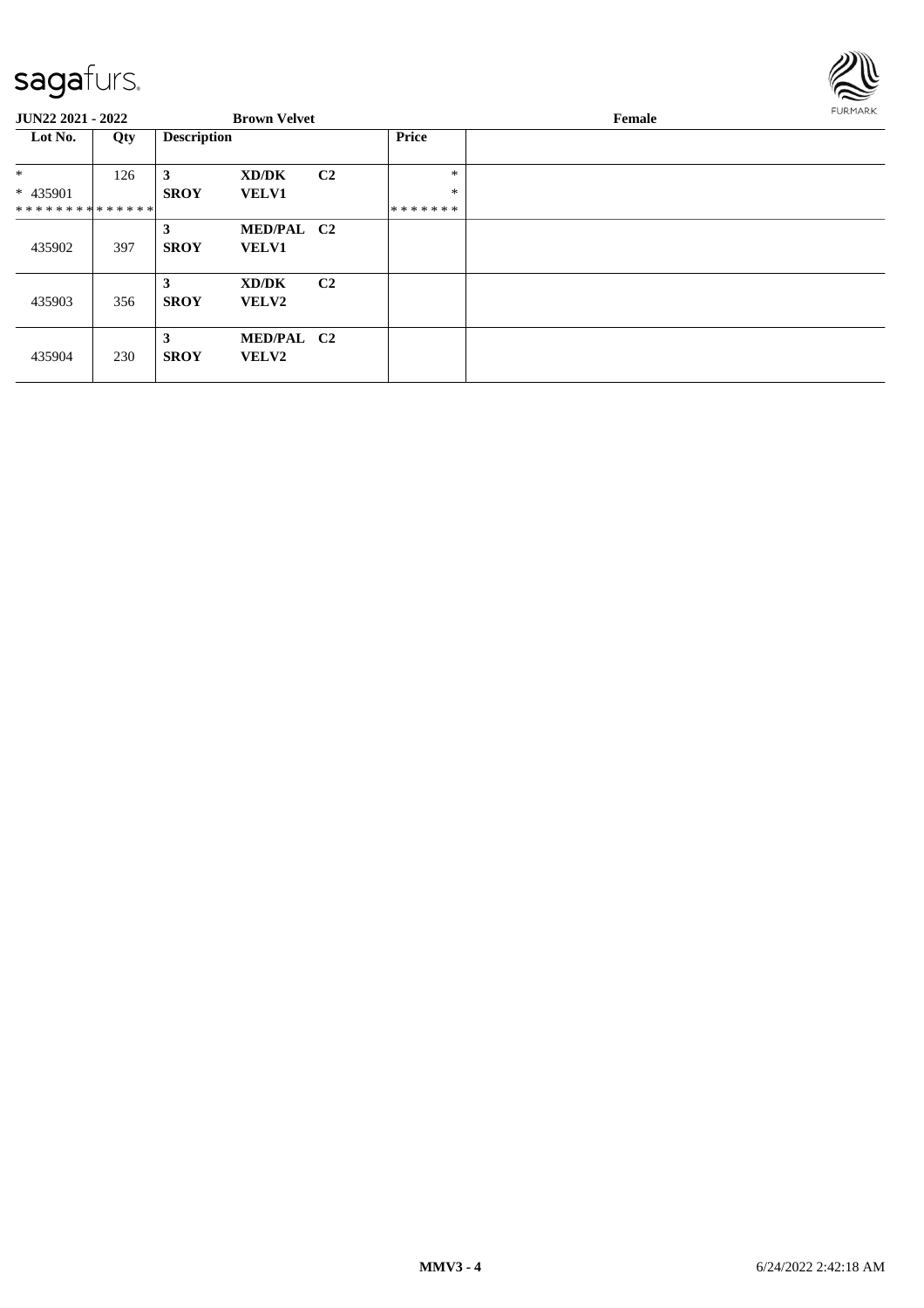| <b>saga</b> furs. |
|-------------------|
|-------------------|



|                                                       |     |                           | <b>Brown</b>     |                |                  | Female<br>Lowgrades FURMARK |  |  |
|-------------------------------------------------------|-----|---------------------------|------------------|----------------|------------------|-----------------------------|--|--|
| JUN22 2021 - 2022<br>$\overline{\phantom{1}}$ Lot No. | Qty | <b>Description</b>        | Seasonable       |                | Price            |                             |  |  |
| ******** <mark>******</mark>                          |     |                           |                  |                |                  |                             |  |  |
| * 435961                                              | 445 | $\mathbf{0}$<br>$\rm III$ | $\mathbf{ALL}$   | C2             |                  |                             |  |  |
| $\ast$                                                |     |                           |                  |                |                  |                             |  |  |
| $_{\ast}^{-}$                                         |     |                           |                  |                | $\ast$           |                             |  |  |
| * 435962                                              | 420 |                           | $\sqrt{2}$       |                | $\ast$           |                             |  |  |
| $\ast$<br>$_{\ast}^{-}$                               |     |                           |                  |                | $\ast$<br>$\ast$ |                             |  |  |
| $* 435963$                                            | 420 |                           | $\mathfrak{Z}$   |                | $\ast$           |                             |  |  |
| $\ast$                                                |     |                           |                  |                | $\ast$           |                             |  |  |
| $\overline{\phantom{a}^*}$                            |     |                           |                  |                | $\ast$           |                             |  |  |
| $* 435964$<br>$\ast$                                  | 420 |                           | $\overline{4}$   |                | $\ast$<br>$\ast$ |                             |  |  |
| $\frac{1}{1}$                                         |     |                           |                  |                | $\ast$           |                             |  |  |
| $* 435965$                                            | 420 |                           | $\sqrt{5}$       |                | $\ast$           |                             |  |  |
| $\ast$<br>$_{*}$                                      |     |                           |                  |                | $\ast$           |                             |  |  |
| * 435966                                              | 420 |                           | 6                |                | $\ast$<br>$\ast$ |                             |  |  |
| $\ast$                                                |     |                           |                  |                | $\ast$           |                             |  |  |
| $\overline{\phantom{a}^*}$                            | 332 |                           |                  |                | $\ast$           |                             |  |  |
| * 435967                                              |     |                           | 2877 Skins       |                | $\ast$           |                             |  |  |
| **************<br>************** 1                    |     |                           | $\mathbf{ALL}$   | C <sub>2</sub> | * * * * * * *    |                             |  |  |
| * 435968                                              | 485 | $\mathbf{III}$            |                  |                |                  |                             |  |  |
| $*$                                                   |     |                           |                  |                |                  |                             |  |  |
| $\overline{\ast}$                                     |     |                           |                  |                | $\ast$           |                             |  |  |
| * 435969<br>$\ast$                                    | 460 |                           | $\sqrt{2}$       |                | $\ast$<br>$\ast$ |                             |  |  |
| $\overline{\phantom{a}^*}$                            |     |                           |                  |                | $\ast$           |                             |  |  |
| * 435970                                              | 460 |                           | $\mathfrak{Z}$   |                | $\ast$           |                             |  |  |
| $\ast$                                                |     |                           |                  |                | $\ast$           |                             |  |  |
| $\overline{\phantom{a}^*}$                            |     |                           |                  |                | $\ast$           |                             |  |  |
| * 435971<br>$\ast$                                    | 460 |                           | $\overline{4}$   |                | $\ast$<br>$\ast$ |                             |  |  |
| $\overline{\phantom{a}^*}$                            |     |                           |                  |                | $\ast$           |                             |  |  |
| * 435972                                              | 460 |                           | 5                |                | $\ast$           |                             |  |  |
| $\ast$<br>$\overline{\phantom{1}}$                    |     |                           |                  |                | $\ast$<br>$\ast$ |                             |  |  |
| * 435973                                              | 460 |                           | $\sqrt{6}$       |                | $\ast$           |                             |  |  |
| $\ast$                                                |     |                           |                  |                | $\ast$           |                             |  |  |
| $\overline{\phantom{a}^*}$                            |     |                           |                  |                | $\ast$           |                             |  |  |
| * 435974<br>$\ast$                                    | 460 |                           | $\boldsymbol{7}$ |                | $\ast$<br>$\ast$ |                             |  |  |
| $\overline{\ast}$                                     |     |                           |                  |                | $\ast$           |                             |  |  |
| * 435975                                              | 460 |                           | $\,8\,$          |                | $\ast$           |                             |  |  |
| $\ast$                                                |     |                           |                  |                | $\ast$           |                             |  |  |
| $\overline{\ast}$                                     |     |                           |                  |                | $\ast$<br>$\ast$ |                             |  |  |
| * 435976<br>$\ast$                                    | 460 |                           | $\overline{9}$   |                | $\ast$           |                             |  |  |
| $\overline{\phantom{a}^*}$                            |     |                           |                  |                | $\ast$           |                             |  |  |
| * 435977                                              | 460 |                           | 10               |                | $\ast$           |                             |  |  |
| $\ast$<br>$\ast$                                      |     |                           |                  |                | $\ast$<br>$\ast$ |                             |  |  |
| * 435978                                              | 460 |                           | 11               |                | $\ast$           |                             |  |  |
| $\ast$                                                |     |                           |                  |                | $\ast$           |                             |  |  |
| $\overline{\ast}$                                     | 460 |                           |                  |                | $\ast$           |                             |  |  |
| * 435979                                              |     |                           | 5545 Skins       |                | $\ast$           |                             |  |  |
| * * * * * * * * * * * * * *                           |     | $\mathbf 1$               | ALL              | C <sub>2</sub> | * * * * * * *    |                             |  |  |
| 435980                                                | 73  | $\rm III$                 | DAM2             |                |                  |                             |  |  |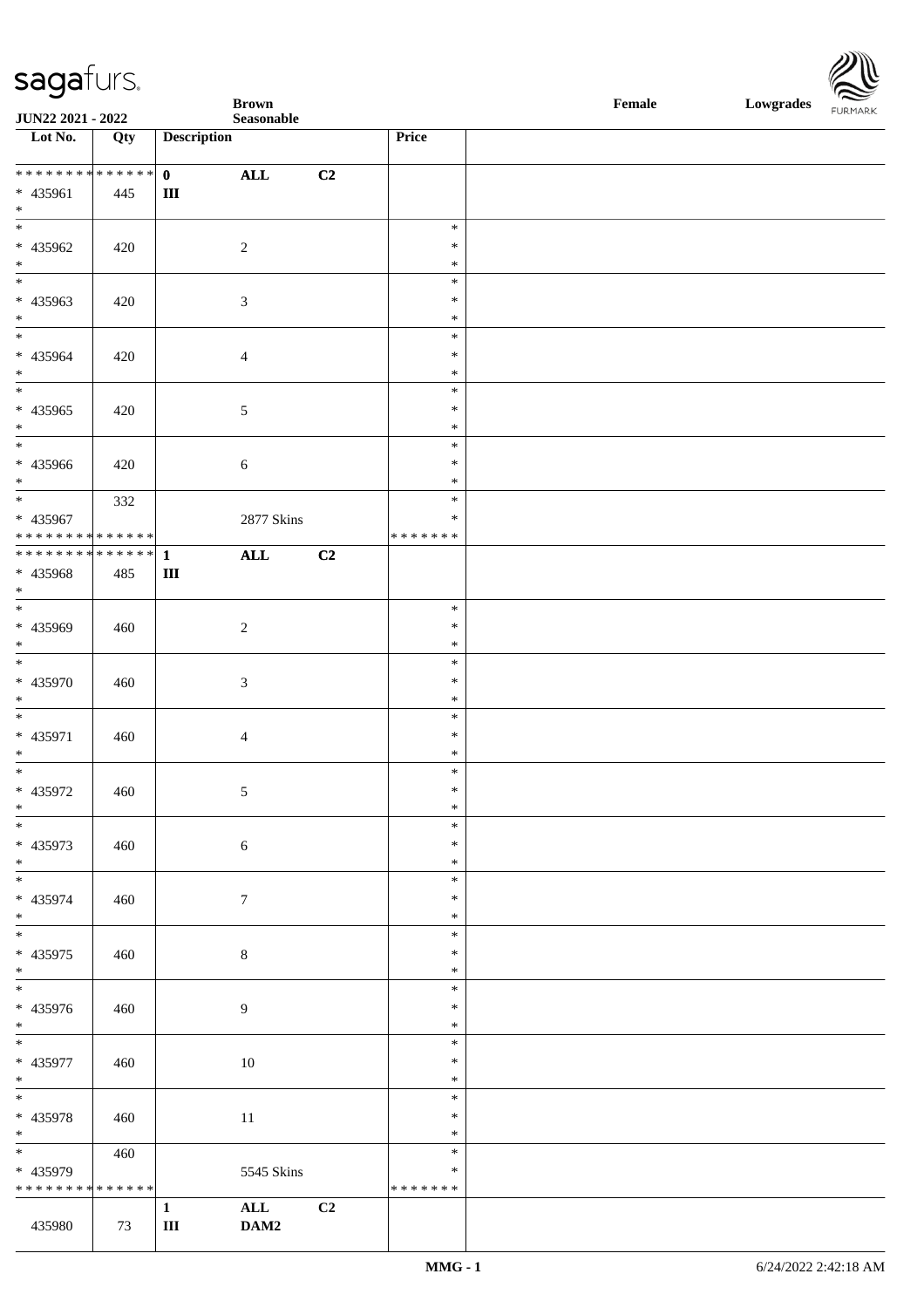\* \* \* \* \* \* \* \* \* \* \* \* \* \* \*

**Brown Female Lowgrades** 



| JUN22 2021 - 2022                                              |     |                                      | Seasonable             |                |                                      | FURMARK |
|----------------------------------------------------------------|-----|--------------------------------------|------------------------|----------------|--------------------------------------|---------|
| Lot No.                                                        | Qty | <b>Description</b>                   |                        |                | Price                                |         |
| ******** <mark>******</mark><br>* 435981<br>$*$                | 505 | $\mathbf{1}$<br>$\rm III$            | $\mathbf{ALL}$<br>DAM4 | C <sub>2</sub> |                                      |         |
| $*$<br>$* 435982$<br>$*$<br>$*$                                | 480 |                                      | $\sqrt{2}$             |                | $\ast$<br>$\ast$<br>$\ast$<br>$\ast$ |         |
| * 435983<br>$*$                                                | 480 |                                      | 3                      |                | $\ast$<br>$\ast$                     |         |
| $*$<br>* 435984<br>$*$                                         | 480 |                                      | $\overline{4}$         |                | $\ast$<br>$\ast$<br>$\ast$           |         |
| $\overline{\phantom{0}}$<br>* 435985<br>$\ast$                 | 480 |                                      | $\sqrt{5}$             |                | $\ast$<br>$\ast$<br>$\ast$           |         |
| * 435986<br>* * * * * * * * * * * * * *                        | 269 |                                      | 2694 Skins             |                | $\ast$<br>$\ast$<br>* * * * * * *    |         |
| ******** <mark>******</mark><br>* 435987<br>$*$                | 535 | $\mathbf{3}$<br>$\rm III$            | $\mathbf{ALL}$<br>DAM4 | C <sub>2</sub> |                                      |         |
| $*$<br>$* 435988$<br>$*$                                       | 510 |                                      | $\boldsymbol{2}$       |                | $\ast$<br>$\ast$<br>$\ast$           |         |
| $*$<br>* 435989<br>$*$                                         | 510 |                                      | 3                      |                | $\ast$<br>$\ast$<br>$\ast$           |         |
| $\ast$<br>* 435990<br>$*$                                      | 510 |                                      | $\overline{4}$         |                | $\ast$<br>$\ast$<br>$\ast$           |         |
| $*$<br>* 435991<br>$*$                                         | 510 |                                      | $\mathfrak{S}$         |                | $\ast$<br>$\ast$<br>$\ast$           |         |
| $*$<br>$* 435992$<br>$\ast$                                    | 510 |                                      | 6                      |                | $\ast$<br>$\ast$<br>∗                |         |
| $\overline{\phantom{0}}$<br>* 435993<br>$*$                    | 510 |                                      | $\boldsymbol{7}$       |                | $\ast$<br>$\ast$<br>$\ast$           |         |
| $\overline{\phantom{0}}$<br>* 435994<br>$*$                    | 510 |                                      | $\,8\,$                |                | $\ast$<br>$\ast$<br>$\ast$           |         |
| $\overline{\ast}$<br>* 435995<br>* * * * * * * * * * * * * * * | 468 |                                      | 4573 Skins             |                | $\ast$<br>$\ast$<br>*******          |         |
| * * * * * * * * * * * * * * *<br>* 435996<br>$*$               | 525 | 3<br>Ш                               | $\mathbf{ALL}$<br>DAM4 | C <sub>2</sub> |                                      |         |
| $*$<br>* 435997<br>$*$                                         | 500 |                                      | $\overline{2}$         |                | $\ast$<br>$\ast$<br>$\ast$           |         |
| $*$<br>* 435998<br>* * * * * * * * * * * * * *                 | 242 |                                      | 1267 Skins             |                | $\ast$<br>$\ast$<br>* * * * * * *    |         |
| * * * * * * * * * * * * * * *<br>* 435999<br>$*$               | 525 | $\overline{\mathbf{4}}$<br>$\rm III$ | $\mathbf{ALL}$<br>DAM4 | C <sub>2</sub> |                                      |         |
| $*$<br>* 436000                                                | 507 |                                      | 1032 Skins             |                | $\ast$<br>$\ast$                     |         |

\* \* \* \* \* \* \*